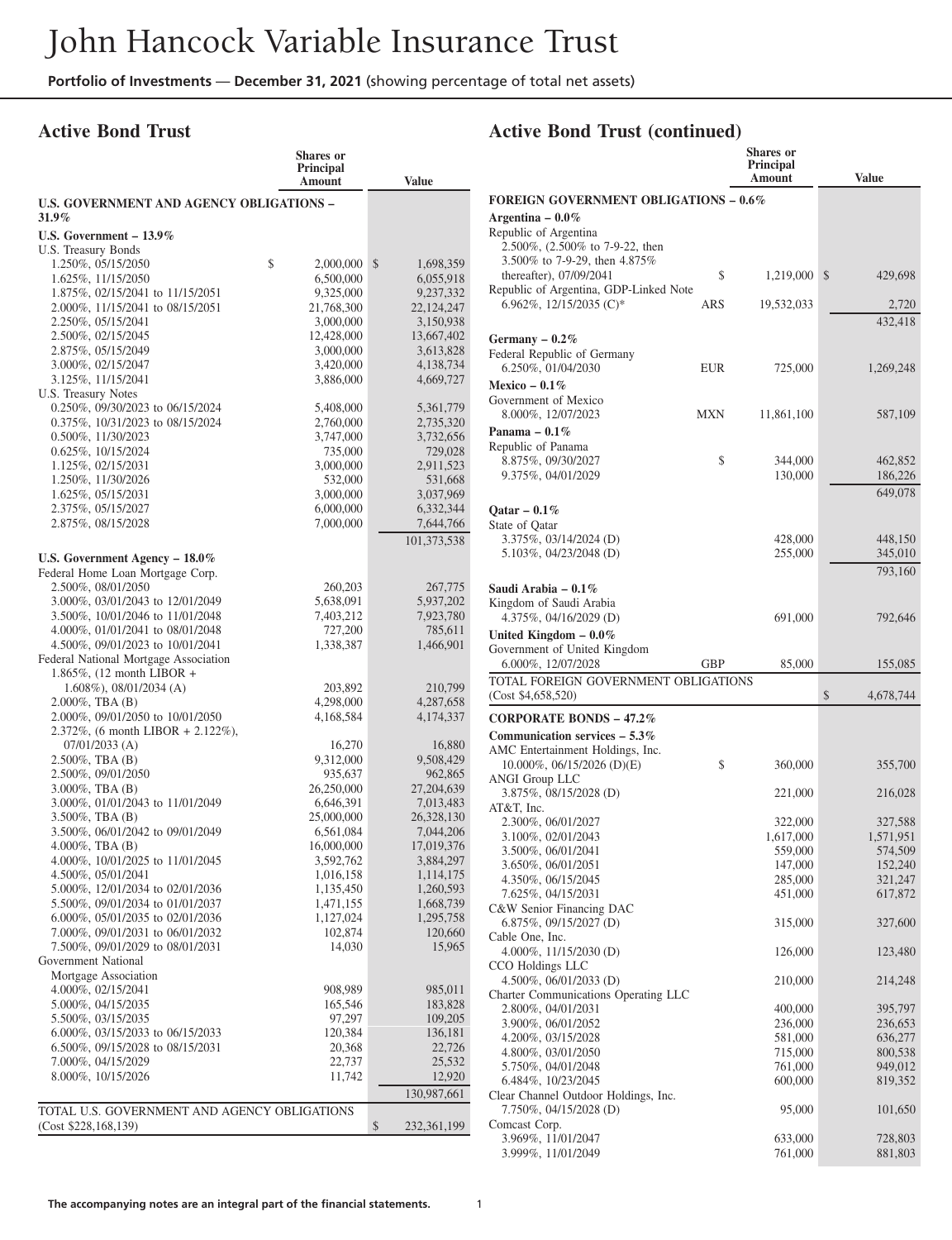#### **Active Bond Trust (continued)**

|                                                                       | <b>Shares</b> or<br><b>Principal</b><br>Amount | <b>Value</b>       |
|-----------------------------------------------------------------------|------------------------------------------------|--------------------|
| <b>CORPORATE BONDS</b> (continued)                                    |                                                |                    |
| <b>Communication services (continued)</b>                             |                                                |                    |
| Comcast Corp. (continued)                                             |                                                |                    |
| 4.150%, 10/15/2028                                                    | \$<br>941,000                                  | \$<br>1,068,253    |
| Connect Finco SARL                                                    |                                                |                    |
| $6.750\%$ , 10/01/2026 (D)                                            | 400,000                                        | 420,500            |
| Deutsche Telekom International Finance<br>BV                          |                                                |                    |
| 8.750%, 06/15/2030                                                    | 758,000                                        | 1,101,725          |
| Fox Corp.                                                             |                                                |                    |
| 3.500%, 04/08/2030                                                    | 400,000                                        | 430,479            |
| GCI LLC                                                               |                                                |                    |
| 4.750%, 10/15/2028 (D)                                                | 237,000                                        | 243,221            |
| Globo Comunicacao e Participacoes SA                                  |                                                |                    |
| 4.875%, 01/22/2030 (D)                                                | 400,000                                        | 388,504            |
| Level 3 Financing, Inc.<br>3.400%, 03/01/2027 (D)                     | 377,000                                        | 389,234            |
| Lions Gate Capital Holdings LLC                                       |                                                |                    |
| 5.500%, 04/15/2029 (D)                                                | 385,000                                        | 391,738            |
| Live Nation Entertainment, Inc.                                       |                                                |                    |
| $4.750\%, 10/15/2027$ (D)                                             | 355,000                                        | 364,763            |
| Lumen Technologies, Inc.                                              |                                                |                    |
| 7.600%, 09/15/2039                                                    | 1,000,000                                      | 1,072,505          |
| Match Group Holdings II LLC                                           |                                                |                    |
| $3.625\%$ , 10/01/2031 (D)<br>4.125%, 08/01/2030 (D)                  | 139,000<br>234,000                             | 135,004            |
| Midas OpCo Holdings LLC                                               |                                                | 236,340            |
| $5.625\%, 08/15/2029$ (D)                                             | 523,000                                        | 535,421            |
| Millicom International Cellular SA                                    |                                                |                    |
| $6.250\%, 03/25/2029$ (D)                                             | 214,200                                        | 232,878            |
| MTN Mauritius Investments, Ltd.                                       |                                                |                    |
| $4.755\%, 11/11/2024$ (D)                                             | 140,000                                        | 146,087            |
| Netflix, Inc.<br>4.375%, 11/15/2026                                   |                                                |                    |
| 4.875%, 04/15/2028                                                    | 700,000<br>621,000                             | 775,250<br>707,940 |
| $4.875\%, 06/15/2030$ (D)                                             | 277,000                                        | 323,051            |
| 5.375%, 11/15/2029 (D)                                                | 120,000                                        | 142,500            |
| 5.875%, 11/15/2028                                                    | 487,000                                        | 585,618            |
| News Corp.                                                            |                                                |                    |
| 3.875%, 05/15/2029 (D)                                                | 209,000                                        | 211,090            |
| Oztel Holdings SPC, Ltd.                                              |                                                |                    |
| $6.625\%, 04/24/2028$ (D)<br>Playtika Holding Corp.                   | 250,000                                        | 272,290            |
| $4.250\%$ , 03/15/2029 (D)                                            | 57,000                                         | 55,860             |
| Radiate Holdco LLC                                                    |                                                |                    |
| $6.500\%, 09/15/2028$ (D)                                             | 225,000                                        | 226,020            |
| Sirius XM Radio, Inc.                                                 |                                                |                    |
| 4.000%, $07/15/2028$ (D)                                              | 357,000                                        | 358,996            |
| $5.000\%$ , 08/01/2027 (D)                                            | 383,000                                        | 398,067            |
| SoftBank Group Corp. (6.875% to<br>7-19-27, then 5 Year ICE Swap Rate |                                                |                    |
| $+$ 4.854%) 07/19/2027 (F)                                            | 404,000                                        | 404,000            |
| Sprint Capital Corp.                                                  |                                                |                    |
| 6.875%, 11/15/2028                                                    | 400,000                                        | 506,000            |
| Sprint Corp.                                                          |                                                |                    |
| 7.875%, 09/15/2023                                                    | 261,000                                        | 287,426            |
| Switch, Ltd.                                                          |                                                |                    |
| 3.750%, 09/15/2028 (D)<br>Telecom Argentina SA                        | 81,000                                         | 81,608             |
| $8.000\%, 07/18/2026$ (D)                                             | 249,000                                        | 236,552            |
| Telecom Italia Capital SA                                             |                                                |                    |
| 7.200%, 07/18/2036                                                    | 333,000                                        | 381,804            |
| Telecom Italia SpA                                                    |                                                |                    |
| 5.303%, 05/30/2024 (D)                                                | 270,000                                        | 284,164            |
| Telefonica Celular del Paraguay SA                                    |                                                |                    |
| 5.875%, 04/15/2027 (D)                                                | 265,000                                        | 274,275            |

|                                                        | <b>Shares</b> or           |                      |
|--------------------------------------------------------|----------------------------|----------------------|
|                                                        | Principal<br><b>Amount</b> | <b>Value</b>         |
| <b>CORPORATE BONDS (continued)</b>                     |                            |                      |
| <b>Communication services (continued)</b>              |                            |                      |
| Telefonica Emisiones SA                                |                            |                      |
| 5.213%, 03/08/2047                                     | \$<br>754,000              | \$<br>936,105        |
| Telesat Canada                                         |                            |                      |
| 5.625%, 12/06/2026 (D)                                 | 157,000                    | 147,439              |
| Time Warner Cable LLC<br>5.500%, 09/01/2041            | 450,000                    | 545,585              |
| Time Warner Entertainment Company LP                   |                            |                      |
| 8.375%, 07/15/2033                                     | 300,000                    | 436,805              |
| T-Mobile USA, Inc.                                     |                            |                      |
| 2.050%, 02/15/2028<br>2.550%, 02/15/2031               | 544,000<br>222,000         | 539,978<br>220,884   |
| 2.875%, 02/15/2031                                     | 59,000                     | 58,268               |
| 3.375%, 04/15/2029                                     | 487,000                    | 496,224              |
| 3.750%, 04/15/2027                                     | 300,000                    | 324,870              |
| 3.875%, 04/15/2030                                     | 985,000                    | 1,077,347            |
| 4.500%, 04/15/2050<br>Total Play Telecomunicaciones SA | 671,000                    | 785,341              |
| de CV                                                  |                            |                      |
| $6.375\%, 09/20/2028$ (D)                              | 278,000                    | 262,713              |
| 7.500%, 11/12/2025 (D)                                 | 480,000                    | 490,800              |
| Townsquare Media, Inc.                                 |                            |                      |
| 6.875%, 02/01/2026 (D)<br>Twitter, Inc.                | 102,000                    | 108,248              |
| 3.875%, 12/15/2027 (D)(E)                              | 239,000                    | 249,069              |
| Univision Communications, Inc.                         |                            |                      |
| $4.500\%$ , 05/01/2029 (D)                             | 111,000                    | 112,110              |
| Verizon Communications, Inc.                           |                            |                      |
| 3.000%, 03/22/2027                                     | 104,000                    | 109,894              |
| 4.272%, 01/15/2036<br>4.329%, 09/21/2028               | 1,311,000<br>792,000       | 1,537,783<br>899,676 |
| 4.400%, 11/01/2034                                     | 347,000                    | 404,182              |
| 4.500%, 08/10/2033                                     | 374,000                    | 439,694              |
| 4.522\%, 09/15/2048 (E)                                | 978,000                    | 1,223,826            |
| 4.672%, 03/15/2055                                     | 397,000                    | 520,322              |
| 5.012%, 08/21/2054<br>ViacomCBS, Inc.                  | 335,000                    | 462,696              |
| 4.375%, 03/15/2043                                     | 642,000                    | 730,391              |
| Videotron, Ltd.                                        |                            |                      |
| 3.625%, 06/15/2029 (D)                                 | 171,000                    | 171,855              |
| Vodafone Group PLC $(7.000\%$ to 1-4-29,               |                            |                      |
| then 5 Year U.S. Swap Rate +<br>4.873%) 04/04/2079     | 558,000                    | 674,889              |
| WMG Acquisition Corp.                                  |                            |                      |
| 3.000%, 02/15/2031 (D)                                 | 422,000                    | 404,065              |
| 3.875%, 07/15/2030 (D)                                 | 287,000                    | 291,664              |
|                                                        |                            | 38,684,234           |
| Consumer discretionary $-5.1\%$                        |                            |                      |
| <b>Affinity Gaming</b>                                 |                            |                      |
| 6.875%, 12/15/2027 (D)<br>Amazon.com, Inc.             | 159,000                    | 165,360              |
| 3.150%, 08/22/2027                                     | 715,000                    | 772,215              |
| 4.050%, 08/22/2047                                     | 385,000                    | 466,792              |
| Asbury Automotive Group, Inc.                          |                            |                      |
| 4.625%, 11/15/2029 (D)                                 | 50,000                     | 50,938               |
| 4.750%, 03/01/2030<br>AutoNation, Inc.                 | 175,000                    | 177,844              |
| 4.750%, 06/01/2030                                     | 186,000                    | 212,466              |
| AutoZone, Inc.                                         |                            |                      |
| 3.125%, 04/21/2026                                     | 535,000                    | 564,982              |
| <b>BMW US Capital LLC</b>                              |                            |                      |
| 2.950%, 04/14/2022 (D)                                 | 500,000                    | 503,564              |
| Booking Holdings, Inc.<br>4.625%, 04/13/2030           | 486,000                    | 567,997              |
| Brinker International, Inc.                            |                            |                      |
| 3.875%, 05/15/2023                                     | 740,000                    | 756,650              |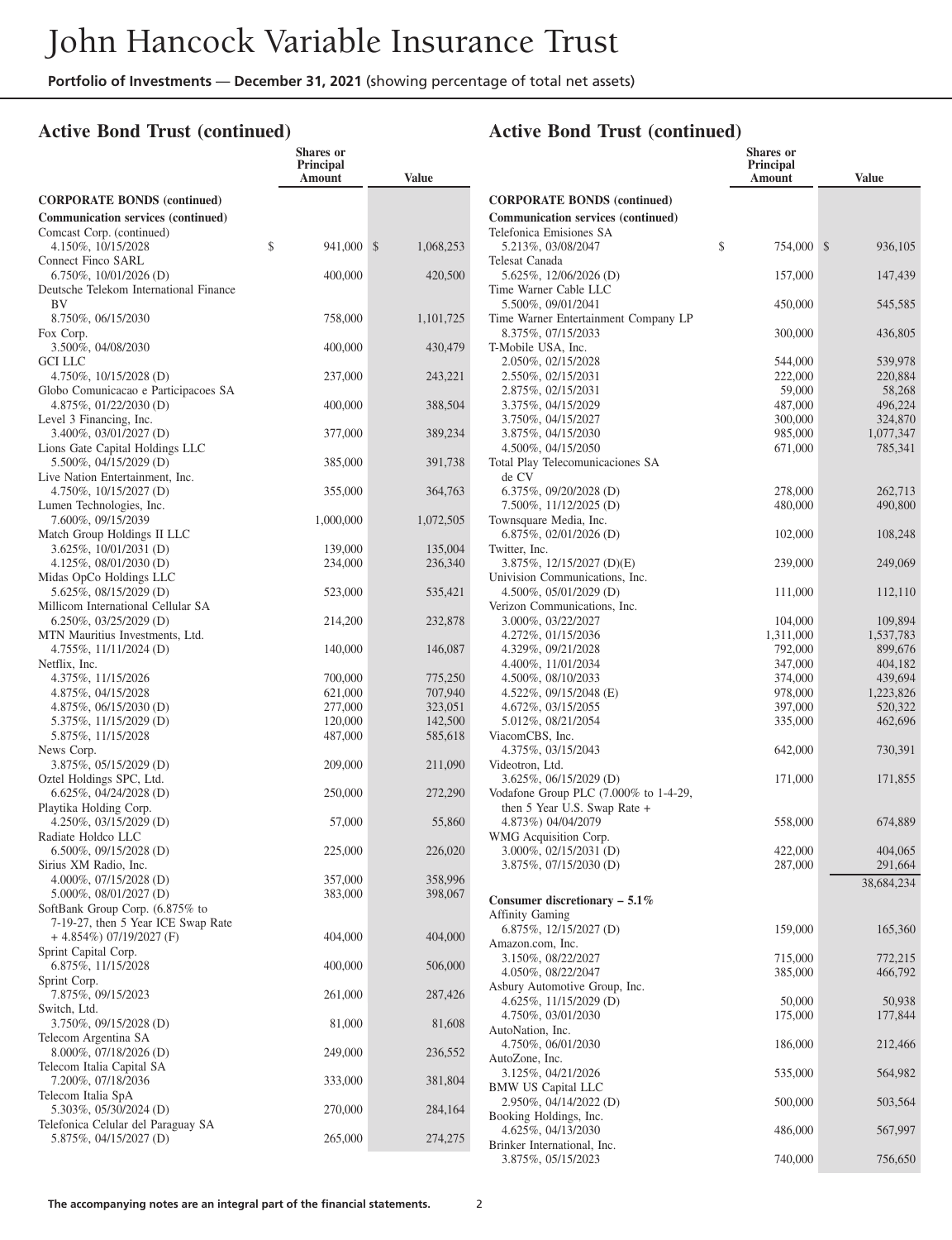**Shares or**

#### **Active Bond Trust (continued)**

|                                                                               | <b>Principal</b><br>Amount | <b>Value</b>       |
|-------------------------------------------------------------------------------|----------------------------|--------------------|
| <b>CORPORATE BONDS</b> (continued)                                            |                            |                    |
| Consumer discretionary (continued)<br>Brookfield Residential Properties, Inc. |                            |                    |
| 5.000%, 06/15/2029 (D)<br>Caesars Resort Collection LLC                       | \$<br>154,000              | \$<br>154,108      |
| 5.750%, 07/01/2025 (D)(E)<br>Carvana Company                                  | 116,000                    | 121,141            |
| 4.875%, 09/01/2029 (D)<br>CCM Merger, Inc.                                    | 228,000                    | 217,170            |
| 6.375%, 05/01/2026 (D)<br>Century Communities, Inc.                           | 139,000                    | 144,734            |
| 3.875%, 08/15/2029 (D)                                                        | 343,000                    | 345,573            |
| 6.750%, 06/01/2027<br>Choice Hotels International, Inc.                       | 242,000                    | 255,310            |
| 3.700%, 12/01/2029 to 01/15/2031<br>Daimler Finance North America LLC         | 509,000                    | 540,208            |
| 3.500%, 08/03/2025 (D)<br>Daimler Trucks Finance North                        | 240,000                    | 255,669            |
| America LLC<br>1.625%, 12/13/2024 (D)                                         |                            |                    |
| Dave & Buster's, Inc.                                                         | 313,000                    | 315,351            |
| 7.625%, 11/01/2025 (D)<br>Dealer Tire LLC                                     | 44,000                     | 46,915             |
| 8.000%, 02/01/2028 (D)<br>Dollar Tree, Inc.                                   | 122,000                    | 126,992            |
| 4.200%, 05/15/2028                                                            | 781,000                    | 870,431            |
| eBay, Inc.<br>2.700%, 03/11/2030                                              | 544,000                    | 556,039            |
| 3.800%, 03/09/2022<br>Empire Communities Corp.                                | 520,000                    | 521,456            |
| 7.000%, 12/15/2025 (D)<br>Expedia Group, Inc.                                 | 75,000                     | 77,625             |
| 2.950%, 03/15/2031                                                            | 293,000                    | 292,584            |
| 3.250%, 02/15/2030                                                            | 455,000                    | 464,328            |
| 3.800%, 02/15/2028<br>4.625%, 08/01/2027                                      | 671,000<br>409,000         | 717,399<br>455,450 |
| 5.000%, 02/15/2026                                                            | 1,208,000                  | 1,343,506          |
| Ford Motor Company                                                            |                            |                    |
| 3.250%, 02/12/2032                                                            | 177,000                    | 181,248            |
| Ford Motor Credit Company LLC                                                 |                            |                    |
| 4.000%, 11/13/2030                                                            | 225,000                    | 242,055            |
| 4.125%, 08/17/2027                                                            | 346,000                    | 373,465            |
| 4.134%, 08/04/2025                                                            | 1,034,000                  | 1,097,333          |
| 5.113%, 05/03/2029                                                            | 602,000                    | 684,023            |
| Full House Resorts, Inc.                                                      |                            |                    |
| 8.250%, 02/15/2028 (D)                                                        | 111,000                    | 116,550            |
| GEMS MENASA Cayman, Ltd.                                                      |                            |                    |
| 7.125%, 07/31/2026 (D)<br>General Motors Company                              | 221,000                    | 227,078            |
| 5.400%, 04/01/2048                                                            | 210,000                    | 267,912            |
| General Motors Financial Company, Inc.                                        |                            |                    |
| 2.400%, 10/15/2028                                                            | 805,000                    | 802,757            |
| 3.600%, 06/21/2030                                                            | 881,000                    | 939,569            |
| 4.350%, 01/17/2027                                                            | 404,000                    | 445,047            |
| Group 1 Automotive, Inc.                                                      |                            |                    |
| 4.000%, $08/15/2028$ (D)                                                      | 44,000                     | 43,835             |
| <b>Hilton Domestic Operating</b>                                              |                            |                    |
| Company, Inc.                                                                 |                            |                    |
| 3.625%, 02/15/2032 (D)                                                        | 259,000                    | 257,638            |
| 4.000%, $05/01/2031$ (D)                                                      | 178,000                    | 182,012            |
| 4.875%, 01/15/2030<br>5.750%, 05/01/2028 (D)                                  | 307,000<br>95,000          | 328,106            |
| Hilton Grand Vacations Borrower                                               |                            | 101,500            |
| <b>Escrow LLC</b>                                                             |                            |                    |
| $4.875\%, 07/01/2031$ (D)                                                     | 187,000                    | 187,000            |
| 5.000%, 06/01/2029 (D)                                                        | 238,000                    | 243,950            |

|                                                                | <b>Shares</b> or<br><b>Principal</b><br>Amount | <b>Value</b>  |
|----------------------------------------------------------------|------------------------------------------------|---------------|
| <b>CORPORATE BONDS (continued)</b>                             |                                                |               |
| Consumer discretionary (continued)                             |                                                |               |
| Hyatt Hotels Corp.                                             |                                                |               |
| 1.800%, 10/01/2024                                             | \$<br>216,000                                  | \$<br>216,192 |
| 3.375%, 07/15/2023                                             | 660,000                                        | 675,123       |
| 5.750%, 04/23/2030<br>Hyundai Capital America                  | 247,000                                        | 294,635       |
| $1.000\%$ , 09/17/2024 (D)                                     | 409,000                                        | 401,932       |
| $1.800\%, 10/15/2025$ (D)                                      | 201,000                                        | 199,913       |
| 2.375%, 10/15/2027 (D)                                         | 201,000                                        | 199,872       |
| International Game Technology PLC                              |                                                |               |
| $6.500\%$ , 02/15/2025 (D)                                     | 180,000                                        | 195,300       |
| Jacobs Entertainment, Inc.<br>7.875%, 02/01/2024 (D)           | 267,000                                        | 272,340       |
| KB Home                                                        |                                                |               |
| 4.000%, 06/15/2031                                             | 264,000                                        | 273,900       |
| Ken Garff Automotive LLC                                       |                                                |               |
| 4.875%, 09/15/2028 (D)                                         | 169,000                                        | 169,211       |
| LCM Investments Holdings II LLC                                |                                                |               |
| 4.875%, 05/01/2029 (D)<br>Levi Strauss & Company               | 96,000                                         | 98,657        |
| 3.500\%, 03/01/2031 (D)                                        | 91,000                                         | 92,786        |
| Life Time, Inc.                                                |                                                |               |
| 8.000%, 04/15/2026 (D)                                         | 119,000                                        | 124,702       |
| Macy's Retail Holdings LLC                                     |                                                |               |
| 5.875%, 04/01/2029 (D)(E)                                      | 71,000                                         | 75,704        |
| Marriott International, Inc.<br>2.850%, 04/15/2031             | 425,000                                        | 423,700       |
| 3.125%, 06/15/2026                                             | 1,169,000                                      | 1,214,036     |
| 3.500%, 10/15/2032                                             | 251,000                                        | 262,861       |
| 4.625%, 06/15/2030                                             | 393,000                                        | 442,104       |
| Marriott Ownership Resorts, Inc.<br>$4.500\%$ , 06/15/2029 (D) | 42,000                                         | 42,274        |
| McDonald's Corp.                                               |                                                |               |
| 3.600%, 07/01/2030                                             | 500,000                                        | 552,529       |
| 4.200%, 04/01/2050<br>MDC Holdings, Inc.                       | 500,000                                        | 605,154       |
| 2.500%, 01/15/2031                                             | 155,000                                        | 149,921       |
| <b>MGM</b> Resorts International                               |                                                |               |
| 4.750%, 10/15/2028                                             | 342,000                                        | 352,260       |
| Midwest Gaming Borrower LLC                                    |                                                |               |
| 4.875%, 05/01/2029 (D)                                         | 243,000                                        | 244,215       |
| Mohegan Gaming & Entertainment<br>$8.000\%$ , 02/01/2026 (D)   | 298,000                                        | 312,867       |
| NCL Corp., Ltd.                                                |                                                |               |
| 3.625%, 12/15/2024 (D)                                         | 700,000                                        | 660,625       |
| New Red Finance, Inc.                                          |                                                |               |
| 4.000\%, $10/15/2030$ (D)<br>NIKE, Inc.                        | 553,000                                        | 543,323       |
| 2.750%, 03/27/2027                                             | 500,000                                        | 529,701       |
| 2.850%, 03/27/2030                                             | 500,000                                        | 531,507       |
| Nissan Motor Acceptance Company LLC                            |                                                |               |
| $1.125\%, 09/16/2024$ (D)                                      | 205,000                                        | 201,422       |
| Papa John's International, Inc.                                |                                                |               |
| 3.875%, 09/15/2029 (D)                                         | 44,000                                         | 43,780        |
| Premier Entertainment Sub LLC<br>5.625%, 09/01/2029 (D)        | 176,000                                        | 174,625       |
| 5.875%, 09/01/2031 (D)                                         | 479,000                                        | 480,662       |
| QVC, Inc.                                                      |                                                |               |
| 5.450%, 08/15/2034                                             | 184,000                                        | 182,160       |
| Resorts World Las Vegas LLC                                    |                                                |               |
| 4.625%, 04/16/2029 (D)                                         | 300,000                                        | 301,700       |
| Service Corp. International<br>3.375%, 08/15/2030              | 148,000                                        | 145,272       |
| 4.000%, 05/15/2031                                             | 259,000                                        | 262,238       |
| Sotheby's                                                      |                                                |               |

7.375%, 10/15/2027 (D) 245,000 260,925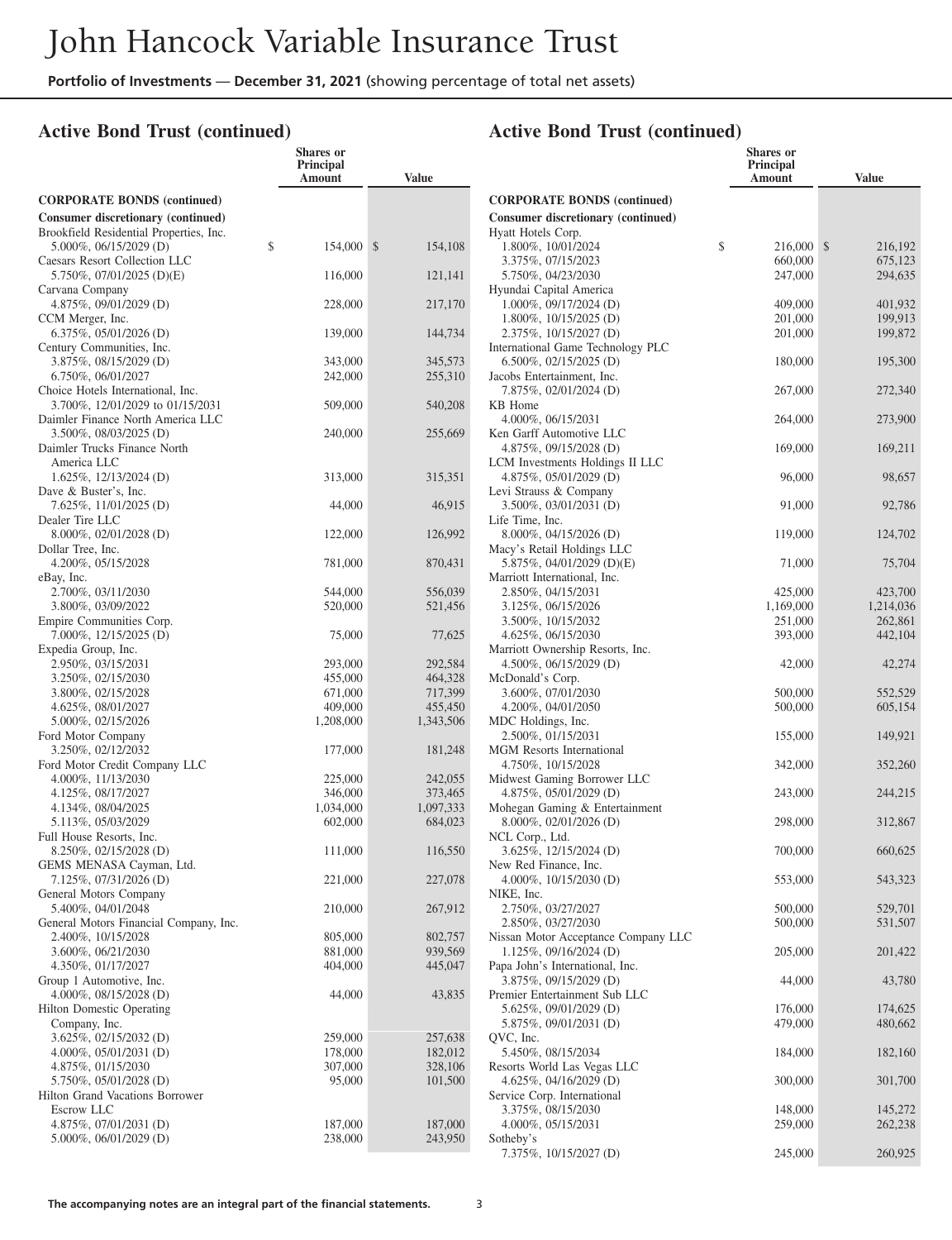#### **Active Bond Trust (continued)**

|                                                                | <b>Shares</b> or<br><b>Principal</b><br>Amount | <b>Value</b>           |
|----------------------------------------------------------------|------------------------------------------------|------------------------|
| <b>CORPORATE BONDS (continued)</b>                             |                                                |                        |
| Consumer discretionary (continued)                             |                                                |                        |
| Specialty Building Products                                    |                                                |                        |
| Holdings LLC                                                   |                                                |                        |
| $6.375\%, 09/30/2026$ (D)                                      | \$<br>33,000                                   | $\mathbb{S}$<br>34,586 |
| StoneMor, Inc.<br>8.500%, 05/15/2029 (D)                       | 380,000                                        | 392,350                |
| Target Corp.                                                   |                                                |                        |
| 2.250%, 04/15/2025                                             | 500,000                                        | 515,271                |
| The Home Depot, Inc.                                           |                                                |                        |
| 2.500%, 04/15/2027                                             | 500,000                                        | 521,427                |
| 2.700%, 04/15/2030                                             | 500,000                                        | 524,622                |
| The TJX Companies, Inc.<br>3.875%, 04/15/2030                  | 400,000                                        | 448,591                |
| 4.500%, 04/15/2050 (E)                                         | 400,000                                        | 539,578                |
| Toll Brothers Finance Corp.                                    |                                                |                        |
| 3.800%, 11/01/2029 (E)                                         | 74,000                                         | 79,550                 |
| Travel + Leisure Company                                       |                                                |                        |
| 4.625%, 03/01/2030 (D)                                         | 191,000                                        | 191,955                |
| 6.000%, 04/01/2027<br>6.600%, 10/01/2025                       | 700,000<br>147,000                             | 760,739<br>163,538     |
| Wyndham Hotels & Resorts, Inc.                                 |                                                |                        |
| 4.375%, 08/15/2028 (D)                                         | 133,000                                        | 136,990                |
| Yum! Brands, Inc.                                              |                                                |                        |
| 3.625%, 03/15/2031                                             | 252,000                                        | 251,055                |
| 4.750%, 01/15/2030 (D)                                         | 241,000                                        | 260,883                |
| 5.350%, 11/01/2043                                             | 600,000                                        | 663,480                |
| 6.875%, 11/15/2037                                             | 292,000                                        | 370,052                |
|                                                                |                                                | 36,846,670             |
| Consumer staples $-1.9\%$<br>Advantage Sales & Marketing, Inc. |                                                |                        |
| $6.500\%, 11/15/2028$ (D)                                      | 416,000                                        | 435,760                |
| Albertsons Companies, Inc.                                     |                                                |                        |
| 3.250%, 03/15/2026 (D)                                         | 143,000                                        | 145,681                |
| 3.500%, 03/15/2029 (D)                                         | 359,000                                        | 359,704                |
| 4.875%, 02/15/2030 (D)                                         | 148,000                                        | 159,799                |
| Anheuser-Busch InBev Worldwide, Inc.<br>4.439%, 10/06/2048     | 730,000                                        | 872,512                |
| 4.600%, 04/15/2048                                             | 385,000                                        | 470,793                |
| BRF SA                                                         |                                                |                        |
| 5.750%, 09/21/2050 (D)(E)                                      | 285,000                                        | 283,575                |
| Bunge, Ltd. Finance Corp.                                      |                                                |                        |
| 3.250%, 08/15/2026                                             | 500,000                                        | 527,407                |
| Cargill, Inc.<br>2.125%, 04/23/2030 (D)                        | 180,000                                        | 178,006                |
| Constellation Brands, Inc.                                     |                                                |                        |
| 3.150%, 08/01/2029                                             | 159,000                                        | 167,699                |
| <b>Edgewell Personal Care Company</b>                          |                                                |                        |
| 4.125%, 04/01/2029 (D)                                         | 164,000                                        | 165,230                |
| 5.500%, 06/01/2028 (D)<br>Fomento Economico Mexicano SAB de    | 278,000                                        | 295,083                |
| CV                                                             |                                                |                        |
| 4.375%, 05/10/2043                                             | 1,000,000                                      | 1,171,750              |
| General Mills, Inc.                                            |                                                |                        |
| 2.875%, 04/15/2030                                             | 400,000                                        | 417,448                |
| <b>JBS</b> Finance Luxembourg Sarl                             |                                                |                        |
| 3.625%, 01/15/2032 (D)<br><b>JBS USA Food Company</b>          | 271,000                                        | 272,019                |
| 5.750%, 01/15/2028 (D)                                         | 490,000                                        | 510,830                |
| <b>JBS USA LUX SA</b>                                          |                                                |                        |
| 3.750%, 12/01/2031 (D)                                         | 86,000                                         | 87,290                 |
| Keurig Dr. Pepper, Inc.                                        |                                                |                        |
| 3.200%, 05/01/2030                                             | 560,000                                        | 592,022                |
| Kraft Heinz Foods Company<br>4.375%, 06/01/2046                | 360,000                                        | 421,560                |
| 4.875%, 10/01/2049                                             | 80,000                                         | 100,475                |
| 5.000%, 06/04/2042                                             | 124,000                                        | 154,251                |
|                                                                |                                                |                        |

|                                                             | <b>Shares or</b><br>Principal<br>Amount | <b>Value</b>          |
|-------------------------------------------------------------|-----------------------------------------|-----------------------|
| <b>CORPORATE BONDS (continued)</b>                          |                                         |                       |
| Consumer staples (continued)                                |                                         |                       |
| Kraft Heinz Foods Company (continued)<br>5.500%, 06/01/2050 | \$<br>227,000                           | \$<br>307,332         |
| MARB BondCo PLC<br>3.950%, 01/29/2031 (D)                   | 260,000                                 | 248,303               |
| NBM US Holdings, Inc.<br>6.625%, 08/06/2029 (D)             | 394,000                                 | 430,941               |
| Oriflame Investment Holding PLC<br>5.125%, 05/04/2026 (D)   | 270,000                                 | 248,670               |
| PepsiCo, Inc.<br>2.750%, 03/19/2030                         | 500,000                                 | 527,801               |
| Post Holdings, Inc.<br>5.500%, 12/15/2029 (D)               | 243,000                                 | 255,303               |
| Reynolds American, Inc.<br>4.850%, 09/15/2023               | 1,000,000                               | 1,061,568             |
| Simmons Foods, Inc.                                         |                                         |                       |
| 4.625%, 03/01/2029 (D)<br>Sysco Corp.                       | 43,000                                  | 42,355                |
| 5.950%, 04/01/2030                                          | 355,000                                 | 443,111               |
| 6.600%, 04/01/2050<br>The Estee Lauder Companies, Inc.      | 1,000,000                               | 1,553,476             |
| 2.600%, 04/15/2030<br>U.S. Foods, Inc.                      | 400,000                                 | 414,576               |
| 4.750%, 02/15/2029 (D)                                      | 216,000                                 | 219,510<br>13,541,840 |
| Energy $-4.6\%$                                             |                                         |                       |
| Aker BP ASA                                                 |                                         |                       |
| 2.875%, 01/15/2026 (D)                                      | 276,000                                 | 286,074               |
| $3.000\%$ , $01/15/2025$ (D)                                | 270,000                                 | 279,809               |
| 4.000%, $01/15/2031$ (D)                                    | 523,000                                 | 565,499               |
| Altera Infrastructure LP<br>8.500%, 07/15/2023 (D)(E)       | 287,000                                 | 156,415               |
| Anadarko Petroleum Corp.                                    |                                         |                       |
| 4.500%, 07/15/2044 (E)<br>5.550%, 03/15/2026                | 400,000<br>800,000                      | 370,054<br>856,120    |
| Antero Midstream Partners LP                                |                                         |                       |
| 5.375%, 06/15/2029 (D)<br>Antero Resources Corp.            | 233,000                                 | 245,819               |
| 5.000%, 03/01/2025 (E)                                      | 223,000                                 | 226,577               |
| 5.375%, 03/01/2030(D)                                       | 90,000                                  | 96,210                |
| Apache Corp.<br>5.100%, 09/01/2040                          | 325,000                                 | 367,250               |
| Ascent Resources Utica Holdings LLC                         |                                         |                       |
| 5.875%, 06/30/2029 (D)<br>Boardwalk Pipelines LP            | 246,000                                 | 236,699               |
| 3.375%, 02/01/2023<br>BP Capital Markets PLC                | 850,000                                 | 865,261               |
| 2.750%, 05/10/2023<br><b>Buckeye Partners LP</b>            | 530,000                                 | 543,726               |
| 3.950%, 12/01/2026<br>Cameron International Corp.           | 500,000                                 | 509,605               |
| 5.950%, 06/01/2041                                          | 1,178,000                               | 1,496,297             |
| Cheniere Energy Partners LP<br>4.000%, 03/01/2031           | 494,000                                 | 518,181               |
| 4.500%, 10/01/2029                                          | 461,000                                 | 488,660               |
| CNOOC Finance 2003, Ltd.                                    |                                         |                       |
| 5.500%, 05/21/2033 (D)<br>ConocoPhillips Company            | 545,000                                 | 648,598               |
| 5.950%, 03/15/2046                                          | 30,000                                  | 44,444                |
| Continental Resources, Inc.<br>4.900%, 06/01/2044           | 400,000                                 | 443,300               |
| CSI Compressco LP<br>7.500%, 04/01/2025 (D)                 | 386,000                                 | 388,895               |
| CSI Compressco LP (10.000% Cash or                          |                                         |                       |
| 7.250% Cash and 3.500% PIK)                                 |                                         |                       |
| 10.000%, 04/01/2026 (D)                                     | 239,806                                 | 235,010               |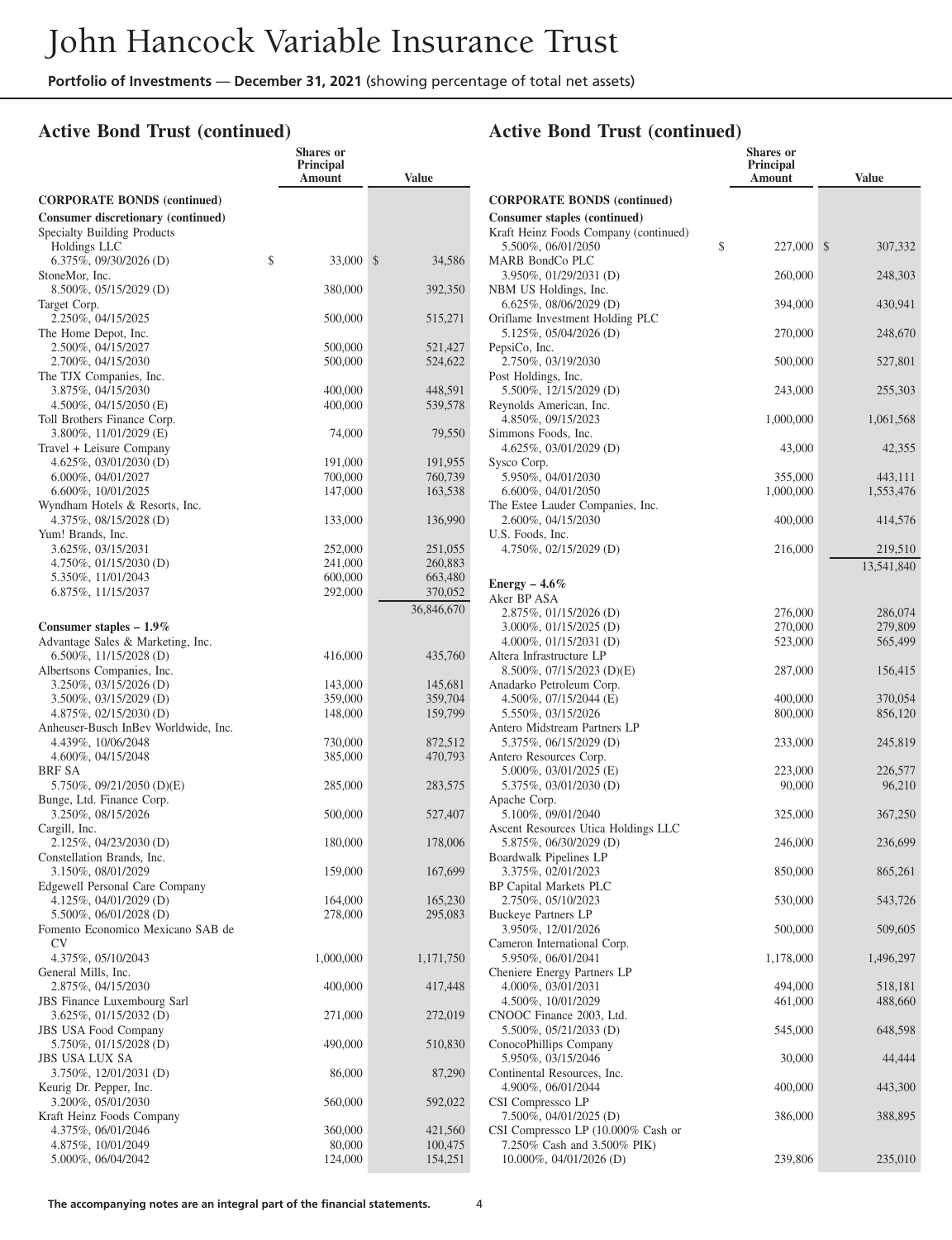**Shares or**

## **Active Bond Trust (continued)**

|                                                                | Principal<br>Amount | <b>Value</b>       |
|----------------------------------------------------------------|---------------------|--------------------|
| <b>CORPORATE BONDS (continued)</b>                             |                     |                    |
| Energy (continued)                                             |                     |                    |
| DCP Midstream Operating LP (5.850%                             |                     |                    |
| to $5-21-23$ , then 3 month LIBOR +                            |                     |                    |
| 3.850%) 05/21/2043 (D)                                         | \$<br>201,000       | \$<br>194,970      |
| Devon Energy Corp.                                             |                     |                    |
| 5.000%, 06/15/2045                                             | 600,000             | 725,233            |
| 7.875%, 09/30/2031                                             | 874,000             | 1,236,421          |
| Diamondback Energy, Inc.<br>3.125%, 03/24/2031                 | 257,000             | 264,877            |
| Enbridge Energy Partners LP                                    |                     |                    |
| 7.500%, 04/15/2038                                             | 600,000             | 897,211            |
| Enbridge, Inc. (5.500% to 7-15-27, then                        |                     |                    |
| 3 month LIBOR + 3.418%)                                        |                     |                    |
| 07/15/2077                                                     | 347,000             | 365,339            |
| Enbridge, Inc. (5.750% to 4-15-30, then                        |                     |                    |
| 5 Year CMT + 5.314%) 07/15/2080                                | 400,000             | 444,000            |
| Enbridge, Inc. (6.250% to 3-1-28, then 3                       |                     |                    |
| month LIBOR + 3.641%) 03/01/2078                               | 394,000             | 427,641            |
| Energean Israel Finance, Ltd.                                  |                     |                    |
| 5.375%, 03/30/2028 (D)                                         | 99,000              | 97,529             |
| 5.875%, 03/30/2031 (D)                                         | 172,000             | 168,543            |
| Energy Transfer LP                                             |                     |                    |
| 4.200%, 04/15/2027                                             | 228,000             | 247,395            |
| 5.150%, 03/15/2045                                             | 340,000             | 384,225            |
| 5.250%, 04/15/2029                                             | 810,000             | 927,774            |
| 5.400%, 10/01/2047<br>5.500%, 06/01/2027                       | 244,000<br>347,000  | 286,325<br>395,805 |
| 5.950%, 10/01/2043                                             | 300,000             | 360,563            |
| Energy Transfer LP (6.500% to                                  |                     |                    |
| 11-15-26, then 5 Year CMT +                                    |                     |                    |
| 5.694%) 11/15/2026 (F)                                         | 474,000             | 482,295            |
| Enterprise Products Operating LLC                              |                     |                    |
| 6.875%, 03/01/2033                                             | 471,000             | 636,140            |
| <b>Enterprise Products Operating LLC</b>                       |                     |                    |
| $(5.250\% \text{ to } 8-16-27, \text{ then } 3 \text{ month})$ |                     |                    |
| LIBOR + 3.033%) 08/16/2077                                     | 631,000             | 644,200            |
| Hess Corp.                                                     |                     |                    |
| 5.600%, 02/15/2041                                             | 400,000             | 493,825            |
| 5.800%, 04/01/2047                                             | 500,000             | 638,773            |
| Hess Midstream Operations LP                                   |                     |                    |
| 4.250%, 02/15/2030 (D)                                         | 78,000              | 77,415             |
| Kinder Morgan Energy Partners LP                               |                     |                    |
| 7.750%, 03/15/2032                                             | 260,000             | 363,919            |
| Kinder Morgan, Inc.<br>4.300%, 03/01/2028                      | 176,000             |                    |
| Leviathan Bond, Ltd.                                           |                     | 195,571            |
| 6.500%, 06/30/2027 (D)                                         | 426,000             | 456,297            |
| 6.750%, 06/30/2030 (D)                                         | 85,000              | 91,212             |
| Lundin Energy Finance BV                                       |                     |                    |
| $2.000\%$ , 07/15/2026 (D)                                     | 267,000             | 265,129            |
| $3.100\%, 07/15/2031$ (D)                                      | 383,000             | 385,730            |
| Marathon Oil Corp.                                             |                     |                    |
| 6.800%, 03/15/2032                                             | 785,000             | 1,011,129          |
| MC Brazil Downstream Trading SARL                              |                     |                    |
| 7.250%, 06/30/2031 (D)                                         | 276,000             | 274,758            |
| Midwest Connector Capital                                      |                     |                    |
| Company LLC                                                    |                     |                    |
| 3.625%, 04/01/2022 (D)                                         | 205,000             | 205,369            |
| 3.900%, 04/01/2024 (D)                                         | 383,000             | 396,969            |
| MPLX LP                                                        |                     |                    |
| 4.000%, 03/15/2028                                             | 311,000             | 337,018            |
| 4.125%, 03/01/2027                                             | 103,000             | 112,690            |
| 4.250%, 12/01/2027                                             | 225,000             | 249,212            |
| MPLX LP (6.875% to 2-15-23, then 3<br>month LIBOR $+4.652\%)$  |                     |                    |
| $02/15/2023$ (F)                                               | 782,000             | 783,955            |
|                                                                |                     |                    |

|                                                                        | Shares or<br><b>Principal</b><br>Amount | <b>Value</b>       |
|------------------------------------------------------------------------|-----------------------------------------|--------------------|
| <b>CORPORATE BONDS (continued)</b>                                     |                                         |                    |
| Energy (continued)                                                     |                                         |                    |
| New Fortress Energy, Inc.                                              |                                         |                    |
| \$<br>$6.500\%$ , 09/30/2026 (D)                                       | 391,000                                 | \$<br>388,068      |
| Occidental Petroleum Corp.<br>3.500%, 08/15/2029                       | 72,000                                  | 73,966             |
| <b>ONEOK Partners LP</b>                                               |                                         |                    |
| 6.650%, 10/01/2036                                                     | 835,000                                 | 1,091,354          |
| Ovintiv Exploration, Inc.                                              |                                         |                    |
| 5.625%, 07/01/2024                                                     | 500,000                                 | 550,391            |
| Parkland Corp.<br>4.500%, $10/01/2029$ (D)                             | 176,000                                 | 176,139            |
| $4.625\%, 05/01/2030$ (D)                                              | 172,000                                 | 170,925            |
| Petrobras Global Finance BV                                            |                                         |                    |
| 6.900%, 03/19/2049                                                     | 160,000                                 | 170,400            |
| Plains All American Pipeline LP                                        |                                         |                    |
| 4.900%, 02/15/2045<br>Sabine Pass Liquefaction LLC                     | 750,000                                 | 813,930            |
| 4.200%, 03/15/2028                                                     | 325,000                                 | 355,996            |
| 4.500%, 05/15/2030                                                     | 271,000                                 | 305,694            |
| 5.000%, 03/15/2027                                                     | 186,000                                 | 208,911            |
| 5.875%, 06/30/2026                                                     | 336,000                                 | 385,494            |
| Sinopec Group Overseas Development<br>2015, Ltd.                       |                                         |                    |
| 3.250%, 04/28/2025 (D)                                                 | 550,000                                 | 577,229            |
| Southwestern Energy Company                                            |                                         |                    |
| 4.750%, 02/01/2032                                                     | 129,000                                 | 135,851            |
| Sunoco LP<br>4.500%, 05/15/2029                                        |                                         |                    |
| 4.500%, 04/30/2030 (D)                                                 | 96,000<br>252,000                       | 97,490<br>258,279  |
| Targa Resources Partners LP                                            |                                         |                    |
| 4.000%, $01/15/2032$ (D)                                               | 243,000                                 | 253,935            |
| 5.875%, 04/15/2026                                                     | 478,000                                 | 498,776            |
| The Williams Companies, Inc.<br>3.750%, 06/15/2027                     |                                         | 428,592            |
| 5.750%, 06/24/2044                                                     | 397,000<br>149,000                      | 193,392            |
| TransCanada PipeLines, Ltd.                                            |                                         |                    |
| 4.250%, 05/15/2028                                                     | 220,000                                 | 245,330            |
| Valero Energy Corp.                                                    |                                         |                    |
| 2.850%, 04/15/2025<br>Venture Global Calcasieu Pass LLC                | 400,000                                 | 414,346            |
| 3.875%, 08/15/2029 (D)                                                 | 95,000                                  | 98,563             |
| 4.125%, 08/15/2031 (D)                                                 | 158,000                                 | 167,480            |
|                                                                        |                                         | 33,454,491         |
| Financials $-11.0\%$                                                   |                                         |                    |
| Ally Financial, Inc.                                                   |                                         |                    |
| 5.800%, 05/01/2025                                                     | 286,000                                 | 322,742            |
| Ambac Assurance Corp.<br>5.100%, 01/19/2022 (D)(F)                     | 131                                     | 177                |
| American International Group, Inc.                                     |                                         |                    |
| 3.900%, 04/01/2026                                                     | 830,000                                 | 899,559            |
| American International Group, Inc.                                     |                                         |                    |
| $(6.250\% \text{ to } 3-15-37, \text{ then } 3 \text{ month})$         |                                         |                    |
| LIBOR + 2.056%) 03/15/2037<br>Ameriprise Financial, Inc.               | 100,000                                 | 116,607            |
| 2.875%, 09/15/2026                                                     | 500,000                                 | 526,348            |
| Ares Capital Corp.                                                     |                                         |                    |
| 2.150%, 07/15/2026                                                     | 549,000                                 | 541,510            |
| 2.875%, 06/15/2028                                                     | 309,000                                 | 307,629            |
| 3.875%, 01/15/2026<br>4.200%, 06/10/2024                               | 897,000<br>246,000                      | 945,343<br>259,580 |
| Athene Holding, Ltd.                                                   |                                         |                    |
| 3.500%, 01/15/2031                                                     | 206,000                                 | 217,825            |
| Australia & New Zealand Banking                                        |                                         |                    |
| Group, Ltd. (6.750% to 6-15-26, then<br>5 Year ICE Swap Rate + 5.168%) |                                         |                    |
| 06/15/2026 (D)(F)                                                      | 235,000                                 | 267,019            |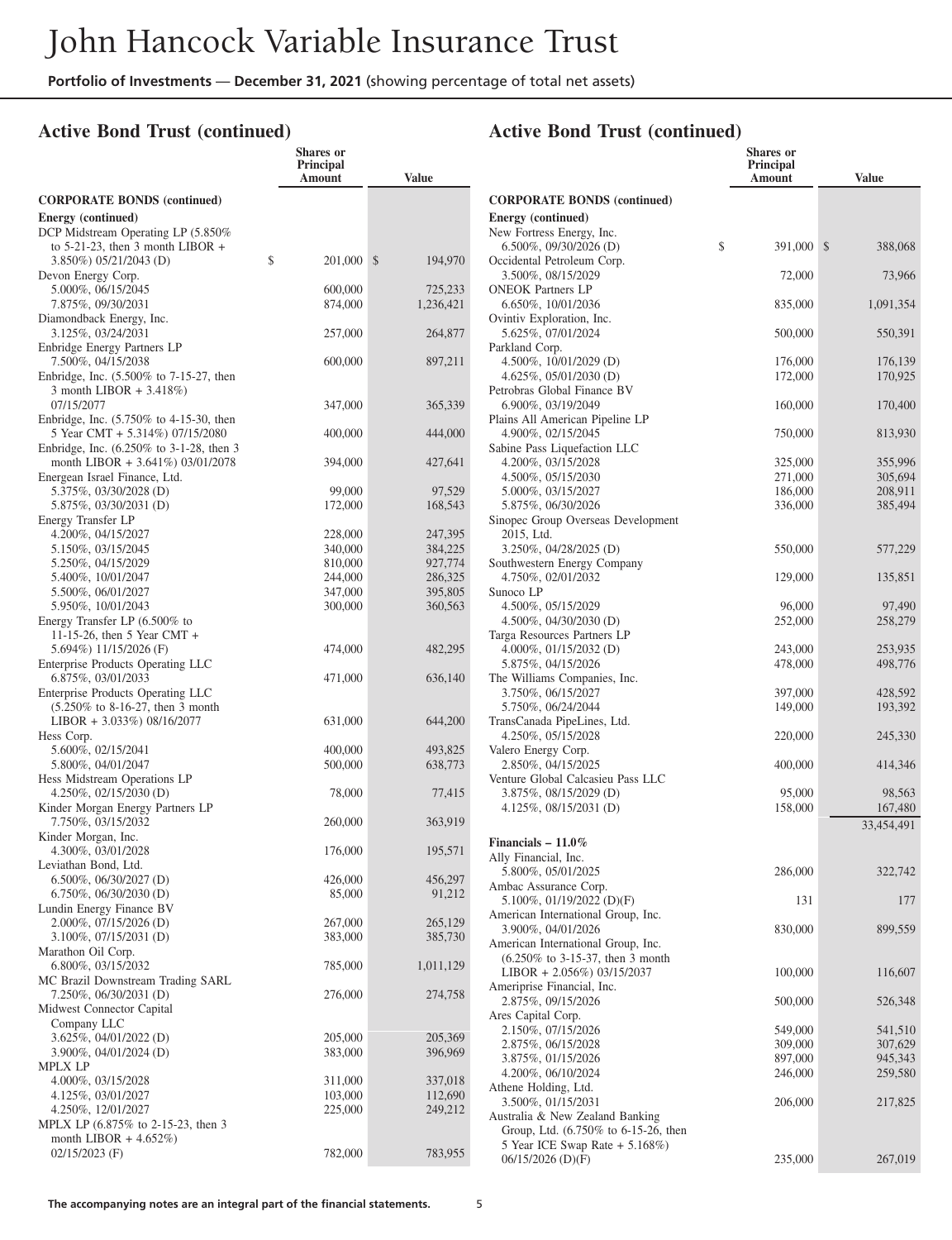**Shares or**

#### **Active Bond Trust (continued)**

|                                                                         | Principal<br>Amount | Value         |
|-------------------------------------------------------------------------|---------------------|---------------|
| <b>CORPORATE BONDS (continued)</b>                                      |                     |               |
| <b>Financials</b> (continued)                                           |                     |               |
| AXA SA                                                                  |                     |               |
| 8.600%, 12/15/2030<br>Banco Santander SA                                | \$<br>170,000       | \$<br>245,254 |
| 4.379%, 04/12/2028                                                      | 324,000             | 361,293       |
| Bank of America Corp.                                                   |                     |               |
| 3.248%, 10/21/2027                                                      | 586,000             | 623,740       |
| 3.950%, 04/21/2025                                                      | 539,000             | 576,138       |
| Bank of America Corp. (2.087% to<br>6-14-28, then SOFR $+ 1.060\%)$     |                     |               |
| 06/14/2029                                                              | 582,000             | 577,909       |
| Bank of America Corp. (2.592% to                                        |                     |               |
| 4-29-30, then SOFR $+ 2.150\%)$                                         |                     |               |
| 04/29/2031                                                              | 498,000             | 503,067       |
| Bank of America Corp. (2.687% to<br>4-22-31, then SOFR $+ 1.320\%$ )    |                     |               |
| 04/22/2032                                                              | 881,000             | 894,062       |
| Bank of America Corp. (2.884% to                                        |                     |               |
| 10-22-29, then $3$ month LIBOR +                                        |                     |               |
| 1.190%) 10/22/2030<br>Bank of America Corp. (3.004% to                  | 500,000             | 516,274       |
| 12-20-22, then $3$ month LIBOR +                                        |                     |               |
| 0.790%) 12/20/2023                                                      | 1,149,000           | 1,172,749     |
| Bank of America Corp. (3.419% to                                        |                     |               |
| 12-20-27, then 3 month LIBOR $+$                                        |                     |               |
| 1.040%) 12/20/2028<br>Bank of America Corp. (4.083% to                  | 1,087,000           | 1,160,552     |
| $3-20-50$ , then 3 month LIBOR +                                        |                     |               |
| 3.150%) 03/20/2051                                                      | 500,000             | 601,413       |
| Bank of America Corp. (6.300% to                                        |                     |               |
| $3-10-26$ , then 3 month LIBOR +                                        |                     |               |
| 4.553%) 03/10/2026 (F)<br><b>Barclays PLC</b>                           | 667,000             | 750,375       |
| 4.375%, 01/12/2026                                                      | 300,000             | 327,959       |
| Barclays PLC (4.375% to 3-15-28, then                                   |                     |               |
| 5 Year CMT + 3.410%)                                                    |                     |               |
| 03/15/2028 (F)                                                          | 391,000             | 382,985       |
| BlackRock, Inc.<br>1.900%, 01/28/2031                                   | 500,000             | 492,715       |
| Blackstone Private Credit Fund                                          |                     |               |
| 2.350%, 11/22/2024 (D)                                                  | 351,000             | 350,729       |
| $3.250\%, 03/15/2027$ (D)                                               | 79,000              | 79,816        |
| <b>BPCE SA</b><br>$4.500\%, 03/15/2025$ (D)                             | 360,000             | 387,918       |
| Brightstar Escrow Corp.                                                 |                     |               |
| 9.750%, 10/15/2025 (D)                                                  | 144,000             | 154,440       |
| Capital One Financial Corp.                                             |                     |               |
| 3.500%, 06/15/2023                                                      | 1,023,000           | 1,060,065     |
| 3.750%, 07/28/2026<br>Capital One Financial Corp. (1.343% to            | 500,000             | 536,147       |
| 12-6-23, then SOFR $+$ 0.690%)                                          |                     |               |
| 12/06/2024                                                              | 419,000             | 421,532       |
| CIT Group, Inc.                                                         |                     |               |
| 5.000%, 08/01/2023<br>Citigroup, Inc.                                   | 700,000             | 739,375       |
| 3.200%, 10/21/2026                                                      | 655,000             | 694,096       |
| 3.500%, 05/15/2023                                                      | 1,060,000           | 1,095,779     |
| 4.500%, 01/14/2022                                                      | 1,000,000           | 1,001,167     |
| 4.600%, 03/09/2026                                                      | 792,000             | 873,458       |
| Citigroup, Inc. $(2.561\%$ to 5-1-31, then<br>SOFR + 1.167%) 05/01/2032 | 264,000             | 265,369       |
| Citigroup, Inc. (4.412% to 3-31-30, then                                |                     |               |
| SOFR + 3.914%) 03/31/2031                                               | 1,000,000           | 1,142,060     |
| Citigroup, Inc. (4.700% to 1-30-25, then                                |                     |               |
| SOFR + 3.234%) 01/30/2025 (F)                                           | 524,000             | 529,345       |

|                                                                               | <b>Shares</b> or<br>Principal<br>Amount | <b>Value</b>       |
|-------------------------------------------------------------------------------|-----------------------------------------|--------------------|
| <b>CORPORATE BONDS (continued)</b>                                            |                                         |                    |
| <b>Financials</b> (continued)<br>Citigroup, Inc. (6.250% to 8-15-26, then     |                                         |                    |
| 3 month LIBOR $+4.517\%)$                                                     |                                         |                    |
| 08/15/2026 (F)                                                                | \$<br>415,000                           | \$<br>468,037      |
| Citizens Financial Group, Inc.<br>3.250%, 04/30/2030                          | 573,000                                 | 605,017            |
| CNA Financial Corp.                                                           |                                         |                    |
| 2.050%, 08/15/2030                                                            | 205,000                                 | 198,499            |
| CNO Financial Group, Inc.<br>5.250%, 05/30/2025 to 05/30/2029                 | 635,000                                 | 720,552            |
| Credit Agricole SA                                                            |                                         |                    |
| 2.811\%, 01/11/2041 (D)                                                       | 279,000                                 | 266,959            |
| 3.250%, 01/14/2030 (D)<br>4.375%, 03/17/2025 (D)                              | 548,000<br>600,000                      | 567,436<br>644,649 |
| Credit Agricole SA $(7.875\%$ to 1-23-24,                                     |                                         |                    |
| then $5$ Year U.S. Swap Rate $+$                                              |                                         |                    |
| 4.898%) 01/23/2024 (D)(F)<br>Credit Suisse Group AG                           | 310,000                                 | 339,063            |
| 4.550%, 04/17/2026                                                            | 405,000                                 | 446,205            |
| Deutsche Bank AG                                                              |                                         |                    |
| 0.962%, 11/08/2023                                                            | 577,000                                 | 575,973            |
| Deutsche Bank AG (2.311% to 11-16-26,<br>then SOFR + $1.219\%$ ) $11/16/2027$ | 327,000                                 | 326,854            |
| Discover Financial Services                                                   |                                         |                    |
| 4.100%, 02/09/2027                                                            | 167,000                                 | 181,009            |
| Enova International, Inc.<br>8.500\%, 09/01/2024 to 09/15/2025 (D)            | 354,000                                 | 364,142            |
| Fifth Third Bancorp $(5.100\%$ to 6-30-23,                                    |                                         |                    |
| then 3 month LIBOR $+ 3.033\%$ )                                              |                                         |                    |
| $06/30/2023$ (F)                                                              | 287,000                                 | 291,736            |
| Freedom Mortgage Corp.<br>8.125%, 11/15/2024 (D)                              | 250,000                                 | 253,125            |
| 8.250%, 04/15/2025 (D)                                                        | 55,000                                  | 56,306             |
| GE Capital International Funding                                              |                                         |                    |
| Company<br>4.418%, 11/15/2035                                                 | 448,000                                 | 534,625            |
| Global Atlantic Fin Company                                                   |                                         |                    |
| 3.125%, 06/15/2031 (D)                                                        | 1,000,000                               | 989,882            |
| ING Groep NV $(6.500\% \text{ to } 4-16-25, \text{ then})$                    |                                         |                    |
| 5 Year U.S. Swap Rate + 4.446%)<br>$04/16/2025$ (F)                           | 135,000                                 | 147,049            |
| Intesa Sanpaolo SpA $(4.198\%$ to 6-1-31,                                     |                                         |                    |
| then 1 Year CMT + $2.600\%$ )                                                 |                                         |                    |
| $06/01/2032$ (D)<br>Invesco Finance PLC                                       | 201,000                                 | 202,744            |
| 3.125%, 11/30/2022                                                            | 850,000                                 | 869,285            |
| Jefferies Group LLC                                                           |                                         |                    |
| 4.150%, 01/23/2030                                                            | 380,000                                 | 421,268            |
| 4.850%, 01/15/2027<br>JPMorgan Chase & Co.                                    | 505,000                                 | 572,825            |
| 2.950%, 10/01/2026                                                            | 675,000                                 | 712,559            |
| 3.375%, 05/01/2023                                                            | 1,250,000                               | 1,288,685          |
| 4.125%, 12/15/2026<br>4.500%, 01/24/2022                                      | 600,000<br>1,300,000                    | 661,783            |
| JPM organ Chase & Co. (2.522% to                                              |                                         | 1,303,022          |
| 4-22-30, then SOFR $+ 2.040\%)$                                               |                                         |                    |
| 04/22/2031                                                                    | 586,000                                 | 592,289            |
| JPMorgan Chase & Co. (2.956% to<br>5-13-30, then SOFR $+ 2.515\%)$            |                                         |                    |
| 05/13/2031                                                                    | 544,000                                 | 563,243            |
| JPMorgan Chase & Co. (3.960% to                                               |                                         |                    |
| 1-29-26, then 3 month LIBOR $+$<br>1.245%) 01/29/2027                         | 489,000                                 |                    |
| JPMorgan Chase & Co. (4.600% to                                               |                                         | 528,358            |
| 2-1-25, then SOFR $+ 3.125\%$ )                                               |                                         |                    |
| 02/01/2025 (F)                                                                | 458,000                                 | 470,023            |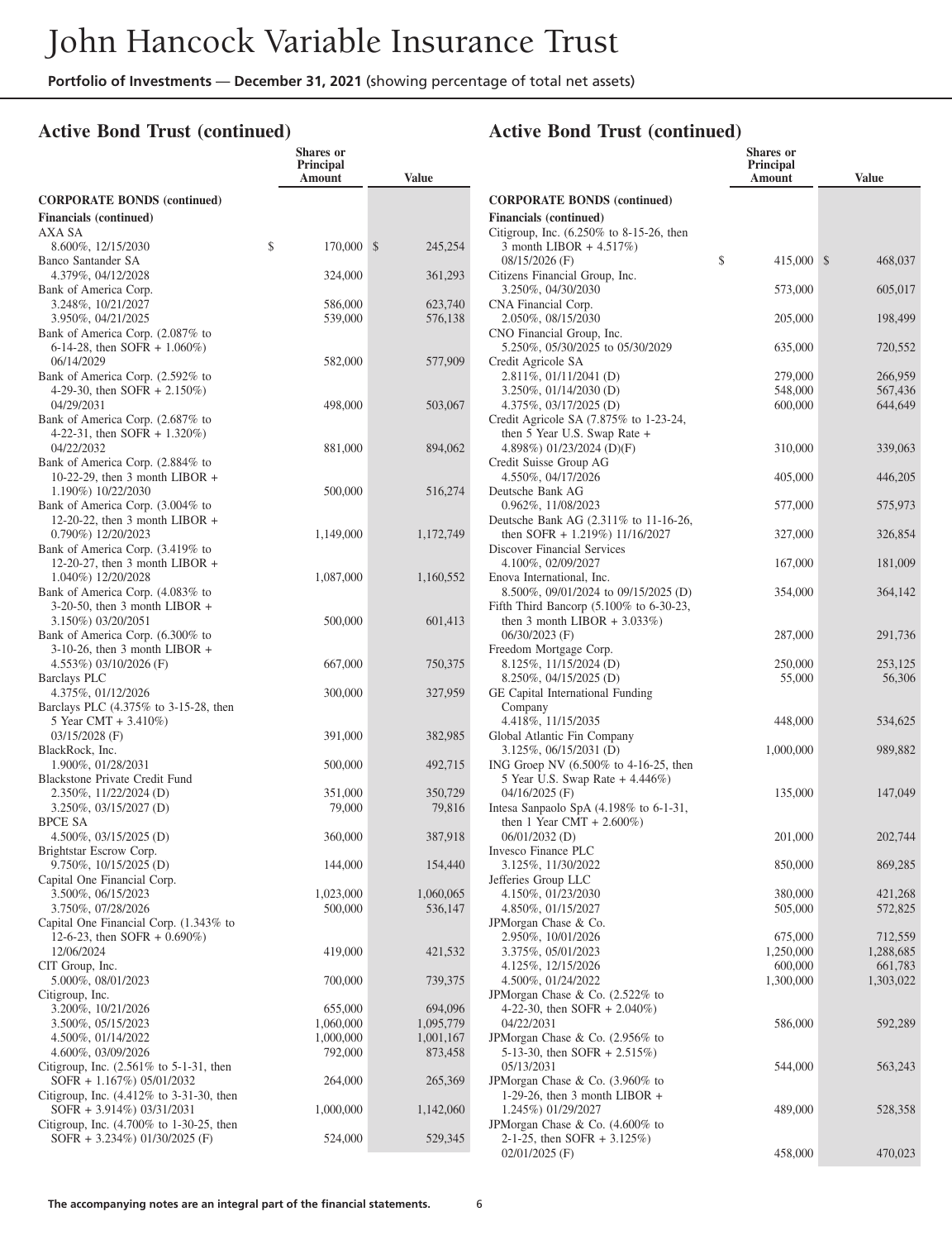**Shares or**

#### **Active Bond Trust (continued)**

|                                                                                    | Principal<br>Amount | <b>Value</b>       |
|------------------------------------------------------------------------------------|---------------------|--------------------|
| <b>CORPORATE BONDS (continued)</b>                                                 |                     |                    |
| <b>Financials</b> (continued)                                                      |                     |                    |
| JPMorgan Chase & Co. (6.750% to                                                    |                     |                    |
| $2-1-24$ , then 3 month LIBOR +                                                    |                     |                    |
| 3.780%) 02/01/2024 (F)<br>Lazard Group LLC                                         | \$<br>575,000       | \$<br>623,228      |
| 4.375%, 03/11/2029                                                                 | 220,000             | 248,106            |
| Legg Mason, Inc.                                                                   |                     |                    |
| 3.950%, 07/15/2024                                                                 | 660,000             | 701,620            |
| 4.750%, 03/15/2026                                                                 | 825,000             | 924,346            |
| Liberty Mutual Group, Inc.<br>3.950%, 05/15/2060 (D)                               | 500,000             | 548,951            |
| 4.250%, 06/15/2023 (D)                                                             | 1,000,000           | 1,044,472          |
| Liberty Mutual Group, Inc. (4.125% to                                              |                     |                    |
| 9-15-26, then 5 Year CMT + $3.315\%$ )                                             |                     |                    |
| $12/15/2051$ (D)                                                                   | 332,000             | 331,170            |
| Lloyds Banking Group PLC<br>4.450%, 05/08/2025                                     | 921,000             | 1,000,425          |
| Lloyds Banking Group PLC (7.500% to                                                |                     |                    |
| 6-27-24, then 5 Year U.S. Swap Rate                                                |                     |                    |
| $+4.760\%$ ) 06/27/2024 (F)                                                        | 345,000             | 381,435            |
| Loews Corp.                                                                        |                     |                    |
| 2.625%, 05/15/2023<br>3.750%, 04/01/2026                                           | 630,000<br>825,000  | 642,977<br>891,750 |
| M&T Bank Corp. (5.125% to 11-1-26,                                                 |                     |                    |
| then 3 month LIBOR $+3.520\%$ )                                                    |                     |                    |
| $11/01/2026$ (F)                                                                   | 186,000             | 199,140            |
| Macquarie Bank, Ltd.                                                               |                     |                    |
| 3.624%, 06/03/2030 (D)<br>$4.875\%, 06/10/2025$ (D)                                | 329,000<br>360,000  | 343,260<br>392,592 |
| Markel Corp.                                                                       |                     |                    |
| 5.000%, 03/30/2043                                                                 | 1,270,000           | 1,543,745          |
| MetLife, Inc.                                                                      |                     |                    |
| 3.000%, 03/01/2025                                                                 | 300,000             | 315,410            |
| MetLife, Inc. (6.400% to 12-15-36, then<br>3 month LIBOR + 2.205%) 6.400%,         |                     |                    |
| 12/15/2036                                                                         | 347,000             | 426,885            |
| MetLife, Inc. (9.250% to 4-8-38, then 3                                            |                     |                    |
| month LIBOR + 5.540%) $9.250\%$ ,                                                  |                     |                    |
| 04/08/2038 (D)                                                                     | 120,000             | 177,653            |
| Morgan Stanley<br>3.875%, 01/27/2026                                               | 361,000             | 390,360            |
| 4.100%, 05/22/2023                                                                 | 900,000             | 937,376            |
| Morgan Stanley (2.188% to 4-28-25,                                                 |                     |                    |
| then SOFR + 1.990%) 04/28/2026                                                     | 1,047,000           | 1,067,539          |
| Morgan Stanley (2.484% to 9-16-31,                                                 |                     |                    |
| then SOFR $+ 1.360\%$ ) 09/16/2036<br>Morgan Stanley (3 month LIBOR +              | 659,000             | 634,584            |
| 3.610%) 3.733%, 01/18/2022 (A)(F)                                                  | 200,000             | 200,101            |
| Morgan Stanley $(3.622\% \text{ to } 4-1-30, \text{ then})$                        |                     |                    |
| SOFR + 3.120%) 04/01/2031                                                          | 1,000,000           | 1,089,693          |
| MSCI, Inc.<br>3.250%, 08/15/2033 (D)                                               |                     |                    |
| 3.625%, 11/01/2031 (D)                                                             | 285,000<br>318,000  | 288,206<br>329,925 |
| Nationstar Mortgage Holdings, Inc.                                                 |                     |                    |
| 5.125%, 12/15/2030(D)                                                              | 176,000             | 173,800            |
| 5.500%, 08/15/2028 (D)                                                             | 191,000             | 194,820            |
| $6.000\%, 01/15/2027$ (D)                                                          | 99,000              | 103,128            |
| Nationwide Mutual Insurance Company<br>$(3 \text{ month LIBOR} + 2.290\%)$ 2.492%, |                     |                    |
| $12/15/2024$ (A)(D)                                                                | 1,130,000           | 1,131,359          |
| NatWest Group PLC                                                                  |                     |                    |
| 3.875%, 09/12/2023                                                                 | 500,000             | 521,373            |
| NatWest Group PLC (6.000% to                                                       |                     |                    |
| 12-29-25, then 5 Year CMT +<br>5.625%) 12/29/2025 (F)                              | 431,000             | 471,652            |
|                                                                                    |                     |                    |

|                                                                               | <b>Shares or</b><br>Principal<br>Amount | <b>Value</b>      |
|-------------------------------------------------------------------------------|-----------------------------------------|-------------------|
| <b>CORPORATE BONDS (continued)</b>                                            |                                         |                   |
| <b>Financials</b> (continued)                                                 |                                         |                   |
| NatWest Markets PLC                                                           |                                         |                   |
| 1.600%, 09/29/2026 (D)                                                        | \$<br>578,000                           | \$<br>568,535     |
| New York Life Insurance Company                                               |                                         |                   |
| 3.750\%, 05/15/2050 (D)                                                       | 198,000                                 | 225,340           |
| Nippon Life Insurance Company<br>(2.750% to 1-21-31, then 5 Year CMT          |                                         |                   |
| $+ 2.653\%) 01/21/2051 (D)$                                                   | 659,000                                 | 645,820           |
| Nippon Life Insurance Company                                                 |                                         |                   |
| $(5.100\% \text{ to } 10-16-24, \text{ then } 5 \text{ Year})$                |                                         |                   |
| U.S. Swap Rate $+3.650\%$ )                                                   |                                         |                   |
| $10/16/2044$ (D)                                                              | 355,000                                 | 382,069           |
| OneMain Finance Corp.                                                         |                                         |                   |
| 6.875%, 03/15/2025<br>8.875%, 06/01/2025                                      | 65,000<br>142,000                       | 72,313<br>151,940 |
| Operadora de Servicios Mega SA de CV                                          |                                         |                   |
| 8.250%, 02/11/2025 (D)                                                        | 295,000                                 | 274,350           |
| Prudential Financial, Inc. (5.875% to                                         |                                         |                   |
| 9-15-22, then 3 month LIBOR $+$                                               |                                         |                   |
| 4.175%) 09/15/2042                                                            | 795,000                                 | 812,515           |
| Radian Group, Inc.                                                            |                                         |                   |
| 4.500%, 10/01/2024                                                            | 140,000                                 | 146,650           |
| Raymond James Financial, Inc.                                                 |                                         |                   |
| 4.950%, 07/15/2046<br>Santander Holdings USA, Inc.                            | 500,000                                 | 636,353           |
| 3.244%, 10/05/2026                                                            | 791,000                                 | 825,612           |
| 3.450%, 06/02/2025                                                            | 704,000                                 | 738,595           |
| 4.400%, 07/13/2027                                                            | 203,000                                 | 222,559           |
| SBL Holdings, Inc.                                                            |                                         |                   |
| 5.000%, 02/18/2031 (D)                                                        | 360,000                                 | 380,323           |
| Societe Generale SA $(4.750\%$ to 5-26-26,                                    |                                         |                   |
| then 5 Year CMT + $3.931\%$ )                                                 |                                         |                   |
| $05/26/2026$ (D)(F)<br>Societe Generale SA (5.375% to                         | 346,000                                 | 351,332           |
| 11-18-30, then 5 Year CMT $+$                                                 |                                         |                   |
| 4.514%) 11/18/2030 (D)(E)(F)                                                  | 355,000                                 | 372,892           |
| Sompo International Holdings, Ltd.                                            |                                         |                   |
| 4.700%, 10/15/2022                                                            | 1,080,000                               | 1,110,431         |
| State Street Corp. (2.901\% to 3-30-25,                                       |                                         |                   |
| then SOFR + 2.600%) 03/30/2026                                                | 1,000,000                               | 1,045,564         |
| Stifel Financial Corp.                                                        |                                         |                   |
| 4.250%, 07/18/2024<br>Teachers Insurance & Annuity                            | 1,300,000                               | 1,384,279         |
| Association of America                                                        |                                         |                   |
| 4.270%, $05/15/2047$ (D)                                                      | 425,000                                 | 513,327           |
| The Goldman Sachs Group, Inc.                                                 |                                         |                   |
| 3.500%, 04/01/2025                                                            | 500,000                                 | 528,717           |
| 3.625%, 01/22/2023                                                            | 1,200,000                               | 1,235,820         |
| 3.850%, 01/26/2027                                                            | 792,000                                 | 851,219           |
| The Goldman Sachs Group, Inc. (2.615%)<br>to 4-22-31, then SOFR + $1.281\%$ ) |                                         |                   |
| 04/22/2032                                                                    | 1,000,000                               | 1,007,182         |
| The Hartford Financial Services                                               |                                         |                   |
| Group, Inc.                                                                   |                                         |                   |
| 6.625%, 03/30/2040                                                            | 500,000                                 | 724,233           |
| The PNC Financial Services Group, Inc.                                        |                                         |                   |
| (3 month LIBOR + 3.678%) 3.809%,                                              |                                         |                   |
| $02/01/2022$ (A)(F)                                                           | 463,000                                 | 460,731           |
| The PNC Financial Services Group, Inc.                                        |                                         |                   |
| (3.400% to 9-15-26, then 5 Year CMT<br>$+ 2.595\%)$ 09/15/2026 (F)            | 577,000                                 | 567,906           |
| The PNC Financial Services Group, Inc.                                        |                                         |                   |
| (4.850% to 6-1-23, then 3 month                                               |                                         |                   |
| LIBOR + 3.040%) 06/01/2023 (F)                                                | 243,000                                 | 247,860           |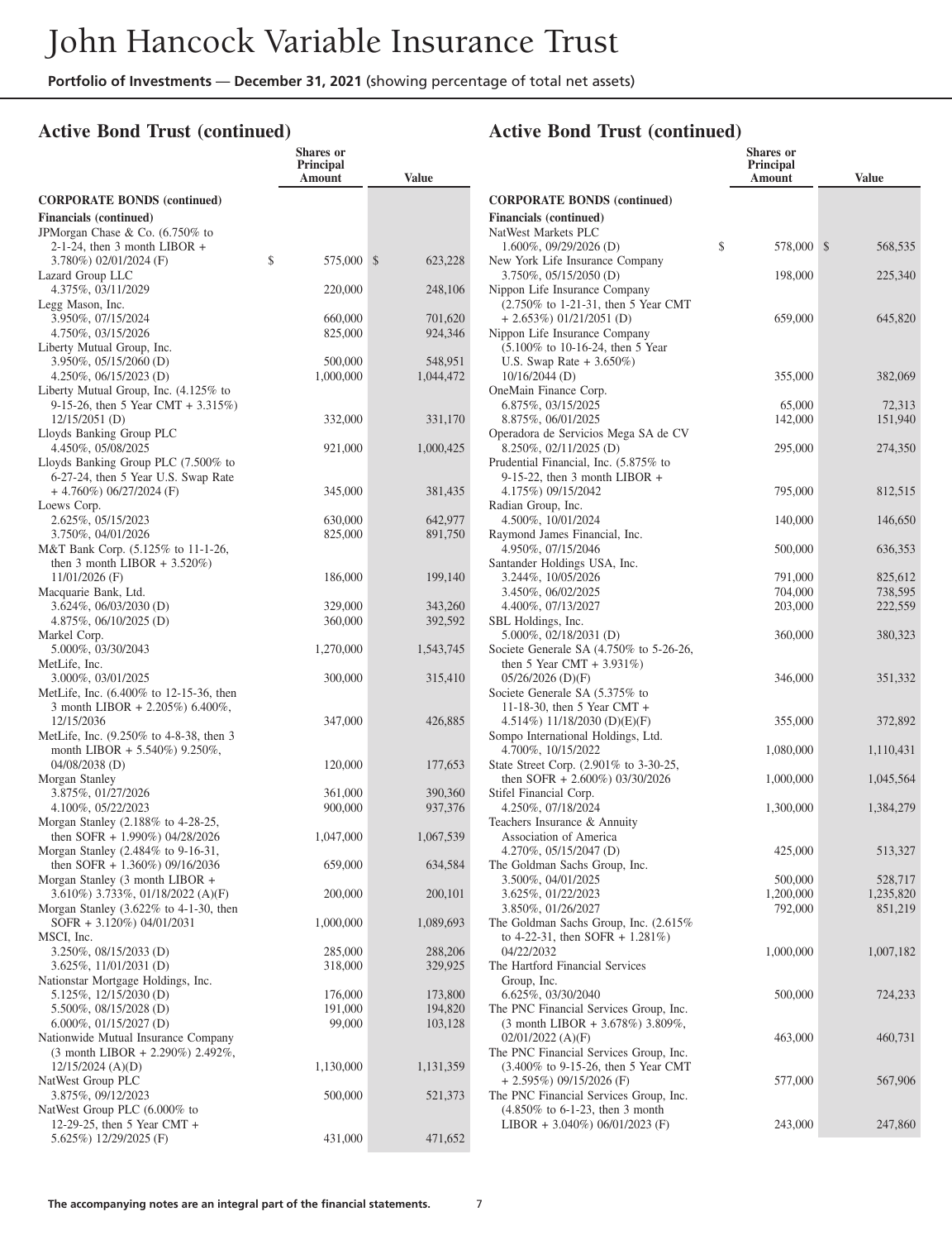**Shares or**

## **Active Bond Trust (continued)**

|                                                                       | Principal<br>Amount | <b>Value</b>     |
|-----------------------------------------------------------------------|---------------------|------------------|
| <b>CORPORATE BONDS (continued)</b>                                    |                     |                  |
| <b>Financials (continued)</b>                                         |                     |                  |
| UBS Group AG (7.000% to 1-31-24,                                      |                     |                  |
| then 5 Year U.S. Swap Rate +                                          |                     |                  |
| 4.344%) 01/31/2024 (D)(F)<br>Unifin Financiera SAB de CV              | \$<br>323,000       | \$<br>348,275    |
| 9.875%, 01/28/2029 (D)                                                | 391,000             | 329,421          |
| Unum Group                                                            |                     |                  |
| 4.125%, 06/15/2051                                                    | 169,000             | 171,534          |
| Voya Financial, Inc.<br>4.800%, 06/15/2046                            |                     |                  |
| Voya Financial, Inc. (5.650% to 5-15-23,                              | 700,000             | 866,892          |
| then 3 month LIBOR + $3.580\%$ )                                      |                     |                  |
| 05/15/2053                                                            | 565,000             | 584,069          |
| Wells Fargo & Company                                                 |                     |                  |
| 3.450%, 02/13/2023                                                    | 900,000             | 925,977          |
| Wells Fargo $&$ Company (2.393% to<br>6-2-27, then SOFR $+ 2.100\%$ ) |                     |                  |
| 06/02/2028                                                            | 881,000             | 895,386          |
| Wells Fargo & Company $(2.879\%$ to                                   |                     |                  |
| 10-30-29, then SOFR + 1.432%)                                         |                     |                  |
| 10/30/2030                                                            | 656,000             | 681,970          |
| Wells Fargo & Company (3.068% to<br>4-30-40, then SOFR $+ 2.530\%)$   |                     |                  |
| 04/30/2041                                                            | 426,000             | 436,874          |
| Wells Fargo & Company $(5.875\%$ to                                   |                     |                  |
| $6-15-25$ , then 3 month LIBOR +                                      |                     |                  |
| 3.990%) 06/15/2025 (F)                                                | 1,013,000           | 1,106,703        |
|                                                                       |                     | 80,187,971       |
| Health care $-3.0\%$                                                  |                     |                  |
| <b>Abbott Laboratories</b><br>3.750%, 11/30/2026                      | 680,000             | 751,422          |
| AbbVie, Inc.                                                          |                     |                  |
| 3.200%, 11/21/2029                                                    | 2,234,000           | 2,388,576        |
| AdaptHealth LLC                                                       |                     |                  |
| $5.125\%, 03/01/2030$ (D)<br>Agilent Technologies, Inc.               | 177,000             | 180,098          |
| 3.875%, 07/15/2023                                                    | 670,000             | 694,441          |
| AmerisourceBergen Corp.                                               |                     |                  |
| 2.800%, 05/15/2030                                                    | 387,000             | 399,598          |
| Anthem, Inc.                                                          |                     |                  |
| 2.250%, 05/15/2030<br>Bausch Health Companies, Inc.                   | 179,000             | 178,361          |
| $5.250\%$ , 01/30/2030 (D)                                            | 193,000             | 169,840          |
| $6.125\%, 04/15/2025$ (D)                                             | 290,000             | 295,382          |
| $6.250\%$ , 02/15/2029 (D)                                            | 390,000             | 370,594          |
| Baxter International, Inc.                                            |                     |                  |
| 3.500%, 08/15/2046<br>Biogen, Inc.                                    | 500,000             | 544,126          |
| 2.250%, 05/01/2030                                                    | 400,000             | 393,836          |
| 3.150%, 05/01/2050                                                    | 500,000             | 480,582          |
| Catalent Pharma Solutions, Inc.                                       |                     |                  |
| 3.125%, 02/15/2029 (D)<br>5.000%, 07/15/2027 (D)                      | 64,000<br>81,000    | 63,130<br>84,159 |
| Centene Corp.                                                         |                     |                  |
| 3.000%, 10/15/2030                                                    | 322,000             | 327,316          |
| 3.375%, 02/15/2030                                                    | 183,000             | 186,365          |
| 4.250%, 12/15/2027                                                    | 127,000             | 132,398          |
| 4.625%, 12/15/2029<br>CVS Health Corp.                                | 162,000             | 174,711          |
| 2.700%, 08/21/2040                                                    | 308,000             | 296,654          |
| 3.750%, 04/01/2030                                                    | 358,000             | 392,494          |
| 4.300%, 03/25/2028                                                    | 188,000             | 210,971          |
| 5.050%, 03/25/2048                                                    | 480,000             | 627,570          |
| CVS Pass-Through Trust                                                |                     |                  |
| 8.353%, 07/10/2031 (D)                                                | 858,975             | 1,093,538        |

|                                                        | Shares or<br><b>Principal</b><br>Amount | <b>Value</b>       |
|--------------------------------------------------------|-----------------------------------------|--------------------|
| <b>CORPORATE BONDS (continued)</b>                     |                                         |                    |
| Health care (continued)                                |                                         |                    |
| DaVita, Inc.                                           |                                         |                    |
| 3.750%, 02/15/2031 (D)                                 | \$<br>378,000                           | \$<br>368,297      |
| 4.625%, $06/01/2030$ (D)                               | 367,000                                 | 375,716            |
| Encompass Health Corp.<br>4.500%, 02/01/2028           |                                         |                    |
| 4.625%, 04/01/2031                                     | 175,000<br>149,000                      | 180,031<br>151,608 |
| Fresenius Medical Care US Finance                      |                                         |                    |
| III, Inc.                                              |                                         |                    |
| 2.375%, 02/16/2031 (D)                                 | 634,000                                 | 605,814            |
| HCA, Inc.                                              |                                         |                    |
| 4.125%, 06/15/2029                                     | 318,000                                 | 349,920            |
| 5.250%, 04/15/2025 to 06/15/2026<br>5.375%, 02/01/2025 | 666,000<br>800,000                      | 742,445<br>879,200 |
| Humana, Inc.                                           |                                         |                    |
| 3.125%, 08/15/2029                                     | 500,000                                 | 523,862            |
| MEDNAX, Inc.                                           |                                         |                    |
| $6.250\%$ , 01/15/2027 (D)                             | 386,000                                 | 403,853            |
| Organon & Company                                      |                                         |                    |
| 5.125%, 04/30/2031 (D)                                 | 314,000                                 | 328,030            |
| Pfizer, Inc.                                           |                                         |                    |
| 2.625%, 04/01/2030<br>Rede D'or Finance Sarl           | 500,000                                 | 526,781            |
| 4.500%, 01/22/2030 (D)                                 | 269,000                                 | 261,807            |
| Royalty Pharma PLC                                     |                                         |                    |
| 1.750%, 09/02/2027                                     | 206,000                                 | 202,390            |
| Select Medical Corp.                                   |                                         |                    |
| $6.250\%, 08/15/2026$ (D)                              | 339,000                                 | 359,084            |
| Shire Acquisitions Investments Ireland                 |                                         |                    |
| DAC                                                    |                                         |                    |
| 3.200%, 09/23/2026                                     | 500,000                                 | 530,333            |
| Stanford Health Care<br>3.310\%, 08/15/2030            | 225,000                                 | 241,758            |
| Teva Pharmaceutical Finance                            |                                         |                    |
| Company LLC                                            |                                         |                    |
| $6.150\%, 02/01/2036$ (E)                              | 49,000                                  | 51,367             |
| UnitedHealth Group, Inc.                               |                                         |                    |
| 5.800%, 03/15/2036                                     | 540,000                                 | 748,950            |
| Universal Health Services, Inc.                        |                                         |                    |
| 1.650%, 09/01/2026 (D)                                 | 335,000                                 | 328,806            |
| 2.650%, 10/15/2030 (D)<br>Utah Acquisition Sub, Inc.   | 358,000                                 | 355,102            |
| 3.950%, 06/15/2026                                     | 800,000                                 | 862,550            |
| 5.250%, 06/15/2046                                     | 250,000                                 | 306,276            |
| Varex Imaging Corp.                                    |                                         |                    |
| 7.875%, 10/15/2027 (D)                                 | 166,000                                 | 184,443            |
| Viatris, Inc.                                          |                                         |                    |
| 2.300%, 06/22/2027                                     | 209,000                                 | 210,218            |
| 2.700%, 06/22/2030<br>4.000%, 06/22/2050               | 437,000<br>464,000                      | 438,551<br>494,200 |
| Zimmer Biomet Holdings, Inc.                           |                                         |                    |
| 3.050%, 01/15/2026                                     | 500,000                                 | 522,286            |
|                                                        |                                         | 21,969,840         |
| Industrials $-5.9\%$                                   |                                         |                    |
| 3M Company                                             |                                         |                    |
| 3.050%, 04/15/2030                                     | 500,000                                 | 536,131            |
| Adani Ports & Special Economic                         |                                         |                    |
| Zone, Ltd.                                             |                                         |                    |
| 3.100%, 02/02/2031 (D)                                 | 313,000                                 | 297,925            |
| AECOM                                                  |                                         |                    |
| 5.125%, 03/15/2027<br>AerCap Ireland Capital DAC       | 366,000                                 | 398,700            |
| 1.650%, 10/29/2024                                     | 585,000                                 | 583,939            |
| 1.750%, 01/30/2026                                     | 465,000                                 | 456,077            |
| 2.450%, 10/29/2026                                     | 594,000                                 | 598,871            |
| 2.875%, 08/14/2024                                     | 423,000                                 | 435,083            |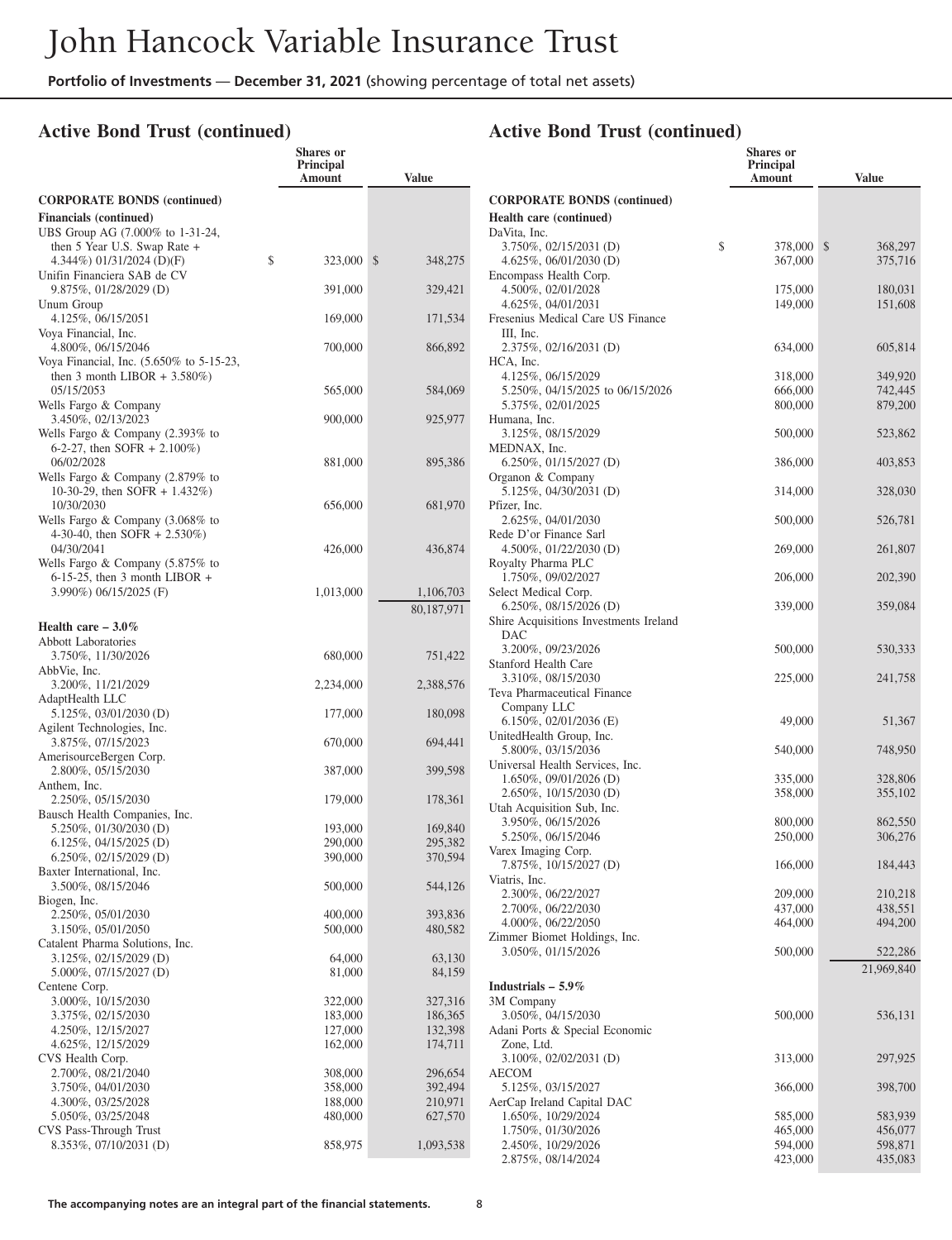**Shares or**

#### **Active Bond Trust (continued)**

|                                                                 | Principal<br>Amount | Value              |
|-----------------------------------------------------------------|---------------------|--------------------|
| <b>CORPORATE BONDS (continued)</b>                              |                     |                    |
| Industrials (continued)                                         |                     |                    |
| AerCap Ireland Capital DAC (continued)                          | \$                  | \$                 |
| 3.300%, 01/30/2032<br>Air Canada 2013-1 Class A Pass            | 500,000             | 509,386            |
| Through Trust                                                   |                     |                    |
| $4.125\%, 05/15/2025$ (D)                                       | 173,165             | 174,809            |
| Air Canada 2017-1 Class B Pass<br>Through Trust                 |                     |                    |
| 3.700%, 01/15/2026 (D)                                          | 183,651             | 176,806            |
| Air Lease Corp.                                                 |                     |                    |
| 2.100%, 09/01/2028                                              | 208,000             | 200,599            |
| 2.875%, 01/15/2026                                              | 225,000             | 232,074            |
| 3.000%, 09/15/2023<br>3.125%, 12/01/2030                        | 400,000<br>400,000  | 410,513<br>408,149 |
| 3.625%, 12/01/2027                                              | 170,000             | 178,972            |
| Alaska Airlines 2020-1 Class B Pass                             |                     |                    |
| Through Trust                                                   |                     |                    |
| 8.000%, 08/15/2025 (D)<br>Alta Equipment Group, Inc.            | 88,089              | 97,833             |
| 5.625%, 04/15/2026 (D)                                          | 61,000              | 62,739             |
| American Airlines 2015-1 Class A Pass                           |                     |                    |
| Through Trust                                                   |                     |                    |
| 3.375%, 05/01/2027<br>American Airlines 2015-1 Class B Pass     | 921,219             | 912,012            |
| Through Trust                                                   |                     |                    |
| 3.700%, 05/01/2023                                              | 209,978             | 206,317            |
| American Airlines 2016-1 Class A Pass                           |                     |                    |
| Through Trust<br>4.100%, 01/15/2028                             | 364,171             | 352,752            |
| American Airlines 2017-1 Class A Pass                           |                     |                    |
| Through Trust                                                   |                     |                    |
| 4.000%, 02/15/2029                                              | 148,438             | 145,605            |
| American Airlines 2017-1 Class AA Pass<br>Through Trust         |                     |                    |
| 3.650%, 02/15/2029                                              | 292,969             | 303,650            |
| American Airlines 2017-2 Class A Pass                           |                     |                    |
| Through Trust                                                   |                     |                    |
| 3.600%, 10/15/2029<br>American Airlines 2019-1 Class A Pass     | 162,114             | 156,950            |
| Through Trust                                                   |                     |                    |
| 3.500%, 02/15/2032                                              | 367,487             | 347,108            |
| American Airlines 2019-1 Class AA Pass                          |                     |                    |
| Through Trust                                                   |                     |                    |
| 3.150%, 02/15/2032<br>American Airlines 2021-1 Class A Pass     | 238,866             | 241,061            |
| Through Trust                                                   |                     |                    |
| 2.875%, 07/11/2034                                              | 200,000             | 198,096            |
| American Airlines 2021-1 Class B Pass                           |                     |                    |
| Through Trust<br>3.950%, 07/11/2030                             | 149,000             | 147,610            |
| American Airlines Group, Inc.                                   |                     |                    |
| 3.750%, 03/01/2025 (D)(E)                                       | 500,000             | 467,500            |
| APX Group, Inc.<br>5.750%, 07/15/2029 (D)                       | 266,000             | 262,010            |
| Ashtead Capital, Inc.                                           |                     |                    |
| 2.450%, 08/12/2031 (D)                                          | 215,000             | 209,344            |
| 4.375%, 08/15/2027 (D)                                          | 285,000             | 295,175            |
| Atkore, Inc.                                                    | 90,000              |                    |
| 4.250\%, 06/01/2031 (D)<br>ATS Automation Tooling Systems, Inc. |                     | 92,250             |
| 4.125%, 12/15/2028 (D)                                          | 50,000              | 50,375             |
| Beacon Roofing Supply, Inc.                                     |                     |                    |
| $4.125\%, 05/15/2029$ (D)                                       | 188,000             | 187,900            |
| BlueLinx Holdings, Inc.<br>$6.000\%, 11/15/2029$ (D)            | 275,000             | 273,625            |
|                                                                 |                     |                    |

|                                                               | <b>Shares</b> or<br>Principal<br>Amount | <b>Value</b>       |
|---------------------------------------------------------------|-----------------------------------------|--------------------|
| <b>CORPORATE BONDS (continued)</b>                            |                                         |                    |
| Industrials (continued)                                       |                                         |                    |
| Boise Cascade Company                                         |                                         |                    |
| 4.875%, 07/01/2030 (D)                                        | \$<br>52,000                            | \$<br>54,860       |
| British Airways 2013-1 Class A Pass                           |                                         |                    |
| Through Trust                                                 |                                         |                    |
| 4.625%, 06/20/2024 (D)<br>British Airways 2018-1 Class A Pass | 175,368                                 | 181,841            |
| Through Trust                                                 |                                         |                    |
| 4.125%, $09/20/2031$ (D)                                      | 159,675                                 | 160,744            |
| British Airways 2020-1 Class A Pass                           |                                         |                    |
| Through Trust                                                 |                                         |                    |
| 4.250\%, 11/15/2032 (D)                                       | 131,489                                 | 139,888            |
| British Airways 2020-1 Class B Pass                           |                                         |                    |
| Through Trust<br>8.375%, 11/15/2028 (D)                       | 102,025                                 | 117,144            |
| Builders FirstSource, Inc.                                    |                                         |                    |
| 4.250%, 02/01/2032 (D)                                        | 286,000                                 | 296,067            |
| $5.000\%$ , 03/01/2030 (D)                                    | 46,000                                  | 49,353             |
| $6.750\%, 06/01/2027$ (D)                                     | 61,000                                  | 64,355             |
| Carrier Global Corp.                                          |                                         |                    |
| 2.700%, 02/15/2031<br>Cimpress PLC                            | 500,000                                 | 507,828            |
| $7.000\%$ , 06/15/2026 (D)                                    | 390,000                                 | 405,113            |
| Clean Harbors, Inc.                                           |                                         |                    |
| 4.875%, 07/15/2027 (D)                                        | 65,000                                  | 66,950             |
| CNH Industrial Capital LLC                                    |                                         |                    |
| 1.950%, 07/02/2023                                            | 570,000                                 | 577,416            |
| Continental Airlines 2007-1 Class A Pass                      |                                         |                    |
| Through Trust<br>5.983%, 04/19/2022                           | 32,294                                  | 32,545             |
| CoStar Group, Inc.                                            |                                         |                    |
| 2.800%, 07/15/2030 (D)                                        | 466,000                                 | 466,110            |
| CSX Corp.                                                     |                                         |                    |
| 3.800%, 04/15/2050                                            | 1,000,000                               | 1,138,056          |
| DAE Funding LLC                                               |                                         |                    |
| 2.625%, 03/20/2025 (D)<br>Delta Air Lines, Inc.               | 267,000                                 | 268,001            |
| 2.900%, 10/28/2024                                            | 663,000                                 | 676,018            |
| 3.800%, 04/19/2023                                            | 356,000                                 | 363,982            |
| 4.375%, 04/19/2028 (E)                                        | 445,000                                 | 474,099            |
| 4.500%, $10/20/2025$ (D)                                      | 103,000                                 | 108,254            |
| 4.750\%, $10/20/2028$ (D)<br>Deluxe Corp.                     | 169,000                                 | 184,545            |
| 8.000%, 06/01/2029 (D)                                        | 124,000                                 | 129,580            |
| Equifax, Inc.                                                 |                                         |                    |
| 3.100%, 05/15/2030                                            | 800,000                                 | 837,343            |
| Flowserve Corp.                                               |                                         |                    |
| 3.500%, 10/01/2030                                            | 236,000                                 | 243,809            |
| Fortive Corp.<br>3.150%, 06/15/2026                           | 700,000                                 | 741,524            |
| Garda World Security Corp.                                    |                                         |                    |
| $6.000\%, 06/01/2029$ (D)                                     | 186,000                                 | 177,630            |
| GATX Corp.                                                    |                                         |                    |
| 3.850%, 03/30/2027                                            | 800,000                                 | 863,100            |
| GFL Environmental, Inc.                                       |                                         |                    |
| 3.500%, 09/01/2028 (D)<br>4.375%, 08/15/2029 (D)              | 355,000<br>229,000                      | 349,675<br>226,853 |
| 4.750%, 06/15/2029 (D)                                        | 154,000                                 | 155,348            |
| Global Infrastructure Solutions, Inc.                         |                                         |                    |
| 5.625%, 06/01/2029 (D)                                        | 247,000                                 | 253,175            |
| Graphic Packaging International LLC                           |                                         |                    |
| 3.500%, 03/01/2029 (D)                                        | 267,000                                 | 264,998            |
| H&E Equipment Services, Inc.<br>3.875%, 12/15/2028 (D)        | 327,000                                 | 324,548            |
| Hillenbrand, Inc.                                             |                                         |                    |
| 3.750%, 03/01/2031                                            | 201,000                                 | 201,503            |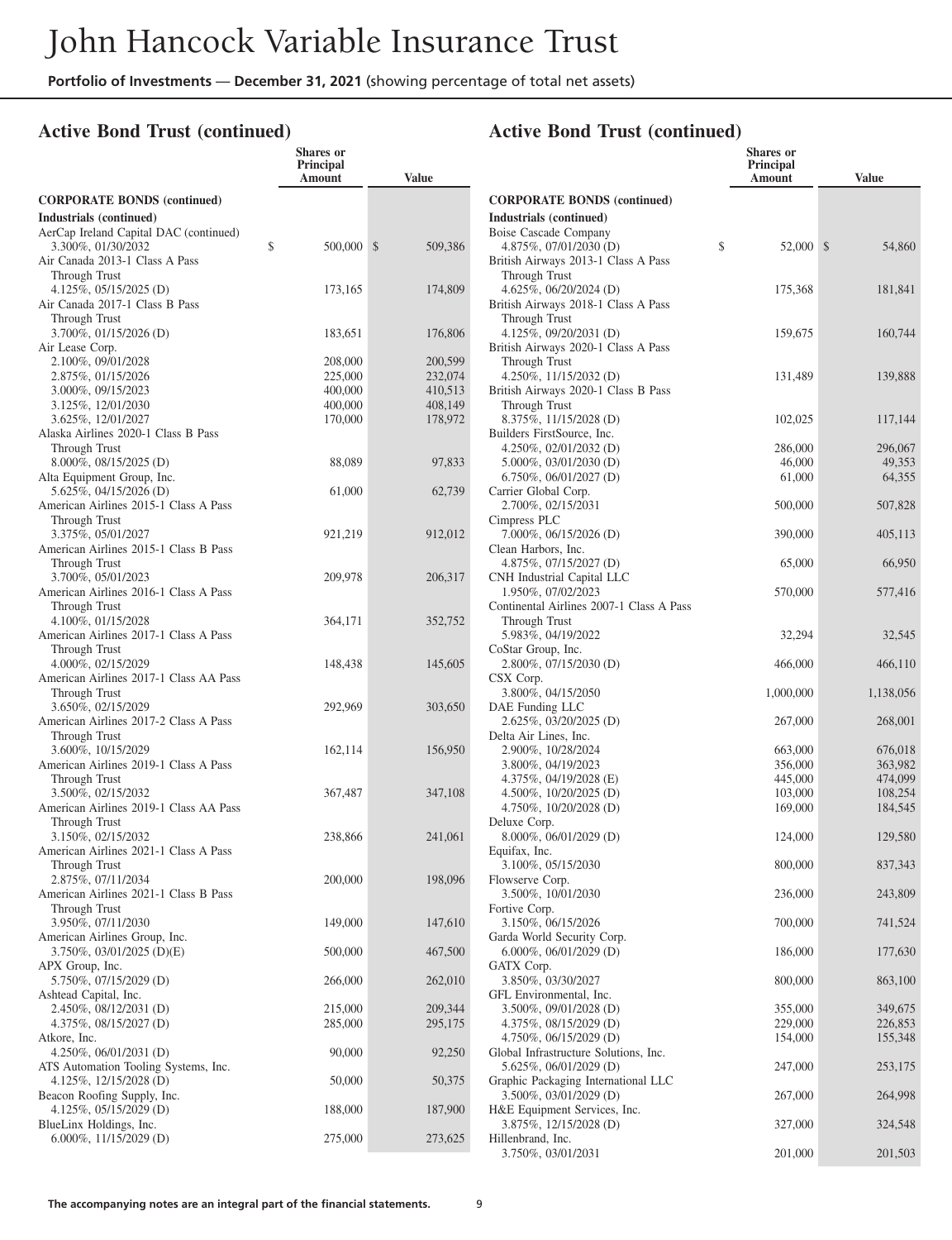**Shares or**

#### **Active Bond Trust (continued)**

|                                                  | Principal<br>Amount | Value              |
|--------------------------------------------------|---------------------|--------------------|
| <b>CORPORATE BONDS (continued)</b>               |                     |                    |
| Industrials (continued)                          |                     |                    |
| Huntington Ingalls Industries, Inc.              |                     |                    |
| 3.844%, 05/01/2025<br>\$                         | 450,000             | \$<br>475,907      |
| 4.200%, 05/01/2030                               | 1,379,000           | 1,535,939          |
| <b>IDEX</b> Corp.                                |                     |                    |
| 3.000%, 05/01/2030                               | 1,000,000           | 1,039,120          |
| IHS Markit, Ltd.                                 |                     |                    |
| 4.000%, 03/01/2026 (D)<br>4.750%, 08/01/2028     | 288,000<br>213,000  | 311,233<br>246,814 |
| JB Hunt Transport Services, Inc.                 |                     |                    |
| 3.850%, 03/15/2024                               | 700,000             | 732,662            |
| JB Poindexter & Company, Inc.                    |                     |                    |
| 7.125%, 04/15/2026 (D)                           | 132,000             | 138,114            |
| JetBlue 2019-1 Class AA Pass Through             |                     |                    |
| Trust                                            |                     |                    |
| 2.750%, 05/15/2032                               | 278,054             | 279,953            |
| Kansas City Southern                             |                     |                    |
| 2.875%, 11/15/2029                               | 500,000             | 517,782            |
| Kratos Defense & Security                        |                     |                    |
| Solutions, Inc.                                  |                     |                    |
| 6.500\%, 11/30/2025 (D)                          | 201,000             | 206,528            |
| Legends Hospitality Holding                      |                     |                    |
| Company LLC                                      |                     |                    |
| 5.000%, 02/01/2026 (D)                           | 66,000              | 66,330             |
| Lennox International, Inc.                       |                     |                    |
| 3.000%, 11/15/2023<br>Masco Corp.                | 800,000             | 822,724            |
| 2.000%, 10/01/2030                               | 412,000             | 395,515            |
| MasTec, Inc.                                     |                     |                    |
| 4.500\%, 08/15/2028 (D)                          | 191,000             | 198,401            |
| Owens Corning                                    |                     |                    |
| 3.950%, 08/15/2029                               | 321,000             | 351,677            |
| Picasso Finance Sub, Inc.                        |                     |                    |
| $6.125\%, 06/15/2025$ (D)                        | 30,000              | 31,350             |
| Prime Security Services Borrower LLC             |                     |                    |
| 3.375%, 08/31/2027 (D)                           | 62,000              | 59,854             |
| $6.250\%, 01/15/2028$ (D)                        | 218,000             | 227,265            |
| Quanta Services, Inc.                            |                     |                    |
| 0.950%, 10/01/2024<br>Southwest Airlines Company | 203,000             | 200,797            |
| 5.250%, 05/04/2025                               | 800,000             | 888,546            |
| The Boeing Company                               |                     |                    |
| 3.200%, 03/01/2029                               | 388,000             | 399,323            |
| 5.040%, 05/01/2027                               | 610,000             | 686,857            |
| 5.150%, 05/01/2030                               | 412,000             | 480,022            |
| 5.805%, 05/01/2050                               | 720,000             | 974,971            |
| The Hertz Corp.                                  |                     |                    |
| $4.625\%, 12/01/2026$ (D)                        | 32,000              | 32,200             |
| 5.000%, 12/01/2029 (D)                           | 71,000              | 71,061             |
| TransDigm, Inc.                                  |                     |                    |
| 5.500%, 11/15/2027                               | 688,000             | 708,640            |
| TriNet Group, Inc.                               |                     |                    |
| 3.500%, 03/01/2029 (D)                           | 211,000             | 210,209            |
| <b>TTX Company</b><br>4.200%, 07/01/2046 (D)     | 700,000             | 843,756            |
| Tutor Perini Corp.                               |                     |                    |
| $6.875\%, 05/01/2025$ (D)                        | 300,000             | 302,334            |
| Uber Technologies, Inc.                          |                     |                    |
| 4.500%, 08/15/2029 (D)                           | 466,000             | 474,546            |
| 7.500%, 05/15/2025 to 09/15/2027 (D)             | 707,000             | 760,558            |
| Union Pacific Corp.                              |                     |                    |
| 4.163%, 07/15/2022                               | 1,137,000           | 1,148,176          |
| United Airlines 2014-2 Class A Pass              |                     |                    |
| Through Trust                                    |                     |                    |
| 3.750%, 09/03/2026                               | 464,671             | 483,781            |
|                                                  |                     |                    |

|                                                                         | <b>Shares or</b><br>Principal<br>Amount | <b>Value</b>             |
|-------------------------------------------------------------------------|-----------------------------------------|--------------------------|
| <b>CORPORATE BONDS (continued)</b>                                      |                                         |                          |
| Industrials (continued)                                                 |                                         |                          |
| United Airlines 2014-2 Class B Pass                                     |                                         |                          |
| Through Trust                                                           |                                         |                          |
| 4.625%, 09/03/2022<br>United Airlines 2016-1 Class A Pass               | \$<br>126,733                           | $\mathcal{S}$<br>128,156 |
| Through Trust                                                           |                                         |                          |
| 3.450%, 07/07/2028                                                      | 392,892                                 | 392,715                  |
| United Airlines 2016-1 Class B Pass                                     |                                         |                          |
| Through Trust                                                           |                                         |                          |
| 3.650%, 01/07/2026<br>United Airlines 2018-1 Class B Pass               | 411,736                                 | 406,550                  |
| Through Trust                                                           |                                         |                          |
| 4.600%, 03/01/2026                                                      | 117,227                                 | 116,871                  |
| United Airlines 2019-1 Class A Pass                                     |                                         |                          |
| Through Trust                                                           |                                         |                          |
| 4.550%, 08/25/2031                                                      | 205,063                                 | 220,441                  |
| United Airlines 2020-1 Class A Pass                                     |                                         |                          |
| Through Trust<br>5.875%, 10/15/2027                                     | 783,161                                 | 855,496                  |
| United Airlines 2020-1 Class B Pass                                     |                                         |                          |
| Through Trust                                                           |                                         |                          |
| 4.875%, 01/15/2026                                                      | 193,968                                 | 201,255                  |
| United Airlines, Inc.                                                   |                                         |                          |
| 4.375%, $04/15/2026$ (D)                                                | 31,000                                  | 32,325                   |
| $4.625\%, 04/15/2029$ (D)                                               | 70,000                                  | 72,188                   |
| United Rentals North America, Inc.<br>3.875\%, 11/15/2027 to 02/15/2031 | 390,000                                 | 400,994                  |
| 4.875%, 01/15/2028                                                      | 373,000                                 | 391,976                  |
| US Airways 2010-1 Class A Pass                                          |                                         |                          |
| Through Trust                                                           |                                         |                          |
| 6.250%, 04/22/2023                                                      | 74,090                                  | 75,518                   |
| US Airways 2011-1 Class A Pass                                          |                                         |                          |
| Through Trust<br>7.125%, 10/22/2023                                     | 186,100                                 | 196,045                  |
| US Airways 2012-2 Class A Pass                                          |                                         |                          |
| Through Trust                                                           |                                         |                          |
| 4.625%, 06/03/2025                                                      | 169,144                                 | 167,449                  |
| Verisk Analytics, Inc.                                                  |                                         |                          |
| 4.125%, 03/15/2029                                                      | 400,000                                 | 445,984                  |
| Vertiv Group Corp.<br>4.125%, $11/15/2028$ (D)                          | 305,000                                 | 308,050                  |
| Wabtec Corp.                                                            |                                         |                          |
| 3.200%, 06/15/2025                                                      | 500,000                                 | 520,370                  |
| Watco Companies LLC                                                     |                                         |                          |
| 6.500%, 06/15/2027 (D)                                                  | 52,000                                  | 54,080                   |
| Williams Scotsman International, Inc.<br>4.625%, $08/15/2028$ (D)       | 72,000                                  | 74,340                   |
|                                                                         |                                         | 43,073,949               |
| Information technology $-3.7\%$                                         |                                         |                          |
| Atento Luxco 1 SA                                                       |                                         |                          |
| 8.000%, 02/10/2026 (D)                                                  | 135,000                                 | 143,861                  |
| Autodesk, Inc.                                                          |                                         |                          |
| 2.850%, 01/15/2030                                                      | 204,000                                 | 210,552                  |
| Block, Inc.                                                             |                                         |                          |
| 2.750%, 06/01/2026 (D)                                                  | 92,000                                  | 92,109                   |
| 3.500%, 06/01/2031 (D)<br>Broadcom, Inc.                                | 126,000                                 | 129,150                  |
| 2.450%, 02/15/2031 (D)                                                  | 1,000,000                               | 980,513                  |
| 3.137%, 11/15/2035 (D)                                                  | 779,000                                 | 783,642                  |
| 3.419%, 04/15/2033 (D)                                                  | 645,000                                 | 676,155                  |
| 3.469%, 04/15/2034 (D)                                                  | 421,000                                 | 440,648                  |
| 4.750%, 04/15/2029                                                      | 1,536,000                               | 1,748,431                |
| 5.000%, 04/15/2030<br>CDW LLC                                           | 644,000                                 | 749,760                  |
| 3.250%, 02/15/2029                                                      | 149,000                                 | 150,331                  |
| 3.569%, 12/01/2031                                                      | 463,000                                 | 481,698                  |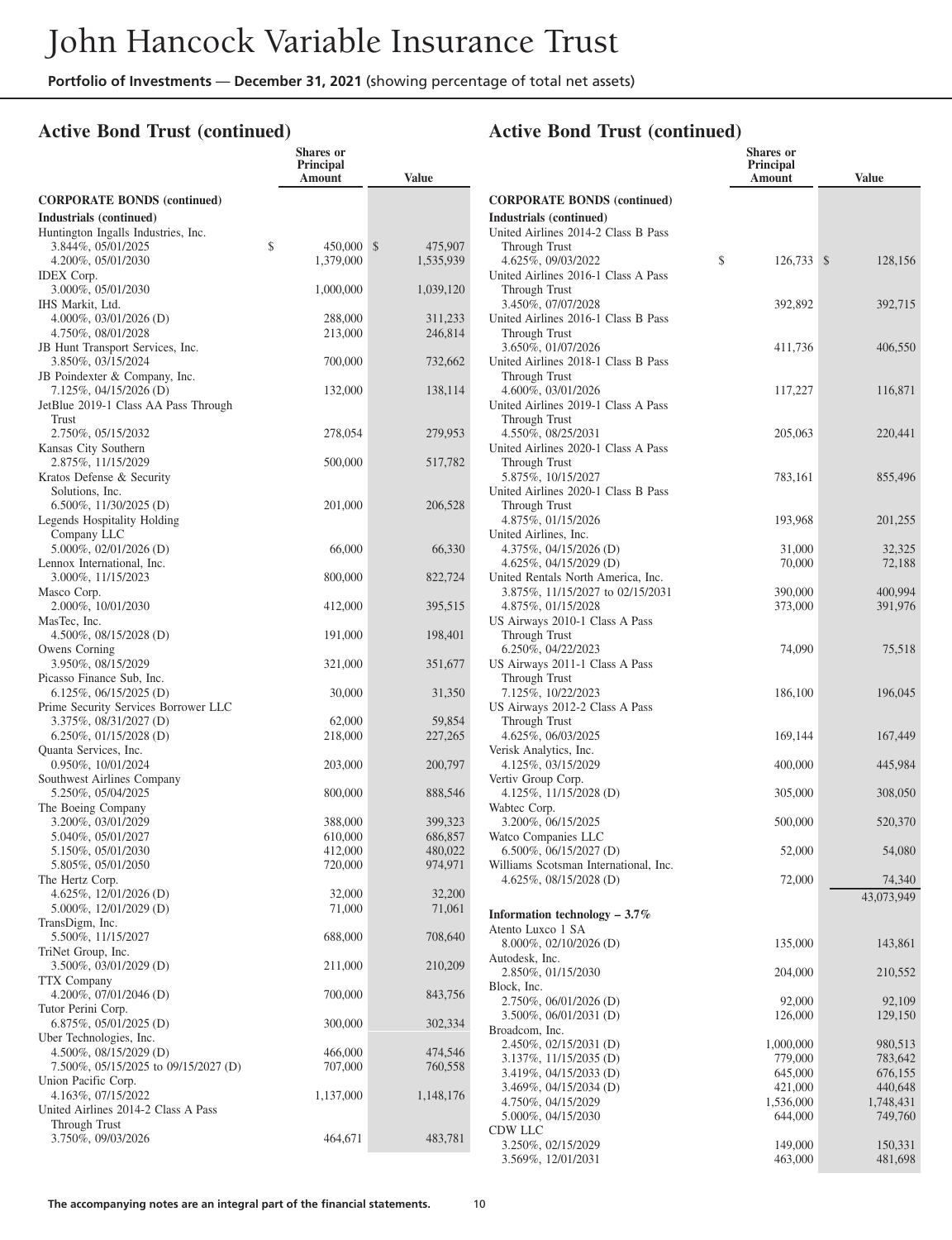**Shares or**

#### **Active Bond Trust (continued)**

|                                                | Principal<br>Amount  | <b>Value</b>         |
|------------------------------------------------|----------------------|----------------------|
| <b>CORPORATE BONDS (continued)</b>             |                      |                      |
| Information technology (continued)             |                      |                      |
| CGI, Inc.<br>1.450%, 09/14/2026 (D)            | \$<br>377,000        | \$<br>368,652        |
| Clarivate Science Holdings Corp.               |                      |                      |
| 3.875%, 07/01/2028 (D)                         | 96,000               | 96,480               |
| 4.875%, 07/01/2029 (D)                         | 98,000               | 99,384               |
| Consensus Cloud Solutions, Inc.                |                      |                      |
| 6.500%, $10/15/2028$ (D)(E)                    | 255,000              | 266,475              |
| Crowdstrike Holdings, Inc.                     |                      |                      |
| 3.000%, 02/15/2029<br>Dell International LLC   | 56,000               | 55,300               |
| 3.450%, 12/15/2051 (D)                         | 714,000              | 685,515              |
| 4.900%, 10/01/2026                             | 574,000              | 646,510              |
| 5.300%, 10/01/2029                             | 1,239,000            | 1,452,348            |
| 5.850%, 07/15/2025                             | 196,000              | 222,155              |
| 8.350%, 07/15/2046                             | 90,000               | 149,626              |
| Fiserv, Inc.                                   |                      |                      |
| 2.250%, 06/01/2027                             | 400,000              | 406,957              |
| 3.850%, 06/01/2025                             | 614,000              | 655,714              |
| Fortinet, Inc.<br>2.200%, 03/15/2031           | 1,000,000            | 978,656              |
| Gartner, Inc.                                  |                      |                      |
| 3.625%, 06/15/2029 (D)                         | 116,000              | 117,282              |
| 3.750%, 10/01/2030 (D)                         | 72,000               | 73,613               |
| 4.500%, 07/01/2028 (D)                         | 374,000              | 390,600              |
| Infor, Inc.<br>1.750%, 07/15/2025 (D)          | 151,000              | 149,864              |
| Jabil, Inc.                                    |                      |                      |
| 3.600%, 01/15/2030                             | 180,000              | 193,560              |
| KLA Corp.                                      |                      |                      |
| 4.100%, 03/15/2029                             | 340,000              | 383,786              |
| Marvell Technology, Inc.<br>2.450%, 04/15/2028 | 520,000              | 527,392              |
| Micron Technology, Inc.                        |                      |                      |
| 4.185%, 02/15/2027                             | 1,038,000            | 1,136,724            |
| 4.663%, 02/15/2030                             | 1,000,000            | 1,152,480            |
| 4.975%, 02/06/2026                             | 190,000              | 210,957              |
| 5.327%, 02/06/2029                             | 1,673,000            | 1,981,585            |
| Motorola Solutions, Inc.                       |                      |                      |
| 2.300%, 11/15/2030                             | 531,000              | 512,993              |
| 2.750%, 05/24/2031<br>4.600%, 05/23/2029       | 464,000<br>150,000   | 464,836<br>171,376   |
| NXP BV                                         |                      |                      |
| 3.250%, 05/11/2041 (D)                         | 178,000              | 183,974              |
| 3.875%, 06/18/2026 (D)                         | 562,000              | 606,534              |
| Oracle Corp.                                   |                      |                      |
| 2.950%, 04/01/2030                             | 858,000              | 867,752              |
| PayPal Holdings, Inc.                          |                      |                      |
| 2.300%, 06/01/2030<br>2.850%, 10/01/2029       | 400,000<br>1,753,000 | 406,261<br>1,844,914 |
| PTC, Inc.                                      |                      |                      |
| 4.000%, 02/15/2028 (D)                         | 76,000               | 77,330               |
| Oorvo, Inc.                                    |                      |                      |
| 1.750%, 12/15/2024 (D)                         | 281,000              | 281,181              |
| 3.375%, 04/01/2031 (D)                         | 247,000              | 251,431              |
| QUALCOMM, Inc.                                 |                      |                      |
| 1.650%, 05/20/2032                             | 566,000              | 535,228              |
| Renesas Electronics Corp.                      |                      |                      |
| 1.543%, 11/26/2024 (D)<br>Sabre GLBL, Inc.     | 315,000              | 312,772              |
| 7.375%, 09/01/2025 (D)                         | 209,000              | 218,405              |
| VeriSign, Inc.                                 |                      |                      |
| 2.700%, 06/15/2031                             | 256,000              | 257,280              |
| 5.250%, 04/01/2025                             | 160,000              | 176,400              |
| Visa, Inc.                                     |                      |                      |
| 2.050%, 04/15/2030                             | 400,000              | 405,162              |

#### **Shares or Principal Amount Value CORPORATE BONDS (continued) Information technology (continued)** Xerox Holdings Corp. 5.500%, 08/15/2028 (D) \$ 332,000 \$ 349,845 Ziff Davis, Inc. 4.625%, 10/15/2030 (D) 200,000 205,128 27,117,267 **Materials – 1.7%** Amcor Flexibles North America, Inc. 3.100%, 09/15/2026 500,000 518,497 Anglo American Capital PLC 4.750%, 04/10/2027 (D) 215,000 239,111 Arconic Corp. 6.000%, 05/15/2025 (D) 117,000 122,265<br>6.125%, 02/15/2028 (D) 168,000 178,786 6.125%, 02/15/2028 (D) 168,000 Braskem Idesa SAPI 6.990%, 02/20/2032 (D) 201,000 201,756 Braskem Netherlands Finance BV 5.875%, 01/31/2050 (D) 240,000 276,600 Braskem Netherlands Finance BV (8.500% to 10-24-25, then 5 Year CMT + 8.220%) 01/23/2081 (D) 364,000 423,154 Cemex SAB de CV 3.875%, 07/11/2031 (D) 297,000 295,910<br>5.200%, 09/17/2030 (D) 329,000 353.264 5.200%, 09/17/2030 (D) 329,000 CF Industries, Inc. 4.950%, 06/01/2043 175,000 211,250 Commercial Metals Company 5.375%, 07/15/2027 122,000 126,880 CVR Partners LP 6.125%, 06/15/2028 (D) 110,000 116,050 First Quantum Minerals, Ltd. 6.875%, 03/01/2026 to 10/15/2027 (D) 404,000 428,242 7.500%, 04/01/2025 (D) 226,000 232,486 FMG Resources August 2006 Proprietary, Ltd. 4.375%, 04/01/2031 (D) 177,000 185,850 Freeport-McMoRan, Inc. 4.625%, 08/01/2030 297,000 318,533 5.450%, 03/15/2043 764,000 960,417 FS Luxembourg Sarl 10.000%, 12/15/2025 (D) 347,000 380,402 Glencore Funding LLC 2.625%, 09/23/2031 (D) 500,000 485,935 Graham Packaging Company, Inc. 7.125%, 08/15/2028 (D) 24,000 24,842 Hudbay Minerals, Inc. 4.500%, 04/01/2026 (D) 66,000 66,000 66,000 Huntsman International LLC 4.500%, 05/01/2029 500,000 552,692 JW Aluminum Continuous Cast Company 10.250%, 06/01/2026 (D) 135,000 142,256 LSB Industries, Inc. 6.250%, 10/15/2028 (D) 84,000 87,360 Mauser Packaging Solutions Holding Company 8.500%, 04/15/2024 (D) 54,000 55,755 Methanex Corp. 4.250%, 12/01/2024 293,000 306,610 5.650%, 12/01/2044 450,000 450,252 Newmont Corp. 2.800%, 10/01/2029 223,000 229,287 Novelis Corp. 4.750%, 01/30/2030 (D) 410,000 431,013 Orbia Advance Corp. SAB de CV

5.500%, 01/15/2048 (D) 315,000 367,766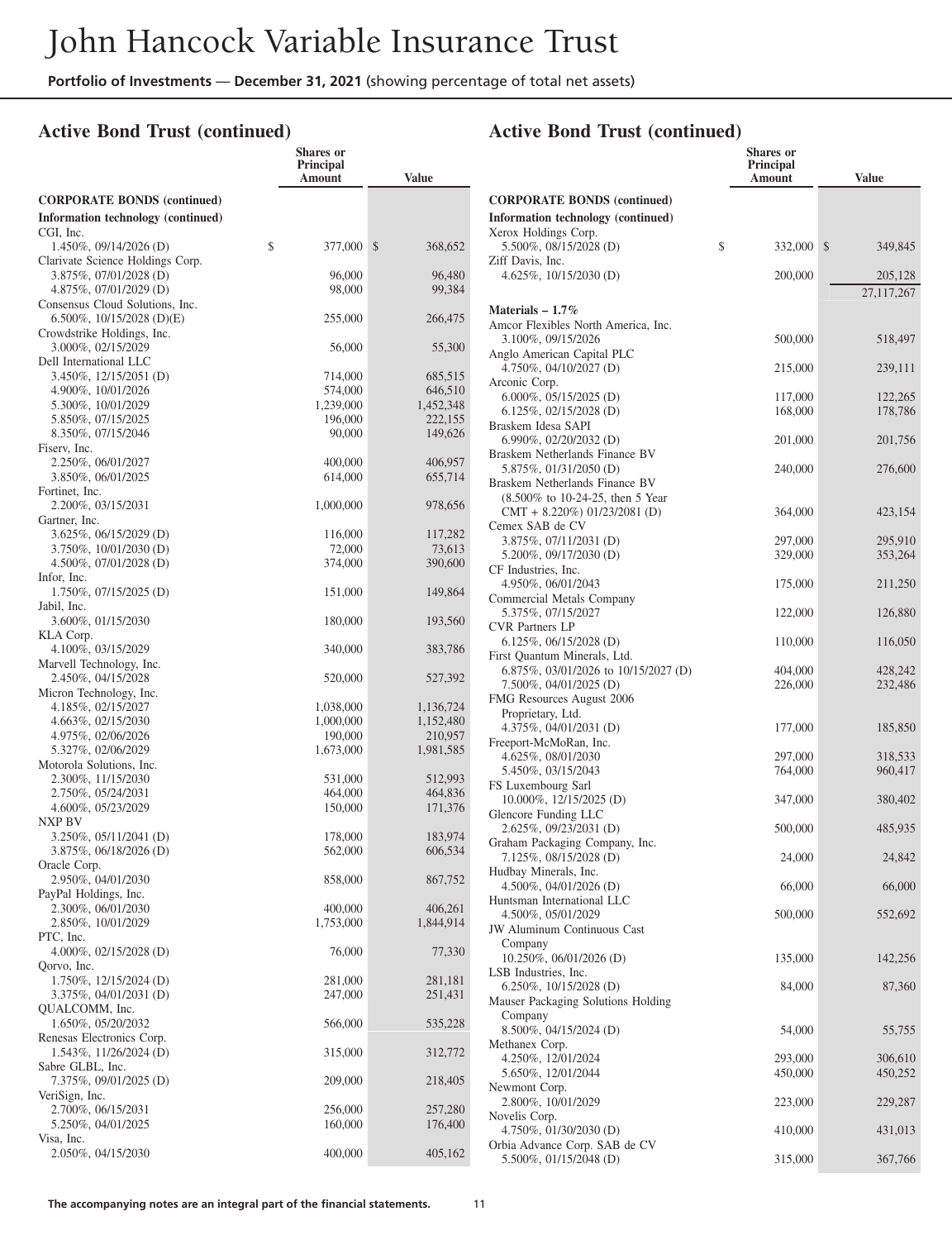**Shares or**

#### **Active Bond Trust (continued)**

|                                                                   | Principal<br>Amount | <b>Value</b>       |
|-------------------------------------------------------------------|---------------------|--------------------|
| <b>CORPORATE BONDS (continued)</b>                                |                     |                    |
| Materials (continued)                                             |                     |                    |
| Owens-Brockway Glass Container, Inc.<br>$6.625\%, 05/13/2027$ (D) | \$<br>173,000       | \$<br>182,515      |
| Pactiv Evergreen Group Issuer LLC<br>4.000%, $10/15/2027$ (D)     | 362,000             | 352,045            |
| 4.375%, 10/15/2028 (D)<br>Sasol Financing USA LLC                 | 174,000             | 172,695            |
| 5.500%, 03/18/2031                                                | 425,000             | 428,613            |
| Standard Industries, Inc.<br>3.375%, 01/15/2031 (D)               | 142,000             | 136,787            |
| 4.375%, 07/15/2030(D)                                             | 106,000             | 108,174            |
| 5.000%, 02/15/2027 (D)                                            | 73,000              | 75,146             |
| The Mosaic Company<br>4.250%, 11/15/2023                          | 600,000             | 631,086            |
| Trident TPI Holdings, Inc.                                        |                     |                    |
| $6.625\%, 11/01/2025$ (D)                                         | 35,000              | 35,088             |
| Trinseo Materials Operating SCA<br>5.125%, 04/01/2029 (D)         |                     |                    |
| Tronox, Inc.                                                      | 211,000             | 215,220            |
| 4.625%, 03/15/2029 (D)                                            | 242,000             | 241,698            |
| Valvoline, Inc.                                                   |                     |                    |
| 3.625%, 06/15/2031 (D)<br>Volcan Cia Minera SAA                   | 302,000             | 292,427            |
| 4.375%, 02/11/2026 (D)                                            | 69,000              | 66,499             |
| Vulcan Materials Company<br>3.500%, 06/01/2030                    | 338,000             | 365,074            |
| WR Grace Holdings LLC                                             |                     |                    |
| 4.875%, 06/15/2027 (D)                                            | 143,000             | 146,880<br>136,159 |
| 5.625%, 08/15/2029 (D)                                            | 133,000             | 12,355,327         |
| Real estate $-3.0\%$                                              |                     |                    |
| American Homes 4 Rent LP                                          |                     |                    |
| 4.250%, 02/15/2028                                                | 203,000             | 224,884            |
| American Tower Corp.                                              |                     |                    |
| 3.550%, 07/15/2027<br>3.800%, 08/15/2029                          | 662,000<br>225,000  | 707,133<br>244,779 |
| 5.000%, 02/15/2024                                                | 670,000             | 720,911            |
| Columbia Property Trust Operating                                 |                     |                    |
| Partnership LP<br>4.150%, 04/01/2025                              | 600,000             | 650,586            |
| Crown Castle International Corp.                                  |                     |                    |
| 3.300%, 07/01/2030                                                | 532,000             | 561,157            |
| 3.650%, 09/01/2027                                                | 495,000             | 531,762            |
| 3.700%, 06/15/2026                                                | 500,000             | 535,850            |
| 3.800%, 02/15/2028                                                | 225,000             | 244,821            |
| 4.150%, 07/01/2050<br>CubeSmart LP                                | 400,000             | 449,808            |
| 4.375%, 02/15/2029                                                | 600,000             | 677,680            |
| CyrusOne LP                                                       |                     |                    |
| 2.150%, 11/01/2030                                                | 190,000             | 188,018            |
| 3.450%, 11/15/2029<br><b>EPR</b> Properties                       | 344,000             | 373,106            |
| 4.950%, 04/15/2028                                                | 350,000             | 377,663            |
| Equinix, Inc.                                                     |                     |                    |
| 1.550%, 03/15/2028<br>1.800%, 07/15/2027                          | 444,000             | 427,062            |
| 2.500%, 05/15/2031                                                | 255,000<br>693,000  | 250,852<br>692,519 |
| 2.900%, 11/18/2026                                                | 1,000,000           | 1,035,960          |
| 3.200%, 11/18/2029                                                | 509,000             | 535,004            |
| ERP Operating LP                                                  |                     |                    |
| 3.375%, 06/01/2025                                                | 300,000             | 317,642            |
| Essex Portfolio LP                                                |                     |                    |
| 3.625%, 05/01/2027<br>Extra Space Storage LP                      | 500,000             | 538,196            |
| 2.350%, 03/15/2032                                                | 500,000             | 486,043            |

|                                                            | Shares or<br><b>Principal</b><br>Amount | <b>Value</b>  |
|------------------------------------------------------------|-----------------------------------------|---------------|
| <b>CORPORATE BONDS (continued)</b>                         |                                         |               |
| Real estate (continued)                                    |                                         |               |
| <b>GLP Capital LP</b>                                      |                                         |               |
| 3.250%, 01/15/2032                                         | \$<br>521,000                           | \$<br>523,808 |
| 5.375%, 04/15/2026<br>Healthcare Trust of America          | 347,000                                 | 386,409       |
| Holdings LP                                                |                                         |               |
| 3.500%, 08/01/2026                                         | 500,000                                 | 532,980       |
| 3.750%, 07/01/2027                                         | 600,000                                 | 651,014       |
| Host Hotels & Resorts LP                                   |                                         |               |
| 3.375%, 12/15/2029                                         | 505,000                                 | 514,708       |
| 3.500%, 09/15/2030                                         | 347,000                                 | 356,209       |
| 4.500%, 02/01/2026<br>Iron Mountain Information Management | 214,000                                 | 230,564       |
| Services, Inc.                                             |                                         |               |
| 5.000%, 07/15/2032 (D)                                     | 230,000                                 | 235,398       |
| Iron Mountain, Inc.                                        |                                         |               |
| $4.875\%, 09/15/2029$ (D)                                  | 195,000                                 | 201,821       |
| 5.250%, 07/15/2030 (D)                                     | 261,000                                 | 275,047       |
| Kimco Realty Corp.                                         |                                         |               |
| 3.375%, 10/15/2022                                         | 1,050,000                               | 1,063,548     |
| <b>MGM Growth Properties Operating</b><br>Partnership LP   |                                         |               |
| 3.875%, 02/15/2029 (D)                                     | 207,000                                 | 217,350       |
| Mid-America Apartments LP                                  |                                         |               |
| 3.950%, 03/15/2029                                         | 700,000                                 | 781,458       |
| Piedmont Operating Partnership LP                          |                                         |               |
| 4.450%, 03/15/2024                                         | 500,000                                 | 527,092       |
| RHP Hotel Properties LP                                    |                                         |               |
| 4.500\%, 02/15/2029 (D)                                    | 341,000                                 | 341,000       |
| RLJ Lodging Trust LP<br>3.750\%, 07/01/2026 (D)            | 149,000                                 | 149,820       |
| SBA Communications Corp.                                   |                                         |               |
| 3.875%, 02/15/2027                                         | 356,000                                 | 366,680       |
| <b>SBA Tower Trust</b>                                     |                                         |               |
| 2.836%, 01/15/2025 (D)                                     | 416,000                                 | 426,782       |
| SL Green Operating Partnership LP                          |                                         |               |
| 3.250%, 10/15/2022                                         | 500,000                                 | 508,144       |
| STORE Capital Corp.<br>2.750%, 11/18/2030                  | 500,000                                 | 495,841       |
| Uniti Group LP                                             |                                         |               |
| $6.500\%, 02/15/2029$ (D)                                  | 141,000                                 | 140,516       |
| Ventas Realty LP                                           |                                         |               |
| 4.750\%, 11/15/2030 (E)                                    | 1,000,000                               | 1,164,674     |
| VICI Properties LP                                         |                                         |               |
| 4.125%, $08/15/2030$ (D)                                   | 212,000                                 | 224,190       |
| 4.625%, 12/01/2029 (D)<br>Welltower, Inc.                  | 260,000                                 | 276,699       |
| 2.700%, 02/15/2027                                         | 400,000                                 | 416,721       |
| XHR LP                                                     |                                         |               |
| 4.875%, 06/01/2029 (D)                                     | 107,000                                 | 108,873       |
|                                                            |                                         | 21,888,782    |
| Utilities $-2.0\%$                                         |                                         |               |
| ABY Transmision Sur SA                                     |                                         |               |
| 6.875%, 04/30/2043 (D)                                     | 210,408                                 | 271,689       |
| AES Panama Generation Holdings SRL                         |                                         |               |
| 4.375%, 05/31/2030(D)                                      | 303,000                                 | 315,502       |
| Ameren Corp.<br>3.500%, 01/15/2031                         | 1,000,000                               | 1,078,678     |
| AmeriGas Partners LP                                       |                                         |               |
| 5.500%, 05/20/2025                                         | 275,000                                 | 294,594       |
| Arizona Public Service Company                             |                                         |               |
| 5.500%, 09/01/2035                                         | 1,118,000                               | 1,390,539     |
| CenterPoint Energy Houston                                 |                                         |               |
| Electric LLC                                               |                                         |               |
| 6.950%, 03/15/2033                                         | 535,000                                 | 743,140       |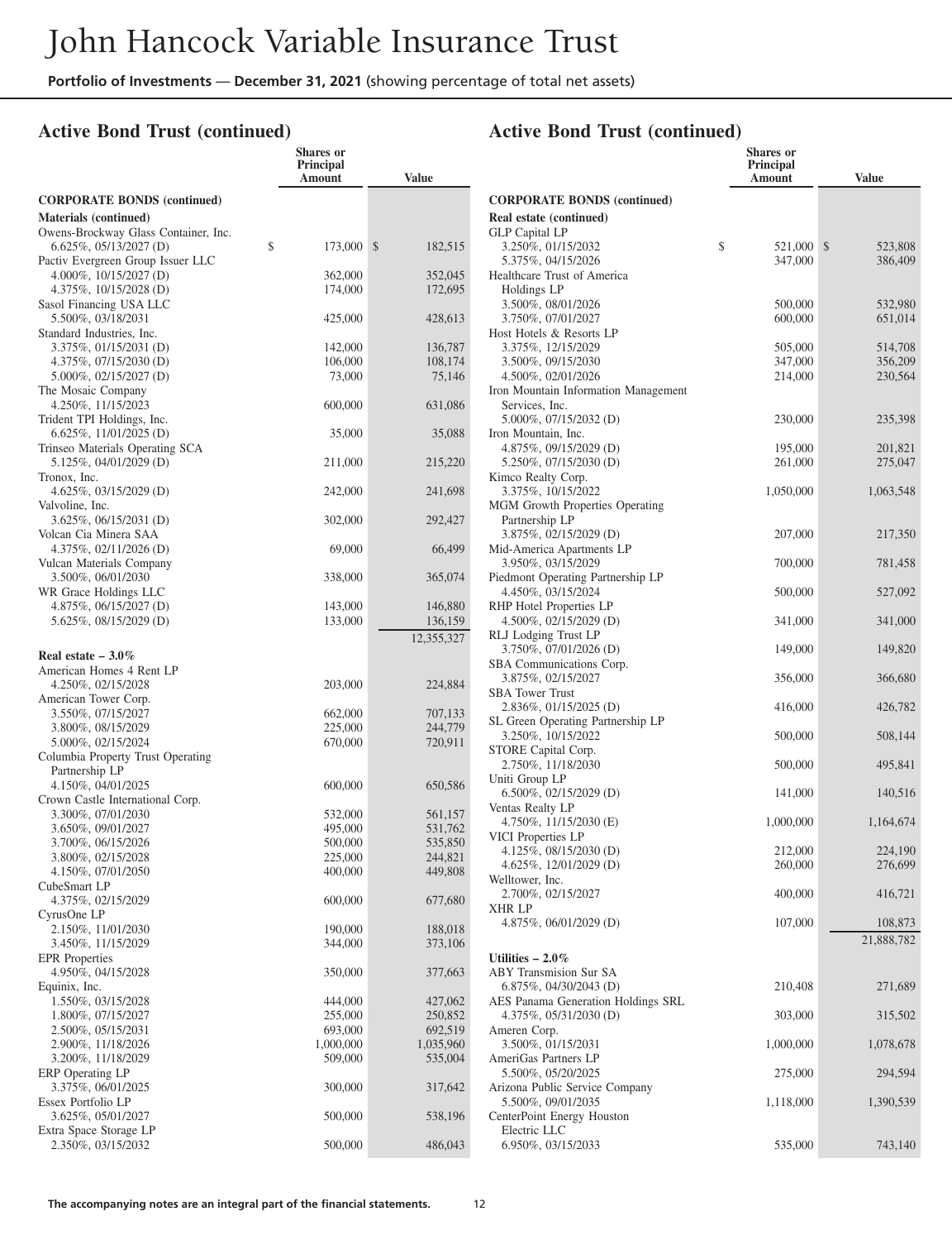**Shares or**

## **Active Bond Trust (continued)**

|                                                                        | Principal<br>Amount | <b>Value</b>        |
|------------------------------------------------------------------------|---------------------|---------------------|
| <b>CORPORATE BONDS (continued)</b>                                     |                     |                     |
| Utilities (continued)                                                  |                     |                     |
| Consolidated Edison Company of New                                     |                     |                     |
| York. Inc.                                                             |                     |                     |
| \$<br>3.350%, 04/01/2030<br>3.950%, 04/01/2050                         | 500,000<br>500,000  | \$<br>537,704       |
| Dominion Energy, Inc.                                                  |                     | 571,199             |
| 3.375%, 04/01/2030                                                     | 662,000             | 702,523             |
| 3.600%, 03/15/2027                                                     | 500,000             | 538,275             |
| DPL, Inc.                                                              |                     |                     |
| 4.125%, 07/01/2025                                                     | 249,000             | 260,302             |
| Edison International                                                   |                     |                     |
| 3.550%, 11/15/2024<br>Emera US Finance LP                              | 700,000             | 732,153             |
| 3.550%, 06/15/2026                                                     | 248,000             | 263,773             |
| FirstEnergy Corp.                                                      |                     |                     |
| 2.650%, 03/01/2030                                                     | 254,000             | 250,825             |
| Instituto Costarricense de Electricidad                                |                     |                     |
| $6.375\%, 05/15/2043$ (D)                                              | 210,000             | 177,975             |
| Israel Electric Corp., Ltd.<br>6.875%, 06/21/2023 (D)                  | 95,000              | 102,828             |
| NextEra Energy Capital Holdings, Inc.                                  |                     |                     |
| 3.550%, 05/01/2027                                                     | 677,000             | 733,392             |
| NextEra Energy Operating Partners LP                                   |                     |                     |
| 3.875%, 10/15/2026 (D)                                                 | 243,000             | 257,337             |
| 4.500%, 09/15/2027 (D)                                                 | 201,000             | 217,080             |
| NiSource, Inc.<br>3.600%, 05/01/2030                                   | 230,000             | 247,899             |
| NRG Energy, Inc.                                                       |                     |                     |
| 2.450%, 12/02/2027 (D)                                                 | 374,000             | 370,581             |
| 3.375%, 02/15/2029 (D)                                                 | 62,000              | 60,754              |
| 3.625%, 02/15/2031 (D)                                                 | 175,000             | 170,625             |
| 3.875%, 02/15/2032 (D)                                                 | 371,000             | 363,580             |
| 4.450%, 06/15/2029 (D)                                                 | 257,000             | 279,572             |
| Oncor Electric Delivery Company LLC<br>4.100%, 06/01/2022              | 750,000             | 754,414             |
| Southern California Edison Company                                     |                     |                     |
| 3.700%, 08/01/2025                                                     | 1,000,000           | 1,067,705           |
| Suburban Propane Partners LP                                           |                     |                     |
| 5.000%, 06/01/2031 (D)                                                 | 176,000             | 177,980             |
| Vistra Operations Company LLC                                          |                     |                     |
| 3.700%, 01/30/2027 (D)<br>4.300%, 07/15/2029 (D)                       | 624,000<br>475,000  | 647,033<br>507,959  |
|                                                                        |                     | 14,087,610          |
| TOTAL CORPORATE BONDS                                                  |                     |                     |
| (Cost \$320,826,911)                                                   |                     | \$<br>343, 207, 981 |
|                                                                        |                     |                     |
| <b>CAPITAL PREFERRED SECURITIES - 0.2%</b>                             |                     |                     |
| Financials $-0.2\%$                                                    |                     |                     |
| Truist Bank (Greater of 3 month LIBOR<br>$+0.645\%$ or 4.000%) 4.000%, |                     |                     |
| $12/15/2024$ (A)(F)                                                    | 425,000             | 415,438             |
| USB Capital IX (Greater of 3 month                                     |                     |                     |
| LIBOR + 1.020% or 3.500%) 3.500%,                                      |                     |                     |
| $01/31/2022$ (A)(F)                                                    | 1,045,000           | 1,006,370           |
|                                                                        |                     | 1,421,808           |
| TOTAL CAPITAL PREFERRED SECURITIES                                     |                     |                     |
| (Cost \$1,389,677)                                                     |                     | \$<br>1,421,808     |
| <b>MUNICIPAL BONDS - 0.7%</b>                                          |                     |                     |
| Foothill-Eastern Transportation Corridor                               |                     |                     |
| Agency (California)                                                    |                     |                     |
| 4.094%, 01/15/2049                                                     | 1,000,000           | 1,074,864           |
| Golden State Tobacco Securitization<br>Corp. (California)              |                     |                     |
| 4.214%, 06/01/2050                                                     | 231,000             | 230,988             |
|                                                                        |                     |                     |

|                                                                        | Shares or<br>Principal |                      |
|------------------------------------------------------------------------|------------------------|----------------------|
|                                                                        | Amount                 | <b>Value</b>         |
| <b>MUNICIPAL BONDS (continued)</b>                                     |                        |                      |
| New Jersey Transportation Trust<br><b>Fund Authority</b>               |                        |                      |
| 4.081%, 06/15/2039                                                     | \$<br>393,000          | \$<br>435,709        |
| 4.131%, 06/15/2042<br>Sales Tax Securitization Corp. (Illinois)        | 40,000                 | 44,791               |
| 4.637%, 01/01/2040                                                     | 465,000                | 559,373              |
| State Board of Administration Finance                                  |                        |                      |
| Corp. (Florida)<br>1.705%, 07/01/2027                                  | 586,000                | 584,536              |
| State of Connecticut, GO<br>2.677%, 07/01/2030                         | 250,000                | 262,068              |
| The School District of Philadelphia                                    |                        |                      |
| (Pennsylvania), GO                                                     |                        |                      |
| 5.995%, 09/01/2030<br>6.765%, 06/01/2040                               | 315,000<br>1,010,000   | 393,336<br>1,410,820 |
| TOTAL MUNICIPAL BONDS (Cost \$4,623,167)                               |                        | \$<br>4,996,485      |
| TERM LOANS $(G) - 0.2\%$                                               |                        |                      |
| Communication services $-0.0\%$                                        |                        |                      |
| AP Core Holdings II LLC, High-Yield                                    |                        |                      |
| Term Loan B2 (1 month LIBOR +<br>5.500%) 6.250%, 09/01/2027            | 93,000                 | 93,077               |
| Consumer discretionary $-0.1\%$                                        |                        |                      |
| Carnival Corp., 2021 Incremental Term                                  |                        |                      |
| Loan B (6 month LIBOR $+3.250\%)$<br>4.000%, 10/18/2028                | 392,000                | 388,080              |
| Health care $-0.0\%$                                                   |                        |                      |
| TTF Holdings LLC, Term Loan                                            |                        |                      |
| 03/31/2028 TBD (H)<br>Industrials $-0.1\%$                             | 41,888                 | 41,888               |
| CoreLogic, Inc., Term Loan (1 month                                    |                        |                      |
| LIBOR + 3.500%) 4.000%,                                                |                        |                      |
| 06/02/2028                                                             | 578,281                | 577,124              |
| Information technology $-0.0\%$<br>MKS Instruments, Inc., 2021 USD Tem |                        |                      |
| Loan                                                                   |                        |                      |
| 10/21/2028 TBD (H)                                                     | 281,000                | 280,227              |
| Materials $-0.0\%$<br>Mauser Packaging Solutions Holding               |                        |                      |
| Company, 2017 Term Loan B                                              |                        |                      |
| 04/03/2024 TBD (H)                                                     | 163,572                | 161,234              |
| TOTAL TERM LOANS (Cost \$1,543,345)                                    |                        | \$<br>1,541,630      |
| <b>COLLATERALIZED MORTGAGE OBLIGATIONS - 7.7%</b>                      |                        |                      |
| Commercial and residential $-5.6\%$<br>Angel Oak Mortgage Trust LLC    |                        |                      |
| Series 2021-2, Class A1,                                               |                        |                      |
| $0.985\%, 04/25/2066$ (D)(I)<br>Series 2021-4, Class A1,               | 182,135                | 180,015              |
| 1.035%, 01/20/2065 (D)(I)                                              | 385,332                | 380,238              |
| Series 2021-5, Class A1,<br>$0.951\%, 07/25/2066$ (D)(I)               | 455,918                | 449,486              |
| Arbor Multifamily Mortgage Securities                                  |                        |                      |
| <b>Trust</b><br>Series 2020-MF1, Class XA IO                           |                        |                      |
| 0.966%, 05/15/2053 (D)                                                 | 4,342,965              | 290,312              |
| Arroyo Mortgage Trust                                                  |                        |                      |
| Series 2021-1R, Class A1<br>$1.175\%, 10/25/2048$ (D)(I)               | 294,708                | 293,004              |
| <b>BAMLL Commercial Mortgage</b>                                       |                        |                      |
| Securities Trust                                                       |                        |                      |
| Series 2019-BPR, Class ENM<br>$3.719\%, 11/05/2032$ (D)(I)             | 231,000                | 215,722              |
| <b>BAMLL Re-REMIC Trust</b>                                            |                        |                      |
| Series 2014-FRR4, Class BK23                                           |                        |                      |
| $2.431\%, 09/27/2022 \text{ (D)(J)}$                                   | 500,000                | 491,075              |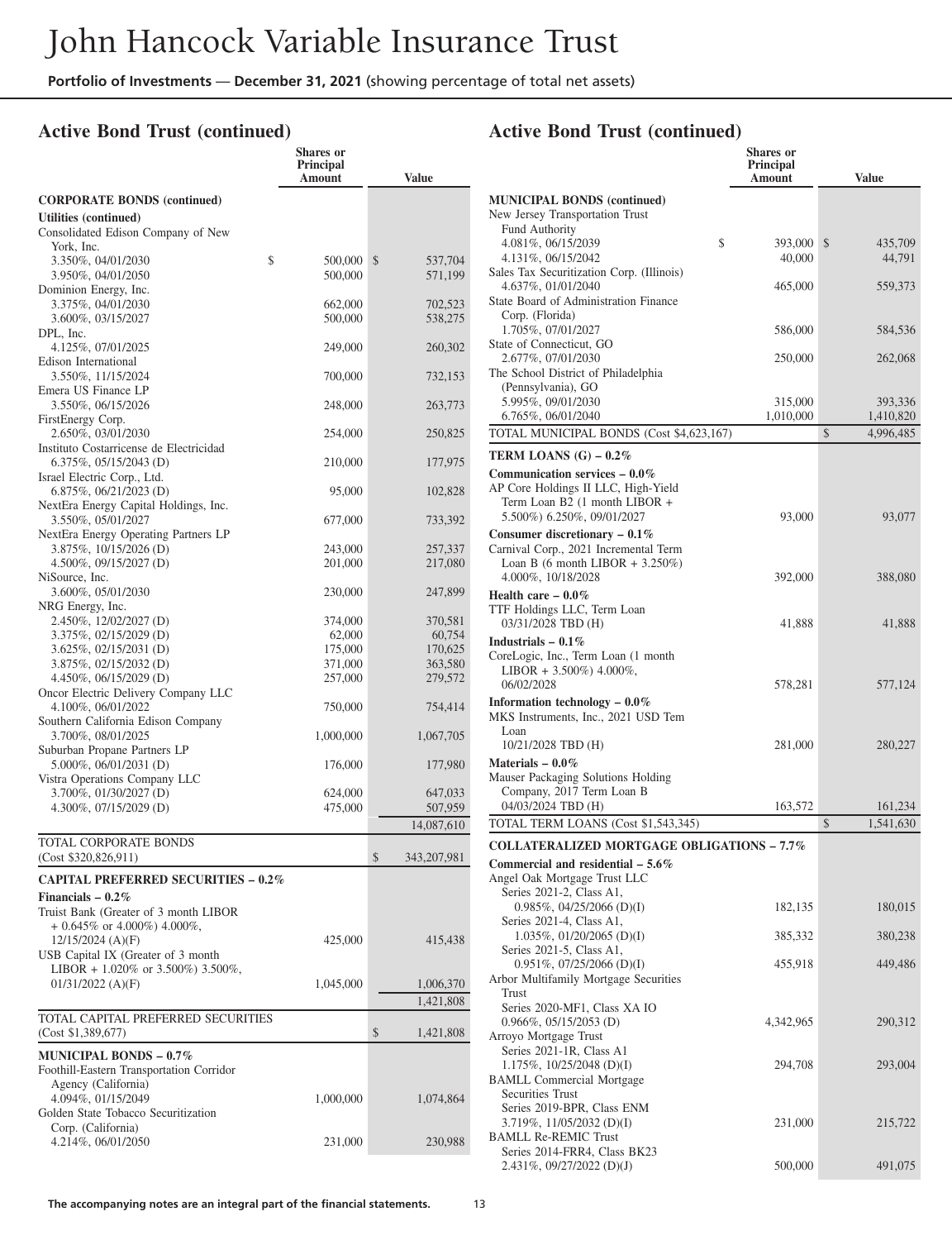## **Active Bond Trust (continued)**

|                                                                      | <b>Shares</b> or<br>Principal<br>Amount | <b>Value</b> |                                                                           | <b>Shares</b> or<br><b>Principal</b><br>Amount | <b>Value</b> |
|----------------------------------------------------------------------|-----------------------------------------|--------------|---------------------------------------------------------------------------|------------------------------------------------|--------------|
| <b>COLLATERALIZED MORTGAGE</b>                                       |                                         |              | <b>COLLATERALIZED MORTGAGE</b>                                            |                                                |              |
| <b>OBLIGATIONS</b> (continued)                                       |                                         |              | <b>OBLIGATIONS</b> (continued)                                            |                                                |              |
| <b>Commercial and</b><br>residential (continued)                     |                                         |              | <b>Commercial and</b><br>residential (continued)                          |                                                |              |
| <b>BANK</b>                                                          |                                         |              | Citigroup Commercial                                                      |                                                |              |
| Series 2019-BN20, Class ASB,                                         |                                         |              | Mortgage Trust (continued)                                                |                                                |              |
| 2.933%, 09/15/2062                                                   | \$<br>400,000 \$                        | 421,501      | Series 2019-C7, Class XA IO,                                              |                                                |              |
| Series 2021-BN34, Class XA IO,                                       |                                         |              | 0.874%, 12/15/2072                                                        | \$<br>15,885,906 \$                            | 923,800      |
| 0.979%, 06/15/2063<br><b>BBCMS</b> Mortgage Trust                    | 12,774,105                              | 932,345      | Series 2019-PRM, Class A,<br>$3.341\%$ , 05/10/2036 (D)                   | 310,000                                        | 321,363      |
| Series 2020-C6, Class A2                                             |                                         |              | Series 2019-SMRT, Class A,                                                |                                                |              |
| 2.690%, 02/15/2053                                                   | 206,000                                 | 210,924      | 4.149%, 01/10/2036 (D)                                                    | 162,000                                        | 169,849      |
| <b>BBCMS</b> Trust                                                   |                                         |              | Cold Storage Trust                                                        |                                                |              |
| Series 2015-MSQ, Class D,                                            |                                         |              | Series 2020-ICE5, Class D (1 month                                        |                                                |              |
| 3.990\%, 09/15/2032 (D)(I)<br>Series 2015-SRCH, Class D,             | 140,000                                 | 140,419      | $LIBOR + 2.100\%)$<br>2.210%, 11/15/2037 (A)(D)                           | 491,495                                        | 490,768      |
| 4.957%, $08/10/2035$ (D)(I)                                          | 264,000                                 | 287,630      | COLT Mortgage Loan Trust                                                  |                                                |              |
| Bear Stearns Asset Backed Securities                                 |                                         |              | Series 2021-2, Class A1,                                                  |                                                |              |
| Trust                                                                |                                         |              | $0.924\%$ , 08/25/2066 (D)(I)                                             | 341,460                                        | 336,624      |
| Series 2003-AC4, Class A                                             |                                         |              | Series 2021-3, Class A1,                                                  |                                                |              |
| 5.500%, 09/25/2033                                                   | 314,999                                 | 322,966      | $0.956\%, 09/27/2066$ (D)(I)                                              | 463,117                                        | 455,764      |
| Benchmark Mortgage Trust<br>Series 2019-B12, Class A2,               |                                         |              | Series 2021-HX1, Class A1,<br>$1.110\%, 10/25/2066$ (D)(I)                | 396,150                                        | 390,737      |
| 3.001%, 08/15/2052                                                   | 410,000                                 | 422,221      | <b>COLT Trust</b>                                                         |                                                |              |
| Series 2019-B15, Class XA IO,                                        |                                         |              | Series 2020-RPL1, Class A1                                                |                                                |              |
| 0.824%, 12/15/2072                                                   | 9.909.944                               | 517,126      | 1.390%, $01/25/2065$ (D)(I)                                               | 599,119                                        | 590,234      |
| <b>BRAVO</b> Residential Funding Trust                               |                                         |              | Commercial Mortgage Trust (Bank of<br>America Merrill Lynch/Deutsche Bank |                                                |              |
| Series 2021-NQM1, Class A1<br>$0.941\%, 02/25/2049$ (D)(I)           | 176,491                                 | 175,087      | AG)                                                                       |                                                |              |
| <b>BWAY Mortgage Trust</b>                                           |                                         |              | Series 2013-WWP, Class A2                                                 |                                                |              |
| Series 2015-1740, Class XA IO                                        |                                         |              | $3.424\%, 03/10/2031$ (D)                                                 | 1,400,000                                      | 1,435,080    |
| $0.896\%, 01/10/2035$ (D)                                            | 3,705,000                               | 1,679        | Commercial Mortgage Trust (Cantor                                         |                                                |              |
| BX Commercial Mortgage Trust                                         |                                         |              | Fitzgerald/Deutsche Bank AG)                                              |                                                |              |
| Series 2018-BIOA, Class D (1 month)<br>$LIBOR + 1.321\%$ ,           |                                         |              | Series 2012-CR2, Class XA IO,<br>1.609%, 08/15/2045                       | 8,833,293                                      | 14,299       |
| $1.431\%, 03/15/2037 (A)(D)$                                         | 330,052                                 | 328,701      | Series 2012-CR3, Class XA IO,                                             |                                                |              |
| Series 2020-VKNG, Class A (1 month                                   |                                         |              | 1.832%, 10/15/2045                                                        | 8,836,276                                      | 53,385       |
| $LIBOR + 0.930\%$ ),                                                 |                                         |              | Series 2013-CR8, Class A5,                                                |                                                |              |
| 1.040%, $10/15/2037$ (A)(D)                                          | 371,737                                 | 371,737      | $3.612\%, 06/10/2046$ (I)                                                 | 400,000                                        | 411,663      |
| Series 2021-ACNT, Class A (1 month<br>$LIBOR + 0.850\%$ ,            |                                         |              | Series 2013-CR8, Class AM,<br>$3.791\%, 06/10/2046$ (D)(I)                | 1,000,000                                      | 1,031,021    |
| $0.960\%, 11/15/2026$ (A)(D)                                         | 243,000                                 | 242,657      | Series 2014-CR15, Class C,                                                |                                                |              |
| Series 2021-VOLT, Class C (1 month                                   |                                         |              | 4.691%, 02/10/2047 $(I)$                                                  | 800,000                                        | 838,531      |
| $LIBOR + 1.100\%$ ),                                                 |                                         |              | Series 2014-CR15, Class XA IO,                                            |                                                |              |
| 1.210\%, 09/15/2036 (A)(D)                                           | 393,000                                 | 390,563      | 0.653%, 02/10/2047<br>Series 2014-CR16, Class C,                          | 4,749,162                                      | 61,434       |
| CAMB Commercial Mortgage Trust<br>Series 2019-LIFE, Class D (1 month |                                         |              | 4.919%, 04/10/2047 (I)                                                    | 400,000                                        | 414,217      |
| $LIBOR + 1.750\%$ ),                                                 |                                         |              | Series 2015-CR27, Class A4,                                               |                                                |              |
| $1.860\%, 12/15/2037 (A)(D)$                                         | 121,000                                 | 120,889      | 3.612%, 10/10/2048                                                        | 1,000,000                                      | 1,065,826    |
| Series 2019-LIFE, Class F (1 month)                                  |                                         |              | Commercial Mortgage Trust                                                 |                                                |              |
| $LIBOR + 2.550\%$ ),<br>2.660%, 12/15/2037 (A)(D)                    | 192,000                                 | 191,576      | (Citigroup/Deutsche Bank AG)<br>Series 2018-COR3, Class XA IO             |                                                |              |
| CD Mortgage Trust                                                    |                                         |              | 0.439%, 05/10/2051                                                        | 5,012,535                                      | 126,008      |
| Series 2017-CD3, Class A4                                            |                                         |              | Commercial Mortgage Trust (Deutsche                                       |                                                |              |
| 3.631%, 02/10/2050                                                   | 800,000                                 | 860,896      | Bank AG)                                                                  |                                                |              |
| CFCRE Commercial Mortgage Trust                                      |                                         |              | Series 2012-LC4, Class XA IO,                                             |                                                |              |
| Series 2017-C8, Class C<br>4.905%, 06/15/2050 (I)                    | 500,000                                 | 529,034      | $1.759\%, 12/10/2044$ (D)<br>Series 2013-300P, Class D,                   | 1,169,385                                      | 12           |
| CHL Mortgage Pass-Through Trust                                      |                                         |              | 4.394%, $08/10/2030$ (D)(I)                                               | 307,000                                        | 309,476      |
| Series 2004-HYB2, Class 4A                                           |                                         |              | Series 2013-300P, Class E,                                                |                                                |              |
| 2.421%, 07/20/2034 (I)                                               | 471,611                                 | 478,233      | 4.394%, $08/10/2030$ (D)(I)                                               | 700,000                                        | 698,674      |
| Citigroup Commercial Mortgage Trust                                  |                                         |              | Series 2017-PANW, Class A,                                                |                                                |              |
| Series 2018-C5, Class A3,<br>3.963%, 06/10/2051                      | 551,837                                 | 591,521      | 3.244%, 10/10/2029 (D)<br>Series 2020-CBM, Class A2,                      | 89,000                                         | 90,733       |
| Series 2018-C5, Class XA IO,                                         |                                         |              | 2.896%, 02/10/2037 (D)                                                    | 279,000                                        | 281,930      |
| $0.536\%, 06/10/2051$                                                | 15,299,674                              | 556,403      |                                                                           |                                                |              |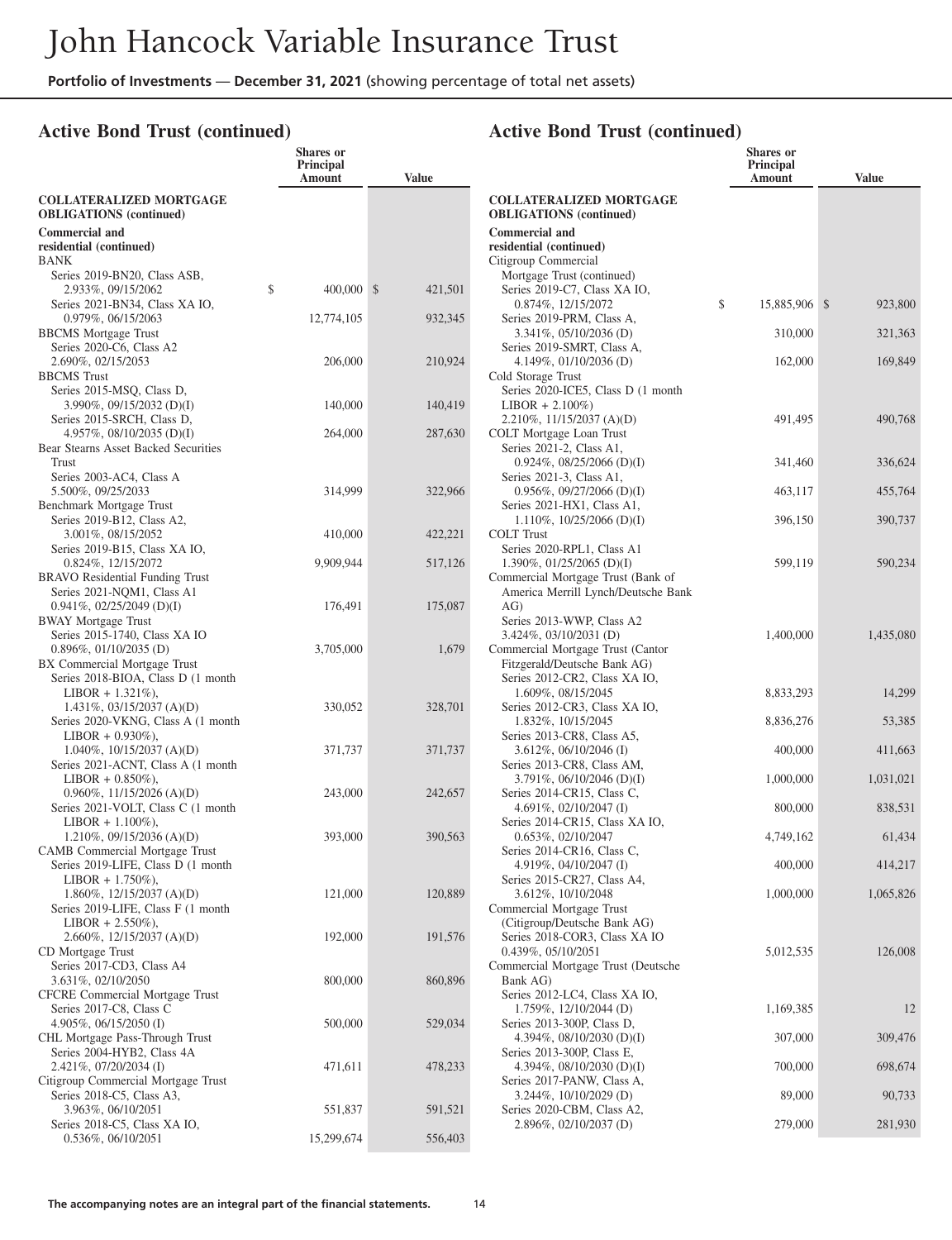## **Active Bond Trust (continued)**

|                                                                        | <b>Shares</b> or<br>Principal<br>Amount | <b>Value</b> |                                                                     | <b>Shares</b> or<br>Principal<br>Amount | <b>Value</b> |
|------------------------------------------------------------------------|-----------------------------------------|--------------|---------------------------------------------------------------------|-----------------------------------------|--------------|
| <b>COLLATERALIZED MORTGAGE</b>                                         |                                         |              | <b>COLLATERALIZED MORTGAGE</b>                                      |                                         |              |
| <b>OBLIGATIONS</b> (continued)                                         |                                         |              | <b>OBLIGATIONS</b> (continued)                                      |                                         |              |
| <b>Commercial and</b>                                                  |                                         |              | <b>Commercial and</b>                                               |                                         |              |
| residential (continued)<br>Commercial Mortgage Trust (Deutsche         |                                         |              | residential (continued)<br>GS Mortgage Securities Trust (continued) |                                         |              |
| Bank AG/UBS AG)                                                        |                                         |              | Series 2020-UPTN, Class A,                                          |                                         |              |
| Series 2014-UBS2, Class XA IO                                          |                                         |              | 2.751%, 02/10/2037 (D)                                              | \$<br>256,000 \$                        | 261,423      |
| 1.117%, 03/10/2047                                                     | \$<br>3,473,651 \$                      | 67,147       | GS Mortgage-Backed Securities Trust                                 |                                         |              |
| Credit Suisse Mortgage<br>Capital Certificates                         |                                         |              | Series 2021-NQM1, Class A1<br>$1.017\%, 07/25/2061$ (D)(I)          | 180,549                                 | 178,933      |
| Series 2019-ICE4, Class D (1 month                                     |                                         |              | HarborView Mortgage Loan Trust                                      |                                         |              |
| $LIBOR + 1.600\%$ ),                                                   |                                         |              | Series 2007-3, Class ES IO,                                         |                                         |              |
| $1.710\%$ , 05/15/2036 (A)(D)                                          | 460,000                                 | 458,269      | $0.350\%, 05/19/2047$ (D)                                           | 8,683,248                               | 90,621       |
| Series 2020-NET, Class A,<br>2.257%, 08/15/2037 (D)                    | 106,000                                 | 106,841      | Series 2007-4, Class ES IO,<br>0.350%, 07/19/2047                   | 9,236,768                               | 123,075      |
| Series 2021-NQM2, Class A1,                                            |                                         |              | Series 2007-6, Class ES IO,                                         |                                         |              |
| $1.179\%, 02/25/2066$ (D)(I)                                           | 309,663                                 | 306,567      | $0.343\%, 08/19/2037$ (D)                                           | 9,243,817                               | 130,990      |
| Series 2021-NQM3, Class A1,                                            |                                         |              | Hilton Orlando Trust                                                |                                         |              |
| $1.015\%, 04/25/2066$ (D)(I)<br>Series 2021-NQM5, Class A1,            | 249,601                                 | 245,399      | Series 2018-ORL, Class B (1 month<br>$LIBOR + 1.200\%)$             |                                         |              |
| $0.938\%, 05/25/2066$ (D)(I)                                           | 242,894                                 | 238,863      | $1.310\%$ , $12/15/2034$ (A)(D)                                     | 1,000,000                               | 993,090      |
| Series 2021-NQM6, Class A1,                                            |                                         |              | Imperial Fund Mortgage Trust                                        |                                         |              |
| $1.174\%, 07/25/2066$ (D)(I)<br><b>CSAIL Commercial Mortgage Trust</b> | 397,883                                 | 393,213      | Series 2021-NQM1, Class A1<br>$1.071\%, 06/25/2056$ (D)(I)          | 213,650                                 | 210,509      |
| Series 2019-C17, Class A4,                                             |                                         |              | <b>IMT</b> Trust                                                    |                                         |              |
| 2.763%, 09/15/2052                                                     | 425,000                                 | 441,142      | Series 2017-APTS, Class AFX,                                        |                                         |              |
| Series 2019-C18, Class E,                                              |                                         |              | 3.478%, 06/15/2034 (D)                                              | 107,000                                 | 111,036      |
| 2.500%, 12/15/2052 (D)<br><b>DSLA</b> Mortgage Loan Trust              | 265,000                                 | 228,703      | Series 2017-APTS, Class CFX,<br>$3.497\%, 06/15/2034$ (D)(I)        | 123,000                                 | 125,770      |
| Series 2004-AR3, Class 2A2B (1                                         |                                         |              | Irvine Core Office Trust                                            |                                         |              |
| month LIBOR $+$ 0.900%)                                                |                                         |              | Series 2013-IRV, Class A2,                                          |                                         |              |
| $1.004\%$ , 07/19/2044 (A)                                             | 366,362                                 | 350,151      | $3.173\%, 05/15/2048$ (D)(I)                                        | 255,000                                 | 261,241      |
| Ellington Financial Mortgage Trust<br>Series 2021-1, Class A1,         |                                         |              | Series 2013-IRV, Class XA IO,<br>$1.105\%, 05/15/2048$ (D)          | 3,541,991                               | 25,940       |
| $0.797\%, 02/25/2066$ (D)(I)                                           | 145,429                                 | 144,113      | <b>JPMBB</b> Commercial Mortgage Securities                         |                                         |              |
| Series 2021-2, Class A1,                                               |                                         |              | <b>Trust</b>                                                        |                                         |              |
| $0.931\%, 06/25/2066$ (D)(I)                                           | 271,187                                 | 266,002      | Series 2013-C14, Class XA IO<br>0.380%, 08/15/2046                  | 4,423,679                               | 21,949       |
| Flagstar Mortgage Trust<br>Series 2021-1, Class A2                     |                                         |              | JPMorgan Chase Commercial Mortgage                                  |                                         |              |
| $2.500\%$ , 02/01/2051 (D)(I)                                          | 520,445                                 | 520,763      | Securities Trust                                                    |                                         |              |
| <b>FREMF</b> Mortgage Trust                                            |                                         |              | Series 2012-HSBC, Class XA IO,                                      |                                         |              |
| Series 2016-K54, Class C,<br>4.051%, 04/25/2048 (D)(I)                 | 290,000                                 | 304,641      | $1.431\%$ , 07/05/2032 (D)<br>Series 2020-NNN, Class AFX,           | 9,613,177                               | 35,217       |
| Series 2016-K56, Class B,                                              |                                         |              | $2.812\%, 01/16/2037$ (D)                                           | 258,000                                 | 262,606      |
| $3.941\%, 06/25/2049$ (D)(I)                                           | 1,085,000                               | 1,166,763    | <b>KNDL</b> Mortgage Trust                                          |                                         |              |
| Series 2017-K67, Class B,                                              |                                         |              | Series 2019-KNSQ, Class D (1 month)                                 |                                         |              |
| 3.945\%, 09/25/2049 (D)(I)<br>Series 2018-K730, Class B,               | 485,000                                 | 523,571      | $LIBOR + 1.350\%)$<br>1.460\%, 05/15/2036 (A)(D)                    | 187,000                                 | 186,416      |
| $3.796\%, 02/25/2050$ (D)(I)                                           | 300,000                                 | 315,322      | Life Mortgage Trust                                                 |                                         |              |
| Series 2019-KF69, Class B (1 month)                                    |                                         |              | Series 2021-BMR, Class A (1 month)                                  |                                         |              |
| $LIBOR + 2.300\%$ ),<br>2.394%, $08/25/2029$ (A)(D)                    | 207,490                                 | 208,961      | $LIBOR + 0.700\%$ ),<br>$0.810\%$ , 03/15/2038 (A)(D)               | 346,000                                 | 345,248      |
| <b>GCAT</b> Trust                                                      |                                         |              | Series 2021-BMR, Class D (1 month)                                  |                                         |              |
| Series 2021-NQM1, Class A1,                                            |                                         |              | $LIBOR + 1.400\%$ ),                                                |                                         |              |
| $0.874\%, 01/25/2066$ (D)(I)                                           | 275,906                                 | 273,111      | $1.510\%, 03/15/2038 (A)(D)$                                        | 270,000                                 | 267,289      |
| Series 2021-NQM2, Class A1,<br>$1.036\%, 05/25/2066$ (D)(I)            | 212,638                                 | 211,290      | Series 2021-BMR, Class E (1 month)<br>$LIBOR + 1.750\%$ ,           |                                         |              |
| Series 2021-NOM3, Class A1,                                            |                                         |              | $1.860\%$ , 03/15/2038 (A)(D)                                       | 1,000,000                               | 989,963      |
| $1.091\%, 05/25/2066$ (D)(I)                                           | 351,736                                 | 348,123      | <b>MASTR</b> Adjustable Rate                                        |                                         |              |
| GS Mortgage Securities Trust                                           |                                         |              | Mortgages Trust                                                     |                                         |              |
| Series 2013-GC10, Class C,<br>4.285\%, 02/10/2046 (D)(I)               | 859,800                                 | 874,976      | Series 2004-13, Class 2A1,<br>$2.620\%$ , 04/21/2034 (I)            | 71,791                                  | 72,074       |
| Series 2015-590M, Class C,                                             |                                         |              | Series 2004-8, Class 5A1,                                           |                                         |              |
| 3.805\%, 10/10/2035 (D)(I)                                             | 150,000                                 | 154,503      | 2.276%, 08/25/2034 (I)                                              | 85,362                                  | 85,926       |
| Series 2017-485L, Class C,<br>3.982\%, 02/10/2037 (D)(I)               | 85,000                                  | 88,197       | <b>MASTR Alternative Loan Trust</b><br>Series 2004-4, Class 8A1     |                                         |              |
|                                                                        |                                         |              | 6.500%, 05/25/2034                                                  | 193,282                                 | 202,268      |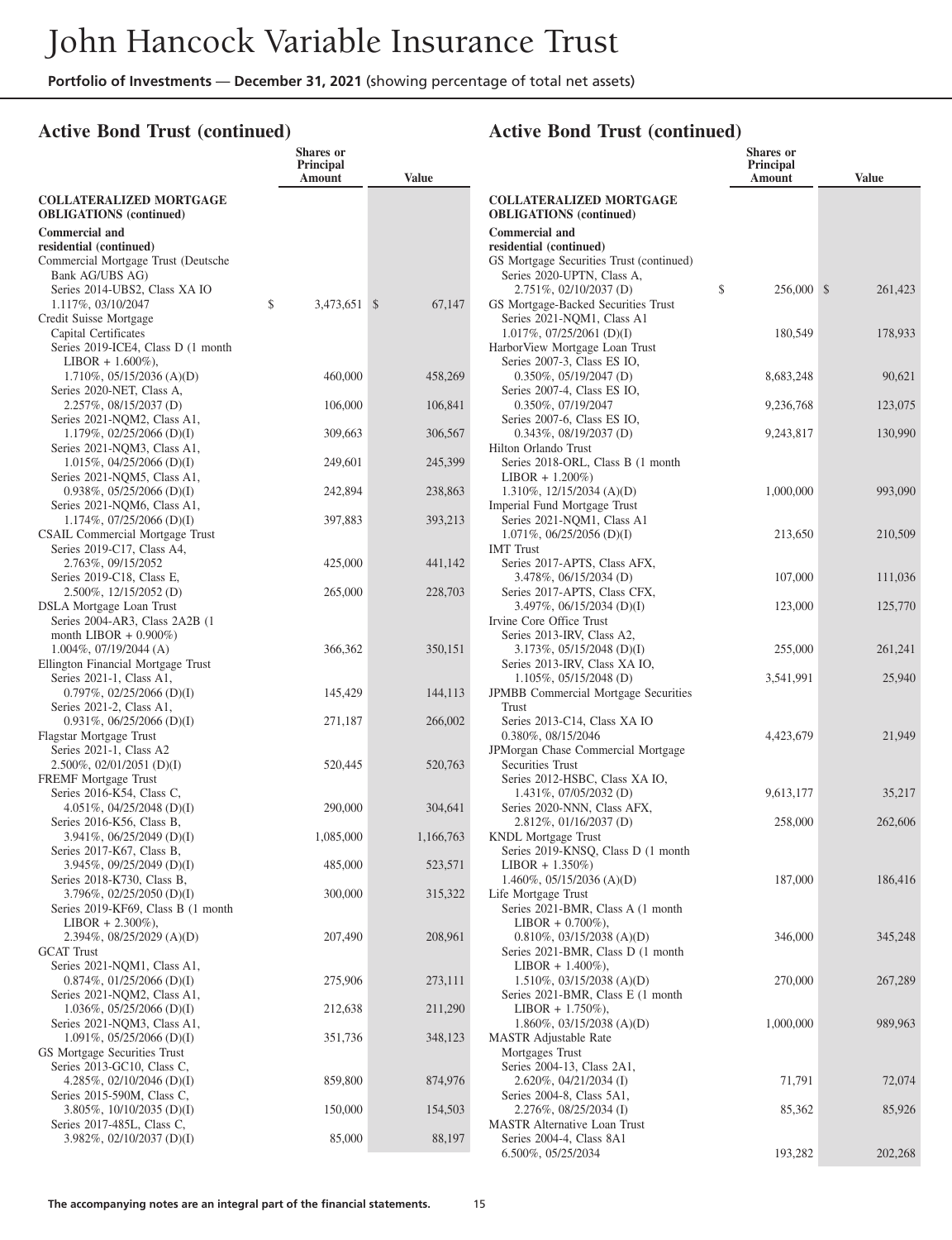## **Active Bond Trust (continued)**

|                                                             | <b>Shares</b> or<br>Principal<br>Amount |              | <b>Value</b> |                          |
|-------------------------------------------------------------|-----------------------------------------|--------------|--------------|--------------------------|
| <b>COLLATERALIZED MORTGAGE</b>                              |                                         |              |              | <b>COLLAT</b>            |
| <b>OBLIGATIONS</b> (continued)<br><b>Commercial and</b>     |                                         |              |              | <b>OBLIGA</b><br>Commerc |
| residential (continued)                                     |                                         |              |              | residentia               |
| Merrill Lynch Mortgage Investors Trust                      |                                         |              |              | <b>UBS-Barc</b>          |
| Series 2005-A, Class A1 (1 month)                           |                                         |              |              | Trust                    |
| $LIBOR + 0.460\%)$                                          |                                         |              |              | Series 2                 |
| $0.562\%$ , $03/25/2030$ (A)                                | \$<br>15,869                            | $\mathbb{S}$ | 15,405       | 1.268%                   |
| Merrill Lynch Mortgage Trust                                |                                         |              |              | Velocity C               |
| Series 2008-C1, Class X IO                                  |                                         |              |              | Series 2                 |
| $0.000\%$ , $02/12/2051$ (D)                                | 2,636,866                               |              | 26           | 4.260%                   |
| <b>MFA</b> Trust<br>Series 2020-NQM3, Class A1,             |                                         |              |              | Verus Sec<br>Series 2    |
| $1.014\%, 01/26/2065$ (D)(I)                                | 164,832                                 |              | 163,953      | 1.218                    |
| Series 2021-NQM1, Class A1,                                 |                                         |              |              | Series 2                 |
| $1.153\%, 04/25/2065$ (D)(I)                                | 229,510                                 |              | 228,180      | 1.04                     |
| Morgan Stanley Bank of America Merrill                      |                                         |              |              | Series 2                 |
| Lynch Trust                                                 |                                         |              |              | 0.938                    |
| Series 2012-C5, Class XA IO,                                |                                         |              |              | Series 2                 |
| 1.336%, 08/15/2045 (D)                                      | 8,374,109                               |              | 20,660       | 1.013                    |
| Series 2012-C6, Class XA IO,                                |                                         |              |              | Series 2                 |
| 1.583%, 11/15/2045 (D)                                      | 5,244,503                               |              | 19,644       | 0.820                    |
| Series 2013-C7, Class XA IO,                                |                                         |              |              | Washingto                |
| 1.279%, 02/15/2046                                          | 9,665,812                               |              | 87,032       | <b>Throug</b>            |
| Series 2014-C17, Class XA IO,                               | 9,663,646                               |              |              | Series 2<br>6.500%       |
| 1.055%, 08/15/2047<br>Morgan Stanley Capital I Trust        |                                         |              | 172,066      | Wells Farg               |
| Series 2017-CLS, Class D (1 month)                          |                                         |              |              | Series 2                 |
| $LIBOR + 1.400\%$ ),                                        |                                         |              |              | 2.892%                   |
| $1.510\%, 11/15/2034 (A)(D)$                                | 298,000                                 |              | 297,532      | WF-RBS                   |
| Series 2019-L3, Class XA IO,                                |                                         |              |              | Series 2                 |
| 0.641%, 11/15/2052                                          | 21,416,565                              |              | 935,593      | 1.48                     |
| Natixis Commercial Mortgage                                 |                                         |              |              | Series 2                 |
| Securities Trust                                            |                                         |              |              | 1.85                     |
| Series 2018-285M, Class D,                                  |                                         |              |              |                          |
| $3.790\%$ , $11/15/2032$ (D)(I)                             | 135,000                                 |              | 135,704      | <b>U.S. Gove</b>         |
| Series 2018-ALXA, Class C,                                  |                                         |              |              | Federal H                |
| 4.316\%, 01/15/2043 (D)(I)<br><b>OBX</b> Trust              | 98,000                                  |              | 102,615      | Series 2                 |
| Series 2020-EXP2, Class A3,                                 |                                         |              |              | $+2.1$                   |
| $2.500\%$ , 05/25/2060 (D)(I)                               | 161,707                                 |              | 162,117      | 2.15                     |
| Series 2021-NQM2, Class A1,                                 |                                         |              |              | Series 2                 |
| $1.101\%, 05/25/2061$ (D)(I)                                | 377,805                                 |              | 374,606      | 3.500                    |
| Series 2021-NQM3, Class A1,                                 |                                         |              |              | Series 3<br>6.31         |
| $1.054\%, 07/25/2061$ (D)(I)                                | 430,019                                 |              | 424,217      | Series 3                 |
| One Market Plaza Trust                                      |                                         |              |              | 3.000                    |
| Series 2017-1MKT, Class D                                   |                                         |              |              | Series 1                 |
| 4.146%, $02/10/2032$ (D)                                    | 90,000                                  |              | 89,873       | 1.223                    |
| Provident Funding Mortgage Trust                            |                                         |              |              | Series 1                 |
| Series 2020-F1, Class A2                                    |                                         |              |              | 2.39 <sub>0</sub>        |
| 2.000%, 01/25/2036 (D)(I)                                   | 462,374                                 |              | 455,966      | Series 1                 |
| Sequoia Mortgage Trust<br>Series 2005-3, Class A1 (1 month) |                                         |              |              | 1.37                     |
| $LIBOR + 0.400\%)$                                          |                                         |              |              | Series 1                 |
| $0.504\%, 05/20/2035$ (A)                                   | 36,738                                  |              | 35,592       | 1.16                     |
| <b>SLG Office Trust</b>                                     |                                         |              |              | Series 1                 |
| Series 2021-OVA, Class D                                    |                                         |              |              | 0.934                    |
| 2.851%, 07/15/2041 (D)                                      | 352,000                                 |              | 342,029      | Series 1                 |
| Starwood Mortgage Residential Trust                         |                                         |              |              | 1.58.                    |
| Series 2020-3, Class A1                                     |                                         |              |              | Series 1<br>1.10         |
| 1.486%, 04/25/2065 (D)(I)                                   | 129,916                                 |              | 129,948      | Series <sup>T</sup>      |
| Structured Asset Securities Corp.                           |                                         |              |              | 4.718                    |
| Series 1998-RF2, Class A                                    |                                         |              |              | Federal N                |
| 4.739%, $07/15/2027$ (D)(I)                                 | 39,928                                  |              | 39,766       | Series 2                 |
|                                                             |                                         |              |              | 7.000                    |

|                                                                     | <b>Shares or</b><br>Principal |              |
|---------------------------------------------------------------------|-------------------------------|--------------|
|                                                                     | Amount                        | <b>Value</b> |
| <b>COLLATERALIZED MORTGAGE</b><br><b>OBLIGATIONS</b> (continued)    |                               |              |
| <b>Commercial and</b>                                               |                               |              |
| residential (continued)                                             |                               |              |
| <b>UBS-Barclays Commercial Mortgage</b><br>Trust                    |                               |              |
| Series 2012-C2, Class XA IO                                         |                               |              |
| $1.268\%, 05/10/2063$ (D)<br>Velocity Commercial Capital Loan Trust | \$<br>5,675,102 \$            | 13,756       |
| Series 2018-2, Class M1                                             |                               |              |
| 4.260%, $10/26/2048$ (D)(I)                                         | 252,193                       | 261,307      |
| Verus Securitization Trust                                          |                               |              |
| Series 2020-5, Class A1,<br>1.218%, 05/25/2065 (D)                  | 134,626                       | 134,040      |
| Series 2021-3, Class A1,                                            |                               |              |
| 1.046%, 06/25/2066 (D)(I)                                           | 376,149                       | 371,790      |
| Series 2021-4, Class A1,                                            |                               |              |
| $0.938\%, 07/25/2066$ (D)(I)                                        | 192,354                       | 188,541      |
| Series 2021-5, Class A1,                                            |                               |              |
| 1.013%, $09/25/2066$ (D)(I)<br>Series 2021-R1, Class A1,            | 338,834                       | 332,702      |
| 0.820%, 10/25/2063 (D)(I)                                           | 230,215                       | 229,073      |
| Washington Mutual Mortgage Pass                                     |                               |              |
| <b>Through Certificates</b>                                         |                               |              |
| Series 2005-1, Class 6A1                                            |                               |              |
| 6.500%, 03/25/2035                                                  | 187,425                       | 189,678      |
| Wells Fargo Commercial Mortgage Trust<br>Series 2019-C54, Class A3  |                               |              |
| 2.892%, 12/15/2052                                                  | 500,000                       | 521,033      |
| WF-RBS Commercial Mortgage Trust                                    |                               |              |
| Series 2012-C10, Class XA IO,                                       |                               |              |
| 1.483%, 12/15/2045 (D)                                              | 5,397,131                     | 49,814       |
| Series 2012-C9, Class XA IO,<br>1.851%, 11/15/2045 (D)              | 6,403,956                     | 45,581       |
|                                                                     |                               | 40,693,442   |
| U.S. Government Agency $-2.1\%$                                     |                               |              |
| Federal Home Loan Mortgage Corp.                                    |                               |              |
| Series 2021-HQA3, Class M2 (SOFR                                    |                               |              |
| $+2.100\%$ ),                                                       |                               |              |
| 2.150%, 09/25/2041 (A)(D)                                           | 1,000,000                     | 999,376      |
| Series 290, Class IO,<br>3.500%, 11/15/2032                         | 930,871                       | 103,379      |
| Series 3387, Class SB IO,                                           |                               |              |
| 6.310%, 11/15/2037                                                  | 875,425                       | 136,792      |
| Series 3632, Class AP,                                              |                               |              |
| 3.000%, 02/15/2040                                                  | 562,974                       | 585,569      |
| Series K018, Class X1 IO,<br>1.223%, 01/25/2022                     | 298,857                       | 1            |
| Series K021, Class A2,                                              |                               |              |
| 2.396%, 06/25/2022                                                  | 973,276                       | 978,691      |
| Series K021, Class X1 IO,                                           |                               |              |
| 1.376%, 06/25/2022                                                  | 10,787,643                    | 8,439        |
| Series K022, Class X1 IO,<br>1.164%, 07/25/2022                     | 2,299,292                     | 9,224        |
| Series K026, Class X1 IO,                                           |                               |              |
| 0.934%, 11/25/2022                                                  | 9,628,469                     | 61,772       |
| Series K109, Class X1 IO,                                           |                               |              |
| 1.582%, 04/25/2030<br>Series KS01, Class X1 IO,                     | 3,124,210                     | 351,097      |
| 1.108%, 01/25/2023                                                  | 4,374,887                     | 14,568       |
| Series T-41, Class 3A,                                              |                               |              |
| 4.718%, 07/25/2032 (I)                                              | 44,332                        | 48,447       |
| Federal National Mortgage Association                               |                               |              |
| Series 2001-50, Class BA,<br>7.000%, 10/25/2041                     | 5,613                         | 6,301        |
| Series 2002-W3, Class A5,                                           |                               |              |
| 7.500%, 11/25/2041                                                  | 51,691                        | 61,582       |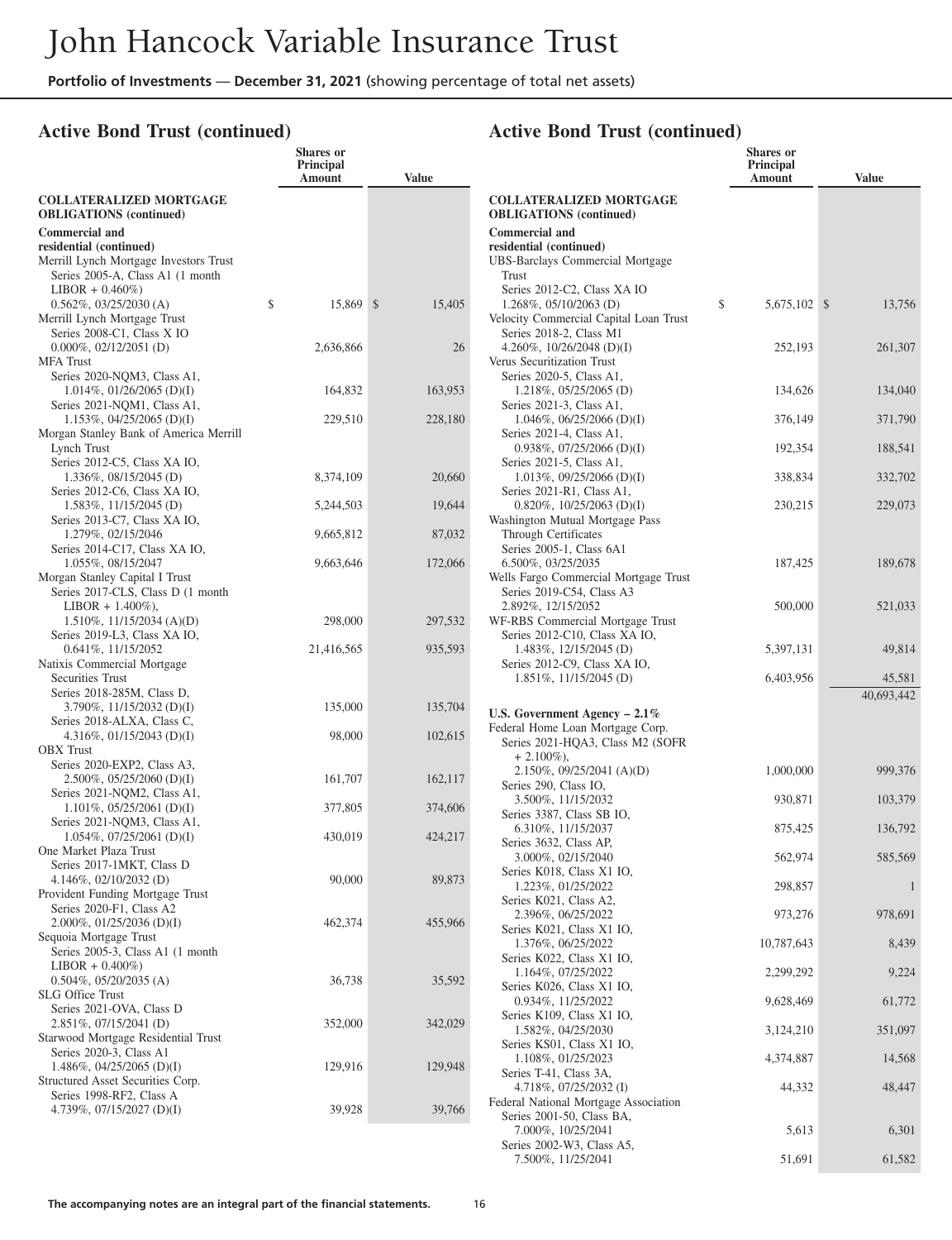**Shares or**

## **Active Bond Trust (continued)**

|                                                                 | Principal<br>Amount | <b>Value</b> |
|-----------------------------------------------------------------|---------------------|--------------|
| <b>COLLATERALIZED MORTGAGE</b>                                  |                     |              |
| <b>OBLIGATIONS</b> (continued)                                  |                     |              |
| <b>U.S. Government Agency (continued)</b><br>Federal National   |                     |              |
| Mortgage Association (continued)                                |                     |              |
| Series 2010-15, Class KA,                                       |                     |              |
| 4.000%, 03/25/2039<br>Series 2011-41, Class KA,                 | \$<br>$9,452$ \$    | 9,456        |
| 4.000%, 01/25/2041                                              | 113,433             | 117,559      |
| Series 2011-86, Class NA,                                       |                     |              |
| 4.000%, 01/25/2041<br>Series 2012-137, Class WI IO,             | 60,884              | 61,331       |
| 3.500%, 12/25/2032                                              | 894,872             | 104,059      |
| Series 2012-21, Class PA,<br>2.000%, 03/25/2041                 | 954,674             | 969,173      |
| Series 2012-38, Class PA,                                       |                     |              |
| 2.000%, 09/25/2041                                              | 531,484             | 537,169      |
| Series 2012-M5, Class X IO,<br>0.481%, 02/25/2022               | 236,337             | 2            |
| Series 2015-C01, Class 1M2 (1 month                             |                     |              |
| $LIBOR + 4.300\%$ ),                                            |                     |              |
| 4.403%, 02/25/2025 (A)<br>Series 2015-C02, Class 2M2 (1 month   | 83,518              | 85,152       |
| $LIBOR + 4.000\%$ ),                                            |                     |              |
| 4.103%, $05/25/2025$ (A)<br>Series 2015-C03, Class 2M2 (1 month | 2,874               | 2,882        |
| $LIBOR + 5.000\%$ ),                                            |                     |              |
| 5.103%, 07/25/2025 (A)                                          | 14,218              | 14,265       |
| Series 2016-M12, Class X2 IO,<br>0.054%, 09/25/2026             | 32,923,329          | 212,375      |
| Series 2019-M25, Class X IO,                                    |                     |              |
| 0.148%, 11/25/2029<br>Series 2019-M7, Class X IO,               | 34,782,448          | 582,696      |
| 0.336%, 04/25/2029                                              | 14, 179, 194        | 498,851      |
| Series 2020-R02, Class 2M2 (1 month                             |                     |              |
| $LIBOR + 2.000\%$ ),<br>$2.103\%, 01/25/2040 (A)(D)$            | 262,711             | 263,370      |
| Series 2021-31, Class IE IO,                                    |                     |              |
| 3.940%, 03/25/2050<br>Series 2021-M8, Class X IO,               | 2,594,000           | 318,130      |
| 0.453%, 11/25/2035                                              | 11,883,016          | 450,755      |
| Government National                                             |                     |              |
| Mortgage Association<br>Series 2008-90, Class IO,               |                     |              |
| 2.008%, 12/16/2050                                              | 2,071,304           | 306,278      |
| Series 2010-147, Class SA IO,<br>6.066%, 05/20/2040             |                     |              |
| Series 2010-85, Class SB IO,                                    | 498,478             | 32,845       |
| 6.493%, 03/16/2040                                              | 860,409             | 110,488      |
| Series 2012-114, Class IO,<br>0.662%, 01/16/2053                | 383,743             | 8,110        |
| Series 2012-120, Class IO,                                      |                     |              |
| 0.666%, 02/16/2053                                              | 4,605,480           | 96,440       |
| Series 2012-70, Class IO,<br>0.083%, 08/16/2052                 | 1,023,465           | 2,108        |
| Series 2015-41, Class IO,                                       |                     |              |
| 0.319%, 09/16/2056<br>Series 2016-162, Class IO,                | 2,663,634           | 55,086       |
| 0.771%, 09/16/2058                                              | 4,165,646           | 178,148      |
| Series 2016-174, Class IO,                                      |                     |              |
| 0.868%, 11/16/2056<br>Series 2017-109, Class IO,                | 549,649             | 28,676       |
| 0.382%, 04/16/2057                                              | 788,579             | 22,597       |
| Series 2017-124, Class IO,<br>0.670%, 01/16/2059                |                     |              |
| Series 2017-135, Class IO,                                      | 798,057             | 34,428       |
| $0.731\%, 10/16/2058$                                           | 1,075,225           | 51,614       |

|                                                                             | Shares or<br>Principal<br>Amount | <b>Value</b> |
|-----------------------------------------------------------------------------|----------------------------------|--------------|
| <b>COLLATERALIZED MORTGAGE</b>                                              |                                  |              |
| <b>OBLIGATIONS</b> (continued)<br><b>U.S. Government Agency (continued)</b> |                                  |              |
| Government National                                                         |                                  |              |
| Mortgage Association (continued)                                            |                                  |              |
| Series 2017-140, Class IO,                                                  | \$                               | \$           |
| 0.525%, 02/16/2059<br>Series 2017-159, Class IO,                            | 426,198                          | 18,198       |
| $0.469\%, 06/16/2059$                                                       | 10,868,645                       | 480,256      |
| Series 2017-169, Class IO,<br>0.588%, 01/16/2060                            | 1,980,071                        | 88,220       |
| Series 2017-20, Class IO,                                                   |                                  |              |
| 0.649%, 12/16/2058<br>Series 2017-22, Class IO,                             | 2,360,807                        | 91,293       |
| $0.721\%, 12/16/2057$                                                       | 246,272                          | 11,508       |
| Series 2017-23, Class IO,<br>$0.627\%, 05/16/2059$                          | 7,301,023                        | 310,671      |
| Series 2017-41, Class IO,                                                   |                                  |              |
| $0.617\%, 07/16/2058$<br>Series 2017-46, Class IO,                          | 981,563                          | 38,213       |
| $0.630\%$ , 11/16/2057                                                      | 766,198                          | 33,629       |
| Series 2017-50, Class IO,<br>$0.647\%, 01/16/2057$                          | 10,696,876                       | 469,328      |
| Series 2017-53, Class IO,                                                   |                                  |              |
| 0.548%, 11/16/2056<br>Series 2017-61, Class IO,                             | 11,273,713                       | 469,020      |
| 0.779%, 05/16/2059                                                          | 397,326                          | 19,346       |
| Series 2018-158, Class IO,<br>$0.755\%, 05/16/2061$                         | 1,929,707                        | 121,041      |
| Series 2018-35, Class IO,                                                   |                                  |              |
| $0.544\%, 03/16/2060$<br>Series 2018-43, Class IO,                          | 1,660,196                        | 78,662       |
| $0.514\%, 05/16/2060$                                                       | 1,810,264                        | 81,381       |
| Series 2018-69, Class IO,<br>$0.587\%, 04/16/2060$                          | 471,473                          | 26,907       |
| Series 2018-81, Class IO,                                                   |                                  |              |
| $0.471\%, 01/16/2060$                                                       | 307,553                          | 16,877       |
| Series 2018-85, Class IO,<br>$0.526\%, 07/16/2060$                          | 6,187,098                        | 333,824      |
| Series 2018-9, Class IO,                                                    |                                  |              |
| $0.497\%, 01/16/2060$<br>Series 2019-131, Class IO,                         | 2,060,237                        | 93,491       |
| $0.836\%, 07/16/2061$                                                       | 1,445,845                        | 90,612       |
| Series 2020-100, Class IO,<br>0.838%, 05/16/2062                            | 1,614,000                        | 120,472      |
| Series 2020-108, Class IO,                                                  |                                  |              |
| $0.877\%$ , 06/16/2062<br>Series 2020-114, Class IO,                        | 3,647,708                        | 266,084      |
| 0.814%, 09/16/2062                                                          | 4,111,510                        | 296,340      |
| Series 2020-118, Class IO,<br>0.908%, 06/16/2062                            | 2,806,109                        | 214,453      |
| Series 2020-119, Class IO,                                                  |                                  |              |
| 0.679%, 08/16/2062<br>Series 2020-120, Class IO,                            | 1,591,855                        | 104,095      |
| 0.827%, 05/16/2062                                                          | 850,481                          | 63,647       |
| Series 2020-137, Class IO,<br>0.802%, 09/16/2062                            | 4,066,976                        | 284,288      |
| Series 2020-143, Class IB IO,                                               |                                  |              |
| 0.873%, 03/16/2062                                                          | 4,750,148                        | 341,013      |
| Series 2020-150, Class IO,<br>0.976%, 12/16/2062                            | 2,413,029                        | 192,613      |
| Series 2020-161, Class IA IO,                                               |                                  |              |
| 0.500%, 08/16/2062<br>Series 2020-170, Class IO,                            | 18,173,534                       | 485,084      |
| 0.877%, 11/16/2062                                                          | 3,531,375                        | 274,184      |
| Series 2020-28, Class IO,<br>0.821%, 11/16/2061                             | 5,543,536                        | 388,300      |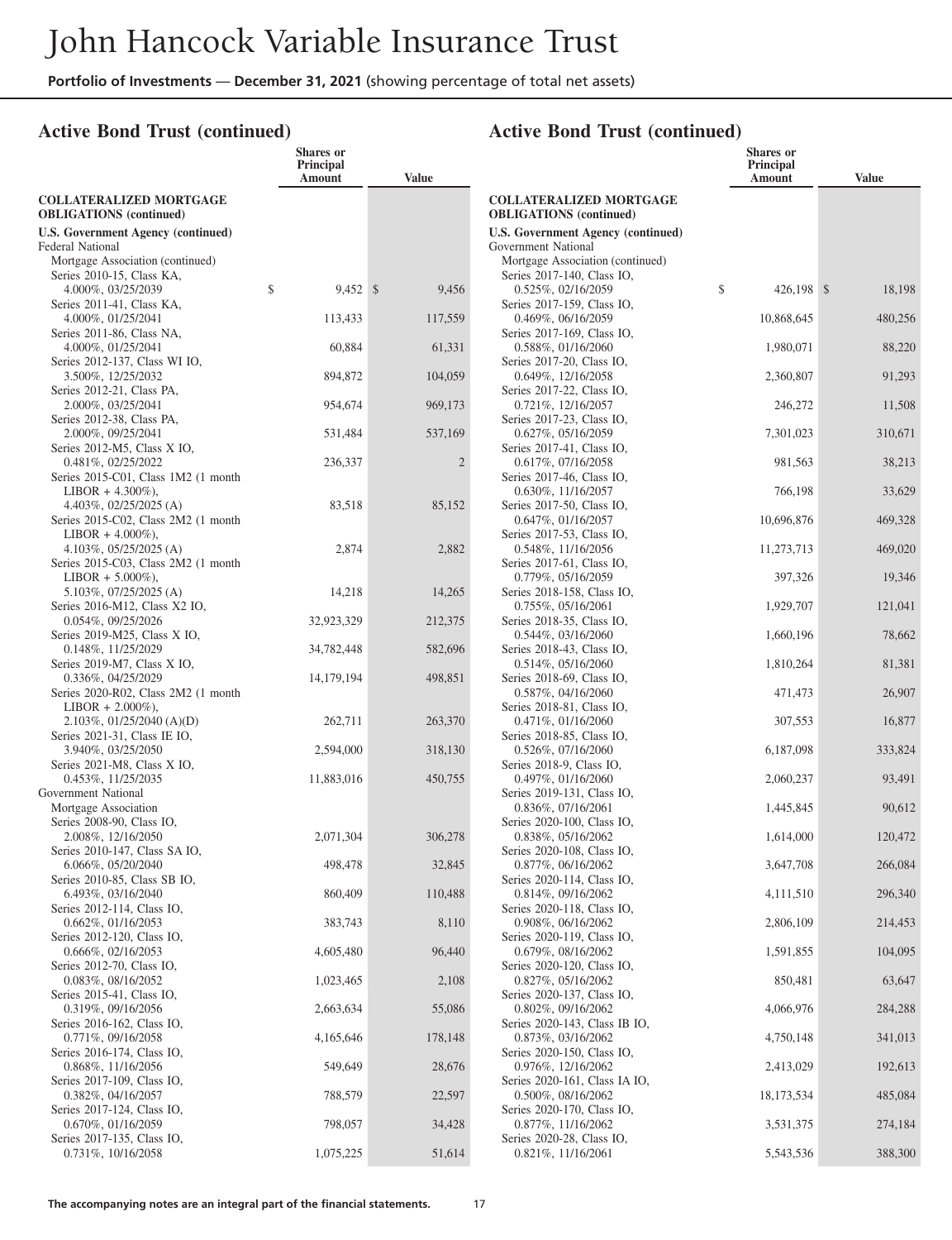**Shares or**

## **Active Bond Trust (continued)**

|                                                                                               | Principal<br>Amount | <b>Value</b>             |  |
|-----------------------------------------------------------------------------------------------|---------------------|--------------------------|--|
| <b>COLLATERALIZED MORTGAGE</b><br><b>OBLIGATIONS</b> (continued)                              |                     |                          |  |
| <b>U.S. Government Agency (continued)</b>                                                     |                     |                          |  |
| Government National<br>Mortgage Association (continued)                                       |                     |                          |  |
| Series 2020-92, Class IO,<br>0.936%, 02/16/2062                                               | \$<br>3,593,973     | $\mathcal{S}$<br>275,414 |  |
| Series 2021-11, Class IA IO,<br>0.250%, 12/16/2062                                            | 24,507,191          | 384,123                  |  |
| Series 2021-3, Class IO,                                                                      |                     |                          |  |
| 0.914%, 09/16/2062<br>Series 2021-40, Class IO,                                               | 4,035,755           | 315,461                  |  |
| 0.842%, 02/16/2063                                                                            | 995,639             | 75,178<br>15,472,507     |  |
| TOTAL COLLATERALIZED MORTGAGE OBLIGATIONS<br>(Cost \$61,842,283)                              |                     | \$<br>56,165,949         |  |
| <b>ASSET BACKED SECURITIES - 6.7%</b>                                                         |                     |                          |  |
| Aegis Asset Backed Securities Trust<br>Series 2004-3, Class M1 (1 month<br>$LIBOR + 0.900\%)$ |                     |                          |  |
| $1.002\%$ , 09/25/2034 (A)<br>Aligned Data Centers Issuer LLC                                 | 527,227             | 527,021                  |  |
| Series 2021-1A, Class A2<br>1.937%, 08/15/2046 (D)                                            | 615,000             | 605,606                  |  |
| Amresco Residential Securities Corp.<br>Mortgage Loan Trust                                   |                     |                          |  |
| Series 1998-1, Class A6<br>$6.510\%, 08/25/2027$ (I)<br><b>AMSR</b> Trust                     | 1                   | 1                        |  |
| Series 2020-SFR4, Class A                                                                     |                     |                          |  |
| 1.355%, 11/17/2037 (D)<br>Series 2021-SFR4, Class A                                           | 602,000             | 586,850                  |  |
| 2.117%, 12/17/2038 (D)<br>Applebee's Funding LLC                                              | 205,000             | 204,465                  |  |
| Series 2019-1A, Class A2I<br>4.194%, 06/05/2049 (D)                                           | 529,650             | 535,487                  |  |
| Aqua Finance Trust<br>Series 2021-A, Class A                                                  |                     |                          |  |
| 1.540%, 07/17/2046 (D)<br>Arby's Funding LLC                                                  | 219,300             | 217,342                  |  |
| Series 2020-1A, Class A2<br>3.237%, 07/30/2050 (D)<br><b>ARL First LLC</b>                    | 504,613             | 514,702                  |  |
| Series 2012-1A, Class A2<br>3.810%, 12/15/2042 (D)                                            | 900,000             | 913,649                  |  |
| Avis Budget Rental Car Funding                                                                |                     |                          |  |
| AESOP LLC<br>Series 2019-3A, Class A                                                          |                     |                          |  |
| 2.360%, 03/20/2026 (D)<br>Series 2020-1A, Class A                                             | 473,000             | 483,493                  |  |
| 2.330%, 08/20/2026 (D)<br>Bojangles Issuer LLC                                                | 333,000             | 340,947                  |  |
| Series 2020-1A, Class A2<br>3.832%, 10/20/2050 (D)                                            | 264,000             | 269,910                  |  |
| <b>BRE</b> Grand Islander Timeshare<br>Issuer LLC                                             |                     |                          |  |
| Series 2019-A, Class A<br>3.280%, 09/26/2033 (D)<br>Carlyle Global Market Strategies          | 159,572             | 164,166                  |  |
| Series 2018-4A, Class C (3 month<br>$LIBOR + 2.900\%)$<br>$3.032\%, 01/20/2031$ (A)(D)        | 530,000             | 523,361                  |  |
| CARS-DB4 LP<br>Series 2020-1A, Class A1                                                       |                     |                          |  |
| 2.690%, 02/15/2050 (D)                                                                        | 895,202             | 906,230                  |  |

|                                                                                                | <b>Shares</b> or<br>Principal<br>Amount | <b>Value</b>              |
|------------------------------------------------------------------------------------------------|-----------------------------------------|---------------------------|
| <b>ASSET BACKED SECURITIES (continued)</b><br>CARS-DB4 LP (continued)                          |                                         |                           |
| Series 2020-1A, Class A4<br>3.190%, 02/15/2050 (D)                                             | \$<br>997,083                           | $\mathbb{S}$<br>1,015,620 |
| Series 2020-1A, Class B1<br>4.170%, 02/15/2050 (D)                                             | 381,000                                 | 391,290                   |
| Centex Home Equity Loan Trust<br>Series 2005-A, Class M4 (1 month)<br>$LIBOR + 1.200\%)$       |                                         |                           |
| $1.302\%$ , $01/25/2035$ (A)<br>CF Hippolyta LLC<br>Series 2020-1, Class A1                    | 156,736                                 | 154,897                   |
| $1.690\%$ , 07/15/2060 (D)                                                                     | 494,310                                 | 490,336                   |
| Series 2021-1A, Class A1<br>$1.530\%$ , 03/15/2061 (D)                                         | 466,821                                 | 458,063                   |
| Chase Auto Credit Linked Notes<br>Series 2021-3, Class B<br>$0.760\%, 02/26/2029$ (D)          | 272,682                                 | 270,972                   |
| Citibank Credit Card Issuance Trust<br>Series 2017-A6, Class A6 (1 month<br>$LIBOR + 0.770\%)$ |                                         |                           |
| 0.879%, 05/14/2029 (A)<br>Series 2017-A7, Class A7 (1 month)                                   | 565,000                                 | 574,057                   |
| $LIBOR + 0.370\%)$<br>$0.473\%, 08/08/2024 (A)$<br>CLI Funding VI LLC                          | 3,000,000                               | 3,005,168                 |
| Series 2020-1A, Class A<br>2.080%, 09/18/2045 (D)<br>CLI Funding VIII LLC                      | 620,384                                 | 616,835                   |
| Series 2021-1A, Class A<br>1.640%, 02/18/2046 (D)<br>Conseco Finance Corp.                     | 513,453                                 | 501,352                   |
| Series 1996-10, Class M1<br>7.240%, 11/15/2028 (I)<br>ContiMortgage Home Equity Loan Trust     | 10,919                                  | 10,955                    |
| Series 1995-2, Class A5<br>8.100%, 08/15/2025<br>CoreVest American Finance Trust               | 5,689                                   | 5,526                     |
| Series 2019-3, Class A<br>2.705%, 10/15/2052 (D)<br>Credit-Based Asset Servicing &             | 78,603                                  | 80,299                    |
| Securitization LLC<br>Series 2006-MH1, Class B1<br>6.250%, 10/25/2036 (D)<br>DataBank Issuer   | 2,560,000                               | 2,638,238                 |
| Series 2021-1A, Class A2<br>2.060%, 02/27/2051 (D)                                             | 225,000                                 | 220,638                   |
| <b>DB</b> Master Finance LLC<br>Series 2017-1A, Class A2II                                     |                                         |                           |
| 4.030%, 11/20/2047 (D)<br>Series 2021-1A, Class A2I                                            | 191,538                                 | 199,913                   |
| 2.045%, 11/20/2051 (D)<br>Series 2021-1A, Class A2II                                           | 773,000                                 | 755,298                   |
| 2.493%, 11/20/2051 (D)<br>Diamond Infrastructure Funding LLC<br>Series 2021-1A, Class B        | 1,000,000                               | 995,528                   |
| 2.355%, 04/15/2049 (D)<br>Series 2021-1A, Class C                                              | 1,000,000                               | 975,575                   |
| 3.475%, 04/15/2049 (D)<br>Domino's Pizza Master Issuer LLC<br>Series 2017-1A, Class A23        | 104,000                                 | 101,372                   |
| 4.118%, 07/25/2047 (D)<br>Series 2021-1A, Class A2I                                            | 596,750                                 | 624,477                   |
| 2.662%, 04/25/2051 (D)<br>Driven Brands Funding LLC                                            | 1,316,385                               | 1,321,926                 |
| Series 2020-2A, Class A2<br>3.237%, 01/20/2051 (D)                                             | 358,293                                 | 363,543                   |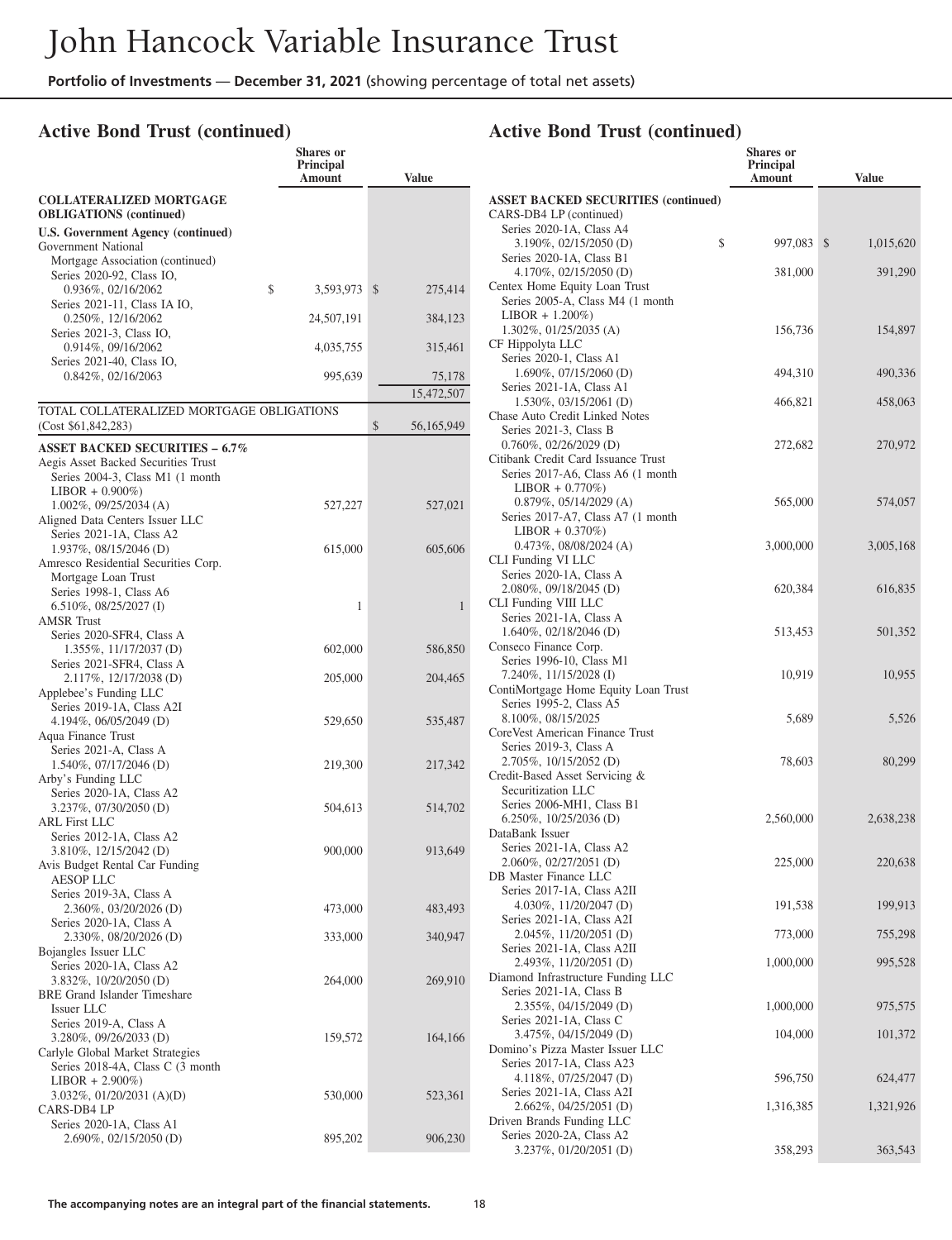**Shares or**

#### **Active Bond Trust (continued)**

|                                                                  | Principal<br>Amount | <b>Value</b> |
|------------------------------------------------------------------|---------------------|--------------|
| <b>ASSET BACKED SECURITIES (continued)</b>                       |                     |              |
| Driven Brands Funding LLC (continued)                            |                     |              |
| Series 2021-1A, Class A2                                         |                     |              |
| \$<br>2.791%, 10/20/2051 (D)                                     | 433,000 \$          | 425,646      |
| FirstKey Homes Trust<br>Series 2020-SFR1, Class A                |                     |              |
| 1.339%, 08/17/2037 (D)                                           | 592,011             | 580,695      |
| Series 2020-SFR2, Class A                                        |                     |              |
| 1.266%, 10/19/2037 (D)                                           | 703,992             | 686,281      |
| Series 2021-SFR1, Class A                                        |                     |              |
| 1.538%, 08/17/2038 (D)<br>Series 2021-SFR1, Class D              | 526,529             | 513,641      |
| 2.189%, 08/17/2038 (D)                                           | 346,000             | 339,130      |
| Five Guys Funding LLC                                            |                     |              |
| Series 2017-1A, Class A2                                         |                     |              |
| 4.600%, $07/25/2047$ (D)                                         | 672,915             | 695,196      |
| FOCUS Brands Funding LLC<br>Series 2017-1A, Class A2IB           |                     |              |
| 3.857%, 04/30/2047 (D)                                           | 150,195             | 152,090      |
| Ford Credit Auto Owner Trust                                     |                     |              |
| Series 2020-1, Class A                                           |                     |              |
| 2.040%, 08/15/2031 (D)                                           | 608,000             | 618,952      |
| Ford Credit Floorplan Master Owner                               |                     |              |
| Trust<br>Series 2020-2, Class A                                  |                     |              |
| 1.060%, 09/15/2027                                               | 561,000             | 552,361      |
| GM Financial Automobile Leasing Trust                            |                     |              |
| Series 2021-2, Class A4                                          |                     |              |
| 0.410%, 05/20/2025                                               | 125,000             | 123,602      |
| Golub Capital Partners Funding, Ltd.<br>Series 2020-1A, Class A2 |                     |              |
| 3.208%, 01/22/2029 (D)                                           | 394,000             | 395,576      |
| Series 2021-1A, Class A2                                         |                     |              |
| 2.773%, 04/20/2029 (D)                                           | 290,000             | 287,004      |
| Hilton Grand Vacations Trust                                     |                     |              |
| Series 2017-AA, Class A                                          |                     |              |
| 2.660%, 12/26/2028 (D)<br>Series 2018-AA, Class A                | 160,033             | 162,213      |
| 3.540%, 02/25/2032 (D)                                           | 106,764             | 109,865      |
| Home Partners of America Trust                                   |                     |              |
| Series 2021-2, Class A                                           |                     |              |
| 1.901%, 12/17/2026 (D)                                           | 403,004             | 398,851      |
| Honda Auto Receivables Owner Trust<br>Series 2021-2, Class A4    |                     |              |
| 0.550%, 08/16/2027                                               | 247,000             | 242,777      |
| ITE Rail Fund Levered LP                                         |                     |              |
| Series 2021-3, Class A                                           |                     |              |
| 2.210%, 06/28/2051 (D)                                           | 488,272             | 486,196      |
| Jack in the Box Funding LLC<br>Series 2019-1A, Class A23         |                     |              |
| 4.970%, 08/25/2049 (D)                                           | 264,998             | 281,643      |
| Series 2019-1A, Class A2I                                        |                     |              |
| 3.982%, 08/25/2049 (D)                                           | 272,938             | 274,265      |
| Laurel Road Prime Student Loan Trust                             |                     |              |
| Series 2019-A, Class A2FX                                        | 49,034              | 49,439       |
| 2.730%, 10/25/2048 (D)<br>MVW Owner Trust                        |                     |              |
| Series 2018-1A, Class A                                          |                     |              |
| 3.450\%, 01/21/2036 (D)                                          | 180,440             | 185,517      |
| Navient Private Education Loan Trust                             |                     |              |
| Series 2016-AA, Class A2A                                        |                     |              |
| 3.910%, 12/15/2045 (D)<br>Navient Private Education Refi Loan    | 102,056             | 106,190      |
| Trust                                                            |                     |              |
| Series 2019-FA, Class A2                                         |                     |              |
| 2.600%, 08/15/2068 (D)                                           | 233,954             | 236,996      |
|                                                                  |                     |              |

|                                                      | <b>Shares</b> or<br>Principal |              |
|------------------------------------------------------|-------------------------------|--------------|
|                                                      | Amount                        | <b>Value</b> |
| <b>ASSET BACKED SECURITIES (continued)</b>           |                               |              |
| Navient Student Loan Trust                           |                               |              |
| Series 2020-2A, Class A1A                            |                               |              |
| \$<br>1.320%, 08/26/2069 (D)                         | 375,618 \$                    | 363,763      |
| Neighborly Issuer LLC<br>Series 2021-1A, Class A2    |                               |              |
| 3.584%, 04/30/2051 (D)                               | 624,860                       | 626,796      |
| New Economy Assets Phase 1                           |                               |              |
| Sponsor LLC                                          |                               |              |
| Series 2021-1, Class A1                              |                               |              |
| 1.910%, 10/20/2061 (D)                               | 607,000                       | 595,171      |
| Series 2021-1, Class B1<br>2.410\%, 10/20/2061 (D)   | 184,000                       | 184,424      |
| NRZ Excess Spread-Collateralized Notes               |                               |              |
| Series 2021-FHT1, Class A                            |                               |              |
| 3.104%, 07/25/2026 (D)                               | 117,269                       | 116,859      |
| Oxford Finance Funding LLC                           |                               |              |
| Series 2019-1A, Class A2                             |                               |              |
| 4.459%, 02/15/2027 (D)                               | 195,118                       | 198,950      |
| Progress Residential Trust                           |                               |              |
| Series 2020-SFR1, Class A<br>1.732%, 04/17/2037 (D)  | 359,000                       | 356,267      |
| Series 2021-SFR8, Class B                            |                               |              |
| 1.681%, 10/17/2038 (D)                               | 216,000                       | 209,783      |
| Renaissance Home Equity Loan Trust                   |                               |              |
| Series 2005-2, Class AF4                             |                               |              |
| 4.934%, 08/25/2035                                   | 76,148                        | 77,739       |
| Santander Revolving Auto Loan Trust                  |                               |              |
| Series 2019-A, Class A                               |                               |              |
| 2.510%, 01/26/2032 (D)<br>ServiceMaster Funding LLC  | 611,000                       | 631,615      |
| Series 2021-1, Class A2I                             |                               |              |
| 2.865%, 07/30/2051 (D)                               | 464,835                       | 452,341      |
| Sesac Finance LLC                                    |                               |              |
| Series 2019-1, Class A2                              |                               |              |
| 5.216%, 07/25/2049 (D)                               | 472,133                       | 490,063      |
| Sierra Timeshare Receivables                         |                               |              |
| Funding LLC<br>Series 2019-1A, Class A               |                               |              |
| 3.200%, 01/20/2036 (D)                               | 63,431                        | 64,851       |
| <b>SMB</b> Private Education Loan Trust              |                               |              |
| Series 2015-C, Class A2A                             |                               |              |
| 2.750%, 07/15/2027 (D)                               | 4,910                         | 4,924        |
| Series 2019-B, Class A2A                             |                               |              |
| 2.840%, 06/15/2037 (D)                               | 423,799                       | 434,372      |
| Series 2020-PTA, Class A2A<br>1.600%, 09/15/2054 (D) |                               | 359,204      |
| Series 2021-A, Class APT2                            | 362,169                       |              |
| 1.070%, 01/15/2053 (D)                               | 272,111                       | 264,850      |
| Series 2021-E, Class A1A                             |                               |              |
| 1.680%, 02/15/2051 (D)                               | 1,500,000                     | 1,487,207    |
| Sonic Capital LLC                                    |                               |              |
| Series 2020-1A, Class A2I                            |                               |              |
| 3.845%, 01/20/2050 (D)                               | 412,427                       | 426,215      |
| Series 2021-1A, Class A2I<br>2.190%, 08/20/2051 (D)  |                               |              |
| Store Master Funding I-VII & XIV                     | 329,175                       | 321,033      |
| Series 2019-1, Class A2                              |                               |              |
| 3.650%, 11/20/2049 (D)                               | 287,525                       | 305,061      |
| Sunbird Engine Finance LLC                           |                               |              |
| Series 2020-1A, Class A                              |                               |              |
| 3.671%, 02/15/2045 (D)                               | 192,584                       | 185,471      |
| Taco Bell Funding LLC                                |                               |              |
| Series 2021-1A, Class A2I<br>1.946%, 08/25/2051 (D)  | 669,000                       | 655,795      |
| TAL Advantage VII LLC                                |                               |              |
| Series 2020-1A, Class B                              |                               |              |
| 3.290%, 09/20/2045 (D)                               | 434,375                       | 435,562      |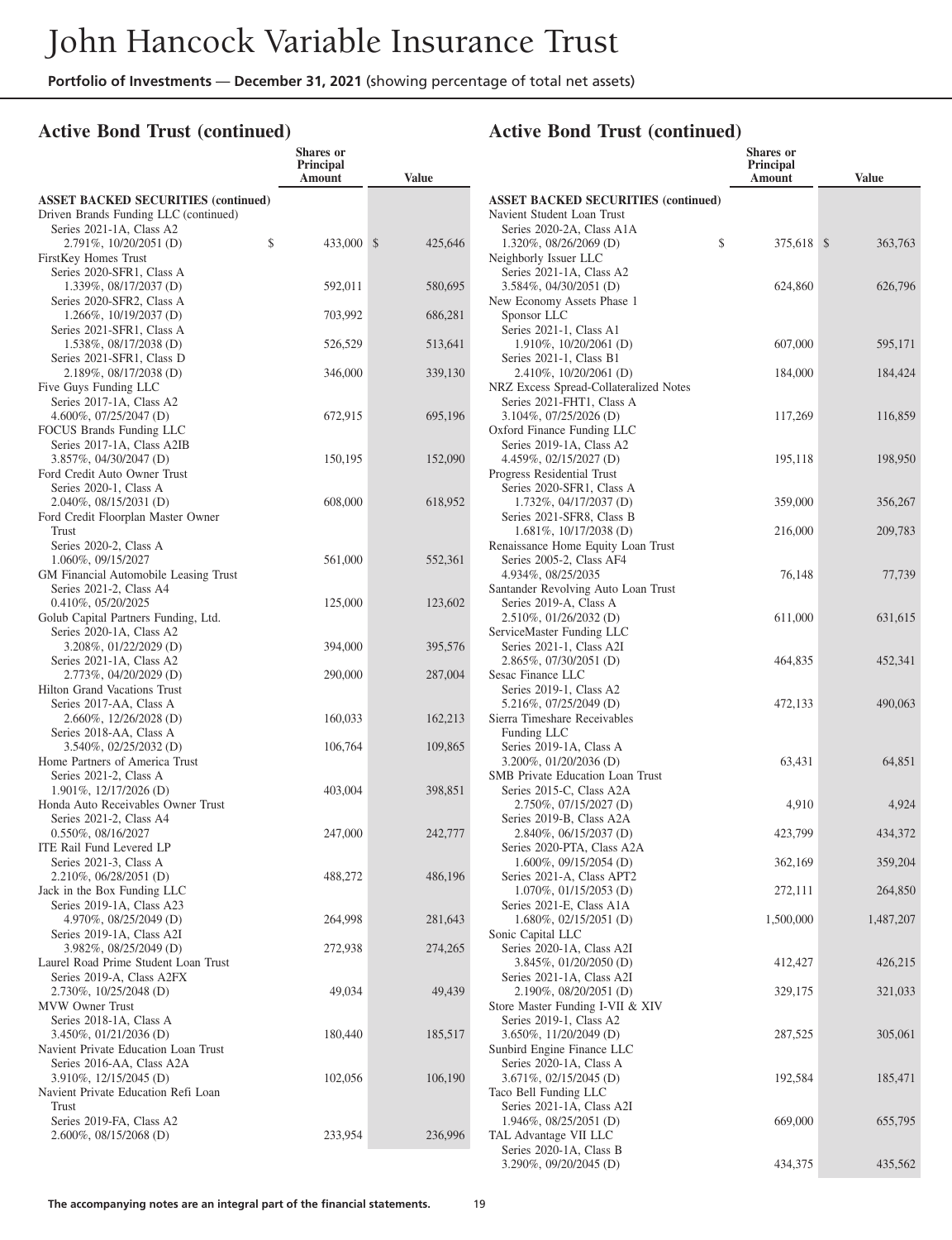## **Active Bond Trust (continued)**

|                                                                                           | <b>Shares</b> or<br>Principal<br>Amount | <b>Value</b>     |
|-------------------------------------------------------------------------------------------|-----------------------------------------|------------------|
| <b>ASSET BACKED SECURITIES (continued)</b><br>TIF Funding II LLC                          |                                         |                  |
| Series 2021-1A, Class A<br>\$<br>1.650%, 02/20/2046 (D)                                   | 297,267                                 | \$<br>287,917    |
| Towd Point Mortgage Trust<br>Series 2015-1, Class A5<br>$3.149\%, 10/25/2053$ (D)(I)      | 123,000                                 | 127,067          |
| Series 2015-2, Class 1M2<br>3.360%, 11/25/2060 (D)(I)                                     | 175,000                                 | 179,261          |
| Series 2015-6, Class M2<br>3.750%, 04/25/2055 (D)(I)                                      | 1,000,000                               | 1,029,441        |
| Series 2017-2, Class A1<br>2.750%, 04/25/2057 (D)(I)                                      | 18,447                                  | 18,591           |
| Series 2018-1, Class A1<br>3.000%, 01/25/2058 (D)(I)                                      | 72,442                                  | 73,356           |
| Series 2018-4, Class A1<br>3.000%, 06/25/2058 (D)(I)<br>Series 2018-5, Class A1A          | 274,520                                 | 280,932          |
| $3.250\%$ , $07/25/2058$ (D)(I)<br>Series 2018-6, Class A1A                               | 36,016                                  | 36,550           |
| $3.750\%, 03/25/2058$ (D)(I)<br>Series 2019-1, Class A1                                   | 257,912                                 | 262,429          |
| 3.678%, 03/25/2058 (D)(I)<br>Series 2019-4, Class A1                                      | 231,516                                 | 239,394          |
| 2.900%, 10/25/2059 (D)(I)<br>Series 2020-4, Class A1                                      | 261,958                                 | 266,998          |
| 1.750%, 10/25/2060 (D)<br>Toyota Auto Loan Extended Note Trust<br>Series 2019-1A, Class A | 281,338                                 | 280,666          |
| 2.560%, 11/25/2031 (D)<br>Series 2020-1A, Class A                                         | 1,010,000                               | 1,042,969        |
| $1.350\%$ , $05/25/2033$ (D)<br>Tricon American Homes Trust                               | 346,000                                 | 345,058          |
| Series 2020-SFR2, Class D<br>2.281%, 11/17/2039 (D)<br>Triton Container Finance VIII LLC  | 500,000                                 | 483,642          |
| Series 2020-1A, Class A<br>2.110%, 09/20/2045 (D)<br>Series 2021-1A, Class A              | 748,963                                 | 742,702          |
| $1.860\%$ , 03/20/2046 (D)<br>Vantage Data Centers LLC                                    | 411,014                                 | 402,397          |
| Series 2020-1A, Class A2<br>$1.645\%, 09/15/2045$ (D)                                     | 438,000                                 | 428,099          |
| Series 2020-2A, Class A2<br>1.992%, 09/15/2045 (D)<br>VR Funding LLC                      | 312,000                                 | 305,982          |
| Series 2020-1A, Class A<br>2.790%, 11/15/2050 (D)<br>VSE VOI Mortgage LLC                 | 518,453                                 | 513,629          |
| Series 2017-A, Class A<br>2.330%, 03/20/2035 (D)<br>Wendy's Funding LLC                   | 149,394                                 | 150,832          |
| Series 2021-1A, Class A2I<br>2.370%, 06/15/2051 (D)<br>Willis Engine Structured Trust V   | 384,070                                 | 375,200          |
| Series 2020-A, Class A<br>3.228%, 03/15/2045 (D)<br>Zaxby's Funding LLC                   | 145,912                                 | 141,859          |
| Series 2021-1A, Class A2<br>3.238%, 07/30/2051 (D)<br>TOTAL ASSET BACKED SECURITIES       | 534,660                                 | 542,725          |
| (Cost \$48,114,568)                                                                       |                                         | \$<br>48,275,246 |
| COMMON STOCKS $-0.1\%$                                                                    |                                         |                  |
| Energy $-0.0\%$<br>Noble Corp. $(C)(E)$                                                   | 378                                     | 9,378            |

|                                                                                | <b>Shares</b> or<br>Principal<br>Amount | <b>Value</b>        |
|--------------------------------------------------------------------------------|-----------------------------------------|---------------------|
| <b>COMMON STOCKS (continued)</b>                                               |                                         |                     |
| Utilities $-0.1\%$<br>Algonquin Power & Utilities Corp.                        | 8,150                                   | \$<br>384,969       |
| Dominion Energy, Inc.                                                          | 550                                     | 55,352              |
|                                                                                |                                         | 440,321             |
| TOTAL COMMON STOCKS (Cost \$467,552)                                           |                                         | \$<br>449,699       |
| <b>PREFERRED SECURITIES - 0.1%</b>                                             |                                         |                     |
| Communication services $-0.0\%$                                                |                                         |                     |
| Telephone & Data Systems, Inc., 6.625%                                         | 7,625                                   | 209,383             |
| Consumer staples $-0.0\%$<br>Ocean Spray Cranberries, Inc.,                    |                                         |                     |
| $6.250\%$ (D)                                                                  | 2,216                                   | 203,872             |
| Financials $-0.0\%$                                                            |                                         |                     |
| Wells Fargo & Company, 7.500%                                                  | 55                                      | 81,979              |
| Utilities $-0.1\%$                                                             | 669                                     | 34,346              |
| DTE Energy Company, 6.250%<br>NextEra Energy, Inc., 5.279%                     | 4,350                                   | 250,299             |
| NiSource, Inc., 7.750%                                                         | 1,800                                   | 201,582             |
| The Southern Company, 6.750%                                                   | 831                                     | 44,666              |
|                                                                                |                                         | 530,893             |
| TOTAL PREFERRED SECURITIES (Cost \$919,935)                                    |                                         | \$<br>1,026,127     |
| WARRANTS $-0.0\%$                                                              |                                         |                     |
| Noble Corp. (Expiration Date: 2-5-28;<br>Strike Price: \$23.13) (C)            | 1,540                                   | 11,627              |
| TOTAL WARRANTS (Cost \$2,792)                                                  |                                         | \$<br>11,627        |
| <b>ESCROW CERTIFICATES - 0.0%</b>                                              |                                         |                     |
| LSC Communications, Inc. $(C)(D)$<br>\$                                        | 420,000                                 | 1,575               |
| TOTAL ESCROW CERTIFICATES (Cost \$0)                                           |                                         | \$<br>1,575         |
| <b>SHORT-TERM INVESTMENTS - 15.7%</b>                                          |                                         |                     |
| Short-term funds $-13.6\%$                                                     |                                         |                     |
| John Hancock Collateral Trust,                                                 |                                         |                     |
| $0.1697\%$ (K)(L)<br>State Street Institutional                                | 365,084                                 | 3,651,934           |
| U.S. Government Money Market                                                   |                                         |                     |
| Fund, Premier Class, 0.0250% (K)                                               | 94,952,123                              | 94,952,123          |
|                                                                                |                                         | 98,604,057          |
| Repurchase agreement $-2.1\%$                                                  |                                         |                     |
| Repurchase Agreement with State Street<br>Corp. dated 12-31-21 at 0.000% to be |                                         |                     |
| repurchased at \$15,533,000 on 1-3-22,                                         |                                         |                     |
| collateralized by \$16,005,000                                                 |                                         |                     |
| U.S. Treasury Notes, 1.250% due<br>6-30-28 (valued at \$15,843,702)<br>\$      | 15,533,000                              | 15,533,000          |
| TOTAL SHORT-TERM INVESTMENTS (Cost \$114,137,622)                              |                                         | \$<br>114, 137, 057 |
| <b>Total Investments (Active Bond Trust)</b>                                   |                                         |                     |
| $(Cost $786,694,511) - 111.1\%$                                                |                                         | \$<br>808,275,127   |
| Other assets and liabilities, net $- (11.1\%)$                                 |                                         | (80,611,706)        |
| <b>TOTAL NET ASSETS - 100.0%</b>                                               |                                         | 727,663,421<br>\$   |
| Currency Abbreviations                                                         |                                         |                     |
| ARS<br>Argentine Peso                                                          |                                         |                     |
| EUR<br>Euro<br>Pound Sterling<br>GBP                                           |                                         |                     |
| Mexican Peso<br>MXN                                                            |                                         |                     |
|                                                                                |                                         |                     |
| Security Abbreviations and Legend<br>CMT<br><b>Constant Maturity Treasury</b>  |                                         |                     |
| General Obligation<br>GO                                                       |                                         |                     |
| Intercontinental Exchange<br>ICE                                               |                                         |                     |
| Interest-Only Security - (Interest Tranche of Stripped Mortgage<br>Ю           |                                         |                     |
| Pool). Rate shown is the annualized yield at the end of the period.            |                                         |                     |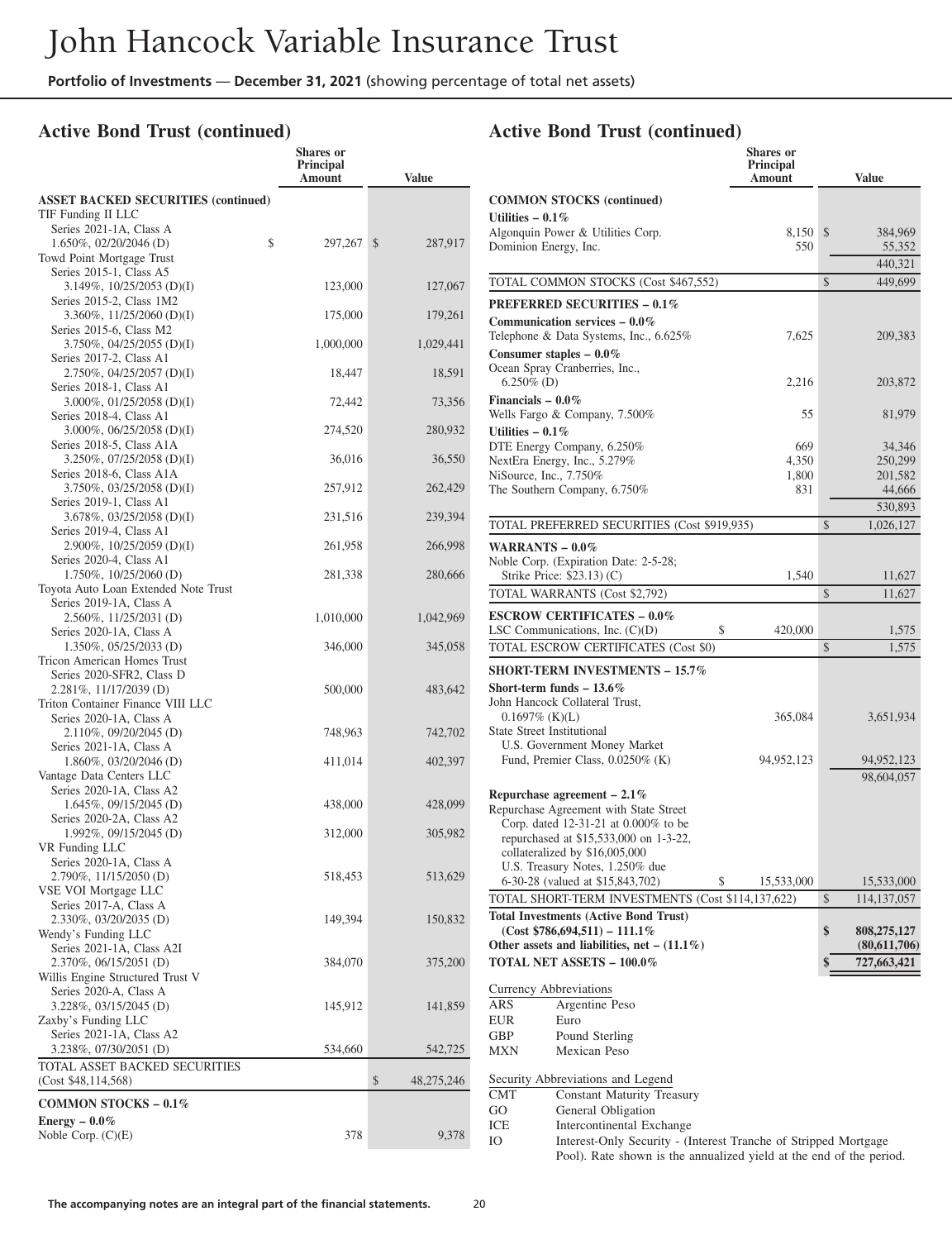## **Active Bond Trust (continued)**

| LIBOR<br>PIK   | London Interbank Offered Rate<br>Pay-in-Kind Security - Represents a payment-in-kind which may pay<br>interest in additional par and/or cash. Rates shown are the current                                                                                                                                                         |  |
|----------------|-----------------------------------------------------------------------------------------------------------------------------------------------------------------------------------------------------------------------------------------------------------------------------------------------------------------------------------|--|
|                | rate and most recent payment rate.                                                                                                                                                                                                                                                                                                |  |
| SOFR           | Secured Overnight Financing Rate                                                                                                                                                                                                                                                                                                  |  |
| TBA            | To Be Announced. A forward mortgage-backed securities trade                                                                                                                                                                                                                                                                       |  |
|                | issued by a U.S. Government Agency, to be delivered at an                                                                                                                                                                                                                                                                         |  |
|                | agreed-upon future settlement date.                                                                                                                                                                                                                                                                                               |  |
| (A)            | Variable rate obligation. The coupon rate shown represents the rate                                                                                                                                                                                                                                                               |  |
|                | at period end.                                                                                                                                                                                                                                                                                                                    |  |
| (B)            | Security purchased or sold on a when-issued or delayed delivery<br>basis.                                                                                                                                                                                                                                                         |  |
| (C)            | Non-income producing security.                                                                                                                                                                                                                                                                                                    |  |
| (D)            | These securities are exempt from registration under Rule 144A of<br>the Securities Act of 1933. Such securities may be resold, normally<br>to qualified institutional buyers, in transactions exempt from<br>registration. Rule 144A securities amounted to \$159,306,712 or<br>$21.9\%$ of the fund's net assets as of 12-31-21. |  |
| (E)            | All or a portion of this security is on loan as of 12-31-21.                                                                                                                                                                                                                                                                      |  |
| (F)            | Perpetual bonds have no stated maturity date. Date shown as                                                                                                                                                                                                                                                                       |  |
|                | maturity date is next call date.                                                                                                                                                                                                                                                                                                  |  |
| (G)            | Term loans are variable rate obligations. The coupon rate shown<br>represents the rate at period end.                                                                                                                                                                                                                             |  |
| (H)            | This position represents an unsettled loan commitment at period end.<br>Certain details associated with this purchase are not known prior to<br>the settlement date, including coupon rate, which is disclosed as<br>TBD (To Be Determined).                                                                                      |  |
| (I)            | Variable or floating rate security, the interest rate of which adjusts<br>periodically based on a weighted average of interest rates and<br>prepayments on the underlying pool of assets. The interest rate<br>shown is the current rate as of period end.                                                                        |  |
| $\mathrm{(J)}$ | Zero coupon bonds are issued at a discount from their principal                                                                                                                                                                                                                                                                   |  |
|                | amount in lieu of paying interest periodically. Rate shown is the                                                                                                                                                                                                                                                                 |  |
|                | effective yield at period end.                                                                                                                                                                                                                                                                                                    |  |
| (K)            | The rate shown is the annualized seven-day yield as of 12-31-21.                                                                                                                                                                                                                                                                  |  |
| (L)            | Investment is an affiliate of the fund, the advisor and/or subadvisor.                                                                                                                                                                                                                                                            |  |
|                | This security represents the investment of cash collateral received for                                                                                                                                                                                                                                                           |  |
| ∗              | securities lending.                                                                                                                                                                                                                                                                                                               |  |
|                | Yield represents either the annualized yield at the date of purchase,                                                                                                                                                                                                                                                             |  |

the stated coupon rate or, for floating rate securities, the rate at period end.

## **Core Bond Trust**

|                                                 | Shares or<br>Principal<br><b>Amount</b> | <b>Value</b>                |
|-------------------------------------------------|-----------------------------------------|-----------------------------|
| <b>U.S. GOVERNMENT AND AGENCY OBLIGATIONS -</b> |                                         |                             |
| 58.3%                                           |                                         |                             |
| U.S. Government $-37.1\%$                       |                                         |                             |
| U.S. Treasury Bonds                             |                                         |                             |
| 1.125%, 05/15/2040 to 08/15/2040                | \$<br>24,260,000                        | $\mathcal{S}$<br>21,226,094 |
| 1.375%, 11/15/2040 to 08/15/2050                | 22,203,000                              | 20,052,016                  |
| 1.625%, 11/15/2050                              | 5,045,000                               | 4,700,324                   |
| 1.750%, 08/15/2041                              | 17,321,000                              | 16,793,251                  |
| 1.875%, 02/15/2041 to 11/15/2051                | 10,312,000                              | 10,214,948                  |
| 2.000%, 11/15/2041 to 08/15/2051                | 16,906,000                              | 17, 151, 412                |
| 2.250%, 05/15/2041                              | 4,789,000                               | 5,029,947                   |
| 2.500%, 02/15/2045                              | 2,430,000                               | 2,672,336                   |
| U.S. Treasury Notes                             |                                         |                             |
| 0.125%, 05/31/2022 to 01/15/2024                | 36,086,000                              | 35,919,773                  |
| 0.250%, 05/15/2024 to 10/31/2025                | 26,889,000                              | 26,208,605                  |
| 0.375%, 10/31/2023 to 01/31/2026                | 46,309,000                              | 45,080,986                  |
| 0.500%, 02/28/2026 to 08/31/2027                | 20,999,000                              | 20,265,429                  |
| 0.750%, 12/31/2023 to 05/31/2026                | 30,055,000                              | 29,772,135                  |
| 0.875%, 09/30/2026                              | 2,960,000                               | 2,907,159                   |
| 1.000%, 12/15/2024                              | 17,288,000                              | 17,306,909                  |
| 1.250%, 12/31/2026                              | 27,552,000                              | 27,521,865                  |

|                                                                      | <b>Shares</b> or<br>Principal<br>Amount | <b>Value</b>             |
|----------------------------------------------------------------------|-----------------------------------------|--------------------------|
| <b>U.S. GOVERNMENT AND AGENCY</b><br><b>OBLIGATIONS</b> (continued)  |                                         |                          |
| U.S. Government (continued)                                          |                                         |                          |
| U.S. Treasury Notes (continued)                                      |                                         |                          |
| 1.375%, 10/31/2028 to 11/15/2031<br>\$                               | 25,460,000                              | \$<br>25,255,307         |
| 1.500%, 09/30/2024 to 11/30/2028<br>1.875%, 02/28/2022               | 14,640,000<br>10,979,000                | 14,856,835<br>11,009,902 |
| 2.000%, 02/15/2022                                                   | 8,231,000                               | 8,249,653                |
| 2.125%, 05/15/2025                                                   | 7,793,000                               | 8,066,668                |
|                                                                      |                                         | 370, 261, 554            |
| U.S. Government Agency $-21.2\%$                                     |                                         |                          |
| Federal Home Loan Mortgage Corp.                                     |                                         |                          |
| 1.571%, 09/15/2029 (A)                                               | 1,881,000                               | 1,665,169                |
| $1.648\%, 12/14/2029$ (A)                                            | 1,179,000                               | 1,033,291                |
| 2.000%, 12/01/2050                                                   | 992,449                                 | 994,439                  |
| 2.500%, 01/01/2036                                                   | 2,641,021                               | 2,763,379                |
| 2.817%, $(12 \text{ month LIBOR } +$<br>$1.640\%$ , 05/01/2049 (B)   |                                         |                          |
| 3.000%, 12/01/2031 to 01/01/2032                                     | 441,137<br>1,754,232                    | 453,289<br>1,843,219     |
| 4.000%, 01/01/2035 to 07/01/2049                                     | 4,705,546                               | 5, 111, 367              |
| 4.500%, 06/01/2039 to 07/01/2039                                     | 98,425                                  | 107,899                  |
| 5.000%, 03/01/2049                                                   | 1,584,180                               | 1,755,747                |
| Federal National Mortgage Association                                |                                         |                          |
| 1.735%, 11/15/2030 (A)                                               | 3,465,000                               | 2,967,925                |
| $2.000\%$ , TBA $(C)$                                                | 13,500,000                              | 13,467,516               |
| 2.000%, 09/01/2030 to 04/01/2051<br>$2.125\%$ , (12 month LIBOR +    | 3,196,687                               | 3,235,765                |
| $1.578\%$ , 06/01/2045 (B)                                           | 385,373                                 | 396,985                  |
| 2.500%, TBA (C)                                                      | 68,000,000                              | 69,257,990               |
| 2.500\%, 12/01/2035 to 06/01/2036                                    | 14,186,091                              | 14,851,500               |
| 2.662%, $(12 \text{ month LIBOR } +$                                 |                                         |                          |
| $1.585\%$ , 01/01/2046 (B)                                           | 1,211,328                               | 1,247,925                |
| $3.000\%$ , TBA $(C)$                                                | 6,100,000                               | 6,312,786                |
| 3.000\%, 01/01/2043 to 07/01/2060                                    | 15,336,754                              | 16,212,859               |
| 4.000%, 09/01/2033 to 08/01/2059<br>4.500%, 05/01/2034 to 04/01/2050 | 10,872,542<br>10,919,479                | 11,906,129<br>12,062,281 |
| 5.000%, 07/01/2044 to 11/01/2049                                     | 11,213,349                              | 12,519,275               |
| 5.500%, 12/01/2048 to 06/01/2049                                     | 2,412,912                               | 2,690,023                |
| Government National                                                  |                                         |                          |
| Mortgage Association                                                 |                                         |                          |
| 2.500%, TBA (C)                                                      | 6,500,000                               | 6,662,725                |
| 3.000%, 10/20/2051                                                   | 6,485,012                               | 6,732,200                |
| 3.500%, 01/20/2048<br>4.000%, 06/20/2047 to 07/20/2049               | 660,793<br>6,332,451                    | 706,483<br>6,782,155     |
| 4.500%, 08/15/2047 to 05/20/2049                                     | 2,023,014                               | 2,176,544                |
| 5.000%, 12/20/2039 to 03/20/2049                                     | 5,908,203                               | 6,360,830                |
|                                                                      |                                         | 212,277,695              |
| TOTAL U.S. GOVERNMENT AND AGENCY OBLIGATIONS                         |                                         |                          |
| (Cost \$586,234,243)                                                 |                                         | \$<br>582,539,249        |
| <b>FOREIGN GOVERNMENT OBLIGATIONS - 1.1%</b>                         |                                         |                          |
|                                                                      |                                         |                          |
| Colombia – $0.1\%$<br>Republic of Colombia                           |                                         |                          |
| 5.200%, 05/15/2049                                                   | 917,000                                 | 841,485                  |
| Italy $-0.1\%$                                                       |                                         |                          |
| Republic of Italy                                                    |                                         |                          |
| 3.875%, 05/06/2051                                                   | 991,000                                 | 1,058,412                |
| Japan – $0.1\%$                                                      |                                         |                          |
| Japan Bank for International Cooperation                             |                                         |                          |
| 1.750%, 10/17/2024                                                   | 816,000                                 | 830,713                  |
| Mexico $-0.4\%$                                                      |                                         |                          |
| Government of Mexico                                                 |                                         |                          |
| 3.750%, 04/19/2071                                                   | 888,000                                 | 798,312                  |
| 4.280%, 08/14/2041                                                   | 1,346,000                               | 1,394,793                |
| 4.500%, 04/22/2029                                                   | 1,150,000                               | 1,279,559                |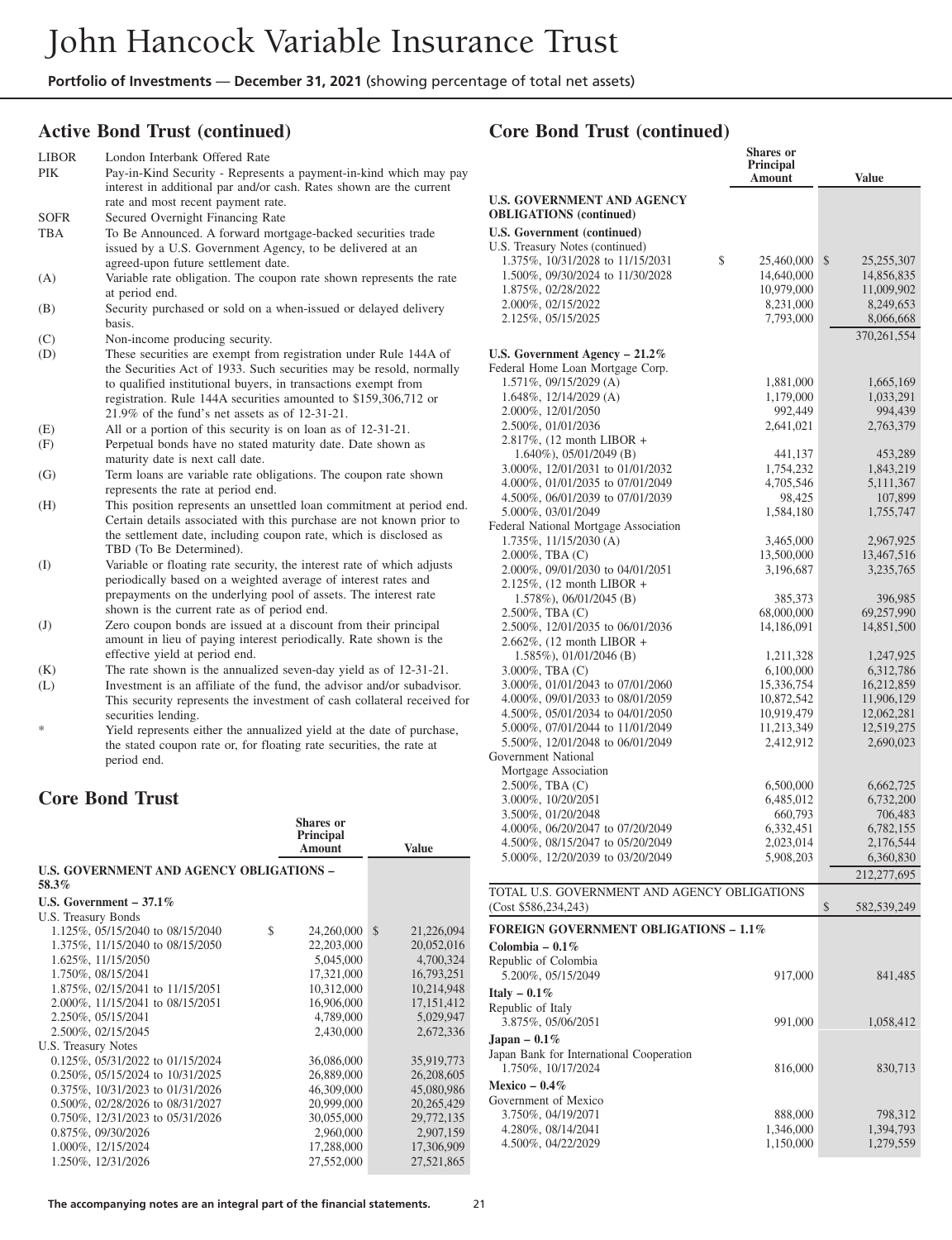**Shares or**

## **Core Bond Trust (continued)**

|                                                             | <b>Principal</b><br>Amount | <b>Value</b>         |
|-------------------------------------------------------------|----------------------------|----------------------|
| <b>FOREIGN GOVERNMENT OBLIGATIONS (continued)</b>           |                            |                      |
| Mexico (continued)                                          |                            |                      |
| Government of Mexico (continued)                            |                            |                      |
| 4.750%, 03/08/2044                                          | \$<br>382,000              | \$<br>415,906        |
|                                                             |                            | 3,888,570            |
| Paraguay $-0.1\%$                                           |                            |                      |
| Republic of Paraguay<br>4.950%, 04/28/2031 (D)              | 233,000                    | 261,543              |
| 5.400%, 03/30/2050 (D)                                      | 545,000                    | 621,981              |
|                                                             |                            | 883,524              |
| Peru - $0.3\%$                                              |                            |                      |
| Republic of Peru                                            |                            |                      |
| 2.392%, 01/23/2026                                          | 651,000                    | 660,772              |
| 2.783%, 01/23/2031                                          | 1,231,000                  | 1,224,857            |
| 3.000%, 01/15/2034<br>3.600%, 01/15/2072                    | 1,094,000<br>689,000       | 1,089,624<br>671,775 |
|                                                             |                            | 3,647,028            |
| United Arab Emirates $-0.0\%$                               |                            |                      |
| Republic of United Arab Emirates                            |                            |                      |
| 3.000%, 09/15/2051                                          | 214,000                    | 214,054              |
| TOTAL FOREIGN GOVERNMENT OBLIGATIONS<br>(Cost \$11,376,252) |                            | \$<br>11,363,786     |
| <b>CORPORATE BONDS - 31.4%</b>                              |                            |                      |
| Communication services $-2.5\%$                             |                            |                      |
| AT&T, Inc.                                                  |                            |                      |
| 2.250%, 02/01/2032                                          | 257,000                    | 248,345              |
| 3.100%, 02/01/2043                                          | 158,000                    | 153,598              |
| 3.500%, 06/01/2041 to 09/15/2053                            | 1,668,000                  | 1,689,114            |
| 3.550%, 09/15/2055                                          | 327,000                    | 328,187              |
| 3.650%, 06/01/2051 to 09/15/2059                            | 906,000                    | 921,424              |
| 3.800%, 12/01/2057                                          | 597,000                    | 621,514              |
| Charter Communications Operating LLC<br>2.250%, 01/15/2029  | 1,394,000                  | 1,360,122            |
| 3.500%, 06/01/2041 to 03/01/2042                            | 1,172,000                  | 1,138,813            |
| 3.700%, 04/01/2051                                          | 164,000                    | 158,553              |
| 3.900%, 06/01/2052                                          | 498,000                    | 499,378              |
| 4.400\%, $12/01/2061$ (E)                                   | 474,000                    | 490,356              |
| 4.464%, 07/23/2022                                          | 298,000                    | 302,399              |
| 4.800%, 03/01/2050                                          | 612,000                    | 685,216              |
| Comcast Corp.                                               |                            |                      |
| 2.887%, 11/01/2051 (D)<br>3.750%, 04/01/2040                | 465,000<br>380,000         | 450,113<br>425,420   |
| Discovery Communications LLC                                |                            |                      |
| 4.000%, 09/15/2055                                          | 138,000                    | 145,793              |
| Netflix, Inc.                                               |                            |                      |
| 3.625%, 06/15/2025 (D)                                      | 556,000                    | 585,913              |
| 5.875%, 11/15/2028                                          | 597,000                    | 717,893              |
| T-Mobile USA, Inc.                                          |                            |                      |
| 2.250%, 02/15/2026<br>2.250%, 02/15/2026 (D)                | 607,000<br>3,084,000       | 608,518<br>3,091,710 |
| 2.875%, 02/15/2031                                          | 213,000                    | 210,359              |
| 3.375%, 04/15/2029                                          | 1,335,000                  | 1,360,285            |
| 3.375%, 04/15/2029 (D)                                      | 1,557,000                  | 1,586,490            |
| 3.400%, 10/15/2052 (D)                                      | 679,000                    | 675,867              |
| 3.500%, 04/15/2031 (D)                                      | 1,150,000                  | 1,196,437            |
| Verizon Communications, Inc.                                |                            |                      |
| 1.680%, 10/30/2030                                          | 625,000                    | 593,832              |
| 2.355%, 03/15/2032 (D)                                      | 623,000                    | 613,853              |
| 2.550%, 03/21/2031                                          | 298,000                    | 300,656              |
| 2.650%, 11/20/2040                                          | 1,308,000                  | 1,242,884            |
| 2.875%, 11/20/2050                                          | 252,000                    | 239,120<br>658,527   |
| 3.400%, 03/22/2041<br>3.700%, 03/22/2061                    | 629,000<br>457,000         | 495,487              |
| 4.329%, 09/21/2028                                          | 217,000                    | 246,502              |
|                                                             |                            |                      |

|                                                            | <b>Shares</b> or<br><b>Principal</b><br>Amount | Value                |
|------------------------------------------------------------|------------------------------------------------|----------------------|
| <b>CORPORATE BONDS (continued)</b>                         |                                                |                      |
| <b>Communication services (continued)</b>                  |                                                |                      |
| ViacomCBS, Inc.                                            |                                                |                      |
| 4.950%, 01/15/2031                                         | \$<br>174,000                                  | \$<br>207,279        |
| 4.950\%, 05/19/2050 (E)                                    | 303,000                                        | 386,248              |
|                                                            |                                                | 24,636,205           |
| Consumer discretionary $-2.2\%$                            |                                                |                      |
| Advance Auto Parts, Inc.                                   |                                                |                      |
| 3.900%, 04/15/2030                                         | 1,247,000                                      | 1,360,070            |
| Amazon.com, Inc.<br>1.000%, 05/12/2026                     |                                                |                      |
| 1.650%, 05/12/2028                                         | 2,125,000<br>959,000                           | 2,104,356<br>960,581 |
| 2.100%, 05/12/2031 (E)                                     | 1,495,000                                      | 1,515,345            |
| 2.700%, 06/03/2060                                         | 145,000                                        | 139,723              |
| 3.100%, 05/12/2051                                         | 757,000                                        | 808,190              |
| 3.250%, 05/12/2061                                         | 323,000                                        | 347,692              |
| AutoNation, Inc.                                           |                                                |                      |
| 4.750%, 06/01/2030                                         | 314,000                                        | 358,680              |
| Ford Motor Company                                         |                                                |                      |
| 4.750%, 01/15/2043                                         | 255,000                                        | 281,456              |
| Ford Motor Credit Company LLC                              |                                                |                      |
| 2.700%, 08/10/2026                                         | 1,459,000                                      | 1,471,766            |
| 3.625%, 06/17/2031<br>4.000%, 11/13/2030                   | 1,070,000<br>480,000                           | 1,126,373<br>516,384 |
| 4.063%, 11/01/2024                                         | 253,000                                        | 266,199              |
| Hyundai Capital America                                    |                                                |                      |
| $0.800\%$ , $01/08/2024$ (D)                               | 829,000                                        | 817,002              |
| 1.250%, 09/18/2023 (D)                                     | 486,000                                        | 485,596              |
| 1.300%, 01/08/2026 (D)                                     | 970,000                                        | 942,255              |
| 1.800%, 10/15/2025 (D)                                     | 777,000                                        | 772,798              |
| 2.000%, 06/15/2028 (D)                                     | 472,000                                        | 460,162              |
| Marriott International, Inc.                               |                                                |                      |
| 2.850%, 04/15/2031                                         | 768,000                                        | 765,650              |
| 3.500%, 10/15/2032                                         | 469,000                                        | 491,162              |
| 4.625%, 06/15/2030<br>5.750%, 05/01/2025                   | 1,109,000<br>192,000                           | 1,247,564<br>216,123 |
| Sodexo, Inc.                                               |                                                |                      |
| $1.634\%, 04/16/2026$ (D)                                  | 869,000                                        | 860,832              |
| Starbucks Corp.                                            |                                                |                      |
| 1.300%, 05/07/2022                                         | 397,000                                        | 398,301              |
| 3.500%, 11/15/2050                                         | 621,000                                        | 668,694              |
| Tapestry, Inc.                                             |                                                |                      |
| 3.050%, 03/15/2032                                         | 864,000                                        | 869,076              |
| The Home Depot, Inc.<br>2.375%, 03/15/2051                 | 498,000                                        | 457,477              |
| 3.125%, 12/15/2049                                         | 605,000                                        | 637,597              |
| 3.300%, 04/15/2040                                         | 129,000                                        | 139,859              |
| Yale University                                            |                                                |                      |
| 0.873%, 04/15/2025                                         | 153,000                                        | 151,439              |
| 1.482%, 04/15/2030                                         | 477,000                                        | 465,538              |
|                                                            |                                                | 22,103,940           |
| Consumer staples $-1.3\%$                                  |                                                |                      |
| Altria Group, Inc.                                         |                                                |                      |
| 2.350%, 05/06/2025                                         | 135,000                                        | 138,169              |
| 2.450%, 02/04/2032                                         | 368,000                                        | 349,385              |
| 3.400%, 02/04/2041                                         | 736,000                                        | 678,913              |
| Anheuser-Busch Companies LLC                               |                                                |                      |
| 4.700%, 02/01/2036                                         | 881,000<br>791,000                             | 1,063,200            |
| 4.900%, 02/01/2046<br>Anheuser-Busch InBev Worldwide, Inc. |                                                | 999,772              |
| 3.500%, 06/01/2030                                         | 312,000                                        | 341,968              |
| 3.750%, 07/15/2042                                         | 285,000                                        | 310,652              |
| 4.375%, 04/15/2038                                         | 926,000                                        | 1,084,398            |
| Bacardi, Ltd.                                              |                                                |                      |
| 4.700%, $05/15/2028$ (D)                                   | 333,000                                        | 376,617              |
| 5.300%, 05/15/2048 (D)                                     | 637,000                                        | 830,966              |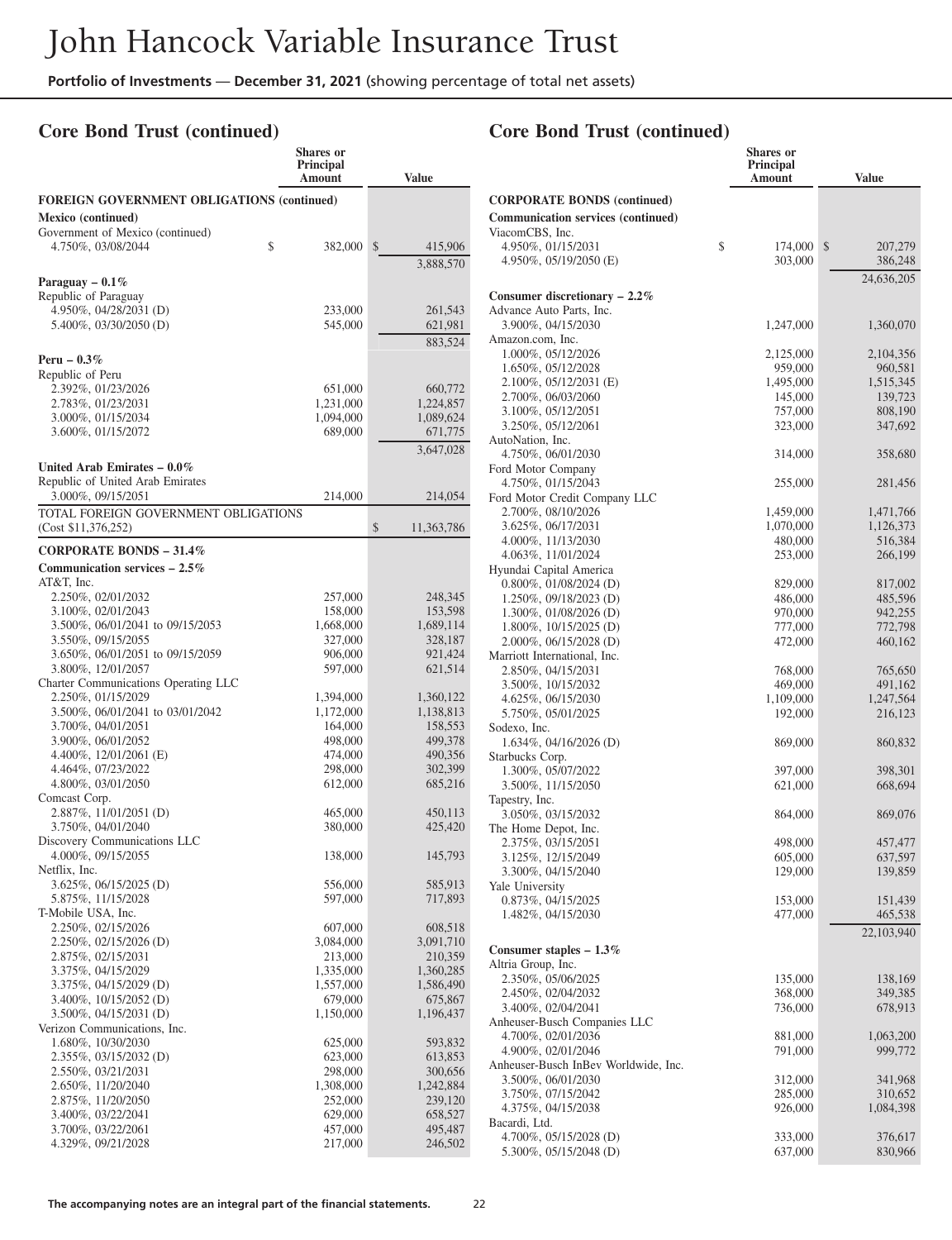**Shares or**

#### **Core Bond Trust (continued)**

|                                                              | Principal<br>Amount    | <b>Value</b>           |
|--------------------------------------------------------------|------------------------|------------------------|
| <b>CORPORATE BONDS (continued)</b>                           |                        |                        |
| <b>Consumer staples (continued)</b>                          |                        |                        |
| <b>BAT</b> Capital Corp.                                     |                        |                        |
| 2.259%, 03/25/2028                                           | \$<br>167,000          | \$<br>162,731          |
| 2.726%, 03/25/2031<br>4.390%, 08/15/2037                     | 1,459,000<br>167,000   | 1,415,845<br>175,959   |
| Bunge, Ltd. Finance Corp.                                    |                        |                        |
| 1.630%, 08/17/2025                                           | 543,000                | 541,040                |
| 2.750%, 05/14/2031<br>3.750%, 09/25/2027                     | 1,161,000<br>1,576,000 | 1,178,279<br>1,709,708 |
| Molson Coors Beverage Company                                |                        |                        |
| 4.200%, 07/15/2046                                           | 1,083,000              | 1,200,455              |
| Sysco Corp.<br>3.150%, 12/14/2051                            | 316,000                | 311,032                |
| The Estee Lauder Companies, Inc.                             |                        |                        |
| 1.950%, 03/15/2031                                           | 186,000                | 183,221                |
| Walmart, Inc.<br>2.500%, 09/22/2041                          | 250,000                | 252,056                |
|                                                              |                        | 13,304,366             |
| Energy $-1.7\%$                                              |                        |                        |
| Aker BP ASA                                                  |                        |                        |
| 4.000%, $01/15/2031$ (D)                                     | 454,000                | 490,892                |
| BP Capital Markets America, Inc.<br>2.772%, 11/10/2050       | 469,000                | 441,796                |
| 3.379%, 02/08/2061                                           | 729,000                | 748,937                |
| Devon Energy Corp.                                           |                        |                        |
| 4.750%, 05/15/2042<br>5.000%, 06/15/2045                     | 164,000<br>577,000     | 189,884<br>697,432     |
| Diamondback Energy, Inc.                                     |                        |                        |
| 4.400%, 03/24/2051                                           | 266,000                | 304,892                |
| Enable Midstream Partners LP<br>4.150%, 09/15/2029 (E)       | 366,000                | 391,542                |
| 4.400%, 03/15/2027                                           | 618,000                | 666,850                |
| 4.950%, 05/15/2028                                           | 1,048,000              | 1,162,342              |
| 5.000%, 05/15/2044<br>Energy Transfer LP                     | 139,000                | 149,344                |
| 5.150%, 03/15/2045                                           | 315,000                | 355,973                |
| 5.300%, 04/15/2047                                           | 821,000                | 951,347                |
| 5.350%, 05/15/2045                                           | 239,000                | 274,477                |
| 6.000%, 06/15/2048<br>$6.050\%$ , $06/01/2041$               | 127,000<br>145,000     | 157,776<br>177,416     |
| $6.100\%$ , 02/15/2042                                       | 163,000                | 198,840                |
| 6.125%, 12/15/2045                                           | 279,000                | 347,041                |
| Galaxy Pipeline Assets Bidco, Ltd.<br>1.750%, 09/30/2027 (D) | 953,205                | 954,226                |
| $2.160\%$ , 03/31/2034 (D)                                   | 734,000                | 719,408                |
| 2.625%, 03/31/2036 (D)                                       | 459,000                | 448,439                |
| 2.940%, 09/30/2040 (D)<br>Lundin Energy Finance BV           | 271,000                | 269,703                |
| 2.000%, 07/15/2026 (D)                                       | 1,113,000              | 1,105,201              |
| 3.100%, 07/15/2031 (D)                                       | 2,101,000              | 2,115,978              |
| Marathon Oil Corp.<br>5.200%, 06/01/2045                     | 201,000                | 240,539                |
| Oleoducto Central SA                                         |                        |                        |
| 4.000%, $07/14/2027$ (D)                                     | 246,000                | 244,647                |
| Petroleos del Peru SA<br>5.625%, 06/19/2047 (D)              | 463,000                | 458,435                |
| Petroleos Mexicanos                                          |                        |                        |
| 2.378%, 04/15/2025                                           | 481,250                | 492,076                |
| 2.460%, 12/15/2025<br>Pioneer Natural Resources Company      | 1,296,400              | 1,331,773              |
| 1.900%, 08/15/2030                                           | 835,000                | 793,034                |
|                                                              |                        | 16,880,240             |
| Financials $-10.5\%$                                         |                        |                        |
| Alleghany Corp.                                              |                        |                        |
| 3.250%, 08/15/2051                                           | 472,000                | 465,007                |

|                                                                      | <b>Shares or</b><br>Principal<br>Amount | Value                    |
|----------------------------------------------------------------------|-----------------------------------------|--------------------------|
| <b>CORPORATE BONDS (continued)</b>                                   |                                         |                          |
| <b>Financials (continued)</b>                                        |                                         |                          |
| American International Group, Inc.                                   |                                         |                          |
| 3.400\%, 06/30/2030<br>4.375%, 06/30/2050                            | \$<br>305,000                           | \$<br>329,816<br>209,415 |
| Ares Capital Corp.                                                   | 168,000                                 |                          |
| 3.200%, 11/15/2031                                                   | 970,000                                 | 953,687                  |
| ASB Bank, Ltd.                                                       |                                         |                          |
| 2.375%, 10/22/2031 (D)                                               | 783,000                                 | 778,280                  |
| Athene Global Funding<br>1.730%, 10/02/2026 (D)                      | 935,000                                 | 917,689                  |
| 1.985%, 08/19/2028 (D)                                               | 779,000                                 | 756,950                  |
| 2.500%, 03/24/2028 (D)                                               | 1,091,000                               | 1,097,172                |
| 2.646%, 10/04/2031 (D)                                               | 1,029,000                               | 1,015,251                |
| Bain Capital Specialty Finance, Inc.                                 |                                         |                          |
| 2.550%, 10/13/2026<br>Banco de Chile                                 | 638,000                                 | 620,074                  |
| 2.990%, 12/09/2031 (D)                                               | 484,000                                 | 477,108                  |
| Banco Santander SA (1.722% to 9-14-26,                               |                                         |                          |
| then 1 Year CMT + $0.900\%$ )                                        |                                         |                          |
| 09/14/2027                                                           | 800,000                                 | 785,442                  |
| Banco Santander SA (3.225% to                                        |                                         |                          |
| 11-22-31, then 1 Year CMT +<br>1.600%) 11/22/2032                    | 800,000                                 | 800,752                  |
| Bank of America Corp.                                                |                                         |                          |
| 3.500%, 04/19/2026                                                   | 159,000                                 | 171,273                  |
| Bank of America Corp. (0.523% to                                     |                                         |                          |
| 6-14-23, then SOFR $+$ 0.410%)                                       |                                         |                          |
| 06/14/2024<br>Bank of America Corp. (1.197% to                       | 854,000                                 | 848,333                  |
| 10-24-25, then SOFR $+$ 1.010%)                                      |                                         |                          |
| 10/24/2026                                                           | 701,000                                 | 687,010                  |
| Bank of America Corp. (1.319% to                                     |                                         |                          |
| 6-19-25, then SOFR $+$ 1.150%)                                       |                                         |                          |
| 06/19/2026<br>Bank of America Corp. (1.530% to                       | 417,000                                 | 412,571                  |
| 12-6-24, then SOFR $+$ 0.650%)                                       |                                         |                          |
| 12/06/2025                                                           | 2,216,000                               | 2,219,612                |
| Bank of America Corp. (1.658% to                                     |                                         |                          |
| $3-11-26$ , then SOFR + 0.910%)                                      |                                         |                          |
| 03/11/2027                                                           | 3,143,000                               | 3,120,931                |
| Bank of America Corp. (1.734% to<br>7-22-26, then SOFR $+$ 0.960%)   |                                         |                          |
| 07/22/2027                                                           | 3,003,000                               | 2,981,130                |
| Bank of America Corp. (1.898% to                                     |                                         |                          |
| 7-23-30, then SOFR + 1.530%)                                         |                                         |                          |
| 07/23/2031<br>Bank of America Corp. (1.922% to                       | 620,000                                 | 593,387                  |
| 10-24-30, then SOFR $+ 1.370\%$ )                                    |                                         |                          |
| 10/24/2031                                                           | 523,000                                 | 500,750                  |
| Bank of America Corp. (2.496% to                                     |                                         |                          |
| 2-13-30, then 3 month LIBOR +                                        |                                         |                          |
| 0.990%) 02/13/2031                                                   | 878,000                                 | 880,238                  |
| Bank of America Corp. (2.592% to<br>4-29-30, then SOFR $+ 2.150\%)$  |                                         |                          |
| 04/29/2031                                                           | 1,007,000                               | 1,017,246                |
| Bank of America Corp. (2.687% to                                     |                                         |                          |
| 4-22-31, then SOFR + 1.320%)                                         |                                         |                          |
| 04/22/2032                                                           | 2,388,000                               | 2,423,405                |
| Bank of America Corp. (3.004% to<br>12-20-22, then 3 month LIBOR $+$ |                                         |                          |
| 0.790%) 12/20/2023                                                   | 1,239,000                               | 1,264,610                |
| Bank of America Corp. (3.483% to                                     |                                         |                          |
| 3-13-51, then SOFR + $1.650\%$ )                                     |                                         |                          |
| 03/13/2052                                                           | 309,000                                 | 340,968                  |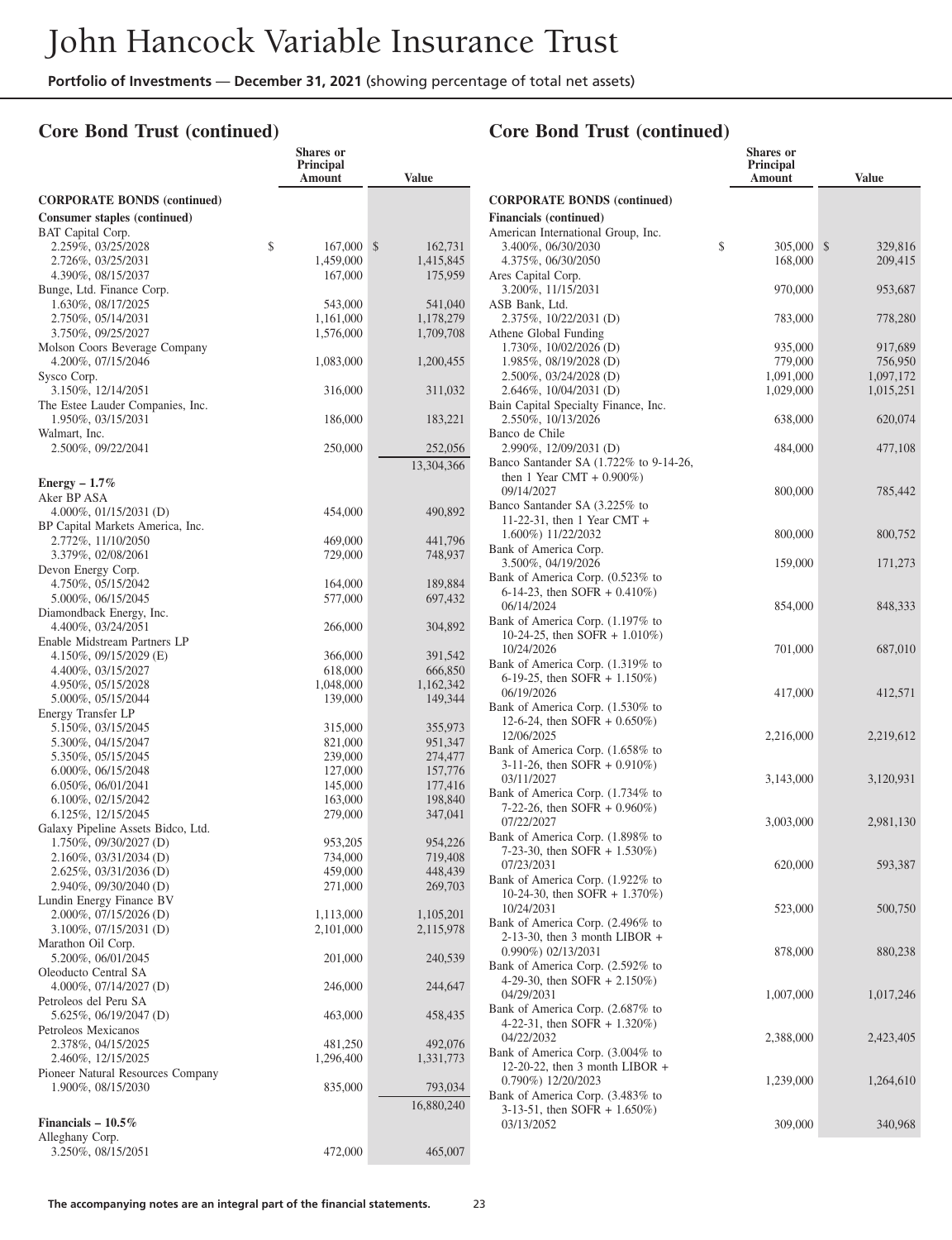**Shares or**

#### **Core Bond Trust (continued)**

|                                                                    | Principal<br>Amount  | <b>Value</b>           |
|--------------------------------------------------------------------|----------------------|------------------------|
| <b>CORPORATE BONDS (continued)</b>                                 |                      |                        |
| <b>Financials (continued)</b>                                      |                      |                        |
| Bank of America Corp. (3.559% to                                   |                      |                        |
| 4-23-26, then 3 month LIBOR $+$                                    |                      |                        |
| \$<br>1.060%) 04/23/2027<br>Barclays PLC (2.279% to 11-24-26, then | 771,000              | \$<br>824,470          |
| 1 Year CMT + 1.050%) 11/24/2027                                    | 1,552,000            | 1,554,767              |
| Barclays PLC (2.894% to 11-24-31, then                             |                      |                        |
| 1 Year CMT + 1.300%) 11/24/2032                                    | 483,000              | 486,422                |
| Barclays PLC (3.330% to 11-24-41, then                             |                      |                        |
| 1 Year CMT + 1.300%) 11/24/2042<br>BlackRock, Inc.                 | 352,000              | 358,202                |
| 2.100%, 02/25/2032                                                 | 621,000              | 616,136                |
| <b>Blackstone Holdings Finance</b>                                 |                      |                        |
| Company LLC                                                        |                      |                        |
| 2.850%, 08/05/2051 (D)                                             | 92,000               | 89,546                 |
| <b>Blackstone Private Credit Fund</b>                              |                      |                        |
| 2.350%, 11/22/2024 (D)<br>$2.625\%, 12/15/2026$ (D)                | 800,000<br>2,685,000 | 799,383                |
| 3.250%, 03/15/2027 (D)                                             | 1,118,000            | 2,617,756<br>1,129,548 |
| Blackstone Secured Lending Fund                                    |                      |                        |
| 2.850%, 09/30/2028 (D)                                             | 808,000              | 787,706                |
| Blue Owl Finance LLC                                               |                      |                        |
| 4.125%, $10/07/2051$ (D)                                           | 134,000              | 134,255                |
| Brighthouse Financial Global Funding                               |                      |                        |
| 1.200%, 12/15/2023 (D)                                             | 1,239,000            | 1,241,094              |
| Brighthouse Financial, Inc.<br>3.850%, 12/22/2051                  | 310,000              | 305,757                |
| CNO Global Funding                                                 |                      |                        |
| $1.750\%, 10/07/2026$ (D)                                          | 975,000              | 963,201                |
| Cooperatieve Rabobank UA (1.980% to                                |                      |                        |
| 12-15-26, then 1 Year CMT $+$                                      |                      |                        |
| $0.730\%) 12/15/2027 (D)$                                          | 1,245,000            | 1,245,336              |
| Credit Suisse AG                                                   |                      |                        |
| 1.250%, 08/07/2026                                                 | 1,413,000            | 1,377,439              |
| Enstar Group, Ltd.<br>3.100%, 09/01/2031                           | 785,000              | 769,468                |
| F&G Global Funding                                                 |                      |                        |
| 2.000%, 09/20/2028 (D)                                             | 1,242,000            | 1,207,471              |
| GA Global Funding Trust                                            |                      |                        |
| 0.800%, 09/13/2024 (D)                                             | 1,106,000            | 1,084,606              |
| $1.950\%, 09/15/2028$ (D)                                          | 1,483,000            | 1,441,116              |
| GE Capital International Funding                                   |                      |                        |
| Company                                                            |                      |                        |
| 4.418%, 11/15/2035<br>Golub Capital BDC, Inc.                      | 756,000              | 902,180                |
| 2.500%, 08/24/2026                                                 | 324,000              | 318,419                |
| Jackson Financial, Inc.                                            |                      |                        |
| 3.125%, 11/23/2031 (D)                                             | 800,000              | 804,210                |
| 4.000%, $11/23/2051$ (D)(E)                                        | 401,000              | 404,222                |
| JPMorgan Chase & Co. (1.040% to                                    |                      |                        |
| 2-4-26, then SOFR $+$ 0.695%)                                      |                      |                        |
| 02/04/2027                                                         | 3,121,000            | 3,020,664              |
| JPMorgan Chase & Co. (1.045% to                                    |                      |                        |
| 11-19-25, then SOFR $+$ 0.800%)<br>11/19/2026                      | 1,740,000            | 1,695,121              |
| JPMorgan Chase & Co. (1.470% to                                    |                      |                        |
| 9-22-26, then SOFR $+$ 0.765%)                                     |                      |                        |
| 09/22/2027                                                         | 1,552,000            | 1,521,312              |
| JPMorgan Chase & Co. (1.561% to                                    |                      |                        |
| 12-10-24, then SOFR $+$ 0.605%)                                    |                      |                        |
| 12/10/2025                                                         | 5,179,000            | 5,184,524              |
| JPMorgan Chase & Co. (2.069% to                                    |                      |                        |
| 6-1-28, then SOFR + $1.015\%$ )                                    |                      |                        |
| 06/01/2029                                                         | 1,556,000            | 1,543,016              |

|                                                                                                        | <b>Shares</b> or<br>Principal<br>Amount | <b>Value</b>           |
|--------------------------------------------------------------------------------------------------------|-----------------------------------------|------------------------|
| <b>CORPORATE BONDS (continued)</b>                                                                     |                                         |                        |
| <b>Financials</b> (continued)                                                                          |                                         |                        |
| JPMorgan Chase & Co. (2.083% to                                                                        |                                         |                        |
| 4-22-25, then SOFR $+ 1.850\%$ )                                                                       | \$                                      |                        |
| 04/22/2026<br>JPM organ Chase & Co. (2.182% to                                                         | 1,365,000                               | \$<br>1,385,432        |
| 6-1-27, then SOFR + $1.890\%$ )                                                                        |                                         |                        |
| 06/01/2028                                                                                             | 956,000                                 | 963,796                |
| JPM organ Chase & Co. $(2.301\%$ to                                                                    |                                         |                        |
| 10-15-24, then SOFR + 1.160%)<br>10/15/2025                                                            | 194,000                                 | 198,405                |
| <b>KKR Group Finance Company X LLC</b>                                                                 |                                         |                        |
| 3.250%, 12/15/2051 (D)                                                                                 | 418,000                                 | 416,550                |
| Macquarie Group, Ltd. (1.935% to                                                                       |                                         |                        |
| 4-14-27, then SOFR $+$ 0.995%)                                                                         |                                         |                        |
| 04/14/2028 (D)<br>Macquarie Group, Ltd. (2.871% to                                                     | 1,196,000                               | 1,176,431              |
| 1-14-32, then SOFR $+$ 1.532%)                                                                         |                                         |                        |
| $01/14/2033$ (D)                                                                                       | 929,000                                 | 926,190                |
| Macquarie Group, Ltd.(1.201% to                                                                        |                                         |                        |
| 10-14-24, then SOFR + $0.694\%$ )                                                                      |                                         |                        |
| 10/14/2025 (D)                                                                                         | 1,411,000                               | 1,398,603              |
| Mitsubishi UFJ Financial Group, Inc.<br>(0.953% to 7-19-24, then 1 Year CMT                            |                                         |                        |
| $+$ 0.550%) 07/19/2025 (E)                                                                             | 1,907,000                               | 1,883,606              |
| Mitsubishi UFJ Financial Group, Inc.                                                                   |                                         |                        |
| (1.538% to 7-20-26, then 1 Year CMT)                                                                   |                                         |                        |
| + 0.750%) 07/20/2027                                                                                   | 1,885,000                               | 1,851,437              |
| Mitsubishi UFJ Financial Group, Inc.<br>$(1.640\% \text{ to } 10-13-26, \text{ then } 1 \text{ Year})$ |                                         |                        |
| $CMT + 0.670\%) 10/13/2027$                                                                            | 1,567,000                               | 1,546,525              |
| Mitsubishi UFJ Financial Group, Inc.                                                                   |                                         |                        |
| (2.309% to 7-20-31, then 1 Year CMT                                                                    |                                         |                        |
| + 0.950%) 07/20/2032                                                                                   | 1,037,000                               | 1,022,470              |
| Mitsubishi UFJ Financial Group, Inc.<br>(2.494% to 10-13-31, then 1 Year                               |                                         |                        |
| CMT + 0.970%) 10/13/2032                                                                               | 641,000                                 | 641,792                |
| Morgan Stanley (0.790% to 5-30-24,                                                                     |                                         |                        |
| then SOFR $+$ 0.525%) 05/30/2025                                                                       | 3,253,000                               | 3,210,487              |
| Morgan Stanley (0.791% to 1-22-24,                                                                     |                                         |                        |
| then SOFR + 0.509%) 01/22/2025<br>Morgan Stanley (0.864% to 10-21-24,                                  | 4,358,000                               | 4,313,849              |
| then SOFR $+$ 0.745%) 10/21/2025                                                                       | 618,000                                 | 609,210                |
| Morgan Stanley (0.985% to 12-10-25,                                                                    |                                         |                        |
| then SOFR + 0.720%) 12/10/2026                                                                         | 1,588,000                               | 1,540,258              |
| Morgan Stanley (1.164% to 10-21-24,<br>then SOFR + 0.560%) 10/21/2025                                  | 2,345,000                               | 2,326,477              |
| Morgan Stanley (1.512% to 7-20-26,                                                                     |                                         |                        |
| then SOFR + 0.858%) 07/20/2027                                                                         | 1,214,000                               | 1,194,867              |
| Morgan Stanley (2.239% to 7-21-31,                                                                     |                                         |                        |
| then SOFR $+ 1.178\%$ ) 07/21/2032                                                                     | 926,000                                 | 905,697                |
| Owl Rock Capital Corp.<br>2.875%, 06/11/2028                                                           | 327,000                                 | 320,976                |
| 3.400%, 07/15/2026                                                                                     | 1,336,000                               | 1,357,462              |
| Owl Rock Capital Corp. III                                                                             |                                         |                        |
| 3.125%, 04/13/2027 (D)                                                                                 | 1,064,000                               | 1,040,329              |
| Pricoa Global Funding I                                                                                |                                         |                        |
| 1.200%, 09/01/2026 (D)                                                                                 | 138,000                                 | 135,111                |
| SBL Holdings, Inc.<br>5.000%, 02/18/2031 (D)                                                           | 1,080,000                               | 1,140,969              |
| Stewart Information Services Corp.                                                                     |                                         |                        |
| 3.600%, 11/15/2031                                                                                     | 420,000                                 | 425,278                |
| Sumitomo Mitsui Financial Group, Inc.                                                                  |                                         |                        |
| 1.402%, 09/17/2026<br>1.902%, 09/17/2028                                                               | 1,264,000<br>1,965,000                  | 1,233,737<br>1,926,346 |
|                                                                                                        |                                         |                        |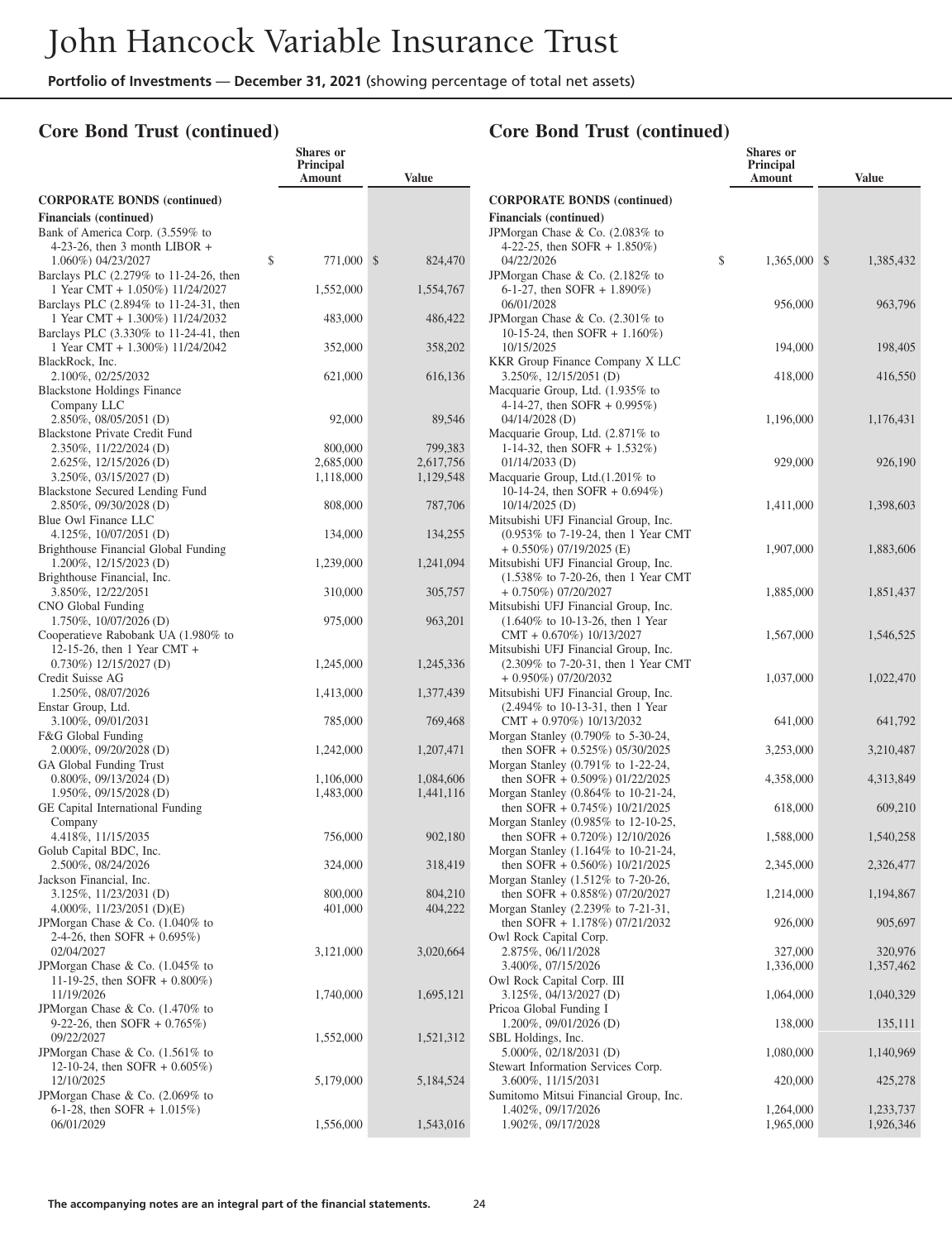**Shares or**

## **Core Bond Trust (continued)**

|                                                                                              | Principal<br>Amount  | <b>Value</b>         |
|----------------------------------------------------------------------------------------------|----------------------|----------------------|
| <b>CORPORATE BONDS (continued)</b>                                                           |                      |                      |
| <b>Financials</b> (continued)                                                                |                      |                      |
| The Goldman Sachs Group, Inc. (0.657%)<br>to 9-10-23, then SOFR $+$ 0.505%)                  |                      |                      |
| 09/10/2024<br>The Goldman Sachs Group, Inc. (0.925%)<br>to 10-21-23, then SOFR + $0.486\%$ ) | \$<br>1,562,000      | \$<br>1,548,892      |
| 10/21/2024<br>The Goldman Sachs Group, Inc. (1.948%                                          | 3,126,000            | 3,112,553            |
| to 10-21-26, then SOFR $+$ 0.913%)<br>10/21/2027<br>The Goldman Sachs Group, Inc. (2.650%    | 773,000              | 769,599              |
| to 10-21-31, then SOFR + $1.264\%$ )<br>10/21/2032<br>The Toronto-Dominion Bank              | 539,000              | 542,372              |
| 1.250%, 09/10/2026<br>Trust Fibra Uno                                                        | 783,000              | 769,264              |
| 5.250%, 01/30/2026 (D)                                                                       | 503,000              | 550,790              |
| $6.390\%$ , 01/15/2050 (D)                                                                   | 356,000              | 415,630              |
| Westpac Banking Corp.                                                                        |                      |                      |
| 1.953%, 11/20/2028                                                                           | 1,252,000            | 1,246,990            |
| 3.133%, 11/18/2041                                                                           | 157,000              | 155,602              |
| Westpac Banking Corp. (3.020% to                                                             |                      |                      |
| 11-18-31, then 5 Year CMT +                                                                  |                      |                      |
| 1.530%) 11/18/2036                                                                           | 157,000              | 155,132              |
|                                                                                              |                      | 105,454,568          |
| Health care $-3.0\%$                                                                         |                      |                      |
| AbbVie, Inc.                                                                                 |                      |                      |
| 2.300%, 11/21/2022                                                                           | 973,000              | 986,586              |
| 3.200%, 11/21/2029                                                                           | 927,000              | 991,141              |
| 4.050%, 11/21/2039                                                                           | 525,000              | 602,348              |
| 4.250%, 11/21/2049                                                                           | 495,000              | 595,075              |
| 4.300%, 05/14/2036                                                                           | 226,000              | 266,413              |
| 4.450%, 05/14/2046                                                                           | 229,000              | 276,937              |
| Amgen, Inc.                                                                                  |                      |                      |
| 1.650%, 08/15/2028<br>3.000%, 01/15/2052                                                     | 1,255,000<br>346,000 | 1,229,837<br>335,722 |
| Astrazeneca Finance LLC                                                                      |                      |                      |
| 1.750%, 05/28/2028 (E)                                                                       | 1,099,000            | 1,092,607            |
| AstraZeneca PLC                                                                              |                      |                      |
| 2.125%, 08/06/2050                                                                           | 157,000              | 139,269              |
| $3.000\%$ , $05/28/2051$ (E)                                                                 | 71,000               | 74,412               |
| Bristol-Myers Squibb Company                                                                 |                      |                      |
| 2.550%, 11/13/2050                                                                           | 503,000              | 475,823              |
| Centene Corp.                                                                                |                      |                      |
| 2.450%, 07/15/2028                                                                           | 1,696,000            | 1,670,560            |
| 2.500%, 03/01/2031                                                                           | 103,000              | 100,272              |
| 3.000%, 10/15/2030<br>CVS Health Corp.                                                       | 343,000              | 348,663              |
| 3.000%, 08/15/2026                                                                           | 336,000              | 354,788              |
| 4.300%, 03/25/2028                                                                           | 244,000              | 273,814              |
| 4.780%, 03/25/2038                                                                           | 491,000              | 597,669              |
| Danaher Corp.                                                                                |                      |                      |
| 2.600%, 10/01/2050                                                                           | 371,000              | 353,638              |
| 2.800%, 12/10/2051                                                                           | 248,000              | 244,554              |
| DH Europe Finance II Sarl                                                                    |                      |                      |
| 2.050%, 11/15/2022                                                                           | 497,000              | 503,371              |
| 2.200%, 11/15/2024                                                                           | 854,000              | 872,679              |
| Gilead Sciences, Inc.                                                                        |                      |                      |
| 2.600%, 10/01/2040                                                                           | 540,000              | 520,215              |
| 2.800%, 10/01/2050                                                                           | 357,000<br>279,000   | 346,092              |
| 4.000%, 09/01/2036<br>HCA, Inc.                                                              |                      | 320,903              |
| 3.500%, 09/01/2030                                                                           | 781,000              | 825,419              |
| 5.375%, 02/01/2025                                                                           | 2,246,000            | 2,468,354            |
| 5.875%, 02/01/2029                                                                           | 282,000              | 336,017              |
|                                                                                              |                      |                      |

|                                                            | Shares or<br>Principal |                      |
|------------------------------------------------------------|------------------------|----------------------|
|                                                            | Amount                 | <b>Value</b>         |
| <b>CORPORATE BONDS (continued)</b>                         |                        |                      |
| Health care (continued)                                    |                        |                      |
| Humana, Inc.                                               |                        |                      |
| 1.350%, 02/03/2027                                         | \$<br>572,000          | \$<br>556,200        |
| Pfizer, Inc.                                               |                        |                      |
| 2.550%, 05/28/2040<br>2.800%, 03/11/2022                   | 1,083,000<br>300,000   | 1,080,499<br>301,351 |
| Roche Holdings, Inc.                                       |                        |                      |
| 2.076%, 12/13/2031 (D)                                     | 1,205,000              | 1,201,438            |
| 2.607%, 12/13/2051 (D)                                     | 401,000                | 393,784              |
| Shire Acquisitions Investments Ireland                     |                        |                      |
| DAC                                                        |                        |                      |
| 2.875%, 09/23/2023<br>STERIS Irish FinCo Unlimited Company | 648,000                | 666,454              |
| 3.750%, 03/15/2051                                         | 1,388,000              | 1,518,862            |
| Takeda Pharmaceutical Company, Ltd.                        |                        |                      |
| 2.050%, 03/31/2030                                         | 1,231,000              | 1,205,459            |
| 3.025%, 07/09/2040                                         | 354,000                | 360,223              |
| 3.175%, 07/09/2050                                         | 363,000                | 365,904              |
| 4.400%, 11/26/2023                                         | 578,000                | 611,579              |
| Thermo Fisher Scientific, Inc.<br>1.215%, 10/18/2024       | 1,250,000              | 1,248,613            |
| 1.750%, 10/15/2028                                         | 592,000                | 588,132              |
| 2.000%, 10/15/2031                                         | 527,000                | 519,243              |
| 2.800%, 10/15/2041                                         | 250,000                | 252,901              |
| UnitedHealth Group, Inc.                                   |                        |                      |
| 2.300%, 05/15/2031                                         | 348,000                | 354,061              |
| 2.750%, 05/15/2040                                         | 239,000                | 242,628              |
| 2.900%, 05/15/2050<br>3.050%, 05/15/2041                   | 554,000<br>163,000     | 564,330<br>170,599   |
| 3.250%, 05/15/2051                                         | 524,000                | 566,879              |
|                                                            |                        | 29,972,317           |
| Industrials $-2.6\%$                                       |                        |                      |
| Adani International Container Terminal                     |                        |                      |
| Private, Ltd.                                              |                        |                      |
| 3.000%, 02/16/2031 (D)                                     | 276,360                | 266,340              |
| Adani Ports & Special Economic                             |                        |                      |
| Zone, Ltd.                                                 |                        |                      |
| 4.200%, 08/04/2027 (D)                                     | 583,000                | 604,930              |
| AerCap Ireland Capital DAC<br>1.150%, 10/29/2023           | 2,506,000              | 2,495,148            |
| 1.650%, 10/29/2024                                         | 1,631,000              | 1,628,042            |
| 1.750%, 10/29/2024                                         | 2,036,000              | 2,031,039            |
| Canadian Pacific Railway Company                           |                        |                      |
| 1.350%, 12/02/2024                                         | 2,316,000              | 2,318,783            |
| 1.750%, 12/02/2026                                         | 772,000                | 774,786              |
| 2.450%, 12/02/2031                                         | 617,000<br>249,000     | 629,080              |
| 3.000%, 12/02/2041<br>3.100%, 12/02/2051                   | 401,000                | 254,620<br>412,357   |
| Crowley Conro LLC                                          |                        |                      |
| 4.181%, 08/15/2043                                         | 498,526                | 578,590              |
| Delta Air Lines, Inc.                                      |                        |                      |
| 4.500%, 10/20/2025 (D)                                     | 1,265,000              | 1,329,530            |
| 4.750%, 10/20/2028 (D)                                     | 1,836,000              | 2,004,878            |
| Howmet Aerospace, Inc.<br>3.000%, 01/15/2029               |                        | 923,240              |
| John Deere Capital Corp.                                   | 922,000                |                      |
| 0.550%, 07/05/2022                                         | 954,000                | 954,579              |
| 1.200%, 04/06/2023                                         | 735,000                | 740,534              |
| Northrop Grumman Corp.                                     |                        |                      |
| 3.250%, 08/01/2023 to 01/15/2028                           | 1,473,000              | 1,543,742            |
| Quanta Services, Inc.                                      |                        |                      |
| 0.950%, 10/01/2024                                         | 756,000                | 747,797              |
| The Boeing Company<br>2.196%, 02/04/2026                   | 1,180,000              | 1,179,719            |
| 3.250%, 02/01/2028 to 02/01/2035                           | 1,051,000              | 1,082,011            |
| 3.625%, 02/01/2031                                         | 672,000                | 716,611              |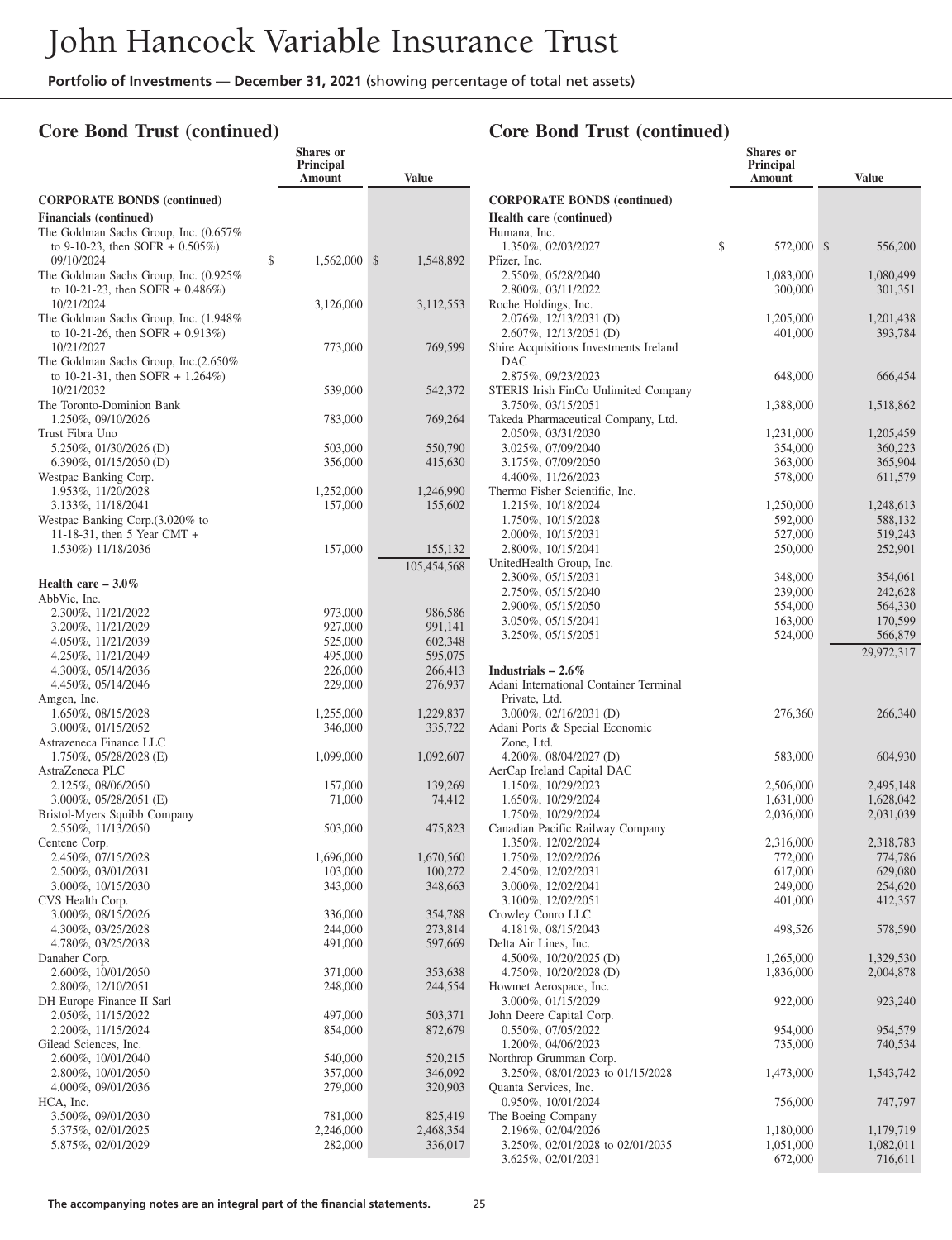**Shares or**

## **Core Bond Trust (continued)**

|                                                        | Principal<br>Amount  | <b>Value</b>         |              |
|--------------------------------------------------------|----------------------|----------------------|--------------|
| <b>CORPORATE BONDS (continued)</b>                     |                      |                      | $\mathbf{C}$ |
| Industrials (continued)                                |                      |                      | M            |
| The Boeing Company (continued)                         |                      |                      | Ec           |
| 3.750%, 02/01/2050                                     | \$<br>683,000        | \$<br>709,868        |              |
| 5.150%, 05/01/2030                                     | 312,000              | 363,512              |              |
| 5.705%, 05/01/2040                                     | 189,000              | 242,753              | L)           |
| 5.805%, 05/01/2050<br>Union Pacific Corp.              | 210,000              | 284,366              |              |
| 2.150%, 02/05/2027                                     | 493,000              | 505,471              | Te           |
| 2.400%, 02/05/2030                                     | 611,000              | 622,653              |              |
|                                                        |                      | 25,944,979           |              |
| Information technology $-2.8\%$                        |                      |                      |              |
| Analog Devices, Inc.                                   |                      |                      | Tł           |
| 1.700%, 10/01/2028                                     | 468,000              | 466,551              |              |
| 2.100%, 10/01/2031                                     | 623,000              | 624,292              | W            |
| Apple, Inc.                                            |                      |                      |              |
| 1.400%, 08/05/2028 (E)                                 | 1,247,000            | 1,221,128            |              |
| 1.700%, 08/05/2031                                     | 935,000              | 912,423              |              |
| 2.375%, 02/08/2041                                     | 254,000              | 246,493              | $\mathbf{R}$ |
| 2.550%, 08/20/2060                                     | 731,000              | 686,486              | Ag           |
| 2.650%, 05/11/2050 to 02/08/2051<br>2.850%, 08/05/2061 | 1,547,000<br>622,000 | 1,520,964<br>623,225 |              |
| Broadcom Corp.                                         |                      |                      | A1           |
| 3.875%, 01/15/2027                                     | 236,000              | 255,893              |              |
| Broadcom, Inc.                                         |                      |                      |              |
| 2.450%, 02/15/2031 (D)                                 | 545,000              | 534,380              | B            |
| 3.150%, 11/15/2025                                     | 408,000              | 427,154              |              |
| 3.419%, 04/15/2033 (D)                                 | 1,303,000            | 1,365,937            |              |
| 3.469%, 04/15/2034 (D)                                 | 803,000              | 840,476              | Сı           |
| 4.150%, 11/15/2030                                     | 554,000              | 614,417              |              |
| Dell International LLC                                 |                      |                      |              |
| 3.375%, 12/15/2041 (D)<br>3.450%, 12/15/2051 (D)       | 774,000<br>927,000   | 765,208<br>890,017   |              |
| 4.900%, 10/01/2026                                     | 159,000              | 179,085              |              |
| 6.100%, 07/15/2027                                     | 317,000              | 378,122              | Es           |
| 8.350%, 07/15/2046                                     | 83,000               | 137,988              |              |
| Global Payments, Inc.                                  |                      |                      |              |
| 1.500%, 11/15/2024                                     | 463,000              | 463,065              | Е»           |
| 2.150%, 01/15/2027                                     | 926,000              | 929,684              |              |
| 2.900%, 11/15/2031                                     | 617,000              | 625,814              | Fe           |
| HP, Inc.<br>2.200%, 06/17/2025                         | 1,002,000            | 1,022,705            | Gl           |
| Intel Corp.                                            |                      |                      |              |
| $1.600\%$ , 08/12/2028 (E)                             | 785,000              | 775,482              |              |
| 2.000%, 08/12/2031                                     | 919,000              | 912,914              | H            |
| 2.800%, 08/12/2041                                     | 502,000              | 500,768              |              |
| 3.200%, 08/12/2061                                     | 254,000              | 260,112              | Ki           |
| KLA Corp.                                              |                      |                      |              |
| 3.300%, 03/01/2050                                     | 363,000              | 387,852              | М            |
| NXP BV                                                 |                      |                      |              |
| 3.150%, 05/01/2027 (D)<br>3.250%, 05/11/2041 (D)       | 311,000              | 327,055              |              |
| 3.875%, 06/18/2026 (D)                                 | 341,000<br>1,332,000 | 352,446<br>1,437,550 | Rε           |
| Oracle Corp.                                           |                      |                      |              |
| 2.800%, 04/01/2027                                     | 540,000              | 556,732              |              |
| 3.650%, 03/25/2041                                     | 323,000              | 326,596              |              |
| 3.950%, 03/25/2051                                     | 686,000              | 712,142              | Rε           |
| Texas Instruments, Inc.                                |                      |                      |              |
| $1.125\%$ , 09/15/2026 (E)                             | 312,000              | 308,985              | Rε           |
| VMware, Inc.                                           |                      |                      |              |
| 0.600%, 08/15/2023                                     | 1,545,000            | 1,534,164            | Sc           |
| 1.000%, 08/15/2024                                     | 1,083,000            | 1,072,545            |              |
| 1.400%, 08/15/2026<br>1.800%, 08/15/2028               | 1,236,000<br>680,000 | 1,214,718<br>661,745 | Sp           |
| 3.900%, 08/21/2027                                     | 125,000              | 136,088              |              |
| 4.700%, 05/15/2030                                     | 626,000              | 728,575              |              |
|                                                        |                      | 27,937,976           |              |
|                                                        |                      |                      |              |

|                                                        | <b>Shares</b> or<br><b>Principal</b><br>Amount | Value              |
|--------------------------------------------------------|------------------------------------------------|--------------------|
| <b>CORPORATE BONDS (continued)</b>                     |                                                |                    |
| Materials $-0.7\%$                                     |                                                |                    |
| Ecolab, Inc.<br>2.125%, 02/01/2032                     | \$<br>927,000                                  | \$<br>919,295      |
| 2.700%, 12/15/2051                                     | 341,000                                        | 334,751            |
| LYB International Finance III LLC                      |                                                |                    |
| 3.375%, 10/01/2040                                     | 932,000                                        | 970,673            |
| 3.625%, 04/01/2051<br>Teck Resources, Ltd.             | 924,000                                        | 977,823            |
| 5.200%, 03/01/2042                                     | 368,000                                        | 432,836            |
| 6.125%, 10/01/2035                                     | 319,000                                        | 413,551            |
| 6.250%, 07/15/2041                                     | 358,000                                        | 474,812            |
| The Dow Chemical Company<br>3.600%, 11/15/2050         | 625,000                                        | 676,801            |
| Westlake Chemical Corp.                                |                                                |                    |
| 3.125%, 08/15/2051                                     | 1,115,000                                      | 1,073,844          |
| 3.600%, 08/15/2026                                     | 341,000                                        | 365,693            |
|                                                        |                                                | 6,640,079          |
| Real estate $-1.7\%$                                   |                                                |                    |
| Agree LP<br>2.000%, 06/15/2028                         | 680,000                                        | 666,130            |
| 2.600%, 06/15/2033                                     | 156,000                                        | 153,002            |
| American Campus Communities                            |                                                |                    |
| Operating Partnership LP                               |                                                |                    |
| 2.250%, 01/15/2029                                     | 468,000                                        | 462,881            |
| Brixmor Operating Partnership LP<br>2.250%, 04/01/2028 | 218,000                                        | 216,839            |
| 2.500%, 08/16/2031                                     | 378,000                                        | 369,906            |
| Crown Castle International Corp.                       |                                                |                    |
| 1.050%, 07/15/2026                                     | 935,000                                        | 902,942            |
| 2.100%, 04/01/2031                                     | 1,726,000                                      | 1,651,687          |
| 2.500%, 07/15/2031<br>2.900%, 04/01/2041               | 683,000<br>437,000                             | 677,933<br>424,994 |
| 4.000%, 03/01/2027                                     | 156,000                                        | 169,545            |
| Essex Portfolio LP                                     |                                                |                    |
| 1.700%, 03/01/2028                                     | 817,000                                        | 795,498            |
| 2.550%, 06/15/2031                                     | 322,000                                        | 322,993            |
| Extra Space Storage LP<br>2.350%, 03/15/2032           | 280,000                                        | 272,184            |
| Federal Realty Investment Trust                        |                                                |                    |
| 3.950%, 01/15/2024                                     | 431,000                                        | 451,379            |
| <b>GLP Capital LP</b>                                  |                                                |                    |
| 3.250%, 01/15/2032<br>5.300%, 01/15/2029               | 426,000<br>315,000                             | 428,296<br>357,588 |
| Healthpeak Properties, Inc.                            |                                                |                    |
| 2.125%, 12/01/2028 (E)                                 | 310,000                                        | 310,428            |
| Kilroy Realty LP                                       |                                                |                    |
| 2.650%, 11/15/2033                                     | 425,000                                        | 413,095            |
| Mid-America Apartments LP<br>3.950%, 03/15/2029        | 314,000                                        | 350,540            |
| 4.000%, 11/15/2025                                     | 382,000                                        | 412,724            |
| 4.300%, 10/15/2023                                     | 320,000                                        | 334,851            |
| Realty Income Corp.                                    |                                                |                    |
| 2.200%, 06/15/2028<br>2.850%, 12/15/2032               | 334,000                                        | 337,125            |
| 3.400%, 01/15/2028                                     | 452,000<br>331,000                             | 469,039<br>356,966 |
| Regency Centers LP                                     |                                                |                    |
| 2.950%, 09/15/2029                                     | 679,000                                        | 704,534            |
| Rexford Industrial Realty LP                           |                                                |                    |
| 2.150%, 09/01/2031<br>Scentre Group Trust 1            | 346,000                                        | 326,694            |
| 3.625%, 01/28/2026 (D)                                 | 492,000                                        | 525,189            |
| Spirit Realty LP                                       |                                                |                    |
| 2.100%, 03/15/2028                                     | 621,000                                        | 604,420            |
| 2.700%, 02/15/2032                                     | 186,000                                        | 184,033            |
| 3.400%, 01/15/2030                                     | 376,000                                        | 395,429            |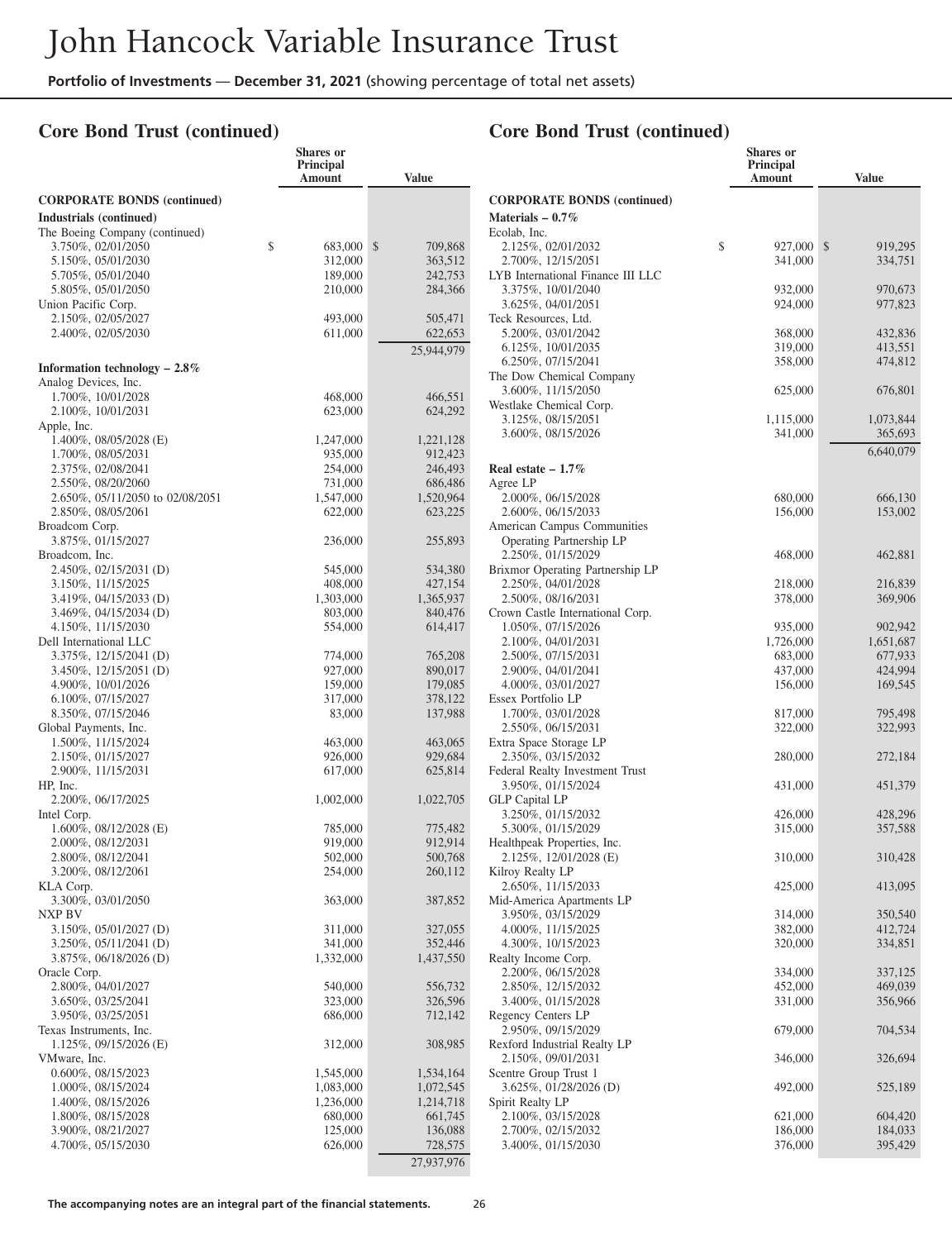**Shares or**

#### **Core Bond Trust (continued)**

|                                                           | Principal<br>Amount  | <b>Value</b>         |
|-----------------------------------------------------------|----------------------|----------------------|
| <b>CORPORATE BONDS</b> (continued)                        |                      |                      |
| Real estate (continued)                                   |                      |                      |
| STORE Capital Corp.                                       |                      |                      |
| \$<br>2.700%, 12/01/2031                                  | 217,000              | \$<br>212,196        |
| 2.750%, 11/18/2030                                        | 553,000              | 548,400              |
| 4.500%, 03/15/2028<br>4.625%, 03/15/2029                  | 1,177,000<br>398,000 | 1,300,508<br>445,872 |
| Sun Communities Operating LP                              |                      |                      |
| 2.300%, 11/01/2028                                        | 312,000              | 311,603              |
|                                                           |                      | 16,867,443           |
| Utilities $-2.4\%$                                        |                      |                      |
| American Transmission Systems, Inc.                       |                      |                      |
| 2.650%, 01/15/2032 (D)                                    | 217,000              | 219,016              |
| Baltimore Gas and Electric Company                        |                      |                      |
| 2.250%, 06/15/2031<br>Black Hills Corp.                   | 465,000              | 465,365              |
| 3.875%, 10/15/2049                                        | 280,000              | 306,253              |
| Comision Federal de Electricidad                          |                      |                      |
| 3.875%, 07/26/2033 (D)                                    | 410,000              | 402,009              |
| Consumers Energy Company                                  |                      | 232,732              |
| 2.500%, 05/01/2060<br>2.650%, 08/15/2052                  | 264,000<br>343,000   | 333,639              |
| Dominion Energy, Inc.                                     |                      |                      |
| 1.450%, 04/15/2026                                        | 395,000              | 390,427              |
| DTE Electric Company                                      |                      |                      |
| 2.950%, 03/01/2050                                        | 543,000              | 547,082              |
| DTE Energy Company<br>1.050%, 06/01/2025                  | 327,000              | 320,382              |
| 2.950%, 03/01/2030                                        | 417,000              | 427,615              |
| Duke Energy Carolinas LLC                                 |                      |                      |
| 2.550%, 04/15/2031                                        | 315,000              | 323,342              |
| Duke Energy Corp.                                         |                      |                      |
| 2.550%, 06/15/2031<br>3.500%, 06/15/2051                  | 1,239,000<br>186,000 | 1,240,465<br>192,055 |
| Duke Energy Florida LLC                                   |                      |                      |
| 2.400%, 12/15/2031                                        | 463,000              | 468,689              |
| Duke Energy Progress LLC                                  |                      |                      |
| 2.500%, 08/15/2050                                        | 468,000              | 432,283              |
| Entergy Arkansas LLC<br>2.650%, 06/15/2051                | 417,000              | 387,508              |
| <b>Eversource Energy</b>                                  |                      |                      |
| 1.400%, 08/15/2026                                        | 472,000              | 462,544              |
| Florida Power & Light Company                             |                      |                      |
| 2.875%, 12/04/2051                                        | 155,000              | 157,193              |
| Interstate Power & Light Company<br>3.100%, 11/30/2051    | 39,000               | 38,743               |
| 3.500%, 09/30/2049                                        | 193,000              | 206,831              |
| ITC Holdings Corp.                                        |                      |                      |
| 2.700%, 11/15/2022                                        | 631,000              | 640,795              |
| Jersey Central Power & Light Company                      |                      |                      |
| 2.750%, 03/01/2032 (D)<br>Metropolitan Edison Company     | 510,000              | 516,835              |
| 4.300%, 01/15/2029 (D)                                    | 698,000              | 776,344              |
| MidAmerican Energy Company                                |                      |                      |
| 2.700%, 08/01/2052                                        | 403,000              | 391,198              |
| Mississippi Power Company                                 |                      |                      |
| 3.100%, 07/30/2051<br>3.950%, 03/30/2028                  | 558,000<br>768,000   | 550,313<br>841,121   |
| 4.250%, 03/15/2042                                        | 213,000              | 244,046              |
| Northern States Power Company                             |                      |                      |
| 3.200%, 04/01/2052                                        | 314,000              | 332,682              |
| <b>NSTAR Electric Company</b>                             |                      |                      |
| 3.100%, 06/01/2051<br>Oncor Electric Delivery Company LLC | 287,000              | 300,890              |
| 2.700%, 11/15/2051 (D)                                    | 300,000              | 288,499              |
| Pacific Gas & Electric Company                            |                      |                      |
| 2.100%, 08/01/2027                                        | 601,000              | 580,231              |

|                                                              | <b>Shares</b> or<br>Principal |                          |
|--------------------------------------------------------------|-------------------------------|--------------------------|
|                                                              | Amount                        | <b>Value</b>             |
| <b>CORPORATE BONDS (continued)</b>                           |                               |                          |
| Utilities (continued)                                        |                               |                          |
| Pacific Gas &                                                |                               |                          |
| Electric Company (continued)                                 |                               |                          |
| 3.950%, 12/01/2047<br>4.200%, 06/01/2041                     | \$<br>732,000<br>269,000      | \$<br>705,047<br>270,715 |
| 4.500%, 07/01/2040                                           | 159,000                       | 165,583                  |
| 4.750%, 02/15/2044                                           | 156,000                       | 161,774                  |
| 4.950%, 07/01/2050                                           | 627,000                       | 682,838                  |
| PacifiCorp                                                   |                               |                          |
| 2.900%, 06/15/2052<br>PECO Energy Company                    | 401,000                       | 393,504                  |
| 2.850%, 09/15/2051                                           | 561,000                       | 555,527                  |
| Pennsylvania Electric Company                                |                               |                          |
| 3.250%, 03/15/2028 (D)                                       | 452,000                       | 472,747                  |
| Piedmont Natural Gas Company, Inc.<br>2.500%, 03/15/2031     | 468,000                       | 467,842                  |
| Public Service Company of Colorado                           |                               |                          |
| 1.875%, 06/15/2031                                           | 715,000                       | 695,025                  |
| Public Service Company of Oklahoma                           |                               |                          |
| 2.200%, 08/15/2031<br>3.150%, 08/15/2051                     | 472,000                       | 463,535                  |
| Public Service Electric & Gas Company                        | 314,000                       | 316,399                  |
| 1.900%, 08/15/2031                                           | 623,000                       | 606,198                  |
| 2.050%, 08/01/2050                                           | 129,000                       | 109,024                  |
| 2.700%, 05/01/2050                                           | 314,000                       | 303,181                  |
| Public Service Enterprise Group, Inc.<br>1.600%, 08/15/2030  | 358,000                       | 331,841                  |
| 2.450%, 11/15/2031                                           | 724,000                       | 715,415                  |
| Southern California Edison Company                           |                               |                          |
| 4.125%, 03/01/2048                                           | 348,000                       | 390,366                  |
| Southern Company Gas Capital Corp.                           |                               |                          |
| 1.750%, 01/15/2031<br>Southwestern Electric Power Company    | 491,000                       | 459,805                  |
| 3.250%, 11/01/2051                                           | 244,000                       | 241,966                  |
| The AES Corp.                                                |                               |                          |
| 1.375%, 01/15/2026                                           | 672,000                       | 652,147                  |
| Trans-Allegheny Interstate Line<br>Company                   |                               |                          |
| 3.850%, 06/01/2025 (D)                                       | 220,000                       | 232,980                  |
| Virginia Electric and Power Company                          |                               |                          |
| 2.450%, 12/15/2050                                           | 180,000                       | 165,823                  |
| WEC Energy Group, Inc.                                       |                               |                          |
| 0.800%, 03/15/2024<br>1.375%, 10/15/2027                     | 787,000<br>452,000            | 778,930<br>435,799       |
|                                                              |                               | 23,791,138               |
| TOTAL CORPORATE BONDS                                        |                               |                          |
| (Cost \$312,539,472)                                         |                               | \$<br>313,533,251        |
| <b>MUNICIPAL BONDS – 0.4%</b>                                |                               |                          |
| Board of Regents of the University of                        |                               |                          |
| Texas                                                        |                               |                          |
| 2.439%, 08/15/2049<br>County of Clark Department of Aviation | 285,000                       | 281,733                  |
| (Nevada)                                                     |                               |                          |
| 6.820%, 07/01/2045                                           | 750,000                       | 1,177,317                |
| North Texas Tollway Authority                                |                               |                          |
| 6.718%, 01/01/2049 (E)                                       | 697,000                       | 1,177,682                |
| Port Authority of New York & New<br>Jersey                   |                               |                          |
| 4.458%, 10/01/2062                                           | 571,000                       | 756,845                  |
| The Ohio State University                                    |                               |                          |
| 4.800%, 06/01/2111                                           | 464,000                       | 701,655                  |
| TOTAL MUNICIPAL BONDS (Cost \$3,491,229)                     |                               | \$<br>4,095,232          |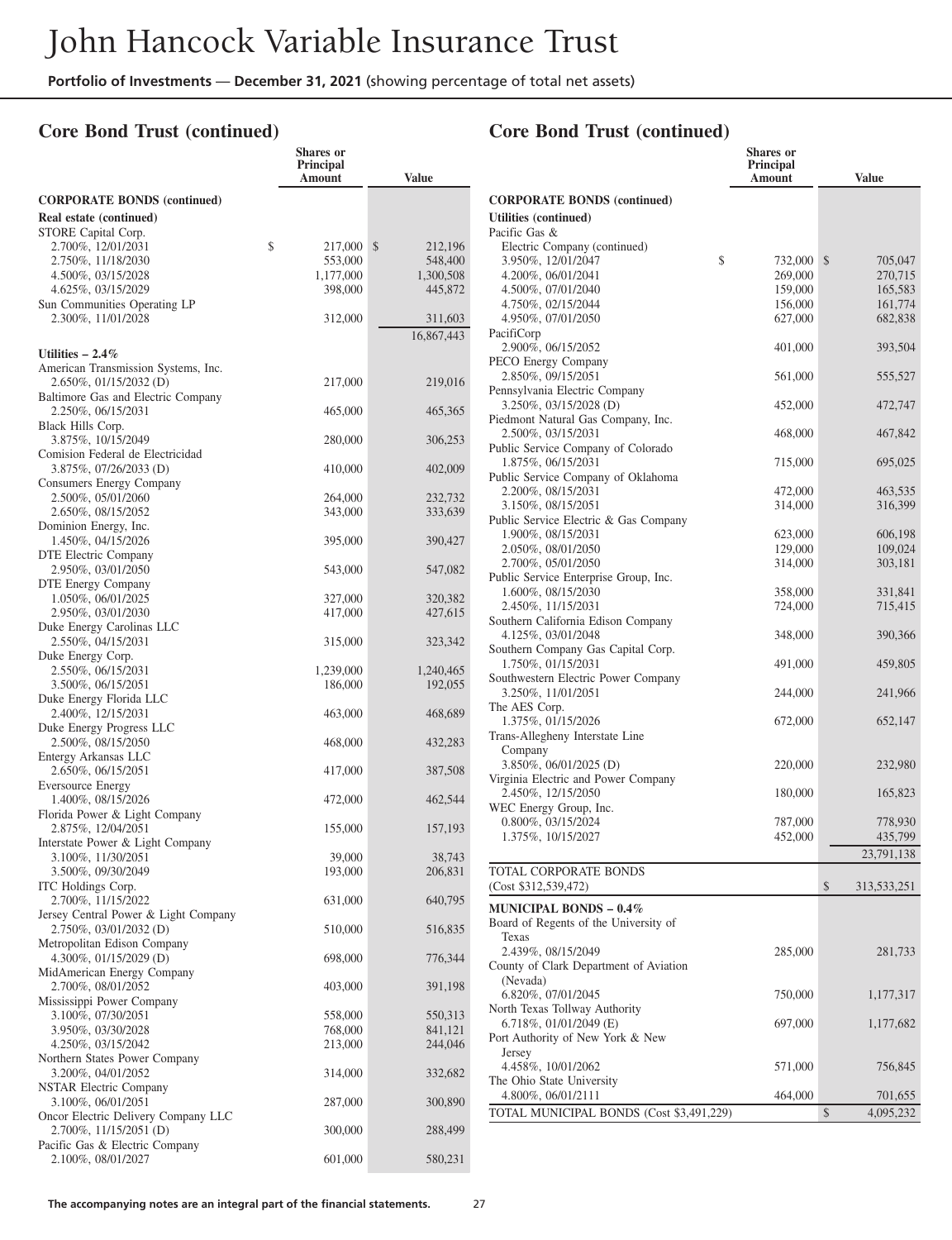## **Core Bond Trust (continued)**

#### **Shares or Principal Amount Value COLLATERALIZED MORTGAGE OBLIGATIONS – 8.4% Commercial and residential – 4.7%** 3650R Commercial Mortgage Trust Series 2021-PF1, Class A5 2.522\%, 11/15/2054 \$ 465,000 \$ 472,079 Angel Oak Mortgage Trust LLC Series 2019-2, Class A1, 3.628%, 03/25/2049 (D)(F) 90,068 90,389 Series 2020-2, Class A1A, 2.531%, 01/26/2065 (D)(F) 218,539 219,140 Series 2020-5, Class A1, 1.373%, 05/25/2065 (D)(F) 174,970 174,730 Series 2021-6, Class A1, 1.458%, 09/25/2066 (D)(F) 631,878 626,071 Barclays Commercial Mortgage Trust Series 2019-C3, Class A3 3.319%, 05/15/2052 108,000 115,342 BBCMS Mortgage Trust Series 2018-C2, Class ASB, 4.236%, 12/15/2051 214,000 235,064 Series 2021-C12, Class A5, 2.689%, 11/15/2054 624,000 646,837 Benchmark 2021-B31 Mortgage Trust Series 2021-B31, Class A5 2.669%, 12/15/2054 312,000 323,439 Bunker Hill Loan Depositary Trust Series 2019-2, Class A1 2.879%, 07/25/2049 (D) 552,933 556,200 BX Commercial Mortgage Trust Series 2021-VOLT, Class A (1 month LIBOR + 0.700%), 0.810%, 09/15/2036 (B)(D) 2,021,000 2,014,105 Series 2021-XL2, Class A (1 month  $LIBOR + 0.689\%$ ), 0.799%, 10/15/2038 (B)(D) 999,000 992,802 CD Mortgage Trust Series 2019-CD8, Class A4 2.912%, 08/15/2057 405,000 425,002 CFCRE Commercial Mortgage Trust Series 2017-C8, Class ASB 3.367%, 06/15/2050 305,000 319,533 COLT Mortgage Loan Trust Series 2021-2, Class A1, 0.924%, 08/25/2066 (D)(F) 793,009 781,778 Series 2021-4, Class A1, 1.397%, 10/25/2066 (D)(F) 834,943 827,014 Commercial Mortgage Trust (Cantor Fitzgerald/Deutsche Bank AG) Series 2012-CR3, Class A3, 2.822%, 10/15/2045 454,714 457,149 Series 2013-CR10, Class A4, 4.210%, 08/10/2046 (F) 15,000 15,586 Series 2013-CR11, Class A4, 4.258%, 08/10/2050 1,838,000 1,924,613 Series 2013-CR6, Class A4, 3.101%, 03/10/2046 1,394,000 1,407,973 Series 2014-UBS4, Class A4, 3.420%, 08/10/2047 730,000 751,979 Series 2015-LC21, Class A4, 3.708%, 07/10/2048 304,000 323,165 Series 2015-LC23, Class A3, 3.521%, 10/10/2048 379,000 397,831 CSAIL Commercial Mortgage Trust Series 2015-C2, Class A4, 3.504%, 06/15/2057 424,000 446,843 Series 2021-C20, Class A3, 2.805%, 03/15/2054 234,000 243,195

|                                                                             | Shares or<br><b>Principal</b><br>Amount | <b>Value</b> |
|-----------------------------------------------------------------------------|-----------------------------------------|--------------|
| <b>COLLATERALIZED MORTGAGE</b>                                              |                                         |              |
| <b>OBLIGATIONS</b> (continued)                                              |                                         |              |
| <b>Commercial and</b>                                                       |                                         |              |
| residential (continued)<br><b>EQUS Mortgage Trust</b>                       |                                         |              |
| Series 2021-EQAZ, Class A (1 month                                          |                                         |              |
| $LIBOR + 0.755\%)$                                                          |                                         |              |
| $0.865\%, 10/15/2038$ (B)(D)                                                | \$<br>787,000 \$                        | 783,295      |
| GS Mortgage Securities Trust                                                |                                         |              |
| Series 2013-GC14, Class A5,                                                 |                                         |              |
| 4.243%, 08/10/2046                                                          | 412,000                                 | 429,240      |
| Series 2014-GC18, Class A4,<br>4.074%, 01/10/2047                           | 971,000                                 | 1,014,097    |
| Series 2020-GC47, Class A5,                                                 |                                         |              |
| 2.377%, 05/12/2053                                                          | 703,000                                 | 712,197      |
| Series 2020-GSA2, Class A4,                                                 |                                         |              |
| 1.721%, 12/12/2053                                                          | 806,000                                 | 776,569      |
| Series 2021-GSA3, Class A5,                                                 |                                         |              |
| 2.618%, 12/15/2054                                                          | 779,000                                 | 795,749      |
| <b>Impact Funding Affordable Multifamily</b><br>Housing Mortgage Loan Trust |                                         |              |
| Series 2010-1, Class A1                                                     |                                         |              |
| 5.314%, 01/25/2051 (D)                                                      | 941,426                                 | 979,756      |
| JPMBB Commercial Mortgage                                                   |                                         |              |
| <b>Securities Trust</b>                                                     |                                         |              |
| Series 2013-C12, Class A5,                                                  |                                         |              |
| 3.664%, 07/15/2045                                                          | 602,000                                 | 618,678      |
| Series 2014-C23, Class A4,<br>3.670%, 09/15/2047                            | 338,301                                 | 352,157      |
| Series 2015-C28, Class A3,                                                  |                                         |              |
| 2.912%, 10/15/2048                                                          | 1,646,379                               | 1,670,530    |
| JPMorgan Chase Commercial Mortgage                                          |                                         |              |
| <b>Securities Trust</b>                                                     |                                         |              |
| Series 2013-C16, Class A4,                                                  |                                         |              |
| 4.166%, 12/15/2046<br>Series 2016-JP4, Class A3,                            | 902,000                                 | 942,649      |
| 3.393%, 12/15/2049                                                          | 198,000                                 | 207,624      |
| Med Trust                                                                   |                                         |              |
| Series 2021-MDLN, Class A (1 month)                                         |                                         |              |
| $LIBOR + 0.950\%)$                                                          |                                         |              |
| $1.060\%$ , $11/15/2038$ (B)(D)                                             | 1,273,000                               | 1,271,468    |
| Mello Warehouse Securitization Trust<br>Series 2020-2, Class A (1 month)    |                                         |              |
| $LIBOR + 0.800\%$ ),                                                        |                                         |              |
| $0.902\%$ , 11/25/2053 (B)(D)                                               | 982,000                                 | 978,305      |
| Series 2021-1, Class A (1 month                                             |                                         |              |
| $LIBOR + 0.700\%$ ),                                                        |                                         |              |
| $0.789\%, 02/25/2055$ (B)(D)                                                | 288,000                                 | 286,269      |
| Series 2021-2, Class A (1 month                                             |                                         |              |
| $LIBOR + 0.750\%),$<br>$0.852\%$ , 04/25/2055 (B)(D)                        | 786,000                                 | 783,358      |
| <b>MFA</b> Trust                                                            |                                         |              |
| Series 2021-NQM2, Class A1                                                  |                                         |              |
| 1.029%, 11/25/2064 (D)(F)                                                   | 445,897                                 | 441,674      |
| Morgan Stanley Bank of America Merrill                                      |                                         |              |
| Lynch Trust                                                                 |                                         |              |
| Series 2012-C5, Class A4,<br>3.176%, 08/15/2045                             | 195,130                                 | 195,786      |
| Series 2015-C20, Class A4,                                                  |                                         |              |
| 3.249%, 02/15/2048                                                          | 158,000                                 | 165,071      |
| Morgan Stanley Capital Trust                                                |                                         |              |
| Series 2020-HR8, Class A3,                                                  |                                         |              |
| 1.790%, 07/15/2053                                                          | 576,000                                 | 557,408      |
| Series 2021-L6, Class A4,<br>2.444%, 06/15/2054                             |                                         |              |
| Series 2021-L7, Class A5,                                                   | 201,000                                 | 203,106      |
| 2.574%, 10/15/2054                                                          | 774,000                                 | 790,528      |
|                                                                             |                                         |              |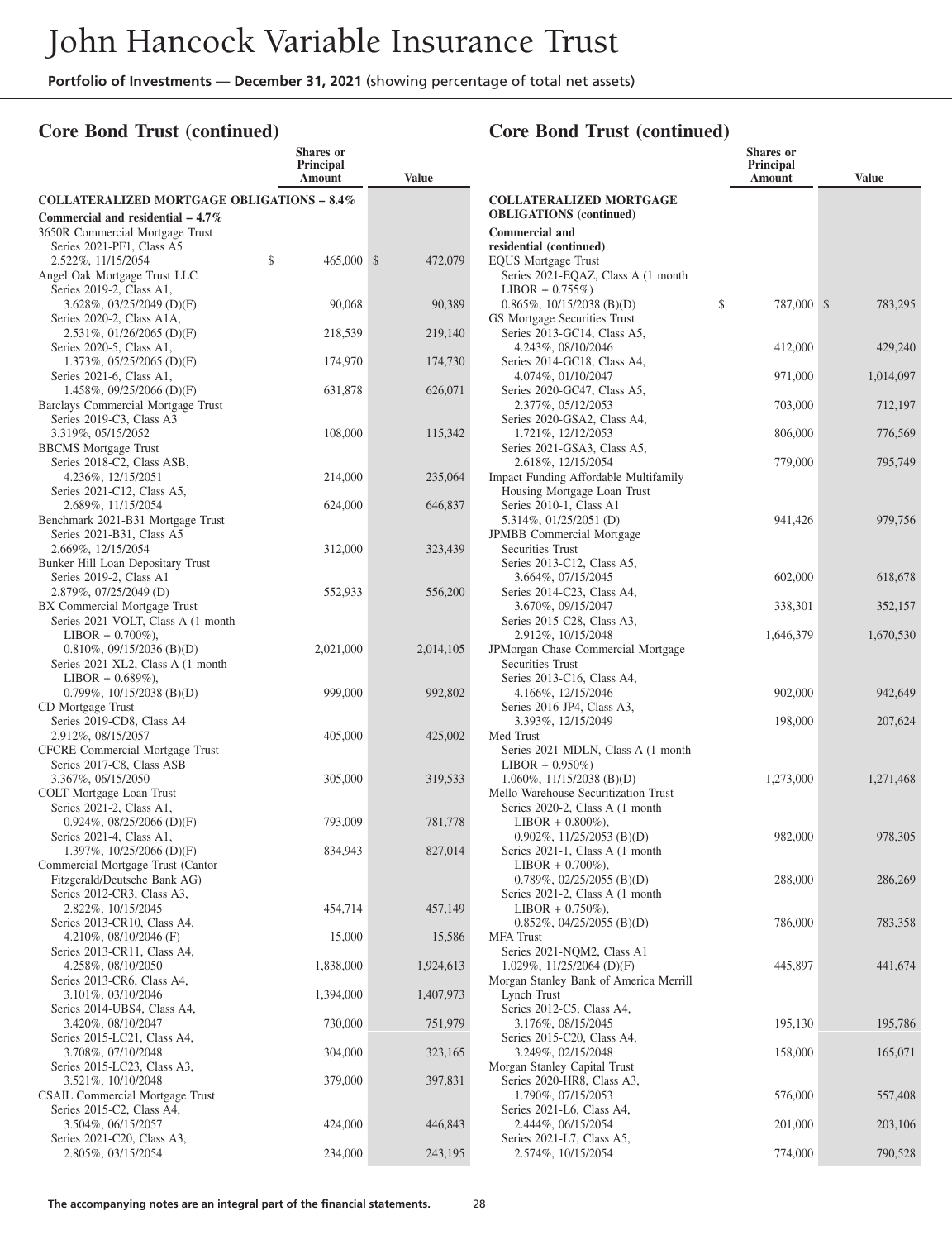## **Core Bond Trust (continued)**

|                                                                     | <b>Shares</b> or<br>Principal<br>Amount | <b>Value</b> |                                                                  | Shares or<br>Principal<br>Amount | <b>Value</b> |
|---------------------------------------------------------------------|-----------------------------------------|--------------|------------------------------------------------------------------|----------------------------------|--------------|
| <b>COLLATERALIZED MORTGAGE</b><br><b>OBLIGATIONS</b> (continued)    |                                         |              | <b>COLLATERALIZED MORTGAGE</b><br><b>OBLIGATIONS</b> (continued) |                                  |              |
| <b>Commercial and</b>                                               |                                         |              | <b>U.S. Government Agency (continued)</b>                        |                                  |              |
| residential (continued)                                             |                                         |              | Federal Home Loan                                                |                                  |              |
| MSG III Securitization Trust                                        |                                         |              | Mortgage Corp. (continued)                                       |                                  |              |
| Series 2021-1, Class A (1 month                                     |                                         |              | Series 4205, Class PA,                                           |                                  |              |
| $LIBOR + 0.750\%)$                                                  |                                         |              | 1.750%, 05/15/2043                                               | \$<br>384,737 \$                 | 389,305      |
| $0.842\%, 06/25/2054$ (B)(D)<br>New Residential Mortgage Loan Trust | \$<br>489,000 \$                        | 488,645      | Series 4426, Class QC,<br>1.750%, 07/15/2037                     | 670,847                          | 678,000      |
| Series 2019-NQM4, Class A1                                          |                                         |              | Series 4705, Class A,                                            |                                  |              |
| 2.492%, 09/25/2059 (D)(F)                                           | 238,183                                 | 238,925      | 4.500%, 09/15/2042                                               | 100,903                          | 101,636      |
| NewRez Warehouse Securitization Trust                               |                                         |              | Series 4742, Class PA,                                           |                                  |              |
| Series 2021-1, Class A (1 month)                                    |                                         |              | 3.000%, 10/15/2047                                               | 1,379,657                        | 1,409,905    |
| $LIBOR + 0.750\%)$<br>$0.852\%, 05/25/2055$ (B)(D)                  | 1,888,000                               | 1,883,610    | Series 4763, Class CA,<br>3.000%, 09/15/2038                     | 210,976                          | 220,921      |
| Starwood Mortgage Residential Trust                                 |                                         |              | Series 4767, Class KA,                                           |                                  |              |
| Series 2020-1, Class A1,                                            |                                         |              | 3.000%, 03/15/2048                                               | 677,257                          | 709,332      |
| 2.275%, 02/25/2050 (D)(F)                                           | 427,391                                 | 428,742      | Series 4846, Class PF (1 month)                                  |                                  |              |
| Series 2020-3, Class A1,                                            |                                         |              | $LIBOR + 0.350\%$ ),                                             |                                  |              |
| 1.486\%, 04/25/2065 (D)(F)<br>Series 2020-INV1, Class A1,           | 438,107                                 | 438,215      | $0.460\%$ , 12/15/2048 (B)<br>Series 4880, Class DA,             | 111,837                          | 111,214      |
| $1.027\%$ , $11/25/2055$ (D)(F)                                     | 370,678                                 | 368,282      | 3.000%, 05/15/2050                                               | 861,831                          | 902,351      |
| Series 2021-1, Class A1,                                            |                                         |              | Series 5091, Class AB,                                           |                                  |              |
| 1.219%, $05/25/2065$ (D)(F)                                         | 435,553                                 | 433,921      | 1.500%, 03/25/2051                                               | 1,485,693                        | 1,460,887    |
| Series 2021-4, Class A1,                                            |                                         |              | Series 5119, Class AB,                                           |                                  |              |
| $1.162\%$ , 08/25/2056 (D)(F)<br>Verus Securitization Trust         | 933,996                                 | 925,218      | 1.500%, 08/25/2049<br>Series K136, Class A2,                     | 594,223                          | 587,667      |
| Series 2019-3, Class A1,                                            |                                         |              | 2.127%, 11/25/2031                                               | 784,000                          | 805,595      |
| $2.784\%, 07/25/2059$ (D)                                           | 369,200                                 | 370,452      | Federal National Mortgage Association                            |                                  |              |
| Series 2019-4, Class A1,                                            |                                         |              | Series 2012-151, Class NX,                                       |                                  |              |
| $2.642\%, 11/25/2059$ (D)<br>Series 2019-INV2, Class A1,            | 530,826                                 | 535,938      | 1.500%, 01/25/2043<br>Series 2013-11, Class AP,                  | 435,977                          | 431,298      |
| $2.913\%, 07/25/2059$ (D)(F)                                        | 288,749                                 | 290,148      | 1.500%, 01/25/2043                                               | 1,542,118                        | 1,535,969    |
| Series 2019-INV3, Class A1,                                         |                                         |              | Series 2013-43, Class BP,                                        |                                  |              |
| 2.692%, $11/25/2059$ (D)(F)                                         | 207,234                                 | 209,541      | 1.750%, 05/25/2043                                               | 508,180                          | 513,174      |
| Series 2020-1, Class A1,<br>$2.417\%, 01/25/2060$ (D)               | 546,920                                 | 548,215      | Series 2014-73, Class MA,<br>2.500%, 11/25/2044                  | 306,859                          | 312,716      |
| Series 2020-2, Class A1,                                            |                                         |              | Series 2015-84, Class PA,                                        |                                  |              |
| 2.226\%, 05/25/2060 (D)(F)                                          | 302,988                                 | 303,324      | 1.700%, 08/25/2033                                               | 1,837,281                        | 1,865,210    |
| Series 2020-5, Class A1,                                            |                                         |              | Series 2016-48, Class MA,                                        |                                  |              |
| $1.218\%, 05/25/2065$ (D)                                           | 161,551                                 | 160,848      | 2.000%, 06/25/2038                                               | 1,856,919                        | 1,897,870    |
| Series 2021-1, Class A1,<br>$0.815\%, 01/25/2066$ (D)(F)            | 539,796                                 | 534,435      | Series 2016-57, Class PC,<br>1.750%, 06/25/2046                  | 3,462,282                        | 3,445,407    |
| Series 2021-2, Class A1,                                            |                                         |              | Series 2017-13, Class PA,                                        |                                  |              |
| $1.031\%$ , 02/25/2066 (D)(F)                                       | 1,025,271                               | 1,014,559    | 3.000%, 08/25/2046                                               | 690,072                          | 712,747      |
| Series 2021-3, Class A1,                                            |                                         |              | Series 2017-M7, Class A2,                                        |                                  |              |
| 1.046\%, 06/25/2066 (D)(F)<br>Series 2021-4, Class A1,              | 692,734                                 | 684,706      | 2.961\%, 02/25/2027 (F)<br>Series 2018-14, Class KC,             | 320,000                          | 338,782      |
| $0.938\%, 07/25/2066$ (D)(F)                                        | 757,731                                 | 742,710      | 3.000%, 03/25/2048                                               | 1,164,822                        | 1,219,170    |
| Series 2021-5, Class A1,                                            |                                         |              | Series 2018-15, Class AB,                                        |                                  |              |
| $1.013\%$ , 09/25/2066 (D)(F)                                       | 2,715,446                               | 2,666,303    | 3.000%, 03/25/2048                                               | 270,485                          | 283,002      |
| Series 2021-7, Class A1,<br>1.829%, $10/25/2066$ (D)(F)             | 1,086,492                               | 1,083,813    | Series 2018-8, Class KL,<br>2.500%, 03/25/2047                   | 624,940                          | 639,522      |
| Series 2021-8, Class A1,                                            |                                         |              | Series 2019-15, Class AB,                                        |                                  |              |
| 1.824\%, 11/25/2066 (D)(F)                                          | 786,000                                 | 785,529      | 3.500%, 05/25/2053                                               | 1,333,205                        | 1,425,912    |
| Series 2021-R1, Class A1,                                           |                                         |              | Series 2019-25, Class PA,                                        |                                  |              |
| $0.820\%$ , 10/25/2063 (D)(F)<br>Series 2021-R3, Class A1,          | 569,453                                 | 566,628      | 3.000%, 05/25/2048<br>Series 2019-35, Class A,                   | 1,176,524                        | 1,229,195    |
| $1.020\%$ , 04/25/2064 (D)(F)                                       | 580,072                                 | 578,132      | 3.000%, 07/25/2049                                               | 422,233                          | 433,841      |
| Visio Trust                                                         |                                         |              | Series 2020-48, Class AB,                                        |                                  |              |
| Series 2020-1R, Class A1                                            |                                         |              | 2.000%, 07/25/2050                                               | 618,780                          | 626,329      |
| 1.312%, 11/25/2055 (D)                                              | 420,292                                 | 418,104      | Series 2020-48, Class DA,                                        |                                  |              |
|                                                                     |                                         | 46,442,316   | 2.000%, 07/25/2050<br>Series 2021-27, Class EC,                  | 1,906,309                        | 1,905,227    |
| U.S. Government Agency $-3.7\%$<br>Federal Home Loan Mortgage Corp. |                                         |              | 1.500%, 05/25/2051                                               | 2,367,414                        | 2,337,536    |
| Series 264, Class 30,                                               |                                         |              | Series 2021-78, Class ND,                                        |                                  |              |
| 3.000%, 07/15/2042                                                  | 1,343,498                               | 1,387,173    | 1.500%, 11/25/2051                                               | 1,335,531                        | 1,332,906    |
|                                                                     |                                         |              |                                                                  |                                  |              |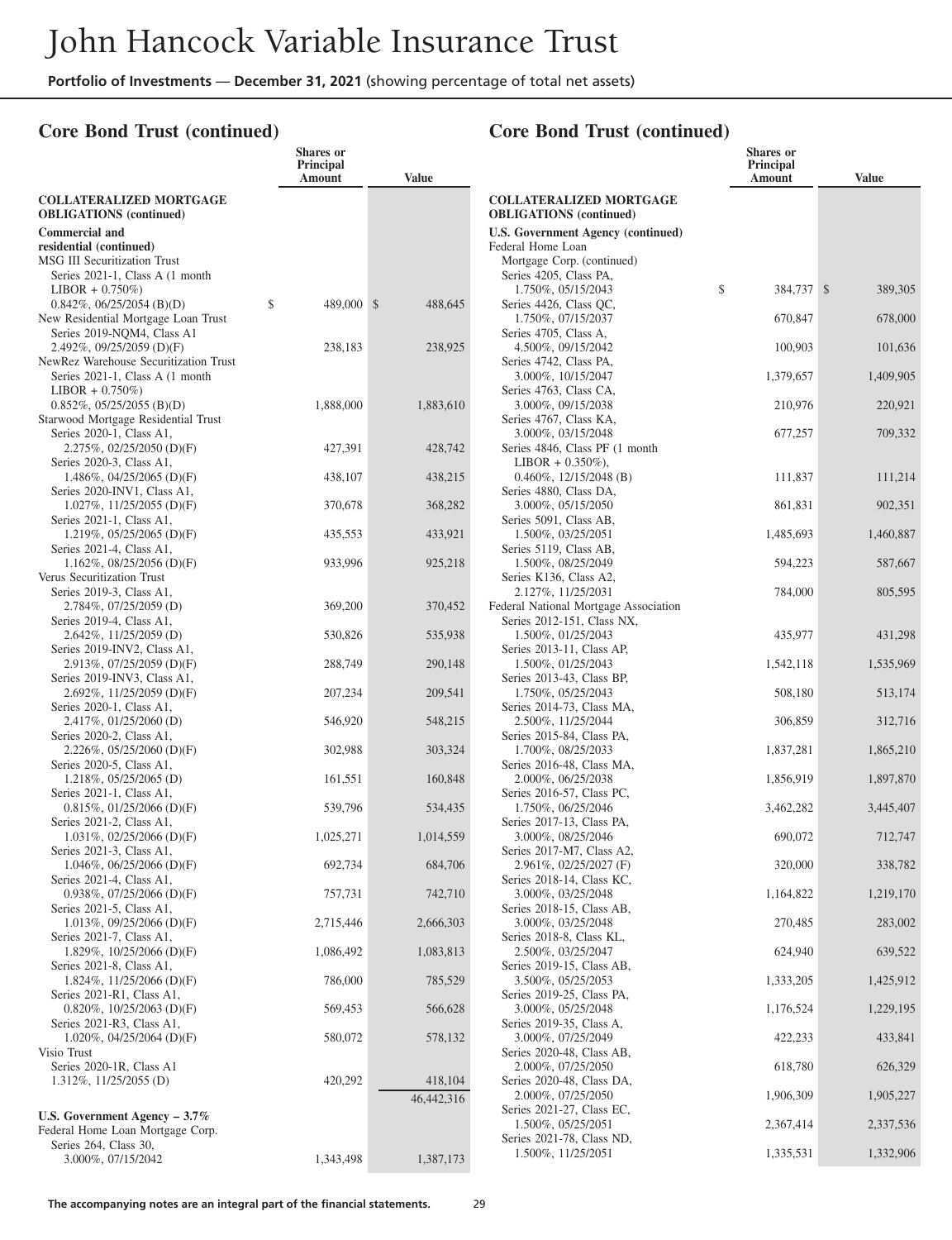**Shares or**

## **Core Bond Trust (continued)**

|                                                            | Principal<br>Amount | <b>Value</b>     |
|------------------------------------------------------------|---------------------|------------------|
| <b>COLLATERALIZED MORTGAGE</b>                             |                     |                  |
| <b>OBLIGATIONS</b> (continued)                             |                     |                  |
| <b>U.S. Government Agency (continued)</b>                  |                     |                  |
| Federal National                                           |                     |                  |
| Mortgage Association (continued)<br>Series 414, Class A35, |                     |                  |
| 3.500%, 10/25/2042                                         | \$<br>1,463,621     | \$<br>1,567,131  |
| Government National                                        |                     |                  |
| Mortgage Association                                       |                     |                  |
| Series 2012-141, Class WA,                                 |                     |                  |
| 4.534%, 11/16/2041 (F)<br>Series 2017-167, Class BQ,       | 207,212             | 227,106          |
| 2.500%, 08/20/2044                                         | 678,346             | 691,746          |
| Series 2018-11, Class PC,                                  |                     |                  |
| 2.750%, 12/20/2047                                         | 672,644             | 683,469          |
| Series 2019-132, Class NA,                                 |                     |                  |
| 3.500%, 09/20/2049<br>Series 2019-31, Class JC,            | 460,481             | 481,994          |
| 3.500%, 03/20/2049                                         | 401,031             | 423,569          |
| Series 2021-23, Class MG,                                  |                     |                  |
| 1.500%, 02/20/2051                                         | 1,601,891           | 1,577,682        |
|                                                            |                     | 36,902,496       |
| TOTAL COLLATERALIZED MORTGAGE OBLIGATIONS                  |                     |                  |
| (Cost \$83,311,484)                                        |                     | \$<br>83,344,812 |
| <b>ASSET BACKED SECURITIES - 8.0%</b>                      |                     |                  |
| American Express Credit Account Master                     |                     |                  |
| Trust<br>Series 2021-1, Class A                            |                     |                  |
| 0.900%, 11/15/2026                                         | 3,201,000           | 3,175,014        |
| AmeriCredit Automobile Receivables                         |                     |                  |
| Trust                                                      |                     |                  |
| Series 2020-2, Class A2A<br>0.600%, 12/18/2023             |                     |                  |
| Avis Budget Rental Car Funding                             | 170,518             | 170,564          |
| <b>AESOP LLC</b>                                           |                     |                  |
| Series 2019-3A, Class A                                    |                     |                  |
| 2.360%, 03/20/2026 (D)                                     | 678,000             | 693,040          |
| Series 2020-1A, Class A<br>2.330%, 08/20/2026 (D)          | 715,000             | 732,064          |
| Series 2021-2A, Class A                                    |                     |                  |
| 1.660%, 02/20/2028 (D)                                     | 1,415,000           | 1,402,124        |
| Capital One Multi-Asset Execution Trust                    |                     |                  |
| Series 2021-A2, Class A2                                   |                     |                  |
| 1.390%, 07/15/2030<br>College Ave Student Loans LLC        | 1,000,000           | 983,168          |
| Series 2017-A, Class A1 (1 month                           |                     |                  |
| $LIBOR + 1.650\%)$                                         |                     |                  |
| $1.753\%, 11/26/2046$ (B)(D)                               | 435,340             | 440,282          |
| Series 2018-A, Class A2                                    |                     |                  |
| 4.130%, 12/26/2047 (D)<br>Series 2019-A, Class A2          | 303,190             | 314,227          |
| 3.280%, 12/28/2048 (D)                                     | 508,628             | 523,326          |
| Series 2021-A, Class A2                                    |                     |                  |
| 1.600%, 07/25/2051 (D)                                     | 727,978             | 713,516          |
| Ford Credit Auto Owner Trust                               |                     |                  |
| Series 2018-1, Class A<br>3.190%, 07/15/2031 (D)           | 597,000             | 628,954          |
| Hertz Vehicle Financing III LP                             |                     |                  |
| Series 2021-2A, Class A                                    |                     |                  |
| 1.680%, 12/27/2027 (D)                                     | 1,229,000           | 1,210,549        |
| Hyundai Auto Receivables Trust<br>Series 2021-C, Class A4  |                     |                  |
| 1.030%, 12/15/2027                                         | 549,000             | 544,369          |
| Mercedes-Benz Auto Receivables Trust                       |                     |                  |
| Series 2021-1, Class A3                                    |                     |                  |
| $0.460\%$ , $06/15/2026$                                   | 839,000             | 829,253          |

|                                                               | Shares or           |               |
|---------------------------------------------------------------|---------------------|---------------|
|                                                               | Principal<br>Amount | <b>Value</b>  |
| <b>ASSET BACKED SECURITIES (continued)</b>                    |                     |               |
| Navient Private Education Loan Trust                          |                     |               |
| Series 2014-AA, Class A3 (1 month                             |                     |               |
| $LIBOR + 1.600\%)$                                            |                     |               |
| 1.710%, 10/15/2031 (B)(D)                                     | \$<br>470,000       | \$<br>477,525 |
| Series 2016-AA, Class A2B (1 month                            |                     |               |
| $LIBOR + 2.150\%)$                                            |                     |               |
| 2.260\%, 12/15/2045 (B)(D)                                    | 351,611             | 360,599       |
| Series 2020-IA, Class A1A<br>1.330%, 04/15/2069 (D)           | 2,009,194           | 1,979,214     |
| Navient Private Education Refi                                |                     |               |
| Loan Trust                                                    |                     |               |
| Series 2018-A, Class A2                                       |                     |               |
| 3.190%, 02/18/2042 (D)                                        | 25,056              | 25,273        |
| Series 2018-CA, Class A2                                      |                     |               |
| 3.520%, 06/16/2042 (D)                                        | 84,422              | 85,690        |
| Series 2018-DA, Class A2A                                     |                     |               |
| 4.000%, 12/15/2059 (D)<br>Series 2019-CA, Class A2            | 803,285             | 833,172       |
| 3.130%, 02/15/2068 (D)                                        | 797,450             | 812,813       |
| Series 2019-D, Class A2A                                      |                     |               |
| 3.010%, 12/15/2059 (D)                                        | 1,488,317           | 1,531,247     |
| Series 2019-FA, Class A2                                      |                     |               |
| 2.600%, 08/15/2068 (D)                                        | 921,710             | 933,691       |
| Series 2019-GA, Class A                                       |                     |               |
| 2.400%, 10/15/2068 (D)                                        | 450,388             | 456,852       |
| Series 2020-BA, Class A2                                      |                     |               |
| 2.120%, 01/15/2069 (D)<br>Series 2020-DA, Class A             | 599,236             | 605,664       |
| 1.690%, 05/15/2069 (D)                                        | 373,413             | 373,656       |
| Series 2020-EA, Class A                                       |                     |               |
| 1.690%, 05/15/2069 (D)                                        | 148,804             | 148,746       |
| Series 2020-GA, Class A                                       |                     |               |
| 1.170%, 09/16/2069 (D)                                        | 807,789             | 803,960       |
| Series 2020-HA, Class A                                       |                     |               |
| 1.310%, 01/15/2069 (D)                                        | 496,296             | 494,298       |
| Series 2021-A, Class A<br>$0.840\%, 05/15/2069$ (D)           | 250,073             | 246,913       |
| Series 2021-BA, Class A                                       |                     |               |
| $0.940\%$ , $07/15/2069$ (D)                                  | 331,857             | 328,408       |
| Series 2021-CA, Class A                                       |                     |               |
| 1.060%, 10/15/2069 (D)                                        | 1,367,239           | 1,347,087     |
| Series 2021-EA, Class A                                       |                     |               |
| $0.970\%$ , 12/16/2069 (D)                                    | 2,230,271           | 2,192,212     |
| Series 2021-FA, Class A<br>$1.110\%, 02/18/2070$ (D)          |                     |               |
| Series 2021-GA, Class A                                       | 2,525,638           | 2,482,706     |
| 1.580%, 04/15/2070 (D)                                        | 1,111,000           | 1,106,988     |
| Navient Student Loan Trust                                    |                     |               |
| Series 2019-BA, Class A2A                                     |                     |               |
| 3.390%, 12/15/2059 (D)                                        | 1,250,090           | 1,287,733     |
| Series 2021-3A, Class A1A                                     |                     |               |
| 1.770%, 08/25/2070 (D)                                        | 1,230,793           | 1,217,290     |
| Nelnet Student Loan Trust<br>Series 2004-3, Class A5 (3 month |                     |               |
| $LIBOR + 0.180\%)$                                            |                     |               |
| $0.304\%, 10/27/2036$ (B)                                     | 1,026,387           | 1,012,371     |
| Series 2004-4, Class A5 (3 month                              |                     |               |
| $LIBOR + 0.160\%)$                                            |                     |               |
| $0.284\%, 01/25/2037$ (B)                                     | 1,022,659           | 1,011,050     |
| Series 2005-1, Class A5 (3 month                              |                     |               |
| $LIBOR + 0.110\%)$                                            |                     |               |
| 0.234%, 10/25/2033 (B)<br>Series 2005-2, Class A5 (3 month)   | 3,104,365           | 3,066,504     |
| $LIBOR + 0.100\%)$                                            |                     |               |
| $0.314\%, 03/23/2037$ (B)                                     | 2,987,790           | 2,940,036     |
|                                                               |                     |               |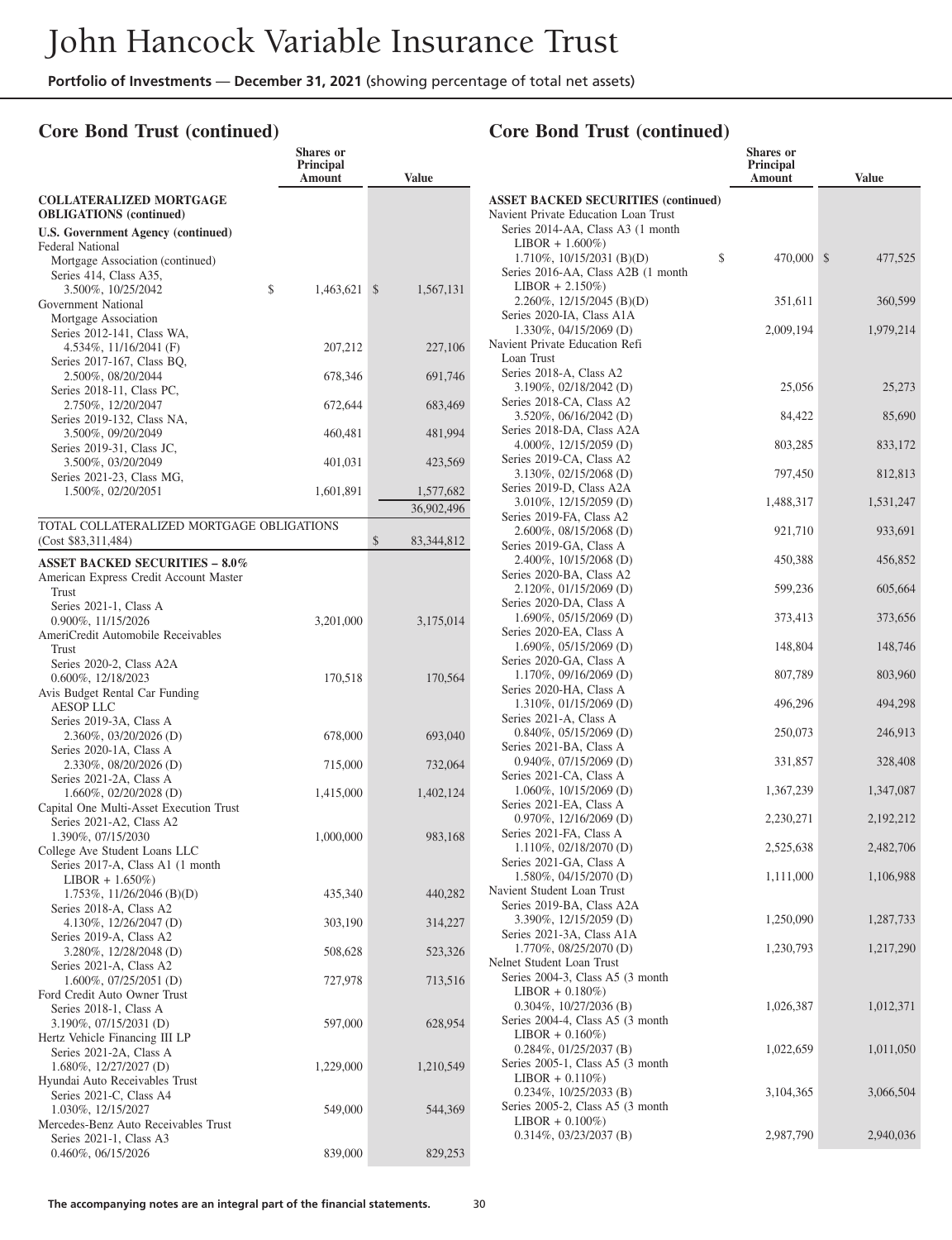**Shares or**

## **Core Bond Trust (continued)**

|                                                                    | Principal<br>Amount | <b>Value</b> |
|--------------------------------------------------------------------|---------------------|--------------|
| <b>ASSET BACKED SECURITIES (continued)</b>                         |                     |              |
| Nelnet Student Loan Trust (continued)                              |                     |              |
| Series 2005-3, Class A5 (3 month                                   |                     |              |
| $LIBOR + 0.120\%)$                                                 | \$                  |              |
| $0.334\%, 12/24/2035$ (B)<br>Series 2005-4, Class A4 (3 month      | 2,054,751 \$        | 2,033,160    |
| $LIBOR + 0.180\%)$                                                 |                     |              |
| $0.394\%, 03/22/2032$ (B)                                          | 521,827             | 507,119      |
| Santander Drive Auto Receivables Trust                             |                     |              |
| Series 2020-1, Class A3                                            |                     |              |
| 2.030%, 02/15/2024                                                 | 8,035               | 8,040        |
| Series 2020-3, Class A3<br>0.520%, 07/15/2024                      | 196,487             | 196,523      |
| Series 2020-4, Class A3                                            |                     |              |
| 0.480%, 07/15/2024                                                 | 401,706             | 401,801      |
| <b>SLM Student Loan Trust</b>                                      |                     |              |
| Series 2003-1, Class A5C (3 month                                  |                     |              |
| $LIBOR + 0.750\%)$                                                 |                     |              |
| $0.953\%, 12/15/2032$ (B)(D)<br>Series 2003-10A, Class A4 (3 month | 651,263             | 644,307      |
| $LIBOR + 0.670\%)$                                                 |                     |              |
| $0.873\%, 12/17/2068$ (B)(D)                                       | 1,670,000           | 1,669,173    |
| Series 2007-2, Class A4 (3 month                                   |                     |              |
| $LIBOR + 0.060\%)$                                                 |                     |              |
| $0.184\%, 07/25/2022$ (B)                                          | 2,683,691           | 2,608,807    |
| Series 2010-1, Class A (1 month<br>$LIBOR + 0.400\%)$              |                     |              |
| $0.503\%, 03/25/2025$ (B)                                          | 767,349             | 755,069      |
| Series 2012-1, Class A3 (1 month                                   |                     |              |
| $LIBOR + 0.950\%)$                                                 |                     |              |
| $1.052\%, 09/25/2028$ (B)                                          | 1,823,785           | 1,807,310    |
| Series 2012-2, Class A (1 month                                    |                     |              |
| $LIBOR + 0.700\%)$<br>$0.803\%, 01/25/2029$ (B)                    |                     | 1,494,983    |
| Series 2012-6, Class A3 (1 month                                   | 1,531,348           |              |
| $LIBOR + 0.750\%)$                                                 |                     |              |
| $0.853\%, 05/26/2026$ (B)                                          | 1,047,947           | 1,029,135    |
| SMB Private Education Loan Trust                                   |                     |              |
| Series 2015-B, Class A2B (1 month                                  |                     |              |
| $LIBOR + 1.200\%)$<br>1.310%, 07/15/2027 (B)(D)                    | 57,978              | 58,031       |
| Series 2016-A, Class A2A                                           |                     |              |
| 2.700%, 05/15/2031 (D)                                             | 849,384             | 860,351      |
| Series 2016-B, Class A2A                                           |                     |              |
| 2.430%, 02/17/2032 (D)                                             | 130,782             | 132,472      |
| Series 2016-B, Class A2B (1 month<br>$LIBOR + 1.450\%)$            |                     |              |
| $1.560\%, 02/17/2032$ (B)(D)                                       | 51,379              | 51,981       |
| Series 2016-C, Class A2B (1 month                                  |                     |              |
| $LIBOR + 1.100\%)$                                                 |                     |              |
| 1.210\%, 09/15/2034 (B)(D)                                         | 352,232             | 355,092      |
| Series 2018-C, Class A2A<br>3.630%, 11/15/2035 (D)                 |                     |              |
| Series 2019-A, Class A2A                                           | 185,659             | 192,626      |
| 3.440%, 07/15/2036 (D)                                             | 406,157             | 419,324      |
| Series 2020-B, Class A1A                                           |                     |              |
| 1.290%, 07/15/2053 (D)                                             | 1,172,674           | 1,159,124    |
| Series 2020-PTA, Class A2A<br>1.600%, 09/15/2054 (D)               |                     |              |
| Series 2020-PTB, Class A2A                                         | 1,108,809           | 1,099,732    |
| 1.600%, 09/15/2054 (D)                                             | 3,402,123           | 3,353,219    |
| Series 2021-A, Class APT1                                          |                     |              |
| $1.070\%$ , 01/15/2053 (D)                                         | 2,680,003           | 2,608,493    |
| Series 2021-B, Class A                                             |                     |              |
| 1.310%, 07/17/2051 (D)<br>Series 2021-C, Class A2 (1 month         | 1,476,357           | 1,464,326    |
| $LIBOR + 0.800\%)$                                                 |                     |              |
| $0.890\%$ , $01/15/2053$ (B)(D)                                    | 1,275,000           | 1,273,333    |
|                                                                    |                     |              |

|                                                                                      | Shares or<br><b>Principal</b> |                     |
|--------------------------------------------------------------------------------------|-------------------------------|---------------------|
|                                                                                      | Amount                        | <b>Value</b>        |
| <b>ASSET BACKED SECURITIES (continued)</b>                                           |                               |                     |
| <b>SMB</b> Private Education                                                         |                               |                     |
| Loan Trust (continued)                                                               |                               |                     |
| Series 2021-D, Class A1A<br>\$<br>1.340%, 03/17/2053 (D)                             | 2,236,767                     | \$<br>2,201,449     |
| Series 2021-E, Class A1A                                                             |                               |                     |
| $1.680\%, 02/15/2051$ (D)                                                            | 1,578,000                     | 1,564,542           |
| SoFi Professional Loan Program LLC                                                   |                               |                     |
| Series 2016-A, Class A2                                                              |                               |                     |
| 2.760%, 12/26/2036 (D)                                                               | 182,017                       | 182,681             |
| Series 2016-E, Class A1 (1 month<br>$LIBOR + 0.850\%)$                               |                               |                     |
| $0.953\%, 07/25/2039$ (B)(D)                                                         | 35,874                        | 35,908              |
| Series 2017-A, Class A1 (1 month                                                     |                               |                     |
| $LIBOR + 0.700\%)$                                                                   |                               |                     |
| $0.803\%$ , $03/26/2040$ (B)(D)                                                      | 39,550                        | 39,587              |
| Series 2017-D, Class A2FX                                                            |                               |                     |
| 2.650%, 09/25/2040 (D)<br>Series 2017-E, Class A1 (1 month                           | 42,759                        | 43,252              |
| $LIBOR + 0.500\%)$                                                                   |                               |                     |
| $0.603\%, 11/26/2040$ (B)(D)                                                         | 14,097                        | 14,100              |
| Series 2017-E, Class A2B                                                             |                               |                     |
| 2.720%, 11/26/2040 (D)                                                               | 638,639                       | 645,259             |
| Series 2018-A, Class A2B                                                             |                               |                     |
| 2.950%, 02/25/2042 (D)<br>Series 2020-C, Class AFX                                   | 244,117                       | 247,436             |
| 1.950%, 02/15/2046 (D)                                                               | 807,734                       | 813,057             |
| Series 2021-A, Class AFX                                                             |                               |                     |
| 1.030%, 08/17/2043 (D)                                                               | 416,631                       | 410,817             |
| Series 2021-B, Class AFX                                                             |                               |                     |
| 1.140%, 02/15/2047 (D)                                                               | 914,949                       | 898,898             |
| Toyota Auto Loan Extended Note Trust<br>Series 2021-1A, Class A                      |                               |                     |
| 1.070%, 02/27/2034 (D)                                                               | 1,446,000                     | 1,418,504           |
| Toyota Auto Receivables Owner Trust                                                  |                               |                     |
| Series 2021-D, Class A4                                                              |                               |                     |
| 1.020%, 03/15/2027                                                                   | 589,000                       | 583,178             |
| Triton Container Finance VIII LLC                                                    |                               |                     |
| Series 2020-1A, Class A<br>2.110%, 09/20/2045 (D)                                    |                               |                     |
| Verizon Master Trust                                                                 | 381,631                       | 378,441             |
| Series 2021-1, Class A                                                               |                               |                     |
| 0.500%, 05/20/2027                                                                   | 1,614,000                     | 1,593,054           |
| Series 2021-2, Class A                                                               |                               |                     |
| 0.990%, 04/20/2028                                                                   | 2,528,000                     | 2,515,332           |
| TOTAL ASSET BACKED SECURITIES                                                        |                               |                     |
| (Cost \$80,770,150)                                                                  |                               | \$<br>80,291,174    |
| <b>SHORT-TERM INVESTMENTS – 3.3%</b>                                                 |                               |                     |
| Short-term funds $-3.3\%$                                                            |                               |                     |
| John Hancock Collateral Trust,                                                       |                               |                     |
| $0.1697\%$ (G)(H)<br><b>State Street Institutional</b>                               | 253,156                       | 2,532,319           |
| <b>U.S. Government Money Market</b>                                                  |                               |                     |
| Fund, Premier Class, 0.0250% (G)                                                     | 30,323,670                    | 30,323,670          |
| TOTAL SHORT-TERM INVESTMENTS (Cost \$32,856,355)                                     |                               | \$<br>32,855,989    |
| <b>Total Investments (Core Bond Trust)</b>                                           |                               |                     |
| $(Cost $1,110,579,185) - 110.9\%$                                                    |                               | \$<br>1,108,023,493 |
| Other assets and liabilities, net $- (10.9\%)$                                       |                               | (108,708,399)       |
| <b>TOTAL NET ASSETS - 100.0%</b>                                                     |                               | \$<br>999,315,094   |
|                                                                                      |                               |                     |
| Security Abbreviations and Legend<br><b>Constant Maturity Treasury</b><br><b>CMT</b> |                               |                     |
| London Interbank Offered Rate<br>LIBOR                                               |                               |                     |
| <b>SOFR</b><br>Secured Overnight Financing Rate                                      |                               |                     |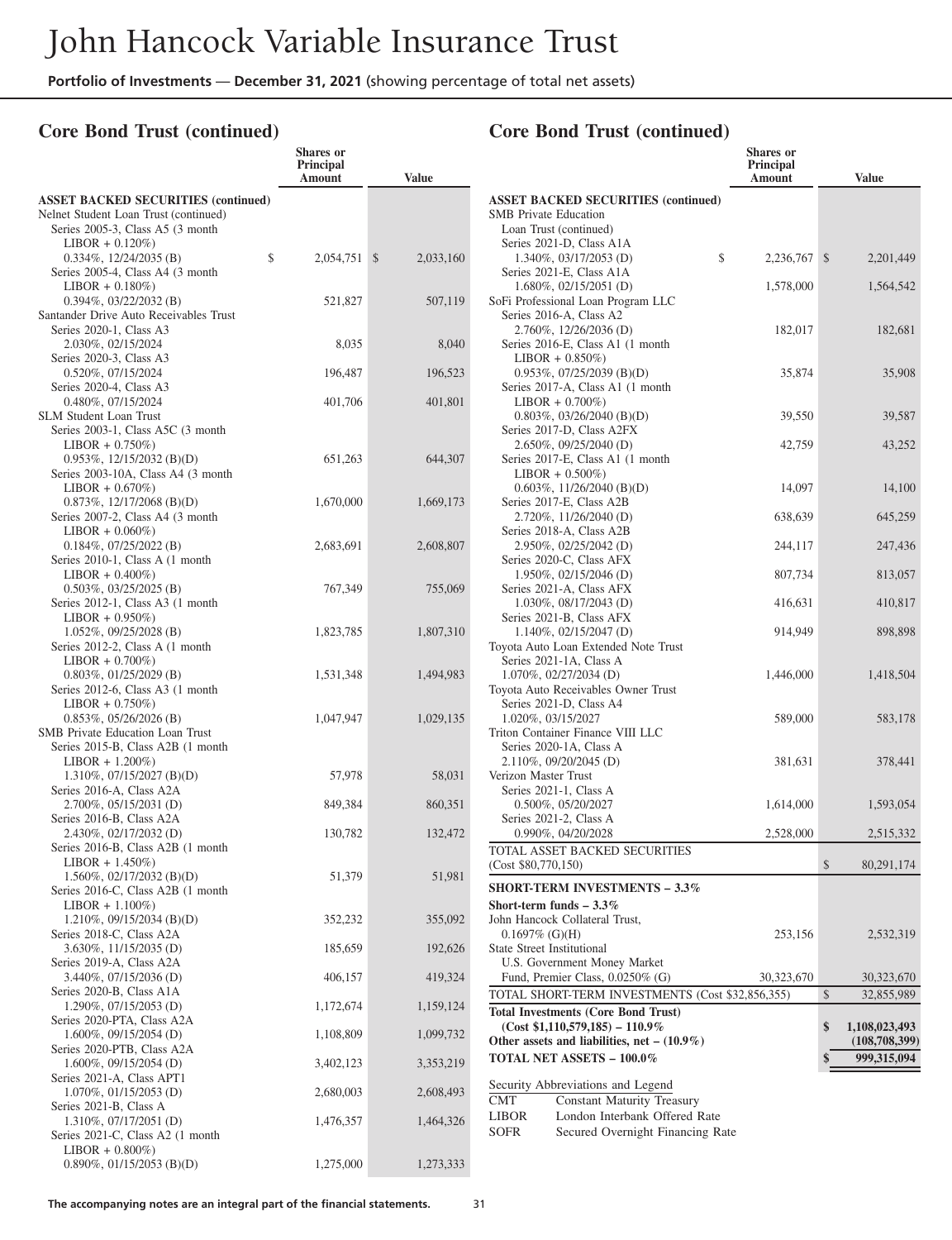## **Core Bond Trust (continued)**

| <b>TBA</b> | To Be Announced. A forward mortgage-backed securities trade<br>issued by a U.S. Government Agency, to be delivered at an<br>agreed-upon future settlement date.        |
|------------|------------------------------------------------------------------------------------------------------------------------------------------------------------------------|
| (A)        | Zero coupon bonds are issued at a discount from their principal<br>amount in lieu of paying interest periodically. Rate shown is the<br>effective yield at period end. |
| (B)        | Variable rate obligation. The coupon rate shown represents the rate<br>at period end.                                                                                  |
| (C)        | Security purchased or sold on a when-issued or delayed delivery<br>basis.                                                                                              |

(D) These securities are exempt from registration under Rule 144A of the Securities Act of 1933. Such securities may be resold, normally to qualified institutional buyers, in transactions exempt from registration. Rule 144A securities amounted to \$142,907,786 or 14.3% of the fund's net assets as of 12-31-21.

(E) All or a portion of this security is on loan as of 12-31-21.

- (F) Variable or floating rate security, the interest rate of which adjusts periodically based on a weighted average of interest rates and prepayments on the underlying pool of assets. The interest rate shown is the current rate as of period end.
- (G) The rate shown is the annualized seven-day yield as of 12-31-21.
- (H) Investment is an affiliate of the fund, the advisor and/or subadvisor. This security represents the investment of cash collateral received for securities lending.

## **High Yield Trust**

|                                                                                |               | <b>Shares</b> or<br><b>Principal</b><br>Amount | <b>Value</b>              |
|--------------------------------------------------------------------------------|---------------|------------------------------------------------|---------------------------|
| <b>FOREIGN GOVERNMENT OBLIGATIONS - 0.6%</b>                                   |               |                                                |                           |
| Argentina - $0.4\%$                                                            |               |                                                |                           |
| Provincia de Buenos Aires                                                      |               |                                                |                           |
| (3.900% to 9-1-22, then 5.250% to                                              |               |                                                |                           |
| 9-1-23, then 6.375% to 9-1-24, then<br>6.625% thereafter), $09/01/2037$ (A)    | $\mathcal{S}$ | 756,976                                        | $\mathbb{S}$<br>325,500   |
| Republic of Argentina                                                          |               |                                                |                           |
| 1.000%, 07/09/2029                                                             |               | 59,073                                         | 21,415                    |
| $(0.500\% \text{ to } 7-9-23, \text{ then } 0.750\% \text{ to }$               |               |                                                |                           |
| 7-9-27, then 1.750% thereafter),                                               |               |                                                |                           |
| 07/09/2030<br>$(1.125\% \text{ to } 7-9-22, \text{ then } 1.500\% \text{ to }$ |               | 598,627                                        | 209,525                   |
| 7-9-23, then 3.625% to 7-9-24, then                                            |               |                                                |                           |
| 4.125% to 7-9-27, then 4.750% to                                               |               |                                                |                           |
| 7-9-28, then 5.000% thereafter),                                               |               |                                                |                           |
| 07/09/2035                                                                     |               | 526,571                                        | 168,508                   |
|                                                                                |               |                                                | 724,948                   |
| Brazil $-0.2\%$                                                                |               |                                                |                           |
| Federative Republic of Brazil<br>10.000%, 01/01/2023 to 01/01/2027             | BRL           | 2,808,000                                      | 496,430                   |
| Indonesia $-0.0\%$                                                             |               |                                                |                           |
| Republic of Indonesia                                                          |               |                                                |                           |
| 8.375%, 03/15/2034                                                             | <b>IDR</b>    | 74,000,000                                     | 5,825                     |
| TOTAL FOREIGN GOVERNMENT OBLIGATIONS                                           |               |                                                |                           |
| (Cost \$1,845,229)                                                             |               |                                                | $\mathbb{S}$<br>1,227,203 |
| <b>CORPORATE BONDS - 84.4%</b>                                                 |               |                                                |                           |
| Communication services $-12.0\%$                                               |               |                                                |                           |
| Allen Media LLC                                                                |               |                                                |                           |
| 10.500%, 02/15/2028 (A)                                                        | \$            | 1,690,000                                      | 1,763,185                 |
| Altice Financing SA<br>5.750%, 08/15/2029 (A)                                  |               | 780,000                                        | 772,200                   |
| Altice France Holding SA                                                       |               |                                                |                           |
| 10.500%, 05/15/2027 (A)                                                        |               | 240,000                                        | 258,000                   |
| Altice France SA                                                               |               |                                                |                           |
| 5.125%, 07/15/2029 (A)                                                         |               | 590,000                                        | 575,516                   |
| AMC Entertainment Holdings, Inc.<br>$10.000\%$ , 06/15/2026 (A)(B)             |               | 860,000                                        | 849,727                   |
|                                                                                |               |                                                |                           |

|                                                             | <b>Shares</b> or<br><b>Principal</b><br>Amount | <b>Value</b>       |
|-------------------------------------------------------------|------------------------------------------------|--------------------|
| <b>CORPORATE BONDS (continued)</b>                          |                                                |                    |
| <b>Communication services (continued)</b>                   |                                                |                    |
| CCO Holdings LLC                                            |                                                |                    |
| 4.250%, 02/01/2031 (A)                                      | \$<br>130,000                                  | \$<br>131,141      |
| 4.500%, $08/15/2030$ (A)                                    | 620,000                                        | 634,378            |
| 4.500%, 05/01/2032                                          | 820,000                                        | 843,575            |
| Charter Communications Operating LLC                        |                                                |                    |
| 6.484%, 10/23/2045<br>Cinemark USA, Inc.                    | 230,000                                        | 314,085            |
| 5.875%, 03/15/2026 (A)                                      | 600,000                                        | 607,500            |
| Clear Channel Outdoor Holdings, Inc.                        |                                                |                    |
| 7.500%, 06/01/2029 (A)                                      | 760,000                                        | 811,300            |
| CSC Holdings LLC                                            |                                                |                    |
| 4.125%, 12/01/2030(A)                                       | 240,000                                        | 234,300            |
| 4.500\%, $11/15/2031$ (A)                                   | 440,000                                        | 434,500            |
| $6.500\%$ , 02/01/2029 (A)                                  | 800,000                                        | 856,000            |
| <b>DIRECTV Holdings LLC</b>                                 |                                                |                    |
| 5.875%, 08/15/2027 (A)                                      | 710,000                                        | 726,834            |
| DISH DBS Corp.                                              |                                                |                    |
| 5.125%, 06/01/2029                                          | 1,000,000<br>900,000                           | 910,000<br>909,000 |
| 5.750%, 12/01/2028 (A)<br>5.875%, 11/15/2024                | 500,000                                        | 513,630            |
| 7.750%, 07/01/2026                                          | 870,000                                        | 917,850            |
| Frontier Communications Holdings LLC                        |                                                |                    |
| 5.000%, 05/01/2028 (A)                                      | 240,000                                        | 247,200            |
| $6.750\%, 05/01/2029$ (A)                                   | 210,000                                        | 218,400            |
| Gannett Holdings LLC                                        |                                                |                    |
| 6.000\%, 11/01/2026 (A)(B)                                  | 620,000                                        | 633,175            |
| iHeartCommunications, Inc.                                  |                                                |                    |
| $4.750\%, 01/15/2028$ (A)                                   | 190,000                                        | 192,683            |
| $5.250\%$ , 08/15/2027 (A)                                  | 410,000                                        | 426,441            |
| Intelsat Jackson Holdings SA                                |                                                |                    |
| 8.000%, 02/15/2024 (A)(B)(C)<br>Match Group Holdings II LLC | 560,000                                        | 567,700            |
| $3.625\%, 10/01/2031$ (A)                                   | 480,000                                        | 466,200            |
| $4.625\%, 06/01/2028$ (A)                                   | 400,000                                        | 416,160            |
| News Corp.                                                  |                                                |                    |
| 3.875%, 05/15/2029 (A)                                      | 610,000                                        | 616,100            |
| Photo Holdings Merger Sub, Inc.                             |                                                |                    |
| $8.500\%$ , 10/01/2026 (A)                                  | 450,000                                        | 468,099            |
| Playtika Holding Corp.                                      |                                                |                    |
| 4.250%, 03/15/2029 (A)                                      | 490,000                                        | 480,200            |
| Sprint Capital Corp.                                        |                                                |                    |
| 8.750%, 03/15/2032<br>Sprint Corp.                          | 115,000                                        | 172,500            |
| 7.625%, 02/15/2025                                          | 510,000                                        | 586,500            |
| 7.875%, 09/15/2023                                          | 670,000                                        | 131,838            |
| Switch, Ltd.                                                |                                                |                    |
| 3.750%, 09/15/2028 (A)                                      | 280,000                                        | 282,100            |
| 4.125%, 06/15/2029 (A)                                      | 260,000                                        | 265,850            |
| Time Warner Cable LLC                                       |                                                |                    |
| 7.300%, 07/01/2038                                          | 220,000                                        | 311,369            |
| T-Mobile USA, Inc.                                          |                                                |                    |
| 3.500%, 04/15/2031                                          | 130,000                                        | 135,249            |
| 3.500%, 04/15/2031 (A)<br>Univision Communications, Inc.    | 710,000                                        | 738,670            |
| 9.500%, 05/01/2025 (A)                                      | 580,000                                        | 619,875            |
| UPC Holding BV                                              |                                                |                    |
| 5.500%, 01/15/2028 (A)                                      | 430,000                                        | 446,125            |
| Urban One, Inc.                                             |                                                |                    |
| 7.375%, 02/01/2028 (A)                                      | 340,000                                        | 350,200            |
| Viavi Solutions, Inc.                                       |                                                |                    |
| 3.750%, 10/01/2029 (A)                                      | 270,000                                        | 269,987            |
| Virgin Media Secured Finance PLC                            |                                                |                    |
| 5.500%, 05/15/2029 (A)                                      | 330,000                                        | 348,444            |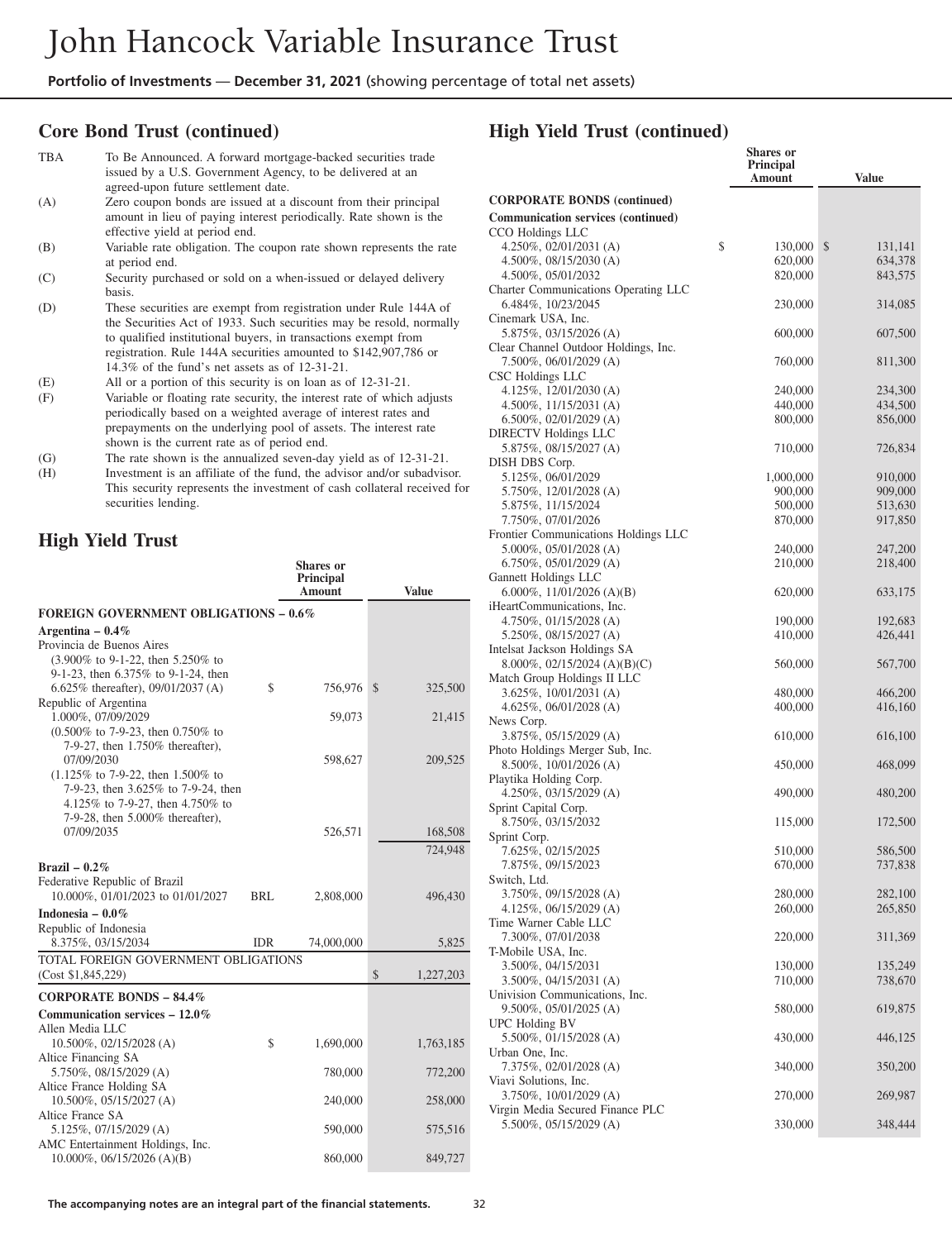**Shares or**

## **High Yield Trust (continued)**

|                                                                                            | Principal<br>Amount    | <b>Value</b>           |
|--------------------------------------------------------------------------------------------|------------------------|------------------------|
| <b>CORPORATE BONDS (continued)</b>                                                         |                        |                        |
| <b>Communication services (continued)</b><br>Virgin Media Vendor Financing Notes IV<br>DAC |                        |                        |
| 5.000%, 07/15/2028 (A)                                                                     | \$<br>470,000          | \$<br>473,546          |
| Vmed O2 UK Financing I PLC<br>$4.750\%, 07/15/2031$ (A)                                    | 910,000                | 921,375                |
| ZoomInfo Technologies LLC<br>3.875%, 02/01/2029 (A)                                        | 700,000                | 693,980                |
| Consumer discretionary - 16.6%                                                             |                        | 25,148,687             |
| Academy, Ltd.                                                                              |                        |                        |
| 6.000%, $11/15/2027$ (A)<br>Adtalem Global Education, Inc.                                 | 250,000                | 266,563                |
| 5.500%, 03/01/2028 (A)<br>American Axle & Manufacturing, Inc.                              | 980,000                | 957,950                |
| 5.000%, 10/01/2029 (B)                                                                     | 1,080,000              | 1,059,372              |
| American News Company LLC (8.500%<br>Cash or 10.000% PIK) 8.500%,                          |                        |                        |
| 09/01/2026 (A)<br>Bath & Body Works, Inc.                                                  | 1,036,302              | 1,181,384              |
| 5.250%, 02/01/2028                                                                         | 1,020,000              | 1,127,100              |
| 6.625%, 10/01/2030 (A)                                                                     | 180,000                | 203,850                |
| 7.500%, 06/15/2029                                                                         | 160,000                | 182,134                |
| 9.375%, 07/01/2025 (A)<br>Bed Bath & Beyond, Inc.                                          | 340,000                | 414,800                |
| 5.165%, 08/01/2044 (B)<br>Boyne USA, Inc.                                                  | 680,000                | 564,873                |
| 4.750%, 05/15/2029 (A)                                                                     | 380,000                | 391,400                |
| Caesars Entertainment, Inc.<br>4.625%, $10/15/2029$ (A)                                    | 600,000                | 600,000                |
| $6.250\%, 07/01/2025$ (A)                                                                  | 360,000                | 377,865                |
| Carnival Corp.                                                                             |                        |                        |
| 5.750%, 03/01/2027 (A)<br>$6.000\%, 05/01/2029$ (A)                                        | 690,000<br>460,000     | 690,000<br>457,700     |
| Carriage Purchaser, Inc.<br>7.875%, 10/15/2029 (A)                                         | 720,000                | 691,200                |
| Carriage Services, Inc.<br>4.250%, 05/15/2029 (A)                                          | 640,000                | 636,800                |
| Carrols Restaurant Group, Inc.                                                             |                        |                        |
| 5.875%, 07/01/2029 (A)(B)<br>Century Communities, Inc.                                     | 350,000                | 315,000                |
| 3.875%, 08/15/2029 (A)<br>Dornoch Debt Merger Sub, Inc.                                    | 210,000                | 211,575                |
| 6.625%, $10/15/2029$ (A)<br>Empire Communities Corp.                                       | 410,000                | 404,875                |
| 7.000%, 12/15/2025 (A)                                                                     | 650,000                | 672,750                |
| Fontainebleau Las Vegas Holdings LLC<br>11.000%, 06/15/2015 (A)(C)                         | 3,600,425              | 360                    |
| Ford Motor Company<br>3.250%, 02/12/2032                                                   | 400,000                | 409,600                |
| 9.000%, 04/22/2025 (B)                                                                     | 670,000                | 819,142                |
| Ford Motor Credit Company LLC                                                              |                        |                        |
| 4.000%, 11/13/2030<br>5.113%, 05/03/2029                                                   | 1,280,000<br>1,100,000 | 1,377,024<br>1,249,875 |
| 5.125%, 06/16/2025                                                                         | 460,000                | 500,250                |
| Full House Resorts, Inc.                                                                   |                        |                        |
| 8.250%, 02/15/2028 (A)<br>Installed Building Products, Inc.                                | 510,000                | 535,500                |
| 5.750%, 02/01/2028 (A)                                                                     | 410,000                | 426,400                |
| Melco Resorts Finance, Ltd.<br>5.375%, 12/04/2029 (A)                                      | 340,000                | 329,800                |
| Mohegan Gaming & Entertainment<br>7.875%, 10/15/2024 (A)(B)                                | 190,000                | 198,550                |
| NCL Corp., Ltd.                                                                            |                        |                        |
| 5.875%, 03/15/2026 (A)<br>10.250%, 02/01/2026 (A)                                          | 300,000<br>436,000     | 298,671<br>507,129     |

|                                                     | <b>Shares</b> or<br><b>Principal</b><br>Amount | <b>Value</b>         |
|-----------------------------------------------------|------------------------------------------------|----------------------|
| <b>CORPORATE BONDS (continued)</b>                  |                                                |                      |
| Consumer discretionary (continued)                  |                                                |                      |
| NCL Corp., Ltd. (continued)                         |                                                |                      |
| \$<br>$12.250\%, 05/15/2024 (A)$                    | 514,000                                        | \$<br>609,090        |
| NMG Holding Company, Inc.                           |                                                |                      |
| $7.125\%, 04/01/2026$ (A)<br>Nordstrom, Inc.        | 300,000                                        | 318,411              |
| $5.000\%$ , 01/15/2044 (B)                          | 700,000                                        | 652,750              |
| Party City Holdings, Inc.                           |                                                |                      |
| 8.750%, 02/15/2026 (A)                              | 700,000                                        | 722,750              |
| PetSmart, Inc.                                      |                                                |                      |
| 4.750%, 02/15/2028 (A)<br>7.750%, 02/15/2029 (A)    | 250,000<br>250,000                             | 256,563<br>271,563   |
| Rent-A-Center, Inc.                                 |                                                |                      |
| 6.375%, 02/15/2029 (A)                              | 450,000                                        | 469,125              |
| Royal Caribbean Cruises, Ltd.                       |                                                |                      |
| $4.250\%$ , 07/01/2026 (A)                          | 590,000                                        | 571,471              |
| 5.500\%, 08/31/2026 to 04/01/2028 (A)               | 1,360,000                                      | 1,379,075            |
| Sands China, Ltd.                                   |                                                |                      |
| 5.400%, 08/08/2028                                  | 200,000                                        | 215,284              |
| Sizzling Platter LLC<br>8.500%, 11/28/2025 (A)      | 430,000                                        | 441,288              |
| Speedway Motorsports LLC                            |                                                |                      |
| 4.875%, $11/01/2027$ (A)                            | 320,000                                        | 326,400              |
| StoneMor, Inc.                                      |                                                |                      |
| 8.500%, 05/15/2029 (A)                              | 790,000                                        | 815,675              |
| Sugarhouse HSP Gaming Prop Mezz LP                  |                                                |                      |
| 5.875%, 05/15/2025 (A)                              | 270,000                                        | 268,650              |
| The Gap, Inc.<br>3.875%, 10/01/2031 (A)             | 580,000                                        | 572,025              |
| The Michaels Companies, Inc.                        |                                                |                      |
| 5.250%, 05/01/2028 (A)                              | 270,000                                        | 270,119              |
| $7.875\%, 05/01/2029$ (A)                           | 750,000                                        | 738,750              |
| TopBuild Corp.                                      |                                                |                      |
| 3.625%, 03/15/2029 (A)                              | 550,000                                        | 554,125              |
| Viking Cruises, Ltd.                                |                                                |                      |
| 5.875%, 09/15/2027 (A)<br>7.000%, 02/15/2029 (A)    | 390,000                                        | 371,358<br>1,504,335 |
| 13.000%, 05/15/2025 (A)                             | 1,500,000<br>910,000                           | 1,030,229            |
| VOC Escrow, Ltd.                                    |                                                |                      |
| $5.000\%$ , 02/15/2028 (A)                          | 1,525,000                                      | 1,509,750            |
| WW International, Inc.                              |                                                |                      |
| 4.500\%, 04/15/2029 (A)                             | 800,000                                        | 765,800              |
| Wynn Macau, Ltd.                                    |                                                |                      |
| $4.875\%, 10/01/2024 (A)$<br>5.125%, 12/15/2029 (A) | 310,000                                        | 291,400              |
| 5.625%, 08/26/2028 (A)                              | 260,000<br>920,000                             | 236,197<br>851,906   |
| Wynn Resorts Finance LLC                            |                                                |                      |
| 7.750%, 04/15/2025 (A)                              | 480,000                                        | 503,400              |
|                                                     |                                                | 34,576,981           |
| Consumer staples $-1.1\%$                           |                                                |                      |
| <b>Edgewell Personal Care Company</b>               |                                                |                      |
| $4.125\%, 04/01/2029$ (A)                           | 340,000                                        | 342,550              |
| Kraft Heinz Foods Company                           |                                                |                      |
| 5.200%, 07/15/2045                                  | 300,000                                        | 381,442              |
| 5.500%, 06/01/2050                                  | 220,000                                        | 297,855              |
| Simmons Foods, Inc.<br>4.625%, 03/01/2029 (A)       | 590,000                                        | 581,150              |
| Triton Water Holdings, Inc.                         |                                                |                      |
| 6.250%, 04/01/2029 (A)                              | 610,000                                        | 585,051              |
| Vector Group, Ltd.                                  |                                                |                      |
| 10.500%, 11/01/2026 (A)                             | 110,000                                        | 113,988              |
|                                                     |                                                | 2,302,036            |
| Energy $-11.9\%$                                    |                                                |                      |
| Antero Resources Corp.                              |                                                |                      |
| 5.375%, 03/01/2030 (A)                              | 430,000                                        | 459,670              |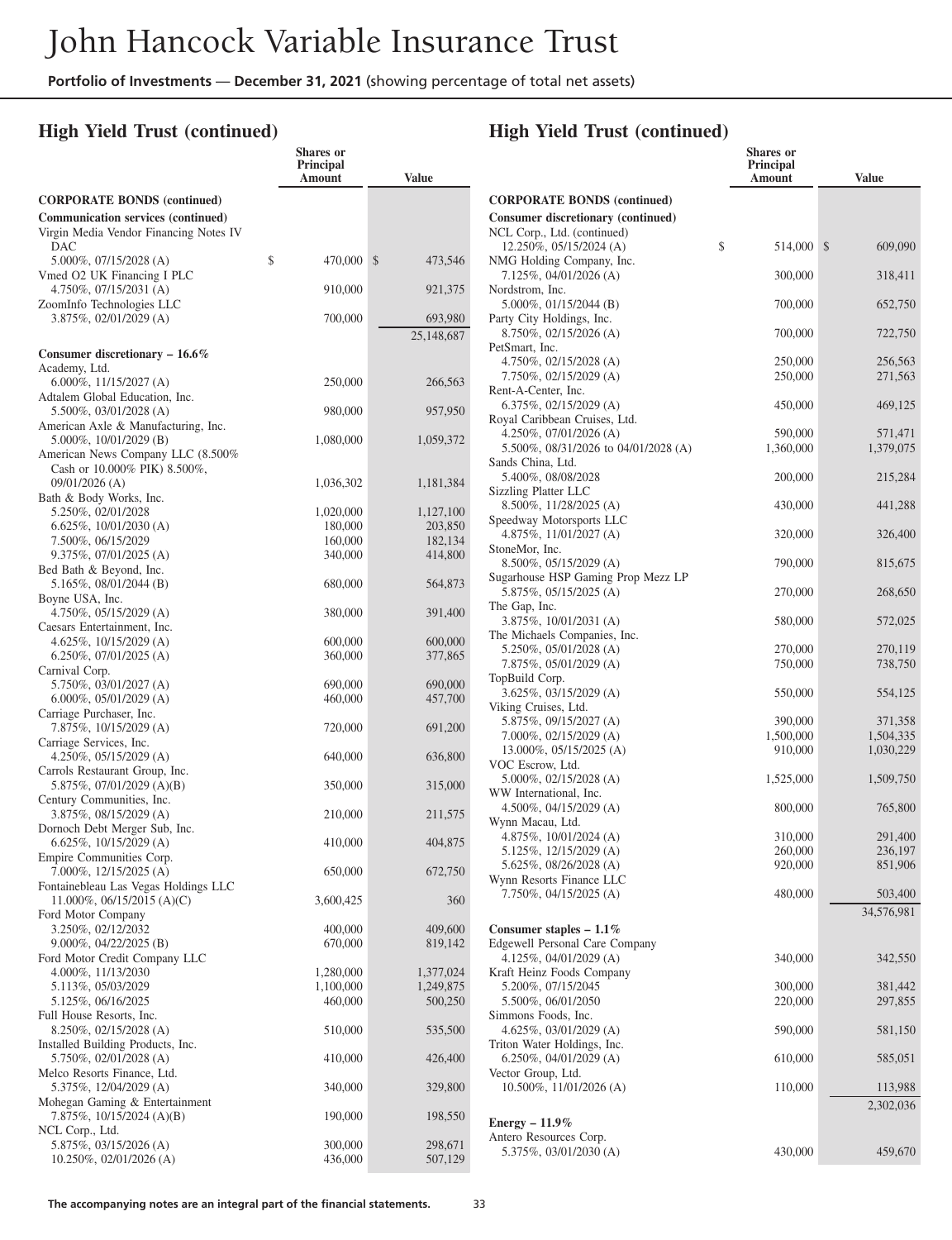**Shares or**

## **High Yield Trust (continued)**

|                                                             | <b>Principal</b><br>Amount | <b>Value</b>       |
|-------------------------------------------------------------|----------------------------|--------------------|
| <b>CORPORATE BONDS</b> (continued)                          |                            |                    |
| Energy (continued)                                          |                            |                    |
| Apache Corp.                                                |                            |                    |
| 7.750%, 12/15/2029 (B)<br>Berry Petroleum Company LLC       | \$<br>310,000              | \$<br>391,763      |
| 7.000%, 02/15/2026 (A)                                      | 1,290,000                  | 1,277,100          |
| Blue Racer Midstream LLC                                    |                            |                    |
| $6.625\%, 07/15/2026$ (A)                                   | 670,000                    | 690,100            |
| 7.625%, 12/15/2025 (A)<br>Cheniere Energy Partners LP       | 310,000                    | 328,600            |
| 4.000%, 03/01/2031                                          | 470,000                    | 493,007            |
| Chesapeake Energy Corp.                                     |                            |                    |
| 5.500%, 02/01/2026 (A)                                      | 80,000                     | 84,200             |
| CNX Midstream Partners LP                                   |                            |                    |
| 4.750%, $04/15/2030$ (A)<br>Colgate Energy Partners III LLC | 740,000                    | 737,225            |
| 5.875%, 07/01/2029 (A)                                      | 1,320,000                  | 1,359,600          |
| Comstock Resources, Inc.                                    |                            |                    |
| 5.875%, 01/15/2030 (A)                                      | 380,000                    | 389,500            |
| 7.500%, 05/15/2025 (A)<br>DCP Midstream Operating LP        | 144,000                    | 148,500            |
| 6.450%, 11/03/2036 (A)                                      | 280,000                    | 366,430            |
| $6.750\%, 09/15/2037$ (A)                                   | 590,000                    | 789,214            |
| Endeavor Energy Resources LP                                |                            |                    |
| 5.750%, 01/30/2028 (A)                                      | 150,000                    | 159,883            |
| $6.625\%, 07/15/2025$ (A)<br>Energy Transfer LP (6.500% to  | 320,000                    | 338,570            |
| 11-15-26, then 5 Year CMT +                                 |                            |                    |
| 5.694%) 11/15/2026 (D)                                      | 180,000                    | 183,150            |
| <b>EQM Midstream Partners LP</b>                            |                            |                    |
| 4.000%, 08/01/2024<br>5.500%, 07/15/2028                    | 120,000                    | 124,650<br>611,803 |
| $6.000\%$ , 07/01/2025 (A)                                  | 560,000<br>240,000         | 261,000            |
| $6.500\%, 07/01/2027$ (A)                                   | 220,000                    | 246,400            |
| 6.500%, 07/15/2048                                          | 240,000                    | 291,601            |
| EQT Corp.                                                   |                            |                    |
| 3.125%, 05/15/2026 (A)<br>$3.625\%, 05/15/2031 (A)(B)$      | 190,000<br>180,000         | 195,041<br>186,750 |
| 5.000%, 01/15/2029                                          | 590,000                    | 653,425            |
| 6.625%, 02/01/2025                                          | 80,000                     | 90,200             |
| Howard Midstream Energy Partners LLC                        |                            |                    |
| 6.750%, 01/15/2027 (A)                                      | 610,000                    | 625,070            |
| MEG Energy Corp.<br>7.125%, 02/01/2027 (A)                  | 1,130,000                  | 1,203,360          |
| Northern Oil and Gas, Inc.                                  |                            |                    |
| 8.125%, 03/01/2028 (A)                                      | 850,000                    | 896,750            |
| Oasis Petroleum, Inc.                                       |                            |                    |
| 6.375%, 06/01/2026 (A)                                      | 990,000                    | 1,037,025          |
| Occidental Petroleum Corp.<br>4.100%, 02/15/2047            | 120,000                    | 117,600            |
| 4.400%, 04/15/2046                                          | 180,000                    | 184,500            |
| 6.125%, 01/01/2031                                          | 330,000                    | 400,950            |
| 6.600%, 03/15/2046                                          | 390,000                    | 506,025            |
| 8.875%, 07/15/2030<br>PBF Holding Company LLC               | 490,000                    | 660,843            |
| 9.250%, 05/15/2025 (A)                                      | 210,000                    | 199,763            |
| Penn Virginia Holdings LLC                                  |                            |                    |
| 9.250%, 08/15/2026 (A)                                      | 1,310,000                  | 1,359,125          |
| Petrobras Global Finance BV                                 |                            |                    |
| 5.750%, 02/01/2029                                          | 100,000                    | 107,625            |
| 6.850%, 06/05/2115<br>Range Resources Corp.                 | 410,000                    | 406,925            |
| 8.250%, 01/15/2029                                          | 490,000                    | 546,350            |
| 9.250%, 02/01/2026                                          | 520,000                    | 560,452            |
| Southwestern Energy Company                                 |                            |                    |
| 4.750%, 02/01/2032                                          | 470,000                    | 494,959            |

|                                                                                          |     | <b>Shares</b> or<br>Principal<br>Amount | <b>Value</b>       |
|------------------------------------------------------------------------------------------|-----|-----------------------------------------|--------------------|
| <b>CORPORATE BONDS (continued)</b>                                                       |     |                                         |                    |
| <b>Energy</b> (continued)                                                                |     |                                         |                    |
| Summit Midstream Holdings LLC                                                            |     |                                         |                    |
| 8.500%, 10/15/2026 (A)<br>Tallgrass Energy Partners LP                                   | \$  | 320,000                                 | \$<br>333,418      |
| 6.000%, $12/31/2030$ (A)                                                                 |     | 730,000                                 | 730,000            |
| Targa Resources Partners LP                                                              |     |                                         |                    |
| 4.875%, 02/01/2031                                                                       |     | 570,000                                 | 618,992            |
| Venture Global Calcasieu Pass LLC<br>3.875%, 11/01/2033 (A)                              |     | 530,000                                 | 556,807            |
| Vesta Energy Corp.                                                                       |     |                                         |                    |
| 10.000%, 10/15/2025 (A)                                                                  | CAD | 490,000                                 | 375,746            |
| Western Midstream Operating LP                                                           |     |                                         |                    |
| 3.950%, 06/01/2025<br>4.350%, 02/01/2025                                                 | \$  | 110,000<br>530,000                      | 115,274<br>553,861 |
| 5.500%, 08/15/2048                                                                       |     | 580,000                                 | 692,822            |
| 6.500%, 02/01/2050                                                                       |     | 530,000                                 | 626,728            |
|                                                                                          |     |                                         | 24,768,352         |
| Financials $-8.8\%$                                                                      |     |                                         |                    |
| Acuris Finance U.S., Inc.                                                                |     |                                         |                    |
| $5.000\%$ , $05/01/2028$ (A)                                                             |     | 200,000                                 | 199,000            |
| AFC Gamma, Inc.<br>5.750%, 05/01/2027 (A)                                                |     | 530,000                                 | 523,657            |
| AmWINS Group, Inc.                                                                       |     |                                         |                    |
| 4.875%, 06/30/2029 (A)                                                                   |     | 920,000                                 | 929,200            |
| Apollo Commercial Real Estate                                                            |     |                                         |                    |
| Finance, Inc.<br>4.625%, 06/15/2029 (A)                                                  |     | 710,000                                 | 686,925            |
| Banco Mercantil del Norte SA (6.875%                                                     |     |                                         |                    |
| to $7-6-22$ , then 5 Year CMT +                                                          |     |                                         |                    |
| 5.035%) 07/06/2022 (A)(D)<br>Barclays PLC (8.000% to 6-15-24, then                       |     | 200,000                                 | 202,252            |
| 5 Year CMT + 5.672%)                                                                     |     |                                         |                    |
| 06/15/2024 (D)                                                                           |     | 380,000                                 | 420,006            |
| BNP Paribas SA (7.375% to 8-19-25,                                                       |     |                                         |                    |
| then 5 Year U.S. Swap Rate +<br>5.150%) 08/19/2025 (A)(D)                                |     | 390,000                                 | 443,138            |
| Burford Capital Global Finance LLC                                                       |     |                                         |                    |
| 6.250%, 04/15/2028 (A)                                                                   |     | 630,000                                 | 669,375            |
| Citigroup, Inc. $(5.950\% \text{ to } 5-15-25, \text{ then})$<br>3 month LIBOR + 3.905%) |     |                                         |                    |
| 05/15/2025 (D)                                                                           |     | 180,000                                 | 192,600            |
| Citigroup, Inc. (6.300% to 5-15-24, then                                                 |     |                                         |                    |
| 3 month LIBOR + 3.423%)<br>$05/15/2024$ (D)                                              |     | 410,000                                 | 429,733            |
| Coinbase Global, Inc.                                                                    |     |                                         |                    |
| 3.625%, 10/01/2031 (A)                                                                   |     | 540,000                                 | 496,800            |
| Compass Group Diversified<br>Holdings LLC                                                |     |                                         |                    |
| 5.250%, 04/15/2029 (A)                                                                   |     | 420,000                                 | 439,950            |
| Credit Agricole SA (8.125% to 12-23-25,                                                  |     |                                         |                    |
| then 5 Year U.S. Swap Rate +                                                             |     |                                         |                    |
| 6.185%) $12/23/2025$ (A)(D)<br>Credit Suisse Group AG (6.375% to                         |     | 340,000                                 | 402,305            |
| 8-21-26, then 5 Year CMT + 4.822%)                                                       |     |                                         |                    |
| $08/21/2026$ (A)(D)                                                                      |     | 430,000                                 | 463,454            |
| Credit Suisse Group AG (7.250% to                                                        |     |                                         |                    |
| 9-12-25, then 5 Year ICE Swap Rate<br>$+4.332\%$ ) 09/12/2025 (A)(D)                     |     | 200,000                                 |                    |
| FirstCash, Inc.                                                                          |     |                                         | 219,776            |
| 4.625%, 09/01/2028 (A)                                                                   |     | 530,000                                 | 529,685            |
| 5.625%, 01/01/2030 (A)                                                                   |     | 440,000                                 | 448,439            |
| Global Aircraft Leasing Company, Ltd.<br>(6.500% Cash or 7.250% PIK)                     |     |                                         |                    |
| 6.500%, 09/15/2024 (A)                                                                   |     | 2,201,318                               | 2,124,249          |
|                                                                                          |     |                                         |                    |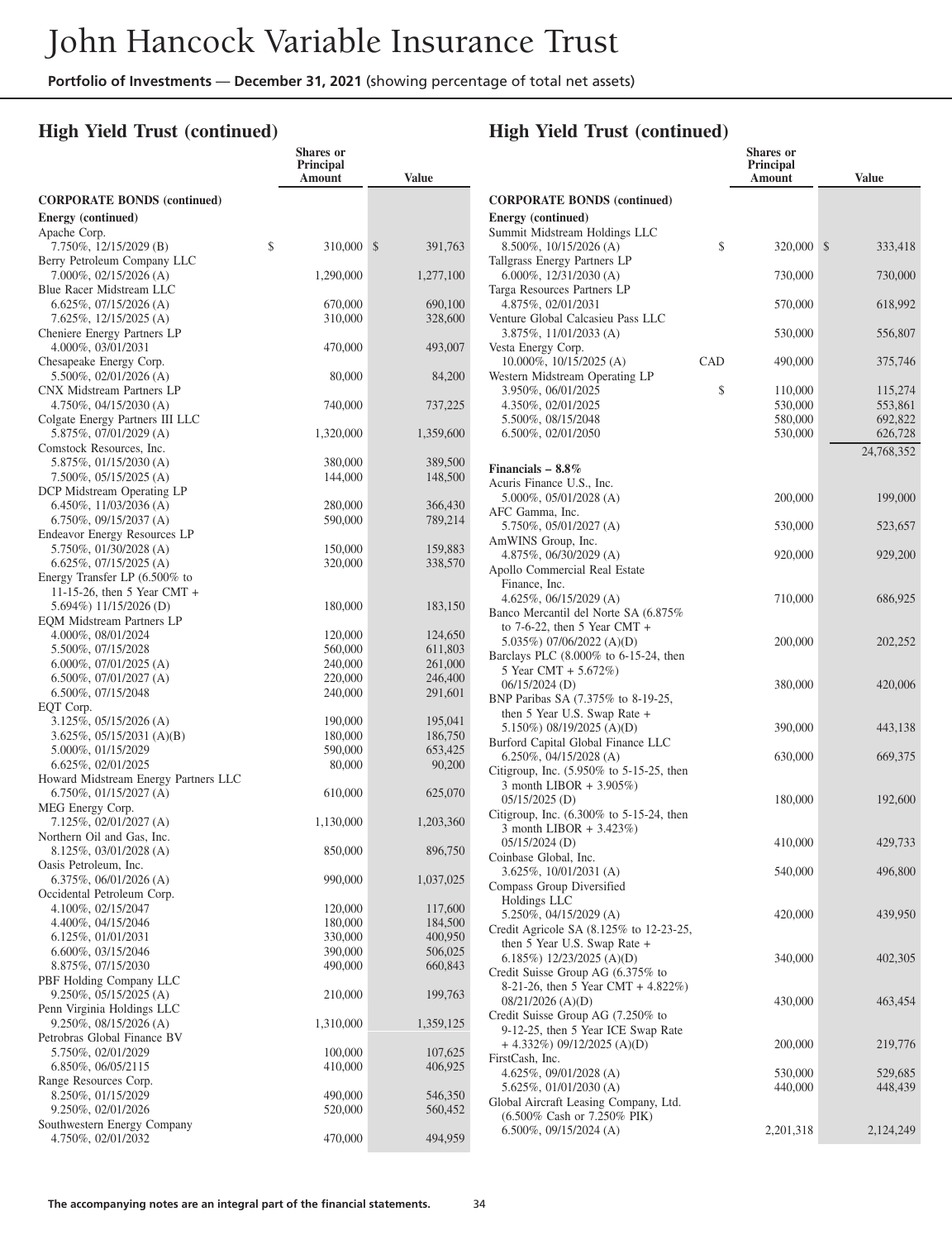## **High Yield Trust (continued)**

|                                                                     | Shares or<br>Principal<br>Amount | <b>Value</b>             |
|---------------------------------------------------------------------|----------------------------------|--------------------------|
| <b>CORPORATE BONDS (continued)</b>                                  |                                  |                          |
| <b>Financials</b> (continued)                                       |                                  |                          |
| Highlands Holdings Bond Issuer, Ltd.                                |                                  |                          |
| (7.625% Cash or 8.375% PIK)                                         |                                  |                          |
| 7.625%, 10/15/2025 (A)<br>Intesa Sanpaolo SpA $(4.198\%$ to 6-1-31, | \$<br>645,962                    | $\mathcal{S}$<br>684,720 |
| then 1 Year CMT + $2.600\%$ )                                       |                                  |                          |
| $06/01/2032$ (A)                                                    | 460,000                          | 463,990                  |
| Jane Street Group                                                   |                                  |                          |
| $4.500\%, 11/15/2029$ (A)<br>Ladder Capital Finance Holdings LLLP   | 320,000                          | 323,200                  |
| $4.250\%, 02/01/2027$ (A)                                           | 460,000                          | 463,004                  |
| $4.750\%, 06/15/2029$ (A)                                           | 300,000                          | 307,500                  |
| LD Holdings Group LLC                                               |                                  |                          |
| $6.125\%, 04/01/2028$ (A)<br>6.500%, 11/01/2025 (A)                 | 380,000<br>700,000               | 358,150<br>690,655       |
| Midcap Financial Issuer Trust                                       |                                  |                          |
| $5.625\%, 01/15/2030 (A)$                                           | 380,000                          | 380,990                  |
| 6.500%, 05/01/2028 (A)                                              | 430,000                          | 448,275                  |
| NMI Holdings, Inc.                                                  |                                  |                          |
| 7.375%, 06/01/2025 (A)<br>Rocket Mortgage LLC                       | 650,000                          | 738,075                  |
| 3.875%, 03/01/2031 (A)                                              | 630,000                          | 639,450                  |
| $4.000\%$ , 10/15/2033 (A)                                          | 650,000                          | 658,372                  |
| Starwood Property Trust, Inc.                                       |                                  |                          |
| $3.625\%$ , 07/15/2026 (A)<br>StoneX Group, Inc.                    | 770,000                          | 766,150                  |
| $8.625\%, 06/15/2025$ (A)                                           | 270,000                          | 286,200                  |
| UBS Group AG (7.000% to 1-31-24,                                    |                                  |                          |
| then 5 Year U.S. Swap Rate $+$                                      |                                  |                          |
| 4.344%) 01/31/2024 (A)(D)                                           | 550,000                          | 593,038                  |
| UniCredit SpA $(5.459\%$ to 6-30-30, then<br>5 Year CMT + 4.750%)   |                                  |                          |
| $06/30/2035$ (A)                                                    | 720,000                          | 784,463                  |
|                                                                     |                                  | 18,406,776               |
| Health care $-8.0\%$                                                |                                  |                          |
| AdaptHealth LLC                                                     |                                  |                          |
| $4.625\%, 08/01/2029$ (A)<br>5.125%, 03/01/2030 (A)                 | 460,000<br>760,000               | 460,000<br>773,300       |
| Akumin, Inc.                                                        |                                  |                          |
| $7.000\%$ , 11/01/2025 (A)                                          | 720,000                          | 685,224                  |
| Bausch Health Americas, Inc.                                        |                                  |                          |
| $8.500\%$ , 01/31/2027 (A)<br>$9.250\%, 04/01/2026$ (A)             | 520,000                          | 546,000<br>855,563       |
| Bausch Health Companies, Inc.                                       | 810,000                          |                          |
| 6.250%, 02/15/2029 (A)                                              | 490,000                          | 465,618                  |
| Cano Health LLC                                                     |                                  |                          |
| 6.250%, 10/01/2028 (A)                                              | 420,000                          | 420,012                  |
| Centene Corp.<br>4.625%, 12/15/2029                                 | 500,000                          | 539,230                  |
| Community Health Systems, Inc.                                      |                                  |                          |
| $6.125\%, 04/01/2030$ (A)                                           | 1,230,000                        | 1,216,864                |
| $6.625\%, 02/15/2025$ (A)                                           | 500,000                          | 517,500                  |
| $6.875\%, 04/15/2029$ (A)<br>Endo Luxembourg Finance Company I      | 390,000                          | 397,313                  |
| Sarl                                                                |                                  |                          |
| $6.125\%, 04/01/2029$ (A)                                           | 550,000                          | 539,000                  |
| HCA, Inc.                                                           |                                  |                          |
| 5.625%, 09/01/2028                                                  | 800,000                          | 934,792                  |
| Mozart Debt Merger Sub, Inc.<br>3.875%, 04/01/2029 (A)              | 1,070,000                        | 1,066,223                |
| 5.250%, 10/01/2029 (A)                                              | 1,790,000                        | 1,814,416                |
| Option Care Health, Inc.                                            |                                  |                          |
| 4.375%, 10/31/2029 (A)<br>Par Pharmaceutical, Inc.                  | 540,000                          | 541,350                  |
| 7.500%, 04/01/2027 (A)                                              | 620,000                          | 633,597                  |
|                                                                     |                                  |                          |

|                                                                |     | <b>Shares</b> or<br>Principal<br>Amount | <b>Value</b>  |
|----------------------------------------------------------------|-----|-----------------------------------------|---------------|
| <b>CORPORATE BONDS (continued)</b>                             |     |                                         |               |
| Health care (continued)                                        |     |                                         |               |
| Radiology Partners, Inc.                                       |     |                                         |               |
| 9.250%, 02/01/2028 (A)                                         | \$  | 460,000                                 | \$<br>483,055 |
| RegionalCare Hospital Partners                                 |     |                                         |               |
| Holdings, Inc.                                                 |     |                                         |               |
| $9.750\%, 12/01/2026$ (A)<br>Tenet Healthcare Corp.            |     | 400,000                                 | 422,680       |
| $4.625\%, 06/15/2028$ (A)                                      |     | 440,000                                 | 452,100       |
| Teva Pharmaceutical Finance                                    |     |                                         |               |
| Company LLC                                                    |     |                                         |               |
| $6.150\%$ , 02/01/2036 (B)                                     |     | 340,000                                 | 356,422       |
| Teva Pharmaceutical Finance                                    |     |                                         |               |
| Netherlands III BV<br>5.125%, 05/09/2029                       |     | 1,390,000                               | 1,362,631     |
| 7.125%, 01/31/2025                                             |     | 530,000                                 | 567,100       |
| U.S. Renal Care, Inc.                                          |     |                                         |               |
| 10.625%, 07/15/2027 (A)                                        |     | 650,000                                 | 659,750       |
|                                                                |     |                                         | 16,709,740    |
| Industrials $-11.7\%$                                          |     |                                         |               |
| AerCap Ireland Capital DAC                                     |     |                                         |               |
| 3.300%, 01/30/2032                                             |     | 160,000                                 | 163,003       |
| Air Canada<br>3.875%, 08/15/2026 (A)                           |     | 460,000                                 | 469,200       |
| Allied Universal Holdco LLC                                    |     |                                         |               |
| $4.625\%, 06/01/2028$ (A)                                      |     | 300,000                                 | 294,446       |
| 6.000%, 06/01/2029 (A)                                         |     | 430,000                                 | 418,175       |
| $6.625\%, 07/15/2026$ (A)                                      |     | 360,000                                 | 377,712       |
| Alta Equipment Group, Inc.<br>5.625%, 04/15/2026 (A)           |     |                                         |               |
| American Airlines, Inc.                                        |     | 650,000                                 | 668,532       |
| 5.500%, 04/20/2026 (A)                                         |     | 370,000                                 | 384,754       |
| 5.750%, 04/20/2029 (A)                                         |     | 610,000                                 | 651,919       |
| Anagram International, Inc. (5.000%                            |     |                                         |               |
| Cash and 5.000% PIK) 10.000%,                                  |     |                                         |               |
| $08/15/2026$ (A)<br>ATS Automation Tooling Systems, Inc.       |     | 79,268                                  | 82,439        |
| 4.125%, 12/15/2028 (A)                                         |     | 300,000                                 | 302,250       |
| Brundage-Bone Concrete Pumping                                 |     |                                         |               |
| Holdings, Inc.                                                 |     |                                         |               |
| $6.000\%$ , 02/01/2026 (A)                                     |     | 650,000                                 | 676,000       |
| CoreCivic, Inc.<br>4.625%, 05/01/2023                          |     | 110,000                                 | 111,650       |
| 8.250%, 04/15/2026                                             |     | 1,070,000                               | 1,118,150     |
| Cornerstone Building Brands, Inc.                              |     |                                         |               |
| 6.125%, $01/15/2029$ (A)                                       |     | 430,000                                 | 459,606       |
| Covert Mergeco, Inc.<br>4.875%, 12/01/2029 (A)                 |     |                                         |               |
| CP Atlas Buyer, Inc.                                           |     | 350,000                                 | 355,250       |
| 7.000%, 12/01/2028 (A)                                         |     | 440,000                                 | 437,800       |
| Delta Air Lines, Inc.                                          |     |                                         |               |
| 4.750%, 10/20/2028 (A)                                         |     | 470,000                                 | 513,231       |
| Doman Building Materials Group, Ltd.<br>5.250%, 05/15/2026 (A) | CAD | 590,000                                 | 460,591       |
| Foundation Building Materials, Inc.                            |     |                                         |               |
| 6.000%, 03/01/2029 (A)                                         | \$  | 300,000                                 | 294,750       |
| H&E Equipment Services, Inc.                                   |     |                                         |               |
| 3.875%, 12/15/2028 (A)                                         |     | 920,000                                 | 913,100       |
| Hawaiian Brand Intellectual<br>Property, Ltd.                  |     |                                         |               |
| 5.750%, 01/20/2026 (A)                                         |     | 510,000                                 | 533,588       |
| Legends Hospitality Holding                                    |     |                                         |               |
| Company LLC                                                    |     |                                         |               |
| 5.000%, 02/01/2026 (A)                                         |     | 850,000                                 | 854,250       |
| Madison IAQ LLC<br>5.875%, 06/30/2029 (A)                      |     | 900,000                                 | 900,000       |
|                                                                |     |                                         |               |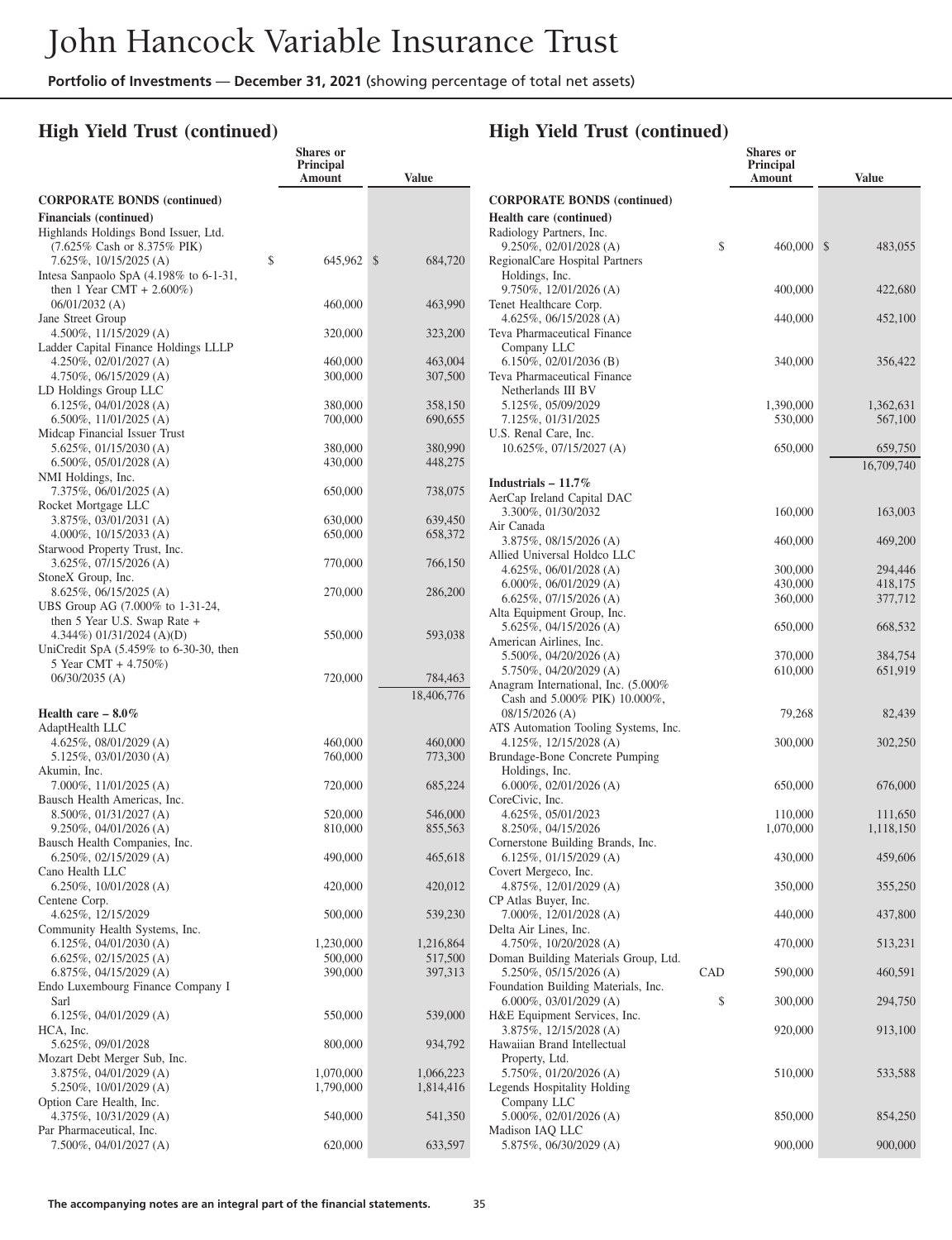**Shares or**

## **High Yield Trust (continued)**

|                                                                 | <b>Principal</b><br>Amount | <b>Value</b>       |
|-----------------------------------------------------------------|----------------------------|--------------------|
| <b>CORPORATE BONDS (continued)</b>                              |                            |                    |
| Industrials (continued)                                         |                            |                    |
| Mileage Plus Holdings LLC<br>6.500%, 06/20/2027 (A)             | \$<br>500,000              | \$<br>533,750      |
| Park-Ohio Industries, Inc.                                      |                            |                    |
| 6.625%, 04/15/2027                                              | 270,000                    | 262,035            |
| PGT Innovations, Inc.<br>4.375%, 10/01/2029 (A)                 | 360,000                    | 361,800            |
| PM General Purchaser LLC                                        |                            |                    |
| 9.500%, 10/01/2028 (A)                                          | 680,000                    | 688,952            |
| Prime Security Services Borrower LLC<br>3.375%, 08/31/2027 (A)  | 390,000                    | 376,502            |
| 5.750%, 04/15/2026 (A)                                          | 470,000                    | 504,625            |
| $6.250\%$ , 01/15/2028 (A)                                      | 920,000                    | 959,100            |
| Resideo Funding, Inc.                                           |                            |                    |
| $4.000\%$ , 09/01/2029 (A)<br>Ritchie Bros Holdings, Inc.       | 630,000                    | 618,021            |
| $4.750\%$ , 12/15/2031 (A)                                      | 280,000                    | 292,250            |
| Roller Bearing Company of                                       |                            |                    |
| America, Inc.                                                   |                            |                    |
| 4.375%, $10/15/2029$ (A)<br>Sensata Technologies BV             | 730,000                    | 744,600            |
| $4.000\%$ , 04/15/2029 (A)                                      | 410,000                    | 418,713            |
| Spirit Loyalty Cayman, Ltd.                                     |                            |                    |
| $8.000\%$ , 09/20/2025 (A)                                      | 546,000                    | 602,830            |
| <b>SRM Escrow Issuer LLC</b><br>6.000%, $11/01/2028$ (A)        | 770,000                    | 822,014            |
| The ADT Security Corp.                                          |                            |                    |
| 4.125%, 08/01/2029 (A)                                          | 650,000                    | 640,250            |
| Titan International, Inc.<br>7.000%, 04/30/2028                 |                            |                    |
| TK Elevator U.S. Newco, Inc.                                    | 670,000                    | 713,550            |
| 5.250%, 07/15/2027 (A)                                          | 450,000                    | 473,063            |
| TransDigm, Inc.                                                 |                            |                    |
| 4.625%, 01/15/2029<br>8.000%, 12/15/2025 (A)                    | 770,000<br>200,000         | 767,444<br>210,994 |
| United Airlines 2014-1 Class B Pass                             |                            |                    |
| Through Trust                                                   |                            |                    |
| 4.750%, 04/11/2022                                              | 57,639                     | 58,142             |
| United Airlines 2020-1 Class B Pass<br>Through Trust            |                            |                    |
| 4.875%, 01/15/2026                                              | 269,400                    | 279,521            |
| United Airlines, Inc.                                           |                            |                    |
| $4.375\%, 04/15/2026$ (A)                                       | 120,000                    | 125,128            |
| $4.625\%, 04/15/2029$ (A)<br>United Rentals North America, Inc. | 230,000                    | 237,188            |
| 4.875%, 01/15/2028                                              | 640,000                    | 672,560            |
| 5.250%, 01/15/2030                                              | 400,000                    | 433,000            |
| Vertiv Group Corp.<br>4.125%, $11/15/2028$ (A)                  | 760,000                    | 767,600            |
| XPO CNW, Inc.                                                   |                            |                    |
| 6.700%, 05/01/2034                                              | 370,000                    | 454,349            |
|                                                                 |                            | 24,458,377         |
| Information technology $-4.9\%$                                 |                            |                    |
| Alliance Data Systems Corp.<br>4.750%, 12/15/2024 (A)           |                            |                    |
| Block, Inc.                                                     | 510,000                    | 520,368            |
| 3.500%, 06/01/2031 (A)                                          | 590,000                    | 604,750            |
| CA Magnum Holdings                                              |                            |                    |
| 5.375%, 10/31/2026 (A)<br>Clarivate Science Holdings Corp.      | 410,000                    | 423,838            |
| 4.875%, 07/01/2029 (A)                                          | 480,000                    | 486,778            |
| CommScope, Inc.                                                 |                            |                    |
| 4.750%, 09/01/2029 (A)                                          | 540,000                    | 536,657            |
| 8.250%, 03/01/2027 (A)<br>Elastic NV                            | 1,310,000                  | 1,346,274          |
| 4.125%, $07/15/2029$ (A)                                        | 570,000                    | 563,947            |

|                                                                      | Shares or<br><b>Principal</b><br>Amount | <b>Value</b>       |
|----------------------------------------------------------------------|-----------------------------------------|--------------------|
| <b>CORPORATE BONDS (continued)</b>                                   |                                         |                    |
| Information technology (continued)                                   |                                         |                    |
| Gartner, Inc.<br>$3.625\%, 06/15/2029$ (A)                           | \$<br>600,000                           | \$<br>606,630      |
| 3.750%, 10/01/2030 (A)                                               | 140,000                                 | 143,136            |
| Helios Software Holdings, Inc.                                       |                                         |                    |
| $4.625\%, 05/01/2028$ (A)<br>MPH Acquisition Holdings LLC            | 530,000                                 | 520,725            |
| 5.750%, 11/01/2028 (A)(B)                                            | 610,000                                 | 580,110            |
| NCR Corp.<br>5.125%, 04/15/2029 (A)                                  | 300,000                                 | 310,560            |
| Open Text Corp.<br>3.875%, 02/15/2028 (A)                            | 250,000                                 | 254,813            |
| Open Text Holdings, Inc.                                             |                                         |                    |
| 4.125%, 02/15/2030 (A)                                               | 220,000                                 | 226,600            |
| Paysafe Finance PLC<br>$4.000\%$ , 06/15/2029 (A)                    | 750,000                                 | 695,625            |
| Rackspace Technology Global, Inc.<br>$3.500\%$ , 02/15/2028 (A)      | 630,000                                 | 599,741            |
| Rocket Software, Inc.                                                |                                         |                    |
| $6.500\%$ , 02/15/2029 (A)                                           | 440,000                                 | 429,264            |
| Shift4 Payments LLC<br>4.625%, $11/01/2026$ (A)                      | 680,000                                 | 704,487            |
| Vericast Corp.<br>11.000%, 09/15/2026 (A)                            | 650,000                                 | 687,376            |
|                                                                      |                                         | 10,241,679         |
| Materials $-4.1\%$                                                   |                                         |                    |
| ARD Finance SA (6.500% Cash or                                       |                                         |                    |
| 7.250% PIK) 6.500%, 06/30/2027 (A)<br>Ardagh Metal Packaging Finance | 660,000                                 | 679,800            |
| USA LLC                                                              |                                         |                    |
| 3.250%, 09/01/2028 (A)<br>$4.000\%$ , 09/01/2029 (A)                 | 200,000<br>800,000                      | 197,755<br>792,600 |
| Ardagh Packaging Finance PLC                                         |                                         |                    |
| 5.250%, 08/15/2027 (A)                                               | 690,000                                 | 694,313            |
| Ball Corp.<br>3.125%, 09/15/2031                                     | 530,000                                 | 523,375            |
| Cascades, Inc.                                                       |                                         |                    |
| 5.375%, 01/15/2028 (A)<br>First Quantum Minerals, Ltd.               | 530,000                                 | 543,844            |
| $6.500\%, 03/01/2024 (A)$                                            | 420,000                                 | 425,250            |
| 6.875\%, 03/01/2026 to 10/15/2027 (A)                                | 1,450,000                               | 1,523,438          |
| 7.500%, 04/01/2025 (A)<br>Freeport-McMoRan, Inc.                     | 210,000                                 | 216,027            |
| 4.625%, 08/01/2030                                                   | 160,000                                 | 171,600            |
| 5.450%, 03/15/2043                                                   | 500,000                                 | 628,545            |
| Hudbay Minerals, Inc.<br>4.500%, $04/01/2026$ (A)                    | 240,000                                 | 240,000            |
| $6.125\%$ , 04/01/2029 (A)                                           | 290,000                                 | 307,512            |
| LSF11 A5 HoldCo LLC<br>6.625%, 10/15/2029 (A)                        |                                         |                    |
| Midwest Vanadium Pty, Ltd.                                           | 530,000                                 | 522,050            |
| 11.500%, 02/15/2018 (A)(C)                                           | 913,644                                 | 1,754              |
| Northwest Acquisitions ULC<br>7.125%, 11/01/2022 (A)(C)              | 950,000                                 | 10                 |
| Olin Corp.<br>5.000%, 02/01/2030                                     | 420,000                                 | 441,000            |
| Summit Materials LLC                                                 |                                         |                    |
| 5.250%, 01/15/2029 (A)                                               | 560,000                                 | 586,544            |
| Real estate $-4.3\%$                                                 |                                         | 8,495,417          |
| Diversified Healthcare Trust                                         |                                         |                    |
| 4.375%, 03/01/2031                                                   | 250,000                                 | 240,104            |
| 4.750%, 02/15/2028<br>9.750%, 06/15/2025                             | 930,000<br>340,000                      | 910,042<br>367,863 |
| Five Point Operating Company LP                                      |                                         |                    |
| 7.875%, 11/15/2025 (A)                                               | 800,000                                 | 834,480            |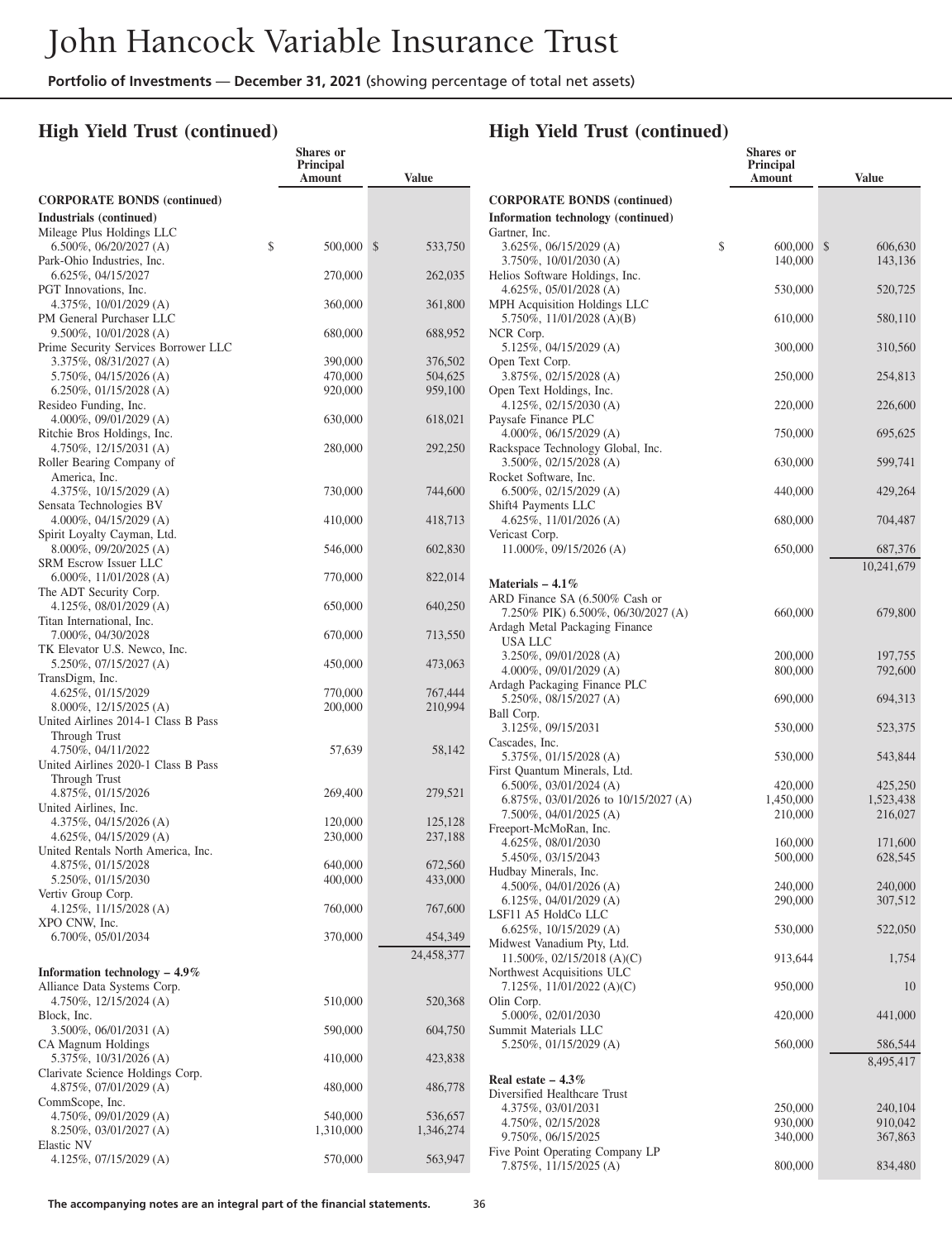### **High Yield Trust (continued)**

|                                                      | <b>Shares</b> or<br><b>Principal</b><br>Amount | <b>Value</b>             |
|------------------------------------------------------|------------------------------------------------|--------------------------|
| <b>CORPORATE BONDS (continued)</b>                   |                                                |                          |
| Real estate (continued)                              |                                                |                          |
| Forestar Group, Inc.                                 |                                                |                          |
| 3.850%, 05/15/2026 (A)<br>$5.000\%$ , 03/01/2028 (A) | \$<br>550,000<br>250,000                       | \$<br>551,375<br>256,563 |
| IIP Operating Partnership LP                         |                                                |                          |
| 5.500%, 05/25/2026                                   | 860,000                                        | 910,421                  |
| Iron Mountain Information Management                 |                                                |                          |
| Services, Inc.                                       |                                                |                          |
| $5.000\%$ , 07/15/2032 (A)<br>Kennedy-Wilson, Inc.   | 450,000                                        | 460,562                  |
| 5.000%, 03/01/2031                                   | 400,000                                        | 412,000                  |
| MPT Operating Partnership LP                         |                                                |                          |
| 3.500%, 03/15/2031                                   | 200,000                                        | 202,250                  |
| 4.625%, 08/01/2029                                   | 560,000                                        | 590,800                  |
| Park Intermediate Holdings LLC                       | 390,000                                        | 405,600                  |
| 5.875%, 10/01/2028 (A)<br>Realogy Group LLC          |                                                |                          |
| $5.750\%$ , 01/15/2029 (A)                           | 180,000                                        | 184,500                  |
| $7.625\%, 06/15/2025$ (A)                            | 620,000                                        | 657,200                  |
| Service Properties Trust                             |                                                |                          |
| 5.500%, 12/15/2027                                   | 400,000                                        | 410,512                  |
| The GEO Group, Inc.<br>5.875\%, 10/15/2024 (B)       | 810,000                                        | 712,800                  |
| 6.000%, 04/15/2026                                   | 945,000                                        | 762,426                  |
|                                                      |                                                | 8,869,498                |
| Utilities $-1.0\%$                                   |                                                |                          |
| Calpine Corp.                                        |                                                |                          |
| $5.000\%$ , 02/01/2031 (A)                           | 490,000                                        | 490,000                  |
| Suburban Propane Partners LP                         |                                                |                          |
| $5.000\%$ , 06/01/2031 (A)                           | 340,000                                        | 343,825                  |
| Sunnova Energy Corp.<br>$5.875\%, 09/01/2026$ (A)    | 480,000                                        | 489,600                  |
| Superior Plus LP                                     |                                                |                          |
| $4.500\%$ , 03/15/2029 (A)                           | 290,000                                        | 298,074                  |
| Talen Energy Supply LLC                              |                                                |                          |
| $6.625\%, 01/15/2028$ (A)                            | 410,000                                        | 359,775                  |
| 7.250%, 05/15/2027 (A)<br>$7.625\%, 06/01/2028$ (A)  | 110,000<br>100,000                             | 97,350                   |
|                                                      |                                                | 89,010<br>2,167,634      |
| TOTAL CORPORATE BONDS                                |                                                |                          |
| (Cost \$175,837,218)                                 |                                                | \$<br>176, 145, 177      |
| CONVERTIBLE BONDS $-1.1\%$                           |                                                |                          |
| Communication services $-0.3\%$                      |                                                |                          |
| DISH Network Corp.                                   |                                                |                          |
| 3.375%, 08/15/2026                                   | 530,000                                        | 501,673                  |
| Consumer discretionary $-0.2\%$                      |                                                |                          |
| Chegg, Inc.                                          |                                                |                          |
| 4.079%, 09/01/2026 (E)<br>DraftKings, Inc.           | 50,000                                         | 41,375                   |
| 4.610\%, 03/15/2028 (A)(E)                           | 400,000                                        | 301,200                  |
| Liberty Latin America, Ltd.                          |                                                |                          |
| 2.000%, 07/15/2024                                   | 70,000                                         | 68,775                   |
|                                                      |                                                | 411,350                  |
| Financials $-0.1\%$                                  |                                                |                          |
| Apollo Commercial Real Estate                        |                                                |                          |
| Finance, Inc.                                        |                                                |                          |
| 4.750%, 08/23/2022                                   | 130,000                                        | 130,488                  |
| Health care $-0.2\%$<br>Halozyme Therapeutics, Inc.  |                                                |                          |
| $0.250\%$ , $03/01/2027$ (A)                         | 530,000                                        | 472,031                  |
|                                                      |                                                |                          |

# **High Yield Trust (continued)**

|                                                                                                                                   | <b>Shares</b> or<br>Principal<br>Amount | <b>Value</b>         |
|-----------------------------------------------------------------------------------------------------------------------------------|-----------------------------------------|----------------------|
| <b>CONVERTIBLE BONDS (continued)</b><br>Industrials $-0.3\%$                                                                      |                                         |                      |
| Spirit Airlines, Inc.<br>1.000%, 05/15/2026                                                                                       | \$<br>820,000                           | \$<br>706,873        |
| TOTAL CONVERTIBLE BONDS<br>(Cost \$2,357,745)                                                                                     |                                         | \$<br>2,222,415      |
| TERM LOANS $(F)$ – 4.7%                                                                                                           |                                         |                      |
| Consumer discretionary $-1.9\%$                                                                                                   |                                         |                      |
| Adtalem Global Education, Inc., 2021<br>Term Loan B (3 month LIBOR +<br>4.500%) 5.250%, 08/12/2028                                | 830,000                                 | 831,212              |
| Equinox Holdings, Inc., 2020 Term Loan<br>B2 (3 month LIBOR + 9.000%)<br>10.000%, 03/08/2024<br>First Brands Group LLC, 2021 Term | 374,300                                 | 380,850              |
| Loan $(3 \text{ month LIBOR} + 5.000\%)$<br>6.000%, 03/30/2027<br>Great Outdoors Group LLC, 2021 Term                             | 348,250                                 | 349,295              |
| Loan B1 $(3 \text{ month LIBOR} + 3.750\%)$<br>4.500%, 03/06/2028<br>PetSmart, Inc., 2021 Term Loan B (3                          | 326,706                                 | 326,775              |
| month LIBOR + 3.750%) 4.500%,<br>02/11/2028<br>Rent-A-Center, Inc., 2021 1st Lien Term                                            | 508,725                                 | 509,046              |
| Loan B $(1 \text{ month LIBOR} + 3.250\%)$<br>3.750%, 02/17/2028<br>Spencer Spirit IH LLC, Term Loan B (1                         | 595,500                                 | 593,642              |
| month LIBOR + $6.000\%$ ) 6.104%,<br>06/19/2026<br>Truck Hero, Inc., 2021 Term Loan B (1<br>month LIBOR + $3.250\%$ ) 4.000%,     | 600,862                                 | 597,708              |
| 01/31/2028                                                                                                                        | 347,375                                 | 345,124<br>3,933,652 |
| Financials $-0.4\%$<br>Acrisure LLC, 2020 Term Loan B (3                                                                          |                                         |                      |
| month LIBOR + 3.500%) 3.724%,<br>02/15/2027<br>Amerilife Holdings LLC, 2020 Term                                                  | 451,950                                 | 446,301              |
| Loan $(1 \text{ month LIBOR} + 4.000\%)$<br>4.104%, 03/18/2027<br>Deerfield Dakota Holding LLC, 2021                              | 147,774                                 | 147,146              |
| USD 2nd Lien Term Loan (1 month<br>LIBOR + $6.750\%$ ) 7.500%,                                                                    |                                         |                      |
| 04/07/2028                                                                                                                        | 190,000                                 | 193,325<br>786,772   |
| Health care $-0.5\%$<br>Eyecare Partners LLC, 2020 Term Loan<br>(3 month LIBOR + 3.750%) 3.974%,                                  |                                         |                      |
| 02/18/2027<br>US Renal Care, Inc., 2019 Term Loan B                                                                               | 491,990                                 | 488,762              |
| $(1$ month LIBOR + 5.000%) 5.104%,<br>06/26/2026                                                                                  | 644,432                                 | 625,344              |
| Industrials $-0.3\%$<br>CoreCivic, Inc., 2019 Term Loan (1<br>month LIBOR + 4.500%) 5.500%,                                       |                                         | 1,114,106            |
| 12/18/2024<br>Mileage Plus Holdings LLC, 2020 Term<br>Loan B $(3 \text{ month LIBOR} + 5.250\%)$                                  | 125,950                                 | 124,901              |
| 6.250%, 06/21/2027                                                                                                                | 450,000                                 | 473,909<br>598,810   |
| Information technology $-1.4\%$<br>Dcert Buyer, Inc., 2021 2nd Lien Term<br>Loan $(1 \text{ month LIBOR} + 7.000\%)$              |                                         |                      |
| 7.104%, 02/19/2029                                                                                                                | 820,000                                 | 820,000              |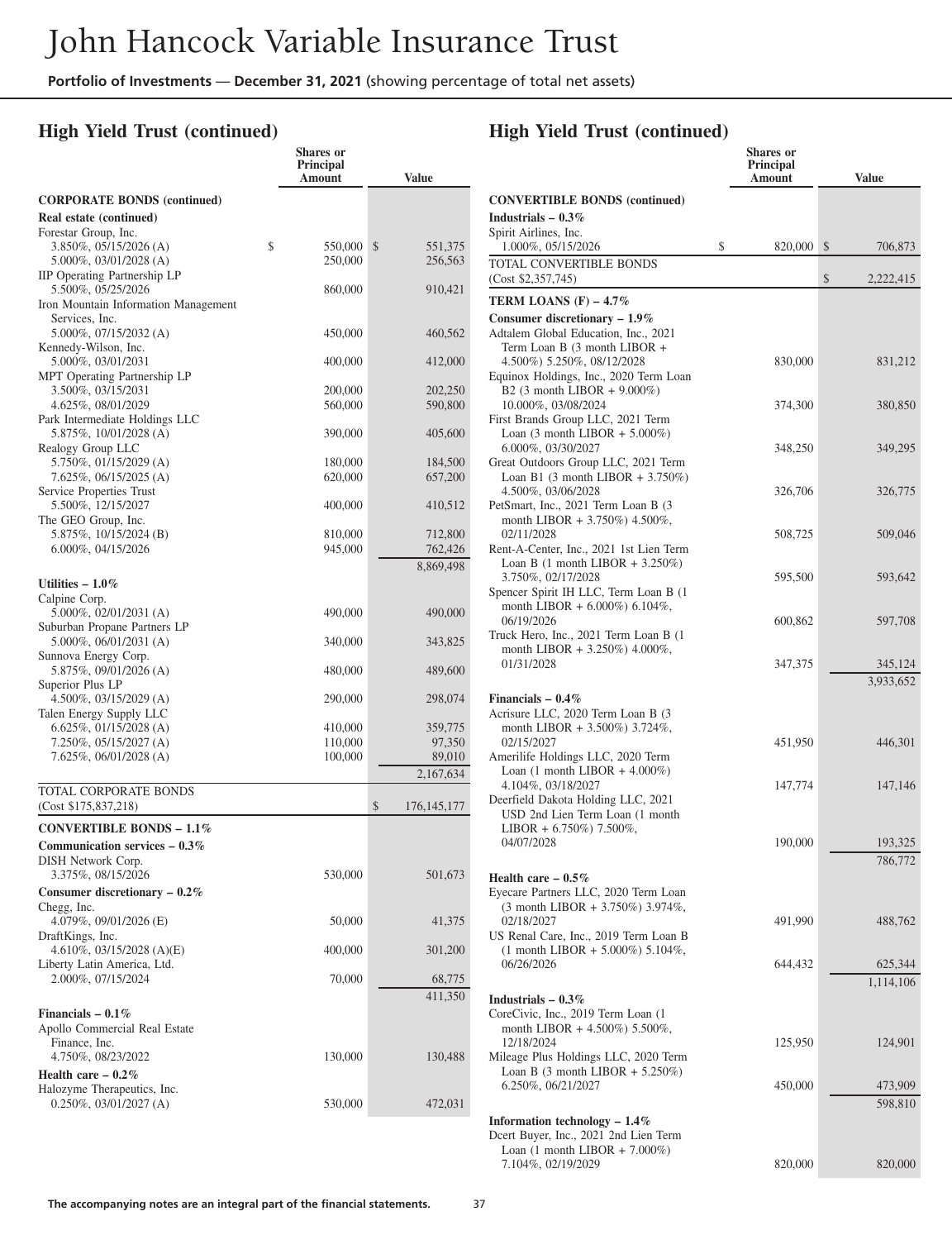**Shares or**

### **High Yield Trust (continued)**

|                                                                                                                                                    | Principal<br>Amount | <b>Value</b>              |   |
|----------------------------------------------------------------------------------------------------------------------------------------------------|---------------------|---------------------------|---|
| <b>TERM LOANS (F) (continued)</b>                                                                                                                  |                     |                           |   |
| Information technology (continued)<br>Global Tel*Link Corp., 2018 1st Lien                                                                         |                     |                           | I |
| Term Loan (1 month LIBOR +<br>4.250%) 4.354%, 11/29/2025<br>Peraton Corp., Term Loan B (1 month<br>LIBOR + 3.750%) 4.500%,                         | \$<br>651,781 \$    | 632,227                   | I |
| 02/01/2028<br>Redstone Holdco 2 LP, 2021 2nd Lien                                                                                                  | 426,775             | 426,621                   |   |
| Term Loan (3 month LIBOR +<br>7.750%) 8.500%, 04/27/2029<br>Redstone Holdco 2 LP, 2021 Term Loan<br>$(3 \text{ month LIBOR } + 4.750\%) 5.500\%$ , | 520,000             | 477,532                   |   |
| 04/27/2028<br>Vericast Corp., 2021 Term Loan (3<br>month LIBOR + 7.750%) 8.750%,                                                                   | 468,825             | 446,701                   |   |
| 06/16/2026                                                                                                                                         | 148,729             | 134,600<br>2,937,681      |   |
| Materials $-0.2\%$                                                                                                                                 |                     |                           |   |
| Arctic Canadian Diamond<br>Company, Ltd., 2nd Lien PIK Term<br>Loan $(3 \text{ month LIBOR} + 5.000\% \text{ or }$                                 |                     |                           | ( |
| 12.500% PIK) 5.000%,                                                                                                                               |                     |                           |   |
| 12/31/2027 (G)                                                                                                                                     | 470,366             | 470,366                   |   |
| TOTAL TERM LOANS (Cost \$9,851,673)                                                                                                                |                     | $\mathbb{S}$<br>9,841,387 |   |
| <b>ASSET BACKED SECURITIES - 4.1%</b><br>Balboa Bay Loan Funding, Ltd.                                                                             |                     |                           |   |
| Series 2020-1A, Class ER (3 month                                                                                                                  |                     |                           | ľ |
| $LIBOR + 6.400\%)$                                                                                                                                 |                     |                           |   |
| 6.570%, $01/20/2032$ (A)(H)                                                                                                                        | 500,000             | 499,997                   |   |
| Ballyrock CLO, Ltd.<br>Series 2016-1A, Class ER (3 month)                                                                                          |                     |                           | ľ |
| $LIBOR + 6.950\%)$<br>$7.191\%, 10/15/2028 (A)$ (H)                                                                                                | 250,000             | 250,180                   |   |
| Barings CLO, Ltd.<br>Series 2020-4A, Class E (3 month)                                                                                             |                     |                           |   |
| $LIBOR + 5.680\%)$                                                                                                                                 |                     |                           | ľ |
| 5.904%, $01/20/2032$ (A)(H)                                                                                                                        | 330,000             | 321,957                   |   |
| Benefit Street Partners CLO XI, Ltd.<br>Series 2017-12A, Class C (3 month)                                                                         |                     |                           |   |
| $LIBOR + 3.050\%)$                                                                                                                                 |                     |                           | ľ |
| $3.291\%, 10/15/2030 (A)(H)$                                                                                                                       | 250,000             | 245,125                   |   |
| BlueMountain CLO, Ltd.                                                                                                                             |                     |                           |   |
| Series 2015-2A, Class ER (3 month                                                                                                                  |                     |                           | ( |
| $LIBOR + 5.200\%)$<br>5.423%, 07/18/2027 (A)(H)                                                                                                    | 250,000             | 244,325                   |   |
| Series 2016-2A, Class DR (3 month                                                                                                                  |                     |                           |   |
| $LIBOR + 7.790\%)$                                                                                                                                 |                     |                           |   |
| 7.972%, 08/20/2032 (A)(H)                                                                                                                          | 300,000             | 302,000                   |   |
| Bristol Park CLO, Ltd.                                                                                                                             |                     |                           |   |
| Series 2016-1A, Class ER (3 month<br>$LIBOR + 7.000\%)$                                                                                            |                     |                           |   |
| 7.241%, 04/15/2029 (A)(H)                                                                                                                          | 250,000             | 250,031                   |   |
| Carlyle US CLO, Ltd.                                                                                                                               |                     |                           |   |
| Series 2017-2A, Class C (3 month                                                                                                                   |                     |                           |   |
| $LIBOR + 3.700\%)$<br>3.924%, 07/20/2031 (A)(H)                                                                                                    | 500,000             | 482,301                   |   |
| Catskill Park CLO, Ltd.                                                                                                                            |                     |                           |   |
| Series 2017-1A, Class D (3 month                                                                                                                   |                     |                           |   |
| $LIBOR + 6.000\%)$                                                                                                                                 |                     |                           |   |
| $6.224\%, 04/20/2029 (A)$ (H)                                                                                                                      | 500,000             | 491,972                   |   |
| Cook Park CLO, Ltd.                                                                                                                                |                     |                           |   |
| Series 2018-1A, Class E (3 month)<br>$LIBOR + 5.400\%)$                                                                                            |                     |                           |   |
| 5.623%, 04/17/2030 (A)(H)                                                                                                                          | 250,000             | 243,071                   |   |
|                                                                                                                                                    |                     |                           |   |

### **High Yield Trust (continued)**

| ັ                                                          | Shares or<br>Principal<br>Amount | <b>Value</b>    |
|------------------------------------------------------------|----------------------------------|-----------------|
| <b>ASSET BACKED SECURITIES (continued)</b>                 |                                  |                 |
| Dryden CLO, Ltd.<br>Series 2019-75A, Class ER2 (3 month    |                                  |                 |
| $LIBOR + 6.600\%)$                                         |                                  |                 |
| 6.784%, 04/15/2034 (A)(H)                                  | \$<br>470,000 \$                 | 465,177         |
| Eaton Vance CLO, Ltd.<br>Series 2020-2A, Class ER (3 month |                                  |                 |
| $LIBOR + 6.500\%)$                                         |                                  |                 |
| 6.655%, 01/15/2035 (A)(H)                                  | 440,000                          | 440,000         |
| Goldentree Loan Management U.S. CLO                        |                                  |                 |
| 6, Ltd.                                                    |                                  |                 |
| Series 2019-6A, Class E (3 month<br>$LIBOR + 5.220\%)$     |                                  |                 |
| 5.408%, $01/20/2033$ (A)(H)                                | 250,000                          | 240,151         |
| Greenwood Park CLO, Ltd.                                   |                                  |                 |
| Series 2018-1A, Class D (3 month)                          |                                  |                 |
| $LIBOR + 2.500\%)$                                         |                                  |                 |
| $2.741\%, 04/15/2031$ (A)(H)                               | 290,000                          | 283,880         |
| Series 2018-1A, Class E (3 month<br>$LIBOR + 4.950\%)$     |                                  |                 |
| 5.191%, $04/15/2031$ (A)(H)                                | 250,000                          | 238,117         |
| Greywolf CLO IV, Ltd.                                      |                                  |                 |
| Series 2019-1RA, Class CR (3 month                         |                                  |                 |
| $LIBOR + 3.650\%)$                                         |                                  |                 |
| $3.831\%, 04/17/2034 (A)(H)$                               | 250,000                          | 249,811         |
| Grippen Park CLO, Ltd.<br>Series 2017-1A, Class E (3 month |                                  |                 |
| $LIBOR + 5.700\%)$                                         |                                  |                 |
| 5.924%, 01/20/2030 (A)(H)                                  | 420,000                          | 413,047         |
| Magnetite XII, Ltd.                                        |                                  |                 |
| Series 2015-12A, Class ER (3 month                         |                                  |                 |
| $LIBOR + 5.680\%)$                                         |                                  |                 |
| 5.921%, $10/15/2031$ (A)(H)<br>MKS CLO, Ltd.               | 300,000                          | 295,155         |
| Series 2017-2A, Class D (3 month                           |                                  |                 |
| $LIBOR + 2.650\%)$                                         |                                  |                 |
| $2.874\%, 01/20/2031$ (A)(H)                               | 500,000                          | 476,319         |
| Mountain View CLO IX, Ltd.                                 |                                  |                 |
| Series 2015-9A, Class CR (3 month                          |                                  |                 |
| $LIBOR + 3.120\%)$<br>3.304%, 07/15/2031 (A)(H)            | 250,000                          | 237,159         |
| Neuberger Berman CLO XVIII, Ltd.                           |                                  |                 |
| Series 2014-18A, Class DR2 (3 month                        |                                  |                 |
| $LIBOR + 5.920\%)$                                         |                                  |                 |
| 6.144%, $10/21/2030$ (A)(H)                                | 250,000                          | 245,136         |
| Oaktree CLO, Ltd.<br>Series 2015-1A, Class DR (3 month     |                                  |                 |
| $LIBOR + 5.200\%)$                                         |                                  |                 |
| 5.424%, 10/20/2027 (A)(H)                                  | 250,000                          | 246,456         |
| Saranac CLO III, Ltd.                                      |                                  |                 |
| Series 2014-3A, Class DR (3 month                          |                                  |                 |
| $LIBOR + 3.250\%)$<br>3.437%, 06/22/2030 (A)(H)            |                                  |                 |
| Sculptor CLO XXVI, Ltd.                                    | 570,000                          | 528,008         |
| Series 2026-A, Class E (3 month                            |                                  |                 |
| $LIBOR + 7.250\%)$                                         |                                  |                 |
| 7.412%, 07/20/2034 (A)(H)                                  | 280,000                          | 276,955         |
| Venture XVII CLO, Ltd.                                     |                                  |                 |
| Series 2014-17A, Class DRR (3                              |                                  |                 |
| month LIBOR $+ 2.820\%)$<br>3.061%, 04/15/2027 (A)(H)      | 350,000                          | 337,757         |
| Series 2014-17A, Class ERR (3 month                        |                                  |                 |
| $LIBOR + 5.740\%)$                                         |                                  |                 |
| 5.981%, 04/15/2027 (A)(H)                                  | 350,000                          | 306,757         |
| TOTAL ASSET BACKED SECURITIES                              |                                  |                 |
| (Cost \$8,611,757)                                         |                                  | \$<br>8,610,844 |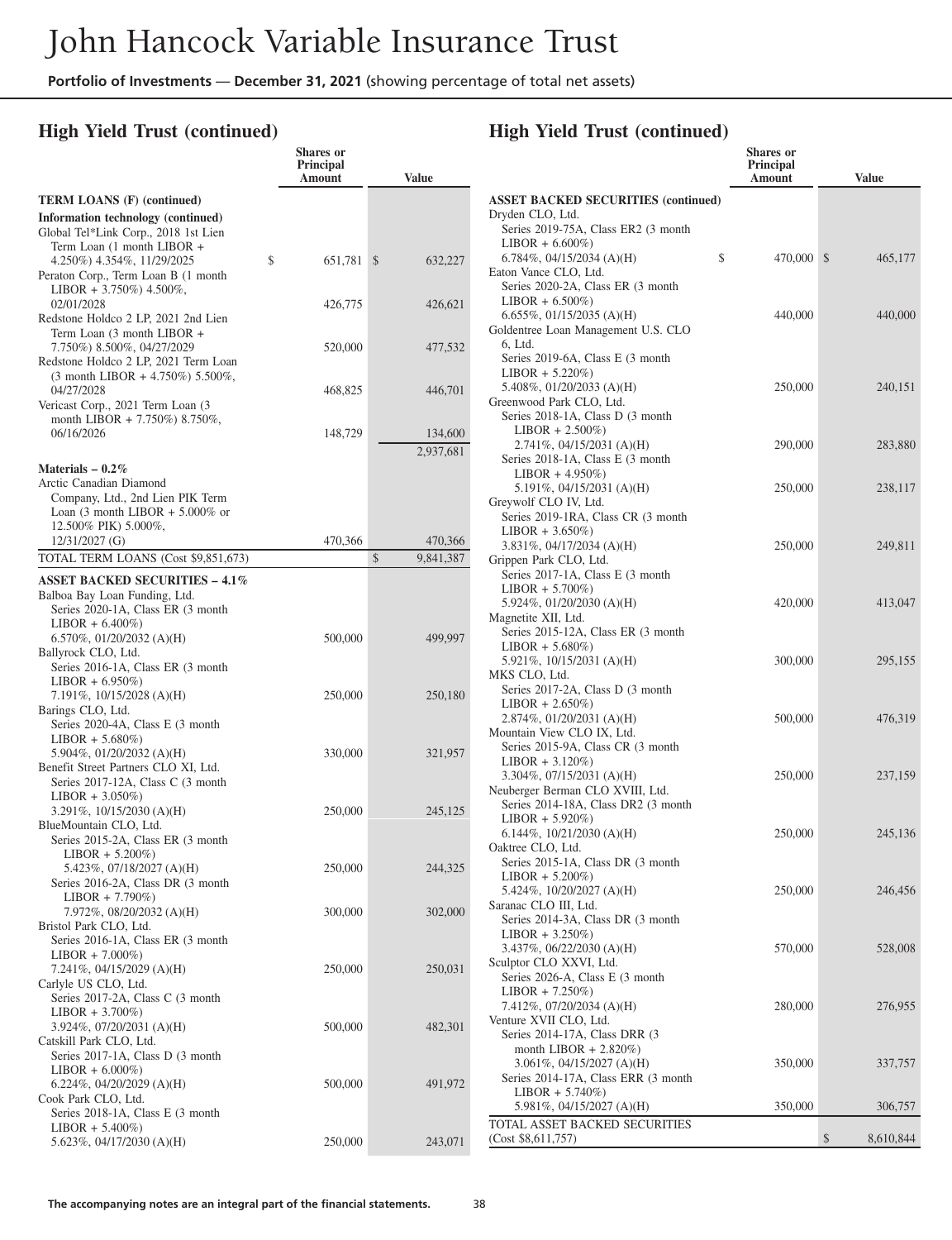**Shares or**

### **High Yield Trust (continued)**

|                                                 | <b>Principal</b><br>Amount |               | Value            |
|-------------------------------------------------|----------------------------|---------------|------------------|
| <b>COMMON STOCKS - 0.6%</b>                     |                            |               |                  |
| Communication services $-0.0\%$                 |                            |               |                  |
| New Cotai, Inc., Class B $(G)(I)(J)$            | 3                          | \$            | $\boldsymbol{0}$ |
| Vertis Holdings, Inc. $(G)(J)$                  | 69,391                     |               | $\overline{0}$   |
|                                                 |                            |               | $\theta$         |
| Consumer discretionary $-0.0\%$                 |                            |               |                  |
| Party City Holdco, Inc. (J)                     | 14,174                     |               | 78,949           |
| Energy $-0.6\%$                                 |                            |               |                  |
| Berry Corp.                                     | 79,225                     |               | 667,075          |
| Hercules Offshore, Inc. $(B)(G)(J)$             | 45,689                     |               | $\theta$         |
| KCAD Holdings I, Ltd. $(G)(I)(J)$               | 165, 553, 563              |               | 166              |
| MWO Holdings LLC $(G)(I)(J)$                    | 445                        |               | 3,369            |
| Oasis Petroleum, Inc.                           | 4,235                      |               | 533,568          |
| Permian Production (J)                          | 19,583                     |               | 979              |
|                                                 |                            |               | 1,205,157        |
| TOTAL COMMON STOCKS (Cost \$7,243,181)          |                            | $\mathcal{S}$ | 1,284,106        |
|                                                 |                            |               |                  |
| <b>PREFERRED SECURITIES - 0.9%</b>              |                            |               |                  |
| Energy $-0.5\%$                                 |                            |               |                  |
| MPLX LP, 8.462% (G)                             | 16,445                     |               | 546,796          |
| Targa Resources Corp., 9.500%                   | 470                        |               | 506,061          |
|                                                 |                            |               | 1,052,857        |
| Financials $-0.4\%$                             |                            |               |                  |
| B. Riley Financial, Inc., 5.000%                | 13,375                     |               | 336,649          |
| B. Riley Financial, Inc., 5.250%                | 9,825                      |               | 245,723          |
| B. Riley Financial, Inc., 6.000%                | 13,075                     |               | 333,674          |
|                                                 |                            |               | 916,046          |
| TOTAL PREFERRED SECURITIES (Cost \$1,934,838)   |                            | $\mathcal{S}$ | 1,968,903        |
| <b>ESCROW CERTIFICATES - 0.0%</b>               |                            |               |                  |
| Adelphia Communications Corp. (G)(J)<br>\$      | 3,000,000                  |               | $\boldsymbol{0}$ |
| Adelphia Communications Corp. $(G)(J)$          | 2,050,000                  |               | $\overline{0}$   |
| Adelphia Communications Corp. (G)(J)            | 1,025,000                  |               | $\overline{0}$   |
| TOTAL ESCROW CERTIFICATES (Cost \$342,202)      |                            | \$            | $\Omega$         |
| <b>SHORT-TERM INVESTMENTS - 3.1%</b>            |                            |               |                  |
| Short-term funds $-3.1\%$                       |                            |               |                  |
| John Hancock Collateral Trust,                  |                            |               |                  |
| $0.1697\%$ (K)(L)                               | 572,398                    |               | 5,725,696        |
| State Street Institutional Treasury Plus        |                            |               |                  |
| Money Market Fund, Premier Class,               |                            |               |                  |
| $0.0101\%$ (K)                                  | 799,837                    |               | 799,837          |
| TOTAL SHORT-TERM INVESTMENTS (Cost \$6,526,231) |                            | $\mathcal{S}$ | 6,525,533        |
| <b>Total Investments (High Yield Trust)</b>     |                            |               |                  |
| $(Cost $214,550,074) - 99.5\%$                  |                            | \$            | 207,825,568      |
| Other assets and liabilities, net $-0.5\%$      |                            |               | 954,449          |
| <b>TOTAL NET ASSETS - 100.0%</b>                |                            | \$            | 208,780,017      |

## **High Yield Trust (continued)**

|            | <b>Currency Abbreviations</b>                                                                                                                                                                                                                                                                                                     |
|------------|-----------------------------------------------------------------------------------------------------------------------------------------------------------------------------------------------------------------------------------------------------------------------------------------------------------------------------------|
| BRL        | <b>Brazilian Real</b>                                                                                                                                                                                                                                                                                                             |
| CAD        | Canadian Dollar                                                                                                                                                                                                                                                                                                                   |
| IDR        | <b>Indonesian Rupiah</b>                                                                                                                                                                                                                                                                                                          |
|            | Security Abbreviations and Legend                                                                                                                                                                                                                                                                                                 |
| <b>CMT</b> | <b>Constant Maturity Treasury</b>                                                                                                                                                                                                                                                                                                 |
| ICE        | <b>Intercontinental Exchange</b>                                                                                                                                                                                                                                                                                                  |
| LIBOR      | London Interbank Offered Rate                                                                                                                                                                                                                                                                                                     |
| PIK        | Pay-in-Kind Security - Represents a payment-in-kind which may pay<br>interest in additional par and/or cash. Rates shown are the current<br>rate and most recent payment rate.                                                                                                                                                    |
| (A)        | These securities are exempt from registration under Rule 144A of<br>the Securities Act of 1933. Such securities may be resold, normally<br>to qualified institutional buyers, in transactions exempt from<br>registration. Rule 144A securities amounted to \$145,022,294 or<br>$69.5\%$ of the fund's net assets as of 12-31-21. |
| (B)        | All or a portion of this security is on loan as of 12-31-21.                                                                                                                                                                                                                                                                      |
| (C)        | Non-income producing - Issuer is in default.                                                                                                                                                                                                                                                                                      |
| (D)        | Perpetual bonds have no stated maturity date. Date shown as<br>maturity date is next call date.                                                                                                                                                                                                                                   |
| (E)        | Zero coupon bonds are issued at a discount from their principal<br>amount in lieu of paying interest periodically. Rate shown is the<br>effective yield at period end.                                                                                                                                                            |
| (F)        | Term loans are variable rate obligations. The coupon rate shown<br>represents the rate at period end.                                                                                                                                                                                                                             |
| (G)        | Security is valued using significant unobservable inputs and is<br>classified as Level 3 in the fair value hierarchy. Refer to Note 2 to<br>the financial statements.                                                                                                                                                             |
| (H)        | Variable rate obligation. The coupon rate shown represents the rate<br>at period end.                                                                                                                                                                                                                                             |
| (I)        | Restricted security as to resale, excluding 144A securities. For more<br>information on this security refer to the Notes to financial<br>statements.                                                                                                                                                                              |
| (J)        | Non-income producing security.                                                                                                                                                                                                                                                                                                    |
| (K)        | The rate shown is the annualized seven-day yield as of 12-31-21.                                                                                                                                                                                                                                                                  |
| (L)        | Investment is an affiliate of the fund, the advisor and/or subadvisor.<br>This security represents the investment of cash collateral received for<br>securities lending.                                                                                                                                                          |
|            |                                                                                                                                                                                                                                                                                                                                   |
|            |                                                                                                                                                                                                                                                                                                                                   |

#### **DERIVATIVES**

### **FUTURES**

|                                   |           |          |                   |                    |                    | Unrealized     |
|-----------------------------------|-----------|----------|-------------------|--------------------|--------------------|----------------|
|                                   | Number of |          | <b>Expiration</b> | <b>Notional</b>    | <b>Notional</b>    | appreciation   |
| Open contracts                    | contracts | Position | date              | basis <sup>^</sup> | value <sup>^</sup> | (depreciation) |
| 5-Year U.S. Treasury Note Futures |           | Long     | Mar 2022          | \$9,785,690        | \$9,799,102        | \$13.412       |
|                                   |           |          |                   |                    |                    | \$13,412       |

^ Notional basis refers to the contractual amount agreed upon at inception of open contracts; notional value represents the current value of the open contract.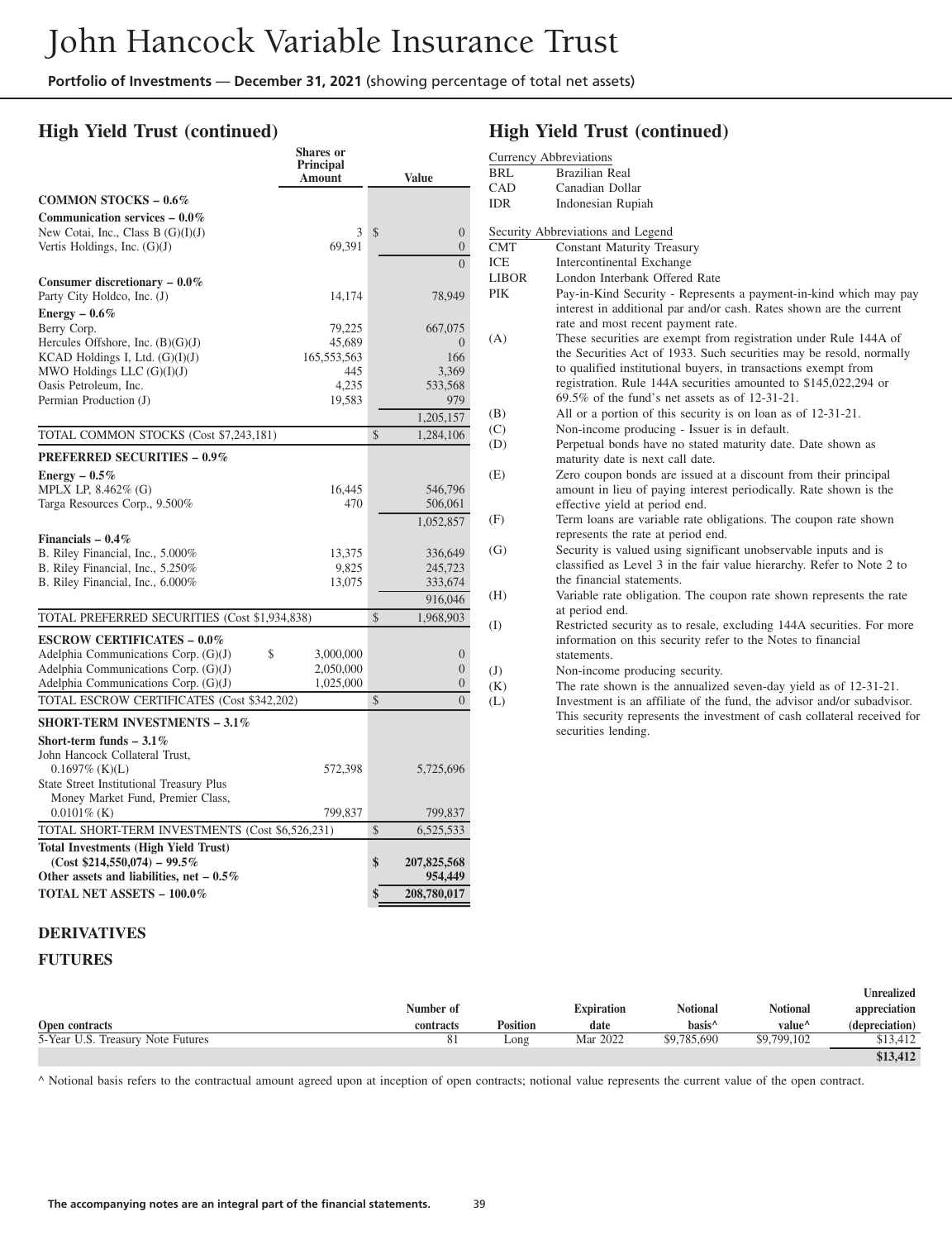### **FORWARD FOREIGN CURRENCY CONTRACTS**

|            | Contract to buv |     | Contract to sell | Counterparty (OTC) | Contractual<br>settlement<br>date | <b>Unrealized</b><br>appreciation | <b>Unrealized</b><br>depreciation |
|------------|-----------------|-----|------------------|--------------------|-----------------------------------|-----------------------------------|-----------------------------------|
| <b>EUR</b> | 442,617         | USD | 512.482          | <b>BNP</b>         | 1/18/2022                         | __                                | \$(8,423)                         |
| <b>MXN</b> | ,174,325        | USD | 55,808           | MSCS               | 1/18/2022                         | \$1,412                           | $\hspace{0.05cm}$                 |
| <b>USD</b> | 666,027         | CAD | 836,249          | <b>MSCS</b>        | 1/18/2022                         | 4.943                             | __                                |
|            |                 |     |                  |                    |                                   | \$6,355                           | \$(8,423)                         |

#### **SWAPS**

#### **Credit default swaps - Seller**

| ______________________<br>Counterparty<br>(OTC)<br>Centrally<br>cleared | Reference<br>obligation       | <b>Implied</b><br>credit<br>spread | <b>Notional</b><br>amount | Currency | USD<br>notional<br>amount | Received<br>fixed<br>rate | Fixed<br>payment<br>frequency | <b>Maturity</b><br>date | Unamortized<br>upfront<br>payment<br>paid<br>(received) | <b>Unrealized</b><br>appreciation<br>(depreciation) | Value             |
|-------------------------------------------------------------------------|-------------------------------|------------------------------------|---------------------------|----------|---------------------------|---------------------------|-------------------------------|-------------------------|---------------------------------------------------------|-----------------------------------------------------|-------------------|
| Centrally cleared                                                       | Ford Motor Credit Company LLC | 0.819%                             | 300,000                   | USD      | \$300,000                 | 5.000%                    | Quarterly                     | Jun 2023                | \$(9,578)                                               |                                                     | \$28,519 \$18,941 |
| Centrally cleared                                                       | Occidental Petroleum Corp.    | 1.601%                             | 750,000                   | USD      | 750,000                   | $1.000\%$                 | Ouarterly                     | Jun 2026                | (30, 817)                                               | 1.983                                               | (18, 834)         |
|                                                                         |                               |                                    |                           |          | \$1,050,000               |                           |                               |                         | \$(40,395)                                              | \$40,502                                            | \$107             |

Derivatives Currency Abbreviations

| CAD        | Canadian Dollar |
|------------|-----------------|
| EUR        | Euro            |
| <b>MXN</b> | Mexican Peso    |
| USD.       | U.S. Dollar     |

#### Derivatives Abbreviations

BNP BNP Paribas

MSCS Morgan Stanley Capital Services LLC

OTC Over-the-counter

See Notes to financial statements regarding investment transactions and other derivatives information.

### **Investment Quality Bond Trust**

| <b>Shares</b> or<br>Principal<br>Amount | <b>Value</b>                                                                                                                                                                                  |                                                                                                                                                                         |                                                                                                                  | <b>Shares</b> or<br>Principal<br>Amount | <b>Value</b>           |
|-----------------------------------------|-----------------------------------------------------------------------------------------------------------------------------------------------------------------------------------------------|-------------------------------------------------------------------------------------------------------------------------------------------------------------------------|------------------------------------------------------------------------------------------------------------------|-----------------------------------------|------------------------|
|                                         |                                                                                                                                                                                               | <b>U.S. GOVERNMENT AND AGENCY</b>                                                                                                                                       |                                                                                                                  |                                         |                        |
|                                         |                                                                                                                                                                                               | <b>OBLIGATIONS</b> (continued)                                                                                                                                          |                                                                                                                  |                                         |                        |
|                                         |                                                                                                                                                                                               | U.S. Government (continued)                                                                                                                                             |                                                                                                                  |                                         |                        |
|                                         |                                                                                                                                                                                               | U.S. Treasury Notes (continued)                                                                                                                                         |                                                                                                                  |                                         |                        |
| \$                                      | 1,133,655                                                                                                                                                                                     | 0.875%, 11/15/2030                                                                                                                                                      | \$                                                                                                               | 1,425,000 \$                            | 1,354,808              |
| 4,075,000                               | 3,950,840                                                                                                                                                                                     | 1.375%, 11/15/2031                                                                                                                                                      |                                                                                                                  | 1,155,000                               | 1,140,382              |
| 2,545,000                               | 2,517,959                                                                                                                                                                                     |                                                                                                                                                                         |                                                                                                                  |                                         | 6,875,936              |
| 2,265,000                               | 2,290,835                                                                                                                                                                                     |                                                                                                                                                                         |                                                                                                                  |                                         | 7,419,563              |
| 3,655,000                               | 3,864,591                                                                                                                                                                                     |                                                                                                                                                                         |                                                                                                                  |                                         | 91,061,824             |
| 1,204,000                               | 1,324,071                                                                                                                                                                                     |                                                                                                                                                                         |                                                                                                                  |                                         |                        |
| 648,000                                 | 715,812                                                                                                                                                                                       |                                                                                                                                                                         |                                                                                                                  |                                         |                        |
| 1,170,000                               | 1,359,577                                                                                                                                                                                     | 3.000%, 12/01/2046 to 04/01/2048                                                                                                                                        |                                                                                                                  | 305,216                                 | 320,117                |
| 9,575,000                               | 11,544,934                                                                                                                                                                                    | 3.500%, 03/01/2048 to 06/01/2048                                                                                                                                        |                                                                                                                  | 906,742                                 | 958,147                |
| 5,300,000                               | 6,530,547                                                                                                                                                                                     | 5.000%, 12/01/2034                                                                                                                                                      |                                                                                                                  | 92,429                                  | 102,311                |
| 5,535,000                               |                                                                                                                                                                                               | 6.500%, 04/01/2029 to 08/01/2034                                                                                                                                        |                                                                                                                  | 6,087                                   | 7,110                  |
|                                         |                                                                                                                                                                                               | 7.500%, 12/01/2025 to 05/01/2028                                                                                                                                        |                                                                                                                  | 1,691                                   | 1.876                  |
|                                         |                                                                                                                                                                                               | Federal National Mortgage Association                                                                                                                                   |                                                                                                                  |                                         |                        |
|                                         |                                                                                                                                                                                               | $2.000\%$ , TBA $(B)$                                                                                                                                                   |                                                                                                                  | 41,590,000                              | 41,580,241             |
|                                         |                                                                                                                                                                                               | $2.500\%$ , TBA $(B)$                                                                                                                                                   |                                                                                                                  | 8,000,000                               | 8,168,754              |
|                                         |                                                                                                                                                                                               | 2.500%, 07/01/2030 to 04/01/2045                                                                                                                                        |                                                                                                                  | 801,449                                 | 822,906                |
|                                         |                                                                                                                                                                                               | 2.660%, 03/01/2027                                                                                                                                                      |                                                                                                                  | 789,501                                 | 825,213                |
|                                         |                                                                                                                                                                                               | 2.720%, 03/01/2027                                                                                                                                                      |                                                                                                                  | 712,655                                 | 746,732                |
|                                         |                                                                                                                                                                                               | $3.000\%$ , TBA $(B)$                                                                                                                                                   |                                                                                                                  | 5,900,000                               | 6,114,566              |
|                                         |                                                                                                                                                                                               | 3.500%, 06/01/2046 to 05/01/2048                                                                                                                                        |                                                                                                                  | 3,305,623                               | 3,501,735              |
|                                         |                                                                                                                                                                                               | $4.000\%$ , TBA $(B)$                                                                                                                                                   |                                                                                                                  | 5,800,000                               | 6,169,524              |
|                                         |                                                                                                                                                                                               | 4.500%, TBA $(B)$                                                                                                                                                       |                                                                                                                  | 3,300,000                               | 3,537,188              |
|                                         |                                                                                                                                                                                               | $5.000\%$ , TBA $(B)$                                                                                                                                                   |                                                                                                                  | 1,800,000                               | 1,959,752              |
|                                         |                                                                                                                                                                                               | Government National                                                                                                                                                     |                                                                                                                  |                                         |                        |
|                                         |                                                                                                                                                                                               | Mortgage Association                                                                                                                                                    |                                                                                                                  |                                         |                        |
| 16,445,000                              | 15,372,224                                                                                                                                                                                    | $2.000\%$ , TBA $(B)$                                                                                                                                                   |                                                                                                                  | 4,200,000                               | 4,240,468              |
|                                         | <b>U.S. GOVERNMENT AND AGENCY OBLIGATIONS -</b><br>1,690,000<br>680,000<br>2,908,000<br>1,170,000<br>3,000<br>3,135,000<br>201,797<br>726,891<br>176,253<br>1,036,678<br>246,693<br>1,610,000 | 1,335,000 \$<br>6,721,349<br>2,127,618<br>882,088<br>3,845,716<br>1,630,642<br>4,015<br>3,911,892<br>238,828<br>799,469<br>201,831<br>1,399,359<br>345,734<br>1,557,549 | 1.625%, 05/15/2031<br>2.750%, 02/15/2028<br>U.S. Government Agency $-38.5\%$<br>Federal Home Loan Mortgage Corp. |                                         | 6,790,000<br>6,865,000 |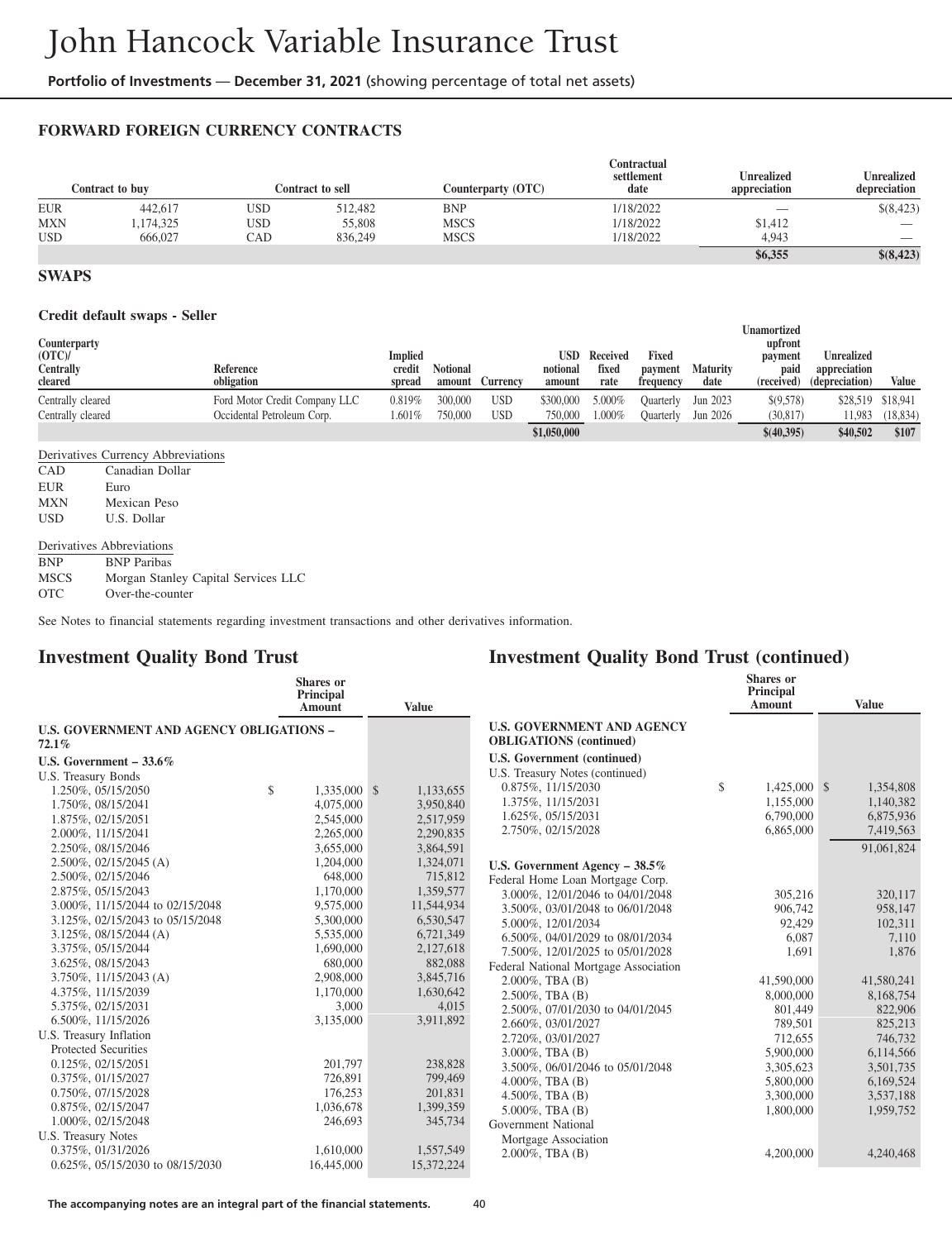### **Investment Quality Bond Trust (continued)**

|                                                                      |     | <b>Shares or</b><br><b>Principal</b> |                               |
|----------------------------------------------------------------------|-----|--------------------------------------|-------------------------------|
|                                                                      |     | Amount                               | <b>Value</b>                  |
| <b>U.S. GOVERNMENT AND AGENCY</b><br><b>OBLIGATIONS</b> (continued)  |     |                                      |                               |
| <b>U.S. Government Agency (continued)</b>                            |     |                                      |                               |
| Government National                                                  |     |                                      |                               |
| Mortgage Association (continued)                                     |     |                                      |                               |
| $3.000\%$ , TBA $(B)$<br>$3.500\%$ , TBA $(B)$                       | \$  | 11,500,000<br>5,400,000              | \$<br>11,904,801<br>5,623,733 |
| $4.000\%$ , TBA $(B)$                                                |     | 2,600,000                            | 2,736,008                     |
| 4.000%, 11/15/2040 to 02/15/2042                                     |     | 25,772                               | 27,943                        |
| $4.500\%$ , TBA $(B)$                                                |     | 4,600,000                            | 4,862,308                     |
| 6.000%, 08/15/2032 to 04/15/2035<br>6.500%, 06/15/2028 to 02/15/2035 |     | 32,297<br>17,856                     | 36,669<br>19,730              |
| 7.000%, 11/15/2031 to 11/15/2033                                     |     | 85,015                               | 94,445                        |
|                                                                      |     |                                      | 104,362,277                   |
| TOTAL U.S. GOVERNMENT AND AGENCY OBLIGATIONS<br>(Cost \$193,070,144) |     |                                      | \$<br>195,424,101             |
| <b>FOREIGN GOVERNMENT OBLIGATIONS - 5.9%</b>                         |     |                                      |                               |
| Angola – $0.1\%$                                                     |     |                                      |                               |
| Republic of Angola                                                   |     |                                      |                               |
| 8.000%, 11/26/2029                                                   |     | 200,000                              | 196,809                       |
| 8.250%, 05/09/2028                                                   |     | 200,000                              | 200,545                       |
|                                                                      |     |                                      | 397,354                       |
| Argentina – $0.0\%$<br>Republic of Argentina                         |     |                                      |                               |
| 1.000%, 07/09/2029                                                   |     | 5,292                                | 1,918                         |
| $(1.125\%$ to 7-9-22, then 1.500% to                                 |     |                                      |                               |
| 7-9-23, then 3.625% to 7-9-24, then                                  |     |                                      |                               |
| 4.125% to 7-9-27, then 4.750% to<br>7-9-28, then 5.000% thereafter), |     |                                      |                               |
| 07/09/2035                                                           |     | 155,241                              | 49,679                        |
|                                                                      |     |                                      | 51,597                        |
| Benin $-0.1\%$                                                       |     |                                      |                               |
| Republic of Benin                                                    |     |                                      |                               |
| 4.950%, 01/22/2035                                                   | EUR | 305,000                              | 330,776                       |
| Bermuda - $0.1\%$<br>Government of Bermuda                           |     |                                      |                               |
| 2.375%, 08/20/2030 (C)                                               | \$  | 200,000                              | 199,500                       |
| Brazil – $0.7\%$                                                     |     |                                      |                               |
| Federative Republic of Brazil                                        |     |                                      |                               |
| 3.875%, 06/12/2030                                                   |     | 990,000                              | 960,300                       |
| 10.000%, 01/01/2031                                                  | BRL | 5,476,000                            | 942,947                       |
|                                                                      |     |                                      | 1,903,247                     |
| Chile – $0.1\%$<br>Republic of Chile                                 |     |                                      |                               |
| 3.250%, 09/21/2071                                                   | \$  | 200,000                              | 185,000                       |
| Colombia – $0.4\%$                                                   |     |                                      |                               |
| Republic of Colombia                                                 |     |                                      |                               |
| 3.875%, 04/25/2027                                                   |     | 605,000                              | 609,538                       |
| 5.000%, 06/15/2045<br>5.625%, 02/26/2044                             |     | 200,000<br>200,000                   | 180,500<br>193,624            |
|                                                                      |     |                                      | 983,662                       |
| Croatia - $0.2\%$                                                    |     |                                      |                               |
| Republic of Croatia                                                  |     |                                      |                               |
| 1.500%, 06/17/2031                                                   | EUR | 515,000                              | 606,705                       |
| Dominican Republic $-0.2\%$                                          |     |                                      |                               |
| Government of Dominican Republic                                     |     |                                      |                               |
| 6.400%, 06/05/2049 (C)                                               | \$  | 425,000                              | 446,254                       |
| Egypt – $0.1\%$<br>Arab Republic of Egypt                            |     |                                      |                               |
| 7.625%, 05/29/2032 (C)                                               |     | 210,000                              | 198,574                       |
| Ghana – $0.1\%$                                                      |     |                                      |                               |
| Republic of Ghana                                                    |     |                                      |                               |
| 6.375%, 02/11/2027 (C)                                               |     | 200,000                              | 168,388                       |

|                                                                           |            | <b>Shares</b> or<br><b>Principal</b><br>Amount | <b>Value</b>       |
|---------------------------------------------------------------------------|------------|------------------------------------------------|--------------------|
| <b>FOREIGN GOVERNMENT OBLIGATIONS (continued)</b>                         |            |                                                |                    |
| Hungary – $0.3\%$                                                         |            |                                                |                    |
| Republic of Hungary<br>1.625%, 04/28/2032                                 | <b>EUR</b> | 650,000                                        | \$<br>771,687      |
| Indonesia – $0.2\%$<br>Republic of Indonesia<br>1.100%, 03/12/2033        |            | 530,000                                        | 581,225            |
| Ivory Coast $-0.1\%$<br>Republic of Ivory Coast<br>4.875%, 01/30/2032     |            | 225,000                                        | 245,734            |
| Jordan – $0.1\%$<br>The Hashemite Kingdom of Jordan<br>5.850%, 07/07/2030 | \$         | 210,000                                        | 212,127            |
| Macedonia - 0.2%<br>Republic of Macedonia                                 |            |                                                |                    |
| 3.675%, 06/03/2026 (C)<br>Republic of North Macedonia                     | EUR        | 265,000                                        | 319,042            |
| 2.750%, 01/18/2025                                                        |            | 210,000                                        | 244,285<br>563,327 |
| Mexico $-1.2\%$                                                           |            |                                                |                    |
| Government of Mexico<br>1.125%, 01/17/2030                                |            | 200,000                                        | 220,540            |
| 1.450%, 10/25/2033                                                        |            | 600,000                                        | 633,261            |
| 2.659%, 05/24/2031                                                        | \$         | 200,000                                        | 195,002            |
| 4.280%, 08/14/2041                                                        |            | 235,000                                        | 243,519            |
| 4.750%, 04/27/2032 to 03/08/2044                                          | <b>MXN</b> | 311,000                                        | 348,414            |
| 7.750%, 05/29/2031                                                        |            | 35,584,600                                     | 1,756,750          |
| Oman $-0.1\%$                                                             |            |                                                | 3,397,486          |
| Sultanate of Oman                                                         |            |                                                |                    |
| $6.750\%$ , 01/17/2048 (C)                                                | \$         | 400,000                                        | 406,440            |
| Panama $-0.3\%$<br>Republic of Panama                                     |            |                                                |                    |
| 3.870%, 07/23/2060                                                        |            | 585,000                                        | 585,000            |
| 4.300%, 04/29/2053                                                        |            | 200,000                                        | 214,702            |
|                                                                           |            |                                                | 799,702            |
| Philippines $-0.3\%$                                                      |            |                                                |                    |
| Republic of the Philippines<br>1.200%, 04/28/2033                         | <b>EUR</b> | 535,000                                        | 603,479            |
| 1.750%, 04/28/2041                                                        |            | 200,000                                        | 225,529            |
|                                                                           |            |                                                | 829,008            |
| Romania – $0.4\%$                                                         |            |                                                |                    |
| Republic of Romania                                                       |            |                                                |                    |
| 2.625%, 12/02/2040 (C)                                                    |            | 335,000                                        | 338,746            |
| 2.750%, 04/14/2041<br>3.375%, 02/08/2038                                  |            | 175,000<br>170,000                             | 177,588<br>194,077 |
| 4.625%, 04/03/2049                                                        |            | 317,000                                        | 406,465            |
|                                                                           |            |                                                | 1,116,876          |
| Saudi Arabia - 0.2%<br>Kingdom of Saudi Arabia<br>2.000%, 07/09/2039      |            | 400,000                                        | 479,913            |
| Senegal $-0.2%$                                                           |            |                                                |                    |
| Republic of Senegal                                                       |            |                                                |                    |
| 4.750%, 03/13/2028                                                        |            | 200,000                                        | 230,738            |
| 6.250%, 05/23/2033                                                        | \$         | 255,000                                        | 262,459            |
|                                                                           |            |                                                | 493,197            |
| Serbia – $0.1\%$                                                          |            |                                                |                    |
| Republic of Serbia<br>$1.650\%, 03/03/2033$ (C)                           | EUR        | 330,000                                        | 348,861            |
|                                                                           |            |                                                |                    |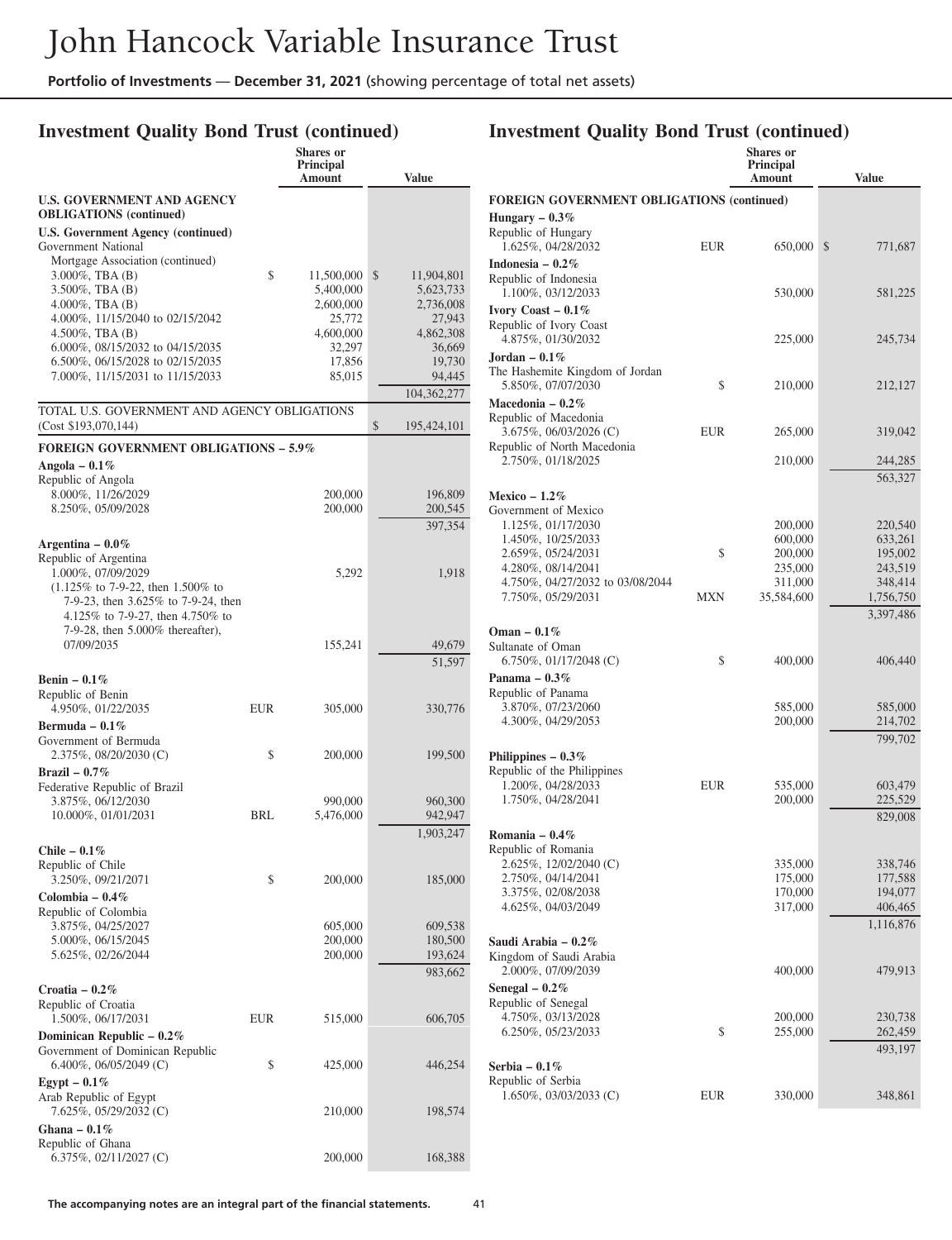### **Investment Quality Bond Trust (continued)**

|                                                                                    | <b>Shares or</b><br><b>Principal</b><br>Amount | <b>Value</b>     |
|------------------------------------------------------------------------------------|------------------------------------------------|------------------|
|                                                                                    |                                                |                  |
| <b>FOREIGN GOVERNMENT OBLIGATIONS (continued)</b><br>United Arab Emirates $-0.1\%$ |                                                |                  |
| Finance Department Government of                                                   |                                                |                  |
| Sharjah                                                                            |                                                |                  |
| \$<br>3.625%, 03/10/2033 (C)                                                       | 280,000                                        | \$<br>274,362    |
| TOTAL FOREIGN GOVERNMENT OBLIGATIONS (Cost<br>\$17,068,162)                        |                                                | \$<br>15,991,002 |
| CORPORATE BONDS $-26.7\%$                                                          |                                                |                  |
| Communication services $-2.7\%$                                                    |                                                |                  |
| AT&T, Inc.                                                                         |                                                |                  |
| 3.500%, 02/01/2061                                                                 | 45,000                                         | 44,249           |
| 3.550%, 09/15/2055                                                                 | 798,000                                        | 800,896          |
| 3.650%, 06/01/2051                                                                 | 215,000                                        | 222,664          |
| 3.800%, 12/01/2057                                                                 | 51,000                                         | 53,094           |
| CCO Holdings LLC                                                                   |                                                |                  |
| 4.500\%, 08/15/2030 (C)                                                            | 70,000                                         | 71,623           |
| Charter Communications Operating LLC<br>5.050%, 03/30/2029                         | 95,000                                         | 108,756          |
| 5.750%, 04/01/2048                                                                 | 125,000                                        | 155,882          |
| 6.484%, 10/23/2045                                                                 | 250,000                                        | 341,397          |
| 6.834%, 10/23/2055                                                                 | 40,000                                         | 57,205           |
| Comcast Corp.                                                                      |                                                |                  |
| 2.887%, 11/01/2051 (C)                                                             | 21,000                                         | 20,328           |
| 2.937%, 11/01/2056 (C)                                                             | 71,000                                         | 67,630           |
| 2.987%, 11/01/2063 (C)                                                             | 77,000                                         | 73,075           |
| 3.250%, 11/01/2039                                                                 | 35,000                                         | 36,926           |
| 3.750%, 04/01/2040                                                                 | 335,000                                        | 375,041          |
| Cox Communications, Inc.                                                           |                                                |                  |
| 2.600%, 06/15/2031 (C)<br>CSC Holdings LLC                                         | 170,000                                        | 169,807          |
| 3.375%, 02/15/2031 (C)                                                             | 430,000                                        | 402,588          |
| Discovery Communications LLC                                                       |                                                |                  |
| 3.800%, 03/13/2024                                                                 | 80,000                                         | 83,912           |
| 3.950%, 06/15/2025                                                                 | 12,000                                         | 12,782           |
| 4.000%, 09/15/2055                                                                 | 246,000                                        | 259,892          |
| 5.300%, 05/15/2049                                                                 | 100,000                                        | 125,204          |
| IHS Holding, Ltd.                                                                  |                                                |                  |
| 6.250%, 11/29/2028 (C)                                                             | 200,000                                        | 202,500          |
| Lamar Media Corp.                                                                  |                                                |                  |
| 3.625%, 01/15/2031<br>3.750%, 02/15/2028                                           | 30,000                                         | 29,214<br>10,025 |
| Sirius XM Radio, Inc.                                                              | 10,000                                         |                  |
| 4.125%, $07/01/2030$ (C)                                                           | 40,000                                         | 40,000           |
| Sprint Corp.                                                                       |                                                |                  |
| 7.125%, 06/15/2024                                                                 | 85,000                                         | 95,426           |
| Telecom Italia Capital SA                                                          |                                                |                  |
| $6.000\%$ , 09/30/2034                                                             | 15,000                                         | 15,865           |
| 7.721%, 06/04/2038                                                                 | 25,000                                         | 29,382           |
| Telefonica Celular del Paraguay SA                                                 |                                                |                  |
| 5.875%, 04/15/2027 (C)<br>Time Warner Cable LLC                                    | 400,000                                        | 414,000          |
| 4.500%, 09/15/2042                                                                 | 455,000                                        | 496,046          |
| 5.875%, 11/15/2040                                                                 | 65,000                                         | 81,114           |
| T-Mobile USA, Inc.                                                                 |                                                |                  |
| 2.050%, 02/15/2028                                                                 | 185,000                                        | 183,632          |
| $2.700\%$ , 03/15/2032 (C)                                                         | 120,000                                        | 120,739          |
| 3.500%, 04/15/2025                                                                 | 320,000                                        | 339,032          |
| 3.875%, 04/15/2030                                                                 | 145,000                                        | 158,594          |
| 4.500%, 04/15/2050                                                                 | 140,000                                        | 163,856          |
| <b>VEON Holdings BV</b>                                                            |                                                |                  |
| 3.375%, 11/25/2027 (C)<br>Verizon Communications, Inc.                             | 225,000                                        | 219,476          |
| 2.650%, 11/20/2040                                                                 | 70,000                                         | 66,515           |
| 2.850%, 09/03/2041                                                                 | 90,000                                         | 88,788           |
| 3.400%, 03/22/2041                                                                 | 95,000                                         | 99,460           |
| 4.272%, 01/15/2036                                                                 | 15,000                                         | 17,595           |
|                                                                                    |                                                |                  |

|                                                            | Shares or<br>Principal |                    |
|------------------------------------------------------------|------------------------|--------------------|
|                                                            | Amount                 | <b>Value</b>       |
| <b>CORPORATE BONDS (continued)</b>                         |                        |                    |
| <b>Communication services (continued)</b>                  |                        |                    |
| Verizon<br>Communications, Inc. (continued)                |                        |                    |
| 4.400%, 11/01/2034                                         | \$<br>225,000          | \$<br>262,078      |
| Videotron, Ltd.                                            |                        |                    |
| 5.375%, 06/15/2024 (C)<br>Vodafone Group PLC               | 40,000                 | 42,800             |
| 6.150%, 02/27/2037                                         | 120,000                | 162,673            |
| WMG Acquisition Corp.<br>3.875%, 07/15/2030 (C)            | 450,000                | 457,313            |
|                                                            |                        | 7,279,074          |
| Consumer discretionary $-1.5\%$                            |                        |                    |
| Amazon.com, Inc.                                           |                        |                    |
| 3.875%, 08/22/2037<br>AutoZone, Inc.                       | 170,000                | 199,807            |
| 3.625%, 04/15/2025                                         | 55,000                 | 58,650             |
| Ford Motor Company                                         |                        |                    |
| 3.250%, 02/12/2032<br>General Motors Company               | 35,000                 | 35,840             |
| 5.200%, 04/01/2045                                         | 80,000                 | 98,980             |
| General Motors Financial Company, Inc.                     |                        |                    |
| 1.250%, 01/08/2026<br>1.500%, 06/10/2026                   | 135,000<br>360,000     | 132,089<br>354,208 |
| Hanesbrands, Inc.                                          |                        |                    |
| 4.875%, 05/15/2026 (C)                                     | 50,000                 | 53,438             |
| Howard University<br>2.701%, 10/01/2029                    | 100,000                | 101,369            |
| 2.801%, 10/01/2030                                         | 100,000                | 102,441            |
| 3.476%, 10/01/2041                                         | 120,000                | 119,694            |
| KFC Holding Company/Pizza Hut<br>Holdings LLC/Taco Bell of |                        |                    |
| America LLC                                                |                        |                    |
| 4.750\%, 06/01/2027 (C)                                    | 20,000                 | 20,675             |
| Las Vegas Sands Corp.<br>3.500%, 08/18/2026                | 180,000                |                    |
| Lithia Motors, Inc.                                        |                        | 182,194            |
| 4.625%, $12/15/2027$ (C)                                   | 30,000                 | 31,554             |
| McDonald's Corp.<br>3.350%, 04/01/2023                     | 180,000                | 185,297            |
| 3.625%, 09/01/2049                                         | 130,000                | 143,744            |
| New Red Finance, Inc.                                      |                        |                    |
| 3.500%, 02/15/2029 (C)<br>PulteGroup, Inc.                 | 60,000                 | 59,382             |
| 5.500%, 03/01/2026                                         | 307,000                | 349,065            |
| Service Corp. International                                |                        |                    |
| 3.375%, 08/15/2030                                         | 335,000                | 328,826            |
| 5.125%, 06/01/2029<br>Taylor Morrison Communities, Inc.    | 507,000                | 543,758            |
| 5.125%, 08/01/2030 (C)                                     | 40,000                 | 44,000             |
| The Gap, Inc.                                              |                        |                    |
| 3.625%, 10/01/2029 (C)<br>3.875%, 10/01/2031 (C)           | 240,000<br>385,000     | 237,384<br>379,706 |
| The Home Depot, Inc.                                       |                        |                    |
| 3.300%, 04/15/2040                                         | 190,000                | 205,994            |
| The William Carter Company<br>5.625%, 03/15/2027 (C)       | 105,000                | 108,544            |
| Toll Brothers Finance Corp.                                |                        |                    |
| 4.875%, 11/15/2025                                         | 50,000                 | 55,188             |
| Yum! Brands, Inc.<br>3.625%, 03/15/2031                    | 20,000                 | 19,925             |
|                                                            |                        | 4, 151, 752        |
| Consumer staples $-1.0\%$                                  |                        |                    |
| Altria Group, Inc.                                         |                        |                    |
| 3.700%, 02/04/2051<br>Anheuser-Busch InBev Worldwide, Inc. | 130,000                | 121,176            |
| 3.750%, 07/15/2042                                         | 299,000                | 325,912            |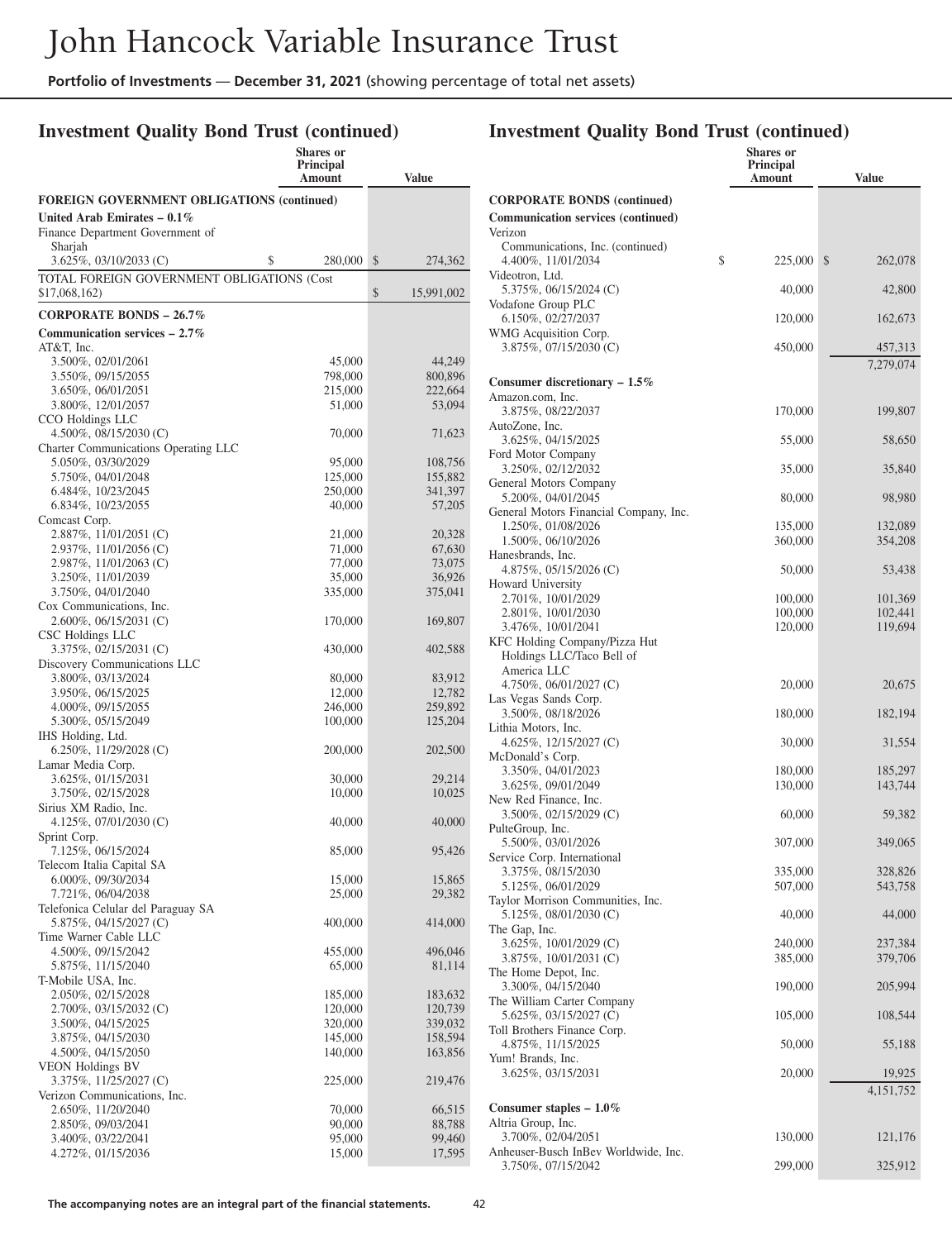**Shares or**

### **Investment Quality Bond Trust (continued)**

|                                                                                | Principal<br>Amount | <b>Value</b>        |
|--------------------------------------------------------------------------------|---------------------|---------------------|
| <b>CORPORATE BONDS (continued)</b>                                             |                     |                     |
| <b>Consumer staples (continued)</b><br>Anheuser-Busch InBev                    |                     |                     |
| Worldwide, Inc. (continued)<br>4.750%, 04/15/2058<br>\$                        | 35,000              | \$<br>43,273        |
| 5.450%, 01/23/2039<br>BAT Capital Corp.<br>2.789%, 09/06/2024                  | 173,000             | 226,415             |
| <b>BAT</b> International Finance PLC<br>1.668%, 03/25/2026                     | 250,000<br>440,000  | 257,561<br>431,926  |
| Conagra Brands, Inc.<br>4.300%, 05/01/2024                                     | 70,000              | 74,486              |
| 5.400%, 11/01/2048<br>Constellation Brands, Inc.                               | 30,000              | 40,402              |
| 3.150%, 08/01/2029<br>4.650%, 11/15/2028                                       | 92,000<br>15,000    | 97,033<br>17,244    |
| <b>JBS</b> Finance Luxembourg Sarl<br>2.500%, 01/15/2027 (C)                   | 200,000             | 197,752             |
| Kellogg Company<br>3.400%, 11/15/2027<br>Kernel Holding SA                     | 150,000             | 161,601             |
| 6.500%, 10/17/2024<br>NBM US Holdings, Inc.                                    | 200,000             | 200,939             |
| 7.000%, 05/14/2026 (C)<br>TreeHouse Foods, Inc.                                | 420,000             | 440,479             |
| $4.000\%$ , 09/01/2028 (D)                                                     | 15,000              | 14,400<br>2,650,599 |
| Energy $-2.2\%$<br>Apache Corp.                                                |                     |                     |
| 4.875%, 11/15/2027<br>BP Capital Markets America, Inc.                         | 20,000              | 21,800              |
| 2.939%, 06/04/2051<br>3.060%, 06/17/2041                                       | 80,000<br>55,000    | 76,789<br>55,660    |
| 3.379%, 02/08/2061<br>3.633%, 04/06/2030                                       | 105,000<br>215,000  | 107,872<br>237,216  |
| Continental Resources, Inc.<br>5.750%, 01/15/2031 (C)                          | 80,000              | 94,210              |
| DCP Midstream Operating LP<br>4.950%, 04/01/2022                               | 20,000              | 20,000              |
| 5.600%, 04/01/2044<br>Ecopetrol SA<br>4.625%, 11/02/2031                       | 30,000<br>210,000   | 37,320<br>204,162   |
| Energy Transfer LP<br>4.950%, 06/15/2028                                       | 45,000              | 50,621              |
| 5.250%, 04/15/2029<br>6.125%, 12/15/2045                                       | 225,000<br>290,000  | 257,715<br>360,724  |
| Enterprise Products Operating LLC<br>3.300%, 02/15/2053                        | 20,000              | 19,892              |
| 4.250%, 02/15/2048<br>4.950%, 10/15/2054                                       | 65,000<br>80,000    | 73,571<br>100,925   |
| <b>EQM Midstream Partners LP</b><br>$6.500\%, 07/01/2027$ (C)                  | 15,000              | 16,800              |
| Equinor ASA<br>1.750%, 01/22/2026                                              | 90,000              | 90,545              |
| 3.625%, 04/06/2040<br>3.700%, 04/06/2050                                       | 125,000<br>60,000   | 138,872<br>68,681   |
| Exxon Mobil Corp.<br>4.227%, 03/19/2040                                        | 190,000             | 224,296             |
| Galaxy Pipeline Assets Bidco, Ltd.<br>2.160%, 03/31/2034 (C)                   | 265,000             | 259,732             |
| 2.625%, 03/31/2036 (C)<br>2.940%, 09/30/2040 (C)<br><b>Halliburton Company</b> | 630,000<br>200,000  | 615,505<br>199,043  |
| 4.850%, 11/15/2035<br>Hess Corp.                                               | 65,000              | 76,393              |
| 7.125%, 03/15/2033<br>7.300%, 08/15/2031                                       | 58,000<br>140,000   | 77,496<br>186,403   |
|                                                                                |                     |                     |

|                                                                              | <b>Shares</b> or<br><b>Principal</b><br>Amount | Value              |
|------------------------------------------------------------------------------|------------------------------------------------|--------------------|
| <b>CORPORATE BONDS (continued)</b>                                           |                                                |                    |
| Energy (continued)                                                           |                                                |                    |
| Leviathan Bond, Ltd.<br>$6.500\%$ , 06/30/2027 (C)                           | \$<br>235,000                                  | \$<br>251,713      |
| Lundin Energy Finance BV                                                     |                                                |                    |
| 2.000%, 07/15/2026 (C)                                                       | 200,000                                        | 198,599            |
| 3.100%, 07/15/2031 (C)<br>Marathon Petroleum Corp.                           | 285,000                                        | 287,032            |
| 4.700%, 05/01/2025<br><b>MPLX LP</b>                                         | 200,000                                        | 218,184            |
| 1.750%, 03/01/2026                                                           | 25,000                                         | 24,748             |
| NGPL PipeCo LLC<br>3.250%, 07/15/2031 (C)                                    | 105,000                                        | 106,657            |
| Occidental Petroleum Corp.<br>4.100%, 02/15/2047                             | 40,000                                         | 39,200             |
| <b>Qatar Energy</b>                                                          |                                                |                    |
| 2.250%, 07/12/2031 (C)<br>3.300%, 07/12/2051 (C)                             | 295,000<br>200,000                             | 292,218<br>205,874 |
| Shell International Finance BV                                               |                                                |                    |
| 2.875%, 11/26/2041<br>3.000%, 11/26/2051                                     | 55,000<br>70,000                               | 55,047<br>71,124   |
| 3.250%, 04/06/2050                                                           | 85,000                                         | 90.434             |
| Sunoco LP                                                                    |                                                |                    |
| 4.500%, $04/30/2030$ (C)<br>5.875%, 03/15/2028                               | 25,000<br>20,000                               | 25,623<br>21,150   |
| Targa Resources Partners LP                                                  |                                                |                    |
| 4.875%, 02/01/2031<br>Tullow Oil PLC                                         | 20,000                                         | 21,719             |
| 7.000%, 03/01/2025 (C)<br>Venture Global Calcasieu Pass LLC                  | 200,000                                        | 163,260            |
| 3.875%, 08/15/2029 (C)                                                       | 45,000                                         | 46,688             |
| Viper Energy Partners LP<br>5.375%, 11/01/2027 (C)                           | 20,000                                         | 20,650             |
| Western Midstream Operating LP<br>5.300%, 02/01/2030                         | 60,000                                         | 65,942             |
|                                                                              |                                                | 5,878,105          |
| Financials $-6.7\%$                                                          |                                                |                    |
| American International Group, Inc.<br>2.500%, 06/30/2025                     | 445,000                                        | 458,838            |
| Aon Corp.                                                                    |                                                |                    |
| 2.200%, 11/15/2022<br>Athene Global Funding                                  | 185,000                                        | 187,384            |
| 2.646%, 10/04/2031 (C)                                                       | 215,000                                        | 212,127            |
| Bangkok Bank PCL (3.466% to 9-23-31,<br>then 5 Year CMT + $2.150\%$ )        |                                                |                    |
| 09/23/2036 (C)                                                               | 410,000                                        | 410,150            |
| Bank of America Corp.<br>7.750%, 05/14/2038                                  | 130,000                                        | 203,691            |
| Bank of America Corp. (2.456% to                                             |                                                |                    |
| 10-22-24, then 3 month LIBOR $+$<br>0.870%) 10/22/2025                       | 270,000                                        | 277,307            |
| Bank of America Corp. (2.572% to                                             |                                                |                    |
| 10-20-31, then SOFR + 1.210%)<br>10/20/2032                                  | 110,000                                        | 110,528            |
| Bank of America Corp. (3.311% to                                             |                                                |                    |
| 4-22-41, then SOFR $+ 1.580\%$ )                                             |                                                |                    |
| 04/22/2042<br>Bank of America Corp. (3.366% to                               | 285,000                                        | 299,541            |
| 1-23-25, then 3 month LIBOR $+$                                              |                                                |                    |
| 0.810%) 01/23/2026                                                           | 100,000                                        | 105,200            |
| Bank of America Corp. (4.083% to<br>$3-20-50$ , then 3 month LIBOR +         |                                                |                    |
| 3.150%) 03/20/2051                                                           | 575,000                                        | 691,625            |
| BNP Paribas SA (1.323% to 1-13-26,<br>then SOFR + $1.004\%$ ) 01/13/2027 (C) | 200,000                                        | 194,612            |
| BNP Paribas SA (2.219% to 6-9-25, then                                       |                                                |                    |
| SOFR + 2.074%) $06/09/2026$ (C)                                              | 240,000                                        | 242,232            |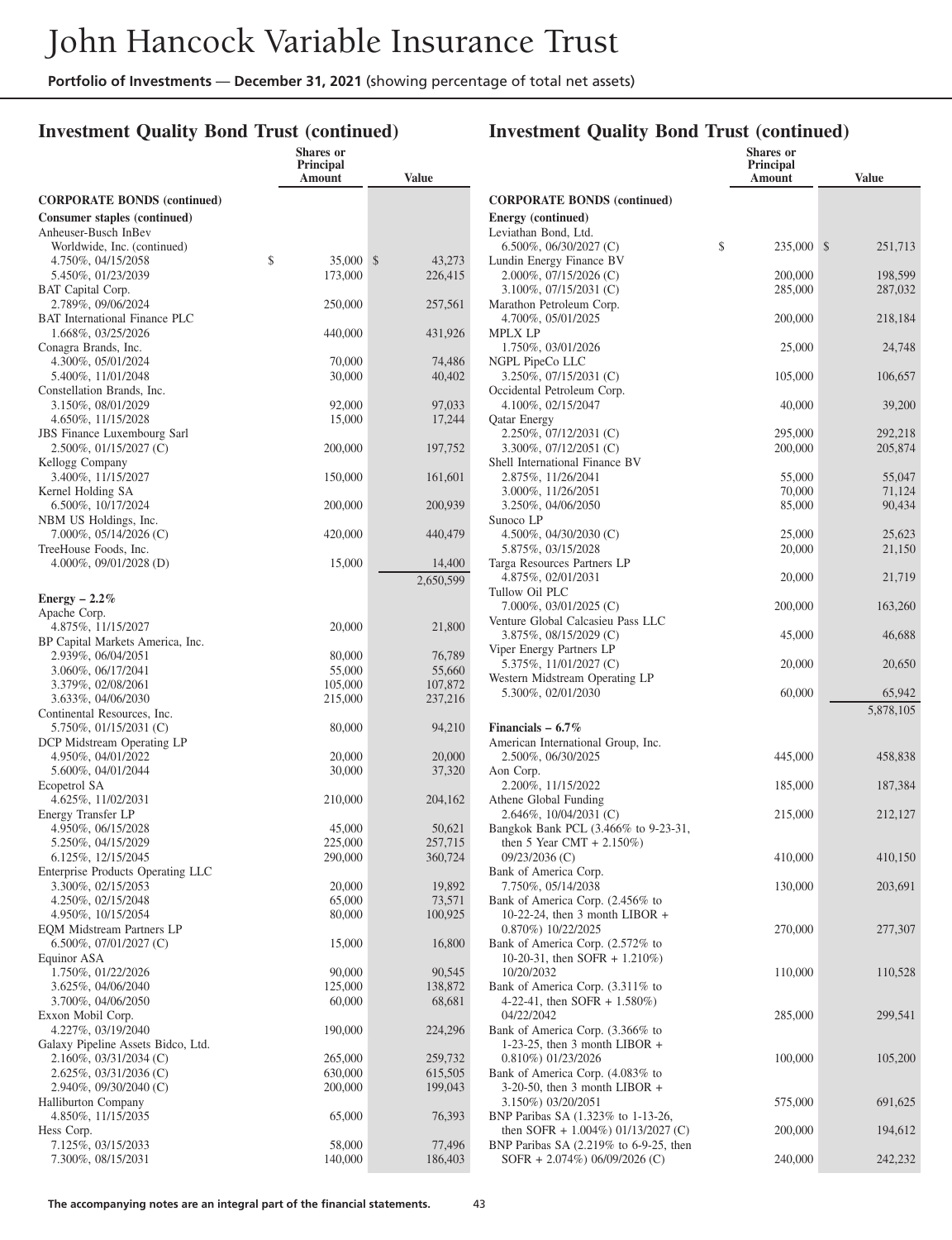**Shares or**

### **Investment Quality Bond Trust (continued)**

|                                                                           | Principal<br>Amount | <b>Value</b>            |
|---------------------------------------------------------------------------|---------------------|-------------------------|
| <b>CORPORATE BONDS (continued)</b>                                        |                     |                         |
| <b>Financials</b> (continued)<br>Brighthouse Financial, Inc.              |                     |                         |
| 3.850%, 12/22/2051                                                        | \$<br>105,000       | $\mathbb{S}$<br>103,563 |
| 5.625%, 05/15/2030                                                        | 250,000             | 298,311                 |
| Capital One Financial Corp.<br>3.900%, 01/29/2024                         | 205,000             | 215,727                 |
| Chubb INA Holdings, Inc.<br>3.050%, 12/15/2061                            | 310,000             | 316,263                 |
| Citigroup, Inc.<br>3.200%, 10/21/2026                                     | 225,000             | 238,430                 |
| 3.700%, 01/12/2026                                                        | 315,000             | 340,602                 |
| 4.450%, 09/29/2027                                                        | 45,000              | 50,176                  |
| Citigroup, Inc. (2.520% to 11-3-31, then<br>SOFR + 1.177%) 11/03/2032     | 205,000             | 204,757                 |
| Citigroup, Inc. (2.561% to 5-1-31, then<br>SOFR + 1.167%) 05/01/2032      | 90,000              | 90,467                  |
| Citigroup, Inc. $(3.352\%$ to 4-24-24, then                               |                     |                         |
| 3 month LIBOR + 0.897%)<br>04/24/2025                                     | 220,000             | 229,713                 |
| Citigroup, Inc. (3.980% to 3-20-29, then                                  |                     |                         |
| 3 month LIBOR + 1.338%)                                                   |                     |                         |
| 03/20/2030<br>Citigroup, Inc. (4.412% to 3-31-30, then                    | 110,000             | 121,428                 |
| SOFR + 3.914%) 03/31/2031<br>Danske Bank A/S                              | 165,000             | 188,440                 |
| 5.000%, 01/12/2022 (C)                                                    | 225,000             | 225,199                 |
| 5.375%, 01/12/2024 (C)<br>Deutsche Bank AG (2.311% to 11-16-26,           | 235,000             | 252,968                 |
| then SOFR + 1.219%) 11/16/2027<br>Equitable Financial Life Global Funding | 180,000             | 179,920                 |
| 1.800%, 03/08/2028 (C)                                                    | 380,000             | 373,674                 |
| FirstCash, Inc.                                                           |                     |                         |
| 4.625%, 09/01/2028 (C)<br>$5.625\%, 01/01/2030$ (C)                       | 250,000<br>220,000  | 249,851<br>224,220      |
| <b>GTP</b> Acquisition Partners I LLC                                     |                     |                         |
| 3.482%, 06/16/2025 (C)                                                    | 730,000             | 758,818                 |
| HSBC Holdings PLC (0.976% to                                              |                     |                         |
| 5-24-24, then SOFR $+$ 0.708%)                                            |                     |                         |
| 05/24/2025                                                                | 290,000             | 286,494                 |
| HSBC Holdings PLC (1.589% to                                              |                     |                         |
| 5-24-26, then SOFR + 1.290%)                                              |                     |                         |
| 05/24/2027<br>HSBC Holdings PLC (4.583% to                                | 305,000             | 298,270                 |
| $6-19-28$ , then 3 month LIBOR +                                          |                     |                         |
| 1.535%) 06/19/2029                                                        | 290,000             | 324,871                 |
| JPMorgan Chase & Co. (1.561% to                                           |                     |                         |
| 12-10-24, then SOFR + 0.605%)                                             |                     |                         |
| 12/10/2025                                                                | 270,000             | 270,288                 |
| JPMorgan Chase & Co. (2.545% to                                           |                     |                         |
| 11-8-31, then SOFR $+$ 1.180%)                                            |                     |                         |
| 11/08/2032<br>JPMorgan Chase & Co. (2.956% to                             | 260,000             | 261,462                 |
| 5-13-30, then SOFR + 2.515%)                                              |                     |                         |
| 05/13/2031                                                                | 50,000              | 51,769                  |
| JPMorgan Chase & Co. (3.109% to                                           |                     |                         |
| 4-22-40, then SOFR $+ 2.460\%)$                                           |                     |                         |
| 04/22/2041                                                                | 90,000              | 93,208                  |
| JPMorgan Chase & Co. (3.109% to                                           |                     |                         |
| 4-22-50, then SOFR $+ 2.440\%$ )                                          |                     |                         |
| 04/22/2051                                                                | 70,000              | 72,322                  |
| JPMorgan Chase & Co. (3.157% to                                           |                     |                         |
| 4-22-41, then SOFR $+$ 1.460%)<br>04/22/2042                              | 455,000             | 474,966                 |
| JPMorgan Chase & Co. (3.220% to                                           |                     |                         |
| $3-1-24$ , then 3 month LIBOR +                                           |                     |                         |
| 1.155%) 03/01/2025                                                        | 40,000              | 41,583                  |
|                                                                           |                     |                         |

|                                                                           | <b>Shares or</b><br><b>Principal</b><br>Amount | <b>Value</b>  |
|---------------------------------------------------------------------------|------------------------------------------------|---------------|
| <b>CORPORATE BONDS (continued)</b>                                        |                                                |               |
| <b>Financials</b> (continued)                                             |                                                |               |
| JPMorgan Chase & Co. (3.509% to                                           |                                                |               |
| 1-23-28, then 3 month LIBOR $+$<br>0.945%) 01/23/2029                     | \$<br>285,000                                  | \$<br>305,304 |
| JPMorgan Chase & Co. (3.702% to                                           |                                                |               |
| $5-6-29$ , then 3 month LIBOR +                                           |                                                |               |
| 1.160%) 05/06/2030                                                        | 280,000                                        | 305,999       |
| JPMorgan Chase & Co. (3.960% to                                           |                                                |               |
| 1-29-26, then 3 month LIBOR $+$<br>1.245%) 01/29/2027                     | 595,000                                        | 642,889       |
| JPMorgan Chase & Co. (4.005% to                                           |                                                |               |
| 4-23-28, then 3 month LIBOR $+$                                           |                                                |               |
| 1.120%) 04/23/2029                                                        | 315,000                                        | 347,683       |
| Marsh & McLennan Companies, Inc.                                          |                                                |               |
| 3.875%, 03/15/2024                                                        | 85,000                                         | 89,898        |
| 4.750%, 03/15/2039<br>MGIC Investment Corp.                               | 120,000                                        | 149,638       |
| 5.750%, 08/15/2023                                                        | 30,000                                         | 31,613        |
| Morgan Stanley                                                            |                                                |               |
| 3.125%, 07/27/2026                                                        | 55,000                                         | 58,263        |
| Morgan Stanley $(1.593\%$ to 5-4-26, then                                 |                                                |               |
| SOFR + 0.879%) 05/04/2027                                                 | 80,000                                         | 79,211        |
| Morgan Stanley (1.794% to 2-13-31,<br>then SOFR $+ 1.034\%$ ) 02/13/2032  | 515,000                                        | 487,471       |
| Morgan Stanley (1.928% to 4-28-31,                                        |                                                |               |
| then SOFR $+ 1.020\%$ ) 04/28/2032                                        | 350,000                                        | 334,431       |
| Morgan Stanley (2.239% to 7-21-31,                                        |                                                |               |
| then SOFR $+ 1.178\%$ ) 07/21/2032                                        | 255,000                                        | 249,409       |
| Morgan Stanley (2.511% to 10-20-31,<br>then SOFR $+ 1.200\%$ ) 10/20/2032 | 30,000                                         | 29,968        |
| Morgan Stanley (3.591% to 7-22-27,                                        |                                                |               |
| then 3 month LIBOR $+ 1.340\%$ )                                          |                                                |               |
| 07/22/2028                                                                | 395,000                                        | 425,846       |
| Navient Corp.                                                             |                                                |               |
| 7.250%, 09/25/2023<br>New York Life Global Funding                        | 21,000                                         | 22,641        |
| 2.000%, 01/22/2025 (C)                                                    | 205,000                                        | 209,234       |
| NTT Finance Corp.                                                         |                                                |               |
| $1.162\%, 04/03/2026$ (C)                                                 | 200,000                                        | 196,209       |
| Power Finance Corp., Ltd.                                                 |                                                |               |
| 3.950%, 04/23/2030 (C)<br>Santander Holdings USA, Inc.                    | 515,000                                        | 532,131       |
| 3.700%, 03/28/2022                                                        | 200,000                                        | 200,856       |
| The Goldman Sachs Group, Inc.                                             |                                                |               |
| 6.750%, 10/01/2037                                                        | 230,000                                        | 326,117       |
| The Goldman Sachs Group, Inc. (0.925%                                     |                                                |               |
| to 10-21-23, then SOFR + $0.486\%$ )<br>10/21/2024                        | 175,000                                        | 174,247       |
| The Goldman Sachs Group, Inc. (2.383%                                     |                                                |               |
| to 7-21-31, then SOFR + $1.248\%$ )                                       |                                                |               |
| 07/21/2032                                                                | 325,000                                        | 319,994       |
| The Goldman Sachs Group, Inc. (2.615%                                     |                                                |               |
| to 4-22-31, then SOFR + $1.281\%$ )<br>04/22/2032                         | 340,000                                        | 342,442       |
| The Goldman Sachs Group, Inc. (4.017%)                                    |                                                |               |
| to 10-31-37, then 3 month LIBOR $+$                                       |                                                |               |
| 1.373%) 10/31/2038                                                        | 25,000                                         | 28,593        |
| The Goldman Sachs Group, Inc. (4.223%                                     |                                                |               |
| to $5-1-28$ , then 3 month LIBOR +<br>1.301%) 05/01/2029                  | 235,000                                        | 261,044       |
| The Goldman Sachs Group, Inc.(2.650%                                      |                                                |               |
| to 10-21-31, then SOFR + $1.264\%$ )                                      |                                                |               |
| 10/21/2032                                                                | 35,000                                         | 35,219        |
| The PNC Financial Services Group, Inc.                                    |                                                |               |
| 2.550%, 01/22/2030                                                        | 45,000                                         | 46,262        |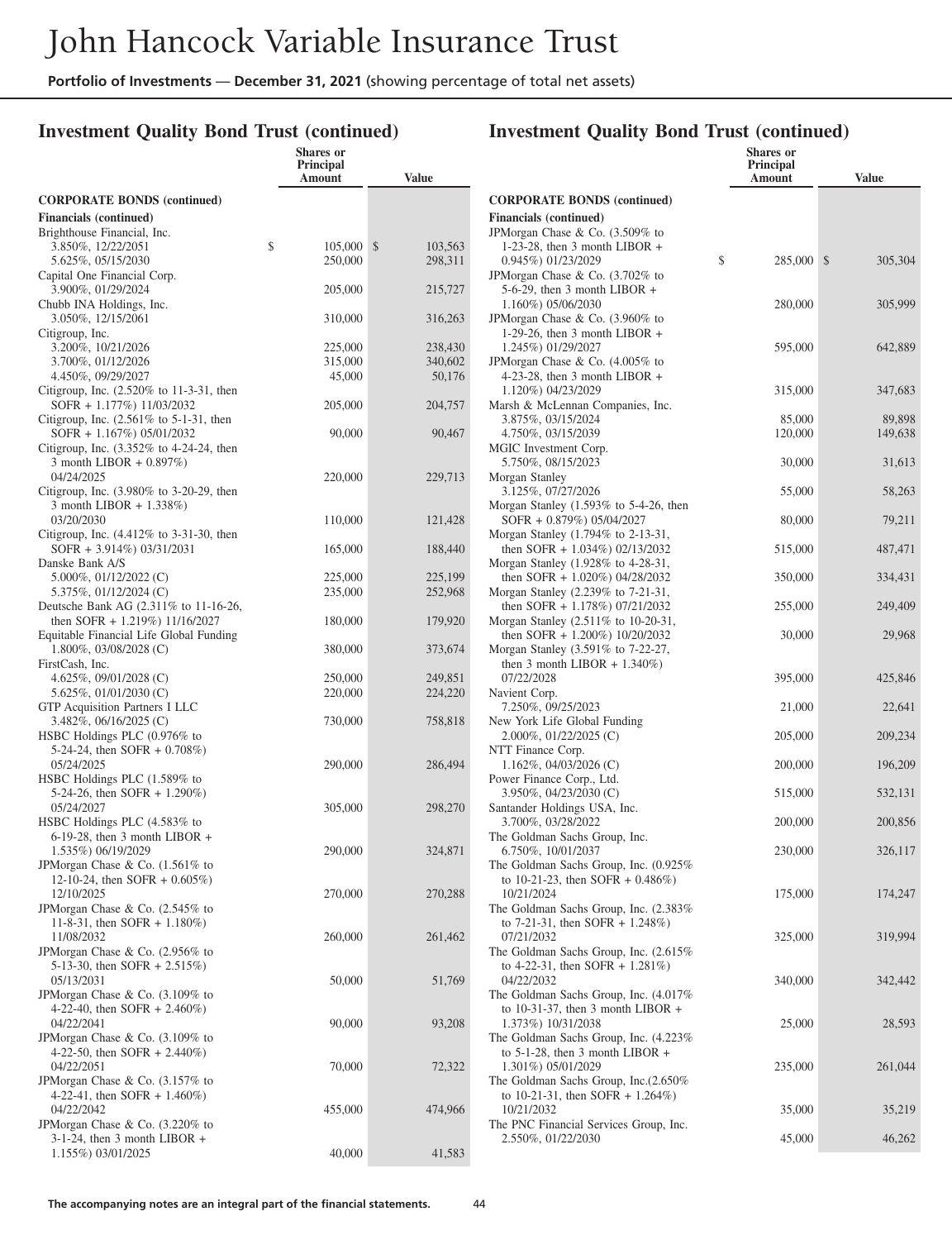### **Investment Quality Bond Trust (continued)**

|                                                                        | <b>Shares</b> or<br><b>Principal</b><br>Amount | <b>Value</b>          |
|------------------------------------------------------------------------|------------------------------------------------|-----------------------|
| <b>CORPORATE BONDS (continued)</b>                                     |                                                |                       |
| <b>Financials</b> (continued)<br>UBS Group AG                          |                                                |                       |
| 2.650%, 02/01/2022 (C)                                                 | \$<br>380,000                                  | \$<br>380,665         |
| UniCredit SpA<br>$6.572\%$ , 01/14/2022 (C)                            | 350,000                                        | 350,507               |
| Unum Group<br>4.125%, 06/15/2051                                       | 45,000                                         | 45,675                |
| 4.500%, 12/15/2049<br>Voya Financial, Inc.                             | 120,000                                        | 127,636               |
| 4.800%, 06/15/2046<br>Wells Fargo & Company                            | 5,000                                          | 6,192                 |
| 3.000%, 04/22/2026 to 10/23/2026                                       | 205,000                                        | 215,359               |
| 3.750%, 01/24/2024                                                     | 330,000                                        | 346,486               |
| 4.400%, 06/14/2046                                                     | 60,000                                         | 71,109                |
| 4.900%, 11/17/2045                                                     | 15,000                                         | 18,863                |
| 5.606%, 01/15/2044                                                     | 15,000                                         | 20,297                |
| Wells Fargo $& Company (5.013\% to$<br>4-4-50, then SOFR + $4.502\%$ ) |                                                |                       |
| 04/04/2051<br>Willis North America, Inc.                               | 80,000                                         | 109,243               |
| 3.600%, 05/15/2024                                                     | 115,000                                        | 120,445<br>18,276,084 |
| Health care $-2.5\%$                                                   |                                                |                       |
| AbbVie, Inc.                                                           |                                                |                       |
| 3.200%, 11/21/2029                                                     | 115,000                                        | 122,957               |
| 4.625%, 10/01/2042                                                     | 60,000                                         | 73,393                |
| Alcon Finance Corp.<br>2.750%, 09/23/2026 (C)                          | 400,000                                        | 413,393               |
| Anthem, Inc.<br>3.500%, 08/15/2024                                     | 130,000                                        | 137,276               |
| Astrazeneca Finance LLC<br>1.750%, 05/28/2028                          | 395,000                                        | 392,702               |
| Avantor Funding, Inc.                                                  |                                                |                       |
| 4.625%, $07/15/2028$ (C)<br>Bausch Health Companies, Inc.              | 34,000                                         | 35,445                |
| 5.750%, 08/15/2027 (C)                                                 | 50,000                                         | 51,900                |
| Baxalta, Inc.<br>3.600%, 06/23/2022                                    | 11,000                                         | 11,092                |
| Baxter International, Inc.                                             |                                                |                       |
| 2.539%, 02/01/2032 (C)<br>Bayer US Finance II LLC                      | 715,000                                        | 722,306               |
| 4.250\%, 12/15/2025 (C)                                                | 260,000                                        | 281,213               |
| Boston Scientific Corp.<br>1.900%, 06/01/2025                          | 125,000                                        | 126,406               |
| 3.750%, 03/01/2026                                                     | 355,000                                        | 381,361               |
| Bristol-Myers Squibb Company                                           |                                                |                       |
| 0.750%, 11/13/2025                                                     | 320,000                                        | 311,641               |
| 2.550%, 11/13/2050                                                     | 95,000                                         | 89,867                |
| Centene Corp.                                                          |                                                |                       |
| 3.375%, 02/15/2030                                                     | 5,000                                          | 5,092                 |
| 4.250%, 12/15/2027                                                     | 50,000                                         | 52,125                |
| 4.625%, 12/15/2029                                                     | 585,000                                        | 630,899               |
| Cigna Corp.                                                            |                                                |                       |
| 1.250%, 03/15/2026                                                     | 450,000                                        | 443,503               |
| CommonSpirit Health                                                    |                                                |                       |
| 3.347%, 10/01/2029<br>CVS Health Corp.                                 | 45,000                                         | 47,852                |
| 4.125%, 04/01/2040                                                     | 85,000                                         | 97,588                |
| 5.125%, 07/20/2045                                                     | 85,000                                         | 110,488               |
| Gilead Sciences, Inc.                                                  |                                                |                       |
| 1.650%, 10/01/2030                                                     | 400,000                                        | 383,373               |
| HCA, Inc.<br>3.500%, 09/01/2030                                        | 40,000                                         | 42,275                |
| Hill-Rom Holdings, Inc.<br>4.375%, 09/15/2027 (C)                      | 30,000                                         | 31,350                |
|                                                                        |                                                |                       |

|                                                   | <b>Shares or</b>    |                    |
|---------------------------------------------------|---------------------|--------------------|
|                                                   | Principal<br>Amount | <b>Value</b>       |
|                                                   |                     |                    |
| <b>CORPORATE BONDS (continued)</b>                |                     |                    |
| Health care (continued)                           |                     |                    |
| Humana, Inc.                                      |                     |                    |
| 2.150%, 02/03/2032                                | \$<br>105,000       | \$<br>101,528      |
| Kaiser Foundation Hospitals                       |                     |                    |
| 2.810%, 06/01/2041<br>3.002%, 06/01/2051          | 100,000<br>165,000  | 100,540<br>169,798 |
| Merck & Company, Inc.                             |                     |                    |
| 1.900%, 12/10/2028                                | 35,000              | 35,165             |
| 2.150%, 12/10/2031                                | 140,000             | 140,390            |
| 2.750%, 12/10/2051                                | 35,000              | 34,632             |
| Royalty Pharma PLC                                |                     |                    |
| 2.150%, 09/02/2031                                | 245,000             | 231,441            |
| 2.200%, 09/02/2030                                | 60,000              | 58,076             |
| 3.300%, 09/02/2040                                | 55,000              | 54,841             |
| Sutter Health                                     |                     |                    |
| 3.361%, 08/15/2050                                | 110,000             | 115,263            |
| Teleflex, Inc.                                    |                     |                    |
| 4.250\%, 06/01/2028 (C)                           | 45,000              | 46,359             |
| Teva Pharmaceutical Finance<br>Netherlands III BV |                     |                    |
| 3.150%, 10/01/2026                                | 242,000             | 227,480            |
| 4.750%, 05/09/2027                                | 200,000             | 198,174            |
| UnitedHealth Group, Inc.                          |                     |                    |
| 2.750%, 05/15/2040                                | 140,000             | 142,125            |
| 3.500%, 08/15/2039                                | 70,000              | 77,615             |
|                                                   |                     | 6,728,924          |
| Industrials $-2.3\%$                              |                     |                    |
| AerCap Ireland Capital DAC                        |                     |                    |
| 3.300%, 01/30/2032                                | 270,000             | 275,068            |
| Ashtead Capital, Inc.                             |                     |                    |
| 4.375%, 08/15/2027 (C)                            | 605,000             | 626,599            |
| BOC Aviation USA Corp.                            |                     |                    |
| $1.625\%, 04/29/2024$ (C)                         | 605,000             | 604,085            |
| Builders FirstSource, Inc.                        |                     |                    |
| 5.000%, 03/01/2030 (C)                            | 225,000             | 241,399            |
| BWX Technologies, Inc.                            |                     |                    |
| 4.125%, $04/15/2029$ (C)                          | 55,000              | 55,688             |
| Canadian Pacific Railway Company                  |                     |                    |
| 2.450%, 12/02/2031<br>Clean Harbors, Inc.         | 115,000             | 117,252            |
| 4.875%, $07/15/2027$ (C)                          | 625,000             | 643,750            |
| 5.125%, 07/15/2029 (C)                            | 25,000              | 26,500             |
| DAE Funding LLC                                   |                     |                    |
| $1.550\%, 08/01/2024$ (C)                         | 435,000             | 431,738            |
| Imola Merger Corp.                                |                     |                    |
| 4.750%, 05/15/2029 (C)                            | 50,000              | 51,303             |
| International Airport Finance SA                  |                     |                    |
| 12.000%, 03/15/2033 (C)                           | 326,174             | 350,637            |
| L3Harris Technologies, Inc.                       |                     |                    |
| 3.850%, 06/15/2023                                | 260,000             | 270,054            |
| Northrop Grumman Corp.                            |                     |                    |
| 5.150%, 05/01/2040<br>Otis Worldwide Corp.        | 95,000              | 123,250            |
| 2.565%, 02/15/2030                                | 165,000             | 167,372            |
| Penske Truck Leasing Company LP                   |                     |                    |
| 2.700%, 11/01/2024 (C)                            | 250,000             | 257,610            |
| 4.000%, $07/15/2025$ (C)                          | 170,000             | 182,462            |
| Raytheon Technologies Corp.                       |                     |                    |
| 2.375%, 03/15/2032                                | 400,000             | 399,566            |
| 3.030%, 03/15/2052                                | 55,000              | 55,264             |
| 3.650%, 08/16/2023                                | 4,000               | 4,159              |
| 3.950%, 08/16/2025                                | 60,000              | 65,059             |
| 4.450%, 11/16/2038                                | 120,000             | 144,624            |
| Sensata Technologies BV                           |                     |                    |
| 5.000%, 10/01/2025 (C)                            | 75,000              | 81,375             |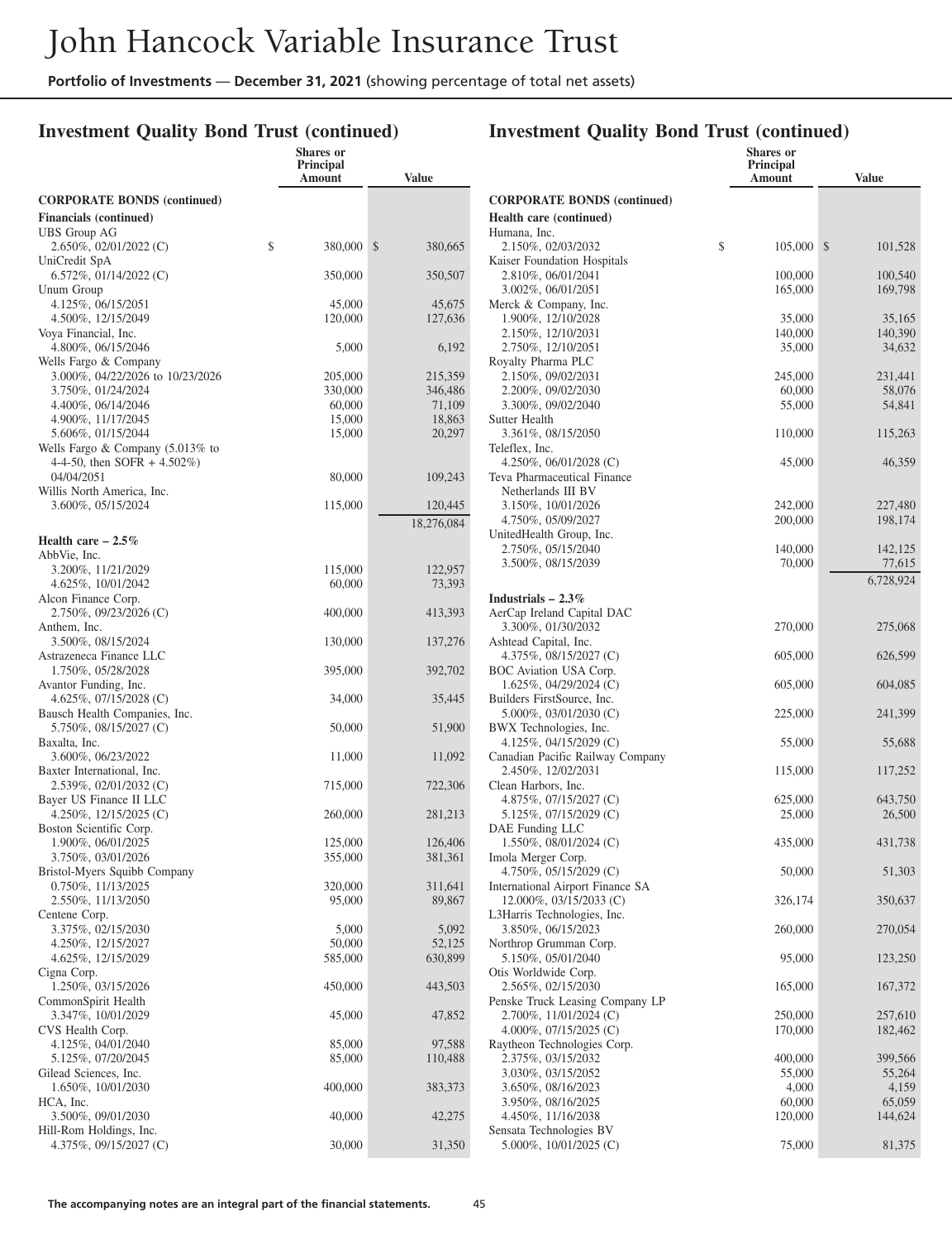**Shares or**

### **Investment Quality Bond Trust (continued)**

|                                                              | Principal<br>Amount | <b>Value</b>      |
|--------------------------------------------------------------|---------------------|-------------------|
| <b>CORPORATE BONDS (continued)</b>                           |                     |                   |
| Industrials (continued)                                      |                     |                   |
| The Boeing Company                                           |                     |                   |
| 5.040%, 05/01/2027                                           | \$<br>220,000       | \$<br>247,719     |
| 5.150%, 05/01/2030                                           | 135,000             | 157,289           |
| Trane Technologies Luxembourg Finance<br>SА                  |                     |                   |
| 4.500%, 03/21/2049                                           | 40,000              | 49,488            |
| Union Pacific Corp.                                          |                     |                   |
| 2.375%, 05/20/2031                                           | 290,000             | 295,598           |
| 2.973%, 09/16/2062                                           | 90,000              | 88,970            |
| United Airlines, Inc.                                        |                     |                   |
| 4.625%, 04/15/2029 (C)<br>United Rentals North America, Inc. | 45,000              | 46,406            |
| 4.000%, 07/15/2030                                           | 35,000              | 35,963            |
| 5.500%, 05/15/2027                                           | 65,000              | 67,600            |
|                                                              |                     | 6,163,847         |
| Information technology $-3.7\%$                              |                     |                   |
| Apple, Inc.                                                  |                     |                   |
| 1.400%, 08/05/2028                                           | 465,000             | 455,352           |
| 2.200%, 09/11/2029                                           | 85,000              | 87,000            |
| 2.650%, 02/08/2051                                           | 235,000             | 231,054           |
| 3.450%, 02/09/2045<br>4.375%, 05/13/2045                     | 45,000<br>35,000    | 50,215<br>44,135  |
| Black Knight InfoServ LLC                                    |                     |                   |
| $3.625\%, 09/01/2028$ (C)                                    | 824,000             | 822,921           |
| Booz Allen Hamilton, Inc.                                    |                     |                   |
| 3.875%, 09/01/2028 (C)                                       | 510,000             | 518,925           |
| 4.000%, 07/01/2029 (C)                                       | 80,000              | 82,631            |
| Broadcom, Inc.                                               |                     |                   |
| 3.187%, 11/15/2036 (C)                                       | 225,000             | 224,608           |
| 3.419%, 04/15/2033 (C)<br>3.469%, 04/15/2034 (C)             | 420,000<br>46,000   | 440,287<br>48,147 |
| 4.300%, 11/15/2032                                           | 35,000              | 39,332            |
| CDK Global, Inc.                                             |                     |                   |
| $5.250\%, 05/15/2029$ (C)                                    | 83,000              | 87,980            |
| CDW LLC                                                      |                     |                   |
| 2.670%, 12/01/2026                                           | 60,000              | 61,476            |
| 3.250%, 02/15/2029                                           | 300,000             | 302,679           |
| 3.276%, 12/01/2028<br>3.569%, 12/01/2031                     | 55,000<br>50,000    | 56,355<br>52,019  |
| 4.125%, 05/01/2025                                           | 230,000             | 236,325           |
| Entegris, Inc.                                               |                     |                   |
| 3.625%, 05/01/2029 (C)                                       | 20,000              | 20,050            |
| 4.375%, 04/15/2028 (C)                                       | 40,000              | 41,100            |
| Fair Isaac Corp.                                             |                     |                   |
| 4.000%, 06/15/2028 (C)<br>Gartner, Inc.                      | 238,000             | 244,647           |
| 3.625%, 06/15/2029 (C)                                       | 50,000              | 50,553            |
| 3.750%, 10/01/2030 (C)                                       | 143,000             | 146,203           |
| 4.500%, 07/01/2028 (C)                                       | 193,000             | 201,566           |
| Global Payments, Inc.                                        |                     |                   |
| 2.150%, 01/15/2027                                           | 55,000              | 55,219            |
| 3.200%, 08/15/2029                                           | 230,000             | 239,559           |
| Go Daddy Operating Company LLC<br>3.500%, 03/01/2029 (C)     | 55,000              | 54,579            |
| 5.250%, 12/01/2027 (C)                                       | 454,000             | 469,323           |
| Intel Corp.                                                  |                     |                   |
| 3.100%, 02/15/2060                                           | 175,000             | 174,869           |
| Kyndryl Holdings, Inc.                                       |                     |                   |
| 3.150%, 10/15/2031 (C)                                       | 170,000             | 164,902           |
| Leidos, Inc.                                                 |                     |                   |
| 3.625%, 05/15/2025                                           | 130,000             | 138,050           |
| Marvell Technology, Inc.<br>2.450%, 04/15/2028               | 245,000             | 248,483           |
| 2.950%, 04/15/2031                                           | 190,000             | 193,598           |
|                                                              |                     |                   |

|                                                                          |     | Shares or<br><b>Principal</b><br>Amount | <b>Value</b>       |
|--------------------------------------------------------------------------|-----|-----------------------------------------|--------------------|
| <b>CORPORATE BONDS (continued)</b><br>Information technology (continued) |     |                                         |                    |
| Mastercard, Inc.<br>2.950%, 03/15/2051                                   | \$  | 110,000                                 | \$<br>113,812      |
| Microchip Technology, Inc.<br>2.670%, 09/01/2023                         |     | 370,000                                 | 377,879            |
| Microsoft Corp.                                                          |     |                                         |                    |
| 3.041%, 03/17/2062<br>Nokia OYJ                                          |     | 129,000                                 | 137,997            |
| 4.375%, 06/12/2027<br>6.625%, 05/15/2039                                 |     | 130,000                                 | 140,400            |
| NortonLifeLock, Inc.                                                     |     | 40,000                                  | 55,350             |
| 5.000%, 04/15/2025 (C)<br>NVIDIA Corp.                                   |     | 530,000                                 | 534,041            |
| 3.500%, 04/01/2040                                                       |     | 185,000                                 | 207,904            |
| NXP BV<br>4.300\%, 06/18/2029 (C)                                        |     | 25,000                                  | 28,008             |
| 4.875%, 03/01/2024 (C)                                                   |     | 285,000                                 | 306,149            |
| 5.350%, 03/01/2026 (C)<br>5.550%, 12/01/2028 (C)                         |     | 115,000<br>95,000                       | 129,940<br>113,775 |
| Open Text Corp.                                                          |     |                                         |                    |
| 3.875%, 12/01/2029 (C)<br>Open Text Holdings, Inc.                       |     | 355,000                                 | 359,438            |
| 4.125%, $12/01/2031$ (C)                                                 |     | 60,000                                  | 60,600             |
| Oracle Corp.<br>2.875%, 03/25/2031                                       |     | 225,000                                 | 226,433            |
| 3.850%, 04/01/2060                                                       |     | 440,000                                 | 434,478            |
| 3.950%, 03/25/2051                                                       |     | 80,000                                  | 83,049             |
| 4.100%, 03/25/2061                                                       |     | 115,000                                 | 119,855            |
| SS&C Technologies, Inc.<br>5.500%, 09/30/2027 (C)                        |     | 262,000                                 | 273,790            |
| Xerox Holdings Corp.<br>5.500%, 08/15/2028 (C)                           |     | 40,000                                  | 42,150             |
|                                                                          |     |                                         | 10,029,190         |
| Materials $-1.0\%$                                                       |     |                                         |                    |
| Ball Corp.<br>4.000%, 11/15/2023                                         |     | 570,000                                 | 594,938            |
| Commercial Metals Company                                                |     |                                         |                    |
| 5.375%, 07/15/2027<br>DuPont de Nemours, Inc.                            |     | 20,000                                  | 20,800             |
| 4.205%, 11/15/2023                                                       |     | 340,000                                 | 359,540            |
| FS Luxembourg Sarl<br>$10.000\%$ , $12/15/2025$ (C)                      |     | 200,000                                 | 219,252            |
| LYB International Finance III LLC<br>1.250%, 10/01/2025                  |     | 167,000                                 | 164,173            |
| Metinvest BV                                                             |     |                                         |                    |
| 5.625%, 06/17/2025 (C)<br>Olin Corp.                                     | EUR | 195,000                                 | 219,454            |
| 5.125%, 09/15/2027<br>Standard Industries, Inc.                          | \$  | 25,000                                  | 25,656             |
| 3.375%, 01/15/2031 (C)                                                   |     | 40,000                                  | 38,532             |
| 4.375\%, 07/15/2030 (C)<br>Suzano Austria GmbH                           |     | 410,000                                 | 418,407            |
| 3.125%, 01/15/2032                                                       |     | 170,000                                 | 164,477            |
| The Chemours Company<br>5.375%, 05/15/2027 (D)                           |     | 45,000                                  | 48,150             |
| Vale Overseas, Ltd.<br>3.750%, 07/08/2030                                |     | 135,000                                 | 139,726            |
| 6.250%, 08/10/2026                                                       |     | 175,000                                 | 202,564            |
| Real estate $-0.8\%$                                                     |     |                                         | 2,615,669          |
| American Tower Corp.                                                     |     |                                         |                    |
| 1.450\%, 09/15/2026                                                      |     | 85,000                                  | 83,171             |
| 1.500%, 01/31/2028<br>2.400%, 03/15/2025                                 |     | 45,000<br>135,000                       | 43,052<br>138,620  |
| <b>EPR</b> Properties                                                    |     |                                         |                    |
| 3.600%, 11/15/2031                                                       |     | 85,000                                  | 84,094             |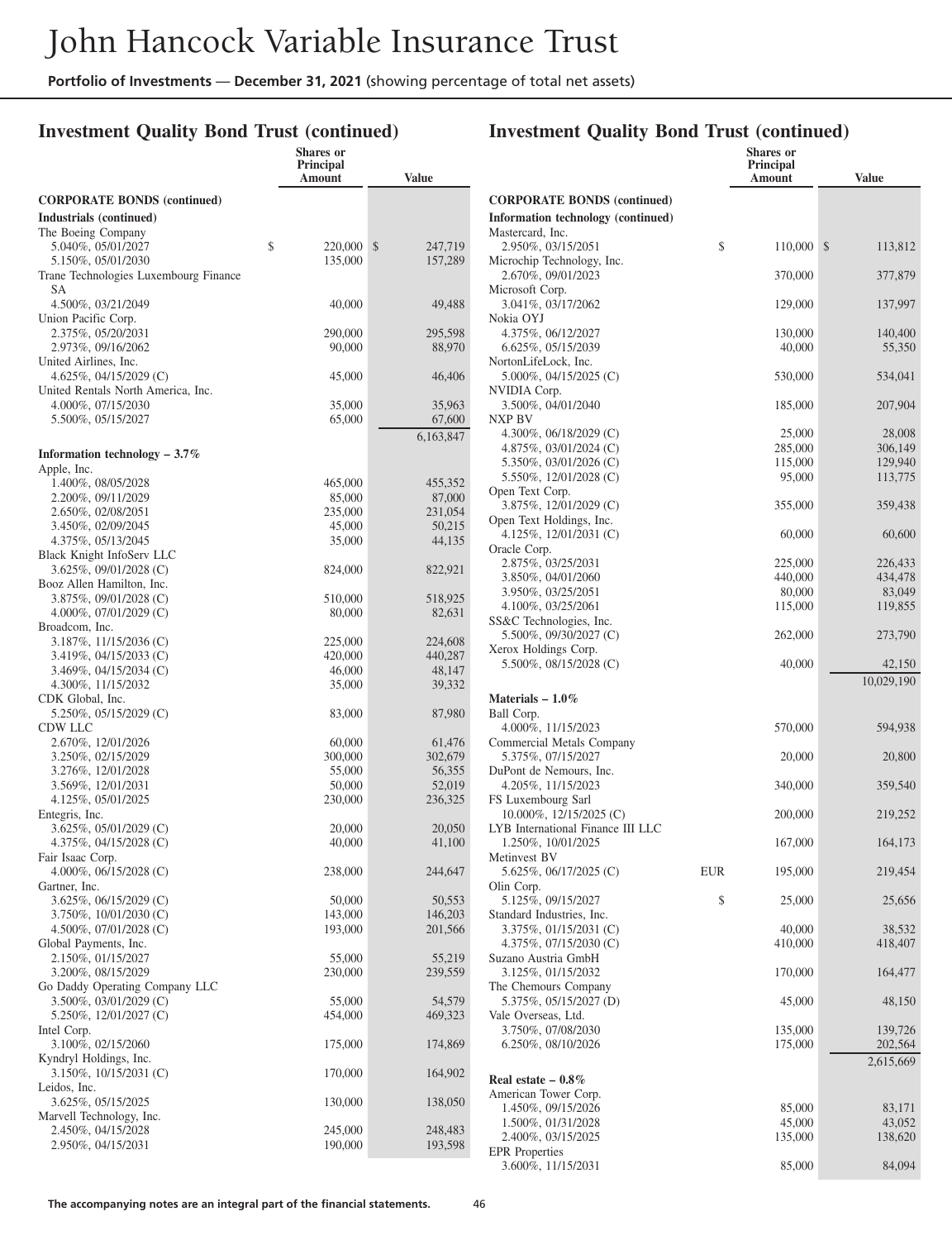**Shares or**

### **Investment Quality Bond Trust (continued)**

|                                                                | Principal<br>Amount | <b>Value</b>      |
|----------------------------------------------------------------|---------------------|-------------------|
| <b>CORPORATE BONDS (continued)</b>                             |                     |                   |
| Real estate (continued)                                        |                     |                   |
| EPR Properties (continued)                                     |                     |                   |
| 3.750%, 08/15/2029                                             | \$<br>120,000       | \$<br>121,111     |
| 4.950%, 04/15/2028<br>Equinix, Inc.                            | 225,000             | 242,783           |
| 2.000%, 05/15/2028                                             | 90,000              | 88,333            |
| <b>GLP</b> Capital LP                                          |                     |                   |
| 3.250%, 01/15/2032                                             | 105,000             | 105,566           |
| 4.000%, 01/15/2031                                             | 150,000             | 160,049           |
| 5.300%, 01/15/2029<br>5.750%, 06/01/2028                       | 130,000             | 147,576           |
| Realty Income Corp.                                            | 130,000             | 150,103           |
| 2.200%, 06/15/2028                                             | 15,000              | 15,140            |
| 2.850%, 12/15/2032                                             | 15,000              | 15,565            |
| 3.400%, 01/15/2028                                             | 60,000              | 64,707            |
| <b>SBA Tower Trust</b>                                         |                     |                   |
| 2.836%, 01/15/2025 (C)                                         | 300,000             | 307,776           |
| $3.448\%, 03/15/2023$ (C)<br>VICI Properties LP                | 435,000             | 437,097           |
| 4.250\%, 12/01/2026 (C)                                        | 10,000              | 10,415            |
|                                                                |                     | 2,215,158         |
| Utilities $-2.3\%$                                             |                     |                   |
| Alabama Power Company                                          |                     |                   |
| 3.450%, 10/01/2049                                             | 120,000             | 127,147           |
| 4.150%, 08/15/2044                                             | 105,000             | 122,718           |
| American Water Capital Corp.                                   |                     |                   |
| 4.150%, 06/01/2049                                             | 80,000              | 94,424            |
| Cleco Corporate Holdings LLC                                   |                     |                   |
| 3.375%, 09/15/2029<br>4.973%, 05/01/2046                       | 140,000<br>5,000    | 142,385<br>6,038  |
| Commonwealth Edison Company                                    |                     |                   |
| 3.650%, 06/15/2046                                             | 175,000             | 193,769           |
| Consolidated Edison Company of New                             |                     |                   |
| York, Inc.                                                     |                     |                   |
| 3.200%, 12/01/2051                                             | 120,000             | 120,250           |
| Duke Energy Carolinas LLC<br>3.450%, 04/15/2051                | 5,000               | 5,468             |
| Duke Energy Corp.                                              |                     |                   |
| 2.550%, 06/15/2031                                             | 385,000             | 385,455           |
| Duke Energy Indiana LLC                                        |                     |                   |
| 2.750%, 04/01/2050                                             | 140,000             | 136,164           |
| 3.250%, 10/01/2049                                             | 105,000             | 108,636           |
| Duke Energy Progress LLC<br>3.700%, 10/15/2046                 | 125,000             | 139,276           |
| Duquesne Light Holdings, Inc.                                  |                     |                   |
| 2.775%, 01/07/2032 (C)                                         | 130,000             | 128,446           |
| Enel Finance International NV                                  |                     |                   |
| 1.375%, 07/12/2026 (C)                                         | 220,000             | 214,240           |
| Evergy, Inc.                                                   |                     |                   |
| 2.450%, 09/15/2024<br>2.900%, 09/15/2029                       | 90,000              | 92,303            |
| Exelon Corp.                                                   | 175,000             | 179,124           |
| 3.950%, 06/15/2025                                             | 210,000             | 224,354           |
| FirstEnergy Corp.                                              |                     |                   |
| 1.600%, 01/15/2026                                             | 35,000              | 33,775            |
| 2.250%, 09/01/2030                                             | 75,000              | 72,202            |
| 3.400%, 03/01/2050<br>5.350%, 07/15/2047                       | 140,000             | 137,200<br>77,269 |
| Georgia Power Company                                          | 65,000              |                   |
| 4.300%, 03/15/2042                                             | 200,000             | 227,698           |
| IPALCO Enterprises, Inc.                                       |                     |                   |
| 3.700%, 09/01/2024                                             | 175,000             | 183,050           |
| ITC Holdings Corp.                                             |                     |                   |
| $2.950\%$ , 05/14/2030 (C)                                     | 165,000             | 168,473           |
| Jersey Central Power & Light Company<br>2.750%, 03/01/2032 (C) | 125,000             | 126,675           |
|                                                                |                     |                   |

|                                                                | <b>Shares or</b><br>Principal<br>Amount | <b>Value</b>               |
|----------------------------------------------------------------|-----------------------------------------|----------------------------|
| <b>CORPORATE BONDS (continued)</b>                             |                                         |                            |
| Utilities (continued)                                          |                                         |                            |
| MidAmerican Energy Company                                     |                                         |                            |
| \$<br>3.150%, 04/15/2050                                       | 90,000                                  | \$<br>94,200               |
| 3.650%, 08/01/2048<br>NiSource, Inc.                           | 25,000                                  | 28,099                     |
| 3.490%, 05/15/2027                                             | 210,000                                 | 225,422                    |
| NRG Energy, Inc.                                               |                                         |                            |
| 2.450%, 12/02/2027 (C)                                         | 190,000                                 | 188,263                    |
| Oglethorpe Power Corp.                                         |                                         |                            |
| 5.050%, 10/01/2048<br>Pacific Gas & Electric Company           | 135,000                                 | 170,340                    |
| 2.500%, 02/01/2031                                             | 430,000                                 | 409,601                    |
| 4.950%, 07/01/2050                                             | 355,000                                 | 386,615                    |
| PacifiCorp                                                     |                                         |                            |
| 4.125%, 01/15/2049                                             | 33,000                                  | 38,018                     |
| 4.150%, 02/15/2050<br>Puget Energy, Inc.                       | 45,000                                  | 53,236                     |
| 3.650%, 05/15/2025                                             | 180,000                                 | 190,210                    |
| 4.100%, 06/15/2030                                             | 130,000                                 | 140,523                    |
| Sempra Energy                                                  |                                         |                            |
| 3.400%, 02/01/2028                                             | 200,000                                 | 212,903                    |
| 3.800%, 02/01/2038                                             | 85,000                                  | 93,264                     |
| 4.000%, 02/01/2048<br>Southern California Edison Company       | 25,000                                  | 27,811                     |
| 2.850%, 08/01/2029                                             | 135,000                                 | 139,517                    |
| 4.000%, 04/01/2047                                             | 72,000                                  | 79,388                     |
| The AES Corp.                                                  |                                         |                            |
| 3.300%, 07/15/2025 (C)                                         | 175,000                                 | 181,195                    |
| The Southern Company<br>2.950%, 07/01/2023                     | 70,000                                  | 71,687                     |
|                                                                |                                         | 6,176,831                  |
| TOTAL CORPORATE BONDS (Cost                                    |                                         |                            |
| \$69,757,851)                                                  |                                         | \$<br>72, 165, 233         |
| <b>MUNICIPAL BONDS – 2.1%</b>                                  |                                         |                            |
| Chicago Board of Education                                     |                                         |                            |
| (Illinois), GO<br>6.038%, 12/01/2029                           | 30,000                                  | 34,287                     |
| 6.138%, 12/01/2039                                             | 155,000                                 | 191,417                    |
| 6.319%, 11/01/2029                                             | 185,000                                 | 219,867                    |
| Chicago Transit Authority (Illinois)                           |                                         |                            |
| 3.912%, 12/01/2040                                             | 90,000                                  | 99,947                     |
| County of Riverside (California)<br>2.963%, 02/15/2027         | 600,000                                 | 632,653                    |
| 3.070%, 02/15/2028                                             | 600,000                                 | 637,371                    |
| Metropolitan Transportation Authority                          |                                         |                            |
| (New York)                                                     |                                         |                            |
| 4.750%, 11/15/2045                                             | 255,000                                 | 305,521                    |
| 5.175%, 11/15/2049<br>Municipal Electric Authority of Georgia  |                                         |                            |
|                                                                | 705,000                                 | 965,091                    |
|                                                                |                                         |                            |
| 6.637%, 04/01/2057<br>New York Transportation Development      | 91,000                                  | 138,543                    |
| Corp.                                                          |                                         |                            |
| 4.248%, 09/01/2035                                             | 715,000                                 | 780,593                    |
| Philadelphia Authority for Industrial                          |                                         |                            |
| Development (Pennsylvania)                                     |                                         |                            |
| 6.550%, 10/15/2028<br>State Board of Administration Finance    | 675,000                                 | 848,229                    |
| Corp. (Florida)                                                |                                         |                            |
| 1.258%, 07/01/2025                                             | 510,000                                 | 507,513                    |
| State of Illinois, GO                                          |                                         |                            |
| 4.950%, 06/01/2023                                             | 241,818                                 | 251,083                    |
| 5.000%, 01/01/2023                                             | 40,000                                  | 41,531                     |
| 5.947%, 04/01/2022<br>TOTAL MUNICIPAL BONDS (Cost \$5,240,399) | 120,000                                 | 121,572<br>\$<br>5,775,218 |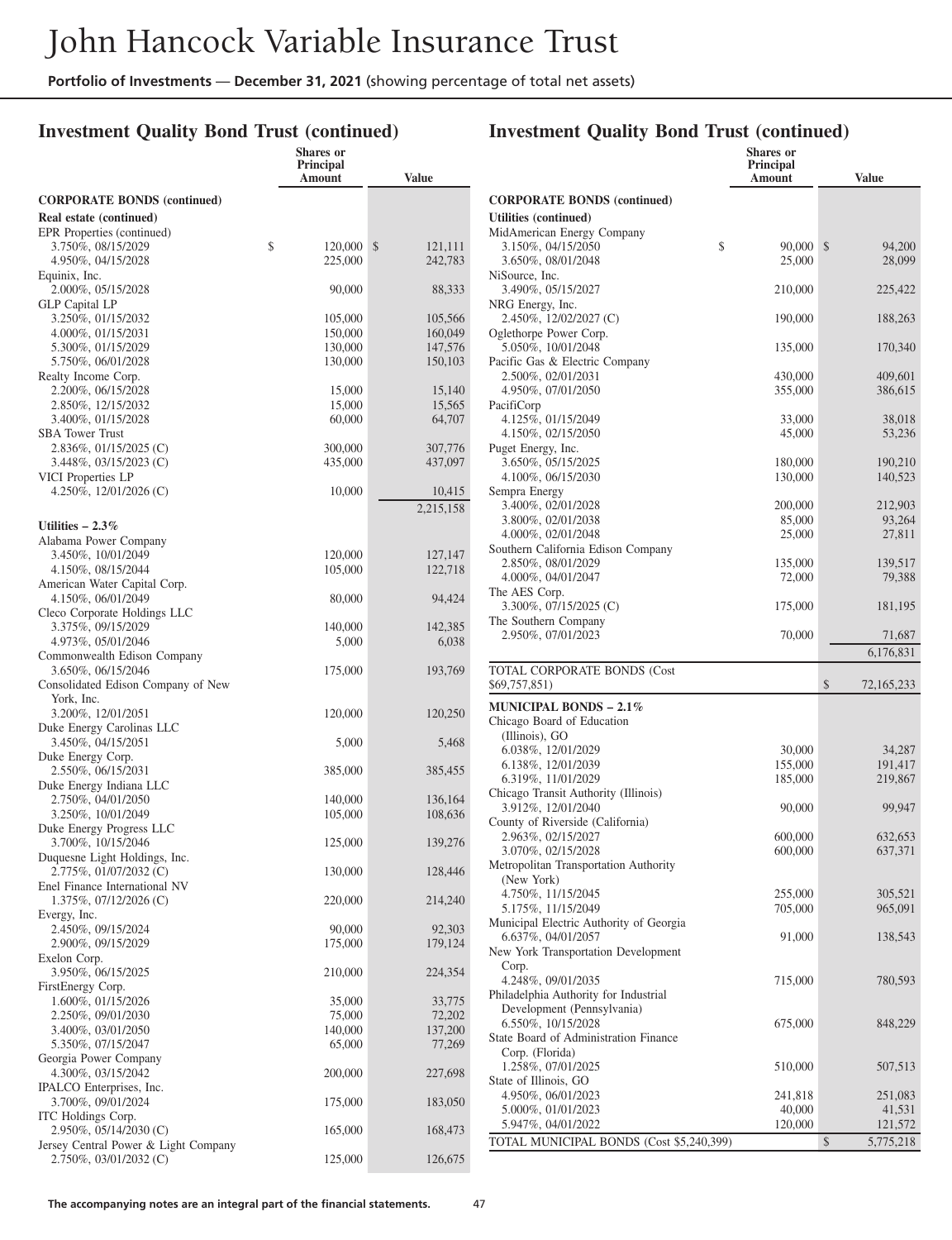**Shares or**

### **Investment Quality Bond Trust (continued)**

|                                                                                                                                       |     | <b>Principal</b><br>Amount | <b>Value</b>         |
|---------------------------------------------------------------------------------------------------------------------------------------|-----|----------------------------|----------------------|
| TERM LOANS $(E)$ – 3.2%                                                                                                               |     |                            |                      |
| Communication services $-0.2\%$<br>Clear Channel Outdoor Holdings, Inc.,<br>Term Loan B (3 month LIBOR +                              |     |                            |                      |
| 3.500%) 3.629%, 08/21/2026<br>CSC Holdings LLC, 2019 Term Loan B5<br>$(3 \text{ month LIBOR} + 2.500\%)$ 2.610%,                      | \$  | 136,850                    | \$<br>134,855        |
| 04/15/2027<br>Delta 2 Lux Sarl, 2018 USD Term Loan<br>$(1$ month LIBOR + 2.500%) 3.500%,                                              |     | 97,022                     | 95,688               |
| 02/01/2024<br>Terrier Media Buyer, Inc., 2021 Term<br>Loan $(1 \text{ month LIBOR} + 3.500\%)$                                        |     | 131,829                    | 131,609              |
| 3.604%, 12/17/2026                                                                                                                    |     | 107,811                    | 107,245<br>469,397   |
| Consumer discretionary $-0.6\%$<br>APX Group, Inc., 2021 Term Loan B<br>(Prime rate $+2.500\%$ and 1 month<br>LIBOR + 3.500%) 4.005%, |     |                            |                      |
| 07/10/2028<br>Boyd Gaming Corp., Term Loan B3 (1<br>month LIBOR + 2.250%) 2.354%,                                                     |     | 100,000                    | 99,722               |
| 09/15/2023<br>Caesars Resort Collection LLC, 2017 1st<br>Lien Term Loan B (1 month LIBOR +                                            |     | 68,186                     | 68,100               |
| 2.750%) 2.851%, 12/23/2024<br>Carnival Corp., 2021 Incremental Term<br>Loan B (6 month LIBOR + $3.250\%$ )                            |     | 106,839                    | 106,171              |
| 4.000%, 10/18/2028<br>Clarios Global LP, 2021 USD Term Loan<br>$B(1 \text{ month LIBOR} + 3.250\%)$                                   |     | 100,000                    | 99,000               |
| 3.354%, 04/30/2026<br>Golden Entertainment, Inc., 2017 1st<br>Lien Term Loan (1 month LIBOR +                                         |     | 84,521                     | 83,950               |
| 3.000%) 3.750%, 10/21/2024<br>KFC Holding Company, 2021 Term<br>Loan B $(1 \text{ month LIBOR} + 1.750\%)$                            |     | 101,563                    | 101,224              |
| 1.854%, 03/15/2028<br>MajorDrive Holdings IV LLC, Term<br>Loan B $(3 \text{ month LIBOR} + 4.000\%)$                                  |     | 96,881                     | 96,538               |
| 4.500%, 05/12/2028<br>New Red Finance, Inc., Term Loan B4<br>$(1$ month LIBOR + 1.750%) 1.854%,                                       |     | 99,500                     | 99,376               |
| 11/19/2026<br>Staples, Inc., 7 Year Term Loan (3<br>month LIBOR + 5.000%) 5.132%,                                                     |     | 683,760                    | 673,503              |
| 04/16/2026<br>Verisure Holding AB, 2020 EUR Term<br>Loan B $(3 \text{ month EURIBOR } +$                                              |     | 125,166                    | 120,729              |
| 3.250%) 3.250%, 07/20/2026<br>Consumer staples $-0.1\%$                                                                               | EUR | 115,000                    | 130,028<br>1,678,341 |
| Brightview Landscapes LLC, 2018 1st<br>Lien Term Loan B (1 month LIBOR +<br>2.500%) 2.625%, 08/15/2025                                | \$  | 167,481                    | 166,504              |
| Sunshine Luxembourg VII Sarl, 2021<br>Term Loan B3 (3 month LIBOR +<br>3.750%) 4.500%, 10/01/2026                                     |     | 197,011                    | 197,628              |
| Financials $-0.1\%$                                                                                                                   |     |                            | 364,132              |
| Asurion LLC, 2018 Term Loan B6 (1<br>month LIBOR + 3.125%) 3.229%,<br>11/03/2023<br>Asurion LLC, 2020 Term Loan B8 (1                 |     | 100,649                    | 100,326              |
| month LIBOR + 3.250%) 3.354%,<br>12/23/2026                                                                                           |     | 99,000                     | 98,258               |

|                                                                                                                                      | Shares or<br>Principal<br>Amount | <b>Value</b>            |
|--------------------------------------------------------------------------------------------------------------------------------------|----------------------------------|-------------------------|
| <b>TERM LOANS (E) (continued)</b>                                                                                                    |                                  |                         |
| <b>Financials</b> (continued)<br>Sedgwick Claims Management<br>Services, Inc., 2019 Term Loan B (1<br>month LIBOR + 3.750%) 3.854%,  |                                  |                         |
| 09/03/2026                                                                                                                           | \$<br>131,625                    | $\mathbb{S}$<br>131,405 |
| Health care $-0.5\%$<br>ADMI Corp., 2021 Term Loan B2 (1<br>month LIBOR + 3.375%) 3.875%,                                            |                                  | 329,989                 |
| 12/23/2027<br>Bausch Health Americas, Inc., 2018<br>Term Loan B (1 month LIBOR +                                                     | 99,250                           | 98,547                  |
| 3.000%) 3.104%, 06/02/2025<br>Change Healthcare Holdings LLC, 2017<br>Term Loan B (1 month LIBOR +                                   | 61,813                           | 61,488                  |
| 2.500%) 3.500%, 03/01/2024<br>Elanco Animal Health, Inc., Term Loan<br>B $(3 \text{ month LIBOR} + 1.750\%)$                         | 97,449                           | 97,337                  |
| 1.849%, 08/01/2027<br>Endo Luxembourg Finance Company I<br>Sarl, 2021 Term Loan (3 month<br>LIBOR + 5.000%) 5.750%,                  | 389,657                          | 384,179                 |
| 03/27/2028<br>Jazz Financing Lux Sarl, USD Term<br>Loan $(1 \text{ month LIBOR } + 3.500\%)$                                         | 143,761                          | 139,520                 |
| 4.000%, 05/05/2028<br>Mozart Borrower LP, USD Term Loan B<br>$(1$ month LIBOR + 3.250%) 3.750%,                                      | 99,500                           | 99,817                  |
| 10/23/2028<br>Pathway Vet Alliance LLC, 2021 Term<br>Loan $(1 \text{ month LIBOR} + 3.750\%)$                                        | 175,000                          | 174,923                 |
| 3.854%, 03/31/2027<br>Zelis Payments Buyer, Inc., 2021 Term<br>Loan $(1 \text{ month LIBOR} + 3.500\%)$                              | 98,295                           | 97,891                  |
| 3.599%, 09/30/2026                                                                                                                   | 123,750                          | 122,805<br>1,276,507    |
| Industrials $-0.7\%$<br>American Builders & Contractors Supply<br>Company, Inc., 2019 Term Loan (1)<br>month LIBOR + 2.000%) 2.104%, |                                  |                         |
| 01/15/2027<br>AVSC Holding Corp., 2020 Term Loan<br>B1 $(3 \text{ month LIBOR} + 3.250\%)$                                           | 394,950                          | 391,987                 |
| 4.250%, 03/03/2025<br>Brand Industrial Services, Inc., 2017<br>Term Loan (3 month LIBOR +                                            | 72,697                           | 66,590                  |
| 4.250%) 5.250%, 06/21/2024<br>Gardner Denver, Inc., 2020 USD Term<br>Loan B2 $(1 \text{ month LIBOR} + 1.750\%)$                     | 191,000                          | 186,517                 |
| 1.854%, 03/01/2027<br>Ingersoll-Rand Services Company, 2020<br>USD Spinco Term Loan (1 month<br>LIBOR + $1.750\%$ ) $1.854\%$ ,      | 122,143                          | 120,700                 |
| 03/01/2027<br>The Dun & Bradstreet Corp., Term Loan<br>$(1$ month LIBOR + 3.250%) 3.352%,                                            | 394,975                          | 390,310                 |
| 02/06/2026<br>TK Elevator U.S. Newco, Inc., Term<br>Loan B (6 month LIBOR + $3.500\%$ )                                              | 197,258                          | 196,342                 |
| 4.000%, 07/30/2027<br>Trans Union LLC, 2019 Term Loan B5<br>$(1$ month LIBOR + 1.750%) 1.854%,                                       | 173,257                          | 173,232                 |
| 11/16/2026                                                                                                                           | 352,828                          | 349,299                 |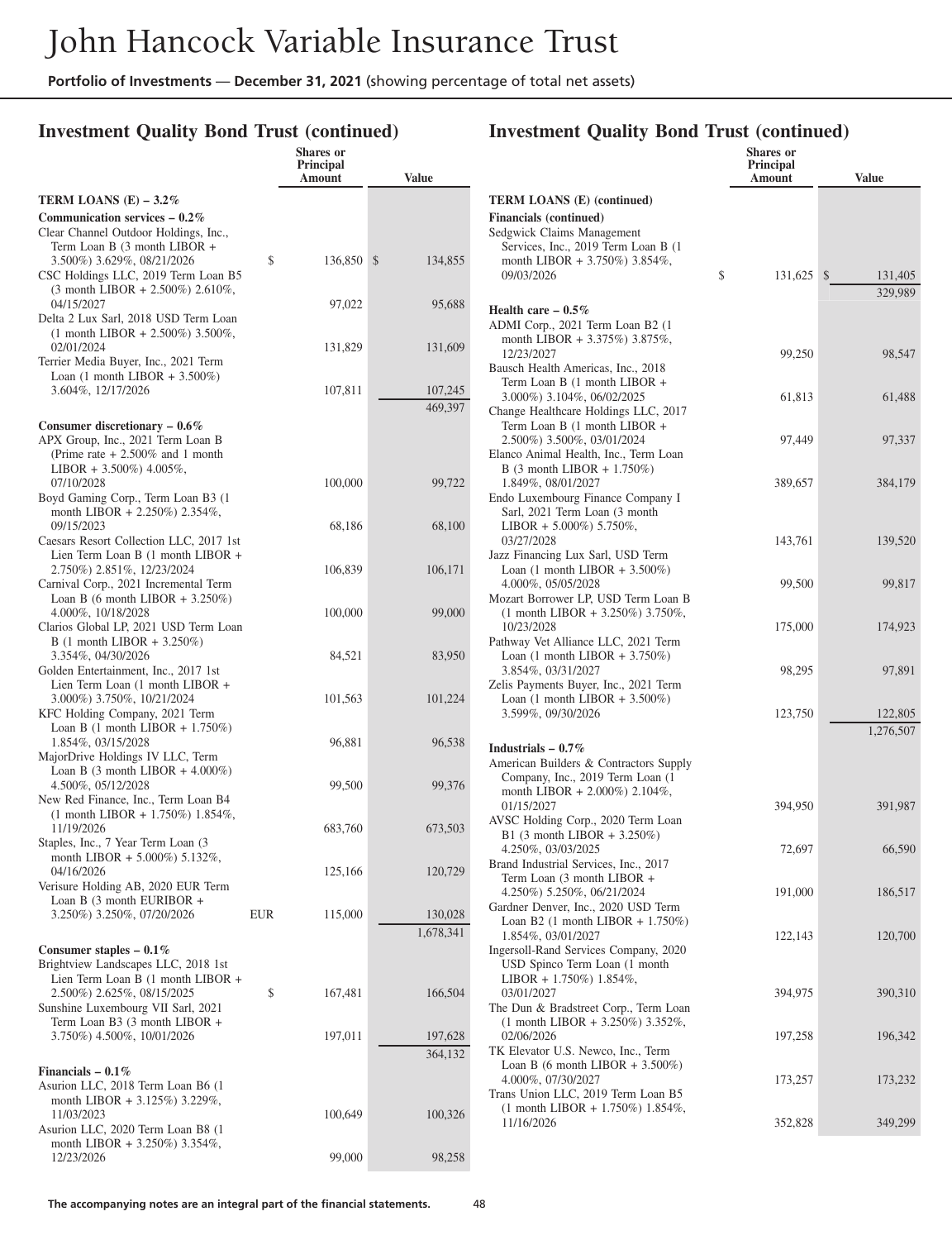**Shares or**

### **Investment Quality Bond Trust (continued)**

|                                                                               | <b>Principal</b><br>Amount | <b>Value</b>           |
|-------------------------------------------------------------------------------|----------------------------|------------------------|
| <b>TERM LOANS (E) (continued)</b>                                             |                            |                        |
| Industrials (continued)                                                       |                            |                        |
| TransDigm, Inc., 2020 Term Loan E (1)<br>month LIBOR + 2.250%) 2.354%,        |                            |                        |
| \$<br>05/30/2025                                                              | 95,975                     | $\mathbb{S}$<br>94,579 |
|                                                                               |                            | 1,969,556              |
| Information technology $-0.8\%$                                               |                            |                        |
| FleetCor Technologies Operating                                               |                            |                        |
| Company LLC, 2021 Term Loan B4<br>$(1$ month LIBOR + 1.750%) 1.854%,          |                            |                        |
| 04/28/2028                                                                    | 258,701                    | 255,402                |
| Gainwell Acquisition Corp., Term Loan                                         |                            |                        |
| B $(3 \text{ month LIBOR} + 4.000\%)$                                         |                            |                        |
| 4.750%, 10/01/2027                                                            | 99,086                     | 99,235                 |
| Go Daddy Operating Company LLC,<br>2017 Repriced Term Loan (1 month           |                            |                        |
| LIBOR + 1.750%) $1.854\%$ ,                                                   |                            |                        |
| 02/15/2024                                                                    | 388,201                    | 385,507                |
| Peraton Corp., Term Loan B (1 month                                           |                            |                        |
| LIBOR + 3.750%) 4.500%,<br>02/01/2028                                         | 99,250                     | 99,214                 |
| Science Applications International Corp.,                                     |                            |                        |
| 2018 Term Loan B (1 month LIBOR                                               |                            |                        |
| + 1.875%) 1.979%, 10/31/2025                                                  | 377,534                    | 377,017                |
| Solera LLC, USD Term Loan B (3                                                |                            |                        |
| month LIBOR + $4.000\%$ ) $4.500\%$ ,<br>06/02/2028                           | 99,750                     | 99,656                 |
| SS&C Technologies, Inc., 2018 Term                                            |                            |                        |
| Loan B3 $(1 \text{ month LIBOR} + 1.750\%)$                                   |                            |                        |
| 1.854%, 04/16/2025                                                            | 101,229                    | 100,002                |
| SS&C Technologies, Inc., 2018 Term                                            |                            |                        |
| Loan B4 (1 month LIBOR + $1.750\%)$<br>1.854%, 04/16/2025                     | 82,175                     | 81,179                 |
| SS&C Technologies, Inc., 2018 Term                                            |                            |                        |
| Loan B5 $(1 \text{ month LIBOR} + 1.750\%)$                                   |                            |                        |
| 1.854%, 04/16/2025                                                            | 97,498                     | 96,381                 |
| UKG, Inc., Term Loan B (1 month<br>LIBOR + 3.750%) 3.854%,                    |                            |                        |
| 05/04/2026                                                                    | 97,750                     | 97,383                 |
| WEX, Inc., 2021 Term Loan (1 month)                                           |                            |                        |
| LIBOR + 2.250%) 2.354%,                                                       |                            |                        |
| 03/31/2028                                                                    | 451,588                    | 448,765                |
|                                                                               |                            | 2,139,741              |
| Materials $-0.2\%$                                                            |                            |                        |
| Axalta Coating Systems US<br>Holdings, Inc., USD Term Loan B3 (3)             |                            |                        |
| month LIBOR + $1.750\%$ ) $1.974\%$ ,                                         |                            |                        |
| 06/01/2024                                                                    | 197,064                    | 196,818                |
| Proampac PG Borrower LLC, 2020 Term                                           |                            |                        |
| Loan (Prime rate $+2.750\%$ and 3                                             |                            |                        |
| month LIBOR + 3.750%) 4.500%,<br>11/03/2025                                   | 99,500                     | 99,500                 |
| Quikrete Holdings, Inc., 2021 Term Loan                                       |                            |                        |
| B1                                                                            |                            |                        |
| 06/11/2028 TBD (F)                                                            | 100,000                    | 99,722                 |
|                                                                               |                            | 396,040                |
| TOTAL TERM LOANS (Cost \$8,649,543)                                           |                            | \$<br>8,623,703        |
| <b>COLLATERALIZED MORTGAGE OBLIGATIONS - 14.2%</b>                            |                            |                        |
| Commercial and residential $-11.8\%$                                          |                            |                        |
| Alternative Loan Trust                                                        |                            |                        |
| Series 2005-27, Class 2A1 (12 month)<br>Treasury Average Index $+ 1.350\%$ ), |                            |                        |
| 1.457%, 08/25/2035 (G)                                                        | 131,693                    | 117,950                |
|                                                                               |                            |                        |

|                                                                             | <b>Shares or</b><br>Principal<br>Amount | <b>Value</b> |
|-----------------------------------------------------------------------------|-----------------------------------------|--------------|
| <b>COLLATERALIZED MORTGAGE</b>                                              |                                         |              |
| <b>OBLIGATIONS</b> (continued)                                              |                                         |              |
| <b>Commercial and</b>                                                       |                                         |              |
| residential (continued)                                                     |                                         |              |
| Alternative Loan Trust (continued)                                          |                                         |              |
| Series 2005-56, Class 5A1 (1 month<br>$LIBOR + 0.640\%$ ),                  |                                         |              |
| $0.732\%, 11/25/2035$ (G)                                                   | \$<br>63,392 \$                         | 56,463       |
| Series 2005-72, Class A1 (1 month                                           |                                         |              |
| $LIBOR + 0.540\%$ ),                                                        |                                         |              |
| $0.632\%$ , 01/25/2036 (G)                                                  | 17,053                                  | 17,010       |
| Series 2005-7CB, Class 2A8 (1 month                                         |                                         |              |
| $LIBOR + 0.450\%$ ),                                                        |                                         |              |
| $0.542\%, 03/01/2038$ (G)                                                   | 109,575                                 | 91,160       |
| Series 2006-9T1, Class A1,                                                  |                                         |              |
| 5.750%, 05/25/2036                                                          | 69,629                                  | 41,053       |
| American Home Mortgage Assets Trust<br>Series 2006-3, Class 2A11 (12 month) |                                         |              |
| Treasury Average Index + 0.940%),                                           |                                         |              |
| 1.056%, 10/25/2046 (G)                                                      | 36,238                                  | 29,436       |
| Series 2007-2, Class A1 (1 month)                                           |                                         |              |
| $LIBOR + 0.125\%),$                                                         |                                         |              |
| $0.217\%, 03/25/2047$ (G)                                                   | 15,984                                  | 15,219       |
| Angel Oak Mortgage Trust LLC                                                |                                         |              |
| Series 2019-2, Class A1,                                                    |                                         |              |
| 3.628%, 03/25/2049 (C)(H)                                                   | 28,258                                  | 28,359       |
| Series 2020-R1, Class A1,                                                   |                                         |              |
| $0.990\%$ , 04/25/2053 (C)(H)<br>Series 2021-2, Class A1,                   | 245,929                                 | 245,250      |
| $0.985\%, 04/25/2066$ (C)(H)                                                | 220,163                                 | 217,601      |
| Series 2021-4, Class A2,                                                    |                                         |              |
| 1.241\%, 01/20/2065 (C)(H)                                                  | 205,678                                 | 203,206      |
| Series 2021-5, Class A1,                                                    |                                         |              |
| 1.019%, 07/25/2066 (C)(H)                                                   | 502,283                                 | 495,197      |
| Series 2021-6, Class A1,                                                    |                                         |              |
| 1.458%, 09/25/2066 (C)(H)                                                   | 633,756                                 | 627,931      |
| Series 2021-8, Class A1,                                                    |                                         |              |
| 1.820\%, 11/25/2066 (C)(H)                                                  | 319,000                                 | 318,961      |
| Arroyo Mortgage Trust<br>Series 2019-2, Class A1                            |                                         |              |
| 3.347%, 04/25/2049 (C)(H)                                                   | 314,587                                 | 316,698      |
| BANK                                                                        |                                         |              |
| Series 2017-BNK8, Class XA IO,                                              |                                         |              |
| 0.731%, 11/15/2050                                                          | 4,433,599                               | 162,021      |
| Series 2019-BN18, Class XA IO,                                              |                                         |              |
| 0.900%, 05/15/2062                                                          | 1,415,289                               | 79,655       |
| Series 2019-BN20, Class XA IO,                                              | 2,439,209                               |              |
| 0.836%, 09/15/2062<br>Series 2019-BN22, Class XA IO,                        |                                         | 134,303      |
| $0.600\%, 11/15/2062$                                                       | 2,440,429                               | 101,568      |
| Series 2019-BN23, Class XA IO,                                              |                                         |              |
| 0.697%, 12/15/2052                                                          | 1,924,247                               | 94,086       |
| Series 2019-BN24, Class XA IO,                                              |                                         |              |
| $0.646\%, 11/15/2062$                                                       | 1,186,496                               | 54,550       |
| Series 2020-BN28, Class XA IO,                                              |                                         |              |
| 1.785%, 03/15/2063                                                          | 2,597,747                               | 334,598      |
| Series 2021-BN31, Class A4,                                                 |                                         |              |
| 2.036%, 02/15/2054<br><b>BBCMS</b> Mortgage Trust                           | 285,000                                 | 281,541      |
| Series 2017-C1, Class XA IO,                                                |                                         |              |
| 1.451%, 02/15/2050                                                          | 3,223,383                               | 190,359      |
| Series 2017-DELC, Class A (1 month                                          |                                         |              |
| $LIBOR + 0.850\%),$                                                         |                                         |              |
| 0.943%, 08/15/2036 (C)(G)                                                   | 949,000                                 | 948,127      |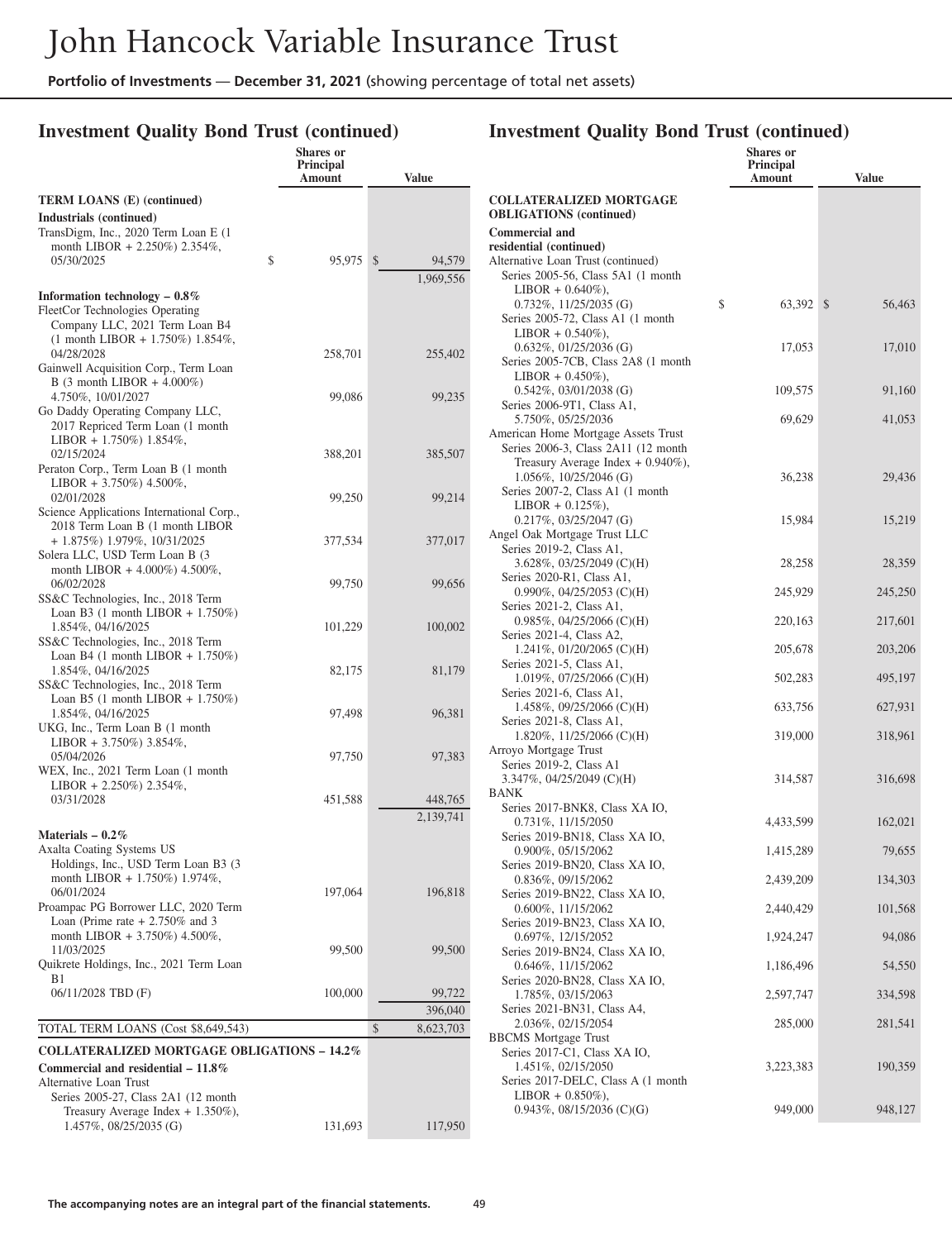### **Investment Quality Bond Trust (continued)**

|                                                                             | Shares or<br>Principal<br>Amount | <b>Value</b> |                                                                | <b>Shares</b> or<br><b>Principal</b><br>Amount | <b>Value</b> |
|-----------------------------------------------------------------------------|----------------------------------|--------------|----------------------------------------------------------------|------------------------------------------------|--------------|
| <b>COLLATERALIZED MORTGAGE</b>                                              |                                  |              | <b>COLLATERALIZED MORTGAGE</b>                                 |                                                |              |
| <b>OBLIGATIONS</b> (continued)                                              |                                  |              | <b>OBLIGATIONS</b> (continued)                                 |                                                |              |
| <b>Commercial and</b>                                                       |                                  |              | <b>Commercial and</b>                                          |                                                |              |
| residential (continued)<br><b>BCAP LLC Trust</b>                            |                                  |              | residential (continued)<br>Citigroup Commercial Mortgage Trust |                                                |              |
| Series 2006-AA2, Class A1 (1 month                                          |                                  |              | Series 2014-GC23, Class XA IO,                                 |                                                |              |
| $LIBOR + 0.340\%)$                                                          |                                  |              | 0.917%, 07/10/2047                                             | \$<br>1,708,616 \$                             | 35,247       |
| $0.262\%, 01/25/2037$ (G)                                                   | 95,526 \$<br>\$                  | 93,741       | Series 2015-GC29, Class XA IO,                                 |                                                |              |
| Bear Stearns ALT-A Trust<br>Series 2005-10, Class 11A1 (1 month)            |                                  |              | 1.034%, 04/10/2048<br>Series 2016-C3, Class C,                 | 1,604,253                                      | 45,515       |
| $LIBOR + 0.500\%)$                                                          |                                  |              | $4.121\%$ , $11/15/2049$ (H)                                   | 288,000                                        | 292,717      |
| $0.592\%$ , $01/25/2036$ (G)                                                | 98,869                           | 118,443      | COLT Mortgage Loan Trust                                       |                                                |              |
| Bear Stearns Mortgage Funding Trust<br>Series 2006-AR3, Class 1A1 (1 month) |                                  |              | Series 2021-3, Class A1<br>$0.956\%$ , $09/27/2066$ (C)(H)     | 505,481                                        | 497,456      |
| $LIBOR + 0.180\%)$                                                          |                                  |              | Commercial Mortgage Trust (Bank of                             |                                                |              |
| $0.272\%$ , 10/25/2036 (G)                                                  | 8,150                            | 7,805        | America Merrill Lynch/Deutsche Bank                            |                                                |              |
| Bellemeade Re, Ltd.<br>Series 2019-4A, Class M1A (1 month)                  |                                  |              | AG)<br>Series 2013-WWP, Class A2                               |                                                |              |
| $LIBOR + 1.400\%)$                                                          |                                  |              | $3.424\%, 03/10/2031$ (C)                                      | 800,000                                        | 820,045      |
| 1.492%, $10/25/2029$ (C)(G)                                                 | 40,708                           | 40,708       | Commercial Mortgage Trust (Cantor                              |                                                |              |
| Benchmark Mortgage Trust<br>Series 2018-B1, Class XA IO,                    |                                  |              | Fitzgerald/Deutsche Bank AG)<br>Series 2014-CR16, Class A4,    |                                                |              |
| $0.511\%, 01/15/2051$                                                       | 1,319,046                        | 32,408       | 4.051%, 04/10/2047                                             | 480,000                                        | 506,523      |
| Series 2018-B4, Class XA IO,                                                |                                  |              | Series 2014-CR17, Class A5,                                    |                                                |              |
| $0.513\%, 07/15/2051$<br>Series 2018-B8, Class XA IO,                       | 2,300,033                        | 55,365       | 3.977%, 05/10/2047<br>Commercial Mortgage Trust (Deutsche      | 390,000                                        | 411,563      |
| $0.663\%, 01/15/2052$                                                       | 4,746,606                        | 170,394      | Bank AG)                                                       |                                                |              |
| Series 2019-B10, Class XA IO,                                               |                                  |              | Series 2013-300P, Class A1,                                    |                                                |              |
| 1.227%, 03/15/2062                                                          | 3,185,643                        | 219,338      | 4.353%, $08/10/2030$ (C)                                       | 260,000                                        | 269,538      |
| Series 2019-B12, Class XA IO,<br>1.064%, 08/15/2052                         | 1,092,241                        | 62,842       | Series 2015-3BP, Class A,<br>3.178%, 02/10/2035 (C)            | 580,000                                        | 603,221      |
| Series 2020-B18, Class XA IO,                                               |                                  |              | Credit Suisse Mortgage                                         |                                                |              |
| 1.793%, 07/15/2053                                                          | 698,729                          | 73,610       | Capital Certificates                                           |                                                |              |
| Series 2020-B22, Class XA IO,<br>1.522%, 01/15/2054                         | 1,163,727                        | 133,225      | Series 2017-FHA1, Class A1,<br>$3.250\%$ , 04/25/2047 (C)(H)   | 181,669                                        | 187,199      |
| <b>BINOM Securitization Trust</b>                                           |                                  |              | Series 2021-NQM2, Class A1,                                    |                                                |              |
| Series 2021-INV1, Class A1                                                  |                                  |              | 1.179%, 02/25/2066 (C)(H)                                      | 455,387                                        | 450,834      |
| $2.034\%, 06/25/2056$ (C)(H)<br><b>BRAVO</b> Residential Funding Trust      | 225,000                          | 225,384      | Series 2021-NQM8, Class A1,<br>1.841\%, 10/25/2066 (C)(H)      | 300,000                                        | 299,752      |
| Series 2021-NQM1, Class A1,                                                 |                                  |              | Series 2021-RPL4, Class A1,                                    |                                                |              |
| $0.941\%$ , $02/25/2049$ (C)(H)                                             | 153,322                          | 152,102      | 1.796\%, 12/27/2060 (C)(H)                                     | 173,496                                        | 173,465      |
| Series 2021-NQM2, Class A1,                                                 | 208,640                          | 207,383      | <b>CSAIL Commercial Mortgage Trust</b>                         |                                                |              |
| $0.970\%, 03/25/2060$ (C)(H)<br>BX Commercial Mortgage Trust                |                                  |              | Series 2015-C1, Class A4,<br>3.505%, 04/15/2050                | 15,000                                         | 15,754       |
| Series 2019-XL, Class A (1 month                                            |                                  |              | Series 2015-C2, Class XA IO,                                   |                                                |              |
| $LIBOR + 0.920\%)$                                                          |                                  |              | $0.746\%, 06/15/2057$                                          | 4,954,078                                      | 99,919       |
| 1.013%, $10/15/2036$ (C)(G)<br>CAMB Commercial Mortgage Trust               | 550,597                          | 550,749      | Series 2016-C6, Class XA IO,<br>1.867%, 01/15/2049             | 1,076,092                                      | 72,161       |
| Series 2019-LIFE, Class F (1 month                                          |                                  |              | <b>DBJPM</b> Mortgage Trust                                    |                                                |              |
| $LIBOR + 2.550\%)$                                                          |                                  |              | Series 2020-C9, Class XA IO                                    |                                                |              |
| 2.643%, $12/15/2037$ (C)(G)<br>Century Plaza Towers                         | 355,000                          | 354,216      | 1.713%, 09/15/2053<br>Deephaven Residential Mortgage Trust     | 528,948                                        | 49,441       |
| Series 2019-CPT, Class A                                                    |                                  |              | Series 2021-2, Class A1                                        |                                                |              |
| 2.865%, 11/13/2039 (C)                                                      | 345,000                          | 358,921      | $0.899\%$ , 04/25/2066 (C)(H)                                  | 146,488                                        | 144,024      |
| Chase Mortgage Finance Trust                                                |                                  |              | Deutsche Alt-A Securities Mortgage<br>Loan Trust               |                                                |              |
| Series 2005-S3, Class A10<br>5.500%, 11/25/2035                             | 108,014                          | 99,944       | Series 2007-AR2, Class A1 (1 month                             |                                                |              |
| CHL Mortgage Pass-Through Trust                                             |                                  |              | $LIBOR + 0.300\%)$                                             |                                                |              |
| Series 2005-2, Class 2A3 (1 month)                                          |                                  |              | $0.242\%$ , $03/25/2037$ (G)                                   | 44,769                                         | 45,316       |
| $LIBOR + 0.680\%$ ),<br>$0.772\%$ , 03/25/2035 (G)                          | 29,383                           | 27,543       | Ellington Financial Mortgage Trust<br>Series 2021-2, Class A1  |                                                |              |
| Series 2007-HY4, Class 1A1,                                                 |                                  |              | $0.931\%$ , $06/25/2066$ (C)(H)                                | 122,394                                        | 120,054      |
| $3.041\%, 09/25/2047$ (H)                                                   | 66,595                           | 63,798       | <b>GCAT Trust</b>                                              |                                                |              |
| <b>CIM</b> Trust<br>Series 2017-7, Class A                                  |                                  |              | Series 2021-NQM2, Class A1,<br>$1.036\%, 05/25/2066$ (C)(H)    | 279,139                                        | 277,369      |
| $3.000\%$ , 04/25/2057 (C)(H)                                               | 159,467                          | 160,950      | Series 2021-NQM3, Class A1,                                    |                                                |              |
|                                                                             |                                  |              | $1.091\%, 05/25/2066$ (C)(H)                                   | 378,920                                        | 375,027      |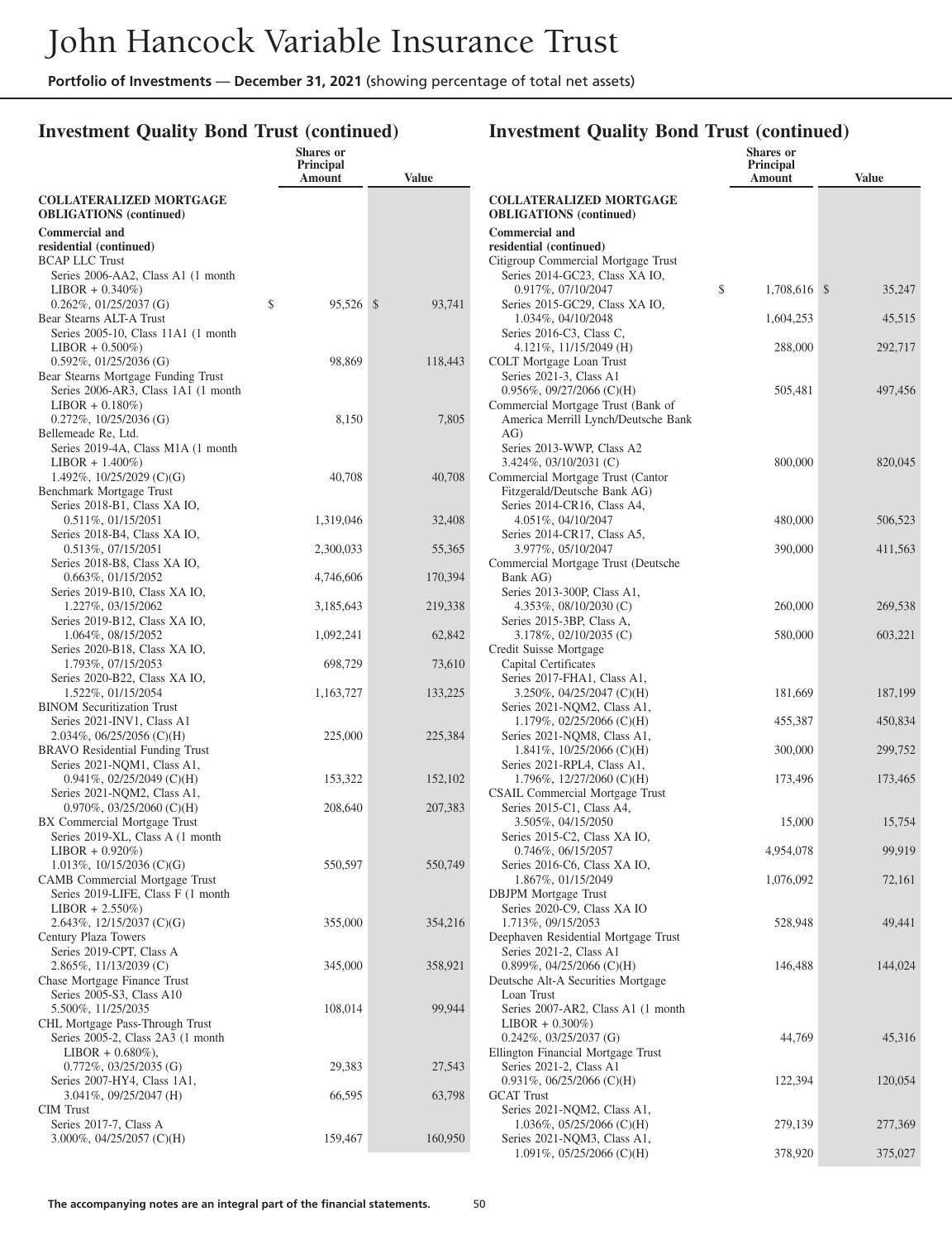### **Investment Quality Bond Trust (continued)**

|                                                                | Shares or<br>Principal |              |                                                                       | Shares or<br>Principal | <b>Value</b> |
|----------------------------------------------------------------|------------------------|--------------|-----------------------------------------------------------------------|------------------------|--------------|
| <b>COLLATERALIZED MORTGAGE</b>                                 | Amount                 | <b>Value</b> | <b>COLLATERALIZED MORTGAGE</b>                                        | Amount                 |              |
| <b>OBLIGATIONS</b> (continued)                                 |                        |              | <b>OBLIGATIONS</b> (continued)                                        |                        |              |
| <b>Commercial and</b>                                          |                        |              | <b>Commercial and</b>                                                 |                        |              |
| residential (continued)                                        |                        |              | residential (continued)                                               |                        |              |
| <b>GCAT</b> Trust (continued)                                  |                        |              | Lehman XS Trust                                                       |                        |              |
| Series 2021-NQM7, Class A1,                                    |                        |              | Series 2006-16N, Class A4A (1 month                                   |                        |              |
| 1.915\%, 08/25/2066 (C)(H)                                     | \$<br>285,000 \$       | 285,042      | $LIBOR + 0.380\%)$<br>$0.282\%$ , 11/25/2046 (G)                      | \$<br>119,798 \$       | 115,121      |
| <b>GMACM</b> Mortgage Loan Trust<br>Series 2006-AR1, Class 1A1 |                        |              | <b>LSTAR Securities Investment Trust</b>                              |                        |              |
| $3.049\%, 04/19/2036$ (H)                                      | 104,387                | 90,626       | Series 2019-3, Class A1 (1 month)                                     |                        |              |
| GS Mortgage Securities Trust                                   |                        |              | $LIBOR + 2.500\%$ ),                                                  |                        |              |
| Series 2012-ALOH, Class A,                                     |                        |              | 2.600\%, 04/01/2024 (C)(G)                                            | 155,158                | 155,066      |
| $3.551\%$ , 04/10/2034 (C)                                     | 670,000                | 669,970      | Series 2019-4, Class A1 (1 month)                                     |                        |              |
| Series 2014-GC20, Class A5,                                    |                        |              | $LIBOR + 2.500\%$ ),                                                  |                        |              |
| 3.998%, 04/10/2047<br>GSR Mortgage Loan Trust                  | 395,000                | 413,287      | 2.600%, 05/01/2024 (C)(G)<br>Series 2021-1, Class A (1 month)         | 324,569                | 323,200      |
| Series 2006-AR1, Class 2A1,                                    |                        |              | $LIBOR + 1.800\%$ ),                                                  |                        |              |
| 2.927%, 01/25/2036 (H)                                         | 3,918                  | 4,027        | 1.900\%, 02/01/2026 (C)(G)                                            | 282,692                | 284,419      |
| Series 2007-1F, Class 4A1 (1 month)                            |                        |              | Luminent Mortgage Trust                                               |                        |              |
| $LIBOR + 0.300\%$ ),                                           |                        |              | Series 2006-4, Class A1A (1 month)                                    |                        |              |
| $0.392\%$ , $01/25/2037$ (G)                                   | 81,230                 | 19,267       | $LIBOR + 0.380\%)$                                                    |                        |              |
| Harbor View Mortgage Loan Trust                                |                        |              | $0.472\%$ , $05/25/2046$ (G)                                          | 107,397                | 98,193       |
| Series 2005-8, Class 1A2A (1 month<br>$LIBOR + 0.660\%$ ),     |                        |              | <b>MASTR</b> Adjustable Rate Mortgages<br><b>Trust</b>                |                        |              |
| $0.753\%, 09/19/2035$ (G)                                      | 23,613                 | 19,231       | Series 2004-13, Class 3A7                                             |                        |              |
| Series 2006-12, Class 2A13 (1 month)                           |                        |              | $2.791\%, 11/21/2034$ (H)                                             | 16,708                 | 16,896       |
| $LIBOR + 0.240\%$ ),                                           |                        |              | <b>MFA</b> Trust                                                      |                        |              |
| $0.329\%$ , 12/19/2036 (G)                                     | 146,626                | 146,935      | Series 2020-NQM3, Class A1,                                           |                        |              |
| Series 2006-12, Class 2A2A (1 month)                           |                        |              | $1.014\%, 01/26/2065$ (C)(H)                                          | 54,314                 | 54,025       |
| $LIBOR + 0.190\%$ ),<br>$0.279\%, 01/19/2038$ (G)              | 53,933                 | 52,506       | Series 2021-NQM1, Class A1,<br>1.153\%, 04/25/2065 (C)(H)             | 235,472                | 234,107      |
| Series 2007-7, Class 2A1B (1 month)                            |                        |              | Series 2021-NQM2, Class A1,                                           |                        |              |
| $LIBOR + 1.000\%$ ),                                           |                        |              | $1.029\%, 11/25/2064$ (C)(H)                                          | 234,034                | 231,818      |
| $1.092\%$ , $10/25/2037$ (G)                                   | 58,413                 | 55,859       | Morgan Stanley Bank of America Merrill                                |                        |              |
| Home Re, Ltd.                                                  |                        |              | Lynch Trust                                                           |                        |              |
| Series 2018-1, Class M1 (1 month<br>$LIBOR + 1.600\%)$         |                        |              | Series 2014-C19, Class XA IO<br>0.980%, 12/15/2047                    | 985,084                | 22,371       |
| 1.692\%, 10/25/2028 (C)(G)                                     | 108,016                | 108,016      | Morgan Stanley Capital I Trust                                        |                        |              |
| Imperial Fund Mortgage Trust                                   |                        |              | Series 2014-150E, Class A,                                            |                        |              |
| Series 2021-NQM2, Class A1                                     |                        |              | 3.912%, 09/09/2032 (C)                                                | 610,000                | 637,847      |
| $1.073\%$ , 09/25/2056 (C)(H)                                  | 256,407                | 253,300      | Series 2017-H1, Class XA IO,                                          |                        |              |
| IndyMac INDA Mortgage Loan Trust                               |                        |              | 1.344%, 06/15/2050                                                    | 702,539                | 36,519       |
| Series 2006-AR3, Class 1A1<br>$3.002\%$ , $12/25/2036$ (H)     | 37,950                 | 35,664       | MTRO Commercial Mortgage Trust<br>Series 2019-TECH, Class D (1 month) |                        |              |
| <b>JPMBB</b> Commercial Mortgage Securities                    |                        |              | $LIBOR + 1.800\%)$                                                    |                        |              |
| Trust                                                          |                        |              | 1.893\%, 12/15/2033 (C)(G)                                            | 300,000                | 291,878      |
| Series 2014-C19, Class A4                                      |                        |              | Natixis Commercial Mortgage Securities                                |                        |              |
| 3.997%, 04/15/2047                                             | 395,000                | 413,451      | <b>Trust</b>                                                          |                        |              |
| JPMorgan Chase Commercial Mortgage                             |                        |              | Series 2019-1776, Class C                                             |                        |              |
| Securities Trust<br>Series 2020-NNN, Class AFX                 |                        |              | $2.906\%$ , $10/15/2036$ (C)<br>New Residential Mortgage Loan Trust   | 185,000                | 184,598      |
| $2.812\%, 01/16/2037$ (C)                                      | 160,000                | 162,856      | Series 2016-2A, Class A1,                                             |                        |              |
| JPMorgan Mortgage Trust                                        |                        |              | $3.750\%, 11/26/2035$ (C)(H)                                          | 222,595                | 232,352      |
| Series 2006-A3, Class 3A2                                      |                        |              | Series 2016-4A, Class A1,                                             |                        |              |
| $3.038\%, 05/25/2036$ (H)                                      | 8,060                  | 7,191        | $3.750\%, 11/25/2056$ (C)(H)                                          | 243,140                | 256,405      |
| Legacy Mortgage Asset Trust                                    |                        |              | Series 2017-1A, Class A1,                                             |                        |              |
| Series 2019-GS6, Class A1,<br>$3.000\%$ , 06/25/2059 (C)       | 331,099                | 331,616      | 4.000%, 02/25/2057 (C)(H)<br>Series 2017-2A, Class A3,                | 434,579                | 457,881      |
| Series 2019-GS7, Class A1,                                     |                        |              | 4.000%, $03/25/2057$ (C)(H)                                           | 403,548                | 424,580      |
| 3.250%, 11/25/2059 (C)                                         | 441,880                | 443,139      | Series 2017-3A, Class A1,                                             |                        |              |
| Series 2021-GS2, Class A1,                                     |                        |              | 4.000%, 04/25/2057 (C)(H)                                             | 314,731                | 329,797      |
| $1.750\%$ , 04/25/2061 (C)                                     | 177,476                | 175,929      | Series 2017-4A, Class A1,                                             |                        |              |
| Series 2021-GS3, Class A1,                                     |                        |              | 4.000%, $05/25/2057$ (C)(H)                                           | 222,712                | 233,476      |
| $1.750\%$ , 07/25/2061 (C)<br>Series 2021-GS4, Class A1,       | 221,771                | 219,693      | Series 2017-5A, Class A1 (1 month)<br>$LIBOR + 1.500\%$ ),            |                        |              |
| 1.650\%, 11/25/2060 (C)                                        | 116,752                | 115,330      | 1.592%, $06/25/2057$ (C)(G)                                           | 215,883                | 218,467      |
|                                                                |                        |              |                                                                       |                        |              |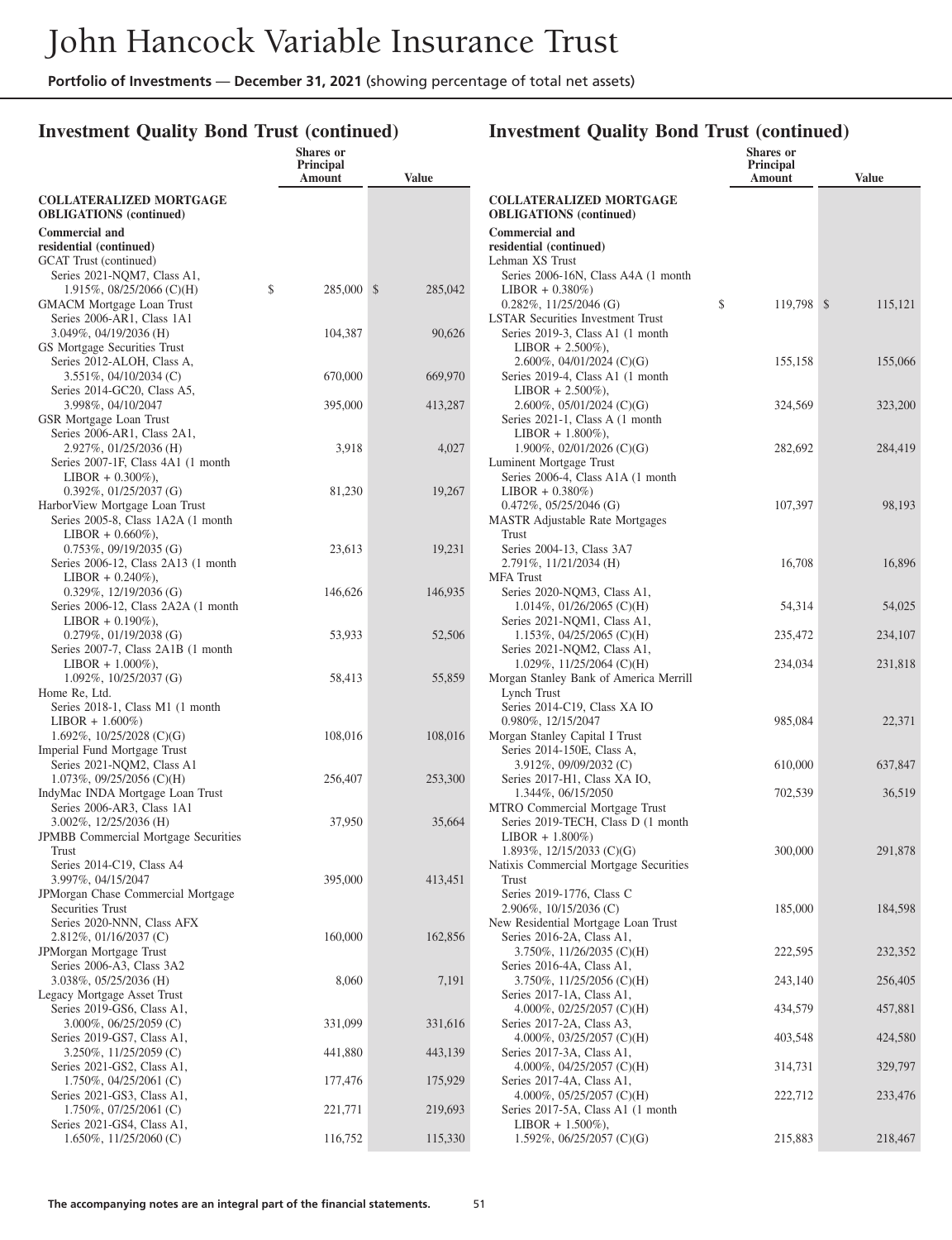# **Investment Quality Bond Trust (continued)**

| <b>COLLATERALIZED MORTGAGE</b><br><b>COLLATERALIZED MORTGAGE</b><br><b>OBLIGATIONS</b> (continued)<br><b>OBLIGATIONS</b> (continued)<br><b>Commercial and</b><br><b>Commercial and</b><br>residential (continued)<br>residential (continued)<br>New Residential Mortgage<br>Starwood Mortgage Residential Trust<br>Series 2021-1, Class A1,<br>Loan Trust (continued)<br>\$<br>370,078 \$<br>1.219%, 05/25/2065 (C)(H)<br>368,691<br>Series 2017-6A, Class A1,<br>\$<br>375,575 \$<br>393,210<br>Series 2021-2, Class A1,<br>4.000%, $08/27/2057$ (C)(H)<br>137,878<br>136,834<br>Series 2018-1A, Class A1A,<br>$0.943\%, 05/25/2065$ (C)(H)<br>160,746<br>169,163<br>4.000%, $12/25/2057$ (C)(H)<br>Series 2021-6, Class A1,<br>457,000<br>456,358<br>Series 2018-4A, Class A1S (1 month<br>1.920\%, 11/25/2066 (C)(H)<br>$LIBOR + 0.750\%$ ),<br>Toorak Mortgage Corp., Ltd.<br>304,598<br>304,713<br>Series 2021-1, Class A1<br>$0.842\%, 01/25/2048$ (C)(G)<br>330,000<br>328,794<br>Series 2019-5A, Class A1B,<br>$2.240\%$ , 06/25/2024 (C)<br>241,659<br>247,913<br>$3.500\%$ , 08/25/2059 (C)(H)<br>Triangle Re, Ltd.<br>Series 2019-NQM4, Class A1,<br>Series 2021-2, Class M1A (1 month)<br>74,599<br>74,831<br>2.492%, $09/25/2059$ (C)(H)<br>$LIBOR + 2.050\%)$<br>265,000<br>265,151<br>Series 2021-NQ2R, Class A1,<br>2.142\%, 10/25/2033 (C)(G)<br>170,373<br>$0.941\%, 10/25/2058$ (C)(H)<br>169,459<br>Verus Securitization Trust<br>Series 2021-2, Class A1,<br><b>NMLT</b> Trust<br>Series 2021-INV1, Class A1<br>195,219<br>193,179<br>$1.031\%, 02/25/2066$ (C)(H)<br>513,356<br>505,922<br>$1.185\%, 05/25/2056$ (C)(H)<br>Series 2021-8, Class A1,<br>334,000<br>333,800<br>Oaktown Re II, Ltd.<br>1.824\%, 11/25/2066 (C)(H)<br>Series 2018-1A, Class M1 (1 month<br>Series 2021-R2, Class A1,<br>212,271<br>211,634<br>$LIBOR + 1.550\%)$<br>$0.918\%, 02/25/2064$ (C)(H)<br>93,982<br>93,982<br>1.642\%, 07/25/2028 (C)(G)<br>WaMu Mortgage Pass-Through<br>Certificates<br>Oaktown Re III, Ltd.<br>Series 2007-HY6, Class 1A1<br>Series 2019-1A, Class M1A (1 month)<br>13,998<br>13,672<br>$LIBOR + 1.400\%)$<br>2.788%, 06/25/2037 (H)<br>32,514<br>32,525<br>1.492%, 07/25/2029 (C)(G)<br>Washington Mutual Mortgage<br><b>OBX</b> Trust<br>Pass-Through Certificates<br>Series 2021-NQM1, Class A1,<br>Series 2006-5, Class 1A1 (1 month)<br>422,371<br>417,144<br>$1.072\%, 02/25/2066$ (C)(H)<br>$LIBOR + 0.600\%)$<br>21,863<br>14,817<br>Series 2021-NQM3, Class A1,<br>$0.692\%$ , $07/25/2036$ (G)<br>317,001<br>$1.020\%$ , 07/25/2061 (C)(H)<br>312,724<br>Wells Fargo Commercial Mortgage Trust<br><b>PMT Credit Risk Transfer Trust</b><br>Series 2014-LC16, Class A5,<br>310,000<br>Series 2019-1R, Class A (1 month)<br>3.817%, 08/15/2050<br>324,835<br>$LIBOR + 2.000\%)$<br>Series 2015-NXS1, Class D,<br>129,903<br>40,000<br>$2.096\%, 03/27/2024$ (C)(G)<br>129,900<br>4.146\%, 05/15/2048 (H)<br>40,205<br>PRPM LLC<br>Series 2015-NXS1, Class XA IO,<br>Series 2020-6, Class A1,<br>1,553,455<br>1.093%, 05/15/2048<br>43,543<br>98,052<br>97,769<br>2.363%, 11/25/2025 (C)<br>Series 2015-NXS3, Class XA IO,<br>0.898%, 09/15/2057<br>2,697,203<br>77,094<br>Series 2021-3, Class A1,<br>256,369<br>WF-RBS Commercial Mortgage Trust<br>$1.867\%$ , 04/25/2026 (C)<br>254,808<br>Series 2021-4, Class A1,<br>Series 2014-C19, Class A5<br>334,084<br>304,634<br>1.867%, 04/25/2026 (C)<br>330,573<br>4.101%, 03/15/2047<br>320,301<br>Series 2021-9, Class A1,<br>31,886,699<br>621,823<br>616,691<br>2.363%, 10/25/2026 (C)(H)<br>U.S. Government Agency $-2.4\%$<br><b>RALI</b> Series Trust<br>Federal Home Loan Mortgage Corp.<br>Series 2007-QH7, Class 1A1 (1 month)<br>Series 2018-HRP1, Class M2 (1)<br>$LIBOR + 0.500\%)$<br>month LIBOR $+ 1.650\%$ ),<br>46,848<br>44,553<br>$0.342\%, 08/25/2037$ (G)<br>75,347<br>1.742\%, 04/25/2043 (C)(G)<br>75,370<br>RCO VII Mortgage LLC<br>Series 2019-DNA2, Class M2 (1)<br>Series 2021-1, Class A1<br>month LIBOR $+ 2.450\%$ ),<br>245,322<br>$1.868\%, 05/26/2026$ (C)<br>244,005<br>2.542%, 03/25/2049 (C)(G)<br>292,612<br>295,591<br>Seasoned Credit Risk Transfer Trust<br>Series 2019-DNA3, Class M2 (1)<br>Series 2019-3, Class MV<br>month LIBOR $+ 2.050\%$ ),<br>123,103<br>133,014<br>3.500%, 10/25/2058<br>2.142%, 07/25/2049 (C)(G)<br>247,241<br>248,922<br>SG Commercial Mortgage Securities<br>Series 2019-HQA1, Class M2 (1)<br>Trust<br>month LIBOR $+ 2.350\%$ ),<br>Series 2020-COVE, Class A<br>448,830<br>2.442\%, 02/25/2049 (C)(G)<br>452,508<br>645,000<br>656,468<br>$2.632\%$ , 03/15/2037 (C)<br>Series 2019-HQA3, Class M2 (1)<br>SG Residential Mortgage Trust<br>month LIBOR $+ 1.850\%$ ),<br>Series 2021-1, Class A1<br>180,853<br>1.942%, $09/25/2049$ (C)(G)<br>181,307<br>470,089<br>$1.160\%$ , 07/25/2061 (C)(H)<br>463,162<br>Series 3883, Class PB,<br>74,604<br>3.000%, 05/15/2041<br>78,030 | <b>Shares</b> or<br>Principal<br>Amount | <b>Value</b> | <b>Shares</b> or<br>Principal<br>Amount | <b>Value</b> |
|--------------------------------------------------------------------------------------------------------------------------------------------------------------------------------------------------------------------------------------------------------------------------------------------------------------------------------------------------------------------------------------------------------------------------------------------------------------------------------------------------------------------------------------------------------------------------------------------------------------------------------------------------------------------------------------------------------------------------------------------------------------------------------------------------------------------------------------------------------------------------------------------------------------------------------------------------------------------------------------------------------------------------------------------------------------------------------------------------------------------------------------------------------------------------------------------------------------------------------------------------------------------------------------------------------------------------------------------------------------------------------------------------------------------------------------------------------------------------------------------------------------------------------------------------------------------------------------------------------------------------------------------------------------------------------------------------------------------------------------------------------------------------------------------------------------------------------------------------------------------------------------------------------------------------------------------------------------------------------------------------------------------------------------------------------------------------------------------------------------------------------------------------------------------------------------------------------------------------------------------------------------------------------------------------------------------------------------------------------------------------------------------------------------------------------------------------------------------------------------------------------------------------------------------------------------------------------------------------------------------------------------------------------------------------------------------------------------------------------------------------------------------------------------------------------------------------------------------------------------------------------------------------------------------------------------------------------------------------------------------------------------------------------------------------------------------------------------------------------------------------------------------------------------------------------------------------------------------------------------------------------------------------------------------------------------------------------------------------------------------------------------------------------------------------------------------------------------------------------------------------------------------------------------------------------------------------------------------------------------------------------------------------------------------------------------------------------------------------------------------------------------------------------------------------------------------------------------------------------------------------------------------------------------------------------------------------------------------------------------------------------------------------------------------------------------------------------------------------------------------------------------------------------------------------------------------------------------------------------------------------------------------------------------------------------------------------------------------------------------------------------------------------------------------------------------------------------------------------------------------------------------------------------------------------------------------------------------------------------------------------------------------------------------------------------------------------------------------------------------------------------------------------------------------------------------------------------------------------------------------------------------------------------------------------------------------------|-----------------------------------------|--------------|-----------------------------------------|--------------|
|                                                                                                                                                                                                                                                                                                                                                                                                                                                                                                                                                                                                                                                                                                                                                                                                                                                                                                                                                                                                                                                                                                                                                                                                                                                                                                                                                                                                                                                                                                                                                                                                                                                                                                                                                                                                                                                                                                                                                                                                                                                                                                                                                                                                                                                                                                                                                                                                                                                                                                                                                                                                                                                                                                                                                                                                                                                                                                                                                                                                                                                                                                                                                                                                                                                                                                                                                                                                                                                                                                                                                                                                                                                                                                                                                                                                                                                                                                                                                                                                                                                                                                                                                                                                                                                                                                                                                                                                                                                                                                                                                                                                                                                                                                                                                                                                                                                                                                                                                  |                                         |              |                                         |              |
|                                                                                                                                                                                                                                                                                                                                                                                                                                                                                                                                                                                                                                                                                                                                                                                                                                                                                                                                                                                                                                                                                                                                                                                                                                                                                                                                                                                                                                                                                                                                                                                                                                                                                                                                                                                                                                                                                                                                                                                                                                                                                                                                                                                                                                                                                                                                                                                                                                                                                                                                                                                                                                                                                                                                                                                                                                                                                                                                                                                                                                                                                                                                                                                                                                                                                                                                                                                                                                                                                                                                                                                                                                                                                                                                                                                                                                                                                                                                                                                                                                                                                                                                                                                                                                                                                                                                                                                                                                                                                                                                                                                                                                                                                                                                                                                                                                                                                                                                                  |                                         |              |                                         |              |
|                                                                                                                                                                                                                                                                                                                                                                                                                                                                                                                                                                                                                                                                                                                                                                                                                                                                                                                                                                                                                                                                                                                                                                                                                                                                                                                                                                                                                                                                                                                                                                                                                                                                                                                                                                                                                                                                                                                                                                                                                                                                                                                                                                                                                                                                                                                                                                                                                                                                                                                                                                                                                                                                                                                                                                                                                                                                                                                                                                                                                                                                                                                                                                                                                                                                                                                                                                                                                                                                                                                                                                                                                                                                                                                                                                                                                                                                                                                                                                                                                                                                                                                                                                                                                                                                                                                                                                                                                                                                                                                                                                                                                                                                                                                                                                                                                                                                                                                                                  |                                         |              |                                         |              |
|                                                                                                                                                                                                                                                                                                                                                                                                                                                                                                                                                                                                                                                                                                                                                                                                                                                                                                                                                                                                                                                                                                                                                                                                                                                                                                                                                                                                                                                                                                                                                                                                                                                                                                                                                                                                                                                                                                                                                                                                                                                                                                                                                                                                                                                                                                                                                                                                                                                                                                                                                                                                                                                                                                                                                                                                                                                                                                                                                                                                                                                                                                                                                                                                                                                                                                                                                                                                                                                                                                                                                                                                                                                                                                                                                                                                                                                                                                                                                                                                                                                                                                                                                                                                                                                                                                                                                                                                                                                                                                                                                                                                                                                                                                                                                                                                                                                                                                                                                  |                                         |              |                                         |              |
|                                                                                                                                                                                                                                                                                                                                                                                                                                                                                                                                                                                                                                                                                                                                                                                                                                                                                                                                                                                                                                                                                                                                                                                                                                                                                                                                                                                                                                                                                                                                                                                                                                                                                                                                                                                                                                                                                                                                                                                                                                                                                                                                                                                                                                                                                                                                                                                                                                                                                                                                                                                                                                                                                                                                                                                                                                                                                                                                                                                                                                                                                                                                                                                                                                                                                                                                                                                                                                                                                                                                                                                                                                                                                                                                                                                                                                                                                                                                                                                                                                                                                                                                                                                                                                                                                                                                                                                                                                                                                                                                                                                                                                                                                                                                                                                                                                                                                                                                                  |                                         |              |                                         |              |
|                                                                                                                                                                                                                                                                                                                                                                                                                                                                                                                                                                                                                                                                                                                                                                                                                                                                                                                                                                                                                                                                                                                                                                                                                                                                                                                                                                                                                                                                                                                                                                                                                                                                                                                                                                                                                                                                                                                                                                                                                                                                                                                                                                                                                                                                                                                                                                                                                                                                                                                                                                                                                                                                                                                                                                                                                                                                                                                                                                                                                                                                                                                                                                                                                                                                                                                                                                                                                                                                                                                                                                                                                                                                                                                                                                                                                                                                                                                                                                                                                                                                                                                                                                                                                                                                                                                                                                                                                                                                                                                                                                                                                                                                                                                                                                                                                                                                                                                                                  |                                         |              |                                         |              |
|                                                                                                                                                                                                                                                                                                                                                                                                                                                                                                                                                                                                                                                                                                                                                                                                                                                                                                                                                                                                                                                                                                                                                                                                                                                                                                                                                                                                                                                                                                                                                                                                                                                                                                                                                                                                                                                                                                                                                                                                                                                                                                                                                                                                                                                                                                                                                                                                                                                                                                                                                                                                                                                                                                                                                                                                                                                                                                                                                                                                                                                                                                                                                                                                                                                                                                                                                                                                                                                                                                                                                                                                                                                                                                                                                                                                                                                                                                                                                                                                                                                                                                                                                                                                                                                                                                                                                                                                                                                                                                                                                                                                                                                                                                                                                                                                                                                                                                                                                  |                                         |              |                                         |              |
|                                                                                                                                                                                                                                                                                                                                                                                                                                                                                                                                                                                                                                                                                                                                                                                                                                                                                                                                                                                                                                                                                                                                                                                                                                                                                                                                                                                                                                                                                                                                                                                                                                                                                                                                                                                                                                                                                                                                                                                                                                                                                                                                                                                                                                                                                                                                                                                                                                                                                                                                                                                                                                                                                                                                                                                                                                                                                                                                                                                                                                                                                                                                                                                                                                                                                                                                                                                                                                                                                                                                                                                                                                                                                                                                                                                                                                                                                                                                                                                                                                                                                                                                                                                                                                                                                                                                                                                                                                                                                                                                                                                                                                                                                                                                                                                                                                                                                                                                                  |                                         |              |                                         |              |
|                                                                                                                                                                                                                                                                                                                                                                                                                                                                                                                                                                                                                                                                                                                                                                                                                                                                                                                                                                                                                                                                                                                                                                                                                                                                                                                                                                                                                                                                                                                                                                                                                                                                                                                                                                                                                                                                                                                                                                                                                                                                                                                                                                                                                                                                                                                                                                                                                                                                                                                                                                                                                                                                                                                                                                                                                                                                                                                                                                                                                                                                                                                                                                                                                                                                                                                                                                                                                                                                                                                                                                                                                                                                                                                                                                                                                                                                                                                                                                                                                                                                                                                                                                                                                                                                                                                                                                                                                                                                                                                                                                                                                                                                                                                                                                                                                                                                                                                                                  |                                         |              |                                         |              |
|                                                                                                                                                                                                                                                                                                                                                                                                                                                                                                                                                                                                                                                                                                                                                                                                                                                                                                                                                                                                                                                                                                                                                                                                                                                                                                                                                                                                                                                                                                                                                                                                                                                                                                                                                                                                                                                                                                                                                                                                                                                                                                                                                                                                                                                                                                                                                                                                                                                                                                                                                                                                                                                                                                                                                                                                                                                                                                                                                                                                                                                                                                                                                                                                                                                                                                                                                                                                                                                                                                                                                                                                                                                                                                                                                                                                                                                                                                                                                                                                                                                                                                                                                                                                                                                                                                                                                                                                                                                                                                                                                                                                                                                                                                                                                                                                                                                                                                                                                  |                                         |              |                                         |              |
|                                                                                                                                                                                                                                                                                                                                                                                                                                                                                                                                                                                                                                                                                                                                                                                                                                                                                                                                                                                                                                                                                                                                                                                                                                                                                                                                                                                                                                                                                                                                                                                                                                                                                                                                                                                                                                                                                                                                                                                                                                                                                                                                                                                                                                                                                                                                                                                                                                                                                                                                                                                                                                                                                                                                                                                                                                                                                                                                                                                                                                                                                                                                                                                                                                                                                                                                                                                                                                                                                                                                                                                                                                                                                                                                                                                                                                                                                                                                                                                                                                                                                                                                                                                                                                                                                                                                                                                                                                                                                                                                                                                                                                                                                                                                                                                                                                                                                                                                                  |                                         |              |                                         |              |
|                                                                                                                                                                                                                                                                                                                                                                                                                                                                                                                                                                                                                                                                                                                                                                                                                                                                                                                                                                                                                                                                                                                                                                                                                                                                                                                                                                                                                                                                                                                                                                                                                                                                                                                                                                                                                                                                                                                                                                                                                                                                                                                                                                                                                                                                                                                                                                                                                                                                                                                                                                                                                                                                                                                                                                                                                                                                                                                                                                                                                                                                                                                                                                                                                                                                                                                                                                                                                                                                                                                                                                                                                                                                                                                                                                                                                                                                                                                                                                                                                                                                                                                                                                                                                                                                                                                                                                                                                                                                                                                                                                                                                                                                                                                                                                                                                                                                                                                                                  |                                         |              |                                         |              |
|                                                                                                                                                                                                                                                                                                                                                                                                                                                                                                                                                                                                                                                                                                                                                                                                                                                                                                                                                                                                                                                                                                                                                                                                                                                                                                                                                                                                                                                                                                                                                                                                                                                                                                                                                                                                                                                                                                                                                                                                                                                                                                                                                                                                                                                                                                                                                                                                                                                                                                                                                                                                                                                                                                                                                                                                                                                                                                                                                                                                                                                                                                                                                                                                                                                                                                                                                                                                                                                                                                                                                                                                                                                                                                                                                                                                                                                                                                                                                                                                                                                                                                                                                                                                                                                                                                                                                                                                                                                                                                                                                                                                                                                                                                                                                                                                                                                                                                                                                  |                                         |              |                                         |              |
|                                                                                                                                                                                                                                                                                                                                                                                                                                                                                                                                                                                                                                                                                                                                                                                                                                                                                                                                                                                                                                                                                                                                                                                                                                                                                                                                                                                                                                                                                                                                                                                                                                                                                                                                                                                                                                                                                                                                                                                                                                                                                                                                                                                                                                                                                                                                                                                                                                                                                                                                                                                                                                                                                                                                                                                                                                                                                                                                                                                                                                                                                                                                                                                                                                                                                                                                                                                                                                                                                                                                                                                                                                                                                                                                                                                                                                                                                                                                                                                                                                                                                                                                                                                                                                                                                                                                                                                                                                                                                                                                                                                                                                                                                                                                                                                                                                                                                                                                                  |                                         |              |                                         |              |
|                                                                                                                                                                                                                                                                                                                                                                                                                                                                                                                                                                                                                                                                                                                                                                                                                                                                                                                                                                                                                                                                                                                                                                                                                                                                                                                                                                                                                                                                                                                                                                                                                                                                                                                                                                                                                                                                                                                                                                                                                                                                                                                                                                                                                                                                                                                                                                                                                                                                                                                                                                                                                                                                                                                                                                                                                                                                                                                                                                                                                                                                                                                                                                                                                                                                                                                                                                                                                                                                                                                                                                                                                                                                                                                                                                                                                                                                                                                                                                                                                                                                                                                                                                                                                                                                                                                                                                                                                                                                                                                                                                                                                                                                                                                                                                                                                                                                                                                                                  |                                         |              |                                         |              |
|                                                                                                                                                                                                                                                                                                                                                                                                                                                                                                                                                                                                                                                                                                                                                                                                                                                                                                                                                                                                                                                                                                                                                                                                                                                                                                                                                                                                                                                                                                                                                                                                                                                                                                                                                                                                                                                                                                                                                                                                                                                                                                                                                                                                                                                                                                                                                                                                                                                                                                                                                                                                                                                                                                                                                                                                                                                                                                                                                                                                                                                                                                                                                                                                                                                                                                                                                                                                                                                                                                                                                                                                                                                                                                                                                                                                                                                                                                                                                                                                                                                                                                                                                                                                                                                                                                                                                                                                                                                                                                                                                                                                                                                                                                                                                                                                                                                                                                                                                  |                                         |              |                                         |              |
|                                                                                                                                                                                                                                                                                                                                                                                                                                                                                                                                                                                                                                                                                                                                                                                                                                                                                                                                                                                                                                                                                                                                                                                                                                                                                                                                                                                                                                                                                                                                                                                                                                                                                                                                                                                                                                                                                                                                                                                                                                                                                                                                                                                                                                                                                                                                                                                                                                                                                                                                                                                                                                                                                                                                                                                                                                                                                                                                                                                                                                                                                                                                                                                                                                                                                                                                                                                                                                                                                                                                                                                                                                                                                                                                                                                                                                                                                                                                                                                                                                                                                                                                                                                                                                                                                                                                                                                                                                                                                                                                                                                                                                                                                                                                                                                                                                                                                                                                                  |                                         |              |                                         |              |
|                                                                                                                                                                                                                                                                                                                                                                                                                                                                                                                                                                                                                                                                                                                                                                                                                                                                                                                                                                                                                                                                                                                                                                                                                                                                                                                                                                                                                                                                                                                                                                                                                                                                                                                                                                                                                                                                                                                                                                                                                                                                                                                                                                                                                                                                                                                                                                                                                                                                                                                                                                                                                                                                                                                                                                                                                                                                                                                                                                                                                                                                                                                                                                                                                                                                                                                                                                                                                                                                                                                                                                                                                                                                                                                                                                                                                                                                                                                                                                                                                                                                                                                                                                                                                                                                                                                                                                                                                                                                                                                                                                                                                                                                                                                                                                                                                                                                                                                                                  |                                         |              |                                         |              |
|                                                                                                                                                                                                                                                                                                                                                                                                                                                                                                                                                                                                                                                                                                                                                                                                                                                                                                                                                                                                                                                                                                                                                                                                                                                                                                                                                                                                                                                                                                                                                                                                                                                                                                                                                                                                                                                                                                                                                                                                                                                                                                                                                                                                                                                                                                                                                                                                                                                                                                                                                                                                                                                                                                                                                                                                                                                                                                                                                                                                                                                                                                                                                                                                                                                                                                                                                                                                                                                                                                                                                                                                                                                                                                                                                                                                                                                                                                                                                                                                                                                                                                                                                                                                                                                                                                                                                                                                                                                                                                                                                                                                                                                                                                                                                                                                                                                                                                                                                  |                                         |              |                                         |              |
|                                                                                                                                                                                                                                                                                                                                                                                                                                                                                                                                                                                                                                                                                                                                                                                                                                                                                                                                                                                                                                                                                                                                                                                                                                                                                                                                                                                                                                                                                                                                                                                                                                                                                                                                                                                                                                                                                                                                                                                                                                                                                                                                                                                                                                                                                                                                                                                                                                                                                                                                                                                                                                                                                                                                                                                                                                                                                                                                                                                                                                                                                                                                                                                                                                                                                                                                                                                                                                                                                                                                                                                                                                                                                                                                                                                                                                                                                                                                                                                                                                                                                                                                                                                                                                                                                                                                                                                                                                                                                                                                                                                                                                                                                                                                                                                                                                                                                                                                                  |                                         |              |                                         |              |
|                                                                                                                                                                                                                                                                                                                                                                                                                                                                                                                                                                                                                                                                                                                                                                                                                                                                                                                                                                                                                                                                                                                                                                                                                                                                                                                                                                                                                                                                                                                                                                                                                                                                                                                                                                                                                                                                                                                                                                                                                                                                                                                                                                                                                                                                                                                                                                                                                                                                                                                                                                                                                                                                                                                                                                                                                                                                                                                                                                                                                                                                                                                                                                                                                                                                                                                                                                                                                                                                                                                                                                                                                                                                                                                                                                                                                                                                                                                                                                                                                                                                                                                                                                                                                                                                                                                                                                                                                                                                                                                                                                                                                                                                                                                                                                                                                                                                                                                                                  |                                         |              |                                         |              |
|                                                                                                                                                                                                                                                                                                                                                                                                                                                                                                                                                                                                                                                                                                                                                                                                                                                                                                                                                                                                                                                                                                                                                                                                                                                                                                                                                                                                                                                                                                                                                                                                                                                                                                                                                                                                                                                                                                                                                                                                                                                                                                                                                                                                                                                                                                                                                                                                                                                                                                                                                                                                                                                                                                                                                                                                                                                                                                                                                                                                                                                                                                                                                                                                                                                                                                                                                                                                                                                                                                                                                                                                                                                                                                                                                                                                                                                                                                                                                                                                                                                                                                                                                                                                                                                                                                                                                                                                                                                                                                                                                                                                                                                                                                                                                                                                                                                                                                                                                  |                                         |              |                                         |              |
|                                                                                                                                                                                                                                                                                                                                                                                                                                                                                                                                                                                                                                                                                                                                                                                                                                                                                                                                                                                                                                                                                                                                                                                                                                                                                                                                                                                                                                                                                                                                                                                                                                                                                                                                                                                                                                                                                                                                                                                                                                                                                                                                                                                                                                                                                                                                                                                                                                                                                                                                                                                                                                                                                                                                                                                                                                                                                                                                                                                                                                                                                                                                                                                                                                                                                                                                                                                                                                                                                                                                                                                                                                                                                                                                                                                                                                                                                                                                                                                                                                                                                                                                                                                                                                                                                                                                                                                                                                                                                                                                                                                                                                                                                                                                                                                                                                                                                                                                                  |                                         |              |                                         |              |
|                                                                                                                                                                                                                                                                                                                                                                                                                                                                                                                                                                                                                                                                                                                                                                                                                                                                                                                                                                                                                                                                                                                                                                                                                                                                                                                                                                                                                                                                                                                                                                                                                                                                                                                                                                                                                                                                                                                                                                                                                                                                                                                                                                                                                                                                                                                                                                                                                                                                                                                                                                                                                                                                                                                                                                                                                                                                                                                                                                                                                                                                                                                                                                                                                                                                                                                                                                                                                                                                                                                                                                                                                                                                                                                                                                                                                                                                                                                                                                                                                                                                                                                                                                                                                                                                                                                                                                                                                                                                                                                                                                                                                                                                                                                                                                                                                                                                                                                                                  |                                         |              |                                         |              |
|                                                                                                                                                                                                                                                                                                                                                                                                                                                                                                                                                                                                                                                                                                                                                                                                                                                                                                                                                                                                                                                                                                                                                                                                                                                                                                                                                                                                                                                                                                                                                                                                                                                                                                                                                                                                                                                                                                                                                                                                                                                                                                                                                                                                                                                                                                                                                                                                                                                                                                                                                                                                                                                                                                                                                                                                                                                                                                                                                                                                                                                                                                                                                                                                                                                                                                                                                                                                                                                                                                                                                                                                                                                                                                                                                                                                                                                                                                                                                                                                                                                                                                                                                                                                                                                                                                                                                                                                                                                                                                                                                                                                                                                                                                                                                                                                                                                                                                                                                  |                                         |              |                                         |              |
|                                                                                                                                                                                                                                                                                                                                                                                                                                                                                                                                                                                                                                                                                                                                                                                                                                                                                                                                                                                                                                                                                                                                                                                                                                                                                                                                                                                                                                                                                                                                                                                                                                                                                                                                                                                                                                                                                                                                                                                                                                                                                                                                                                                                                                                                                                                                                                                                                                                                                                                                                                                                                                                                                                                                                                                                                                                                                                                                                                                                                                                                                                                                                                                                                                                                                                                                                                                                                                                                                                                                                                                                                                                                                                                                                                                                                                                                                                                                                                                                                                                                                                                                                                                                                                                                                                                                                                                                                                                                                                                                                                                                                                                                                                                                                                                                                                                                                                                                                  |                                         |              |                                         |              |
|                                                                                                                                                                                                                                                                                                                                                                                                                                                                                                                                                                                                                                                                                                                                                                                                                                                                                                                                                                                                                                                                                                                                                                                                                                                                                                                                                                                                                                                                                                                                                                                                                                                                                                                                                                                                                                                                                                                                                                                                                                                                                                                                                                                                                                                                                                                                                                                                                                                                                                                                                                                                                                                                                                                                                                                                                                                                                                                                                                                                                                                                                                                                                                                                                                                                                                                                                                                                                                                                                                                                                                                                                                                                                                                                                                                                                                                                                                                                                                                                                                                                                                                                                                                                                                                                                                                                                                                                                                                                                                                                                                                                                                                                                                                                                                                                                                                                                                                                                  |                                         |              |                                         |              |
|                                                                                                                                                                                                                                                                                                                                                                                                                                                                                                                                                                                                                                                                                                                                                                                                                                                                                                                                                                                                                                                                                                                                                                                                                                                                                                                                                                                                                                                                                                                                                                                                                                                                                                                                                                                                                                                                                                                                                                                                                                                                                                                                                                                                                                                                                                                                                                                                                                                                                                                                                                                                                                                                                                                                                                                                                                                                                                                                                                                                                                                                                                                                                                                                                                                                                                                                                                                                                                                                                                                                                                                                                                                                                                                                                                                                                                                                                                                                                                                                                                                                                                                                                                                                                                                                                                                                                                                                                                                                                                                                                                                                                                                                                                                                                                                                                                                                                                                                                  |                                         |              |                                         |              |
|                                                                                                                                                                                                                                                                                                                                                                                                                                                                                                                                                                                                                                                                                                                                                                                                                                                                                                                                                                                                                                                                                                                                                                                                                                                                                                                                                                                                                                                                                                                                                                                                                                                                                                                                                                                                                                                                                                                                                                                                                                                                                                                                                                                                                                                                                                                                                                                                                                                                                                                                                                                                                                                                                                                                                                                                                                                                                                                                                                                                                                                                                                                                                                                                                                                                                                                                                                                                                                                                                                                                                                                                                                                                                                                                                                                                                                                                                                                                                                                                                                                                                                                                                                                                                                                                                                                                                                                                                                                                                                                                                                                                                                                                                                                                                                                                                                                                                                                                                  |                                         |              |                                         |              |
|                                                                                                                                                                                                                                                                                                                                                                                                                                                                                                                                                                                                                                                                                                                                                                                                                                                                                                                                                                                                                                                                                                                                                                                                                                                                                                                                                                                                                                                                                                                                                                                                                                                                                                                                                                                                                                                                                                                                                                                                                                                                                                                                                                                                                                                                                                                                                                                                                                                                                                                                                                                                                                                                                                                                                                                                                                                                                                                                                                                                                                                                                                                                                                                                                                                                                                                                                                                                                                                                                                                                                                                                                                                                                                                                                                                                                                                                                                                                                                                                                                                                                                                                                                                                                                                                                                                                                                                                                                                                                                                                                                                                                                                                                                                                                                                                                                                                                                                                                  |                                         |              |                                         |              |
|                                                                                                                                                                                                                                                                                                                                                                                                                                                                                                                                                                                                                                                                                                                                                                                                                                                                                                                                                                                                                                                                                                                                                                                                                                                                                                                                                                                                                                                                                                                                                                                                                                                                                                                                                                                                                                                                                                                                                                                                                                                                                                                                                                                                                                                                                                                                                                                                                                                                                                                                                                                                                                                                                                                                                                                                                                                                                                                                                                                                                                                                                                                                                                                                                                                                                                                                                                                                                                                                                                                                                                                                                                                                                                                                                                                                                                                                                                                                                                                                                                                                                                                                                                                                                                                                                                                                                                                                                                                                                                                                                                                                                                                                                                                                                                                                                                                                                                                                                  |                                         |              |                                         |              |
|                                                                                                                                                                                                                                                                                                                                                                                                                                                                                                                                                                                                                                                                                                                                                                                                                                                                                                                                                                                                                                                                                                                                                                                                                                                                                                                                                                                                                                                                                                                                                                                                                                                                                                                                                                                                                                                                                                                                                                                                                                                                                                                                                                                                                                                                                                                                                                                                                                                                                                                                                                                                                                                                                                                                                                                                                                                                                                                                                                                                                                                                                                                                                                                                                                                                                                                                                                                                                                                                                                                                                                                                                                                                                                                                                                                                                                                                                                                                                                                                                                                                                                                                                                                                                                                                                                                                                                                                                                                                                                                                                                                                                                                                                                                                                                                                                                                                                                                                                  |                                         |              |                                         |              |
|                                                                                                                                                                                                                                                                                                                                                                                                                                                                                                                                                                                                                                                                                                                                                                                                                                                                                                                                                                                                                                                                                                                                                                                                                                                                                                                                                                                                                                                                                                                                                                                                                                                                                                                                                                                                                                                                                                                                                                                                                                                                                                                                                                                                                                                                                                                                                                                                                                                                                                                                                                                                                                                                                                                                                                                                                                                                                                                                                                                                                                                                                                                                                                                                                                                                                                                                                                                                                                                                                                                                                                                                                                                                                                                                                                                                                                                                                                                                                                                                                                                                                                                                                                                                                                                                                                                                                                                                                                                                                                                                                                                                                                                                                                                                                                                                                                                                                                                                                  |                                         |              |                                         |              |
|                                                                                                                                                                                                                                                                                                                                                                                                                                                                                                                                                                                                                                                                                                                                                                                                                                                                                                                                                                                                                                                                                                                                                                                                                                                                                                                                                                                                                                                                                                                                                                                                                                                                                                                                                                                                                                                                                                                                                                                                                                                                                                                                                                                                                                                                                                                                                                                                                                                                                                                                                                                                                                                                                                                                                                                                                                                                                                                                                                                                                                                                                                                                                                                                                                                                                                                                                                                                                                                                                                                                                                                                                                                                                                                                                                                                                                                                                                                                                                                                                                                                                                                                                                                                                                                                                                                                                                                                                                                                                                                                                                                                                                                                                                                                                                                                                                                                                                                                                  |                                         |              |                                         |              |
|                                                                                                                                                                                                                                                                                                                                                                                                                                                                                                                                                                                                                                                                                                                                                                                                                                                                                                                                                                                                                                                                                                                                                                                                                                                                                                                                                                                                                                                                                                                                                                                                                                                                                                                                                                                                                                                                                                                                                                                                                                                                                                                                                                                                                                                                                                                                                                                                                                                                                                                                                                                                                                                                                                                                                                                                                                                                                                                                                                                                                                                                                                                                                                                                                                                                                                                                                                                                                                                                                                                                                                                                                                                                                                                                                                                                                                                                                                                                                                                                                                                                                                                                                                                                                                                                                                                                                                                                                                                                                                                                                                                                                                                                                                                                                                                                                                                                                                                                                  |                                         |              |                                         |              |
|                                                                                                                                                                                                                                                                                                                                                                                                                                                                                                                                                                                                                                                                                                                                                                                                                                                                                                                                                                                                                                                                                                                                                                                                                                                                                                                                                                                                                                                                                                                                                                                                                                                                                                                                                                                                                                                                                                                                                                                                                                                                                                                                                                                                                                                                                                                                                                                                                                                                                                                                                                                                                                                                                                                                                                                                                                                                                                                                                                                                                                                                                                                                                                                                                                                                                                                                                                                                                                                                                                                                                                                                                                                                                                                                                                                                                                                                                                                                                                                                                                                                                                                                                                                                                                                                                                                                                                                                                                                                                                                                                                                                                                                                                                                                                                                                                                                                                                                                                  |                                         |              |                                         |              |
|                                                                                                                                                                                                                                                                                                                                                                                                                                                                                                                                                                                                                                                                                                                                                                                                                                                                                                                                                                                                                                                                                                                                                                                                                                                                                                                                                                                                                                                                                                                                                                                                                                                                                                                                                                                                                                                                                                                                                                                                                                                                                                                                                                                                                                                                                                                                                                                                                                                                                                                                                                                                                                                                                                                                                                                                                                                                                                                                                                                                                                                                                                                                                                                                                                                                                                                                                                                                                                                                                                                                                                                                                                                                                                                                                                                                                                                                                                                                                                                                                                                                                                                                                                                                                                                                                                                                                                                                                                                                                                                                                                                                                                                                                                                                                                                                                                                                                                                                                  |                                         |              |                                         |              |
|                                                                                                                                                                                                                                                                                                                                                                                                                                                                                                                                                                                                                                                                                                                                                                                                                                                                                                                                                                                                                                                                                                                                                                                                                                                                                                                                                                                                                                                                                                                                                                                                                                                                                                                                                                                                                                                                                                                                                                                                                                                                                                                                                                                                                                                                                                                                                                                                                                                                                                                                                                                                                                                                                                                                                                                                                                                                                                                                                                                                                                                                                                                                                                                                                                                                                                                                                                                                                                                                                                                                                                                                                                                                                                                                                                                                                                                                                                                                                                                                                                                                                                                                                                                                                                                                                                                                                                                                                                                                                                                                                                                                                                                                                                                                                                                                                                                                                                                                                  |                                         |              |                                         |              |
|                                                                                                                                                                                                                                                                                                                                                                                                                                                                                                                                                                                                                                                                                                                                                                                                                                                                                                                                                                                                                                                                                                                                                                                                                                                                                                                                                                                                                                                                                                                                                                                                                                                                                                                                                                                                                                                                                                                                                                                                                                                                                                                                                                                                                                                                                                                                                                                                                                                                                                                                                                                                                                                                                                                                                                                                                                                                                                                                                                                                                                                                                                                                                                                                                                                                                                                                                                                                                                                                                                                                                                                                                                                                                                                                                                                                                                                                                                                                                                                                                                                                                                                                                                                                                                                                                                                                                                                                                                                                                                                                                                                                                                                                                                                                                                                                                                                                                                                                                  |                                         |              |                                         |              |
|                                                                                                                                                                                                                                                                                                                                                                                                                                                                                                                                                                                                                                                                                                                                                                                                                                                                                                                                                                                                                                                                                                                                                                                                                                                                                                                                                                                                                                                                                                                                                                                                                                                                                                                                                                                                                                                                                                                                                                                                                                                                                                                                                                                                                                                                                                                                                                                                                                                                                                                                                                                                                                                                                                                                                                                                                                                                                                                                                                                                                                                                                                                                                                                                                                                                                                                                                                                                                                                                                                                                                                                                                                                                                                                                                                                                                                                                                                                                                                                                                                                                                                                                                                                                                                                                                                                                                                                                                                                                                                                                                                                                                                                                                                                                                                                                                                                                                                                                                  |                                         |              |                                         |              |
|                                                                                                                                                                                                                                                                                                                                                                                                                                                                                                                                                                                                                                                                                                                                                                                                                                                                                                                                                                                                                                                                                                                                                                                                                                                                                                                                                                                                                                                                                                                                                                                                                                                                                                                                                                                                                                                                                                                                                                                                                                                                                                                                                                                                                                                                                                                                                                                                                                                                                                                                                                                                                                                                                                                                                                                                                                                                                                                                                                                                                                                                                                                                                                                                                                                                                                                                                                                                                                                                                                                                                                                                                                                                                                                                                                                                                                                                                                                                                                                                                                                                                                                                                                                                                                                                                                                                                                                                                                                                                                                                                                                                                                                                                                                                                                                                                                                                                                                                                  |                                         |              |                                         |              |
|                                                                                                                                                                                                                                                                                                                                                                                                                                                                                                                                                                                                                                                                                                                                                                                                                                                                                                                                                                                                                                                                                                                                                                                                                                                                                                                                                                                                                                                                                                                                                                                                                                                                                                                                                                                                                                                                                                                                                                                                                                                                                                                                                                                                                                                                                                                                                                                                                                                                                                                                                                                                                                                                                                                                                                                                                                                                                                                                                                                                                                                                                                                                                                                                                                                                                                                                                                                                                                                                                                                                                                                                                                                                                                                                                                                                                                                                                                                                                                                                                                                                                                                                                                                                                                                                                                                                                                                                                                                                                                                                                                                                                                                                                                                                                                                                                                                                                                                                                  |                                         |              |                                         |              |
|                                                                                                                                                                                                                                                                                                                                                                                                                                                                                                                                                                                                                                                                                                                                                                                                                                                                                                                                                                                                                                                                                                                                                                                                                                                                                                                                                                                                                                                                                                                                                                                                                                                                                                                                                                                                                                                                                                                                                                                                                                                                                                                                                                                                                                                                                                                                                                                                                                                                                                                                                                                                                                                                                                                                                                                                                                                                                                                                                                                                                                                                                                                                                                                                                                                                                                                                                                                                                                                                                                                                                                                                                                                                                                                                                                                                                                                                                                                                                                                                                                                                                                                                                                                                                                                                                                                                                                                                                                                                                                                                                                                                                                                                                                                                                                                                                                                                                                                                                  |                                         |              |                                         |              |
|                                                                                                                                                                                                                                                                                                                                                                                                                                                                                                                                                                                                                                                                                                                                                                                                                                                                                                                                                                                                                                                                                                                                                                                                                                                                                                                                                                                                                                                                                                                                                                                                                                                                                                                                                                                                                                                                                                                                                                                                                                                                                                                                                                                                                                                                                                                                                                                                                                                                                                                                                                                                                                                                                                                                                                                                                                                                                                                                                                                                                                                                                                                                                                                                                                                                                                                                                                                                                                                                                                                                                                                                                                                                                                                                                                                                                                                                                                                                                                                                                                                                                                                                                                                                                                                                                                                                                                                                                                                                                                                                                                                                                                                                                                                                                                                                                                                                                                                                                  |                                         |              |                                         |              |
|                                                                                                                                                                                                                                                                                                                                                                                                                                                                                                                                                                                                                                                                                                                                                                                                                                                                                                                                                                                                                                                                                                                                                                                                                                                                                                                                                                                                                                                                                                                                                                                                                                                                                                                                                                                                                                                                                                                                                                                                                                                                                                                                                                                                                                                                                                                                                                                                                                                                                                                                                                                                                                                                                                                                                                                                                                                                                                                                                                                                                                                                                                                                                                                                                                                                                                                                                                                                                                                                                                                                                                                                                                                                                                                                                                                                                                                                                                                                                                                                                                                                                                                                                                                                                                                                                                                                                                                                                                                                                                                                                                                                                                                                                                                                                                                                                                                                                                                                                  |                                         |              |                                         |              |
|                                                                                                                                                                                                                                                                                                                                                                                                                                                                                                                                                                                                                                                                                                                                                                                                                                                                                                                                                                                                                                                                                                                                                                                                                                                                                                                                                                                                                                                                                                                                                                                                                                                                                                                                                                                                                                                                                                                                                                                                                                                                                                                                                                                                                                                                                                                                                                                                                                                                                                                                                                                                                                                                                                                                                                                                                                                                                                                                                                                                                                                                                                                                                                                                                                                                                                                                                                                                                                                                                                                                                                                                                                                                                                                                                                                                                                                                                                                                                                                                                                                                                                                                                                                                                                                                                                                                                                                                                                                                                                                                                                                                                                                                                                                                                                                                                                                                                                                                                  |                                         |              |                                         |              |
|                                                                                                                                                                                                                                                                                                                                                                                                                                                                                                                                                                                                                                                                                                                                                                                                                                                                                                                                                                                                                                                                                                                                                                                                                                                                                                                                                                                                                                                                                                                                                                                                                                                                                                                                                                                                                                                                                                                                                                                                                                                                                                                                                                                                                                                                                                                                                                                                                                                                                                                                                                                                                                                                                                                                                                                                                                                                                                                                                                                                                                                                                                                                                                                                                                                                                                                                                                                                                                                                                                                                                                                                                                                                                                                                                                                                                                                                                                                                                                                                                                                                                                                                                                                                                                                                                                                                                                                                                                                                                                                                                                                                                                                                                                                                                                                                                                                                                                                                                  |                                         |              |                                         |              |
|                                                                                                                                                                                                                                                                                                                                                                                                                                                                                                                                                                                                                                                                                                                                                                                                                                                                                                                                                                                                                                                                                                                                                                                                                                                                                                                                                                                                                                                                                                                                                                                                                                                                                                                                                                                                                                                                                                                                                                                                                                                                                                                                                                                                                                                                                                                                                                                                                                                                                                                                                                                                                                                                                                                                                                                                                                                                                                                                                                                                                                                                                                                                                                                                                                                                                                                                                                                                                                                                                                                                                                                                                                                                                                                                                                                                                                                                                                                                                                                                                                                                                                                                                                                                                                                                                                                                                                                                                                                                                                                                                                                                                                                                                                                                                                                                                                                                                                                                                  |                                         |              |                                         |              |
|                                                                                                                                                                                                                                                                                                                                                                                                                                                                                                                                                                                                                                                                                                                                                                                                                                                                                                                                                                                                                                                                                                                                                                                                                                                                                                                                                                                                                                                                                                                                                                                                                                                                                                                                                                                                                                                                                                                                                                                                                                                                                                                                                                                                                                                                                                                                                                                                                                                                                                                                                                                                                                                                                                                                                                                                                                                                                                                                                                                                                                                                                                                                                                                                                                                                                                                                                                                                                                                                                                                                                                                                                                                                                                                                                                                                                                                                                                                                                                                                                                                                                                                                                                                                                                                                                                                                                                                                                                                                                                                                                                                                                                                                                                                                                                                                                                                                                                                                                  |                                         |              |                                         |              |
|                                                                                                                                                                                                                                                                                                                                                                                                                                                                                                                                                                                                                                                                                                                                                                                                                                                                                                                                                                                                                                                                                                                                                                                                                                                                                                                                                                                                                                                                                                                                                                                                                                                                                                                                                                                                                                                                                                                                                                                                                                                                                                                                                                                                                                                                                                                                                                                                                                                                                                                                                                                                                                                                                                                                                                                                                                                                                                                                                                                                                                                                                                                                                                                                                                                                                                                                                                                                                                                                                                                                                                                                                                                                                                                                                                                                                                                                                                                                                                                                                                                                                                                                                                                                                                                                                                                                                                                                                                                                                                                                                                                                                                                                                                                                                                                                                                                                                                                                                  |                                         |              |                                         |              |
|                                                                                                                                                                                                                                                                                                                                                                                                                                                                                                                                                                                                                                                                                                                                                                                                                                                                                                                                                                                                                                                                                                                                                                                                                                                                                                                                                                                                                                                                                                                                                                                                                                                                                                                                                                                                                                                                                                                                                                                                                                                                                                                                                                                                                                                                                                                                                                                                                                                                                                                                                                                                                                                                                                                                                                                                                                                                                                                                                                                                                                                                                                                                                                                                                                                                                                                                                                                                                                                                                                                                                                                                                                                                                                                                                                                                                                                                                                                                                                                                                                                                                                                                                                                                                                                                                                                                                                                                                                                                                                                                                                                                                                                                                                                                                                                                                                                                                                                                                  |                                         |              |                                         |              |
|                                                                                                                                                                                                                                                                                                                                                                                                                                                                                                                                                                                                                                                                                                                                                                                                                                                                                                                                                                                                                                                                                                                                                                                                                                                                                                                                                                                                                                                                                                                                                                                                                                                                                                                                                                                                                                                                                                                                                                                                                                                                                                                                                                                                                                                                                                                                                                                                                                                                                                                                                                                                                                                                                                                                                                                                                                                                                                                                                                                                                                                                                                                                                                                                                                                                                                                                                                                                                                                                                                                                                                                                                                                                                                                                                                                                                                                                                                                                                                                                                                                                                                                                                                                                                                                                                                                                                                                                                                                                                                                                                                                                                                                                                                                                                                                                                                                                                                                                                  |                                         |              |                                         |              |
|                                                                                                                                                                                                                                                                                                                                                                                                                                                                                                                                                                                                                                                                                                                                                                                                                                                                                                                                                                                                                                                                                                                                                                                                                                                                                                                                                                                                                                                                                                                                                                                                                                                                                                                                                                                                                                                                                                                                                                                                                                                                                                                                                                                                                                                                                                                                                                                                                                                                                                                                                                                                                                                                                                                                                                                                                                                                                                                                                                                                                                                                                                                                                                                                                                                                                                                                                                                                                                                                                                                                                                                                                                                                                                                                                                                                                                                                                                                                                                                                                                                                                                                                                                                                                                                                                                                                                                                                                                                                                                                                                                                                                                                                                                                                                                                                                                                                                                                                                  |                                         |              |                                         |              |
|                                                                                                                                                                                                                                                                                                                                                                                                                                                                                                                                                                                                                                                                                                                                                                                                                                                                                                                                                                                                                                                                                                                                                                                                                                                                                                                                                                                                                                                                                                                                                                                                                                                                                                                                                                                                                                                                                                                                                                                                                                                                                                                                                                                                                                                                                                                                                                                                                                                                                                                                                                                                                                                                                                                                                                                                                                                                                                                                                                                                                                                                                                                                                                                                                                                                                                                                                                                                                                                                                                                                                                                                                                                                                                                                                                                                                                                                                                                                                                                                                                                                                                                                                                                                                                                                                                                                                                                                                                                                                                                                                                                                                                                                                                                                                                                                                                                                                                                                                  |                                         |              |                                         |              |
|                                                                                                                                                                                                                                                                                                                                                                                                                                                                                                                                                                                                                                                                                                                                                                                                                                                                                                                                                                                                                                                                                                                                                                                                                                                                                                                                                                                                                                                                                                                                                                                                                                                                                                                                                                                                                                                                                                                                                                                                                                                                                                                                                                                                                                                                                                                                                                                                                                                                                                                                                                                                                                                                                                                                                                                                                                                                                                                                                                                                                                                                                                                                                                                                                                                                                                                                                                                                                                                                                                                                                                                                                                                                                                                                                                                                                                                                                                                                                                                                                                                                                                                                                                                                                                                                                                                                                                                                                                                                                                                                                                                                                                                                                                                                                                                                                                                                                                                                                  |                                         |              |                                         |              |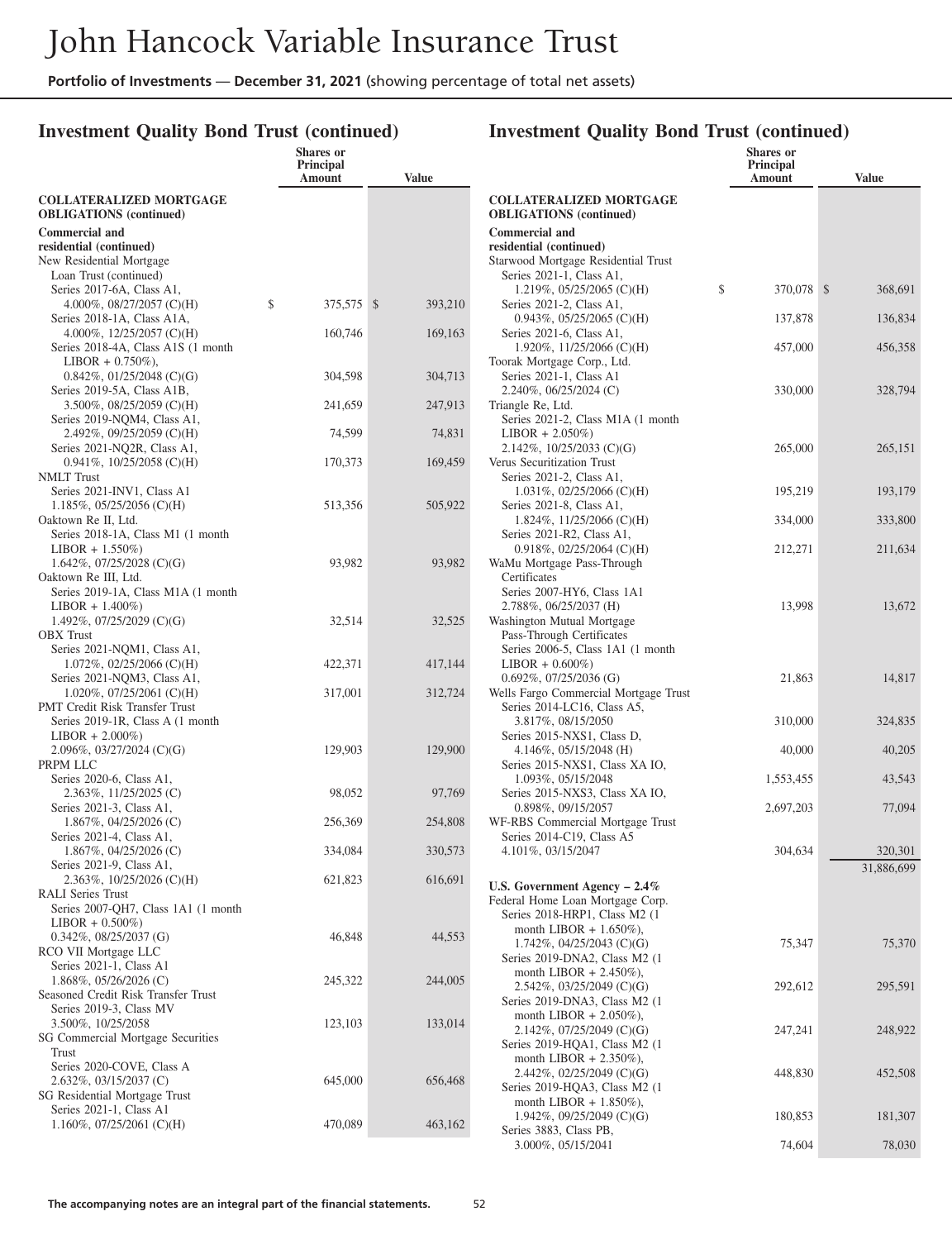### **Investment Quality Bond Trust (continued)**

|                                                                   | <b>Shares</b> or<br><b>Principal</b><br>Amount | <b>Value</b> |
|-------------------------------------------------------------------|------------------------------------------------|--------------|
| <b>COLLATERALIZED MORTGAGE</b>                                    |                                                |              |
| <b>OBLIGATIONS</b> (continued)                                    |                                                |              |
| <b>U.S. Government Agency (continued)</b>                         |                                                |              |
| Federal Home Loan<br>Mortgage Corp. (continued)                   |                                                |              |
| Series 4139, Class PA,                                            |                                                |              |
| 2.500%, 11/15/2041                                                | \$<br>268,371 \$                               | 276,518      |
| Series K064, Class X1 IO,                                         |                                                |              |
| 0.740%, 03/25/2027                                                | 2,190,862                                      | 62,065       |
| Series K068, Class A2,                                            |                                                |              |
| 3.244%, 08/25/2027<br>Series K104, Class X1 IO,                   | 545,000                                        | 593,057      |
| 1.248%, 01/25/2030                                                | 1,321,246                                      | 103,816      |
| Series K111, Class X1 IO,                                         |                                                |              |
| 1.681%, 05/25/2030                                                | 550,890                                        | 62,832       |
| Series K114, Class X1 IO,                                         |                                                |              |
| 1.213%, 06/25/2030<br>Series K121, Class X1 IO,                   | 1,601,492                                      | 133,112      |
| 1.124%, 10/25/2030                                                | 854,396                                        | 65,262       |
| Series K122, Class X1 IO,                                         |                                                |              |
| 0.883%, 11/25/2030                                                | 479,291                                        | 32,326       |
| Series K124, Class X1 IO,                                         |                                                |              |
| 0.812%, 12/25/2030<br>Federal National Mortgage Association       | 1,909,956                                      | 109,219      |
| Series 2012-18, Class GA,                                         |                                                |              |
| 2.000%, 12/25/2041                                                | 87,414                                         | 88,687       |
| Series 2012-21, Class PQ,                                         |                                                |              |
| 2.000%, 09/25/2041                                                | 50,507                                         | 51,215       |
| Series 2012-52, Class PA,<br>3.500%, 05/25/2042                   | 69,380                                         | 73,291       |
| Series 2012-75, Class KC,                                         |                                                |              |
| 2.500%, 12/25/2041                                                | 80,494                                         | 81,948       |
| Series 2014-C04, Class 1M2 (1 month                               |                                                |              |
| $LIBOR + 4.900\%$ ),<br>4.992%, 11/25/2024 (G)                    |                                                |              |
| Series 2015-48, Class QB,                                         | 54,442                                         | 56,686       |
| 3.000%, 02/25/2043                                                | 131,091                                        | 135,020      |
| Series 2015-C04, Class 1M2 (1 month                               |                                                |              |
| $LIBOR + 5.700\%$ ),                                              |                                                |              |
| 5.792%, 04/25/2028 (G)                                            | 45,451                                         | 47,876       |
| Series 2016-11, Class GA,<br>2.500%, 03/25/2046                   | 112,703                                        | 116,392      |
| Series 2016-38, Class NA,                                         |                                                |              |
| 3.000%, 01/25/2046                                                | 56,912                                         | 60,036       |
| Series 2016-C02, Class 1M2 (1 month                               |                                                |              |
| $LIBOR + 6.000\%$ ),                                              |                                                | 27,073       |
| $6.092\%$ , 09/25/2028 (G)<br>Series 2016-C07, Class 2M2 (1 month | 26,202                                         |              |
| $LIBOR + 4.350\%$ ),                                              |                                                |              |
| 4.442%, 05/25/2029 (G)                                            | 259,463                                        | 269,361      |
| Series 2017-26, Class CG,                                         |                                                |              |
| 3.500%, 07/25/2044<br>Series 2017-34, Class JK,                   | 107,693                                        | 111,012      |
| 3.000%, 05/25/2047                                                | 58,008                                         | 59,226       |
| Series 2017-35, Class AH,                                         |                                                |              |
| 3.500%, 04/25/2053                                                | 130,139                                        | 132,686      |
| Series 2017-49, Class JA,<br>4.000%, 07/25/2053                   | 112,766                                        | 116,093      |
| Series 2017-84, Class KA,                                         |                                                |              |
| 3.500%, 04/25/2053                                                | 110,390                                        | 112,724      |
| Series 2017-96, Class PA,                                         |                                                |              |
| 3.000%, 12/25/2054<br>Series 2017-C01, Class 1M2 (1 month         | 183,124                                        | 189,416      |
| $LIBOR + 3.550\%$ ),                                              |                                                |              |
| 3.642%, 07/25/2029 (G)                                            | 160,837                                        | 164,697      |
| Series 2018-19, Class DC,                                         |                                                |              |
| 3.500%, 05/25/2056                                                | 90,630                                         | 93,656       |

|                                                                    | Shares or<br><b>Principal</b><br>Amount | <b>Value</b>     |
|--------------------------------------------------------------------|-----------------------------------------|------------------|
| <b>COLLATERALIZED MORTGAGE</b><br><b>OBLIGATIONS</b> (continued)   |                                         |                  |
| <b>U.S. Government Agency (continued)</b>                          |                                         |                  |
| Federal National                                                   |                                         |                  |
| Mortgage Association (continued)<br>Series 2018-23, Class LA,      |                                         |                  |
| 3.500%, 04/25/2048                                                 | \$<br>152,439 \$                        | 159,970          |
| Series 2018-38, Class PC,                                          |                                         |                  |
| 3.500%, 03/25/2045                                                 | 26,315                                  | 26,514           |
| Series 2018-70, Class HA,<br>3.500%, 10/25/2056                    | 133,357                                 | 138,615          |
| Series 2018-77, Class PA,                                          |                                         |                  |
| 3.500%, 02/25/2048                                                 | 44,774                                  | 46,266           |
| Series 2018-80, Class GD,<br>3.500%, 12/25/2047                    | 86,381                                  | 88,785           |
| Series 2019-12, Class HA,                                          |                                         |                  |
| 3.500%, 11/25/2057                                                 | 185,399                                 | 195,736          |
| Series 2019-14, Class CA,<br>3.500%, 04/25/2049                    | 201,580                                 | 215,542          |
| Series 2019-45, Class PT,                                          |                                         |                  |
| 3.000%, 08/25/2049                                                 | 192,837                                 | 200,024          |
| Series 2019-7, Class CA,                                           |                                         |                  |
| 3.500%, 11/25/2057<br>Series 2019-7, Class JA,                     | 153,059                                 | 160,266          |
| 3.500%, 03/25/2049                                                 | 170,015                                 | 179,120          |
| Series 2019-HRP1, Class M2 (1)                                     |                                         |                  |
| month LIBOR $+ 2.150\%$ ),<br>2.242%, 11/25/2039 (C)(G)            | 129,510                                 | 129,510          |
| Series 2019-R03, Class 1M2 (1 month                                |                                         |                  |
| $LIBOR + 2.150\%$ ),                                               |                                         |                  |
| 2.242%, $09/25/2031$ (C)(G)<br>Series 2019-R04, Class 2M2 (1 month | 43,554                                  | 43,721           |
| $LIBOR + 2.100\%$ ),                                               |                                         |                  |
| 2.192%, $06/25/2039$ (C)(G)                                        | 27,198                                  | 27,215           |
| Series 415, Class A3,                                              |                                         |                  |
| 3.000%, 11/25/2042<br>Government National                          | 146,801                                 | 153,325          |
| Mortgage Association                                               |                                         |                  |
| Series 2006-38, Class XS IO,                                       |                                         |                  |
| 7.159%, 09/16/2035<br>Series 2013-37, Class LG,                    | 29,059                                  | 3,195            |
| 2.000%, 01/20/2042                                                 | 106,883                                 | 108,396          |
|                                                                    |                                         | 6,633,230        |
| TOTAL COLLATERALIZED MORTGAGE OBLIGATIONS                          |                                         |                  |
| (Cost \$38,486,167)                                                |                                         | \$<br>38,519,929 |
| <b>ASSET BACKED SECURITIES - 8.4%</b>                              |                                         |                  |
| <b>AASET Trust</b>                                                 |                                         |                  |
| Series 2020-1A, Class A<br>3.351\%, 01/16/2040 (C)                 | 198,709                                 | 186,462          |
| <b>ABFC</b> Trust                                                  |                                         |                  |
| Series 2006-HE1, Class A2D (1 month                                |                                         |                  |
| $LIBOR + 0.220\%)$<br>$0.312\%, 01/25/2037$ (G)                    | 105,755                                 | 73,321           |
| Affirm Asset Securitization Trust                                  |                                         |                  |
| Series 2020-Z1, Class A                                            |                                         |                  |
| 3.460%, 10/15/2024 (C)<br>Series 2020-Z2, Class A                  | 77,879                                  | 79,365           |
| 1.900%, 01/15/2025 (C)                                             | 171,689                                 | 172,508          |
| AmeriCredit Automobile Receivables                                 |                                         |                  |
| Trust                                                              |                                         |                  |
| Series 2019-3, Class D<br>2.580%, 09/18/2025                       | 295,000                                 | 299,872          |
| Atrium XII                                                         |                                         |                  |
| Series 12A, Class AR (3 month                                      |                                         |                  |
| $LIBOR + 0.830\%)$<br>$0.968\%, 04/22/2027$ (C)(G)                 | 685,633                                 | 686,253          |
|                                                                    |                                         |                  |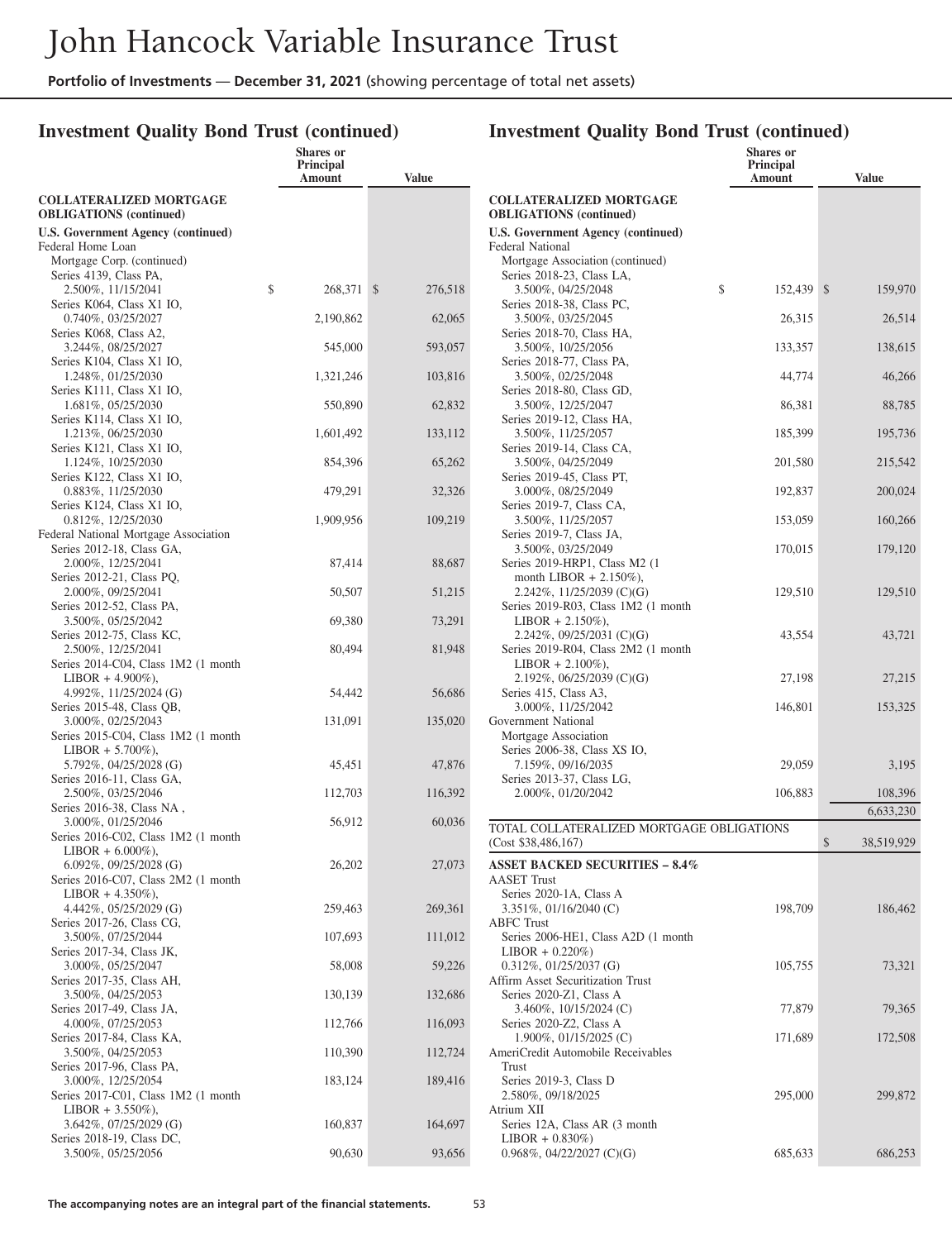### **Investment Quality Bond Trust (continued)**

|                                                                                                                                       | <b>Shares</b> or<br>Principal<br>Amount | <b>Value</b>       |                                                                                                                                   |
|---------------------------------------------------------------------------------------------------------------------------------------|-----------------------------------------|--------------------|-----------------------------------------------------------------------------------------------------------------------------------|
| <b>ASSET BACKED SECURITIES (continued)</b><br>Avant Loans Funding Trust                                                               |                                         |                    | <b>ASSET BACKED SECURI</b><br>First Franklin Mortgage Loar<br>Series 2006-FF12, Class A                                           |
| Series 2021-REV1, Class A<br>\$<br>$1.210\%, 07/15/2030$ (C)<br>Bain Capital Credit CLO, Ltd.                                         | 225,000 \$                              | 223,141            | $LIBOR + 0.310\%)$<br>$0.402\%$ , $09/25/2036$ (G)                                                                                |
| Series 2017-2A, Class AR2 (3 month)<br>$LIBOR + 1.180\%)$<br>$1.315\%, 07/25/2034$ (C)(G)                                             | 650,000                                 | 650,404            | GSAA Home Equity Trust<br>Series 2006-10, Class AF3<br>5.985%, 06/25/2036 (H)                                                     |
| Bayview Koitere Fund Trust<br>Series 2017-RT4, Class A<br>3.500%, 07/28/2057 (C)(H)                                                   | 314,508                                 | 319,534            | Series 2006-15, Class AF6<br>6.376%, 09/25/2036<br>Series 2006-20, Class 2A1                                                      |
| Series 2017-SPL3, Class A<br>4.000%, $11/28/2053$ (C)(H)                                                                              | 118,873                                 | 120,447            | $LIBOR + 0.100\%)$<br>$0.192\%$ , 12/25/2046 (G)                                                                                  |
| Bayview Mortgage Fund IVc Trust<br>Series 2017-RT3, Class A<br>3.500%, 01/28/2058 (C)(H)                                              | 200,508                                 | 201,179            | <b>GSAA</b> Trust<br>Series 2005-7, Class AF4<br>5.558%, 05/25/2035                                                               |
| Bayview Opportunity Master Fund<br>IVa Trust                                                                                          |                                         |                    | <b>GSAMP</b> Trust<br>Series 2007-FM2, Class A                                                                                    |
| Series 2017-SPL1, Class A<br>4.000\%, 10/28/2064 (C)(H)<br>Series 2017-SPL5, Class A                                                  | 276,486                                 | 279,829            | month LIBOR $+$ 0.090%)<br>$0.182\%$ , $01/25/2037$ (G)<br>LCM XX LP                                                              |
| 3.500%, 06/28/2057 (C)(H)<br>Bayview Opportunity Master Fund IVb<br>Trust                                                             | 153,214                                 | 155,396            | Series 2020-A, Class AR (<br>$LIBOR + 1.040\%)$<br>1.174%, $10/20/2027$ (C)(G                                                     |
| Series 2017-SPL4, Class A<br>$3.500\%$ , 01/28/2055 (C)(H)<br>BlueMountain CLO XXIV, Ltd.<br>Series 2019-24A, Class AR (3 month       | 130,570                                 | 132,097            | Madison Park Funding XXX<br>Series 2021-38A, Class A<br>$LIBOR + 1.120\%)$<br>1.276\%, 07/17/2034 (C)(G                           |
| $LIBOR + 1.100\%)$<br>1.234\%, 04/20/2034 (C)(G)<br>BlueMountain CLO XXXI, Ltd.<br>Series 2021-31A, Class A1 (3 month)                | 415,000                                 | 413,416            | Marlette Funding Trust<br>Series 2021-2A, Class B<br>$1.060\%, 09/15/2031$ (C)<br>Mercury Financial Credit Car                    |
| $LIBOR + 1.150\%)$<br>1.330\%, 04/19/2034 (C)(G)<br>Buckhorn Park CLO, Ltd.<br>Series 2019-1A, Class AR (3 month)                     | 810,000                                 | 809,124            | Trust<br>Series 2021-1A, Class A<br>$1.540\%$ , 03/20/2026 (C)<br><b>MFA LLC</b>                                                  |
| $LIBOR + 1.120\%)$<br>$1.258\%, 07/18/2034$ (C)(G)<br>CF Hippolyta LLC                                                                | 550,000                                 | 549,691            | Series 2021-NPL1, Class /<br>$2.363\%$ , 03/25/2060 (C)<br>Navient Private Education Re                                           |
| Series 2020-1, Class A2<br>1.990%, $07/15/2060$ (C)<br>CIFC Funding, Ltd.<br>Series 2017-2A, Class AR (3 month)<br>$LIBOR + 0.950\%)$ | 131,586                                 | 129,236            | <b>Trust</b><br>Series 2021-EA, Class A<br>$0.970\%$ , 12/16/2069 (C)<br>NRZ Excess Spread-Collatera<br>Series 2020-PLS1, Class A |
| $1.084\%, 04/20/2030$ (C)(G)<br>Citigroup Mortgage Loan Trust                                                                         | 900,000                                 | 900,023            | 3.844%, 12/25/2025 (C)<br>OCP CLO, Ltd.                                                                                           |
| Series 2019-E, Class A1<br>3.228%, 11/25/2070 (C)<br>Credit Acceptance Auto Loan Trust                                                | 218,897                                 | 219,027            | Series 2015-9A, Class A1I<br>$LIBOR + 0.800\%)$<br>0.926%, 07/15/2027 (C)(G                                                       |
| Series 2021-3A, Class A<br>$1.000\%$ , 05/15/2030 (C)<br>Domino's Pizza Master Issuer LLC                                             | 250,000                                 | 247,950            | OZLM XII, Ltd.<br>Series 2015-12A, Class A1<br>$LIBOR + 1.050\%)$                                                                 |
| Series 2018-1A, Class A2I<br>4.116%, 07/25/2048 (C)<br>Series 2019-1A, Class A2                                                       | 358,900                                 | 366,834            | 1.236%, 04/30/2027 (C)(G<br>Palmer Square Loan Funding<br>Series 2018-5A, Class A1                                                |
| 3.668%, 10/25/2049 (C)<br>Series 2021-1A, Class A2I<br>2.662%, 04/25/2051 (C)                                                         | 171,938<br>268,650                      | 180,965<br>269,781 | $LIBOR + 0.850\%)$<br>$0.984\%, 01/20/2027$ (C)(G<br>PRET LLC                                                                     |
| Drive Auto Receivables Trust<br>Series 2019-4, Class D                                                                                |                                         |                    | Series 2021-NPL3, Class /<br>$1.868\%, 07/25/2051$ (C)                                                                            |
| 2.700%, 02/16/2027<br>Exeter Automobile Receivables Trust<br>Series 2019-4A, Class D                                                  | 255,000                                 | 259,256            | Series 2021-NPL6, Class A<br>2.487%, 07/25/2051 (C)<br>Regatta VI Funding, Ltd.                                                   |
| 2.580%, 09/15/2025 (C)<br>Series 2020-1A, Class D                                                                                     | 570,000                                 | 579,239            | Series 2016-1A, Class AR<br>$LIBOR + 1.160\%)$                                                                                    |
| 2.730%, 12/15/2025 (C)                                                                                                                | 170,000                                 | 173,474            | 1.294%, $04/20/2034$ (C)(G                                                                                                        |

|                    | Investment Quanty Bond Trust (continued)                                                                                    | Shares or<br>Principal<br>Amount | <b>Value</b> |
|--------------------|-----------------------------------------------------------------------------------------------------------------------------|----------------------------------|--------------|
|                    | <b>ASSET BACKED SECURITIES (continued)</b>                                                                                  |                                  |              |
|                    | First Franklin Mortgage Loan Trust<br>Series 2006-FF12, Class A5 (1 month                                                   |                                  |              |
|                    | $LIBOR + 0.310\%)$<br>\$<br>$0.402\%$ , 09/25/2036 (G)                                                                      | 233,430 \$                       | 225,855      |
|                    | GSAA Home Equity Trust<br>Series 2006-10, Class AF3<br>5.985%, 06/25/2036 (H)                                               | 144,386                          | 53,484       |
|                    | Series 2006-15, Class AF6<br>6.376%, 09/25/2036                                                                             | 366,186                          | 138,284      |
| į                  | Series 2006-20, Class 2A1A (1 month<br>$LIBOR + 0.100\%)$                                                                   |                                  |              |
|                    | $0.192\%$ , 12/25/2046 (G)<br><b>GSAA Trust</b><br>Series 2005-7, Class AF4                                                 | 214,998                          | 130,315      |
| )                  | 5.558%, 05/25/2035<br><b>GSAMP</b> Trust<br>Series 2007-FM2, Class A2B (1                                                   | 205,242                          | 204,385      |
| )                  | month LIBOR $+$ 0.090%)<br>$0.182\%, 01/25/2037$ (G)<br>LCM XX LP                                                           | 203,586                          | 147,371      |
|                    | Series 2020-A, Class AR (3 month<br>$LIBOR + 1.040\%)$<br>1.174%, $10/20/2027$ (C)(G)<br>Madison Park Funding XXXVIII, Ltd. | 253,071                          | 253,102      |
|                    | Series 2021-38A, Class A (3 month<br>$LIBOR + 1.120\%)$<br>1.276%, 07/17/2034 (C)(G)<br>Marlette Funding Trust              | 655,000                          | 654,257      |
|                    | Series 2021-2A, Class B<br>$1.060\%$ , 09/15/2031 (C)                                                                       | 120,000                          | 119,062      |
| ļ                  | Mercury Financial Credit Card Master<br>Trust<br>Series 2021-1A, Class A                                                    |                                  |              |
|                    | 1.540%, 03/20/2026 (C)<br><b>MFA LLC</b>                                                                                    | 250,000                          | 249,768      |
|                    | Series 2021-NPL1, Class A1<br>$2.363\%, 03/25/2060$ (C)<br>Navient Private Education Refi Loan<br>Trust                     | 502,072                          | 499,297      |
|                    | Series 2021-EA, Class A<br>$0.970\%$ , 12/16/2069 (C)<br>NRZ Excess Spread-Collateralized Notes                             | 219,191                          | 215,451      |
| $\mathbf{\hat{5}}$ | Series 2020-PLS1, Class A<br>3.844%, 12/25/2025 (C)<br>OCP CLO, Ltd.                                                        | 70,920                           | 71,222       |
|                    | Series 2015-9A, Class A1R (3 month<br>$LIBOR + 0.800\%)$<br>$0.926\%, 07/15/2027$ (C)(G)                                    | 6,762                            | 6,762        |
| )                  | OZLM XII, Ltd.<br>Series 2015-12A, Class A1R (3 month)<br>$LIBOR + 1.050\%)$                                                |                                  |              |
| ļ.                 | 1.236\%, 04/30/2027 (C)(G)<br>Palmer Square Loan Funding, Ltd.<br>Series 2018-5A, Class A1 (3 month                         | 193,133                          | 193,147      |
|                    | $LIBOR + 0.850\%)$<br>$0.984\%, 01/20/2027$ (C)(G)                                                                          | 144,599                          | 144,603      |
|                    | PRET LLC<br>Series 2021-NPL3, Class A1<br>1.868%, 07/25/2051 (C)                                                            | 241,803                          | 239,968      |
|                    | Series 2021-NPL6, Class A1<br>2.487%, 07/25/2051 (C)                                                                        | 310,000                          | 309,498      |
| )                  | Regatta VI Funding, Ltd.<br>Series 2016-1A, Class AR2 (3 month                                                              |                                  |              |
|                    | $LIBOR + 1.160\%)$<br>1.294%, $04/20/2034$ (C)(G)                                                                           | 595,000                          | 594,672      |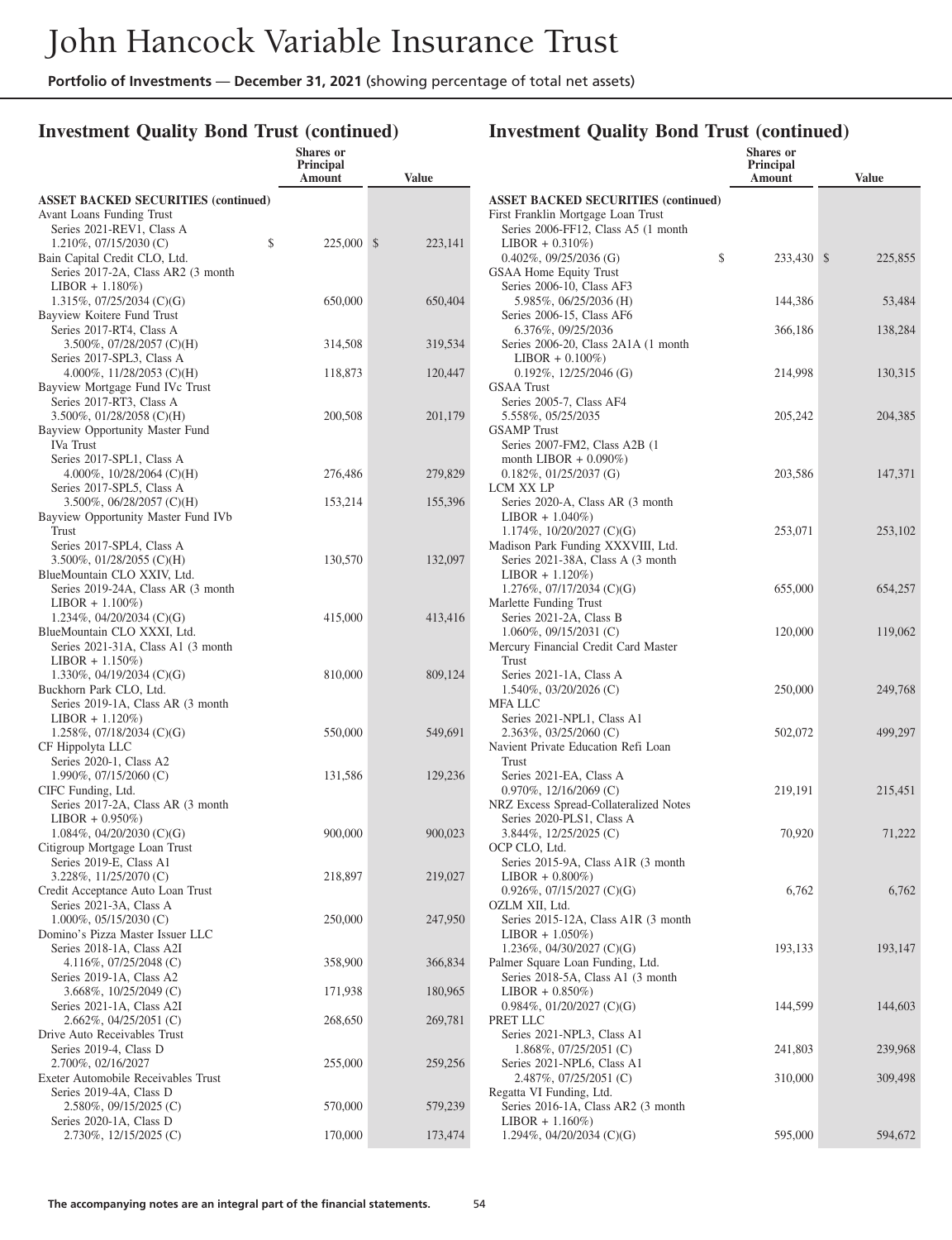**Shares or**

### **Investment Quality Bond Trust (continued)**

|                                                             | Principal<br>Amount | Value   |
|-------------------------------------------------------------|---------------------|---------|
| <b>ASSET BACKED SECURITIES (continued)</b>                  |                     |         |
| RR 1 LLC                                                    |                     |         |
| Series 2017-1A, Class A1AB (3)                              |                     |         |
| month LIBOR $+ 1.150\%)$<br>\$<br>1.230%, 07/15/2035 (C)(G) | 675,000 \$          | 675,103 |
| RR 16, Ltd.                                                 |                     |         |
| Series 2021-16A, Class A1 (3 month                          |                     |         |
| $LIBOR + 1.110\%)$<br>1.278%, $07/15/2036$ (C)(G)           |                     |         |
| Santander Drive Auto Receivables Trust                      | 585,000             | 584,021 |
| Series 2020-4, Class D                                      |                     |         |
| 1.480%, 01/15/2027                                          | 75,000              | 75,217  |
| <b>Securitized Asset Backed</b><br>Receivables LLC Trust    |                     |         |
| Series 2006-HE1, Class A2B (1 month                         |                     |         |
| $LIBOR + 0.180\%)$                                          |                     |         |
| $0.272\%$ , 07/25/2036 (G)                                  | 130,253             | 60,468  |
| Sound Point CLO XXIX, Ltd.                                  |                     |         |
| Series 2021-1A, Class A (3 month<br>$LIBOR + 1.070\%)$      |                     |         |
| 1.260%, 04/25/2034 (C)(G)                                   | 655,000             | 651,426 |
| Soundview Home Loan Trust                                   |                     |         |
| Series 2007-OPT2, Class 2A3 (1                              |                     |         |
| month LIBOR $+ 0.180\%)$<br>$0.272\%, 07/25/2037$ (G)       | 27,808              | 26,667  |
| Summit Issuer LLC                                           |                     |         |
| Series 2020-1A, Class A2                                    |                     |         |
| 2.290%, 12/20/2050 (C)                                      | 155,000             | 153,589 |
| TICP CLO III-2, Ltd.<br>Series 2018-3R, Class A (3 month)   |                     |         |
| $LIBOR + 0.840\%)$                                          |                     |         |
| $0.974\%, 04/20/2028$ (C)(G)                                | 224,847             | 224,857 |
| Towd Point Mortgage Trust                                   |                     |         |
| Series 2016-2, Class A1A<br>2.750%, 08/25/2055 (C)(H)       | 33,845              | 33,925  |
| Series 2016-3, Class A1                                     |                     |         |
| 2.250%, 04/25/2056 (C)(H)                                   | 19,158              | 19,163  |
| Series 2017-1, Class A1                                     |                     |         |
| 2.750%, 10/25/2056 (C)(H)<br>Series 2017-2, Class A1        | 241,454             | 243,536 |
| 2.750%, 04/25/2057 (C)(H)                                   | 60,204              | 60,674  |
| Series 2017-3, Class A1                                     |                     |         |
| 2.750%, 07/25/2057 (C)(H)                                   | 132,626             | 134,018 |
| Series 2017-4, Class A1<br>2.750%, 06/25/2057 (C)(H)        | 254,255             | 258,386 |
| Series 2017-5, Class A1 (1 month                            |                     |         |
| $LIBOR + 0.600\%)$                                          |                     |         |
| $0.692\%$ , $02/25/2057$ (C)(G)                             | 157,757             | 157,675 |
| Series 2021-R1, Class A1<br>2.918%, 11/30/2060 (C)(H)       | 638,088             | 642,168 |
| VCAT LLC                                                    |                     |         |
| Series 2021-NPL2, Class A1                                  |                     |         |
| 2.115%, 03/27/2051 (C)                                      | 104,536             | 104,304 |
| Series 2021-NPL3, Class A1                                  |                     |         |
| 1.743%, 05/25/2051 (C)<br>Venture 42 CLO, Ltd.              | 315,291             | 312,019 |
| Series 2021-42A, Class A1A (3 month                         |                     |         |
| $LIBOR + 1.130\%)$                                          |                     |         |
| 1.327%, 04/15/2034 (C)(G)<br>Venture 43 CLO, Ltd.           | 655,000             | 653,585 |
| Series 2021-43A, Class A1 (3 month                          |                     |         |
| $LIBOR + 1.240\%)$                                          |                     |         |
| 1.434%, 04/15/2034 (C)(G)                                   | 260,000             | 260,269 |
| Venture XXI CLO, Ltd.                                       |                     |         |
| Series 2015-21A, Class AR (3 month<br>$LIBOR + 0.880\%)$    |                     |         |
| 1.006%, 07/15/2027 (C)(G)                                   | 257,663             | 257,666 |
|                                                             |                     |         |

|                                                                                                                                                                                                                                                        | <b>Shares or</b><br>Principal<br>Amount | <b>Value</b>     |
|--------------------------------------------------------------------------------------------------------------------------------------------------------------------------------------------------------------------------------------------------------|-----------------------------------------|------------------|
| <b>ASSET BACKED SECURITIES (continued)</b><br>Vericrest Opportunity Loan Transferee                                                                                                                                                                    |                                         |                  |
| Series 2021-NP11, Class A1<br>1.868%, 08/25/2051 (C)<br>\$<br>Verus Securitization Trust                                                                                                                                                               | 534,428 \$                              | 530,500          |
| Series 2020-NPL1, Class A1<br>3.598%, 08/25/2050 (C)<br>VOLT CIII LLC                                                                                                                                                                                  | 106,155                                 | 106,318          |
| Series 2021-CF1, Class A1<br>$1.992\%$ , 08/25/2051 (C)<br>VOLT XCIV LLC                                                                                                                                                                               | 396,389                                 | 394,394          |
| Series 2021-NPL3, Class A1<br>2.240%, 02/27/2051 (C)<br>Voya CLO, Ltd.                                                                                                                                                                                 | 312,753                                 | 311,080          |
| Series 2015-1A, Class A1R (3 month<br>$LIBOR + 0.900\%)$<br>$1.034\%$ , 01/18/2029 (C)(G)                                                                                                                                                              | 677,383                                 | 677,446          |
| Wellfleet CLO X, Ltd.<br>Series 2019-XA, Class A1R (3 month<br>$LIBOR + 1.170\%)$                                                                                                                                                                      |                                         |                  |
| 1.356%, $07/20/2032$ (C)(G)<br>Wendy's Funding LLC<br>Series 2018-1A, Class A2II                                                                                                                                                                       | 520,000                                 | 519,999          |
| 3.884%, 03/15/2048 (C)<br>Series 2021-1A, Class A2I                                                                                                                                                                                                    | 225,600                                 | 234,216          |
| 2.370%, 06/15/2051 (C)<br>Westlake Automobile Receivables Trust                                                                                                                                                                                        | 582,075                                 | 568,633          |
| Series 2019-3A, Class D<br>2.720%, 11/15/2024 (C)                                                                                                                                                                                                      | 420,000                                 | 427,145          |
| Series 2020-3A, Class D<br>1.650%, 02/17/2026 (C)                                                                                                                                                                                                      | 215,000                                 | 215,512          |
| Wingstop Funding LLC<br>Series 2020-1A, Class A2<br>2.841\%, 12/05/2050 (C)                                                                                                                                                                            | 99,500                                  | 99,346           |
| TOTAL ASSET BACKED SECURITIES (Cost<br>\$22,967,516)                                                                                                                                                                                                   |                                         | \$<br>22,801,652 |
| <b>COMMON STOCKS - 0.0%</b>                                                                                                                                                                                                                            |                                         |                  |
| Energy $-0.0\%$<br>Foresight Energy LLC (I)                                                                                                                                                                                                            | 895                                     | 11,633           |
| TOTAL COMMON STOCKS (Cost \$119,525)                                                                                                                                                                                                                   |                                         | \$<br>11,633     |
| <b>PURCHASED OPTIONS - 0.0%</b>                                                                                                                                                                                                                        |                                         |                  |
| Puts $-0.0\%$<br>Over the Counter Option on 10 Year<br>Interest Rate Swap. Receive a floating<br>rate based on 3-month USD LIBOR<br>and pay a fixed rate of 2.200%<br>(Expiration Date: 3-14-22; Strike                                                |                                         |                  |
| Rate: 2.200%; Counterparty: Bank of<br>America, N.A.) (I)(J)<br>Over the Counter Option on 10 Year<br>Interest Rate Swap. Receive a floating<br>rate based on 3-month USD LIBOR<br>and pay a fixed rate of 2.200%<br>(Expiration Date: 3-14-22; Strike | 8,705,000                               | 11,472           |
| Rate: 2.200%; Counterparty: Citibank,<br>N.A.) (I)(J)                                                                                                                                                                                                  | 8,370,000                               | 11,031           |
|                                                                                                                                                                                                                                                        |                                         | 22,503           |
| TOTAL PURCHASED OPTIONS (Cost \$297,615)                                                                                                                                                                                                               |                                         | \$<br>22,503     |
| <b>SHORT-TERM INVESTMENTS - 1.1%</b>                                                                                                                                                                                                                   |                                         |                  |
| Short-term funds – $0.0\%$<br>John Hancock Collateral Trust,                                                                                                                                                                                           |                                         |                  |
| $0.1697\%$ (K)(L)                                                                                                                                                                                                                                      | 6,455                                   | 64,565           |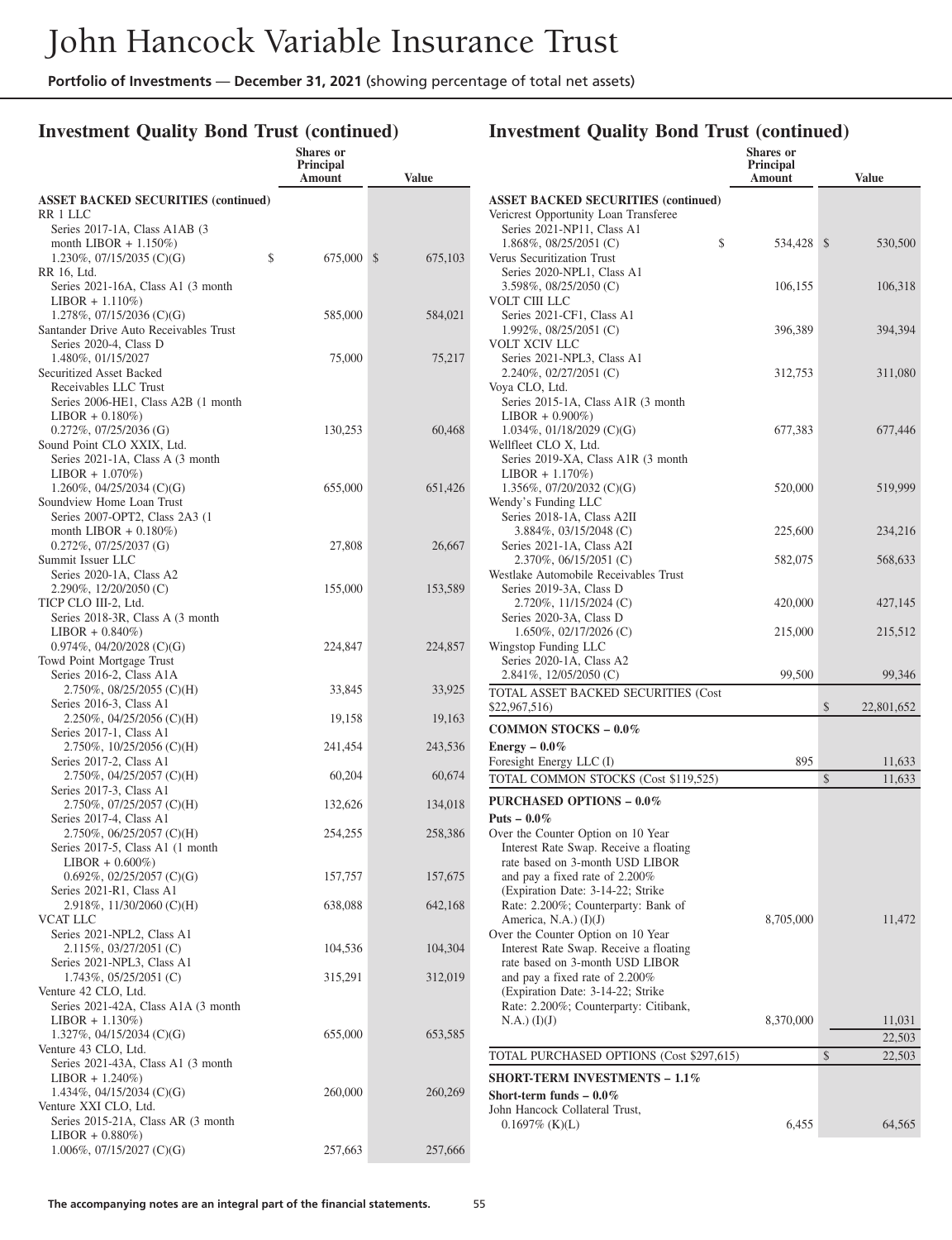### **Investment Quality Bond Trust (continued)**

|              |                                                                     | Shares or<br>Principal<br><b>Amount</b> | <b>Value</b>      |
|--------------|---------------------------------------------------------------------|-----------------------------------------|-------------------|
|              | <b>SHORT-TERM INVESTMENTS (continued)</b>                           |                                         |                   |
|              | Repurchase agreement $-1.1\%$                                       |                                         |                   |
|              | Deutsche Bank Tri-Party Repurchase                                  |                                         |                   |
|              | Agreement dated 12-31-21 at 0.040%                                  |                                         |                   |
|              | to be repurchased at \$2,900,010 on                                 |                                         |                   |
|              | 1-3-22, collateralized by \$2,958,100                               |                                         |                   |
|              | U.S. Treasury Bills, 0.000% due                                     |                                         |                   |
|              | 1-25-22 (valued at \$2,958,076)<br>\$                               | 2,900,000                               | \$<br>2,900,000   |
|              | TOTAL SHORT-TERM INVESTMENTS (Cost \$2,964,576)                     |                                         | \$<br>2,964,565   |
|              | <b>Total Investments (Investment Quality Bond Trust)</b>            |                                         |                   |
|              | $(Cost $358,621,498) - 133.7\%$                                     |                                         | \$<br>362,299,539 |
|              | Other assets and liabilities, net $-$ (33.7%)                       |                                         | (91,380,913)      |
|              | <b>TOTAL NET ASSETS - 100.0%</b>                                    |                                         | 270,918,626<br>\$ |
|              | <b>Currency Abbreviations</b>                                       |                                         |                   |
| BRL          | <b>Brazilian Real</b>                                               |                                         |                   |
| <b>EUR</b>   | Euro                                                                |                                         |                   |
| <b>MXN</b>   | Mexican Peso                                                        |                                         |                   |
|              |                                                                     |                                         |                   |
|              | Security Abbreviations and Legend                                   |                                         |                   |
| <b>CMT</b>   | <b>Constant Maturity Treasury</b>                                   |                                         |                   |
| EURIBOR      | Euro Interbank Offered Rate                                         |                                         |                   |
| GO           | General Obligation                                                  |                                         |                   |
| <b>IO</b>    | Interest-Only Security - (Interest Tranche of Stripped Mortgage)    |                                         |                   |
|              | Pool). Rate shown is the annualized yield at the end of the period. |                                         |                   |
| <b>LIBOR</b> | London Interbank Offered Rate                                       |                                         |                   |
| <b>SOFR</b>  | Secured Overnight Financing Rate                                    |                                         |                   |
| <b>TBA</b>   | To Be Announced. A forward mortgage-backed securities trade         |                                         |                   |
|              | issued by a U.S. Government Agency, to be delivered at an           |                                         |                   |
|              | agreed-upon future settlement date.                                 |                                         |                   |

#### **DERIVATIVES**

#### **FUTURES**

### **Investment Quality Bond Trust (continued)**

(A) All or a portion of this security is segregated at the custodian as collateral for certain derivatives. (B) Security purchased or sold on a when-issued or delayed delivery basis. (C) These securities are exempt from registration under Rule 144A of the Securities Act of 1933. Such securities may be resold, normally to qualified institutional buyers, in transactions exempt from registration. Rule 144A securities amounted to \$74,832,455 or 27.6% of the fund's net assets as of 12-31-21. (D) All or a portion of this security is on loan as of 12-31-21. (E) Term loans are variable rate obligations. The coupon rate shown represents the rate at period end. (F) This position represents an unsettled loan commitment at period end. Certain details associated with this purchase are not known prior to the settlement date, including coupon rate, which is disclosed as TBD (To Be Determined). (G) Variable rate obligation. The coupon rate shown represents the rate at period end. (H) Variable or floating rate security, the interest rate of which adjusts periodically based on a weighted average of interest rates and prepayments on the underlying pool of assets. The interest rate shown is the current rate as of period end. (I) Non-income producing security. (J) For this type of option, notional amounts are equivalent to number of contracts. (K) The rate shown is the annualized seven-day yield as of 12-31-21. (L) Investment is an affiliate of the fund, the advisor and/or subadvisor. This security represents the investment of cash collateral received for

**Unrealized**

securities lending.

|                                          |           |                 |                   |                    |                    | ош сангеч      |
|------------------------------------------|-----------|-----------------|-------------------|--------------------|--------------------|----------------|
|                                          | Number of |                 | <b>Expiration</b> | <b>Notional</b>    | <b>Notional</b>    | appreciation   |
| Open contracts                           | contracts | <b>Position</b> | date              | hasis <sup>^</sup> | value <sup>^</sup> | (depreciation) |
| 10-Year U.S. Treasury Note Futures       | 58        | Long            | Mar 2022          | \$7,580,244        | \$7,567,188        | \$(13,056)     |
| 2-Year U.S. Treasury Note Futures        | 55        | Long            | Mar 2022          | 12,005,563         | 11,999,453         | (6,110)        |
| 5-Year U.S. Treasury Note Futures        | 111       | Long            | Mar 2022          | 13,426,812         | 13,428,400         | 1,588          |
| Euro-BTP Italian Government Bond Futures | 18        | <b>Short</b>    | Mar 2022          | (3,048,308)        | (3,012,675)        | 35,633         |
| Euro-Buxl Futures                        |           | <b>Short</b>    | Mar 2022          | (1,476,740)        | (1,412,240)        | 64,500         |
| German Euro BUND Futures                 | 18        | <b>Short</b>    | Mar 2022          | (3,558,590)        | (3,511,884)        | 46,706         |
| U.S. Treasury Long Bond Futures          | 60        | Short           | Mar 2022          | (9,568,671)        | (9,626,250)        | (57, 579)      |
| Ultra U.S. Treasury Bond Futures         | 81        | Short           | Mar 2022          | (15, 733, 767)     | (15,967,125)       | (233, 358)     |
| Ultra U.S. Treasury Bond Futures         | 66        | Short           | Mar 2022          | (9,565,044)        | (9,664,875)        | (99, 831)      |
|                                          |           |                 |                   |                    |                    | \$(261,507)    |

^ Notional basis refers to the contractual amount agreed upon at inception of open contracts; notional value represents the current value of the open contract.

### **FORWARD FOREIGN CURRENCY CONTRACTS**

|            | Contract to buv |            | Contract to sell | Counterparty (OTC) | Contractual<br>settlement<br>date | Unrealized<br>appreciation | <b>Unrealized</b><br>depreciation |
|------------|-----------------|------------|------------------|--------------------|-----------------------------------|----------------------------|-----------------------------------|
| <b>USD</b> | 425,775         | <b>BRL</b> | 2,425,000        | DB                 | 3/16/2022                         | __                         | \$(2,009)                         |
| <b>USD</b> | 28,603          | EUR        | 14.000           | DB                 | 1/31/2022                         | $\overline{\phantom{a}}$   | (1,256)                           |
| <b>USD</b> | .192.304        | EUR        | 6.342,000        | DB                 | 3/16/2022                         | __                         | (38,667)                          |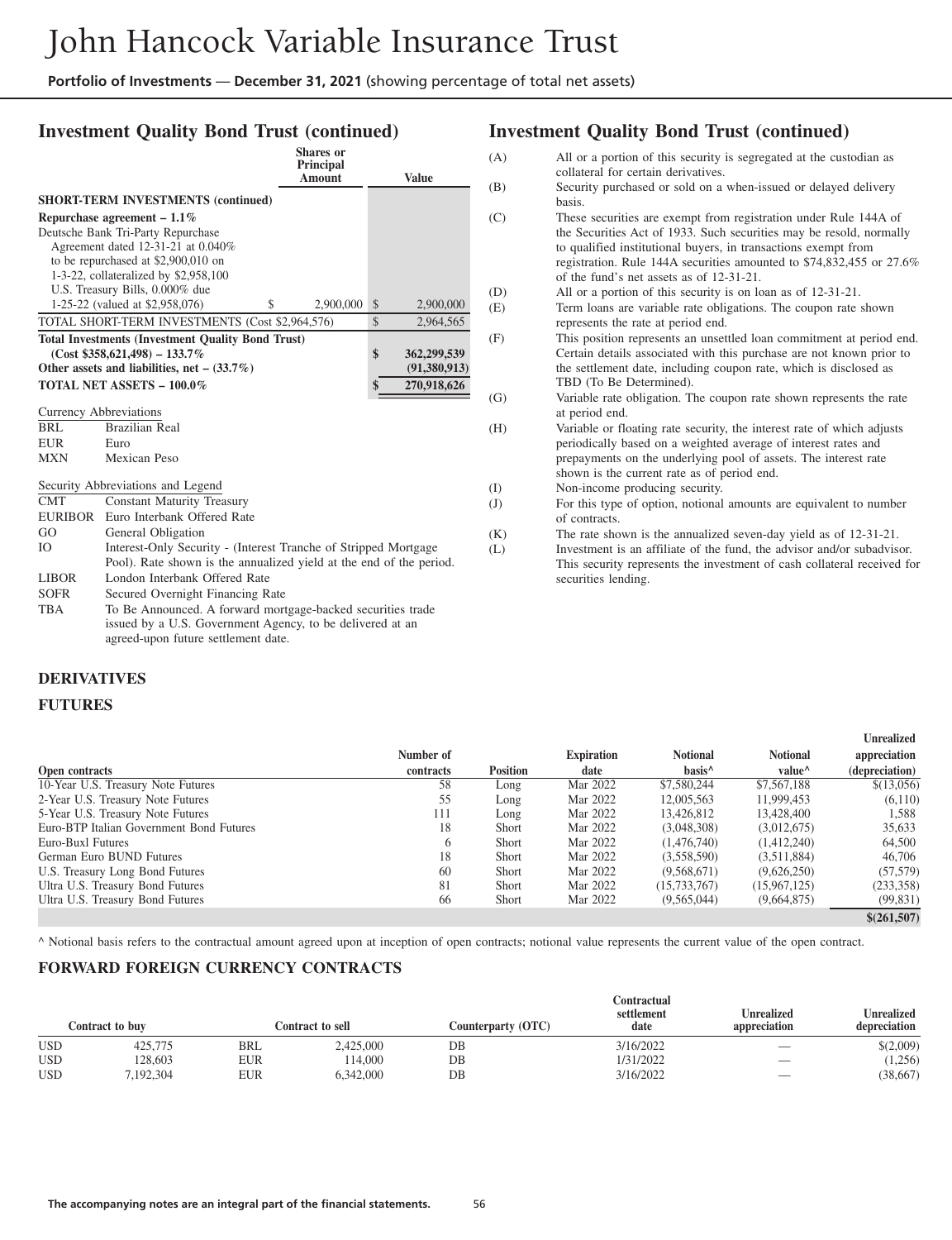### **Investment Quality Bond Trust (continued) FORWARD FOREIGN CURRENCY CONTRACTS (continued)**

| Contract to buv |          |     | Contract to sell | Counterparty (OTC) | Contractual<br>settlement<br>date | Unrealized<br>appreciation | <b>Unrealized</b><br>depreciation |
|-----------------|----------|-----|------------------|--------------------|-----------------------------------|----------------------------|-----------------------------------|
| <b>USD</b>      | .099.616 | MXN | 23,490,000       | <b>BNP</b>         | 3/16/2022                         | _                          | \$(33,230)                        |
|                 |          |     |                  |                    |                                   |                            | \$(75,162)                        |

### **WRITTEN OPTIONS**

#### **Interest rate swaptions**

| Interest rate swapuons         |                    | <b>Floating</b>   | Pay/receive |      |                                                     |                 |         |                         |
|--------------------------------|--------------------|-------------------|-------------|------|-----------------------------------------------------|-----------------|---------|-------------------------|
|                                |                    | rate              | floating    |      | <b>Exercise Expiration</b>                          | <b>Notional</b> |         |                         |
| <b>Description</b>             | Counterparty (OTC) | index             | rate        | rate | date                                                | amount*         | Premium | <b>Value</b>            |
| <b>Puts</b>                    |                    |                   |             |      |                                                     |                 |         |                         |
| 5-Year Interest Rate Swap BOA  |                    | 3 month USD LIBOR | Pay         |      | 1.500\% Mar 2022 USD 8.705,000 \$ 87,050 \$(44,527) |                 |         |                         |
| 5-Year Interest Rate Swap CITI |                    | 3 month USD LIBOR | Pay         |      | 1.500% Mar 2022 USD 8,370,000                       |                 | 92,070  | (42, 813)               |
|                                |                    |                   |             |      |                                                     |                 |         | $$179,120$ $$ (87,340)$ |

\* For this type of option, notional amounts are equivalent to number of contracts.

#### **SWAPS**

#### **Interest rate swaps**

| $\frac{1}{2}$<br>Counterparty (OTC)/<br>Centrally cleared | Notional<br>amount | Currencv   | Pavments<br>made | <b>Payments</b><br>received | <b>Fixed</b><br>payment<br>frequency | <b>Floating</b><br>payment<br>frequency | <b>Maturity</b><br>date | Unamortized<br>upfront<br>payment paid<br>(received) | Unrealized<br>appreciation<br>(depreciation) | Value        |
|-----------------------------------------------------------|--------------------|------------|------------------|-----------------------------|--------------------------------------|-----------------------------------------|-------------------------|------------------------------------------------------|----------------------------------------------|--------------|
| Centrally cleared                                         | 4,255,000          | USD        | Fixed 1.380%     | <b>USD Compounded SOFR</b>  | Annual                               | Annual                                  | Dec 2031                | \$(25,146)                                           | \$ (5,124)                                   | \$(30,270)   |
| Centrally cleared                                         | 2,185,000          | <b>USD</b> | Fixed 1.560%     | USD Compounded SOFR         | Annual                               | Annual                                  | Dec 2041                | (12,206)                                             | (20,145)                                     | (32, 351)    |
| Centrally cleared                                         | ,320,000           | USD        | Fixed 1.560%     | <b>USD Compounded SOFR</b>  | Annual                               | Annual                                  | Dec 2051                | (8,250)                                              | (27, 433)                                    | (35, 683)    |
|                                                           |                    |            |                  |                             |                                      |                                         |                         | \$(45,602)                                           | \$(52,702)                                   | \$ (98, 304) |

#### **Credit default swaps - Buyer**

| Counterparty<br>(OTC)<br>Centrally<br>cleared | <b>Reference</b><br>obligation | <b>Notional</b><br>amount | Aurrency | <b>USD</b><br>notional<br>amount | Pav<br>fixed<br>rate | Fixed<br>payment<br>frequency | Maturity<br>date | Unamortized<br>upfront<br>payment<br>paid<br>(received) | <b>Unrealized</b><br>appreciation<br>(depreciation) | Value    |
|-----------------------------------------------|--------------------------------|---------------------------|----------|----------------------------------|----------------------|-------------------------------|------------------|---------------------------------------------------------|-----------------------------------------------------|----------|
| Centrally cleared                             | CDX.EM.35                      | .325,000                  | USD      | \$1,325,000                      | .000%                | Ouarterlv                     | Jun 2026         | \$36,319                                                | \$6,969                                             | \$43,288 |
|                                               |                                |                           |          | \$1,325,000                      |                      |                               |                  | \$36,319                                                | \$6,969                                             | \$43,288 |

**Unamortized**

#### **Credit default swaps - Seller**

| Counterparty<br>(OTC)<br><b>Centrally</b><br>cleared | Reference<br>obligation            | <b>Implied</b><br>credit<br>spread | <b>Notional</b><br>amount | Currency                 | USD<br>notional<br>amount | Received<br>fixed<br>rate | Fixed<br>payment<br>frequency | <b>Maturity</b><br>date | <b>Unamoruzeu</b><br>upfront<br>payment<br>paid<br>(received) | <b>Unrealized</b><br>appreciation<br>(depreciation) | Value                                |
|------------------------------------------------------|------------------------------------|------------------------------------|---------------------------|--------------------------|---------------------------|---------------------------|-------------------------------|-------------------------|---------------------------------------------------------------|-----------------------------------------------------|--------------------------------------|
| <b>GSI</b><br><b>MSI</b>                             | CMBX.NA.BBB-.6<br>CMBX.NA.BBB-.6   | 54.026%<br>54.026%                 | .303.823<br>43,960        | <b>USD</b><br><b>USD</b> | \$1,303,823<br>43,960     | 3.000%<br>3.000%          | Monthly<br>Monthly            | May 2063<br>May 2063    | \$(77,948)<br>(6,588)                                         | (5,695)                                             | \$(286,362) \$(364,310)<br>(12, 283) |
|                                                      |                                    |                                    |                           |                          | \$1,347,783               |                           |                               |                         | \$ (84,536)                                                   |                                                     | $$(292,057)$ $$(376,593)$            |
| Centrally cleared<br>Centrally cleared               | Republic of Panama<br>CDX.NA.HY.37 | 0.691%<br>2.944%                   | 210,000<br>.150.000       | <b>USD</b><br><b>USD</b> | 210,000<br>1,150,000      | $1.000\%$<br>5.000%       | Ouarterly<br>Quarterly        | Jun 2026<br>Dec 2026    | 1,606<br>100,351                                              | 1,309<br>6,503                                      | 2,915<br>106,854                     |
|                                                      |                                    |                                    |                           |                          | \$1,360,000               |                           |                               |                         | \$101,957                                                     | \$7,812                                             | \$109,769                            |
|                                                      |                                    |                                    |                           |                          | \$2,707,783               |                           |                               |                         | \$17,421                                                      |                                                     | \$(284,245) \$(266,824)              |

Derivatives Currency Abbreviations

BRL Brazilian Real

EUR Euro MXN Mexican Peso

USD U.S. Dollar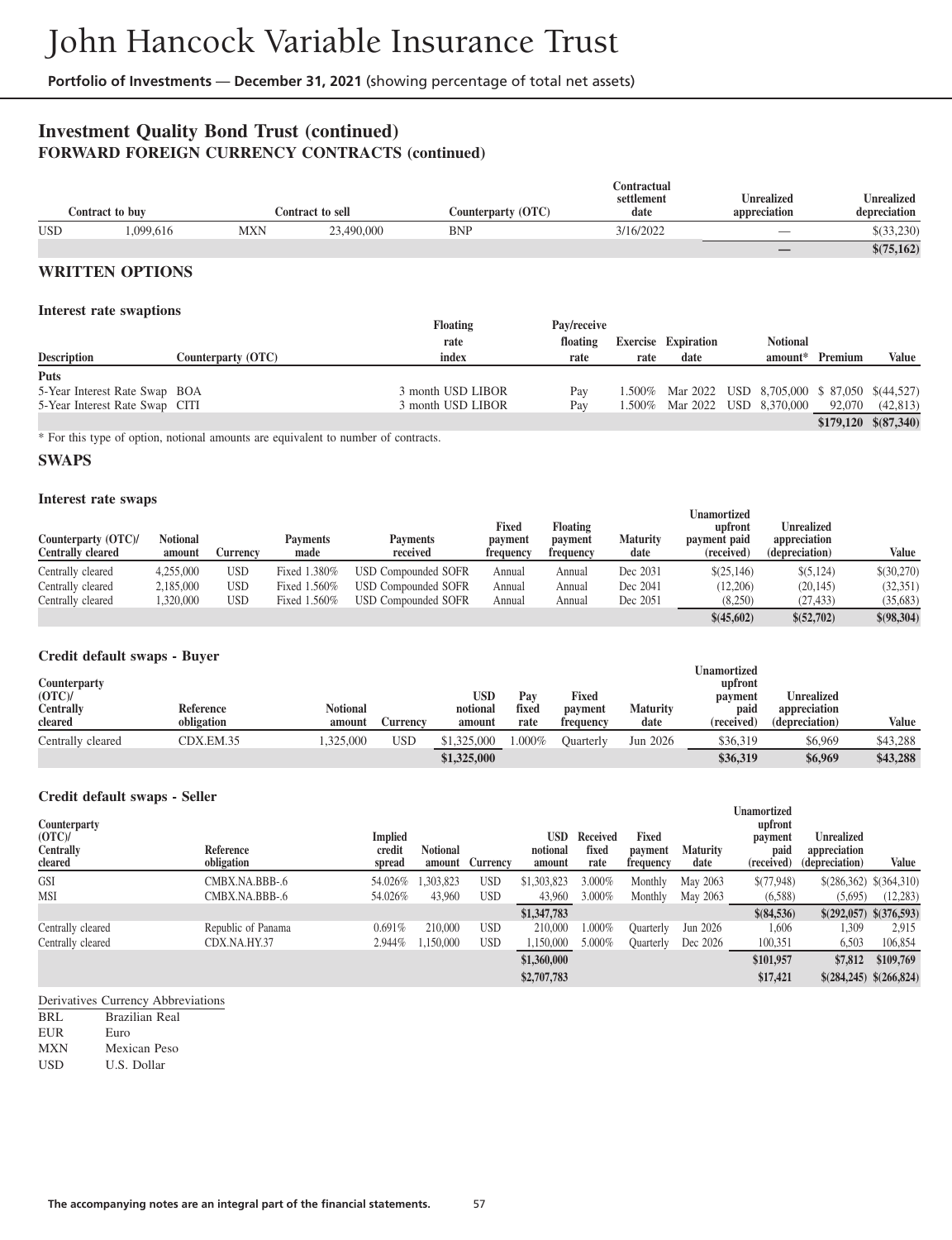### **Investment Quality Bond Trust (continued)**

|              | Derivatives Abbreviations              |
|--------------|----------------------------------------|
| <b>BNP</b>   | <b>BNP</b> Paribas                     |
| <b>BOA</b>   | Bank of America, N.A.                  |
| <b>CITI</b>  | Citibank, N.A.                         |
| DB           | Deutsche Bank AG                       |
| <b>GSI</b>   | Goldman Sachs International            |
| <b>LIBOR</b> | London Interbank Offered Rate          |
| MSI          | Morgan Stanley & Co. International PLC |
| <b>OTC</b>   | Over-the-counter                       |
| SOFR         | Secured Overnight Financing Rate       |

See Notes to financial statements regarding investment transactions and other derivatives information.

### **Money Market Trust**

### **Money Market Trust (continued)**

|                                       | <b>Shares</b> or<br>Principal<br><b>Amount</b> |               | <b>Value</b> |                                           | Shares or<br>Principal<br>Amount | <b>Value</b> |
|---------------------------------------|------------------------------------------------|---------------|--------------|-------------------------------------------|----------------------------------|--------------|
|                                       |                                                |               |              | <b>U.S. GOVERNMENT AGENCY (continued)</b> |                                  |              |
| U.S. GOVERNMENT - 15.9%               |                                                |               |              | Federal Farm Credit Bank (continued)      |                                  |              |
| U.S. Treasury Bill                    |                                                |               |              | \$<br>0.041%, 02/04/2022                  | 9,931,000 \$                     | 9,930,625    |
| 0.035%, 01/25/2022                    | \$<br>16,609,200 \$                            |               | 16,608,812   | 0.041%, 02/10/2022                        | 6,824,000                        | 6,823,697    |
| 0.041%, 03/24/2022                    | 19,592,400                                     |               | 19,590,615   | $0.041\%$ , $04/22/2022$                  | 12,000,000                       | 11,998,520   |
| $0.042\%, 02/10/2022$                 | 22,000,000                                     |               | 21,998,998   | $0.041\%, 03/17/2022$                     | 13,051,000                       | 13,049,912   |
| $0.043\%, 02/15/2022$                 | 26,045,600                                     |               | 26,044,216   | 0.044%, 03/18/2022                        | 2,936,000                        | 2,939,605    |
| $0.045\%, 01/06/2022$                 | 17,126,600                                     |               | 17,126,494   |                                           |                                  | 5.743.275    |
| $0.046\%, 01/13/2022$                 | 33,070,100                                     |               | 33,069,604   | $0.051\%$ , $01/18/2022$                  | 5,742,000                        |              |
| 0.048%, 03/03/2022                    | 17,000,000                                     |               | 16,998,632   | $0.051\%, 01/10/2022$                     | 1,000,000                        | 999,988      |
| 0.051%, 01/20/2022                    | 30,000,000                                     |               | 29.999.208   | 0.051%, 04/19/2022                        | 10,000,000                       | 9,998,500    |
| 0.052%, 03/10/2022                    | 19,511,900                                     |               | 19,510,020   | $0.051\%, 02/15/2022$                     | 3,324,000                        | 3,323,792    |
| $0.067\%$ , $03/24/2022$              | 26,135,900                                     |               | 26, 131, 953 | 0.051%, 02/23/2022                        | 6,648,000                        | 6,647,511    |
| U.S. Treasury Note                    |                                                |               |              | 0.051%, 04/06/2022                        | 13,167,000                       | 13,165,263   |
| 0.087%, 09/30/2022                    | 4,000,000                                      |               | 4,001,156    | $0.051\%, 04/20/2022$                     | 9,982,000                        | 9,980,489    |
| 0.088%, 04/30/2022                    | 23,860,400                                     |               | 24,000,604   | 0.061%, 02/25/2022                        | 7,006,000                        | 7,005,358    |
| 0.097%, 03/31/2022                    | 17,810,500                                     |               | 17,822,597   | 0.061%, 05/27/2022                        | 4,000,000                        | 3,999,027    |
| $0.112\%$ , (3 month USBMMY +         |                                                |               |              | 0.061%, 06/23/2022                        | 3,300,000                        | 3,299,049    |
| $0.154\%$ , $01/31/2022$ (A)          | 6,500,000                                      |               | 6.500.698    | 0.061%, 06/06/2022                        | 12,000,000                       | 11,996,880   |
| $0.126\%$ , (3 month USBMMY +         |                                                |               |              | 0.061%, 04/27/2022                        | 1,645,000                        | 1,646,262    |
| $0.055\%$ , 07/31/2022 (A)            | 27,763,300                                     |               | 27,765,901   | 0.062%, 05/06/2022                        | 17,000,000                       | 17,011,058   |
| 0.210%, 11/30/2022                    | 9,800,000                                      |               | 9,792,461    | 0.062%, 05/16/2022                        | 5,321,000                        | 5,322,766    |
| TOTAL U.S. GOVERNMENT (Cost           |                                                |               |              | $0.066\%,$ (SOFR + 0.060%),               |                                  |              |
| \$316,961,969)                        |                                                | $\mathcal{S}$ | 316,961,969  | $10/21/2022$ (A)                          | 13,591,000                       | 13.595.972   |
|                                       |                                                |               |              | 0.071%, 07/06/2022                        | 6,839,000                        | 6,836,527    |
| <b>U.S. GOVERNMENT AGENCY - 79.5%</b> |                                                |               |              | $0.071\%$ , $05/11/2022$                  | 2,000,000                        | 1,999,494    |
| Federal Agricultural Mortgage Corp.   |                                                |               |              | 0.071%, 05/23/2022                        | 7,000,000                        | 6,998,067    |
| 0.005%, 01/03/2022                    | 90,308,000                                     |               | 90.307.972   | 0.076%, (U.S. Federal Funds Effective     |                                  |              |
| 0.035%, 01/04/2022                    | 25,000,000                                     |               | 24,999,927   | Rate - 0.005%), 06/22/2023 (A)            | 6,923,000                        | 6,923,000    |
| $0.041\%, 01/12/2022$                 | 6,837,000                                      |               | 6,836,916    | $0.076\%$ , (Prime rate - 3.180%),        |                                  |              |
| $0.041\%, 01/26/2022$                 | 6,837,000                                      |               | 6,836,810    | $10/19/2022$ (A)                          | 10,599,000                       | 10,598,572   |
| 0.041%, 01/28/2022                    | 6,511,000                                      |               | 6,510,805    | 0.076%, (U.S. Federal Funds Effective     |                                  |              |
| $0.041\%, 01/31/2022$                 | 19,710,000                                     |               | 19,709,343   | Rate - 0.015%), 05/15/2023 (A)            | 4,000,000                        | 3,999,444    |
| $0.047\%$ , (3 month LIBOR - 0.100%), |                                                |               |              | $0.076\%$ , (Prime rate - 3.180%),        |                                  |              |
| $01/25/2022$ (A)                      | 23,385,000                                     |               | 23,384,651   | $07/27/2022$ (A)                          | 9,000,000                        | 8.999.741    |
| $0.051\%, 03/22/2022$                 | 10,000,000                                     |               | 9,998,889    | 0.077%, 09/21/2022                        | 10,000,000                       | 9,999,566    |
| 0.051%, 02/02/2022                    | 9,836,000                                      |               | 9,835,563    | $0.081\%$ , (SOFR + 0.030%),              |                                  |              |
| 0.051%, 02/24/2022                    | 22,943,000                                     |               | 22,941,279   | $06/14/2023$ (A)                          | 3,457,000                        | 3,457,000    |
| $0.056\%, 03/14/2022$                 | 6,543,000                                      |               | 6,542,280    | 0.085%, 08/10/2022                        | 8,917,000                        | 8,919,354    |
| 0.059%, 02/28/2022                    | 15,000,000                                     |               | 14,998,598   | $0.091\%$ , (Prime rate - 3.160%),        |                                  |              |
| $0.066\%$ , (SOFR + 0.015%),          |                                                |               |              | $05/18/2023$ (A)                          | 6,969,000                        | 6,969,000    |
| $09/30/2022$ (A)                      | 13,683,000                                     |               | 13,683,000   | 0.091%, 10/13/2022                        | 1,706,000                        | 1,706,923    |
| $0.066\%$ , (SOFR + 0.015%),          |                                                |               |              | 0.096%, (Prime rate - 3.155%),            |                                  |              |
| $10/27/2022$ (A)                      | 6,820,000                                      |               | 6,820,000    | $09/08/2023$ (A)                          | 8,500,000                        | 8,500,000    |
| $0.066\%$ , (SOFR + 0.015%),          |                                                |               |              | 0.100%, 04/27/2022                        | 1,000,000                        | 1,000,000    |
| $11/04/2022$ (A)                      | 10,000,000                                     |               | 10,000,000   | $0.106\%$ , (Prime rate - 3.145%),        |                                  |              |
| $0.071\%$ , (SOFR + 0.020%),          |                                                |               |              | $03/15/2023$ (A)                          | 7,011,000                        | 7,011,000    |
| $03/04/2022$ (A)                      | 14,056,000                                     |               | 14,056,000   | $0.109\%$ , (3 month USBMMY +             |                                  |              |
| 0.075%, 06/24/2022                    | 13,909,000                                     |               | 13,909,000   | $0.023\%$ , 07/17/2023 (A)                | 10,000,000                       | 10,000,000   |
| 0.076%, 08/26/2022                    | 5,471,000                                      |               | 5,468,299    | $0.111\%$ , (SOFR + 0.135%),              |                                  |              |
| Federal Farm Credit Bank              |                                                |               |              | $11/06/2023$ (A)                          | 300,000                          | 300,421      |
| 0.010%, 01/13/2022                    | 5,000,000                                      |               | 4,999,983    | $0.117\%$ , (3 month USBMMY +             |                                  |              |
| 0.027%, 02/02/2022                    | 21,824,000                                     |               | 21,823,491   |                                           | 10,277,000                       | 10,276,243   |
|                                       |                                                |               |              | $0.025\%$ , 06/15/2023 (A)                |                                  |              |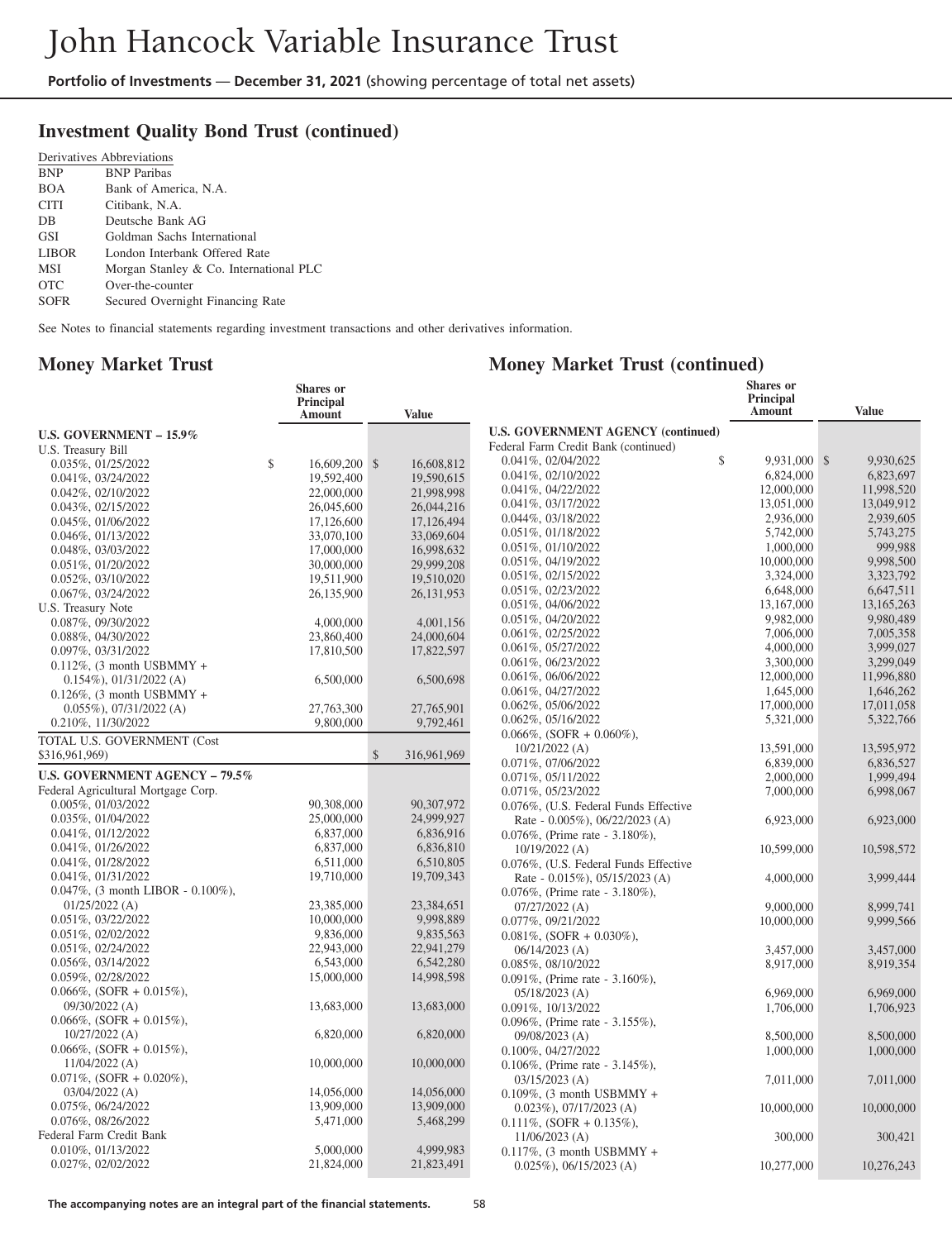**Shares or**

### **Money Market Trust (continued)**

#### **Principal Amount Value U.S. GOVERNMENT AGENCY (continued)** Federal Farm Credit Bank (continued)  $0.119\%, 04/13/2022$ <br>  $0.121\%, 09/22/2022$ <br>  $1,000,000$ <br>  $1,000,000$ <br>  $1,000,000$ 0.121%, 09/22/2022 1,000,000 0.127%, (SOFR + 0.075%), 11/03/2022 (A) 7,362,000 7,362,000  $0.132\%$ , (SOFR + 0.080%), 10/14/2022 (A) 5,862,000 5,862,000  $0.142\%$ , (3 month USBMMY + 0.270%), 05/16/2022 (A) 11,691,000 11,700,398  $0.142\%$ , (SOFR + 0.090%), 09/23/2022 (A) 7,315,000 7,315,000  $0.142\%$ , (3 month USBMMY + 0.055%), 01/31/2023 (A) 14,262,000 14,262,000 0.146%, (Prime rate - 3.105%), 02/14/2022 (A) 14,662,000 14,662,023 0.152%, (SOFR + 0.320%), 06/09/2023 (A) 154,000 154,492 0.157%, (Prime rate - 3.100%), 03/15/2022 (A) 7,306,000 7,305,923 0.157%, (3 month USBMMY + 0.100%), 01/18/2022 (A) 3,290,000 3,290,047 0.157%, (Prime rate - 3.095%), 04/20/2022 (A) 28,319,000 28,319,000 28,319,000 0.191%, 11/18/2022 2,000,000 1,998,241  $0.198\%$ , (SOFR + 0.145%), 07/28/2022 (A) 3,670,000 3,670,000 0.211%, 12/15/2022 500,000 499,758 0.277%, (3 month USBMMY + 0.290%), 04/11/2022 (A) 17,382,000 17,386,919 0.436%, (SOFR + 0.380%), 04/22/2022 (A) 7,376,000 7,376,000 7,376,000 Federal Home Loan Bank 0.020%, 01/06/2022 7,000,000 7,000,000 6,999,981 0.024%, 01/28/2022 26,385,000 26,432,596<br>0.025%, 01/26/2022 32,620,000 32,619,434 0.025%, 01/26/2022 32,620,000 32,619,434<br>0.030%, 01/20/2022 32,605,000 32,604,484 0.030%, 01/20/2022 32,605,000 32,604,484<br>0.035%, 02/02/2022 10,324,000 10,323,679 0.035%, 02/02/2022 10,324,000 10,323,679<br>0.035%, 01/19/2022 46,229,000 46,228,207 0.035%, 01/19/2022 46,229,000 46,228,207<br>0.035%, 02/09/2022 39,602,000 39,600,498 0.035%, 02/09/2022 39,602,000 39,600,498<br>0.039% 02/11/2022 44.867.000 44.865.022 0.039%, 02/11/2022 44,867,000 44,865,022<br>0.041%, 02/15/2022 2.000,000 1,999,900 0.041%, 02/15/2022 2,000,000 1,999,900<br>0.043% 01/21/2022 2000 39.267.000 39.266.068 0.043%, 01/21/2022 39,267,000 39,266,068<br>0.043%, 02/25/2022 14,839,000 14,838,041 0.043%, 02/25/2022 14,839,000 14,838,041<br>0.044%, 01/05/2022 13.000.000 12.999.938 0.044%, 01/05/2022 13,000,000 0.046%, 02/16/2022 14,042,000 14,041,193<br>0.046%, 02/22/2022 10.229,000 10.228,335 0.046%, 02/22/2022 0.046%, 03/30/2022 33,335,000 33,331,272<br>0.046%, 01/14/2022 20.000.000 19.999.675 0.046%, 01/14/2022 20,000,000 0.046%, 02/17/2022 18,530,000 18,528,896<br>0.046%, 01/18/2022 16.667.000 16.666.646 0.046%, 01/18/2022 0.046%, 03/04/2022 13,324,000 13,322,969 0.046%, 03/09/2022 2,739,000 2,738,771 0.047%, 02/23/2022 34,793,000 34,790,602 0.048%, 03/11/2022 6,824,000 6,823,385 0.048%, 03/18/2022 19,602,000 19,600,055<br>0.050%, 03/16/2022 26,443,000 26,440,338 0.050%, 03/16/2022 0.051%, (SOFR + 0.120%), 02/28/2022 (A) 3,410,000 3,410,656<br>
14.000.000 13.999.067<br>
14.000.000 13.999.067 0.051%, 02/18/2022 14,000,000 13,999,067<br>0.051%, 03/23/2022 6.000,000 5,999,325 0.051%, 03/23/2022 6,000,000 5,999,325<br>0.051% 0.5/16/2022 3.000.000 2.999.438 0.051%, 05/16/2022 3,000,000 2,999,438<br>0.052%, 04/22/2022 12.000,000 11,998,113 0.052%, 04/22/2022 12,000,000 11,998,113<br>0.055%, 04/20/2022 19.980,000 19.976.733 0.055%, 04/20/2022 19,980,000 0.056%, 02/14/2022 13,160,000 13,159,902 0.056%, 04/08/2022 15,000,000 14,997,777 0.056%, 03/21/2022 19,567,000 19,564,638<br>0.056%, 05/04/2022 9.942.000 9.940.132 0.056%, 05/04/2022 9,942,000

# **Money Market Trust (continued)**

|                                                                                  | Shares or<br>Principal<br>Amount | <b>Value</b>            |
|----------------------------------------------------------------------------------|----------------------------------|-------------------------|
| <b>U.S. GOVERNMENT AGENCY (continued)</b>                                        |                                  |                         |
| Federal Home Loan Bank (continued)                                               |                                  |                         |
| \$<br>0.058%, 05/06/2022                                                         | 9,857,000                        | \$<br>9,855,049         |
| $0.061\%,$ (SOFR + 0.010%),                                                      |                                  |                         |
| 10/17/2022 (A)                                                                   | 6,825,000                        | 6,825,000               |
| $0.062\%$ , 06/10/2022<br>$0.064\%, 05/13/2022$                                  | 9,175,000<br>16,868,000          | 9,258,189<br>16,864,103 |
| 0.067%, 03/11/2022                                                               | 1,315,000                        | 1,321,133               |
| 0.072%, 08/19/2022                                                               | 3,415,000                        | 3,414,935               |
| $0.112\%,$ (SOFR + 0.060%),                                                      |                                  |                         |
| 11/23/2022 (A)                                                                   | 18,370,000                       | 18,370,000              |
| $0.112\%$ , (SOFR + 0.060%),                                                     |                                  |                         |
| 12/16/2022 (A)                                                                   | 10,000,000                       | 10,000,000              |
| $0.142\%$ , (SOFR + 0.090%),                                                     |                                  |                         |
| 08/12/2022 (A)                                                                   | 14,640,000                       | 14,640,000              |
| 0.212%, 12/02/2022                                                               | 9,000,000                        | 9,000,000               |
| 0.256%, 08/24/2022                                                               | 35,000                           | 35,382                  |
| 0.304%, 09/30/2022                                                               | 1,325,000                        | 1,375,698               |
| Federal Home Loan Mortgage Corp.                                                 |                                  |                         |
| 0.060%, 07/25/2022                                                               | 7,166,000                        | 7,168,602               |
| 0.067%, 01/13/2022<br>$0.150\%,$ (SOFR + 0.150%),                                | 11,740,000                       | 11,748,841              |
| 03/04/2022 (A)                                                                   | 11,784,000                       | 11,785,054              |
| 0.315%, 11/23/2022                                                               | 2,000,000                        | 1,997,796               |
| 0.458%, 11/18/2022                                                               | 26,000                           | 25,937                  |
| Federal National Mortgage Association                                            |                                  |                         |
| 0.049%, 04/05/2022                                                               | 2,803,000                        | 2,816,217               |
| 0.053%, 01/05/2022                                                               | 3,484,000                        | 3,484,736               |
| $0.056\%, 01/11/2022$                                                            | 13,233,000                       | 13,242,177              |
| $0.094\%$ , 09/06/2022                                                           | 4,081,000                        | 4,116,802               |
| 0.166%, 09/29/2022                                                               | 1,643,000                        | 1,659,628               |
| $0.234\%,$ (SOFR + 0.350%),                                                      |                                  |                         |
| 04/07/2022 (A)                                                                   | 4,411,000                        | 4,412,995               |
| $0.243\%,$ (SOFR + 0.190%),                                                      |                                  |                         |
| $05/19/2022$ (A)                                                                 | 14,746,000                       | 14,746,000              |
| $0.253\%,$ (SOFR + 0.200%),                                                      |                                  |                         |
| $06/15/2022$ (A)<br>Tennessee Valley Authority                                   | 6,000,000                        | 6,000,000               |
| 0.037%, 01/12/2022                                                               | 19,567,000                       | 19,566,785              |
| TOTAL U.S. GOVERNMENT AGENCY (Cost                                               |                                  |                         |
| \$1,586,258,343)                                                                 |                                  | \$<br>1,586,258,343     |
| <b>REPURCHASE AGREEMENT - 5.2%</b>                                               |                                  |                         |
| Barclays Tri-Party Repurchase                                                    |                                  |                         |
| Agreement dated 12-31-21 at 0.050%                                               |                                  |                         |
| to be repurchased at \$63,000,263 on                                             |                                  |                         |
| 1-3-22, collateralized by \$57,454,583<br>U.S. Treasury Inflation Indexed Notes, |                                  |                         |
| $0.125\%$ due 7-15-30 (valued at                                                 |                                  |                         |
| \$64,260,310)                                                                    | 63,000,000                       | 63,000,000              |
| Repurchase Agreement with State Street                                           |                                  |                         |
| Corp. dated 12-31-21 at 0.000% to be                                             |                                  |                         |
| repurchased at \$40,151,000 on 1-3-22,                                           |                                  |                         |
| collateralized by \$41,874,300                                                   |                                  |                         |
| U.S. Treasury Notes, 1.000% due                                                  |                                  |                         |
| 7-31-28 (valued at \$40,954,096)                                                 | 40,151,000                       | 40,151,000              |
| TOTAL REPURCHASE AGREEMENT (Cost \$103,151,000)                                  |                                  | \$<br>103,151,000       |
| <b>Total Investments (Money Market Trust)</b>                                    |                                  |                         |
| $(Cost $2,006,371,312) - 100.6\%$                                                |                                  | \$<br>2,006,371,312     |
| Other assets and liabilities, net $-(0.6\%)$                                     |                                  | (12, 343, 993)          |
| <b>TOTAL NET ASSETS - 100.0%</b>                                                 |                                  | 1,994,027,319           |
| Security Abbreviations and Legend                                                |                                  |                         |
| <b>LIBOD</b><br>London Interbank Offered Date                                    |                                  |                         |

LIBOR London Interbank Offered Rate

SOFR Secured Overnight Financing Rate

USBMMY U.S. Treasury Bill Money Market Yield

(A) Variable rate obligation.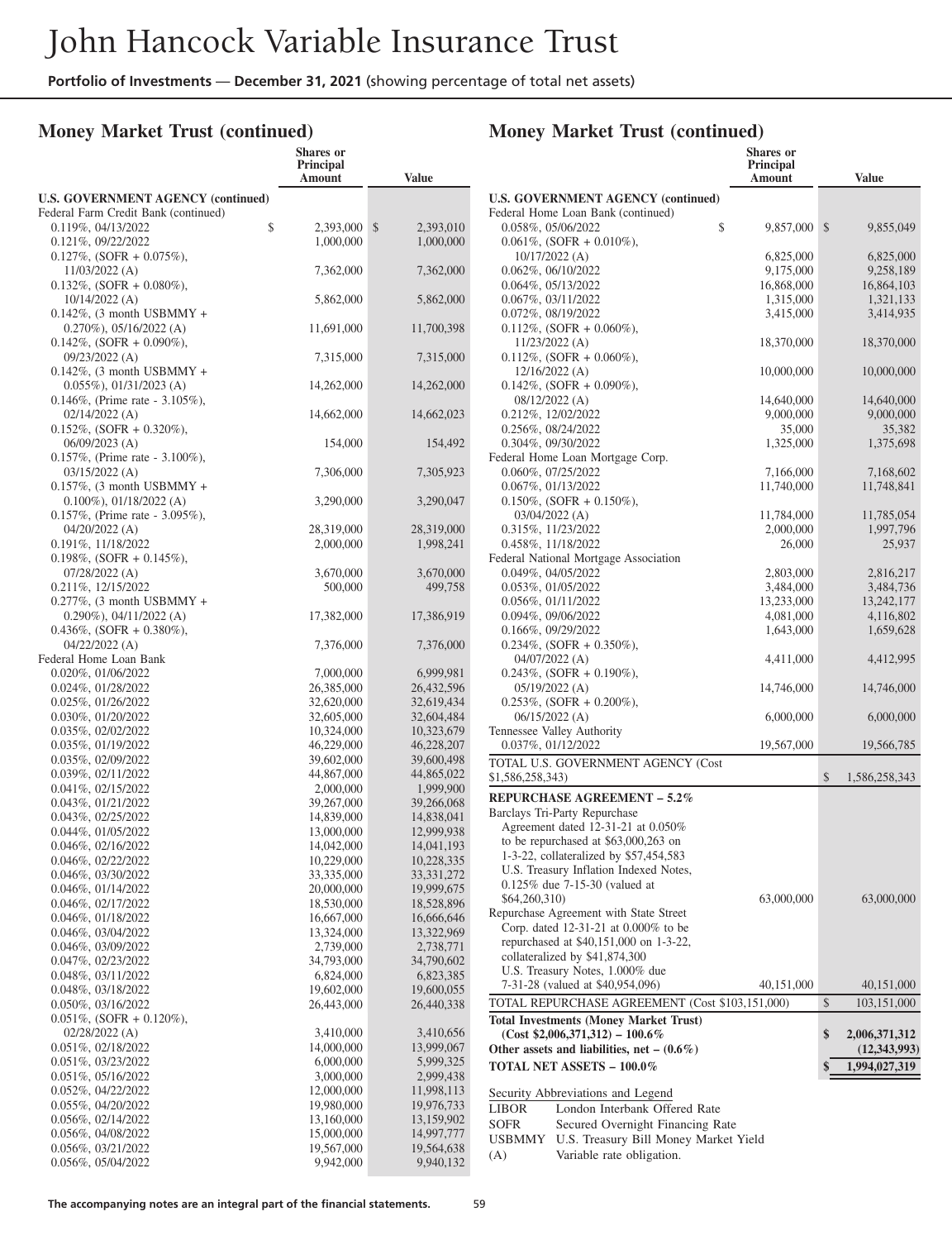### **Opportunistic Fixed Income Trust**

|                                                                                                                                                                                                                   |            | <b>Shares</b> or<br>Principal<br>Amount | <b>Value</b>                                 |
|-------------------------------------------------------------------------------------------------------------------------------------------------------------------------------------------------------------------|------------|-----------------------------------------|----------------------------------------------|
| <b>U.S. GOVERNMENT AND AGENCY</b><br><b>OBLIGATIONS - 5.1%</b>                                                                                                                                                    |            |                                         |                                              |
| U.S. Government Agency $-5.1\%$                                                                                                                                                                                   |            |                                         |                                              |
| Federal National Mortgage Association<br>$2.000\%$ , TBA $(A)$<br>$2.500\%$ , TBA $(A)$                                                                                                                           | \$         | 4,497,000<br>6,236,000                  | \$<br>4,482,952<br>6,367,543                 |
|                                                                                                                                                                                                                   |            |                                         | 10,850,495                                   |
| TOTAL U.S. GOVERNMENT AND AGENCY OBLIGATIONS<br>(Cost \$10,834,719)                                                                                                                                               |            |                                         | \$<br>10,850,495                             |
| <b>FOREIGN GOVERNMENT OBLIGATIONS - 44.0%</b>                                                                                                                                                                     |            |                                         |                                              |
| Argentina - $0.2\%$<br>Republic of Argentina<br>1.000%, 07/09/2029<br>$(1.125\% \text{ to } 7-9-22, \text{ then } 1.500\% \text{ to }$<br>7-9-23, then 3.625% to 7-9-24, then<br>4.125% to 7-9-27, then 4.750% to |            | 34,723                                  | 12,587                                       |
| 7-9-28, then 5.000% thereafter),<br>07/09/2035                                                                                                                                                                    |            | 1,534,439                               | 491,036                                      |
|                                                                                                                                                                                                                   |            |                                         | 503,623                                      |
| Australia - 1.8%<br>Commonwealth of Australia                                                                                                                                                                     |            |                                         |                                              |
| 0.250%, 11/21/2032<br>Commonwealth of Australia, Inflation<br>Linked Bond                                                                                                                                         | AUD        | 2,110,000                               | 1,689,994                                    |
| 0.812%, 11/21/2027                                                                                                                                                                                                |            | 2,400,000                               | 2,077,307                                    |
| <b>Benin - 0.3%</b><br>Republic of Benin                                                                                                                                                                          |            |                                         | 3,767,301                                    |
| 4.950%, 01/22/2035                                                                                                                                                                                                | EUR        | 445,000                                 | 482,607                                      |
| 6.875%, 01/19/2052                                                                                                                                                                                                |            | 100,000                                 | 113,212                                      |
| Bermuda - $0.1\%$<br>Government of Bermuda<br>3.375%, 08/20/2050<br><b>Brazil</b> - 2.6%                                                                                                                          | \$         | 200,000                                 | 595,819<br>199,750                           |
| Federative Republic of Brazil<br>6.000%, 05/15/2055<br>10.000%, 01/01/2025 to 01/01/2029                                                                                                                          | <b>BRL</b> | 1,756,000<br>24,132,000                 | 1,292,583<br>4,222,070<br>5,514,653          |
| Bulgaria - 0.4%<br>Republic of Bulgaria<br>1.375%, 09/23/2050                                                                                                                                                     | EUR        | 765,000                                 | 830,041                                      |
| Canada - 1.0%<br>Government of Canada<br>0.500%, 12/01/2050<br>1.500%, 12/01/2044<br>2.750%, 12/01/2048                                                                                                           | CAD        | 398,506<br>584,929<br>1,180,000         | 373,725<br>635,873<br>1,151,231<br>2,160,829 |
| Chile - 1.3%<br>Republic of Chile                                                                                                                                                                                 |            |                                         |                                              |
| 1.900%, 09/01/2030<br>5.000%, 03/01/2035                                                                                                                                                                          | <b>CLP</b> | 2,324,380,500<br>150,000,000            | 2,662,943<br>167,218<br>2,830,161            |
| Colombia - 1.4%<br>Republic of Colombia                                                                                                                                                                           |            |                                         |                                              |
| 3.875%, 02/15/2061                                                                                                                                                                                                | \$         | 1,305,000                               | 1,004,863                                    |
| 5.000%, 06/15/2045<br>5.625%, 02/26/2044                                                                                                                                                                          |            | 400,000<br>255,000                      | 361,000<br>246,871                           |
| 6.000%, 04/28/2028                                                                                                                                                                                                | COP        | 1,667,200,000                           | 370,625                                      |
| 6.125%, 01/18/2041<br>7.375%, 09/18/2037                                                                                                                                                                          | \$         | 645,000<br>190,000                      | 663,873<br>220,875                           |
|                                                                                                                                                                                                                   |            |                                         | 2,868,107                                    |

|                                                                                   |            | Shares or<br><b>Principal</b><br>Amount | Value                |
|-----------------------------------------------------------------------------------|------------|-----------------------------------------|----------------------|
| <b>FOREIGN GOVERNMENT OBLIGATIONS (continued)</b>                                 |            |                                         |                      |
| Croatia - $0.1\%$<br>Republic of Croatia                                          |            | 260,000                                 |                      |
| 1.750%, 03/04/2041<br>Czech Republic - $0.2\%$<br>Czech Republic                  | <b>EUR</b> |                                         | \$<br>304,909        |
| 2.500%, 08/25/2028<br>Dominican Republic - 0.1%                                   | CZK        | 9,430,000                               | 414,714              |
| The Dominican Republic<br>5.875%, 01/30/2060                                      | \$         | 150,000                                 | 144,188              |
| Egypt - $0.4\%$<br>Arab Republic of Egypt                                         |            |                                         |                      |
| 6.875%, 04/30/2040<br>7.300%, 09/30/2033 (B)                                      |            | 250,000<br>200,000                      | 210,624<br>184,008   |
| 7.903%, 02/21/2048                                                                |            | 620,000                                 | 518,568<br>913,200   |
| Gabon - $0.1\%$<br>Republic of Gabon                                              |            |                                         |                      |
| 7.000%, 11/24/2031<br>Ghana - $0.2\%$                                             |            | 200,000                                 | 195,500              |
| Republic of Ghana<br>10.750%, 10/14/2030                                          |            | 450,000                                 | 503,082              |
| Greece - 0.1%<br>Republic of Greece, GDP-Linked Note<br>4.404%, $10/15/2042$ (C)* | <b>EUR</b> | 409,185,000                             | 279,514              |
| Guatemala - $0.1\%$                                                               |            |                                         |                      |
| Republic of Guatemala<br>6.125%, 06/01/2050                                       | \$         | 225,000                                 | 257,627              |
| Hungary - $0.7\%$                                                                 |            |                                         |                      |
| Republic of Hungary<br>1.500%, 11/17/2050                                         | <b>EUR</b> | 495,000                                 | 531,361              |
| 1.625%, 04/28/2032                                                                |            | 520,000                                 | 617,349              |
| 2.750%, 12/22/2026                                                                | HUF        | 108,330,000                             | 309,624<br>1,458,334 |
| Iceland $-1.9\%$                                                                  |            |                                         |                      |
| Republic of Iceland                                                               |            |                                         |                      |
| 5.000%, 11/15/2028                                                                | <b>ISK</b> | 433,770,000                             | 3,532,861            |
| 6.500%, 01/24/2031                                                                |            | 46,170,000                              | 418,306<br>3,951,167 |
| Indonesia - $1.1\%$                                                               |            |                                         |                      |
| Republic of Indonesia<br>1.000%, 07/28/2029                                       | EUR        | 105,000                                 | 117,357              |
| 1.100%, 03/12/2033                                                                |            | 520,000                                 | 570,259              |
| 1.300%, 03/23/2034                                                                |            | 215,000                                 | 236,366              |
| 1.400%, 10/30/2031                                                                |            | 380,000                                 | 433,201              |
| 9.000%, 03/15/2029                                                                | IDR        | 11,324,000,000                          | 919,186<br>2,276,369 |
| Israel - $2.3\%$                                                                  |            |                                         |                      |
| State of Israel<br>3.750%, 03/31/2047                                             | ILS        | 11,582,863                              | 4,909,290            |
| State of Israel, CPI Linked Bond<br>$0.500\%$ , 11/30/2051                        |            | 30,837                                  | 11,248               |
|                                                                                   |            |                                         | 4,920,538            |
| Ivory Coast - 0.3%                                                                |            |                                         |                      |
| Republic of Ivory Coast                                                           |            |                                         |                      |
| 4.875%, 01/30/2032<br>6.625%, 03/22/2048                                          | EUR        | 260,000<br>300,000                      | 283,959<br>338,292   |
|                                                                                   |            |                                         | 622,251              |
| Japan - $4.5\%$                                                                   |            |                                         |                      |
| Government of Japan, CPI Linked Bond<br>$0.100\%, 03/10/2028$                     | JPY        | 1,052,797,662                           | 9,463,555            |
|                                                                                   |            |                                         |                      |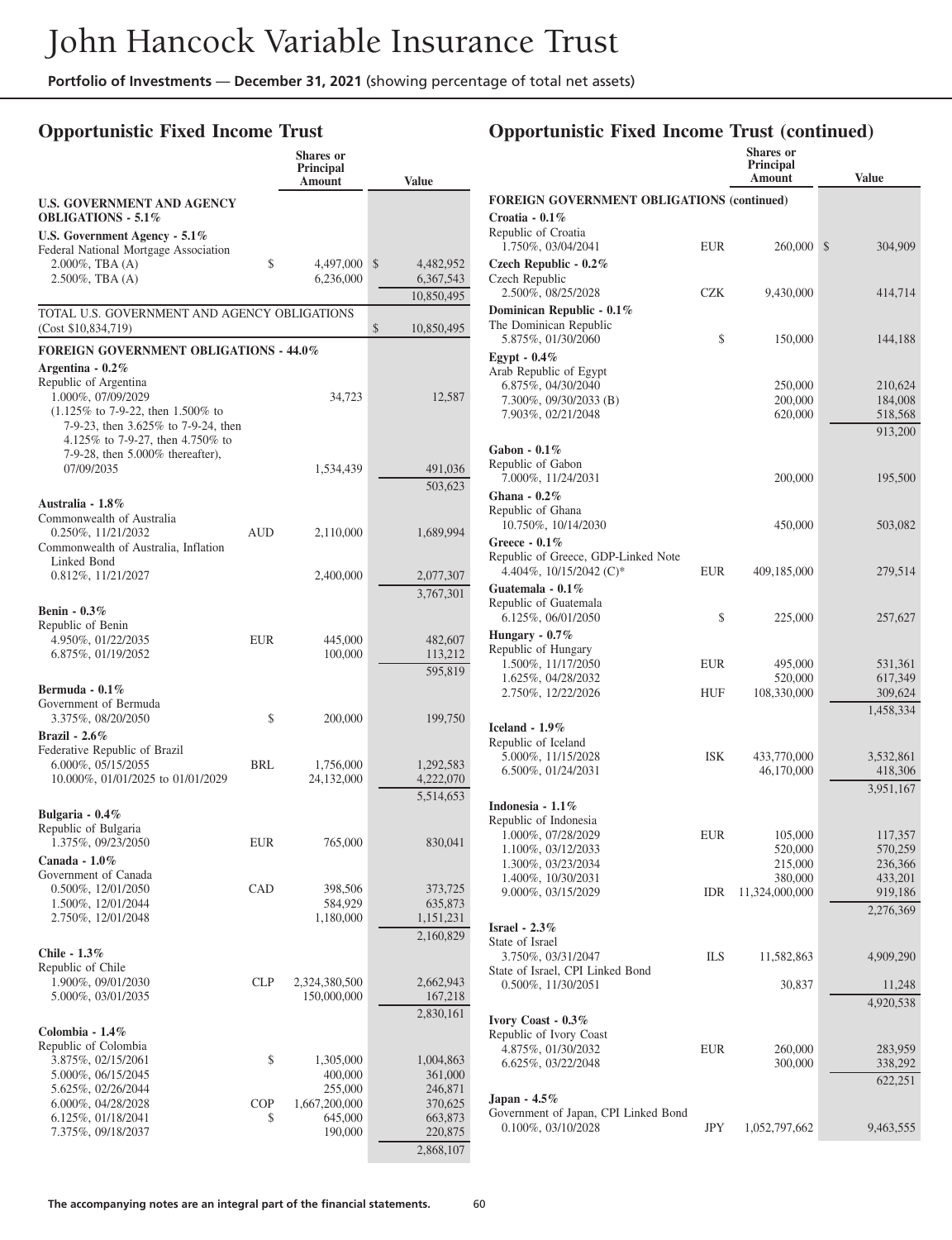# **Opportunistic Fixed Income Trust (continued)**

|                                                                                                          |                                 | <b>Shares</b> or<br>Principal<br>Amount | <b>Value</b>                        |                                                                                                       |                   | Shares or<br>Principal<br>Amount | <b>Value</b>                      |
|----------------------------------------------------------------------------------------------------------|---------------------------------|-----------------------------------------|-------------------------------------|-------------------------------------------------------------------------------------------------------|-------------------|----------------------------------|-----------------------------------|
| <b>FOREIGN GOVERNMENT OBLIGATIONS (continued)</b><br>Jordan - $0.1\%$<br>The Hashemite Kingdom of Jordan |                                 |                                         |                                     | <b>FOREIGN GOVERNMENT OBLIGATIONS (continued)</b><br>Peru - $0.1\%$<br>Republic of Peru               |                   |                                  |                                   |
| 5.850%, 07/07/2030<br>Kazakhstan - 0.2%                                                                  | \$                              | 200,000 \$                              | 202,026                             | 6.950%, 08/12/2031<br>Poland - $0.4\%$                                                                | <b>PEN</b>        | 730,000 \$                       | 195,971                           |
| Republic of Kazakhstan<br>1.500%, 09/30/2034                                                             | <b>EUR</b>                      | 310,000                                 | 351,700                             | Republic of Poland<br>2.375%, 01/18/2036<br>2.500%, 07/25/2026                                        | <b>EUR</b><br>PLN | 175,000<br>2,870,000             | 236,700<br>671,416                |
| Kenya - 0.1%<br>Republic of Kenya<br>8.250%, 02/28/2048                                                  | \$                              | 200,000                                 | 202,868                             | Romania - 1.1%                                                                                        |                   |                                  | 908,116                           |
| Lithuania - $0.2\%$<br>Republic of Lithuania<br>$0.750\%, 07/15/2051$                                    | <b>EUR</b>                      | 270,000                                 | 295,344                             | Republic of Romania<br>2.625%, 12/02/2040 (B)<br>2.750%, 04/14/2041 (B)                               | <b>EUR</b>        | 540,000<br>170,000               | 546,038<br>172,516                |
| 1.625%, 06/19/2049<br>Macedonia - 0.7%                                                                   |                                 | 150,000                                 | 204,435<br>499,779                  | $2.875\%, 04/13/2042$ (B)<br>3.875%, 10/29/2035<br>4.625%, 04/03/2049                                 |                   | 475,000<br>520,000<br>205,000    | 483,188<br>639,690<br>262,856     |
| Republic of North Macedonia<br>1.625%, 03/10/2028<br>2.750%, 01/18/2025                                  |                                 | 1,235,000<br>150,000                    | 1,317,096<br>174,490                | 4.850%, 04/22/2026<br>Russia - $2.7\%$                                                                | <b>RON</b>        | 1,170,000                        | 270,193<br>2,374,481              |
| Malaysia - $0.4\%$                                                                                       |                                 |                                         | 1,491,586                           | Government of Russia<br>6.900%, 05/23/2029<br>7.050%, 01/19/2028                                      | <b>RUB</b>        | 240,040,000<br>82,055,000        | 2,957,602<br>1,027,273            |
| Government of Malaysia<br>3.733%, 06/15/2028<br><b>Mexico - 1.3%</b>                                     | <b>MYR</b>                      | 3,120,000                               | 762,478                             | 7.650%, 04/10/2030<br>8.150%, 02/03/2027                                                              |                   | 84,090,000<br>50,550,000         | 1,080,791<br>669,934<br>5,735,600 |
| Government of Mexico<br>2.125%, 10/25/2051<br>3.625%, 04/09/2029                                         | <b>EUR</b>                      | 845,000<br>550,000                      | 791,252<br>722,799                  | Senegal - $0.3\%$<br>Republic of Senegal                                                              | <b>EUR</b>        |                                  |                                   |
| 4.000%, 11/15/2040<br>5.625%, 03/19/2114<br>8.500%, 05/31/2029                                           | MXN<br><b>GBP</b><br><b>MXN</b> | 4,894,729<br>100,000<br>17,642,600      | 259,671<br>145,823<br>911,473       | 5.375%, 06/08/2037<br>Serbia - 0.4%<br>Republic of Serbia                                             |                   | 550,000                          | 592,775                           |
| Morocco - $0.5\%$<br>Kingdom of Morocco                                                                  |                                 |                                         | 2,831,018                           | 1.650%, 03/03/2033<br>$2.050\%, 09/23/2036$ (B)<br>2.050%, 09/23/2036                                 |                   | 535,000<br>115,000<br>230,000    | 565,587<br>119,321<br>239,139     |
| 1.500%, 11/27/2031<br>2.000%, 09/30/2030<br>4.000%, 12/15/2050                                           | <b>EUR</b><br>\$                | 120,000<br>310,000<br>400,000           | 125,279<br>342,511<br>362,500       | Slovenia - $0.3\%$<br>Republic of Slovenia                                                            |                   |                                  | 924,047                           |
| 5.500%, 12/11/2042<br>New Zealand - 2.5%                                                                 |                                 | 240,000                                 | 264,648<br>1,094,938                | 0.488%, 10/20/2050<br>3.125%, 08/07/2045                                                              |                   | 340,000<br>155,000               | 337,845<br>257,651<br>595,496     |
| Government of New Zealand<br>1.500%, 05/15/2031<br>2.750%, 05/15/2051                                    | <b>NZD</b>                      | 690,000<br>2,000,000                    | 440,147<br>1,334,319                | South Africa - 0.4%<br>Republic of South Africa<br>7.000%, 02/28/2031                                 | ZAR               | 14,340,000                       | 755,560                           |
| Government of New Zealand, Inflation<br>Linked Bond<br>2.789%, 09/20/2040                                |                                 | 1,390,000                               | 1,387,537                           | South Korea - 7.5%<br>Republic of Korea                                                               |                   |                                  |                                   |
| 2.818%, 09/20/2035<br>3.435%, 09/20/2030                                                                 |                                 | 1,025,000<br>1,280,000                  | 984,566<br>1,226,911<br>5,373,480   | 1.375%, 12/10/2029 to 06/10/2030<br>2.000%, 06/10/2031<br>Republic of Korea, Inflation<br>Linked Bond | <b>KRW</b>        | 12,813,320,000<br>2,516,740,000  | 10,089,162<br>2,067,166           |
| Nigeria - $0.1\%$<br>Federal Republic of Nigeria                                                         |                                 |                                         |                                     | 1.125%, 06/10/2030<br>1.750%, 06/10/2028                                                              |                   | 2,878,657,523<br>1,495,818,646   | 2,487,595<br>1,345,767            |
| 7.625%, 11/28/2047<br>Norway - $2.2\%$<br>Kingdom of Norway                                              | \$                              | 200,000                                 | 178,664                             | Sri Lanka - 0.0%<br>Democratic Socialist Republic of Sri                                              |                   |                                  | 15,989,690                        |
| $1.375\%$ , 08/19/2030 (B)<br>$1.750\%$ , 09/06/2029 (B)                                                 | <b>NOK</b>                      | 20,150,000<br>21,131,000                | 2,227,822<br>2,406,547<br>4,634,369 | Lanka<br>6.750%, 04/18/2028<br>Thailand - 0.4%                                                        | \$                | 200,000                          | 100,392                           |
| Pakistan - $0.1\%$<br>Republic of Pakistan<br>8.875%, 04/08/2051                                         | \$                              | 200,000                                 | 198,420                             | Kingdom of Thailand<br>2.875%, 12/17/2028<br>Turkey - $0.0\%$                                         | THB               | 25,060,000                       | 806,865                           |
| Panama - 0.6%<br>Republic of Panama<br>4.500%, 04/16/2050 to 04/01/2056                                  |                                 | 1,085,000                               | 1,195,138                           | Republic of Turkey<br>8.000%, 03/12/2025                                                              | <b>TRY</b>        | 2,010,000                        | 101,039                           |
|                                                                                                          |                                 |                                         |                                     |                                                                                                       |                   |                                  |                                   |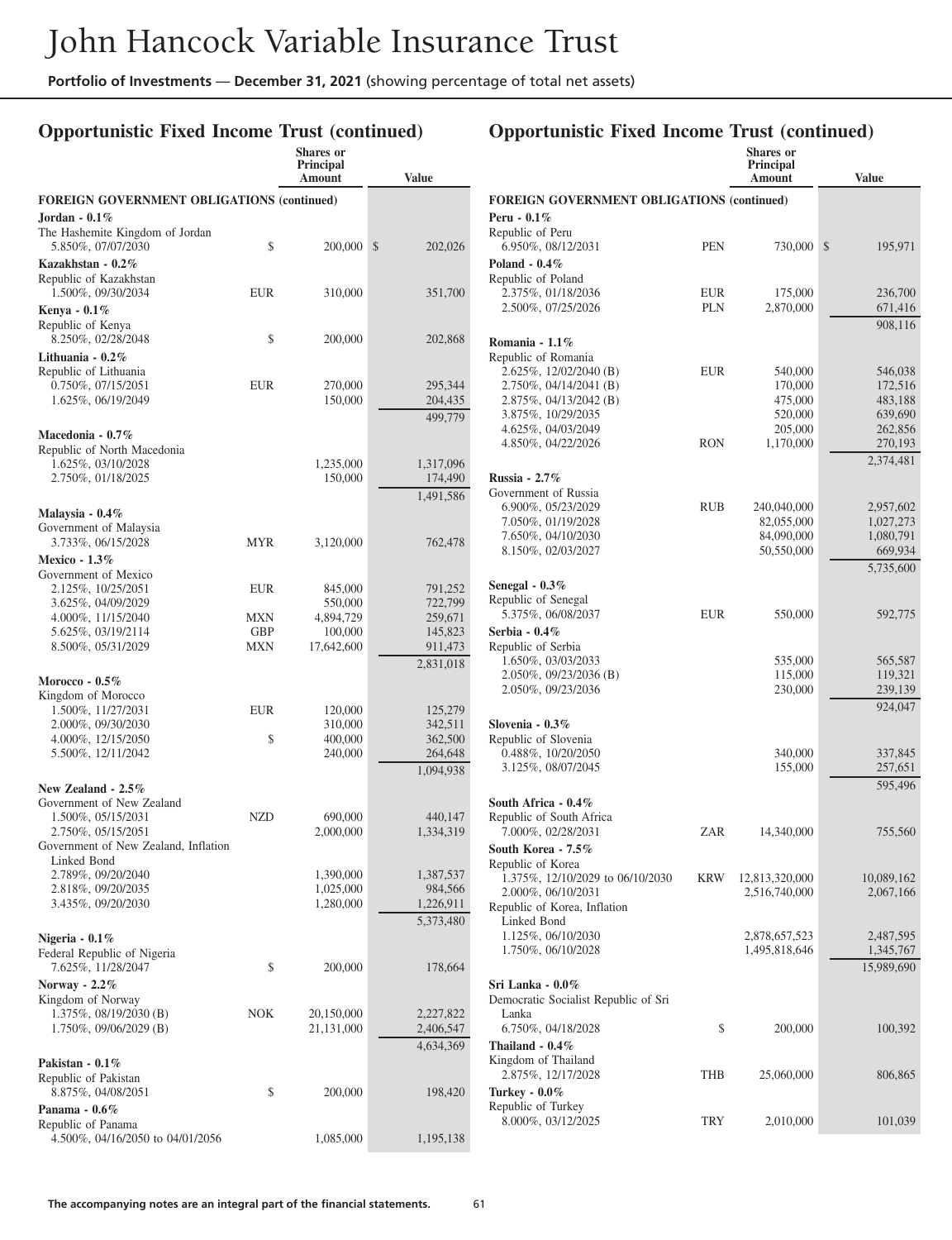# **Opportunistic Fixed Income Trust (continued)**

| <b>Value</b><br>Amount<br><b>FOREIGN GOVERNMENT OBLIGATIONS (continued)</b><br>Ukraine - $0.1\%$<br>Republic of Ukraine<br>4.375%, 01/27/2030<br><b>EUR</b><br>175,000<br><sup>\$</sup><br>159,928<br>Uruguay - 0.0%<br>Republic of Uruguay<br>8.500%, 03/15/2028<br><b>UYU</b><br>670,000<br>14,864<br>Uzbekistan - 0.1%<br>Republic of Uzbekistan<br>3.900%, 10/19/2031<br>\$<br>200,000<br>191,024<br>TOTAL FOREIGN GOVERNMENT OBLIGATIONS (Cost<br>\$<br>\$102,339,536)<br>93,437,544<br><b>CORPORATE BONDS - 19.2%</b><br>Australia - 0.1%<br>BHP Billiton Finance, Ltd.<br>3.125%, 04/29/2033<br>EUR<br>200,000<br>275,208<br>Austria - $0.2\%$<br>Klabin Austria GmbH<br>3.200%, 01/12/2031<br>\$<br>200,000<br>185,252<br>$7.000\%$ , 04/03/2049 (B)<br>200,000<br>230,252<br>415,504<br>Bermuda - $0.1\%$<br>Arch Capital Group, Ltd.<br>3.635%, 06/30/2050<br>110,000<br>117,676<br>Brazil - $0.3\%$<br>Globo Comunicacao e Participacoes SA<br>4.875%, 01/22/2030<br>200,000<br>194,252<br>Petrobras Global Finance BV<br>6.850%, 06/05/2115<br>335,000<br>332,488<br>526,740<br>Canada - $0.1\%$<br>Canadian Pacific Railway Company<br>3.000%, 12/02/2041<br>20,451<br>20,000<br>3.100%, 12/02/2051<br>20,566<br>20,000<br>goeasy, Ltd.<br>4.375%, $05/01/2026$ (B)<br>40,000<br>40,700<br>Nutrien, Ltd.<br>2.950%, 05/13/2030<br>39,000<br>41,041<br>TransCanada Trust (5.500% to 9-15-29,<br>then SOFR $+4.416\%$ to 9-15-49, then<br>$SOFR + 5.166\%)$<br>09/15/2079<br>20,000<br>21,350<br>144,108<br>Cayman Islands - 0.1%<br>CK Hutchison Europe Finance 18, Ltd.<br>2.000%, 04/13/2030<br>100,000<br>123,208<br>EUR<br>Spirit Loyalty Cayman, Ltd.<br>\$<br>8.000%, 09/20/2025 (B)<br>62,400<br>68,895<br>192,103<br>Chile - $0.1\%$<br>Empresa de los Ferrocarriles del Estado<br>3.830%, 09/14/2061 (B)<br>245,000<br>234,588<br>China - $0.6\%$<br>Alibaba Group Holding, Ltd.<br>3.250%, 02/09/2061<br>200,000<br>184,077<br>4.400%, 12/06/2057<br>200,000<br>227,134<br>KWG Group Holdings, Ltd.<br>6.000%, 08/14/2026<br>630,000<br>434,700<br>Tencent Holdings, Ltd.<br>3.940%, 04/22/2061<br>200,000<br>211,525<br>Times China Holdings, Ltd.<br>5.750%, 01/14/2027<br>200,000<br>135,500<br>Yuzhou Group Holdings Company, Ltd.<br>6.350%, 01/13/2027<br>200,000<br>54,000 |  | Shares or<br>Principal |  |
|---------------------------------------------------------------------------------------------------------------------------------------------------------------------------------------------------------------------------------------------------------------------------------------------------------------------------------------------------------------------------------------------------------------------------------------------------------------------------------------------------------------------------------------------------------------------------------------------------------------------------------------------------------------------------------------------------------------------------------------------------------------------------------------------------------------------------------------------------------------------------------------------------------------------------------------------------------------------------------------------------------------------------------------------------------------------------------------------------------------------------------------------------------------------------------------------------------------------------------------------------------------------------------------------------------------------------------------------------------------------------------------------------------------------------------------------------------------------------------------------------------------------------------------------------------------------------------------------------------------------------------------------------------------------------------------------------------------------------------------------------------------------------------------------------------------------------------------------------------------------------------------------------------------------------------------------------------------------------------------------------------------------------------------------------------------------------------------------------------------------------------------------------------------------------------------------------------------------------------------------------------------------------------------------------------|--|------------------------|--|
|                                                                                                                                                                                                                                                                                                                                                                                                                                                                                                                                                                                                                                                                                                                                                                                                                                                                                                                                                                                                                                                                                                                                                                                                                                                                                                                                                                                                                                                                                                                                                                                                                                                                                                                                                                                                                                                                                                                                                                                                                                                                                                                                                                                                                                                                                                         |  |                        |  |
|                                                                                                                                                                                                                                                                                                                                                                                                                                                                                                                                                                                                                                                                                                                                                                                                                                                                                                                                                                                                                                                                                                                                                                                                                                                                                                                                                                                                                                                                                                                                                                                                                                                                                                                                                                                                                                                                                                                                                                                                                                                                                                                                                                                                                                                                                                         |  |                        |  |
|                                                                                                                                                                                                                                                                                                                                                                                                                                                                                                                                                                                                                                                                                                                                                                                                                                                                                                                                                                                                                                                                                                                                                                                                                                                                                                                                                                                                                                                                                                                                                                                                                                                                                                                                                                                                                                                                                                                                                                                                                                                                                                                                                                                                                                                                                                         |  |                        |  |
|                                                                                                                                                                                                                                                                                                                                                                                                                                                                                                                                                                                                                                                                                                                                                                                                                                                                                                                                                                                                                                                                                                                                                                                                                                                                                                                                                                                                                                                                                                                                                                                                                                                                                                                                                                                                                                                                                                                                                                                                                                                                                                                                                                                                                                                                                                         |  |                        |  |
|                                                                                                                                                                                                                                                                                                                                                                                                                                                                                                                                                                                                                                                                                                                                                                                                                                                                                                                                                                                                                                                                                                                                                                                                                                                                                                                                                                                                                                                                                                                                                                                                                                                                                                                                                                                                                                                                                                                                                                                                                                                                                                                                                                                                                                                                                                         |  |                        |  |
|                                                                                                                                                                                                                                                                                                                                                                                                                                                                                                                                                                                                                                                                                                                                                                                                                                                                                                                                                                                                                                                                                                                                                                                                                                                                                                                                                                                                                                                                                                                                                                                                                                                                                                                                                                                                                                                                                                                                                                                                                                                                                                                                                                                                                                                                                                         |  |                        |  |
|                                                                                                                                                                                                                                                                                                                                                                                                                                                                                                                                                                                                                                                                                                                                                                                                                                                                                                                                                                                                                                                                                                                                                                                                                                                                                                                                                                                                                                                                                                                                                                                                                                                                                                                                                                                                                                                                                                                                                                                                                                                                                                                                                                                                                                                                                                         |  |                        |  |
|                                                                                                                                                                                                                                                                                                                                                                                                                                                                                                                                                                                                                                                                                                                                                                                                                                                                                                                                                                                                                                                                                                                                                                                                                                                                                                                                                                                                                                                                                                                                                                                                                                                                                                                                                                                                                                                                                                                                                                                                                                                                                                                                                                                                                                                                                                         |  |                        |  |
|                                                                                                                                                                                                                                                                                                                                                                                                                                                                                                                                                                                                                                                                                                                                                                                                                                                                                                                                                                                                                                                                                                                                                                                                                                                                                                                                                                                                                                                                                                                                                                                                                                                                                                                                                                                                                                                                                                                                                                                                                                                                                                                                                                                                                                                                                                         |  |                        |  |
|                                                                                                                                                                                                                                                                                                                                                                                                                                                                                                                                                                                                                                                                                                                                                                                                                                                                                                                                                                                                                                                                                                                                                                                                                                                                                                                                                                                                                                                                                                                                                                                                                                                                                                                                                                                                                                                                                                                                                                                                                                                                                                                                                                                                                                                                                                         |  |                        |  |
|                                                                                                                                                                                                                                                                                                                                                                                                                                                                                                                                                                                                                                                                                                                                                                                                                                                                                                                                                                                                                                                                                                                                                                                                                                                                                                                                                                                                                                                                                                                                                                                                                                                                                                                                                                                                                                                                                                                                                                                                                                                                                                                                                                                                                                                                                                         |  |                        |  |
|                                                                                                                                                                                                                                                                                                                                                                                                                                                                                                                                                                                                                                                                                                                                                                                                                                                                                                                                                                                                                                                                                                                                                                                                                                                                                                                                                                                                                                                                                                                                                                                                                                                                                                                                                                                                                                                                                                                                                                                                                                                                                                                                                                                                                                                                                                         |  |                        |  |
|                                                                                                                                                                                                                                                                                                                                                                                                                                                                                                                                                                                                                                                                                                                                                                                                                                                                                                                                                                                                                                                                                                                                                                                                                                                                                                                                                                                                                                                                                                                                                                                                                                                                                                                                                                                                                                                                                                                                                                                                                                                                                                                                                                                                                                                                                                         |  |                        |  |
|                                                                                                                                                                                                                                                                                                                                                                                                                                                                                                                                                                                                                                                                                                                                                                                                                                                                                                                                                                                                                                                                                                                                                                                                                                                                                                                                                                                                                                                                                                                                                                                                                                                                                                                                                                                                                                                                                                                                                                                                                                                                                                                                                                                                                                                                                                         |  |                        |  |
|                                                                                                                                                                                                                                                                                                                                                                                                                                                                                                                                                                                                                                                                                                                                                                                                                                                                                                                                                                                                                                                                                                                                                                                                                                                                                                                                                                                                                                                                                                                                                                                                                                                                                                                                                                                                                                                                                                                                                                                                                                                                                                                                                                                                                                                                                                         |  |                        |  |
|                                                                                                                                                                                                                                                                                                                                                                                                                                                                                                                                                                                                                                                                                                                                                                                                                                                                                                                                                                                                                                                                                                                                                                                                                                                                                                                                                                                                                                                                                                                                                                                                                                                                                                                                                                                                                                                                                                                                                                                                                                                                                                                                                                                                                                                                                                         |  |                        |  |
|                                                                                                                                                                                                                                                                                                                                                                                                                                                                                                                                                                                                                                                                                                                                                                                                                                                                                                                                                                                                                                                                                                                                                                                                                                                                                                                                                                                                                                                                                                                                                                                                                                                                                                                                                                                                                                                                                                                                                                                                                                                                                                                                                                                                                                                                                                         |  |                        |  |
|                                                                                                                                                                                                                                                                                                                                                                                                                                                                                                                                                                                                                                                                                                                                                                                                                                                                                                                                                                                                                                                                                                                                                                                                                                                                                                                                                                                                                                                                                                                                                                                                                                                                                                                                                                                                                                                                                                                                                                                                                                                                                                                                                                                                                                                                                                         |  |                        |  |
|                                                                                                                                                                                                                                                                                                                                                                                                                                                                                                                                                                                                                                                                                                                                                                                                                                                                                                                                                                                                                                                                                                                                                                                                                                                                                                                                                                                                                                                                                                                                                                                                                                                                                                                                                                                                                                                                                                                                                                                                                                                                                                                                                                                                                                                                                                         |  |                        |  |
|                                                                                                                                                                                                                                                                                                                                                                                                                                                                                                                                                                                                                                                                                                                                                                                                                                                                                                                                                                                                                                                                                                                                                                                                                                                                                                                                                                                                                                                                                                                                                                                                                                                                                                                                                                                                                                                                                                                                                                                                                                                                                                                                                                                                                                                                                                         |  |                        |  |
|                                                                                                                                                                                                                                                                                                                                                                                                                                                                                                                                                                                                                                                                                                                                                                                                                                                                                                                                                                                                                                                                                                                                                                                                                                                                                                                                                                                                                                                                                                                                                                                                                                                                                                                                                                                                                                                                                                                                                                                                                                                                                                                                                                                                                                                                                                         |  |                        |  |
|                                                                                                                                                                                                                                                                                                                                                                                                                                                                                                                                                                                                                                                                                                                                                                                                                                                                                                                                                                                                                                                                                                                                                                                                                                                                                                                                                                                                                                                                                                                                                                                                                                                                                                                                                                                                                                                                                                                                                                                                                                                                                                                                                                                                                                                                                                         |  |                        |  |
|                                                                                                                                                                                                                                                                                                                                                                                                                                                                                                                                                                                                                                                                                                                                                                                                                                                                                                                                                                                                                                                                                                                                                                                                                                                                                                                                                                                                                                                                                                                                                                                                                                                                                                                                                                                                                                                                                                                                                                                                                                                                                                                                                                                                                                                                                                         |  |                        |  |
|                                                                                                                                                                                                                                                                                                                                                                                                                                                                                                                                                                                                                                                                                                                                                                                                                                                                                                                                                                                                                                                                                                                                                                                                                                                                                                                                                                                                                                                                                                                                                                                                                                                                                                                                                                                                                                                                                                                                                                                                                                                                                                                                                                                                                                                                                                         |  |                        |  |
|                                                                                                                                                                                                                                                                                                                                                                                                                                                                                                                                                                                                                                                                                                                                                                                                                                                                                                                                                                                                                                                                                                                                                                                                                                                                                                                                                                                                                                                                                                                                                                                                                                                                                                                                                                                                                                                                                                                                                                                                                                                                                                                                                                                                                                                                                                         |  |                        |  |
|                                                                                                                                                                                                                                                                                                                                                                                                                                                                                                                                                                                                                                                                                                                                                                                                                                                                                                                                                                                                                                                                                                                                                                                                                                                                                                                                                                                                                                                                                                                                                                                                                                                                                                                                                                                                                                                                                                                                                                                                                                                                                                                                                                                                                                                                                                         |  |                        |  |
|                                                                                                                                                                                                                                                                                                                                                                                                                                                                                                                                                                                                                                                                                                                                                                                                                                                                                                                                                                                                                                                                                                                                                                                                                                                                                                                                                                                                                                                                                                                                                                                                                                                                                                                                                                                                                                                                                                                                                                                                                                                                                                                                                                                                                                                                                                         |  |                        |  |
|                                                                                                                                                                                                                                                                                                                                                                                                                                                                                                                                                                                                                                                                                                                                                                                                                                                                                                                                                                                                                                                                                                                                                                                                                                                                                                                                                                                                                                                                                                                                                                                                                                                                                                                                                                                                                                                                                                                                                                                                                                                                                                                                                                                                                                                                                                         |  |                        |  |
|                                                                                                                                                                                                                                                                                                                                                                                                                                                                                                                                                                                                                                                                                                                                                                                                                                                                                                                                                                                                                                                                                                                                                                                                                                                                                                                                                                                                                                                                                                                                                                                                                                                                                                                                                                                                                                                                                                                                                                                                                                                                                                                                                                                                                                                                                                         |  |                        |  |
|                                                                                                                                                                                                                                                                                                                                                                                                                                                                                                                                                                                                                                                                                                                                                                                                                                                                                                                                                                                                                                                                                                                                                                                                                                                                                                                                                                                                                                                                                                                                                                                                                                                                                                                                                                                                                                                                                                                                                                                                                                                                                                                                                                                                                                                                                                         |  |                        |  |
|                                                                                                                                                                                                                                                                                                                                                                                                                                                                                                                                                                                                                                                                                                                                                                                                                                                                                                                                                                                                                                                                                                                                                                                                                                                                                                                                                                                                                                                                                                                                                                                                                                                                                                                                                                                                                                                                                                                                                                                                                                                                                                                                                                                                                                                                                                         |  |                        |  |
|                                                                                                                                                                                                                                                                                                                                                                                                                                                                                                                                                                                                                                                                                                                                                                                                                                                                                                                                                                                                                                                                                                                                                                                                                                                                                                                                                                                                                                                                                                                                                                                                                                                                                                                                                                                                                                                                                                                                                                                                                                                                                                                                                                                                                                                                                                         |  |                        |  |
|                                                                                                                                                                                                                                                                                                                                                                                                                                                                                                                                                                                                                                                                                                                                                                                                                                                                                                                                                                                                                                                                                                                                                                                                                                                                                                                                                                                                                                                                                                                                                                                                                                                                                                                                                                                                                                                                                                                                                                                                                                                                                                                                                                                                                                                                                                         |  |                        |  |
|                                                                                                                                                                                                                                                                                                                                                                                                                                                                                                                                                                                                                                                                                                                                                                                                                                                                                                                                                                                                                                                                                                                                                                                                                                                                                                                                                                                                                                                                                                                                                                                                                                                                                                                                                                                                                                                                                                                                                                                                                                                                                                                                                                                                                                                                                                         |  |                        |  |
|                                                                                                                                                                                                                                                                                                                                                                                                                                                                                                                                                                                                                                                                                                                                                                                                                                                                                                                                                                                                                                                                                                                                                                                                                                                                                                                                                                                                                                                                                                                                                                                                                                                                                                                                                                                                                                                                                                                                                                                                                                                                                                                                                                                                                                                                                                         |  |                        |  |
|                                                                                                                                                                                                                                                                                                                                                                                                                                                                                                                                                                                                                                                                                                                                                                                                                                                                                                                                                                                                                                                                                                                                                                                                                                                                                                                                                                                                                                                                                                                                                                                                                                                                                                                                                                                                                                                                                                                                                                                                                                                                                                                                                                                                                                                                                                         |  |                        |  |
|                                                                                                                                                                                                                                                                                                                                                                                                                                                                                                                                                                                                                                                                                                                                                                                                                                                                                                                                                                                                                                                                                                                                                                                                                                                                                                                                                                                                                                                                                                                                                                                                                                                                                                                                                                                                                                                                                                                                                                                                                                                                                                                                                                                                                                                                                                         |  |                        |  |
|                                                                                                                                                                                                                                                                                                                                                                                                                                                                                                                                                                                                                                                                                                                                                                                                                                                                                                                                                                                                                                                                                                                                                                                                                                                                                                                                                                                                                                                                                                                                                                                                                                                                                                                                                                                                                                                                                                                                                                                                                                                                                                                                                                                                                                                                                                         |  |                        |  |
|                                                                                                                                                                                                                                                                                                                                                                                                                                                                                                                                                                                                                                                                                                                                                                                                                                                                                                                                                                                                                                                                                                                                                                                                                                                                                                                                                                                                                                                                                                                                                                                                                                                                                                                                                                                                                                                                                                                                                                                                                                                                                                                                                                                                                                                                                                         |  |                        |  |
|                                                                                                                                                                                                                                                                                                                                                                                                                                                                                                                                                                                                                                                                                                                                                                                                                                                                                                                                                                                                                                                                                                                                                                                                                                                                                                                                                                                                                                                                                                                                                                                                                                                                                                                                                                                                                                                                                                                                                                                                                                                                                                                                                                                                                                                                                                         |  |                        |  |
|                                                                                                                                                                                                                                                                                                                                                                                                                                                                                                                                                                                                                                                                                                                                                                                                                                                                                                                                                                                                                                                                                                                                                                                                                                                                                                                                                                                                                                                                                                                                                                                                                                                                                                                                                                                                                                                                                                                                                                                                                                                                                                                                                                                                                                                                                                         |  |                        |  |
|                                                                                                                                                                                                                                                                                                                                                                                                                                                                                                                                                                                                                                                                                                                                                                                                                                                                                                                                                                                                                                                                                                                                                                                                                                                                                                                                                                                                                                                                                                                                                                                                                                                                                                                                                                                                                                                                                                                                                                                                                                                                                                                                                                                                                                                                                                         |  |                        |  |
|                                                                                                                                                                                                                                                                                                                                                                                                                                                                                                                                                                                                                                                                                                                                                                                                                                                                                                                                                                                                                                                                                                                                                                                                                                                                                                                                                                                                                                                                                                                                                                                                                                                                                                                                                                                                                                                                                                                                                                                                                                                                                                                                                                                                                                                                                                         |  |                        |  |
|                                                                                                                                                                                                                                                                                                                                                                                                                                                                                                                                                                                                                                                                                                                                                                                                                                                                                                                                                                                                                                                                                                                                                                                                                                                                                                                                                                                                                                                                                                                                                                                                                                                                                                                                                                                                                                                                                                                                                                                                                                                                                                                                                                                                                                                                                                         |  |                        |  |
|                                                                                                                                                                                                                                                                                                                                                                                                                                                                                                                                                                                                                                                                                                                                                                                                                                                                                                                                                                                                                                                                                                                                                                                                                                                                                                                                                                                                                                                                                                                                                                                                                                                                                                                                                                                                                                                                                                                                                                                                                                                                                                                                                                                                                                                                                                         |  |                        |  |
|                                                                                                                                                                                                                                                                                                                                                                                                                                                                                                                                                                                                                                                                                                                                                                                                                                                                                                                                                                                                                                                                                                                                                                                                                                                                                                                                                                                                                                                                                                                                                                                                                                                                                                                                                                                                                                                                                                                                                                                                                                                                                                                                                                                                                                                                                                         |  |                        |  |
|                                                                                                                                                                                                                                                                                                                                                                                                                                                                                                                                                                                                                                                                                                                                                                                                                                                                                                                                                                                                                                                                                                                                                                                                                                                                                                                                                                                                                                                                                                                                                                                                                                                                                                                                                                                                                                                                                                                                                                                                                                                                                                                                                                                                                                                                                                         |  |                        |  |
|                                                                                                                                                                                                                                                                                                                                                                                                                                                                                                                                                                                                                                                                                                                                                                                                                                                                                                                                                                                                                                                                                                                                                                                                                                                                                                                                                                                                                                                                                                                                                                                                                                                                                                                                                                                                                                                                                                                                                                                                                                                                                                                                                                                                                                                                                                         |  |                        |  |
|                                                                                                                                                                                                                                                                                                                                                                                                                                                                                                                                                                                                                                                                                                                                                                                                                                                                                                                                                                                                                                                                                                                                                                                                                                                                                                                                                                                                                                                                                                                                                                                                                                                                                                                                                                                                                                                                                                                                                                                                                                                                                                                                                                                                                                                                                                         |  |                        |  |
|                                                                                                                                                                                                                                                                                                                                                                                                                                                                                                                                                                                                                                                                                                                                                                                                                                                                                                                                                                                                                                                                                                                                                                                                                                                                                                                                                                                                                                                                                                                                                                                                                                                                                                                                                                                                                                                                                                                                                                                                                                                                                                                                                                                                                                                                                                         |  |                        |  |
|                                                                                                                                                                                                                                                                                                                                                                                                                                                                                                                                                                                                                                                                                                                                                                                                                                                                                                                                                                                                                                                                                                                                                                                                                                                                                                                                                                                                                                                                                                                                                                                                                                                                                                                                                                                                                                                                                                                                                                                                                                                                                                                                                                                                                                                                                                         |  |                        |  |
|                                                                                                                                                                                                                                                                                                                                                                                                                                                                                                                                                                                                                                                                                                                                                                                                                                                                                                                                                                                                                                                                                                                                                                                                                                                                                                                                                                                                                                                                                                                                                                                                                                                                                                                                                                                                                                                                                                                                                                                                                                                                                                                                                                                                                                                                                                         |  |                        |  |

|                                                                                                      |            | Shares or<br><b>Principal</b><br>Amount | <b>Value</b>       |
|------------------------------------------------------------------------------------------------------|------------|-----------------------------------------|--------------------|
| <b>CORPORATE BONDS (continued)</b>                                                                   |            |                                         |                    |
| China (continued)                                                                                    |            |                                         |                    |
| Yuzhou Group Holdings                                                                                |            |                                         |                    |
| Company, Ltd. (continued)<br>7.375%, 01/13/2026                                                      | \$         | 200,000                                 | \$<br>56,000       |
|                                                                                                      |            |                                         | 1,302,936          |
| Finland $-0.5\%$                                                                                     |            |                                         |                    |
| Nokia OYJ                                                                                            |            |                                         |                    |
| 6.625%, 05/15/2039                                                                                   |            | 725,000                                 | 1,003,219          |
| France $-0.6\%$                                                                                      |            |                                         |                    |
| AXA SA<br>8.600%, 12/15/2030                                                                         |            | 50,000                                  | 72,133             |
| BNP Paribas SA (2.159% to 9-15-28,                                                                   |            |                                         |                    |
| then SOFR $+ 1.218\%)$                                                                               |            |                                         |                    |
| 09/15/2029 (B)                                                                                       |            | 200,000                                 | 196,067            |
| BNP Paribas SA (7.195% to 6-25-37,                                                                   |            |                                         |                    |
| then 3 month LIBOR + $1.290\%$ )<br>$01/03/2022$ (B)(D)                                              |            | 200,000                                 | 199,750            |
| TotalEnergies Capital International SA                                                               |            |                                         |                    |
| 1.618%, 05/18/2040                                                                                   | <b>EUR</b> | 100,000                                 | 121,003            |
| TotalEnergies SE (2.000% to 9-4-30,                                                                  |            |                                         |                    |
| then 5 Year Euro Swap Rate +<br>2.404% to 9-4-50, then 5 Year Euro                                   |            |                                         |                    |
| Swap Rate $+3.154\%)$                                                                                |            |                                         |                    |
| 06/04/2030 (D)                                                                                       |            | 210,000                                 | 235,212            |
| TotalEnergies SE (2.125% to 1-25-33,                                                                 |            |                                         |                    |
| then 5 Year Euro Swap Rate +<br>2.513% to 1-25-53, then 5 Year Euro                                  |            |                                         |                    |
| Swap Rate $+3.263\%$ )                                                                               |            |                                         |                    |
| $07/25/2032$ (D)                                                                                     |            | 165,000                                 | 181,032            |
| Valeo                                                                                                |            |                                         |                    |
| 1.000%, 08/03/2028                                                                                   |            | 200,000                                 | 221,505            |
|                                                                                                      |            |                                         | 1,226,702          |
| Germany - $0.2\%$<br>Deutsche Bank AG (2.311% to 11-16-26,                                           |            |                                         |                    |
| then SOFR $+ 1.219\%)$                                                                               |            |                                         |                    |
| 11/16/2027                                                                                           | \$         | 150,000                                 | 149,933            |
| Muenchener                                                                                           |            |                                         |                    |
| Rueckversicherungs-Gesellschaft AG<br>$(1.250\% \text{ to } 5-26-31, \text{ then } 3 \text{ month})$ |            |                                         |                    |
| EURIBOR $+ 2.550\%)$                                                                                 |            |                                         |                    |
| 05/26/2041                                                                                           | EUR        | 100,000                                 | 112,146            |
| Vonovia SE                                                                                           |            |                                         |                    |
| 1.500%, 06/14/2041                                                                                   |            | 200,000                                 | 218,435            |
|                                                                                                      |            |                                         | 480,514            |
| Ireland $-0.1\%$<br>Avolon Holdings Funding, Ltd.                                                    |            |                                         |                    |
| 2.528%, 11/18/2027 (B)                                                                               | \$         | 170,000                                 | 165,140            |
| Endo DAC                                                                                             |            |                                         |                    |
| 9.500%, 07/31/2027 (B)                                                                               |            | 72,000                                  | 73,290             |
|                                                                                                      |            |                                         | 238,430            |
| Italy - $0.1\%$                                                                                      |            |                                         |                    |
| Assicurazioni Generali SpA<br>2.429%, 07/14/2031                                                     | EUR        | 245,000                                 | 295,131            |
| Luxembourg - $0.3\%$                                                                                 |            |                                         |                    |
| Codere Finance 2 Luxembourg SA                                                                       |            |                                         |                    |
| $(2.000\% \text{ Cash and } 10.750\% \text{ PIK})$                                                   |            |                                         |                    |
| 12.750%, 11/30/2027                                                                                  |            | 136,004                                 | 150,970            |
| Codere New HoldCo SA<br>7.500%, 11/30/2027 (E)                                                       |            | 170,761                                 | 184,691            |
| Medtronic Global Holdings SCA                                                                        |            |                                         |                    |
| 1.750%, 07/02/2049                                                                                   |            | 100,000                                 | 116,517            |
| Prologis International Funding II SA                                                                 |            |                                         |                    |
| 0.750%, 03/23/2033                                                                                   |            | 250,000                                 | 271,253<br>723,431 |
|                                                                                                      |            |                                         |                    |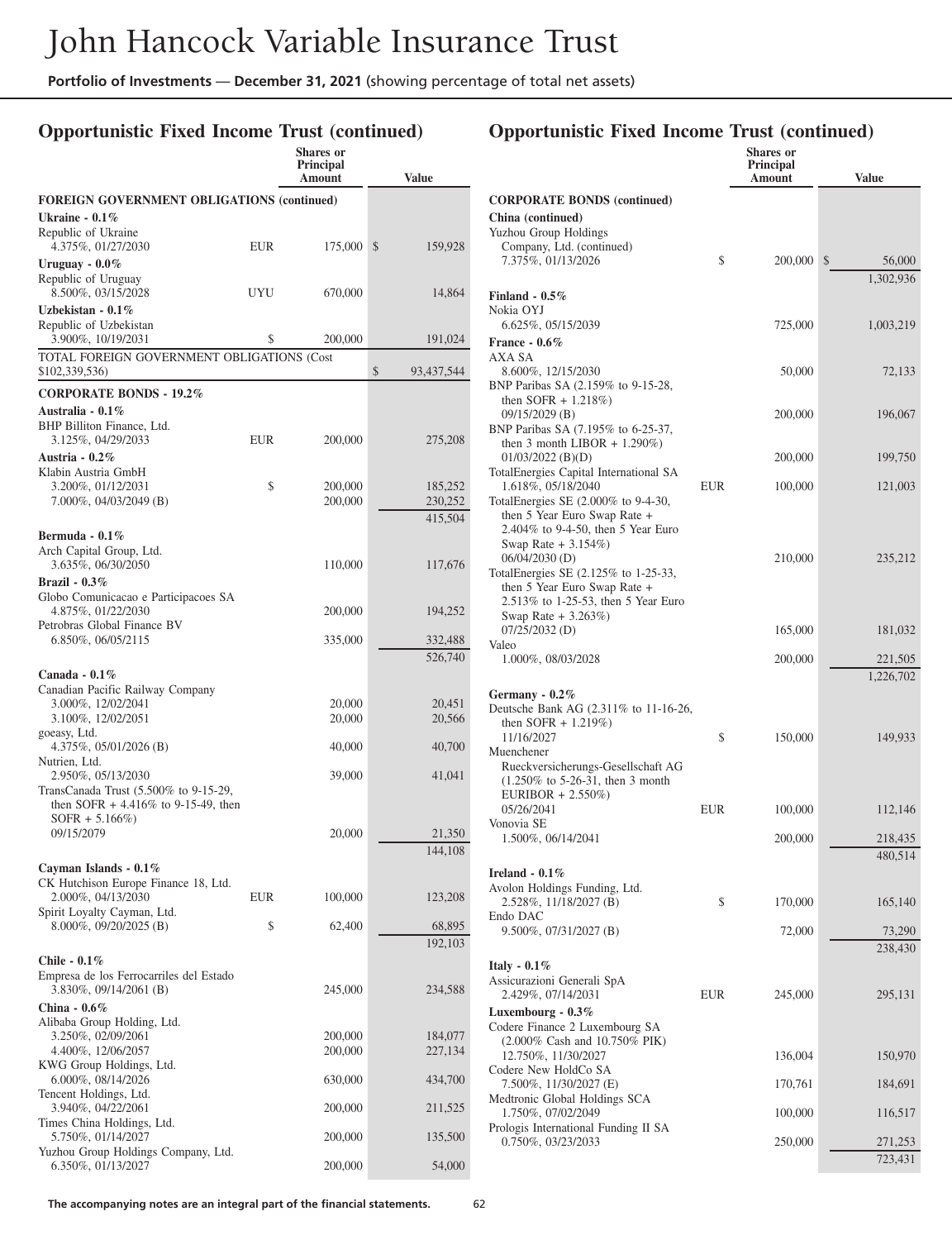### **Opportunistic Fixed Income Trust (continued)**

|                                                                                                                                |            | <b>Shares</b> or<br><b>Principal</b><br>Amount | <b>Value</b>                 |
|--------------------------------------------------------------------------------------------------------------------------------|------------|------------------------------------------------|------------------------------|
| <b>CORPORATE BONDS (continued)</b><br>Macau - 0.1%                                                                             |            |                                                |                              |
| Wynn Macau, Ltd.<br>5.625%, 08/26/2028                                                                                         | \$         | 200,000                                        | \$<br>185,197                |
| <b>Mexico - 0.2%</b><br>Comision Federal de Electricidad<br>5.750%, 02/14/2042                                                 |            | 200,000                                        | 218,000                      |
| Unifin Financiera SAB de CV<br>8.375%, 01/27/2028                                                                              |            | 205,000                                        | 169,166                      |
| Netherlands - $0.8\%$<br>ABN AMRO Bank NV (3.324% to<br>3-13-32, then 5 Year CMT + $1.900\%$ )                                 |            |                                                | 387,166                      |
| $03/13/2037$ (B)<br>Shell International Finance BV                                                                             |            | 200,000                                        | 199,831                      |
| 0.875%, 11/08/2039<br>3.000%, 11/26/2051<br>Teva Pharmaceutical Finance                                                        | EUR<br>\$  | 345,000<br>180,000                             | 359,194<br>182,891           |
| Netherlands II BV<br>4.375%, 05/09/2030                                                                                        | EUR        | 750,012                                        | 841,231<br>1,583,147         |
| Norway - $0.2\%$<br>DNB Bank ASA (1.605% to 3-30-27,<br>then 1 Year CMT + $0.680\%$ )                                          |            |                                                |                              |
| $03/30/2028$ (B)<br>Equinor ASA                                                                                                | \$         | 200,000                                        | 195,157                      |
| 1.625%, 11/09/2036<br>3.000%, 04/06/2027                                                                                       | EUR<br>\$  | 200,000<br>47,000                              | 243,047<br>49,578<br>487,782 |
| United Kingdom - $0.6\%$<br>Anglo American Capital PLC                                                                         |            |                                                |                              |
| 3.950%, 09/10/2050 (B)<br>AstraZeneca PLC                                                                                      |            | 200,000                                        | 212,178                      |
| 4.375%, 08/17/2048<br><b>BAT</b> International Finance PLC                                                                     |            | 26,000                                         | 33,554                       |
| 2.250%, 01/16/2030<br>2.250%, 09/09/2052<br>BP Capital Markets BV                                                              | EUR<br>GBP | 100,000<br>130,000                             | 118,385<br>119,794           |
| 0.933%, 12/04/2040<br>British Airways 2021-1 Class A Pass<br>Through Trust                                                     | EUR        | 120,000                                        | 122,098                      |
| 2.900%, 03/15/2035 (B)<br>Virgin Media Finance PLC                                                                             | \$         | 200,000                                        | 199,466                      |
| 3.750%, 07/15/2030<br>Vmed O2 UK Financing I PLC                                                                               | EUR        | 100,000                                        | 113,580                      |
| 3.250%, 01/31/2031<br>Vodafone Group PLC                                                                                       |            | 100,000                                        | 112,762                      |
| 2.500%, 05/24/2039<br>Vodafone Group PLC (3.000% to<br>8-27-30, then 5 Year Euro Swap Rate<br>+ 3.477% to 8-27-50, then 5 Year |            | 100,000                                        | 128,075                      |
| Euro Swap Rate $+4.227\%$ )<br>08/27/2080                                                                                      |            | 155,000                                        | 177,791<br>1,337,683         |
| United States - 13.9%<br>Acrisure LLC<br>$6.000\%$ , 08/01/2029 (B)                                                            | \$         | 63,000                                         | 62,213                       |
| Activision Blizzard, Inc.<br>2.500%, 09/15/2050                                                                                |            | 140,000                                        | 122,610                      |
| Adams Homes, Inc.<br>7.500%, 02/15/2025 (B)                                                                                    |            | 10,000                                         | 10,400                       |
| Alabama Power Company<br>3.450%, 10/01/2049                                                                                    |            | 115,000                                        | 121,849                      |
| Alliant Holdings Intermediate LLC<br>6.750%, 10/15/2027 (B)                                                                    |            | 61,000                                         | 63,288                       |

|                                                     |            | <b>Shares</b> or<br>Principal |                  |
|-----------------------------------------------------|------------|-------------------------------|------------------|
|                                                     |            | Amount                        | Value            |
| <b>CORPORATE BONDS (continued)</b>                  |            |                               |                  |
| United States (continued)                           |            |                               |                  |
| Alphabet, Inc.                                      |            |                               |                  |
| 2.250%, 08/15/2060                                  | \$         | 65,000                        | \$<br>57,922     |
| Altria Group, Inc.<br>3.125%, 06/15/2031            | <b>EUR</b> | 100,000                       | 126,299          |
| 4.400%, 02/14/2026                                  | \$         | 26,000                        | 28,639           |
| Ameren Illinois Company                             |            |                               |                  |
| 3.250%, 03/15/2050                                  |            | 60,000                        | 63,779           |
| American Airlines, Inc.<br>5.750%, 04/20/2029 (B)   |            | 75,000                        | 80,154           |
| American International Group, Inc.                  |            |                               |                  |
| 3.875%, 01/15/2035                                  |            | 42,000                        | 46,435           |
| 4.750%, 04/01/2048                                  |            | 95,000                        | 121,001          |
| Amgen, Inc.                                         |            |                               |                  |
| 3.000%, 01/15/2052<br>Anheuser-Busch Companies LLC  |            | 120,000                       | 116,435          |
| 4.900%, 02/01/2046                                  |            | 17,000                        | 21,487           |
| Anheuser-Busch InBev Worldwide, Inc.                |            |                               |                  |
| 4.600%, 04/15/2048                                  |            | 22,000                        | 26,902           |
| Antero Midstream Partners LP                        |            |                               |                  |
| 5.375%, 06/15/2029 (B)<br>5.750%, 03/01/2027 (B)    |            | 62,000<br>30,000              | 65,411<br>31,088 |
| Antero Resources Corp.                              |            |                               |                  |
| 5.375%, 03/01/2030 (B)                              |            | 60,000                        | 64,140           |
| 8.375%, 07/15/2026 (B)                              |            | 36,000                        | 40,989           |
| Anthem, Inc.<br>2.250%, 05/15/2030                  |            |                               | 58,789           |
| 3.700%, 09/15/2049                                  |            | 59,000<br>15,000              | 16,691           |
| Aon Corp.                                           |            |                               |                  |
| 2.900%, 08/23/2051                                  |            | 60,000                        | 57,755           |
| Aon PLC                                             |            |                               |                  |
| 3.875%, 12/15/2025                                  |            | 40,000                        | 43,209           |
| Apple, Inc.<br>1.200%, 02/08/2028                   |            | 47,000                        | 45,655           |
| 2.650%, 05/11/2050                                  |            | 22,000                        | 21,629           |
| APX Group, Inc.                                     |            |                               |                  |
| 5.750%, 07/15/2029 (B)                              |            | 41,000                        | 40,385           |
| Aramark Services, Inc.<br>$6.375\%, 05/01/2025$ (B) |            | 170,000                       | 177,650          |
| Arches Buyer, Inc.                                  |            |                               |                  |
| 6.125%, $12/01/2028$ (B)                            |            | 140,000                       | 140,874          |
| Arizona Public Service Company                      |            |                               |                  |
| 2.650%, 09/15/2050                                  |            | 135,000                       | 121,738          |
| 3.350%, 05/15/2050<br>AT&T, Inc.                    |            | 115,000                       | 117,077          |
| 2.300%, 06/01/2027                                  |            | 32,000                        | 32,555           |
| 3.500%, 06/01/2041 to 09/15/2053                    |            | 72,000                        | 73,055           |
| Bank of America Corp. (2.087% to                    |            |                               |                  |
| 6-14-28, then SOFR + 1.060%)                        |            | 44,000                        | 43,691           |
| 06/14/2029<br>Bank of America Corp. (2.676% to      |            |                               |                  |
| 6-19-40, then SOFR + 1.930%)                        |            |                               |                  |
| 06/19/2041                                          |            | 60,000                        | 57,754           |
| Bank of America Corp. (3.093% to                    |            |                               |                  |
| 10-1-24, then 3 month LIBOR $+$<br>$1.090\%)$       |            |                               |                  |
| 10/01/2025                                          |            | 27,000                        | 28,093           |
| Bank of America Corp. (4.443% to                    |            |                               |                  |
| 1-20-47, then 3 month LIBOR $+$                     |            |                               |                  |
| $1.990\%)$                                          |            |                               |                  |
| 01/20/2048<br>BAT Capital Corp.                     |            | 27,000                        | 33,551           |
| 3.222%, 08/15/2024                                  |            | 47,000                        | 48,849           |
| 4.390%, 08/15/2037                                  |            | 39,000                        | 41,092           |
| 4.906%, 04/02/2030                                  |            | 46,000                        | 51,634           |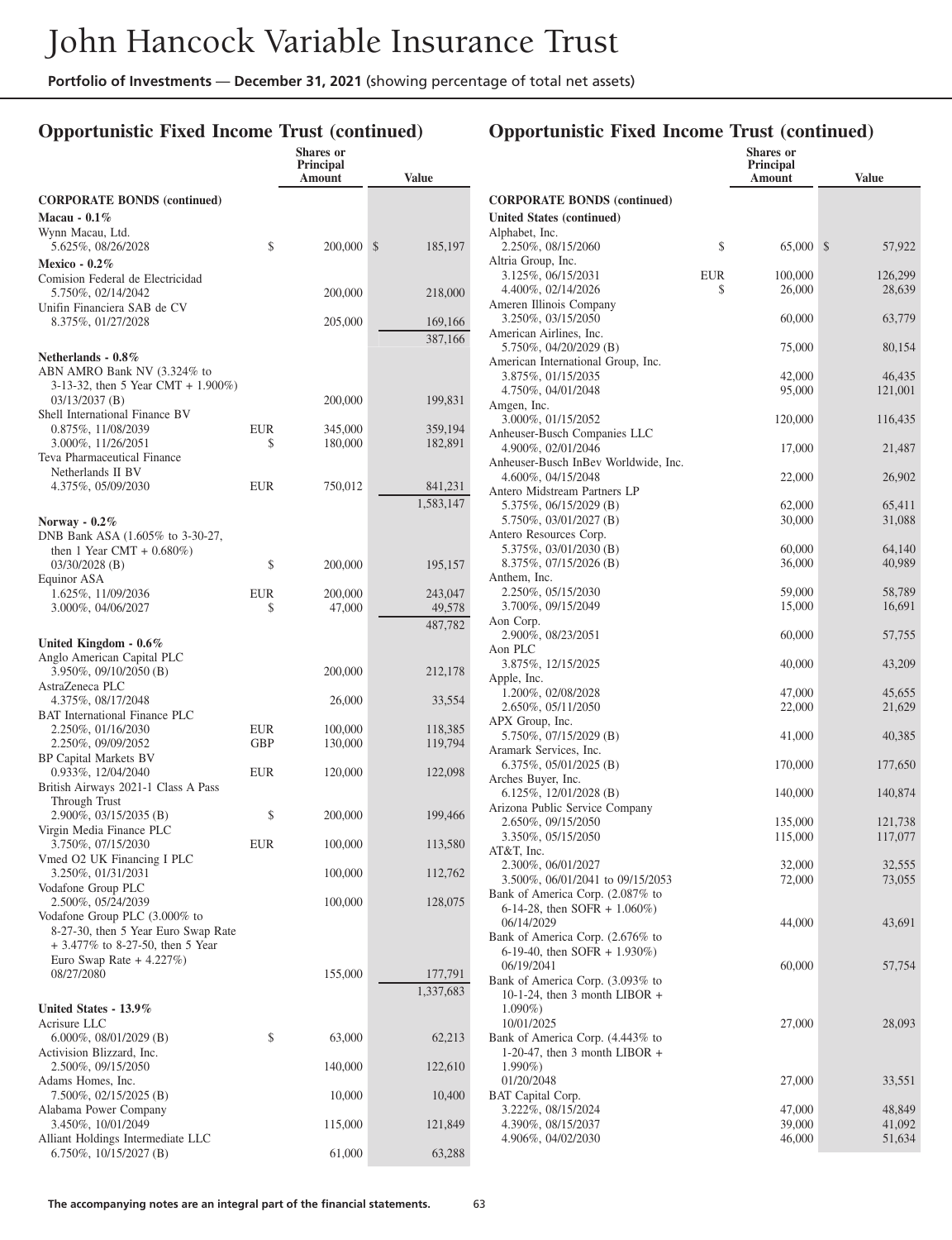## **Opportunistic Fixed Income Trust (continued)**

|                                                               | Shares or<br><b>Principal</b><br>Amount | <b>Value</b> |
|---------------------------------------------------------------|-----------------------------------------|--------------|
| <b>CORPORATE BONDS (continued)</b>                            |                                         |              |
| United States (continued)                                     |                                         |              |
| Bausch Health Companies, Inc.                                 |                                         |              |
| 4.875%, $06/01/2028$ (B)                                      | \$<br>62,000                            | \$<br>63,240 |
| 5.250%, 01/30/2030 (B)                                        | 185,000                                 | 162,800      |
| Baxter International, Inc.                                    |                                         |              |
| 2.272%, 12/01/2028 (B)<br>BCPE Ulysses Intermediate, Inc.     | 45,000                                  | 45,326       |
| (7.750% Cash or 8.500% PIK)                                   |                                         |              |
| 7.750%, 04/01/2027 (B)                                        | 59,000                                  | 58,263       |
| Belo Corp.                                                    |                                         |              |
| 7.250%, 09/15/2027                                            | 98,000                                  | 112,700      |
| Berkshire Hathaway Energy Company                             |                                         |              |
| 2.850%, 05/15/2051                                            | 26,000                                  | 25,023       |
| Berkshire Hathaway Finance Corp.                              |                                         |              |
| 4.200%, 08/15/2048                                            | 95,000                                  | 115,282      |
| Black Knight InfoServ LLC<br>3.625%, 09/01/2028 (B)           | 675,000                                 | 674,116      |
| Blue Racer Midstream LLC                                      |                                         |              |
| 7.625%, 12/15/2025 (B)                                        | 10,000                                  | 10,600       |
| Bon Secours Mercy Health, Inc.                                |                                         |              |
| 2.095%, 06/01/2031                                            | 23,000                                  | 22,583       |
| 3.205%, 06/01/2050                                            | 20,000                                  | 21,070       |
| Boston Scientific Corp.                                       |                                         |              |
| 4.700%, 03/01/2049                                            | 110,000                                 | 139,323      |
| Boyd Gaming Corp.                                             |                                         |              |
| $8.625\%, 06/01/2025$ (B)<br>BP Capital Markets America, Inc. | 73,000                                  | 78,221       |
| 2.772%, 11/10/2050                                            | 32,000                                  | 30,144       |
| Brandywine Operating Partnership LP                           |                                         |              |
| 4.550%, 10/01/2029                                            | 22,000                                  | 24,525       |
| Brighthouse Financial, Inc.                                   |                                         |              |
| 4.700%, 06/22/2047                                            | 270,000                                 | 296,312      |
| 5.625%, 05/15/2030                                            | 24,000                                  | 28,638       |
| Bristol-Myers Squibb Company                                  |                                         |              |
| 4.250%, 10/26/2049                                            | 95,000                                  | 117,398      |
| Brixmor Operating Partnership LP<br>3.900%, 03/15/2027        | 32,000                                  | 34,553       |
| Broadcom Corp.                                                |                                         |              |
| 3.875%, 01/15/2027                                            | 74,000                                  | 80,238       |
| Broadcom, Inc.                                                |                                         |              |
| 4.300%, 11/15/2032                                            | 170,000                                 | 191,042      |
| Builders FirstSource, Inc.                                    |                                         |              |
| 5.000%, 03/01/2030 (B)                                        | 490,000                                 | 525,714      |
| Caesars Entertainment, Inc.                                   |                                         |              |
| 8.125%, 07/01/2027 (B)<br>Carnival Corp.                      | 125,000                                 | 138,430      |
| $6.000\%$ , 05/01/2029 (B)                                    | 120,000                                 | 119,400      |
| 7.625%, 03/01/2026 (B)                                        | 120,000                                 | 125,790      |
| Carrier Global Corp.                                          |                                         |              |
| 3.577%, 04/05/2050                                            | 134,000                                 | 142,472      |
| CCO Holdings LLC                                              |                                         |              |
| 5.375%, 06/01/2029 (B)                                        | 108,000                                 | 116,547      |
| CenterPoint Energy Houston                                    |                                         |              |
| Electric LLC                                                  |                                         |              |
| 2.350%, 04/01/2031                                            | 47,000                                  | 47,712       |
| Charter Communications Operating LLC                          |                                         |              |
| 3.700%, 04/01/2051<br>Chubb INA Holdings, Inc.                | 170,000                                 | 164,354      |
| 2.850%, 12/15/2051                                            | 115,000                                 | 115,354      |
| 3.050%, 12/15/2061                                            | 120,000                                 | 122,425      |
| Citigroup, Inc.                                               |                                         |              |
| 5.300%, 05/06/2044                                            | 12,000                                  | 15,658       |
| Citigroup, Inc. $(1.281\%$ to 11-3-24, then                   |                                         |              |
| $SOFR + 0.528\%)$                                             |                                         |              |
| 11/03/2025                                                    | 70,000                                  | 69,812       |
|                                                               |                                         |              |

|                                                            |                  | Shares or<br>Principal |                    |
|------------------------------------------------------------|------------------|------------------------|--------------------|
|                                                            |                  | Amount                 | <b>Value</b>       |
| <b>CORPORATE BONDS (continued)</b>                         |                  |                        |                    |
| <b>United States (continued)</b>                           |                  |                        |                    |
| Citigroup, Inc. (3.106% to 4-8-25, then                    |                  |                        |                    |
| $SOFR + 2.842\%)$                                          | \$               |                        | \$                 |
| 04/08/2026<br>Citigroup, Inc. $(4.412\%$ to 3-31-30, then  |                  | 69,000                 | 72,335             |
| $SOFR + 3.914\%)$                                          |                  |                        |                    |
| 03/31/2031                                                 |                  | 22,000                 | 25,125             |
| Comcast Corp.                                              |                  |                        |                    |
| 1.250%, 02/20/2040<br>2.800%, 01/15/2051                   | <b>EUR</b><br>\$ | 105,000<br>132,000     | 117,212<br>127,169 |
| 3.750%, 04/01/2040                                         |                  | 42,000                 | 47,020             |
| CommonSpirit Health                                        |                  |                        |                    |
| 2.782%, 10/01/2030                                         |                  | 45,000                 | 46,058             |
| 3.817%, 10/01/2049                                         |                  | 115,000                | 129,988            |
| Commonwealth Edison Company<br>3.125%, 03/15/2051          |                  | 25,000                 | 25,918             |
| Community Health Network, Inc.                             |                  |                        |                    |
| 3.099%, 05/01/2050                                         |                  | 220,000                | 219,568            |
| Community Health Systems, Inc.                             |                  |                        |                    |
| 4.750\%, 02/15/2031 (B)                                    |                  | 25,000                 | 25,219             |
| $6.000\%$ , 01/15/2029 (B)<br>Compass Group Diversified    |                  | 50,000                 | 53,313             |
| Holdings LLC                                               |                  |                        |                    |
| 5.250%, 04/15/2029 (B)                                     |                  | 75,000                 | 78,563             |
| Conagra Brands, Inc.                                       |                  |                        |                    |
| 5.400%, 11/01/2048<br>Consolidated Communications, Inc.    |                  | 27,000                 | 36,362             |
| 6.500\%, 10/01/2028 (B)                                    |                  | 109,000                | 115,540            |
| Consolidated Edison Company of New                         |                  |                        |                    |
| York, Inc.                                                 |                  |                        |                    |
| 3.200%, 12/01/2051                                         |                  | 65,000                 | 65,135             |
| 4.300%, 12/01/2056<br>Consumers Energy Company             |                  | 95,000                 | 112,884            |
| 3.500%, 08/01/2051                                         |                  | 58,000                 | 64,960             |
| 3.950%, 07/15/2047                                         |                  | 35,000                 | 41,051             |
| Cox Communications, Inc.                                   |                  |                        |                    |
| 2.950%, 10/01/2050 (B)                                     |                  | 125,000                | 116,698            |
| CP Atlas Buyer, Inc.<br>7.000%, 12/01/2028 (B)             |                  | 30,000                 | 29,850             |
| CubeSmart LP                                               |                  |                        |                    |
| 2.500%, 02/15/2032                                         |                  | 45,000                 | 44,801             |
| Cummins, Inc.                                              |                  |                        |                    |
| 2.600%, 09/01/2050<br>CVS Health Corp.                     |                  | 125,000                | 115,159            |
| 4.780%, 03/25/2038                                         |                  | 20,000                 | 24,345             |
| 5.050%, 03/25/2048                                         |                  | 22,000                 | 28,764             |
| Danaher Corp.                                              |                  |                        |                    |
| 2.800%, 12/10/2051<br>Dave & Buster's, Inc.                |                  | 240,000                | 236,665            |
| 7.625%, 11/01/2025 (B)                                     |                  | 40,000                 | 42,650             |
| Diamondback Energy, Inc.                                   |                  |                        |                    |
| 4.750%, 05/31/2025                                         |                  | 30,000                 | 32,863             |
| Discovery Communications LLC                               |                  |                        |                    |
| 5.000%, 09/20/2037<br>Dominion Energy South Carolina, Inc. |                  | 22,000                 | 26,250             |
| 5.300%, 05/15/2033                                         |                  | 12,000                 | 15,239             |
| 6.625%, 02/01/2032                                         |                  | 12,000                 | 16,306             |
| Duke Energy Carolinas LLC                                  |                  |                        |                    |
| 3.950%, 03/15/2048<br>Duke Energy Corp.                    |                  | 50,000                 | 57,596             |
| 3.300%, 06/15/2041                                         |                  | 27,000                 | 27,403             |
| Ecolab, Inc.                                               |                  |                        |                    |
| 2.700%, 12/15/2051                                         |                  | 80,000                 | 78,534             |
| Embarq Corp.<br>7.995%, 06/01/2036                         |                  | 60,000                 | 67,200             |
|                                                            |                  |                        |                    |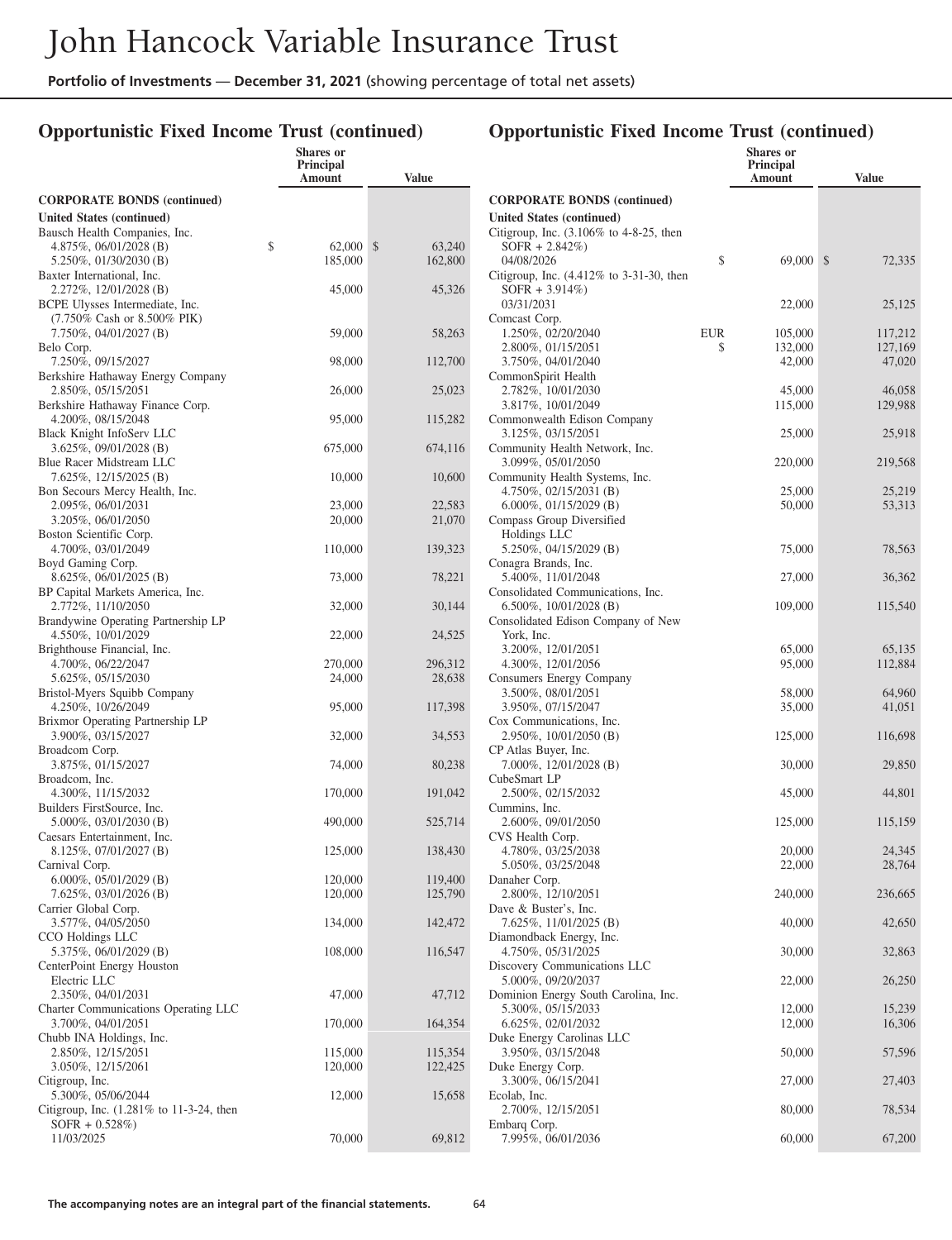## **Opportunistic Fixed Income Trust (continued)**

### **Opportunistic Fixed Income Trust (continued)**

**Shares or**

|                                                              |     | <b>Shares</b> or<br><b>Principal</b><br>Amount | <b>Value</b>           |
|--------------------------------------------------------------|-----|------------------------------------------------|------------------------|
| <b>CORPORATE BONDS</b> (continued)                           |     |                                                |                        |
| United States (continued)                                    |     |                                                |                        |
| Energy Transfer LP                                           |     |                                                |                        |
| 4.200%, 04/15/2027<br>4.750%, 01/15/2026                     | \$  | 15,000<br>22,000                               | \$<br>16,276<br>24,065 |
| 5.000%, 05/15/2050                                           |     | 10,000                                         | 11,507                 |
| EnLink Midstream LLC                                         |     |                                                |                        |
| 5.375%, 06/01/2029                                           |     | 180,000                                        | 184,050                |
| 5.625%, 01/15/2028 (B)<br>Entergy Arkansas LLC               |     | 114,000                                        | 118,560                |
| 2.650%, 06/15/2051                                           |     | 125,000                                        | 116,160                |
| <b>EPR</b> Properties                                        |     |                                                |                        |
| 4.500%, 04/01/2025                                           |     | 45,000                                         | 47,914                 |
| Evergy Kansas Central, Inc.<br>3.250%, 09/01/2049            |     | 55,000                                         | 57,029                 |
| Evergy Metro, Inc.                                           |     |                                                |                        |
| 3.650%, 08/15/2025                                           |     | 47,000                                         | 50,041                 |
| 4.200%, 03/15/2048                                           |     | 10,000                                         | 11,911                 |
| Exelon Corp.<br>4.050%, 04/15/2030                           |     | 29,000                                         | 32,221                 |
| 4.450%, 04/15/2046                                           |     | 5,000                                          | 5,972                  |
| Exxon Mobil Corp.                                            |     |                                                |                        |
| 1.408%, 06/26/2039                                           | EUR | 110,000                                        | 119,681                |
| FirstCash, Inc.<br>4.625%, $09/01/2028$ (B)                  | \$  | 616,000                                        | 615,633                |
| 5.625%, 01/01/2030 (B)                                       |     | 175,000                                        | 178,357                |
| Flex Acquisition Company, Inc.                               |     |                                                |                        |
| 7.875%, 07/15/2026 (B)                                       |     | 100,000                                        | 103,822                |
| Flex, Ltd.<br>4.875%, 05/12/2030                             |     | 130,000                                        | 148,237                |
| Freedom Mortgage Corp.                                       |     |                                                |                        |
| 7.625%, 05/01/2026 (B)                                       |     | 70,000                                         | 71,488                 |
| Frontier Communications Holdings LLC                         |     |                                                |                        |
| 5.875%, 10/15/2027 (B)<br>$6.000\%$ , 01/15/2030 (B)         |     | 75,000<br>139,000                              | 79,313<br>139,695      |
| $6.750\%$ , 05/01/2029 (B)                                   |     | 160,000                                        | 166,400                |
| General Electric Company                                     |     |                                                |                        |
| 6.750%, 03/15/2032                                           |     | 10,000                                         | 13,638                 |
| General Motors Financial Company, Inc.<br>2.400%, 04/10/2028 |     | 47,000                                         | 47,194                 |
| 4.350%, 01/17/2027                                           |     | 34,000                                         | 37,454                 |
| Genworth Holdings, Inc.                                      |     |                                                |                        |
| 4.800%, 02/15/2024                                           |     | 125,000                                        | 130,000                |
| 6.500%, 06/15/2034<br>Georgia Power Company                  |     | 65,000                                         | 67,410                 |
| 3.250%, 03/15/2051                                           |     | 120,000                                        | 120,354                |
| Gilead Sciences, Inc.                                        |     |                                                |                        |
| 2.800%, 10/01/2050                                           |     | 37,000                                         | 35,869                 |
| Global Payments, Inc.<br>4.150%, 08/15/2049                  |     | 120,000                                        | 136,880                |
| Gray Oak Pipeline LLC                                        |     |                                                |                        |
| 2.600%, 10/15/2025 (B)                                       |     | 48,000                                         | 48,055                 |
| 3.450%, 10/15/2027 (B)<br>Great Lakes Dredge & Dock Corp.    |     | 285,000                                        | 297,501                |
| 5.250%, 06/01/2029 (B)                                       |     | 312,000                                        | 321,360                |
| GTCR AP Finance, Inc.                                        |     |                                                |                        |
| 8.000%, 05/15/2027 (B)                                       |     | 50,000                                         | 51,875                 |
| GYP Holdings III Corp.<br>4.625%, 05/01/2029 (B)             |     | 90,000                                         | 90,225                 |
| Hawaiian Brand Intellectual                                  |     |                                                |                        |
| Property, Ltd.                                               |     |                                                |                        |
| 5.750%, 01/20/2026 (B)                                       |     | 119,171                                        | 124,683                |
| Hess Corp.<br>5.800%, 04/01/2047                             |     | 22,000                                         |                        |
| Hightower Holding LLC                                        |     |                                                | 28,106                 |
| 6.750%, 04/15/2029 (B)                                       |     | 120,000                                        | 123,000                |
|                                                              |     |                                                |                        |

|                                                                     | Principal<br>Amount | Value             |
|---------------------------------------------------------------------|---------------------|-------------------|
| <b>CORPORATE BONDS (continued)</b>                                  |                     |                   |
| <b>United States (continued)</b>                                    |                     |                   |
| Home Point Capital, Inc.<br>5.000%, 02/01/2026 (B)                  | \$<br>588,000       | \$<br>545,370     |
| HUB International, Ltd.<br>5.625%, 12/01/2029 (B)                   | 85,000              | 87,569            |
| 7.000%, 05/01/2026 (B)                                              | 84,000              | 86,310            |
| Huntsman International LLC<br>4.500%, 05/01/2029                    | 22,000              | 24,318            |
| IBM Corp.<br>2.950%, 05/15/2050                                     | 200,000             | 195,317           |
| Intercontinental Exchange, Inc.                                     |                     |                   |
| 2.650%, 09/15/2040<br>4.250%, 09/21/2048                            | 36,000<br>105,000   | 34,765<br>128,338 |
| International Flavors & Fragrances, Inc.                            |                     |                   |
| 2.300%, 11/01/2030 (B)<br>Interstate Power & Light Company          | 39,000              | 38,242            |
| 3.100%, 11/30/2051                                                  | 240,000             | 238,418           |
| JPMorgan Chase & Co.<br>5.500%, 10/15/2040                          | 27,000              | 36,728            |
| JPMorgan Chase & Co. (3.109% to                                     |                     |                   |
| 4-22-50, then SOFR $+ 2.440\%$ )<br>04/22/2051                      | 15,000              | 15,498            |
| JPMorgan Chase & Co. (3.882% to<br>$7-24-37$ , then 3 month LIBOR + |                     |                   |
| $1.360\%)$<br>07/24/2038                                            |                     |                   |
| Kentucky Utilities Company                                          | 27,000              | 30,645            |
| 3.300%, 06/01/2050<br>Keurig Dr. Pepper, Inc.                       | 115,000             | 120,562           |
| 3.800%, 05/01/2050<br>Kyndryl Holdings, Inc.                        | 105,000             | 116,264           |
| 3.150%, 10/15/2031 (B)                                              | 110,000             | 106,701           |
| 4.100\%, 10/15/2041 (B)                                             | 60,000              | 58,085            |
| Ladder Capital Finance Holdings LLLP<br>4.250%, 02/01/2027 (B)      | 51,000              | 51,333            |
| 5.250%, 10/01/2025 (B)                                              | 130,000             | 131,300           |
| LBM Acquisition LLC                                                 |                     |                   |
| $6.250\%, 01/15/2029$ (B)<br>LD Holdings Group LLC                  | 74,000              | 73,168            |
| 6.125%, $04/01/2028$ (B)                                            | 163,000             | 153,628           |
| 6.500%, 11/01/2025 (B)                                              | 140,000             | 138,131           |
| Lear Corp.<br>3.800%, 09/15/2027                                    | 7,000               | 7,630             |
| Lennar Corp.<br>4.750%, 11/29/2027                                  | 155,000             | 175,410           |
| LFS Topco LLC                                                       |                     |                   |
| 5.875%, 10/15/2026 (B)<br>LGI Homes, Inc.                           | 50,000              | 51,625            |
| 4.000%, 07/15/2029 (B)<br>Liberty Mutual Group, Inc.                | 126,000             | 125,528           |
| 4.300%, 02/01/2061 (B)<br>Lockheed Martin Corp.                     | 235,000             | 220,900           |
| 4.090%, 09/15/2052                                                  | 95,000              | 117,374           |
| M/I Homes, Inc.<br>3.950%, 02/15/2030                               | 128,000             | 126,080           |
| MajorDrive Holdings IV LLC<br>$6.375\%, 06/01/2029$ (B)             | 45,000              | 43,538            |
| Marsh & McLennan Companies, Inc.                                    |                     |                   |
| 4.900%, 03/15/2049<br>Matador Resources Company                     | 45,000              | 60,484            |
| 5.875%, 09/15/2026                                                  | 147,000             | 151,410           |
| Merck & Company, Inc.<br>2.900%, 12/10/2061                         | 110,000             | 109,428           |
| Microsoft Corp.<br>2.525%, 06/01/2050                               | 60,000              | 58,511            |
| 3.450%, 08/08/2036                                                  | 27,000              | 31,078            |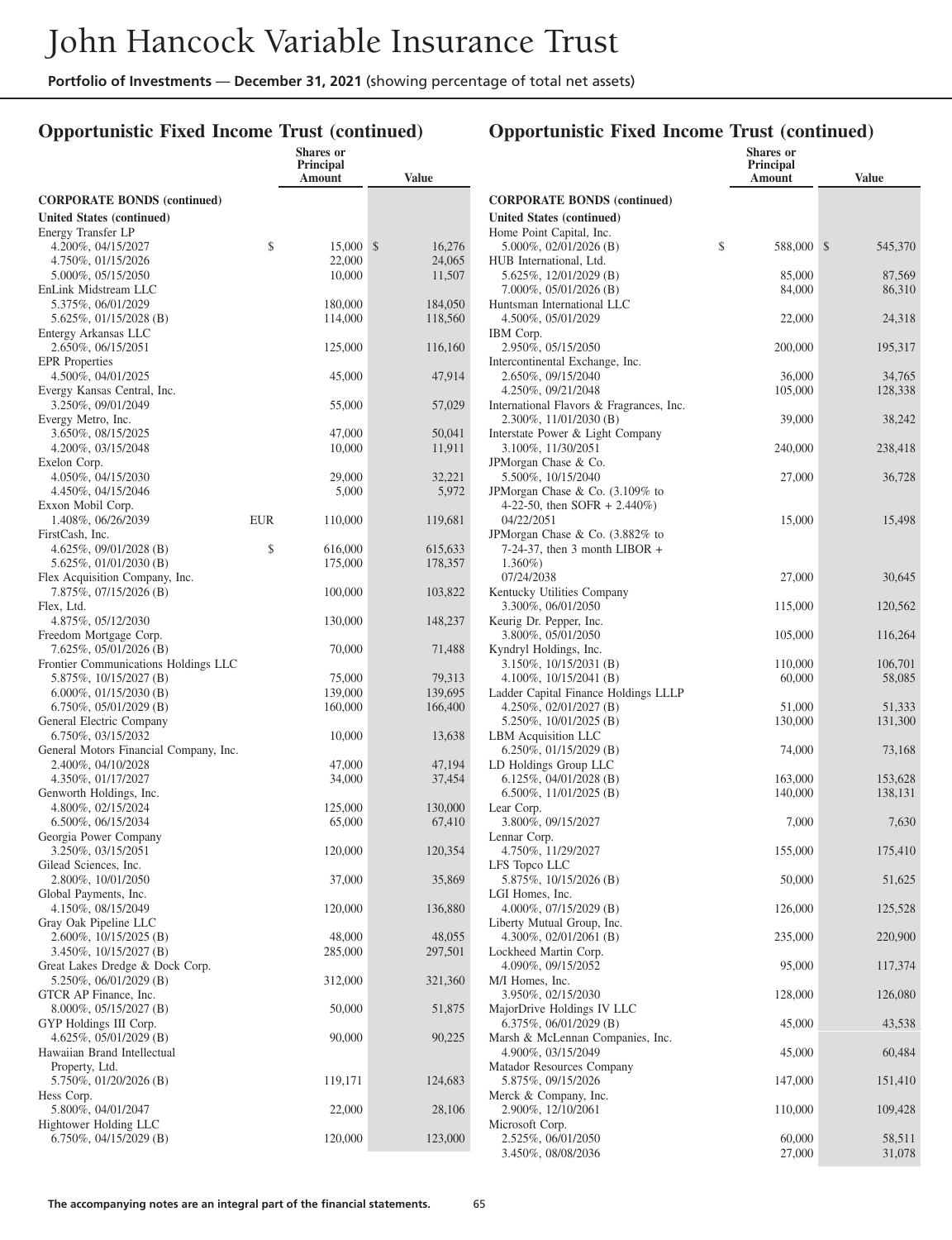### **Opportunistic Fixed Income Trust (continued)**

|                                                                           |     | Shares or<br><b>Principal</b><br>Amount | <b>Value</b>           |
|---------------------------------------------------------------------------|-----|-----------------------------------------|------------------------|
| <b>CORPORATE BONDS (continued)</b>                                        |     |                                         |                        |
| <b>United States (continued)</b>                                          |     |                                         |                        |
| MidAmerican Energy Company<br>3.150%, 04/15/2050                          | \$  | 24,000                                  | $\mathbb{S}$<br>25,120 |
| Midcap Financial Issuer Trust<br>$6.500\%$ , 05/01/2028 (B)               |     | 60,000                                  | 62,550                 |
| Molson Coors Beverage Company<br>4.200%, 07/15/2046                       |     | 42,000                                  | 46,555                 |
| Moody's Corp.<br>3.100%, 11/29/2061                                       |     | 120,000                                 | 118,962                |
| Morgan Stanley<br>3.950%, 04/23/2027                                      |     | 12,000                                  | 13,211                 |
| Morgan Stanley (0.790% to 5-30-24,                                        |     |                                         |                        |
| then SOFR $+$ 0.525%)                                                     |     |                                         |                        |
| 05/30/2025<br>Morgan Stanley $(3.622\% \text{ to } 4-1-30, \text{ then})$ |     | 22,000                                  | 21,712                 |
| $SOFR + 3.120\%)$                                                         |     |                                         |                        |
| 04/01/2031                                                                |     | 42,000                                  | 45,767                 |
| Mozart Debt Merger Sub, Inc.                                              |     |                                         |                        |
| 5.250%, 10/01/2029 (B)                                                    |     | 45,000                                  | 45,614                 |
| MSCI, Inc.                                                                |     |                                         |                        |
| $3.875\%, 02/15/2031$ (B)                                                 |     | 170,000                                 | 177,013                |
| Nabors Industries, Inc.<br>7.375%, 05/15/2027 (B)                         |     | 40,000                                  | 41,408                 |
| Nationstar Mortgage Holdings, Inc.<br>5.750%, 11/15/2031 (B)              |     | 185,000                                 | 184,075                |
| Nordstrom, Inc.                                                           |     |                                         |                        |
| 2.300%, 04/08/2024                                                        |     | 35,000                                  | 35,000                 |
| 4.250%, 08/01/2031                                                        |     | 20,000                                  | 19,650                 |
| Northern States Power Company                                             |     |                                         |                        |
| 2.600%, 06/01/2051                                                        |     | 27,000                                  | 25,757                 |
| Novelis Corp.<br>4.750%, 01/30/2030 (B)                                   |     | 110,000                                 | 115,638                |
| Occidental Petroleum Corp.                                                |     |                                         |                        |
| 3.000%, 02/15/2027                                                        |     | 70,000                                  | 71,050                 |
| 4.400%, 08/15/2049<br>6.450%, 09/15/2036                                  |     | 75,000<br>85,000                        | 75,938<br>108,375      |
| Oncor Electric Delivery Company LLC                                       |     |                                         |                        |
| 2.750%, 05/15/2030<br>OneMain Finance Corp.                               |     | 52,000                                  | 54,019                 |
| 6.625%, 01/15/2028                                                        |     | 50,000                                  | 56,000                 |
| Oracle Corp.<br>3.600%, 04/01/2050                                        |     | 27,000                                  | 26,437                 |
| 4.100%, 03/25/2061                                                        |     | 195,000                                 | 203,232                |
| OT Merger Corp.                                                           |     |                                         |                        |
| 7.875%, 10/15/2029 (B)<br>Pacific Gas & Electric Company                  |     | 130,000                                 | 127,888                |
| 4.950%, 07/01/2050<br>PacifiCorp                                          |     | 33,000                                  | 35,939                 |
| 3.300%, 03/15/2051<br>Par Pharmaceutical, Inc.                            |     | 110,000                                 | 113,993                |
| 7.500%, 04/01/2027 (B)<br>PayPal Holdings, Inc.                           |     | 36,000                                  | 36,789                 |
| 3.250%, 06/01/2050                                                        |     | 55,000                                  | 58,910                 |
| PDC Energy, Inc.<br>5.750%, 05/15/2026                                    |     | 460,000                                 | 475,359                |
| PennyMac Financial Services, Inc.<br>4.250%, 02/15/2029 (B)               |     | 430,000                                 | 413,402                |
| Penske Truck Leasing Company LP<br>4.250%, 01/17/2023 (B)                 |     | 37,000                                  | 38,250                 |
| Philip Morris International, Inc.<br>1.450%, 08/01/2039                   | EUR | 390,000                                 | 409,620                |
| Piedmont Natural Gas Company, Inc.<br>3.350%, 06/01/2050                  | \$  | 115,000                                 | 117,903                |
| Plains All American Pipeline LP                                           |     |                                         |                        |
| 3.800%, 09/15/2030                                                        |     | 59,000                                  | 61,610                 |

|                                                          |            | Shares or           |               |
|----------------------------------------------------------|------------|---------------------|---------------|
|                                                          |            | Principal<br>Amount | <b>Value</b>  |
| <b>CORPORATE BONDS (continued)</b>                       |            |                     |               |
| <b>United States (continued)</b>                         |            |                     |               |
| Post Holdings, Inc.                                      |            |                     |               |
| 4.625%, 04/15/2030 (B)                                   | \$         | 170,000             | \$<br>173,145 |
| 5.625%, 01/15/2028 (B)<br>Presidio Holdings, Inc.        |            | 112,000             | 118,691       |
| 8.250%, 02/01/2028 (B)                                   |            | 275,000             | 292,875       |
| Prologis Euro Finance LLC                                |            |                     |               |
| 1.000%, 02/16/2041                                       | <b>EUR</b> | 195,000             | 202,908       |
| Public Service Electric & Gas Company                    |            |                     |               |
| 2.050%, 08/01/2050<br>Range Resources Corp.              | \$         | 70,000              | 59,160        |
| 8.250%, 01/15/2029                                       |            | 5,000               | 5,575         |
| Raytheon Technologies Corp.                              |            |                     |               |
| 2.820%, 09/01/2051                                       |            | 120,000             | 115,863       |
| Reynolds American, Inc.<br>4.850%, 09/15/2023            |            | 22,000              | 23,354        |
| 5.850%, 08/15/2045                                       |            | 580,000             | 704,724       |
| Royal Caribbean Cruises, Ltd.                            |            |                     |               |
| 5.500\%, 08/31/2026 (B)                                  |            | 105,000             | 106,764       |
| Royalty Pharma PLC<br>3.300%, 09/02/2040                 |            | 36,000              | 35,896        |
| 3.350%, 09/02/2051                                       |            | 60,000              | 57,392        |
| salesforce.com, Inc.                                     |            |                     |               |
| 2.700%, 07/15/2041                                       |            | 32,000              | 31,959        |
| San Diego Gas & Electric Company                         |            |                     |               |
| 3.320%, 04/15/2050<br>Santander Holdings USA, Inc.       |            | 22,000              | 23,152        |
| 3.450%, 06/02/2025                                       |            | 37,000              | 38,818        |
| Scripps Escrow II, Inc.                                  |            |                     |               |
| 5.375%, 01/15/2031 (B)                                   |            | 65,000              | 66,056        |
| Signal Parent, Inc.<br>$6.125\%, 04/01/2029$ (B)         |            | 262,000             | 232,525       |
| Silgan Holdings, Inc.                                    |            |                     |               |
| 2.250%, 06/01/2028                                       | <b>EUR</b> | 160,000             | 180,420       |
| <b>SM Energy Company</b>                                 |            |                     |               |
| 6.500%, 07/15/2028<br>Specialty Building Products        | \$         | 93,000              | 96,255        |
| Holdings LLC                                             |            |                     |               |
| 6.375%, 09/30/2026 (B)                                   |            | 75,000              | 78,605        |
| Spirit AeroSystems, Inc.                                 |            |                     |               |
| 5.500%, 01/15/2025 (B)<br><b>SRM Escrow Issuer LLC</b>   |            | 25,000              | 25,906        |
| 6.000\%, 11/01/2028 (B)                                  |            | 120,000             | 128,106       |
| SRS Distribution, Inc.                                   |            |                     |               |
| 6.000\%, 12/01/2029 (B)                                  |            | 126,000             | 126,630       |
| 6.125%, $07/01/2029$ (B)                                 |            | 75,000              | 76,434        |
| Staples, Inc.<br>10.750%, 04/15/2027 (B)                 |            | 95,000              | 89,538        |
| STL Holding Company LLC                                  |            |                     |               |
| 7.500%, 02/15/2026 (B)                                   |            | 100,000             | 105,500       |
| <b>Sutter Health</b>                                     |            |                     |               |
| 4.091%, 08/15/2048<br>Sysco Corp.                        |            | 105,000             | 123,397       |
| 6.600%, 04/01/2040                                       |            | 140,000             | 202,801       |
| Targa Resources Partners LP                              |            |                     |               |
| 5.375%, 02/01/2027                                       |            | 55,000              | 56,681        |
| Teledyne Technologies, Inc.<br>2.750%, 04/01/2031        |            | 47,000              |               |
| Terex Corp.                                              |            |                     | 47,662        |
| 5.000%, 05/15/2029 (B)                                   |            | 188,000             | 193,170       |
| The Boeing Company                                       |            |                     |               |
| 5.805%, 05/01/2050                                       |            | 27,000              | 36,561        |
| The Brooklyn Union Gas Company<br>4.273%, 03/15/2048 (B) |            | 105,000             | 120,008       |
|                                                          |            |                     |               |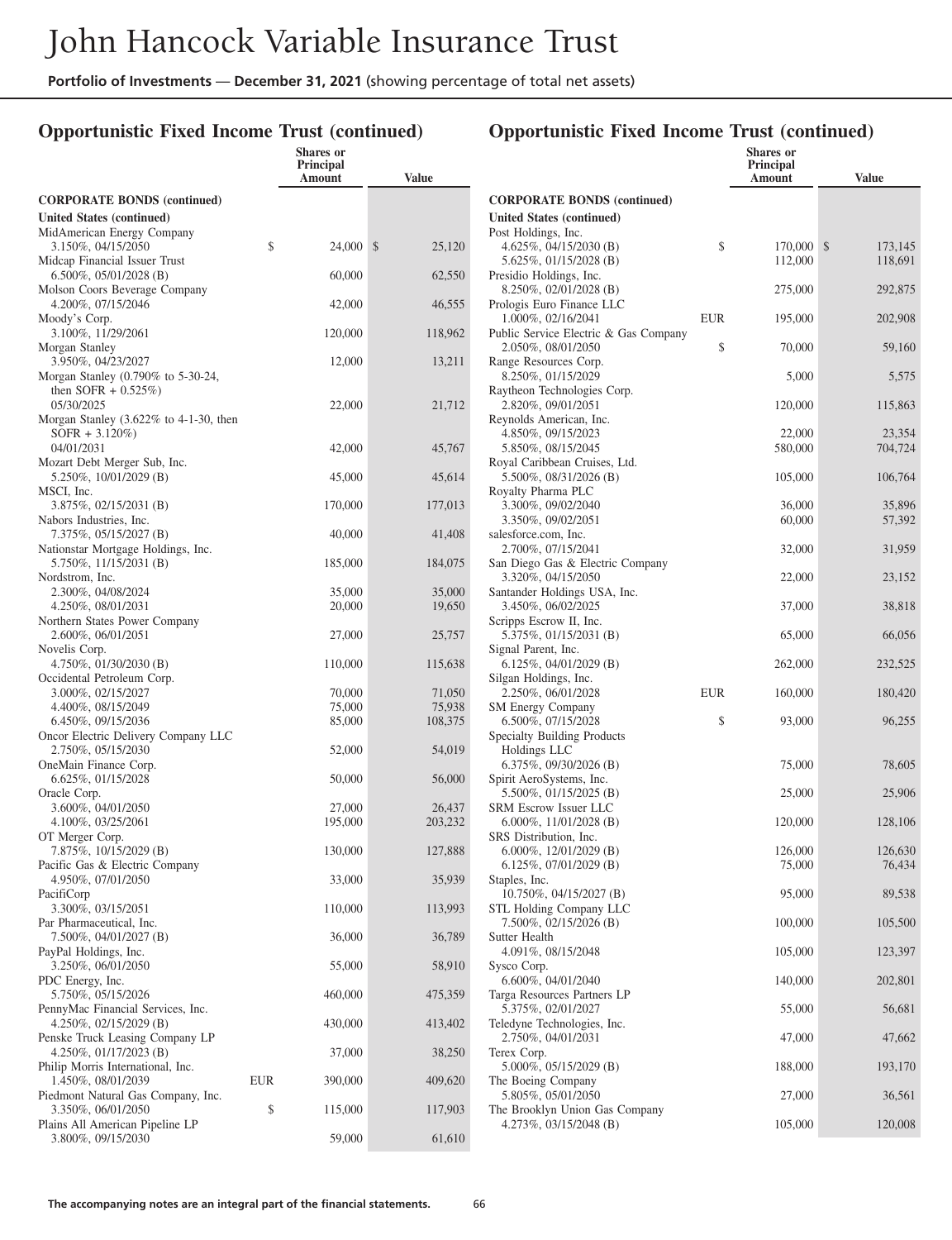## **Opportunistic Fixed Income Trust (continued)**

|                                                                        |     | <b>Shares</b> or<br><b>Principal</b><br>Amount | Value              |
|------------------------------------------------------------------------|-----|------------------------------------------------|--------------------|
| <b>CORPORATE BONDS (continued)</b>                                     |     |                                                |                    |
| United States (continued)                                              |     |                                                |                    |
| The Charles Schwab Corp. (4.000% to                                    |     |                                                |                    |
| 6-1-26, then 5 Year CMT + $3.168\%$ )<br>$06/01/2026$ (D)              | \$  | 120,000                                        | \$                 |
| The Dun & Bradstreet Corp.                                             |     |                                                | 122,400            |
| 5.000%, 12/15/2029 (B)                                                 |     | 80,000                                         | 81,842             |
| The Gap, Inc.                                                          |     |                                                |                    |
| 3.625%, 10/01/2029 (B)<br>3.875%, 10/01/2031 (B)                       |     | 183,000<br>302,000                             | 181,005<br>297,848 |
| The Hartford Financial Services                                        |     |                                                |                    |
| Group, Inc.                                                            |     |                                                |                    |
| 3.600%, 08/19/2049                                                     |     | 55,000                                         | 60,200             |
| The Hertz Corp.<br>5.000%, 12/01/2029 (B)                              |     | 100,000                                        | 100,086            |
| The Home Depot, Inc.                                                   |     |                                                |                    |
| 2.375%, 03/15/2051                                                     |     | 37,000                                         | 33,989             |
| 3.350%, 04/15/2050<br>The Michaels Companies, Inc.                     |     | 105,000                                        | 114,509            |
| 7.875%, 05/01/2029 (B)                                                 |     | 119,000                                        | 117,215            |
| The Sherwin-Williams Company                                           |     |                                                |                    |
| 4.550%, 08/01/2045                                                     |     | 30,000                                         | 36,495             |
| The Southern Company<br>3.700%, 04/30/2030                             |     |                                                |                    |
| The Toledo Hospital                                                    |     | 15,000                                         | 16,314             |
| 5.750%, 11/15/2038                                                     |     | 100,000                                        | 116,692            |
| The Travelers Companies, Inc.                                          |     |                                                |                    |
| 3.050%, 06/08/2051<br>The William Carter Company                       |     | 110,000                                        | 114,916            |
| 5.625%, 03/15/2027 (B)                                                 |     | 393,000                                        | 406,264            |
| The Williams Companies, Inc.                                           |     |                                                |                    |
| 3.500%, 11/15/2030                                                     |     | 44,000                                         | 46,768             |
| Thermo Fisher Scientific, Inc.<br>1.875%, 10/01/2049                   | EUR | 460,000                                        | 535,678            |
| T-Mobile USA, Inc.                                                     |     |                                                |                    |
| 3.600%, 11/15/2060 (B)                                                 | \$  | 180,000                                        | 178,294            |
| 3.750%, 04/15/2027<br>4.500%, 04/15/2050                               |     | 32,000<br>21,000                               | 34,653<br>24,578   |
| TopBuild Corp.                                                         |     |                                                |                    |
| 3.625%, 03/15/2029 (B)                                                 |     | 90,000                                         | 90,675             |
| TransDigm, Inc.                                                        |     |                                                |                    |
| 6.250%, 03/15/2026 (B)<br>United Natural Foods, Inc.                   |     | 170,000                                        | 176,694            |
| $6.750\%, 10/15/2028$ (B)                                              |     | 113,000                                        | 121,000            |
| United States Steel Corp.                                              |     |                                                |                    |
| 6.875%, 03/01/2029                                                     |     | 195,000                                        | 209,869            |
| United Wholesale Mortgage LLC<br>5.500\%, 11/15/2025 to 04/15/2029 (B) |     | 533,000                                        | 527,244            |
| 5.750%, 06/15/2027 (B)                                                 |     | 95,000                                         | 95,238             |
| UnitedHealth Group, Inc.                                               |     |                                                |                    |
| 3.750%, 10/15/2047<br>Unum Group                                       |     | 27,000                                         | 30,992             |
| 4.000%, 03/15/2024                                                     |     | 36,000                                         | 38,007             |
| Valero Energy Corp.                                                    |     |                                                |                    |
| 3.650%, 12/01/2051                                                     |     | 120,000                                        | 119,230            |
| Verizon Communications, Inc.<br>1.500%, 09/19/2039                     | EUR | 105,000                                        | 118,795            |
| 2.100%, 03/22/2028                                                     | \$  | 37,000                                         | 37,070             |
| 3.400%, 03/22/2041                                                     |     | 22,000                                         | 23,033             |
| 4.000%, 03/22/2050                                                     |     | 10,000                                         | 11,482             |
| 4.016%, 12/03/2029<br>ViacomCBS, Inc.                                  |     | 69,000                                         | 77,356             |
| 5.250%, 04/01/2044                                                     |     | 22,000                                         | 27,542             |
| Victors Merger Corp.                                                   |     |                                                |                    |
| $6.375\%, 05/15/2029$ (B)                                              |     | 275,000                                        | 258,500            |
| Viper Energy Partners LP<br>5.375%, 11/01/2027 (B)                     |     | 640,000                                        | 660,800            |
|                                                                        |     |                                                |                    |

|                                                                                      |            | <b>Shares</b> or<br><b>Principal</b> |                  |
|--------------------------------------------------------------------------------------|------------|--------------------------------------|------------------|
|                                                                                      |            | Amount                               | <b>Value</b>     |
| <b>CORPORATE BONDS (continued)</b>                                                   |            |                                      |                  |
| <b>United States (continued)</b>                                                     |            |                                      |                  |
| Virginia Electric and Power Company<br>2.450%, 12/15/2050                            | \$         | 35,000                               | \$<br>32,243     |
| Wabtec Corp.<br>3.200%, 06/15/2025                                                   |            | 80,000                               | 83,259           |
| Xcel Energy, Inc.<br>3.400%, 06/01/2030<br>Zoetis, Inc.                              |            | 29,000                               | 31,117           |
| 3.000%, 05/15/2050                                                                   |            | 27,000                               | 28,070           |
|                                                                                      |            |                                      | 29,440,436<br>\$ |
| TOTAL CORPORATE BONDS (Cost \$40,315,354)                                            |            |                                      | 40,597,701       |
| <b>CONVERTIBLE BONDS - 3.4%</b>                                                      |            |                                      |                  |
| Canada - $0.2\%$<br>IMAX Corp., 0.500%, 04/01/2026 (B)                               |            | 340,000                              | 326,973          |
| China - $0.3\%$<br>NIO, Inc., 0.500%, 02/01/2027 (B)                                 |            | 485,000                              | 409,825          |
| Smart Insight International, Ltd.,<br>4.500%, 12/05/2023                             | HKD        | 2,000,000                            | 255,465          |
|                                                                                      |            |                                      | 665,290          |
| France - $0.2\%$                                                                     |            |                                      |                  |
| Worldline SA, Zero Coupon, 0.000%,<br>07/30/2026                                     | <b>EUR</b> | 349,086                              | 397,819          |
| Israel - $0.0\%$                                                                     |            |                                      |                  |
| SolarEdge Technologies, Inc., Zero<br>Coupon, 0.000%, 09/15/2025                     | \$         | 20,000                               | 25,350           |
| Italy - $0.1\%$<br>Nexi SpA, 1.750%, 04/24/2027                                      | <b>EUR</b> | 100,000                              | 126,907          |
| Luxembourg - 0.2%<br>Arrival SA, 3.500%, 12/01/2026 (B)                              | \$         | 515,000                              | 471,895          |
| Singapore - $0.2\%$                                                                  |            |                                      |                  |
| Maxeon Solar Technologies, Ltd.,<br>6.500%, 07/15/2025                               |            | 80,000                               | 87,000           |
| Sea, Ltd., 0.250%, 09/15/2026                                                        |            | 470,000                              | 432,118          |
|                                                                                      |            |                                      | 519,118          |
| United Kingdom - $0.2\%$                                                             |            |                                      |                  |
| Endeavour Mining Corp., 3.000%,                                                      |            |                                      |                  |
| $02/15/2023$ (B)                                                                     |            | 400,000                              | 450,000          |
| United States - 2.0%                                                                 |            |                                      |                  |
| Airbnb, Inc., 0.511%, 03/15/2026 (B)(F)<br>Apellis Pharmaceuticals, Inc., 3.500%,    |            | 40,000                               | 39,140           |
| 09/15/2026                                                                           |            | 60,000                               | 90,713           |
| Bandwidth, Inc., 0.250%, 03/01/2026                                                  |            | 25,000                               | 26,450           |
| Bandwidth, Inc., 0.500%, 04/01/2028 (B)<br>Beyond Meat, Inc., 7.193%,                |            | 90,000                               | 70,065           |
| 03/15/2027 (B)(F)                                                                    |            | 130,000                              | 90,103           |
| Block, Inc., 0.125%, 03/01/2025                                                      |            | 15,000                               | 22,256           |
| Bloomin' Brands, Inc., 5.000%,                                                       |            |                                      |                  |
| 05/01/2025                                                                           |            | 8,000                                | 15,515           |
| Chegg, Inc., $4.079\%$ , $09/01/2026$ (F)<br>Cracker Barrel Old Country Store, Inc., |            | 110,000                              | 91,025           |
| $0.625\%, 06/15/2026$ (B)                                                            |            | 320,000                              | 306,600          |
| DraftKings, Inc., 4.610%,                                                            |            |                                      |                  |
| $03/15/2028$ (B)(F)                                                                  |            | 125,000                              | 94,125           |
| Etsy, Inc., 0.125%, 10/01/2026<br>Everbridge, Inc., 4.050%,                          |            | 12,000                               | 30,576           |
| $03/15/2026$ (B)(F)                                                                  |            | 105,000                              | 88,650           |
| Exact Sciences Corp., 0.375%,<br>03/01/2028                                          |            | 95,000                               | 91,732           |
| FTI Consulting, Inc., 2.000%,                                                        |            |                                      |                  |
| 08/15/2023                                                                           |            | 25,000                               | 38,700           |
| Haemonetics Corp., 4.327%,<br>$03/01/2026$ (B)(F)                                    |            | 110,000                              | 91,974           |
| Itron, Inc., 2.289%, 03/15/2026 (B)(F)                                               |            | 95,000                               | 86,260           |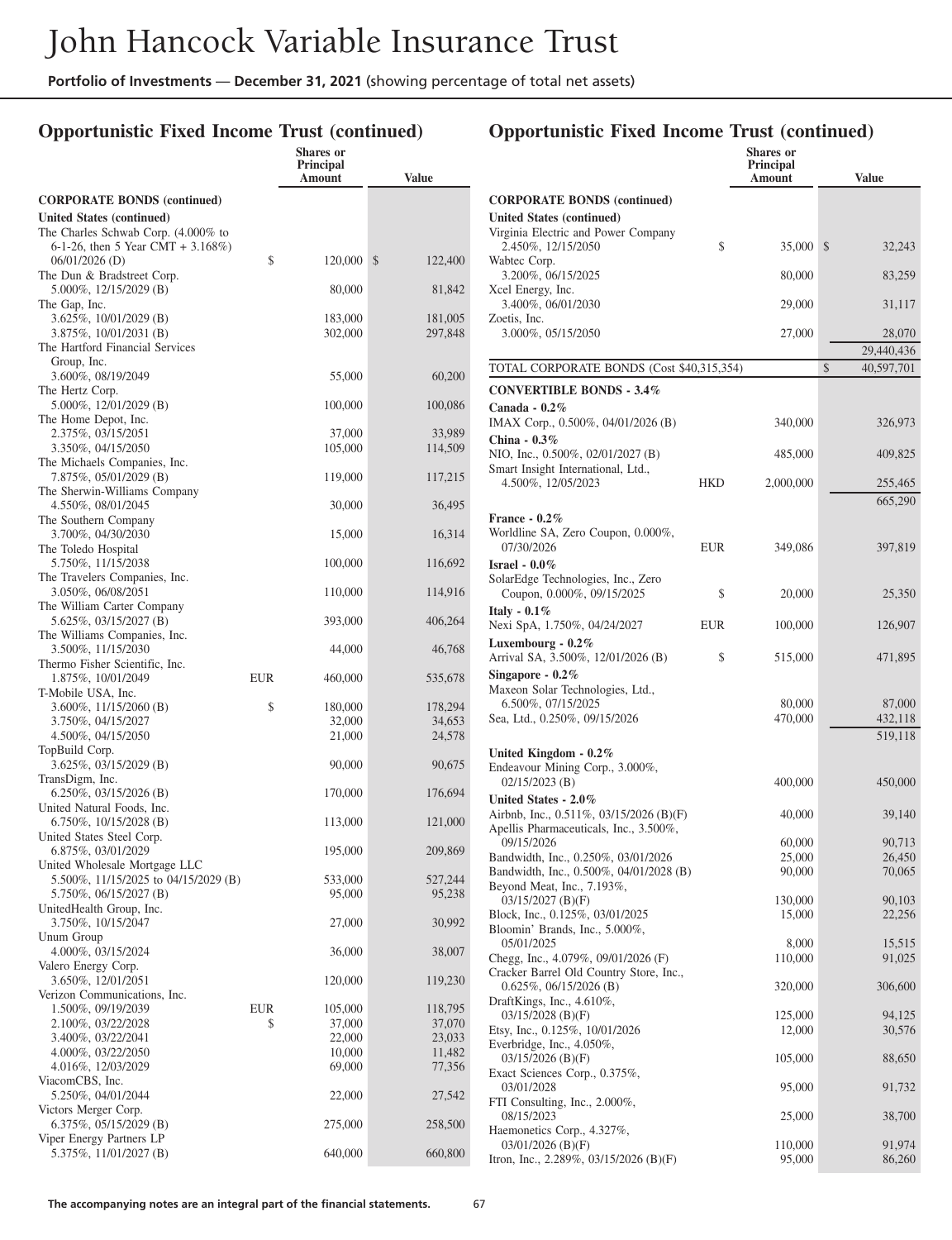### **Opportunistic Fixed Income Trust (continued)**

|                                                                        | Shares or<br>Principal<br><b>Amount</b> | <b>Value</b>      |
|------------------------------------------------------------------------|-----------------------------------------|-------------------|
| <b>CONVERTIBLE BONDS (continued)</b>                                   |                                         |                   |
| <b>United States (continued)</b>                                       |                                         |                   |
| JetBlue Airways Corp., 0.500%,                                         |                                         |                   |
| \$<br>$04/01/2026$ (B)                                                 | 435,000                                 | \$<br>405,515     |
| John Bean Technologies Corp., 0.250%,<br>$05/15/2026$ (B)              | 40,000                                  | 43,960            |
| NuVasive, Inc., 0.375%, 03/15/2025<br>Pebblebrook Hotel Trust, 1.750%, | 170,000                                 | 162,988           |
| 12/15/2026<br>Pegasystems, Inc., 0.750%, 03/01/2025                    | 324,000<br>80,000                       | 356,773<br>84,504 |
| Penn National Gaming, Inc., 2.750%,<br>05/15/2026                      | 8,000                                   | 18,960            |
| Pioneer Natural Resources Company,<br>$0.250\%, 05/15/2025$            | 65,000                                  | 115,822           |
| Redfin Corp., 0.500%, 04/01/2027 (B)                                   | 100,000                                 | 81,110            |
| Repay Holdings Corp., 3.576%,<br>$02/01/2026$ (B)(F)                   | 475,000                                 | 410,590           |
| Revance Therapeutics, Inc., 1.750%,                                    |                                         |                   |
| 02/15/2027<br>RingCentral, Inc., 2.894%,                               | 100,000                                 | 87,563            |
| $03/15/2026$ (F)                                                       | 95,000                                  | 84,120            |
| Royal Caribbean Cruises, Ltd., 4.250%,<br>06/15/2023                   | 130,000                                 | 165,425           |
| Shake Shack, Inc., 3.073%,                                             |                                         |                   |
| $03/01/2028$ (B)(F)<br>Shift4 Payments, Inc., 0.500%,                  | 110,000                                 | 91,025            |
| $08/01/2027$ (B)<br>Southwest Airlines Company, 1.250%,                | 475,000                                 | 417,098           |
| 05/01/2025                                                             | 17,000                                  | 22,661            |
| Splunk, Inc., 1.125%, 06/15/2027                                       | 35,000                                  | 32,638            |
| Spotify USA, Inc., 2.385%,                                             |                                         |                   |
| $03/15/2026$ (B)(F)<br>The Middleby Corp., 1.000%,                     | 90,000                                  | 81,396            |
| 09/01/2025                                                             | 101,000                                 | 161,411           |
| Twitter, Inc., 2.620%, 03/15/2026 (B)(F)                               | 100,000                                 | 89,560            |
| Uber Technologies, Inc., 0.466%,                                       |                                         |                   |
| 12/15/2025 (F)<br>Workday, Inc., 0.250%, 10/01/2022                    | 50,000<br>40,000                        | 49,075            |
|                                                                        |                                         | 74,400            |
|                                                                        |                                         | 4,310,478         |
| TOTAL CONVERTIBLE BONDS (Cost \$7,335,077)                             |                                         | \$<br>7,293,830   |
| <b>MUNICIPAL BONDS - 3.3%</b>                                          |                                         |                   |
| United States - 3.3%                                                   |                                         |                   |
| Chicago Transit Authority (Illinois)<br>3.912%, 12/01/2040             | 60,000                                  | 66,631            |
| Chicago Transit Authority (Illinois)                                   |                                         |                   |
| 3.502%, 12/01/2033                                                     | 435,000                                 | 475,236           |
| Chicago Transit Authority, Series A                                    |                                         |                   |
| (Illinois)                                                             |                                         |                   |
| 6.899%, 12/01/2040<br>City & County of Denver Company                  | 55,000                                  | 77,463            |
| Airport System Revenue (Colorado)<br>2.717%, 11/15/2034                | 105,000                                 | 108,375           |
| City & County of Denver Company                                        |                                         |                   |
| Airport System Revenue (Colorado)<br>2.867%, 11/15/2037                | 75,000                                  | 76,386            |
| City of Austin Airport System Revenue                                  |                                         |                   |
| (Texas)<br>5.000%, 11/15/2032                                          | 100,000                                 | 126,237           |
| City of Austin Airport System Revenue                                  |                                         |                   |
| (Texas)<br>5.000%, 11/15/2044                                          | 240,000                                 | 296,860           |
| City of Houston Airport System Revenue                                 |                                         |                   |
| (Texas)                                                                |                                         |                   |
| 2.385%, 07/01/2031                                                     | 240,000                                 | 240,105           |
| City of Tampa (Florida)<br>2.802%, 09/01/2036 (F)                      | 100,000                                 | 66,275            |
|                                                                        |                                         |                   |

#### **Shares or Principal Amount Value MUNICIPAL BONDS (continued) United States (continued)** Commonwealth of Massachusetts, GO 2.514%, 07/01/2041 \$ 625,000 \$ 615,708 County of Broward Port Facilities Revenue (Florida) 5.000%, 09/01/2033 70,000 88,854 County of Broward Port Facilities Revenue (Florida) 5.000%, 09/01/2029 100,000 128,809 County of Broward Port Facilities Revenue (Florida) 5.000%, 09/01/2028 150,000 188,518 County of Miami-Dade Aviation Revenue (Florida) 2.786%, 10/01/2037 200,000 195,759 County of Miami-Dade Aviation Revenue (Florida) 4.000%, 10/01/2036 115,000 137,059 County of Miami-Dade Aviation Revenue (Florida) 3.270%, 10/01/2041 50,000 51,377 Dallas Fort Worth International Airport (Texas) 3.089%, 11/01/2040 130,000 133,236 District of Columbia 3.432%, 04/01/2042 405,000 422,690 Grand Parkway Transportation Corp. (Texas) 3.236%, 10/01/2052 190,000 192,240 Greater Orlando Aviation Authority (Florida) 5.000%, 10/01/2028 50,000 58,069 Greater Orlando Aviation Authority (Florida) 5.000%, 10/01/2028 100,000 115,174 Iowa Finance Authority 3.250%, 07/01/2050 50,000 54,059 Metropolitan Transportation Authority (New York) 5.000%, 11/15/2050 110,000 133,503 Metropolitan Transportation Authority (New York) 6.668%, 11/15/2039 15,000 21,305 Metropolitan Transportation Authority (New York) 5.000%, 11/15/2029 100,000 126,129 New Jersey Transportation Trust Fund Authority 4.000%, 06/15/2045 50,000 57,394 New York City Transitional Finance Authority 4.000%, 05/01/2045 75,000 88,322 Orange County Convention Center (Florida) 5.000%, 10/01/2031 55,000 63,383 Port Authority of New York & New Jersey 4.000%, 03/15/2030 230,000 270,253 Port Authority of New York & New Jersey 5.000%, 09/15/2033 140,000 170,231 Port Authority of New York & New Jersey 4.823%, 06/01/2045 140,000 153,953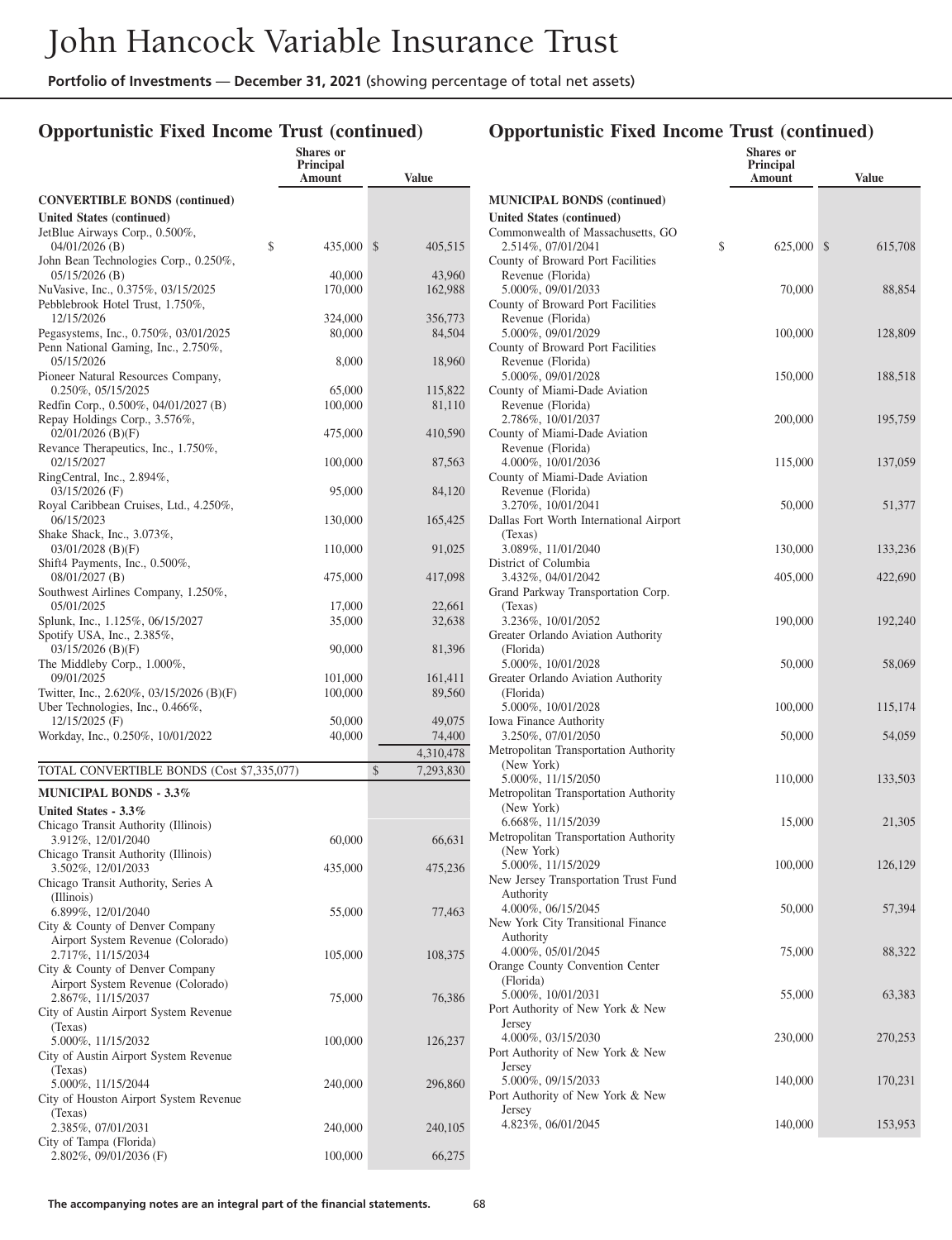### **Opportunistic Fixed Income Trust (continued)**

|                                                                              |     | <b>Shares</b> or<br><b>Principal</b><br>Amount | <b>Value</b>    |
|------------------------------------------------------------------------------|-----|------------------------------------------------|-----------------|
| <b>MUNICIPAL BONDS (continued)</b>                                           |     |                                                |                 |
| United States (continued)                                                    |     |                                                |                 |
| Port Authority of New York & New                                             |     |                                                |                 |
| Jersey<br>1.086%, 07/01/2023                                                 | \$  | 25,000                                         | \$<br>25,133    |
| Port of Seattle (Washington)                                                 |     |                                                |                 |
| 5.000%, 04/01/2039                                                           |     | 190,000                                        | 234,077         |
| Port of Seattle (Washington)<br>5.000%, 10/01/2031                           |     | 100,000                                        | 116,600         |
| Sales Tax Securitization Corp. (Illinois)<br>3.238%, 01/01/2042              |     | 25,000                                         | 25,128          |
| San Diego County Regional<br>Transportation Commission                       |     |                                                |                 |
| (California)                                                                 |     |                                                |                 |
| 3.248%, 04/01/2048                                                           |     | 75,000                                         | 76,308          |
| San Francisco City & County Airport                                          |     |                                                |                 |
| Commission (California)                                                      |     |                                                |                 |
| 5.000%, 05/01/2050<br>San Francisco City & County Airport                    |     | 325,000                                        | 397,626         |
| Commission (California)                                                      |     |                                                |                 |
| 4.000%, 05/01/2039                                                           |     | 160,000                                        | 187,302         |
| San Francisco City & County Airport                                          |     |                                                |                 |
| Commission (California)<br>2.958%, 05/01/2051                                |     | 155,000                                        | 155,453         |
| State of Hawaii Airports System                                              |     |                                                |                 |
| Revenue                                                                      |     |                                                |                 |
| 4.000%, 07/01/2035                                                           |     | 100,000                                        | 117,958         |
| State of Hawaii Airports System<br>Revenue                                   |     |                                                |                 |
| 5.000%, 07/01/2034                                                           |     | 295,000                                        | 374,727         |
| Triborough Bridge & Tunnel Authority                                         |     |                                                |                 |
| (New York)                                                                   |     |                                                |                 |
| 5.000%, 11/15/2054                                                           |     | 140,000                                        | 177,343         |
| University of California<br>1.316%, 05/15/2027                               |     | 45,000                                         | 44,187          |
| Wisconsin Center District                                                    |     |                                                |                 |
| 4.173%, 12/15/2050                                                           |     | 65,000                                         | 70,600          |
| TOTAL MUNICIPAL BONDS (Cost \$6,752,553)                                     |     |                                                | \$<br>7,002,035 |
| TERM LOANS (G) - 9.1%                                                        |     |                                                |                 |
| Canada - $0.0\%$                                                             |     |                                                |                 |
| Xplornet Communication, Inc., 2021                                           |     |                                                |                 |
| Term Loan (1 month LIBOR +<br>4.000%), 4.500%, 10/02/2028                    |     | 99,750                                         | 99,543          |
| France $-0.1\%$                                                              |     |                                                |                 |
| CAB SELAS, 2021 EUR Term Loan B                                              |     |                                                |                 |
| $(6 \text{ month EURIBOR} + 3.500\%),$                                       |     |                                                |                 |
| 3.500%, 01/28/2028                                                           | EUR | 140,000                                        | 157,887         |
| Germany - $0.0\%$                                                            |     |                                                |                 |
| Birkenstock US BidCo, Inc., USD Term<br>Loan B (6 month LIBOR $+ 3.250\%$ ), |     |                                                |                 |
| 3.750%, 04/28/2028                                                           | \$  | 99,500                                         | 99,127          |
| Ireland - $0.1\%$                                                            |     |                                                |                 |
| Setanta Aircraft Leasing DAC, Term                                           |     |                                                |                 |
| Loan B $(3 \text{ month LIBOR} + 2.000\%),$                                  |     |                                                |                 |
| 2.140%, 11/05/2028                                                           |     | 100,000                                        | 99,875          |
| Israel - $0.0\%$<br>Playtika Holding Corp., 2021 Term Loan                   |     |                                                |                 |
| $(1$ month LIBOR + 2.750%), 2.854%,                                          |     |                                                |                 |
| 03/13/2028                                                                   |     | 99,250                                         | 98,712          |
| Luxembourg - $0.2\%$                                                         |     |                                                |                 |
| Delta 2 Lux Sarl, 2018 USD Term Loan                                         |     |                                                |                 |
| $(1 \text{ month LIBOR} + 2.500\%), 3.500\%$<br>02/01/2024                   |     | 200,000                                        | 199,666         |
|                                                                              |     |                                                |                 |

|                                                                                   |            | Shares or<br>Principal |               |
|-----------------------------------------------------------------------------------|------------|------------------------|---------------|
|                                                                                   |            | Amount                 | <b>Value</b>  |
| <b>TERM LOANS (G) (continued)</b>                                                 |            |                        |               |
| Luxembourg (continued)                                                            |            |                        |               |
| Jazz Financing Lux Sarl, USD Term                                                 |            |                        |               |
| Loan $(1 \text{ month LIBOR } + 3.500\%),$<br>4.000%, 05/05/2028                  | \$         |                        |               |
| Sunshine Luxembourg VII Sarl, 2021                                                |            | 104,475                | \$<br>104,808 |
| Term Loan B3 (3 month LIBOR +                                                     |            |                        |               |
| 3.750%), 4.500%, 10/01/2026                                                       |            | 99,000                 | 99,310        |
|                                                                                   |            |                        | 403,784       |
| Netherlands - 0.3%                                                                |            |                        |               |
| Boels Topholding BV, 2021 EUR Term<br>Loan B (3 month EURIBOR +                   |            |                        |               |
| 3.250%), 3.250%, 02/06/2027                                                       | <b>EUR</b> | 155,000                | 175,772       |
| Diamond BC BV, 2021 Term Loan B (3)                                               |            |                        |               |
| month LIBOR + 3.000%), 3.500%,                                                    |            |                        |               |
| 09/29/2028                                                                        | \$         | 225,000                | 223,945       |
| Telenet Financing USD LLC, 2020 USD<br>Term Loan AR (3 month LIBOR +              |            |                        |               |
| 2.000%), 2.110%, 04/30/2028                                                       |            | 200,000                | 196,250       |
|                                                                                   |            |                        | 595,967       |
| Sweden - $0.2\%$                                                                  |            |                        |               |
| Verisure Holding AB, 2020 EUR Term                                                |            |                        |               |
| Loan B (3 month EURIBOR +                                                         |            |                        |               |
| 3.250%), 3.250%, 07/20/2026<br>Verisure Holding AB, 2021 EUR Term                 | <b>EUR</b> | 155,000                | 175,255       |
| Loan (6 month EURIBOR $+ 3.250\%$ ),                                              |            |                        |               |
| 3.250%, 03/27/2028                                                                |            | 185,000                | 209,066       |
|                                                                                   |            |                        | 384,321       |
| United Kingdom - $0.1\%$                                                          |            |                        |               |
| Lorca Finco PLC, EUR New Money                                                    |            |                        |               |
| Term Loan B2 (6 month EURIBOR +<br>4.250%), 4.250%, 09/17/2027                    |            | 180,000                | 204,930       |
| United States - 8.1%                                                              |            |                        |               |
| AAdvantage Loyalty IP, Ltd., 2021 Term                                            |            |                        |               |
| Loan $(3 \text{ month LIBOR} + 4.750\%),$                                         |            |                        |               |
| 5.500%, 04/20/2028                                                                | \$         | 100,000                | 103,446       |
| ABG Intermediate Holdings 2 LLC,<br>2021 Delayed Draw Term Loan B,                |            |                        |               |
| TBD 12/08/2028 (H)                                                                |            | 98,955                 | 98,460        |
| ABG Intermediate Holdings 2 LLC,                                                  |            |                        |               |
| 2021 Delayed Draw Term Loan B3,                                                   |            |                        |               |
| TBD 12/08/2028 (H)<br>ABG Intermediate Holdings 2 LLC,                            |            | 15,522                 | 15,445        |
| 2021 Term Loan B1, TBD                                                            |            |                        |               |
| 12/21/2028 (H)                                                                    |            | 15,522                 | 15,445        |
| Acrisure LLC, 2020 Term Loan B (3                                                 |            |                        |               |
| month LIBOR + 3.500%), $3.724\%$ ,<br>02/15/2027                                  |            | 245,625                | 242,555       |
| Adient U.S. LLC, 2021 Term Loan B (1                                              |            |                        |               |
| month LIBOR + 3.500%), 3.604%,                                                    |            |                        |               |
| 04/08/2028                                                                        |            | 99,500                 | 99,397        |
| ADMI Corp., 2021 Incremental Term<br>Loan B3 $(1 \text{ month LIBOR} + 3.500\%),$ |            |                        |               |
| 4.000%, 12/23/2027                                                                |            | 99,750                 | 99,485        |
| ADMI Corp., 2021 Term Loan B2 (1                                                  |            |                        |               |
| month LIBOR + 3.375%), 3.875%,                                                    |            |                        |               |
| 12/23/2027                                                                        |            | 99,250                 | 98,547        |
| AlixPartners LLP, 2021 USD Term Loan<br>B (1 month LIBOR + 2.750%),               |            |                        |               |
| 3.250%, 02/04/2028                                                                |            | 158,800                | 158,063       |
| Alliance Laundry Systems LLC, Term                                                |            |                        |               |
| Loan B $(3 \text{ month LIBOR} + 3.500\%),$                                       |            |                        |               |
| 4.250%, 10/08/2027                                                                |            | 122,411                | 122,353       |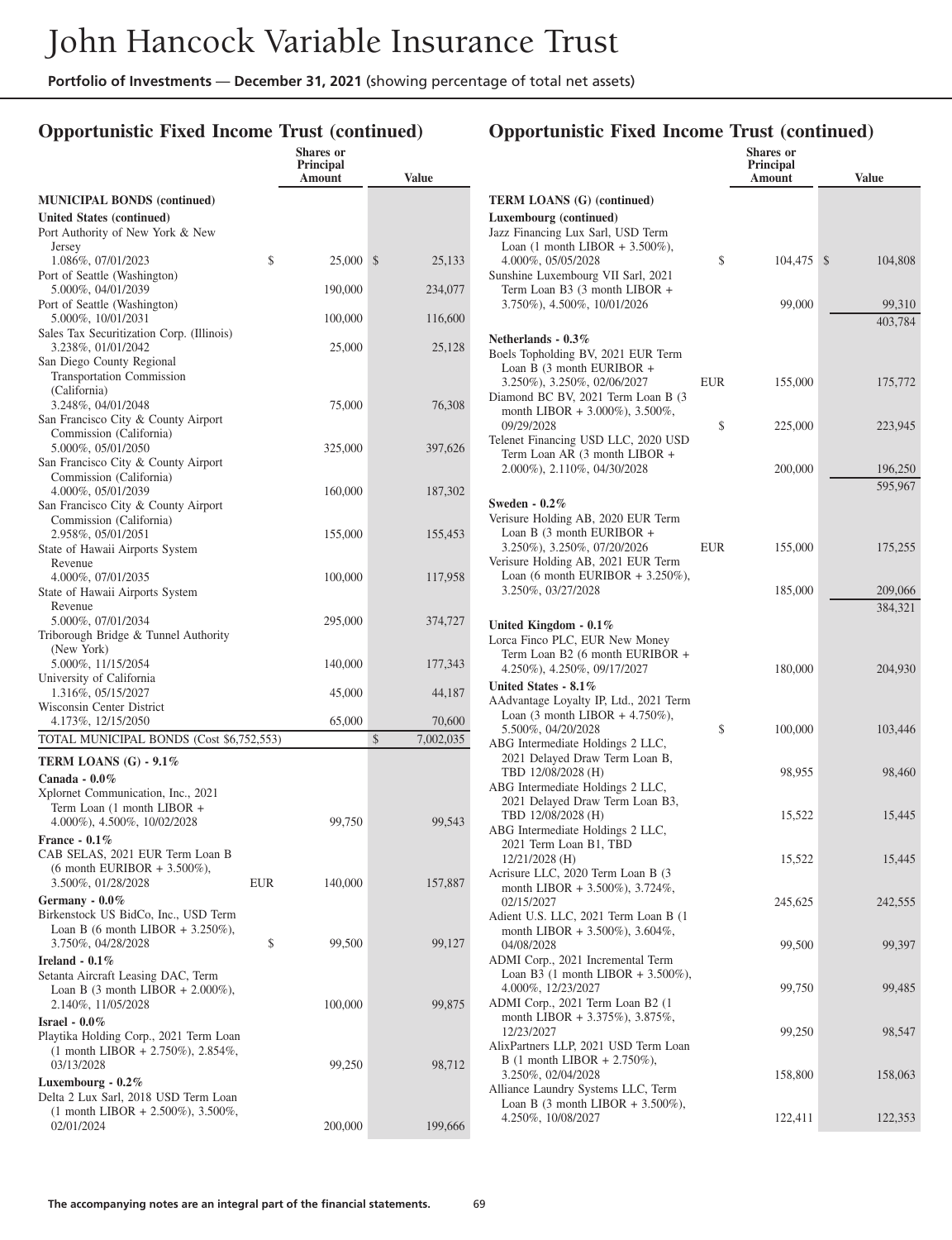### **Opportunistic Fixed Income Trust (continued)**

|                                                                                                                                                                        | <b>Shares</b> or<br>Principal<br>Amount | <b>Value</b>      |                                                                              |
|------------------------------------------------------------------------------------------------------------------------------------------------------------------------|-----------------------------------------|-------------------|------------------------------------------------------------------------------|
| <b>TERM LOANS (G) (continued)</b><br>United States (continued)<br><b>Amentum Government Services</b><br>Holdings LLC, Term Loan B (1 month<br>LIBOR + 3.500%), 3.602%, |                                         |                   | <b>TERM LO</b><br><b>United Stat</b><br>Charter Cor<br>2019 Ten<br>$+1.750%$ |
| 01/29/2027<br>APX Group, Inc., 2021 Term Loan B<br>(Prime rate $+ 2.500\%$ and 1 month<br>LIBOR + 3.500%), 4.005%,                                                     | \$<br>98,500 \$                         | 96,838            | Clarios Glo<br>$B(1 \text{ mor})$<br>$3.354\%$ ,<br>Core & Ma                |
| 07/10/2028<br>Aramark Services, Inc., 2018 Term Loan<br>B3 (1 month LIBOR + $1.750\%$ ),<br>1.851%, 03/11/2025                                                         | 100,000<br>125,000                      | 99,722<br>123,320 | month LI<br>07/27/202<br>Dcert Buyer<br>month LI                             |
| Aretec Group, Inc., 2018 Term Loan (1)<br>month LIBOR + 4.250%), 4.354%,<br>10/01/2025                                                                                 | 195,960                                 | 195,877           | 10/16/202<br>Deerfield D<br>EUR Ten                                          |
| Artera Services LLC, Incremental Term<br>Loan $(3 \text{ month LIBOR } + 3.500\%),$<br>4.500%, 03/06/2025<br>Asurion LLC, 2020 Term Loan B8 (1                         | 99,500                                  | 96,142            | <b>EURIBO</b><br>04/09/202<br>Deerfield D<br>USD Ten                         |
| month LIBOR + 3.250%), 3.354%,<br>12/23/2026<br>Asurion LLC, 2021 2nd Lien Term Loan<br>B3 (1 month LIBOR + 5.250%),                                                   | 147,084                                 | 145,981           | $+3.750%$<br>DT Midstre<br>and 6 mc<br>$2.500\%$ ,                           |
| 5.354%, 01/31/2028<br>Avantor Funding, Inc., 2021 Term Loan<br>B5 (1 month LIBOR + 2.250%),                                                                            | 145,000                                 | 145,363           | E <sub>2</sub> open LL<br>month LI<br>02/04/202                              |
| 2.750%, 11/08/2027<br>Bausch Health Americas, Inc., 2018<br>Term Loan B (1 month LIBOR +<br>3.000%), 3.104%, 06/02/2025                                                | 178,652<br>93,656                       | 178,429<br>93,164 | <b>EG</b> America<br>month LI<br>03/31/202<br>Elanco Anir                    |
| Beacon Roofing Supply, Inc., 2021 Term<br>Loan B $(1 \text{ month LIBOR} + 2.250\%),$<br>2.352%, 05/19/2028                                                            | 196,954                                 | 195,673           | $B(3 \text{ mor})$<br>$1.849\%$ ,<br>Element So.                             |
| Belron Finance US LLC, 2019 USD<br>Term Loan B3 (3 month LIBOR +<br>2.250%), 2.438%, 10/30/2026<br>Berlin Packaging LLC, 2021 First Lien                               | 196,491                                 | 194,935           | $B1(1 \text{ mc})$<br>$2.104\%$ ,<br>Endurance 1<br>Holdings.                |
| Term Loan B (3 month LIBOR +<br>3.750%), 4.250%, 03/11/2028<br>Blackhawk Network Holdings, Inc., 2018<br>1st Lien Term Loan (1 month LIBOR                             | 169,575                                 | 169,236           | LIBOR +<br>02/10/202<br>Ensemble R<br>month LI                               |
| $+3.000\%$ , 3.104%, 06/15/2025<br>Boyd Gaming Corp., Term Loan B3 (1)<br>month LIBOR + 2.250%), 2.354%,                                                               | 172,762                                 | 171,466           | 08/03/202<br><b>EP</b> Purchase<br>$(3$ month                                |
| 09/15/2023<br>Brightview Landscapes LLC, 2018 1st<br>Lien Term Loan B (1 month LIBOR +<br>2.500%), 2.625%, 08/15/2025                                                  | 194,266<br>98,219                       | 194,023<br>97,646 | 11/06/202<br>Epicor Soft<br>$(1$ month<br>07/30/202                          |
| Brown Group Holding LLC, Term Loan<br>B (3 month LIBOR + 2.500%),<br>3.000%, 06/07/2028                                                                                | 174,532                                 | 174,095           | First Studen<br>$(3$ month<br>07/21/202                                      |
| Caesars Resort Collection LLC, 2020<br>Term Loan B1 (1 month LIBOR +<br>3.500%), 3.604%, 07/21/2025<br>Carnival Corp., 2021 Incremental Term                           | 167,875                                 | 167,833           | First Studen<br>(3 month<br>07/21/202<br>Flex Acquis                         |
| Loan B (6 month LIBOR $+ 3.250\%$ ),<br>4.000%, 10/18/2028<br>CCC Intelligent Solutions, Inc., Term                                                                    | 165,000                                 | 163,350           | Term Loa<br>$3.500\%$ ),<br>Frontier Co:                                     |
| Loan B $(3 \text{ month LIBOR} + 2.500\%),$<br>3.000%, 09/21/2028<br>Change Healthcare Holdings LLC, 2017<br>Term Loan B (1 month LIBOR +                              | 100,000                                 | 99,844            | 2021 DIF<br>LIBOR +<br>05/01/202<br>Gainwell Ao                              |
| 2.500%), 3.500%, 03/01/2024<br>Chariot Buyer LLC, Term Loan B (1)<br>month LIBOR + 3.500%), 4.000%,                                                                    | 175,161                                 | 174,962           | $B(3 \text{ mor})$<br>4.750%,                                                |
| 11/03/2028                                                                                                                                                             | 125,000                                 | 124,844           |                                                                              |

|                                                                                        |            | Shares or<br>Principal<br>Amount | Value         |
|----------------------------------------------------------------------------------------|------------|----------------------------------|---------------|
| <b>TERM LOANS</b> (G) (continued)                                                      |            |                                  |               |
| United States (continued)                                                              |            |                                  |               |
| Charter Communications Operating LLC,<br>2019 Term Loan B2 (1 month LIBOR              |            |                                  |               |
| $+ 1.750\%$ , 1.850%, 02/01/2027                                                       | \$         | 147,362                          | \$<br>145,865 |
| Clarios Global LP, 2021 USD Term Loan                                                  |            |                                  |               |
| B (1 month LIBOR + 3.250%),                                                            |            |                                  |               |
| 3.354%, 04/30/2026<br>Core & Main LP, 2021 Term Loan B (1)                             |            | 169,891                          | 168,744       |
| month LIBOR + 2.500%), 2.602%,<br>07/27/2028                                           |            | 246,186                          | 244,443       |
| Deert Buyer, Inc., 2019 Term Loan B (1)                                                |            |                                  |               |
| month LIBOR + 4.000%), 4.104%,                                                         |            |                                  |               |
| 10/16/2026                                                                             |            | 196,500                          | 195,987       |
| Deerfield Dakota Holding LLC, 2020<br>EUR Term Loan B (1 month                         |            |                                  |               |
| EURIBOR + $4.000\%$ ), $4.000\%$ ,                                                     |            |                                  |               |
| 04/09/2027                                                                             | <b>EUR</b> | 295,500                          | 336,568       |
| Deerfield Dakota Holding LLC, 2020                                                     |            |                                  |               |
| USD Term Loan B (1 month LIBOR<br>+ 3.750%), 4.750%, 04/09/2027                        | \$         | 694,421                          | 694,747       |
| DT Midstream, Inc., Term Loan B (3                                                     |            |                                  |               |
| and 6 month LIBOR $+ 2.000\%$ ),                                                       |            |                                  |               |
| 2.500%, 06/26/2028                                                                     |            | 129,350                          | 129,532       |
| E2open LLC, 2020 Term Loan B (3                                                        |            |                                  |               |
| month LIBOR + 3.500%), 4.000%,<br>02/04/2028                                           |            | 114,712                          | 114,712       |
| EG America LLC, 2021 Term Loan (3                                                      |            |                                  |               |
| month LIBOR + 4.250%), 4.750%,                                                         |            |                                  |               |
| 03/31/2026<br>Elanco Animal Health, Inc., Term Loan                                    |            | 99,504                           | 100,125       |
| B (3 month LIBOR + $1.750\%$ ),                                                        |            |                                  |               |
| 1.849%, 08/01/2027                                                                     |            | 289,020                          | 284,956       |
| Element Solutions, Inc., 2019 Term Loan                                                |            |                                  |               |
| B1 (1 month LIBOR + $2.000\%$ ),<br>2.104%, 01/31/2026                                 |            | 196,482                          | 195,571       |
| Endurance International Group                                                          |            |                                  |               |
| Holdings, Inc., Term Loan (3 month                                                     |            |                                  |               |
| LIBOR + 3.500%), 4.250%,                                                               |            |                                  |               |
| 02/10/2028<br>Ensemble RCM LLC, Term Loan (3                                           |            | 99,500                           | 98,568        |
| month LIBOR + 3.750%), 3.879%,                                                         |            |                                  |               |
| 08/03/2026                                                                             |            | 98,987                           | 98,822        |
| EP Purchaser LLC, 2021 Term Loan B                                                     |            |                                  |               |
| $(3 \text{ month LIBOR} + 3.500\%), 4.000\%,$<br>11/06/2028                            |            | 100,000                          | 99,975        |
| Epicor Software Corp., 2020 Term Loan                                                  |            |                                  |               |
| $(1 \text{ month LIBOR } + 3.250\%), 4.000\%,$                                         |            |                                  |               |
| 07/30/2027                                                                             |            | 134,377                          | 134,191       |
| First Student Bidco, Inc., Term Loan B<br>$(3 \text{ month LIBOR} + 3.000\%), 3.500\%$ |            |                                  |               |
| 07/21/2028                                                                             |            | 83,995                           | 83,610        |
| First Student Bidco, Inc., Term Loan C                                                 |            |                                  |               |
| $(3 \text{ month LIBOR} + 3.000\%), 4.000\%$                                           |            |                                  |               |
| 07/21/2028<br>Flex Acquisition Company, Inc., 2021                                     |            | 31,005                           | 30,863        |
| Term Loan (3 month LIBOR +                                                             |            |                                  |               |
| 3.500%), 4.000%, 03/02/2028                                                            |            | 99,126                           | 98,858        |
| Frontier Communications Holdings LLC,<br>2021 DIP Term Loan B (3 month                 |            |                                  |               |
| LIBOR + 3.750%), 4.500%,                                                               |            |                                  |               |
| 05/01/2028                                                                             |            | 99,250                           | 99,052        |
| Gainwell Acquisition Corp., Term Loan                                                  |            |                                  |               |
| B (3 month LIBOR + 4.000%),                                                            |            |                                  |               |
| 4.750%, 10/01/2027                                                                     |            | 113,664                          | 113,834       |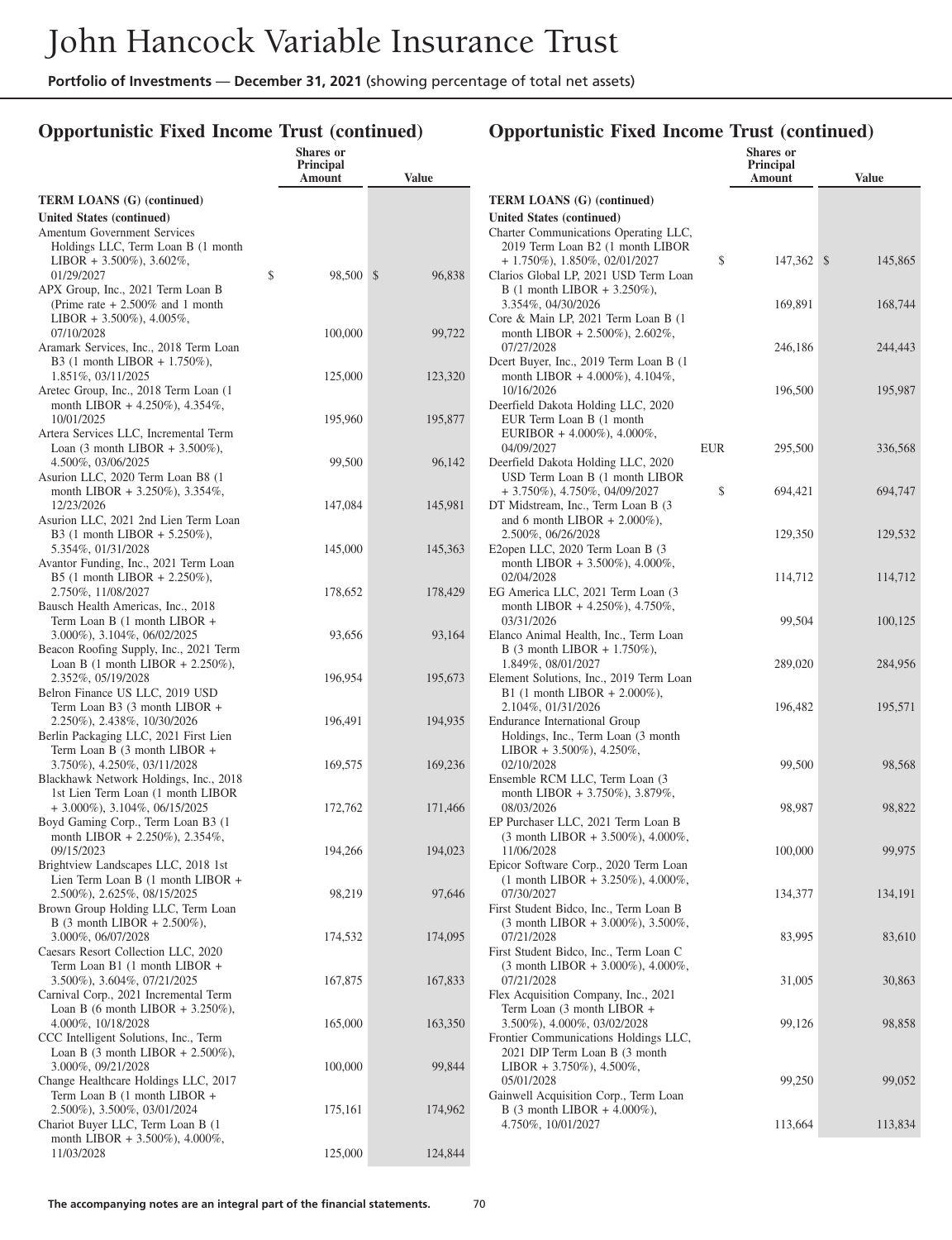### **Opportunistic Fixed Income Trust (continued)**

|                                                                                    | <b>Shares</b> or<br>Principal<br>Amount | <b>Value</b>  |                      |
|------------------------------------------------------------------------------------|-----------------------------------------|---------------|----------------------|
| <b>TERM LOANS (G) (continued)</b>                                                  |                                         |               | <b>TERM L</b>        |
| United States (continued)                                                          |                                         |               | <b>United St</b>     |
| Go Daddy Operating Company LLC,<br>2021 Term Loan B4 (1 month LIBOR                |                                         |               | Packaging<br>2020 1  |
| $+ 2.000\%$ , 2.104%, 08/10/2027                                                   | \$<br>132,975                           | \$<br>131,790 | <b>LIBOR</b>         |
| Great Outdoors Group LLC, 2021 Term                                                |                                         |               | 11/30/2              |
| Loan B1 $(3 \text{ month LIBOR} + 3.750\%),$<br>4.500%, 03/06/2028                 | 277,205                                 | 277,263       | Pathway<br>Loan (1   |
| Harbor Freight Tools USA, Inc., 2021                                               |                                         |               | 3.854%               |
| Term Loan B (1 month LIBOR +                                                       |                                         |               | PECF US              |
| 2.750%), 3.250%, 10/19/2027<br>Hayward Industries, Inc., 2021 Term                 | 131,659                                 | 131,266       | Corp.,<br>12/15/2    |
| Loan $(1 \text{ month LIBOR} + 2.500\%)$ ,                                         |                                         |               | Penn Nati            |
| 3.000%, 05/12/2028                                                                 | 124,375                                 | 123,727       | Lien Te              |
| Heartland Dental LLC, 2021 Incremental                                             |                                         |               | 2.250%               |
| Term Loan (1 month LIBOR +<br>4.000%), 4.104%, 04/30/2025                          | 119,400                                 | 119,102       | Peraton C<br>LIBOR   |
| Horizon Therapeutics USA, Inc., 2021                                               |                                         |               | 02/01/2              |
| Term Loan B2 (1 month LIBOR +                                                      |                                         |               | Phoenix N            |
| 1.750%), 2.250%, 03/15/2028<br>HUB International, Ltd., 2018 Term                  | 114,138                                 | 113,648       | Term L<br>Proampac   |
| Loan B $(3 \text{ month LIBOR} + 2.750\%),$                                        |                                         |               | Loan (l              |
| 2.875%, 04/25/2025                                                                 | 244,924                                 | 241,919       | month                |
| HUB International, Ltd., 2021 Term<br>Loan B $(3 \text{ month LIBOR } + 3.250\%),$ |                                         |               | 11/03/2<br>Proofpoin |
| 4.000%, 04/25/2025                                                                 | 322,050                                 | 321,748       | month                |
| Hyland Software, Inc., 2018 1st Lien                                               |                                         |               | 08/31/2              |
| Term Loan (1 month LIBOR +<br>3.500%), 4.250%, 07/01/2024                          | 162,895                                 | 163,384       | Quikrete 1<br>Term L |
| IRB Holding Corp., 2020 4th                                                        |                                         |               | 2.500%               |
| Amendment Incremental Term Loan                                                    |                                         |               | RealPage,            |
| $(3 \text{ month LIBOR } + 3.250\%), 4.250\%$ ,<br>12/15/2027                      | 99,000                                  | 98,907        | month<br>04/24/2     |
| LBM Acquisition LLC, Term Loan B (1)                                               |                                         |               | Savage En            |
| month LIBOR + 3.750%), 4.500%,                                                     |                                         |               | Loan B               |
| 12/17/2027<br>MajorDrive Holdings IV LLC, Term                                     | 204,654                                 | 202,640       | 3.750%<br>Scientific |
| Loan B $(3 \text{ month LIBOR} + 4.000\%),$                                        |                                         |               | 2018 T               |
| 4.500%, 05/12/2028                                                                 | 99,500                                  | 99,376        | $+2.75($             |
| MH Sub I LLC, 2020 Incremental Term                                                |                                         |               | Sedgwick             |
| Loan $(1 \text{ month LIBOR} + 3.750\%),$<br>4.750%, 09/13/2024                    | 99,747                                  | 99,851        | Service<br>month     |
| Mitchell International, Inc., 2021 Term                                            |                                         |               | 12/31/2              |
| Loan B $(3 \text{ month LIBOR} + 3.750\%),$                                        |                                         |               | Sedgwick             |
| 4.250%, 10/15/2028<br>Mozart Borrower LP, USD Term Loan B                          | 170,000                                 | 168,849       | Service<br>month     |
| $(1 \text{ month LIBOR} + 3.250\%), 3.750\%,$                                      |                                         |               | 09/03/2              |
| 10/23/2028                                                                         | 205,000                                 | 204,910       | Shutterfly           |
| MPH Acquisition Holdings LLC, 2021<br>Term Loan B (3 month LIBOR +                 |                                         |               | month<br>09/25/2     |
| 4.250%), 4.750%, 08/17/2028                                                        | 224,438                                 | 218,687       | Signal Pa            |
| NEP Group, Inc., 2018 1st Lien Term                                                |                                         |               | month                |
| Loan (1 month LIBOR + $3.250\%$ ),<br>3.352%, 10/20/2025                           | 245,570                                 | 240,214       | 04/03/2<br>SkyMiles  |
| NFP Corp., 2020 Term Loan (1 month                                                 |                                         |               | Loan B               |
| LIBOR + $3.250\%$ ), $3.354\%$ ,                                                   |                                         |               | 4.750%               |
| 02/15/2027<br>Nouryon USA LLC, 2018 USD Term                                       | 222,559                                 | 218,700       | Solera LL<br>month   |
| Loan B (1 month LIBOR + $3.000\%$ ),                                               |                                         |               | 06/02/2              |
| 3.102%, 10/01/2025                                                                 | 96,830                                  | 96,407        | Specialty            |
| Organon & Company, USD Term Loan<br>$(3 \text{ month LIBOR} + 3.000\%), 3.500\%,$  |                                         |               | Holding<br>TBD 1     |
| 06/02/2028                                                                         | 120,521                                 | 120,546       | <b>SRS</b> Disti     |
| Oryx Midstream Services Permian                                                    |                                         |               | B (3 m               |
| Basin LLC, Term Loan B (3 month<br>LIBOR + 3.250%), 3.750%,                        |                                         |               | 4.250%               |
| 10/05/2028                                                                         | 100,000                                 | 99,266        |                      |
|                                                                                    |                                         |               |                      |

|                                                                       | Shares or<br><b>Principal</b><br>Amount | Value        |
|-----------------------------------------------------------------------|-----------------------------------------|--------------|
| <b>TERM LOANS (G) (continued)</b>                                     |                                         |              |
| <b>United States (continued)</b>                                      |                                         |              |
| Packaging Coordinators Midco, Inc.,                                   |                                         |              |
| 2020 1st Lien Term Loan (3 month                                      |                                         |              |
| LIBOR + 3.750%), 4.500%,<br>11/30/2027                                | \$<br>99,250                            | \$<br>99,168 |
| Pathway Vet Alliance LLC, 2021 Term                                   |                                         |              |
| Loan $(1 \text{ month LIBOR } + 3.750\%).$                            |                                         |              |
| 3.854%, 03/31/2027                                                    | 122,868                                 | 122,363      |
| PECF USS Intermediate Holding III                                     |                                         |              |
| Corp., Term Loan B, TBD<br>12/15/2028 (H)                             | 100,000                                 | 100,036      |
| Penn National Gaming, Inc., 2018 1st                                  |                                         |              |
| Lien Term Loan B (1 month LIBOR +                                     |                                         |              |
| 2.250%), 3.000%, 10/15/2025                                           | 109,888                                 | 109,717      |
| Peraton Corp., Term Loan B (1 month                                   |                                         |              |
| LIBOR + 3.750%), 4.500%,<br>02/01/2028                                |                                         |              |
| Phoenix Newco, Inc., 2021 1st Lien                                    | 109,175                                 | 109,136      |
| Term Loan, TBD 11/15/2028 (H)                                         | 120,000                                 | 119,946      |
| Proampac PG Borrower LLC, 2020 Term                                   |                                         |              |
| Loan (Prime rate $+2.750\%$ and 3                                     |                                         |              |
| month LIBOR + 3.750%), 4.504%,                                        | 109,450                                 |              |
| 11/03/2025<br>Proofpoint, Inc., 1st Lien Term Loan (3                 |                                         | 109,450      |
| month LIBOR + 3.250%), 3.750%,                                        |                                         |              |
| 08/31/2028                                                            | 100,000                                 | 99,508       |
| Quikrete Holdings, Inc., 2016 1st Lien                                |                                         |              |
| Term Loan (1 month LIBOR +                                            |                                         |              |
| 2.500%), 2.604%, 02/01/2027<br>RealPage, Inc., 1st Lien Term Loan (1) | 196,000                                 | 193,607      |
| month LIBOR + $3.250\%$ ), $3.750\%$ ,                                |                                         |              |
| 04/24/2028                                                            | 199,500                                 | 198,784      |
| Savage Enterprises LLC, 2021 Term                                     |                                         |              |
| Loan B $(1 \text{ month LIBOR} + 3.250\%),$                           |                                         |              |
| 3.750%, 09/15/2028<br>Scientific Games International, Inc.,           | 134,325                                 | 134,052      |
| 2018 Term Loan B5 (1 month LIBOR                                      |                                         |              |
| $+ 2.750\%$ , 2.854%, 08/14/2024                                      | 197,436                                 | 196,603      |
| Sedgwick Claims Management                                            |                                         |              |
| Services, Inc., 2018 Term Loan B (1)                                  |                                         |              |
| month LIBOR + 3.250%), 3.354%,<br>12/31/2025                          | 195,960                                 | 194,286      |
| Sedgwick Claims Management                                            |                                         |              |
| Services, Inc., 2019 Term Loan B (1)                                  |                                         |              |
| month LIBOR + 3.750%), 3.854%,                                        |                                         |              |
| 09/03/2026<br>Shutterfly LLC, 2021 Term Loan (3)                      | 98,985                                  | 98,819       |
| month LIBOR + $5.000\%$ ), $5.750\%$ ,                                |                                         |              |
| 09/25/2026                                                            | 100,000                                 | 98,750       |
| Signal Parent, Inc., Term Loan B (1)                                  |                                         |              |
| month LIBOR + 3.500%), 4.250%,                                        |                                         |              |
| 04/03/2028<br>SkyMiles IP, Ltd., 2020 Skymiles Term                   | 199,000                                 | 193,030      |
| Loan B $(3 \text{ month LIBOR} + 3.750\%),$                           |                                         |              |
| 4.750%, 10/20/2027                                                    | 100,000                                 | 105,625      |
| Solera LLC, USD Term Loan B (3                                        |                                         |              |
| month LIBOR + 4.000%), 4.500%,                                        |                                         |              |
| 06/02/2028<br><b>Specialty Building Products</b>                      | 119,700                                 | 119,587      |
| Holdings LLC, 2021 Term Loan B,                                       |                                         |              |
| TBD 10/15/2028 (H)                                                    | 100,000                                 | 99,688       |
| SRS Distribution, Inc., 2021 Term Loan                                |                                         |              |
| B (3 month LIBOR + 3.750%),                                           |                                         |              |
| 4.250%, 06/02/2028                                                    | 154,613                                 | 154,119      |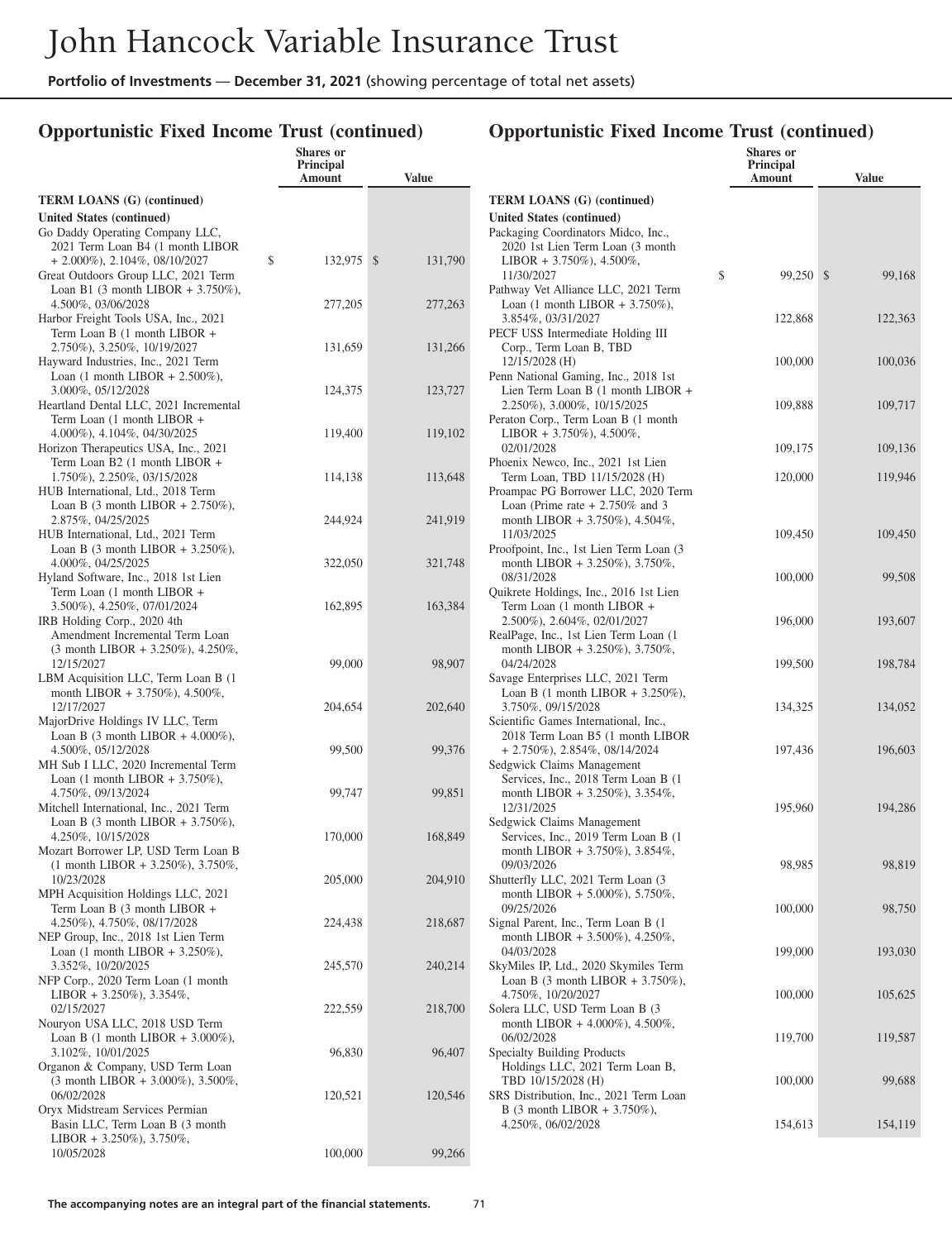### **Opportunistic Fixed Income Trust (continued)**

|                                                                                         | <b>Shares</b> or<br><b>Principal</b><br>Amount | <b>Value</b> |
|-----------------------------------------------------------------------------------------|------------------------------------------------|--------------|
| <b>TERM LOANS (G) (continued)</b>                                                       |                                                |              |
| United States (continued)                                                               |                                                |              |
| SS&C Technologies, Inc., 2018 Term                                                      |                                                |              |
| Loan B3 (1 month LIBOR + $1.750\%$ ),<br>1.854%, 04/16/2025                             | \$<br>99,069                                   | \$<br>97,868 |
| SS&C Technologies, Inc., 2018 Term                                                      |                                                |              |
| Loan B4 $(1 \text{ month LIBOR} + 1.750\%),$                                            |                                                |              |
| 1.854%, 04/16/2025                                                                      | 80,421                                         | 79,446       |
| Standard Industries, Inc., 2021 Term<br>Loan B $(3 \text{ month LIBOR} + 2.500\%),$     |                                                |              |
| 3.000%, 09/22/2028                                                                      | 112,966                                        | 113,013      |
| Surgery Center Holdings, Inc., 2021                                                     |                                                |              |
| Term Loan (1 month LIBOR +<br>3.750%), 4.500%, 08/31/2026                               | 197,477                                        | 197,230      |
| Tecta America Corp., 2021 Term Loan (1                                                  |                                                |              |
| month LIBOR + $4.250\%$ ), $5.000\%$ ,                                                  |                                                |              |
| 04/10/2028                                                                              | 129,350                                        | 129,188      |
| The Dun & Bradstreet Corp., Term Loan<br>$(1 \text{ month LIBOR } + 3.250\%), 3.352\%,$ |                                                |              |
| 02/06/2026                                                                              | 344,829                                        | 343,229      |
| The Hertz Corp., 2021 Term Loan B (1)                                                   |                                                |              |
| month LIBOR + 3.250%), 3.750%,                                                          |                                                |              |
| 06/30/2028<br>The Hertz Corp., 2021 Term Loan C (1                                      | 83,722                                         | 83,722       |
| month LIBOR + 3.250%), 3.750%,                                                          |                                                |              |
| 06/30/2028                                                                              | 15,858                                         | 15,858       |
| The Michaels Companies, Inc., 2021                                                      |                                                |              |
| Term Loan B (3 month LIBOR +<br>4.250%), 5.000%, 04/15/2028                             | 129,350                                        | 128,080      |
| TK Elevator U.S. Newco, Inc., Term                                                      |                                                |              |
| Loan B (6 month LIBOR $+ 3.500\%$ ),                                                    |                                                |              |
| 4.000%, 07/30/2027                                                                      | 276,517                                        | 276,479      |
| TransDigm, Inc., 2020 Term Loan E (1)<br>month LIBOR + 2.250%), 2.354%,                 |                                                |              |
| 05/30/2025                                                                              | 196,000                                        | 193,148      |
| TricorBraun Holdings, Inc., 2021                                                        |                                                |              |
| Delayed Draw Term Loan (3 month<br>LIBOR + 3.250%), 3.750%,                             |                                                |              |
| 03/03/2028                                                                              | 18,347                                         | 18,199       |
| TricorBraun Holdings, Inc., 2021 Term                                                   |                                                |              |
| Loan $(1 \text{ month LIBOR} + 3.250\%),$                                               |                                                |              |
| 3.750%, 03/03/2028<br>Tronox Finance LLC, 2021 Term Loan B                              | 81,229                                         | 80,574       |
| $(1 \text{ and } 3 \text{ month LIBOR} + 2.250\%),$                                     |                                                |              |
| 2.454%, 03/13/2028                                                                      | 111,939                                        | 110,838      |
| UFC Holdings LLC, 2021 Term Loan B                                                      |                                                |              |
| $(6 \text{ month LIBOR} + 2.750\%)$ , 3.500%,<br>04/29/2026                             | 182,560                                        | 181,549      |
| UKG, Inc., 2021 Term Loan (3 month)                                                     |                                                |              |
| LIBOR + 3.250%), 3.750%,                                                                |                                                |              |
| 05/04/2026<br>UKG, Inc., Term Loan B (1 month                                           | 108,902                                        | 108,255      |
| LIBOR + 3.750%), 3.854%,                                                                |                                                |              |
| 05/04/2026                                                                              | 147,362                                        | 146,809      |
| United Airlines, Inc., 2021 Term Loan B                                                 |                                                |              |
| (3 month LIBOR + 3.750%), 4.500%,<br>04/21/2028                                         | 99,250                                         | 99,385       |
| UPC Financing Partnership, 2021 USD                                                     |                                                |              |
| Term Loan AX (3 month LIBOR +                                                           |                                                |              |
| 3.000%), 3.110%, 01/31/2029                                                             | 180,000                                        | 179,287      |
| USI, Inc., 2017 Repriced Term Loan (3<br>month LIBOR + 3.000%), 3.224%,                 |                                                |              |
| 05/16/2024                                                                              | 122,756                                        | 121,727      |
| Virgin Media Bristol LLC, 2020 USD                                                      |                                                |              |
| Term Loan Q (3 month LIBOR +<br>3.250%), 3.360%, 01/31/2029                             | 145,000                                        | 144,842      |
|                                                                                         |                                                |              |

|                                                                      | Shares or           |                  |
|----------------------------------------------------------------------|---------------------|------------------|
|                                                                      | Principal<br>Amount | <b>Value</b>     |
| <b>TERM LOANS (G) (continued)</b>                                    |                     |                  |
| United States (continued)                                            |                     |                  |
| Weber-Stephen Products LLC, Term                                     |                     |                  |
| Loan B $(1 \text{ and } 6 \text{ month LIBOR } +$                    |                     |                  |
| 3.250%), 4.000%, 10/30/2027<br>White Cap Buyer LLC, Term Loan B (1   | \$<br>81,392        | \$<br>81,460     |
| month LIBOR + 4.000%), 4.500%,                                       |                     |                  |
| 10/19/2027                                                           | 133,650             | 133,665          |
| WW International, Inc., 2021 Term Loan                               |                     |                  |
| B (1 month LIBOR + 3.500%),<br>4.000%, 04/13/2028                    | 94,500              | 93,437           |
| Zelis Payments Buyer, Inc., 2021 Term                                |                     |                  |
| Loan $(1 \text{ month LIBOR} + 3.500\%),$                            |                     |                  |
| 3.599%, 09/30/2026                                                   | 148,500             | 147,365          |
|                                                                      |                     | 17,078,089       |
| TOTAL TERM LOANS (Cost \$19,006,182)                                 |                     | \$<br>19,222,235 |
| <b>COLLATERALIZED MORTGAGE OBLIGATIONS - 6.1%</b>                    |                     |                  |
| Commercial and residential - 4.0%                                    |                     |                  |
| ACRE Commercial Mortgage, Ltd.,<br>Series 2021-FL4, Class B (1 month |                     |                  |
| $LIBOR + 1.400\%$ ),                                                 |                     |                  |
| 1.489%, $12/18/2037$ (B)(I)                                          | 100,000             | 99,652           |
| Angel Oak Mortgage Trust,                                            |                     |                  |
| Series 2020-3, Class M1,                                             |                     |                  |
| 3.809%, 04/25/2065 (B)(J)<br><b>ANTLR Mortgage Trust,</b>            | 180,000             | 182,146          |
| Series 2021-RTL1, Class A1,                                          |                     |                  |
| $2.115\%, 11/25/2024$ (B)(J)                                         | 125,000             | 124,683          |
| BANK                                                                 |                     |                  |
| Series 2021-BN32, Class XA IO,<br>$0.892\%$ , 04/15/2054             | 998,668             | 56,841           |
| Series 2021-BN35, Class XA IO,                                       |                     |                  |
| 1.159%, 06/15/2064                                                   | 1,328,018           | 104,320          |
| Series 2021-BN37, Class XA IO,                                       |                     |                  |
| $0.613\%, 11/15/2064$<br><b>BBCMS</b> Mortgage Trust,                | 999,703             | 43,980           |
| Series 2017-DELC, Class A (1 month                                   |                     |                  |
| $LIBOR + 0.850\%$ ),                                                 |                     |                  |
| $0.940\%$ , $08/15/2036$ (B)(I)<br>Benchmark Mortgage Trust          | 100,000             | 99,908           |
| Series 2019-B10, Class XA IO,                                        |                     |                  |
| 1.388%, 03/15/2062                                                   | 565,675             | 38,948           |
| Series 2020-B22, Class XA IO,                                        |                     |                  |
| 1.635%, 01/15/2054<br>BPR Trust, Series 2021-TY, Class A (1          | 204,600             | 23,423           |
| month LIBOR $+$ 1.050%),                                             |                     |                  |
| $1.140\%, 09/15/2038$ (B)(I)                                         | 115,000             | 114,781          |
| <b>BRAVO</b> Residential Funding Trust                               |                     |                  |
| Series 2020-NQM1, Class M1,<br>3.181%, 05/25/2060 (B)(J)             | 180,000             | 180,743          |
| Series 2021-A, Class A1,                                             |                     |                  |
| 1.991%, 04/25/2031 (B)                                               | 142,843             | 141,748          |
| Series 2021-NQM1, Class M1,<br>2.316%, 02/25/2049 (B)(J)             | 100,000             | 99,185           |
| BX Commercial Mortgage Trust                                         |                     |                  |
| Series 2019-XL, Class C (1 month                                     |                     |                  |
| $LIBOR + 1.250\%),$                                                  |                     |                  |
| 1.340%, $10/15/2036$ (B)(I)<br>Series 2020-BXLP, Class G (1 month    | 233,750             | 233,383          |
| LIBOR + 2.500%),                                                     |                     |                  |
| 2.590%, 12/15/2036 (B)(I)                                            | 83,504              | 82,566           |
| Series 2020-VKNG, Class F (1 month                                   |                     |                  |
| $LIBOR + 2.750\%),$<br>2.840%, 10/15/2037 (B)(I)                     | 222,056             | 220,542          |
|                                                                      |                     |                  |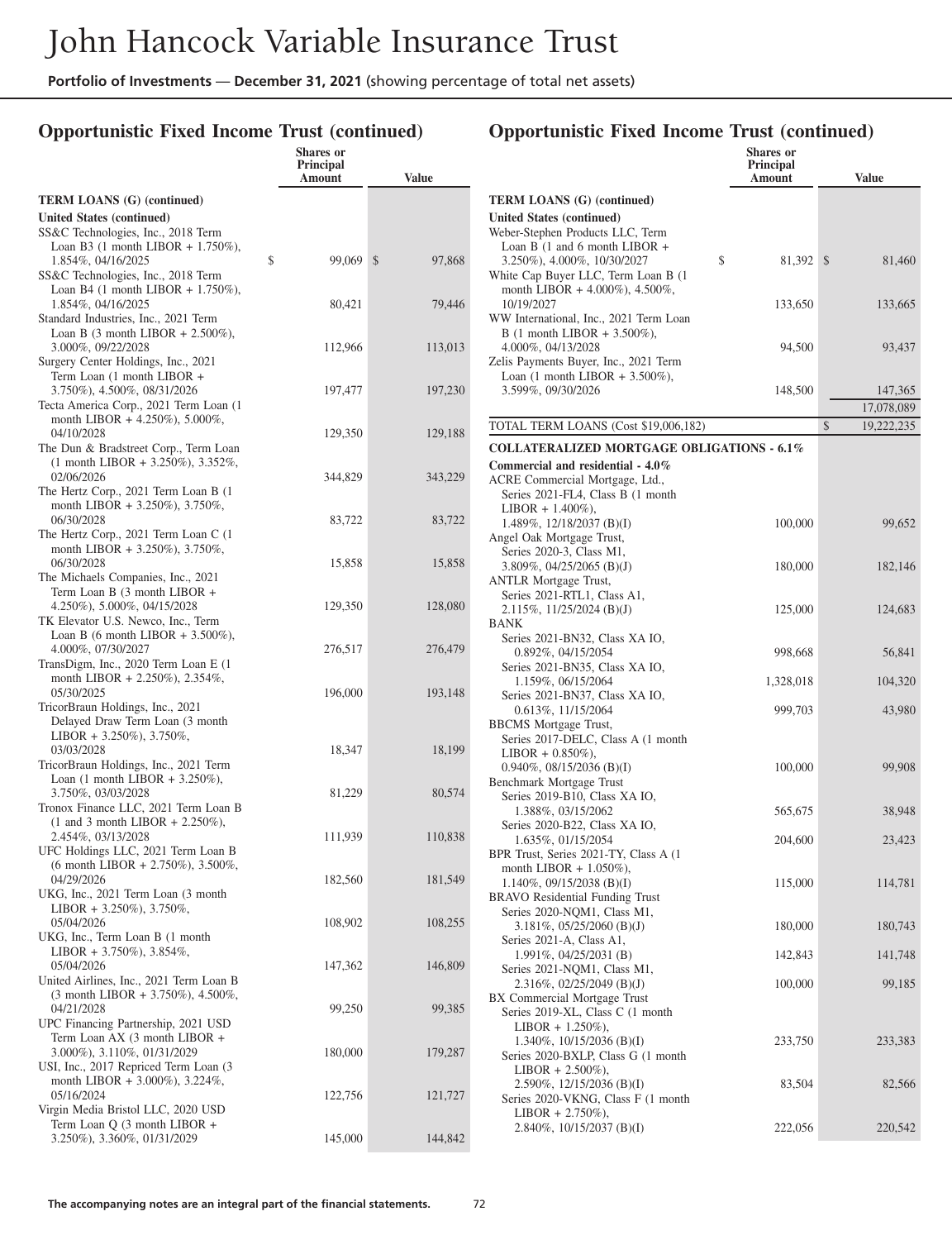## **Opportunistic Fixed Income Trust (continued)**

|                                                                         | <b>Shares</b> or<br>Principal<br>Amount | <b>Value</b> |
|-------------------------------------------------------------------------|-----------------------------------------|--------------|
| <b>COLLATERALIZED MORTGAGE</b><br><b>OBLIGATIONS</b> (continued)        |                                         |              |
| <b>Commercial and</b>                                                   |                                         |              |
| residential (continued)<br><b>BX</b> Trust                              |                                         |              |
| Series 2018-GW, Class E (1 month                                        |                                         |              |
| $LIBOR + 1.970\%$ ),<br>$2.060\%$ , 05/15/2035 (B)(I)                   | \$<br>80,000                            | \$<br>79,247 |
| Series 2021-MFM1, Class D (1 month                                      |                                         |              |
| $LIBOR + 1.500\%),$                                                     |                                         |              |
| 1.590%, 01/15/2034 (B)(I)<br>Series 2021-MFM1, Class E (1 month         | 55,000                                  | 54,139       |
| $LIBOR + 2.250\%),$                                                     |                                         |              |
| $2.340\%, 01/15/2034$ (B)(I)                                            | 40,000                                  | 39,694       |
| BXHPP Trust, Series 2021-FILM,<br>Class B (1 month LIBOR + $0.900\%$ ), |                                         |              |
| 0.990%, 08/15/2036 (B)(I)                                               | 65,000                                  | 64,269       |
| CFCRE Commercial Mortgage Trust,                                        |                                         |              |
| Series 2011-C2, Class C,                                                |                                         |              |
| 5.359%, 12/15/2047 (B)(J)<br>CIM Trust, Series 2021-R4, Class A1,       | 6,946                                   | 6,940        |
| $2.000\%$ , 05/01/2061 (B)(J)                                           | 241,971                                 | 240,293      |
| Commercial Mortgage Trust (Cantor                                       |                                         |              |
| Fitzgerald/Deutsche Bank AG),<br>Series 2013-CR13, Class B,             |                                         |              |
| 5.044%, 11/10/2046(J)                                                   | 169,000                                 | 177,533      |
| Commercial Mortgage Trust (Deutsche                                     |                                         |              |
| Bank AG)                                                                |                                         |              |
| Series 2020-SBX, Class C,<br>$2.056\%, 01/10/2038$ (B)(J)               | 100,000                                 | 97,704       |
| Series 2020-SBX, Class D,                                               |                                         |              |
| 2.398%, $01/10/2038$ (B)(J)                                             | 100,000                                 | 97,170       |
| Series 2021-LBA, Class C (1 month<br>$LIBOR + 1.200\%$ ),               |                                         |              |
| 1.290\%, 03/15/2038 (B)(I)                                              | 280,000                                 | 275,952      |
| Credit Suisse Mortgage Trust                                            |                                         |              |
| Series 2020-NET, Class D,                                               |                                         |              |
| $3.828\%, 08/15/2037$ (B)(J)<br>Series 2020-RPL5, Class A1,             | 100,000                                 | 101,788      |
| 3.023%, 08/25/2060 (B)(J)                                               | 217,575                                 | 218,767      |
| Series 2020-RPL6, Class A2,                                             |                                         |              |
| $3.271\%, 03/25/2059$ (B)(J)<br>Deephaven Residential Mortgage Trust,   | 215,000                                 | 212,120      |
| Series 2021-1, Class A3,                                                |                                         |              |
| $1.128\%, 05/25/2065$ (B)(J)                                            | 60,310                                  | 59,818       |
| FREMF Mortgage Trust<br>Series 2015-K45, Class C,                       |                                         |              |
| 3.589%, 04/25/2048 (B)(J)                                               | 115,000                                 | 118,248      |
| Series 2015-K49, Class B,                                               |                                         |              |
| $3.721\%$ , $10/25/2048$ (B)(J)<br>Series 2016-K55, Class C,            | 250,000                                 | 263,696      |
| 4.163%, 04/25/2049 (B)(J)                                               | 50,000                                  | 52,633       |
| Series 2018-K78, Class C,                                               |                                         |              |
| 4.128%, $06/25/2051$ (B)(J)<br>Series 2018-K79, Class B,                | 182,000                                 | 194,709      |
| 4.351%, $07/25/2051$ (B)(J)                                             | 75,000                                  | 82,858       |
| Series 2019-K99, Class B,                                               |                                         |              |
| 3.646\%, 10/25/2052 (B)(J)<br>GS Mortgage Securities Trust              | 180,000                                 | 194,126      |
| Series 2017-GS6, Class C,                                               |                                         |              |
| 4.322\%, 05/10/2050 (J)                                                 | 25,000                                  | 26,559       |
| Series 2019-BOCA, Class A (1 month                                      |                                         |              |
| $LIBOR + 1.200\%$ ),<br>1.290\%, 06/15/2038 (B)(I)                      | 280,000                                 | 279,826      |
| Series 2021-IP, Class B (1 month                                        |                                         |              |
| $LIBOR + 1.150\%$ ),                                                    |                                         |              |
| 1.240%, $10/15/2036$ (B)(I)                                             | 119,000                                 | 118,871      |
|                                                                         |                                         |              |

|                                                                     | <b>Shares</b> or<br>Principal |              |
|---------------------------------------------------------------------|-------------------------------|--------------|
|                                                                     | Amount                        | <b>Value</b> |
| <b>COLLATERALIZED MORTGAGE</b><br><b>OBLIGATIONS</b> (continued)    |                               |              |
| <b>Commercial and</b>                                               |                               |              |
| residential (continued)                                             |                               |              |
| GS Mortgage Securities Trust (continued)                            |                               |              |
| Series 2021-ROSS, Class A (1 month                                  |                               |              |
| $LIBOR + 1.150\%),$                                                 |                               |              |
| 1.240\%, 05/15/2026 (B)(I)                                          | \$<br>100,000                 | \$<br>99,441 |
| JPMorgan Mortgage Trust,                                            |                               |              |
| Series 2018-3, Class A1,                                            |                               |              |
| 3.500\%, 09/25/2048 (B)(J)<br>KKR Industrial Portfolio Trust,       | 30,081                        | 30,469       |
| Series 2021-KDIP, Class D (1 month                                  |                               |              |
| $LIBOR + 1.250\%),$                                                 |                               |              |
| 1.340%, $12/15/2037$ (B)(I)                                         | 161,250                       | 159,330      |
| LHOME Mortgage Trust,                                               |                               |              |
| Series 2021-RTL2, Class A1,                                         |                               |              |
| 2.090%, 06/25/2026 (B)                                              | 155,000                       | 155,260      |
| LoanCore Issuer, Ltd.,                                              |                               |              |
| Series 2021-CRE4, Class B (SOFR +                                   |                               |              |
| $1.364\%$ ),                                                        |                               |              |
| $1.412\%, 07/15/2035$ (B)(I)                                        | 100,000                       | 99,824       |
| Merit, Series 2020-HILL, Class B (1                                 |                               |              |
| month LIBOR $+ 1.400\%$ ),                                          |                               |              |
| 1.490%, $08/15/2037$ (B)(I)                                         | 99,019                        | 98,989       |
| MHC Commercial Mortgage Trust,<br>Series 2021-MHC, Class C (1 month |                               |              |
| $LIBOR + 1.351\%),$                                                 |                               |              |
| 1.440\%, 04/15/2038 (B)(I)                                          | 205,000                       | 204,551      |
| Morgan Stanley Bank of America Merrill                              |                               |              |
| Lynch Trust, Series 2013-C8, Class C,                               |                               |              |
| 4.156%, 12/15/2048 (J)                                              | 283,000                       | 286,653      |
| Morgan Stanley Capital I Trust                                      |                               |              |
| Series 2017-CLS, Class F (1 month)                                  |                               |              |
| $LIBOR + 2.600\%$ ),                                                |                               |              |
| 2.690%, $11/15/2034$ (B)(I)                                         | 177,000                       | 176,221      |
| Series 2018-SUN, Class B (1 month)                                  |                               |              |
| $LIBOR + 1.200\%$ ),                                                |                               |              |
| 1.290%, $07/15/2035$ (B)(I)<br>NYMT Loan Trust I, Series 2021-BPL1, | 100,000                       | 99,497       |
| Class A1,                                                           |                               |              |
| 2.239%, 05/25/2026 (B)                                              | 230,000                       | 228,363      |
| Pretium Mortgage Credit Partners LLC,                               |                               |              |
| Series 2021-RN1, Class A2,                                          |                               |              |
| 3.598%, 02/25/2061 (B)                                              | 185,000                       | 182,364      |
| PRPM LLC                                                            |                               |              |
| Series 2021-3, Class A2,                                            |                               |              |
| 3.720%, 04/25/2026 (B)                                              | 110,000                       | 108,685      |
| Series 2021-5, Class A1,                                            |                               |              |
| 1.793%, 06/25/2026 (B)                                              | 130,932                       | 129,666      |
| Series 2021-7, Class A1,<br>1.867%, 08/25/2026 (B)                  |                               |              |
| Ready Capital Mortgage Financing LLC                                | 154,214                       | 152,555      |
| Series 2021-FL6, Class AS (1 month                                  |                               |              |
| $LIBOR + 1.200\%$ ),                                                |                               |              |
| 1.289%, $07/25/2036$ (B)(I)                                         | 105,000                       | 104,213      |
| Series 2021-FL7, Class AS (1 month                                  |                               |              |
| $LIBOR + 1.500\%$ ),                                                |                               |              |
| 1.580\%, 11/25/2036 (B)(I)                                          | 55,000                        | 54,949       |
| SFO Commercial Mortgage Trust,                                      |                               |              |
| Series 2021-555, Class B (1 month)                                  |                               |              |
| $LIBOR + 1.500\%$ ),                                                |                               |              |
| 1.590%, $05/15/2038$ (B)(I)                                         | 70,000                        | 69,961       |
| Starwood Mortgage Residential Trust,<br>Series 2021-2, Class A3,    |                               |              |
| 1.431%, $05/25/2065$ (B)(J)                                         | 128,689                       | 127,896      |
|                                                                     |                               |              |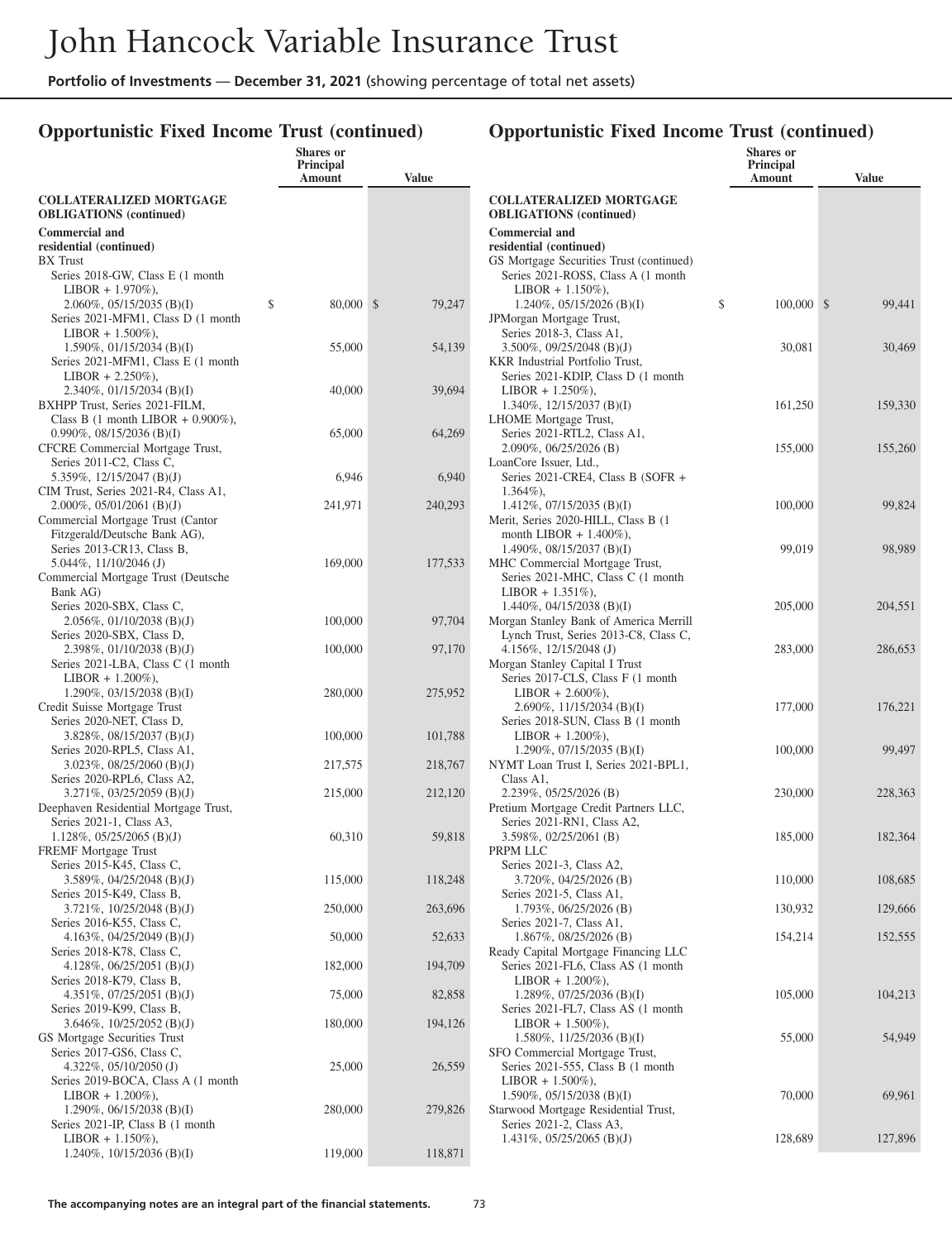# **Opportunistic Fixed Income Trust (continued)**

|                                                                             | Shares or<br>Principal<br>Amount | <b>Value</b>  |                   |
|-----------------------------------------------------------------------------|----------------------------------|---------------|-------------------|
| <b>COLLATERALIZED MORTGAGE</b><br><b>OBLIGATIONS</b> (continued)            |                                  |               | <b>COI</b><br>OBI |
| <b>Commercial and</b>                                                       |                                  |               | U.S.              |
| residential (continued)                                                     |                                  |               | Fede              |
| STWD Trust, Series 2021-FLWR,                                               |                                  |               | M                 |
| Class B (1 month LIBOR + $0.926\%$ ),<br>\$<br>$1.016\%, 07/15/2036$ (B)(I) | 275,000                          | \$<br>271,715 | $S_6$             |
| Toorak Mortgage Corp., Series 2019-2,                                       |                                  |               | $S_6$             |
| Class A2.                                                                   |                                  |               |                   |
| 4.213%, 09/25/2022                                                          | 150,000                          | 150,102       | $S_6$             |
| Verus Securitization Trust                                                  |                                  |               |                   |
| Series 2020-1, Class A3,<br>2.724%, 01/25/2060 (B)                          |                                  |               | $S_6$             |
| Series 2020-INV1, Class A3,                                                 | 128,223                          | 128,384       | $S_6$             |
| 3.889%, 03/25/2060 (B)(J)                                                   | 100,000                          | 102,401       |                   |
| VMC Finance LLC, Series 2021-FL4,                                           |                                  |               | $S_6$             |
| Class A $(1 \text{ month LIBOR} + 1.100\%)$ ,                               |                                  |               |                   |
| $1.189\%, 06/16/2036$ (B)(I)                                                | 162,077                          | 161,765       | $S_6$             |
| Wells Fargo Mortgage Backed Securities<br>Trust, Series 2019-3, Class A1,   |                                  |               | $S_6$             |
| 3.500\%, 07/25/2049 (B)(J)                                                  | 28,751                           | 28,966        |                   |
| WF-RBS Commercial Mortgage Trust,                                           |                                  |               | $S_6$             |
| Series 2011-C4, Class C,                                                    |                                  |               |                   |
| 5.024%, 06/15/2044 (B)(J)                                                   | 159,790                          | 159,632       | $S_6$             |
|                                                                             |                                  | 8,475,661     |                   |
| U.S. Government Agency $-2.1\%$                                             |                                  |               | $S_6$             |
| Federal Home Loan Mortgage Corp.                                            |                                  |               | $S_6$             |
| Series 2013-DN1, Class M2 (1 month<br>$LIBOR + 7.150\%$ ),                  |                                  |               |                   |
| 7.239%, 07/25/2023 (I)                                                      | 90,489                           | 95,256        | $S_6$             |
| Series 2014-DN2, Class M3 (1 month                                          |                                  |               |                   |
| $LIBOR + 3.600\%$ ),                                                        |                                  |               | $S_6$             |
| 3.689%, 04/25/2024 (I)                                                      | 134,214                          | 137,415       | $S_6$             |
| Series 2016-DNA2, Class M3 (1                                               |                                  |               |                   |
| month LIBOR $+4.650\%$ ),<br>4.739%, 10/25/2028 (I)                         | 134,349                          | 139,147       | $S_6$             |
| Series 2017-HQA2, Class M2 (1                                               |                                  |               |                   |
| month LIBOR $+ 2.650\%$ ),                                                  |                                  |               | $S_6$             |
| 2.739%, 12/25/2029 (I)                                                      | 290,487                          | 297,842       | $S_6$             |
| Series 2018-DNA1, Class M2 (1                                               |                                  |               |                   |
| month LIBOR $+ 1.800\%$ ),<br>1.889%, 07/25/2030 (I)                        | 237,949                          | 239,266       | $S_6$             |
| Series 2018-HQA1, Class M2 (1                                               |                                  |               |                   |
| month LIBOR $+ 2.300\%$ ),                                                  |                                  |               | $S_6$             |
| 2.389%, 09/25/2030 (I)                                                      | 61,066                           | 61,755        | $S_6$             |
| Series 2020-DNA2, Class M2 (1                                               |                                  |               |                   |
| month LIBOR $+ 1.850\%$ ),<br>1.939%, 02/25/2050 (B)(I)                     | 69,864                           | 70,105        | Fede              |
| Series 2020-DNA5, Class M2 (SOFR                                            |                                  |               | $S_6$             |
| $+2.800\%$ ),                                                               |                                  |               |                   |
| 2.849%, 10/25/2050 (B)(I)                                                   | 74,389                           | 74,974        | $S_6$             |
| Series 2020-DNA6, Class B1 (SOFR                                            |                                  |               |                   |
| $+3.000\%$ ),                                                               |                                  |               |                   |
| 3.049%, 12/25/2050 (B)(I)<br>Series 2020-HQA2, Class M2 (1                  | 35,000                           | 35,237        | $S_6$             |
| month LIBOR $+3.100\%$ ),                                                   |                                  |               |                   |
| $3.189\%, 03/25/2050$ (B)(I)                                                | 185,568                          | 187,736       |                   |
| Series 2020-HQA3, Class B1 (1                                               |                                  |               | $S_6$             |
| month LIBOR $+ 5.750\%$ ),                                                  |                                  |               |                   |
| 5.839%, 07/25/2050 (B)(I)<br>Series 324, Class C18 IO,                      | 195,000                          | 203,389       | $S_6$             |
| 4.000%, 12/15/2033                                                          | 299,212                          | 34,529        |                   |
| Series 4446, Class BI IO,                                                   |                                  |               |                   |
| 6.500%, 04/15/2039                                                          | 211,813                          | 45,802        | $S_6$             |
| Series K066, Class X1 IO,                                                   |                                  |               |                   |
| 0.749%, 06/25/2027                                                          | 1,246,060                        | 45,007        |                   |

| <b>Value</b><br>Amount<br><b>COLLATERALIZED MORTGAGE</b><br><b>OBLIGATIONS</b> (continued)<br>U.S. Government Agency (continued)<br>Federal Home Loan<br>Mortgage Corp. (continued)<br>Series K100, Class X3 IO,<br>\$<br>1.870%, 11/25/2047<br>$275,000$ \$<br>33,808<br>Series K103, Class X1 IO,<br>0.638%, 11/25/2029<br>1,023,507<br>46,727<br>Series K105, Class X1 IO,<br>1.523%, 03/25/2053<br>639,216<br>68,531<br>Series K106, Class X1 IO,<br>1.354%, 01/25/2030<br>618,418<br>59,236<br>Series K106, Class X3 IO,<br>1.920%, 03/25/2048<br>65,044<br>490,000<br>Series K107, Class X1 IO, |  |
|-------------------------------------------------------------------------------------------------------------------------------------------------------------------------------------------------------------------------------------------------------------------------------------------------------------------------------------------------------------------------------------------------------------------------------------------------------------------------------------------------------------------------------------------------------------------------------------------------------|--|
|                                                                                                                                                                                                                                                                                                                                                                                                                                                                                                                                                                                                       |  |
|                                                                                                                                                                                                                                                                                                                                                                                                                                                                                                                                                                                                       |  |
|                                                                                                                                                                                                                                                                                                                                                                                                                                                                                                                                                                                                       |  |
|                                                                                                                                                                                                                                                                                                                                                                                                                                                                                                                                                                                                       |  |
|                                                                                                                                                                                                                                                                                                                                                                                                                                                                                                                                                                                                       |  |
|                                                                                                                                                                                                                                                                                                                                                                                                                                                                                                                                                                                                       |  |
|                                                                                                                                                                                                                                                                                                                                                                                                                                                                                                                                                                                                       |  |
|                                                                                                                                                                                                                                                                                                                                                                                                                                                                                                                                                                                                       |  |
|                                                                                                                                                                                                                                                                                                                                                                                                                                                                                                                                                                                                       |  |
|                                                                                                                                                                                                                                                                                                                                                                                                                                                                                                                                                                                                       |  |
|                                                                                                                                                                                                                                                                                                                                                                                                                                                                                                                                                                                                       |  |
|                                                                                                                                                                                                                                                                                                                                                                                                                                                                                                                                                                                                       |  |
|                                                                                                                                                                                                                                                                                                                                                                                                                                                                                                                                                                                                       |  |
|                                                                                                                                                                                                                                                                                                                                                                                                                                                                                                                                                                                                       |  |
| 1.591%, 01/25/2030<br>549,128<br>61,435                                                                                                                                                                                                                                                                                                                                                                                                                                                                                                                                                               |  |
| Series K108, Class X1 IO,<br>1.690%, 03/25/2030<br>389,890<br>47,501                                                                                                                                                                                                                                                                                                                                                                                                                                                                                                                                  |  |
| Series K110, Class X1 IO,                                                                                                                                                                                                                                                                                                                                                                                                                                                                                                                                                                             |  |
| 1.697%, 04/25/2030<br>99,783<br>11,906                                                                                                                                                                                                                                                                                                                                                                                                                                                                                                                                                                |  |
| Series K111, Class X1 IO,                                                                                                                                                                                                                                                                                                                                                                                                                                                                                                                                                                             |  |
| 1.572%, 05/25/2030<br>99,714<br>11,373<br>Series K115, Class X3 IO,                                                                                                                                                                                                                                                                                                                                                                                                                                                                                                                                   |  |
| 2.958%, 09/25/2048<br>147,298<br>31,264                                                                                                                                                                                                                                                                                                                                                                                                                                                                                                                                                               |  |
| Series K116, Class X3 IO,                                                                                                                                                                                                                                                                                                                                                                                                                                                                                                                                                                             |  |
| 3.021%, 09/25/2047<br>223,880<br>49,091                                                                                                                                                                                                                                                                                                                                                                                                                                                                                                                                                               |  |
| Series K121, Class X1 IO,                                                                                                                                                                                                                                                                                                                                                                                                                                                                                                                                                                             |  |
| 1.028%, 10/25/2030<br>114,785<br>8,768<br>Series K122, Class X1 IO,                                                                                                                                                                                                                                                                                                                                                                                                                                                                                                                                   |  |
| 0.883%, 11/25/2030<br>99,852<br>6,735                                                                                                                                                                                                                                                                                                                                                                                                                                                                                                                                                                 |  |
| Series K123, Class X1 IO,                                                                                                                                                                                                                                                                                                                                                                                                                                                                                                                                                                             |  |
| 0.775%, 12/25/2030<br>409,531<br>24,376                                                                                                                                                                                                                                                                                                                                                                                                                                                                                                                                                               |  |
| Series K124, Class X1 IO,                                                                                                                                                                                                                                                                                                                                                                                                                                                                                                                                                                             |  |
| 0.721%, 12/25/2030<br>252,730<br>14,452<br>Series K129, Class X3 IO,                                                                                                                                                                                                                                                                                                                                                                                                                                                                                                                                  |  |
| 3.172%, 05/25/2031<br>165,000<br>41,237                                                                                                                                                                                                                                                                                                                                                                                                                                                                                                                                                               |  |
| Series K737, Class X1 IO,                                                                                                                                                                                                                                                                                                                                                                                                                                                                                                                                                                             |  |
| 0.637%, 10/25/2026<br>494,800<br>12,941                                                                                                                                                                                                                                                                                                                                                                                                                                                                                                                                                               |  |
| Series K738, Class X1 IO,                                                                                                                                                                                                                                                                                                                                                                                                                                                                                                                                                                             |  |
| 1.515%, 01/25/2027<br>650,127<br>43,244<br>Series K740, Class X3 IO,                                                                                                                                                                                                                                                                                                                                                                                                                                                                                                                                  |  |
| 2.481%, 11/25/2047<br>135,000<br>17,036                                                                                                                                                                                                                                                                                                                                                                                                                                                                                                                                                               |  |
| Series K742, Class X3, IO,                                                                                                                                                                                                                                                                                                                                                                                                                                                                                                                                                                            |  |
| 2.595%, 04/25/2028<br>100,000<br>14,374                                                                                                                                                                                                                                                                                                                                                                                                                                                                                                                                                               |  |
| Series Q014, Class X IO,<br>2.800%, 10/25/2055<br>160,256<br>36,821                                                                                                                                                                                                                                                                                                                                                                                                                                                                                                                                   |  |
| Federal National Mortgage Association                                                                                                                                                                                                                                                                                                                                                                                                                                                                                                                                                                 |  |
| Series 2014-C02, Class 1M2 (1 month                                                                                                                                                                                                                                                                                                                                                                                                                                                                                                                                                                   |  |
| $LIBOR + 2.600\%$ ),                                                                                                                                                                                                                                                                                                                                                                                                                                                                                                                                                                                  |  |
| 2.689%, 05/25/2024 (I)<br>52,119<br>53,091                                                                                                                                                                                                                                                                                                                                                                                                                                                                                                                                                            |  |
| Series 2014-C04, Class 1M2 (1 month<br>$LIBOR + 4.900\%$ ),                                                                                                                                                                                                                                                                                                                                                                                                                                                                                                                                           |  |
| 4.989%, 11/25/2024 (I)<br>83,955<br>87,416                                                                                                                                                                                                                                                                                                                                                                                                                                                                                                                                                            |  |
| Series 2017-C02, Class 2M2 (1 month                                                                                                                                                                                                                                                                                                                                                                                                                                                                                                                                                                   |  |
| $LIBOR + 3.650\%$ ),                                                                                                                                                                                                                                                                                                                                                                                                                                                                                                                                                                                  |  |
| 3.739%, 09/25/2029 (I)<br>216,975<br>223,882                                                                                                                                                                                                                                                                                                                                                                                                                                                                                                                                                          |  |
| Series 2017-C04, Class 2M2 (1 month<br>$LIBOR + 2.850\%$ ),                                                                                                                                                                                                                                                                                                                                                                                                                                                                                                                                           |  |
| 2.939%, 11/25/2029(I)<br>256,479<br>250,207                                                                                                                                                                                                                                                                                                                                                                                                                                                                                                                                                           |  |
| Series 2017-C07, Class 1B1 (1 month                                                                                                                                                                                                                                                                                                                                                                                                                                                                                                                                                                   |  |
| $LIBOR + 4.000\%$ ),                                                                                                                                                                                                                                                                                                                                                                                                                                                                                                                                                                                  |  |
| 4.089%, 05/25/2030 (I)<br>293,000<br>304,735<br>Series 2018-C02, Class 2B1 (1 month                                                                                                                                                                                                                                                                                                                                                                                                                                                                                                                   |  |
| $LIBOR + 4.000\%$ ),                                                                                                                                                                                                                                                                                                                                                                                                                                                                                                                                                                                  |  |
| 4.089%, 08/25/2030 (I)<br>60,000<br>61,879                                                                                                                                                                                                                                                                                                                                                                                                                                                                                                                                                            |  |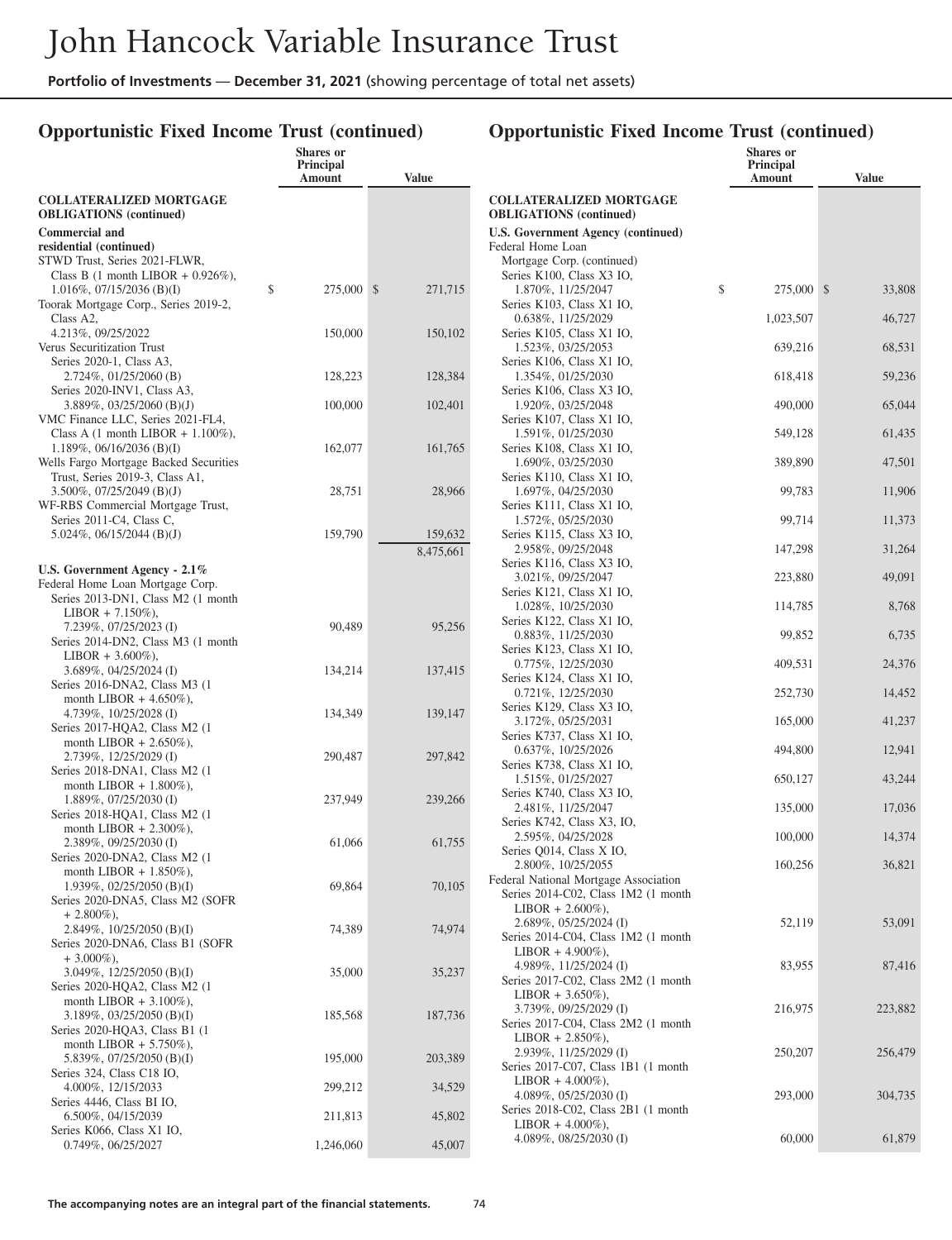## **Opportunistic Fixed Income Trust (continued)**

|                                                                     | <b>Shares</b> or<br><b>Principal</b><br>Amount | <b>Value</b>     |
|---------------------------------------------------------------------|------------------------------------------------|------------------|
| <b>COLLATERALIZED MORTGAGE</b><br><b>OBLIGATIONS</b> (continued)    |                                                |                  |
| <b>U.S. Government Agency (continued)</b>                           |                                                |                  |
| Federal National<br>Mortgage Association (continued)                |                                                |                  |
| Series 2018-C05, Class 1B1 (1 month                                 |                                                |                  |
| $LIBOR + 4.250\%$ ),<br>4.339%, 01/25/2031 (I)                      | \$<br>230,000                                  | \$<br>240,938    |
| Series 2018-C05, Class 1M2 (1 month                                 |                                                |                  |
| $LIBOR + 2.350\%$ ),                                                |                                                |                  |
| 2.439%, 01/25/2031 (I)<br>Series 2019-HRP1, Class M2 (1)            | 103,060                                        | 104,093          |
| month LIBOR $+ 2.150\%$ ),                                          |                                                |                  |
| 2.239%, 11/25/2039 (B)(I)<br>Series 2019-R03, Class 1B1 (1 month    | 173,297                                        | 173,297          |
| $LIBOR + 4.100\%$ ),                                                |                                                |                  |
| 4.189%, $09/25/2031$ (B)(I)                                         | 75,000                                         | 76,838           |
| Series 2019-R05, Class 1B1 (1 month<br>$LIBOR + 4.100\%$ ),         |                                                |                  |
| 4.189%, 07/25/2039 (B)(I)                                           | 120,000                                        | 121,995          |
| Series 2020-26, Class AI IO,<br>3.000%, 04/25/2033                  | 416,284                                        | 26,510           |
| Series 2020-26, Class IA IO,                                        |                                                |                  |
| 3.500%, 11/25/2039                                                  | 368,301                                        | 39,933           |
| Series 2020-27, Class NI IO,<br>4.500%, 05/25/2050                  | 261,293                                        | 45,421           |
| Series 2020-35, Class IC IO,                                        |                                                |                  |
| 5.000%, 06/25/2050<br>Series 2020-R02, Class 2B1 (1 month)          | 265,169                                        | 42,908           |
| $LIBOR + 3.000\%$ ),                                                |                                                |                  |
| $3.089\%, 01/25/2040$ (B)(I)                                        | 152,000                                        | 152,330          |
| Series 410, Class C8 IO,<br>4.000%, 04/25/2032                      | 355,408                                        | 38,042           |
| Government National                                                 |                                                |                  |
| Mortgage Association<br>Series 2015-62, Class CI IO,                |                                                |                  |
| 4.500%, 05/20/2045                                                  | 178,026                                        | 26,675           |
| Series 2017-130, Class IO,                                          |                                                |                  |
| 4.500%, 02/20/2040<br>Series 2018-168, Class AI IO,                 | 184,610                                        | 27,107           |
| 5.000%, 12/16/2048                                                  | 271,976                                        | 49,198           |
|                                                                     |                                                | 4,526,127        |
| TOTAL COLLATERALIZED MORTGAGE OBLIGATIONS<br>(Cost \$12,593,961)    |                                                | \$<br>13,001,788 |
| <b>ASSET BACKED SECURITIES - 4.4%</b>                               |                                                |                  |
| AASET Trust, Series 2021-2A, Class A,                               |                                                |                  |
| 2.798%, 01/15/2047 (B)                                              | 250,000                                        | 248,094          |
| Ajax Mortgage Loan Trust,<br>Series 2021-B, Class A,                |                                                |                  |
| 2.239%, 06/25/2066 (B)                                              | 138,822                                        | 137,824          |
| Arbor Realty Commercial Real Estate                                 |                                                |                  |
| Notes, Ltd.<br>Series 2021-FL2, Class AS (1 month                   |                                                |                  |
| $LIBOR + 1.400\%$ ),                                                |                                                |                  |
| 1.490%, $05/15/2036$ (B)(I)<br>Series 2021-FL3, Class B (1 month    | 100,000                                        | 99,625           |
| $LIBOR + 1.600\%$ ),                                                |                                                |                  |
| 1.690%, $08/15/2034$ (B)(I)                                         | 110,000                                        | 109,553          |
| Ares XXVII CLO, Ltd., Series 2013-2A,<br>Class CR2 (3 month LIBOR + |                                                |                  |
| $2.000\%$ ),                                                        |                                                |                  |
| 2.124%, 10/28/2034 (B)(I)<br>Avant Loans Funding Trust,             | 250,000                                        | 249,998          |
| Series 2021-REV1, Class A,                                          |                                                |                  |
| $1.210\%, 07/15/2030$ (B)                                           | 150,000                                        | 148,761          |
|                                                                     |                                                |                  |

|                                                                              | Shares or<br>Principal |               |
|------------------------------------------------------------------------------|------------------------|---------------|
|                                                                              | Amount                 | <b>Value</b>  |
| <b>ASSET BACKED SECURITIES (continued)</b><br>Bain Capital Credit CLO, Ltd., |                        |               |
| Series 2020-5A, Class E (3 month)                                            |                        |               |
| $LIBOR + 6.900\%$ ),<br>7.032%, 01/20/2032 (B)(I)                            | \$<br>250,000          | \$<br>249,995 |
| BlueMountain CLO, Ltd.,                                                      |                        |               |
| Series 2018-2A, Class D (3 month)                                            |                        |               |
| $LIBOR + 3.150\%$ ),                                                         |                        |               |
| $3.306\%, 08/15/2031$ (B)(I)<br>Bojangles Issuer LLC, Series 2020-1A,        | 250,000                | 245,079       |
| Class A2,                                                                    |                        |               |
| 3.832%, 10/20/2050 (B)                                                       | 125,000                | 127,799       |
| CF Hippolyta LLC, Series 2020-1,                                             |                        |               |
| Class B1,                                                                    |                        |               |
| 2.280%, 07/15/2060 (B)<br>CIFC Funding, Ltd., Series 2014-2RA,               | 234,728                | 234,472       |
| Class A1 $(3 \text{ month LIBOR} + 1.050\%),$                                |                        |               |
| 1.174%, $04/24/2030$ (B)(I)                                                  | 300,000                | 300,038       |
| CoreVest American Finance Trust,                                             |                        |               |
| Series 2020-4, Class B,                                                      |                        |               |
| $1.707\%$ , $12/15/2052$ (B)                                                 | 100,000                | 97,190        |
| DataBank Issuer, Series 2021-1A,<br>Class A2,                                |                        |               |
| 2.060%, 02/27/2051 (B)                                                       | 170,000                | 166,704       |
| Domino's Pizza Master Issuer LLC                                             |                        |               |
| Series 2017-1A, Class A23,                                                   |                        |               |
| 4.118%, $07/25/2047$ (B)<br>Series 2021-1A, Class A2I,                       | 182,875                | 191,372       |
| 2.662%, 04/25/2051 (B)                                                       | 84,575                 | 84,931        |
| Flagship Credit Auto Trust                                                   |                        |               |
| Series 2021-3, Class C,                                                      |                        |               |
| 1.460%, 09/15/2027 (B)                                                       | 350,000                | 344,070       |
| Series 2021-3, Class D,                                                      |                        |               |
| 1.650%, 09/15/2027 (B)<br>FRTKL, Series 2021-SFR1, Class E2,                 | 112,000                | 109,918       |
| 2.522%, 09/17/2038 (B)                                                       | 132,000                | 128,715       |
| Gilbert Park CLO, Ltd., Series 2017-1A,                                      |                        |               |
| Class B $(3 \text{ month LIBOR} + 1.600\%),$                                 |                        |               |
| $1.724\%, 10/15/2030$ (B)(I)                                                 | 280,000                | 280,011       |
| Greystone Commercial Real Estate<br>Notes, Ltd., Series 2021-FL3, Class B    |                        |               |
| $(1 \text{ month LIBOR} + 1.650\%),$                                         |                        |               |
| $1.740\%, 07/15/2039$ (B)(I)                                                 | 100,000                | 99,815        |
| Harriman Park CLO, Ltd.,                                                     |                        |               |
| Series 2020-1A, Class DR (3 month                                            |                        |               |
| $LIBOR + 3.100\%$ ),                                                         |                        |               |
| 3.232%, $04/20/2034$ (B)(I)<br>HIN Timeshare Trust, Series 2020-A,           | 250,000                | 247,909       |
| Class A,                                                                     |                        |               |
| 1.390%, 10/09/2039 (B)                                                       | 32,915                 | 32,668        |
| Home Partners of America Trust,                                              |                        |               |
| Series 2021-1, Class C,                                                      | 101,319                |               |
| 2.078%, 09/17/2041 (B)<br>Horizon Aircraft Finance II, Ltd.,                 |                        | 98,841        |
| Series 2019-1, Class A,                                                      |                        |               |
| 3.721%, 07/15/2039 (B)                                                       | 219,019                | 214,556       |
| KKR CLO, Ltd., Series 2020, Class B (3                                       |                        |               |
| month LIBOR $+ 1.550\%$ ),                                                   |                        |               |
| 1.672%, 10/16/2030 (B)(I)<br>LAD Auto Receivables Trust,                     | 282,000                | 280,684       |
| Series 2021-1A, Class B,                                                     |                        |               |
| $1.940\%, 11/16/2026$ (B)                                                    | 85,000                 | 84,796        |
| LCM XXV, Ltd., Series 25A, Class B2                                          |                        |               |
| $(3 \text{ month LIBOR} + 1.650\%),$                                         |                        |               |
| 1.782%, 07/20/2030 (B)(I)                                                    | 250,000                | 248,992       |
| Lendbuzz Securitization Trust,<br>Series 2021-1A, Class A,                   |                        |               |
| $1.460\%, 06/15/2026$ (B)                                                    | 254,833                | 253,806       |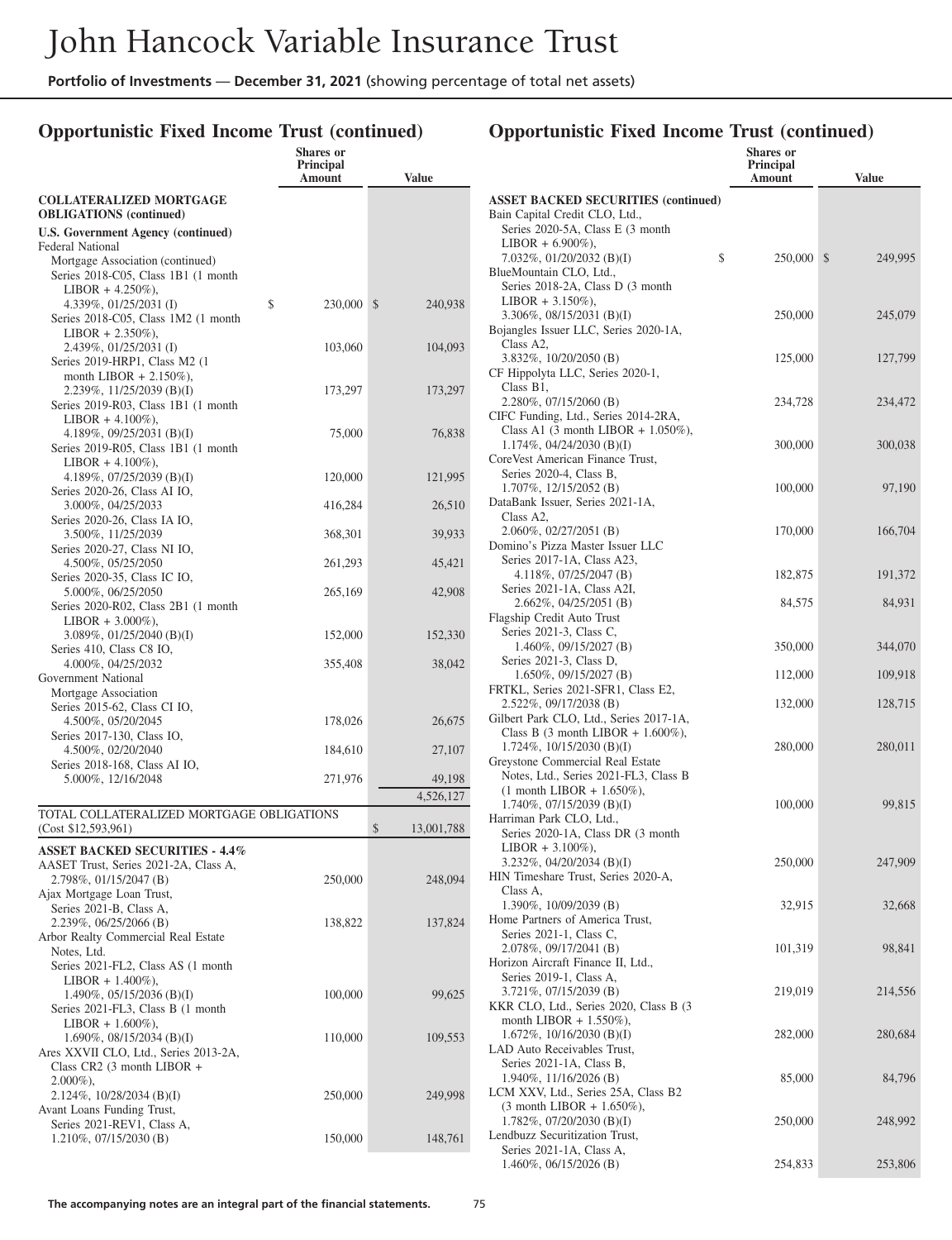## **Opportunistic Fixed Income Trust (continued)**

|                                                                               | <b>Shares</b> or<br><b>Principal</b><br>Amount | <b>Value</b> |  |
|-------------------------------------------------------------------------------|------------------------------------------------|--------------|--|
| <b>ASSET BACKED SECURITIES (continued)</b><br>Madison Park Funding XIX, Ltd., |                                                |              |  |
| Series 2015-19A, Class A2R2 (3                                                |                                                |              |  |
| month LIBOR $+ 1.500\%$ ),                                                    | \$<br>250,000                                  | $\mathbb{S}$ |  |
| 1.628%, $01/22/2028$ (B)(I)<br>Magnetite XVIII, Ltd., Series 2016-18A,        |                                                | 249,112      |  |
| Class BR $(3 \text{ month LIBOR } +$                                          |                                                |              |  |
| $1.500\%$ ),<br>1.656\%, 11/15/2028 (B)(I)                                    | 250,000                                        | 250,093      |  |
| MAPS Trust, Series 2021-1A, Class A,                                          |                                                |              |  |
| $2.521\%, 06/15/2046$ (B)<br>MF1, Ltd., Series 2020-FL4, Class A              | 240,375                                        | 237,949      |  |
| $(SOFR + 1.815\%),$                                                           |                                                |              |  |
| $1.862\%$ , $11/15/2035$ (B)(I)<br>MFA LLC, Series 2021-NPL1, Class A1,       | 100,000                                        | 100,351      |  |
| $2.363\%, 03/25/2060$ (B)                                                     | 115,863                                        | 115,222      |  |
| Neuberger Berman CLO XVII, Ltd.,                                              |                                                |              |  |
| Series 2014-17A, Class CR2 (3 month<br>$LIBOR + 2.000\%$ ),                   |                                                |              |  |
| $2.128\%, 04/22/2029$ (B)(I)                                                  | 250,000                                        | 250,067      |  |
| Progress Residential Trust<br>Series 2021-SFR2, Class D,                      |                                                |              |  |
| 2.197%, 04/19/2038 (B)                                                        | 100,000                                        | 97,804       |  |
| Series 2021-SFR5, Class E1,<br>2.209%, 07/17/2038 (B)                         | 100,000                                        | 97,033       |  |
| Series 2021-SFR6, Class E2,                                                   |                                                |              |  |
| 2.525%, 07/17/2038 (B)                                                        | 100,000                                        | 98,113       |  |
| Series 2021-SFR8, Class E2,<br>2.532%, 10/17/2038 (B)                         | 285,000                                        | 276,974      |  |
| Series 2021-SFR10, Class B,                                                   |                                                |              |  |
| 2.722%, 12/17/2038 (B)<br>Race Point VIII CLO, Ltd.,                          | 120,000                                        | 119,782      |  |
| Series 2013-8A, Class DR2 (3 month                                            |                                                |              |  |
| $LIBOR + 3.500\%$ ),<br>3.660\%, 02/20/2030 (B)(I)                            | 250,000                                        | 248,128      |  |
| Sonic Capital LLC, Series 2020-1A,                                            |                                                |              |  |
| Class A2I,                                                                    |                                                |              |  |
| $3.845\%, 01/20/2050$ (B)<br>Stratus CLO, Ltd., Series 2021-1A,               | 197,333                                        | 203,931      |  |
| Class D $(3 \text{ month LIBOR} + 2.500\%),$                                  |                                                |              |  |
| 2.671%, 12/29/2029 (B)(I)<br>Summit Issuer LLC, Series 2020-1A,               | 250,000                                        | 249,007      |  |
| Class A2,                                                                     |                                                |              |  |
| 2.290%, 12/20/2050 (B)<br>Symphony CLO XXII, Ltd.,                            | 55,000                                         | 54,499       |  |
| Series 2020-22A, Class C (3 month                                             |                                                |              |  |
| $LIBOR + 2.150\%),$<br>$2.272\%$ , 04/18/2033 (B)(I)                          | 250,000                                        | 250,193      |  |
| Treman Park CLO, Ltd., Series 2015-1A,                                        |                                                |              |  |
| Class C3RR (3 month LIBOR +                                                   |                                                |              |  |
| $2.000\%$ ),<br>$2.132\%, 10/20/2028$ (B)(I)                                  | 250,000                                        | 250,006      |  |
| Vericrest Opportunity Loan Transferee,                                        |                                                |              |  |
| Series 2021-NP11, Class A1,<br>1.868%, 08/25/2051 (B)                         | 221,143                                        | 219,517      |  |
| Verus Securitization Trust,                                                   |                                                |              |  |
| Series 2020-NPL1, Class A1,<br>3.598%, 08/25/2050 (B)                         | 44,616                                         | 44,684       |  |
| VOLT XCIV LLC, Series 2021-NPL3,                                              |                                                |              |  |
| Class A1,                                                                     |                                                |              |  |
| 2.240%, 02/27/2051 (B)<br>VOLT XCVI LLC, Series 2021-NPL5,                    | 152,562                                        | 151,747      |  |
| Class A1,                                                                     |                                                |              |  |
| 2.116%, 03/27/2051 (B)                                                        | 82,101                                         | 81,716       |  |

|                                   |                                                                                                                | <b>Shares</b> or<br>Principal |                             |
|-----------------------------------|----------------------------------------------------------------------------------------------------------------|-------------------------------|-----------------------------|
|                                   |                                                                                                                | Amount                        | <b>Value</b>                |
|                                   | <b>ASSET BACKED SECURITIES (continued)</b><br>Voya CLO, Ltd., Series 2013-3A,<br>Class BRR (3 month LIBOR +    |                               |                             |
| $2.250\%$ ),                      | \$<br>$2.372\%, 10/18/2031$ (B)(I)<br>Westlake Automobile Receivables Trust,                                   | 250,000                       | \$<br>247,265               |
|                                   | Series 2021-2A, Class D,<br>1.230%, 12/15/2026 (B)                                                             | 265,000                       | 260,758                     |
|                                   | TOTAL ASSET BACKED SECURITIES (Cost \$9,265,106)                                                               |                               | \$<br>9,270,167             |
|                                   | <b>COMMON STOCKS - 0.0%</b>                                                                                    |                               |                             |
| Luxembourg - $0.0\%$              | Codere New Topco $SA(C)(E)$                                                                                    | 6,364                         | 40,502                      |
|                                   | TOTAL COMMON STOCKS (Cost \$40,358)                                                                            |                               | \$<br>40,502                |
|                                   | <b>PREFERRED SECURITIES - 0.0%</b>                                                                             |                               |                             |
| United States - 0.0%<br>$6.000\%$ | Becton, Dickinson and Company,                                                                                 | 1,136                         | 59,924                      |
|                                   | Fluor Corp., $6.500\%$ (B)                                                                                     | 5                             | 6,592                       |
|                                   |                                                                                                                |                               | 66,516                      |
|                                   | TOTAL PREFERRED SECURITIES (Cost \$64,958)                                                                     |                               | \$<br>66,516                |
|                                   | <b>EXCHANGE-TRADED FUNDS - 4.8%</b><br>iShares JP Morgan USD Emerging                                          |                               |                             |
|                                   | Markets Bond ETF                                                                                               | 86,500                        | 9,433,690                   |
|                                   | SPDR Bloomberg Convertible                                                                                     |                               |                             |
| <b>Securities ETF</b>             | TOTAL EXCHANGE-TRADED FUNDS (Cost \$10,332,632)                                                                | 7,600                         | \$<br>630,496<br>10,064,186 |
|                                   |                                                                                                                |                               |                             |
|                                   | <b>SHORT-TERM INVESTMENTS - 2.8%</b><br>Short-term funds - $2.8\%$                                             |                               |                             |
|                                   | <b>State Street Institutional</b>                                                                              |                               |                             |
|                                   | U.S. Government Money Market                                                                                   |                               |                             |
|                                   | Fund, Premier Class, 0.0250% (K)                                                                               | 6,010,778                     | 6,010,778                   |
|                                   | TOTAL SHORT-TERM INVESTMENTS (Cost \$6,010,778)<br><b>Total Investments (Opportunistic Fixed Income Trust)</b> |                               | \$<br>6,010,778             |
|                                   | $(Cost $224,891,214) - 102.2\%$                                                                                |                               | \$<br>216,857,777           |
|                                   | Other assets and liabilities, net $-(2.2\%)$                                                                   |                               | (4,741,671)                 |
|                                   | <b>TOTAL NET ASSETS - 100.0%</b>                                                                               |                               | \$<br>212,116,106           |
|                                   | Currency Abbreviations                                                                                         |                               |                             |
| <b>AUD</b>                        | Australian Dollar                                                                                              |                               |                             |
| BRL                               | <b>Brazilian Real</b>                                                                                          |                               |                             |
| CAD<br>CLP                        | Canadian Dollar<br>Chilean Peso                                                                                |                               |                             |
| <b>COP</b>                        | Colombian Peso                                                                                                 |                               |                             |
| <b>CZK</b>                        | Czech Republic Koruna                                                                                          |                               |                             |
| <b>EUR</b>                        | Euro                                                                                                           |                               |                             |
| GBP                               | Pound Sterling                                                                                                 |                               |                             |
| HKD                               | Hong Kong Dollar                                                                                               |                               |                             |
| <b>HUF</b><br><b>IDR</b>          | Hungarian Forint<br>Indonesian Rupiah                                                                          |                               |                             |
| ILS.                              | Israeli New Shekel                                                                                             |                               |                             |
| <b>ISK</b>                        | Icelandic Krona                                                                                                |                               |                             |
| JPY                               | Japanese Yen                                                                                                   |                               |                             |
| KRW                               | Korean Won                                                                                                     |                               |                             |
| MXN                               | Mexican Peso                                                                                                   |                               |                             |
| <b>MYR</b>                        | Malaysian Ringgit                                                                                              |                               |                             |
| <b>NOK</b>                        | Norwegian Krone                                                                                                |                               |                             |
| NZD<br>PEN                        | New Zealand Dollar<br>Peruvian Nuevo Sol                                                                       |                               |                             |
| PLN                               | Polish Zloty                                                                                                   |                               |                             |
| RON                               | Romanian New Leu                                                                                               |                               |                             |
| RUB                               | Russian Ruble                                                                                                  |                               |                             |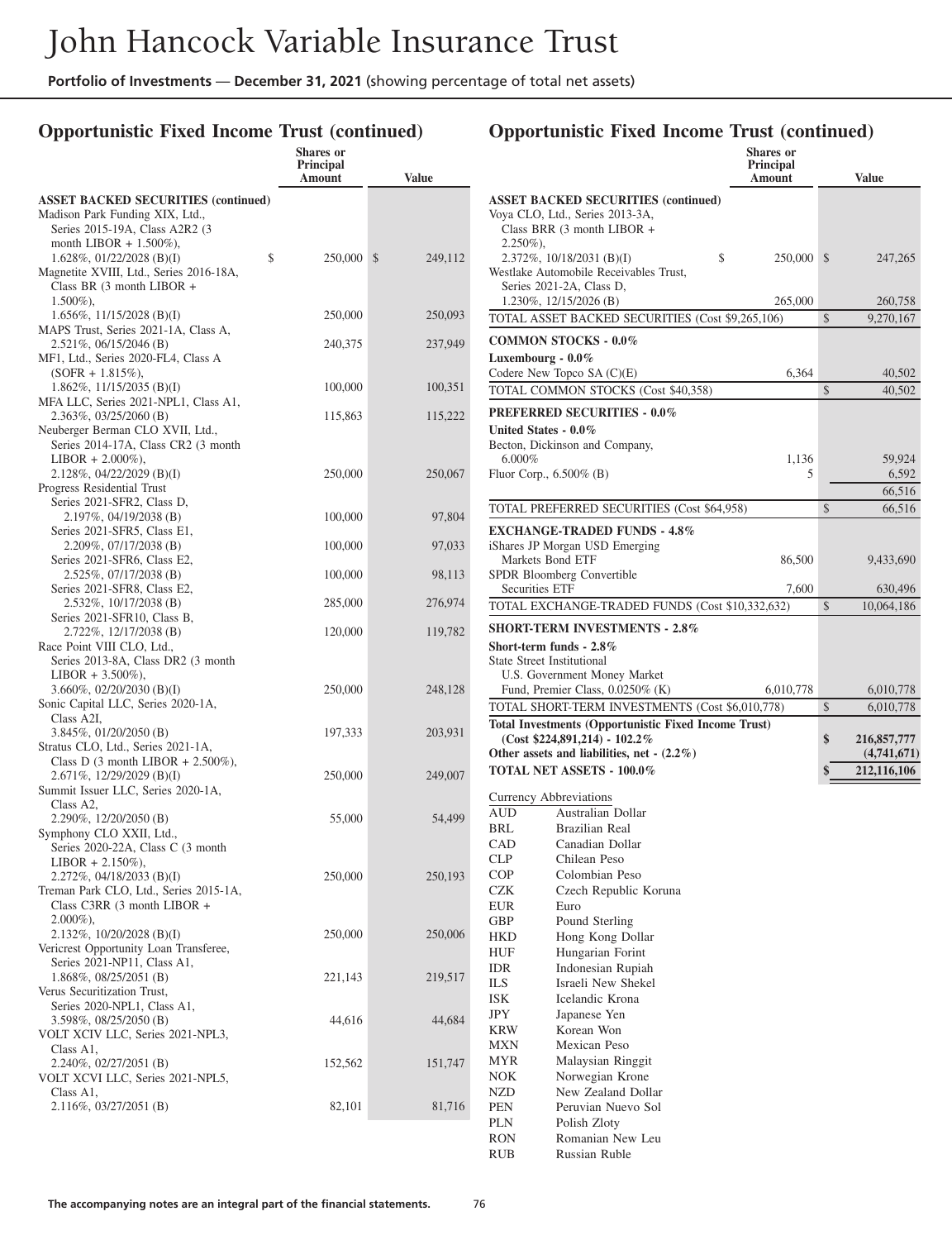#### **Opportunistic Fixed Income Trust (continued)**

| <b>THB</b>   | Thai Bhat                                                            |
|--------------|----------------------------------------------------------------------|
| TRY          | Turkish Lira                                                         |
| UYU          | Uruguayan Peso                                                       |
| ZAR          | South African Rand                                                   |
|              | Security Abbreviations and Legend                                    |
| <b>CMT</b>   | <b>Constant Maturity Treasury</b>                                    |
| <b>CPI</b>   | Consumer Price Index                                                 |
| EURIBOR      | Euro Interbank Offered Rate                                          |
| GO.          | General Obligation                                                   |
| Ю            | Interest-Only Security - (Interest Tranche of Stripped Mortgage)     |
|              | Pool). Rate shown is the annualized yield at the end of the period.  |
| <b>LIBOR</b> | London Interbank Offered Rate                                        |
| <b>PIK</b>   | Pay-in-Kind Security - Represents a payment-in-kind which may pay    |
|              | interest in additional par and/or cash. Rates shown are the current  |
|              | rate and most recent payment rate.                                   |
| <b>SOFR</b>  | Secured Overnight Financing Rate                                     |
| TBA          | To Be Announced. A forward mortgage-backed securities trade          |
|              | issued by a U.S. Government Agency, to be delivered at an            |
|              | agreed-upon future settlement date.                                  |
| (A)          | Security purchased or sold on a when-issued or delayed delivery      |
|              | basis.                                                               |
| (B)          | These securities are exempt from registration under Rule 144A of     |
|              | the Securities Act of 1933. Such securities may be resold, normally  |
|              | to qualified institutional buyers, in transactions exempt from       |
|              | registration. Rule 144A securities amounted to \$44,508,132 or 21.0% |

of the fund's net assets as of 12-31-21.

#### **Opportunistic Fixed Income Trust (continued)**

- (C) Non-income producing security.
- (D) Perpetual bonds have no stated maturity date. Date shown as maturity date is next call date.
- (E) Security is valued using significant unobservable inputs and is classified as Level 3 in the fair value hierarchy. Refer to Note 2 to the financial statements.
- (F) Zero coupon bonds are issued at a discount from their principal amount in lieu of paying interest periodically. Rate shown is the effective yield at period end.
- (G) Term loans are variable rate obligations. The coupon rate shown represents the rate at period end.
- (H) This position represents an unsettled loan commitment at period end. Certain details associated with this purchase are not known prior to the settlement date, including coupon rate, which is disclosed as TBD (To Be Determined).
- (I) Variable rate obligation. The coupon rate shown represents the rate at period end.
- (J) Variable or floating rate security, the interest rate of which adjusts periodically based on a weighted average of interest rates and prepayments on the underlying pool of assets. The interest rate shown is the current rate as of period end.
- (K) The rate shown is the annualized seven-day yield as of 12-31-21. Yield represents either the annualized yield at the date of purchase, the stated coupon rate or, for floating rate securities, the rate at period end.

#### **DERIVATIVES**

#### **FUTURES**

|                                            | Number of |                 | <b>Expiration</b> | <b>Notional</b>    | <b>Notional</b>    | <b>Unrealized</b><br>appreciation |
|--------------------------------------------|-----------|-----------------|-------------------|--------------------|--------------------|-----------------------------------|
| Open contracts                             | contracts | <b>Position</b> | date              | basis <sup>^</sup> | value <sup>^</sup> | (depreciation)                    |
| 10-Year U.S. Treasury Note Futures         | 11        | Long            | Mar 2022          | \$1,435,895        | \$1,435,156        | \$(739)                           |
| 5-Year U.S. Treasury Note Futures          | 166       | Long            | Mar 2022          | 20,042,060         | 20,082,109         | 40,049                            |
| Euro SCHATZ Futures                        |           | Long            | Mar 2022          | 127,695            | 127,546            | (149)                             |
| U.K. Long Gilt Bond Futures                | 20        | Long            | Mar 2022          | 3,418,752          | 3,381,168          | (37, 584)                         |
| Ultra U.S. Treasury Bond Futures           | 6         | Long            | Mar 2022          | 1.159.351          | 1.182.750          | 23,399                            |
| Ultra U.S. Treasury Bond Futures           | 4         | Long            | Mar 2022          | 579,234            | 585,750            | 6,516                             |
| 10-Year Australian Treasury Bond Futures   | 61        | Short           | Mar 2022          | (6,197,436)        | (6,206,059)        | (8,623)                           |
| 10-Year Canada Government Bond Futures     | 10        | <b>Short</b>    | Mar 2022          | (1, 135, 364)      | (1,127,475)        | 7,889                             |
| 10-Year Mini Japan Government Bond Futures |           | <b>Short</b>    | Mar 2022          | (131.971)          | (131,800)          | 171                               |
| 2-Year U.S. Treasury Note Futures          | 40        | <b>Short</b>    | Mar 2022          | (8,730,981)        | (8,726,875)        | 4,106                             |
| Euro-BTP Italian Government Bond Futures   |           | <b>Short</b>    | Mar 2022          | (1,185,453)        | (1,171,596)        | 13,857                            |
| Euro-Buxl Futures                          | 46        | <b>Short</b>    | Mar 2022          | (11, 281, 429)     | (10,827,177)       | 454,252                           |
| German Euro BOBL Futures                   | 6         | Short           | Mar 2022          | (915, 530)         | (910, 162)         | 5,368                             |
| German Euro BUND Futures                   | 68        | Short           | Mar 2022          | (13, 466, 787)     | (13,267,118)       | 199,669                           |
| U.S. Treasury Long Bond Futures            | 126       | Short           | Mar 2022          | (20,053,592)       | (20,215,122)       | (161, 530)                        |
|                                            |           |                 |                   |                    |                    | \$546,651                         |

^ Notional basis refers to the contractual amount agreed upon at inception of open contracts; notional value represents the current value of the open contract.

#### **FORWARD FOREIGN CURRENCY CONTRACTS**

|            | Contract to buy |     | Contract to sell | Counterparty (OTC) | Contractual<br>settlement<br>date | <b>Unrealized</b><br>appreciation | <b>Unrealized</b><br>depreciation |
|------------|-----------------|-----|------------------|--------------------|-----------------------------------|-----------------------------------|-----------------------------------|
| <b>AUD</b> | 2,191,000       | USD | 1.557.790        | <b>MSI</b>         | 1/31/2022                         | \$36,394                          |                                   |
| BRL        | 28,261,000      | USD | 5.001.947        | <b>CITI</b>        | 1/4/2022                          | 71.841                            |                                   |
| BRL        | 3,000,000       | USD | 525,072          | <b>CITI</b>        | 1/31/2022                         | 10.128                            |                                   |
| CAD        | 675,000         | USD | 525,251          | <b>BARC</b>        | 1/31/2022                         | 8,353                             |                                   |
| CAD        | 1.659.000       | USD | 1,282,393        | <b>MSI</b>         | 1/31/2022                         | 29,086                            |                                   |
| <b>CHF</b> | 2,754,000       | USD | 3.001.376        | <b>GSI</b>         | 1/31/2022                         | 23,093                            |                                   |
| <b>CLP</b> | 2,727,958,000   | USD | 3.148.249        | <b>BOA</b>         | 1/31/2022                         | 41,882                            |                                   |
| <b>COP</b> | 5.744.923.000   | USD | 1.432.649        | <b>MSI</b>         | 1/31/2022                         |                                   | \$(24,317)                        |
| <b>EUR</b> | 2.781,000       | USD | 3.138.984        | <b>BARC</b>        | 1/31/2022                         | 28,894                            |                                   |
| <b>EUR</b> | 698,000         | USD | 790,984          | <b>JPM</b>         | 1/31/2022                         | 4,119                             |                                   |
| <b>EUR</b> | 213,000         | USD | 241,525          | <b>MSI</b>         | 1/31/2022                         | 1.106                             |                                   |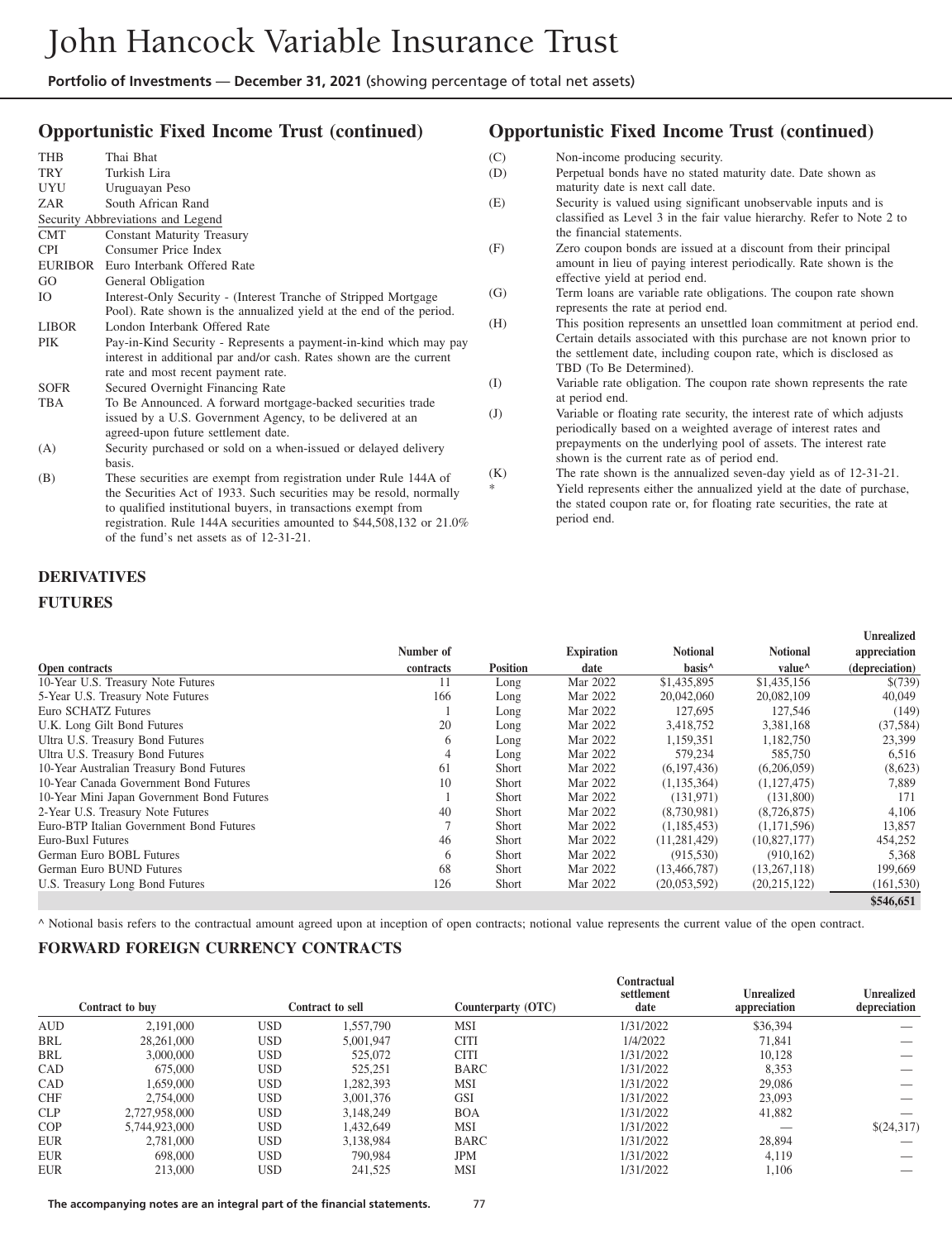## **Opportunistic Fixed Income Trust (continued) FORWARD FOREIGN CURRENCY CONTRACTS (continued)**

|            |                 |            | Contractual      |                    |            |                          |                   |  |  |  |
|------------|-----------------|------------|------------------|--------------------|------------|--------------------------|-------------------|--|--|--|
|            |                 |            |                  |                    | settlement | <b>Unrealized</b>        | <b>Unrealized</b> |  |  |  |
|            | Contract to buy |            | Contract to sell | Counterparty (OTC) | date       | appreciation             | depreciation      |  |  |  |
| <b>GBP</b> | 4,392,000       | <b>USD</b> | 5,853,965        | MSI                | 1/31/2022  | \$90,485                 |                   |  |  |  |
| <b>HUF</b> | 248,375,000     | <b>USD</b> | 761,630          | <b>JPM</b>         | 1/31/2022  | 1,953                    |                   |  |  |  |
| <b>IDR</b> | 46,731,000,000  | <b>USD</b> | 3,239,809        | MSI                | 1/31/2022  | 44,111                   |                   |  |  |  |
| <b>INR</b> | 219,912,000     | <b>USD</b> | 2,884,584        | <b>MSI</b>         | 1/31/2022  | 58,866                   |                   |  |  |  |
| <b>JPY</b> | 1,069,911,000   | <b>USD</b> | 9,418,123        | <b>BARC</b>        | 1/31/2022  | $\overline{\phantom{0}}$ | \$(115,203)       |  |  |  |
| <b>NOK</b> | 12,580,000      | <b>USD</b> | 1,398,899        | <b>BOA</b>         | 1/31/2022  | 28,899                   |                   |  |  |  |
| <b>NZD</b> | 250,000         | <b>USD</b> | 168,147          | <b>BARC</b>        | 1/28/2022  | 3,033                    |                   |  |  |  |
| <b>NZD</b> | 6,076,000       | <b>USD</b> | 4,082,221        | MSI                | 1/28/2022  | 78,115                   |                   |  |  |  |
| PHP        | 162,300,000     | <b>USD</b> | 3,251,400        | <b>JPM</b>         | 1/31/2022  |                          | (96,760)          |  |  |  |
| <b>PLN</b> | 13,211,000      | <b>USD</b> | 3,224,899        | <b>BARC</b>        | 1/31/2022  | 48,063                   |                   |  |  |  |
| <b>RUB</b> | 256,880,000     | <b>USD</b> | 3,452,874        | <b>BARC</b>        | 1/31/2022  | $\qquad \qquad$          | (37, 523)         |  |  |  |
| <b>SEK</b> | 12,950,000      | <b>USD</b> | 1,420,230        | <b>JPM</b>         | 1/31/2022  | 13,196                   |                   |  |  |  |
| <b>THB</b> | 39,960,000      | <b>USD</b> | 1,189,994        | <b>CITI</b>        | 1/31/2022  | 6,027                    |                   |  |  |  |
| <b>TRY</b> | 19,147,000      | <b>USD</b> | 1,143,764        | <b>BARC</b>        | 1/31/2022  | 268,953                  |                   |  |  |  |
| <b>USD</b> | 4,545,391       | <b>AUD</b> | 6,393,000        | <b>MSI</b>         | 1/31/2022  |                          | (106, 192)        |  |  |  |
| <b>USD</b> | 5,019,251       | <b>BRL</b> | 28,261,000       | <b>CITI</b>        | 1/4/2022   |                          | (54, 537)         |  |  |  |
| <b>USD</b> | 2,565,890       | <b>BRL</b> | 14,722,000       | <b>CITI</b>        | 1/31/2022  | $\overline{\phantom{0}}$ | (60, 514)         |  |  |  |
| <b>USD</b> | 4,485,122       | <b>BRL</b> | 25,519,000       | <b>CITI</b>        | 2/2/2022   | $\overline{\phantom{0}}$ | (65, 226)         |  |  |  |
| <b>USD</b> | 5,287,263       | CAD        | 6,840,000        | <b>MSI</b>         | 1/31/2022  |                          | (119, 919)        |  |  |  |
| <b>USD</b> | 2,486,357       | CLP        | 2,154,428,000    | <b>BOA</b>         | 1/31/2022  |                          | (33,076)          |  |  |  |
| <b>USD</b> | 169,968         | <b>CLP</b> | 148,382,000      | <b>MSI</b>         | 1/31/2022  |                          | (3,553)           |  |  |  |
| <b>USD</b> | 3,125,962       | <b>CZK</b> | 69,859,000       | <b>JPM</b>         | 1/31/2022  | $\overline{\phantom{0}}$ | (63, 439)         |  |  |  |
| <b>USD</b> | 699,585         | <b>EUR</b> | 617,000          | <b>BOA</b>         | 1/31/2022  | $\overline{\phantom{0}}$ | (3,249)           |  |  |  |
| <b>USD</b> | 28,778,239      | <b>EUR</b> | 25,509,000       | <b>BARC</b>        | 1/31/2022  | $\overline{\phantom{0}}$ | (279, 434)        |  |  |  |
| <b>USD</b> | 305,844         | <b>EUR</b> | 271,000          | <b>JPM</b>         | 1/31/2022  | $\overline{\phantom{0}}$ | (2,856)           |  |  |  |
| <b>USD</b> | 122,458         | <b>EUR</b> | 108,000          | <b>MSI</b>         | 1/31/2022  | $\overline{\phantom{0}}$ | (567)             |  |  |  |
| <b>USD</b> | 278,570         | <b>GBP</b> | 209,000          | MSI                | 1/31/2022  |                          | (4,306)           |  |  |  |
| <b>USD</b> | 259,793         | <b>HKD</b> | 2,026,000        | <b>BOA</b>         | 1/28/2022  |                          | (43)              |  |  |  |
| <b>USD</b> | 580,217         | <b>HUF</b> | 189,200,000      | <b>BARC</b>        | 1/31/2022  |                          | (1, 443)          |  |  |  |
| <b>USD</b> | 4,893,836       | <b>ILS</b> | 15,189,000       | <b>BARC</b>        | 1/31/2022  | 7,767                    |                   |  |  |  |
| <b>USD</b> | 9,757,054       | <b>JPY</b> | 1,108,414,000    | <b>BARC</b>        | 1/31/2022  | 119,349                  |                   |  |  |  |
| <b>USD</b> | 16,042,309      | <b>KRW</b> | 19,140,720,000   | <b>MSI</b>         | 1/28/2022  |                          | (42, 584)         |  |  |  |
| <b>USD</b> | 3,472,623       | <b>MXN</b> | 72,682,000       | <b>CITI</b>        | 1/31/2022  | $\overline{\phantom{0}}$ | (61,033)          |  |  |  |
| <b>USD</b> | 7,877,756       | <b>NOK</b> | 70,843,000       | <b>BOA</b>         | 1/31/2022  |                          | (162, 744)        |  |  |  |
| <b>USD</b> | 5,285,523       | <b>NZD</b> | 7,867,000        | MSI                | 1/28/2022  |                          |                   |  |  |  |
| <b>USD</b> |                 | <b>RUB</b> |                  | <b>BARC</b>        |            |                          | (101, 145)        |  |  |  |
|            | 5,085,058       |            | 378,308,000      |                    | 1/31/2022  | 55,261                   |                   |  |  |  |
| <b>USD</b> | 1,037,883       | <b>RUB</b> | 77,260,000       | <b>CITI</b>        | 1/31/2022  | 10,672                   |                   |  |  |  |
| <b>USD</b> | 3,020,856       | <b>SEK</b> | 27,247,000       | <b>JPM</b>         | 1/31/2022  | 4,905                    |                   |  |  |  |
| <b>USD</b> | 3,128,928       | SGD        | 4,282,000        | <b>MSI</b>         | 1/31/2022  | $\overline{\phantom{0}}$ | (48, 022)         |  |  |  |
| <b>USD</b> | 1,089,389       | <b>TRY</b> | 13,102,000       | <b>BARC</b>        | 1/31/2022  | 122,688                  |                   |  |  |  |
| <b>USD</b> | 1,194,197       | ZAR        | 18,650,000       | <b>GSI</b>         | 1/31/2022  | 28,311                   |                   |  |  |  |
| ZAR        | 26,720,000      | <b>USD</b> | 1,673,190        | MSI                | 1/31/2022  |                          | (2,815)           |  |  |  |
|            |                 |            |                  |                    |            | \$1,245,550              | \$(1,490,500)     |  |  |  |

#### **SWAPS**

#### **Interest rate swaps**

| Counterparty (OTC)/<br><b>Centrally cleared</b> | л.<br><b>Notional</b><br>amount | Currency   | <b>Payments</b><br>made      | <b>Payments</b><br>received | Fixed<br>payment<br>frequency | <b>Floating</b><br>payment<br>frequency | <b>Maturity</b><br>date | Unamortized<br>upfront<br>payment paid<br>(received) | <b>Unrealized</b><br>appreciation<br>(depreciation) | Value     |
|-------------------------------------------------|---------------------------------|------------|------------------------------|-----------------------------|-------------------------------|-----------------------------------------|-------------------------|------------------------------------------------------|-----------------------------------------------------|-----------|
| <b>BOA</b>                                      | 26,670,000                      | <b>CNY</b> | <b>CNY CNREPOFIX Reuters</b> | Fixed 2.340%                | Ouarterly                     | Ouarterly                               | Sep 2025                | \$(3,512)                                            | \$6,435                                             | \$2,923   |
| <b>CITI</b>                                     | 10,560,000                      | <b>CNY</b> | <b>CNY CNREPOFIX Reuters</b> | Fixed 2.390%                | Ouarterly                     | Quarterly                               | Jun 2025                |                                                      | 14.442                                              | 14,442    |
| <b>CITI</b>                                     | 41,170,000                      | <b>CNY</b> | <b>CNY CNREPOFIX Reuters</b> | Fixed 2.340%                | Ouarterly                     | Quarterly                               | Sep 2025                | (69,081)                                             | 74,392                                              | 5,311     |
| <b>CITI</b>                                     | 27,880,000                      | <b>CNY</b> | <b>CNY CNREPOFIX Reuters</b> | Fixed 2.340%                | Quarterly                     | Quarterly                               | Sep 2025                | (38,590)                                             | 42,039                                              | 3,449     |
| <b>CITI</b>                                     | 17,520,000                      | <b>CNY</b> | <b>CNY CNREPOFIX Reuters</b> | Fixed 2.635%                | Quarterly                     | Quarterly                               | Sep 2026                |                                                      | 33,287                                              | 33,287    |
|                                                 |                                 |            |                              |                             |                               |                                         |                         | \$(111, 183)                                         | \$170,595                                           | \$59,412  |
|                                                 |                                 |            | CAD CORRA Compounded         |                             |                               |                                         |                         |                                                      |                                                     |           |
| Centrally cleared                               | 2,550,000                       | CAD        | <b>OIS</b>                   | Fixed 0.013%                | Semi-Annual                   | Semi-Annual                             | Sep 2026                |                                                      | (22, 739)                                           | (22, 739) |
|                                                 |                                 |            | CAD CORRA Compounded         |                             |                               |                                         |                         |                                                      |                                                     |           |
| Centrally cleared                               | 2.550,000                       | CAD        | <b>OIS</b>                   | Fixed 0.013%                | Semi-Annual                   | Semi-Annual                             | Sep 2026                |                                                      | (23.427)                                            | (23, 427) |
| Centrally cleared                               | 2,935,000                       | CAD        | <b>CAD CDOR</b>              | Fixed 1.283%                | Semi-Annual                   | Semi-Annual                             | Nov 2026                |                                                      | (21,680)                                            | (21,680)  |
| Centrally cleared                               | 2,415,000                       | CAD        | <b>CAD CDOR</b>              | Fixed 1.266%                | Semi-Annual                   | Semi-Annual                             | Nov 2026                |                                                      | (19,360)                                            | (19,360)  |
|                                                 |                                 |            | CAD CORRA Compounded         |                             |                               |                                         |                         |                                                      |                                                     |           |
| Centrally cleared                               | 7,990,000                       | CAD        | <b>OIS</b>                   | 1.530%<br>Fixed             | Semi-Annual                   | Semi-Annual                             | Dec 2026                |                                                      | 11,273                                              | 11,273    |

**The accompanying notes are an integral part of the financial statements.** 78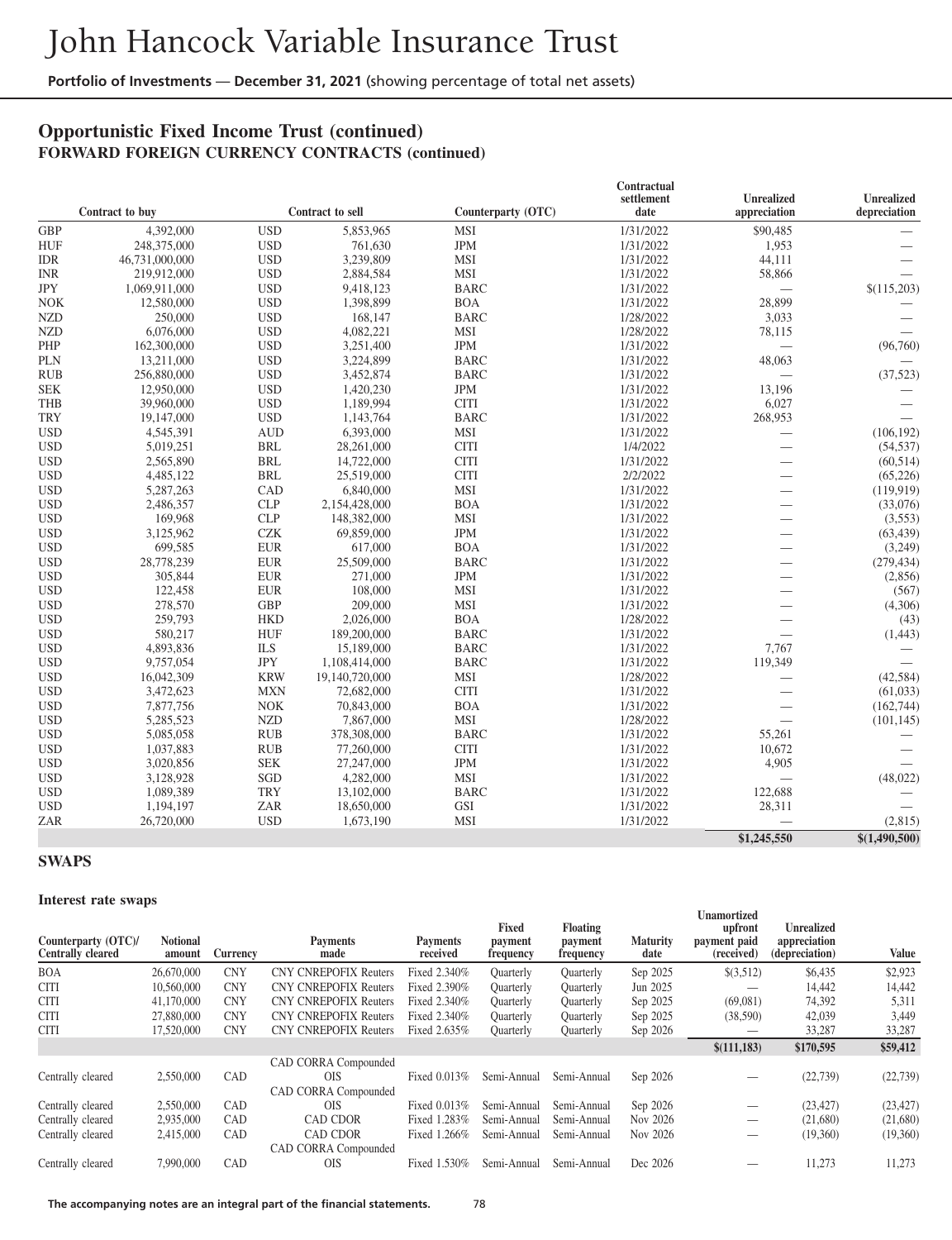# **Opportunistic Fixed Income Trust (continued)**

#### **Interest rate swaps (continued)**

| Counterparty (OTC)/<br>Centrally cleared | <b>Notional</b><br>amount | Currency   | <b>Payments</b><br>made | <b>Payments</b><br>received                    | Fixed<br>payment<br>frequency | <b>Floating</b><br>payment<br>frequency | <b>Maturity</b><br>date | Unamortized<br>upfront<br>payment paid<br>(received) | <b>Unrealized</b><br>appreciation<br>(depreciation) | Value       |
|------------------------------------------|---------------------------|------------|-------------------------|------------------------------------------------|-------------------------------|-----------------------------------------|-------------------------|------------------------------------------------------|-----------------------------------------------------|-------------|
| Centrally cleared                        | 8,500,000                 | <b>NZD</b> | <b>NZD BBR FRA</b>      | Fixed 2.660%                                   | Semi-Annual                   | Quarterly                               | Mar 2027                | \$(19,933)                                           | \$29,504                                            | \$9,571     |
| Centrally cleared                        | 6,540,000                 | <b>NZD</b> | NZD BBR FRA             | Fixed 2.750%                                   | Semi-Annual                   | Ouarterly                               | Mar 2027                | 6,785                                                | 19.499                                              | 26,284      |
| Centrally cleared                        | 92,659,200                | <b>MXN</b> | <b>MXN THE Banxico</b>  | Fixed 7.130%                                   | Monthly                       | Monthly                                 | Jun 2031                | 30,382                                               | (148, 317)                                          | (117, 935)  |
| Centrally cleared                        | 84,380,000                | MXN        | <b>MXN THE Banxico</b>  | Fixed 6.940%                                   | Monthly                       | Monthly                                 | Sep 2031                | (1, 473)                                             | (161,744)                                           | (163, 217)  |
| Centrally cleared                        | 30,950,000                | <b>MXN</b> | <b>MXN THE Banxico</b>  | Fixed 7.590%<br><b>GBP SONIA</b><br>Compounded | Monthly                       | Monthly                                 | Dec 2031                | (3,876)                                              | 13,388                                              | 9,512       |
| Centrally cleared                        | 560,000                   | <b>GBP</b> | Fixed 0.590%            | <b>OIS</b><br><b>GBP SONIA</b><br>Compounded   | Annual                        | Annual                                  | Dec 2051                | 1,552                                                | 46,485                                              | 48,037      |
| Centrally cleared                        | 720,000                   | <b>GBP</b> | Fixed 0.840%            | <b>OIS</b><br><b>GBP SONIA</b><br>Compounded   | Annual                        | Annual                                  | Sep 2071                | (27, 882)                                            | (43,577)                                            | (71, 459)   |
| Centrally cleared                        | 290,000                   | <b>GBP</b> | Fixed 0.660%            | <b>OIS</b>                                     | Annual                        | Annual                                  | Mar 2072                | 1,541                                                | (738)                                               | 803         |
|                                          |                           |            |                         |                                                |                               |                                         |                         | \$(12,904)                                           | $$$ (321,433)                                       | \$(334,337) |
|                                          |                           |            |                         |                                                |                               |                                         |                         | \$(124,087)                                          | \$(150, 838)                                        | \$(274,925) |

#### **Credit default swaps - Buyer**

| Counterparty<br>(OTC)<br>Centrally<br>cleared | <b>Reference</b><br>obligation                   | <b>Notional</b><br>amount | Currency   | <b>USD</b><br>notional<br>amount | Pay<br>fixed<br>rate | <b>Fixed</b><br>payment<br>frequency | <b>Maturity</b><br>date | <b>Unamortized</b><br>upfront<br>payment<br>paid<br>(received) | <b>Unrealized</b><br>appreciation<br>(depreciation) | Value      |
|-----------------------------------------------|--------------------------------------------------|---------------------------|------------|----------------------------------|----------------------|--------------------------------------|-------------------------|----------------------------------------------------------------|-----------------------------------------------------|------------|
| <b>BARC</b>                                   | Government of Mexico                             | 365,000                   | <b>USD</b> | \$365,000                        | 1.000%               | <b>Ouarterly</b>                     | Dec 2026                | \$(347)                                                        | \$(1,634)                                           | \$(1,981)  |
| <b>BARC</b>                                   | Government of Mexico                             | 505,000                   | <b>USD</b> | 505,000                          | 1.000%               | <b>Ouarterly</b>                     | Dec 2026                | (1,799)                                                        | (942)                                               | (2,741)    |
| <b>BARC</b>                                   | Republic of Indonesia                            | 360,000                   | <b>USD</b> | 360,000                          | 1.000%               | <b>Ouarterly</b>                     | Dec 2026                | (2,302)                                                        | (2,964)                                             | (5,266)    |
| <b>BARC</b>                                   | Republic of Indonesia                            | 720,000                   | <b>USD</b> | 720,000                          | 1.000%               | Quarterly                            | Dec 2026                | (8,540)                                                        | (153)                                               | (8,693)    |
| BARC                                          | Republic of Peru                                 | 365,000                   | <b>USD</b> | 365,000                          | 1.000%               | Quarterly                            | Dec 2026                | (1,739)                                                        | (3,646)                                             | (5,385)    |
| <b>BARC</b>                                   | Republic of Peru                                 | 365,000                   | <b>USD</b> | 365,000                          | 1.000%               | <b>Quarterly</b>                     | Dec 2026                | (1,564)                                                        | (3,821)                                             | (5,385)    |
| BARC                                          | Republic of Peru                                 | 360,000                   | <b>USD</b> | 360,000                          | 1.000%               | Ouarterly                            | Dec 2026                | (1,541)                                                        | (3,770)                                             | (5,311)    |
| <b>BARC</b>                                   | Republic of South Africa                         | 765,000                   | <b>USD</b> | 765,000                          | 1.000%               | <b>Quarterly</b>                     | Dec 2026                | 36,414                                                         | (671)                                               | 35,743     |
| BARC                                          | Republic of Chile                                | 360,000                   | <b>USD</b> | 360,000                          | 1.000%               | Quarterly                            | Dec 2026                | (3,703)                                                        | (2,526)                                             | (6,229)    |
| <b>BARC</b>                                   | Republic of Chile                                | 360,000                   | <b>USD</b> | 360,000                          | 1.000%               | <b>Ouarterly</b>                     | Dec 2026                | (1,544)                                                        | (4,685)                                             | (6,229)    |
| <b>BARC</b>                                   | Republic of Chile<br>Federative Republic of      | 360,000                   | <b>USD</b> | 360,000                          | 1.000%               | Quarterly                            | Dec 2026                | (1,712)                                                        | (4,517)                                             | (6,229)    |
| <b>CITI</b>                                   | <b>Brazil</b><br>Federative Republic of          | 20,000                    | <b>USD</b> | 20,000                           | 1.000%               | Quarterly                            | Dec 2026                | 1,230                                                          | (1,276)                                             | (46)       |
| <b>CITI</b>                                   | <b>Brazil</b>                                    | 390,000                   | <b>USD</b> | 390,000                          | 1.000%               | <b>Quarterly</b>                     | Dec 2026                | 24,859                                                         | (7,513)                                             | 17,346     |
| <b>CITI</b>                                   | Government of Mexico                             | 2,205,000                 | <b>USD</b> | 2,205,000                        | 1.000%               | <b>Quarterly</b>                     | Dec 2026                | (3, 156)                                                       | (14,388)                                            | (17, 544)  |
| <b>CITI</b>                                   | Government of Mexico                             | 10,000                    | <b>USD</b> | 10,000                           | 1.000%               | Quarterly                            | Dec 2026                | 64                                                             | (1,041)                                             | (977)      |
| <b>CITI</b>                                   | Government of Mexico                             | 365,000                   | <b>USD</b> | 365,000                          | 1.000%               | Quarterly                            | Dec 2026                | 2,331                                                          | (5,235)                                             | (2,904)    |
| <b>CITI</b>                                   | Republic of Indonesia                            | 360,000                   | <b>USD</b> | 360,000                          | 1.000%               | Quarterly                            | Dec 2026                | (3,761)                                                        | (1,505)                                             | (5,266)    |
| <b>CITI</b>                                   | Republic of Peru                                 | 370,000                   | <b>USD</b> | 370,000                          | 1.000%               | <b>Quarterly</b>                     | Dec 2026                | (884)                                                          | (4,575)                                             | (5, 459)   |
| <b>CITI</b>                                   | Republic of Peru                                 | 370,000                   | <b>USD</b> | 370,000                          | 1.000%               | <b>Quarterly</b>                     | Dec 2026                | (2,660)                                                        | (2,799)                                             | (5, 459)   |
| <b>CITI</b>                                   | Republic of Peru                                 | 365,000                   | <b>USD</b> | 365,000                          | 1.000%               | <b>Ouarterly</b>                     | Dec 2026                | (1,652)                                                        | (3,733)                                             | (5,385)    |
| <b>CITI</b>                                   | Republic of Peru                                 | 360,000                   | <b>USD</b> | 360,000                          | 1.000%               | Quarterly                            | Dec 2026                | (385)                                                          | (4,926)                                             | (5,311)    |
| <b>CITI</b>                                   | Republic of Chile                                | 725,000                   | <b>USD</b> | 725,000                          | 1.000%               | Quarterly                            | Dec 2026                | (8,177)                                                        | (4,368)                                             | (12, 545)  |
| GSI                                           | Government of Malaysia                           | 3,980,000                 | <b>USD</b> | 3,980,000                        | 1.000%               | Quarterly                            | Dec 2026                | (76,093)                                                       | (38,678)                                            | (114,771)  |
| <b>GSI</b>                                    | Republic of Indonesia                            | 2,345,000                 | <b>USD</b> | 2,345,000                        | 1.000%               | Quarterly                            | Dec 2026                | (17, 195)                                                      | (17,109)                                            | (34, 304)  |
| <b>GSI</b>                                    | Republic of Indonesia                            | 365,000                   | <b>USD</b> | 365,000                          | 1.000%               | <b>Quarterly</b>                     | Dec 2026                | (3,728)                                                        | (1,611)                                             | (5,339)    |
| <b>GSI</b>                                    | Republic of Indonesia                            | 360,000                   | <b>USD</b> | 360,000                          | 1.000%               | Quarterly                            | Dec 2026                | (2,343)                                                        | (2,923)                                             | (5,266)    |
| GSI                                           | Republic of Peru                                 | 365,000                   | <b>USD</b> | 365,000                          | 1.000%               | <b>Quarterly</b>                     | Dec 2026                | (2,006)                                                        | (3,379)                                             | (5,385)    |
| <b>GSI</b>                                    | Republic of Peru                                 | 365,000                   | <b>USD</b> | 365,000                          | 1.000%               | Quarterly                            | Dec 2026                | (1,921)                                                        | (3,464)                                             | (5,385)    |
| <b>GSI</b>                                    | CMBX.NA.AAA.12                                   | 1,335,000                 | <b>USD</b> | 1,335,000                        | 0.500%               | Monthly                              | Aug 2061                | (7,230)                                                        | (1,781)                                             | (9,011)    |
| <b>GSI</b>                                    | CMBX.NA.AAA.13                                   | 1,470,000                 | <b>USD</b> | 1,470,000                        | 0.500%               | Monthly                              | Dec 2072                | (5,981)                                                        | (956)                                               | (6,937)    |
| <b>GSI</b>                                    | CMBX.NA.AAA.13                                   | 1,210,000                 | <b>USD</b> | 1,210,000                        | 0.500%               | Monthly                              | Dec 2072                | (4,703)                                                        | (1,007)                                             | (5,710)    |
| <b>GSI</b>                                    | CMBX.NA.AAA.13                                   | 1,445,000                 | <b>USD</b> | 1,445,000                        | 0.500%               | Monthly                              | Dec 2072                | (5,341)                                                        | (896)                                               | (6,237)    |
| JPM                                           | Republic of Korea                                | 9,630,000                 | <b>USD</b> | 9,630,000                        | 1.000%               | <b>Quarterly</b>                     | Dec 2024                | (196, 156)                                                     | (73,986)                                            | (270, 142) |
| MSI                                           | Government of Japan                              | 9,570,000                 | <b>USD</b> | 9,570,000                        | 1.000%               | Quarterly                            | Dec 2024                | (207, 627)                                                     | (76, 832)                                           | (284, 459) |
| MSI                                           | Government of Malaysia<br>Federative Republic of | 1,840,000                 | <b>USD</b> | 1,840,000                        | 1.000%               | Quarterly                            | Dec 2025                | (46,688)                                                       | (4,865)                                             | (51, 553)  |
| MSI                                           | <b>Brazil</b><br>Federative Republic of          | 1,560,000                 | <b>USD</b> | 1,560,000                        | 1.000%               | Quarterly                            | Dec 2026                | 74,672                                                         | (5,287)                                             | 69,385     |
| MSI                                           | <b>Brazil</b>                                    | 785,000                   | <b>USD</b> | 785,000                          | 1.000%               | <b>Quarterly</b>                     | Dec 2026                | 48,921                                                         | (14,006)                                            | 34,915     |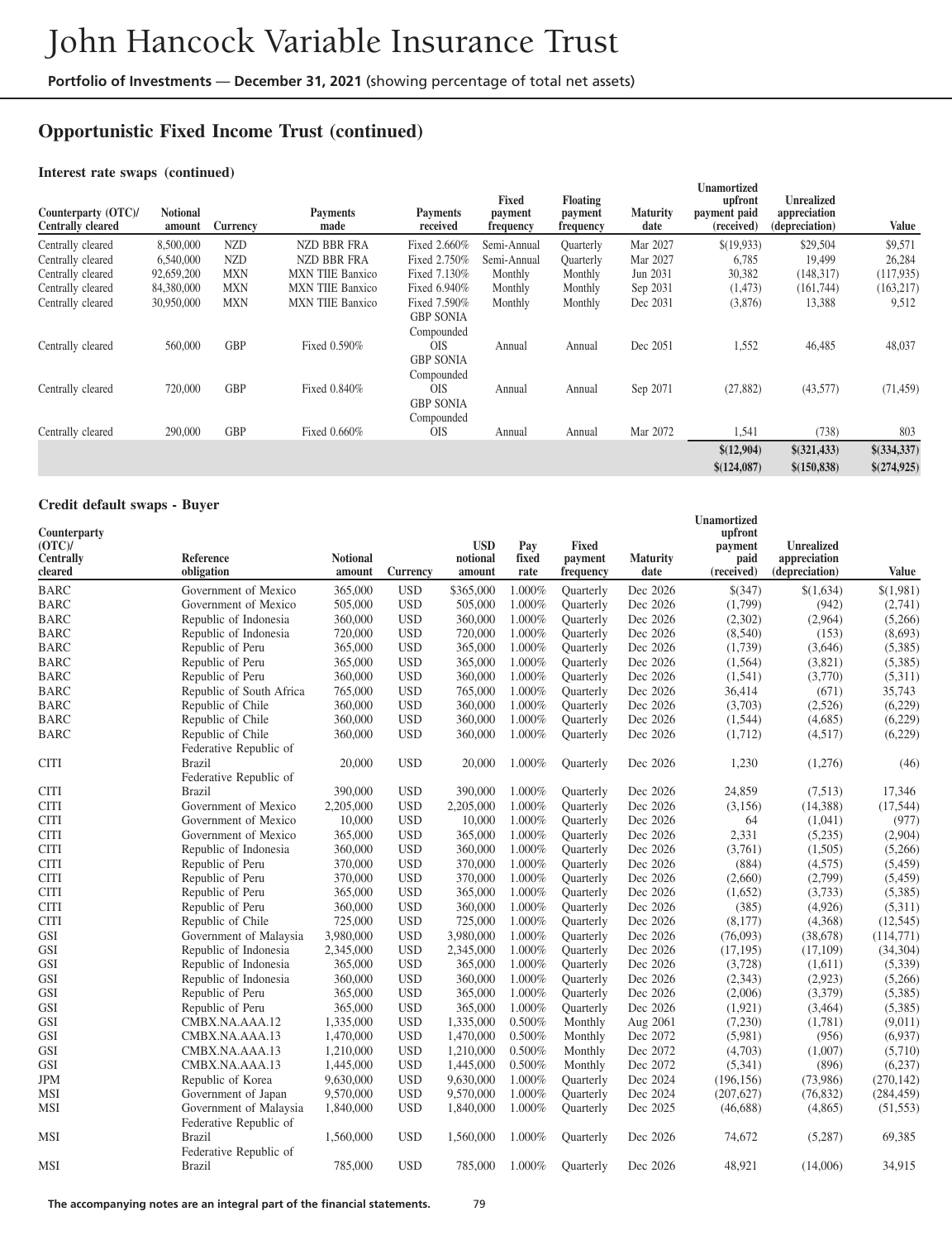# **Opportunistic Fixed Income Trust (continued)**

#### **Credit default swaps - Buyer (continued)**

| Counterparty<br>(OTC)<br><b>Centrally</b><br>cleared | Reference<br>obligation                                             | <b>Notional</b><br>amount | Currency   | <b>USD</b><br>notional<br>amount | Pay<br>fixed<br>rate | Fixed<br>payment<br>frequency | <b>Maturity</b><br>date | <b>Unamortized</b><br>upfront<br>payment<br>paid<br>(received) | <b>Unrealized</b><br>appreciation<br>(depreciation) | <b>Value</b>  |
|------------------------------------------------------|---------------------------------------------------------------------|---------------------------|------------|----------------------------------|----------------------|-------------------------------|-------------------------|----------------------------------------------------------------|-----------------------------------------------------|---------------|
|                                                      | Federative Republic of                                              |                           |            |                                  |                      |                               |                         |                                                                |                                                     |               |
| <b>MSI</b>                                           | <b>Brazil</b>                                                       | 780,000                   | <b>USD</b> | \$780,000                        | 1.000%               | Ouarterly                     | Dec 2026                | \$51,220                                                       | \$(16,527)                                          | \$34,693      |
|                                                      | Federative Republic of                                              |                           |            |                                  |                      |                               |                         |                                                                |                                                     |               |
| <b>MSI</b>                                           | <b>Brazil</b>                                                       | 500,000                   | <b>USD</b> | 500,000                          | 1.000%               | Quarterly                     | Dec 2026                | 24,700                                                         | (1,197)                                             | 23,503        |
| MSI                                                  | Government of Mexico                                                | 365,000                   | <b>USD</b> | 365,000                          | 1.000%               | <b>Quarterly</b>              | Dec 2026                | 432                                                            | (3,336)                                             | (2,904)       |
| MSI                                                  | Republic of Indonesia                                               | 5,000                     | <b>USD</b> | 5,000                            | 1.000%               | <b>Ouarterly</b>              | Dec 2026                | (50)                                                           | (23)                                                | (73)          |
| MSI                                                  | Republic of Indonesia                                               | 360,000                   | <b>USD</b> | 360,000                          | 1.000%               | Quarterly                     | Dec 2026                | (2,089)                                                        | (3,177)                                             | (5,266)       |
| <b>MSI</b>                                           | Republic of Indonesia                                               | 360,000                   | <b>USD</b> | 360,000                          | 1.000%               | <b>Quarterly</b>              | Dec 2026                | (2,726)                                                        | (2,540)                                             | (5,266)       |
| MSI                                                  | Republic of Peru                                                    | 370,000                   | <b>USD</b> | 370,000                          | 1.000%               | <b>Quarterly</b>              | Dec 2026                | (2,563)                                                        | (2,896)                                             | (5, 459)      |
| MSI                                                  | Republic of Peru                                                    | 360,000                   | <b>USD</b> | 360,000                          | 1.000%               | <b>Quarterly</b>              | Dec 2026                | (684)                                                          | (4,627)                                             | (5,311)       |
| MSI                                                  | Republic of Peru                                                    | 360,000                   | <b>USD</b> | 360,000                          | 1.000%               | Quarterly                     | Dec 2026                | (1,369)                                                        | (3,942)                                             | (5,311)       |
| <b>MSI</b>                                           | Republic of Peru                                                    | 360,000                   | <b>USD</b> | 360,000                          | 1.000%               | Quarterly                     | Dec 2026                | (1,626)                                                        | (3,685)                                             | (5,311)       |
| <b>MSI</b>                                           | Republic of Peru                                                    | 360,000                   | <b>USD</b> | 360,000                          | 1.000%               | <b>Ouarterly</b>              | Dec 2026                | (2,923)                                                        | (1, 478)                                            | (4,401)       |
| MSI                                                  | Republic of Peru                                                    | 540,000                   | <b>USD</b> | 540,000                          | 1.000%               | <b>Quarterly</b>              | Dec 2026                | (5,151)                                                        | (1,451)                                             | (6,602)       |
| <b>MSI</b>                                           | Republic of Chile                                                   | 5,000                     | <b>USD</b> | 5,000                            | 1.000%               | <b>Quarterly</b>              | Dec 2026                | (26)                                                           | (958)                                               | (984)         |
| MSI                                                  | Republic of Chile                                                   | 360,000                   | <b>USD</b> | 360,000                          | 1.000%               | <b>Ouarterly</b>              | Dec 2026                | (2,486)                                                        | (3,743)                                             | (6,229)       |
| MSI                                                  | Republic of Chile                                                   | 535,000                   | <b>USD</b> | 535,000                          | 1.000%               | <b>Quarterly</b>              | Dec 2026                | (6.518)                                                        | (1,387)                                             | (7,905)       |
| <b>MSI</b>                                           | CMBX.NA.AAA.12                                                      | 1,280,000                 | <b>USD</b> | 1,280,000                        | 0.500%               | Monthly                       | Aug 2061                | (11,825)                                                       | 3,167                                               | (8,658)       |
| MSI                                                  | CMBX.NA.BBB-.12                                                     | 250,000                   | <b>USD</b> | 250,000                          | 3.000%               | Monthly                       | Aug 2061                | 16,965                                                         | (4,806)                                             | 12,159        |
| MSI                                                  | CMBX.NA.AAA.13                                                      | 1,385,000                 | <b>USD</b> | 1,385,000                        | 0.500%               | Monthly                       | Dec 2072                | (7, 564)                                                       | 1,009                                               | (6, 555)      |
| <b>MSI</b>                                           | CMBX.NA.AAA.13                                                      | 1.470.000                 | <b>USD</b> | 1,470,000                        | 0.500%               | Monthly                       | Dec 2072                | (4, 471)                                                       | (2,466)                                             | (6,937)       |
| <b>MSI</b>                                           | CMBX.NA.AAA.13                                                      | 1,450,000                 | <b>USD</b> | 1,450,000                        | 0.500%               | Monthly                       | Dec 2072                | (4,834)                                                        | (1, 344)                                            | (6,178)       |
|                                                      |                                                                     |                           |            | \$58,505,000                     |                      |                               |                         | \$(397,575)                                                    | \$ (382, 875)                                       | \$(780,450)   |
| Centrally cleared                                    | CDX.NA.HY.37                                                        | 665,000                   | <b>USD</b> | 665,000                          | 5.000%               | <b>Quarterly</b>              | Dec 2026                | (62,072)                                                       | 282                                                 | (61,790)      |
| Centrally cleared                                    | CDX.NA.IG.37<br>iTraxx Europe Crossover                             | 7,235,000                 | <b>USD</b> | 7,235,000                        | 1.000%               | Quarterly                     | Dec 2026                | (169, 223)                                                     | (9,856)                                             | (179,079)     |
| Centrally cleared                                    | Series 36 Version 1<br>iTraxx Europe Senior<br>Financials Series 36 | 2,005,000                 | <b>EUR</b> | 2,265,815                        | 5.000%               | Ouarterly                     | Dec 2026                | (259, 921)                                                     | (14,983)                                            | (274, 904)    |
| Centrally cleared                                    | Version 1                                                           | 7,480,000                 | <b>EUR</b> | 8,610,561                        | 1.000%               | Ouarterly                     | Dec 2026                | (186, 450)                                                     | (7,577)                                             | (194, 027)    |
|                                                      | iTraxx Europe Series 36                                             |                           |            |                                  |                      |                               |                         |                                                                |                                                     |               |
| Centrally cleared                                    | Version 1<br>iTraxx Europe Sub                                      | 6,210,000                 | <b>EUR</b> | 7,039,540                        | 1.000%               | <b>Quarterly</b>              | Dec 2026                | (173,004)                                                      | (14,070)                                            | (187,074)     |
|                                                      | Financials Series 36                                                |                           |            |                                  |                      |                               |                         |                                                                |                                                     |               |
| Centrally cleared                                    | Version 1                                                           | 5,760,000                 | <b>EUR</b> | 6,639,762                        | 1.000%               | Quarterly                     | Dec 2026                | 24,460                                                         | (87)                                                | 24,373        |
|                                                      |                                                                     |                           |            | \$32,455,678                     |                      |                               |                         | \$ (826, 210)                                                  | \$(46,291)                                          | \$(872,501)   |
|                                                      |                                                                     |                           |            | \$90,960,678                     |                      |                               |                         | \$(1,223,785)                                                  | \$(429, 166)                                        | \$(1,652,951) |

#### **Credit default swaps - Seller**

| Counterparty<br>(OTC)<br><b>Centrally</b><br>cleared | Reference<br>obligation | <b>Implied</b><br>credit<br>spread | <b>Notional</b><br>amount | Currency | USD<br>notional<br>amount | Received<br>fixed<br>rate | <b>Fixed</b><br>payment<br>frequency | <b>Maturity</b><br>date | Unamortized<br>upfront<br>payment<br>paid<br>(received) | <b>Unrealized</b><br>appreciation<br>(depreciation) | <b>Value</b> |
|------------------------------------------------------|-------------------------|------------------------------------|---------------------------|----------|---------------------------|---------------------------|--------------------------------------|-------------------------|---------------------------------------------------------|-----------------------------------------------------|--------------|
| <b>BARC</b>                                          | Republic of Panama      | 0.689%                             | 125.000                   | USD      | \$125,000                 | $1.000\%$                 | Ouarterly                            | Jun 2026                | \$1,083                                                 | \$966                                               | \$2,049      |
| <b>CITI</b>                                          | Republic of Panama      | 0.689%                             | 125,000                   | USD      | 125.000                   | $1.000\%$                 | Quarterly                            | Jun 2026                | 1,360                                                   | 689                                                 | 2,049        |
| <b>GSI</b>                                           | Republic of Panama      | 0.689%                             | 110,000                   | USD      | 110.000                   | 1.000%                    | Ouarterly                            | Jun 2026                | 1,003                                                   | 800                                                 | 1,803        |
| <b>MSI</b>                                           | Republic of Panama      | 0.689%                             | 120,000                   | USD      | 120.000                   | $1.000\%$                 | Quarterly                            | Jun 2026                | 1,093                                                   | 874                                                 | 1,967        |
|                                                      |                         |                                    |                           |          | \$480,000                 |                           |                                      |                         | \$4,539                                                 | \$3,329                                             | \$7,868      |

|         | <b>Total return swaps</b> |                   |                |            |                 |                 |              |              |                   |            |
|---------|---------------------------|-------------------|----------------|------------|-----------------|-----------------|--------------|--------------|-------------------|------------|
| Pay/    |                           |                   |                |            |                 |                 |              | Unamortized  |                   |            |
| receive |                           | Floating/         |                |            |                 |                 |              | upfront      | <b>Unrealized</b> |            |
| total   | Reference                 | fixed             | <b>Payment</b> |            | <b>Notional</b> | <b>Maturity</b> | Counterparty | payment paid | appreciation      |            |
| return* | entity                    | rate              | frequency      | Currency   | amount          | date            | (OTC)        | (received)   | (depreciation)    | Value      |
|         | iBoxx \$ Liquid Leveraged |                   |                |            |                 |                 |              |              |                   |            |
| Pay     | Loan Index                | 3-Month USD LIBOR | At Maturity    | <b>USD</b> | 1,450,000       | Mar 2022        | <b>BARC</b>  |              | \$(14,676)        | \$(14,676) |
|         | iBoxx \$ Liquid High      |                   |                |            |                 |                 |              |              |                   |            |
| Pay     | Yield Index               | 3-Month USD LIBOR | At Maturity    | <b>USD</b> | 20,855,000      | Sep 2022        | <b>GSI</b>   |              | (173,850)         | (173,850)  |
|         | iBoxx \$ Liquid High      |                   |                |            |                 |                 |              |              |                   |            |
| Pay     | Yield Index               | 3-Month USD LIBOR | At Maturity    | <b>USD</b> | 165,000         | Sep 2022        | JPM          |              | (1.290)           | (1,290)    |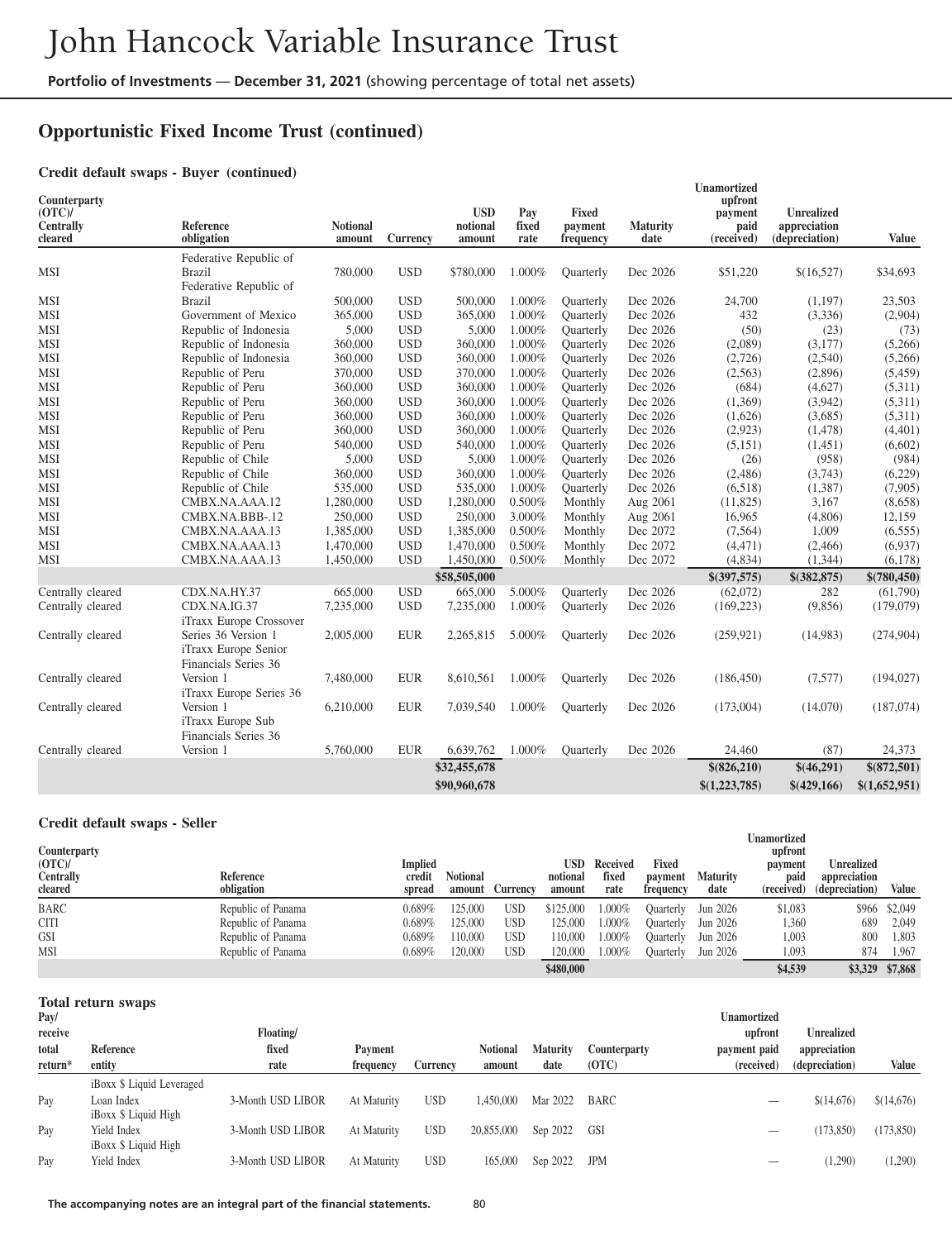## **Opportunistic Fixed Income Trust (continued)**

| Pav/<br>receive<br>total<br>return* | Total return swaps<br>Reference<br>entity | Floating/<br>fixed<br>rate | <b>Payment</b><br>frequency | Currency   | <b>Notional</b><br>amount | <b>Maturity</b><br>date | Counterparty<br>(OTC) | <b>Unamortized</b><br>upfront<br>payment paid<br>(received) | <b>Unrealized</b><br>appreciation<br>(depreciation) | Value       |
|-------------------------------------|-------------------------------------------|----------------------------|-----------------------------|------------|---------------------------|-------------------------|-----------------------|-------------------------------------------------------------|-----------------------------------------------------|-------------|
| Pav                                 | iBoxx \$ Liquid High<br>Yield Index       | 3-Month USD LIBOR          | At Maturity                 | <b>USD</b> | 730,000                   | Sep 2022                | MSI                   | _                                                           | \$(529)                                             | \$ (529)    |
|                                     |                                           |                            |                             |            |                           |                         |                       |                                                             | \$(190,345)                                         | \$(190,345) |

\* Fund will pay or receive the total return of the reference asset depending on whether the return is positive or negative. For contracts where the fund has elected to receive the total return of the reference asset if positive, it will be responsible for paying the floating rate and the total return of the reference asset if negative. If the fund has elected to pay the total return of the reference asset if positive, it will receive the floating rate and the total return of the reference asset if negative.

#### **Inflation swaps**

| Counterparty (OTC)/<br><b>Centrally cleared</b> | <b>Notional</b><br>amount | <b>Currency</b> | <b>USD</b> notional<br>amount | <b>Payments</b><br>made | <b>Payments</b><br>received | <b>Fixed</b><br>payment<br>frequency | <b>Floating</b><br>payment<br>frequency | <b>Maturity date</b> | Unamortized<br>upfront<br>payment paid<br>(received) | <b>Unrealized</b><br>appreciation<br>(depreciation) | <b>Value</b> |
|-------------------------------------------------|---------------------------|-----------------|-------------------------------|-------------------------|-----------------------------|--------------------------------------|-----------------------------------------|----------------------|------------------------------------------------------|-----------------------------------------------------|--------------|
|                                                 |                           |                 |                               |                         | <b>USA CPI All</b>          |                                      |                                         |                      |                                                      |                                                     |              |
|                                                 |                           |                 |                               |                         | Urban                       |                                      |                                         |                      |                                                      |                                                     |              |
| <b>BOA</b>                                      | 4,140,000                 | <b>USD</b>      | \$4,140,000                   | Fixed 2.535%            | Consumers                   | At Maturity                          | At Maturity                             | Jun 2026             |                                                      | \$222,314                                           | \$222,314    |
|                                                 |                           |                 |                               |                         | <b>USA CPI All</b><br>Urban |                                      |                                         |                      |                                                      |                                                     |              |
| <b>BOA</b>                                      | 1,170,000                 | <b>USD</b>      | 1.170.000                     | Fixed 1.635%            | Consumers                   | At Maturity                          | At Maturity                             | Feb 2050             |                                                      | 409,371                                             | 409,371      |
|                                                 |                           |                 |                               |                         | <b>USA CPI All</b>          |                                      |                                         |                      |                                                      |                                                     |              |
|                                                 |                           |                 |                               |                         | Urban                       |                                      |                                         |                      |                                                      |                                                     |              |
| <b>CITI</b>                                     | 780,000                   | <b>USD</b>      | 780,000                       | Fixed 2.578%            | Consumers                   | At Maturity                          | At Maturity                             | Feb 2051             |                                                      | 20,140                                              | 20,140       |
| <b>JPM</b>                                      | 1,860,000                 | <b>GBP</b>      | 2.467.475                     | UK RPI                  | Fixed 4.405%                | At Maturity                          | At Maturity                             | Dec 2031             |                                                      | 77,766                                              | 77,766       |
|                                                 |                           |                 |                               |                         | <b>USA CPI All</b>          |                                      |                                         |                      |                                                      |                                                     |              |
|                                                 |                           |                 |                               |                         | Urban                       |                                      |                                         |                      |                                                      |                                                     |              |
| <b>JPM</b>                                      | 2,330,000                 | <b>USD</b>      | 2,330,000                     | Fixed 1.830%            | Consumers                   | At Maturity                          | At Maturity                             | Feb 2050             | \$(56,870)                                           | 724,096                                             | 667,226      |
|                                                 |                           |                 | \$10,887,475                  |                         |                             |                                      |                                         |                      | \$(56,870)                                           | \$1,453,687                                         | \$1,396,817  |

|            | Derivatives Currency Abbreviations |
|------------|------------------------------------|
| <b>AUD</b> | Australian Dollar                  |
| BRL        | <b>Brazilian Real</b>              |
| CAD        | Canadian Dollar                    |
| <b>CHF</b> | Swiss Franc                        |
| <b>CLP</b> | Chilean Peso                       |
| <b>CNY</b> | Chinese Yuan Renminbi              |
| <b>COP</b> | Colombian Peso                     |
| <b>CZK</b> | Czech Republic Koruna              |
| <b>EUR</b> | Euro                               |
| <b>GBP</b> | Pound Sterling                     |
| <b>HKD</b> | Hong Kong Dollar                   |
| HUF        | Hungarian Forint                   |
| <b>IDR</b> | Indonesian Rupiah                  |
| ILS.       | Israeli New Shekel                 |
| <b>INR</b> | Indian Rupee                       |
| <b>JPY</b> | Japanese Yen                       |
| <b>KRW</b> | Korean Won                         |
| <b>MXN</b> | Mexican Peso                       |
| <b>NOK</b> | Norwegian Krone                    |
| NZD        | New Zealand Dollar                 |
| PHP        | Philippine Peso                    |
| <b>PLN</b> | Polish Zloty                       |
| <b>RUB</b> | <b>Russian Ruble</b>               |
| <b>SEK</b> | Swedish Krona                      |
| SGD        | Singapore Dollar                   |
| <b>THB</b> | Thai Bhat                          |
| <b>TRY</b> | Turkish Lira                       |
| <b>USD</b> | U.S. Dollar                        |
| ZAR        | South African Rand                 |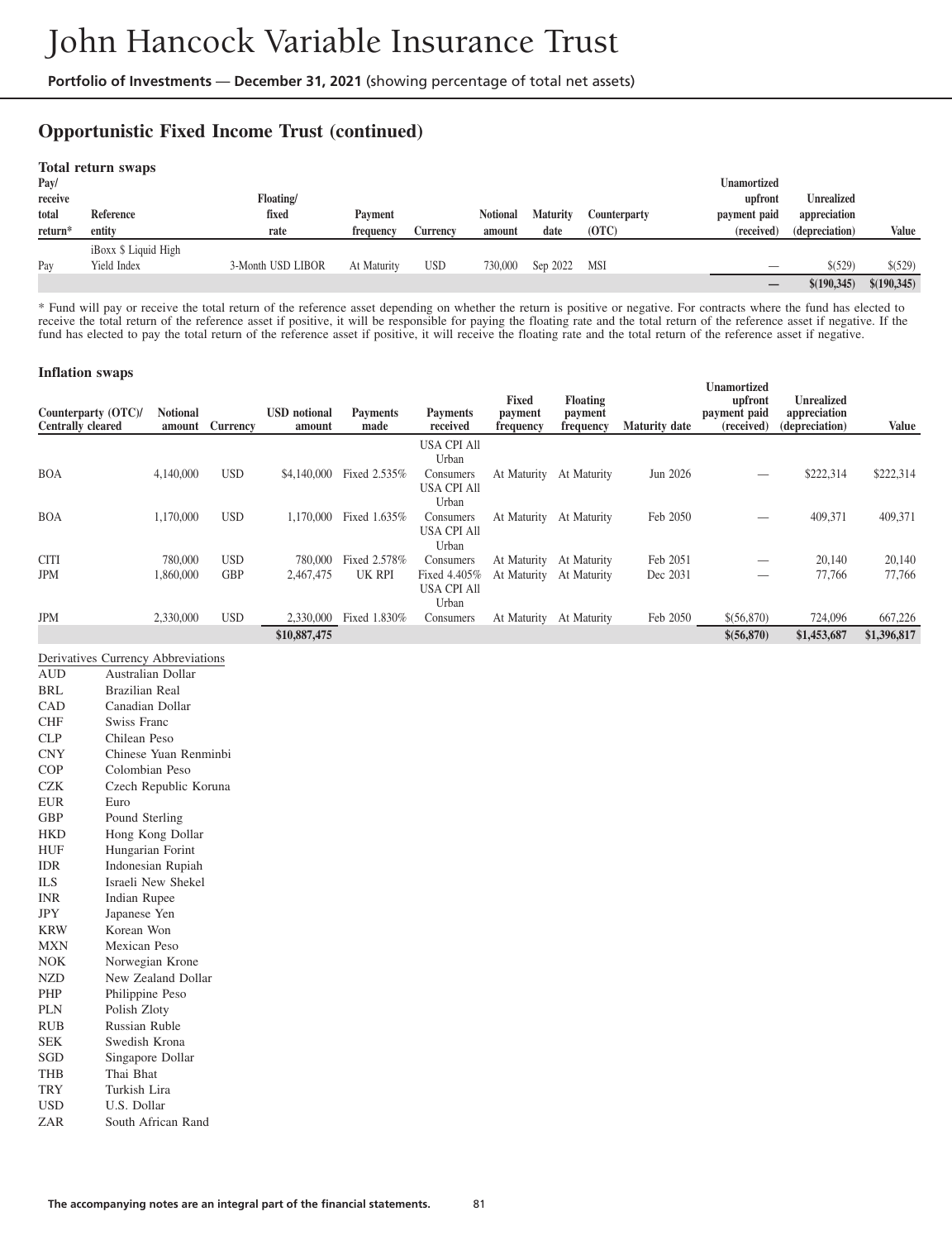# **Opportunistic Fixed Income Trust (continued)**

| Derivatives Abbreviations                                                         |
|-----------------------------------------------------------------------------------|
| Barclays Bank PLC                                                                 |
| Bank Bill Rate                                                                    |
| Bank of America, N.A.                                                             |
| Canadian Dollar Offered Rate                                                      |
| Citibank, N.A.                                                                    |
| China Fixing Repo Rate                                                            |
| Canadian Overnight Repo Rate Average                                              |
| Consumer Price Index                                                              |
| Goldman Sachs International                                                       |
| JPMorgan Chase Bank, N.A.                                                         |
| London Interbank Offered Rate                                                     |
| Morgan Stanley & Co. International PLC                                            |
| Overnight Index Swap                                                              |
| Over-the-counter                                                                  |
| Retail Price Index                                                                |
| Sterling Overnight Interbank Average Rate                                         |
| Tasa de Interes Interbancario de Equilibrio (Interbank Equilibrium Interest Rate) |
|                                                                                   |

See Notes to financial statements regarding investment transactions and other derivatives information.

## **Select Bond Trust**

#### **Select Bond Trust (continued)**

|                                                 | <b>Shares</b> or<br><b>Principal</b><br>Amount | <b>Value</b>        |
|-------------------------------------------------|------------------------------------------------|---------------------|
| <b>U.S. GOVERNMENT AND AGENCY OBLIGATIONS -</b> |                                                |                     |
| 31.0%                                           |                                                |                     |
| U.S. Government $-12.8\%$                       |                                                |                     |
| U.S. Treasury Bonds                             |                                                |                     |
| 1.875%, 11/15/2051                              | \$<br>84,710,000                               | \$<br>84,034,967    |
| 2.000%, 11/15/2041 to 08/15/2051                | 449,416,600                                    | 456,683,675         |
| 2.500%, 02/15/2045                              | 115,800,000                                    | 127,348,336         |
| 3.000%, 02/15/2047                              | 37,979,000                                     | 45,960,524          |
| 3.125%, 11/15/2041                              | 45,799,000                                     | 55,035,728          |
| U.S. Treasury Notes                             |                                                |                     |
| 0.250%, 09/30/2023                              | 9,126,000                                      | 9,061,833           |
| 0.375%, 10/31/2023 to 08/15/2024                | 72,805,000                                     | 72,263,474          |
| 0.500%, 11/30/2023                              | 44,824,000                                     | 44,652,408          |
| 0.625%, 10/15/2024                              | 36,825,000                                     | 36,525,797          |
| 1.250%, 11/30/2026                              | 59,374,000                                     | 59,336,891          |
| 1.375%, 11/15/2031                              | 5,809,000                                      | 5,735,480           |
|                                                 |                                                | 996.639.113         |
| U.S. Government Agency - 18.2%                  |                                                |                     |
| Federal Home Loan Mortgage Corp.                |                                                |                     |
| 2.500%, 08/01/2050                              | 61,984,465                                     | 63,788,263          |
| 3.000%, 03/01/2043 to 12/01/2049                | 113,612,532                                    | 119,723,707         |
| 3.500%, 04/01/2044 to 04/01/2047                | 67,777,083                                     | 72,989,329          |
| 4.000%, 03/01/2048 to 08/01/2048                | 16,767,410                                     | 18,090,991          |
| Federal National Mortgage Association           |                                                |                     |
| $2.000\%$ , TBA $(A)$                           | 168,333,000                                    | 167,927,957         |
| 2.000%, 09/01/2050 to 02/01/2051                | 83,160,788                                     | 83,249,496          |
| $2.500\%$ , TBA $(A)$                           | 234,930,000                                    | 239,885,660         |
| 2.500%, 09/01/2050 to 11/01/2051                | 93,337,702                                     | 95,873,625          |
| 2.625%, 09/06/2024                              | 8,300,000                                      | 8,682,573           |
| 3.000%, 01/01/2043 to 11/01/2049                | 144,239,963                                    | 151,921,503         |
| 3.500%, 06/01/2042 to 09/01/2049                | 158, 112, 785                                  | 169,281,106         |
| 4.000%, 09/01/2040 to 07/01/2049                | 162,662,066                                    | 177,321,082         |
| 4.500%, 12/01/2040 to 05/01/2042                | 39,331,404                                     | 43,125,263          |
| Government National Mortgage                    |                                                |                     |
| Association                                     |                                                |                     |
| 4.000%, 10/15/2039 to 11/15/2041                | 2,931,165                                      | 3,172,583           |
|                                                 |                                                |                     |
|                                                 |                                                | 1,415,033,138       |
| TOTAL U.S. GOVERNMENT AND AGENCY OBLIGATIONS    |                                                |                     |
| (Cost \$2,386,854,616)                          |                                                | \$<br>2,411,672,251 |

|                                              | Principal<br>Amount | <b>Value</b>     |
|----------------------------------------------|---------------------|------------------|
| <b>FOREIGN GOVERNMENT OBLIGATIONS - 0.5%</b> |                     |                  |
| Oatar $-0.3\%$                               |                     |                  |
| State of Oatar                               |                     |                  |
| 3.375%, 03/14/2024 (B)                       | \$<br>11,857,000    | \$<br>12,415,228 |
| 5.103%, $04/23/2048$ (B)                     | 8,410,000           | 11,378,562       |
|                                              |                     | 23,793,790       |
|                                              |                     |                  |
| Saudi Arabia – 0.2%                          |                     |                  |
| Kingdom of Saudi Arabia                      |                     |                  |
| 4.375%, 04/16/2029 (B)                       | 14,979,000          | 17,182,411       |
| TOTAL FOREIGN GOVERNMENT OBLIGATIONS (Cost   |                     |                  |
| \$35,622,682)                                |                     | \$<br>40,976,201 |
| CORPORATE BONDS $-39.5\%$                    |                     |                  |
| Communication services $-3.6\%$              |                     |                  |
| AT&T, Inc.                                   |                     |                  |
| 2.300%, 06/01/2027                           | 6,382,000           | 6,492,752        |
| 3.100%, 02/01/2043                           | 34,206,000          | 33,253,037       |
| 3.500%, 06/01/2041                           | 12,200,000          | 12,538,474       |
| 3.650%, 06/01/2051                           | 3,738,000           | 3,871,240        |
| Charter Communications Operating LLC         |                     |                  |
| 4.200%, 03/15/2028                           | 13,245,000          | 14,505,137       |
| 4.800%, 03/01/2050                           | 15,472,000          | 17,322,978       |
| 5.750%, 04/01/2048                           | 16,696,000          | 20,820,888       |
| 6.484%, 10/23/2045                           | 13,673,000          | 18,671,674       |
| Comcast Corp.                                |                     |                  |
| 4.150%, 10/15/2028                           | 20,678,000          | 23,474,312       |
| Level 3 Financing, Inc.                      |                     |                  |
| $3.400\%$ , $03/01/2027$ (B)                 | 6,456,000           | 6,665,497        |
| Telefonica Emisiones SA                      |                     |                  |
| 5.213%, 03/08/2047                           | 16,102,000          | 19,990,926       |
| T-Mobile USA, Inc.                           |                     |                  |
| 2.050%, 02/15/2028                           | 12,548,000          | 12,455,237       |
| 2.550%, 02/15/2031                           | 4,824,000           | 4,799,756        |
| 3.400%, 10/15/2052 (B)                       | 16,859,000          | 16,781,219       |
| 3.750%, 04/15/2027                           | 6,507,000           | 7,046,432        |
| 3.875%, 04/15/2030                           | 13,891,000          | 15,193,330       |
| 4.500%, 04/15/2050                           | 8,048,000           | 9,419,406        |
| Verizon Communications, Inc.                 |                     |                  |
| 3.000%, 03/22/2027                           | 2,177,000           | 2,300,380        |
| 4.329%, 09/21/2028                           | 17,379,000          | 19,741,763       |
| 4.400%, 11/01/2034                           | 7,740,000           | 9,015,474        |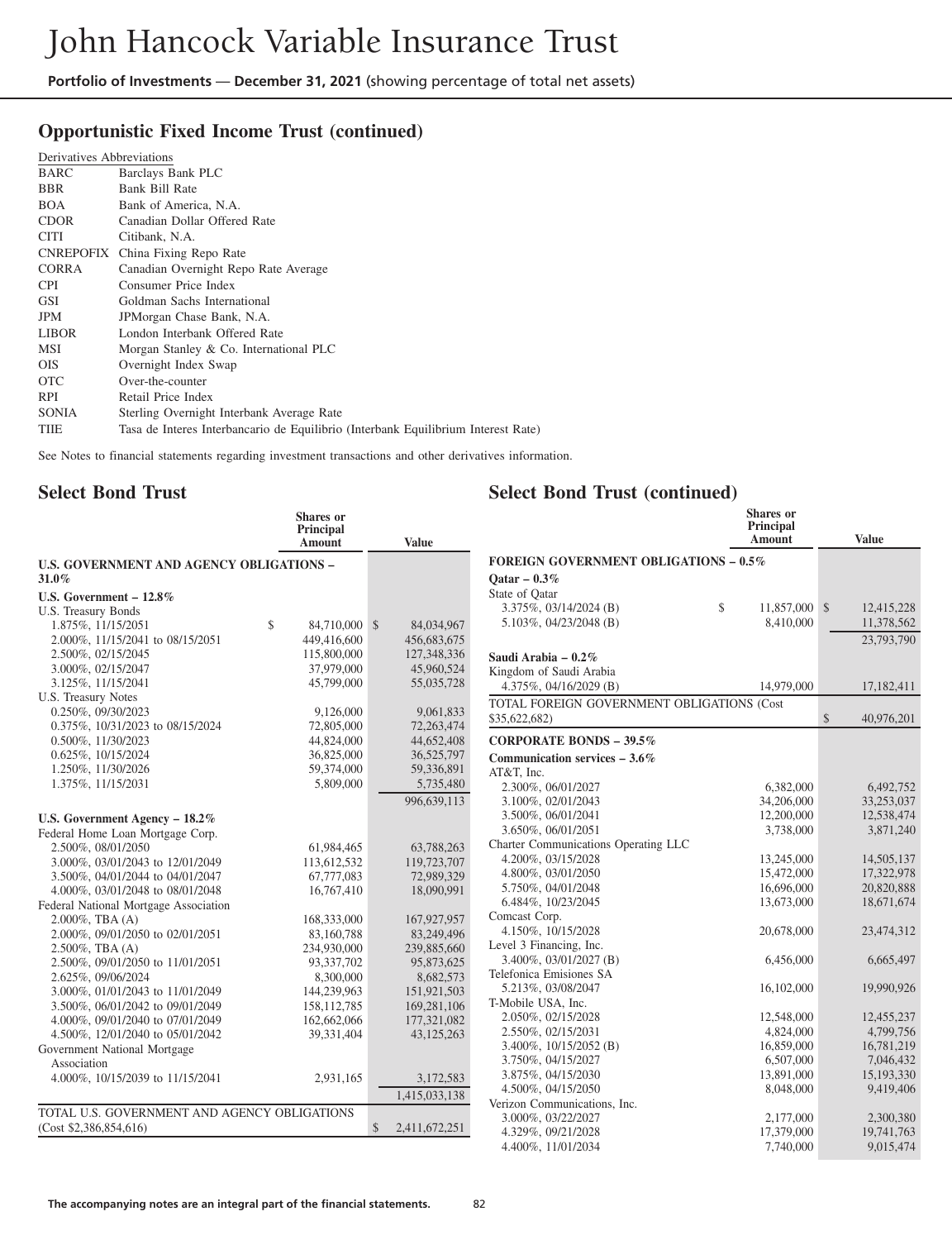**Shares or**

#### **Select Bond Trust (continued)**

|                                                                       | <b>Principal</b><br>Amount | <b>Value</b>           |
|-----------------------------------------------------------------------|----------------------------|------------------------|
| <b>CORPORATE BONDS (continued)</b>                                    |                            |                        |
| <b>Communication services (continued)</b><br>Verizon                  |                            |                        |
| Communications, Inc. (continued)                                      |                            |                        |
| 4.500%, 08/10/2033                                                    | \$<br>8,116,000            | $S_{-}$<br>9,541,587   |
|                                                                       |                            | 283,901,499            |
| Consumer discretionary $-3.3\%$<br>Amazon.com, Inc.                   |                            |                        |
| 4.050%, 08/22/2047                                                    | 9,136,000                  | 11,076,907             |
| AutoNation, Inc.                                                      |                            |                        |
| 4.750%, 06/01/2030<br>Booking Holdings, Inc.                          | 4,925,000                  | 5,625,788              |
| 4.625%, 04/13/2030                                                    | 10,403,000                 | 12,158,171             |
| Choice Hotels International, Inc.                                     |                            |                        |
| 3.700%, 12/01/2029 to 01/15/2031<br>Daimler Finance North America LLC | 15,291,000                 | 16,234,240             |
| 3.500%, 08/03/2025 (B)                                                | 5,990,000                  | 6,381,066              |
| Daimler Trucks Finance North                                          |                            |                        |
| America LLC<br>1.625%, 12/13/2024 (B)                                 | 6,766,000                  | 6,816,822              |
| Dollar Tree, Inc.                                                     |                            |                        |
| 4.200%, 05/15/2028<br>eBay, Inc.                                      | 16,502,000                 | 18,391,622             |
| 2.700%, 03/11/2030                                                    | 12,556,000                 | 12,833,870             |
| Expedia Group, Inc.                                                   |                            |                        |
| 2.950%, 03/15/2031<br>3.250%, 02/15/2030                              | 6,373,000<br>9,735,000     | 6,363,950<br>9,934,573 |
| 3.800%, 02/15/2028                                                    | 16,524,000                 | 17,666,619             |
| 4.625%, 08/01/2027                                                    | 8,713,000                  | 9,702,530              |
| 5.000%, 02/15/2026                                                    | 10,710,000                 | 11,911,378             |
| General Motors Financial Company, Inc.                                |                            |                        |
| 2.400%, 10/15/2028                                                    | 17,219,000                 | 17, 171, 015           |
| 3.600%, 06/21/2030                                                    | 20,346,000                 | 21,698,602             |
| 4.350%, 01/17/2027                                                    | 8,868,000                  | 9,769,006              |
| Hyundai Capital America                                               |                            |                        |
| 1.000%, 09/17/2024 (B)                                                | 8,719,000                  | 8,568,321              |
| 1.800%, 10/15/2025 (B)                                                | 4,018,000                  | 3,996,270              |
| 2.375%, 10/15/2027 (B)                                                | 4,018,000                  | 3,995,442              |
| Marriott International, Inc.<br>2.850%, 04/15/2031                    | 9,027,000                  | 8,999,379              |
| 3.500%, 10/15/2032                                                    | 5,228,000                  | 5,475,046              |
| 4.625%, 06/15/2030                                                    | 5,210,000                  | 5,860,966              |
| 4.650%, 12/01/2028                                                    | 13,237,000                 | 14,844,098             |
| Nissan Motor Acceptance Company LLC                                   |                            |                        |
| $1.125\%, 09/16/2024$ (B)                                             | 4,380,000                  | 4,303,559              |
| $3.450\%, 03/15/2023$ (B)                                             | 3,950,000                  | 4,053,104              |
|                                                                       |                            | 253,832,344            |
| Consumer staples $-0.3\%$                                             |                            |                        |
| Anheuser-Busch InBev Worldwide, Inc.                                  |                            |                        |
| 4.600%, 04/15/2048                                                    | 10,094,000                 | 12,343,343             |
| Cargill, Inc.                                                         |                            |                        |
| 2.125%, 04/23/2030 (B)<br>Coca-Cola Femsa SAB de CV                   | 4,306,000                  | 4,258,293              |
| 2.750%, 01/22/2030                                                    | 5,029,000                  | 5,143,460              |
| Constellation Brands, Inc.                                            |                            |                        |
| 3.150%, 08/01/2029                                                    | 3,340,000                  | 3,522,726              |
|                                                                       |                            | 25, 267, 822           |
| Energy $-3.0\%$                                                       |                            |                        |
| Aker BP ASA                                                           |                            |                        |
| 2.875%, 01/15/2026 (B)                                                | 5,450,000                  | 5,648,921              |
| 3.000%, 01/15/2025 (B)                                                | 6,211,000                  | 6,436,635              |
| 4.000%, $01/15/2031$ (B)                                              | 10,984,000                 | 11,876,551             |
| Coterra Energy, Inc.                                                  |                            |                        |
| 4.375%, $06/01/2024$ (B)                                              | 4,733,000                  | 5,005,258              |
| Diamondback Energy, Inc.<br>3.125%, 03/24/2031                        | 5,548,000                  | 5,718,045              |
|                                                                       |                            |                        |

## **Select Bond Trust (continued)**

|                                                                             | <b>Principal</b><br>Amount | <b>Value</b>              |
|-----------------------------------------------------------------------------|----------------------------|---------------------------|
| <b>CORPORATE BONDS (continued)</b>                                          |                            |                           |
| Energy (continued)                                                          |                            |                           |
| Enbridge, Inc. (5.750% to 4-15-30, then                                     |                            |                           |
| 5 Year CMT + 5.314%) 07/15/2080<br>Enbridge, Inc. (6.250% to 3-1-28, then 3 | \$<br>8,820,000            | $\mathbb{S}$<br>9,790,200 |
| month LIBOR + 3.641%) 03/01/2078                                            | 8,767,000                  | 9,515,562                 |
| Energy Transfer LP                                                          |                            |                           |
| 4.200%, 04/15/2027                                                          | 4,899,000                  | 5,315,729                 |
| 5.150%, 03/15/2045<br>5.250%, 04/15/2029                                    | 5,400,000                  | 6,102,394<br>20,370,939   |
| 5.400%, 10/01/2047                                                          | 17,785,000<br>8,136,000    | 9,547,296                 |
| 5.500%, 06/01/2027                                                          | 7,447,000                  | 8,494,407                 |
| Enterprise Products Operating LLC                                           |                            |                           |
| (5.250% to 8-16-27, then 3 month                                            |                            |                           |
| $LIBOR + 3.033\%)$ 08/16/2077                                               | 12,660,000                 | 12,924,839                |
| Kinder Morgan Energy Partners LP<br>7.750%, 03/15/2032                      | 4,555,000                  | 6,375,583                 |
| Kinder Morgan, Inc.                                                         |                            |                           |
| 4.300%, 03/01/2028                                                          | 3,877,000                  | 4,308,122                 |
| Lundin Energy Finance BV                                                    |                            |                           |
| 2.000%, 07/15/2026 (B)                                                      | 5,640,000                  | 5,600,479                 |
| $3.100\%, 07/15/2031$ (B)                                                   | 8,003,000                  | 8,060,054                 |
| Midwest Connector Capital<br>Company LLC                                    |                            |                           |
| 3.900%, 04/01/2024 (B)                                                      | 9,512,000                  | 9,858,922                 |
| <b>MPLX LP</b>                                                              |                            |                           |
| 4.000%, 03/15/2028                                                          | 6,705,000                  | 7,265,941                 |
| 4.125%, 03/01/2027                                                          | 2,551,000                  | 2,790,989                 |
| 4.250%, 12/01/2027                                                          | 4,887,000                  | 5,412,884                 |
| Sabine Pass Liquefaction LLC<br>4.200%, 03/15/2028                          | 6,967,000                  | 7,631,450                 |
| 4.500%, 05/15/2030                                                          | 13,283,000                 | 14,983,529                |
| 5.000%, 03/15/2027                                                          | 7,297,000                  | 8,195,813                 |
| The Williams Companies, Inc.                                                |                            |                           |
| 3.750%, 06/15/2027                                                          | 9,700,000                  | 10,471,902                |
| 4.550%, 06/24/2024                                                          | 17,539,000                 | 18,768,530                |
| TransCanada PipeLines, Ltd.<br>4.250%, 05/15/2028                           | 6,220,000                  | 6,936,146                 |
|                                                                             |                            | 233,407,120               |
| Financials $-12.1\%$                                                        |                            |                           |
| Ares Capital Corp.                                                          |                            |                           |
| 2.150%, 07/15/2026                                                          | 11,802,000                 | 11,640,991                |
| 2.875%, 06/15/2028                                                          | 6,780,000                  | 6,749,914                 |
| 3.875%, 01/15/2026                                                          | 8,615,000                  | 9,079,296                 |
| 4.200%, 06/10/2024                                                          | 6,463,000                  | 6,819,782                 |
| Ascot Group, Ltd.<br>4.250%, 12/15/2030 (B)                                 |                            |                           |
| Athene Holding, Ltd.                                                        | 4,815,000                  | 4,953,583                 |
| 3.500%, 01/15/2031                                                          | 14,028,000                 | 14,833,277                |
| Australia & New Zealand Banking                                             |                            |                           |
| Group, Ltd. (6.750% to 6-15-26, then                                        |                            |                           |
| 5 Year ICE Swap Rate + 5.168%)                                              |                            |                           |
| $06/15/2026$ (B)(C)                                                         | 3,040,000                  | 3,454,200                 |
| AXA SA<br>8.600%, 12/15/2030                                                | 2,474,000                  | 3,569,162                 |
| Banco Santander SA                                                          |                            |                           |
| 4.379%, 04/12/2028                                                          | 7,600,000                  | 8,474,768                 |
| Bank of America Corp.                                                       |                            |                           |
| 3.248%, 10/21/2027                                                          | 12,889,000                 | 13,719,081                |
| 3.950%, 04/21/2025<br>Bank of America Corp. (2.087% to                      | 11,322,000                 | 12, 102, 099              |
| 6-14-28, then SOFR + $1.060\%$ )                                            |                            |                           |
| 06/14/2029                                                                  | 12,755,000                 | 12,665,347                |
| Bank of America Corp. (2.592% to                                            |                            |                           |
| 4-29-30, then SOFR $+ 2.150\%)$                                             |                            |                           |
| 04/29/2031                                                                  | 12,322,000                 | 12,447,375                |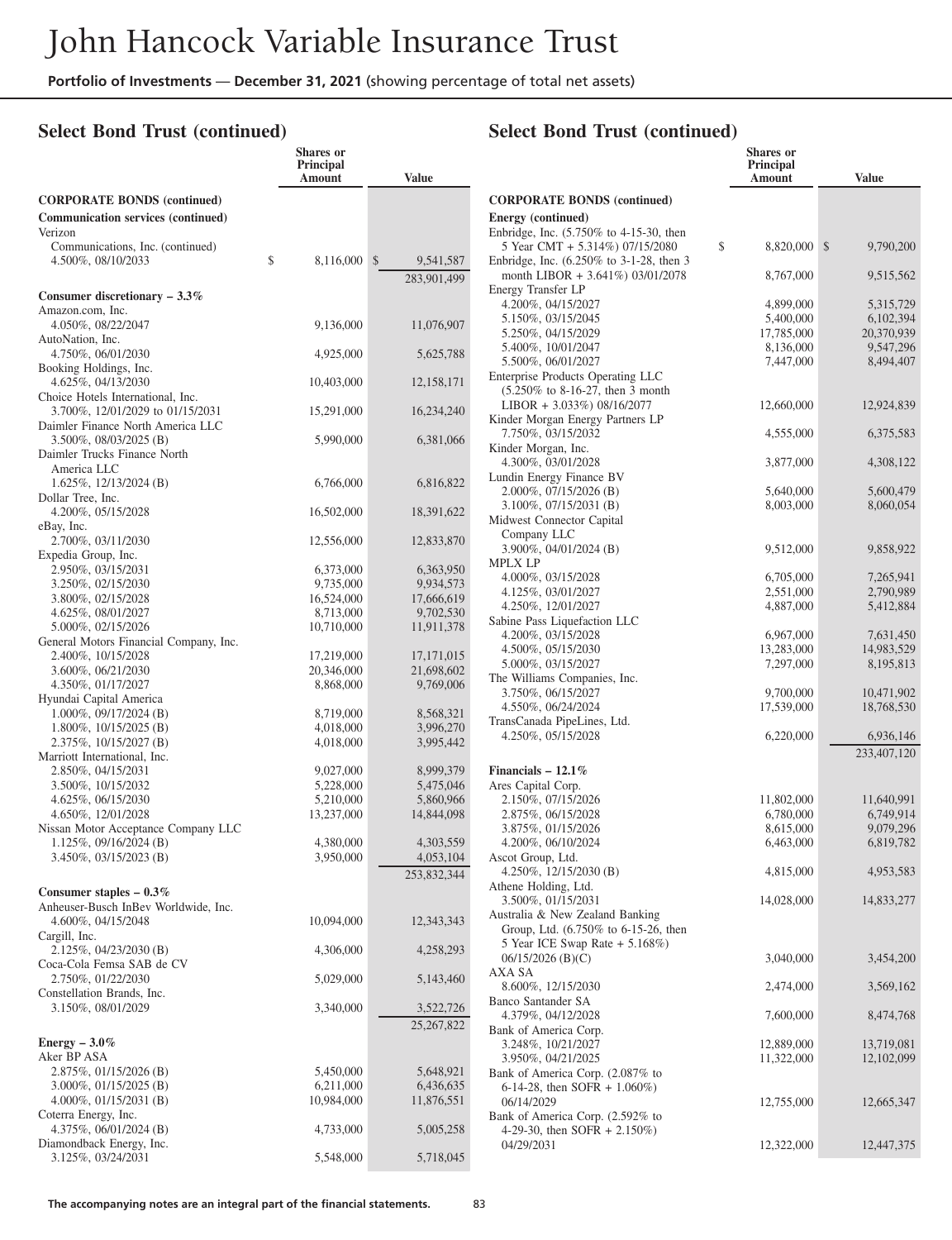**Shares or**

#### **Select Bond Trust (continued)**

|                                                                                          | Principal<br>Amount     | <b>Value</b>             |  |
|------------------------------------------------------------------------------------------|-------------------------|--------------------------|--|
| <b>CORPORATE BONDS (continued)</b>                                                       |                         |                          |  |
| <b>Financials</b> (continued)                                                            |                         |                          |  |
| Bank of America Corp. (2.687% to<br>4-22-31, then SOFR $+ 1.320\%$ )                     |                         |                          |  |
| \$<br>04/22/2032<br>Bank of America Corp. (4.271% to                                     | 19,364,000              | \$<br>19,651,097         |  |
| $7-23-28$ , then 3 month LIBOR +<br>1.310%) 07/23/2029                                   | 17,187,000              | 19,162,500               |  |
| Barclays PLC<br>4.375%, 01/12/2026<br><b>Blackstone Private Credit Fund</b>              | 7,380,000               | 8,067,797                |  |
| 2.350%, 11/22/2024 (B)<br>$3.250\%$ , $03/15/2027$ (B)                                   | 7,493,000<br>1,690,000  | 7,487,223<br>1,707,456   |  |
| <b>BPCE SA</b><br>4.500\%, 03/15/2025 (B)                                                | 7,805,000               | 8,410,281                |  |
| Cantor Fitzgerald LP<br>$4.875\%, 05/01/2024$ (B)                                        | 9,631,000               | 10,285,463               |  |
| Capital One Financial Corp. (1.343% to<br>12-6-23, then SOFR $+$ 0.690%)                 |                         |                          |  |
| 12/06/2024<br>Citigroup, Inc.                                                            | 9,055,000               | 9,109,716                |  |
| 3.200%, 10/21/2026                                                                       | 14,418,000              | 15,278,585               |  |
| 4.600%, 03/09/2026<br>Citigroup, Inc. $(2.561\%$ to 5-1-31, then                         | 17,394,000              | 19,182,998               |  |
| SOFR + $1.167\%$ ) 05/01/2032<br>Citizens Financial Group, Inc.                          | 5,665,000               | 5,694,377                |  |
| 3.250%, 04/30/2030<br>CNA Financial Corp.                                                | 12,256,000              | 12,940,813               |  |
| 2.050%, 08/15/2030<br>CNO Financial Group, Inc.                                          | 4,015,000               | 3,887,675                |  |
| 5.250%, 05/30/2029<br>Credit Agricole SA<br>$2.811\%, 01/11/2041$ (B)                    | 10,165,000<br>5,816,000 | 11,673,472<br>5,565,002  |  |
| $3.250\%, 01/14/2030$ (B)<br>Credit Suisse Group AG                                      | 12,902,000              | 13,359,597               |  |
| 3.574%, 01/09/2023 (B)<br>Deutsche Bank AG                                               | 3,256,000               | 3,256,919                |  |
| 0.962%, 11/08/2023<br>Deutsche Bank AG (2.311% to 11-16-26,                              | 12,361,000              | 12,338,995               |  |
| then SOFR + $1.219\%$ ) $11/16/2027$<br>Discover Financial Services                      | 7,009,000               | 7,005,878                |  |
| 4.100%, 02/09/2027<br>GE Capital International Funding                                   | 4,203,000               | 4,555,572                |  |
| Company<br>4.418%, 11/15/2035<br>Hercules Capital, Inc.                                  | 9,626,000               | 11,487,285               |  |
| 2.625%, 09/16/2026<br>Jefferies Group LLC                                                | 6,215,000               | 6,159,938                |  |
| 4.150\%, 01/23/2030<br>4.850%, 01/15/2027                                                | 9,200,000<br>10,843,000 | 10,199,125<br>12,299,288 |  |
| JPMorgan Chase & Co.<br>2.950%, 10/01/2026                                               | 14,806,000              | 15,629,855               |  |
| JPMorgan Chase & Co. (2.522% to<br>4-22-30, then SOFR + $2.040\%$ )<br>04/22/2031        |                         |                          |  |
| JPMorgan Chase & Co. (2.956% to<br>5-13-30, then SOFR + 2.515%)                          | 12,793,000              | 12,930,302               |  |
| 05/13/2031<br>JPMorgan Chase & Co. (3.960% to<br>1-29-26, then 3 month LIBOR $+$         | 12, 141, 000            | 12,570,471               |  |
| 1.245%) 01/29/2027<br>JPMorgan Chase & Co. (4.600% to<br>2-1-25, then SOFR $+ 3.125\%$ ) | 11,699,000              | 12,640,611               |  |
| $02/01/2025$ (C)<br>JPMorgan Chase & Co. (6.750% to<br>$2-1-24$ , then 3 month LIBOR +   | 9,375,000               | 9,621,094                |  |
| 3.780%) 02/01/2024 (C)                                                                   | 12,306,000              | 13,338,166               |  |

#### **Principal Amount Value CORPORATE BONDS (continued) Financials (continued)** Lazard Group LLC 4.375%, 03/11/2029 \$ 7,100,000 \$ 8,007,051 Lloyds Banking Group PLC 4.450%, 05/08/2025 19,070,000 20,714,546 M&T Bank Corp. (5.125% to 11-1-26, then 3 month LIBOR  $+ 3.520\%$ 11/01/2026 (C)(D) 3,746,000 4,010,643 Macquarie Bank, Ltd. 3.624%, 06/03/2030 (B) 6,523,000 6,805,726 4.875%, 06/10/2025 (B) 7,810,000 8,517,056 MetLife, Inc. (6.400% to 12-15-36, then 3 month LIBOR + 2.205%) 12/15/2036 7,277,000 8,952,278 MetLife, Inc. (9.250% to 4-8-38, then 3 month LIBOR + 5.540%) 04/08/2038 (B) 2,567,000 3,800,286 Morgan Stanley 3.875%, 01/27/2026 8,532,000 9,225,916 Morgan Stanley (2.188% to 4-28-25, then SOFR + 1.990%) 04/28/2026 22,984,000 23,434,877 Morgan Stanley (2.484% to 9-16-31, then SOFR + 1.360%) 09/16/2036 14,062,000 13,541,001 NatWest Group PLC (3.754% to 11-1-24, then 5 Year CMT + 2.100%) 11/01/2029 4,512,000 4,704,678 NatWest Markets PLC 1.600%, 09/29/2026 (B) 12,231,000 12,030,709 New York Life Insurance Company 3.750%, 05/15/2050 (B) 5,384,000 6,127,437 Nippon Life Insurance Company (2.750% to 1-21-31, then 5 Year CMT + 2.653%) 01/21/2051 (B) 13,599,000 13,327,020 Nippon Life Insurance Company (5.100% to 10-16-24, then 5 Year U.S. Swap Rate + 3.650%) 10/16/2044 (B) 5,325,000 5,731,031 Nordea Bank ABP (3.750% to 3-1-29, then 5 Year CMT +  $2.602\%$ ) 03/01/2029 (B)(C) 11,616,000 11,011,968 Oaktree Specialty Lending Corp. 2.700%, 01/15/2027 14,277,000 14,166,419 Ohio National Financial Services, Inc. 5.800%, 01/24/2030 (B) 3,660,000 4,144,283 PNC Bank NA 4.050%, 07/26/2028 2,690,000 3,016,593 Prudential Financial, Inc. (3.700% to 7-1-30, then 5 Year CMT + 3.035%) 23,906,000 24,183,015 Prudential Financial, Inc. (5.875% to 9-15-22, then 3 month LIBOR + 4.175%) 09/15/2042 14,691,000 15,014,667 Santander Holdings USA, Inc. 3.244%, 10/05/2026 16,909,000 17,648,898 3.450%, 06/02/2025 15,455,000 16,214,476<br>3.500%, 06/07/2024 11,289,000 11,766,626 3.500%, 06/07/2024 11,289,000 11,766,626 4.400%, 07/13/2027 3,574,000 3,918,350 SBL Holdings, Inc. 5.000%, 02/18/2031 (B) 7,908,000 8,354,427 SVB Financial Group 3.125%, 06/05/2030 7,717,000 8,098,901 Teachers Insurance & Annuity Association of America 4.270%, 05/15/2047 (B) 9,222,000 11,138,603 The Bank of New York Mellon Corp. 0.850%, 10/25/2024 (D) 27,732,000 27,497,689

**Select Bond Trust (continued)**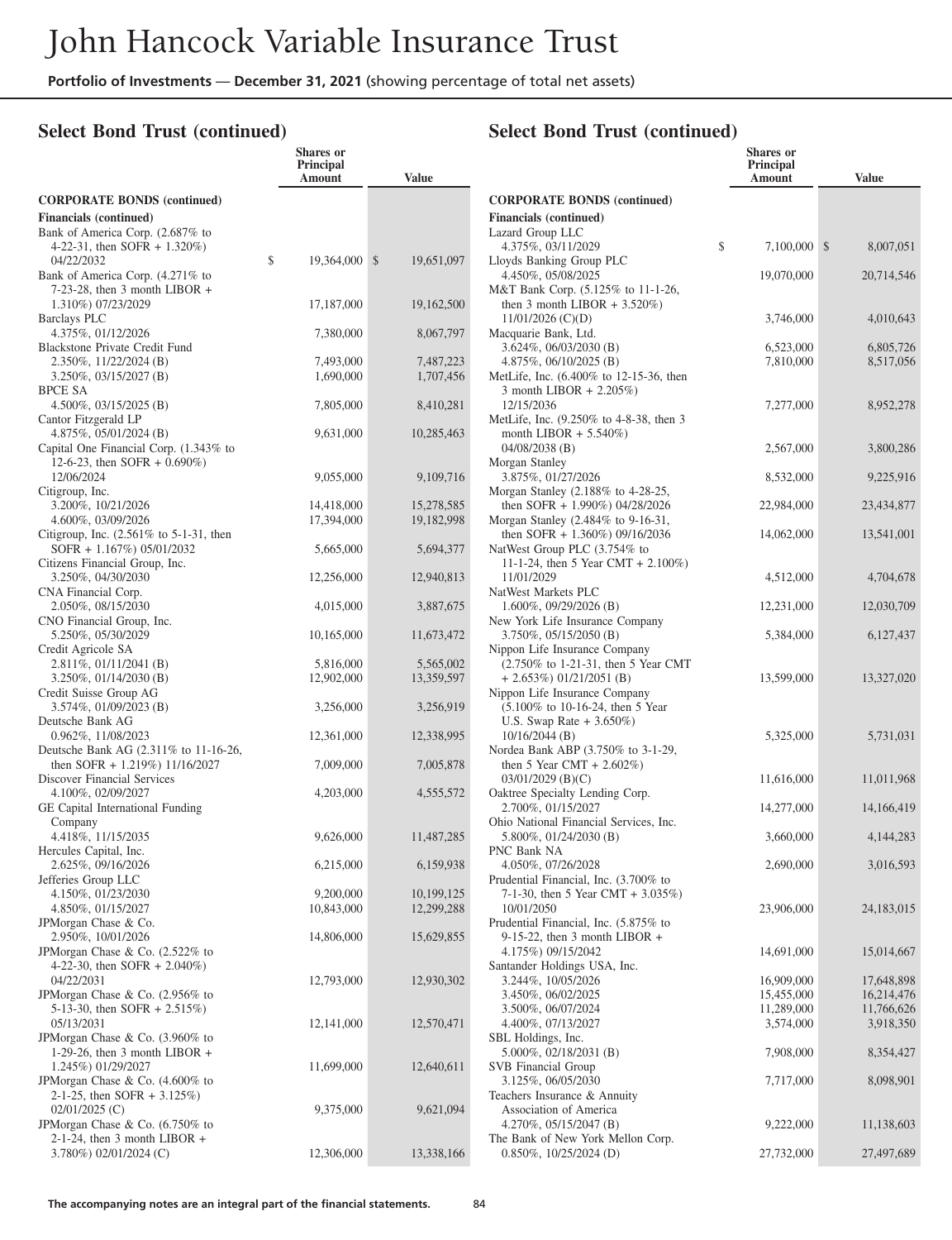**Shares or**

### **Select Bond Trust (continued)**

|                                                                                                 | Principal<br>Amount     | <b>Value</b>            |
|-------------------------------------------------------------------------------------------------|-------------------------|-------------------------|
| <b>CORPORATE BONDS (continued)</b>                                                              |                         |                         |
| <b>Financials</b> (continued)                                                                   |                         |                         |
| The Goldman Sachs Group, Inc.                                                                   |                         |                         |
| 3.850%, 01/26/2027<br>The Goldman Sachs Group, Inc. (2.615%)                                    | \$<br>19,136,000        | \$<br>20,566,837        |
| to 4-22-31, then SOFR + $1.281\%$ )                                                             |                         |                         |
| 04/22/2032                                                                                      | 22,533,000              | 22,694,824              |
| The PNC Financial Services Group, Inc.                                                          |                         |                         |
| (3 month LIBOR + 3.678%) 3.803%,<br>$02/01/2022$ (C)(E)                                         | 11,183,000              | 11,128,189              |
| The PNC Financial Services Group, Inc.                                                          |                         |                         |
| (3.400% to 9-15-26, then 5 Year CMT                                                             |                         |                         |
| $+ 2.595\%$ ) 09/15/2026 (C)                                                                    | 12,274,000              | 12,080,562              |
| The PNC Financial Services Group, Inc.                                                          |                         |                         |
| $(4.850\% \text{ to } 6-1-23, \text{ then } 3 \text{ month})$<br>LIBOR + 3.040%) 06/01/2023 (C) | 4,314,000               | 4,400,280               |
| Unum Group                                                                                      |                         |                         |
| 4.125%, 06/15/2051                                                                              | 3,701,000               | 3,756,487               |
| Wells Fargo & Company                                                                           |                         |                         |
| 3.550%, 09/29/2025<br>Wells Fargo & Company (2.393% to                                          | 18,013,000              | 19, 194, 213            |
| 6-2-27, then SOFR $+ 2.100\%$ )                                                                 |                         |                         |
| 06/02/2028                                                                                      | 19,183,000              | 19,496,238              |
| Wells Fargo & Company (2.879% to                                                                |                         |                         |
| 10-30-29, then SOFR $+$ 1.432%)                                                                 |                         |                         |
| 10/30/2030<br>Wells Fargo & Company (3.068% to                                                  | 14,423,000              | 14,993,982              |
| 4-30-40, then SOFR + 2.530%)                                                                    |                         |                         |
| 04/30/2041                                                                                      | 9,762,000               | 10,011,175              |
| Wells Fargo & Company (5.875% to                                                                |                         |                         |
| $6-15-25$ , then 3 month LIBOR +<br>3.990%) 06/15/2025 (C)                                      |                         |                         |
| Zions Bancorp NA                                                                                | 22,240,000              | 24, 297, 200            |
| 3.250%, 10/29/2029                                                                              | 18,340,000              | 18,960,547              |
|                                                                                                 |                         | 942,692,130             |
| Health care $-2.4\%$                                                                            |                         |                         |
| AbbVie, Inc.                                                                                    |                         |                         |
| 3.200%, 11/21/2029<br>AmerisourceBergen Corp.                                                   | 33,371,000              | 35,680,023              |
| 2.800%, 05/15/2030                                                                              | 9,144,000               | 9,441,670               |
| Anthem, Inc.                                                                                    |                         |                         |
| 2.250%, 05/15/2030                                                                              | 3,522,000               | 3,509,426               |
| Cottage Health Obligated Group<br>3.304%, 11/01/2049                                            | 12,102,000              | 13,002,053              |
| CVS Health Corp.                                                                                |                         |                         |
| 2.700%, 08/21/2040                                                                              | 6,008,000               | 5,786,674               |
| 3.750%, 04/01/2030                                                                              | 7,993,000               | 8,763,147               |
| 4.300%, 03/25/2028                                                                              | 4,269,000               | 4,790,617               |
| 5.050%, 03/25/2048<br>Fresenius Medical Care US Finance                                         | 11,164,000              | 14,596,236              |
| III, Inc.                                                                                       |                         |                         |
| $2.375\%, 02/16/2031$ (B)                                                                       | 13,464,000              | 12,865,418              |
| 3.750%, 06/15/2029 (B)                                                                          | 12,965,000              | 13,847,872              |
| HCA, Inc.<br>4.125%, 06/15/2029                                                                 | 13,127,000              | 14,444,640              |
| Premier Health Partners                                                                         |                         |                         |
| 2.911%, 11/15/2026                                                                              | 5,337,000               | 5,447,214               |
| Royalty Pharma PLC                                                                              |                         |                         |
| 1.750%, 09/02/2027<br>Universal Health Services, Inc.                                           | 4,117,000               | 4,044,852               |
| $1.650\%, 09/01/2026$ (B)                                                                       | 7,142,000               | 7,009,943               |
| $2.650\%, 10/15/2030$ (B)                                                                       | 7,813,000               | 7,749,747               |
| Viatris, Inc.                                                                                   |                         |                         |
| 2.300%, 06/22/2027                                                                              | 4,139,000               | 4,163,124               |
| 2.700%, 06/22/2030<br>4.000%, 06/22/2050                                                        | 9,367,000<br>10,136,000 | 9,400,235<br>10,795,707 |
|                                                                                                 |                         | 185,338,598             |

|                                                               | Shares or<br><b>Principal</b><br>Amount | <b>Value</b>    |
|---------------------------------------------------------------|-----------------------------------------|-----------------|
| <b>CORPORATE BONDS (continued)</b>                            |                                         |                 |
| Industrials $-5.2\%$                                          |                                         |                 |
| Adani Ports & Special Economic                                |                                         |                 |
| Zone, Ltd.                                                    |                                         |                 |
| 3.100%, 02/02/2031 (B)                                        | \$<br>6,679,000                         | \$<br>6,357,326 |
| AerCap Ireland Capital DAC<br>1.650%, 10/29/2024              | 12,528,000                              | 12,505,275      |
| 1.750%, 01/30/2026                                            | 9,702,000                               | 9,515,835       |
| 2.450%, 10/29/2026                                            | 12,708,000                              | 12,812,205      |
| 2.875%, 08/14/2024                                            | 9,926,000                               | 10,209,534      |
| 3.650%, 07/21/2027                                            | 3,468,000                               | 3,654,650       |
| Air Canada 2013-1 Class A Pass                                |                                         |                 |
| Through Trust                                                 |                                         |                 |
| 4.125%, $05/15/2025$ (B)<br>Air Canada 2017-1 Class B Pass    | 2,690,237                               | 2,715,776       |
| Through Trust                                                 |                                         |                 |
| 3.700%, 01/15/2026 (B)                                        | 3,997,936                               | 3,848,937       |
| Air Lease Corp.                                               |                                         |                 |
| 2.100%, 09/01/2028                                            | 4,481,000                               | 4,321,557       |
| 2.875%, 01/15/2026                                            | 4,391,000                               | 4,529,053       |
| 3.625%, 12/01/2027                                            | 4,932,000                               | 5, 192, 291     |
| Alaska Airlines 2020-1 Class B Pass                           |                                         |                 |
| Through Trust<br>8.000%, 08/15/2025 (B)                       | 12, 102, 959                            | 13,441,646      |
| American Airlines 2016-1 Class A Pass                         |                                         |                 |
| Through Trust                                                 |                                         |                 |
| 4.100%, 01/15/2028                                            | 7,939,384                               | 7,690,425       |
| American Airlines 2016-1 Class AA Pass                        |                                         |                 |
| Through Trust                                                 |                                         |                 |
| 3.575%, 01/15/2028                                            | 6,952,083                               | 7,020,235       |
| American Airlines 2017-1 Class A Pass                         |                                         |                 |
| Through Trust<br>4.000%, 02/15/2029                           | 5,277,344                               | 5,176,635       |
| American Airlines 2017-1 Class AA Pass                        |                                         |                 |
| Through Trust                                                 |                                         |                 |
| 3.650%, 02/15/2029                                            | 6,066,406                               | 6,287,572       |
| American Airlines 2017-2 Class A Pass                         |                                         |                 |
| Through Trust                                                 |                                         |                 |
| 3.600%, 10/15/2029                                            | 4,632,414                               | 4,484,843       |
| American Airlines 2019-1 Class A Pass<br>Through Trust        |                                         |                 |
| 3.500%, 02/15/2032                                            | 4,841,635                               | 4,573,153       |
| American Airlines 2019-1 Class AA Pass                        |                                         |                 |
| Through Trust                                                 |                                         |                 |
| 3.150%, 02/15/2032                                            | 7,253,265                               | 7,319,907       |
| American Airlines 2021-1 Class A Pass                         |                                         |                 |
| Through Trust                                                 |                                         |                 |
| 2.875%, 07/11/2034                                            | 4,290,000                               | 4,249,158       |
| Ashtead Capital, Inc.<br>1.500%, 08/12/2026 (B)               | 4,620,000                               | 4,535,217       |
| 4.250%, 11/01/2029 (B)                                        | 4,031,000                               | 4,300,237       |
| British Airways 2013-1 Class A Pass                           |                                         |                 |
| Through Trust                                                 |                                         |                 |
| 4.625%, 06/20/2024 (B)                                        | 2,711,195                               | 2,811,258       |
| British Airways 2018-1 Class A Pass                           |                                         |                 |
| Through Trust                                                 |                                         |                 |
| 4.125%, 09/20/2031 (B)<br>British Airways 2020-1 Class A Pass | 1,558,429                               | 1,568,860       |
| Through Trust                                                 |                                         |                 |
| 4.250%, 11/15/2032 (B)                                        | 2,553,991                               | 2,717,125       |
| British Airways 2020-1 Class B Pass                           |                                         |                 |
| Through Trust                                                 |                                         |                 |
| 8.375%, 11/15/2028 (B)                                        | 3,568,173                               | 4,096,924       |
| Continental Airlines 2007-1 Class A Pass                      |                                         |                 |
| Through Trust                                                 |                                         |                 |
| 5.983%, 04/19/2022                                            | 618,847                                 | 623,661         |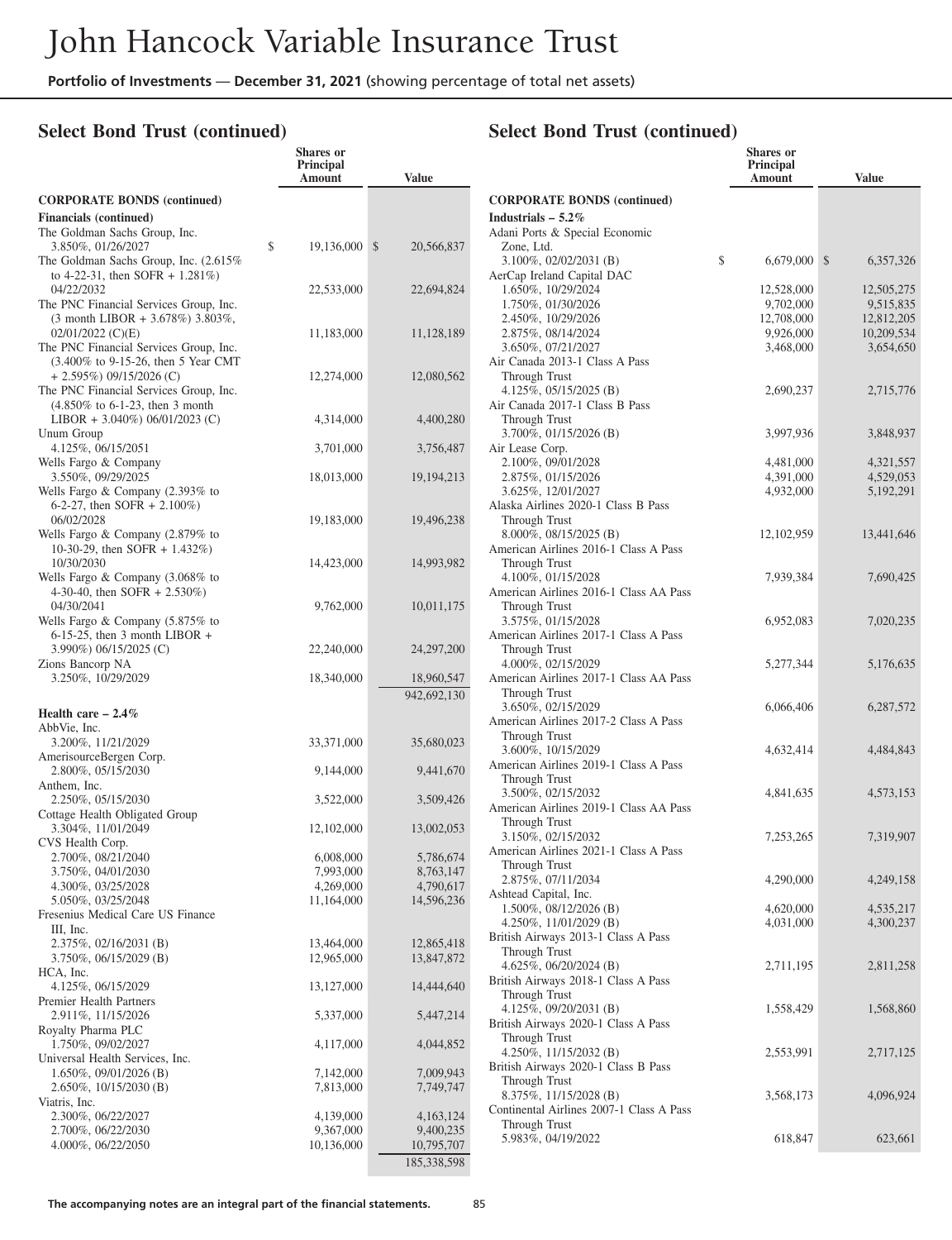#### **Select Bond Trust (continued)**

|                                                           | Shares or<br>Principal<br>Amount | <b>Value</b>               |
|-----------------------------------------------------------|----------------------------------|----------------------------|
| <b>CORPORATE BONDS (continued)</b>                        |                                  |                            |
| Industrials (continued)                                   |                                  |                            |
| CoStar Group, Inc.                                        |                                  |                            |
| $2.800\%, 07/15/2030$ (B)                                 | \$<br>10,366,000                 | $\mathbb{S}$<br>10,368,450 |
| DAE Funding LLC                                           |                                  |                            |
| $3.375\%, 03/20/2028$ (B)                                 | 11,546,000                       | 11,661,460                 |
| Delta Air Lines, Inc.<br>2.900%, 10/28/2024               | 15,545,000                       | 15,850,227                 |
| 3.800%, 04/19/2023                                        | 6,835,000                        | 6,988,246                  |
| 4.375%, 04/19/2028 (D)                                    | 9,405,000                        | 10,020,006                 |
| 4.500\%, 10/20/2025 (B)                                   | 2,059,000                        | 2,164,033                  |
| $4.750\%, 10/20/2028$ (B)                                 | 3,684,000                        | 4,022,859                  |
| GXO Logistics, Inc.                                       |                                  |                            |
| 2.650%, 07/15/2031 (B)                                    | 18,285,000                       | 18,059,363                 |
| Huntington Ingalls Industries, Inc.<br>4.200%, 05/01/2030 | 9,417,000                        | 10,488,717                 |
| IHS Markit, Ltd.                                          |                                  |                            |
| $4.000\%, 03/01/2026$ (B)                                 | 8,327,000                        | 8,998,739                  |
| $4.750\%, 02/15/2025$ (B)                                 | 2,050,000                        | 2,231,938                  |
| 4.750%, 08/01/2028                                        | 4,190,000                        | 4,855,163                  |
| JetBlue 2019-1 Class AA Pass Through                      |                                  |                            |
| Trust                                                     |                                  |                            |
| 2.750%, 05/15/2032<br>Owens Corning                       | 7,204,698                        | 7,253,925                  |
| 3.950%, 08/15/2029                                        | 8,341,000                        | 9,138,132                  |
| Quanta Services, Inc.                                     |                                  |                            |
| 0.950%, 10/01/2024                                        | 4,323,000                        | 4,276,091                  |
| SMBC Aviation Capital Finance DAC                         |                                  |                            |
| $2.300\%$ , 06/15/2028 (B)                                | 3,894,000                        | 3,861,159                  |
| The Boeing Company<br>3.200%, 03/01/2029                  | 8,456,000                        | 8,702,769                  |
| 5.040%, 05/01/2027                                        | 13,070,000                       | 14,716,750                 |
| 5.150%, 05/01/2030                                        | 9,011,000                        | 10,498,725                 |
| 5.805%, 05/01/2050                                        | 6,872,000                        | 9,305,553                  |
| United Airlines 2014-2 Class A Pass                       |                                  |                            |
| Through Trust                                             |                                  |                            |
| 3.750%, 09/03/2026                                        | 10,073,615                       | 10,487,910                 |
| United Airlines 2016-1 Class A Pass<br>Through Trust      |                                  |                            |
| 3.450%, 07/07/2028                                        | 8,907,908                        | 8,903,897                  |
| United Airlines 2016-1 Class B Pass                       |                                  |                            |
| Through Trust                                             |                                  |                            |
| 3.650%, 01/07/2026                                        | 8,875,434                        | 8,763,649                  |
| United Airlines 2018-1 Class B Pass                       |                                  |                            |
| Through Trust<br>4.600%, 03/01/2026                       | 2,706,422                        |                            |
| United Airlines 2019-1 Class A Pass                       |                                  | 2,698,197                  |
| Through Trust                                             |                                  |                            |
| 4.550%, 08/25/2031                                        | 6,635,823                        | 7,133,464                  |
| United Airlines 2020-1 Class A Pass                       |                                  |                            |
| Through Trust                                             |                                  |                            |
| 5.875%, 10/15/2027<br>United Airlines 2020-1 Class B Pass | 16,995,590                       | 18,565,357                 |
| Through Trust                                             |                                  |                            |
| 4.875%, 01/15/2026                                        | 4,052,674                        | 4,204,921                  |
| US Airways 2010-1 Class A Pass                            |                                  |                            |
| Through Trust                                             |                                  |                            |
| 6.250\%, 04/22/2023                                       | 1,547,827                        | 1,577,661                  |
| US Airways 2012-1 Class A Pass                            |                                  |                            |
| Through Trust<br>5.900%, 10/01/2024                       | 6,922,703                        | 7,236,066                  |
| US Airways 2012-2 Class A Pass                            |                                  |                            |
| Through Trust                                             |                                  |                            |
| 4.625%, 06/03/2025                                        | 3,580,458                        | 3,544,563                  |
|                                                           |                                  | 403,137,285                |

|                                                      | Shares or              |                        |
|------------------------------------------------------|------------------------|------------------------|
|                                                      | Principal<br>Amount    | <b>Value</b>           |
|                                                      |                        |                        |
| <b>CORPORATE BONDS (continued)</b>                   |                        |                        |
| Information technology $-4.7\%$                      |                        |                        |
| Autodesk, Inc.<br>2.850%, 01/15/2030                 | \$<br>4,681,000        | \$<br>4,831,345        |
| Broadcom, Inc.                                       |                        |                        |
| 3.419%, 04/15/2033 (B)                               | 13,948,000             | 14,621,716             |
| 4.750%, 04/15/2029                                   | 33,211,000             | 37,804,119             |
| 5.000%, 04/15/2030                                   | 14, 161, 000           | 16,486,579             |
| CDW LLC                                              |                        |                        |
| 3.569%, 12/01/2031                                   | 10,020,000             | 10,424,658             |
| CGI, Inc.                                            |                        |                        |
| $1.450\%, 09/14/2026$ (B)                            | 8,030,000              | 7,852,187              |
| Citrix Systems, Inc.                                 |                        |                        |
| 1.250%, 03/01/2026<br>Dell International LLC         | 13,442,000             | 13,090,889             |
| 3.450%, 12/15/2051 (B)                               | 15,410,000             | 14,795,209             |
| 4.900%, 10/01/2026                                   | 12,456,000             | 14,029,485             |
| 5.300%, 10/01/2029                                   | 11,357,000             | 13,312,607             |
| 5.850%, 07/15/2025                                   | 4,251,000              | 4,818,280              |
| 8.350%, 07/15/2046                                   | 2,108,000              | 3,504,566              |
| Hewlett Packard Enterprise Company                   |                        |                        |
| 4.900%, 10/15/2025                                   | 10,479,000             | 11,624,898             |
| KLA Corp.                                            |                        |                        |
| 4.100%, 03/15/2029                                   | 7,616,000              | 8,596,797              |
| Marvell Technology, Inc.                             |                        |                        |
| 2.450%, 04/15/2028                                   | 11,200,000             | 11,359,202             |
| Micron Technology, Inc.                              |                        |                        |
| 4.185%, 02/15/2027                                   | 22,492,000             | 24,631,214             |
| 4.975%, 02/06/2026                                   | 5,650,000              | 6,273,195              |
| 5.327%, 02/06/2029<br>Motorola Solutions, Inc.       | 19,168,000             | 22,703,538             |
| 2.300%, 11/15/2030                                   | 11,690,000             | 11,293,579             |
| 2.750%, 05/24/2031                                   | 9,922,000              | 9,939,867              |
| 4.600%, 05/23/2029                                   | 3,233,000              | 3,693,727              |
| NXP BV                                               |                        |                        |
| 3.250%, 05/11/2041 (B)                               | 3,717,000              | 3,841,759              |
| 3.875%, 06/18/2026 (B)                               | 12,831,000             | 13,847,752             |
| Oracle Corp.                                         |                        |                        |
| 2.950%, 04/01/2030                                   | 18,106,000             | 18,311,792             |
| PayPal Holdings, Inc.                                |                        |                        |
| 2.850%, 10/01/2029                                   | 13,135,000             | 13,823,697             |
| Qorvo, Inc.                                          |                        |                        |
| $1.750\%, 12/15/2024$ (B)<br>3.375%, 04/01/2031 (B)  | 6,016,000<br>5,277,000 | 6,019,868<br>5,371,669 |
| Renesas Electronics Corp.                            |                        |                        |
| 1.543%, 11/26/2024 (B)                               | 6,826,000              | 6,777,714              |
| VeriSign, Inc.                                       |                        |                        |
| 2.700%, 06/15/2031                                   | 5,582,000              | 5,609,910              |
| VMware, Inc.                                         |                        |                        |
| 4.700%, 05/15/2030                                   | 12,282,000             | 14,294,505             |
| Western Digital Corp.                                |                        |                        |
| 3.100%, 02/01/2032                                   | 10,461,000             | 10,537,365             |
|                                                      |                        | 364,123,688            |
| Materials $-0.8\%$                                   |                        |                        |
| Anglo American Capital PLC                           |                        |                        |
| 4.750%, 04/10/2027 (B)                               | 5,485,000              | 6,100,121              |
| Berry Global, Inc.                                   |                        |                        |
| 1.570%, 01/15/2026                                   | 9,564,000              | 9,358,565              |
| Braskem Netherlands Finance BV                       |                        |                        |
| 5.875%, 01/31/2050 (B)                               | 4,219,000              | 4,862,398              |
| Colonial Enterprises, Inc.<br>3.250%, 05/15/2030 (B) | 21,491,000             | 22,634,111             |
| Inversiones CMPC SA                                  |                        |                        |
| 3.850%, 01/13/2030 (B)                               | 3,668,000              | 3,823,890              |
| Newmont Corp.                                        |                        |                        |
| 2.800%, 10/01/2029                                   | 3,464,000              | 3,561,659              |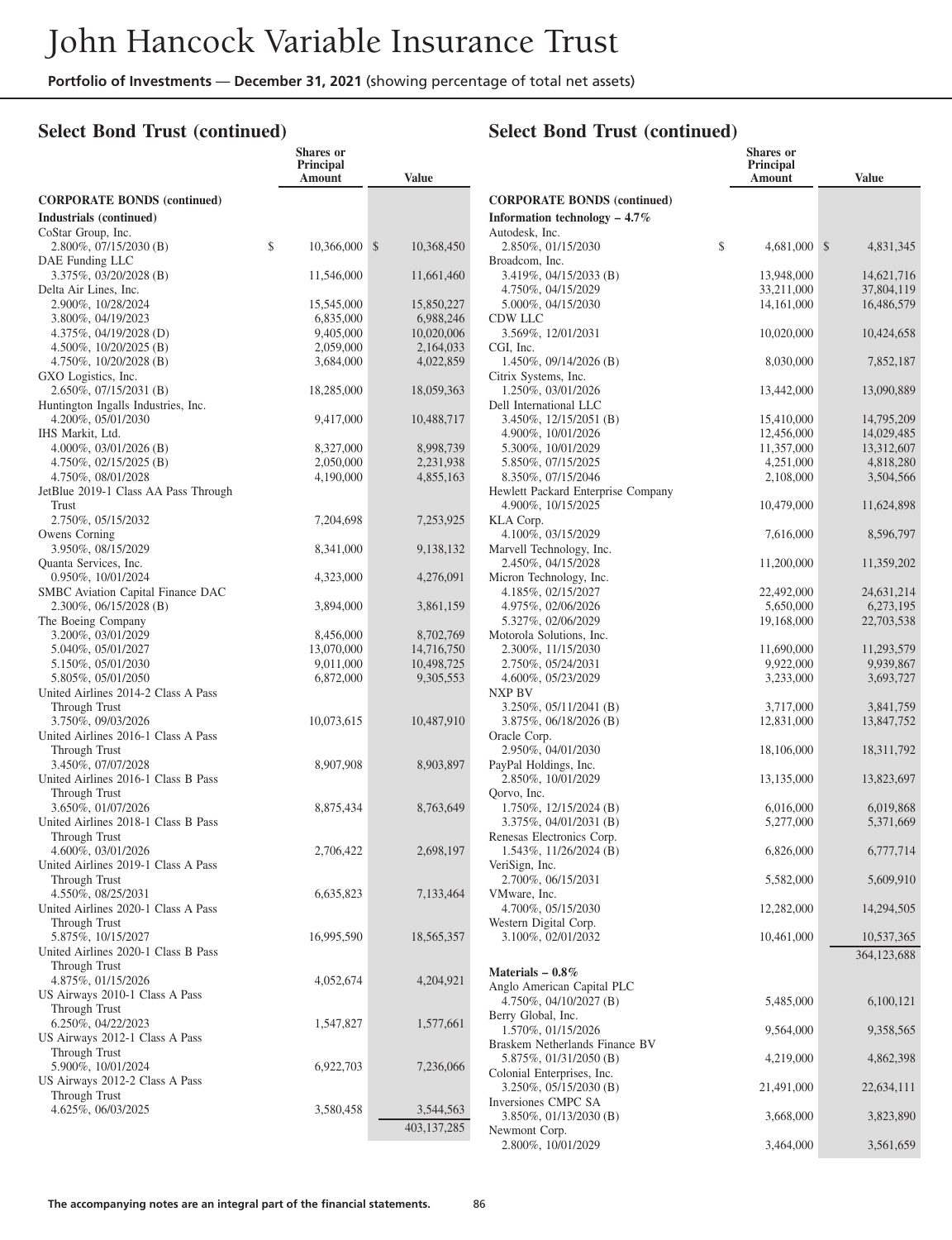### **Select Bond Trust (continued)**

|                                                         | <b>Shares</b> or<br><b>Principal</b><br>Amount | <b>Value</b>             |
|---------------------------------------------------------|------------------------------------------------|--------------------------|
| <b>CORPORATE BONDS (continued)</b>                      |                                                |                          |
| <b>Materials (continued)</b>                            |                                                |                          |
| Orbia Advance Corp. SAB de CV                           |                                                |                          |
| 5.500%, 01/15/2048 (B)                                  | \$<br>3,490,000                                | \$<br>4,074,610          |
| Vulcan Materials Company                                |                                                |                          |
| 3.500%, 06/01/2030                                      | 6,839,000                                      | 7,386,814                |
|                                                         |                                                | 61,802,168               |
| Real estate $-2.6\%$                                    |                                                |                          |
| American Homes 4 Rent LP                                |                                                |                          |
| 4.250%, 02/15/2028                                      | 4,327,000                                      | 4,793,456                |
| American Tower Corp.                                    |                                                |                          |
| 3.550%, 07/15/2027                                      | 14,505,000                                     | 15,493,898               |
| 3.800%, 08/15/2029<br>Crown Castle International Corp.  | 6,600,000                                      | 7,180,185                |
| 3.300%, 07/01/2030                                      | 3,145,000                                      | 3,317,365                |
| 3.650%, 09/01/2027                                      | 11,831,000                                     | 12,709,648               |
| 3.800%, 02/15/2028                                      | 4,658,000                                      | 5,068,340                |
| CyrusOne LP                                             |                                                |                          |
| 2.150%, 11/01/2030                                      | 3,797,000                                      | 3,757,397                |
| 3.450%, 11/15/2029                                      | 8,590,000                                      | 9,316,800                |
| Equinix, Inc.                                           |                                                |                          |
| 1.550%, 03/15/2028                                      | 9,456,000                                      | 9,095,269                |
| 1.800%, 07/15/2027                                      | 5,384,000                                      | 5,296,428                |
| 2.500%, 05/15/2031<br>3.200%, 11/18/2029                | 14,515,000<br>12,260,000                       | 14,504,924<br>12,886,338 |
| <b>GLP Capital LP</b>                                   |                                                |                          |
| 3.250%, 01/15/2032                                      | 3,361,000                                      | 3,379,116                |
| 5.375%, 04/15/2026                                      | 7,596,000                                      | 8,458,678                |
| Host Hotels & Resorts LP                                |                                                |                          |
| 3.375%, 12/15/2029                                      | 10,874,000                                     | 11,083,043               |
| 3.500%, 09/15/2030                                      | 7,110,000                                      | 7,298,696                |
| 3.875%, 04/01/2024                                      | 17,397,000                                     | 18,179,370               |
| 4.000%, 06/15/2025                                      | 13,557,000                                     | 14,373,198               |
| 4.500%, 02/01/2026                                      | 4,859,000                                      | 5,235,102                |
| <b>SBA Tower Trust</b><br>2.328%, 01/15/2028 (B)        | 21,448,000                                     | 21,891,114               |
| 2.836%, 01/15/2025 (B)                                  | 7,899,000                                      | 8,103,735                |
| Ventas Realty LP                                        |                                                |                          |
| 3.500%, 02/01/2025                                      | 4,775,000                                      | 5,033,572                |
|                                                         |                                                | 206,455,672              |
| Utilities $-1.5\%$                                      |                                                |                          |
| <b>ABY Transmision Sur SA</b>                           |                                                |                          |
| 6.875%, $04/30/2043$ (B)                                | 2,550,719                                      | 3,293,616                |
| AES Panama Generation Holdings SRL                      |                                                |                          |
| 4.375%, 05/31/2030 (B)                                  | 5,952,000                                      | 6,197,580                |
| Dominion Energy, Inc.                                   |                                                |                          |
| 3.375%, 04/01/2030                                      | 6,792,000                                      | 7,207,755                |
| Emera US Finance LP                                     |                                                |                          |
| 3.550%, 06/15/2026                                      | 6,192,000                                      | 6,585,823                |
| Engie Energia Chile SA<br>3.400%, 01/28/2030 (B)        | 8,250,000                                      | 8,353,125                |
| Infraestructura Energetica Nova SAB de                  |                                                |                          |
| CV                                                      |                                                |                          |
| 4.750\%, $01/15/2051$ (B)                               | 3,758,000                                      | 3,725,155                |
| NiSource, Inc.                                          |                                                |                          |
| 1.700%, 02/15/2031                                      | 27,237,000                                     | 25,428,636               |
| 3.600%, 05/01/2030                                      | 4,887,000                                      | 5,267,319                |
| NRG Energy, Inc.                                        |                                                |                          |
| 2.450%, 12/02/2027 (B)                                  | 7,276,000                                      | 7,209,491                |
| 4.450%, 06/15/2029 (B)<br>Vistra Operations Company LLC | 5,451,000                                      | 5,929,751                |
| 3.550%, 07/15/2024 (B)                                  | 12,479,000                                     | 12,850,574               |
| 3.700%, 01/30/2027 (B)                                  | 13,509,000                                     | 14,007,636               |
|                                                         |                                                |                          |

|                                                                      | Shares or<br>Principal |                            |
|----------------------------------------------------------------------|------------------------|----------------------------|
|                                                                      | Amount                 | <b>Value</b>               |
| <b>CORPORATE BONDS (continued)</b><br>Utilities (continued)          |                        |                            |
| Vistra Operations                                                    |                        |                            |
| Company LLC (continued)<br>\$<br>4.300%, 07/15/2029 (B)              | 11,424,000             | $\mathbb{S}$<br>12,216,686 |
|                                                                      |                        | 118,273,147                |
| <b>TOTAL CORPORATE BONDS (Cost</b>                                   |                        |                            |
| \$2,977,567,658)                                                     |                        | \$<br>3,078,231,473        |
| <b>MUNICIPAL BONDS - 1.8%</b><br>Alabama Federal Aid Highway Finance |                        |                            |
| Authority                                                            |                        |                            |
| 1.547%, 09/01/2027                                                   | 14,186,000             | 14, 137, 604               |
| City of New York, GO<br>0.982%, 08/01/2025                           | 12,545,000             | 12,381,921                 |
| Foothill-Eastern Transportation Corridor                             |                        |                            |
| Agency (California)                                                  |                        |                            |
| 4.094%, 01/15/2049<br>Golden State Tobacco Securitization            | 8,396,000              | 9,024,559                  |
| Corp. (California)                                                   |                        |                            |
| 4.214%, 06/01/2050                                                   | 4,975,000              | 4,974,738                  |
| Maryland Health & Higher Educational                                 |                        |                            |
| <b>Facilities Authority</b><br>3.197%, 07/01/2050                    | 14,500,000             | 15,122,940                 |
| Mississippi Hospital Equipment &                                     |                        |                            |
| <b>Facilities Authority</b>                                          |                        |                            |
| 3.720%, 09/01/2026<br>New Jersey Transportation Trust                | 7,677,000              | 7,922,632                  |
| Fund Authority                                                       |                        |                            |
| 4.081%, 06/15/2039                                                   | 9,117,000              | 10, 107, 784               |
| 4.131%, 06/15/2042                                                   | 790,000                | 884,617                    |
| Ohio Turnpike & Infrastructure<br>Commission                         |                        |                            |
| 3.216%, 02/15/2048                                                   | 6,950,000              | 7,083,063                  |
| Port Authority of New York & New                                     |                        |                            |
| Jersey                                                               |                        |                            |
| 1.086%, 07/01/2023<br>Regents of the University of California        | 19,174,000             | 19,276,180                 |
| Medical Center Pooled Revenue                                        |                        |                            |
| 3.006%, 05/15/2050                                                   | 14,500,000             | 14,918,937                 |
| State Board of Administration Finance<br>Corp. (Florida)             |                        |                            |
| 1.705%, 07/01/2027                                                   | 12,324,000             | 12,293,216                 |
| University of California                                             |                        |                            |
| 1.316%, 05/15/2027                                                   | 14,360,000             | 14,100,460                 |
| TOTAL MUNICIPAL BONDS (Cost \$140,065,864)                           |                        | \$<br>142,228,651          |
| <b>COLLATERALIZED MORTGAGE OBLIGATIONS - 8.6%</b>                    |                        |                            |
| Commercial and residential $-7.5\%$<br>Angel Oak Mortgage Trust LLC  |                        |                            |
| Series 2020-R1, Class A1,                                            |                        |                            |
| 0.990%, 04/25/2053 (B)(F)                                            | 5,474,625              | 5,459,510                  |
| Series 2021-2, Class A1,<br>0.985%, 04/25/2066 (B)(F)                | 3,820,168              | 3,775,705                  |
| Series 2021-4, Class A1,                                             |                        |                            |
| 1.035%, 01/20/2065 (B)(F)                                            | 8,233,845              | 8,124,996                  |
| Series 2021-5, Class A1,<br>0.951%, 07/25/2066 (B)(F)                | 9,679,894              | 9,543,334                  |
| Arroyo Mortgage Trust                                                |                        |                            |
| Series 2021-1R, Class A1                                             |                        |                            |
| 1.175%, 10/25/2048 (B)(F)<br><b>BAMLL Commercial Mortgage</b>        | 6,399,585              | 6,362,601                  |
| Securities Trust                                                     |                        |                            |
| Series 2015-200P, Class A,                                           |                        |                            |
| 3.218%, 04/14/2033 (B)                                               | 5,706,000              | 5,953,911                  |
| Series 2015-200P, Class C,<br>3.596%, 04/14/2033 (B)(F)              | 6,760,000              | 6,975,566                  |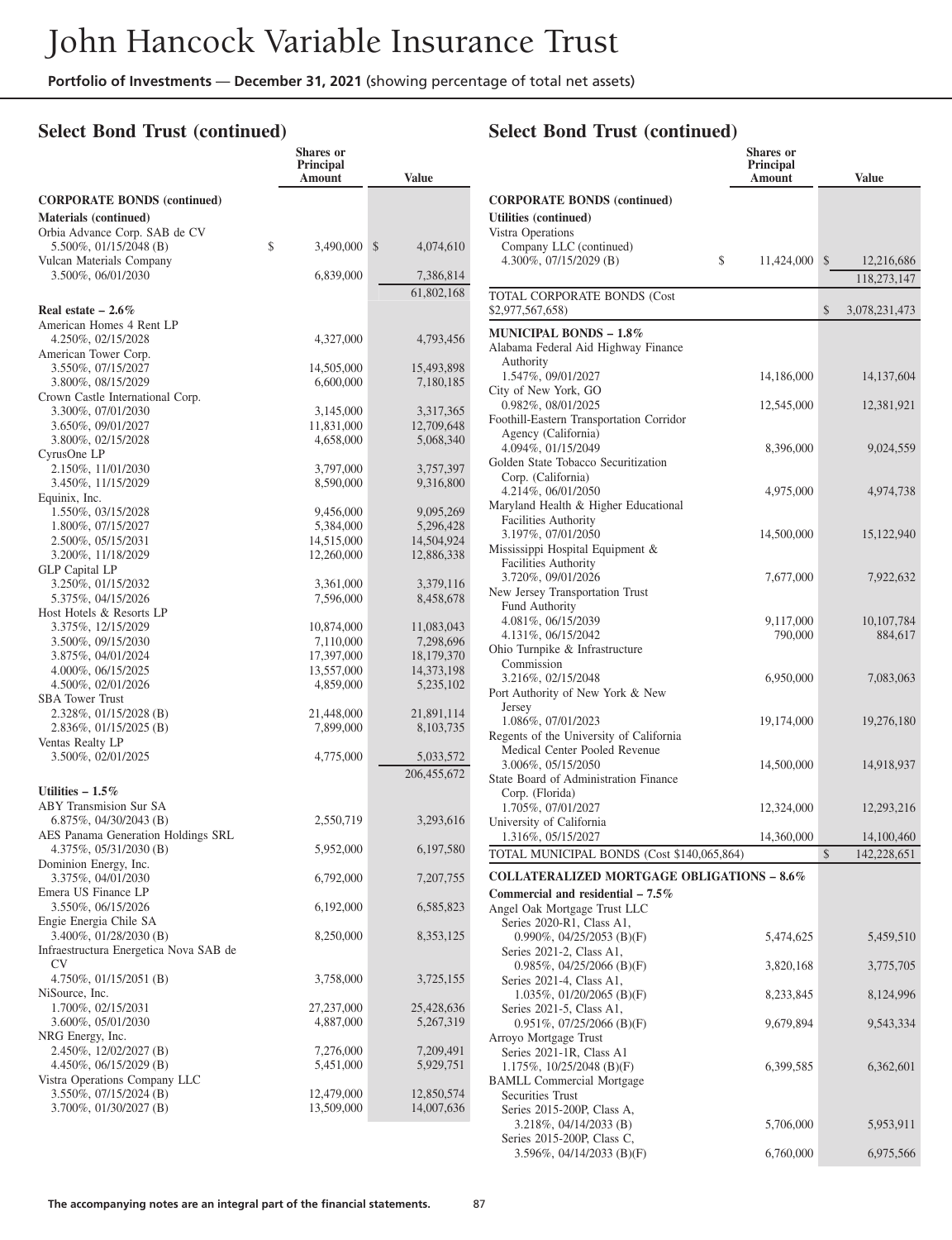#### **Select Bond Trust (continued)**

| <b>COLLATERALIZED MORTGAGE</b><br><b>COLLATERALIZED MORTGAGE</b><br><b>OBLIGATIONS</b> (continued)<br><b>OBLIGATIONS</b> (continued)<br><b>Commercial and</b><br><b>Commercial and</b><br>residential (continued)<br>residential (continued)<br>Commercial Mortgage Trust (Cantor<br><b>BBCMS</b> Mortgage Trust<br>Fitzgerald/Deutsche Bank AG)<br>Series 2020-C6, Class A2<br>\$<br>4,700,000 \$<br>Series 2020-CX, Class D<br>4,812,354<br>2.690%, 02/15/2053<br>\$<br>4,291,000 \$<br>Benchmark Mortgage Trust<br>2.683%, 11/10/2046 (B)(F)<br>4,124,017<br>Series 2018-B1, Class A2,<br>Commercial Mortgage Trust (Deutsche<br>9,660,538<br>9,811,963<br>3.571%, 01/15/2051<br>Bank AG)<br>Series 2020-CBM, Class A2<br>Series 2019-B12, Class A2,<br>3.001%, 08/15/2052<br>2.896%, 02/10/2037 (B)<br>5,531,000<br>5,589,087<br>8,685,000<br>8,943,872<br><b>BRAVO</b> Residential Funding Trust<br>Credit Suisse Mortgage<br>Series 2021-NQM1, Class A1<br>Capital Certificates<br>Series 2019-ICE4, Class B (1 month<br>$0.941\%, 02/25/2049$ (B)(F)<br>3,843,800<br>3,874,618<br>BX Commercial Mortgage Trust<br>$LIBOR + 1.230\%$ ),<br>Series 2018-BIOA, Class D (1 month<br>1.336\%, 05/15/2036 (B)(E)<br>3,709,000<br>3,704,954<br>$LIBOR + 1.321\%$ ),<br>Series 2019-ICE4, Class D (1 month<br>1.427%, $03/15/2037$ (B)(E)<br>7,009,498<br>6,980,805<br>$LIBOR + 1.600\%$ ),<br>Series 2020-VKNG, Class A (1 month)<br>$1.684\%, 05/15/2036$ (B)(E)<br>5,815,035<br>5,837,000<br>$LIBOR + 0.930\%$ ),<br>Series 2020-NET, Class A,<br>7,957,812<br>7,957,811<br>2,253,750<br>$1.036\%, 10/15/2037$ (B)(E)<br>$2.257\%, 08/15/2037$ (B)<br>2,236,000<br>Series 2021-ACNT, Class A (1 month)<br>Series 2021-AFC1, Class A1,<br>$LIBOR + 0.850\%$ ),<br>13,768,647<br>13,591,590<br>$0.830\%, 03/25/2056$ (B)(F)<br>$0.950\%, 11/15/2026$ (B)(E)<br>5,198,000<br>5,190,654<br>Series 2021-NQM2, Class A1,<br>Series 2021-CIP, Class A (1 month<br>6,636,735<br>6,570,391<br>1.179%, 02/25/2066 (B)(F)<br>$LIBOR + 0.921\%$ ,<br>Series 2021-NQM3, Class A1,<br>14,331,000<br>14,326,679<br>5,495,863<br>5,403,350<br>1.021\%, 12/15/2028 (B)(E)<br>$1.015\%, 04/25/2066$ (B)(F)<br>Series 2021-VOLT, Class C (1 month<br>Series 2021-NQM5, Class A1,<br>$0.938\%, 05/25/2066$ (B)(F)<br>5,149,723<br>5,064,247<br>$LIBOR + 1.100\%$ ),<br>1.200%, 09/15/2036 (B)(E)<br>7,399,000<br>7,353,115<br>Series 2021-NQM6, Class A1,<br><b>BX</b> Trust<br>$1.174\%, 07/25/2066$ (B)(F)<br>8,397,871<br>8,299,306<br>Series 2021-MFM1, Class D (1 month<br>Series 2021-RPL2, Class A1A,<br>$LIBOR + 1.500\%)$<br>1.115%, $01/25/2060$ (B)(F)<br>13,634,194<br>13,278,763<br>$1.606\%, 01/15/2034$ (B)(E)<br>2,033,000<br>2,001,157<br><b>DBJPM</b> Mortgage Trust<br><b>BXHPP</b> Trust<br>Series 2020-C9, Class A2<br>Series 2021-FILM, Class C (1 month<br>1.900%, 08/15/2053<br>8,675,000<br>8,650,412<br>$LIBOR + 1.100\%)$<br>Deephaven Residential Mortgage Trust<br>1.196%, $08/15/2036$ (B)(E)<br>17,743,000<br>17,531,108<br>Series 2021-2, Class A1<br>CAMB Commercial Mortgage Trust<br>$0.899\%$ , 04/25/2066 (B)(F)<br>8,648,637<br>8,503,172<br>Series 2019-LIFE, Class D (1 month<br>Ellington Financial Mortgage Trust<br>$LIBOR + 1.750\%)$<br>Series 2021-1, Class A1,<br>1.834%, 12/15/2037 (B)(E)<br>1,944,000<br>1,942,212<br>$0.797\%$ , $02/25/2066$ (B)(F)<br>3,145,046<br>3,116,590<br>Cantor Commercial Real Estate Lending<br>Series 2021-2, Class A1,<br>Series 2019-CF1, Class A2<br>$0.931\%, 06/25/2066$ (B)(F)<br>5,950,910<br>5,837,143<br>11,096,000<br>11,542,268<br>3.623%, 05/15/2052<br>Flagstar Mortgage Trust<br>Citigroup Commercial Mortgage Trust<br>Series 2021-1, Class A2<br>$2.500\%$ , 02/01/2051 (B)(F)<br>10,928,534<br>10,935,211<br>Series 2019-PRM, Class A,<br>6,695,000<br>6,940,398<br>$3.341\%$ , $05/10/2036$ (B)<br><b>GCAT</b> Trust<br>Series 2021-NQM1, Class A1,<br>Series 2019-SMRT, Class A,<br>3,645,000<br>3,821,595<br>5,857,442<br>5,798,119<br>4.149%, $01/10/2036$ (B)<br>$0.874\%, 01/25/2066$ (B)(F)<br>Series 2020-GC46, Class A2,<br>Series 2021-NQM2, Class A1,<br>2.708%, 02/15/2053<br>$1.036\%, 05/25/2066$ (B)(F)<br>4,666,543<br>4,636,963<br>13,170,000<br>13,476,694<br>COLT Mortgage Loan Trust<br>Series 2021-NQM3, Class A1,<br>Series 2020-1, Class A1,<br>1.091%, $05/25/2066$ (B)(F)<br>7,738,196<br>7,658,703<br>1,081,365<br>1,080,218<br>GS Mortgage Securities Trust<br>2.488\%, $02/25/2050$ (B)(F)<br>Series 2013-GC12, Class A3,<br>Series 2021-2, Class A1,<br>7,213,582<br>2.860%, 06/10/2046<br>11,611,000<br>11,777,515<br>$0.924\%$ , 08/25/2066 (B)(F)<br>7,111,418<br>Series 2019-GC40, Class A2,<br>Series 2021-3, Class A1,<br>9,989,262<br>9,830,675<br>2.971%, 07/10/2052<br>6,505,000<br>6,701,491<br>$0.956\%, 09/27/2066$ (B)(F)<br>Series 2020-UPTN, Class A,<br>Series 2021-HX1, Class A1,<br>8,400,484<br>$2.751\%, 02/10/2037$ (B)<br>5,820,000<br>5,943,296<br>1.110\%, 10/25/2066 (B)(F)<br>8,285,707<br><b>COLT</b> Trust<br>Series 2021-STAR, Class A (1 month)<br>Series 2020-RPL1, Class A1<br>$LIBOR + 0.950\%$ ),<br>1.390%, 01/25/2065 (B)(F)<br>11,686,013<br>11,512,706<br>1.050%, $12/15/2036$ (B)(E)<br>13,304,000<br>13,303,999 | Shares or<br>Principal<br>Amount | <b>Value</b> | <b>Shares</b> or<br>Principal<br>Amount | <b>Value</b> |
|--------------------------------------------------------------------------------------------------------------------------------------------------------------------------------------------------------------------------------------------------------------------------------------------------------------------------------------------------------------------------------------------------------------------------------------------------------------------------------------------------------------------------------------------------------------------------------------------------------------------------------------------------------------------------------------------------------------------------------------------------------------------------------------------------------------------------------------------------------------------------------------------------------------------------------------------------------------------------------------------------------------------------------------------------------------------------------------------------------------------------------------------------------------------------------------------------------------------------------------------------------------------------------------------------------------------------------------------------------------------------------------------------------------------------------------------------------------------------------------------------------------------------------------------------------------------------------------------------------------------------------------------------------------------------------------------------------------------------------------------------------------------------------------------------------------------------------------------------------------------------------------------------------------------------------------------------------------------------------------------------------------------------------------------------------------------------------------------------------------------------------------------------------------------------------------------------------------------------------------------------------------------------------------------------------------------------------------------------------------------------------------------------------------------------------------------------------------------------------------------------------------------------------------------------------------------------------------------------------------------------------------------------------------------------------------------------------------------------------------------------------------------------------------------------------------------------------------------------------------------------------------------------------------------------------------------------------------------------------------------------------------------------------------------------------------------------------------------------------------------------------------------------------------------------------------------------------------------------------------------------------------------------------------------------------------------------------------------------------------------------------------------------------------------------------------------------------------------------------------------------------------------------------------------------------------------------------------------------------------------------------------------------------------------------------------------------------------------------------------------------------------------------------------------------------------------------------------------------------------------------------------------------------------------------------------------------------------------------------------------------------------------------------------------------------------------------------------------------------------------------------------------------------------------------------------------------------------------------------------------------------------------------------------------------------------------------------------------------------------------------------------------------------------------------------------------------------------------------------------------------------------------------------------------------------------------------------------------------------------------------------------------------------------------------------------------------------------------------------------------------------------------------------------------------------------------------------------------------------------------------------------------------------------------------------------------------------------------------------------------------------------------------------------------------------------------------------------------------------------------------------------------------------------------------------------------------------------------------------------------------------------------|----------------------------------|--------------|-----------------------------------------|--------------|
|                                                                                                                                                                                                                                                                                                                                                                                                                                                                                                                                                                                                                                                                                                                                                                                                                                                                                                                                                                                                                                                                                                                                                                                                                                                                                                                                                                                                                                                                                                                                                                                                                                                                                                                                                                                                                                                                                                                                                                                                                                                                                                                                                                                                                                                                                                                                                                                                                                                                                                                                                                                                                                                                                                                                                                                                                                                                                                                                                                                                                                                                                                                                                                                                                                                                                                                                                                                                                                                                                                                                                                                                                                                                                                                                                                                                                                                                                                                                                                                                                                                                                                                                                                                                                                                                                                                                                                                                                                                                                                                                                                                                                                                                                                                                                                                                                                                                                                                                                                                                                                                                                                                                                                                                                                                                    |                                  |              |                                         |              |
|                                                                                                                                                                                                                                                                                                                                                                                                                                                                                                                                                                                                                                                                                                                                                                                                                                                                                                                                                                                                                                                                                                                                                                                                                                                                                                                                                                                                                                                                                                                                                                                                                                                                                                                                                                                                                                                                                                                                                                                                                                                                                                                                                                                                                                                                                                                                                                                                                                                                                                                                                                                                                                                                                                                                                                                                                                                                                                                                                                                                                                                                                                                                                                                                                                                                                                                                                                                                                                                                                                                                                                                                                                                                                                                                                                                                                                                                                                                                                                                                                                                                                                                                                                                                                                                                                                                                                                                                                                                                                                                                                                                                                                                                                                                                                                                                                                                                                                                                                                                                                                                                                                                                                                                                                                                                    |                                  |              |                                         |              |
|                                                                                                                                                                                                                                                                                                                                                                                                                                                                                                                                                                                                                                                                                                                                                                                                                                                                                                                                                                                                                                                                                                                                                                                                                                                                                                                                                                                                                                                                                                                                                                                                                                                                                                                                                                                                                                                                                                                                                                                                                                                                                                                                                                                                                                                                                                                                                                                                                                                                                                                                                                                                                                                                                                                                                                                                                                                                                                                                                                                                                                                                                                                                                                                                                                                                                                                                                                                                                                                                                                                                                                                                                                                                                                                                                                                                                                                                                                                                                                                                                                                                                                                                                                                                                                                                                                                                                                                                                                                                                                                                                                                                                                                                                                                                                                                                                                                                                                                                                                                                                                                                                                                                                                                                                                                                    |                                  |              |                                         |              |
|                                                                                                                                                                                                                                                                                                                                                                                                                                                                                                                                                                                                                                                                                                                                                                                                                                                                                                                                                                                                                                                                                                                                                                                                                                                                                                                                                                                                                                                                                                                                                                                                                                                                                                                                                                                                                                                                                                                                                                                                                                                                                                                                                                                                                                                                                                                                                                                                                                                                                                                                                                                                                                                                                                                                                                                                                                                                                                                                                                                                                                                                                                                                                                                                                                                                                                                                                                                                                                                                                                                                                                                                                                                                                                                                                                                                                                                                                                                                                                                                                                                                                                                                                                                                                                                                                                                                                                                                                                                                                                                                                                                                                                                                                                                                                                                                                                                                                                                                                                                                                                                                                                                                                                                                                                                                    |                                  |              |                                         |              |
|                                                                                                                                                                                                                                                                                                                                                                                                                                                                                                                                                                                                                                                                                                                                                                                                                                                                                                                                                                                                                                                                                                                                                                                                                                                                                                                                                                                                                                                                                                                                                                                                                                                                                                                                                                                                                                                                                                                                                                                                                                                                                                                                                                                                                                                                                                                                                                                                                                                                                                                                                                                                                                                                                                                                                                                                                                                                                                                                                                                                                                                                                                                                                                                                                                                                                                                                                                                                                                                                                                                                                                                                                                                                                                                                                                                                                                                                                                                                                                                                                                                                                                                                                                                                                                                                                                                                                                                                                                                                                                                                                                                                                                                                                                                                                                                                                                                                                                                                                                                                                                                                                                                                                                                                                                                                    |                                  |              |                                         |              |
|                                                                                                                                                                                                                                                                                                                                                                                                                                                                                                                                                                                                                                                                                                                                                                                                                                                                                                                                                                                                                                                                                                                                                                                                                                                                                                                                                                                                                                                                                                                                                                                                                                                                                                                                                                                                                                                                                                                                                                                                                                                                                                                                                                                                                                                                                                                                                                                                                                                                                                                                                                                                                                                                                                                                                                                                                                                                                                                                                                                                                                                                                                                                                                                                                                                                                                                                                                                                                                                                                                                                                                                                                                                                                                                                                                                                                                                                                                                                                                                                                                                                                                                                                                                                                                                                                                                                                                                                                                                                                                                                                                                                                                                                                                                                                                                                                                                                                                                                                                                                                                                                                                                                                                                                                                                                    |                                  |              |                                         |              |
|                                                                                                                                                                                                                                                                                                                                                                                                                                                                                                                                                                                                                                                                                                                                                                                                                                                                                                                                                                                                                                                                                                                                                                                                                                                                                                                                                                                                                                                                                                                                                                                                                                                                                                                                                                                                                                                                                                                                                                                                                                                                                                                                                                                                                                                                                                                                                                                                                                                                                                                                                                                                                                                                                                                                                                                                                                                                                                                                                                                                                                                                                                                                                                                                                                                                                                                                                                                                                                                                                                                                                                                                                                                                                                                                                                                                                                                                                                                                                                                                                                                                                                                                                                                                                                                                                                                                                                                                                                                                                                                                                                                                                                                                                                                                                                                                                                                                                                                                                                                                                                                                                                                                                                                                                                                                    |                                  |              |                                         |              |
|                                                                                                                                                                                                                                                                                                                                                                                                                                                                                                                                                                                                                                                                                                                                                                                                                                                                                                                                                                                                                                                                                                                                                                                                                                                                                                                                                                                                                                                                                                                                                                                                                                                                                                                                                                                                                                                                                                                                                                                                                                                                                                                                                                                                                                                                                                                                                                                                                                                                                                                                                                                                                                                                                                                                                                                                                                                                                                                                                                                                                                                                                                                                                                                                                                                                                                                                                                                                                                                                                                                                                                                                                                                                                                                                                                                                                                                                                                                                                                                                                                                                                                                                                                                                                                                                                                                                                                                                                                                                                                                                                                                                                                                                                                                                                                                                                                                                                                                                                                                                                                                                                                                                                                                                                                                                    |                                  |              |                                         |              |
|                                                                                                                                                                                                                                                                                                                                                                                                                                                                                                                                                                                                                                                                                                                                                                                                                                                                                                                                                                                                                                                                                                                                                                                                                                                                                                                                                                                                                                                                                                                                                                                                                                                                                                                                                                                                                                                                                                                                                                                                                                                                                                                                                                                                                                                                                                                                                                                                                                                                                                                                                                                                                                                                                                                                                                                                                                                                                                                                                                                                                                                                                                                                                                                                                                                                                                                                                                                                                                                                                                                                                                                                                                                                                                                                                                                                                                                                                                                                                                                                                                                                                                                                                                                                                                                                                                                                                                                                                                                                                                                                                                                                                                                                                                                                                                                                                                                                                                                                                                                                                                                                                                                                                                                                                                                                    |                                  |              |                                         |              |
|                                                                                                                                                                                                                                                                                                                                                                                                                                                                                                                                                                                                                                                                                                                                                                                                                                                                                                                                                                                                                                                                                                                                                                                                                                                                                                                                                                                                                                                                                                                                                                                                                                                                                                                                                                                                                                                                                                                                                                                                                                                                                                                                                                                                                                                                                                                                                                                                                                                                                                                                                                                                                                                                                                                                                                                                                                                                                                                                                                                                                                                                                                                                                                                                                                                                                                                                                                                                                                                                                                                                                                                                                                                                                                                                                                                                                                                                                                                                                                                                                                                                                                                                                                                                                                                                                                                                                                                                                                                                                                                                                                                                                                                                                                                                                                                                                                                                                                                                                                                                                                                                                                                                                                                                                                                                    |                                  |              |                                         |              |
|                                                                                                                                                                                                                                                                                                                                                                                                                                                                                                                                                                                                                                                                                                                                                                                                                                                                                                                                                                                                                                                                                                                                                                                                                                                                                                                                                                                                                                                                                                                                                                                                                                                                                                                                                                                                                                                                                                                                                                                                                                                                                                                                                                                                                                                                                                                                                                                                                                                                                                                                                                                                                                                                                                                                                                                                                                                                                                                                                                                                                                                                                                                                                                                                                                                                                                                                                                                                                                                                                                                                                                                                                                                                                                                                                                                                                                                                                                                                                                                                                                                                                                                                                                                                                                                                                                                                                                                                                                                                                                                                                                                                                                                                                                                                                                                                                                                                                                                                                                                                                                                                                                                                                                                                                                                                    |                                  |              |                                         |              |
|                                                                                                                                                                                                                                                                                                                                                                                                                                                                                                                                                                                                                                                                                                                                                                                                                                                                                                                                                                                                                                                                                                                                                                                                                                                                                                                                                                                                                                                                                                                                                                                                                                                                                                                                                                                                                                                                                                                                                                                                                                                                                                                                                                                                                                                                                                                                                                                                                                                                                                                                                                                                                                                                                                                                                                                                                                                                                                                                                                                                                                                                                                                                                                                                                                                                                                                                                                                                                                                                                                                                                                                                                                                                                                                                                                                                                                                                                                                                                                                                                                                                                                                                                                                                                                                                                                                                                                                                                                                                                                                                                                                                                                                                                                                                                                                                                                                                                                                                                                                                                                                                                                                                                                                                                                                                    |                                  |              |                                         |              |
|                                                                                                                                                                                                                                                                                                                                                                                                                                                                                                                                                                                                                                                                                                                                                                                                                                                                                                                                                                                                                                                                                                                                                                                                                                                                                                                                                                                                                                                                                                                                                                                                                                                                                                                                                                                                                                                                                                                                                                                                                                                                                                                                                                                                                                                                                                                                                                                                                                                                                                                                                                                                                                                                                                                                                                                                                                                                                                                                                                                                                                                                                                                                                                                                                                                                                                                                                                                                                                                                                                                                                                                                                                                                                                                                                                                                                                                                                                                                                                                                                                                                                                                                                                                                                                                                                                                                                                                                                                                                                                                                                                                                                                                                                                                                                                                                                                                                                                                                                                                                                                                                                                                                                                                                                                                                    |                                  |              |                                         |              |
|                                                                                                                                                                                                                                                                                                                                                                                                                                                                                                                                                                                                                                                                                                                                                                                                                                                                                                                                                                                                                                                                                                                                                                                                                                                                                                                                                                                                                                                                                                                                                                                                                                                                                                                                                                                                                                                                                                                                                                                                                                                                                                                                                                                                                                                                                                                                                                                                                                                                                                                                                                                                                                                                                                                                                                                                                                                                                                                                                                                                                                                                                                                                                                                                                                                                                                                                                                                                                                                                                                                                                                                                                                                                                                                                                                                                                                                                                                                                                                                                                                                                                                                                                                                                                                                                                                                                                                                                                                                                                                                                                                                                                                                                                                                                                                                                                                                                                                                                                                                                                                                                                                                                                                                                                                                                    |                                  |              |                                         |              |
|                                                                                                                                                                                                                                                                                                                                                                                                                                                                                                                                                                                                                                                                                                                                                                                                                                                                                                                                                                                                                                                                                                                                                                                                                                                                                                                                                                                                                                                                                                                                                                                                                                                                                                                                                                                                                                                                                                                                                                                                                                                                                                                                                                                                                                                                                                                                                                                                                                                                                                                                                                                                                                                                                                                                                                                                                                                                                                                                                                                                                                                                                                                                                                                                                                                                                                                                                                                                                                                                                                                                                                                                                                                                                                                                                                                                                                                                                                                                                                                                                                                                                                                                                                                                                                                                                                                                                                                                                                                                                                                                                                                                                                                                                                                                                                                                                                                                                                                                                                                                                                                                                                                                                                                                                                                                    |                                  |              |                                         |              |
|                                                                                                                                                                                                                                                                                                                                                                                                                                                                                                                                                                                                                                                                                                                                                                                                                                                                                                                                                                                                                                                                                                                                                                                                                                                                                                                                                                                                                                                                                                                                                                                                                                                                                                                                                                                                                                                                                                                                                                                                                                                                                                                                                                                                                                                                                                                                                                                                                                                                                                                                                                                                                                                                                                                                                                                                                                                                                                                                                                                                                                                                                                                                                                                                                                                                                                                                                                                                                                                                                                                                                                                                                                                                                                                                                                                                                                                                                                                                                                                                                                                                                                                                                                                                                                                                                                                                                                                                                                                                                                                                                                                                                                                                                                                                                                                                                                                                                                                                                                                                                                                                                                                                                                                                                                                                    |                                  |              |                                         |              |
|                                                                                                                                                                                                                                                                                                                                                                                                                                                                                                                                                                                                                                                                                                                                                                                                                                                                                                                                                                                                                                                                                                                                                                                                                                                                                                                                                                                                                                                                                                                                                                                                                                                                                                                                                                                                                                                                                                                                                                                                                                                                                                                                                                                                                                                                                                                                                                                                                                                                                                                                                                                                                                                                                                                                                                                                                                                                                                                                                                                                                                                                                                                                                                                                                                                                                                                                                                                                                                                                                                                                                                                                                                                                                                                                                                                                                                                                                                                                                                                                                                                                                                                                                                                                                                                                                                                                                                                                                                                                                                                                                                                                                                                                                                                                                                                                                                                                                                                                                                                                                                                                                                                                                                                                                                                                    |                                  |              |                                         |              |
|                                                                                                                                                                                                                                                                                                                                                                                                                                                                                                                                                                                                                                                                                                                                                                                                                                                                                                                                                                                                                                                                                                                                                                                                                                                                                                                                                                                                                                                                                                                                                                                                                                                                                                                                                                                                                                                                                                                                                                                                                                                                                                                                                                                                                                                                                                                                                                                                                                                                                                                                                                                                                                                                                                                                                                                                                                                                                                                                                                                                                                                                                                                                                                                                                                                                                                                                                                                                                                                                                                                                                                                                                                                                                                                                                                                                                                                                                                                                                                                                                                                                                                                                                                                                                                                                                                                                                                                                                                                                                                                                                                                                                                                                                                                                                                                                                                                                                                                                                                                                                                                                                                                                                                                                                                                                    |                                  |              |                                         |              |
|                                                                                                                                                                                                                                                                                                                                                                                                                                                                                                                                                                                                                                                                                                                                                                                                                                                                                                                                                                                                                                                                                                                                                                                                                                                                                                                                                                                                                                                                                                                                                                                                                                                                                                                                                                                                                                                                                                                                                                                                                                                                                                                                                                                                                                                                                                                                                                                                                                                                                                                                                                                                                                                                                                                                                                                                                                                                                                                                                                                                                                                                                                                                                                                                                                                                                                                                                                                                                                                                                                                                                                                                                                                                                                                                                                                                                                                                                                                                                                                                                                                                                                                                                                                                                                                                                                                                                                                                                                                                                                                                                                                                                                                                                                                                                                                                                                                                                                                                                                                                                                                                                                                                                                                                                                                                    |                                  |              |                                         |              |
|                                                                                                                                                                                                                                                                                                                                                                                                                                                                                                                                                                                                                                                                                                                                                                                                                                                                                                                                                                                                                                                                                                                                                                                                                                                                                                                                                                                                                                                                                                                                                                                                                                                                                                                                                                                                                                                                                                                                                                                                                                                                                                                                                                                                                                                                                                                                                                                                                                                                                                                                                                                                                                                                                                                                                                                                                                                                                                                                                                                                                                                                                                                                                                                                                                                                                                                                                                                                                                                                                                                                                                                                                                                                                                                                                                                                                                                                                                                                                                                                                                                                                                                                                                                                                                                                                                                                                                                                                                                                                                                                                                                                                                                                                                                                                                                                                                                                                                                                                                                                                                                                                                                                                                                                                                                                    |                                  |              |                                         |              |
|                                                                                                                                                                                                                                                                                                                                                                                                                                                                                                                                                                                                                                                                                                                                                                                                                                                                                                                                                                                                                                                                                                                                                                                                                                                                                                                                                                                                                                                                                                                                                                                                                                                                                                                                                                                                                                                                                                                                                                                                                                                                                                                                                                                                                                                                                                                                                                                                                                                                                                                                                                                                                                                                                                                                                                                                                                                                                                                                                                                                                                                                                                                                                                                                                                                                                                                                                                                                                                                                                                                                                                                                                                                                                                                                                                                                                                                                                                                                                                                                                                                                                                                                                                                                                                                                                                                                                                                                                                                                                                                                                                                                                                                                                                                                                                                                                                                                                                                                                                                                                                                                                                                                                                                                                                                                    |                                  |              |                                         |              |
|                                                                                                                                                                                                                                                                                                                                                                                                                                                                                                                                                                                                                                                                                                                                                                                                                                                                                                                                                                                                                                                                                                                                                                                                                                                                                                                                                                                                                                                                                                                                                                                                                                                                                                                                                                                                                                                                                                                                                                                                                                                                                                                                                                                                                                                                                                                                                                                                                                                                                                                                                                                                                                                                                                                                                                                                                                                                                                                                                                                                                                                                                                                                                                                                                                                                                                                                                                                                                                                                                                                                                                                                                                                                                                                                                                                                                                                                                                                                                                                                                                                                                                                                                                                                                                                                                                                                                                                                                                                                                                                                                                                                                                                                                                                                                                                                                                                                                                                                                                                                                                                                                                                                                                                                                                                                    |                                  |              |                                         |              |
|                                                                                                                                                                                                                                                                                                                                                                                                                                                                                                                                                                                                                                                                                                                                                                                                                                                                                                                                                                                                                                                                                                                                                                                                                                                                                                                                                                                                                                                                                                                                                                                                                                                                                                                                                                                                                                                                                                                                                                                                                                                                                                                                                                                                                                                                                                                                                                                                                                                                                                                                                                                                                                                                                                                                                                                                                                                                                                                                                                                                                                                                                                                                                                                                                                                                                                                                                                                                                                                                                                                                                                                                                                                                                                                                                                                                                                                                                                                                                                                                                                                                                                                                                                                                                                                                                                                                                                                                                                                                                                                                                                                                                                                                                                                                                                                                                                                                                                                                                                                                                                                                                                                                                                                                                                                                    |                                  |              |                                         |              |
|                                                                                                                                                                                                                                                                                                                                                                                                                                                                                                                                                                                                                                                                                                                                                                                                                                                                                                                                                                                                                                                                                                                                                                                                                                                                                                                                                                                                                                                                                                                                                                                                                                                                                                                                                                                                                                                                                                                                                                                                                                                                                                                                                                                                                                                                                                                                                                                                                                                                                                                                                                                                                                                                                                                                                                                                                                                                                                                                                                                                                                                                                                                                                                                                                                                                                                                                                                                                                                                                                                                                                                                                                                                                                                                                                                                                                                                                                                                                                                                                                                                                                                                                                                                                                                                                                                                                                                                                                                                                                                                                                                                                                                                                                                                                                                                                                                                                                                                                                                                                                                                                                                                                                                                                                                                                    |                                  |              |                                         |              |
|                                                                                                                                                                                                                                                                                                                                                                                                                                                                                                                                                                                                                                                                                                                                                                                                                                                                                                                                                                                                                                                                                                                                                                                                                                                                                                                                                                                                                                                                                                                                                                                                                                                                                                                                                                                                                                                                                                                                                                                                                                                                                                                                                                                                                                                                                                                                                                                                                                                                                                                                                                                                                                                                                                                                                                                                                                                                                                                                                                                                                                                                                                                                                                                                                                                                                                                                                                                                                                                                                                                                                                                                                                                                                                                                                                                                                                                                                                                                                                                                                                                                                                                                                                                                                                                                                                                                                                                                                                                                                                                                                                                                                                                                                                                                                                                                                                                                                                                                                                                                                                                                                                                                                                                                                                                                    |                                  |              |                                         |              |
|                                                                                                                                                                                                                                                                                                                                                                                                                                                                                                                                                                                                                                                                                                                                                                                                                                                                                                                                                                                                                                                                                                                                                                                                                                                                                                                                                                                                                                                                                                                                                                                                                                                                                                                                                                                                                                                                                                                                                                                                                                                                                                                                                                                                                                                                                                                                                                                                                                                                                                                                                                                                                                                                                                                                                                                                                                                                                                                                                                                                                                                                                                                                                                                                                                                                                                                                                                                                                                                                                                                                                                                                                                                                                                                                                                                                                                                                                                                                                                                                                                                                                                                                                                                                                                                                                                                                                                                                                                                                                                                                                                                                                                                                                                                                                                                                                                                                                                                                                                                                                                                                                                                                                                                                                                                                    |                                  |              |                                         |              |
|                                                                                                                                                                                                                                                                                                                                                                                                                                                                                                                                                                                                                                                                                                                                                                                                                                                                                                                                                                                                                                                                                                                                                                                                                                                                                                                                                                                                                                                                                                                                                                                                                                                                                                                                                                                                                                                                                                                                                                                                                                                                                                                                                                                                                                                                                                                                                                                                                                                                                                                                                                                                                                                                                                                                                                                                                                                                                                                                                                                                                                                                                                                                                                                                                                                                                                                                                                                                                                                                                                                                                                                                                                                                                                                                                                                                                                                                                                                                                                                                                                                                                                                                                                                                                                                                                                                                                                                                                                                                                                                                                                                                                                                                                                                                                                                                                                                                                                                                                                                                                                                                                                                                                                                                                                                                    |                                  |              |                                         |              |
|                                                                                                                                                                                                                                                                                                                                                                                                                                                                                                                                                                                                                                                                                                                                                                                                                                                                                                                                                                                                                                                                                                                                                                                                                                                                                                                                                                                                                                                                                                                                                                                                                                                                                                                                                                                                                                                                                                                                                                                                                                                                                                                                                                                                                                                                                                                                                                                                                                                                                                                                                                                                                                                                                                                                                                                                                                                                                                                                                                                                                                                                                                                                                                                                                                                                                                                                                                                                                                                                                                                                                                                                                                                                                                                                                                                                                                                                                                                                                                                                                                                                                                                                                                                                                                                                                                                                                                                                                                                                                                                                                                                                                                                                                                                                                                                                                                                                                                                                                                                                                                                                                                                                                                                                                                                                    |                                  |              |                                         |              |
|                                                                                                                                                                                                                                                                                                                                                                                                                                                                                                                                                                                                                                                                                                                                                                                                                                                                                                                                                                                                                                                                                                                                                                                                                                                                                                                                                                                                                                                                                                                                                                                                                                                                                                                                                                                                                                                                                                                                                                                                                                                                                                                                                                                                                                                                                                                                                                                                                                                                                                                                                                                                                                                                                                                                                                                                                                                                                                                                                                                                                                                                                                                                                                                                                                                                                                                                                                                                                                                                                                                                                                                                                                                                                                                                                                                                                                                                                                                                                                                                                                                                                                                                                                                                                                                                                                                                                                                                                                                                                                                                                                                                                                                                                                                                                                                                                                                                                                                                                                                                                                                                                                                                                                                                                                                                    |                                  |              |                                         |              |
|                                                                                                                                                                                                                                                                                                                                                                                                                                                                                                                                                                                                                                                                                                                                                                                                                                                                                                                                                                                                                                                                                                                                                                                                                                                                                                                                                                                                                                                                                                                                                                                                                                                                                                                                                                                                                                                                                                                                                                                                                                                                                                                                                                                                                                                                                                                                                                                                                                                                                                                                                                                                                                                                                                                                                                                                                                                                                                                                                                                                                                                                                                                                                                                                                                                                                                                                                                                                                                                                                                                                                                                                                                                                                                                                                                                                                                                                                                                                                                                                                                                                                                                                                                                                                                                                                                                                                                                                                                                                                                                                                                                                                                                                                                                                                                                                                                                                                                                                                                                                                                                                                                                                                                                                                                                                    |                                  |              |                                         |              |
|                                                                                                                                                                                                                                                                                                                                                                                                                                                                                                                                                                                                                                                                                                                                                                                                                                                                                                                                                                                                                                                                                                                                                                                                                                                                                                                                                                                                                                                                                                                                                                                                                                                                                                                                                                                                                                                                                                                                                                                                                                                                                                                                                                                                                                                                                                                                                                                                                                                                                                                                                                                                                                                                                                                                                                                                                                                                                                                                                                                                                                                                                                                                                                                                                                                                                                                                                                                                                                                                                                                                                                                                                                                                                                                                                                                                                                                                                                                                                                                                                                                                                                                                                                                                                                                                                                                                                                                                                                                                                                                                                                                                                                                                                                                                                                                                                                                                                                                                                                                                                                                                                                                                                                                                                                                                    |                                  |              |                                         |              |
|                                                                                                                                                                                                                                                                                                                                                                                                                                                                                                                                                                                                                                                                                                                                                                                                                                                                                                                                                                                                                                                                                                                                                                                                                                                                                                                                                                                                                                                                                                                                                                                                                                                                                                                                                                                                                                                                                                                                                                                                                                                                                                                                                                                                                                                                                                                                                                                                                                                                                                                                                                                                                                                                                                                                                                                                                                                                                                                                                                                                                                                                                                                                                                                                                                                                                                                                                                                                                                                                                                                                                                                                                                                                                                                                                                                                                                                                                                                                                                                                                                                                                                                                                                                                                                                                                                                                                                                                                                                                                                                                                                                                                                                                                                                                                                                                                                                                                                                                                                                                                                                                                                                                                                                                                                                                    |                                  |              |                                         |              |
|                                                                                                                                                                                                                                                                                                                                                                                                                                                                                                                                                                                                                                                                                                                                                                                                                                                                                                                                                                                                                                                                                                                                                                                                                                                                                                                                                                                                                                                                                                                                                                                                                                                                                                                                                                                                                                                                                                                                                                                                                                                                                                                                                                                                                                                                                                                                                                                                                                                                                                                                                                                                                                                                                                                                                                                                                                                                                                                                                                                                                                                                                                                                                                                                                                                                                                                                                                                                                                                                                                                                                                                                                                                                                                                                                                                                                                                                                                                                                                                                                                                                                                                                                                                                                                                                                                                                                                                                                                                                                                                                                                                                                                                                                                                                                                                                                                                                                                                                                                                                                                                                                                                                                                                                                                                                    |                                  |              |                                         |              |
|                                                                                                                                                                                                                                                                                                                                                                                                                                                                                                                                                                                                                                                                                                                                                                                                                                                                                                                                                                                                                                                                                                                                                                                                                                                                                                                                                                                                                                                                                                                                                                                                                                                                                                                                                                                                                                                                                                                                                                                                                                                                                                                                                                                                                                                                                                                                                                                                                                                                                                                                                                                                                                                                                                                                                                                                                                                                                                                                                                                                                                                                                                                                                                                                                                                                                                                                                                                                                                                                                                                                                                                                                                                                                                                                                                                                                                                                                                                                                                                                                                                                                                                                                                                                                                                                                                                                                                                                                                                                                                                                                                                                                                                                                                                                                                                                                                                                                                                                                                                                                                                                                                                                                                                                                                                                    |                                  |              |                                         |              |
|                                                                                                                                                                                                                                                                                                                                                                                                                                                                                                                                                                                                                                                                                                                                                                                                                                                                                                                                                                                                                                                                                                                                                                                                                                                                                                                                                                                                                                                                                                                                                                                                                                                                                                                                                                                                                                                                                                                                                                                                                                                                                                                                                                                                                                                                                                                                                                                                                                                                                                                                                                                                                                                                                                                                                                                                                                                                                                                                                                                                                                                                                                                                                                                                                                                                                                                                                                                                                                                                                                                                                                                                                                                                                                                                                                                                                                                                                                                                                                                                                                                                                                                                                                                                                                                                                                                                                                                                                                                                                                                                                                                                                                                                                                                                                                                                                                                                                                                                                                                                                                                                                                                                                                                                                                                                    |                                  |              |                                         |              |
|                                                                                                                                                                                                                                                                                                                                                                                                                                                                                                                                                                                                                                                                                                                                                                                                                                                                                                                                                                                                                                                                                                                                                                                                                                                                                                                                                                                                                                                                                                                                                                                                                                                                                                                                                                                                                                                                                                                                                                                                                                                                                                                                                                                                                                                                                                                                                                                                                                                                                                                                                                                                                                                                                                                                                                                                                                                                                                                                                                                                                                                                                                                                                                                                                                                                                                                                                                                                                                                                                                                                                                                                                                                                                                                                                                                                                                                                                                                                                                                                                                                                                                                                                                                                                                                                                                                                                                                                                                                                                                                                                                                                                                                                                                                                                                                                                                                                                                                                                                                                                                                                                                                                                                                                                                                                    |                                  |              |                                         |              |
|                                                                                                                                                                                                                                                                                                                                                                                                                                                                                                                                                                                                                                                                                                                                                                                                                                                                                                                                                                                                                                                                                                                                                                                                                                                                                                                                                                                                                                                                                                                                                                                                                                                                                                                                                                                                                                                                                                                                                                                                                                                                                                                                                                                                                                                                                                                                                                                                                                                                                                                                                                                                                                                                                                                                                                                                                                                                                                                                                                                                                                                                                                                                                                                                                                                                                                                                                                                                                                                                                                                                                                                                                                                                                                                                                                                                                                                                                                                                                                                                                                                                                                                                                                                                                                                                                                                                                                                                                                                                                                                                                                                                                                                                                                                                                                                                                                                                                                                                                                                                                                                                                                                                                                                                                                                                    |                                  |              |                                         |              |
|                                                                                                                                                                                                                                                                                                                                                                                                                                                                                                                                                                                                                                                                                                                                                                                                                                                                                                                                                                                                                                                                                                                                                                                                                                                                                                                                                                                                                                                                                                                                                                                                                                                                                                                                                                                                                                                                                                                                                                                                                                                                                                                                                                                                                                                                                                                                                                                                                                                                                                                                                                                                                                                                                                                                                                                                                                                                                                                                                                                                                                                                                                                                                                                                                                                                                                                                                                                                                                                                                                                                                                                                                                                                                                                                                                                                                                                                                                                                                                                                                                                                                                                                                                                                                                                                                                                                                                                                                                                                                                                                                                                                                                                                                                                                                                                                                                                                                                                                                                                                                                                                                                                                                                                                                                                                    |                                  |              |                                         |              |
|                                                                                                                                                                                                                                                                                                                                                                                                                                                                                                                                                                                                                                                                                                                                                                                                                                                                                                                                                                                                                                                                                                                                                                                                                                                                                                                                                                                                                                                                                                                                                                                                                                                                                                                                                                                                                                                                                                                                                                                                                                                                                                                                                                                                                                                                                                                                                                                                                                                                                                                                                                                                                                                                                                                                                                                                                                                                                                                                                                                                                                                                                                                                                                                                                                                                                                                                                                                                                                                                                                                                                                                                                                                                                                                                                                                                                                                                                                                                                                                                                                                                                                                                                                                                                                                                                                                                                                                                                                                                                                                                                                                                                                                                                                                                                                                                                                                                                                                                                                                                                                                                                                                                                                                                                                                                    |                                  |              |                                         |              |
|                                                                                                                                                                                                                                                                                                                                                                                                                                                                                                                                                                                                                                                                                                                                                                                                                                                                                                                                                                                                                                                                                                                                                                                                                                                                                                                                                                                                                                                                                                                                                                                                                                                                                                                                                                                                                                                                                                                                                                                                                                                                                                                                                                                                                                                                                                                                                                                                                                                                                                                                                                                                                                                                                                                                                                                                                                                                                                                                                                                                                                                                                                                                                                                                                                                                                                                                                                                                                                                                                                                                                                                                                                                                                                                                                                                                                                                                                                                                                                                                                                                                                                                                                                                                                                                                                                                                                                                                                                                                                                                                                                                                                                                                                                                                                                                                                                                                                                                                                                                                                                                                                                                                                                                                                                                                    |                                  |              |                                         |              |
|                                                                                                                                                                                                                                                                                                                                                                                                                                                                                                                                                                                                                                                                                                                                                                                                                                                                                                                                                                                                                                                                                                                                                                                                                                                                                                                                                                                                                                                                                                                                                                                                                                                                                                                                                                                                                                                                                                                                                                                                                                                                                                                                                                                                                                                                                                                                                                                                                                                                                                                                                                                                                                                                                                                                                                                                                                                                                                                                                                                                                                                                                                                                                                                                                                                                                                                                                                                                                                                                                                                                                                                                                                                                                                                                                                                                                                                                                                                                                                                                                                                                                                                                                                                                                                                                                                                                                                                                                                                                                                                                                                                                                                                                                                                                                                                                                                                                                                                                                                                                                                                                                                                                                                                                                                                                    |                                  |              |                                         |              |
|                                                                                                                                                                                                                                                                                                                                                                                                                                                                                                                                                                                                                                                                                                                                                                                                                                                                                                                                                                                                                                                                                                                                                                                                                                                                                                                                                                                                                                                                                                                                                                                                                                                                                                                                                                                                                                                                                                                                                                                                                                                                                                                                                                                                                                                                                                                                                                                                                                                                                                                                                                                                                                                                                                                                                                                                                                                                                                                                                                                                                                                                                                                                                                                                                                                                                                                                                                                                                                                                                                                                                                                                                                                                                                                                                                                                                                                                                                                                                                                                                                                                                                                                                                                                                                                                                                                                                                                                                                                                                                                                                                                                                                                                                                                                                                                                                                                                                                                                                                                                                                                                                                                                                                                                                                                                    |                                  |              |                                         |              |
|                                                                                                                                                                                                                                                                                                                                                                                                                                                                                                                                                                                                                                                                                                                                                                                                                                                                                                                                                                                                                                                                                                                                                                                                                                                                                                                                                                                                                                                                                                                                                                                                                                                                                                                                                                                                                                                                                                                                                                                                                                                                                                                                                                                                                                                                                                                                                                                                                                                                                                                                                                                                                                                                                                                                                                                                                                                                                                                                                                                                                                                                                                                                                                                                                                                                                                                                                                                                                                                                                                                                                                                                                                                                                                                                                                                                                                                                                                                                                                                                                                                                                                                                                                                                                                                                                                                                                                                                                                                                                                                                                                                                                                                                                                                                                                                                                                                                                                                                                                                                                                                                                                                                                                                                                                                                    |                                  |              |                                         |              |
|                                                                                                                                                                                                                                                                                                                                                                                                                                                                                                                                                                                                                                                                                                                                                                                                                                                                                                                                                                                                                                                                                                                                                                                                                                                                                                                                                                                                                                                                                                                                                                                                                                                                                                                                                                                                                                                                                                                                                                                                                                                                                                                                                                                                                                                                                                                                                                                                                                                                                                                                                                                                                                                                                                                                                                                                                                                                                                                                                                                                                                                                                                                                                                                                                                                                                                                                                                                                                                                                                                                                                                                                                                                                                                                                                                                                                                                                                                                                                                                                                                                                                                                                                                                                                                                                                                                                                                                                                                                                                                                                                                                                                                                                                                                                                                                                                                                                                                                                                                                                                                                                                                                                                                                                                                                                    |                                  |              |                                         |              |
|                                                                                                                                                                                                                                                                                                                                                                                                                                                                                                                                                                                                                                                                                                                                                                                                                                                                                                                                                                                                                                                                                                                                                                                                                                                                                                                                                                                                                                                                                                                                                                                                                                                                                                                                                                                                                                                                                                                                                                                                                                                                                                                                                                                                                                                                                                                                                                                                                                                                                                                                                                                                                                                                                                                                                                                                                                                                                                                                                                                                                                                                                                                                                                                                                                                                                                                                                                                                                                                                                                                                                                                                                                                                                                                                                                                                                                                                                                                                                                                                                                                                                                                                                                                                                                                                                                                                                                                                                                                                                                                                                                                                                                                                                                                                                                                                                                                                                                                                                                                                                                                                                                                                                                                                                                                                    |                                  |              |                                         |              |
|                                                                                                                                                                                                                                                                                                                                                                                                                                                                                                                                                                                                                                                                                                                                                                                                                                                                                                                                                                                                                                                                                                                                                                                                                                                                                                                                                                                                                                                                                                                                                                                                                                                                                                                                                                                                                                                                                                                                                                                                                                                                                                                                                                                                                                                                                                                                                                                                                                                                                                                                                                                                                                                                                                                                                                                                                                                                                                                                                                                                                                                                                                                                                                                                                                                                                                                                                                                                                                                                                                                                                                                                                                                                                                                                                                                                                                                                                                                                                                                                                                                                                                                                                                                                                                                                                                                                                                                                                                                                                                                                                                                                                                                                                                                                                                                                                                                                                                                                                                                                                                                                                                                                                                                                                                                                    |                                  |              |                                         |              |
|                                                                                                                                                                                                                                                                                                                                                                                                                                                                                                                                                                                                                                                                                                                                                                                                                                                                                                                                                                                                                                                                                                                                                                                                                                                                                                                                                                                                                                                                                                                                                                                                                                                                                                                                                                                                                                                                                                                                                                                                                                                                                                                                                                                                                                                                                                                                                                                                                                                                                                                                                                                                                                                                                                                                                                                                                                                                                                                                                                                                                                                                                                                                                                                                                                                                                                                                                                                                                                                                                                                                                                                                                                                                                                                                                                                                                                                                                                                                                                                                                                                                                                                                                                                                                                                                                                                                                                                                                                                                                                                                                                                                                                                                                                                                                                                                                                                                                                                                                                                                                                                                                                                                                                                                                                                                    |                                  |              |                                         |              |
|                                                                                                                                                                                                                                                                                                                                                                                                                                                                                                                                                                                                                                                                                                                                                                                                                                                                                                                                                                                                                                                                                                                                                                                                                                                                                                                                                                                                                                                                                                                                                                                                                                                                                                                                                                                                                                                                                                                                                                                                                                                                                                                                                                                                                                                                                                                                                                                                                                                                                                                                                                                                                                                                                                                                                                                                                                                                                                                                                                                                                                                                                                                                                                                                                                                                                                                                                                                                                                                                                                                                                                                                                                                                                                                                                                                                                                                                                                                                                                                                                                                                                                                                                                                                                                                                                                                                                                                                                                                                                                                                                                                                                                                                                                                                                                                                                                                                                                                                                                                                                                                                                                                                                                                                                                                                    |                                  |              |                                         |              |
|                                                                                                                                                                                                                                                                                                                                                                                                                                                                                                                                                                                                                                                                                                                                                                                                                                                                                                                                                                                                                                                                                                                                                                                                                                                                                                                                                                                                                                                                                                                                                                                                                                                                                                                                                                                                                                                                                                                                                                                                                                                                                                                                                                                                                                                                                                                                                                                                                                                                                                                                                                                                                                                                                                                                                                                                                                                                                                                                                                                                                                                                                                                                                                                                                                                                                                                                                                                                                                                                                                                                                                                                                                                                                                                                                                                                                                                                                                                                                                                                                                                                                                                                                                                                                                                                                                                                                                                                                                                                                                                                                                                                                                                                                                                                                                                                                                                                                                                                                                                                                                                                                                                                                                                                                                                                    |                                  |              |                                         |              |
|                                                                                                                                                                                                                                                                                                                                                                                                                                                                                                                                                                                                                                                                                                                                                                                                                                                                                                                                                                                                                                                                                                                                                                                                                                                                                                                                                                                                                                                                                                                                                                                                                                                                                                                                                                                                                                                                                                                                                                                                                                                                                                                                                                                                                                                                                                                                                                                                                                                                                                                                                                                                                                                                                                                                                                                                                                                                                                                                                                                                                                                                                                                                                                                                                                                                                                                                                                                                                                                                                                                                                                                                                                                                                                                                                                                                                                                                                                                                                                                                                                                                                                                                                                                                                                                                                                                                                                                                                                                                                                                                                                                                                                                                                                                                                                                                                                                                                                                                                                                                                                                                                                                                                                                                                                                                    |                                  |              |                                         |              |
|                                                                                                                                                                                                                                                                                                                                                                                                                                                                                                                                                                                                                                                                                                                                                                                                                                                                                                                                                                                                                                                                                                                                                                                                                                                                                                                                                                                                                                                                                                                                                                                                                                                                                                                                                                                                                                                                                                                                                                                                                                                                                                                                                                                                                                                                                                                                                                                                                                                                                                                                                                                                                                                                                                                                                                                                                                                                                                                                                                                                                                                                                                                                                                                                                                                                                                                                                                                                                                                                                                                                                                                                                                                                                                                                                                                                                                                                                                                                                                                                                                                                                                                                                                                                                                                                                                                                                                                                                                                                                                                                                                                                                                                                                                                                                                                                                                                                                                                                                                                                                                                                                                                                                                                                                                                                    |                                  |              |                                         |              |
|                                                                                                                                                                                                                                                                                                                                                                                                                                                                                                                                                                                                                                                                                                                                                                                                                                                                                                                                                                                                                                                                                                                                                                                                                                                                                                                                                                                                                                                                                                                                                                                                                                                                                                                                                                                                                                                                                                                                                                                                                                                                                                                                                                                                                                                                                                                                                                                                                                                                                                                                                                                                                                                                                                                                                                                                                                                                                                                                                                                                                                                                                                                                                                                                                                                                                                                                                                                                                                                                                                                                                                                                                                                                                                                                                                                                                                                                                                                                                                                                                                                                                                                                                                                                                                                                                                                                                                                                                                                                                                                                                                                                                                                                                                                                                                                                                                                                                                                                                                                                                                                                                                                                                                                                                                                                    |                                  |              |                                         |              |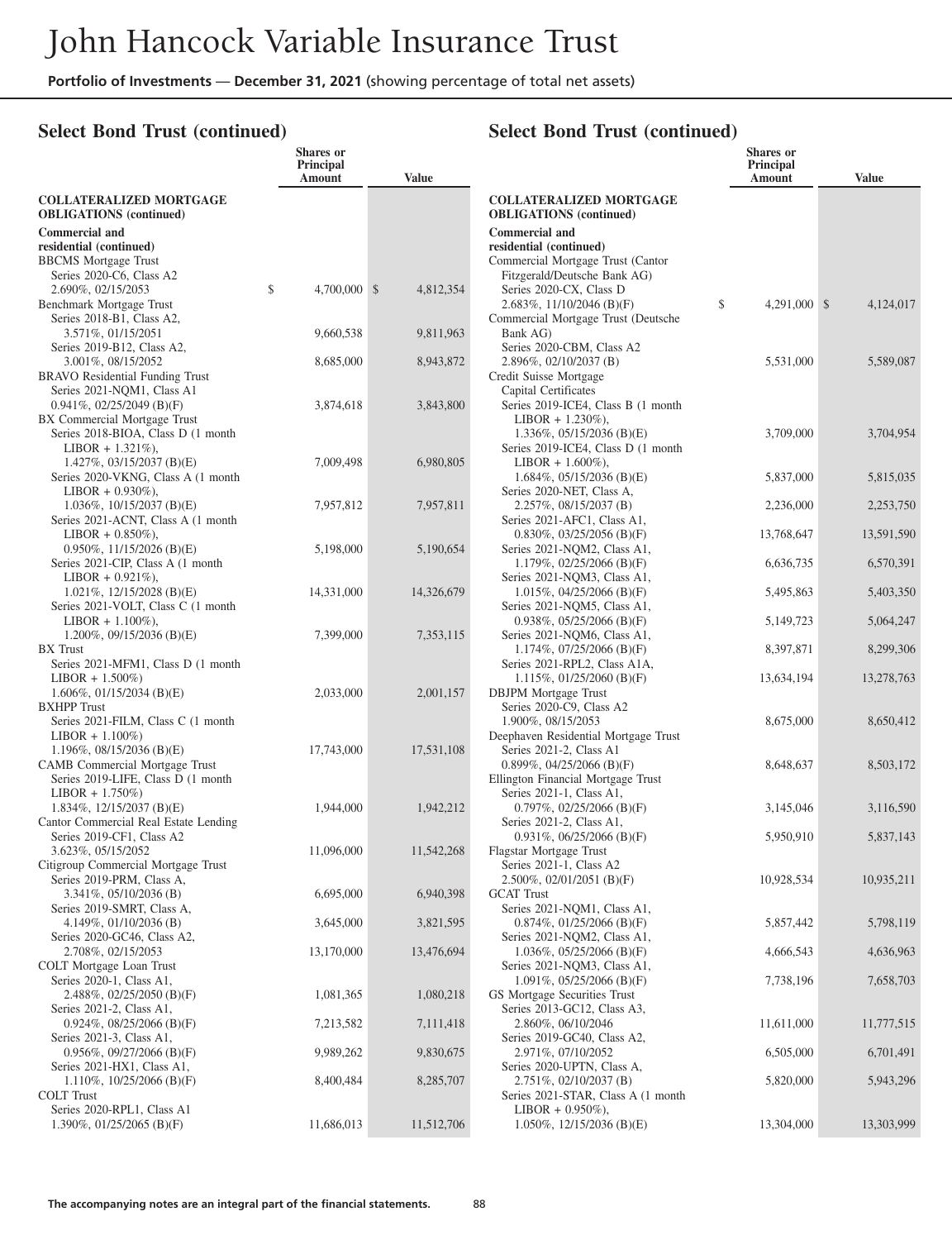### **Select Bond Trust (continued)**

|                                                                    | Shares or<br>Principal<br>Amount | <b>Value</b> |                                                                  | Shares or<br><b>Principal</b><br>Amount | <b>Value</b> |
|--------------------------------------------------------------------|----------------------------------|--------------|------------------------------------------------------------------|-----------------------------------------|--------------|
| <b>COLLATERALIZED MORTGAGE</b><br><b>OBLIGATIONS</b> (continued)   |                                  |              | <b>COLLATERALIZED MORTGAGE</b><br><b>OBLIGATIONS</b> (continued) |                                         |              |
| <b>Commercial and</b>                                              |                                  |              | <b>Commercial and</b>                                            |                                         |              |
| residential (continued)                                            |                                  |              | residential (continued)                                          |                                         |              |
| GS Mortgage-Backed Securities Trust<br>Series 2020-NQM1, Class A1, |                                  |              | Verus Securitization Trust<br>Series 2020-5, Class A1,           |                                         |              |
| 1.382%, $09/27/2060$ (B)(F)                                        | \$<br>$2,020,080$ \$             | 2,006,948    | $1.218\%, 05/25/2065$ (B)                                        | \$<br>2,618,211 \$                      | 2,606,809    |
| Series 2021-NQM1, Class A1,                                        |                                  |              | Series 2021-1, Class A1,                                         |                                         |              |
| $1.017\%, 07/25/2061$ (B)(F)                                       | 3,885,224                        | 3,850,438    | $0.815\%, 01/25/2066$ (B)(F)                                     | 6,457,180                               | 6,393,049    |
| Imperial Fund Mortgage Trust                                       |                                  |              | Series 2021-3, Class A1,                                         |                                         |              |
| Series 2021-NQM1, Class A1                                         |                                  |              | 1.046\%, 06/25/2066 (B)(F)                                       | 8,218,162                               | 8,122,923    |
| $1.071\%, 06/25/2056$ (B)(F)<br>Irvine Core Office Trust           | 4,702,831                        | 4,633,682    | Series 2021-4, Class A1,<br>$0.938\%$ , $07/25/2066$ (B)(F)      | 4,058,310                               | 3,977,859    |
| Series 2013-IRV, Class A2                                          |                                  |              | Series 2021-5, Class A1,                                         |                                         |              |
| $3.174\%, 05/15/2048$ (B)(F)                                       | 6,620,000                        | 6,782,013    | $1.013\%, 09/25/2066$ (B)(F)                                     | 7,321,682                               | 7,189,178    |
| <b>JPMCC</b> Commercial Mortgage Securities                        |                                  |              | Series 2021-R1, Class A1,                                        |                                         |              |
| Trust                                                              |                                  |              | $0.820\%$ , 10/25/2063 (B)(F)                                    | 4,760,995                               | 4,737,373    |
| Series 2019-COR5, Class A2<br>3.150%, 06/13/2052                   | 17,510,000                       | 17,948,417   | Series 2021-R2, Class A1,<br>$0.918\%, 02/25/2064$ (B)(F)        | 4,663,735                               | 4,649,740    |
| <b>KNDL</b> Mortgage Trust                                         |                                  |              | Visio Trust                                                      |                                         |              |
| Series 2019-KNSQ, Class C (1 month                                 |                                  |              | Series 2020-1R, Class A1                                         |                                         |              |
| $LIBOR + 1.050\%)$                                                 |                                  |              | $1.312\%$ , $11/25/2055$ (B)                                     | 9, 141, 349                             | 9,093,755    |
| $1.156\%, 05/15/2036$ (B)(E)                                       | 7,485,000                        | 7,466,151    | Wells Fargo Commercial Mortgage Trust                            |                                         |              |
| Life Mortgage Trust<br>Series 2021-BMR, Class A (1 month)          |                                  |              | Series 2019-C51, Class A2<br>3.039%, 06/15/2052                  | 13,310,000                              | 13,648,553   |
| $LIBOR + 0.700\%$ ),                                               |                                  |              |                                                                  |                                         | 584,187,596  |
| $0.806\%$ , 03/15/2038 (B)(E)                                      | 7,467,000                        | 7,450,772    | U.S. Government Agency - 1.1%                                    |                                         |              |
| Series 2021-BMR, Class D (1 month                                  |                                  |              | Federal Home Loan Mortgage Corp.                                 |                                         |              |
| $LIBOR + 1.400\%$ ),                                               |                                  |              | Series K018, Class X1 IO,                                        |                                         |              |
| $1.506\%, 03/15/2038$ (B)(E)<br><b>MFA</b> Trust                   | 5,822,000                        | 5,763,548    | 1.235%, 01/25/2022                                               | 9,222,984                               | 38           |
| Series 2020-NQM3, Class A1,                                        |                                  |              | Series K021, Class X1 IO,                                        |                                         |              |
| $1.014\%, 01/26/2065$ (B)(F)                                       | 3,442,110                        | 3,423,753    | 1.400%, 06/25/2022<br>Series K022, Class X1 IO,                  | 28,097,161                              | 21,980       |
| Series 2021-INV1, Class A1,                                        |                                  |              | 1.175%, 07/25/2022                                               | 131,461,612                             | 527,398      |
| $0.852\%$ , $01/25/2056$ (B)(F)                                    | 9,525,714                        | 9,468,450    | Series K026, Class X1 IO,                                        |                                         |              |
| Series 2021-NQM1, Class A1,<br>1.153\%, 04/25/2065 (B)(F)          | 4,928,215                        | 4,899,654    | 0.954%, 11/25/2022                                               | 148,970,964                             | 955,738      |
| Morgan Stanley Capital I Trust                                     |                                  |              | Series K038, Class X1 IO,                                        |                                         |              |
| Series 2017-CLS, Class D (1 month                                  |                                  |              | 1.113%, 03/25/2024<br>Series K048, Class X1 IO,                  | 51,095,372                              | 1,091,535    |
| $LIBOR + 1.400\%)$                                                 |                                  |              | 0.236%, 06/25/2025                                               | 156,411,847                             | 1,166,926    |
| $1.506\%, 11/15/2034$ (B)(E)                                       | 5,105,000                        | 5,096,979    | Government National                                              |                                         |              |
| New Residential Mortgage Loan Trust<br>Series 2020-1A, Class A1B   |                                  |              | Mortgage Association                                             |                                         |              |
| 3.500%, 10/25/2059 (B)(F)                                          | 3,548,387                        | 3,679,440    | Series 2012-114, Class IO,                                       |                                         |              |
| <b>NMLT</b> Trust                                                  |                                  |              | $0.692\%, 01/16/2053$<br>Series 2016-174, Class IO,              | 19,117,375                              | 404,029      |
| Series 2021-INV1, Class A1                                         |                                  |              | 0.858%, 11/16/2056                                               | 17,792,689                              | 928,262      |
| $1.185\%, 05/25/2056$ (B)(F)                                       | 11,948,026                       | 11,774,990   | Series 2017-109, Class IO,                                       |                                         |              |
| <b>OBX</b> Trust<br>Series 2020-EXP2, Class A3,                    |                                  |              | $0.507\%, 04/16/2057$                                            | 14,804,024                              | 424,208      |
| 2.500%, 05/25/2060 (B)(F)                                          | 3,163,707                        | 3,171,735    | Series 2017-124, Class IO,                                       |                                         |              |
| Series 2021-NQM2, Class A1,                                        |                                  |              | 0.677%, 01/16/2059<br>Series 2017-135, Class IO,                 | 17,370,472                              | 749,350      |
| 1.101%, $05/25/2061$ (B)(F)                                        | 8,308,315                        | 8,237,967    | 0.774%, 10/16/2058                                               | 43,880,710                              | 2,106,415    |
| Series 2021-NQM3, Class A1,                                        |                                  | 9,068,097    | Series 2017-140, Class IO,                                       |                                         |              |
| $1.054\%, 07/25/2061$ (B)(F)<br>Provident Funding Mortgage Trust   | 9,192,120                        |              | 0.565%, 02/16/2059                                               | 21,173,868                              | 904,097      |
| Series 2020-F1, Class A2                                           |                                  |              | Series 2017-159, Class IO,                                       |                                         |              |
| $2.000\%$ , 01/25/2036 (B)(F)                                      | 9,705,359                        | 9,570,845    | 0.506%, 06/16/2059<br>Series 2017-20, Class IO,                  | 30,991,617                              | 1,369,436    |
| <b>SLG</b> Office Trust                                            |                                  |              | $0.695\%, 12/16/2058$                                            | 42,677,439                              | 1,650,354    |
| Series 2021-OVA, Class C                                           |                                  |              | Series 2017-22, Class IO,                                        |                                         |              |
| $2.851\%$ , 07/15/2041 (B)<br>Starwood Mortgage Residential Trust  | 13,468,000                       | 13,581,231   | $0.773\%, 12/16/2057$                                            | 16,339,322                              | 763,499      |
| Series 2020-3, Class A1,                                           |                                  |              | Series 2017-41, Class IO,                                        |                                         |              |
| 1.486\%, 04/25/2065 (B)(F)                                         | 2,679,053                        | 2,679,711    | 0.699%, 07/16/2058<br>Series 2017-46, Class IO,                  | 18, 163, 752                            | 707,133      |
| Series 2021-2, Class A1,                                           |                                  |              | $0.641\%, 11/16/2057$                                            | 17,723,434                              | 777,890      |
| $0.943\%, 05/25/2065$ (B)(F)                                       | 6,210,637                        | 6,163,600    | Series 2017-61, Class IO,                                        |                                         |              |
|                                                                    |                                  |              | 0.698%, 05/16/2059                                               | 26,741,304                              | 1,302,053    |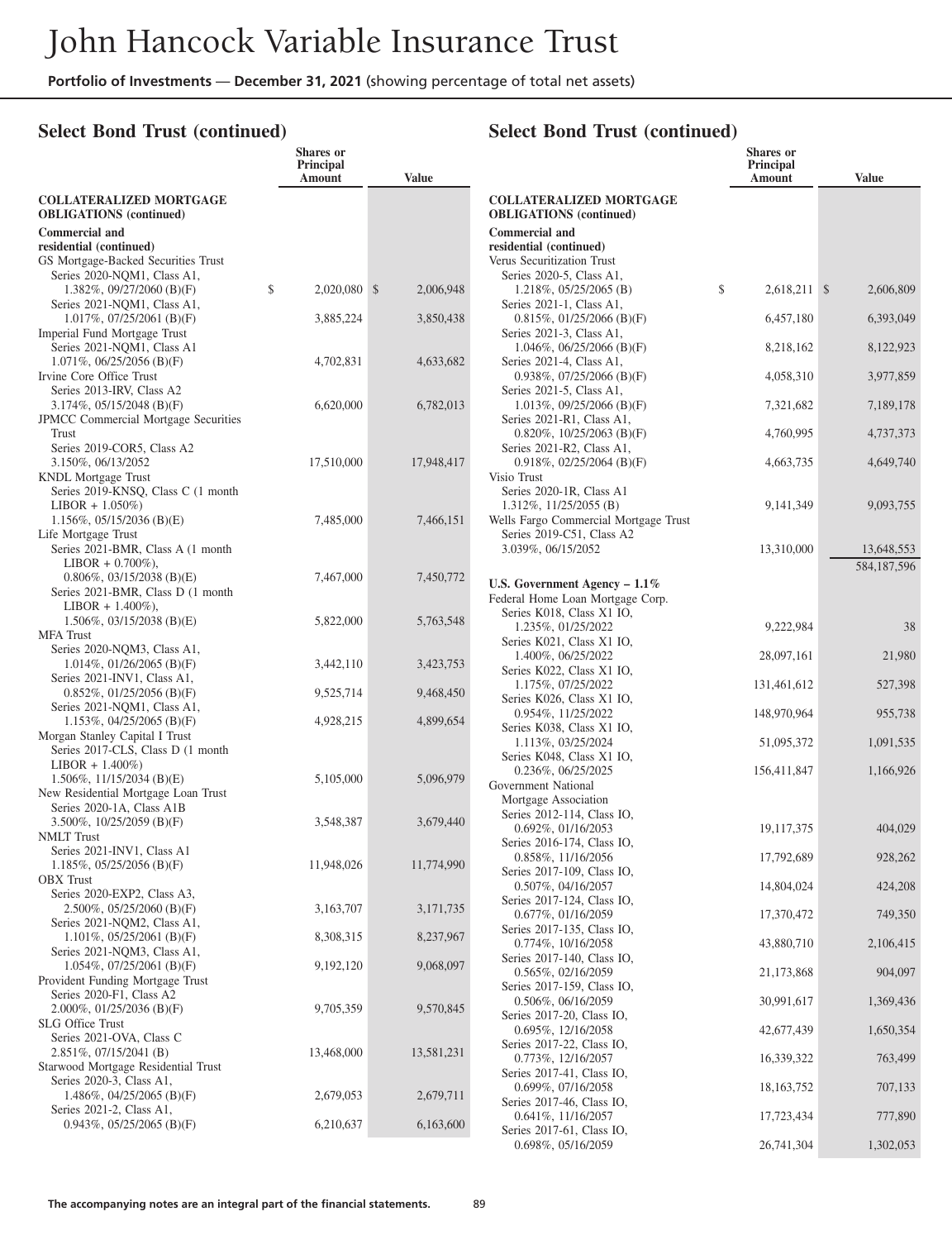### **Select Bond Trust (continued)**

|                                                                  | Shares or<br><b>Principal</b><br>Amount | <b>Value</b>      |
|------------------------------------------------------------------|-----------------------------------------|-------------------|
| <b>COLLATERALIZED MORTGAGE</b><br><b>OBLIGATIONS</b> (continued) |                                         |                   |
| U.S. Government Agency (continued)                               |                                         |                   |
| Government National                                              |                                         |                   |
| Mortgage Association (continued)                                 |                                         |                   |
| Series 2018-158, Class IO,<br>$0.717\%, 05/16/2061$              | \$<br>24,521,920 \$                     | 1,538,137         |
| Series 2018-69, Class IO,                                        |                                         |                   |
| $0.566\%$ , 04/16/2060                                           | 27,866,336                              | 1,590,329         |
| Series 2019-131, Class IO,                                       |                                         |                   |
| 0.922%, 07/16/2061<br>Series 2020-100, Class IO,                 | 31,196,221                              | 1,955,083         |
| 0.909%, 05/16/2062                                               | 31,806,578                              | 2,374,110         |
| Series 2020-108, Class IO,                                       |                                         |                   |
| 0.933%, 06/16/2062                                               | 79,725,715                              | 5,815,632         |
| Series 2020-114, Class IO,                                       |                                         |                   |
| 0.927%, 09/16/2062<br>Series 2020-118, Class IO,                 | 80,794,576                              | 5,823,318         |
| 1.047%, 06/16/2062                                               | 56,917,118                              | 4,349,817         |
| Series 2020-119, Class IO,                                       |                                         |                   |
| 0.813%, 08/16/2062                                               | 32,277,667                              | 2,110,717         |
| Series 2020-120, Class IO,                                       |                                         |                   |
| 0.853%, 05/16/2062<br>Series 2020-137, Class IO,                 | 16,995,899                              | 1,271,910         |
| 0.844%, 09/16/2062                                               | 98,799,541                              | 6,906,236         |
| Series 2020-150, Class IO,<br>0.984%, 12/16/2062                 | 48,800,397                              | 3,895,340         |
| Series 2020-170, Class IO,<br>0.886%, 11/16/2062                 | 69,761,223                              | 5,416,415         |
| Series 2020-92, Class IO,                                        |                                         |                   |
| 1.016%, 02/16/2062                                               | 70,596,837                              | 5,409,998         |
| Series 2021-10, Class IO,<br>1.000%, 05/16/2063                  | 46,703,825                              | 3,985,592         |
| Series 2021-11, Class IO,<br>1.022%, 12/16/2062                  | 72,972,613                              | 6,265,947         |
| Series 2021-3, Class IO,<br>0.958%, 09/16/2062                   |                                         |                   |
| Series 2021-40, Class IO,                                        | 83,571,868                              | 6,532,520         |
| 0.843%, 02/16/2063                                               | 21,736,481                              | 1,641,263         |
|                                                                  |                                         | 82,732,705        |
| TOTAL COLLATERALIZED MORTGAGE OBLIGATIONS                        |                                         |                   |
| (Cost \$718,927,469)                                             |                                         | \$<br>666,920,301 |
| <b>ASSET BACKED SECURITIES - 17.5%</b>                           |                                         |                   |
| ABPCI Direct Lending Fund I, Ltd.                                |                                         |                   |
| Series 2020-1A, Class A<br>3.199%, 12/20/2030 (B)                | 9,473,000                               | 9,474,430         |
| AGL CLO 5, Ltd.                                                  |                                         |                   |
| Series 2020-5A, Class A1R (3 month                               |                                         |                   |
| $LIBOR + 1.160\%)$                                               |                                         |                   |
| 1.311%, $07/20/2034$ (B)(E)                                      | 8,362,322                               | 8,357,656         |
| Aligned Data Centers Issuer LLC<br>Series 2021-1A, Class A2      |                                         |                   |
| 1.937%, 08/15/2046 (B)                                           | 13,319,000                              | 13,115,551        |
| AmeriCredit Automobile Receivables                               |                                         |                   |
| Trust                                                            |                                         |                   |
| Series 2020-1, Class C                                           |                                         |                   |
| 1.590%, 10/20/2025<br><b>AMSR Trust</b>                          | 7,850,000                               | 7,900,439         |
| Series 2020-SFR1, Class A                                        |                                         |                   |
| 1.819%, 04/17/2037 (B)                                           | 9,026,339                               | 9,022,346         |
| Series 2020-SFR2, Class A                                        |                                         |                   |
| 1.632%, 07/17/2037 (B)                                           | 17,232,000                              | 17,069,468        |
| Series 2020-SFR4, Class A                                        |                                         |                   |
| 1.355%, 11/17/2037 (B)<br>Series 2021-SFR1, Class B              | 12,046,000                              | 11,742,843        |
| 2.153%, 06/17/2038 (B)(F)                                        | 7,203,000                               | 7,072,045         |

|                                                                            | Shares or<br>Principal |              |
|----------------------------------------------------------------------------|------------------------|--------------|
|                                                                            | Amount                 | <b>Value</b> |
| <b>ASSET BACKED SECURITIES (continued)</b>                                 |                        |              |
| AMSR Trust (continued)                                                     |                        |              |
| Series 2021-SFR4, Class A<br>\$                                            |                        |              |
| 2.117%, 12/17/2038 (B)<br>Applebee's Funding LLC                           | 4,397,000 \$           | 4,385,530    |
| Series 2019-1A, Class A2I                                                  |                        |              |
| 4.194%, 06/05/2049 (B)                                                     | 10,925,640             | 11,046,041   |
| Aqua Finance Trust                                                         |                        |              |
| Series 2021-A, Class A<br>1.540%, 07/17/2046 (B)                           | 4,632,381              | 4,591,024    |
| Arby's Funding LLC                                                         |                        |              |
| Series 2020-1A, Class A2                                                   |                        |              |
| 3.237%, 07/30/2050 (B)                                                     | 10,375,663             | 10,583,124   |
| Avis Budget Rental Car Funding                                             |                        |              |
| <b>AESOP LLC</b><br>Series 2019-3A, Class A                                |                        |              |
| 2.360%, 03/20/2026 (B)                                                     | 10,031,000             | 10,253,523   |
| Series 2020-1A, Class A                                                    |                        |              |
| 2.330%, 08/20/2026 (B)                                                     | 6,188,000              | 6,335,682    |
| <b>BA Credit Card Trust</b>                                                |                        |              |
| Series 2021-A1, Class A1<br>0.440%, 09/15/2026                             | 17,014,000             | 16,766,094   |
| Bain Capital Credit CLO, Ltd.                                              |                        |              |
| Series 2017-1A, Class BR (3 month                                          |                        |              |
| $LIBOR + 1.500\%)$                                                         |                        |              |
| 1.686%, 07/20/2030 (B)(E)<br>Balboa Bay Loan Funding, Ltd.                 | 8,160,000              | 8,156,475    |
| Series 2021-1A, Class A (3 month                                           |                        |              |
| $LIBOR + 1.200\%)$                                                         |                        |              |
| $1.347\%$ , 07/20/2034 (B)(E)                                              | 3,723,000              | 3,724,709    |
| Barings CLO, Ltd.                                                          |                        |              |
| Series 2013-IA, Class AR (3 month<br>$LIBOR + 0.800\%)$                    |                        |              |
| $0.932\%, 01/20/2028$ (B)(E)                                               | 9,999,699              | 9,995,689    |
| Beacon Container Finance II LLC                                            |                        |              |
| Series 2021-1A, Class A                                                    |                        |              |
| 2.250%, 10/22/2046 (B)                                                     | 12,149,083             | 12,093,975   |
| Benefit Street Partners CLO XX, Ltd.<br>Series 2020-20A, Class AR (3 month |                        |              |
| $LIBOR + 1.170\%)$                                                         |                        |              |
| 1.299%, $07/15/2034$ (B)(E)                                                | 14,542,000             | 14,541,956   |
| Bojangles Issuer LLC                                                       |                        |              |
| Series 2020-1A, Class A2<br>3.832%, 10/20/2050 (B)                         | 5,760,000              | 5,888,955    |
| <b>BRE</b> Grand Islander Timeshare                                        |                        |              |
| Issuer LLC                                                                 |                        |              |
| Series 2019-A, Class A                                                     |                        |              |
| 3.280%, 09/26/2033 (B)<br>CarMax Auto Owner Trust                          | 3,548,315              | 3,650,457    |
| Series 2020-3, Class A4                                                    |                        |              |
| 0.770%, 03/16/2026                                                         | 4,680,000              | 4,663,423    |
| CARS-DB4 LP                                                                |                        |              |
| Series 2020-1A, Class A1                                                   |                        |              |
| 2.690%, 02/15/2050 (B)<br>Carvana Auto Receivables Trust                   | 8,695,095              | 8,802,209    |
| Series 2020-P1, Class A4                                                   |                        |              |
| 0.610%, 10/08/2026                                                         | 6,886,000              | 6,783,098    |
| CF Hippolyta LLC                                                           |                        |              |
| Series 2020-1, Class A1                                                    |                        |              |
| $1.690\%, 07/15/2060$ (B)<br>Series 2021-1A, Class A1                      | 10,605,121             | 10,519,849   |
| 1.530%, 03/15/2061 (B)                                                     | 9,955,624              | 9,768,861    |
| Chase Auto Credit Linked Notes                                             |                        |              |
| Series 2021-3, Class B                                                     |                        |              |
| $0.760\%, 02/26/2029$ (B)                                                  | 5,848,933              | 5,812,265    |
| CLI Funding VI LLC<br>Series 2020-1A, Class A                              |                        |              |
| 2.080%, 09/18/2045 (B)                                                     | 13,384,552             | 13,307,986   |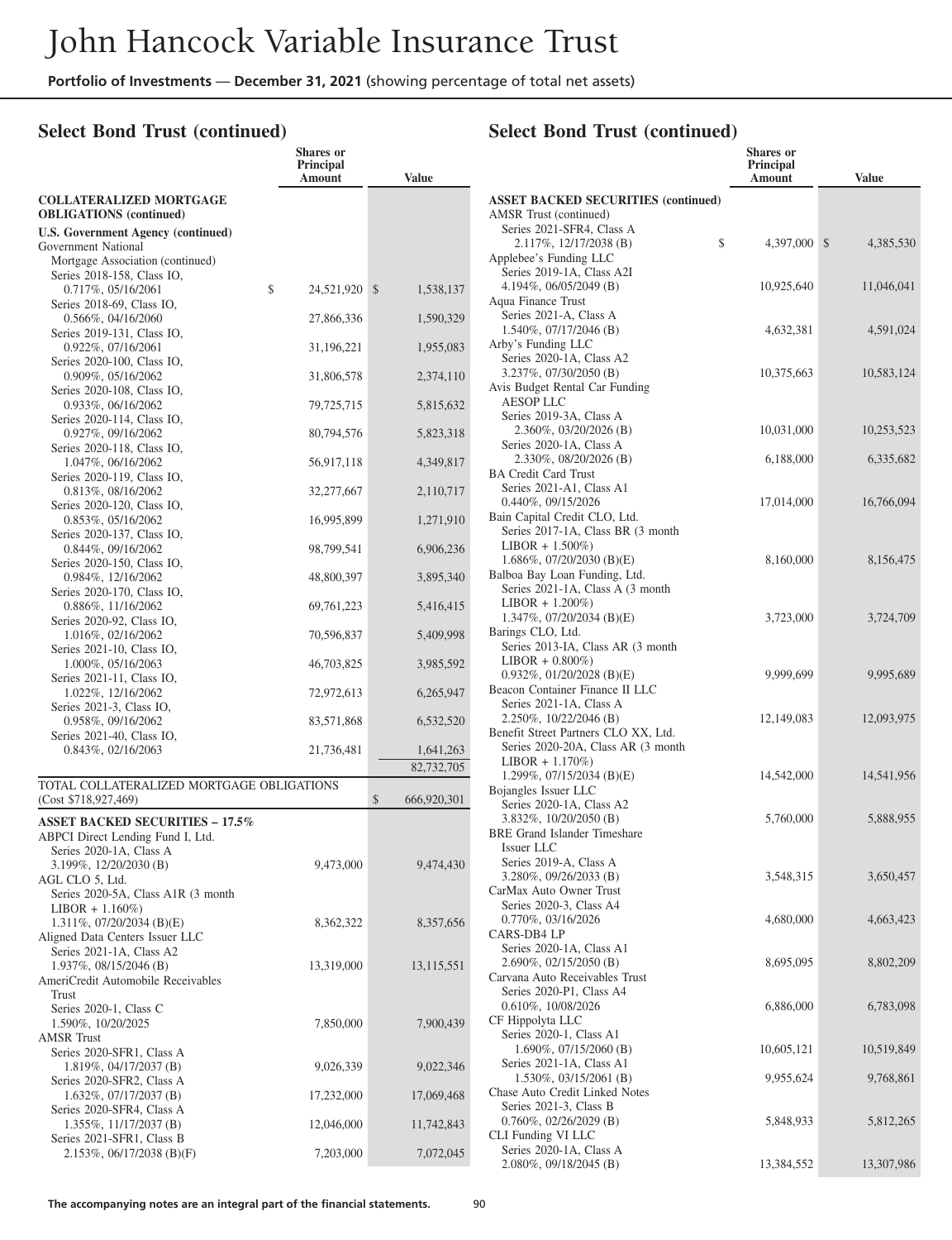**Shares or**

### **Select Bond Trust (continued)**

|                                                                | Principal<br>Amount | <b>Value</b>     |                |
|----------------------------------------------------------------|---------------------|------------------|----------------|
| <b>ASSET BACKED SECURITIES (continued)</b>                     |                     |                  | AS             |
| CLI Funding VIII LLC                                           |                     |                  | Fi             |
| Series 2021-1A, Class A                                        |                     |                  |                |
| $1.640\%, 02/18/2046$ (B)<br>\$                                | 10,781,603          | 10,527,493<br>\$ |                |
| CoreVest American Finance Trust                                |                     |                  | Fo             |
| Series 2019-3, Class A<br>2.705%, 10/15/2052 (B)               |                     |                  |                |
| Series 2020-3, Class A                                         | 1,835,827           | 1,875,445        |                |
| 1.358%, 08/15/2053 (B)                                         | 5,816,173           | 5,659,261        |                |
| Series 2021-1, Class A                                         |                     |                  |                |
| 1.569%, 04/15/2053 (B)                                         | 8,120,549           | 7,954,613        |                |
| Series 2021-2, Class A                                         |                     |                  |                |
| 1.408%, 07/15/2054 (B)                                         | 8,701,770           | 8,428,516        |                |
| DataBank Issuer                                                |                     |                  | Fo             |
| Series 2021-1A, Class A2                                       |                     |                  |                |
| 2.060%, 02/27/2051 (B)                                         | 15,959,000          | 15,649,603       |                |
| Series 2021-2A, Class A2                                       |                     |                  |                |
| 2.400%, 10/25/2051 (B)                                         | 5,710,000           | 5,710,354        |                |
| DB Master Finance LLC<br>Series 2017-1A. Class A2II            |                     |                  |                |
| 4.030%, 11/20/2047 (B)                                         | 4,146,450           | 4,327,774        | G <sub>N</sub> |
| Series 2021-1A, Class A2I                                      |                     |                  |                |
| 2.045%, 11/20/2051 (B)                                         | 16,299,000          | 15,925,753       | GN             |
| Diamond Infrastructure Funding LLC                             |                     |                  |                |
| Series 2021-1A, Class A                                        |                     |                  |                |
| 1.760%, 04/15/2049 (B)                                         | 8,859,000           | 8,619,887        |                |
| DLLAA LLC                                                      |                     |                  |                |
| Series 2021-1A, Class A3                                       |                     |                  | Gc             |
| $0.670\%, 04/17/2026$ (B)                                      | 883,000             | 873,396          |                |
| Domino's Pizza Master Issuer LLC                               |                     |                  |                |
| Series 2017-1A, Class A23                                      |                     |                  | Gc             |
| 4.118%, 07/25/2047 (B)<br>Series 2019-1A, Class A2             | 11,821,425          | 12,370,696       |                |
| 3.668%, 10/25/2049 (B)                                         | 3,537,000           | 3,722,710        |                |
| Series 2021-1A, Class A2I                                      |                     |                  |                |
| $2.662\%, 04/25/2051$ (B)                                      | 7,641,600           | 7,673,763        | Ha             |
| Driven Brands Funding LLC                                      |                     |                  |                |
| Series 2018-1A, Class A2                                       |                     |                  |                |
| 4.739%, 04/20/2048 (B)                                         | 3,647,700           | 3,788,454        |                |
| Series 2020-2A, Class A2                                       |                     |                  | Hi             |
| 3.237%, 01/20/2051 (B)                                         | 7,538,038           | 7,648,500        |                |
| Series 2021-1A, Class A2                                       |                     |                  |                |
| 2.791%, 10/20/2051 (B)<br>Eaton Vance CLO, Ltd.                | 9,288,000           | 9,130,262        | Hc             |
| Series 2020-2A, Class AR (3 month                              |                     |                  |                |
| $LIBOR + 1.150\%)$                                             |                     |                  |                |
| 1.305%, $01/15/2035$ (B)(E)                                    | 7,024,000           | 7,018,065        |                |
| Series 2020-2A, Class BR (3 month)                             |                     |                  |                |
| $LIBOR + 1.700\%)$                                             |                     |                  |                |
| $1.855\%, 01/15/2035$ (B)(E)                                   | 6,040,000           | 6,026,640        | Hc             |
| Elara HGV Timeshare Issuer LLC                                 |                     |                  |                |
| Series 2019-A, Class A                                         |                     |                  |                |
| 2.610%, 01/25/2034 (B)                                         | 4,688,151           | 4,713,859        | Hc             |
| Exeter Automobile Receivables Trust<br>Series 2020-1A, Class C |                     |                  |                |
| 2.490%, 01/15/2025 (B)                                         | 14,330,000          | 14,445,139       | Jac            |
| Series 2021-1A, Class C                                        |                     |                  |                |
| 0.740%, 01/15/2026                                             | 4,763,000           | 4,749,254        |                |
| FirstKey Homes Trust                                           |                     |                  |                |
| Series 2020-SFR1, Class A                                      |                     |                  |                |
| 1.339%, 08/17/2037 (B)                                         | 12,496,117          | 12,257,267       | La             |
| Series 2020-SFR2, Class A                                      |                     |                  |                |
| 1.266%, 10/19/2037 (B)                                         | 13,719,861          | 13,374,704       |                |
| Series 2021-SFR1, Class A                                      |                     |                  | M              |
| 1.538%, 08/17/2038 (B)                                         | 11,416,797          | 11,137,329       |                |
| Series 2021-SFR1, Class C<br>1.888%, 08/17/2038 (B)            | 12,224,000          | 11,979,247       |                |
|                                                                |                     |                  |                |

|                                                                                                                               | <b>Shares</b> or<br>Principal<br>Amount | <b>Value</b>               |
|-------------------------------------------------------------------------------------------------------------------------------|-----------------------------------------|----------------------------|
| <b>ASSET BACKED SECURITIES (continued)</b><br>Five Guys Funding LLC                                                           |                                         |                            |
| Series 2017-1A, Class A2<br>\$<br>4.600%, $07/25/2047$ (B)<br>Ford Credit Auto Owner Trust                                    | 6,710,293                               | $\mathcal{S}$<br>6,932,477 |
| Series 2018-1, Class A<br>3.190%, 07/15/2031 (B)<br>Series 2018-2, Class A                                                    | 26,635,000                              | 28,060,628                 |
| 3.470%, 01/15/2030 (B)<br>Series 2020-1, Class A                                                                              | 10,877,000                              | 11,301,912                 |
| 2.040%, 08/15/2031 (B)<br>Series 2021-1, Class A                                                                              | 12,711,000                              | 12,939,956                 |
| 1.370%, 10/17/2033 (B)<br>Ford Credit Floorplan Master<br>Owner Trust                                                         | 9,786,000                               | 9,667,114                  |
| Series 2019-2, Class A<br>3.060%, 04/15/2026                                                                                  | 14,258,000                              | 14,858,272                 |
| Series 2020-2, Class A<br>1.060%, 09/15/2027                                                                                  | 15,316,000                              | 15,080,135                 |
| GM Financial Automobile Leasing Trust<br>Series 2021-2, Class A4<br>0.410%, 05/20/2025<br>GMF Floorplan Owner Revolving Trust | 2,724,000                               | 2,693,528                  |
| Series 2019-2, Class A<br>2.900%, 04/15/2026 (B)                                                                              | 11,385,000                              | 11,797,130                 |
| Series 2020-1, Class A<br>$0.680\%$ , $08/15/2025$ (B)                                                                        | 5,302,000                               | 5,277,775                  |
| Golden Credit Card Trust<br>Series 2018-4A, Class A<br>3.440%, 08/15/2025 (B)<br>Golub Capital Partners Funding, Ltd.         | 18,115,000                              | 18,855,731                 |
| Series 2020-1A, Class A2<br>3.208%, 01/22/2029 (B)                                                                            | 7,732,000                               | 7,762,928                  |
| Series 2021-1A, Class A2<br>2.773%, 04/20/2029 (B)                                                                            | 7,002,000                               | 6,929,671                  |
| HalseyPoint CLO II, Ltd.<br>Series 2020-2A, Class B (3 month)<br>$LIBOR + 2.950\%)$                                           |                                         |                            |
| 3.138%, 07/20/2031 (B)(E)<br>Hilton Grand Vacations Trust<br>Series 2018-AA, Class A                                          | 5,796,000                               | 5,799,495                  |
| 3.540\%, 02/25/2032 (B)<br>Home Partners of America Trust<br>Series 2019-1, Class A                                           | 2,231,049                               | 2,295,853                  |
| 2.908%, 09/17/2039 (B)<br>Series 2021-1, Class A                                                                              | 12,784,146                              | 13, 132, 054               |
| 1.698%, 09/19/2041 (B)<br>Series 2021-2, Class A                                                                              | 12,833,571                              | 12,517,076                 |
| 1.901%, 12/17/2026 (B)<br>Honda Auto Receivables Owner Trust                                                                  | 8,620,918                               | 8,532,061                  |
| Series 2021-2, Class A4<br>0.550%, 08/16/2027<br>Hotwire Funding LLC                                                          | 5,429,000                               | 5,336,190                  |
| Series 2021-1, Class A2<br>2.311%, 11/20/2051 (B)<br>Jack in the Box Funding LLC                                              | 4,624,000                               | 4,599,656                  |
| Series 2019-1A, Class A23<br>4.970%, 08/25/2049 (B)                                                                           | 5,790,245                               | 6,153,942                  |
| Series 2019-1A, Class A2I<br>3.982%, 08/25/2049 (B)<br>Laurel Road Prime Student Loan Trust                                   | 5,843,840                               | 5,872,253                  |
| Series 2019-A, Class A2FX<br>2.730%, 10/25/2048 (B)<br>Madison Park Funding XXIII, Ltd.<br>Series 2017-23A, Class AR (3 month | 1,129,523                               | 1,138,868                  |
| $LIBOR + 0.970\%)$<br>1.125%, $07/27/2031$ (B)(E)                                                                             | 13,510,000                              | 13,510,068                 |

**Select Bond Trust (continued)**

#### **The accompanying notes are an integral part of the financial statements.** 91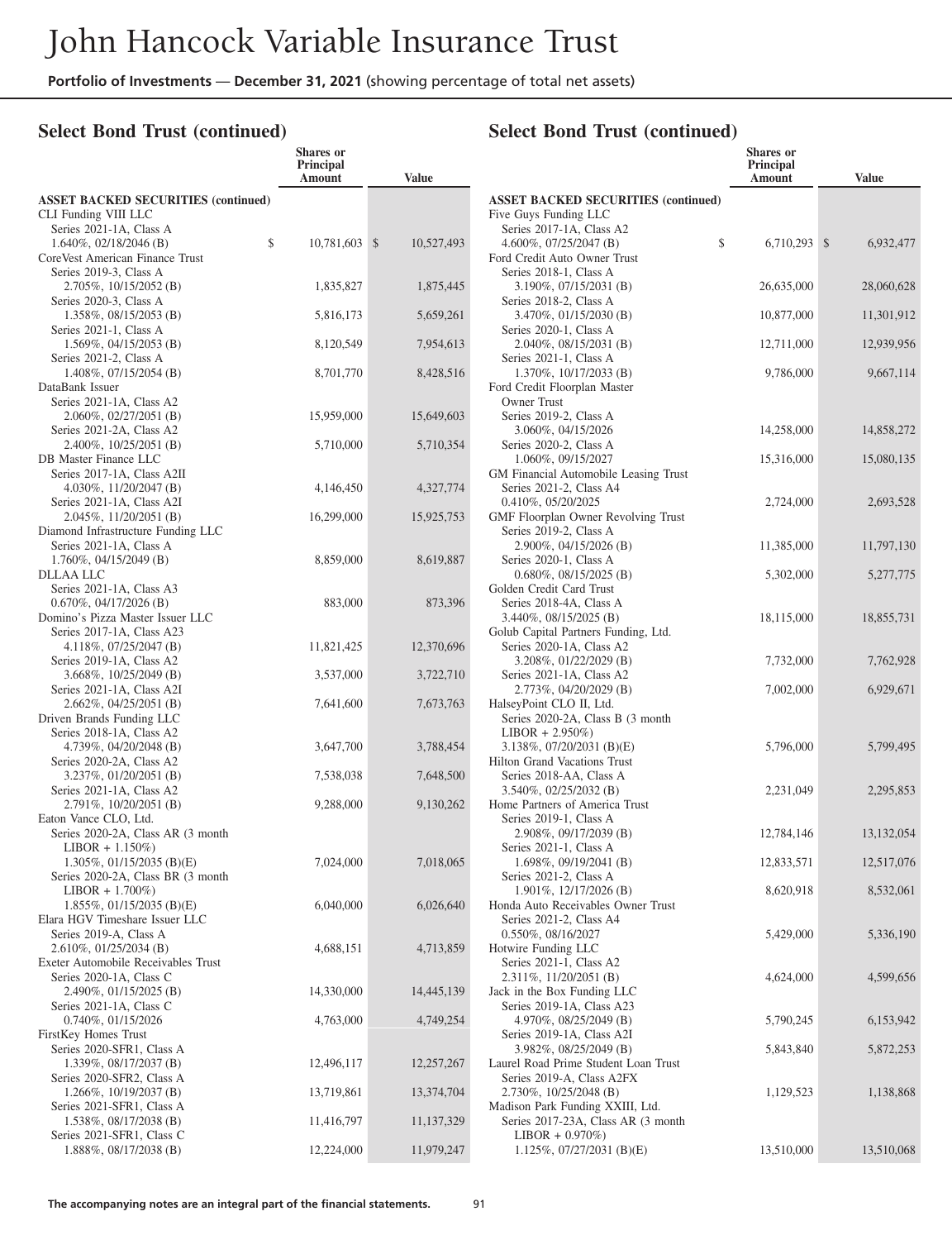#### **Select Bond Trust (continued)**

### **Select Bond Trust (continued)**

|                                                                                               | <b>Shares</b> or<br>Principal<br>Amount | <b>Value</b>           |                                                                                                                     | <b>Shares</b> or<br>Principal<br>Amount | <b>Value</b>            |
|-----------------------------------------------------------------------------------------------|-----------------------------------------|------------------------|---------------------------------------------------------------------------------------------------------------------|-----------------------------------------|-------------------------|
| <b>ASSET BACKED SECURITIES (continued)</b><br>Madison Park Funding<br>XXIII, Ltd. (continued) |                                         |                        | <b>ASSET BACKED SECURITIES (continued)</b><br>Palmer Square Loan Funding, Ltd.<br>Series 2021-3A, Class A2 (3 month |                                         |                         |
| Series 2017-23A, Class BR (3 month<br>$LIBOR + 1.550\%)$<br>$1.705\%, 07/27/2031$ (B)(E)      | \$<br>$10,046,000$ \$                   | 10,046,261             | $LIBOR + 1.400\%)$<br>$1.571\%$ , 07/20/2029 (B)(E)<br>Progress Residential Trust                                   | \$<br>6,333,000 \$                      | 6,333,982               |
| Marathon CLO X, Ltd.<br>Series 2017-10A, Class A1AR (3)<br>month LIBOR $+ 1.000\%)$           |                                         |                        | Series 2020-SFR1, Class A<br>$1.732\%, 04/17/2037$ (B)<br>Series 2020-SFR2, Class A                                 | 7,750,000                               | 7,691,010               |
| $1.171\%, 11/15/2029$ (B)(E)<br>Monroe Capital Funding, Ltd.<br>Series 2021-1A, Class A2      | 10,520,000                              | 10,520,000             | 2.078%, 06/17/2037 (B)<br>Series 2021-SFR1, Class A                                                                 | 3,574,000                               | 3,586,476               |
| 2.815%, 04/22/2031 (B)<br>MVW Owner Trust                                                     | 13,424,000                              | 13,126,371             | $1.052\%$ , 04/17/2038 (B)<br>Series 2021-SFR2, Class A<br>$1.546\%, 04/19/2038$ (B)                                | 8,859,000<br>19,375,000                 | 8,517,644<br>19,006,429 |
| Series 2018-1A, Class A<br>$3.450\%, 01/21/2036$ (B)<br>Navient Private Education Loan Trust  | 3,876,301                               | 3,985,361              | Series 2021-SFR4, Class A<br>$1.558\%, 05/17/2038$ (B)<br>Series 2021-SFR5, Class A                                 | 9,085,124                               | 8,926,211               |
| Series 2016-AA, Class A2A<br>3.910%, 12/15/2045 (B)                                           | 2,359,223                               | 2,454,789              | $1.427\%, 07/17/2038$ (B)<br>Series 2021-SFR8, Class B                                                              | 13,757,000                              | 13,422,676              |
| Navient Private Education Refi<br>Loan Trust<br>Series 2019-EA, Class A2A                     |                                         |                        | $1.681\%, 10/17/2038$ (B)<br>Santander Revolving Auto Loan Trust<br>Series 2019-A, Class A                          | 4,514,000                               | 4,384,072               |
| $2.640\%, 05/15/2068$ (B)<br>Series 2019-FA, Class A2                                         | 4,970,435                               | 5,011,747              | $2.510\%, 01/26/2032$ (B)<br>SCF Equipment Leasing LLC                                                              | 13,489,000                              | 13,944,124              |
| $2.600\%$ , 08/15/2068 (B)<br>Series 2020-BA, Class A2<br>$2.120\%$ , 01/15/2069 (B)          | 4,874,245<br>9,647,020                  | 4,937,608<br>9,750,514 | Series 2019-2A, Class C<br>3.110%, 06/21/2027 (B)<br>Series 2021-1A, Class B                                        | 12,112,000                              | 12,422,199              |
| Series 2020-GA, Class A<br>$1.170\%$ , 09/16/2069 (B)<br>Series 2020-HA, Class A              | 8,337,484                               | 8,297,970              | 1.370%, 08/20/2029 (B)<br>ServiceMaster Funding LLC<br>Series 2020-1, Class A2II                                    | 6,799,000                               | 6,688,546               |
| $1.310\%, 01/15/2069$ (B)<br>Series 2021-A, Class A                                           | 10,690,481                              | 10,647,458             | $3.337\%, 01/30/2051$ (B)<br>SERVPRO Master Issuer LLC                                                              | 13,941,648                              | 14,029,954              |
| $0.840\%, 05/15/2069$ (B)<br>Navient Student Loan Trust<br>Series 2020-2A, Class A1A          | 10,165,206                              | 10,036,779             | Series 2021-1A, Class A2<br>$2.394\%, 04/25/2051$ (B)<br>Sesac Finance LLC                                          | 7,202,805                               | 7,077,793               |
| $1.320\%$ , 08/26/2069 (B)<br>Neighborly Issuer LLC<br>Series 2021-1A, Class A2               | 7,836,840                               | 7,589,504              | Series 2019-1, Class A2<br>5.216%, 07/25/2049 (B)<br>Sierra Timeshare Receivables                                   | 10,214,875                              | 10,602,805              |
| $3.584\%, 04/30/2051$ (B)<br>Neuberger Berman CLO XX, Ltd.                                    | 13,529,015                              | 13,570,941             | Funding LLC<br>Series 2018-3A, Class A                                                                              |                                         |                         |
| Series 2015-20A, Class ARR (3 month<br>$LIBOR + 1.160\%)$<br>1.327%, $07/15/2034$ (B)(E)      | 2,972,000                               | 2,972,909              | 3.690%, 09/20/2035 (B)<br>Series 2021-1A, Class A<br>$0.990\%$ , $11/20/2037$ (B)                                   | 1,887,163<br>7,552,142                  | 1,942,352<br>7,486,621  |
| Series 2015-20A, Class BRR (3 month<br>$LIBOR + 1.650\%)$                                     |                                         |                        | SMB Private Education Loan Trust<br>Series 2015-C, Class A2A                                                        |                                         |                         |
| 1.818%, 07/15/2034 (B)(E)<br>New Economy Assets Phase 1<br>Sponsor LLC                        | 2,978,000                               | 2,971,529              | 2.750%, 07/15/2027 (B)<br>Series 2016-A, Class A2A<br>2.700%, 05/15/2031 (B)                                        | 388,146<br>7,391,723                    | 389,280<br>7,487,167    |
| Series 2021-1, Class A1<br>$1.910\%$ , $10/20/2061$ (B)<br>Series 2021-1, Class B1            | 12,983,000                              | 12,729,982             | Series 2019-B, Class A2A<br>2.840%, 06/15/2037 (B)<br>Series 2020-PTA, Class A2A                                    | 9,294,237                               | 9,526,122               |
| $2.410\%, 10/20/2061$ (B)<br>NRZ Excess Spread-Collateralized Notes                           | 3,933,000                               | 3,942,062              | $1.600\%$ , 09/15/2054 (B)<br>Series 2021-A, Class APT2                                                             | 7,667,107                               | 7,604,342               |
| Series 2020-PLS1, Class A<br>$3.844\%, 12/25/2025$ (B)<br>Series 2021-FHT1, Class A           | 2,609,849                               | 2,620,969              | $1.070\%, 01/15/2053$ (B)<br>SoFi Professional Loan Program LLC<br>Series 2019-B, Class A2FX                        | 5,905,049                               | 5,747,486               |
| $3.104\%, 07/25/2026$ (B)<br>Oaktree CLO, Ltd.                                                | 2,474,198                               | 2,465,550              | $3.090\%$ , 08/17/2048 (B)<br>Sonic Capital LLC                                                                     | 2,041,269                               | 2,083,096               |
| Series 2021-1A, Class A1 (3 month)<br>$LIBOR + 1.160\%)$<br>$1.288\%, 07/15/2034$ (B)(E)      | 11,169,000                              | 11,162,645             | Series 2020-1A, Class A2I<br>3.845%, 01/20/2050 (B)<br>Series 2020-1A, Class A2II                                   | 8,656,027                               | 8,945,424               |
| Ocean Trails CLO X<br>Series 2020-10A, Class AR (3 month)<br>$LIBOR + 1.220\%)$               |                                         |                        | 4.336%, 01/20/2050 (B)<br>Series 2021-1A, Class A2I<br>2.190%, 08/20/2051 (B)                                       | 6,960,933<br>7,070,280                  | 7,440,938<br>6,895,390  |
| $1.353\%$ , $10/15/2034$ (B)(E)<br>Oxford Finance Funding LLC                                 | 5,975,000                               | 5,977,002              | Sound Point CLO XXVII, Ltd.<br>Series 2020-2A, Class AR (3 month)                                                   |                                         |                         |
| Series 2020-1A, Class A2<br>$3.101\%, 02/15/2028$ (B)                                         | 9,574,000                               | 9,674,244              | $LIBOR + 1.180\%)$<br>1.312\%, 10/25/2034 (B)(E)                                                                    | 10,844,000                              | 10,908,598              |

**The accompanying notes are an integral part of the financial statements.** 92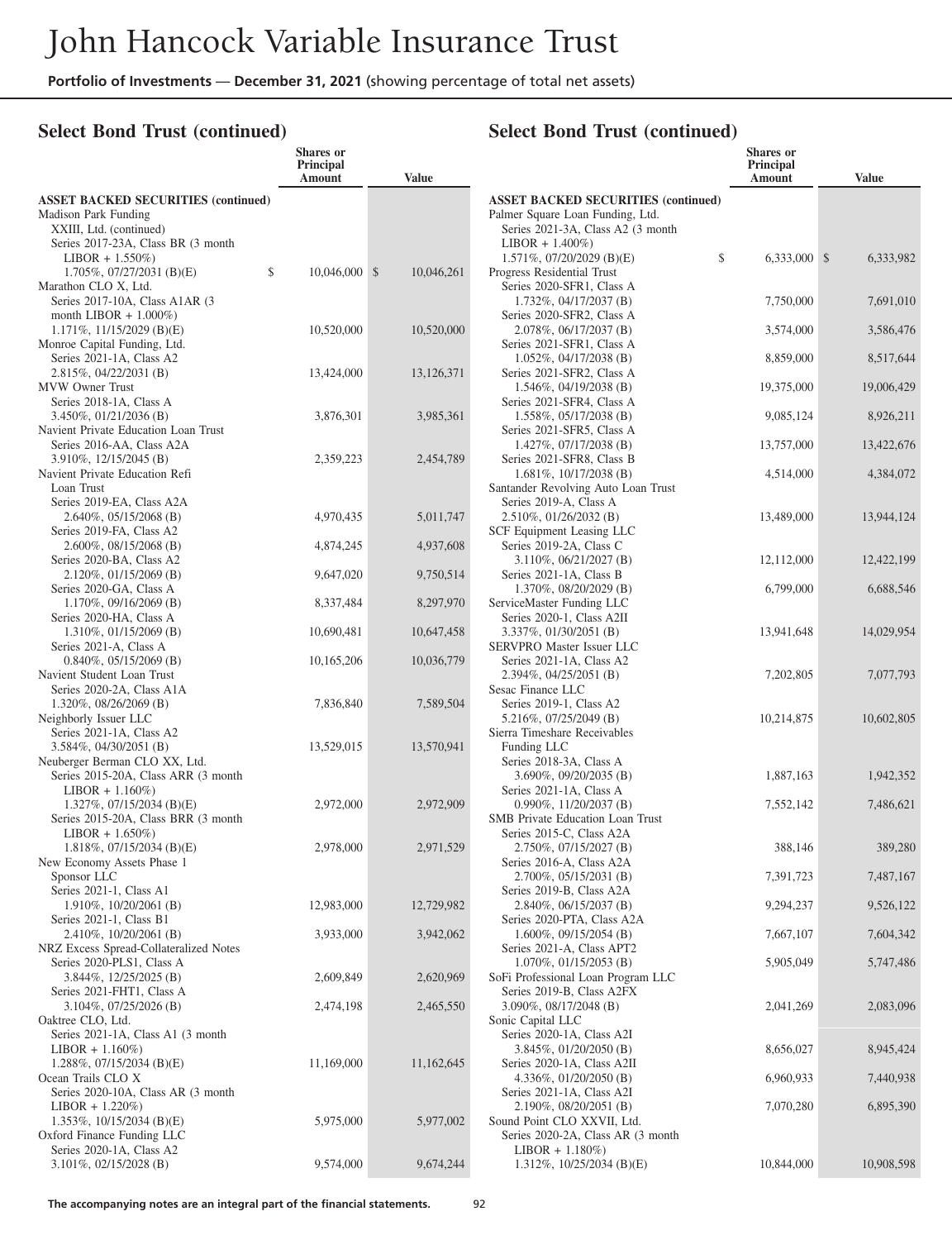**Shares or**

### **Select Bond Trust (continued)**

|                                                             | Principal<br>Amount | <b>Value</b> |                          |
|-------------------------------------------------------------|---------------------|--------------|--------------------------|
| <b>ASSET BACKED SECURITIES (continued)</b>                  |                     |              | ASSET B                  |
| Sound Point CLO                                             |                     |              | VR Fundi                 |
| XXVII, Ltd. (continued)                                     |                     |              | Series 2                 |
| Series 2020-2A, Class B1R (3 month                          |                     |              | 2.790%<br><b>VSE VOI</b> |
| $LIBOR + 1.650\%)$<br>\$<br>$1.782\%$ , $10/25/2034$ (B)(E) | 3,676,000 \$        | 3,648,801    | Series 2                 |
| Starwood Property Mortgage Trust                            |                     |              | 2.330%                   |
| Series 2021-SIF2A, Class A1 (3)                             |                     |              | Wendy's I                |
| month CME Term SOFR $+ 1.550\%)$                            |                     |              | Series 2                 |
| $1.550\%$ , 01/15/2033 (B)(E)                               | 10,802,000          | 10,802,000   | 2.370%                   |
| Sunbird Engine Finance LLC                                  |                     |              | Willis Eng               |
| Series 2020-1A, Class A<br>3.671%, 02/15/2045 (B)           | 3,974,935           | 3,828,111    | Series 2<br>3.228%       |
| Taco Bell Funding LLC                                       |                     |              | Wingstop                 |
| Series 2021-1A, Class A2I                                   |                     |              | Series 2                 |
| 1.946%, 08/25/2051 (B)                                      | 14,351,000          | 14,067,740   | 2.841%                   |
| Tallman Park CLO, Ltd.                                      |                     |              | World On                 |
| Series 2021-1A, Class A (3 month                            |                     |              | Series 2                 |
| $LIBOR + 1.060\%)$<br>$1.192\%$ , 04/20/2034 (B)(E)         |                     |              | 0.690%                   |
| TIF Funding II LLC                                          | 9,242,000           | 9,201,844    | Zaxby's F<br>Series 2    |
| Series 2020-1A, Class A                                     |                     |              | 3.238%                   |
| 2.090%, 08/20/2045 (B)                                      | 14,922,215          | 14,801,411   | <b>TOTAL A</b>           |
| Series 2021-1A, Class A                                     |                     |              | \$1,372,19               |
| 1.650%, 02/20/2046 (B)                                      | 6,431,179           | 6,228,899    |                          |
| Towd Point Mortgage Trust                                   |                     |              | <b>COMMO</b>             |
| Series 2015-1, Class A5<br>3.399%, $10/25/2053$ (B)(F)      | 2,759,000           | 2,850,224    | Utilities -<br>Dominion  |
| Series 2017-2, Class A1                                     |                     |              | <b>TOTAL C</b>           |
| 2.750%, 04/25/2057 (B)(F)                                   | 892,999             | 899,962      |                          |
| Series 2018-4, Class A1                                     |                     |              | <b>PREFER</b>            |
| 3.000\%, 06/25/2058 (B)(F)                                  | 6,314,499           | 6,461,984    | <b>Utilities -</b>       |
| Series 2018-6, Class A1A                                    |                     |              | DTE Ener                 |
| $3.750\%$ , $03/25/2058$ (B)(F)<br>Series 2019-4, Class A1  | 547,197             | 556,780      | NextEra E<br>The South   |
| 2.900\%, 10/25/2059 (B)(F)                                  | 5,203,068           | 5,303,172    | <b>TOTAL P</b>           |
| Series 2020-4, Class A1                                     |                     |              |                          |
| 1.750%, 10/25/2060 (B)                                      | 6,564,300           | 6,548,632    | <b>SHORT-T</b>           |
| Toyota Auto Loan Extended Note Trust                        |                     |              | Short-teri               |
| Series 2019-1A, Class A                                     |                     |              | John Hand                |
| 2.560%, 11/25/2031 (B)<br>Series 2020-1A, Class A           | 22,220,000          | 22,945,321   | 0.16979                  |
| 1.350%, 05/25/2033 (B)                                      | 7,491,000           | 7,470,614    | Repurcha                 |
| Toyota Auto Receivables Owner Trust                         |                     |              | Repurchas<br>Corp. d     |
| Series 2020-C, Class A4                                     |                     |              | repurch                  |
| 0.570%, 10/15/2025                                          | 3,854,000           | 3,817,627    | $1 - 3 - 22$ ,           |
| <b>Tricon American Homes Trust</b>                          |                     |              | U.S. Tr                  |
| Series 2020-SFR1, Class A                                   | 20,174,243          | 19,824,006   | 1.250%                   |
| 1.499%, 07/17/2038 (B)<br>Series 2020-SFR2, Class A         |                     |              | (valued                  |
| 1.482%, 11/17/2039 (B)                                      | 16,986,415          | 16,390,419   | \$100,00<br>Indexed      |
| Triton Container Finance VIII LLC                           |                     |              | (valued                  |
| Series 2020-1A, Class A                                     |                     |              | <b>TOTAL S</b>           |
| 2.110%, 09/20/2045 (B)                                      | 15,150,850          | 15,024,204   | <b>Total Invo</b>        |
| Series 2021-1A, Class A                                     |                     |              | (Cost                    |
| 1.860%, 03/20/2046 (B)<br>Vantage Data Centers LLC          | 8,920,590           | 8,733,564    | Other ass                |
| Series 2019-1A, Class A2                                    |                     |              | <b>TOTAL N</b>           |
| 3.188%, 07/15/2044 (B)                                      | 9,293,960           | 9,493,046    |                          |
| Series 2020-1A, Class A2                                    |                     |              | Security .               |
| 1.645%, 09/15/2045 (B)                                      | 8,834,000           | 8,634,299    | CMT                      |
| Series 2020-2A, Class A2                                    |                     |              | GO                       |
| 1.992%, 09/15/2045 (B)                                      | 6,853,000           | 6,720,809    | ICE                      |
| VCP RRL ABS I, Ltd.                                         |                     |              | Ю                        |
| Series 2021-1A, Class A<br>2.152%, 10/20/2031 (B)           | 4,478,000           | 4,471,704    |                          |
|                                                             |                     |              | LIBOR                    |

|                                                                                   | <b>Shares</b> or                                                                                     |               |                                  |
|-----------------------------------------------------------------------------------|------------------------------------------------------------------------------------------------------|---------------|----------------------------------|
|                                                                                   | Principal<br>Amount                                                                                  |               | <b>Value</b>                     |
|                                                                                   |                                                                                                      |               |                                  |
| <b>ASSET BACKED SECURITIES (continued)</b><br>VR Funding LLC                      |                                                                                                      |               |                                  |
| Series 2020-1A, Class A                                                           |                                                                                                      |               |                                  |
| 2.790%, 11/15/2050 (B)                                                            | \$<br>10,148,646                                                                                     | $\mathcal{S}$ | 10,054,230                       |
| VSE VOI Mortgage LLC                                                              |                                                                                                      |               |                                  |
| Series 2017-A, Class A                                                            |                                                                                                      |               |                                  |
| 2.330%, 03/20/2035 (B)<br>Wendy's Funding LLC                                     | 3,199,459                                                                                            |               | 3,230,262                        |
| Series 2021-1A, Class A2I                                                         |                                                                                                      |               |                                  |
| 2.370%, 06/15/2051 (B)                                                            | 8,115,220                                                                                            |               | 7,927,807                        |
| Willis Engine Structured Trust V                                                  |                                                                                                      |               |                                  |
| Series 2020-A, Class A                                                            |                                                                                                      |               |                                  |
| 3.228%, 03/15/2045 (B)                                                            | 3,346,959                                                                                            |               | 3,253,989                        |
| Wingstop Funding LLC                                                              |                                                                                                      |               |                                  |
| Series 2020-1A, Class A2<br>2.841%, 12/05/2050 (B)                                | 15, 144, 895                                                                                         |               | 15, 121, 481                     |
| World Omni Auto Receivables Trust                                                 |                                                                                                      |               |                                  |
| Series 2021-B, Class A4                                                           |                                                                                                      |               |                                  |
| 0.690%, 06/15/2027                                                                | 15,979,000                                                                                           |               | 15,641,498                       |
| Zaxby's Funding LLC                                                               |                                                                                                      |               |                                  |
| Series 2021-1A, Class A2                                                          |                                                                                                      |               |                                  |
| 3.238%, 07/30/2051 (B)                                                            | 11,433,345                                                                                           |               | 11,605,806                       |
| TOTAL ASSET BACKED SECURITIES (Cost                                               |                                                                                                      |               |                                  |
| \$1,372,192,571)                                                                  |                                                                                                      | \$            | 1,365,201,638                    |
| <b>COMMON STOCKS - 0.0%</b>                                                       |                                                                                                      |               |                                  |
| Utilities $-0.0\%$                                                                |                                                                                                      |               |                                  |
| Dominion Energy, Inc.                                                             | 12,915                                                                                               | \$            | 1,299,766<br>1,299,766           |
| TOTAL COMMON STOCKS (Cost \$1,291,500)                                            |                                                                                                      |               |                                  |
| <b>PREFERRED SECURITIES - 0.1%</b>                                                |                                                                                                      |               |                                  |
| Utilities $-0.1\%$                                                                |                                                                                                      |               |                                  |
| DTE Energy Company, 6.250%                                                        | 15,402                                                                                               |               | 790,739                          |
| NextEra Energy, Inc., 5.279%<br>The Southern Company, 6.750%                      | 120,650<br>19,330                                                                                    |               | 6,942,201<br>1,038,988           |
| TOTAL PREFERRED SECURITIES (Cost \$7,618,288)                                     |                                                                                                      | \$            | 8,771,928                        |
| <b>SHORT-TERM INVESTMENTS - 5.7%</b>                                              |                                                                                                      |               |                                  |
| Short-term funds $-0.1\%$                                                         |                                                                                                      |               |                                  |
| John Hancock Collateral Trust,                                                    |                                                                                                      |               |                                  |
| $0.1697\%$ (G)(H)                                                                 | 536,375                                                                                              |               | 5,365,362                        |
| Repurchase agreement $-5.6\%$                                                     |                                                                                                      |               |                                  |
| Repurchase Agreement with State Street                                            |                                                                                                      |               |                                  |
| Corp. dated 12-31-21 at 0.000% to be                                              |                                                                                                      |               |                                  |
| repurchased at \$438,341,000 on                                                   |                                                                                                      |               |                                  |
| 1-3-22, collateralized by \$326,960,900                                           |                                                                                                      |               |                                  |
| U.S. Treasury Notes, 1.000% -<br>1.250% due 6-30-28 to 7-31-28                    |                                                                                                      |               |                                  |
| (valued at \$320,525,196) and                                                     |                                                                                                      |               |                                  |
| \$100,000,000 U.S. Treasury Inflation                                             |                                                                                                      |               |                                  |
| Indexed Notes, 0.750% due 7-15-28                                                 |                                                                                                      |               |                                  |
| (valued at \$126,582,659)                                                         | \$<br>438,341,000                                                                                    |               | 438, 341, 000                    |
|                                                                                   | TOTAL SHORT-TERM INVESTMENTS (Cost \$443,707,842)                                                    | \$            | 443,706,362                      |
| <b>Total Investments (Select Bond Trust)</b>                                      |                                                                                                      |               |                                  |
| $(Cost $8,083,848,490) - 104.7\%$<br>Other assets and liabilities, net $-$ (4.7%) |                                                                                                      | \$            | 8,159,008,571<br>(368, 038, 964) |
| TOTAL NET ASSETS - 100.0%                                                         |                                                                                                      | \$            | 7,790,969,607                    |
|                                                                                   |                                                                                                      |               |                                  |
| Security Abbreviations and Legend                                                 |                                                                                                      |               |                                  |
| <b>CMT</b><br><b>Constant Maturity Treasury</b>                                   |                                                                                                      |               |                                  |
| GO.<br>General Obligation                                                         |                                                                                                      |               |                                  |
| ICE<br>Intercontinental Exchange                                                  |                                                                                                      |               |                                  |
| Ю                                                                                 | Interest-Only Security - (Interest Tranche of Stripped Mortgage                                      |               |                                  |
| LIBOR                                                                             | Pool). Rate shown is the annualized yield at the end of the period.<br>London Interbank Offered Rate |               |                                  |
| <b>SOFR</b>                                                                       | Secured Overnight Financing Rate                                                                     |               |                                  |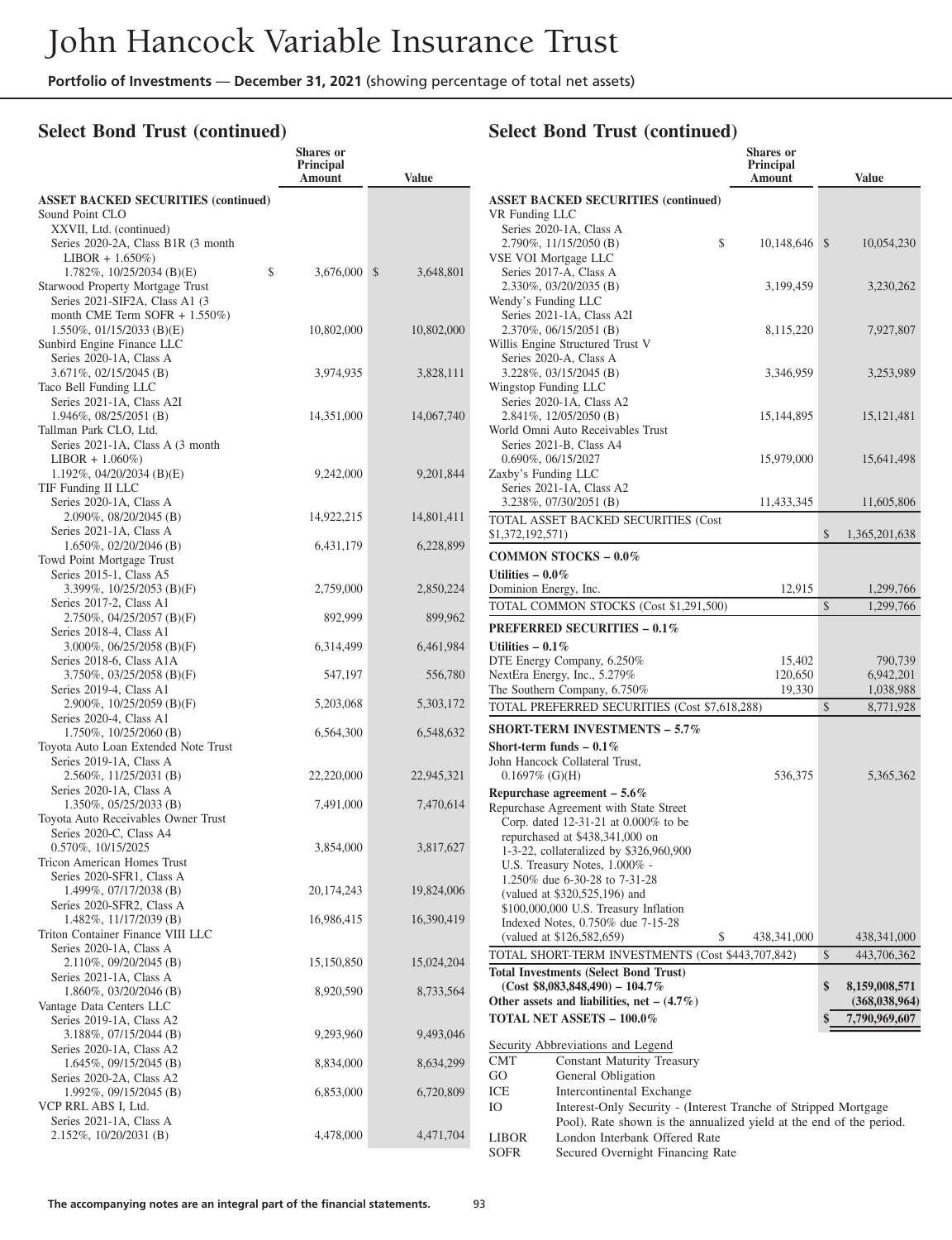#### **Select Bond Trust (continued)**

| TBA | To Be Announced. A forward mortgage-backed securities trade<br>issued by a U.S. Government Agency, to be delivered at an<br>agreed-upon future settlement date.                                                                                                                                                                     |
|-----|-------------------------------------------------------------------------------------------------------------------------------------------------------------------------------------------------------------------------------------------------------------------------------------------------------------------------------------|
| (A) | Security purchased or sold on a when-issued or delayed delivery<br>basis.                                                                                                                                                                                                                                                           |
| (B) | These securities are exempt from registration under Rule 144A of<br>the Securities Act of 1933. Such securities may be resold, normally<br>to qualified institutional buyers, in transactions exempt from<br>registration. Rule 144A securities amounted to \$2,420,172,775 or<br>$31.1\%$ of the fund's net assets as of 12-31-21. |
| (C) | Perpetual bonds have no stated maturity date. Date shown as<br>maturity date is next call date.                                                                                                                                                                                                                                     |
| (D) | All or a portion of this security is on loan as of 12-31-21.                                                                                                                                                                                                                                                                        |
| (E) | Variable rate obligation. The coupon rate shown represents the rate<br>at period end.                                                                                                                                                                                                                                               |
| (F) | Variable or floating rate security, the interest rate of which adjusts<br>periodically based on a weighted average of interest rates and<br>prepayments on the underlying pool of assets. The interest rate<br>shown is the current rate as of period end.                                                                          |
| (G) | The rate shown is the annualized seven-day yield as of 12-31-21.                                                                                                                                                                                                                                                                    |
| (H) | Investment is an affiliate of the fund, the advisor and/or subadvisor.                                                                                                                                                                                                                                                              |

This security represents the investment of cash collateral received for

# **Short Term Government Income Trust**

securities lending.

|                                                             | <b>Shares</b> or<br>Principal<br>Amount | <b>Value</b>    |
|-------------------------------------------------------------|-----------------------------------------|-----------------|
| <b>U.S. GOVERNMENT AND AGENCY OBLIGATIONS -</b><br>$93.2\%$ |                                         |                 |
| U.S. Government $-26.2\%$                                   |                                         |                 |
| U.S. Treasury Notes                                         |                                         |                 |
| 0.125%, 05/15/2023                                          | \$<br>3,000,000                         | \$<br>2,982,773 |
| 0.250%, 04/15/2023                                          | 9,000,000                               | 8,969,766       |
| 0.625%, 07/31/2026                                          | 1,000,000                               | 972,383         |
| 0.875%, 06/30/2026                                          | 1,800,000                               | 1,771,453       |
| 1.125%, 10/31/2026                                          | 2,500,000                               | 2,483,398       |
| 2.000%, 05/31/2024                                          | 4,500,000                               | 4,623,574       |
| 2.125%, 03/31/2024                                          | 2,700,000                               | 2,778,891       |
| 2.625%, 06/30/2023                                          | 5,485,000                               | 5,651,050       |
| 2.750%, 07/31/2023                                          | 3,215,000                               | 3,322,878       |
| 2.875%, 11/30/2023                                          | 13,345,000                              | 13,891,313      |
|                                                             |                                         | 47,447,479      |
| U.S. Government Agency $-67.0\%$                            |                                         |                 |
| Federal Farm Credit Bank                                    |                                         |                 |
| 0.500%, 12/23/2025 to 02/04/2026                            | 10,000,000                              | 9,686,457       |
| 0.680%, 01/13/2027                                          | 6,000,000                               | 5,809,871       |
| 1.600%, 12/14/2026                                          | 2,000,000                               | 1,997,964       |
| Federal Home Loan Bank                                      |                                         |                 |
| 0.625%, 11/27/2024                                          | 2,000,000                               | 1,975,827       |
| 0.650%, 02/26/2026                                          | 6,000,000                               | 5,845,084       |
| 0.700%, 01/28/2026                                          | 7,000,000                               | 6,856,064       |
| 0.850%, 10/28/2024                                          | 4,000,000                               | 3,986,927       |
| 0.900%, 02/26/2027                                          | 2,000,000                               | 1,948,382       |
| 1.000%, 11/08/2024 to 03/23/2026                            | 3,950,000                               | 3,924,332       |
| 1.100%, 07/13/2026 to 08/20/2026                            | 3,000,000                               | 2,966,315       |
| 1.200%, 12/27/2024                                          | 5,000,000                               | 5,000,570       |
| 1.375%, 02/17/2023                                          | 2,000,000                               | 2,021,335       |
| 1.500%, 08/15/2024                                          | 2,770,000                               | 2,814,445       |
| 1.610%, 12/30/2026                                          | 2,500,000                               | 2,501,491       |
| 2.875%, 09/13/2024                                          | 5,500,000                               | 5,779,751       |
| Federal Home Loan Mortgage Corp.                            |                                         |                 |
| 0.250%, 09/08/2023                                          | 2,000,000                               | 1,986,424       |
| 0.375%, 09/23/2025                                          | 3,060,000                               | 2,977,128       |
| 0.640%, 11/24/2025                                          | 2,000,000                               | 1,954,901       |
| 0.650%, 10/22/2025                                          | 2,000,000                               | 1,956,028       |
| 0.700%, 12/23/2025                                          | 2,000,000                               | 1,958,582       |

## **Short Term Government Income Trust (continued)**

|                                                                     | <b>Shares</b> or       |                        |
|---------------------------------------------------------------------|------------------------|------------------------|
|                                                                     | Principal<br>Amount    | <b>Value</b>           |
| <b>U.S. GOVERNMENT AND AGENCY</b><br><b>OBLIGATIONS</b> (continued) |                        |                        |
|                                                                     |                        |                        |
| <b>U.S. Government Agency (continued)</b><br>Federal Home Loan      |                        |                        |
| Mortgage Corp. (continued)                                          |                        |                        |
| 0.800%, 10/27/2026                                                  | \$<br>2,000,000        | \$<br>1,948,398        |
| 1.500%, 02/12/2025                                                  | 6,000,000              | 6,086,653              |
| 1.937%, $(12 \text{ month LIBOR } +$                                |                        |                        |
| $1.618\%)$ , 05/01/2045 (A)                                         | 397,622                | 415,525                |
| 2.500%, 09/01/2034                                                  | 1,950,031              | 2,019,656              |
| 3.000%, 07/01/2030 to 12/01/2032                                    | 2,623,194              | 2,749,802              |
| 3.500%, 04/01/2032                                                  | 1,097,173              | 1,163,131              |
| 7.000%, 04/01/2031 to 04/01/2032                                    | 412                    | 477                    |
| Federal National Mortgage Association                               |                        |                        |
| 0.375%, 08/25/2025                                                  | 5,000,000              | 4,863,321              |
| 0.625%, 04/22/2025                                                  | 4,000,000              | 3,944,735              |
| 0.650%, 12/17/2025                                                  | 2,000,000              | 1,959,494              |
| 2.500%, 10/01/2027 to 09/01/2034<br>2.875%, 09/12/2023              | 2,559,507<br>7,005,000 | 2,650,366<br>7,263,315 |
| 3.000%, 03/01/2028 to 09/01/2034                                    | 7,088,147              | 7,429,301              |
| 3.500%, 07/01/2031 to 06/01/2034                                    | 4,312,554              | 4,569,323              |
| 6.500%, 01/01/2039                                                  | 302,729                | 359,998                |
| 7.000%, 12/01/2026 to 01/01/2029                                    | 919                    | 1,035                  |
| 8.000%, 10/01/2024 to 09/01/2030                                    | 820                    | 941                    |
|                                                                     |                        | 121,373,349            |
| TOTAL U.S. GOVERNMENT AND AGENCY OBLIGATIONS                        |                        |                        |
| (Cost \$168,608,897)                                                |                        | \$<br>168,820,828      |
|                                                                     |                        |                        |
| <b>MUNICIPAL BONDS - 4.6%</b>                                       |                        |                        |
| City of Houston (Texas)                                             |                        |                        |
| 3.628%, 05/15/2024<br>City of Houston, GO (Texas)                   | 1,000,000              | 1,060,696              |
| 2.110%, 03/01/2025                                                  | 1,000,000              | 1,027,410              |
| City of New York, GO                                                |                        |                        |
| 1.990%, 10/01/2026                                                  | 1,000,000              | 1,020,555              |
| 3.250%, 03/01/2024                                                  | 1,000,000              | 1,047,743              |
| County of Orange (Florida)                                          |                        |                        |
| 2.280%, 01/01/2026                                                  | 1,000,000              | 1,037,202              |
| Los Angeles Unified School District, GO                             |                        |                        |
| (California)                                                        |                        |                        |
| 1.540%, 09/15/2025                                                  | 1,000,000              | 1,008,798              |
| New York State Urban Development                                    |                        |                        |
| Corp.                                                               |                        |                        |
| 3.080%, 03/15/2024                                                  | 1,000,000              | 1,045,108              |
| State of California, GO                                             |                        |                        |
| 2.375%, 10/01/2026                                                  | 1,000,000              | 1,044,634              |
| TOTAL MUNICIPAL BONDS (Cost \$8,144,864)                            |                        | $\$\,$<br>8,292,146    |
| <b>COLLATERALIZED MORTGAGE OBLIGATIONS - 0.9%</b>                   |                        |                        |
| U.S. Government Agency $-0.9\%$                                     |                        |                        |
| Federal Home Loan Mortgage Corp.                                    |                        |                        |
| Series K018, Class X1 IO,                                           |                        |                        |
| 1.223%, 01/25/2022                                                  | 378,891                | 2                      |
| Series K022, Class X1 IO,                                           |                        |                        |
| 1.164%, 07/25/2022                                                  | 10,140,670             | 40,682                 |
| Series K026, Class X1 IO,                                           |                        |                        |
| 0.934%, 11/25/2022<br>Series K030, Class X1 IO,                     | 5,017,885              | 32,193                 |
| 0.146%, 04/25/2023                                                  | 125,561,805            | 236,420                |
| Series K038, Class X1 IO,                                           |                        |                        |
| 1.098%, 03/25/2024                                                  | 7,631,323              | 163,026                |
| Series K718, Class X1 IO,                                           |                        |                        |
| 0.547%, 01/25/2022                                                  | 388,839                | 4                      |
| Government National                                                 |                        |                        |
| Mortgage Association                                                |                        |                        |
| Series 2012-114, Class IO,                                          |                        |                        |
| 0.662%, 01/16/2053                                                  | 1,301,872              | 27,514                 |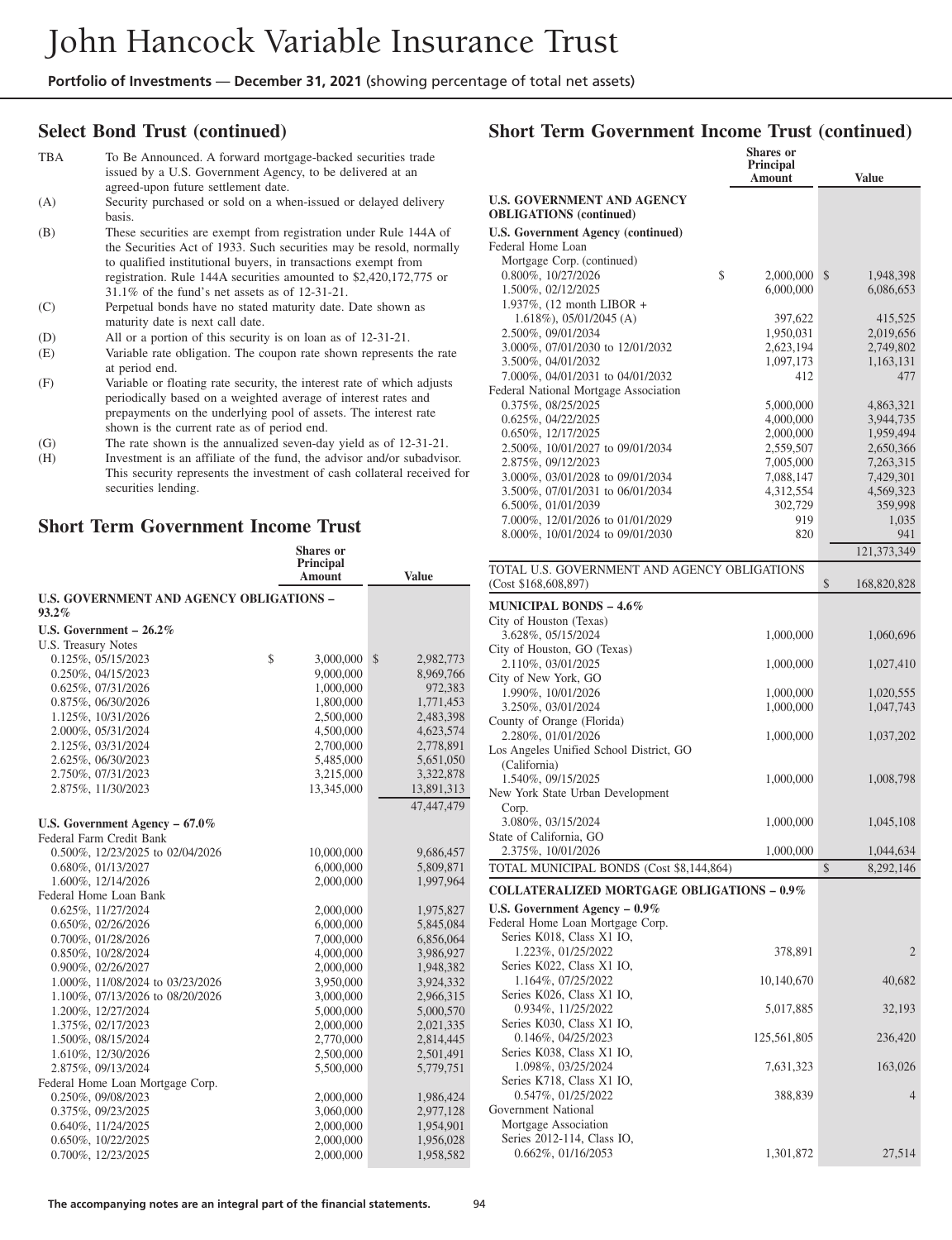# **Short Term Government Income Trust (continued)**

# **Strategic Income Opportunities Trust**

|                                                                                                               | <b>Shares</b> or           |                   |
|---------------------------------------------------------------------------------------------------------------|----------------------------|-------------------|
|                                                                                                               | <b>Principal</b><br>Amount | Value             |
| <b>COLLATERALIZED MORTGAGE</b><br><b>OBLIGATIONS</b> (continued)                                              |                            |                   |
| <b>U.S. Government Agency (continued)</b>                                                                     |                            |                   |
| Government National                                                                                           |                            |                   |
| Mortgage Association (continued)                                                                              |                            |                   |
| Series 2017-109, Class IO,                                                                                    |                            |                   |
| 0.382%, 04/16/2057                                                                                            | \$<br>1,099,909            | \$<br>31,518      |
| Series 2017-124, Class IO,<br>0.670%, 01/16/2059                                                              | 1,038,606                  | 44,805            |
| Series 2017-140, Class IO,                                                                                    |                            |                   |
| 0.525%, 02/16/2059                                                                                            | 704,867                    | 30,097            |
| Series 2017-20, Class IO,                                                                                     |                            |                   |
| 0.649%, 12/16/2058                                                                                            | 2,645,042                  | 102,285           |
| Series 2017-41, Class IO,                                                                                     |                            |                   |
| 0.617%, 07/16/2058                                                                                            | 1,637,398                  | 63,746            |
| Series 2017-46, Class IO,<br>$0.630\%, 11/16/2057$                                                            | 1,583,906                  | 69,518            |
| Series 2017-61, Class IO,                                                                                     |                            |                   |
| 0.779%, 05/16/2059                                                                                            | 921,458                    | 44,866            |
| Series 2017-74, Class IO,                                                                                     |                            |                   |
| $0.542\%, 09/16/2058$                                                                                         | 1,760,077                  | 60,327            |
| Series 2017-89, Class IO,                                                                                     |                            |                   |
| 0.624%, 07/16/2059<br>Series 2018-9, Class IO,                                                                | 1,723,420                  | 80,603            |
| 0.497%, 01/16/2060                                                                                            | 1,711,936                  | 77,685            |
| Series 2020-118, Class IO,                                                                                    |                            |                   |
| 0.908%, 06/16/2062                                                                                            | 1,557,210                  | 119,008           |
| Series 2020-119, Class IO,                                                                                    |                            |                   |
| 0.679%, 08/16/2062                                                                                            | 889,444                    | 58,163            |
| Series 2020-120, Class IO,                                                                                    |                            |                   |
| 0.827%, 05/16/2062<br>Series 2020-137, Class IO,                                                              | 2,199,362                  | 164,592           |
| 0.802%, 09/16/2062                                                                                            | 1,561,194                  | 109,130           |
| Series 2020-170, Class IO,                                                                                    |                            |                   |
| 0.877%, 11/16/2062                                                                                            | 1,851,438                  | 143,750           |
| Series 2021-40, Class IO,                                                                                     |                            |                   |
| $0.842\%, 02/16/2063$                                                                                         | 527,393                    | 39,822            |
|                                                                                                               |                            | 1,739,756         |
| TOTAL COLLATERALIZED MORTGAGE OBLIGATIONS                                                                     |                            |                   |
| (Cost \$3,360,473)                                                                                            |                            | \$<br>1,739,756   |
| <b>SHORT-TERM INVESTMENTS - 1.0%</b>                                                                          |                            |                   |
| Repurchase agreement $-1.0\%$                                                                                 |                            |                   |
| Repurchase Agreement with State Street                                                                        |                            |                   |
| Corp. dated 12-31-21 at 0.000% to be                                                                          |                            |                   |
| repurchased at \$1,793,000 on 1-3-22,                                                                         |                            |                   |
| collateralized by \$1,847,500<br>U.S. Treasury Notes, 1.250% due                                              |                            |                   |
| 6-30-28 (valued at \$1,828,881)                                                                               | 1,793,000                  | 1,793,000         |
| TOTAL SHORT-TERM INVESTMENTS (Cost \$1,793,000)                                                               |                            | \$<br>1,793,000   |
| <b>Total Investments (Short Term Government Income Trust)</b>                                                 |                            |                   |
| $(Cost $181,907,234) - 99.7\%$                                                                                |                            | \$<br>180,645,730 |
| Other assets and liabilities, net $-0.3\%$                                                                    |                            | 527,146           |
| <b>TOTAL NET ASSETS - 100.0%</b>                                                                              |                            | 181, 172, 876     |
|                                                                                                               |                            |                   |
| Security Abbreviations and Legend                                                                             |                            |                   |
| GO<br>General Obligation                                                                                      |                            |                   |
| Ю<br>Interest-Only Security - (Interest Tranche of Stripped Mortgage                                          |                            |                   |
| Pool). Rate shown is the annualized yield at the end of the period.                                           |                            |                   |
| London Interbank Offered Rate<br>LIBOR<br>Variable rate obligation. The coupon rate shown represents the rate |                            |                   |
| (A)<br>at period end.                                                                                         |                            |                   |
|                                                                                                               |                            |                   |

|                                                      |            | <b>Shares</b> or<br><b>Principal</b><br>Amount | <b>Value</b>           |
|------------------------------------------------------|------------|------------------------------------------------|------------------------|
| U.S. GOVERNMENT AND AGENCY OBLIGATIONS -<br>$4.7\%$  |            |                                                |                        |
| U.S. Government $-4.7\%$                             |            |                                                |                        |
| U.S. Treasury Bonds                                  |            |                                                |                        |
| 2.000%, 02/15/2050                                   | \$         | 1,800,000                                      | \$<br>1,828,336        |
| 2.750%, 11/15/2042                                   |            | 995,000                                        | 1,133,989              |
| 3.000%, 02/15/2049                                   |            | 5,975,000                                      | 7,345,982              |
| 4.375%, 02/15/2038                                   |            | 3,135,000                                      | 4,319,932              |
| U.S. Treasury Inflation Protected                    |            |                                                |                        |
| Securities                                           |            |                                                |                        |
| 0.125%, 01/15/2030<br>U.S. Treasury Notes            |            | 505,133                                        | 560,611                |
| 0.250%, 06/30/2025                                   |            | 100,000                                        | 97,152                 |
| 0.375%, 11/30/2025                                   |            | 900,000                                        | 872,824                |
| $0.500\%$ , $02/28/2026$                             |            | 1,150,000                                      | 1,117,342              |
| 2.000%, 11/15/2026                                   |            | 1,390,000                                      | 1,437,836              |
| 2.375%, 02/29/2024 to 04/30/2026                     |            | 1,400,000                                      | 1,450,208              |
| 2.625%, 02/15/2029                                   |            | 935,000                                        | 1,010,786              |
|                                                      |            |                                                | 21,174,998             |
| TOTAL U.S. GOVERNMENT AND AGENCY OBLIGATIONS         |            |                                                |                        |
| (Cost \$19,167,171)                                  |            |                                                | \$<br>21,174,998       |
| <b>FOREIGN GOVERNMENT OBLIGATIONS - 19.6%</b>        |            |                                                |                        |
| Australia – $1.2\%$                                  |            |                                                |                        |
| Commonwealth of Australia                            |            |                                                |                        |
| 0.250%, 11/21/2024                                   | <b>AUD</b> | 2,210,000                                      | 1,577,347              |
| $0.500\%$ , $09/21/2026$                             |            | 775,000                                        | 542,647                |
| New South Wales Treasury Corp.                       |            |                                                |                        |
| 1.000%, 02/08/2024                                   |            | 2,100,000                                      | 1,532,417              |
| 1.250%, 03/20/2025                                   |            | 1,370,000                                      | 997,383                |
| Queensland Treasury Corp.                            |            |                                                |                        |
| 4.250%, $07/21/2023$ (A)                             |            | 860,000                                        | 660,967                |
|                                                      |            |                                                | 5,310,761              |
| Austria – $0.2\%$                                    |            |                                                |                        |
| Republic of Austria                                  |            |                                                |                        |
| $0.500\%$ , $02/20/2029$ (A)                         | <b>EUR</b> | 755,000                                        | 895,820                |
| Brazil – $0.7\%$                                     |            |                                                |                        |
| Federative Republic of Brazil                        |            |                                                |                        |
| 10.000%, 01/01/2023 to 01/01/2025                    | BRL        | 16,460,000                                     | 2,911,631              |
| Canada - $2.6\%$                                     |            |                                                |                        |
| Canada Housing Trust No. 1<br>1.250%, 06/15/2026 (A) | CAD        |                                                |                        |
| 1.950%, 12/15/2025 (A)                               |            | 1,425,000<br>1,675,000                         | 1,114,383<br>1,349,839 |
| Government of Canada                                 |            |                                                |                        |
| 1.500%, 09/01/2024                                   |            | 885,000                                        | 707,594                |
| Province of Ontario                                  |            |                                                |                        |
| 1.350%, 12/02/2030                                   |            | 6,465,000                                      | 4,847,715              |
| 2.900%, 06/02/2028                                   |            | 1,185,000                                      | 1,001,163              |
| 3.450%, 06/02/2045                                   |            | 1,060,000                                      | 983,509                |
| Province of Quebec                                   |            |                                                |                        |
| 0.200%, 04/07/2025                                   | EUR        | 475,000                                        | 546,493                |
| 1.500%, 12/15/2023                                   | GBP        | 497,000                                        | 679,824                |
| 3.000%, 09/01/2023                                   | CAD        | 650,000                                        | 530,462                |
|                                                      |            |                                                | 11,760,982             |
| China $-1.2\%$                                       |            |                                                |                        |
| People's Republic of China                           |            |                                                |                        |
| 1.990%, 04/09/2025                                   | <b>CNY</b> | 12,420,000                                     | 1,915,120              |
| 2.690%, 08/12/2026                                   |            | 4,220,000                                      | 664,927                |
| 2.880%, 11/05/2023                                   |            | 14,670,000                                     | 2,322,387              |
| 3.020%, 05/27/2031                                   |            | 2,810,000                                      | 447,954                |
|                                                      |            |                                                | 5,350,388              |
| Colombia – $1.0\%$                                   |            |                                                |                        |
| Republic of Colombia                                 |            |                                                |                        |
| 3.250%, 04/22/2032                                   | \$         | 955,000                                        | 858,306                |
| 4.500%, 03/15/2029                                   |            | 235,000                                        | 240,290                |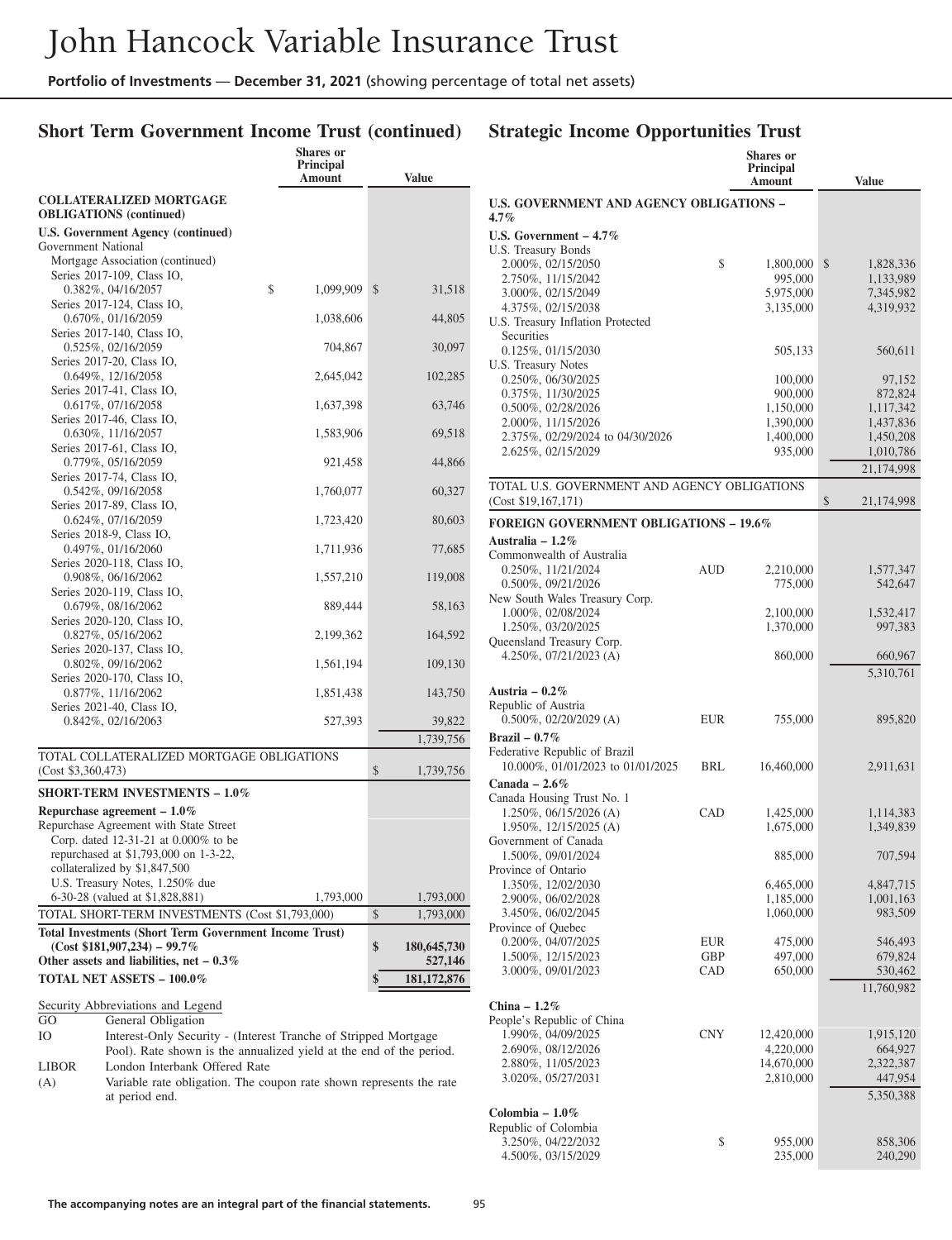**Shares or**

## **Strategic Income Opportunities Trust (continued)**

|                                                        |            | Principal<br>Amount              | <b>Value</b>         |
|--------------------------------------------------------|------------|----------------------------------|----------------------|
| <b>FOREIGN GOVERNMENT OBLIGATIONS (continued)</b>      |            |                                  |                      |
| Colombia (continued)                                   |            |                                  |                      |
| Republic of Colombia (continued)                       |            |                                  |                      |
| 5.625%, 02/26/2044                                     | \$         | 235,000                          | \$<br>227,508        |
| 6.250%, 11/26/2025                                     | <b>COP</b> | 3,780,000,000                    | 894,011              |
| 7.500%, 08/26/2026                                     |            | 3,905,000,000                    | 953,492              |
| 10.000%, 07/24/2024                                    |            | 4,909,200,000                    | 1,293,190            |
|                                                        |            |                                  | 4,466,797            |
| Greece $-0.7\%$                                        |            |                                  |                      |
| Republic of Greece<br>$1.500\%$ , 06/18/2030 (A)       |            |                                  | 1,182,385            |
| 2.000%, 04/22/2027 (A)                                 | <b>EUR</b> | 1,020,000<br>779,000             | 944,971              |
| 4.200%, 01/30/2042                                     |            | 685,000                          | 1,181,340            |
|                                                        |            |                                  | 3,308,696            |
|                                                        |            |                                  |                      |
| India $-0.3\%$<br>Republic of India                    |            |                                  |                      |
| 6.100%, 07/12/2031                                     | <b>INR</b> | 33,840,000                       | 443,654              |
| 6.450%, 10/07/2029                                     |            | 33,000,000                       | 443,497              |
| 7.270%, 04/08/2026                                     |            | 15,300,000                       | 216,622              |
|                                                        |            |                                  | 1,103,773            |
| Indonesia – $2.9\%$                                    |            |                                  |                      |
| Perusahaan Penerbit SBSN Indonesia III                 |            |                                  |                      |
| 4.150%, 03/29/2027 (A)                                 | \$         | 940,000                          | 1,040,392            |
| Republic of Indonesia                                  |            |                                  |                      |
| 1.100%, 03/12/2033                                     | EUR        | 261,000                          | 286,226              |
| 2.150%, 07/18/2024 (A)                                 |            | 740,000                          | 880,459              |
| 2.625%, 06/14/2023 (A)                                 |            | 850,000                          | 1,001,783            |
| 3.050%, 03/12/2051                                     | \$         | 545,000                          | 537,239              |
| 3.850%, 10/15/2030                                     |            | 405,000                          | 455,262              |
| 6.500%, 06/15/2025                                     | <b>IDR</b> | 27,798,000,000                   | 2,053,776            |
| 6.625%, 05/15/2033                                     |            | 6,431,000,000                    | 454,559              |
| 7.000%, 09/15/2030<br>7.500%, 08/15/2032 to 05/15/2038 |            | 23,300,000,000<br>11,864,000,000 | 1,693,654<br>870,873 |
| 8.125%, 05/15/2024                                     |            | 3,514,000,000                    | 268,351              |
| 8.250%, 05/15/2029                                     |            | 4,891,000,000                    | 382,619              |
| 8.375%, 09/15/2026                                     |            | 12,897,000,000                   | 1,020,664            |
| 8.750%, 05/15/2031                                     |            | 17,423,000,000                   | 1,408,093            |
| 9.000%, 03/15/2029                                     |            | 6,709,000,000                    | 544,580              |
|                                                        |            |                                  | 12,898,530           |
| Ireland $-0.3\%$                                       |            |                                  |                      |
| Republic of Ireland                                    |            |                                  |                      |
| 3.400%, 03/18/2024                                     | EUR        | 1,047,000                        | 1,296,769            |
| Italy $-0.6\%$                                         |            |                                  |                      |
| Republic of Italy                                      |            |                                  |                      |
| 1.250%, 02/17/2026                                     | \$         | 742,000                          | 722,534              |
| 1.850%, 07/01/2025 (A)                                 | <b>EUR</b> | 1,710,000                        | 2,057,464            |
|                                                        |            |                                  | 2,779,998            |
| Japan $-0.9\%$                                         |            |                                  |                      |
| Government of Japan                                    |            |                                  |                      |
| $0.100\%$ , $06/20/2025$                               | JPY        | 447,900,000                      | 3,920,847            |
| Malaysia - $1.1\%$                                     |            |                                  |                      |
| Government of Malaysia                                 |            |                                  |                      |
| 3.733%, 06/15/2028                                     | MYR        | 1,930,000                        | 471,661              |
| 3.828%, 07/05/2034                                     |            | 1,965,000                        | 469,263              |
| 3.844%, 04/15/2033                                     |            | 4,313,000                        | 1,039,409            |
| 3.882%, 03/14/2025                                     |            | 2,835,000                        | 699,645              |
| 3.899%, 11/16/2027                                     |            | 3,370,000                        | 834,767              |
| 3.900%, 11/30/2026                                     |            | 1,805,000                        | 447,591              |
| 4.059%, 09/30/2024                                     |            | 3,895,000                        | 963,721              |
|                                                        |            |                                  | 4,926,057            |
| Mexico $-1.3\%$                                        |            |                                  |                      |
| Government of Mexico                                   |            |                                  |                      |
| 5.750%, 03/05/2026                                     | MXN        | 24,110,000                       | 1,109,928            |
| 6.750%, 03/09/2023                                     |            | 21,840,000                       | 1,067,377            |

|                                                        |     | <b>Shares</b> or<br><b>Principal</b> | <b>Value</b>                 |
|--------------------------------------------------------|-----|--------------------------------------|------------------------------|
|                                                        |     | Amount                               |                              |
| <b>FOREIGN GOVERNMENT OBLIGATIONS (continued)</b>      |     |                                      |                              |
| Mexico (continued)                                     |     |                                      |                              |
| Government of Mexico (continued)<br>7.500%, 06/03/2027 |     |                                      |                              |
| 7.750%, 05/29/2031                                     | MXN | 44,140,000<br>32,570,000             | \$<br>2,161,417<br>1,607,925 |
|                                                        |     |                                      | 5,946,647                    |
|                                                        |     |                                      |                              |
| New Zealand $-0.5\%$<br>Government of New Zealand      |     |                                      |                              |
| 0.500%, 05/15/2024                                     | NZD | 3,080,000                            | 2,038,639                    |
| 5.500%, 04/15/2023                                     |     | 460,000                              | 330,711                      |
|                                                        |     |                                      | 2,369,350                    |
|                                                        |     |                                      |                              |
| Norway $-0.8\%$<br>Kingdom of Norway                   |     |                                      |                              |
| 1.500%, 02/19/2026 (A)                                 | NOK | 7,640,000                            | 863,434                      |
| 2.000%, 05/24/2023 (A)                                 |     | 22,735,000                           | 2,620,919                    |
|                                                        |     |                                      | 3,484,353                    |
| Philippines $-0.6\%$                                   |     |                                      |                              |
| Republic of the Philippines                            |     |                                      |                              |
| 0.875%, 05/17/2027                                     | EUR | 1,465,000                            | 1,689,712                    |
| 6.250%, 01/14/2036                                     | PHP | 43,000,000                           | 937,041                      |
|                                                        |     |                                      | 2,626,753                    |
|                                                        |     |                                      |                              |
| Portugal $-0.6\%$<br>Republic of Portugal              |     |                                      |                              |
| $0.475\%, 10/18/2030$ (A)                              | EUR | 1,905,000                            | 2,200,165                    |
| $0.700\%$ , $10/15/2027$ (A)                           |     | 435,000                              | 515,657                      |
|                                                        |     |                                      | 2,715,822                    |
|                                                        |     |                                      |                              |
| Qatar $-0.3\%$                                         |     |                                      |                              |
| State of Qatar<br>4.000%, $03/14/2029$ (A)             | \$  | 475,000                              | 535,126                      |
| 4.817%, $03/14/2049$ (A)                               |     | 710,000                              | 930,554                      |
|                                                        |     |                                      | 1,465,680                    |
|                                                        |     |                                      |                              |
| Singapore - $0.4\%$<br>Republic of Singapore           |     |                                      |                              |
| 1.750%, 04/01/2022                                     | SGD | 1,485,000                            | 1,105,264                    |
| 2.375%, 06/01/2025                                     |     | 650,000                              | 502,050                      |
|                                                        |     |                                      | 1,607,314                    |
|                                                        |     |                                      |                              |
| Spain $-0.5\%$<br>Kingdom of Spain                     |     |                                      |                              |
| $0.250\%$ , $07/30/2024$ (A)                           | EUR | 875,000                              | 1,014,142                    |
| $0.800\%$ , $07/30/2027$ (A)                           |     | 865,000                              | 1,026,025                    |
|                                                        |     |                                      | 2,040,167                    |
| Sweden $-0.2\%$                                        |     |                                      |                              |
| Kingdom of Sweden                                      |     |                                      |                              |
| $0.125\%, 04/24/2023$ (A)                              |     | 955,000                              | 1,096,083                    |
| United Arab Emirates $-0.5\%$                          |     |                                      |                              |
| Government of Abu Dhabi                                |     |                                      |                              |
| $1.700\%$ , 03/02/2031 (A)                             | \$  | 925,000                              | 899,100                      |
| 3.125%, 04/16/2030 (A)                                 |     | 730,000                              | 790,408                      |
| 3.875%, 04/16/2050 (A)                                 |     | 475,000                              | 553,274                      |
|                                                        |     |                                      | 2,242,782                    |
| United Kingdom $-0.2\%$                                |     |                                      |                              |
| Government of United Kingdom                           |     |                                      |                              |
| 0.500%, 07/22/2022                                     | GBP | 800,000                              | 1,085,192                    |
| TOTAL FOREIGN GOVERNMENT OBLIGATIONS (Cost             |     |                                      |                              |
| \$90,358,213)                                          |     |                                      | \$<br>87,611,192             |
|                                                        |     |                                      |                              |
| <b>CORPORATE BONDS - 53.0%</b>                         |     |                                      |                              |
| Communication services $-6.7\%$                        |     |                                      |                              |
| ANGI Group LLC                                         |     |                                      |                              |
| 3.875%, 08/15/2028 (A)                                 | \$  | 660,000                              | 645,150                      |
| CCO Holdings LLC<br>4.250\%, 02/01/2031 (A)            |     | 165,000                              | 166,449                      |
| 4.500%, 08/15/2030 to 06/01/2033 (A)                   |     | 1,245,000                            | 1,272,362                    |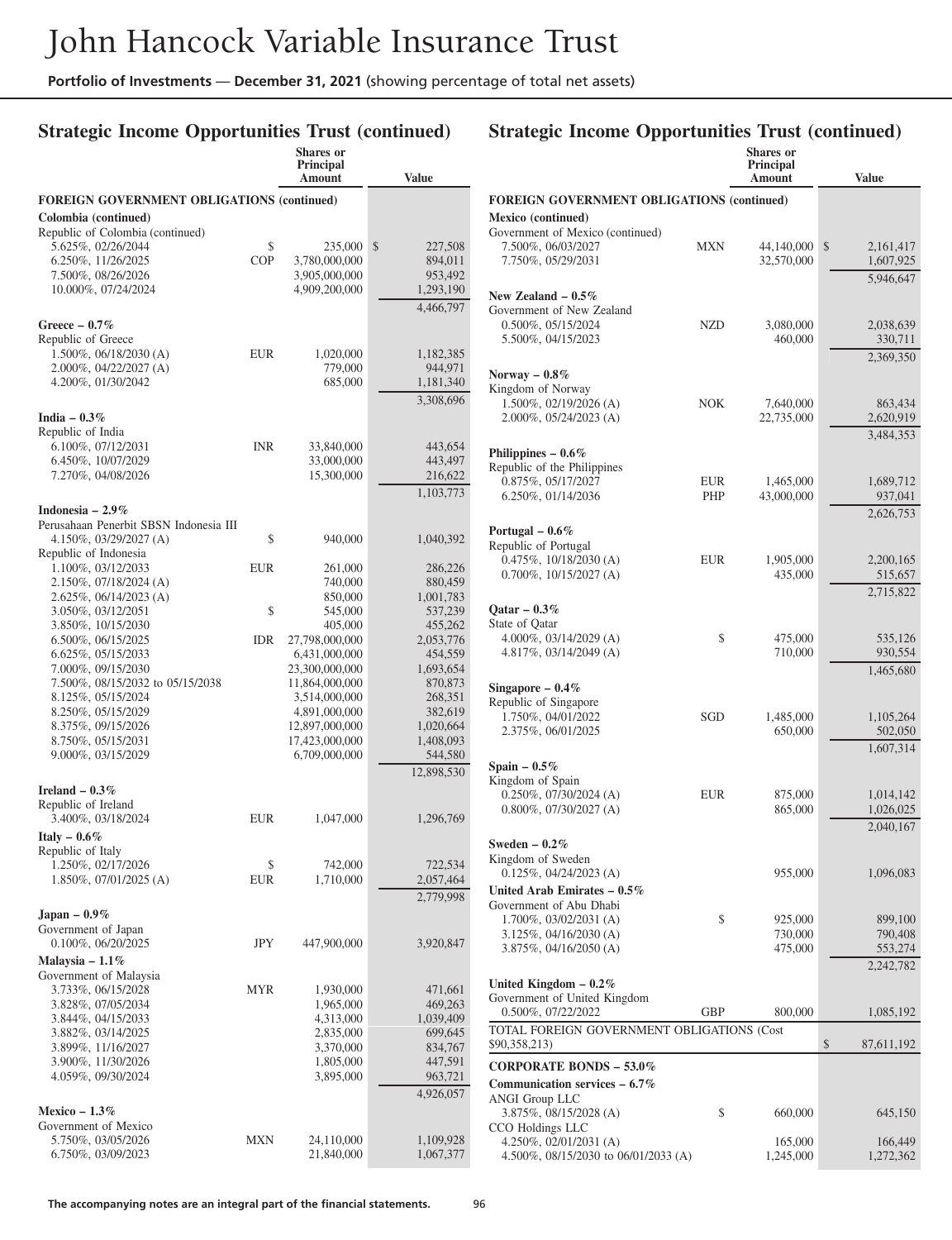## **Strategic Income Opportunities Trust (continued)**

|                                                              |            | <b>Shares or</b>     |                      |
|--------------------------------------------------------------|------------|----------------------|----------------------|
|                                                              |            | Principal<br>Amount  | <b>Value</b>         |
| <b>CORPORATE BONDS</b> (continued)                           |            |                      |                      |
| Communication services (continued)                           |            |                      |                      |
| CCO Holdings LLC (continued)                                 |            |                      |                      |
| $4.750\%, 03/01/2030$ (A)                                    | \$         | 1,030,000            | \$<br>1,071,200      |
| 5.125%, 05/01/2027 (A)                                       |            | 1,245,000            | 1,282,350            |
| Cellnex Telecom SA                                           |            |                      |                      |
| 1.875%, 06/26/2029                                           | EUR        | 500,000              | 563,568              |
| Charter Communications Operating LLC                         |            |                      |                      |
| 2.800%, 04/01/2031                                           | \$         | 230,000              | 227,583              |
| 5.125%, 07/01/2049<br>5.750%, 04/01/2048                     |            | 1,395,000<br>790,000 | 1,618,158<br>985,176 |
| <b>GCI LLC</b>                                               |            |                      |                      |
| $4.750\%, 10/15/2028$ (A)                                    |            | 164,000              | 168,305              |
| IHS Holding, Ltd.                                            |            |                      |                      |
| $6.250\%$ , 11/29/2028 (A)                                   |            | 370,000              | 374,625              |
| Kenbourne Invest SA                                          |            |                      |                      |
| 4.700%, $01/22/2028$ (A)                                     |            | 450,000              | 440,505              |
| LCPR Senior Secured Financing DAC                            |            |                      | 788,925              |
| 5.125%, 07/15/2029 (A)<br>$6.750\%, 10/15/2027$ (A)          |            | 785,000<br>1,256,000 | 1,318,800            |
| Lions Gate Capital Holdings LLC                              |            |                      |                      |
| $5.500\%$ , 04/15/2029 (A)                                   |            | 985,000              | 1,002,238            |
| Match Group Holdings II LLC                                  |            |                      |                      |
| $4.125\%, 08/01/2030 (A)$                                    |            | 705,000              | 712,050              |
| Millicom International Cellular SA                           |            |                      |                      |
| $4.500\%$ , 04/27/2031 (A)                                   |            | 530,000              | 533,980              |
| Netflix, Inc.                                                |            |                      |                      |
| 4.375%, 11/15/2026<br>4.875%, 04/15/2028                     |            | 255,000<br>285,000   | 282,413<br>324,900   |
| 5.375%, 11/15/2029 (A)                                       |            | 1,110,000            | 1,318,125            |
| News Corp.                                                   |            |                      |                      |
| $3.875\%, 05/15/2029 (A)$                                    |            | 1,685,000            | 1,701,850            |
| Rogers Communications, Inc. (5.000% to                       |            |                      |                      |
| 12-17-26, then 5 Year Canada                                 |            |                      |                      |
| Government Bond Yield $+3.575\%)$                            |            |                      |                      |
| 12/17/2081                                                   | CAD        | 515,000              | 412,607              |
| Sirius XM Radio, Inc.<br>$4.125\%, 07/01/2030 (A)$           | \$         | 100,000              | 100,000              |
| Sprint Capital Corp.                                         |            |                      |                      |
| 8.750%, 03/15/2032                                           |            | 975,000              | 1,462,500            |
| Sprint Corp.                                                 |            |                      |                      |
| 7.125%, 06/15/2024                                           |            | 165,000              | 185,238              |
| T-Mobile USA, Inc.                                           |            |                      |                      |
| 2.625%, 04/15/2026 to 02/15/2029                             |            | 670,000              | 664,650              |
| 2.875%, 02/15/2031<br>3.375%, 04/15/2029                     |            | 400,000<br>470,000   | 395,040<br>478,902   |
| 3.500%, 04/15/2031                                           |            | 335,000              | 348,527              |
| $3.500\%, 04/15/2031$ (A)                                    |            | 450,000              | 468,171              |
| 4.750%, 02/01/2028                                           |            | 165,000              | 173,663              |
| Total Play Telecomunicaciones SA de                          |            |                      |                      |
| CV                                                           |            |                      |                      |
| 7.500%, 11/12/2025 (A)                                       |            | 895,000              | 915,138              |
| Virgin Media Finance PLC                                     |            |                      |                      |
| $5.000\%$ , $07/15/2030$ (A)                                 |            | 720,000              | 716,400              |
| Virgin Media Secured Finance PLC<br>4.500%, $08/15/2030$ (A) |            | 670,000              | 674,228              |
| $5.500\%$ , $05/15/2029$ (A)                                 |            | 1,161,000            | 1,225,888            |
| Vmed O2 UK Financing I PLC                                   |            |                      |                      |
| $3.250\%, 01/31/2031$ (A)                                    | <b>EUR</b> | 735,000              | 828,802              |
| 4.250\%, $01/31/2031$ (A)                                    | \$         | 1,225,000            | 1,200,500            |
| VTR Comunicaciones SpA                                       |            |                      |                      |
| $4.375\%, 04/15/2029$ (A)                                    |            | 315,000              | 311,850              |
| $5.125\%, 01/15/2028$ (A)                                    |            | 415,000              | 423,300              |
| VTR Finance NV<br>$6.375\%, 07/15/2028$ (A)                  |            | 510,000              | 530,400              |
|                                                              |            |                      |                      |

#### **Amount Value CORPORATE BONDS (continued) Communication services (continued)** WMG Acquisition Corp. 3.000%, 02/15/2031 (A) \$ 1,910,000 \$ 1,828,825 30,143,341 **Consumer discretionary – 5.0%** BMW Finance NV 1.000%, 11/14/2024 EUR 410,000 481,079 Carnival Corp. 5.750%, 03/01/2027 (A) \$ 1,165,000 1,165,000 Ford Motor Company 3.250%, 02/12/2032 580,000 593,920 Ford Motor Credit Company LLC 2.748%, 06/14/2024 GBP 316,000 430,251<br>2.900%, 02/16/2028 \$360,000 360,900 2.900%, 02/16/2028 <br>2.979%, 08/03/2022 <br>2.979%, 08/03/2022 <br>360,000 <br>360,000 <br>3.979%, 08/03/2022 <br>3.980 <br>3.980 <br>3.980 <br>3.980 <br>3.980 <br>3.980 <br>3.980 <br>3.980 <br>3.980 <br>3.980 <br>3.980 <br>3.980 <br>3.980 <br>3.980 <br>3.980 <br>3.980 <br>3.980 <br>3.980 2.979%, 08/03/2022<br>3.087%, 01/09/2023<br>280,000<br>280,000 3.087%, 01/09/2023 280,000 284,733<br>3.350%, 11/01/2022 485,000 491,063 3.350%, 11/01/2022 3.370%, 11/17/2023 580,000 598,195<br>3.625%, 06/17/2031 1.220,000 1.284,276 3.625%, 06/17/2031 1,220,000<br>4.000%, 11/13/2030 255,000 255,000 4.000%, 11/13/2030 255,000 274,329<br>4.125%, 08/17/2027 205,000 221,273 4.125%, 08/17/2027 205,000 221,273<br>4.250%, 09/20/2022 200.000 203,600 4.250%, 09/20/2022 200,000 203,600<br>4.542%, 08/01/2026 203,000 483,381 4.542%, 08/01/2026 Hilton Domestic Operating Company, Inc. 3.625%, 02/15/2032 (A) 485,000 482,449 4.875%, 01/15/2030 290,000 309,938 Hyatt Hotels Corp. 5.750%, 04/23/2030 744,000 887,485 MercadoLibre, Inc. 2.375%, 01/14/2026 565,000 549,468<br>3.125%, 01/14/2031 450,000 425.255 3.125%, 01/14/2031 MGM Resorts International 4.750%, 10/15/2028 105,000 108,150 New Red Finance, Inc. 3.500%, 02/15/2029 (A) 743,000 735,347 3.875%, 01/15/2028 (A) 970,000 982,377<br>4.000%, 10/15/2030 (A) 2.124,000 2.086,830 4.000%, 10/15/2030 (A) Newell Brands, Inc.

| Yum! Brands, Inc.                  |           |            |
|------------------------------------|-----------|------------|
| 3.625%, 03/15/2031                 | 1,795,000 | 1,788,269  |
| 4.625%, 01/31/2032                 | 875,000   | 929,793    |
| 4.750\%, 01/15/2030 (A)            | 1,773,000 | 1,919,273  |
|                                    |           | 22,487,922 |
| Consumer staples $-3.4\%$          |           |            |
| Becle SAB de CV                    |           |            |
| $2.500\%$ , 10/14/2031 (A)         | 795,000   | 782,232    |
| BRF SA                             |           |            |
| 4.875%, $01/24/2030$ (A)           | 400,000   | 405,104    |
| <b>JBS</b> Finance Luxembourg Sarl |           |            |
| $3.625\%$ , 01/15/2032 (A)         | 1,070,000 | 1,074,023  |
| Kraft Heinz Foods Company          |           |            |
| 3.000%, 06/01/2026                 | 662,000   | 692,421    |
| 3.875%, 05/15/2027                 | 370,000   | 399,652    |
| 4.250%, 03/01/2031                 | 1,525,000 | 1,734,108  |
| 4.375%, 06/01/2046                 | 280,000   | 327,880    |
| 4.625%, 10/01/2039                 | 1,090,000 | 1,280,186  |
|                                    |           |            |

4.700%, 04/01/2026 160,000 174,441

4.250%, 07/01/2026 (A) 690,000 668,331<br>5.500%, 04/01/2028 (A) 1,235,000 1,249,277

4.500%, 12/01/2029 (A) 427,000 430,623<br>6.625%, 07/31/2026 (A) 714,000 791,712

4.375%, 08/15/2028 (A) 660,000 679,800

5.500%, 04/01/2028 (A) 1,235,000

Royal Caribbean Cruises, Ltd.

Travel + Leisure Company

6.625%, 07/31/2026 (A) Wyndham Hotels & Resorts, Inc.

## **Strategic Income Opportunities Trust (continued)**

**Shares or Principal**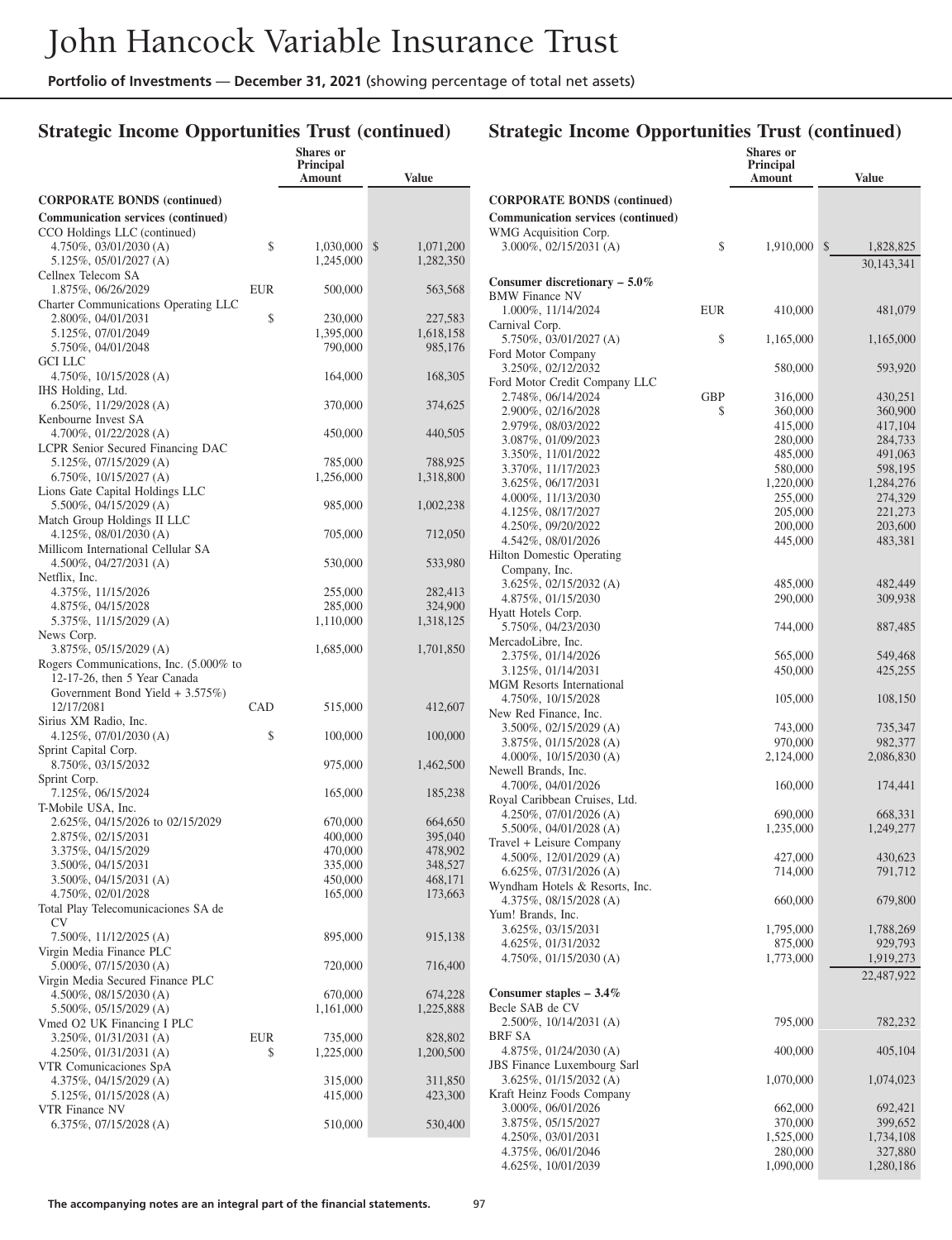## **Strategic Income Opportunities Trust (continued)**

## **Strategic Income Opportunities Trust (continued)**

|                                                             |     | Shares or<br><b>Principal</b><br>Amount | <b>Value</b>         |
|-------------------------------------------------------------|-----|-----------------------------------------|----------------------|
| <b>CORPORATE BONDS (continued)</b>                          |     |                                         |                      |
| Consumer staples (continued)                                |     |                                         |                      |
| Kraft Heinz Foods Company (continued)                       |     |                                         |                      |
| 6.875%, 01/26/2039                                          | \$  | 1,220,000                               | \$<br>1,793,072      |
| 7.125%, 08/01/2039 (A)<br>MARB BondCo PLC                   |     | 165,000                                 | 251,092              |
| 3.950%, 01/29/2031 (A)                                      |     | 805,000                                 | 768,783              |
| Natura Cosmeticos SA                                        |     |                                         |                      |
| 4.125%, 05/03/2028 (A)(B)                                   |     | 830,000                                 | 814,438              |
| NBM US Holdings, Inc.<br>7.000%, 05/14/2026 (A)             |     | 205,000                                 | 214,996              |
| Oriflame Investment Holding PLC                             |     |                                         |                      |
| 5.125%, 05/04/2026 (A)                                      |     | 470,000                                 | 432,870              |
| Post Holdings, Inc.                                         |     |                                         |                      |
| 4.500%, 09/15/2031 (A)                                      |     | 1,450,000                               | 1,439,125            |
| 5.500%, 12/15/2029 (A)<br>5.625%, 01/15/2028 (A)            |     | 285,000<br>1,255,000                    | 299,430<br>1,329,974 |
| 5.750%, 03/01/2027 (A)                                      |     | 1,330,000                               | 1,373,225            |
|                                                             |     |                                         | 15,412,611           |
| Energy $-6.7\%$                                             |     |                                         |                      |
| Aker BP ASA                                                 |     |                                         |                      |
| 3.750%, 01/15/2030 (A)                                      |     | 750,000                                 | 794,167              |
| Cenovus Energy, Inc.<br>3.500%, 02/07/2028                  | CAD | 510,000                                 | 421,031              |
| 5.250%, 06/15/2037                                          | \$  | 194,000                                 | 229,220              |
| 5.400%, 06/15/2047                                          |     | 777,000                                 | 967,313              |
| 6.750%, 11/15/2039                                          |     | 1,806,000                               | 2,450,396            |
| Cheniere Energy Partners LP                                 |     |                                         |                      |
| 4.000%, 03/01/2031<br>4.500%, 10/01/2029                    |     | 1,252,000<br>390,000                    | 1,313,285<br>413,400 |
| Continental Resources, Inc.                                 |     |                                         |                      |
| 2.875%, 04/01/2032 (A)                                      |     | 1,206,000                               | 1,179,776            |
| 5.750%, 01/15/2031 (A)                                      |     | 1,490,000                               | 1,754,654            |
| Ecopetrol SA<br>4.625%, 11/02/2031                          |     |                                         | 422,907              |
| 5.375%, 06/26/2026                                          |     | 435,000<br>230,000                      | 242,365              |
| 5.875%, 05/28/2045 (B)                                      |     | 235,000                                 | 224,721              |
| 6.875%, 04/29/2030                                          |     | 470,000                                 | 524,642              |
| Enbridge, Inc.                                              |     |                                         |                      |
| 3.125%, 11/15/2029<br><b>EQM</b> Midstream Partners LP      |     | 990,000                                 | 1,036,728            |
| $4.750\%, 01/15/2031$ (A)                                   |     | 620,000                                 | 655,650              |
| EQT Corp.                                                   |     |                                         |                      |
| 3.125%, 05/15/2026 (A)                                      |     | 190,000                                 | 195,041              |
| $3.625\%, 05/15/2031 (A)(B)$<br>3.900%, 10/01/2027          |     | 2,235,000<br>325,000                    | 2,318,813<br>348,569 |
| Inversiones Latin America Power Ltda                        |     |                                         |                      |
| 5.125%, 06/15/2033 (A)                                      |     | 575,000                                 | 551,494              |
| Kinder Morgan, Inc.                                         |     |                                         |                      |
| 2.000%, 02/15/2031                                          |     | 290,000                                 | 275,964              |
| MC Brazil Downstream Trading SARL<br>7.250%, 06/30/2031 (A) |     | 955,000                                 | 950,703              |
| Medco Oak Tree Pte, Ltd.                                    |     |                                         |                      |
| 7.375%, 05/14/2026 (A)                                      |     | 625,000                                 | 646,875              |
| Occidental Petroleum Corp.                                  |     |                                         |                      |
| 3.200%, 08/15/2026<br>3.400%, 04/15/2026                    |     | 154,000<br>238,000                      | 158,700<br>244,112   |
| 6.125%, 01/01/2031                                          |     | 775,000                                 | 941,625              |
| 6.625%, 09/01/2030                                          |     | 1,160,000                               | 1,435,500            |
| 7.500%, 05/01/2031                                          |     | 335,000                                 | 440,734              |
| Ovintiv, Inc.                                               |     |                                         |                      |
| 6.500%, 08/15/2034 to 02/01/2038<br>Pertamina Persero PT    |     | 1,270,000                               | 1,639,866            |
| 3.100%, 01/21/2030 (A)                                      |     | 255,000                                 | 259,910              |
| 3.650%, 07/30/2029 (A)                                      |     | 295,000                                 | 313,080              |
| Petrobras Global Finance BV                                 |     |                                         |                      |
| 6.900%, 03/19/2049                                          |     | 1,110,000                               | 1,182,150            |

|                                                                           |     | Principal<br>Amount | <b>Value</b>       |
|---------------------------------------------------------------------------|-----|---------------------|--------------------|
| <b>CORPORATE BONDS (continued)</b>                                        |     |                     |                    |
| Energy (continued)                                                        |     |                     |                    |
| Petrorio Luxembourg Sarl<br>$6.125\%, 06/09/2026$ (A)                     | \$  | 505,000             | \$<br>506,616      |
| <b>Qatar Energy</b><br>2.250%, 07/12/2031 (A)                             |     | 380,000             | 376,416            |
| $3.300\%$ , $07/12/2051$ (A)<br>Saudi Arabian Oil Company                 |     | 295,000             | 303,664            |
| $2.250\%, 11/24/2030$ (A)<br>3.500%, 04/16/2029 (A)                       |     | 400,000<br>625,000  | 388,980<br>667,969 |
| 4.250\%, 04/16/2039 (A)                                                   |     | 340,000             | 383,233            |
| 4.375%, 04/16/2049 (A)                                                    |     | 475,000             | 549,884            |
| Southwestern Energy Company<br>6.450%, 01/23/2025                         |     | 17,000              | 18,683             |
| The Williams Companies, Inc.<br>3.500%, 11/15/2030                        |     | 80,000              | 85,033             |
| TransCanada PipeLines, Ltd.<br>4.100%, 04/15/2030                         |     | 1,060,000           | 1,182,411          |
| Transcontinental Gas Pipe Line<br>Company LLC                             |     |                     |                    |
| 3.250%, 05/15/2030<br>Western Midstream Operating LP                      |     | 80,000              | 84,321             |
| 5.300%, 02/01/2030                                                        |     | 975,000             | 1,071,564          |
|                                                                           |     |                     | 30, 152, 165       |
| Financials $-11.3\%$<br>American International Group, Inc.                |     |                     |                    |
| $(8.175\% \text{ to } 5-15-38, \text{ then } 3 \text{ month})$            |     |                     |                    |
| LIBOR + 4.195%) $05/15/2058$                                              |     | 1,700,000           | 2,494,750          |
| Banco Actinver SA<br>4.800%, $12/18/2032$ (A)                             |     | 215,000             | 152,650            |
| $9.500\%$ , 12/18/2032 (A)                                                | MXN | 12,100,000          | 400,073            |
| Banco Santander SA (4.750% to                                             |     |                     |                    |
| 11-12-26, then 5 Year CMT $+$<br>3.753%) 11/12/2026 (C)                   | \$  | 800,000             | 799,432            |
| Barclays PLC (4.375% to 3-15-28, then                                     |     |                     |                    |
| 5 Year CMT + $3.410\%$ )                                                  |     |                     |                    |
| $03/15/2028$ (C)<br>Berkshire Hathaway Finance Corp.                      |     | 505,000             | 494,648            |
| 2.375%, 06/19/2039<br>Berkshire Hathaway, Inc., Zero Coupon               | GBP | 610,000             | 859,108            |
| $0.000\%$ , $03/12/2025$                                                  | EUR | 975,000             | 1,107,424          |
| <b>BNG Bank NV</b><br>$0.250\%, 06/07/2024$                               |     | 395,000             | 455,926            |
| BNP Paribas SA (4.500% to 2-25-30,<br>then 5 Year CMT + $2.944\%$ )       |     |                     |                    |
| $02/25/2030$ (A)(C)                                                       | \$  | 820,000             | 820,861            |
| BNP Paribas SA (4.625% to 2-25-31,<br>then 5 Year CMT + $3.340\%$ )       |     |                     |                    |
| $02/25/2031$ (A)(B)(C)<br>Capital One Financial Corp.                     |     | 1,421,000           | 1,425,263          |
| 0.800%, 06/12/2024                                                        | EUR | 155,000             | 179,511            |
| Chubb INA Holdings, Inc.<br>0.300%, 12/15/2024                            |     | 875,000             | 1,001,762          |
| Citigroup, Inc. (Greater of 3 month<br>EURIBOR + $0.500\%$ or $0.000\%$ ) |     |                     |                    |
| $0.000\%, 03/21/2023$ (D)<br>Credit Agricole SA (6.875% to 9-23-24,       |     | 920,000             | 1,052,690          |
| then 5 Year U.S. Swap Rate +<br>4.319%) 09/23/2024 (A)(C)                 | \$  | 205,000             | 223,706            |
| Credit Agricole SA (7.875% to 1-23-24,                                    |     |                     |                    |
| then 5 Year U.S. Swap Rate +<br>4.898%) 01/23/2024 (A)(C)                 |     | 825,000             | 902,344            |
| Credit Suisse Group AG (5.100% to                                         |     |                     |                    |
| 1-24-30, then 5 Year CMT + 3.293%)<br>$01/24/2030$ (A)(B)(C)              |     | 420,000             | 420,525            |
|                                                                           |     |                     |                    |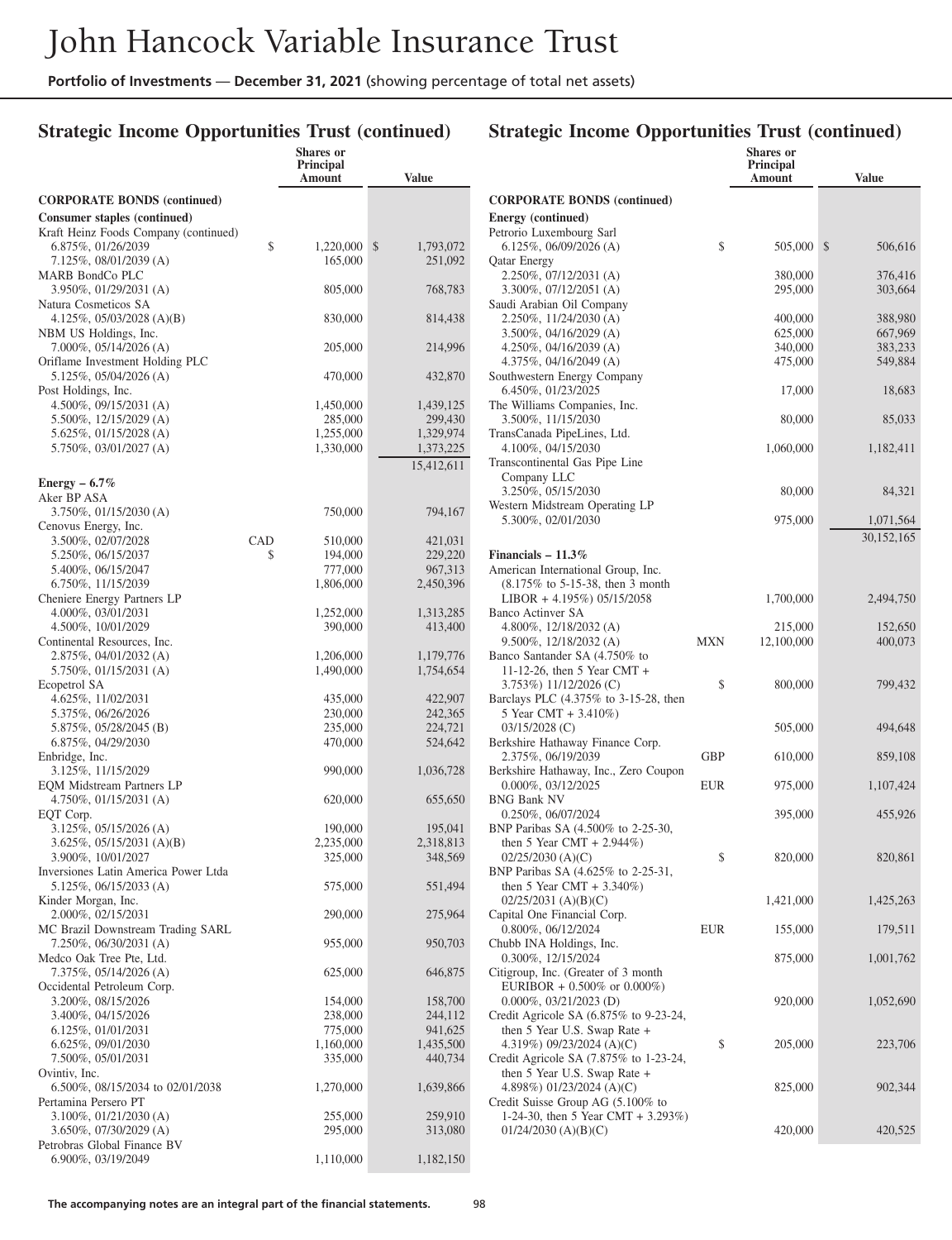## **Strategic Income Opportunities Trust (continued)**

|                                                                         |            | <b>Shares</b> or<br><b>Principal</b><br>Amount | <b>Value</b>         |
|-------------------------------------------------------------------------|------------|------------------------------------------------|----------------------|
| <b>CORPORATE BONDS (continued)</b>                                      |            |                                                |                      |
| <b>Financials</b> (continued)                                           |            |                                                |                      |
| Credit Suisse Group AG (6.375% to                                       |            |                                                |                      |
| 8-21-26, then 5 Year CMT + $4.822\%$ )<br>$08/21/2026$ (A)(C)           | \$         | 855,000                                        | \$<br>921,519        |
| DB Insurance Company, Ltd.                                              |            |                                                |                      |
| 3.512%, 05/25/2024                                                      | KRW        | 1,000,000,000                                  | 856,613              |
| 3.865%, 05/25/2027                                                      |            | 1,000,000,000                                  | 875,817              |
| Deutsche Bank AG (6.000% to 10-30-25,<br>then 5 Year CMT + $4.524\%$ )  |            |                                                |                      |
| $10/30/2025$ (C)                                                        | \$         | 800,000                                        | 831,000              |
| European Financial Stability Facility                                   |            |                                                |                      |
| 1.875%, 05/23/2023<br>European Investment Bank                          | EUR        | 380,000                                        | 447,277              |
| 1.500%, 05/12/2022                                                      | NOK        | 9,790,000                                      | 1,113,900            |
| 1.750%, 03/13/2025                                                      |            | 1,470,000                                      | 167,464              |
| European Investment Bank (SONIA +                                       |            |                                                |                      |
| 0.350%) 0.399%, 06/29/2023 (D)<br>ING Groep NV (4.250% to 5-16-31, then | GBP        | 550,000                                        | 747,604              |
| 5 Year CMT + 2.862%)                                                    |            |                                                |                      |
| $05/16/2031$ (C)                                                        | \$         | 790,000                                        | 744,575              |
| ING Groep NV (5.750% to 11-16-26,<br>then 5 Year CMT + $4.342\%$ )      |            |                                                |                      |
| $11/16/2026$ (C)                                                        |            | 1,037,000                                      | 1,116,071            |
| International Bank for Reconstruction &                                 |            |                                                |                      |
| Development                                                             |            |                                                |                      |
| 1.900%, 01/16/2025<br>2.875%, 11/30/2026                                | CAD<br>NZD | 1,390,000<br>715,000                           | 1,115,835<br>492,773 |
| 3.375%, 01/25/2022                                                      |            | 1,327,000                                      | 910,109              |
| International Finance Corp.                                             |            |                                                |                      |
| 0.375%, 09/10/2025<br>Intesa Sanpaolo SpA $(4.198\%$ to 6-1-31,         |            | 1,240,000                                      | 782,588              |
| then 1 Year CMT + $2.600\%$ )                                           |            |                                                |                      |
| $06/01/2032$ (A)                                                        | \$         | 740,000                                        | 746,419              |
| Intesa Sanpaolo SpA (7.700% to<br>9-17-25, then 5 Year U.S. Swap Rate   |            |                                                |                      |
| $+ 5.462\%)$ 09/17/2025 (A)(C)                                          |            | 800,000                                        | 896,000              |
| Lloyds Banking Group PLC (7.500% to                                     |            |                                                |                      |
| 9-27-25, then 5 Year U.S. Swap Rate                                     |            |                                                |                      |
| $+$ 4.496%) 09/27/2025 (C)<br>Mexico Remittances Funding Fiduciary      |            | 640,000                                        | 723,337              |
| Estate Management Sarl                                                  |            |                                                |                      |
| 4.875%, 01/15/2028 (A)                                                  |            | 630,000                                        | 587,481              |
| MSCI, Inc.<br>3.250%, 08/15/2033 (A)                                    |            | 390,000                                        | 394,388              |
| 3.625%, 09/01/2030 to 11/01/2031 (A)                                    |            | 2,374,000                                      | 2,440,075            |
| 3.875%, 02/15/2031 (A)                                                  |            | 765,000                                        | 796,556              |
| NatWest Group PLC (4.600% to<br>6-28-31, then 5 Year CMT + $3.100\%$ )  |            |                                                |                      |
| 06/28/2031 (C)                                                          |            | 410,000                                        | 401,800              |
| NatWest Group PLC (6.000% to                                            |            |                                                |                      |
| 12-29-25, then 5 Year CMT +                                             |            |                                                |                      |
| 5.625%) 12/29/2025 (C)<br>Nordea Eiendomskreditt AS (3 month)           |            | 840,000                                        | 919,229              |
| NIBOR + $0.300\%$ ) $0.820\%$ ,                                         |            |                                                |                      |
| 06/21/2023 (D)                                                          | <b>NOK</b> | 7,000,000                                      | 797,615              |
| Nordea Eiendomskreditt AS (3 month)<br>NIBOR + $0.340\%$ ) $0.840\%$ ,  |            |                                                |                      |
| 06/19/2024 (D)                                                          |            | 12,000,000                                     | 1,369,387            |
| Nordic Investment Bank                                                  |            |                                                |                      |
| 1.500%, 01/24/2022<br>1.875%, 04/10/2024                                |            | 1,000,000                                      | 113,470<br>448,106   |
| Popular, Inc.                                                           |            | 3,920,000                                      |                      |
| 6.125%, 09/14/2023                                                      | \$         | 1,625,000                                      | 1,729,488            |
| QNB Finance, Ltd.                                                       |            | 330,000                                        | 345,642              |
| 3.500%, 03/28/2024<br>4.350%, 01/29/2022                                | <b>CNY</b> | 1,860,000                                      | 292,100              |
|                                                                         |            |                                                |                      |

|                                                                             |            | Shares or<br>Principal |                        |
|-----------------------------------------------------------------------------|------------|------------------------|------------------------|
|                                                                             |            | Amount                 | <b>Value</b>           |
| <b>CORPORATE BONDS (continued)</b>                                          |            |                        |                        |
| <b>Financials</b> (continued)                                               |            |                        |                        |
| Royal Bank of Canada (4.200% to                                             |            |                        |                        |
| 2-24-27, then 5 Year Canada<br>Government Bond Yield $+ 2.710\%)$           |            |                        |                        |
| 02/24/2027 (C)                                                              | CAD        | 615,000                | \$<br>484,323          |
| Shinhan Financial Group Company, Ltd.                                       |            |                        |                        |
| (2.875% to 5-12-26, then 5 Year CMT                                         |            |                        |                        |
| $+ 2.064\%) 05/12/2026 (A)(C)$<br>Societe Generale SA $(6.750\%$ to 4-6-28, | \$         | 880,000                | 867,645                |
| then 5 Year U.S. Swap Rate +                                                |            |                        |                        |
| 3.929%) 04/06/2028 (A)(C)                                                   |            | 410,000                | 449,975                |
| Societe Generale SA $(8.000\%$ to 9-29-25,                                  |            |                        |                        |
| then 5 Year ICE Swap Rate +<br>5.873%) 09/29/2025 (A)(C)                    |            | 660,000                | 762,901                |
| Swiss Insured Brazil Power Finance Sarl                                     |            |                        |                        |
| 9.850%, 07/16/2032 (A)                                                      | BRL        | 8,507,972              | 1,458,728              |
| The Goldman Sachs Group, Inc.                                               |            |                        |                        |
| 1.375%, 05/15/2024<br>2.000%, 11/01/2028                                    | <b>EUR</b> | 983,000<br>208,000     | 1,141,880<br>256,934   |
| 3.375%, 03/27/2025                                                          |            | 187,000                | 234,516                |
| U.S. Bancorp                                                                |            |                        |                        |
| 0.850%, 06/07/2024<br>U.S. Bancorp (3.700% to 1-15-27, then 5               |            | 2,560,000              | 2,975,781              |
| Year CMT + 2.541\% 01/15/2027 (C)                                           | \$         | 1,277,000              | 1,276,745              |
| UBS Group AG (3.875% to 6-2-26, then                                        |            |                        |                        |
| 5 Year CMT + 3.098%)                                                        |            |                        |                        |
| $06/02/2026$ (A)(C)<br>UBS Group AG (4.375% to 2-10-31,                     |            | 550,000                | 541,998                |
| then 5 Year CMT + $3.313\%$ )                                               |            |                        |                        |
| $02/10/2031$ (A)(B)(C)                                                      |            | 625,000                | 617,375                |
| UBS Group AG (5.125% to 7-29-26,<br>then 5 Year CMT + $4.855\%$ )           |            |                        |                        |
| 07/29/2026 (C)                                                              |            | 466,000                | 495,125                |
| UniCredit SpA $(5.459\%$ to 6-30-30, then                                   |            |                        |                        |
| 5 Year CMT + 4.750%)                                                        |            |                        |                        |
| 06/30/2035 (A)<br>UniCredit SpA $(8.000\%$ to 6-3-24, then 5                |            | 210,000                | 228,802                |
| Year U.S. Swap Rate $+ 5.180\%)$                                            |            |                        |                        |
| 06/03/2024 (C)                                                              |            | 400,000                | 438,000                |
| Wells Fargo & Company                                                       |            |                        |                        |
| 3.250%, 04/27/2022<br>3.750%, 01/24/2024                                    | AUD<br>\$  | 1,120,000<br>625,000   | 822,295<br>656,224     |
|                                                                             |            |                        | 50,624,158             |
| Health care $-4.3\%$                                                        |            |                        |                        |
| Allergan Funding SCS                                                        |            |                        |                        |
| 1.250%, 06/01/2024                                                          | <b>EUR</b> | 520,000                | 595,158                |
| 2.625%, 11/15/2028<br>Becton Dickinson Euro Finance Sarl                    |            | 300,000                | 367,864                |
| 1.208%, 06/04/2026                                                          |            | 745,000                | 876,612                |
| Centene Corp.                                                               |            |                        |                        |
| 2.500%, 03/01/2031                                                          | \$         | 905,000                | 881,031                |
| 3.000%, 10/15/2030<br>3.375%, 02/15/2030                                    |            | 1,795,000<br>1,765,000 | 1,824,635<br>1,797,458 |
| 4.625%, 12/15/2029                                                          |            | 260,000                | 280,400                |
| DH Europe Finance II Sarl                                                   |            |                        |                        |
| 0.450%, 03/18/2028<br>HCA, Inc.                                             | EUR        | 1,630,000              | 1,853,298              |
| 3.500%, 09/01/2030                                                          | \$         | 2,543,000              | 2,687,633              |
| 4.125%, 06/15/2029                                                          |            | 1,175,000              | 1,292,942              |
| 5.375%, 02/01/2025                                                          |            | 1,490,000              | 1,637,510              |
| Jazz Securities DAC<br>4.375%, 01/15/2029 (A)                               |            | 210,000                | 217,442                |
| Mozart Debt Merger Sub, Inc.                                                |            |                        |                        |
| 3.875%, 04/01/2029 (A)                                                      |            | 1,185,000              | 1,180,817              |
| 5.250%, 10/01/2029 (A)(B)                                                   |            | 1,310,000              | 1,327,868              |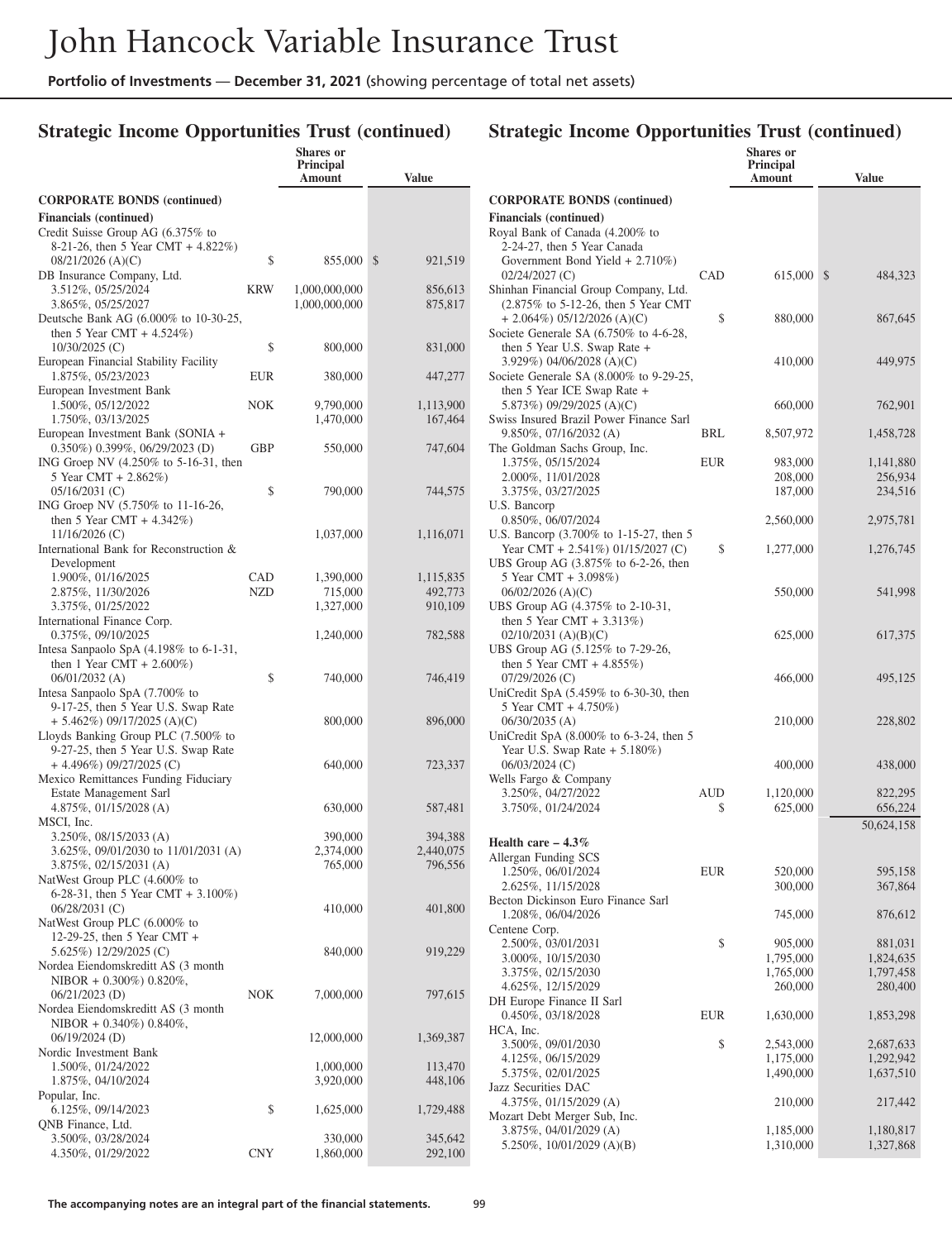**Shares or**

## **Strategic Income Opportunities Trust (continued)**

|                                                                |     | <b>Principal</b><br>Amount | <b>Value</b>  |
|----------------------------------------------------------------|-----|----------------------------|---------------|
| <b>CORPORATE BONDS (continued)</b>                             |     |                            |               |
| <b>Health care (continued)</b>                                 |     |                            |               |
| Rede D'or Finance Sarl                                         |     |                            |               |
| 4.500%, 01/22/2030 (A)                                         | \$  | 367,000                    | \$<br>357,186 |
| 4.950%, 01/17/2028 (A)<br>Thermo Fisher Scientific, Inc.       |     | 310,000                    | 315,196       |
| 0.500%, 03/01/2028                                             | EUR | 650,000                    | 741,267       |
| 0.750%, 09/12/2024                                             |     | 282,000                    | 327,199       |
| 1.400%, 01/23/2026                                             |     | 468,000                    | 557,064       |
|                                                                |     |                            | 19,118,580    |
| Industrials $-4.9\%$                                           |     |                            |               |
| Adani Ports & Special Economic<br>Zone, Ltd.                   |     |                            |               |
| 4.200%, $08/04/2027$ (A)                                       | \$  | 370,000                    | 383,918       |
| AECOM                                                          |     |                            |               |
| 5.125%, 03/15/2027<br>Airbus SE                                |     | 835,000                    | 909,603       |
| 1.625%, 06/09/2030                                             | EUR | 255,000                    | 310,967       |
| American Airlines Group, Inc.                                  |     |                            |               |
| 5.000%, 06/01/2022 (A)                                         | \$  | 810,000                    | 811,669       |
| American Airlines, Inc.<br>5.500%, 04/20/2026 (A)              |     | 970,000                    | 1,008,679     |
| 5.750%, 04/20/2029 (A)                                         |     | 790,000                    | 844,289       |
| CoStar Group, Inc.                                             |     |                            |               |
| 2.800%, 07/15/2030 (A)                                         |     | 555,000                    | 555,131       |
| DAE Funding LLC<br>3.375%, 03/20/2028 (A)                      |     | 640,000                    | 646,400       |
| Delta Air Lines 2020-1 Class A Pass                            |     |                            |               |
| Through Trust                                                  |     |                            |               |
| 2.500%, 06/10/2028                                             |     | 466,809                    | 464,790       |
| Delta Air Lines, Inc.<br>2.900%, 10/28/2024                    |     | 540,000                    | 550,603       |
| $4.500\%$ , $10/20/2025$ (A)                                   |     | 320,000                    | 336,324       |
| $4.750\%$ , $10/20/2028$ (A)                                   |     | 3,417,000                  | 3,731,300     |
| 7.375%, 01/15/2026                                             |     | 165,000                    | 194,254       |
| Hidrovias International Finance SARL<br>4.950%, 02/08/2031 (A) |     | 350,000                    | 319,641       |
| Indian Railway Finance Corp., Ltd.                             |     |                            |               |
| 3.249%, 02/13/2030 (A)                                         |     | 645,000                    | 654,045       |
| Johnson Controls International PLC                             |     |                            |               |
| 0.375%, 09/15/2027<br>Mileage Plus Holdings LLC                | EUR | 240,000                    | 270,381       |
| $6.500\%$ , $06/20/2027$ (A)                                   | \$  | 840,000                    | 896,700       |
| Movida Europe SA                                               |     |                            |               |
| 5.250%, 02/08/2031 (A)                                         |     | 235,000                    | 216,790       |
| Prime Security Services Borrower LLC<br>3.375%, 08/31/2027 (A) |     | 105,000                    | 101,366       |
| Simpar Europe SA                                               |     |                            |               |
| 5.200%, 01/26/2031 (A)                                         |     | 315,000                    | 293,741       |
| Simpar Finance Sarl                                            |     |                            |               |
| 10.750%, 02/12/2028 (A)<br>The Boeing Company                  | BRL | 3,000,000                  | 451,876       |
| 5.040%, 05/01/2027                                             | \$  | 1,035,000                  | 1,165,404     |
| 5.150%, 05/01/2030                                             |     | 2,625,000                  | 3,058,390     |
| United Airlines 2020-1 Class A Pass                            |     |                            |               |
| Through Trust<br>5.875%, 10/15/2027                            |     | 1,129,125                  | 1,233,415     |
| United Rentals North America, Inc.                             |     |                            |               |
| 3.875%, 02/15/2031                                             |     | 1,120,000                  | 1,136,800     |
| 4.000%, 07/15/2030                                             |     | 660,000                    | 678,150       |
| 4.875%, 01/15/2028                                             |     | 530,000                    | 556,964       |
| Information technology $-1.6\%$                                |     |                            | 21,781,590    |
| Apple, Inc.                                                    |     |                            |               |
| 0.875%, 05/24/2025                                             | EUR | 865,000                    | 1,014,080     |
| Atento Luxco 1 SA                                              |     |                            |               |
| 8.000%, 02/10/2026 (A)                                         | \$  | 486,000                    | 517,901       |

|                                                                       |     | <b>Shares</b> or<br><b>Principal</b><br>Amount | <b>Value</b>           |
|-----------------------------------------------------------------------|-----|------------------------------------------------|------------------------|
| <b>CORPORATE BONDS (continued)</b>                                    |     |                                                |                        |
| Information technology (continued)                                    |     |                                                |                        |
| Block, Inc.<br>3.500%, 06/01/2031 (A)                                 | \$  | 315,000                                        | \$<br>322,875          |
| CDW LLC<br>4.250%, 04/01/2028                                         |     | 165,000                                        | 170,363                |
| Dell International LLC                                                |     |                                                |                        |
| 8.350%, 07/15/2046<br>Fidelity National Information<br>Services, Inc. |     | 541,000                                        | 899,417                |
| 1.000%, 12/03/2028                                                    | EUR | 425,000                                        | 491,637                |
| 1.500%, 05/21/2027<br>Fiserv, Inc.                                    |     | 820,000                                        | 974,650                |
| 1.125%, 07/01/2027                                                    |     | 290,000                                        | 340,840                |
| Gartner, Inc.<br>$3.750\%, 10/01/2030$ (A)                            | \$  | 475,000                                        | 485,640                |
| SK Hynix, Inc.                                                        |     |                                                |                        |
| $1.500\%$ , 01/19/2026 (A)<br>Twilio, Inc.                            |     | 485,000                                        | 474,374                |
| 3.625%, 03/15/2029                                                    |     | 465,000<br>620,000                             | 469,106<br>626,014     |
| 3.875%, 03/15/2031<br>Ziff Davis, Inc.                                |     |                                                |                        |
| 4.625%, $10/15/2030$ (A)                                              |     | 296,000                                        | 303,589                |
| Materials – 5.7%                                                      |     |                                                | 7,090,486              |
| ArcelorMittal SA                                                      |     |                                                |                        |
| 4.550%, 03/11/2026                                                    |     | 100,000                                        | 109,460                |
| 6.750%, 03/01/2041                                                    |     | 485,000                                        | 654,799                |
| 7.250%, 10/15/2039                                                    |     | 125,000                                        | 172,210                |
| Ardagh Metal Packaging Finance<br>USA LLC                             |     |                                                |                        |
| 3.250%, 09/01/2028 (A)                                                |     | 960,000                                        | 949,224                |
| $4.000\%$ , 09/01/2029 (A)                                            |     | 834,000                                        | 826,286                |
| Ball Corp.                                                            |     |                                                |                        |
| 2.875%, 08/15/2030                                                    |     | 520,000                                        | 504,400                |
| 4.875%, 03/15/2026<br>5.250%, 07/01/2025                              |     | 1,035,000<br>1,375,000                         | 1,140,053<br>1,515,938 |
| Berry Global, Inc.                                                    |     |                                                |                        |
| 5.625%, 07/15/2027 (A)                                                |     | 590,000                                        | 617,288                |
| Braskem Idesa SAPI                                                    |     |                                                |                        |
| 6.990%, $02/20/2032$ (A)<br>Braskem Netherlands Finance BV            |     | 480,000                                        | 481,805                |
| 4.500%, $01/10/2028$ (A)                                              |     | 570,000                                        | 604,200                |
| 5.875%, 01/31/2050 (A)                                                |     | 585,000                                        | 674,213                |
| Cemex SAB de CV                                                       |     |                                                |                        |
| 3.875%, 07/11/2031 (A)<br>Cleveland-Cliffs, Inc.                      |     | 770,000                                        | 767,174                |
| 4.625%, 03/01/2029 (A)                                                |     | 1,475,000                                      | 1,504,500              |
| 4.875%, 03/01/2031 (A)(B)                                             |     | 790,000                                        | 820,711                |
| Crown Americas LLC                                                    |     |                                                |                        |
| 4.250%, 09/30/2026<br>Crown Cork & Seal Company, Inc.                 |     | 100,000                                        | 106,750                |
| 7.375%, 12/15/2026                                                    |     | 936,000                                        | 1,129,050              |
| Ecolab, Inc.                                                          |     |                                                |                        |
| 1.000%, 01/15/2024<br><b>FMG Resources August 2006</b>                | EUR | 330,000                                        | 383,012                |
| Proprietary, Ltd.                                                     |     |                                                |                        |
| 4.375%, 04/01/2031 (A)                                                | \$  | 4,700,000                                      | 4,935,000              |
| Freeport-McMoRan, Inc.                                                |     |                                                |                        |
| 4.125%, 03/01/2028                                                    |     | 140,000                                        | 145,250                |
| 4.625%, 08/01/2030                                                    |     | 985,000                                        | 1,056,413              |
| 5.450%, 03/15/2043<br>FS Luxembourg Sarl                              |     | 1,905,000                                      | 2,394,756              |
| $10.000\%$ , $12/15/2025$ (A)                                         |     | 870,000                                        | 953,746                |
| Indonesia Asahan Aluminium Persero PT                                 |     |                                                |                        |
| 4.750%, 05/15/2025 (A)                                                |     | 1,090,000                                      | 1,159,041              |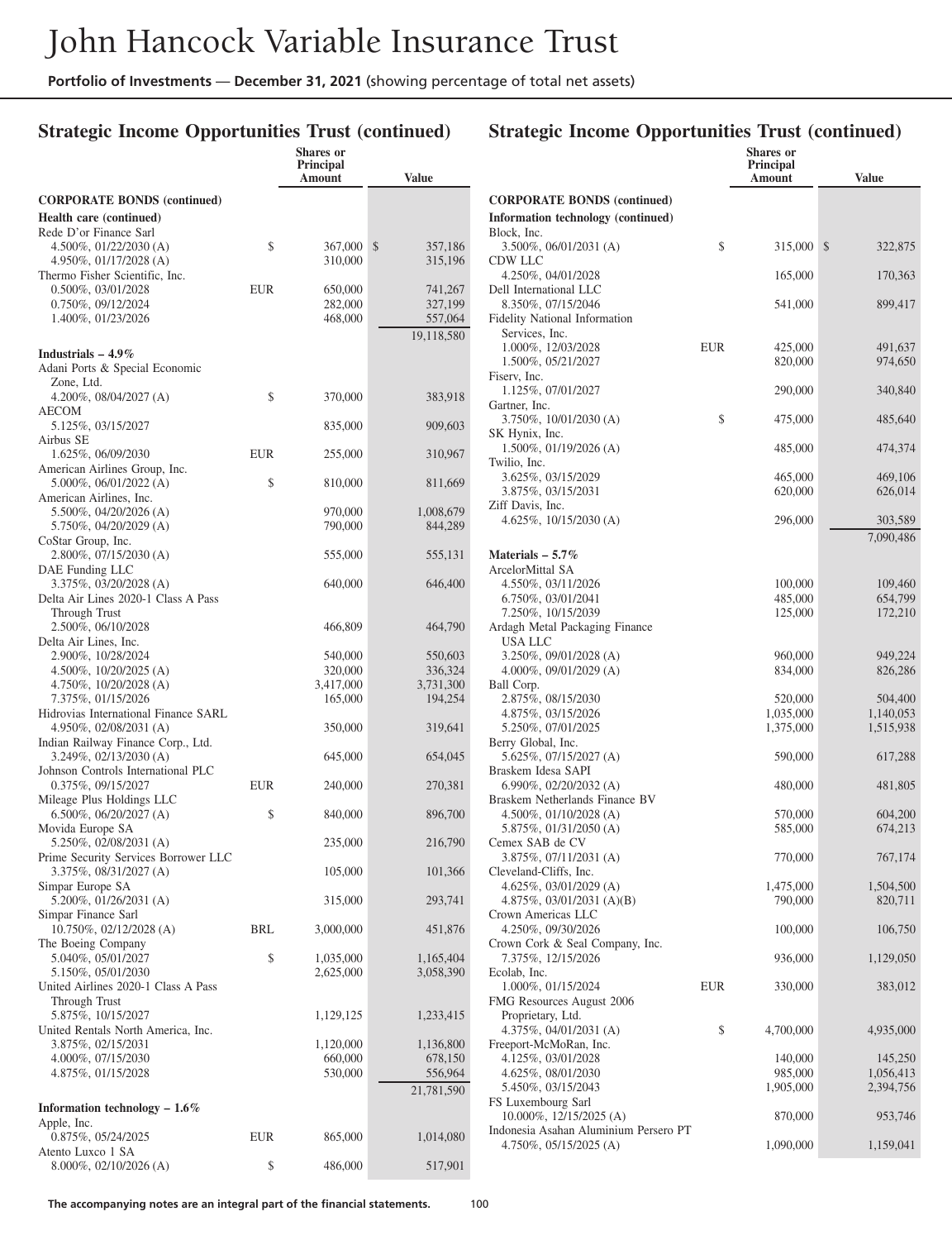## **Strategic Income Opportunities Trust (continued)**

| <b>CORPORATE BONDS (continued)</b><br>Materials (continued)<br>SCIH Salt Holdings, Inc.<br>\$<br>\$<br>4.875%, 05/01/2028 (A)<br>945,000<br>907,200<br>St. Mary's Cement, Inc.<br>5.750%, 01/28/2027 (A)<br>830,000<br>931,717<br>Standard Industries, Inc.<br>3.375%, 01/15/2031 (A)<br>255,000<br>245,639<br>25,689,835<br>Real estate $-1.3\%$<br>American Tower Corp.<br>0.500%, 01/15/2028<br>EUR<br>270,000<br>301,553<br>1.950%, 05/22/2026<br>305,000<br>367,777<br>Crown Castle International Corp.<br>\$<br>2.250%, 01/15/2031<br>215,000<br>209,464<br>Host Hotels & Resorts LP<br>3.375%, 12/15/2029<br>240,000<br>244,614<br>3.500%, 09/15/2030<br>246,370<br>240,000<br>SBA Communications Corp.<br>3.125%, 02/01/2029 (A)<br>955,000<br>916,800<br>3.875%, 02/15/2027<br>1,900,000<br>1,957,000<br>VICI Properties LP<br>4.125%, $08/15/2030$ (A)<br>946,463<br>895,000<br>$4.625\%, 12/01/2029$ (A)<br>385,000<br>409,727<br>5,599,768<br>Utilities $-2.1\%$<br>Adani Green Energy UP, Ltd.<br>6.250%, $12/10/2024$ (A)<br>460,000<br>499,100<br>Adani Green Energy, Ltd.<br>4.375%, 09/08/2024 (A)<br>309,026<br>305,000<br>Chile Electricity PEC SpA<br>3.389%, 01/25/2028 (A)(E)<br>285,000<br>232,133<br>DPL, Inc.<br>4.125%, 07/01/2025<br>1,390,369<br>1,330,000<br>E.ON SE<br>0.375%, 09/29/2027<br>EUR<br>315,000<br>360,524<br><b>EDP</b> Finance BV<br>0.375%, 09/16/2026<br>148,272<br>130,000<br>Engie SA<br>0.375%, 06/21/2027<br>300,000<br>341,825<br>FirstEnergy Corp.<br>\$<br>4.400%, 07/15/2027<br>890,000<br>958,562<br>7.375%, 11/15/2031<br>1,355,000<br>1,828,437<br>Greenko Dutch BV<br>3.850%, 03/29/2026 (A)<br>605,775<br>611,106<br>Greenko Solar Mauritius, Ltd.<br>5.550%, 01/29/2025 (A)<br>430,000<br>438,389<br>Israel Electric Corp., Ltd.<br>6.875%, 06/21/2023 (A)<br>390,000<br>422,135<br>Perusahaan Perseroan Persero PT<br>Perusahaan Listrik Negara<br>$4.125\%, 05/15/2027 (A)$<br>1,440,000<br>1,536,538<br>The AES Corp.<br>160,000<br>3.950%, 07/15/2030 (A)<br>170,464<br>9,246,880<br>TOTAL CORPORATE BONDS (Cost<br>\$<br>\$232,932,403)<br>237, 347, 336<br><b>CONVERTIBLE BONDS - 2.4%</b><br>Communication services $-0.9\%$<br>Cellnex Telecom SA<br>0.750%, 11/20/2031<br>EUR<br>600,000<br>671,656<br>DISH Network Corp.<br>3.375%, 08/15/2026<br>\$<br>430,000<br>407,018<br>Liberty Broadband Corp.<br>$1.250\%$ , 09/30/2050 (A)<br>1,205,000<br>1,188,130 |  | Shares or<br><b>Principal</b><br>Amount | <b>Value</b> |
|-------------------------------------------------------------------------------------------------------------------------------------------------------------------------------------------------------------------------------------------------------------------------------------------------------------------------------------------------------------------------------------------------------------------------------------------------------------------------------------------------------------------------------------------------------------------------------------------------------------------------------------------------------------------------------------------------------------------------------------------------------------------------------------------------------------------------------------------------------------------------------------------------------------------------------------------------------------------------------------------------------------------------------------------------------------------------------------------------------------------------------------------------------------------------------------------------------------------------------------------------------------------------------------------------------------------------------------------------------------------------------------------------------------------------------------------------------------------------------------------------------------------------------------------------------------------------------------------------------------------------------------------------------------------------------------------------------------------------------------------------------------------------------------------------------------------------------------------------------------------------------------------------------------------------------------------------------------------------------------------------------------------------------------------------------------------------------------------------------------------------------------------------------------------------------------------------------------------------------------------------------------------------------------------------------------------------------------------------------------------------------------------------------------------------------------|--|-----------------------------------------|--------------|
|                                                                                                                                                                                                                                                                                                                                                                                                                                                                                                                                                                                                                                                                                                                                                                                                                                                                                                                                                                                                                                                                                                                                                                                                                                                                                                                                                                                                                                                                                                                                                                                                                                                                                                                                                                                                                                                                                                                                                                                                                                                                                                                                                                                                                                                                                                                                                                                                                                     |  |                                         |              |
|                                                                                                                                                                                                                                                                                                                                                                                                                                                                                                                                                                                                                                                                                                                                                                                                                                                                                                                                                                                                                                                                                                                                                                                                                                                                                                                                                                                                                                                                                                                                                                                                                                                                                                                                                                                                                                                                                                                                                                                                                                                                                                                                                                                                                                                                                                                                                                                                                                     |  |                                         |              |
|                                                                                                                                                                                                                                                                                                                                                                                                                                                                                                                                                                                                                                                                                                                                                                                                                                                                                                                                                                                                                                                                                                                                                                                                                                                                                                                                                                                                                                                                                                                                                                                                                                                                                                                                                                                                                                                                                                                                                                                                                                                                                                                                                                                                                                                                                                                                                                                                                                     |  |                                         |              |
|                                                                                                                                                                                                                                                                                                                                                                                                                                                                                                                                                                                                                                                                                                                                                                                                                                                                                                                                                                                                                                                                                                                                                                                                                                                                                                                                                                                                                                                                                                                                                                                                                                                                                                                                                                                                                                                                                                                                                                                                                                                                                                                                                                                                                                                                                                                                                                                                                                     |  |                                         |              |
|                                                                                                                                                                                                                                                                                                                                                                                                                                                                                                                                                                                                                                                                                                                                                                                                                                                                                                                                                                                                                                                                                                                                                                                                                                                                                                                                                                                                                                                                                                                                                                                                                                                                                                                                                                                                                                                                                                                                                                                                                                                                                                                                                                                                                                                                                                                                                                                                                                     |  |                                         |              |
|                                                                                                                                                                                                                                                                                                                                                                                                                                                                                                                                                                                                                                                                                                                                                                                                                                                                                                                                                                                                                                                                                                                                                                                                                                                                                                                                                                                                                                                                                                                                                                                                                                                                                                                                                                                                                                                                                                                                                                                                                                                                                                                                                                                                                                                                                                                                                                                                                                     |  |                                         |              |
|                                                                                                                                                                                                                                                                                                                                                                                                                                                                                                                                                                                                                                                                                                                                                                                                                                                                                                                                                                                                                                                                                                                                                                                                                                                                                                                                                                                                                                                                                                                                                                                                                                                                                                                                                                                                                                                                                                                                                                                                                                                                                                                                                                                                                                                                                                                                                                                                                                     |  |                                         |              |
|                                                                                                                                                                                                                                                                                                                                                                                                                                                                                                                                                                                                                                                                                                                                                                                                                                                                                                                                                                                                                                                                                                                                                                                                                                                                                                                                                                                                                                                                                                                                                                                                                                                                                                                                                                                                                                                                                                                                                                                                                                                                                                                                                                                                                                                                                                                                                                                                                                     |  |                                         |              |
|                                                                                                                                                                                                                                                                                                                                                                                                                                                                                                                                                                                                                                                                                                                                                                                                                                                                                                                                                                                                                                                                                                                                                                                                                                                                                                                                                                                                                                                                                                                                                                                                                                                                                                                                                                                                                                                                                                                                                                                                                                                                                                                                                                                                                                                                                                                                                                                                                                     |  |                                         |              |
|                                                                                                                                                                                                                                                                                                                                                                                                                                                                                                                                                                                                                                                                                                                                                                                                                                                                                                                                                                                                                                                                                                                                                                                                                                                                                                                                                                                                                                                                                                                                                                                                                                                                                                                                                                                                                                                                                                                                                                                                                                                                                                                                                                                                                                                                                                                                                                                                                                     |  |                                         |              |
|                                                                                                                                                                                                                                                                                                                                                                                                                                                                                                                                                                                                                                                                                                                                                                                                                                                                                                                                                                                                                                                                                                                                                                                                                                                                                                                                                                                                                                                                                                                                                                                                                                                                                                                                                                                                                                                                                                                                                                                                                                                                                                                                                                                                                                                                                                                                                                                                                                     |  |                                         |              |
|                                                                                                                                                                                                                                                                                                                                                                                                                                                                                                                                                                                                                                                                                                                                                                                                                                                                                                                                                                                                                                                                                                                                                                                                                                                                                                                                                                                                                                                                                                                                                                                                                                                                                                                                                                                                                                                                                                                                                                                                                                                                                                                                                                                                                                                                                                                                                                                                                                     |  |                                         |              |
|                                                                                                                                                                                                                                                                                                                                                                                                                                                                                                                                                                                                                                                                                                                                                                                                                                                                                                                                                                                                                                                                                                                                                                                                                                                                                                                                                                                                                                                                                                                                                                                                                                                                                                                                                                                                                                                                                                                                                                                                                                                                                                                                                                                                                                                                                                                                                                                                                                     |  |                                         |              |
|                                                                                                                                                                                                                                                                                                                                                                                                                                                                                                                                                                                                                                                                                                                                                                                                                                                                                                                                                                                                                                                                                                                                                                                                                                                                                                                                                                                                                                                                                                                                                                                                                                                                                                                                                                                                                                                                                                                                                                                                                                                                                                                                                                                                                                                                                                                                                                                                                                     |  |                                         |              |
|                                                                                                                                                                                                                                                                                                                                                                                                                                                                                                                                                                                                                                                                                                                                                                                                                                                                                                                                                                                                                                                                                                                                                                                                                                                                                                                                                                                                                                                                                                                                                                                                                                                                                                                                                                                                                                                                                                                                                                                                                                                                                                                                                                                                                                                                                                                                                                                                                                     |  |                                         |              |
|                                                                                                                                                                                                                                                                                                                                                                                                                                                                                                                                                                                                                                                                                                                                                                                                                                                                                                                                                                                                                                                                                                                                                                                                                                                                                                                                                                                                                                                                                                                                                                                                                                                                                                                                                                                                                                                                                                                                                                                                                                                                                                                                                                                                                                                                                                                                                                                                                                     |  |                                         |              |
|                                                                                                                                                                                                                                                                                                                                                                                                                                                                                                                                                                                                                                                                                                                                                                                                                                                                                                                                                                                                                                                                                                                                                                                                                                                                                                                                                                                                                                                                                                                                                                                                                                                                                                                                                                                                                                                                                                                                                                                                                                                                                                                                                                                                                                                                                                                                                                                                                                     |  |                                         |              |
|                                                                                                                                                                                                                                                                                                                                                                                                                                                                                                                                                                                                                                                                                                                                                                                                                                                                                                                                                                                                                                                                                                                                                                                                                                                                                                                                                                                                                                                                                                                                                                                                                                                                                                                                                                                                                                                                                                                                                                                                                                                                                                                                                                                                                                                                                                                                                                                                                                     |  |                                         |              |
|                                                                                                                                                                                                                                                                                                                                                                                                                                                                                                                                                                                                                                                                                                                                                                                                                                                                                                                                                                                                                                                                                                                                                                                                                                                                                                                                                                                                                                                                                                                                                                                                                                                                                                                                                                                                                                                                                                                                                                                                                                                                                                                                                                                                                                                                                                                                                                                                                                     |  |                                         |              |
|                                                                                                                                                                                                                                                                                                                                                                                                                                                                                                                                                                                                                                                                                                                                                                                                                                                                                                                                                                                                                                                                                                                                                                                                                                                                                                                                                                                                                                                                                                                                                                                                                                                                                                                                                                                                                                                                                                                                                                                                                                                                                                                                                                                                                                                                                                                                                                                                                                     |  |                                         |              |
|                                                                                                                                                                                                                                                                                                                                                                                                                                                                                                                                                                                                                                                                                                                                                                                                                                                                                                                                                                                                                                                                                                                                                                                                                                                                                                                                                                                                                                                                                                                                                                                                                                                                                                                                                                                                                                                                                                                                                                                                                                                                                                                                                                                                                                                                                                                                                                                                                                     |  |                                         |              |
|                                                                                                                                                                                                                                                                                                                                                                                                                                                                                                                                                                                                                                                                                                                                                                                                                                                                                                                                                                                                                                                                                                                                                                                                                                                                                                                                                                                                                                                                                                                                                                                                                                                                                                                                                                                                                                                                                                                                                                                                                                                                                                                                                                                                                                                                                                                                                                                                                                     |  |                                         |              |
|                                                                                                                                                                                                                                                                                                                                                                                                                                                                                                                                                                                                                                                                                                                                                                                                                                                                                                                                                                                                                                                                                                                                                                                                                                                                                                                                                                                                                                                                                                                                                                                                                                                                                                                                                                                                                                                                                                                                                                                                                                                                                                                                                                                                                                                                                                                                                                                                                                     |  |                                         |              |
|                                                                                                                                                                                                                                                                                                                                                                                                                                                                                                                                                                                                                                                                                                                                                                                                                                                                                                                                                                                                                                                                                                                                                                                                                                                                                                                                                                                                                                                                                                                                                                                                                                                                                                                                                                                                                                                                                                                                                                                                                                                                                                                                                                                                                                                                                                                                                                                                                                     |  |                                         |              |
|                                                                                                                                                                                                                                                                                                                                                                                                                                                                                                                                                                                                                                                                                                                                                                                                                                                                                                                                                                                                                                                                                                                                                                                                                                                                                                                                                                                                                                                                                                                                                                                                                                                                                                                                                                                                                                                                                                                                                                                                                                                                                                                                                                                                                                                                                                                                                                                                                                     |  |                                         |              |
|                                                                                                                                                                                                                                                                                                                                                                                                                                                                                                                                                                                                                                                                                                                                                                                                                                                                                                                                                                                                                                                                                                                                                                                                                                                                                                                                                                                                                                                                                                                                                                                                                                                                                                                                                                                                                                                                                                                                                                                                                                                                                                                                                                                                                                                                                                                                                                                                                                     |  |                                         |              |
|                                                                                                                                                                                                                                                                                                                                                                                                                                                                                                                                                                                                                                                                                                                                                                                                                                                                                                                                                                                                                                                                                                                                                                                                                                                                                                                                                                                                                                                                                                                                                                                                                                                                                                                                                                                                                                                                                                                                                                                                                                                                                                                                                                                                                                                                                                                                                                                                                                     |  |                                         |              |
|                                                                                                                                                                                                                                                                                                                                                                                                                                                                                                                                                                                                                                                                                                                                                                                                                                                                                                                                                                                                                                                                                                                                                                                                                                                                                                                                                                                                                                                                                                                                                                                                                                                                                                                                                                                                                                                                                                                                                                                                                                                                                                                                                                                                                                                                                                                                                                                                                                     |  |                                         |              |
|                                                                                                                                                                                                                                                                                                                                                                                                                                                                                                                                                                                                                                                                                                                                                                                                                                                                                                                                                                                                                                                                                                                                                                                                                                                                                                                                                                                                                                                                                                                                                                                                                                                                                                                                                                                                                                                                                                                                                                                                                                                                                                                                                                                                                                                                                                                                                                                                                                     |  |                                         |              |
|                                                                                                                                                                                                                                                                                                                                                                                                                                                                                                                                                                                                                                                                                                                                                                                                                                                                                                                                                                                                                                                                                                                                                                                                                                                                                                                                                                                                                                                                                                                                                                                                                                                                                                                                                                                                                                                                                                                                                                                                                                                                                                                                                                                                                                                                                                                                                                                                                                     |  |                                         |              |
|                                                                                                                                                                                                                                                                                                                                                                                                                                                                                                                                                                                                                                                                                                                                                                                                                                                                                                                                                                                                                                                                                                                                                                                                                                                                                                                                                                                                                                                                                                                                                                                                                                                                                                                                                                                                                                                                                                                                                                                                                                                                                                                                                                                                                                                                                                                                                                                                                                     |  |                                         |              |
|                                                                                                                                                                                                                                                                                                                                                                                                                                                                                                                                                                                                                                                                                                                                                                                                                                                                                                                                                                                                                                                                                                                                                                                                                                                                                                                                                                                                                                                                                                                                                                                                                                                                                                                                                                                                                                                                                                                                                                                                                                                                                                                                                                                                                                                                                                                                                                                                                                     |  |                                         |              |
|                                                                                                                                                                                                                                                                                                                                                                                                                                                                                                                                                                                                                                                                                                                                                                                                                                                                                                                                                                                                                                                                                                                                                                                                                                                                                                                                                                                                                                                                                                                                                                                                                                                                                                                                                                                                                                                                                                                                                                                                                                                                                                                                                                                                                                                                                                                                                                                                                                     |  |                                         |              |
|                                                                                                                                                                                                                                                                                                                                                                                                                                                                                                                                                                                                                                                                                                                                                                                                                                                                                                                                                                                                                                                                                                                                                                                                                                                                                                                                                                                                                                                                                                                                                                                                                                                                                                                                                                                                                                                                                                                                                                                                                                                                                                                                                                                                                                                                                                                                                                                                                                     |  |                                         |              |
|                                                                                                                                                                                                                                                                                                                                                                                                                                                                                                                                                                                                                                                                                                                                                                                                                                                                                                                                                                                                                                                                                                                                                                                                                                                                                                                                                                                                                                                                                                                                                                                                                                                                                                                                                                                                                                                                                                                                                                                                                                                                                                                                                                                                                                                                                                                                                                                                                                     |  |                                         |              |
|                                                                                                                                                                                                                                                                                                                                                                                                                                                                                                                                                                                                                                                                                                                                                                                                                                                                                                                                                                                                                                                                                                                                                                                                                                                                                                                                                                                                                                                                                                                                                                                                                                                                                                                                                                                                                                                                                                                                                                                                                                                                                                                                                                                                                                                                                                                                                                                                                                     |  |                                         |              |
|                                                                                                                                                                                                                                                                                                                                                                                                                                                                                                                                                                                                                                                                                                                                                                                                                                                                                                                                                                                                                                                                                                                                                                                                                                                                                                                                                                                                                                                                                                                                                                                                                                                                                                                                                                                                                                                                                                                                                                                                                                                                                                                                                                                                                                                                                                                                                                                                                                     |  |                                         |              |
|                                                                                                                                                                                                                                                                                                                                                                                                                                                                                                                                                                                                                                                                                                                                                                                                                                                                                                                                                                                                                                                                                                                                                                                                                                                                                                                                                                                                                                                                                                                                                                                                                                                                                                                                                                                                                                                                                                                                                                                                                                                                                                                                                                                                                                                                                                                                                                                                                                     |  |                                         |              |
|                                                                                                                                                                                                                                                                                                                                                                                                                                                                                                                                                                                                                                                                                                                                                                                                                                                                                                                                                                                                                                                                                                                                                                                                                                                                                                                                                                                                                                                                                                                                                                                                                                                                                                                                                                                                                                                                                                                                                                                                                                                                                                                                                                                                                                                                                                                                                                                                                                     |  |                                         |              |
|                                                                                                                                                                                                                                                                                                                                                                                                                                                                                                                                                                                                                                                                                                                                                                                                                                                                                                                                                                                                                                                                                                                                                                                                                                                                                                                                                                                                                                                                                                                                                                                                                                                                                                                                                                                                                                                                                                                                                                                                                                                                                                                                                                                                                                                                                                                                                                                                                                     |  |                                         |              |
|                                                                                                                                                                                                                                                                                                                                                                                                                                                                                                                                                                                                                                                                                                                                                                                                                                                                                                                                                                                                                                                                                                                                                                                                                                                                                                                                                                                                                                                                                                                                                                                                                                                                                                                                                                                                                                                                                                                                                                                                                                                                                                                                                                                                                                                                                                                                                                                                                                     |  |                                         |              |
|                                                                                                                                                                                                                                                                                                                                                                                                                                                                                                                                                                                                                                                                                                                                                                                                                                                                                                                                                                                                                                                                                                                                                                                                                                                                                                                                                                                                                                                                                                                                                                                                                                                                                                                                                                                                                                                                                                                                                                                                                                                                                                                                                                                                                                                                                                                                                                                                                                     |  |                                         |              |
|                                                                                                                                                                                                                                                                                                                                                                                                                                                                                                                                                                                                                                                                                                                                                                                                                                                                                                                                                                                                                                                                                                                                                                                                                                                                                                                                                                                                                                                                                                                                                                                                                                                                                                                                                                                                                                                                                                                                                                                                                                                                                                                                                                                                                                                                                                                                                                                                                                     |  |                                         |              |
|                                                                                                                                                                                                                                                                                                                                                                                                                                                                                                                                                                                                                                                                                                                                                                                                                                                                                                                                                                                                                                                                                                                                                                                                                                                                                                                                                                                                                                                                                                                                                                                                                                                                                                                                                                                                                                                                                                                                                                                                                                                                                                                                                                                                                                                                                                                                                                                                                                     |  |                                         |              |
|                                                                                                                                                                                                                                                                                                                                                                                                                                                                                                                                                                                                                                                                                                                                                                                                                                                                                                                                                                                                                                                                                                                                                                                                                                                                                                                                                                                                                                                                                                                                                                                                                                                                                                                                                                                                                                                                                                                                                                                                                                                                                                                                                                                                                                                                                                                                                                                                                                     |  |                                         |              |
|                                                                                                                                                                                                                                                                                                                                                                                                                                                                                                                                                                                                                                                                                                                                                                                                                                                                                                                                                                                                                                                                                                                                                                                                                                                                                                                                                                                                                                                                                                                                                                                                                                                                                                                                                                                                                                                                                                                                                                                                                                                                                                                                                                                                                                                                                                                                                                                                                                     |  |                                         |              |
|                                                                                                                                                                                                                                                                                                                                                                                                                                                                                                                                                                                                                                                                                                                                                                                                                                                                                                                                                                                                                                                                                                                                                                                                                                                                                                                                                                                                                                                                                                                                                                                                                                                                                                                                                                                                                                                                                                                                                                                                                                                                                                                                                                                                                                                                                                                                                                                                                                     |  |                                         |              |
|                                                                                                                                                                                                                                                                                                                                                                                                                                                                                                                                                                                                                                                                                                                                                                                                                                                                                                                                                                                                                                                                                                                                                                                                                                                                                                                                                                                                                                                                                                                                                                                                                                                                                                                                                                                                                                                                                                                                                                                                                                                                                                                                                                                                                                                                                                                                                                                                                                     |  |                                         |              |
|                                                                                                                                                                                                                                                                                                                                                                                                                                                                                                                                                                                                                                                                                                                                                                                                                                                                                                                                                                                                                                                                                                                                                                                                                                                                                                                                                                                                                                                                                                                                                                                                                                                                                                                                                                                                                                                                                                                                                                                                                                                                                                                                                                                                                                                                                                                                                                                                                                     |  |                                         |              |
|                                                                                                                                                                                                                                                                                                                                                                                                                                                                                                                                                                                                                                                                                                                                                                                                                                                                                                                                                                                                                                                                                                                                                                                                                                                                                                                                                                                                                                                                                                                                                                                                                                                                                                                                                                                                                                                                                                                                                                                                                                                                                                                                                                                                                                                                                                                                                                                                                                     |  |                                         |              |
|                                                                                                                                                                                                                                                                                                                                                                                                                                                                                                                                                                                                                                                                                                                                                                                                                                                                                                                                                                                                                                                                                                                                                                                                                                                                                                                                                                                                                                                                                                                                                                                                                                                                                                                                                                                                                                                                                                                                                                                                                                                                                                                                                                                                                                                                                                                                                                                                                                     |  |                                         |              |
|                                                                                                                                                                                                                                                                                                                                                                                                                                                                                                                                                                                                                                                                                                                                                                                                                                                                                                                                                                                                                                                                                                                                                                                                                                                                                                                                                                                                                                                                                                                                                                                                                                                                                                                                                                                                                                                                                                                                                                                                                                                                                                                                                                                                                                                                                                                                                                                                                                     |  |                                         |              |
|                                                                                                                                                                                                                                                                                                                                                                                                                                                                                                                                                                                                                                                                                                                                                                                                                                                                                                                                                                                                                                                                                                                                                                                                                                                                                                                                                                                                                                                                                                                                                                                                                                                                                                                                                                                                                                                                                                                                                                                                                                                                                                                                                                                                                                                                                                                                                                                                                                     |  |                                         |              |

|                                                                                                            |            | <b>Shares</b> or<br>Principal |                      |
|------------------------------------------------------------------------------------------------------------|------------|-------------------------------|----------------------|
|                                                                                                            |            | Amount                        | <b>Value</b>         |
| <b>CONVERTIBLE BONDS</b> (continued)<br><b>Communication services (continued)</b>                          |            |                               |                      |
| Liberty Broadband Corp. (continued)<br>2.750%, 09/30/2050 (A)<br>Liberty Media Corp.                       | \$         | 815,000                       | \$<br>825,583        |
| $0.500\%$ , 12/01/2050 (A)                                                                                 |            | 500,000                       | 717,500<br>3,809,887 |
| Consumer discretionary $-0.2\%$<br>Burlington Stores, Inc.                                                 |            |                               |                      |
| 2.250%, 04/15/2025                                                                                         |            | 705,000                       | 1,047,366            |
| Energy $-0.2\%$<br><b>BP Capital Markets PLC</b><br>1.000%, 04/28/2023                                     | <b>GBP</b> | 800,000                       | 1,102,705            |
| Industrials $-1.1\%$<br>Air Canada                                                                         |            |                               |                      |
| 4.000%, 07/01/2025<br>American Airlines Group, Inc.                                                        | \$         | 500,000                       | 659,400              |
| 6.500%, 07/01/2025<br>Southwest Airlines Company                                                           |            | 1,395,000                     | 1,926,495            |
| 1.250%, 05/01/2025<br>Uber Technologies, Inc.                                                              |            | 915,000                       | 1,219,695            |
| $0.466\%, 12/15/2025$ (E)                                                                                  |            | 945,000                       | 927,518<br>4,733,108 |
| <b>TOTAL CONVERTIBLE BONDS (Cost</b>                                                                       |            |                               |                      |
| \$10,366,681)                                                                                              |            |                               | \$<br>10,693,066     |
| <b>CAPITAL PREFERRED SECURITIES - 0.1%</b>                                                                 |            |                               |                      |
| Financials $-0.1\%$<br>USB Capital IX (Greater of 3 month                                                  |            |                               |                      |
| LIBOR + 1.020% or 3.500%) 3.500%,<br>$01/31/2022$ (C)(D)                                                   |            | 624,000                       | 600,933              |
| TOTAL CAPITAL PREFERRED SECURITIES<br>(Cost \$560,045)                                                     |            |                               | \$<br>600,933        |
| TERM LOANS (F) $-8.0\%$                                                                                    |            |                               |                      |
| Communication services $-0.9\%$<br>AP Core Holdings II LLC, Amortization                                   |            |                               |                      |
| Term Loan B1 (1 month LIBOR +<br>5.500%) 6.250%, 09/01/2027<br>AP Core Holdings II LLC, High-Yield         |            | 701,125                       | 700,466              |
| Term Loan B2 (1 month LIBOR +<br>5.500%) 6.250%, 09/01/2027                                                |            | 490,000                       | 490,407              |
| SBA Senior Finance II LLC, 2018 Term<br>Loan B                                                             |            |                               |                      |
| 04/11/2025 TBD (G)<br>Univision Communications, Inc., 2021                                                 |            | 1,186,851                     | 1,172,763            |
| First Lien Term Loan B (1 month<br>LIBOR + $3.250\%$ ) $4.000\%$ ,                                         |            |                               |                      |
| 03/15/2026<br>WMG Acquisition Corp., 2021 Term                                                             |            | 791,025                       | 791,769              |
| Loan G $(1 \text{ month LIBOR} + 2.125\%)$<br>2.229%, 01/20/2028                                           |            | 915,000                       | 910,883              |
|                                                                                                            |            |                               | 4,066,288            |
| Consumer discretionary $-2.4\%$<br>APX Group, Inc., 2021 Term Loan B<br>(Prime rate $+2.500\%$ and 1 month |            |                               |                      |
| LIBOR + 3.500%) 4.005%,<br>07/10/2028<br>Aramark Services, Inc., 2018 Term Loan                            |            | 365,000                       | 363,985              |
| B3 $(1 \text{ month LIBOR} + 1.750\%)$<br>1.851%, 03/11/2025                                               |            | 1,020,000                     | 1,006,291            |
| Bally's Corp., 2021 Term Loan B (6<br>month LIBOR + 3.250%) 3.750%,                                        |            |                               |                      |
| 10/02/2028                                                                                                 |            | 505,000                       | 504,788              |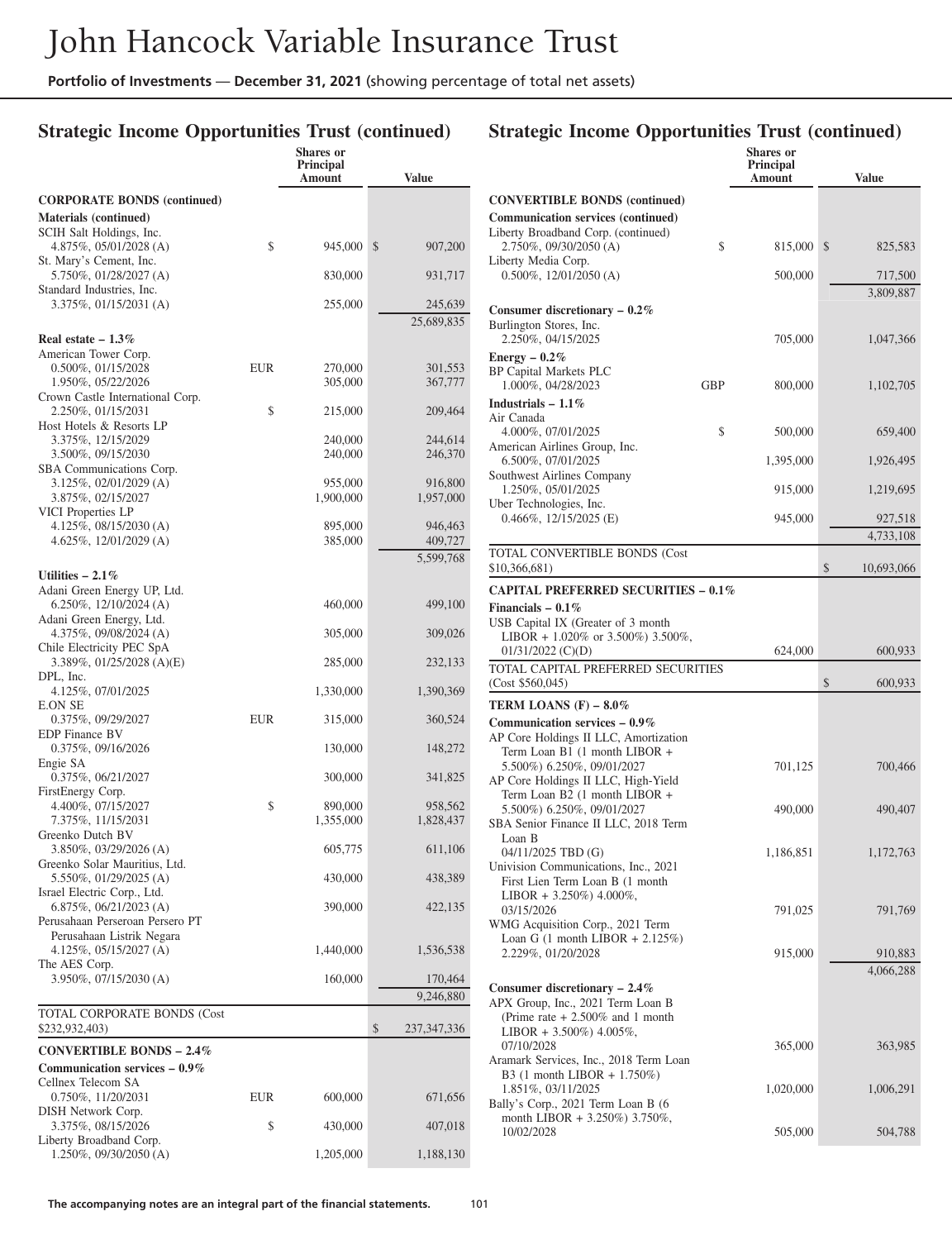## **Strategic Income Opportunities Trust (continued)**

|                                                                                  | <b>Shares</b> or<br><b>Principal</b><br>Amount | <b>Value</b>            |                             |
|----------------------------------------------------------------------------------|------------------------------------------------|-------------------------|-----------------------------|
| <b>TERM LOANS (F) (continued)</b>                                                |                                                |                         | <b>TERM</b>                 |
| Consumer discretionary (continued)                                               |                                                |                         | Health                      |
| Burlington Coat Factory Warehouse                                                |                                                |                         | Padagis                     |
| Corp., 2021 Term Loan B6 (3 month<br>LIBOR + 2.000%) 2.110%,                     |                                                |                         | <b>LIBC</b><br>07/06        |
| 06/24/2028                                                                       | \$<br>910,425                                  | $\mathbb{S}$<br>904,352 | PRA H                       |
| Carnival Corp., 2021 Incremental Term                                            |                                                |                         | Loan                        |
| Loan B (6 month LIBOR + $3.250\%$ )                                              |                                                |                         | 2.750                       |
| 4.000%, 10/18/2028<br>Carnival Corp., USD Term Loan B (3                         | 470,000                                        | 465,300                 |                             |
| month LIBOR + 3.000%) 3.750%,                                                    |                                                |                         | Industr                     |
| 06/30/2025                                                                       | 1,208,112                                      | 1,196,031               | <b>AECON</b><br><b>LIBC</b> |
| Hilton Grand Vacations Borrower LLC,                                             |                                                |                         | 04/13                       |
| 2021 Term Loan B (1 month LIBOR<br>$+3.000\%$ ) 3.500%, 08/02/2028               | 418,950                                        | 419,264                 | Air Car                     |
| Hilton Worldwide Finance LLC, 2019                                               |                                                |                         | mont<br>08/11               |
| Term Loan B2 (1 month LIBOR +                                                    |                                                |                         | Brown                       |
| 1.750%) 1.852%, 06/22/2026<br>KFC Holding Company, 2021 Term                     | 800,000                                        | 792,744                 | B(3)                        |
| Loan B $(1 \text{ month LIBOR} + 1.750\%)$                                       |                                                |                         | 3.000                       |
| 1.854%, 03/15/2028                                                               | 1,353,544                                      | 1,348,752               | Clean F<br>Term             |
| Marriott Ownership Resorts, Inc., 2019                                           |                                                |                         | 2.000                       |
| Term Loan B (1 month LIBOR +<br>1.750%) 1.854%, 08/29/2025                       | 780,000                                        | 765,866                 | JELD-V                      |
| New Red Finance, Inc., Term Loan B4                                              |                                                |                         | mont<br>07/28               |
| $(1$ month LIBOR + 1.750%) 1.854%,                                               |                                                |                         | MillerK                     |
| 11/19/2026<br>RH, Term Loan B (3 month LIBOR +                                   | 1,591,820                                      | 1,567,943               | <b>LIBC</b>                 |
| 2.500%) 3.000%, 10/20/2028                                                       | 748,125                                        | 745,881                 | 07/19                       |
| Whatabrands LLC, 2021 Term Loan B (1                                             |                                                |                         | Setanta<br>Loan             |
| month LIBOR + 3.250%) 3.750%,                                                    |                                                |                         | 2.140                       |
| 08/03/2028                                                                       | 791,000                                        | 787,401                 | The He                      |
| Energy $-0.5\%$                                                                  |                                                | 10,868,598              | mont<br>06/30               |
| Pilot Travel Centers LLC, 2021 Term                                              |                                                |                         | The He                      |
| Loan B $(1 \text{ month LIBOR} + 2.000\%)$                                       |                                                |                         | mont                        |
| 2.104%, 08/04/2028                                                               | 1,570,000                                      | 1,559,340               | 06/30                       |
| Southwestern Energy Company, 2021<br>Term Loan (3 month SOFR +                   |                                                |                         | Trans U<br>12/01            |
| 2.500%) 3.000%, 06/22/2027                                                       | 495,000                                        | 495,312                 | United.                     |
|                                                                                  |                                                | 2,054,652               | $(3 \text{ m})$             |
| Financials $-0.2\%$                                                              |                                                |                         | 04/21<br>Worldw             |
| Asurion LLC, 2021 Second Lien Term                                               |                                                |                         | Term                        |
| Loan B4 $(1 \text{ month LIBOR} + 5.250\%)$<br>5.354%, 01/20/2029                | 650,000                                        | 646,887                 | 4.250                       |
| Asurion LLC, 2021 Term Loan B9 (1                                                |                                                |                         |                             |
| month LIBOR + 3.250%) 3.354%,                                                    |                                                |                         | Inform                      |
| 07/31/2027                                                                       | 482,569                                        | 479,191                 | Corners<br>Loan             |
|                                                                                  |                                                | 1,126,078               | 4.250                       |
| Health care $-1.7\%$<br>Avantor Funding, Inc., 2021 Term Loan                    |                                                |                         | Sabre C                     |
| B5 $(1 \text{ month LIBOR} + 2.250\%)$                                           |                                                |                         | $(1 \text{ m})$             |
| 2.750%, 11/08/2027                                                               | 1,950,113                                      | 1,947,675               | 12/17<br>Sabre C            |
| ICON Luxembourg Sarl, LUX Term<br>Loan $(3 \text{ month LIBOR} + 2.250\%)$       |                                                |                         | $(1 \text{ m})$             |
| 2.750%, 07/03/2028                                                               | 971,351                                        | 970,943                 | 12/17                       |
| Jazz Financing Lux Sarl, USD Term                                                |                                                |                         |                             |
| Loan (1 month LIBOR + $3.500\%$ )                                                |                                                |                         | Materia                     |
| 4.000%, 05/05/2028<br>Mozart Borrower LP, USD Term Loan B                        | 1,228,825                                      | 1,232,745               | Pretium<br>Lien             |
| $(1$ month LIBOR + 3.250%) 3.750%,                                               |                                                |                         | 4.000                       |
| 10/23/2028                                                                       | 1,225,000                                      | 1,224,461               | <b>SCIH S</b>               |
| Organon & Company, USD Term Loan<br>$(3 \text{ month LIBOR } + 3.000\%)$ 3.500%, |                                                |                         | Incre<br><b>LIBC</b>        |
| 06/02/2028                                                                       | 1,264,006                                      | 1,264,271               | 03/16                       |
|                                                                                  |                                                |                         |                             |

|                                                                             | Shares or<br>Principal<br>Amount | <b>Value</b>         |
|-----------------------------------------------------------------------------|----------------------------------|----------------------|
| <b>TERM LOANS (F) (continued)</b>                                           |                                  |                      |
| Health care (continued)                                                     |                                  |                      |
| Padagis LLC, Term Loan B (3 month                                           |                                  |                      |
| LIBOR + 4.750%) 5.250%,<br>07/06/2028                                       | \$<br>686,118 \$                 | 681,829              |
| PRA Health Sciences, Inc., US Term                                          |                                  |                      |
| Loan $(3 \text{ month LIBOR} + 2.250\%)$                                    |                                  |                      |
| 2.750%, 07/03/2028                                                          | 242,017                          | 241,915              |
|                                                                             |                                  | 7,563,839            |
| Industrials $-1.8\%$<br>AECOM, 2021 Term Loan B (1 month                    |                                  |                      |
| LIBOR + 1.750%) 1.852%,                                                     |                                  |                      |
| 04/13/2028                                                                  | 1,317,698                        | 1,317,698            |
| Air Canada, 2021 Term Loan B (3                                             |                                  |                      |
| month LIBOR + 3.500%) 4.250%,<br>08/11/2028                                 | 1,080,000                        | 1,075,561            |
| Brown Group Holding LLC, Term Loan                                          |                                  |                      |
| B (3 month LIBOR + $2.500\%$ )                                              |                                  |                      |
| 3.000%, 06/07/2028<br>Clean Harbors, Inc., 2021 Incremental                 | 528,377                          | 527,056              |
| Term Loan B (1 month LIBOR +                                                |                                  |                      |
| 2.000%) 2.104%, 10/08/2028                                                  | 470,000                          | 469,121              |
| JELD-WEN, Inc., 2021 Term Loan B (1<br>month LIBOR + 2.250%) 2.351%,        |                                  |                      |
| 07/28/2028                                                                  | 339,150                          | 338,726              |
| MillerKnoll, Inc., Term Loan B (1 month                                     |                                  |                      |
| LIBOR + 2.000%) 2.125%,                                                     |                                  |                      |
| 07/19/2028<br>Setanta Aircraft Leasing DAC, Term                            | 825,000                          | 823,796              |
| Loan B $(3 \text{ month LIBOR} + 2.000\%)$                                  |                                  |                      |
| 2.140%, 11/05/2028                                                          | 460,000                          | 459,425              |
| The Hertz Corp., 2021 Term Loan B (1<br>month LIBOR + 3.250%) 3.750%,       |                                  |                      |
| 06/30/2028                                                                  | 694,212                          | 694,212              |
| The Hertz Corp., 2021 Term Loan C (1                                        |                                  |                      |
| month LIBOR + 3.250%) 3.750%,<br>06/30/2028                                 | 131,710                          | 131,710              |
| Trans Union LLC, 2021 Term Loan B6                                          |                                  |                      |
| 12/01/2028 TBD (G)                                                          | 535,000                          | 533,261              |
| United Airlines, Inc., 2021 Term Loan B<br>(3 month LIBOR + 3.750%) 4.500%, |                                  |                      |
| 04/21/2028                                                                  | 1,565,153                        | 1,567,281            |
| Worldwide Express, Inc., 2021 First Lien                                    |                                  |                      |
| Term Loan (6 month LIBOR +                                                  |                                  |                      |
| 4.250%) 5.000%, 07/26/2028                                                  | 320,000                          | 320,666<br>8,258,513 |
| Information technology $-0.2\%$                                             |                                  |                      |
| Cornerstone OnDemand, Inc., 2021 Term                                       |                                  |                      |
| Loan $(3 \text{ month LIBOR} + 3.750\%)$                                    |                                  |                      |
| 4.250%, 10/16/2028<br>Sabre GLBL, Inc., 2021 Term Loan B1                   | 345,000                          | 343,644              |
| $(1$ month LIBOR + 3.500%) 4.000%,                                          |                                  |                      |
| 12/17/2027                                                                  | 151,101                          | 149,023              |
| Sabre GLBL, Inc., 2021 Term Loan B2<br>$(1$ month LIBOR + 3.500%) 4.000%,   |                                  |                      |
| 12/17/2027                                                                  | 240,870                          | 237,558              |
|                                                                             |                                  | 730,225              |
| Materials $-0.3\%$                                                          |                                  |                      |
| Pretium PKG Holdings, Inc., 2021 First                                      |                                  |                      |
| Lien Term Loan (6 month LIBOR +<br>4.000%) 4.500%, 10/02/2028               | 415,000                          | 413,809              |
| SCIH Salt Holdings, Inc., 2021                                              |                                  |                      |
| Incremental Term Loan B (3 month                                            |                                  |                      |
| LIBOR + $4.000\%$ ) $4.750\%$ ,<br>03/16/2027                               | 893,846                          | 884,166              |
|                                                                             |                                  |                      |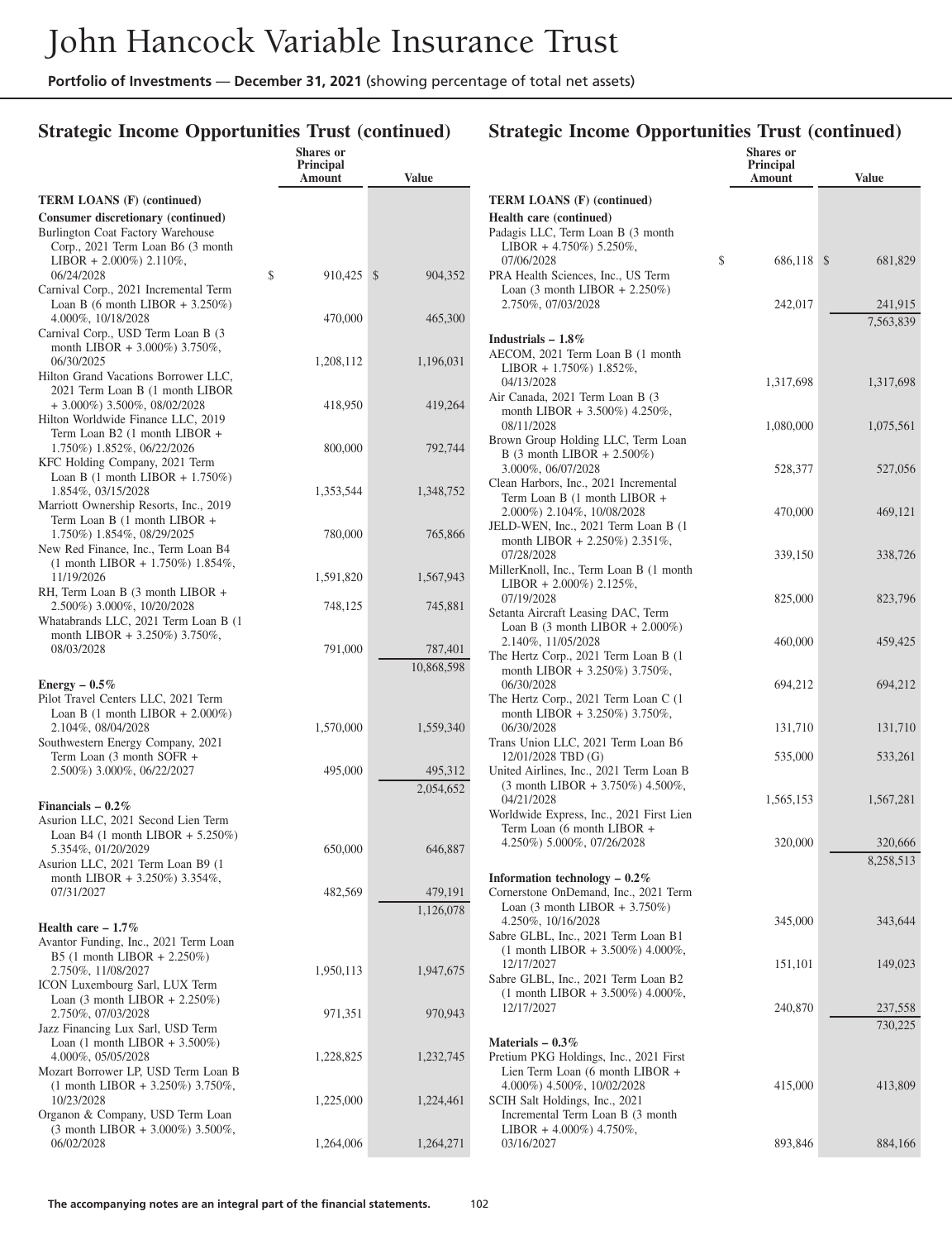# **Strategic Income Opportunities Trust (continued)**

|                                                                  | <b>Shares</b> or<br>Principal<br>Amount | <b>Value</b>                  |
|------------------------------------------------------------------|-----------------------------------------|-------------------------------|
| <b>TERM LOANS (F) (continued)</b>                                |                                         |                               |
| <b>Materials (continued)</b>                                     |                                         |                               |
| Standard Industries, Inc., 2021 Term                             |                                         |                               |
| Loan B $(3 \text{ month LIBOR} + 2.500\%)$                       |                                         |                               |
| 3.000%, 09/22/2028<br>\$                                         | 86,434                                  | $\mathbb{S}$<br>86,470        |
| TOTAL TERM LOANS (Cost \$36,113,565)                             |                                         | 1,384,445<br>\$<br>36,052,638 |
|                                                                  |                                         |                               |
| <b>COLLATERALIZED MORTGAGE OBLIGATIONS - 0.6%</b>                |                                         |                               |
| Commercial and residential $-0.6\%$<br>Arroyo Mortgage Trust     |                                         |                               |
| Series 2019-1, Class A1                                          |                                         |                               |
| 3.805%, 01/25/2049 (A)(H)                                        | 468,874                                 | 470,389                       |
| BX Commercial Mortgage Trust<br>Series 2019-XL, Class A (1 month |                                         |                               |
| $LIBOR + 0.920\%$ ),                                             |                                         |                               |
| 1.010%, 10/15/2036 (A)(D)                                        | 1,426,546                               | 1,426,940                     |
| Series 2021-VOLT, Class A (1 month                               |                                         |                               |
| $LIBOR + 0.700\%$ ),                                             |                                         |                               |
| $0.790\%$ , $09/15/2036$ (A)(D)<br><b>CSMC</b> Trust             | 535,000                                 | 533,175                       |
| Series 2019-NQM1, Class A1                                       |                                         |                               |
| 2.656%, 10/25/2059 (A)                                           | 177,883                                 | 179,214                       |
| HarborView Mortgage Loan Trust                                   |                                         |                               |
| Series 2007-3, Class ES IO,<br>$0.350\%, 05/19/2047$ (A)         | 3,822,038                               | 39,888                        |
| Series 2007-4, Class ES IO,                                      |                                         |                               |
| 0.350%, 07/19/2047                                               | 4,085,915                               | 54,443                        |
| Series 2007-6, Class ES IO,                                      |                                         |                               |
| $0.343\%, 08/19/2037$ (A)<br>Morgan Stanley Mortgage Loan Trust  | 4,052,877                               | 57,431                        |
| Series 2004-9, Class 1A                                          |                                         |                               |
| 5.382%, 11/25/2034 (H)                                           | 91,197                                  | 97,555                        |
|                                                                  |                                         | 2,859,035                     |
| TOTAL COLLATERALIZED MORTGAGE OBLIGATIONS<br>(Cost \$2,692,529)  |                                         | \$<br>2,859,035               |
| <b>ASSET BACKED SECURITIES - 1.0%</b>                            |                                         |                               |
| Bravo Mortgage Asset Trust                                       |                                         |                               |
| Series 2006-1A, Class A2 (1 month<br>$LIBOR + 0.240\%)$          |                                         |                               |
| $0.332\%$ , $07/25/2036$ (A)(D)                                  | 19,482                                  | 19,479                        |
| DB Master Finance LLC                                            |                                         |                               |
| Series 2019-1A, Class A2II                                       |                                         |                               |
| 4.021%, $05/20/2049$ (A)<br>Domino's Pizza Master Issuer LLC     | 474,088                                 | 490,717                       |
| Series 2015-1A, Class A2II                                       |                                         |                               |
| 4.474%, 10/25/2045 (A)                                           | 859,750                                 | 882,819                       |
| FirstKey Homes Trust                                             |                                         |                               |
| Series 2020-SFR2, Class A<br>1.266%, 10/19/2037 (A)              | 284,189                                 |                               |
| Home Partners of America Trust                                   |                                         | 277,040                       |
| Series 2019-1, Class B                                           |                                         |                               |
| 3.157%, 09/17/2039 (A)                                           | 375,830                                 | 385,571                       |
| Jack in the Box Funding LLC                                      |                                         |                               |
| Series 2019-1A, Class A2II<br>4.476%, 08/25/2049 (A)             | 590,538                                 | 612,967                       |
| <b>MVW Owner Trust</b>                                           |                                         |                               |
| Series 2018-1A, Class A                                          |                                         |                               |
| 3.450%, 01/21/2036 (A)                                           | 196,369                                 | 201,894                       |
| Taco Bell Funding LLC<br>Series 2016-1A, Class A23               |                                         |                               |
| 4.970%, 05/25/2046 (A)                                           | 1,489,800                               | 1,554,387                     |
| TOTAL ASSET BACKED SECURITIES (Cost                              |                                         |                               |
| \$4,289,245)                                                     |                                         | \$<br>4,424,874               |

|                                                                         | <b>Shares</b> or<br>Principal |                        |
|-------------------------------------------------------------------------|-------------------------------|------------------------|
|                                                                         | Amount                        | <b>Value</b>           |
| <b>COMMON STOCKS - 3.3%</b>                                             |                               |                        |
| Communication services $-0.0\%$<br>Vertis Holdings, Inc. $(I)(J)$       | 8,371                         | $\overline{0}$<br>\$   |
| Consumer discretionary $-0.3\%$                                         |                               |                        |
| General Motors Company (J)<br>Financials $-1.3\%$                       | 24,981                        | 1,464,636              |
| CIT Group, Inc.                                                         | 17,920                        | 920,013                |
| Credit Agricole SA                                                      | 66,195                        | 943,762                |
| Credit Suisse Group AG, ADR (B)<br>Societe Generale SA                  | 63,906<br>30,080              | 616,054<br>1,033,811   |
| Synovus Financial Corp.                                                 | 19,905                        | 952,852                |
| U.S. Bancorp                                                            | 26,223                        | 1,472,946              |
|                                                                         |                               | 5,939,438              |
| Industrials $-0.7\%$<br>Delta Air Lines, Inc. (J)                       | 24,829                        | 970,317                |
| The Boeing Company (J)                                                  | 10,242                        | 2,061,893              |
|                                                                         |                               | 3,032,210              |
| Real estate $-0.3\%$                                                    |                               |                        |
| Americold Realty Trust<br>Utilities $-0.7\%$                            | 36,756                        | 1,205,229              |
| Algonquin Power & Utilities Corp.                                       | 25,100                        | 1,185,724              |
| Dominion Energy, Inc.                                                   | 18,000                        | 1,811,520              |
|                                                                         |                               | 2,997,244              |
| TOTAL COMMON STOCKS (Cost \$15,383,630)                                 |                               | \$<br>14,638,757       |
| <b>PREFERRED SECURITIES - 3.9%</b>                                      |                               |                        |
| Communication services $-0.2\%$<br>2020 Cash Mandatory Exchangeable     |                               |                        |
| Trust, $5.250\%$ (A)                                                    | 1,080                         | 1,126,127              |
| Financials $-0.7\%$                                                     |                               |                        |
| Stifel Financial Corp., 4.500%<br>U.S. Bancorp (Greater of 3 month)     | 32,750                        | 845,278                |
| LIBOR + 1.020\% or 3.500\%),                                            |                               |                        |
| $3.500\%$ (D)<br>Valley National Bancorp (5.500% to                     | 804                           | 771,840                |
| $9-30-22$ , then 3 month LIBOR +                                        |                               |                        |
| $3.578\%)$                                                              | 22,825                        | 580,896                |
| Wells Fargo & Company $(5.850\%$ to<br>$9-15-23$ , then 3 month LIBOR + |                               |                        |
| $3.090\%)$                                                              | 27,605                        | 739,538                |
|                                                                         |                               | 2,937,552              |
| Health care $-0.4\%$<br>Becton, Dickinson and Company,                  |                               |                        |
| $6.000\%$                                                               | 10,850                        | 572,338                |
| Danaher Corp., 4.750%                                                   | 570                           | 1,250,580              |
|                                                                         |                               | 1,822,918              |
| Industrials $-0.3\%$<br>Stanley Black & Decker, Inc.,                   |                               |                        |
| 5.250% (B)                                                              | 10,400                        | 1,135,576              |
| Information technology - $0.4\,\%$                                      |                               |                        |
| Broadcom, Inc., 8.000%<br>Sabre Corp., 6.500%                           | 840<br>2,400                  | 1,743,328<br>275,448   |
|                                                                         |                               | 2,018,776              |
| Utilities $-1.9\%$                                                      |                               |                        |
| American Electric Power Company, Inc.,<br>6.125%                        |                               |                        |
| DTE Energy Company, 6.250%                                              | 23,350<br>20,150              | 1,228,210<br>1,034,501 |
| NextEra Energy, Inc., 4.872%                                            | 26,200                        | 1,783,958              |
| NextEra Energy, Inc., 5.279%<br>NextEra Energy, Inc., 6.219%            | 28,350<br>17,400              | 1,631,259<br>1,007,634 |
| The Southern Company, 6.750%                                            | 33,300                        | 1,789,875              |
|                                                                         |                               | 8,475,437              |
| TOTAL PREFERRED SECURITIES (Cost \$15,394,616)                          |                               | \$<br>17,516,386       |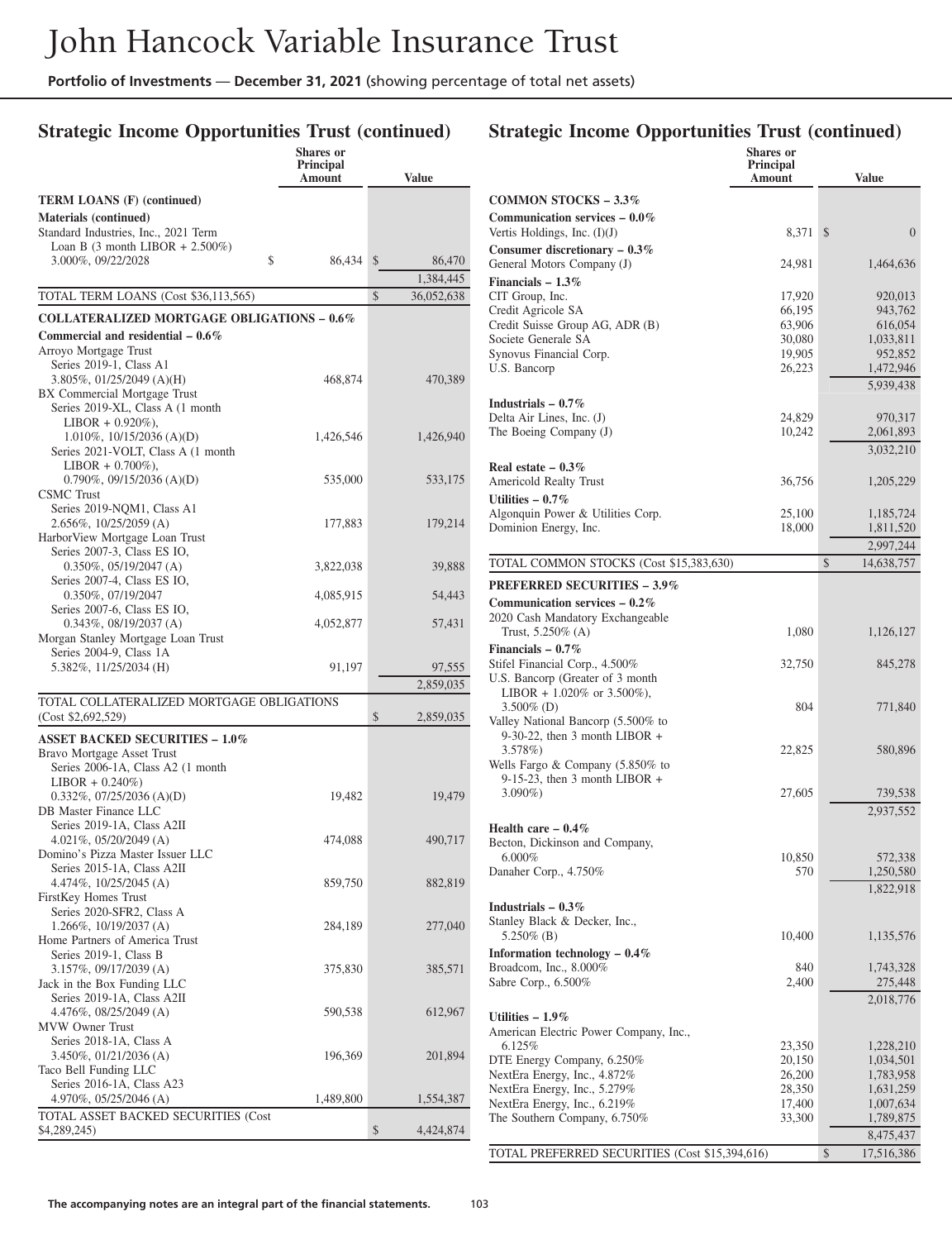## **Strategic Income Opportunities Trust (continued)**

|                               |                                                                                | <b>Shares</b> or<br><b>Principal</b><br>Amount |               | Value            |  |
|-------------------------------|--------------------------------------------------------------------------------|------------------------------------------------|---------------|------------------|--|
|                               |                                                                                |                                                |               |                  |  |
|                               | PURCHASED OPTIONS - 0.0%                                                       |                                                |               |                  |  |
| Puts $-0.0\%$                 |                                                                                |                                                |               |                  |  |
|                               | Over the Counter Option on the USD vs.                                         |                                                |               |                  |  |
|                               | CAD (Expiration Date: 4-11-22; Strike                                          |                                                |               |                  |  |
|                               | Price: \$1.22; Counterparty: Canadian<br>Imperial Bank of Commerce) $(J)(K)$   | 12,240,000                                     | \$            |                  |  |
|                               | TOTAL PURCHASED OPTIONS (Cost \$140,760)                                       |                                                | $\mathcal{S}$ | 23,733<br>23,733 |  |
|                               |                                                                                |                                                |               |                  |  |
|                               | <b>SHORT-TERM INVESTMENTS - 4.2%</b>                                           |                                                |               |                  |  |
|                               | Short-term funds $-1.5\%$                                                      |                                                |               |                  |  |
|                               | John Hancock Collateral Trust,                                                 |                                                |               |                  |  |
| $0.1697\%$ (L)(M)             |                                                                                | 690,164                                        |               | 6,903,711        |  |
|                               | Repurchase agreement $-2.7\%$                                                  |                                                |               |                  |  |
|                               | Repurchase Agreement with State Street<br>Corp. dated 12-31-21 at 0.000% to be |                                                |               |                  |  |
|                               | repurchased at \$11,988,000 on 1-3-22,                                         |                                                |               |                  |  |
|                               | collateralized by \$12,352,300                                                 |                                                |               |                  |  |
|                               | U.S. Treasury Notes, 1.250% due                                                |                                                |               |                  |  |
|                               | 6-30-28 (valued at \$12,227,814)<br>\$                                         | 11,988,000                                     |               | 11,988,000       |  |
|                               | TOTAL SHORT-TERM INVESTMENTS (Cost \$18,892,760)                               |                                                | $\mathcal{S}$ | 18,891,711       |  |
|                               | <b>Total Investments (Strategic Income Opportunities Trust)</b>                |                                                |               |                  |  |
|                               | $(Cost $446,291,618) - 100.8\%$                                                |                                                | \$            | 451,834,659      |  |
|                               | Other assets and liabilities, net $- (0.8\%)$                                  |                                                |               | (3,720,607)      |  |
|                               | TOTAL NET ASSETS - 100.0%                                                      |                                                | \$            | 448,114,052      |  |
|                               |                                                                                |                                                |               |                  |  |
| <b>Currency Abbreviations</b> |                                                                                |                                                |               |                  |  |
| AUD                           | Australian Dollar                                                              |                                                |               |                  |  |
| BRL                           | <b>Brazilian Real</b>                                                          |                                                |               |                  |  |
| CAD                           | Canadian Dollar                                                                |                                                |               |                  |  |
| <b>CNY</b>                    | Chinese Yuan Renminbi                                                          |                                                |               |                  |  |
| COP                           | Colombian Peso                                                                 |                                                |               |                  |  |
| EUR                           | Euro                                                                           |                                                |               |                  |  |
| <b>GBP</b>                    | Pound Sterling                                                                 |                                                |               |                  |  |
| IDR                           | Indonesian Rupiah                                                              |                                                |               |                  |  |
|                               |                                                                                |                                                |               |                  |  |
| INR                           | <b>Indian Rupee</b>                                                            |                                                |               |                  |  |
| <b>JPY</b>                    | Japanese Yen                                                                   |                                                |               |                  |  |
| <b>KRW</b>                    | Korean Won                                                                     |                                                |               |                  |  |
| MXN                           | Mexican Peso                                                                   |                                                |               |                  |  |
| <b>MYR</b>                    | Malaysian Ringgit                                                              |                                                |               |                  |  |
| NOK                           | Norwegian Krone                                                                |                                                |               |                  |  |
| <b>NZD</b><br>PHP             | New Zealand Dollar<br>Philippine Peso                                          |                                                |               |                  |  |

## **Strategic Income Opportunities Trust (continued)**

| SGD          | Singapore Dollar                                                        |
|--------------|-------------------------------------------------------------------------|
|              | Security Abbreviations and Legend                                       |
| ADR          | American Depositary Receipt                                             |
| CMT          | <b>Constant Maturity Treasury</b>                                       |
| EURIBOR      | Euro Interbank Offered Rate                                             |
| ICE          | <b>Intercontinental Exchange</b>                                        |
| IO           | Interest-Only Security - (Interest Tranche of Stripped Mortgage         |
|              | Pool). Rate shown is the annualized yield at the end of the period.     |
| LIBOR        | London Interbank Offered Rate                                           |
| <b>NIBOR</b> | Norwegian Interbank Offered Rate                                        |
| <b>SOFR</b>  | Secured Overnight Financing Rate                                        |
| <b>SONIA</b> | Sterling Overnight Interbank Average Rate                               |
| (A)          | These securities are exempt from registration under Rule 144A of        |
|              | the Securities Act of 1933. Such securities may be resold, normally     |
|              | to qualified institutional buyers, in transactions exempt from          |
|              | registration. Rule 144A securities amounted to \$146,035,919 or         |
|              | 32.6% of the fund's net assets as of 12-31-21.                          |
| (B)          | All or a portion of this security is on loan as of 12-31-21.            |
| (C)          | Perpetual bonds have no stated maturity date. Date shown as             |
|              | maturity date is next call date.                                        |
| (D)          | Variable rate obligation. The coupon rate shown represents the rate     |
|              | at period end.                                                          |
| (E)          | Zero coupon bonds are issued at a discount from their principal         |
|              | amount in lieu of paying interest periodically. Rate shown is the       |
|              | effective yield at period end.                                          |
| (F)          | Term loans are variable rate obligations. The coupon rate shown         |
|              | represents the rate at period end.                                      |
| (G)          | This position represents an unsettled loan commitment at period end.    |
|              | Certain details associated with this purchase are not known prior to    |
|              | the settlement date, including coupon rate, which is disclosed as       |
|              | TBD (To Be Determined).                                                 |
| (H)          | Variable or floating rate security, the interest rate of which adjusts  |
|              | periodically based on a weighted average of interest rates and          |
|              | prepayments on the underlying pool of assets. The interest rate         |
|              | shown is the current rate as of period end.                             |
| (I)          | Security is valued using significant unobservable inputs and is         |
|              | classified as Level 3 in the fair value hierarchy. Refer to Note 2 to   |
|              | the financial statements.                                               |
| (J)          | Non-income producing security.                                          |
| (K)          | For this type of option, notional amounts are equivalent to number      |
|              | of contracts.                                                           |
| (L)          | The rate shown is the annualized seven-day yield as of 12-31-21.        |
| (M)          | Investment is an affiliate of the fund, the advisor and/or subadvisor.  |
|              | This security represents the investment of cash collateral received for |
|              | securities lending.                                                     |

#### **DERIVATIVES**

#### **FUTURES**

|                                          | Number of |                 | <b>Expiration</b> | <b>Notional</b>    | <b>Notional</b>    | <b>Unrealized</b><br>appreciation |
|------------------------------------------|-----------|-----------------|-------------------|--------------------|--------------------|-----------------------------------|
| Open contracts                           | contracts | <b>Position</b> | date              | basis <sup>^</sup> | value <sup>^</sup> | (depreciation)                    |
| Euro-BTP Italian Government Bond Futures | 15        | Long            | Mar 2022          | \$2,558,224        | \$2,510,578        | \$(47,646)                        |
| 10-Year U.S. Treasury Note Futures       | 23        | <b>Short</b>    | Mar 2022          | (2,971,286)        | (3,000,781)        | (29, 495)                         |
| Euro-Buxl Futures                        | 4         | <b>Short</b>    | Mar 2022          | (987, 485)         | (941.494)          | 45.991                            |
| German Euro BUND Futures                 | 24        | Short           | Mar 2022          | (4,758,159)        | (4,682,512)        | 75.647                            |
| U.S. Treasury Long Bond Futures          | 275       | <b>Short</b>    | Mar 2022          | (43,655,137)       | (44, 120, 313)     | (465, 176)                        |
| Ultra U.S. Treasury Bond Futures         |           | <b>Short</b>    | Mar 2022          | (1,010,341)        | (1,025,063)        | (14, 722)                         |
|                                          |           |                 |                   |                    |                    | \$(435, 401)                      |

^ Notional basis refers to the contractual amount agreed upon at inception of open contracts; notional value represents the current value of the open contract.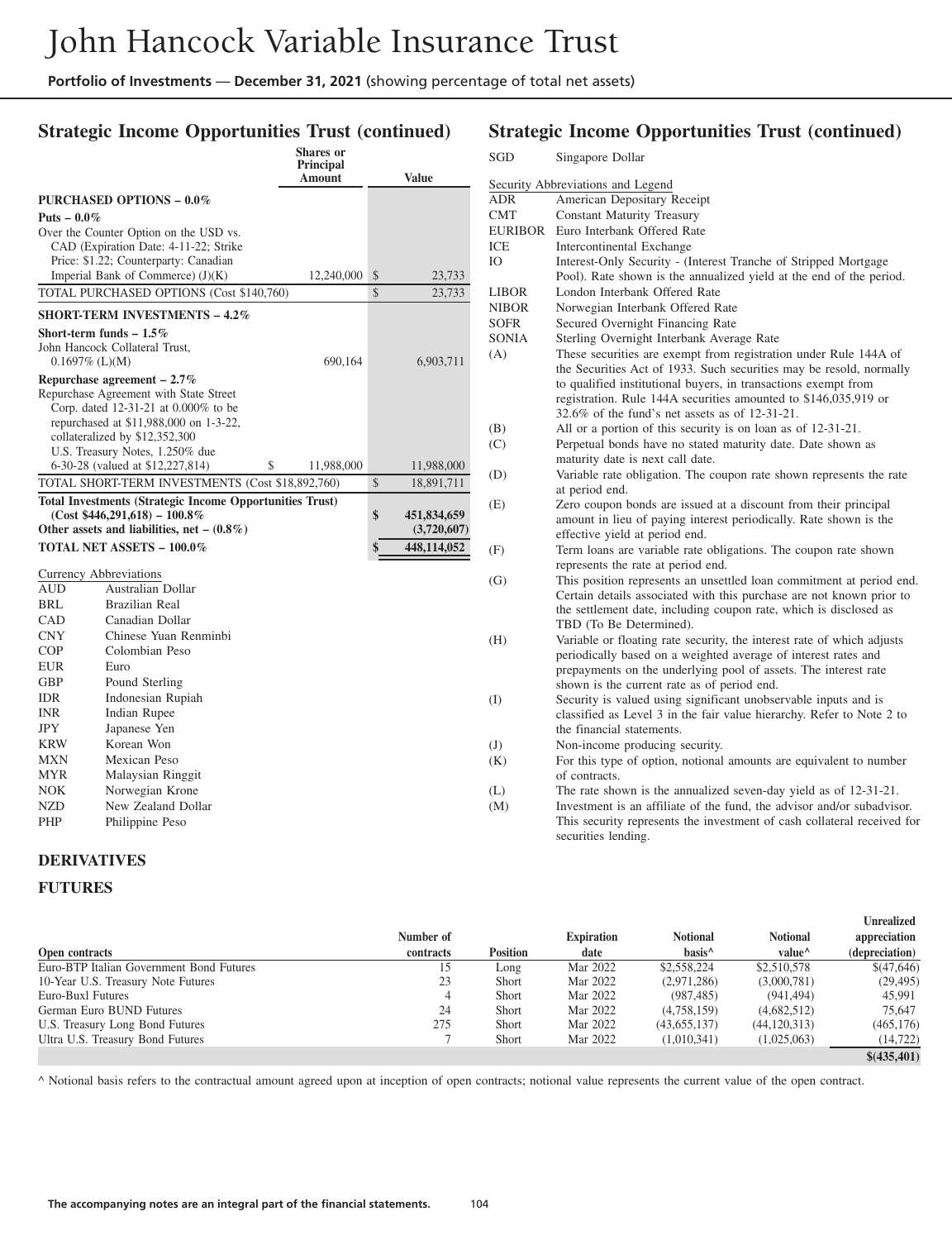#### **FORWARD FOREIGN CURRENCY CONTRACTS**

|                          |                              |                          |                        |                          | Contractual            |                                   |                                |
|--------------------------|------------------------------|--------------------------|------------------------|--------------------------|------------------------|-----------------------------------|--------------------------------|
|                          | Contract to buy              |                          | Contract to sell       | Counterparty (OTC)       | settlement<br>date     | <b>Unrealized</b><br>appreciation | Unrealized<br>depreciation     |
| <b>AUD</b>               | 7,139,500                    | <b>NZD</b>               | 7,444,194              | GSI                      | 1/19/2022              | \$96,791                          |                                |
| <b>AUD</b>               | 2,860,000                    | <b>NZD</b>               | 3,000,569              | <b>JPM</b>               | 1/19/2022              | 26,097                            |                                |
| <b>AUD</b>               | 1,426,500                    | <b>NZD</b>               | 1,499,100              | <b>MSCS</b>              | 1/19/2022              | 11,313                            |                                |
| <b>AUD</b>               | 1,735,605                    | <b>USD</b>               | 1,260,813              | <b>BARC</b>              | 1/19/2022              | 1,977                             |                                |
| <b>AUD</b>               | 1,735,605                    | <b>USD</b>               | 1,266,662              | <b>CITI</b>              | 1/19/2022              |                                   | \$(3,872)                      |
| <b>AUD</b>               | 10,119,469                   | <b>USD</b>               | 7,448,810              | GSI                      | 1/19/2022              |                                   | (86,094)                       |
| <b>AUD</b>               | 2,849,652                    | <b>USD</b>               | 2,112,067              | <b>JPM</b>               | 1/19/2022              | $\qquad \qquad$                   | (38, 719)                      |
| <b>AUD</b>               | 1,727,989                    | <b>USD</b>               | 1,269,441              | <b>UBS</b>               | 1/19/2022              |                                   | (12, 192)                      |
| BRL                      | 1,958,068                    | <b>USD</b>               | 343,460                | <b>CITI</b>              | 1/19/2022              | 6,893                             |                                |
| CAD                      | 2,436,356                    | <b>GBP</b>               | 1,435,625              | <b>MSCS</b>              | 1/19/2022              |                                   | (17, 107)                      |
| CAD                      | 14,521,136                   | <b>GBP</b>               | 8,613,750              | <b>SSB</b>               | 1/19/2022              |                                   | (179, 325)                     |
| CAD                      | 2,538,833                    | <b>NZD</b>               | 2,858,750              | <b>UBS</b>               | 1/19/2022              | 49,373                            |                                |
| CAD                      | 12,053,463                   | <b>USD</b>               | 9,623,550              | <b>BARC</b>              | 1/19/2022              |                                   | (94, 870)                      |
| CAD                      | 5,992,834                    | <b>USD</b>               | 4,851,519              | <b>CIBC</b>              | 1/19/2022              | $\overline{\phantom{0}}$          | (113, 976)                     |
| CAD                      | 5,392,769                    | <b>USD</b>               | 4,290,000              | <b>CITI</b>              | 1/19/2022              |                                   | (26, 830)                      |
| CAD                      | 4,136,818                    | <b>USD</b>               | 3,277,700              | <b>HUS</b>               | 1/19/2022              | $\overline{\phantom{0}}$          | (7,401)                        |
| CAD                      | 7,144,617                    | <b>USD</b>               | 5,719,167              | <b>JPM</b>               | 1/19/2022              |                                   | (71,099)                       |
| CAD                      | 1,139,561                    | <b>USD</b>               | 905,073                | <b>MSCS</b>              | 1/19/2022              |                                   | (4,211)                        |
| CAD                      | 5,842,137                    | <b>USD</b>               | 4,698,599              | <b>RBC</b>               | 1/19/2022              |                                   | (80, 188)                      |
| CAD                      | 3,625,153                    | <b>USD</b>               | 2,874,167              | <b>SCB</b>               | 1/19/2022              | $\qquad \qquad$                   | (8,357)                        |
| CAD                      | 5,508,583                    | <b>USD</b>               | 4,311,250              | <b>SSB</b>               | 1/19/2022              | 43,476                            |                                |
| CAD                      | 5,532,079                    | <b>USD</b>               | 4,307,917              | <b>UBS</b>               | 1/19/2022              | 65,383                            |                                |
| <b>EUR</b>               | 1,423,750                    | <b>GBP</b>               | 1,220,286              | <b>CIBC</b>              | 1/19/2022              |                                   | (30, 246)                      |
| <b>EUR</b>               | 1,443,750                    | <b>GBP</b>               | 1,224,488              | <b>MSCS</b>              | 1/19/2022              |                                   | (13, 157)                      |
| <b>EUR</b>               | 1,423,750                    | <b>GBP</b>               | 1,221,950              | <b>SCB</b>               | 1/19/2022              |                                   | (32, 498)                      |
| <b>EUR</b>               | 1,443,750                    | <b>GBP</b>               | 1,237,667              | <b>SSB</b>               | 1/19/2022              | $\overline{\phantom{0}}$          | (30,994)                       |
| <b>EUR</b>               | 2,847,500                    | <b>GBP</b>               | 2,440,437              | <b>UBS</b>               | 1/19/2022              |                                   | (60,310)                       |
| <b>EUR</b>               | 166,674                      | <b>USD</b>               | 194,627                | <b>BMO</b>               | 1/19/2022              | $\overline{\phantom{0}}$          | (4,812)                        |
| <b>EUR</b>               | 3,057,526                    | <b>USD</b>               | 3,535,332              | <b>CIBC</b>              | 1/19/2022              | $\overline{\phantom{0}}$          | (53,304)                       |
| <b>EUR</b>               | 2,036,814                    | <b>USD</b>               | 2,362,602              | <b>GSI</b>               | 1/19/2022              | $\overline{\phantom{0}}$          | (43,000)                       |
| <b>EUR</b>               | 2,036,814                    | <b>USD</b>               | 2,370,045              | <b>HUS</b>               | 1/19/2022              | $\overline{\phantom{0}}$          | (50, 442)                      |
| <b>EUR</b>               | 4,089,115                    | <b>USD</b>               | 4,803,410              | <b>MSCS</b>              | 1/19/2022              | $\overline{\phantom{0}}$          | (146, 568)                     |
| <b>EUR</b>               | 4,893,766                    | <b>USD</b>               | 5,668,179              | <b>SSB</b>               | 1/19/2022              | $\overbrace{\phantom{12322111}}$  | (94, 970)                      |
| <b>EUR</b>               | 2,029,599                    | <b>USD</b>               | 2,325,657              | <b>UBS</b>               | 1/19/2022              |                                   | (14,271)                       |
| <b>GBP</b>               | 4,215,625                    | CAD                      | 7,067,676              | <b>CITI</b>              | 1/19/2022              | 118,643                           |                                |
| <b>GBP</b>               | 1,720,766                    | CAD                      | 2,871,318              | <b>JPM</b>               | 1/19/2022              | 59,195                            |                                |
| <b>GBP</b>               | 1,390,000                    | CAD                      | 2,337,815              | <b>RBC</b>               | 1/19/2022              | 33,253                            |                                |
| <b>GBP</b>               | 1,435,625                    | CAD                      | 2,406,163              | <b>SSB</b>               | 1/19/2022              | 40,975                            |                                |
| <b>GBP</b>               | 1,226,892                    | <b>EUR</b>               | 1,433,750              | <b>BARC</b>              | 1/19/2022              | 27,799                            | $\qquad \qquad$                |
| <b>GBP</b>               | 4,906,471                    | <b>EUR</b>               | 5,715,000              | <b>SSB</b>               | 1/19/2022              | 132,488                           | $\overbrace{\phantom{123321}}$ |
| <b>GBP</b>               | 3,095,789                    | <b>EUR</b>               | 3,609,038              | <b>UBS</b>               | 1/19/2022              | 80,066                            |                                |
| <b>GBP</b>               | 1,440,000                    | <b>USD</b>               | 1,924,547              | <b>BARC</b>              | 1/19/2022              | 24,505                            |                                |
| <b>GBP</b><br><b>GBP</b> | 1,440,000                    | <b>USD</b><br><b>USD</b> | 1,924,276              | <b>HUS</b><br><b>SCB</b> | 1/19/2022              | 24,776<br>22,353                  |                                |
| <b>JPY</b>               | 5,760,000                    | <b>USD</b>               | 7,773,857              | <b>ANZ</b>               | 1/19/2022<br>1/19/2022 |                                   | (44,980)                       |
| JPY                      | 114,397,628<br>321, 107, 729 | <b>USD</b>               | 1,039,582<br>2,925,000 | <b>CIBC</b>              | 1/19/2022              | $\overline{\phantom{0}}$          | (133,208)                      |
| JPY                      | 319,648,043                  | <b>USD</b>               | 2,846,667              | <b>HUS</b>               | 1/19/2022              | $\overbrace{\phantom{12322111}}$  | (67, 566)                      |
| JPY                      | 296,191,881                  | <b>USD</b>               | 2,670,831              | <b>SSB</b>               | 1/19/2022              |                                   | (95, 664)                      |
| JPY                      | 919,459,506                  | <b>USD</b>               | 8,244,183              | <b>UBS</b>               | 1/19/2022              |                                   | (250, 170)                     |
| <b>MXN</b>               | 31,257,546                   | <b>USD</b>               | 1,437,500              | GSI                      | 1/19/2022              | 85,290                            |                                |
| <b>MXN</b>               | 30,812,318                   | <b>USD</b>               | 1,437,500              | <b>HUS</b>               | 1/19/2022              | 63,599                            |                                |
| <b>NZD</b>               | 1,893,322                    | <b>AUD</b>               | 1,793,326              | $\mathbf{ANZ}$           | 1/19/2022              | $\overline{\phantom{m}}$          | (8,246)                        |
| <b>NZD</b>               | 4,509,369                    | <b>AUD</b>               | 4,283,000              | <b>BARC</b>              | 1/19/2022              |                                   | (28, 220)                      |
| <b>NZD</b>               | 7,937,621                    | <b>AUD</b>               | 7,499,326              | <b>CITI</b>              | 1/19/2022              |                                   | (20,698)                       |
| <b>NZD</b>               | 1,501,647                    | <b>AUD</b>               | 1,430,000              | <b>MSCS</b>              | 1/19/2022              |                                   | (12, 116)                      |
| <b>NZD</b>               | 2,858,750                    | CAD                      | 2,515,386              | <b>UBS</b>               | 1/19/2022              |                                   | (30, 836)                      |
| <b>NZD</b>               | 4,303,983                    | <b>USD</b>               | 2,986,573              | <b>HUS</b>               | 1/19/2022              |                                   | (39,220)                       |
| <b>NZD</b>               | 941,767                      | <b>USD</b>               | 660,384                | <b>RBC</b>               | 1/19/2022              |                                   | (15, 465)                      |
| <b>NZD</b>               | 1,883,533                    | <b>USD</b>               | 1,310,225              | <b>SSB</b>               | 1/19/2022              |                                   | (20, 387)                      |
| <b>NZD</b>               | 445,000                      | <b>USD</b>               | 312,921                | <b>UBS</b>               | 1/19/2022              |                                   | (8,187)                        |
| <b>SEK</b>               | 14,752,875                   | EUR                      | 1,433,125              | <b>RBC</b>               | 1/19/2022              | 737                               |                                |
| SGD                      | 2,583,531                    | <b>USD</b>               | 1,907,129              | <b>CIBC</b>              | 1/19/2022              | 9,827                             |                                |
| SGD                      | 7,723,085                    | <b>USD</b>               | 5,707,066              | <b>CITI</b>              | 1/19/2022              | 23,394                            |                                |
| SGD                      | 3,849,919                    | <b>USD</b>               | 2,849,883              | GSI                      | 1/19/2022              | 6,722                             |                                |
| SGD                      | 2,582,329                    | <b>USD</b>               | 1,907,129              | <b>HUS</b>               | 1/19/2022              | 8,936                             |                                |
| SGD                      | 5,170,389                    | <b>USD</b>               | 3,814,258              | JPM                      | 1/19/2022              | 22,124                            |                                |
| $\operatorname{SGD}$     | 2,586,296                    | <b>USD</b>               | 1,907,129              | <b>MSCS</b>              | 1/19/2022              | 11,879                            |                                |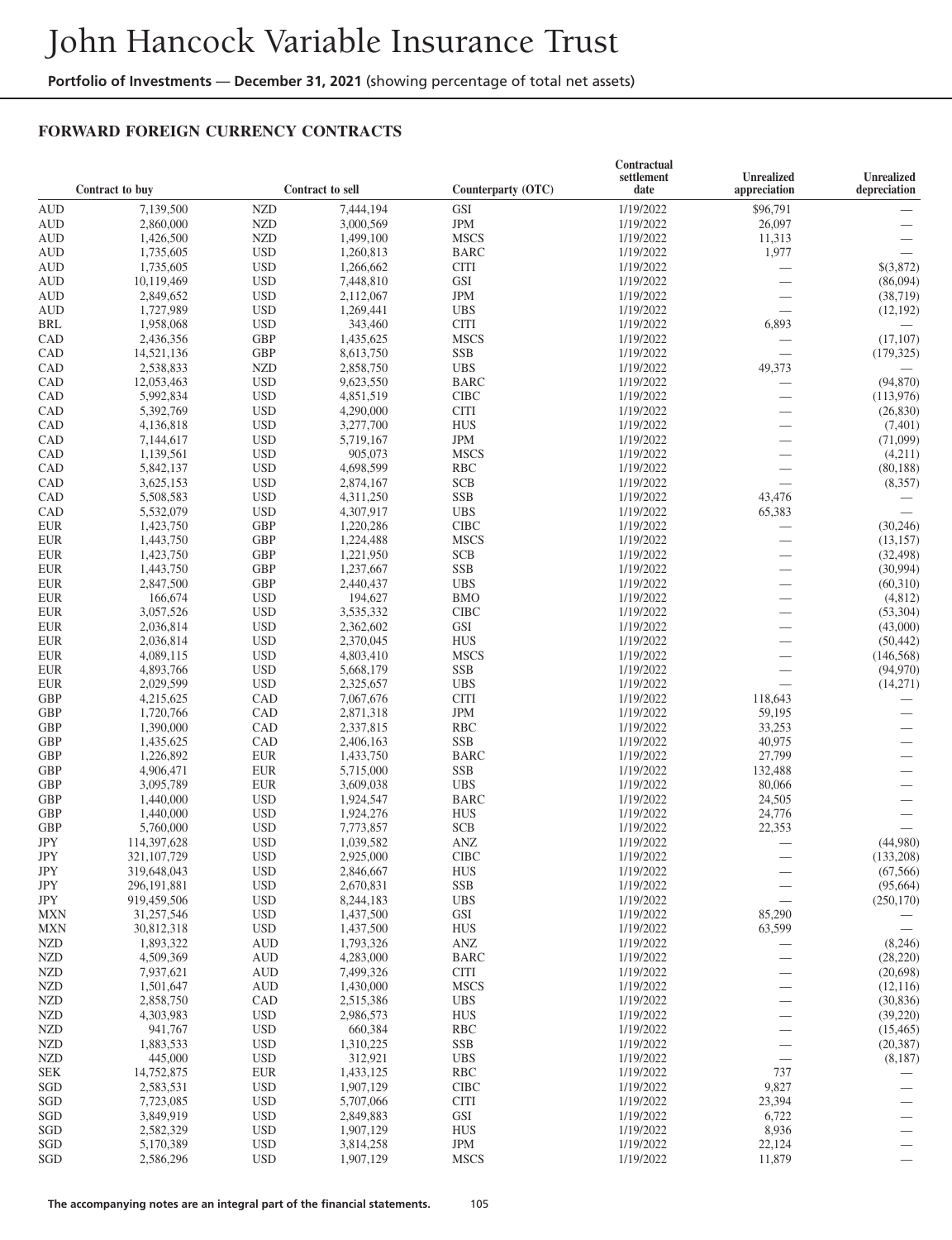## **Strategic Income Opportunities Trust (continued) FORWARD FOREIGN CURRENCY CONTRACTS (continued)**

|                          |                         |                              |                         |                           | Contractual            |                            |                            |
|--------------------------|-------------------------|------------------------------|-------------------------|---------------------------|------------------------|----------------------------|----------------------------|
|                          | Contract to buy         |                              | <b>Contract to sell</b> | Counterparty (OTC)        | settlement<br>date     | Unrealized<br>appreciation | Unrealized<br>depreciation |
| SGD                      | 1,183,052               | <b>USD</b>                   | 873,993                 | <b>UBS</b>                | 1/19/2022              | \$3,821                    |                            |
| <b>USD</b>               | 3,331,489               | <b>AUD</b>                   | 4,595,377               | <b>BARC</b>               | 1/19/2022              |                            | \$(12,013)                 |
| <b>USD</b>               | 766,069                 | <b>AUD</b>                   | 1,037,683               | <b>CIBC</b>               | 1/19/2022              | 11,073                     |                            |
| <b>USD</b>               | 2,230,381               | <b>AUD</b>                   | 3,032,734               | <b>CITI</b>               | 1/19/2022              | 23,827                     |                            |
| <b>USD</b>               | 1,081,689               | <b>AUD</b>                   | 1,434,167               | GSI                       | 1/19/2022              | 38,219                     |                            |
| <b>USD</b>               | 766,308                 | <b>AUD</b>                   | 1,034,203               | <b>HUS</b>                | 1/19/2022              | 13,843                     |                            |
| <b>USD</b>               | 4,331,635               | <b>AUD</b>                   | 5,872,528               | <b>MSCS</b>               | 1/19/2022              | 58,905                     |                            |
| <b>USD</b>               | 3,144,529               | <b>AUD</b>                   | 4,257,825               | <b>RBC</b>                | 1/19/2022              | 46,624                     |                            |
| <b>USD</b>               | 1,239,122               | <b>AUD</b>                   | 1,742,877               | <b>SSB</b>                | 1/19/2022              | $\overline{\phantom{0}}$   | (28,960)                   |
| <b>USD</b>               | 4,217,670               | <b>BRL</b>                   | 23,208,578              | <b>SSB</b>                | 1/19/2022              | 65,001                     |                            |
| <b>USD</b>               | 7,572,984               | CAD                          | 9,672,551               | <b>BARC</b>               | 1/19/2022              | $\overline{\phantom{0}}$   | (73, 503)                  |
| <b>USD</b>               | 2,904,127               | CAD                          | 3,670,265               | <b>CIBC</b>               | 1/19/2022              | 2,655                      |                            |
| <b>USD</b>               | 4,486,909               | CAD                          | 5,624,784               | <b>CITI</b>               | 1/19/2022              | 40,321                     |                            |
| <b>USD</b>               | 3,273,817               | CAD                          | 4,164,448               | GSI                       | 1/19/2022              | $\equiv$                   | (18, 323)                  |
| <b>USD</b>               | 2,861,818               | CAD                          | 3,604,806               | <b>HUS</b>                | 1/19/2022              | 12,094                     |                            |
| <b>USD</b>               | 3,235,900               | CAD                          | 4,067,922               | <b>MSCS</b>               | 1/19/2022              | 20,066                     |                            |
| <b>USD</b>               | 8,779,901               | CAD                          | 11,118,910              | <b>RBC</b>                | 1/19/2022              |                            | (9,983)                    |
| <b>USD</b>               | 1,425,000               | CAD                          | 1,821,917               | <b>SCB</b>                | 1/19/2022              | $\overline{\phantom{0}}$   | (15,288)                   |
|                          |                         | CAD                          |                         | <b>SSB</b>                |                        | 3,909                      |                            |
| <b>USD</b>               | 2,865,833               |                              | 3,620,238               |                           | 1/19/2022              |                            |                            |
| <b>USD</b>               | 202,532                 | CAD                          | 257,500                 | TD                        | 1/19/2022              |                            | (1,030)                    |
| <b>USD</b>               | 8,581,136               | CAD                          | 10,746,963              | <b>UBS</b>                | 1/19/2022              | 85,289                     |                            |
| <b>USD</b>               | 9,346,775               | <b>EUR</b>                   | 8,129,131               | <b>BARC</b>               | 1/19/2022              | 89,008                     |                            |
| <b>USD</b>               | 2,384,575               | <b>EUR</b>                   | 2,030,462               | <b>CITI</b>               | 1/19/2022              | 72,206                     |                            |
| <b>USD</b>               | 11,618,273              | <b>EUR</b>                   | 9,970,785               | GSI                       | 1/19/2022              | 263,159                    |                            |
| <b>USD</b>               | 6,969,321               | <b>EUR</b>                   | 6,109,649               | <b>HUS</b>                | 1/19/2022              | 11,417                     |                            |
| <b>USD</b>               | 1,194,408               | <b>EUR</b>                   | 1,019,797               | <b>JPM</b>                | 1/19/2022<br>1/19/2022 | 33,024                     |                            |
| <b>USD</b>               | 1,188,251               | <b>EUR</b>                   | 1,015,231               | <b>MSCS</b>               |                        | 32,066                     | $\overline{\phantom{0}}$   |
| <b>USD</b><br><b>USD</b> | 4,738,803<br>16,076,390 | <b>EUR</b><br><b>EUR</b>     | 4,070,056               | <b>SSB</b><br><b>UBS</b>  | 1/19/2022<br>1/19/2022 | 103,667<br>612,558         | $\overline{\phantom{0}}$   |
| <b>USD</b>               |                         | <b>GBP</b>                   | 13,578,606              |                           | 1/19/2022              |                            |                            |
| <b>USD</b>               | 3,866,863               | <b>GBP</b>                   | 2,852,500<br>7,420,431  | <b>BARC</b><br><b>HUS</b> |                        | 5,980<br>32,753            | $\overline{\phantom{0}}$   |
|                          | 10,076,372              |                              |                         |                           | 1/19/2022              |                            |                            |
| <b>USD</b>               | 13,349,610              | <b>GBP</b>                   | 9,881,499               | <b>MSCS</b>               | 1/19/2022              | $\equiv$                   | (25,084)                   |
| <b>USD</b>               | 6,015,368               | <b>GBP</b>                   | 4,430,170               | <b>SSB</b>                | 1/19/2022              | 19,095                     |                            |
| <b>USD</b>               | 2,168,390               | <b>GBP</b>                   | 1,609,444               | <b>UBS</b>                | 1/19/2022              |                            | (10,007)                   |
| <b>USD</b>               | 5,137,431               | $\mathrm{JPY}$<br><b>JPY</b> | 562,557,448             | <b>CITI</b>               | 1/19/2022              | 246,415                    |                            |
| <b>USD</b>               | 2,853,333               |                              | 325,124,493             | GSI                       | 1/19/2022              | 26,619                     |                            |
| <b>USD</b>               | 3,835,628               | <b>JPY</b><br><b>JPY</b>     | 432,615,739             | <b>HUS</b>                | 1/19/2022              | 74,358                     |                            |
| <b>USD</b>               | 1,426,667               |                              | 162,579,652             | <b>RBC</b>                | 1/19/2022              | 13,158                     | $\overline{\phantom{0}}$   |
| <b>USD</b>               | 2,853,704               | $\mathrm{JPY}$               | 324,511,984             | <b>SCB</b>                | 1/19/2022              | 32,315                     |                            |
| <b>USD</b>               | 5,517,649               | $\mathrm{JPY}$               | 611,122,588             | <b>SSB</b>                | 1/19/2022              | 204,395                    |                            |
| <b>USD</b>               | 1,519,540               | <b>MXN</b>                   | 32,897,779              | <b>CITI</b>               | 1/19/2022              | $\overline{\phantom{0}}$   | (83, 158)                  |
| <b>USD</b>               | 1,437,500               | <b>MXN</b>                   | 31,560,388              | <b>JPM</b>                | 1/19/2022              | $\overline{\phantom{0}}$   | (100, 044)                 |
| <b>USD</b>               | 1,329,597               | <b>MXN</b>                   | 28,658,886              | <b>MSCS</b>               | 1/19/2022              |                            | (66, 592)                  |
| <b>USD</b>               | 4,476,580               | <b>MXN</b>                   | 97,633,423              | <b>SSB</b><br><b>MSCS</b> | 1/19/2022              |                            | (279, 878)                 |
| <b>USD</b>               | 1,821,532               | <b>NOK</b>                   | 15,383,567              |                           | 1/19/2022<br>1/19/2022 | 75,177                     |                            |
| <b>USD</b>               | 4,007,370               | <b>NOK</b>                   | 34,018,068              | <b>UBS</b>                |                        | 145,612                    |                            |
| <b>USD</b>               | 734,932                 | <b>NZD</b>                   | 1,091,572               | ANZ                       | 1/19/2022              |                            | (12, 574)                  |
| <b>USD</b>               | 625,826                 | <b>NZD</b>                   | 887,445                 | <b>BARC</b>               | 1/19/2022              | 18,107                     |                            |
| <b>USD</b>               | 3,307,035               | <b>NZD</b>                   | 4,711,217               | <b>CITI</b>               | 1/19/2022              | 80,809                     |                            |
| <b>USD</b>               | 1,814,218               | <b>NZD</b>                   | 2,605,487               | GSI                       | 1/19/2022              | 29,989                     |                            |
| USD                      | 1,243,448               | <b>NZD</b>                   | 1,774,890               | <b>RBC</b>                | 1/19/2022              | 28,009                     |                            |
| <b>USD</b>               | 132,654                 | <b>NZD</b>                   | 185,421                 | SSB                       | 1/19/2022              | 5,678                      |                            |
| <b>USD</b>               | 4,757,050               | <b>NZD</b>                   | 6,821,801               | <b>UBS</b>                | 1/19/2022              | 85,503                     |                            |
| <b>USD</b>               | 1,938,727               | SGD                          | 2,653,400               | <b>BARC</b>               | 1/19/2022              |                            | (30,072)                   |
| USD                      | 7,329,270               | SGD                          | 9,989,630               | <b>CITI</b>               | 1/19/2022              | $\overline{\phantom{m}}$   | (82, 945)                  |
| <b>USD</b>               | 3,841,516               | SGD                          | 5,217,576               | GSI                       | 1/19/2022              |                            | (29, 878)                  |
| <b>USD</b>               | 7,611,266               | SGD                          | 10,247,504              | <b>HUS</b>                | 1/19/2022              | 7,711                      |                            |
| <b>USD</b>               | 1,902,789               | SGD                          | 2,554,923               | JPM                       | 1/19/2022              | 7,060                      |                            |
| USD                      | 3,841,516               | SGD                          | 5,209,118               | <b>MSCS</b>               | 1/19/2022              |                            | (23,602)                   |
| <b>USD</b>               | 1,999,579               | SGD                          | 2,729,478               | <b>SSB</b>                | 1/19/2022              |                            | (25,669)                   |
| <b>USD</b>               | 5,744,306               | SGD                          | 7,768,844               | <b>UBS</b>                | 1/19/2022              |                            | (20, 107)                  |
|                          |                         |                              |                         |                           |                        | \$3,879,359                | \$(3,042,486)              |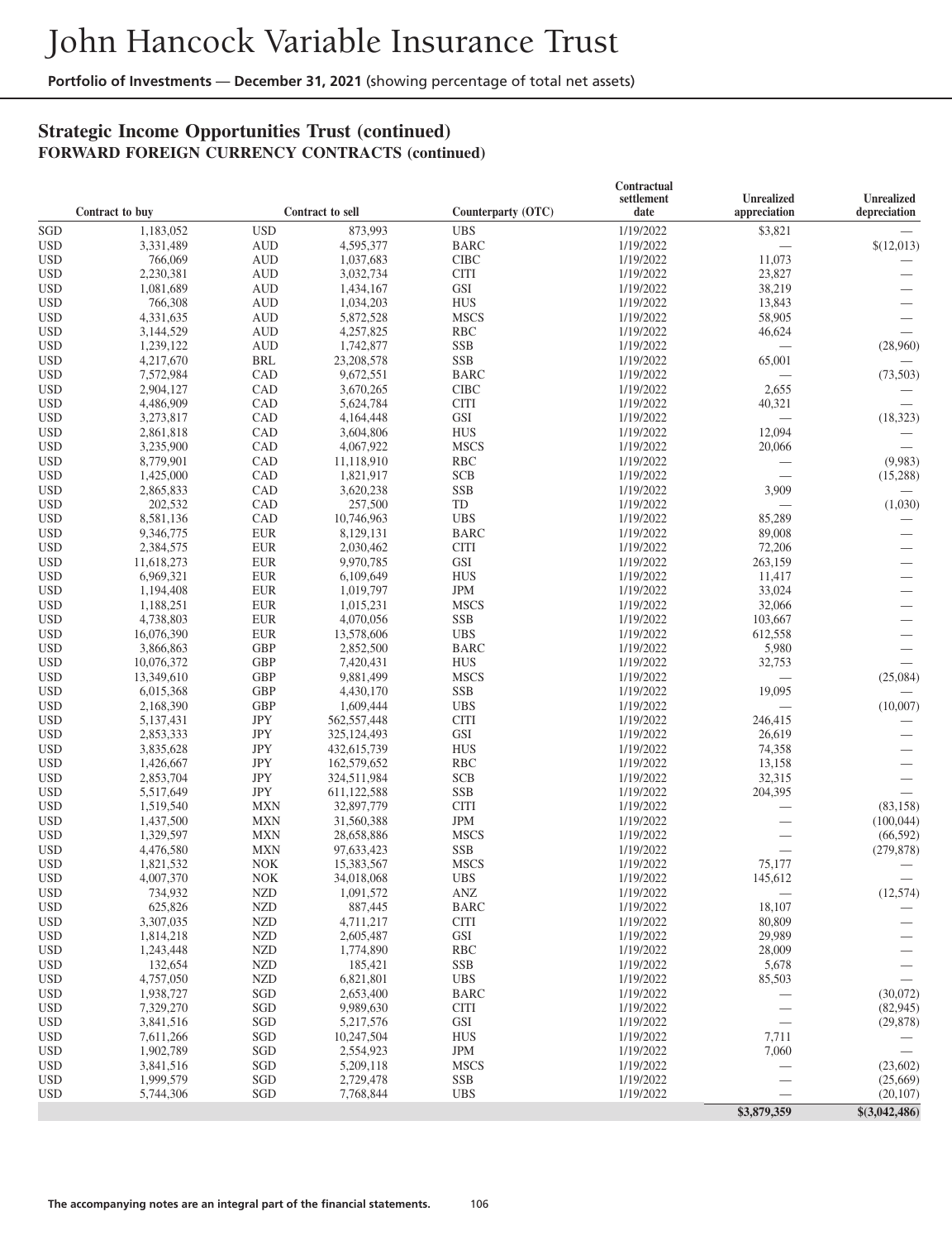## **Strategic Income Opportunities Trust (continued)**

|             | Derivatives Currency Abbreviations              |
|-------------|-------------------------------------------------|
| <b>AUD</b>  | Australian Dollar                               |
| BRL         | <b>Brazilian Real</b>                           |
| <b>CAD</b>  | Canadian Dollar                                 |
| EUR         | Euro                                            |
| GBP.        | Pound Sterling                                  |
| JPY         | Japanese Yen                                    |
| <b>MXN</b>  | Mexican Peso                                    |
| NOK.        | Norwegian Krone                                 |
| NZD         | New Zealand Dollar                              |
| <b>SEK</b>  | Swedish Krona                                   |
| SGD         | Singapore Dollar                                |
| USD.        | U.S. Dollar                                     |
|             | Derivatives Abbreviations                       |
| ANZ         | Australia and New Zealand Banking Group Limited |
| <b>BARC</b> | Barclays Bank PLC                               |
| <b>BMO</b>  | <b>Bank of Montreal</b>                         |
| <b>CIBC</b> | Canadian Imperial Bank of Commerce              |
| CITI        | Citibank, N.A.                                  |
| GSI         | Goldman Sachs International                     |
| <b>HUS</b>  | HSBC Bank USA, N.A.                             |
| JPM         | JPMorgan Chase Bank, N.A.                       |
| <b>MSCS</b> | Morgan Stanley Capital Services LLC             |
| <b>OTC</b>  | Over-the-counter                                |
| <b>RBC</b>  | Royal Bank of Canada                            |
| SCB.        | <b>Standard Chartered Bank</b>                  |
| <b>SSB</b>  | State Street Bank and Trust Company             |
| TD          | The Toronto-Dominion Bank                       |
| <b>UBS</b>  | UBS AG                                          |

See Notes to financial statements regarding investment transactions and other derivatives information.

#### **Total Bond Market Trust**

#### **Total Bond Market Trust (continued)**

| <b>Shares</b> or<br>Shares or<br>Principal<br><b>Principal</b>                                                                  |                             |
|---------------------------------------------------------------------------------------------------------------------------------|-----------------------------|
| Amount<br><b>Value</b><br>Amount                                                                                                | <b>Value</b>                |
| <b>U.S. GOVERNMENT AND AGENCY</b><br><b>U.S. GOVERNMENT AND AGENCY OBLIGATIONS -</b><br><b>OBLIGATIONS</b> (continued)<br>63.0% |                             |
| U.S. Government (continued)<br>U.S. Government $-34.0\%$                                                                        |                             |
| U.S. Treasury Notes (continued)<br>U.S. Treasury Bonds                                                                          |                             |
| \$<br>2.125%, 05/31/2026<br>8,000,000 \$<br>1.250%, 05/15/2050<br>\$<br>6,793,438                                               | $3,000,000$ \$<br>3,116,016 |
| 2.250%, 11/15/2027<br>2,000,000<br>1,979,609<br>1.875%, 02/15/2041                                                              | 20,595,000<br>21,622,336    |
| 2.375%, 05/15/2029<br>3,000,000<br>3.047.227<br>2.000%, 02/15/2050                                                              | 5,000,000<br>5,329,102      |
| 2.625%, 02/28/2023<br>2,000,000<br>2.250%, 08/15/2049<br>2,140,547                                                              | 3,074,180<br>3,000,000      |
| 2.750%, 04/30/2023<br>3,000,000<br>3,491,016<br>2.750%, 08/15/2047                                                              | 3,500,000<br>3,602,266      |
| 2.875%, 11/30/2023 to 05/15/2028<br>1,806,914<br>2.875%, 05/15/2049<br>1,500,000                                                | 10,010,891<br>9,300,000     |
| 3.000%, 10/31/2025<br>3.000%, 02/15/2047 to 02/15/2049<br>28,635,000<br>34,803,915                                              | 2,138,984<br>2,000,000      |
| 4,610,000<br>6.329.522<br>4.250%, 05/15/2039 to 11/15/2040                                                                      | 254,448,730                 |
| 1,830,000<br>2,577,941<br>4.375%, 05/15/2041<br>U.S. Government Agency $-29.0\%$                                                |                             |
| 4.625%, 02/15/2040<br>7,181,445<br>5,000,000<br>Federal Home Loan Bank                                                          |                             |
| 2,942,422<br>4.750%, 02/15/2041<br>2,000,000<br>5.500%, 07/15/2036                                                              | 2,450,681<br>1,690,000      |
| U.S. Treasury Notes<br>Federal Home Loan Mortgage Corp.                                                                         |                             |
| 0.125%, 10/31/2022 to 02/28/2023<br>15,963,438<br>16,000,000<br>2.000%, 07/01/2035                                              | 882,158<br>904,690          |
| 0.250\%, 11/15/2023 to 10/31/2025<br>32,000,000<br>31, 331, 563<br>2.112%, $(12 \text{ month LIBOR } +$                         |                             |
| 9,000,000<br>8,728,516<br>0.375%, 09/15/2024 to 07/31/2027<br>$1.863\%$ , 08/01/2037 (A)                                        | 419,345<br>401,939          |
| 12,000,000<br>11,419,687<br>0.500%, 10/31/2027<br>2.375%, 01/13/2022                                                            | 1,500,000<br>1,500,976      |
| 16,000,000<br>15,149,609<br>0.625%, 03/31/2027 to 05/15/2030<br>2.475%, $(12 \text{ month LIBOR } +$                            |                             |
| 0.750%, 12/31/2026<br>4,000,000<br>3,924,062<br>$2.100\%$ , 02/01/2037 (A)                                                      | 56,059<br>58,878            |
| 5,000,000<br>4,910,742<br>$0.875\%$ , 09/30/2026<br>2.500%, 04/01/2031 to 08/01/2050                                            | 4,815,883<br>4,932,223      |
| 9,934,179<br>1.250%, 08/31/2024 to 08/15/2031<br>10,000,000<br>2.750\%, 06/19/2023                                              | 2,000,000<br>2,062,749      |
| 1.375%, 08/31/2026<br>5,000,000<br>5,029,102<br>3.000%, 07/01/2032 to 08/01/2046                                                | 4,189,465<br>4,407,414      |
| 1.500%, 01/31/2027<br>5,000,000<br>5,055,273<br>3.500%, 12/01/2025 to 06/01/2048                                                | 3,387,569<br>3,181,826      |
| 1.625%, 08/15/2029<br>8,000,000<br>8,115,938<br>4.000%, 02/01/2024 to 09/01/2047                                                | 1,569,481<br>1,458,500      |
| 8,000,000<br>8,138,086<br>1.750%, 07/15/2022 to 12/31/2024<br>4.500%, 05/01/2024 to 11/01/2048                                  | 2,651,530<br>2,452,517      |
| 4,760,764<br>2.000%, 02/15/2022<br>4,750,000<br>5.000%, 06/01/2023 to 09/01/2039                                                | 194,817<br>217,316          |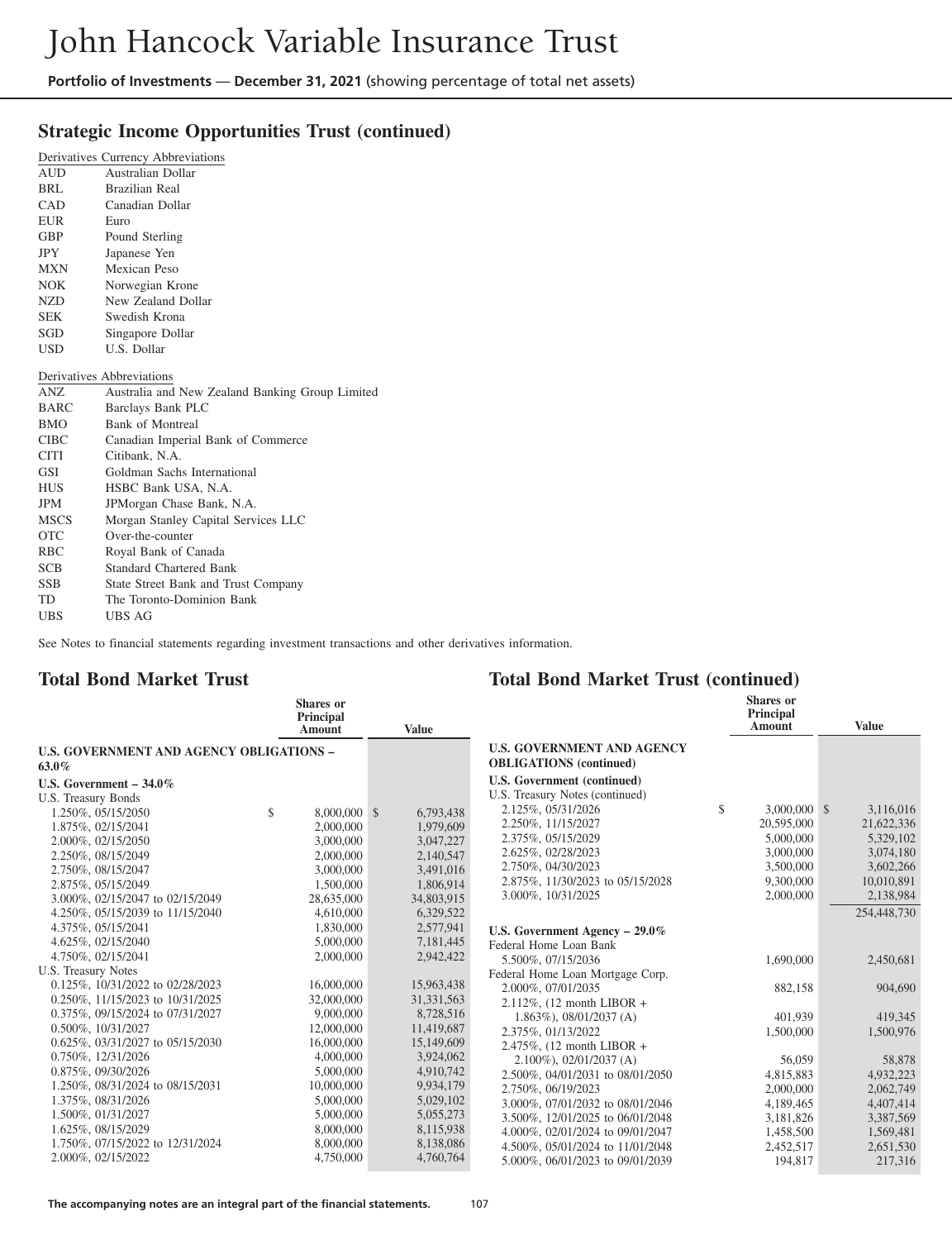## **Total Bond Market Trust (continued)**

| <b>U.S. GOVERNMENT AND AGENCY</b><br><b>OBLIGATIONS</b> (continued)<br><b>U.S. Government Agency (continued)</b><br>Federal Home Loan<br>Mortgage Corp. (continued)<br>\$<br>5.500%, 02/01/2023 to 01/01/2039<br>\$<br>331,168<br>376,442<br>6.000%, 10/01/2036 to 10/01/2038<br>157,735<br>183,365<br>6.250%, 07/15/2032<br>450,000<br>646,461<br>6.500\%, 08/01/2037 to 08/01/2038<br>33,538<br>40,006 |     |
|----------------------------------------------------------------------------------------------------------------------------------------------------------------------------------------------------------------------------------------------------------------------------------------------------------------------------------------------------------------------------------------------------------|-----|
|                                                                                                                                                                                                                                                                                                                                                                                                          |     |
|                                                                                                                                                                                                                                                                                                                                                                                                          |     |
|                                                                                                                                                                                                                                                                                                                                                                                                          |     |
|                                                                                                                                                                                                                                                                                                                                                                                                          |     |
|                                                                                                                                                                                                                                                                                                                                                                                                          |     |
|                                                                                                                                                                                                                                                                                                                                                                                                          |     |
|                                                                                                                                                                                                                                                                                                                                                                                                          |     |
| 6.750%, 09/15/2029<br>1,200,000<br>1,653,303                                                                                                                                                                                                                                                                                                                                                             |     |
| 7.000%, 04/01/2029 to 10/01/2038<br>34,304<br>28,806                                                                                                                                                                                                                                                                                                                                                     |     |
| 7.500%, 09/01/2030 to 03/01/2032<br>4,704<br>5,509                                                                                                                                                                                                                                                                                                                                                       |     |
| 599<br>8.000%, 02/01/2030                                                                                                                                                                                                                                                                                                                                                                                | 683 |
| Federal National Mortgage Association                                                                                                                                                                                                                                                                                                                                                                    |     |
| $1.500\%$ , TBA $(B)$<br>6,700,000<br>6,543,483                                                                                                                                                                                                                                                                                                                                                          |     |
| 1.560%, (6 month LIBOR + 1.415%),                                                                                                                                                                                                                                                                                                                                                                        |     |
| $07/01/2034$ (A)<br>86,477<br>88,152                                                                                                                                                                                                                                                                                                                                                                     |     |
| 1.724\%, $(12 \text{ month LIBOR } +$<br>$1.387\%$ , 01/01/2035 (A)<br>66,648<br>68,443                                                                                                                                                                                                                                                                                                                  |     |
| 1.851%, $(12 \text{ month LIBOR } +$                                                                                                                                                                                                                                                                                                                                                                     |     |
| $1.575\%$ , 09/01/2037 (A)<br>56,981<br>58,949                                                                                                                                                                                                                                                                                                                                                           |     |
| $2.000\%$ , TBA $(B)$<br>34,870,000<br>34,903,910                                                                                                                                                                                                                                                                                                                                                        |     |
| 2.000%, 02/01/2035 to 11/01/2050<br>14,240,758<br>14, 341, 693                                                                                                                                                                                                                                                                                                                                           |     |
| 2.070%, (12 month LIBOR +                                                                                                                                                                                                                                                                                                                                                                                |     |
| $1.791\%$ , 04/01/2037 (A)<br>103,896<br>108,474                                                                                                                                                                                                                                                                                                                                                         |     |
| 2.125%, 04/24/2026<br>2,000,000<br>2,073,975                                                                                                                                                                                                                                                                                                                                                             |     |
| 2.175%, (12 month LIBOR +<br>1.925%), 10/01/2037 (A)<br>19,722<br>18,854                                                                                                                                                                                                                                                                                                                                 |     |
| 2.310\%, (1 Year CMT + 2.185\%),                                                                                                                                                                                                                                                                                                                                                                         |     |
| $05/01/2036$ (A)<br>46,759<br>49,453                                                                                                                                                                                                                                                                                                                                                                     |     |
| 2.500%, TBA (B)<br>15,630,000<br>16,013,452                                                                                                                                                                                                                                                                                                                                                              |     |
| 2.500%, 05/01/2028 to 11/01/2050<br>13, 101, 148<br>13,414,001                                                                                                                                                                                                                                                                                                                                           |     |
| 2.625%, 09/06/2024<br>1,000,000<br>1,046,093                                                                                                                                                                                                                                                                                                                                                             |     |
| $3.000\%$ , TBA $(B)$<br>9,223,668<br>8,900,000                                                                                                                                                                                                                                                                                                                                                          |     |
| 3.000%, 01/01/2027 to 12/01/2049<br>11,651,646<br>11,099,479                                                                                                                                                                                                                                                                                                                                             |     |
| $3.500\%$ , TBA $(B)$<br>2,750,000<br>2,896,094                                                                                                                                                                                                                                                                                                                                                          |     |
| 3.500%, 12/01/2025 to 10/01/2049<br>10,395,735<br>11,082,899<br>4.000%, 03/01/2024 to 09/01/2049<br>8,916,046<br>9,551,372                                                                                                                                                                                                                                                                               |     |
| 4.500%, 08/01/2024 to 09/01/2048<br>2,115,000<br>2,303,105                                                                                                                                                                                                                                                                                                                                               |     |
| 1,596,990<br>5.000%, 08/01/2023 to 09/01/2048<br>1,754,790                                                                                                                                                                                                                                                                                                                                               |     |
| 5.500%, 03/01/2022 to 11/01/2038<br>392,374<br>445,734                                                                                                                                                                                                                                                                                                                                                   |     |
| 6.000%, 08/01/2023 to 08/01/2038<br>265,891<br>305,048                                                                                                                                                                                                                                                                                                                                                   |     |
| 6.500\%, 03/01/2022 to 12/01/2037<br>99,731<br>118,028                                                                                                                                                                                                                                                                                                                                                   |     |
| 7.000%, 02/01/2031 to 10/01/2038<br>40,255<br>48,252                                                                                                                                                                                                                                                                                                                                                     |     |
| 7.125%, 01/15/2030<br>209,000<br>295,758                                                                                                                                                                                                                                                                                                                                                                 |     |
| 7.250%, 05/15/2030<br>2,086,569<br>1,450,000<br>7.500%, 09/01/2030 to 08/01/2031<br>14,855<br>17,319                                                                                                                                                                                                                                                                                                     |     |
| 8.000%, 08/01/2030 to 09/01/2031<br>2,956<br>3,410                                                                                                                                                                                                                                                                                                                                                       |     |
| 8.500%, 09/01/2030<br>350                                                                                                                                                                                                                                                                                                                                                                                | 406 |
| Government National                                                                                                                                                                                                                                                                                                                                                                                      |     |
| Mortgage Association                                                                                                                                                                                                                                                                                                                                                                                     |     |
| $2.000\%$ , TBA $(B)$<br>9,500,000<br>9,591,535                                                                                                                                                                                                                                                                                                                                                          |     |
| 2.500%, TBA (B)<br>10,000,000<br>10,250,346                                                                                                                                                                                                                                                                                                                                                              |     |
| $3.000\%$ , TBA $(B)$<br>5,000,000<br>5,179,126                                                                                                                                                                                                                                                                                                                                                          |     |
| 3.000%, 08/15/2043 to 08/20/2050<br>6,200,916<br>6,475,797<br>$3.500\%$ , TBA $(B)$<br>2,800,000<br>2,911,607                                                                                                                                                                                                                                                                                            |     |
| 3.500%, 04/15/2042 to 04/20/2050<br>6,666,985<br>7,067,646                                                                                                                                                                                                                                                                                                                                               |     |
| 4.000%, 11/15/2026 to 08/20/2048<br>3,608,848<br>3,855,432                                                                                                                                                                                                                                                                                                                                               |     |
| 4.500\%, 06/15/2023 to 04/20/2050<br>1,835,122<br>1,970,912                                                                                                                                                                                                                                                                                                                                              |     |
| 5.000%, 10/15/2023 to 07/20/2040<br>572,965<br>639,624                                                                                                                                                                                                                                                                                                                                                   |     |
| 5.500%, 08/15/2023 to 09/20/2039<br>227,352<br>255,717                                                                                                                                                                                                                                                                                                                                                   |     |
| 6.000%, 07/15/2029 to 10/15/2038<br>164,683<br>187,604                                                                                                                                                                                                                                                                                                                                                   |     |
| 6.500%, 05/15/2028 to 12/15/2038<br>127,356<br>146,960                                                                                                                                                                                                                                                                                                                                                   |     |
| 7.000%, 08/15/2029 to 05/15/2032<br>21,334<br>24,066<br>7.500%, 09/15/2030 to 01/15/2031<br>5,612<br>6,427                                                                                                                                                                                                                                                                                               |     |
|                                                                                                                                                                                                                                                                                                                                                                                                          |     |

# **Total Bond Market Trust (continued)**

|                                                                      | Shares or<br>Principal |                      |
|----------------------------------------------------------------------|------------------------|----------------------|
|                                                                      | Amount                 | <b>Value</b>         |
| <b>U.S. GOVERNMENT AND AGENCY</b><br><b>OBLIGATIONS</b> (continued)  |                        |                      |
| <b>U.S. Government Agency (continued)</b>                            |                        |                      |
| Government National                                                  |                        |                      |
| Mortgage Association (continued)                                     |                        |                      |
| \$<br>8.000%, 04/15/2031                                             | 6,417                  | \$<br>7,458          |
|                                                                      |                        | 216,587,080          |
| TOTAL U.S. GOVERNMENT AND AGENCY OBLIGATIONS<br>(Cost \$459,606,420) |                        | \$<br>471,035,810    |
|                                                                      |                        |                      |
| <b>FOREIGN GOVERNMENT OBLIGATIONS - 1.0%</b><br>Brazil – $0.2\%$     |                        |                      |
| Federative Republic of Brazil                                        |                        |                      |
| 4.250%, 01/07/2025                                                   | 1,612,000              | 1,706,705            |
| Canada - $0.2\%$                                                     |                        |                      |
| Hydro-Quebec                                                         |                        |                      |
| 8.400%, 01/15/2022                                                   | 250,000                | 250,615              |
| Province of British Columbia<br>6.500%, 01/15/2026 (C)               | 490,000                |                      |
| Province of Quebec                                                   |                        | 583,859              |
| 7.125%, 02/09/2024                                                   | 150,000                | 168,789              |
| 7.500%, 07/15/2023                                                   | 410,000                | 451,279              |
|                                                                      |                        | 1,454,542            |
| Israel – $0.1\%$                                                     |                        |                      |
| State of Israel                                                      |                        |                      |
| 5.500%, 09/18/2023                                                   | 455,000                | 491,305              |
| Italy $-0.0\%$<br>Republic of Italy                                  |                        |                      |
| 6.875%, 09/27/2023                                                   | 300,000                | 329,220              |
| Japan – $0.1\%$                                                      |                        |                      |
| Japan Bank for International Cooperation                             |                        |                      |
| 2.500%, 05/23/2024                                                   | 800,000                | 828,343              |
| <b>Mexico – 0.2%</b>                                                 |                        |                      |
| Government of Mexico                                                 |                        |                      |
| 6.050%, 01/11/2040                                                   | 930,000                | 1,155,534            |
| Panama – $0.1\%$<br>Republic of Panama                               |                        |                      |
| 6.700%, 01/26/2036                                                   | 370,000                | 494,875              |
| Peru – $0.0\%$                                                       |                        |                      |
| Republic of Peru                                                     |                        |                      |
| 6.550%, 03/14/2037                                                   | 250,000                | 340,628              |
| Turkey – $0.1\%$                                                     |                        |                      |
| Republic of Turkey                                                   |                        |                      |
| $6.000\%$ , 01/14/2041<br>6.250%, 09/26/2022 (C)                     | 400,000<br>400,000     | 332,000<br>402,635   |
|                                                                      |                        | 734,635              |
| TOTAL FOREIGN GOVERNMENT OBLIGATIONS (Cost                           |                        |                      |
| \$7,386,825)                                                         |                        | \$<br>7,535,787      |
| <b>CORPORATE BONDS - 27.4%</b>                                       |                        |                      |
| Communication services $-2.6\%$                                      |                        |                      |
| AT&T, Inc.                                                           |                        |                      |
| 2.550%, 12/01/2033                                                   | 665,000                | 650,398              |
| 3.800%, 12/01/2057                                                   | 609,000                | 634,007              |
| 4.750%, 05/15/2046<br>4.850%, 07/15/2045                             | 900,000<br>500,000     | 1,086,872<br>595,640 |
| 5.150%, 03/15/2042                                                   | 50,000                 | 62,603               |
| 6.375%, 03/01/2041                                                   | 360,000                | 508,770              |
| 7.625%, 04/15/2031                                                   | 285,000                | 390,451              |
| Baidu, Inc.                                                          |                        |                      |
| 4.125%, 06/30/2025<br>British Telecommunications PLC                 | 250,000                | 269,645              |
| 9.625%, 12/15/2030                                                   | 190,000                | 278,230              |
| Charter Communications Operating LLC                                 |                        |                      |
| 2.800%, 04/01/2031                                                   | 600,000                | 593,695              |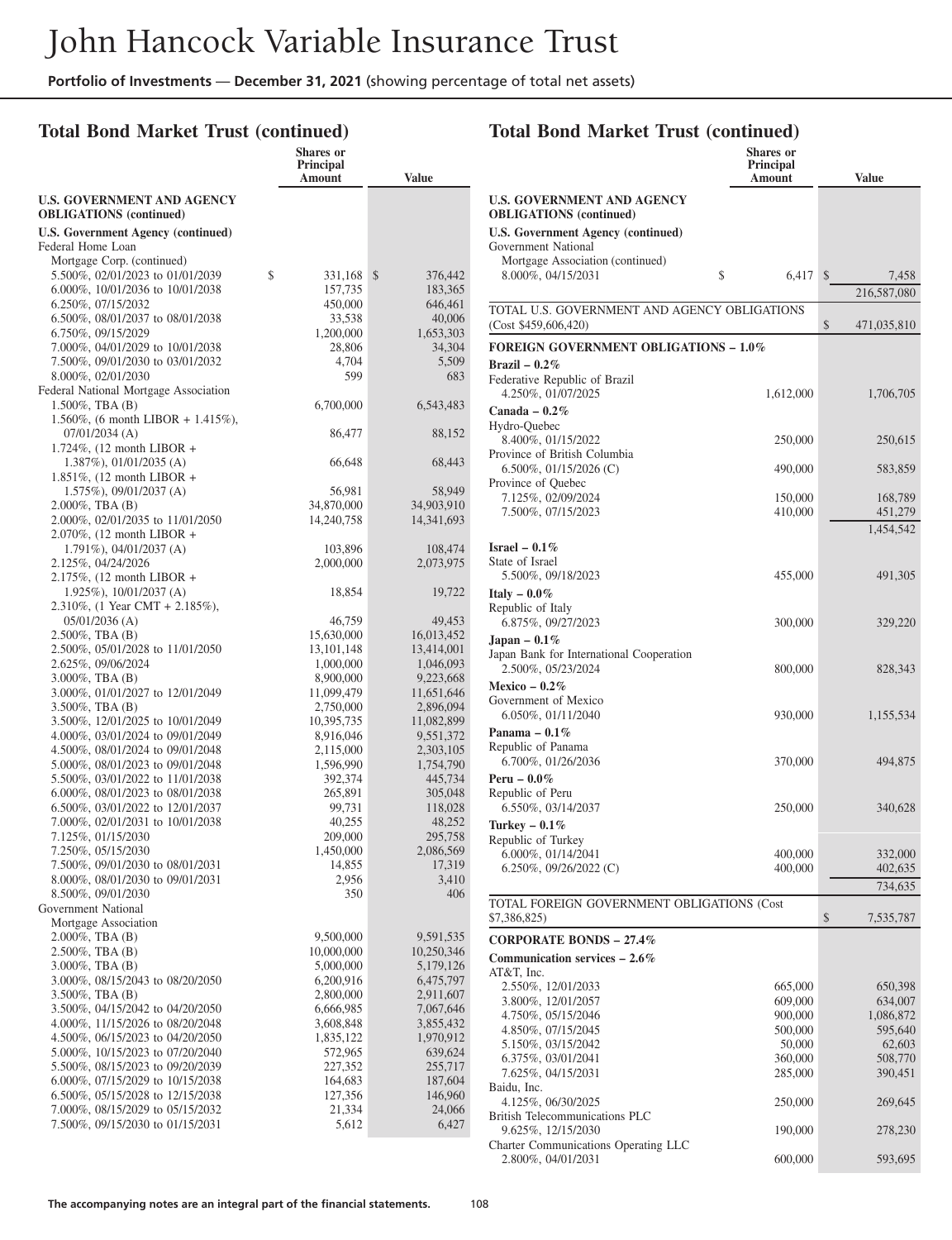#### **Total Bond Market Trust (continued)**

|                                                              | <b>Shares</b> or<br><b>Principal</b><br>Amount | Value                    |
|--------------------------------------------------------------|------------------------------------------------|--------------------------|
| <b>CORPORATE BONDS (continued)</b>                           |                                                |                          |
| <b>Communication services (continued)</b>                    |                                                |                          |
| <b>Charter Communications</b>                                |                                                |                          |
| Operating LLC (continued)                                    |                                                |                          |
| 5.050%, 03/30/2029<br>5.375%, 05/01/2047                     | \$<br>400,000<br>500,000                       | \$<br>457,922<br>596,803 |
| Comcast Corp.                                                |                                                |                          |
| 2.350%, 01/15/2027                                           | 455,000                                        | 471,239                  |
| 2.887%, 11/01/2051 (D)                                       | 256,000                                        | 247,804                  |
| 3.375%, 02/15/2025                                           | 600,000                                        | 636,660                  |
| 3.999%, 11/01/2049                                           | 500,000                                        | 579,371                  |
| 6.500%, 11/15/2035<br>Deutsche Telekom International Finance | 52,000                                         | 74,651                   |
| BV                                                           |                                                |                          |
| 8.750%, 06/15/2030                                           | 146,000                                        | 212,206                  |
| Discovery Communications LLC                                 |                                                |                          |
| 4.125%, 05/15/2029                                           | 900,000                                        | 994,992                  |
| 5.300%, 05/15/2049<br>Fox Corp.                              | 400,000                                        | 500,814                  |
| 3.500%, 04/08/2030                                           | 600,000                                        | 645,718                  |
| Grupo Televisa SAB                                           |                                                |                          |
| 6.625%, 01/15/2040                                           | 220,000                                        | 298,418                  |
| TCI Communications, Inc.                                     |                                                |                          |
| 7.125%, 02/15/2028<br>Telefonica Emisiones SA                | 110,000                                        | 142,222                  |
| 7.045%, 06/20/2036                                           | 230,000                                        | 328,134                  |
| Telefonica Europe BV                                         |                                                |                          |
| 8.250%, 09/15/2030<br>Time Warner Entertainment Company LP   | 350,000                                        | 494,281                  |
| 8.375%, 07/15/2033                                           | 525,000                                        | 764,409                  |
| T-Mobile USA, Inc.                                           |                                                |                          |
| 3.875%, 04/15/2030                                           | 600,000                                        | 656,252                  |
| 4.500%, 04/15/2050                                           | 700,000                                        | 819,282                  |
| TWDC Enterprises 18 Corp.<br>3.150%, 09/17/2025              | 500,000                                        | 530,984                  |
| 4.125%, 06/01/2044                                           | 500,000                                        | 597,159                  |
| Verizon Communications, Inc.                                 |                                                |                          |
| 4.016%, 12/03/2029                                           | 500,000                                        | 560,551                  |
| 4.272%, 01/15/2036                                           | 458,000                                        | 537,227                  |
| 4.522%, 09/15/2048                                           | 1,260,000                                      | 1,576,709                |
| ViacomCBS, Inc.<br>4.000%, 01/15/2026                        | 600,000                                        | 647,805                  |
| Vodafone Group PLC                                           |                                                |                          |
| 4.375%, 05/30/2028                                           | 400,000                                        | 450,074                  |
| 5.250%, 05/30/2048                                           | 300,000                                        | 390,749                  |
|                                                              |                                                | 19,282,747               |
| Consumer discretionary $-1.6\%$                              |                                                |                          |
| Amazon.com, Inc.                                             |                                                |                          |
| 4.050%, 08/22/2047<br>AutoZone, Inc.                         | 600,000                                        | 727,468                  |
| 3.250%, 04/15/2025                                           | 1,000,000                                      | 1,050,043                |
| Brinker International, Inc.                                  |                                                |                          |
| 3.875%, 05/15/2023                                           | 250,000                                        | 255,625                  |
| Ford Motor Credit Company LLC<br>3.096%, 05/04/2023          | 280,000                                        | 285,250                  |
| General Motors Financial Company, Inc.                       |                                                |                          |
| 4.250%, 05/15/2023                                           | 280,000                                        | 291,393                  |
| 5.250%, 03/01/2026                                           | 650,000                                        | 728,904                  |
| Hyatt Hotels Corp.                                           |                                                |                          |
| 3.375%, 07/15/2023                                           | 250,000                                        | 255,728                  |
| Lowe's Companies, Inc.<br>3.375%, 09/15/2025                 | 460,000                                        | 489,561                  |
| McDonald's Corp.                                             |                                                |                          |
| 3.300%, 07/01/2025                                           | 1,000,000                                      | 1,060,073                |
| NIKE, Inc.                                                   |                                                |                          |
| 2.400%, 03/27/2025                                           | 1,000,000                                      | 1,035,270                |

|                                                    | Shares or<br>Principal |                    |
|----------------------------------------------------|------------------------|--------------------|
|                                                    | Amount                 | <b>Value</b>       |
| <b>CORPORATE BONDS (continued)</b>                 |                        |                    |
| Consumer discretionary (continued)                 |                        |                    |
| Starbucks Corp.                                    |                        |                    |
| 3.550%, 08/15/2029                                 | \$<br>300,000          | \$<br>327,658      |
| Target Corp.<br>3.900%, 11/15/2047                 | 500,000                | 619,345            |
| The Home Depot, Inc.                               |                        |                    |
| 2.625%, 06/01/2022                                 | 400,000                | 403,071            |
| 2.700%, 04/15/2030                                 | 700,000                | 734,471            |
| 3.350%, 09/15/2025                                 | 752,000                | 802,792            |
| 4.250%, 04/01/2046<br>5.875%, 12/16/2036           | 390,000<br>280,000     | 485,371<br>396,595 |
| The TJX Companies, Inc.                            |                        |                    |
| 3.875%, 04/15/2030                                 | 600,000                | 672,886            |
| 4.500\%, 04/15/2050 (C)                            | 600,000                | 809,367            |
| Toyota Motor Credit Corp.                          |                        |                    |
| 1.150%, 08/13/2027                                 | 500,000                | 485,269            |
| Whirlpool Corp.<br>5.150%, 03/01/2043              | 300,000                | 371,861            |
|                                                    |                        | 12,288,001         |
|                                                    |                        |                    |
| Consumer staples $-1.6\%$<br>Altria Group, Inc.    |                        |                    |
| 4.500%, 05/02/2043                                 | 500,000                | 518,204            |
| Anheuser-Busch Companies LLC                       |                        |                    |
| 3.650%, 02/01/2026                                 | 800,000                | 858,923            |
| 4.900%, 02/01/2046                                 | 500,000                | 631,967            |
| Anheuser-Busch InBev Worldwide, Inc.               |                        |                    |
| 4.750%, 01/23/2029<br>BAT Capital Corp.            | 500,000                | 581,968            |
| 3.215%, 09/06/2026                                 | 500,000                | 520,320            |
| Costco Wholesale Corp.                             |                        |                    |
| 1.600%, 04/20/2030                                 | 500,000                | 484,379            |
| General Mills, Inc.                                |                        |                    |
| 2.875%, 04/15/2030                                 | 600,000                | 626,172            |
| Kimberly-Clark Corp.<br>3.200%, 07/30/2046         | 300,000                | 327,551            |
| Kraft Heinz Foods Company                          |                        |                    |
| 3.000%, 06/01/2026                                 | 458,000                | 479,046            |
| 6.875%, 01/26/2039                                 | 40,000                 | 58,789             |
| Mondelez International, Inc.<br>4.625%, 05/07/2048 |                        | 364,467            |
| PepsiCo, Inc.                                      | 300,000                |                    |
| 2.850%, 02/24/2026                                 | 495,000                | 521,469            |
| 4.000%, 03/05/2042                                 | 270,000                | 321,480            |
| 5.500%, 01/15/2040                                 | 280,000                | 394,500            |
| Philip Morris International, Inc.                  |                        |                    |
| 3.600%, 11/15/2023<br>SC Johnson & Son, Inc.       | 250,000                | 262,158            |
| 4.000%, 05/15/2043 (D)                             | 250,000                | 290,150            |
| Sysco Corp.                                        |                        |                    |
| 6.600%, 04/01/2050                                 | 1,000,000              | 1,553,476          |
| The Estee Lauder Companies, Inc.                   |                        |                    |
| 2.600%, 04/15/2030<br>The Kroger Company           | 600,000                | 621,864            |
| 3.500%, 02/01/2026                                 | 500,000                | 535,013            |
| Tyson Foods, Inc.                                  |                        |                    |
| 4.350%, 03/01/2029                                 | 400,000                | 452,924            |
| Walmart, Inc.                                      |                        |                    |
| 3.250%, 07/08/2029                                 | 600,000                | 659,392            |
| 4.050%, 06/29/2048                                 | 500,000                | 635,449            |
|                                                    |                        | 11,699,661         |
| Energy $-2.3\%$                                    |                        |                    |
| Anadarko Petroleum Corp.<br>6.450%, 09/15/2036     | 280,000                | 314,276            |
| Baker Hughes LLC                                   |                        |                    |
| 3.337%, 12/15/2027                                 | 500,000                | 532,939            |
| 4.486%, 05/01/2030                                 | 500,000                | 573,560            |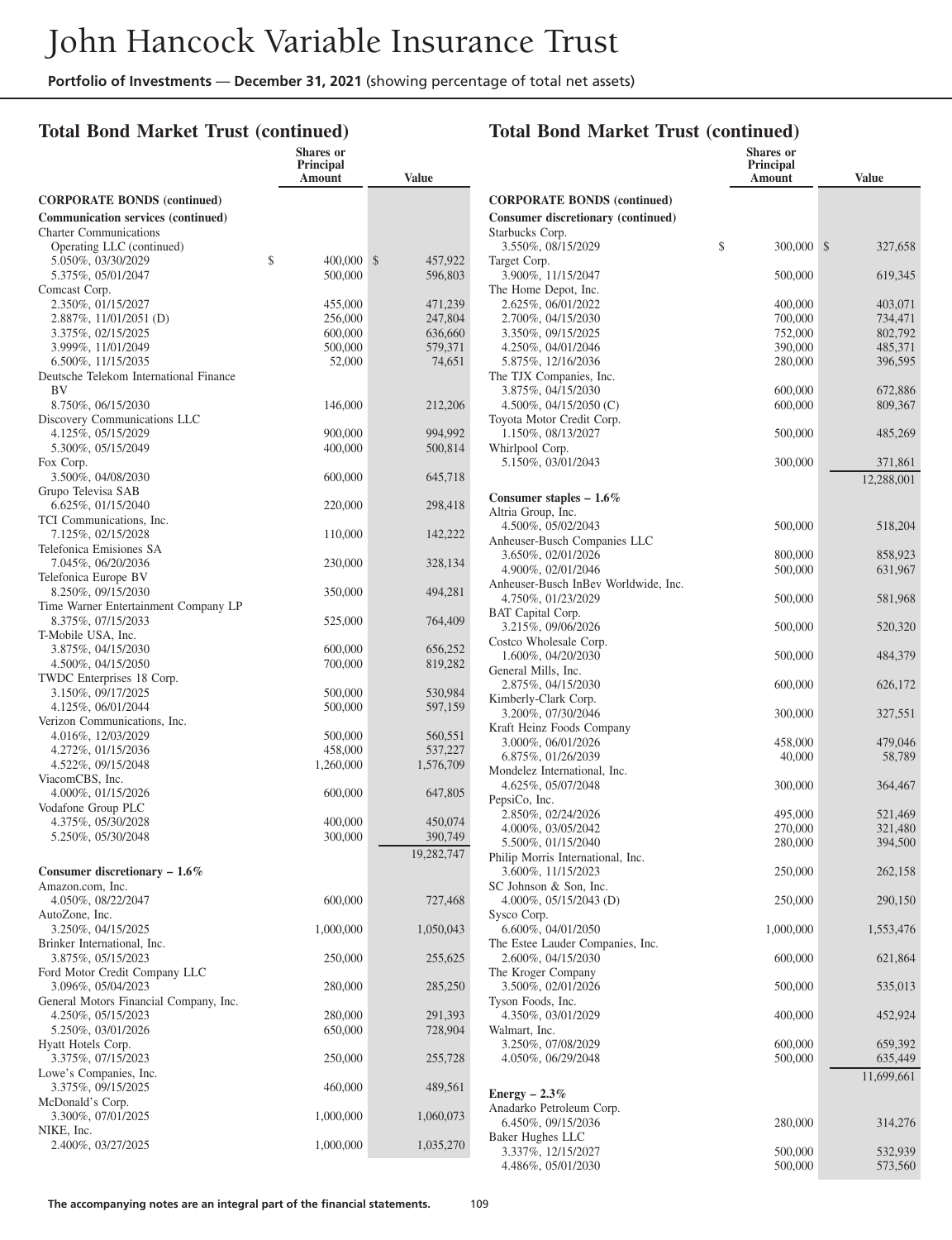**Shares or**

#### **Total Bond Market Trust (continued)**

|                                                         | Principal<br>Amount | <b>Value</b>       |
|---------------------------------------------------------|---------------------|--------------------|
| <b>CORPORATE BONDS (continued)</b>                      |                     |                    |
| Energy (continued)<br>Boardwalk Pipelines LP            |                     |                    |
| 4.950%, 12/15/2024<br>BP Capital Markets America, Inc.  | \$<br>400,000       | \$<br>433,471      |
| 3.796%, 09/21/2025<br>BP Capital Markets PLC            | 800,000             | 863,363            |
| 2.750%, 05/10/2023                                      | 250,000             | 256,475            |
| Canadian Natural Resources, Ltd.<br>6.250%, 03/15/2038  | 290,000             | 381,557            |
| Chevron Corp.<br>2.954%, 05/16/2026                     | 800,000             | 846,963            |
| ConocoPhillips Company<br>4.950%, 03/15/2026            | 300,000             | 338,447            |
| Devon Energy Corp.                                      |                     |                    |
| 5.000%, 06/15/2045                                      | 885,000             | 1,069,718          |
| 7.875%, 09/30/2031                                      | 170,000             | 240,494            |
| Enbridge, Inc.                                          |                     |                    |
| 3.700%, 07/15/2027                                      | 400,000             | 431,269            |
| 4.500%, 06/10/2044                                      | 400,000             | 467,079            |
| Energy Transfer LP                                      |                     |                    |
| 3.450%, 01/15/2023                                      | 170,000             | 173,086            |
| 5.500%, 06/01/2027                                      | 600,000             | 684,389<br>435,356 |
| 6.125%, 12/15/2045                                      | 350,000             |                    |
| 6.500%, 02/01/2042<br>Enterprise Products Operating LLC | 50,000              | 64,417             |
| 3.200%, 02/15/2052                                      | 700,000             | 686,332            |
| 4.850%, 08/15/2042                                      | 280,000             | 334,366            |
| 6.875%, 03/01/2033                                      | 130,000             | 175,580            |
| Exxon Mobil Corp.                                       |                     |                    |
| 2.397%, 03/06/2022<br>Kinder Morgan Energy Partners LP  | 750,000             | 750,041            |
| 4.300%, 05/01/2024                                      | 700,000             | 742,597            |
| 6.375%, 03/01/2041                                      | 60,000              | 79,510             |
| 6.500%, 09/01/2039                                      | 180,000             | 239,579            |
| Kinder Morgan, Inc.                                     |                     |                    |
| 5.550%, 06/01/2045                                      | 375,000             | 474,121            |
| <b>ONEOK Partners LP</b>                                |                     |                    |
| 6.650%, 10/01/2036                                      | 268,000             | 350,279            |
| Ovintiv, Inc.                                           |                     |                    |
| 6.500%, 08/15/2034                                      | 270,000             | 347,400            |
| Petroleos Mexicanos                                     |                     |                    |
| 6.625%, 06/15/2035                                      | 230,000             | 220,983            |
| $6.700\%, 02/16/2032$ (D)                               | 173,000             | 174,730            |
| Phillips 66 Partners LP                                 |                     |                    |
| 3.750%, 03/01/2028                                      | 200,000             | 215,228            |
| Shell International Finance BV                          |                     |                    |
| 4.375\%, 05/11/2045                                     | 1,000,000           | 1,214,957          |
| 6.375%, 12/15/2038                                      | 90,000              | 131,059            |
| Suncor Energy, Inc.<br>5.950%, 05/15/2035               | 235,000             | 302,124            |
| The Williams Companies, Inc.                            |                     |                    |
| 5.100%, 09/15/2045                                      | 400,000             | 491,588            |
| Tosco Corp.                                             |                     |                    |
| 8.125%, 02/15/2030                                      | 383,000             | 537,509            |
| TransCanada PipeLines, Ltd.                             |                     |                    |
| 5.850%, 03/15/2036                                      | 405,000             | 527,705            |
| Valero Energy Corp.                                     |                     |                    |
| 2.850%, 04/15/2025                                      | 600,000             | 621,519            |
| 7.500%, 04/15/2032                                      | 270,000             | 372,458            |
|                                                         |                     | 17,096,524         |
| Financials $-6.7\%$                                     |                     |                    |
| American Express Company                                |                     |                    |
| 2.650%, 12/02/2022                                      | 345,000             | 351,558            |
| American International Group, Inc.                      |                     |                    |
| 4.125%, 02/15/2024                                      | 550,000             | 583,987            |
| 6.250%, 05/01/2036                                      | 430,000             | 596,794            |

#### **Amount Value CORPORATE BONDS (continued) Financials (continued)** Ares Capital Corp. 3.875%, 01/15/2026 \$ 1,000,000 \$ 1,053,894 Bank of America Corp. 3.300%, 01/11/2023 800,000 821,897<br>4.450%, 03/03/2026 700.000 770.670 4.450%, 03/03/2026 7.750%, 05/14/2038 480,000 752,091 Bank of America Corp. (3.004% to 12-20-22, then 3 month LIBOR + 0.790%) 12/20/2023 386,000 393,978 Bank of America Corp. (3.366% to 1-23-25, then 3 month LIBOR + 0.810%) 01/23/2026 1,700,000 1,788,393 Bank of America Corp. (3.419% to 12-20-27, then 3 month LIBOR + 1.040%) 12/20/2028 1,312,000 1,400,776 Bank of America Corp. (3.970% to 3-5-28, then 3 month LIBOR + 1.070%) 03/05/2029 500,000 547,113 Bank of America Corp. (4.443% to 1-20-47, then 3 month LIBOR  $+$ 1.990%) 01/20/2048 500,000 621,314 Barclays Bank PLC 1.700%, 05/12/2022 500,000 501,700 Barclays PLC 4.375%, 01/12/2026 500,000 546,599 Berkshire Hathaway, Inc. 3.125%, 03/15/2026 500,000 533,945 Capital One Bank USA NA 3.375%, 02/15/2023 360,000 369,963 Capital One Financial Corp. 3.200%, 02/05/2025 2,000,000 2,095,646<br>3.300%, 10/30/2024 1,500,000 1,578,692 3.300%, 10/30/2024 Chubb INA Holdings, Inc. 3.350%, 05/03/2026 300,000 321,638 Citigroup, Inc. 4.450%, 09/29/2027 500,000 557,510 5.500%, 09/13/2025 400,000 452,370 Citigroup, Inc. (2.666% to 1-29-30, then SOFR + 1.146%) 01/29/2031 1,000,000 1,015,136 Citigroup, Inc. (4.281% to 4-24-47, then 3 month LIBOR + 1.839%) 04/24/2048 500,000 613,475 Credit Suisse Group AG 3.750%, 03/26/2025<br>4.550%, 04/17/2026 265,276 250,000 265,276 4.550%, 04/17/2026 800,000 Discover Financial Services 5.200%, 04/27/2022 120,000 121,731 European Investment Bank 2.500%, 10/15/2024 (C) 1,500,000 1,561,720 3.250%, 01/29/2024 600,000 629,842 Five Corners Funding Trust II 2.850%, 05/15/2030 (D) 800,000 828,952 GE Capital International Funding Company 4.418%, 11/15/2035 822,000 980,942 HSBC Holdings PLC 6.500%, 09/15/2037 660,000 913,141 HSBC Holdings PLC (2.848% to 6-4-30, then SOFR + 2.387%) 06/04/2031 1,000,000 1,011,549 Inter-American Development Bank 1.750%, 09/14/2022<br>
2.000%, 07/23/2026<br>
1.000.000 1.031.135 2.000%, 07/23/2026 1,000,000 1,031,135<br>7.000%, 06/15/2025 325,000 389,585 7.000%, 06/15/2025

3.100%, 09/15/2027 400,000 424,952

**Total Bond Market Trust (continued)**

**Shares or Principal**

Intercontinental Exchange, Inc.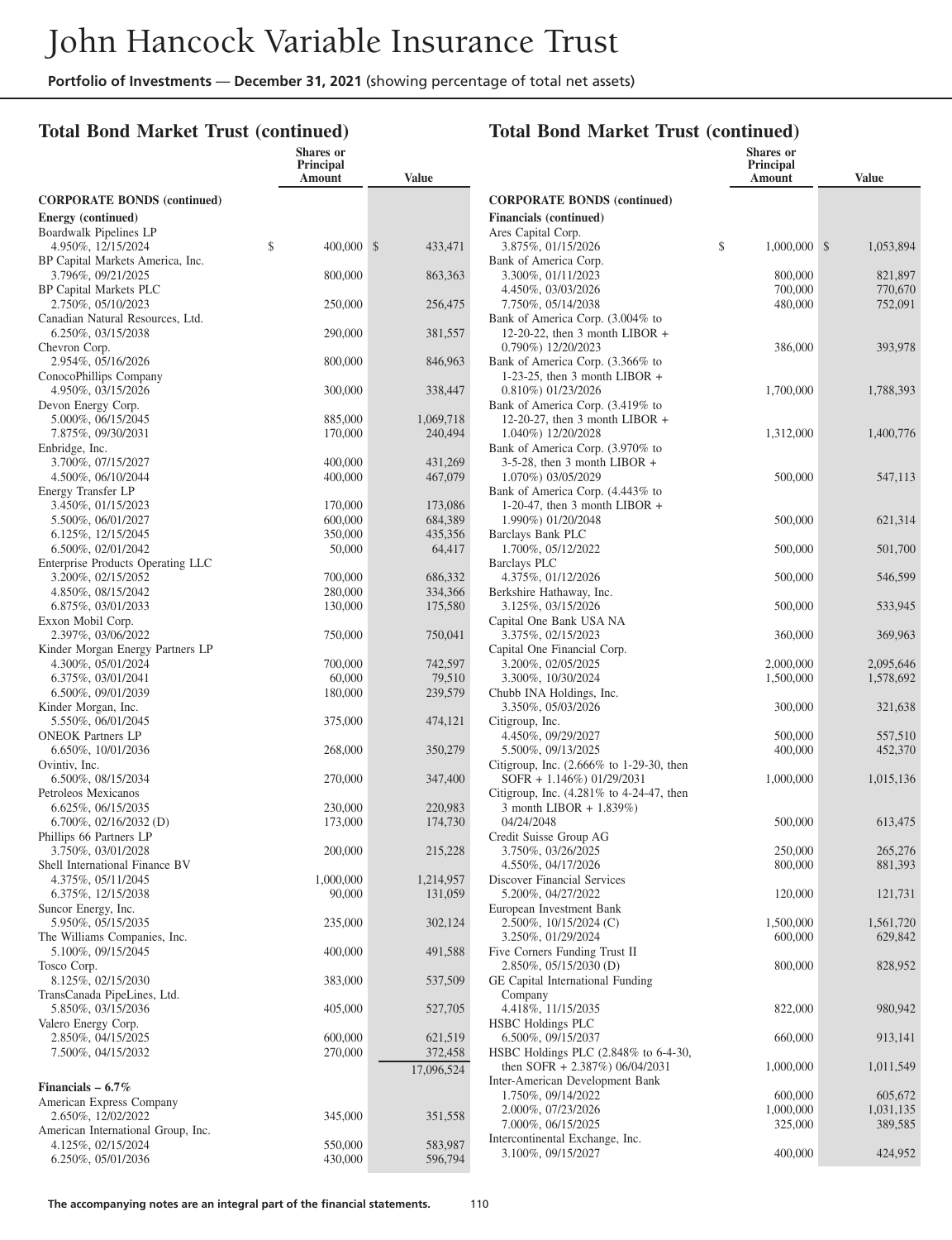### **Total Bond Market Trust (continued)**

|                                                                       | <b>Shares</b> or<br><b>Principal</b><br>Amount | <b>Value</b>  |
|-----------------------------------------------------------------------|------------------------------------------------|---------------|
| <b>CORPORATE BONDS (continued)</b>                                    |                                                |               |
| <b>Financials</b> (continued)                                         |                                                |               |
| International Bank for Reconstruction &                               |                                                |               |
| Development                                                           |                                                |               |
| 0.750%, 11/24/2027<br>JPMorgan Chase & Co.                            | \$<br>1,000,000                                | \$<br>959,137 |
| 3.300%, 04/01/2026                                                    | 700,000                                        | 746,531       |
| 3.375%, 05/01/2023                                                    | 500,000                                        | 515,474       |
| 3.875%, 02/01/2024                                                    | 1,300,000                                      | 1,376,214     |
| 6.400%, 05/15/2038                                                    | 125,000                                        | 181,868       |
| JPMorgan Chase & Co. (3.509% to                                       |                                                |               |
| 1-23-28, then 3 month LIBOR $+$                                       |                                                |               |
| 0.945%) 01/23/2029<br>JPMorgan Chase & Co. (4.452% to                 | 500,000                                        | 535,620       |
| 12-5-28, then 3 month LIBOR $+$                                       |                                                |               |
| 1.330%) 12/05/2029                                                    | 600,000                                        | 680,937       |
| KfW                                                                   |                                                |               |
| 2.125%, 01/17/2023                                                    | 600,000                                        | 610,127       |
| 2.625%, 02/28/2024                                                    | 800,000                                        | 831,072       |
| Liberty Mutual Group, Inc.                                            |                                                |               |
| 3.950%, 05/15/2060 (D)                                                | 500,000                                        | 548,951       |
| Lincoln National Corp.<br>7.000%, 06/15/2040                          | 150,000                                        | 228,685       |
| MetLife, Inc.                                                         |                                                |               |
| 4.600%, 05/13/2046                                                    | 500,000                                        | 639,216       |
| Morgan Stanley                                                        |                                                |               |
| 3.700%, 10/23/2024                                                    | 950,000                                        | 1,011,703     |
| 4.100%, 05/22/2023                                                    | 750,000                                        | 781,147       |
| Morgan Stanley $(3.622\% \text{ to } 4-1-30, \text{ then})$           |                                                |               |
| $SOFR + 3.120\%) 04/01/2031$                                          | 1,000,000                                      | 1,089,693     |
| Morgan Stanley (3.772% to 1-24-28,<br>then 3 month LIBOR $+ 1.140\%)$ |                                                |               |
| 01/24/2029                                                            | 550,000                                        | 598,497       |
| Raymond James Financial, Inc.                                         |                                                |               |
| 4.950%, 07/15/2046                                                    | 600,000                                        | 763,624       |
| State Street Corp.                                                    |                                                |               |
| 3.100%, 05/15/2023                                                    | 250,000                                        | 257,778       |
| Stifel Financial Corp.                                                |                                                |               |
| 4.250%, 07/18/2024<br>Sumitomo Mitsui Financial Group, Inc.           | 500,000                                        | 532,415       |
| 3.784%, 03/09/2026                                                    | 550,000                                        | 593,211       |
| The Allstate Corp.                                                    |                                                |               |
| 3.280%, 12/15/2026                                                    | 500,000                                        | 537,007       |
| The Charles Schwab Corp.                                              |                                                |               |
| 3.200%, 01/25/2028                                                    | 300,000                                        | 322,490       |
| The Goldman Sachs Group, Inc.                                         | 700,000                                        | 711,722       |
| 2.600%, 02/07/2030<br>3.500%, 01/23/2025                              | 750,000                                        | 790,680       |
| 3.625%, 01/22/2023                                                    | 500,000                                        | 514,925       |
| 3.750%, 02/25/2026                                                    | 500,000                                        | 538,454       |
| The Hartford Financial Services                                       |                                                |               |
| Group, Inc.                                                           |                                                |               |
| 5.950%, 10/15/2036                                                    | 170,000                                        | 227,960       |
| The PNC Financial Services Group, Inc.                                |                                                |               |
| 3.450%, 04/23/2029                                                    | 1,000,000                                      | 1,088,844     |
| The Travelers Companies, Inc.<br>4.050%, 03/07/2048                   | 300,000                                        | 363,051       |
| Travelers Property Casualty Corp.                                     |                                                |               |
| 7.750%, 04/15/2026                                                    | 50,000                                         | 62,306        |
| Truist Financial Corp.                                                |                                                |               |
| 1.125%, 08/03/2027                                                    | 700,000                                        | 677,286       |
| 2.850%, 10/26/2024                                                    | 700,000                                        | 731,446       |
| U.S. Bancorp                                                          |                                                |               |
| 3.000%, 03/15/2022                                                    | 600,000                                        | 601,864       |
| Wells Fargo & Company<br>3.450%, 02/13/2023                           | 750,000                                        | 771,648       |
|                                                                       |                                                |               |

|                                                        | <b>Shares</b> or<br><b>Principal</b><br>Amount | Value                     |
|--------------------------------------------------------|------------------------------------------------|---------------------------|
| <b>CORPORATE BONDS (continued)</b>                     |                                                |                           |
| <b>Financials (continued)</b>                          |                                                |                           |
| Wells Fargo & Company $(2.572\%$ to                    |                                                |                           |
| 2-11-30, then SOFR $+$ 1.262%)                         |                                                |                           |
| 02/11/2031                                             | \$<br>1,000,000                                | $\mathbb{S}$<br>1,020,861 |
|                                                        |                                                | 50, 357, 473              |
| Health care $-3.5\%$                                   |                                                |                           |
| <b>Abbott Laboratories</b>                             |                                                |                           |
| 2.950%, 03/15/2025                                     | 300,000                                        | 314,980                   |
| 3.750%, 11/30/2026                                     | 283,000                                        | 312,724                   |
| AbbVie, Inc.                                           |                                                |                           |
| 2.900%, 11/06/2022<br>3.200%, 05/14/2026 to 11/21/2029 | 500,000<br>1,716,000                           | 509,212<br>1,828,243      |
| 4.400%, 11/06/2042                                     | 260,000                                        | 310,234                   |
| Aetna, Inc.                                            |                                                |                           |
| 3.500%, 11/15/2024                                     | 200,000                                        | 210,946                   |
| Agilent Technologies, Inc.                             |                                                |                           |
| 3.875%, 07/15/2023                                     | 250,000                                        | 259,120                   |
| Allergan Funding SCS                                   |                                                |                           |
| 4.750%, 03/15/2045                                     | 321,000                                        | 356,284                   |
| Amgen, Inc.                                            |                                                |                           |
| 4.400%, 05/01/2045                                     | 260,000                                        | 310,249                   |
| 4.663%, 06/15/2051<br>Anthem, Inc.                     | 659,000                                        | 843,023                   |
| 4.101%, 03/01/2028                                     | 350,000                                        | 388,066                   |
| 4.650%, 08/15/2044                                     | 150,000                                        | 188,020                   |
| AstraZeneca PLC                                        |                                                |                           |
| 0.700%, 04/08/2026                                     | 500,000                                        | 483,629                   |
| Baxalta, Inc.                                          |                                                |                           |
| 4.000%, 06/23/2025                                     | 500,000                                        | 539,122                   |
| Bayer US Finance II LLC                                |                                                |                           |
| 2.850%, 04/15/2025 (D)                                 | 300,000                                        | 306,283                   |
| Biogen, Inc.<br>3.250\%, 02/15/2051 (D)                | 561,000                                        | 550,476                   |
| Boston Scientific Corp.                                |                                                |                           |
| 2.650%, 06/01/2030                                     | 500,000                                        | 509,705                   |
| Bristol-Myers Squibb Company                           |                                                |                           |
| 3.250%, 08/01/2042                                     | 500,000                                        | 532,152                   |
| 4.550%, 02/20/2048                                     | 300,000                                        | 383,129                   |
| Cardinal Health, Inc.                                  |                                                |                           |
| 3.750%, 09/15/2025                                     | 500,000                                        | 535,912                   |
| Celgene Corp.<br>3.875%, 08/15/2025                    | 283,000                                        | 303,207                   |
| Cigna Corp.                                            |                                                |                           |
| 4.375%, 10/15/2028                                     | 500,000                                        | 568,250                   |
| CVS Health Corp.                                       |                                                |                           |
| 3.875%, 07/20/2025                                     | 650,000                                        | 698,547                   |
| 4.300%, 03/25/2028                                     | 389,000                                        | 436,531                   |
| 5.050%, 03/25/2048                                     | 500,000                                        | 653,719                   |
| CVS Pass-Through Trust                                 |                                                |                           |
| 8.353%, 07/10/2031 (D)                                 | 64,585                                         | 82,221                    |
| Eli Lilly & Company<br>2.250%, 05/15/2050              | 500,000                                        | 457,309                   |
| Evernorth Health, Inc.                                 |                                                |                           |
| 6.125%, 11/15/2041                                     | 330,000                                        | 449,801                   |
| Gilead Sciences, Inc.                                  |                                                |                           |
| 3.650%, 03/01/2026                                     | 600,000                                        | 646,413                   |
| GlaxoSmithKline Capital, Inc.                          |                                                |                           |
| 3.625%, 05/15/2025                                     | 500,000                                        | 538,460                   |
| 6.375%, 05/15/2038                                     | 210,000                                        | 307,284                   |
| HCA, Inc.                                              |                                                |                           |
| 4.500%, 02/15/2027<br>5.500%, 06/15/2047               | 500,000<br>400,000                             | 550,802<br>523,417        |
| Humana, Inc.                                           |                                                |                           |
| 3.850%, 10/01/2024                                     | 350,000                                        | 371,536                   |
| Johnson & Johnson                                      |                                                |                           |
| 2.100%, 09/01/2040                                     | 500,000                                        | 473,117                   |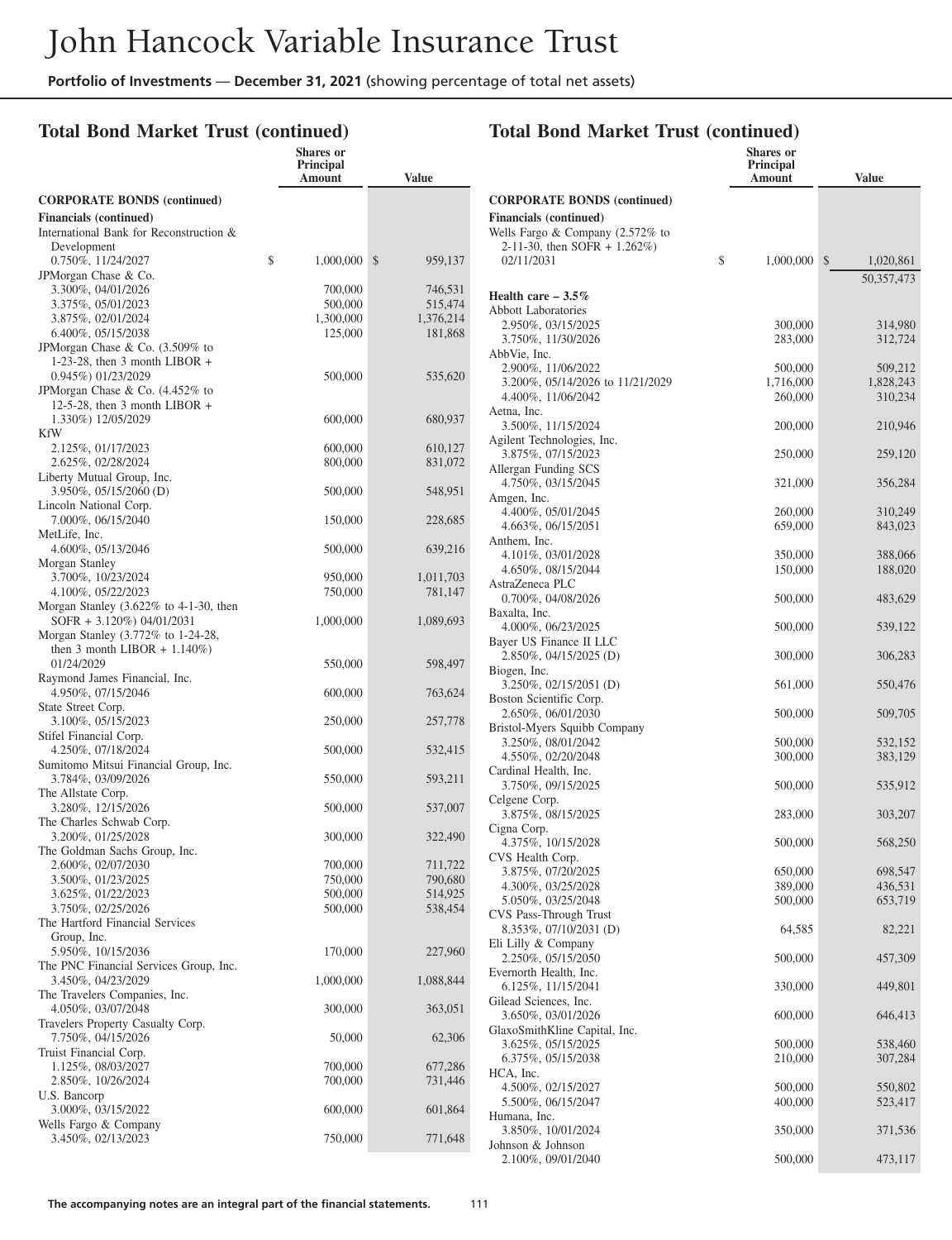|                                                            | <b>Shares</b> or<br><b>Principal</b><br>Amount | <b>Value</b>         |
|------------------------------------------------------------|------------------------------------------------|----------------------|
| <b>CORPORATE BONDS (continued)</b>                         |                                                |                      |
| Health care (continued)                                    |                                                |                      |
| Johnson & Johnson (continued)<br>\$<br>5.850%, 07/15/2038  | 285,000                                        | \$<br>412,102        |
| Laboratory Corp. of America Holdings<br>2.950%, 12/01/2029 | 500,000                                        | 520,146              |
| Medtronic, Inc.<br>4.375%, 03/15/2035                      | 500,000                                        | 615,070              |
| Merck & Company, Inc.<br>2.750%, 02/10/2025                | 850,000                                        | 890,239              |
| Novartis Capital Corp.<br>3.000%, 11/20/2025               | 500,000                                        | 529,856              |
| Pfizer, Inc.<br>2.750%, 06/03/2026                         | 713,000                                        | 755,060              |
| 4.400%, 05/15/2044<br>Quest Diagnostics, Inc.              | 264,000                                        | 328,148              |
| 4.200%, 06/30/2029                                         | 500,000                                        | 564,512              |
| 4.700%, 03/30/2045                                         | 500,000                                        | 619,195              |
| Regeneron Pharmaceuticals, Inc.                            |                                                |                      |
| 2.800%, 09/15/2050<br>Stryker Corp.                        | 1,000,000                                      | 937,071              |
| 4.625%, 03/15/2046<br>UnitedHealth Group, Inc.             | 350,000                                        | 448,193              |
| 4.375%, 03/15/2042                                         | 50,000                                         | 60,916               |
| 4.450%, 12/15/2048                                         | 300,000                                        | 382,845              |
| 5.800%, 03/15/2036                                         | 300,000                                        | 416,083              |
| Utah Acquisition Sub, Inc.<br>3.950%, 06/15/2026           | 500,000                                        | 539,094              |
| Viatris, Inc.<br>2.700%, 06/22/2030                        | 500,000                                        | 501,774              |
| Zimmer Biomet Holdings, Inc.<br>3.050%, 01/15/2026         | 500,000                                        | 522,286              |
| Zoetis, Inc.<br>2.000%, 05/15/2030                         | 500,000                                        | 492,877              |
|                                                            |                                                | 26,267,590           |
| Industrials $-2.8\%$                                       |                                                |                      |
| 3M Company                                                 |                                                |                      |
| 3.000%, 08/07/2025<br>AerCap Ireland Capital DAC           | 330,000                                        | 349,333              |
| 3.300%, 01/30/2032                                         | 500,000                                        | 509,386              |
| 4.450%, 04/03/2026                                         | 400,000                                        | 434,489              |
| Air Lease Corp.                                            |                                                |                      |
| 3.125%, 12/01/2030                                         | 600,000                                        | 612,223              |
| 3.625%, 12/01/2027                                         | 400,000                                        | 421,110              |
| American Airlines 2016-2 Class AA Pass<br>Through Trust    |                                                |                      |
| 3.200%, 06/15/2028<br>Burlington Northern Santa Fe LLC     | 229,350                                        | 230,520              |
| 4.400%, 03/15/2042<br>Canadian Pacific Railway Company     | 50,000                                         | 60,845               |
| 4.450%, 03/15/2023<br>Carrier Global Corp.                 | 300,000                                        | 309,958              |
| 3.577%, 04/05/2050<br>Caterpillar, Inc.                    | 500,000                                        | 531,614              |
| 3.400%, 05/15/2024<br>CSX Corp.                            | 500,000                                        | 524,786              |
| 3.350%, 11/01/2025<br>3.800%, 04/15/2050                   | 420,000<br>1,000,000                           | 448,111<br>1,138,056 |
| Deere & Company<br>3.100%, 04/15/2030                      | 500,000                                        | 538,868              |
| Delta Air Lines 2019-1 Class AA Pass                       |                                                |                      |
| Through Trust<br>3.204%, 04/25/2024                        | 200,000                                        | 206,781              |
| Equifax, Inc.<br>3.100%, 05/15/2030                        | 1,200,000                                      | 1,256,015            |
| FedEx Corp.<br>3.875%, 08/01/2042                          | 420,000                                        | 461,072              |

|                                                     | Shares or<br>Principal<br>Amount | <b>Value</b>       |
|-----------------------------------------------------|----------------------------------|--------------------|
| <b>CORPORATE BONDS (continued)</b>                  |                                  |                    |
| Industrials (continued)                             |                                  |                    |
| FedEx Corp. (continued)                             |                                  |                    |
| 4.400%, 01/15/2047                                  | \$<br>350,000                    | \$<br>412,185      |
| General Electric Company                            |                                  |                    |
| 4.500%, 03/11/2044 (C)                              | 500,000                          | 611,046            |
| 6.750%, 03/15/2032                                  | 66,000                           | 90,008             |
| 6.875%, 01/10/2039<br>Honeywell International, Inc. | 168,000                          | 250,066            |
| 1.950%, 06/01/2030                                  | 500,000                          | 497,105            |
| John Deere Capital Corp.                            |                                  |                    |
| 2.050%, 01/09/2025                                  | 500,000                          | 513,746            |
| Johnson Controls, Inc.                              |                                  |                    |
| 5.700%, 03/01/2041                                  | 150,000                          | 181,212            |
| Kansas City Southern<br>2.875%, 11/15/2029          | 500,000                          | 517,782            |
| Lockheed Martin Corp.                               |                                  |                    |
| 3.800%, 03/01/2045                                  | 400,000                          | 457,244            |
| Norfolk Southern Corp.                              |                                  |                    |
| 4.837%, 10/01/2041                                  | 240,000                          | 302,404            |
| Northrop Grumman Corp.                              |                                  |                    |
| 3.250%, 01/15/2028                                  | 300,000                          | 321,065            |
| Precision Castparts Corp.<br>3.250%, 06/15/2025     | 500,000                          | 530,056            |
| Raytheon Technologies Corp.                         |                                  |                    |
| 4.625%, 11/16/2048                                  | 500,000                          | 640,510            |
| 6.125%, 07/15/2038                                  | 225,000                          | 316,819            |
| Roper Technologies, Inc.                            |                                  |                    |
| 4.200%, 09/15/2028                                  | 500,000                          | 561,296            |
| Southwest Airlines Company<br>5.250%, 05/04/2025    |                                  |                    |
| The Boeing Company                                  | 1,200,000                        | 1,332,820          |
| 2.600%, 10/30/2025                                  | 438,000                          | 449,997            |
| 5.805%, 05/01/2050                                  | 600,000                          | 812,476            |
| 8.750%, 09/15/2031                                  | 90,000                           | 132,404            |
| Thomson Reuters Corp.                               |                                  |                    |
| 4.500%, 05/23/2043                                  | 250,000                          | 276,659            |
| Trane Technologies Global Holding<br>Company, Ltd.  |                                  |                    |
| 4.300%, 02/21/2048                                  | 600,000                          | 731,130            |
| Union Pacific Corp.                                 |                                  |                    |
| 3.250%, 08/15/2025                                  | 500,000                          | 530,630            |
| 3.799%, 10/01/2051 to 04/06/2071                    | 1,113,000                        | 1,290,382          |
| United Airlines 2016-2 Class AA Pass                |                                  |                    |
| Through Trust                                       | 236,566                          |                    |
| 2.875%, 10/07/2028<br>United Parcel Service, Inc.   |                                  | 240,872            |
| 3.400%, 03/15/2029                                  | 400,000                          | 436,235            |
| Verisk Analytics, Inc.                              |                                  |                    |
| 4.125%, 03/15/2029                                  | 600,000                          | 668,976            |
|                                                     |                                  | 21,138,292         |
| Information technology $-2.5\%$                     |                                  |                    |
| Apple, Inc.                                         |                                  |                    |
| 2.400%, 05/03/2023                                  | 800,000                          | 819,077            |
| 2.450%, 08/04/2026                                  | 1,060,000                        | 1,106,958          |
| 3.250%, 02/23/2026<br>Applied Materials, Inc.       | 500,000                          | 534,477            |
| 3.900%, 10/01/2025                                  | 470,000                          | 512,051            |
| 5.100%, 10/01/2035                                  | 470,000                          | 608,127            |
| Automatic Data Processing, Inc.                     |                                  |                    |
| 3.375%, 09/15/2025                                  | 752,000                          | 806,336            |
| Broadcom, Inc.                                      |                                  |                    |
| 2.600%, 02/15/2033 (D)                              | 1,000,000                        | 974,896            |
| 3.137%, 11/15/2035 (D)<br>4.300%, 11/15/2032        | 600,000<br>700,000               | 603,575<br>786,643 |
| Cisco Systems, Inc.                                 |                                  |                    |
| 5.900%, 02/15/2039                                  | 80,000                           | 114,857            |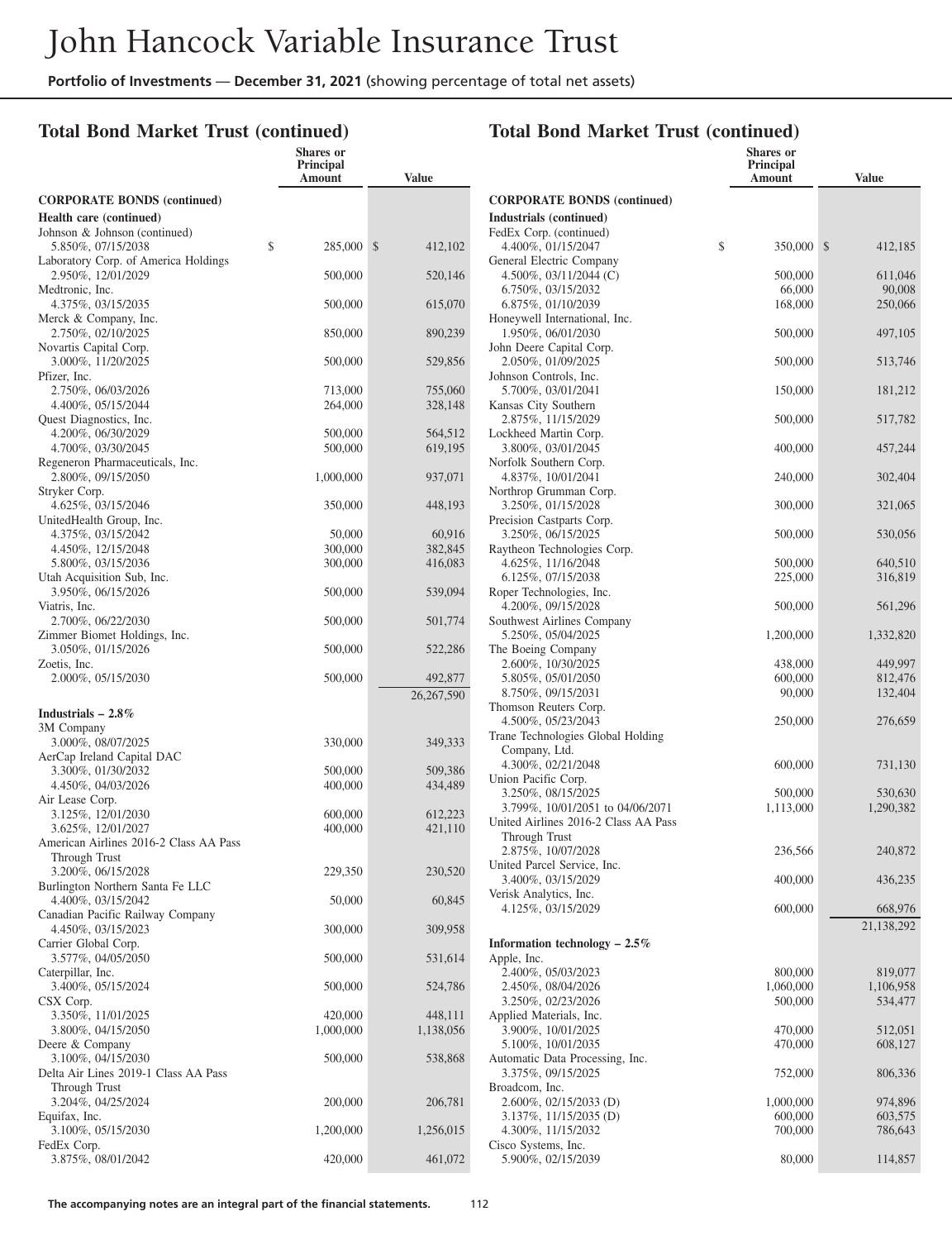#### **Total Bond Market Trust (continued)**

|                                                        | <b>Shares</b> or<br><b>Principal</b><br>Amount | <b>Value</b>       |
|--------------------------------------------------------|------------------------------------------------|--------------------|
| <b>CORPORATE BONDS (continued)</b>                     |                                                |                    |
| Information technology (continued)                     |                                                |                    |
| Eaton Corp.                                            |                                                |                    |
| 3.103%, 09/15/2027                                     | \$<br>500,000                                  | \$<br>531,938      |
| Fisery, Inc.<br>2.250%, 06/01/2027                     | 600,000                                        | 610,436            |
| IBM Corp.                                              |                                                |                    |
| 3.450%, 02/19/2026                                     | 1,115,000                                      | 1,194,718          |
| 4.000%, 06/20/2042                                     | 210,000                                        | 241,543            |
| 5.600%, 11/30/2039                                     | 21,000                                         | 28,683             |
| Intel Corp.                                            |                                                |                    |
| 2.700%, 12/15/2022<br>Microsoft Corp.                  | 690,000                                        | 704,266            |
| 2.525%, 06/01/2050                                     | 1,538,000                                      | 1,499,839          |
| 3.125%, 11/03/2025                                     | 438,000                                        | 467,230            |
| NXP BV                                                 |                                                |                    |
| $3.400\%$ , $05/01/2030$ (D)                           | 520,000                                        | 554,170            |
| Oracle Corp.                                           |                                                |                    |
| 2.400%, 09/15/2023                                     | 435,000                                        | 443,608            |
| 2.650%, 07/15/2026<br>2.950%, 05/15/2025               | 310,000<br>550,000                             | 318,584<br>571,093 |
| 4.125%, 05/15/2045                                     | 500,000                                        | 527,469            |
| PayPal Holdings, Inc.                                  |                                                |                    |
| 2.300%, 06/01/2030                                     | 600,000                                        | 609,392            |
| 2.850%, 10/01/2029                                     | 1,000,000                                      | 1,052,432          |
| QUALCOMM, Inc.                                         |                                                |                    |
| 1.650%, 05/20/2032<br>Visa, Inc.                       | 566,000                                        | 535,228            |
| 2.050%, 04/15/2030                                     | 600,000                                        | 607,742            |
| 3.150%, 12/14/2025                                     | 463,000                                        | 494,019            |
| 4.300%, 12/14/2045                                     | 463,000                                        | 582,623            |
| Xerox Corp.                                            |                                                |                    |
| 6.750%, 12/15/2039                                     | 60,000                                         | 66,830             |
|                                                        |                                                | 18,508,840         |
| Materials $-0.9\%$<br>Air Products and Chemicals, Inc. |                                                |                    |
| 1.850%, 05/15/2027                                     | 500,000                                        | 507,134            |
| Eastman Chemical Company                               |                                                |                    |
| 4.650%, 10/15/2044                                     | 500,000                                        | 597,957            |
| Freeport-McMoRan, Inc.                                 |                                                |                    |
| 3.875%, 03/15/2023<br>Glencore Funding LLC             | 500,000                                        | 516,935            |
| 2.625%, 09/23/2031 (D)                                 | 500,000                                        | 485,935            |
| Huntsman International LLC                             |                                                |                    |
| 4.500%, 05/01/2029                                     | 500,000                                        | 552,692            |
| International Paper Company                            |                                                |                    |
| 5.000%, 09/15/2035                                     | 500,000                                        | 623,882            |
| Newmont Corp.<br>4.875%, 03/15/2042                    | 270,000                                        | 338,166            |
| Potash Corp. of Saskatchewan, Inc.                     |                                                |                    |
| 5.625%, 12/01/2040                                     | 150,000                                        | 190,559            |
| Rio Tinto Alcan, Inc.                                  |                                                |                    |
| 6.125%, 12/15/2033                                     | 100,000                                        | 137,612            |
| Rio Tinto Finance USA PLC                              |                                                |                    |
| 4.750%, 03/22/2042<br>Rio Tinto Finance USA, Ltd.      | 270,000                                        | 345,902            |
| 5.200%, 11/02/2040                                     | 250,000                                        | 332,602            |
| Teck Resources, Ltd.                                   |                                                |                    |
| 6.250%, 07/15/2041                                     | 270,000                                        | 358,098            |
| The Dow Chemical Company                               |                                                |                    |
| 4.375%, 11/15/2042                                     | 590,000                                        | 696,794            |
| 9.400%, 05/15/2039<br>Vale Overseas, Ltd.              | 130,000                                        | 232,911            |
| 6.875%, 11/10/2039                                     | 350,000                                        | 469,879            |
|                                                        |                                                | 6,387,058          |

|                                                        | Principal<br>Amount | <b>Value</b>  |
|--------------------------------------------------------|---------------------|---------------|
| <b>CORPORATE BONDS (continued)</b>                     |                     |               |
| Real estate $-0.7\%$                                   |                     |               |
| American Campus Communities                            |                     |               |
| Operating Partnership LP                               |                     |               |
| 3.625%, 11/15/2027                                     | \$<br>200,000       | \$<br>213,574 |
| American Tower Corp.                                   |                     |               |
| 5.000%, 02/15/2024<br>Crown Castle International Corp. | 500,000             | 537,993       |
| 3.700%, 06/15/2026                                     | 400,000             | 428,680       |
| CubeSmart LP                                           |                     |               |
| 4.000%, 11/15/2025                                     | 200,000             | 214,641       |
| Digital Realty Trust LP                                |                     |               |
| 4.450%, 07/15/2028                                     | 200,000             | 225,429       |
| Duke Realty LP                                         |                     |               |
| 3.250%, 06/30/2026<br>Extra Space Storage LP           | 200,000             | 212,284       |
| 2.350%, 03/15/2032                                     | 500,000             | 486,043       |
| Mid-America Apartments LP                              |                     |               |
| 3.950%, 03/15/2029                                     | 800,000             | 893,094       |
| Service Properties Trust                               |                     |               |
| 4.500%, 03/15/2025                                     | 200,000             | 194,784       |
| Simon Property Group LP                                |                     |               |
| 3.375%, 06/15/2027<br>3.500%, 09/01/2025               | 500,000             | 536,294       |
| SL Green Operating Partnership LP                      | 441,500             | 470,515       |
| 3.250%, 10/15/2022                                     | 500,000             | 508,144       |
|                                                        |                     | 4,921,475     |
| Utilities $-2.2\%$                                     |                     |               |
| AEP Transmission Company LLC                           |                     |               |
| 3.750%, 12/01/2047                                     | 400,000             | 449,132       |
| Ameren Corp.                                           |                     |               |
| 3.500%, 01/15/2031                                     | 1,000,000           | 1,078,678     |
| American Water Capital Corp.                           |                     |               |
| 4.300%, 09/01/2045<br>Arizona Public Service Company   | 350,000             | 418,221       |
| 3.350%, 05/15/2050                                     | 500,000             | 509,029       |
| Berkshire Hathaway Energy Company                      |                     |               |
| 4.500%, 02/01/2045                                     | 500,000             | 605,453       |
| 6.125%, 04/01/2036                                     | 436,000             | 593,420       |
| Consolidated Edison Company of New                     |                     |               |
| York, Inc.                                             |                     |               |
| 3.950%, 04/01/2050<br>Dominion Energy, Inc.            | 700,000             | 799,678       |
| 3.375%, 04/01/2030                                     | 600,000             | 636,727       |
| 3.900%, 10/01/2025                                     | 242,000             | 261,002       |
| Duke Energy Carolinas LLC                              |                     |               |
| 6.000%, 01/15/2038                                     | 200,000             | 278,335       |
| Duke Energy Corp.                                      |                     |               |
| 3.750%, 04/15/2024                                     | 500,000             | 525,065       |
| 4.800%, 12/15/2045<br>Entergy Texas, Inc.              | 500,000             | 613,816       |
| 1.750%, 03/15/2031                                     | 700,000             | 656,345       |
| Essential Utilities, Inc.                              |                     |               |
| 4.276%, 05/01/2049                                     | 500,000             | 593,217       |
| <b>Eversource Energy</b>                               |                     |               |
| 4.250%, 04/01/2029                                     | 500,000             | 557,606       |
| Exelon Corp.<br>3.400%, 04/15/2026                     | 542,000             | 577,352       |
| Exelon Generation Company LLC                          |                     |               |
| 6.250%, 10/01/2039                                     | 160,000             | 199,815       |
| Florida Power & Light Company                          |                     |               |
| 5.650%, 02/01/2037                                     | 290,000             | 384,946       |
| Georgia Power Company                                  |                     |               |
| 5.950%, 02/01/2039 (C)                                 | 335,000             | 438,724       |
| Indiana Michigan Power Company<br>6.050%, 03/15/2037   | 187,000             | 254,663       |
|                                                        |                     |               |

# **Total Bond Market Trust (continued)**

**Shares or**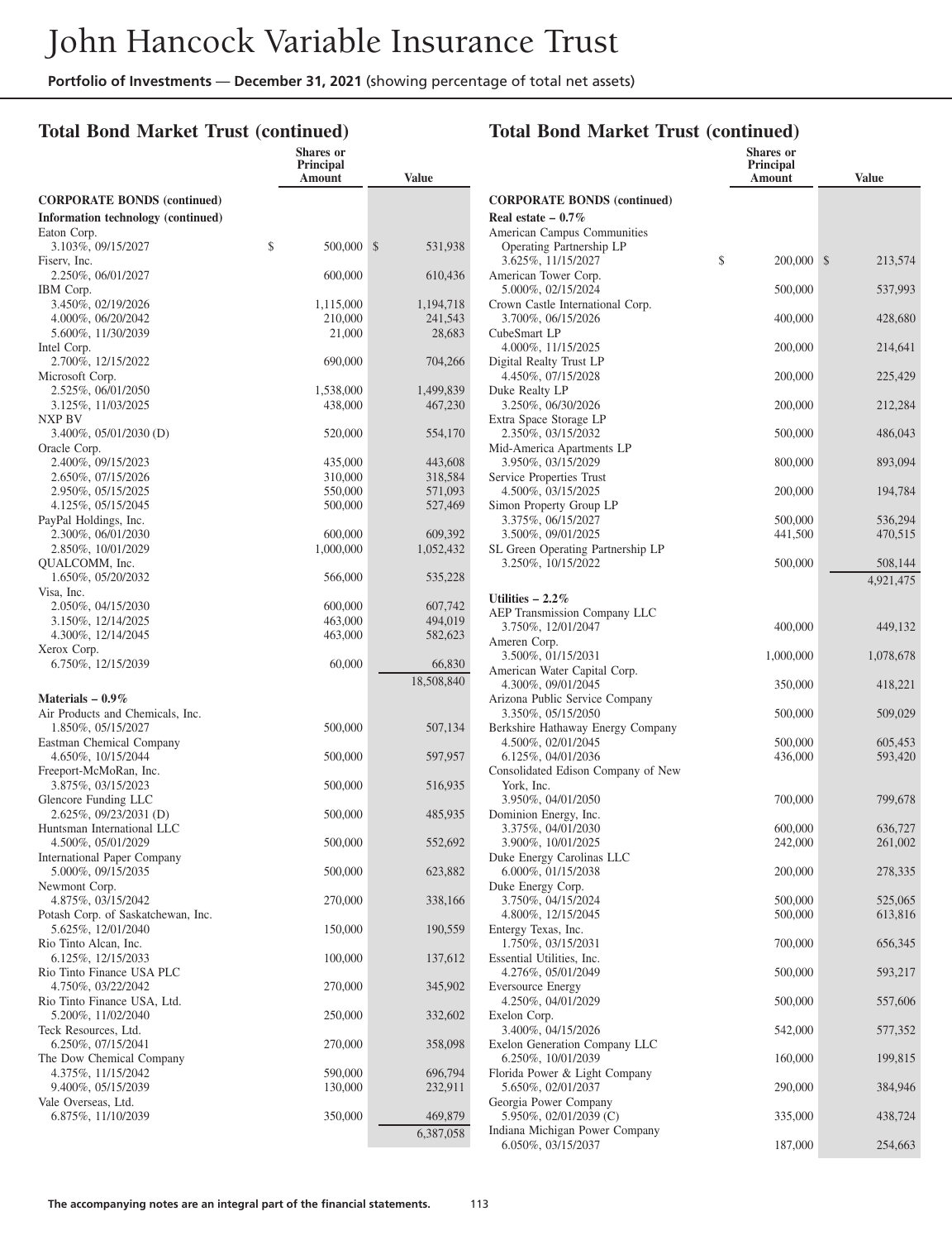### **Total Bond Market Trust (continued)**

|                                                               | <b>Shares</b> or<br><b>Principal</b><br>Amount | <b>Value</b>       |
|---------------------------------------------------------------|------------------------------------------------|--------------------|
| <b>CORPORATE BONDS (continued)</b>                            |                                                |                    |
| Utilities (continued)                                         |                                                |                    |
| NextEra Energy Capital Holdings, Inc.<br>2.250%, 06/01/2030   | \$<br>700,000                                  | \$<br>695,790      |
| NiSource, Inc.<br>3.950%, 03/30/2048                          | 400,000                                        | 449,263            |
| Oncor Electric Delivery Company LLC<br>7.500%, 09/01/2038     | 188,000                                        | 297,788            |
| Pacific Gas & Electric Company<br>2.500%, 02/01/2031          | 600,000                                        | 571,536            |
| 3.450%, 07/01/2025                                            | 30,000                                         | 31,115             |
| 3.750%, 07/01/2028                                            | 30,000                                         | 31,195             |
| 4.550%, 07/01/2030                                            | 227,000                                        | 245,432            |
| 4.950%, 07/01/2050<br>PacifiCorp                              | 227,000                                        | 247,216            |
| 6.000%, 01/15/2039                                            | 335,000                                        | 458,456            |
| Public Service Company of Colorado<br>3.600%, 09/15/2042      | 500,000                                        | 552,822            |
| Public Service Electric & Gas Company<br>3.000%, 05/15/2025   | 250,000                                        | 261,937            |
| San Diego Gas & Electric Company<br>6.125%, 09/15/2037        | 202,000                                        | 273,035            |
| Southern California Edison Company<br>2.250%, 06/01/2030      |                                                | 690,784            |
| 5.350%, 07/15/2035                                            | 700,000<br>130,000                             | 161,346            |
| The Southern Company                                          |                                                |                    |
| 3.250%, 07/01/2026<br>Virginia Electric & Power Company       | 572,000                                        | 605,109            |
| 3.450%, 09/01/2022<br>8.875%, 11/15/2038                      | 50,000<br>190,000                              | 50,610<br>335,055  |
| Xcel Energy, Inc.                                             |                                                |                    |
| 3.300%, 06/01/2025                                            | 400,000                                        | 419,950            |
|                                                               |                                                | 16,809,663         |
| TOTAL CORPORATE BONDS (Cost<br>\$186,475,558)                 |                                                | \$<br>204,757,324  |
| <b>MUNICIPAL BONDS - 0.6%</b>                                 |                                                |                    |
| Bay Area Toll Authority (California)<br>6.907%, 10/01/2050    | 50,000                                         | 88,177             |
| Illinois State Toll Highway Authority<br>6.184%, 01/01/2034   | 150,000                                        | 204,543            |
| Maryland State Transportation Authority<br>5.888%, 07/01/2043 | 60,000                                         | 85,377             |
| Metropolitan Washington Airports<br>Authority                 |                                                |                    |
| 7.462%, 10/01/2046<br>New Jersey Turnpike Authority           | 40,000                                         | 70,472             |
| 7.102%, 01/01/2041                                            | 90,000                                         | 141,203            |
| New York State Dormitory Authority<br>5.628%, 03/15/2039      | 340,000                                        | 438,908            |
| New York State Urban Development                              |                                                |                    |
| Corp.<br>5.770%, 03/15/2039                                   | 300,000                                        | 369,622            |
| State of California, GO<br>7.300%, 10/01/2039                 | 400,000                                        | 627,526            |
| 7.500%, 04/01/2034                                            | 80,000                                         | 122,425            |
| State of Illinois, GO                                         |                                                |                    |
| 5.100%, 06/01/2033<br>7.350%, 07/01/2035                      | 115,000<br>280,000                             | 132,927<br>352,464 |
| State of Texas, GO                                            |                                                |                    |
| 5.517%, 04/01/2039                                            | 260,000                                        | 365,836            |
| State of Utah, GO                                             |                                                |                    |
| 3.539%, 07/01/2025                                            | 390,000                                        | 407,644            |
| 4.554%, 07/01/2024<br>State of Washington, GO                 | 150,000                                        | 157,968            |
| 5.481%, 08/01/2039                                            | 260,000                                        | 361,816            |

|                                                                                             | <b>Shares or</b><br>Principal<br>Amount | <b>Value</b>     |
|---------------------------------------------------------------------------------------------|-----------------------------------------|------------------|
| <b>MUNICIPAL BONDS (continued)</b><br>Texas Transportation Commission State<br>Highway Fund |                                         |                  |
| \$<br>5.178%, 04/01/2030<br>University of California                                        | 310,000                                 | \$<br>372,153    |
| 5.770%, 05/15/2043                                                                          | 320,000                                 | 446,256          |
| TOTAL MUNICIPAL BONDS (Cost \$3,686,860)                                                    |                                         | \$<br>4,745,317  |
| <b>COLLATERALIZED MORTGAGE OBLIGATIONS - 2.4%</b>                                           |                                         |                  |
| Commercial and residential $-2.1\%$                                                         |                                         |                  |
| Banc of America Commercial Mortgage                                                         |                                         |                  |
| Trust                                                                                       |                                         |                  |
| Series 2015-UBS7, Class A4                                                                  |                                         |                  |
| 3.705%, 09/15/2048<br>BANK                                                                  | 145,000                                 | 153,535          |
| Series 2017-BNK6, Class A4                                                                  |                                         |                  |
| 3.254%, 07/15/2060                                                                          | 2,000,000                               | 2,113,992        |
| CD Mortgage Trust                                                                           |                                         |                  |
| Series 2017-CD3, Class A4                                                                   |                                         |                  |
| 3.631%, 02/10/2050                                                                          | 1,090,000                               | 1,172,971        |
| Commercial Mortgage Trust (Cantor                                                           |                                         |                  |
| Fitzgerald/Deutsche Bank AG)                                                                |                                         |                  |
| Series 2012-CR3, Class A3,                                                                  |                                         |                  |
| 2.822%, 10/15/2045                                                                          | 488,940                                 | 491,558          |
| Series 2012-CR5, Class A4,<br>2.771%, 12/10/2045                                            |                                         |                  |
| Series 2013-CR8, Class AM,                                                                  | 179,000                                 | 181,569          |
| 3.791%, 06/10/2046 (D)(E)                                                                   | 630,000                                 | 649,543          |
| Series 2014-CR14, Class A3,                                                                 |                                         |                  |
| 3.955%, 02/10/2047                                                                          | 1,000,000                               | 1,043,847        |
| Series 2014-CR21, Class A3,                                                                 |                                         |                  |
| 3.528%, 12/10/2047                                                                          | 639,549                                 | 664,353          |
| Series 2015-CR27, Class A4,                                                                 |                                         |                  |
| 3.612%, 10/10/2048                                                                          | 1,000,000                               | 1,065,826        |
| GS Mortgage Securities Trust                                                                |                                         |                  |
| Series 2016-GS4, Class A3,                                                                  |                                         |                  |
| 3.178%, 11/10/2049<br>Series 2017-GS5, Class A3,                                            | 3,000,000                               | 3,120,799        |
| 3.409%, 03/10/2050                                                                          | 3,000,000                               | 3,202,708        |
| JPMBB Commercial Mortgage Securities                                                        |                                         |                  |
| Trust                                                                                       |                                         |                  |
| Series 2013-C14, Class A4                                                                   |                                         |                  |
| 4.133%, 08/15/2046 (E)                                                                      | 301,517                                 | 310,242          |
| JPMorgan Chase Commercial Mortgage                                                          |                                         |                  |
| <b>Securities Trust</b>                                                                     |                                         |                  |
| Series 2013-C16, Class A4                                                                   |                                         |                  |
| 4.166%, 12/15/2046                                                                          | 500,000                                 | 522,533          |
| Morgan Stanley Bank of America Merrill<br>Lynch Trust                                       |                                         |                  |
| Series 2013-C7, Class A4                                                                    |                                         |                  |
| 2.918%, 02/15/2046                                                                          | 240,000                                 | 242,972          |
| Wells Fargo Commercial Mortgage Trust                                                       |                                         |                  |
| Series 2015-C29, Class AS                                                                   |                                         |                  |
| 4.013%, 06/15/2048 (E)                                                                      | 500,000                                 | 530,149          |
|                                                                                             |                                         | 15,466,597       |
| U.S. Government Agency $-0.3\%$                                                             |                                         |                  |
| Federal Home Loan Mortgage Corp.                                                            |                                         |                  |
| Series K041, Class A2,                                                                      |                                         |                  |
| 3.171%, 10/25/2024                                                                          | 700,000                                 | 735,775          |
| Series K047, Class A2,                                                                      |                                         |                  |
| 3.329%, 05/25/2025 (E)                                                                      | 700,000                                 | 744,244          |
| Series K050, Class A2,                                                                      |                                         |                  |
| 3.334%, 08/25/2025 (E)                                                                      | 700,000                                 | 746,392          |
|                                                                                             |                                         | 2,226,411        |
| TOTAL COLLATERALIZED MORTGAGE OBLIGATIONS                                                   |                                         |                  |
| (Cost \$17,548,204)                                                                         |                                         | \$<br>17,693,008 |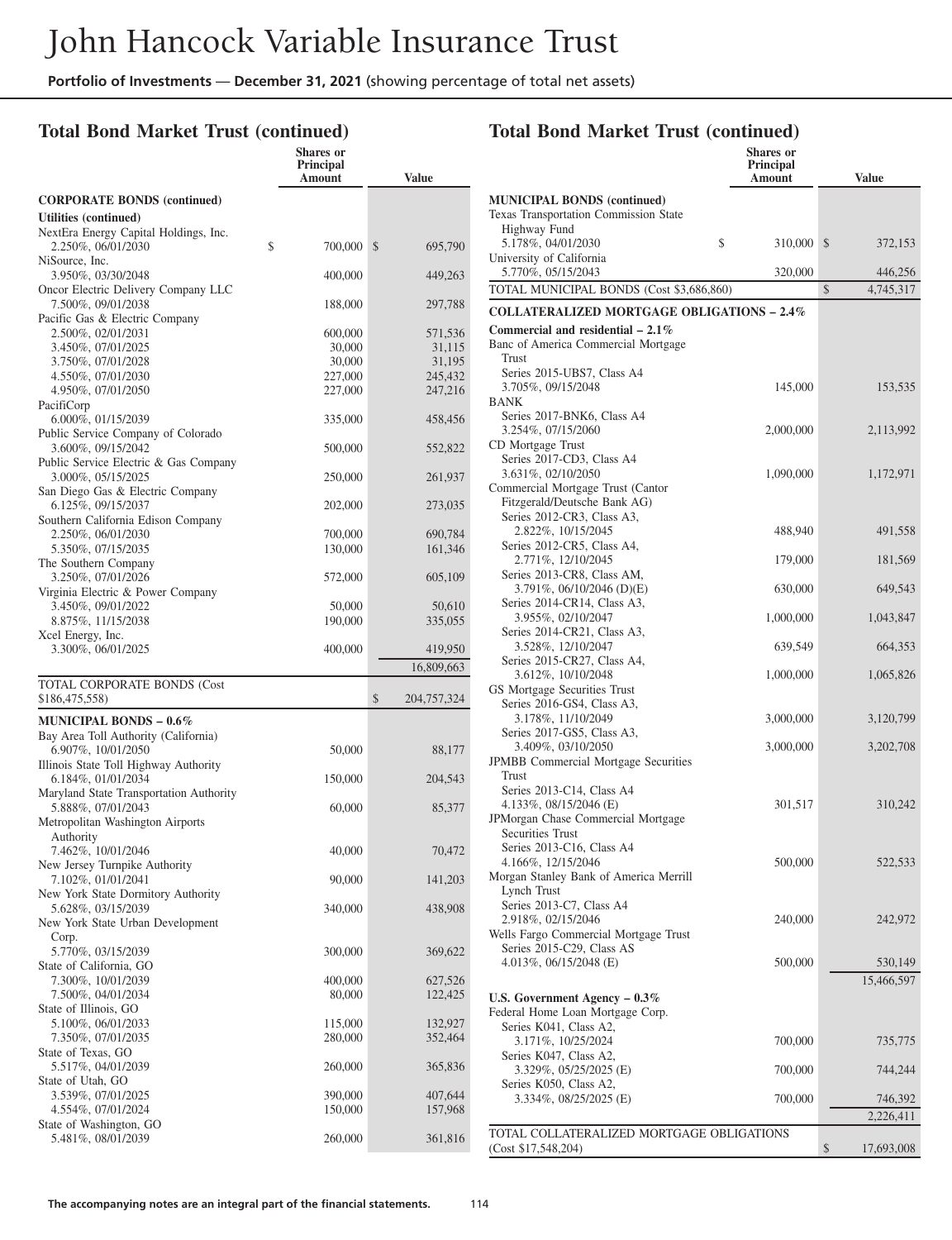## **Total Bond Market Trust (continued)**

|                                                    | <b>Shares</b> or<br><b>Principal</b><br><b>Amount</b> |               | <b>Value</b>   |
|----------------------------------------------------|-------------------------------------------------------|---------------|----------------|
| <b>ASSET BACKED SECURITIES - 0.2%</b>              |                                                       |               |                |
| <b>SMB</b> Private Education Loan Trust            |                                                       |               |                |
| Series 2021-E, Class A1A                           |                                                       |               |                |
| $1.680\%$ , 02/15/2051 (D)                         | \$<br>2,000,000                                       | $\mathcal{S}$ | 1,982,943      |
| TOTAL ASSET BACKED SECURITIES (Cost                |                                                       |               |                |
| \$1,999,917)                                       |                                                       | \$            | 1,982,943      |
| <b>COMMON STOCKS - 0.0%</b>                        |                                                       |               |                |
| Energy $-0.0\%$                                    |                                                       |               |                |
| Noble Corp. $(F)$                                  | 38                                                    |               | 943            |
| TOTAL COMMON STOCKS (Cost \$508)                   |                                                       | \$            | 943            |
| WARRANTS $-0.0\%$                                  |                                                       |               |                |
| Noble Corp. (Expiration Date: 2-5-28;              |                                                       |               |                |
| Strike Price: \$23.13) (F)                         | 154                                                   |               | 1,163          |
| <b>TOTAL WARRANTS (Cost \$279)</b>                 |                                                       | \$            | 1,163          |
| <b>SHORT-TERM INVESTMENTS - 18.2%</b>              |                                                       |               |                |
| Short-term funds $-18.2\%$                         |                                                       |               |                |
| John Hancock Collateral Trust.                     |                                                       |               |                |
| $0.1697\%$ (G)(H)                                  | 359,831                                               |               | 3,599,385      |
| <b>State Street Institutional</b>                  |                                                       |               |                |
| U.S. Government Money Market                       |                                                       |               |                |
| Fund, Premier Class, 0.0250% (G)                   | 132,436,803                                           |               | 132,436,803    |
| TOTAL SHORT-TERM INVESTMENTS (Cost \$136,036,925)  |                                                       | \$            | 136,036,188    |
| <b>Total Investments (Total Bond Market Trust)</b> |                                                       |               |                |
| $(Cost $812,741,496) - 112.8\%$                    |                                                       | \$            | 843,788,483    |
| Other assets and liabilities, net $- (12.8\%)$     |                                                       |               | (96, 023, 425) |
| <b>TOTAL NET ASSETS - 100.0%</b>                   |                                                       | \$            | 747,765,058    |
| Security Abbreviations and Legend                  |                                                       |               |                |
| <b>CMT</b><br><b>Constant Maturity Treasury</b>    |                                                       |               |                |
|                                                    |                                                       |               |                |

| U JVI L |  |       | Constant Maturity Ticasur |
|---------|--|-------|---------------------------|
| $\sim$  |  | 1.011 |                           |

- GO General Obligation
- LIBOR London Interbank Offered Rate
- SOFR Secured Overnight Financing Rate
- TBA To Be Announced. A forward mortgage-backed securities trade issued by a U.S. Government Agency, to be delivered at an agreed-upon future settlement date. (A) Variable rate obligation. The coupon rate shown represents the rate
- at period end.
- (B) Security purchased or sold on a when-issued or delayed delivery basis.
- (C) All or a portion of this security is on loan as of 12-31-21.
- (D) These securities are exempt from registration under Rule 144A of the Securities Act of 1933. Such securities may be resold, normally to qualified institutional buyers, in transactions exempt from registration.
- (E) Variable or floating rate security, the interest rate of which adjusts periodically based on a weighted average of interest rates and prepayments on the underlying pool of assets. The interest rate shown is the current rate as of period end.
- (F) Non-income producing security.
- (G) The rate shown is the annualized seven-day yield as of 12-31-21.
- (H) Investment is an affiliate of the fund, the advisor and/or subadvisor. This security represents the investment of cash collateral received for securities lending.

#### **Ultra Short Term Bond Trust**

|                                                                    | <b>Shares</b> or<br>Principal |                         |
|--------------------------------------------------------------------|-------------------------------|-------------------------|
|                                                                    | Amount                        | <b>Value</b>            |
| <b>U.S. GOVERNMENT AND AGENCY OBLIGATIONS -</b><br>$1.0\%$         |                               |                         |
| U.S. Government Agency - 1.0%                                      |                               |                         |
| Federal Home Loan Mortgage Corp.                                   |                               |                         |
| 1.640%, (6 month LIBOR + 1.515%),                                  |                               |                         |
| 12/01/2035 (A)                                                     | \$<br>35,427                  | $\mathcal{S}$<br>36,273 |
| 1.697%, $(12 \text{ month LIBOR } +$<br>$1.447\%$ , 06/01/2036 (A) | 15,989                        | 16,693                  |
| 1.815%, (6 month LIBOR + 1.565%),                                  |                               |                         |
| 12/01/2036 (A)                                                     | 21,946                        | 22,540                  |
| 1.878%, $(12 \text{ month LIBOR } +$<br>$1.618\%$ , 02/01/2036 (A) | 50,434                        | 52,915                  |
| 1.900%, (12 month LIBOR +                                          |                               |                         |
| $1.608\%$ , 05/01/2037 (A)                                         | 66,316                        | 69,624                  |
| 1.905%, $(12 \text{ month LIBOR } +$<br>$1.641\%$ , 09/01/2043 (A) | 305,917                       | 318,972                 |
| 2.169%, (1 Year CMT + 2.088%),                                     |                               |                         |
| 12/01/2035 (A)                                                     | 104,423                       | 108,789                 |
| 2.290%, (1 Year CMT + 2.165%),<br>$11/01/2036$ (A)                 | 84,129                        | 88,428                  |
| 2.295%, (1 Year CMT + 2.295%),                                     |                               |                         |
| 08/01/2035 (A)                                                     | 70,186                        | 73,854                  |
| 2.356%, (1 Year CMT + 2.231%),<br>$05/01/2034$ (A)                 | 101,920                       | 106,555                 |
| Federal National Mortgage Association                              |                               |                         |
| 1.571%, (12 month LIBOR +                                          |                               |                         |
| 1.295%), 10/01/2038 (A)                                            | 41,844                        | 43,375                  |
| 1.636%, (6 month LIBOR + 1.490%),<br>10/01/2035 (A)                | 146,072                       | 149,543                 |
| 1.677%, (6 month LIBOR + 1.520%),                                  |                               |                         |
| $02/01/2035$ (A)<br>1.708%, $(12 \text{ month LIBOR } +$           | 70,369                        | 73,278                  |
| $1.447\%$ , 04/01/2035 (A)                                         | 283,177                       | 291,223                 |
| 1.831%, $(12 \text{ month LIBOR } +$<br>1.557%), 07/01/2035 (A)    | 168,059                       | 173,357                 |
| 2.275\%\, $(1 \text{ Year CMT} + 2.170\%),$                        |                               |                         |
| $01/01/2036$ (A)<br>2.281%, (1 Year CMT + 2.175%),                 | 40,806                        | 42,570                  |
| $01/01/2036$ (A)                                                   | 110,383                       | 115,197                 |
| 2.318%, (1 Year CMT + 2.197%),<br>$05/01/2036$ (A)                 | 191,050                       | 199,652                 |
| 2.320%, (1 Year CMT + 2.195%),                                     |                               |                         |
| $02/01/2035$ (A)<br>2.354%, (1 Year CMT + 2.274%),                 | 118,919                       | 125,358                 |
| $07/01/2035$ (A)                                                   | 99,846                        | 104,777                 |
| 2.458%, $(1$ Year CMT + 2.333%),                                   |                               |                         |
| $05/01/2034$ (A)                                                   | 46,069                        | 48,281                  |
| Government National Mortgage<br>Association                        |                               |                         |
| 1.625%, (1 Year CMT + 1.500%),                                     |                               |                         |
| 08/20/2032 to 08/20/2035 (A)                                       | 218,999                       | 225,452                 |
|                                                                    |                               | 2,486,706               |
| TOTAL U.S. GOVERNMENT AND AGENCY OBLIGATIONS                       |                               |                         |
| (Cost \$2,500,153)                                                 |                               | \$<br>2,486,706         |
| <b>CORPORATE BONDS - 53.9%</b>                                     |                               |                         |
| Communication services $-2.1\%$<br>AT&T. Inc.                      |                               |                         |
| 3.000%, 06/30/2022                                                 | 3,200,000                     | 3,224,386               |
| Charter Communications Operating LLC                               |                               |                         |
| 4.464%, 07/23/2022                                                 | 2,000,000                     | 2,029,520<br>5,253,906  |
| Consumer discretionary $-4.8\%$                                    |                               |                         |
| Daimler Finance North America LLC                                  |                               |                         |
| 2.850%, 01/06/2022 (B)                                             | 2,000,000                     | 2,000,316               |
| eBay, Inc.<br>2.750%, 01/30/2023                                   | 3,000,000                     | 3,066,253               |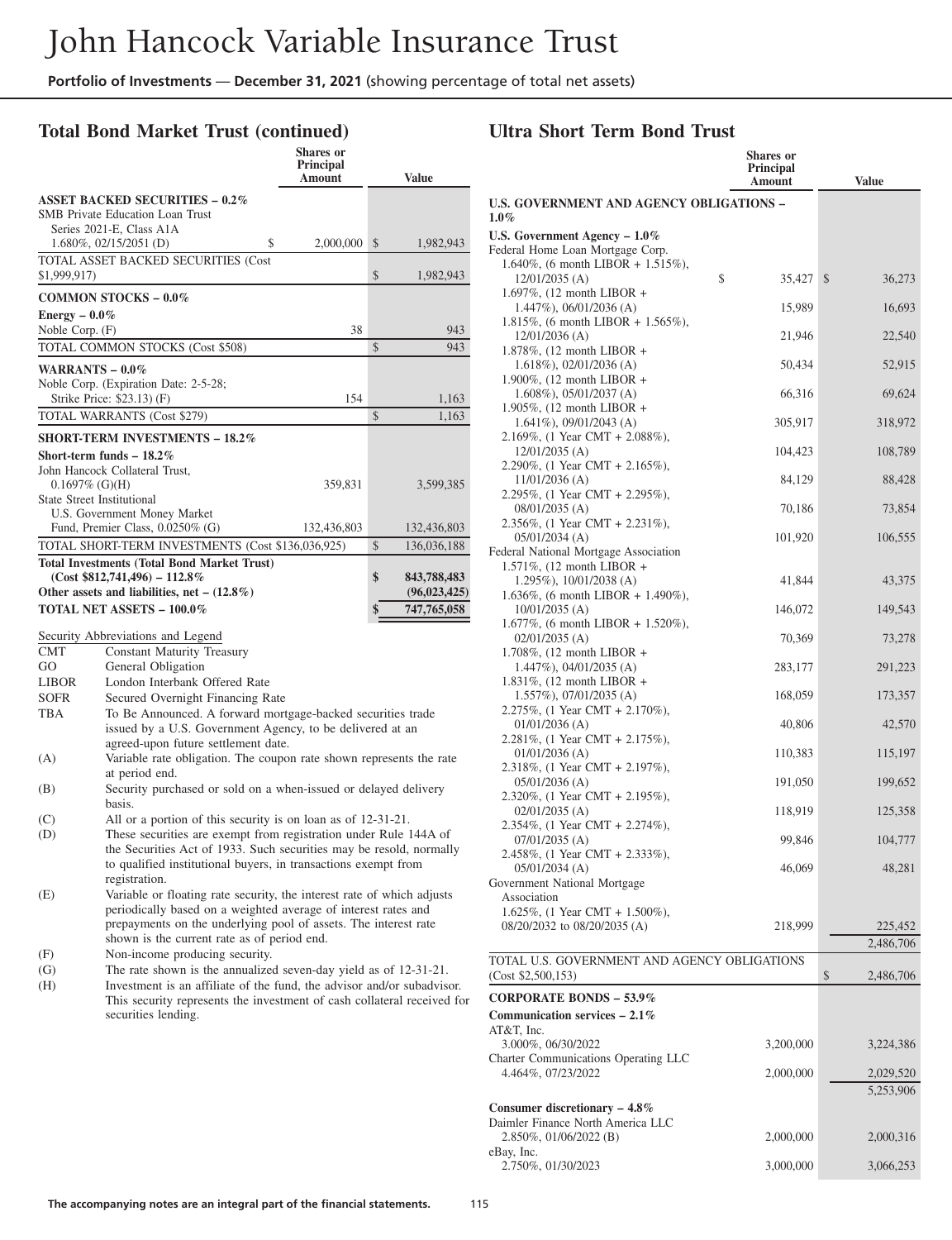### **Ultra Short Term Bond Trust (continued)**

|                                                                | Shares or<br>Principal |                 |
|----------------------------------------------------------------|------------------------|-----------------|
|                                                                | Amount                 | Value           |
| <b>CORPORATE BONDS (continued)</b>                             |                        |                 |
| Consumer discretionary (continued)                             |                        |                 |
| Nissan Motor Acceptance Company LLC<br>3.875%, 09/21/2023 (B)  | \$<br>1,500,000        | \$<br>1,560,365 |
| Toyota Motor Credit Corp.                                      |                        |                 |
| 1.150%, 05/26/2022<br>Volkswagen Group of America              | 2,000,000              | 2,006,318       |
| Finance LLC                                                    |                        |                 |
| $3.125\%, 05/12/2023$ (B)                                      | 3,000,000              | 3,084,082       |
|                                                                |                        | 11,717,334      |
| Consumer staples $-1.2\%$<br>The Kroger Company                |                        |                 |
| 2.800%, 08/01/2022                                             | 2,791,000              | 2,818,446       |
| Energy $-2.6\%$                                                |                        |                 |
| Energy Transfer LP                                             |                        |                 |
| 4.500%, 11/01/2023                                             | 3,000,000              | 3,142,516       |
| The Williams Companies, Inc.<br>4.500%, 11/15/2023             | 3,000,000              | 3,160,491       |
|                                                                |                        | 6,303,007       |
| Financials $-27.5%$                                            |                        |                 |
| Athene Global Funding                                          |                        |                 |
| $0.950\%, 01/08/2024$ (B)                                      | 3,000,000              | 2,981,885       |
| Bank of America Corp.<br>4.000%, 04/01/2024                    | 2,000,000              | 2,126,098       |
| Bank of Montreal                                               |                        |                 |
| 2.900%, 03/26/2022                                             | 2,000,000              | 2,012,485       |
| <b>BNP Paribas SA</b>                                          |                        |                 |
| 2.950%, 05/23/2022 (B)<br>Brighthouse Financial Global Funding | 2,000,000              | 2,019,365       |
| $(SOFR + 0.760\%) 0.809\%,$                                    |                        |                 |
| $04/12/2024$ (A)(B)                                            | 2,000,000              | 2,009,599       |
| Capital One Financial Corp.                                    |                        |                 |
| 3.750%, 04/24/2024<br>Citigroup, Inc. (2.876% to 7-24-22, then | 3,176,000              | 3,347,362       |
| 3 month LIBOR $+$ 0.950%)                                      |                        |                 |
| 07/24/2023                                                     | 3,000,000              | 3,036,019       |
| Credit Suisse Group Funding                                    |                        |                 |
| Guernsey, Ltd.<br>3.800%, 09/15/2022                           | 3,000,000              | 3,064,733       |
| Five Corners Funding Trust                                     |                        |                 |
| 4.419%, 11/15/2023 (B)                                         | 3,000,000              | 3,179,731       |
| ING Groep NV<br>3.150%, 03/29/2022                             | 2,000,000              | 2,013,074       |
| JPMorgan Chase & Co. (1.514% to                                |                        |                 |
| 6-1-23, then SOFR + $1.455\%$ )                                |                        |                 |
| 06/01/2024                                                     | 5,000,000              | 5,037,958       |
| KeyBank NA<br>3.300%, 02/01/2022                               | 2,000,000              | 2,004,441       |
| Lloyds Banking Group PLC                                       |                        |                 |
| 3.000%, 01/11/2022                                             | 2,000,000              | 2,001,052       |
| Metropolitan Life Global Funding I<br>3.375%, 01/11/2022 (B)   | 3,000,000              | 3,001,786       |
| Morgan Stanley (3.737% to 4-24-23,                             |                        |                 |
| then 3 month LIBOR + $0.847\%$ )                               |                        |                 |
| 04/24/2024                                                     | 3,000,000              | 3,103,625       |
| NatWest Markets PLC<br>3.625%, 09/29/2022 (B)                  | 5,000,000              | 5, 111, 496     |
| Santander Holdings USA, Inc.                                   |                        |                 |
| 3.244%, 10/05/2026                                             | 3,000,000              | 3, 131, 273     |
| The Bank of New York Mellon Corp.                              |                        |                 |
| 3.450%, 08/11/2023<br>The Bank of Nova Scotia                  | 3,000,000              | 3,125,729       |
| 1.950%, 02/01/2023                                             | 3,000,000              | 3,034,741       |
| The Goldman Sachs Group, Inc.                                  |                        |                 |
| 5.750%, 01/24/2022                                             | 2,000,000              | 2,006,015       |

| <b>Financials</b> (continued)<br>The PNC Financial Services Group, Inc.<br>\$<br>3.300%, 03/08/2022<br>\$<br>2,000,000<br>2,005,519<br>U.S. Bancorp<br>3.000%, 03/15/2022<br>2,000,000<br>2,006,213<br>UBS Group AG (1.008% to 7-30-23,<br>then 1 Year CMT + $0.830\%$ )<br>$07/30/2024$ (B)<br>3,000,000<br>2,990,422<br>Wells Fargo & Company<br>3.750%, 01/24/2024<br>3,000,000<br>3,149,874<br>67,500,495<br>Health care $-2.4\%$<br><b>Abbott Laboratories</b><br>2.550%, 03/15/2022<br>3,000,000<br>3,013,108<br>Cigna Corp.<br>0.613%, 03/15/2024<br>3,000,000<br>2,975,001<br>5,988,109<br>Industrials $-2.7\%$<br>AerCap Ireland Capital DAC<br>3.150%, 02/15/2024<br>2,000,000<br>2,062,796<br>CNH Industrial Capital LLC<br>4.375%, 04/05/2022<br>2,500,000<br>2,522,311<br>IHS Markit, Ltd.<br>5.000%, 11/01/2022 (B)<br>2,000,000<br>2,057,000<br>6,642,107<br>Information technology $-4.6\%$<br>Hewlett Packard Enterprise Company<br>4.400%, 10/15/2022<br>2,000,000<br>2,044,853<br>IBM Corp.<br>2.850%, 05/13/2022<br>2,835,000<br>2,860,970<br>NXP BV<br>4.875\%, 03/01/2024 (B)<br>3,000,000<br>3,222,618<br>Oracle Corp.<br>2.625%, 02/15/2023<br>3,000,000<br>3,053,400<br>11,181,841<br>Materials $-2.4\%$<br>Georgia-Pacific LLC<br>$0.625\%, 05/15/2024$ (B)<br>3,000,000<br>2,960,708<br>Graphic Packaging International LLC<br>$0.821\%, 04/15/2024$ (B)<br>3,000,000<br>2,952,311<br>5,913,019<br>Utilities $-3.6\%$<br>Alexander Funding Trust<br>1.841%, 11/15/2023 (B)<br>3,000,000<br>3,010,186<br><b>Eversource Energy</b><br>2.800%, 05/01/2023<br>2,000,000<br>2,034,875<br>FirstEnergy Corp.<br>1,675,000<br>4.750%, 03/15/2023<br>1,742,000<br>Southern California Edison Company<br>2.400%, 02/01/2022<br>2,000,000<br>2,002,967<br>8,790,028<br>TOTAL CORPORATE BONDS (Cost<br>\$<br>\$132,015,282)<br>132, 108, 292<br><b>MUNICIPAL BONDS – 0.8%</b><br>Port Authority of New York & New<br>Jersey<br>1.086%, 07/01/2023<br>2,000,000<br>2,010,658<br>\$<br>TOTAL MUNICIPAL BONDS (Cost \$2,000,000)<br>2,010,658 | <b>CORPORATE BONDS (continued)</b> |  |  |
|-----------------------------------------------------------------------------------------------------------------------------------------------------------------------------------------------------------------------------------------------------------------------------------------------------------------------------------------------------------------------------------------------------------------------------------------------------------------------------------------------------------------------------------------------------------------------------------------------------------------------------------------------------------------------------------------------------------------------------------------------------------------------------------------------------------------------------------------------------------------------------------------------------------------------------------------------------------------------------------------------------------------------------------------------------------------------------------------------------------------------------------------------------------------------------------------------------------------------------------------------------------------------------------------------------------------------------------------------------------------------------------------------------------------------------------------------------------------------------------------------------------------------------------------------------------------------------------------------------------------------------------------------------------------------------------------------------------------------------------------------------------------------------------------------------------------------------------------------------------------------------------------------------------------------------------------------------------------------------------------------------------------------------------------------------------|------------------------------------|--|--|
|                                                                                                                                                                                                                                                                                                                                                                                                                                                                                                                                                                                                                                                                                                                                                                                                                                                                                                                                                                                                                                                                                                                                                                                                                                                                                                                                                                                                                                                                                                                                                                                                                                                                                                                                                                                                                                                                                                                                                                                                                                                           |                                    |  |  |
|                                                                                                                                                                                                                                                                                                                                                                                                                                                                                                                                                                                                                                                                                                                                                                                                                                                                                                                                                                                                                                                                                                                                                                                                                                                                                                                                                                                                                                                                                                                                                                                                                                                                                                                                                                                                                                                                                                                                                                                                                                                           |                                    |  |  |
|                                                                                                                                                                                                                                                                                                                                                                                                                                                                                                                                                                                                                                                                                                                                                                                                                                                                                                                                                                                                                                                                                                                                                                                                                                                                                                                                                                                                                                                                                                                                                                                                                                                                                                                                                                                                                                                                                                                                                                                                                                                           |                                    |  |  |
|                                                                                                                                                                                                                                                                                                                                                                                                                                                                                                                                                                                                                                                                                                                                                                                                                                                                                                                                                                                                                                                                                                                                                                                                                                                                                                                                                                                                                                                                                                                                                                                                                                                                                                                                                                                                                                                                                                                                                                                                                                                           |                                    |  |  |
|                                                                                                                                                                                                                                                                                                                                                                                                                                                                                                                                                                                                                                                                                                                                                                                                                                                                                                                                                                                                                                                                                                                                                                                                                                                                                                                                                                                                                                                                                                                                                                                                                                                                                                                                                                                                                                                                                                                                                                                                                                                           |                                    |  |  |
|                                                                                                                                                                                                                                                                                                                                                                                                                                                                                                                                                                                                                                                                                                                                                                                                                                                                                                                                                                                                                                                                                                                                                                                                                                                                                                                                                                                                                                                                                                                                                                                                                                                                                                                                                                                                                                                                                                                                                                                                                                                           |                                    |  |  |
|                                                                                                                                                                                                                                                                                                                                                                                                                                                                                                                                                                                                                                                                                                                                                                                                                                                                                                                                                                                                                                                                                                                                                                                                                                                                                                                                                                                                                                                                                                                                                                                                                                                                                                                                                                                                                                                                                                                                                                                                                                                           |                                    |  |  |
|                                                                                                                                                                                                                                                                                                                                                                                                                                                                                                                                                                                                                                                                                                                                                                                                                                                                                                                                                                                                                                                                                                                                                                                                                                                                                                                                                                                                                                                                                                                                                                                                                                                                                                                                                                                                                                                                                                                                                                                                                                                           |                                    |  |  |
|                                                                                                                                                                                                                                                                                                                                                                                                                                                                                                                                                                                                                                                                                                                                                                                                                                                                                                                                                                                                                                                                                                                                                                                                                                                                                                                                                                                                                                                                                                                                                                                                                                                                                                                                                                                                                                                                                                                                                                                                                                                           |                                    |  |  |
|                                                                                                                                                                                                                                                                                                                                                                                                                                                                                                                                                                                                                                                                                                                                                                                                                                                                                                                                                                                                                                                                                                                                                                                                                                                                                                                                                                                                                                                                                                                                                                                                                                                                                                                                                                                                                                                                                                                                                                                                                                                           |                                    |  |  |
|                                                                                                                                                                                                                                                                                                                                                                                                                                                                                                                                                                                                                                                                                                                                                                                                                                                                                                                                                                                                                                                                                                                                                                                                                                                                                                                                                                                                                                                                                                                                                                                                                                                                                                                                                                                                                                                                                                                                                                                                                                                           |                                    |  |  |
|                                                                                                                                                                                                                                                                                                                                                                                                                                                                                                                                                                                                                                                                                                                                                                                                                                                                                                                                                                                                                                                                                                                                                                                                                                                                                                                                                                                                                                                                                                                                                                                                                                                                                                                                                                                                                                                                                                                                                                                                                                                           |                                    |  |  |
|                                                                                                                                                                                                                                                                                                                                                                                                                                                                                                                                                                                                                                                                                                                                                                                                                                                                                                                                                                                                                                                                                                                                                                                                                                                                                                                                                                                                                                                                                                                                                                                                                                                                                                                                                                                                                                                                                                                                                                                                                                                           |                                    |  |  |
|                                                                                                                                                                                                                                                                                                                                                                                                                                                                                                                                                                                                                                                                                                                                                                                                                                                                                                                                                                                                                                                                                                                                                                                                                                                                                                                                                                                                                                                                                                                                                                                                                                                                                                                                                                                                                                                                                                                                                                                                                                                           |                                    |  |  |
|                                                                                                                                                                                                                                                                                                                                                                                                                                                                                                                                                                                                                                                                                                                                                                                                                                                                                                                                                                                                                                                                                                                                                                                                                                                                                                                                                                                                                                                                                                                                                                                                                                                                                                                                                                                                                                                                                                                                                                                                                                                           |                                    |  |  |
|                                                                                                                                                                                                                                                                                                                                                                                                                                                                                                                                                                                                                                                                                                                                                                                                                                                                                                                                                                                                                                                                                                                                                                                                                                                                                                                                                                                                                                                                                                                                                                                                                                                                                                                                                                                                                                                                                                                                                                                                                                                           |                                    |  |  |
|                                                                                                                                                                                                                                                                                                                                                                                                                                                                                                                                                                                                                                                                                                                                                                                                                                                                                                                                                                                                                                                                                                                                                                                                                                                                                                                                                                                                                                                                                                                                                                                                                                                                                                                                                                                                                                                                                                                                                                                                                                                           |                                    |  |  |
|                                                                                                                                                                                                                                                                                                                                                                                                                                                                                                                                                                                                                                                                                                                                                                                                                                                                                                                                                                                                                                                                                                                                                                                                                                                                                                                                                                                                                                                                                                                                                                                                                                                                                                                                                                                                                                                                                                                                                                                                                                                           |                                    |  |  |
|                                                                                                                                                                                                                                                                                                                                                                                                                                                                                                                                                                                                                                                                                                                                                                                                                                                                                                                                                                                                                                                                                                                                                                                                                                                                                                                                                                                                                                                                                                                                                                                                                                                                                                                                                                                                                                                                                                                                                                                                                                                           |                                    |  |  |
|                                                                                                                                                                                                                                                                                                                                                                                                                                                                                                                                                                                                                                                                                                                                                                                                                                                                                                                                                                                                                                                                                                                                                                                                                                                                                                                                                                                                                                                                                                                                                                                                                                                                                                                                                                                                                                                                                                                                                                                                                                                           |                                    |  |  |
|                                                                                                                                                                                                                                                                                                                                                                                                                                                                                                                                                                                                                                                                                                                                                                                                                                                                                                                                                                                                                                                                                                                                                                                                                                                                                                                                                                                                                                                                                                                                                                                                                                                                                                                                                                                                                                                                                                                                                                                                                                                           |                                    |  |  |
|                                                                                                                                                                                                                                                                                                                                                                                                                                                                                                                                                                                                                                                                                                                                                                                                                                                                                                                                                                                                                                                                                                                                                                                                                                                                                                                                                                                                                                                                                                                                                                                                                                                                                                                                                                                                                                                                                                                                                                                                                                                           |                                    |  |  |
|                                                                                                                                                                                                                                                                                                                                                                                                                                                                                                                                                                                                                                                                                                                                                                                                                                                                                                                                                                                                                                                                                                                                                                                                                                                                                                                                                                                                                                                                                                                                                                                                                                                                                                                                                                                                                                                                                                                                                                                                                                                           |                                    |  |  |
|                                                                                                                                                                                                                                                                                                                                                                                                                                                                                                                                                                                                                                                                                                                                                                                                                                                                                                                                                                                                                                                                                                                                                                                                                                                                                                                                                                                                                                                                                                                                                                                                                                                                                                                                                                                                                                                                                                                                                                                                                                                           |                                    |  |  |
|                                                                                                                                                                                                                                                                                                                                                                                                                                                                                                                                                                                                                                                                                                                                                                                                                                                                                                                                                                                                                                                                                                                                                                                                                                                                                                                                                                                                                                                                                                                                                                                                                                                                                                                                                                                                                                                                                                                                                                                                                                                           |                                    |  |  |
|                                                                                                                                                                                                                                                                                                                                                                                                                                                                                                                                                                                                                                                                                                                                                                                                                                                                                                                                                                                                                                                                                                                                                                                                                                                                                                                                                                                                                                                                                                                                                                                                                                                                                                                                                                                                                                                                                                                                                                                                                                                           |                                    |  |  |
|                                                                                                                                                                                                                                                                                                                                                                                                                                                                                                                                                                                                                                                                                                                                                                                                                                                                                                                                                                                                                                                                                                                                                                                                                                                                                                                                                                                                                                                                                                                                                                                                                                                                                                                                                                                                                                                                                                                                                                                                                                                           |                                    |  |  |
|                                                                                                                                                                                                                                                                                                                                                                                                                                                                                                                                                                                                                                                                                                                                                                                                                                                                                                                                                                                                                                                                                                                                                                                                                                                                                                                                                                                                                                                                                                                                                                                                                                                                                                                                                                                                                                                                                                                                                                                                                                                           |                                    |  |  |
|                                                                                                                                                                                                                                                                                                                                                                                                                                                                                                                                                                                                                                                                                                                                                                                                                                                                                                                                                                                                                                                                                                                                                                                                                                                                                                                                                                                                                                                                                                                                                                                                                                                                                                                                                                                                                                                                                                                                                                                                                                                           |                                    |  |  |
|                                                                                                                                                                                                                                                                                                                                                                                                                                                                                                                                                                                                                                                                                                                                                                                                                                                                                                                                                                                                                                                                                                                                                                                                                                                                                                                                                                                                                                                                                                                                                                                                                                                                                                                                                                                                                                                                                                                                                                                                                                                           |                                    |  |  |
|                                                                                                                                                                                                                                                                                                                                                                                                                                                                                                                                                                                                                                                                                                                                                                                                                                                                                                                                                                                                                                                                                                                                                                                                                                                                                                                                                                                                                                                                                                                                                                                                                                                                                                                                                                                                                                                                                                                                                                                                                                                           |                                    |  |  |
|                                                                                                                                                                                                                                                                                                                                                                                                                                                                                                                                                                                                                                                                                                                                                                                                                                                                                                                                                                                                                                                                                                                                                                                                                                                                                                                                                                                                                                                                                                                                                                                                                                                                                                                                                                                                                                                                                                                                                                                                                                                           |                                    |  |  |
|                                                                                                                                                                                                                                                                                                                                                                                                                                                                                                                                                                                                                                                                                                                                                                                                                                                                                                                                                                                                                                                                                                                                                                                                                                                                                                                                                                                                                                                                                                                                                                                                                                                                                                                                                                                                                                                                                                                                                                                                                                                           |                                    |  |  |
|                                                                                                                                                                                                                                                                                                                                                                                                                                                                                                                                                                                                                                                                                                                                                                                                                                                                                                                                                                                                                                                                                                                                                                                                                                                                                                                                                                                                                                                                                                                                                                                                                                                                                                                                                                                                                                                                                                                                                                                                                                                           |                                    |  |  |
|                                                                                                                                                                                                                                                                                                                                                                                                                                                                                                                                                                                                                                                                                                                                                                                                                                                                                                                                                                                                                                                                                                                                                                                                                                                                                                                                                                                                                                                                                                                                                                                                                                                                                                                                                                                                                                                                                                                                                                                                                                                           |                                    |  |  |
|                                                                                                                                                                                                                                                                                                                                                                                                                                                                                                                                                                                                                                                                                                                                                                                                                                                                                                                                                                                                                                                                                                                                                                                                                                                                                                                                                                                                                                                                                                                                                                                                                                                                                                                                                                                                                                                                                                                                                                                                                                                           |                                    |  |  |
|                                                                                                                                                                                                                                                                                                                                                                                                                                                                                                                                                                                                                                                                                                                                                                                                                                                                                                                                                                                                                                                                                                                                                                                                                                                                                                                                                                                                                                                                                                                                                                                                                                                                                                                                                                                                                                                                                                                                                                                                                                                           |                                    |  |  |
|                                                                                                                                                                                                                                                                                                                                                                                                                                                                                                                                                                                                                                                                                                                                                                                                                                                                                                                                                                                                                                                                                                                                                                                                                                                                                                                                                                                                                                                                                                                                                                                                                                                                                                                                                                                                                                                                                                                                                                                                                                                           |                                    |  |  |
|                                                                                                                                                                                                                                                                                                                                                                                                                                                                                                                                                                                                                                                                                                                                                                                                                                                                                                                                                                                                                                                                                                                                                                                                                                                                                                                                                                                                                                                                                                                                                                                                                                                                                                                                                                                                                                                                                                                                                                                                                                                           |                                    |  |  |
|                                                                                                                                                                                                                                                                                                                                                                                                                                                                                                                                                                                                                                                                                                                                                                                                                                                                                                                                                                                                                                                                                                                                                                                                                                                                                                                                                                                                                                                                                                                                                                                                                                                                                                                                                                                                                                                                                                                                                                                                                                                           |                                    |  |  |
|                                                                                                                                                                                                                                                                                                                                                                                                                                                                                                                                                                                                                                                                                                                                                                                                                                                                                                                                                                                                                                                                                                                                                                                                                                                                                                                                                                                                                                                                                                                                                                                                                                                                                                                                                                                                                                                                                                                                                                                                                                                           |                                    |  |  |
|                                                                                                                                                                                                                                                                                                                                                                                                                                                                                                                                                                                                                                                                                                                                                                                                                                                                                                                                                                                                                                                                                                                                                                                                                                                                                                                                                                                                                                                                                                                                                                                                                                                                                                                                                                                                                                                                                                                                                                                                                                                           |                                    |  |  |
|                                                                                                                                                                                                                                                                                                                                                                                                                                                                                                                                                                                                                                                                                                                                                                                                                                                                                                                                                                                                                                                                                                                                                                                                                                                                                                                                                                                                                                                                                                                                                                                                                                                                                                                                                                                                                                                                                                                                                                                                                                                           |                                    |  |  |
|                                                                                                                                                                                                                                                                                                                                                                                                                                                                                                                                                                                                                                                                                                                                                                                                                                                                                                                                                                                                                                                                                                                                                                                                                                                                                                                                                                                                                                                                                                                                                                                                                                                                                                                                                                                                                                                                                                                                                                                                                                                           |                                    |  |  |
|                                                                                                                                                                                                                                                                                                                                                                                                                                                                                                                                                                                                                                                                                                                                                                                                                                                                                                                                                                                                                                                                                                                                                                                                                                                                                                                                                                                                                                                                                                                                                                                                                                                                                                                                                                                                                                                                                                                                                                                                                                                           |                                    |  |  |
|                                                                                                                                                                                                                                                                                                                                                                                                                                                                                                                                                                                                                                                                                                                                                                                                                                                                                                                                                                                                                                                                                                                                                                                                                                                                                                                                                                                                                                                                                                                                                                                                                                                                                                                                                                                                                                                                                                                                                                                                                                                           |                                    |  |  |
|                                                                                                                                                                                                                                                                                                                                                                                                                                                                                                                                                                                                                                                                                                                                                                                                                                                                                                                                                                                                                                                                                                                                                                                                                                                                                                                                                                                                                                                                                                                                                                                                                                                                                                                                                                                                                                                                                                                                                                                                                                                           |                                    |  |  |
|                                                                                                                                                                                                                                                                                                                                                                                                                                                                                                                                                                                                                                                                                                                                                                                                                                                                                                                                                                                                                                                                                                                                                                                                                                                                                                                                                                                                                                                                                                                                                                                                                                                                                                                                                                                                                                                                                                                                                                                                                                                           |                                    |  |  |
|                                                                                                                                                                                                                                                                                                                                                                                                                                                                                                                                                                                                                                                                                                                                                                                                                                                                                                                                                                                                                                                                                                                                                                                                                                                                                                                                                                                                                                                                                                                                                                                                                                                                                                                                                                                                                                                                                                                                                                                                                                                           |                                    |  |  |
|                                                                                                                                                                                                                                                                                                                                                                                                                                                                                                                                                                                                                                                                                                                                                                                                                                                                                                                                                                                                                                                                                                                                                                                                                                                                                                                                                                                                                                                                                                                                                                                                                                                                                                                                                                                                                                                                                                                                                                                                                                                           |                                    |  |  |
|                                                                                                                                                                                                                                                                                                                                                                                                                                                                                                                                                                                                                                                                                                                                                                                                                                                                                                                                                                                                                                                                                                                                                                                                                                                                                                                                                                                                                                                                                                                                                                                                                                                                                                                                                                                                                                                                                                                                                                                                                                                           |                                    |  |  |
|                                                                                                                                                                                                                                                                                                                                                                                                                                                                                                                                                                                                                                                                                                                                                                                                                                                                                                                                                                                                                                                                                                                                                                                                                                                                                                                                                                                                                                                                                                                                                                                                                                                                                                                                                                                                                                                                                                                                                                                                                                                           |                                    |  |  |
|                                                                                                                                                                                                                                                                                                                                                                                                                                                                                                                                                                                                                                                                                                                                                                                                                                                                                                                                                                                                                                                                                                                                                                                                                                                                                                                                                                                                                                                                                                                                                                                                                                                                                                                                                                                                                                                                                                                                                                                                                                                           |                                    |  |  |
|                                                                                                                                                                                                                                                                                                                                                                                                                                                                                                                                                                                                                                                                                                                                                                                                                                                                                                                                                                                                                                                                                                                                                                                                                                                                                                                                                                                                                                                                                                                                                                                                                                                                                                                                                                                                                                                                                                                                                                                                                                                           |                                    |  |  |

**Ultra Short Term Bond Trust (continued)**

**Shares or Principal**

**Amount Value**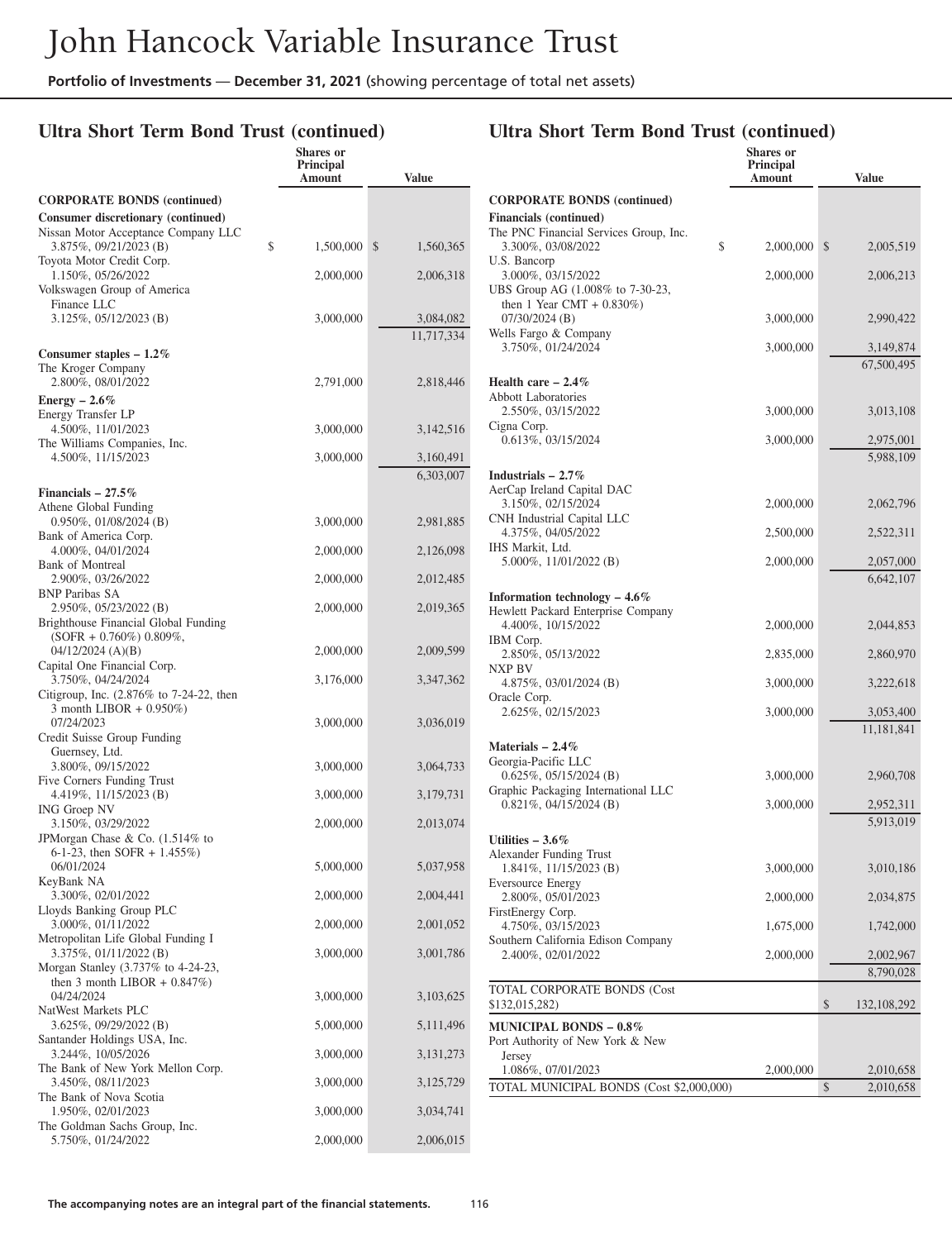#### **Ultra Short Term Bond Trust (continued)**

|                                                         | <b>Shares or</b><br><b>Principal</b> |                 |
|---------------------------------------------------------|--------------------------------------|-----------------|
|                                                         | Amount                               | <b>Value</b>    |
| <b>COLLATERALIZED MORTGAGE OBLIGATIONS - 0.6%</b>       |                                      |                 |
| Commercial and residential $-0.4\%$                     |                                      |                 |
| COLT Mortgage Loan Trust                                |                                      |                 |
| Series 2020-3, Class A1<br>1.506%, 04/27/2065 (B)(C)    | \$                                   | \$              |
| Vista Point Securitization Trust                        | 351,005                              | 350,972         |
| Series 2020-1, Class A1                                 |                                      |                 |
| $1.763\%, 03/25/2065$ (B)(C)                            | 664,873                              | 666,723         |
|                                                         |                                      | 1,017,695       |
| U.S. Government Agency $-0.2\%$                         |                                      |                 |
| Federal National Mortgage Association                   |                                      |                 |
| Series 2013-10, Class FT (1 month<br>$LIBOR + 0.350\%)$ |                                      |                 |
| 0.452%, 04/25/2042 (A)                                  | 623,219                              | 625,200         |
| TOTAL COLLATERALIZED MORTGAGE OBLIGATIONS               |                                      |                 |
| (Cost \$1,640,445)                                      |                                      | \$<br>1,642,895 |
| <b>ASSET BACKED SECURITIES - 17.8%</b>                  |                                      |                 |
| Ally Auto Receivables Trust                             |                                      |                 |
| Series 2019-3, Class A3                                 |                                      |                 |
| 1.930%, 05/15/2024<br>Series 2019-4, Class A3           | 398,436                              | 400,713         |
| 1.840%, 06/17/2024                                      | 1,599,703                            | 1,608,796       |
| American Tower Trust                                    |                                      |                 |
| Series 2013, Class 2A                                   |                                      |                 |
| 3.070%, 03/15/2048 (B)                                  | 2,500,000                            | 2,502,049       |
| AmeriCredit Automobile Receivables<br>Trust             |                                      |                 |
| Series 2020-1, Class C                                  |                                      |                 |
| 1.590%, 10/20/2025                                      | 3,000,000                            | 3,019,276       |
| Avis Budget Rental Car Funding                          |                                      |                 |
| <b>AESOP LLC</b>                                        |                                      |                 |
| Series 2019-3A, Class A<br>2.360%, 03/20/2026 (B)       | 3,000,000                            | 3,066,551       |
| <b>BA Credit Card Trust</b>                             |                                      |                 |
| Series 2021-A1, Class A1                                |                                      |                 |
| 0.440%, 09/15/2026                                      | 3,753,000                            | 3,698,316       |
| CarMax Auto Owner Trust<br>Series 2018-1, Class A4      |                                      |                 |
| 2.640%, 06/15/2023                                      | 249,093                              | 249,825         |
| Series 2018-4, Class A3                                 |                                      |                 |
| 3.360%, 09/15/2023                                      | 242,861                              | 244,575         |
| Series 2019-1, Class A3<br>3.050%, 03/15/2024           |                                      |                 |
| Carvana Auto Receivables Trust                          | 640,372                              | 645,740         |
| Series 2021-N4, Class A1                                |                                      |                 |
| 0.830%, 09/11/2028                                      | 2,000,000                            | 1,996,002       |
| CCG Receivables Trust                                   |                                      |                 |
| Series 2019-1, Class B<br>3.220%, 09/14/2026 (B)        | 1,140,000                            | 1,159,453       |
| Chesapeake Funding II LLC                               |                                      |                 |
| Series 2020-1A, Class A1                                |                                      |                 |
| 0.870%, 08/16/2032 (B)                                  | 392,750                              | 393,198         |
| <b>CNH</b> Equipment Trust<br>Series 2020-A, Class A3   |                                      |                 |
| 1.160%, 06/16/2025                                      | 1,882,018                            | 1,887,971       |
| Enterprise Fleet Financing LLC                          |                                      |                 |
| Series 2018-3, Class A2                                 |                                      |                 |
| 3.380%, 05/20/2024 (B)                                  | 345                                  | 346             |
| Flagship Credit Auto Trust<br>Series 2018-2, Class D    |                                      |                 |
| 4.230\%, 09/16/2024 (B)                                 | 1,140,000                            | 1,175,291       |
| Series 2021-1, Class A                                  |                                      |                 |
| $0.310\%, 06/16/2025$ (B)                               | 968,485                              | 966,299         |
| Ford Credit Auto Lease Trust<br>Series 2020-A, Class A3 |                                      |                 |
| 1.850%, 03/15/2023                                      | 282,971                              | 283,437         |
|                                                         |                                      |                 |

#### **Principal Amount Value ASSET BACKED SECURITIES (continued)** Ford Credit Auto Lease Trust (continued) Series 2020-A, Class B 2.050%, 06/15/2023 \$ 2,290,000 \$ 2,306,653 Ford Credit Floorplan Master Owner Trust Series 2019-3, Class A1 2.230%, 09/15/2024 1,566,000 1,584,639 GreatAmerica Leasing Receivables Funding LLC Series 2021-1, Class A2 0.270%, 06/15/2023 (B) 1,823,106 1,821,128 HPEFS Equipment Trust Series 2020-2A, Class A2 0.650%, 07/22/2030 (B) 153,304 153,329 Series 2021-1A, Class A2 0.270\%, 03/20/2031 (B) 1.630,524 1.628,932 Mercedes-Benz Auto Receivables Trust Series 2021-1, Class A2 0.210%, 07/15/2024 2,000,000 1,996,428 Nissan Auto Lease Trust Series 2019-B, Class A4 2.290%, 04/15/2025 12,824 12,833 Nissan Auto Receivables Owner Trust Series 2018-A, Class A4 2.890%, 06/17/2024 1,408,010 1,414,780 Series 2018-B, Class A3 3.060%, 03/15/2023 131,301 131,572 Series 2019-A, Class A3 2.900%, 10/16/2023 855,477 861,525 Series 2019-B, Class A3 2.500%, 11/15/2023 1,206,373 1,216,224 Santander Consumer Auto Receivables Trust Series 2020-AA, Class A 1.370\%, 10/15/2024 (B) 332,616 333,594 Santander Drive Auto Receivables Trust Series 2021-3, Class A2 0.290%, 05/15/2024 1,413,808 1,413,374 Series 2021-3, Class A3 0.330%, 03/17/2025 242,000 241,085 SMB Private Education Loan Trust Series 2015-A, Class A2A 2.490%, 06/15/2027 (B) 36,475 36,503 Tesla Auto Lease Trust Series 2020-A, Class A3 0.680%, 12/20/2023 (B) 434,000 434,109 Verizon Owner Trust Series 2018-A, Class A1A 3.230%, 04/20/2023 5,365 5,373 Series 2020-B, Class A 0.470%, 02/20/2025 3,000,000 2,991,976 Westlake Automobile Receivables Trust Series 2019-2A, Class C 2.840%, 07/15/2024 (B) 744,296 747,949 Series 2021-3A, Class A2 0.570%, 09/16/2024 (B) 650,000 649,521 World Omni Auto Receivables Trust Series 2018-C, Class A3 3.130%, 11/15/2023 138,215 138,942

**Ultra Short Term Bond Trust (continued)**

**Shares or**

Series 2018-D, Class A3 3.330%, 04/15/2024 176,497 177,909 TOTAL ASSET BACKED SECURITIES (Cost \$43,979,213) \$43,596,216